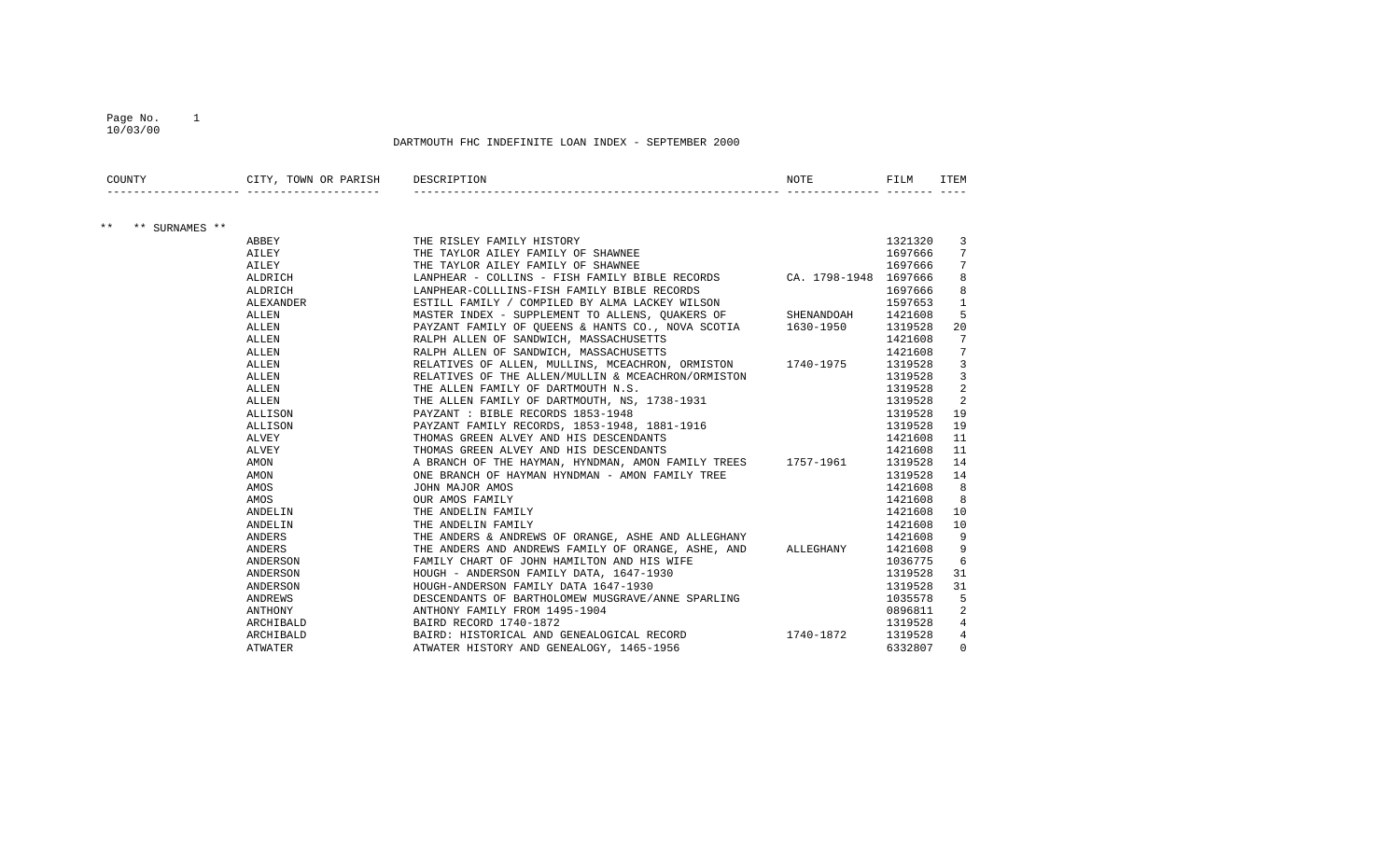## Page No. 2 10/03/00

| COUNTY | CITY, TOWN OR PARISH DESCRIPTION |                                                                                                                                                                                | NOTE     | FILM    | ITEM           |
|--------|----------------------------------|--------------------------------------------------------------------------------------------------------------------------------------------------------------------------------|----------|---------|----------------|
|        |                                  |                                                                                                                                                                                |          |         |                |
|        | ATWOOD                           | DESCENDANTS OF WILLIAM SHURTLEFF OF PLYMOUTH MASS                                                                                                                              |          | 1321318 | 3              |
|        | AVERY                            |                                                                                                                                                                                |          | 1036775 | 11             |
|        | AXELSON                          | GENEALOGY OF THE MOXLEY FAMILY<br>DOCUMENTS AS TO ALFRED ROBERT CRONHJELM<br>STEPHEN BACHILIER AND THE PLOUGH CO. OF 1630                                                      |          | 0962605 | 3              |
|        | BACHILER                         |                                                                                                                                                                                |          | 0994095 | 29             |
|        | <b>BAIRD</b>                     | BAIRD RECORD 1740-1872                                                                                                                                                         |          | 1319528 | $\overline{4}$ |
|        | BAIRD                            | BAIRD: HISTORICAL AND GENEALOGICAL RECORD 1740-1872                                                                                                                            |          | 1319528 | 4              |
|        | BAKER                            | MEMOIR OF GENERAL SIR WILLIAM ERSKINE BAKER                                                                                                                                    | SCOTLAND | 0994095 | 27             |
|        | BAKER                            | THE PETERS FAMILY OF CORNWALL ENGLAND 1066-1980                                                                                                                                |          | 1319528 | 27             |
|        | <b>BAKER</b>                     | THE PETERS FAMILY OF CORNWALL, ENGLAND, 1000 1200<br>ATWATER HISTORY AND GENEALOGY, 1465-1956<br>ATWATER HISTORY AND GENEALOGY, 1465-1956                                      |          | 1319528 | 27             |
|        | <b>BALDERSTON</b>                |                                                                                                                                                                                |          | 6332807 | $\Omega$       |
|        | BALL                             |                                                                                                                                                                                |          | 1035578 | 1              |
|        | BARBER                           | CRICHTON: BIBLE RECORDS 1805-1942                                                                                                                                              |          | 1319528 | 22             |
|        | BARBER                           | CRICHTON: FAMILY RECORDS 1805-1942, 1750-1968                                                                                                                                  |          | 1319528 | 22             |
|        | BARNHILL                         | BAIRD RECORD 1740-1872                                                                                                                                                         |          | 1319528 | $\overline{4}$ |
|        | BARNHILL                         | BAIRD: HISTORICAL AND GENEALOGICAL RECORD 1740-1872 1319528                                                                                                                    |          |         | 4              |
|        | BATTIN                           | THE WAGNER AND BATTIN FAMILIES                                                                                                                                                 |          | 1698047 | 2              |
|        | BAUER                            |                                                                                                                                                                                |          | 1319528 |                |
|        | BEACH                            |                                                                                                                                                                                |          | 6019984 | $\Omega$       |
|        | BEAMISH                          | THE ALLEN FAMILY OF DARTMOUTH, NS, 1738-1931<br>THE ALLEN FAMILY OF DARTMOUTH, NS, 1738-1931<br>THE ANCESTRY AND POSTERITY OF OBIL BEACH<br>DAVIDSON-DAVISON FAMILY, 1055-1947 |          | 1319528 | 7              |
|        | BEARD                            | BOUSFIELD FAMILY GROUP RECORDS AND PEDIGREES 1698-1990 1669413                                                                                                                 |          |         | $\Omega$       |
|        | BECKWITH                         | DESCENDANTS OF JOHN CHIPMAN, THE PIONEER 1614-1832 1319528                                                                                                                     |          |         | 34             |
|        | BECKWITH                         | SKETCH OF CHIPMAN FAMILY OF N.S.                                                                                                                                               |          | 1319528 | 34             |
|        | BEDFORD                          | THE CLAY FAMILY QUARTERLY (JAN. 1966 & APR. 1973)                                                                                                                              |          | 6047146 | $\Omega$       |
|        | <b>BEEBE</b>                     |                                                                                                                                                                                |          |         | 16             |
|        | BELCHER                          | THE MACAULAY FAMILY OF LEWIS (SCOTLAND) 1520-1965 1319528<br>THE CLAY FAMILY QUARTERLY - VOL. 1. NO. 1 (FEB. 1975) 6047163<br>THE HUNT FAMILY OF HALIFAX, VERMONT 6093598      |          |         | $\Omega$       |
|        | <b>BELL</b>                      |                                                                                                                                                                                |          |         | $\Omega$       |
|        | BELLIVEAU                        |                                                                                                                                                                                |          | 1036775 | 9              |
|        | BENEDICT                         |                                                                                                                                                                                |          | 1321320 |                |
|        | BENJAMIN                         | THE HUNT FAMILY OF HALIFAA, VERTION<br>ANCESTRY OF JOSEPH RENE MELANSON<br>THE TROWBRIDGE GENEALOGY<br>WILLIAM COALDWELL AND HIS DESCENDANTS                                   |          | 6010318 | 0              |
|        | BENNETT                          |                                                                                                                                                                                |          | 1597653 |                |
|        | <b>BENTLEY</b>                   | THE ALLEN FAMILY OF DARTMOUTH, NS, 1738-1931                                                                                                                                   |          | 1319528 | $\overline{2}$ |
|        | BERNHARD                         | HARD HEADED DUTCHMEN: G. BERNARD & DESCENDANTS                                                                                                                                 |          | 1698047 | $\mathbf{1}$   |
|        | BIGGS                            | HISTORY OF JOHN BIGGS OF KIMPTON, HERT'S, ENGLAND VOL. 1, PT. 2 1697666                                                                                                        |          |         |                |
|        | BIGGS                            | THE HISTORY OF JOHN BIGGS OF KIMPTON HERT'S ENG.                                                                                                                               |          | 1697666 | 4              |
|        | <b>BINNEY</b>                    | HOUGH-ANDERSON FAMILY DATA 1647-1930                                                                                                                                           |          | 1319528 | 31             |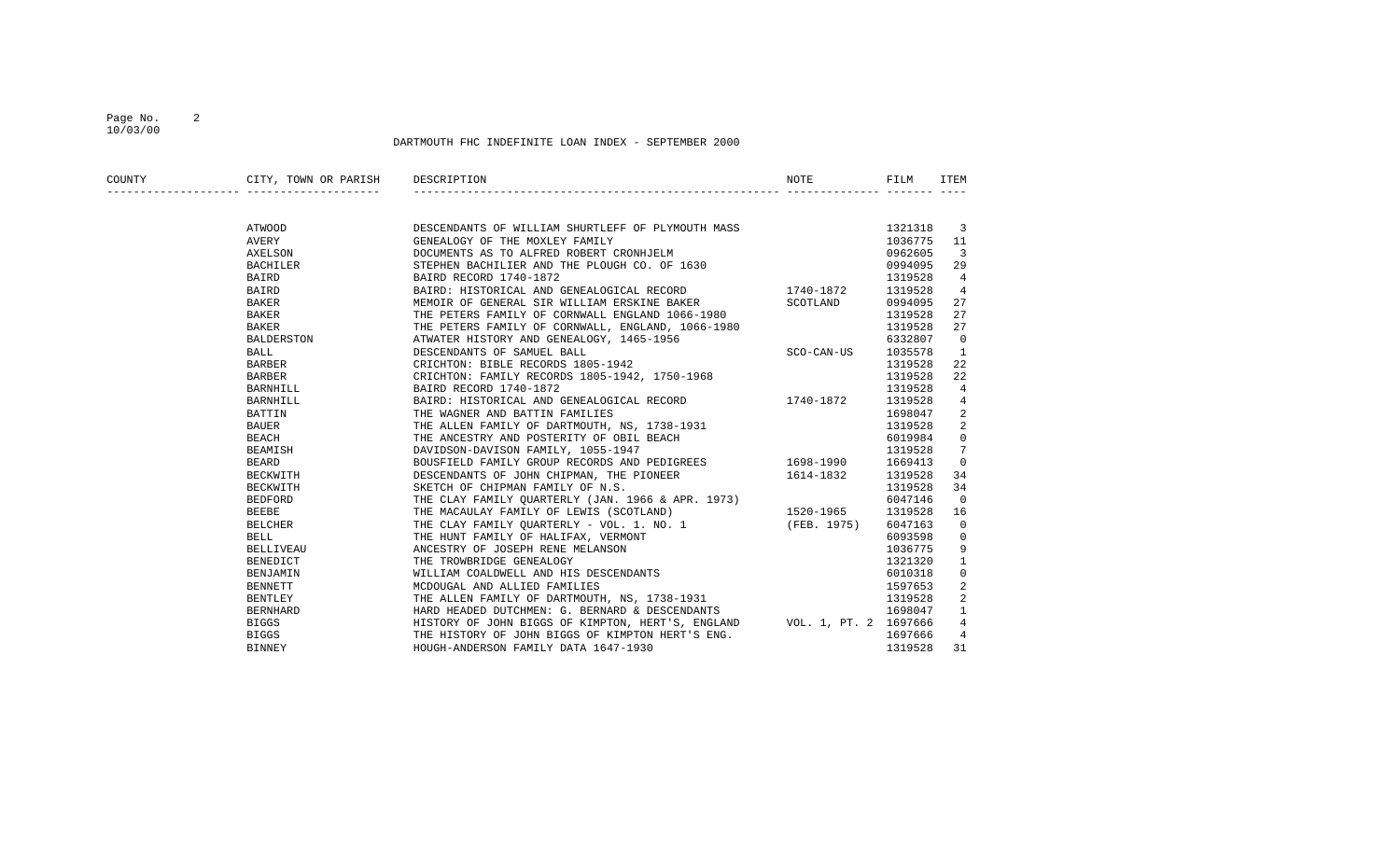## Page No. 3 10/03/00

| COUNTY | CITY, TOWN OR PARISH | DESCRIPTION                                                             | NOTE       | FILM    | ITEM                     |
|--------|----------------------|-------------------------------------------------------------------------|------------|---------|--------------------------|
|        |                      |                                                                         |            |         |                          |
|        | BISHOP               | WILLIAM COALDWELL AND HIS DESCENDANTS                                   |            | 6010318 | $\overline{\phantom{0}}$ |
|        | <b>BLACK</b>         | THE ETTER FAMILY, 1715-1961                                             |            | 1319528 | 13                       |
|        | BLACKIE              | BAIRD RECORD 1740-1872                                                  |            | 1319528 | $\overline{4}$           |
|        | BLACKIE              | BAIRD: HISTORICAL AND GENEALOGICAL RECORD                               | 1740-1872  | 1319528 | 4                        |
|        | BLAIR                | FAMILY RECORDS 1610-1833                                                |            | 1319528 | 30                       |
|        | BLAKENEY             | BLAKENEY FAMILY PAPERS                                                  |            | 1441064 | 3                        |
|        | BLANCHARD            | ANCESTRY OF JOSEPH RENE MELANSON                                        |            | 1036775 | 9                        |
|        | BLENNERHASSETT       | BOUSFIELD FAMILY GROUP RECORDS AND PEDIGREES 1698-1990                  |            | 1669413 | 0                        |
|        | <b>BLISS</b>         | HOUGH-ANDERSON FAMILY DATA 1647-1930                                    |            | 1319528 | 31                       |
|        | BODIE                | THE CROMER FAMILY: BEGINNING IN 1752                                    |            | 1698046 | 6                        |
|        | <b>BOONE</b>         | DAVIS FAMILY RECORDS                                                    |            | 1697666 | 10                       |
|        | BOUKNIGHT            | THE CROMER FAMILY: BEGINNING IN 1752                                    |            | 1698046 | 6                        |
|        | BOUSFIELD            | BOUSFIELD FAMILY GROUP RECORDS AND PEDIGREES 1698-1990                  |            | 1669413 | $\mathbf 0$              |
|        | BOUSKA               | ROOTS IN CZECHOSLOVAKIA AND DAKOTA                                      |            | 1697666 | $\mathbf{1}$             |
|        | BOUTON               | AMERICAN ANCESTORS OF MARGARET BOUTON & WM. THOM                        |            | 1321318 | $\mathbf{1}$             |
|        | BOUZA                | ROOTS IN CZECHOSLOVAKIA AND DAKOTA                                      |            | 1697666 | $\mathbf{1}$             |
|        | BOWEN                | <b>BOWEN</b>                                                            |            | 0940048 | 3                        |
|        | BOWN                 | THE PETERS FAMILY OF CORNWALL, ENGLAND, 1066-1980                       |            | 1319528 | 27                       |
|        | <b>BRACKEN</b>       | AMERICAN ANCESTORS OF MARGARET BOUTON & WM. THOM                        |            | 1321318 | 1                        |
|        | BRADLEY              | ATWATER HISTORY AND GENEALOGY, 1465-1956                                |            | 6332807 | $\mathbf{0}$             |
|        | BRALEY               | HISTORY OF JOHN BIGGS OF KIMPTON, HERT'S, ENGLAND VOL. 1, PT. 2 1697666 |            |         | 4                        |
|        | BREAU                | DESBARRES CHILDREN AND CONNECTION WITH LEBLANC 1626-1947                |            | 1319528 | 12                       |
|        | BREAU                | DESBARRES CHILDREN AND LEBLANC 1626-1947                                |            | 1319528 | 12                       |
|        | <b>BREWER</b>        | THE RISLEY FAMILY HISTORY                                               |            | 1321320 | 3                        |
|        | <b>BREWSTER</b>      | RAYMOND AND ROACH BIBLE RECORDS, 1744-1889                              |            | 1036775 | 1                        |
|        | BRISTOL              | TRAPNELL FAMILY 14TH-20TH CENTURY                                       |            | 6069620 | $\mathbf 0$              |
|        | BROWN                | GENEALOGY OF THE PITCAIRN ISLAND FAMILIES                               |            | 1239434 | 12                       |
|        | <b>BROWN</b>         | THE PETERS FAMILY OF CORNWALL ENGLAND 1066-1980                         |            | 1319528 | 27                       |
|        | BROWNFIELD           | FAMILY CHART OF JOHN HAMILTON AND HIS WIFE                              |            | 1036775 | 6                        |
|        | BURTON               | DESCENDENTS OF JOHN CROWDIS AND SARAH HART                              | ENG-NS-USA | 1035578 | 9                        |
|        | BURTON               | THE STOVALL FAMILY AND RELATED LINES                                    |            | 1421842 | 3                        |
|        | BYNUM                | OUR MELVINS AND KIN                                                     |            | 6046797 | $\mathbf{0}$             |
|        | CALDWELL             | WILLIAM COALDWELL AND HIS DESCENDANTS                                   |            | 6010318 | $\mathbf 0$              |
|        | CAMERON              | FAMILY RECORDS: MAXWELL, IRVING AND FRASER OGG 1700-1952                |            | 1319528 | 15                       |
|        | CAMERON              | GENEALOGICAL RECORDS, MAXWELL, IRVING AND FRASER OGG                    |            | 1319528 | 15                       |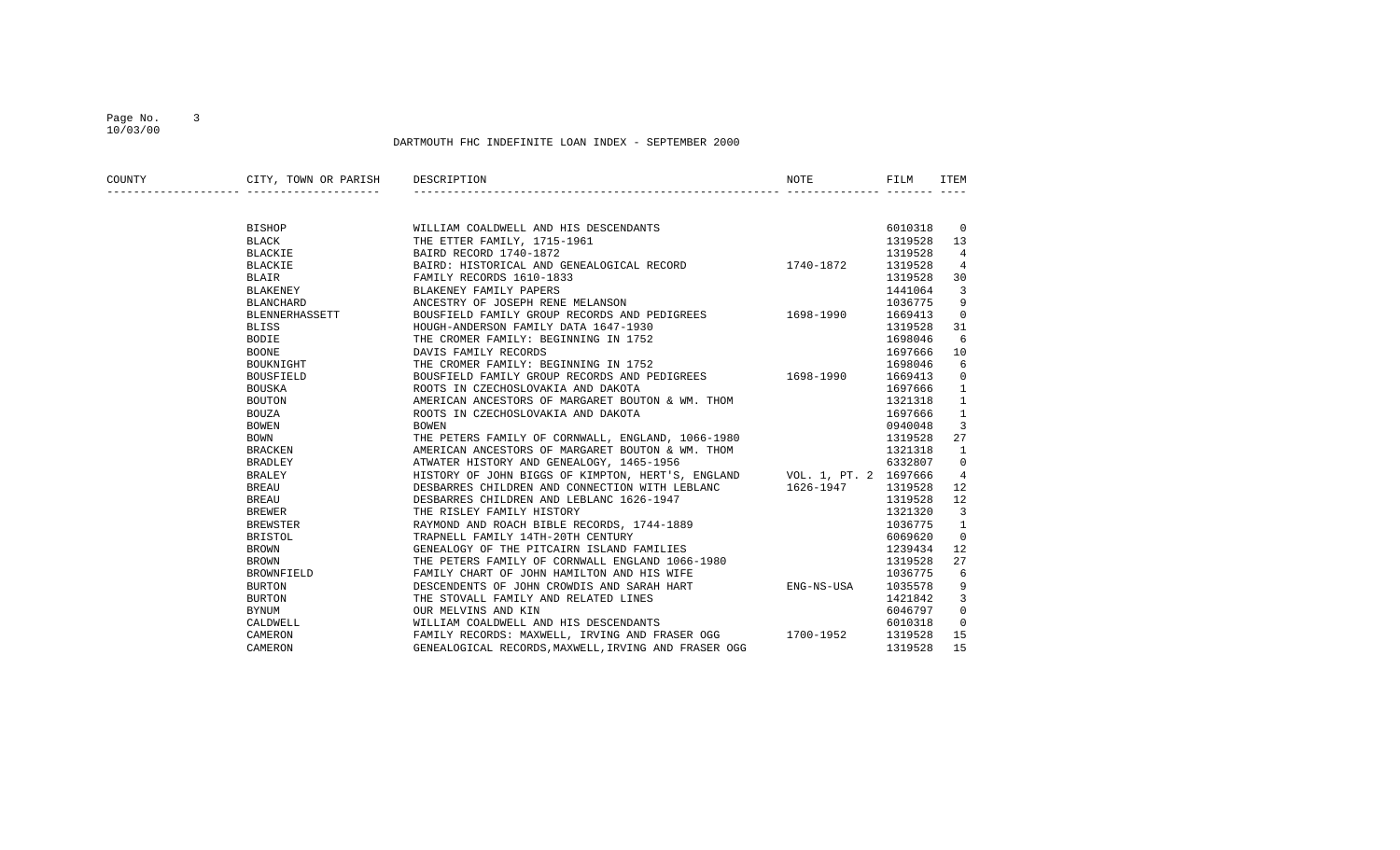## Page No. 4 10/03/00

| COUNTY | CITY, TOWN OR PARISH | DESCRIPTION                                                                      | NOTE                  | FILM    | ITEM           |
|--------|----------------------|----------------------------------------------------------------------------------|-----------------------|---------|----------------|
|        |                      |                                                                                  |                       |         |                |
|        | CAMERON              | MACDOUGALL FAMILY GENEALOGY, 1290-1945<br>MACDOUGALL FAMILY GENEALOGY, 1290-1945 |                       | 1319528 | 23             |
|        | CAMERON              |                                                                                  |                       | 1319528 | 23             |
|        | CAMPBELL             | NEIL MACAULAY & RACHAEL MACDONALD                                                | SCO-NS-USA            | 1035578 | 8              |
|        | CARLISLE             | THE FIRST CARLISLE                                                               |                       | 1559449 | 11             |
|        | CARMICHAEL           | DESCENDANTS OF BARTHOLOMEW MUSGRAVE/ANNE SPARLING                                |                       | 1035578 | -5             |
|        | CARVER               | MY LONGWELL FAMILY HISTORY                                                       |                       | 1698046 | 4              |
|        | CATES                | KATES KIN                                                                        |                       | 6055242 | 0              |
|        | CHAPMAN              | THE PANGBURN LETTER                                                              |                       | 6047342 | 0              |
|        | CHERRY               | THE CLELANDS OF COUNTY DOWN                                                      | <b>IRELAND</b>        | 0496750 | $\overline{0}$ |
|        | CHIPMAN              | DESCENDANTS OF JOHN CHIPMAN, THE PIONEER                                         | 1614-1832             | 1319528 | 34             |
|        | CHIPMAN              | SKETCH OF CHIPMAN FAMILY OF N.S.                                                 |                       | 1319528 | 34             |
|        | CHISHOLM             | DAVIDSON - DAVISON FAMILY, 1055-1947                                             |                       | 1319528 | 7              |
|        | CHISHOLM             | DAVIDSON-DAVISON FAMILY, 1055-1947                                               |                       | 1319528 | 7              |
|        | CHITTENDEN           | FAMILY HISTORY OF ABRAHAM MARSH WILDE                                            |                       | 1321320 | 4              |
|        | CHURCH               | GENEALOGY OF THE TRIPP FAMILY                                                    |                       | 6052862 | 0              |
|        | CHURCHILL            | DAVIDSON - DAVISON FAMILY, 1055-1947                                             |                       | 1319528 | 7              |
|        | CHURCHILL            | THE GREENWOOD TREE IN THREE CONTINENTS                                           |                       | 6101134 | 0              |
|        | CLARK                | GENEALOGY OF THE PITCAIRN ISLAND FAMILIES                                        |                       | 1239434 | 12             |
|        | CLARKSON             | MEMOIRS OF MATTHEW CLARKSON OF PHILADELPHIA                                      |                       | 0962605 | 2              |
|        | CLAY                 | THE CLAY FAMILY QUARTERLY (JAN. 1966 & APR. 1973)                                |                       | 6047146 | $\mathbf{0}$   |
|        | CLAY                 | THE CLAY FAMILY QUARTERLY - VOL. 1. NO. 1 (FEB. 1975)                            |                       | 6047163 | 0              |
|        | CLAY                 | THE LIFE AND TIMES OF HENRY CLAY                                                 |                       | 0962605 | 1              |
|        | CLAY                 | THE LIFE AND TIMES OF HENRY CLAY 1777-1852                                       |                       | 0962605 | $\mathbf{1}$   |
|        | CLAYES               | THE CLAY FAMILY OUARTERLY (JAN. 1966 & APR. 1973)                                |                       | 6047146 | 0              |
|        | CLAYTON              | EXTRACTS FROM SIR WILLIAM CLAYTON'S JORUNALS                                     | 1861-1914             | 1559449 | 5              |
|        | CLELAND              | THE CLELANDS OF COUNTY DOWN                                                      | IRELAND               | 0496750 | 0              |
|        | CLEMENS              | NIGON GENEALOGY, CA. 1710-1989                                                   |                       | 1697666 | 6              |
|        | CLEMENT              | GENEALOGY OF THE MOXLEY FAMILY                                                   |                       | 1036775 | 11             |
|        | CLEVERLY             |                                                                                  |                       | 1319528 | 13             |
|        | COALDWELL            | THE ETTER FAMILY, 1715-1961<br>WILLIAM COALDWELL AND HIS DESCENDANTS             |                       | 6010318 | 0              |
|        | COFFIN               | GENEALOGY OF THE PITCAIRN ISLAND FAMILIES                                        |                       | 1239434 | 12             |
|        | COLDWELL             | WILLIAM COALDWELL AND HIS DESCENDANTS                                            |                       | 6010318 | 0              |
|        | COLE                 | DESCENDANTS OF WILLIAM SHURTLEFF OF PLYMOUTH MASS                                |                       | 1321318 | 3              |
|        | <b>COLE</b>          | STEPHEN HOPKINS OF THE MAYFLOWER & HIS DESCENDANTS                               |                       | 6087743 | 0              |
|        | COLLINS              | LANPHEAR - COLLINS - FISH FAMILY BIBLE RECORDS                                   | CA. 1798-1948 1697666 |         | 8              |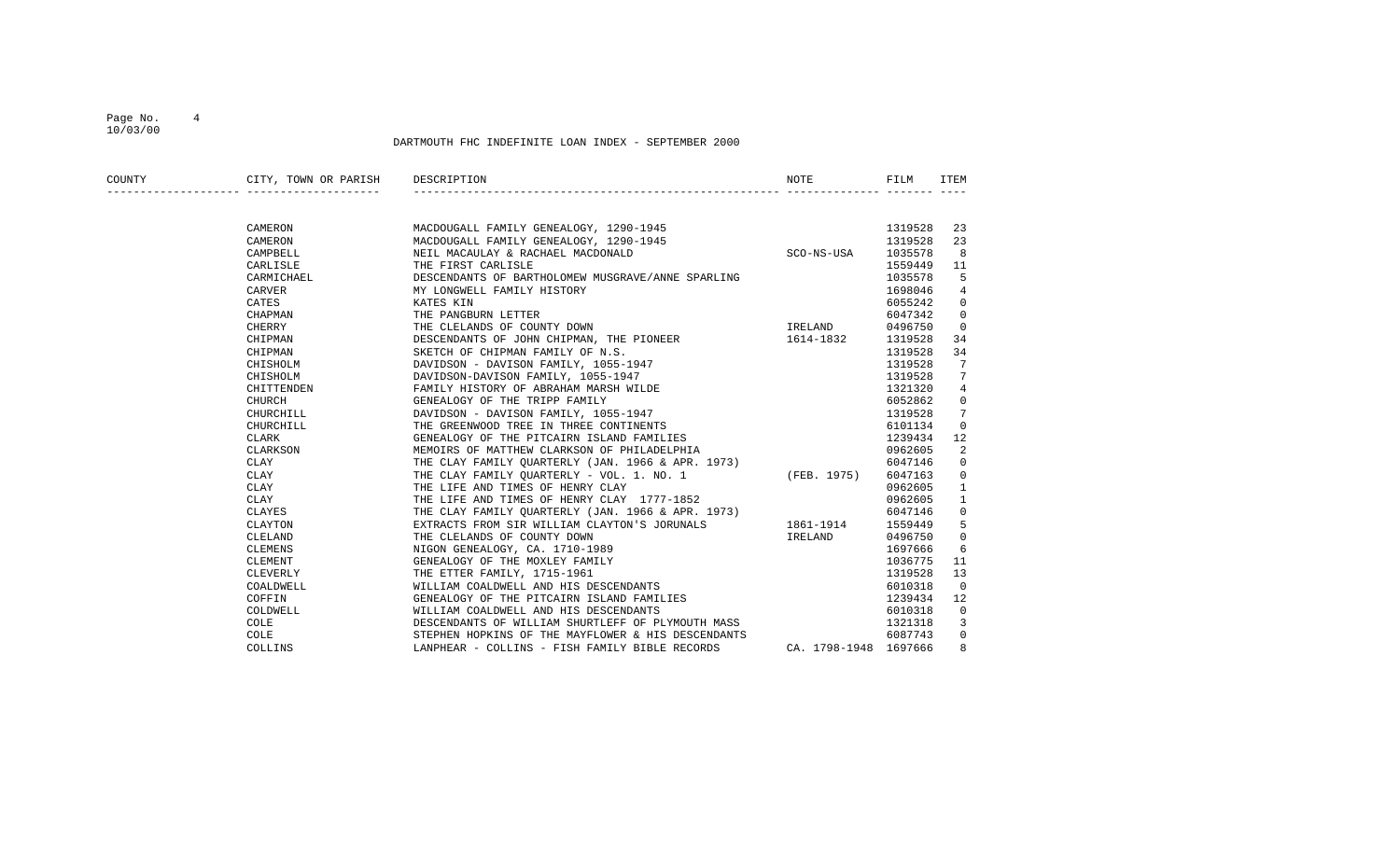## Page No. 5 10/03/00

| COUNTY | CITY, TOWN OR PARISH DESCRIPTION |                                                                                   | NOTE       | FILM    | ITEM         |
|--------|----------------------------------|-----------------------------------------------------------------------------------|------------|---------|--------------|
|        |                                  |                                                                                   |            |         |              |
|        | COLLINS                          | LANPHEAR-COLLLINS-FISH FAMILY BIBLE RECORDS                                       |            | 1697666 | 8            |
|        | COLMAN                           | COLMAN GENEALOGY                                                                  |            | 1035750 | 8            |
|        | COMISH                           | HISTORY OF JOHN BIGGS OF KIMPTON, HERT'S, ENGLAND VOL. 1, PT. 2 1697666           |            |         | 4            |
|        | CONWAY                           | NIGON GENEALOGY, CA. 1710-1989                                                    |            | 1697666 | 6            |
|        | COOKE                            | STEPHEN HOPKINS OF THE MAYFLOWER & HIS DESCENDANTS                                |            | 6087743 | $\mathbf 0$  |
|        | COOPER                           | ELIZABETH ANN COOPER PEDIGREE CHART                                               |            | 1036775 | 7            |
|        | COPE                             | THE JORGEN MADSEN FAMILY, 1994                                                    |            | 1698047 | 3            |
|        | CORBETT                          | CORBETT-ROBINSON FAMILY RECORDS                                                   |            | 1421608 | $\mathbf{1}$ |
|        | CORBETT                          | CORBETT-ROBINSON FAMILY RECORDS                                                   |            | 1421608 | 1            |
|        | COUNTS                           | THE CROMER FAMILY: BEGINNING IN 1752                                              |            | 1698046 | 6            |
|        | COUSINS                          | THE CROMER FAMILY: BEGINNING IN 1752                                              |            | 1698046 | 6            |
|        | CRAIG                            | AMERICAN ANCESTORS OF MARGARET BOUTON & WM. THOM                                  |            | 1321318 | 1            |
|        | CRANE                            | THE GILBERTS OF CUMBELAND CO.                                                     |            | 1319528 | 18           |
|        | CRANE                            | THE GILBERTS OF CUMBERLAND COUNTY, NOVA SCOTIA                                    |            | 1319528 | 18           |
|        | CRAWLEY                          |                                                                                   |            | 1319528 | 19           |
|        | CRAWLEY                          | PAYZANT : BIBLE RECORDS 1853-1948<br>PAYZANT FAMILY RECORDS, 1853-1948, 1881-1916 |            | 1319528 | 19           |
|        | CRICHTON                         | CRICHTON: BIBLE RECORDS 1805-1942                                                 |            | 1319528 | 22           |
|        | CRICHTON                         | CRICHTON: FAMILY RECORDS 1805-1942, 1750-1968                                     |            | 1319528 | 22           |
|        | CROMER                           | THE CROMER FAMILY: BEGINNING IN 1752                                              |            | 1698046 | 6            |
|        | CRONHJELM                        | DOCUMENTS AS TO ALFRED ROBERT CRONHJELM                                           |            | 0962605 | 3            |
|        | CROWDIS                          | DESCENDANTS OF BARTHOLOMEW MUSGRAVE/ANNE SPARLING                                 |            | 1035578 | 5            |
|        | CROWDIS                          | DESCENDANTS OF JAMES CROWDIS AND ANN KENNEDY                                      | ENG-CAN-US | 1035578 | 2            |
|        | CROWDIS                          | DESCENDENTS OF JOHN CROWDIS AND SARAH HART                                        | ENG-NS-USA | 1035578 | 9            |
|        | CROWDIS                          | DESCENDENTS OF THOMAS CROWDIS AND ANN MURPHY                                      |            | 1035579 | 3            |
|        | CULCHETH                         | THE RISLEY FAMILY HISTORY                                                         |            | 1321320 | 3            |
|        | CUNNINGHAM                       | THE CUNNINGHAM FAMILY, ANTIGONSIH HARBOUR (NS) 1033-1863                          |            | 1319528 | 6            |
|        | CUSHMAN                          | AMERICAN ANCESTORS OF MARGARET BOUTON & WM. THOM                                  |            | 1321318 | $\mathbf{1}$ |
|        | CUSHMAN                          | DESCENDANTS OF WILLIAM SHURTLEFF OF PLYMOUTH MASS                                 |            | 1321318 | 3            |
|        | DAVIDSON                         | DAVIDSON-DAVISON FAMILY, 1055-1947                                                |            | 1319528 | 7            |
|        | DAVIDSON                         | THE STOVALL FAMILY AND RELATED LINES                                              |            | 1421842 | 3            |
|        | DAVIDSON                         | WILLIAM COALDWELL AND HIS DESCENDANTS                                             |            | 6010318 | 0            |
|        | DAVIS                            | DAVIS FAMILY RECORDS                                                              |            | 1697666 | 10           |
|        | DAVISON                          | DAVIDSON - DAVISON FAMILY, 1055-1947                                              |            | 1319528 | 7            |
|        | DAY                              | THE CUNNINGHAM FAMILY, ANTIGONSIH HARBOUR (NS) 1033-1863                          |            | 1319528 | 6            |
|        | DEFOREST                         | ANCESTRY OF JOSEPH RENE MELANSON                                                  |            | 1036775 | 9            |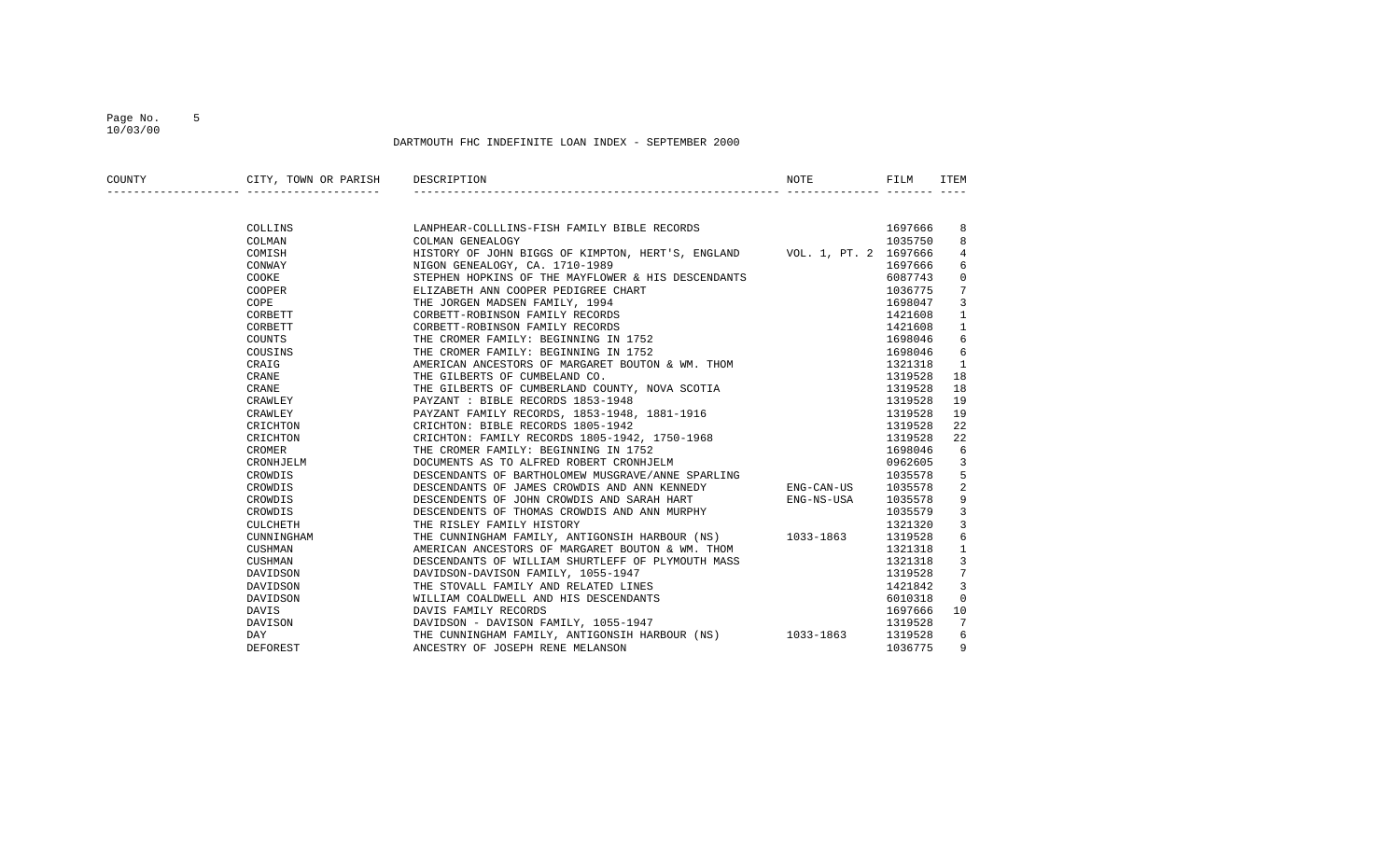## Page No. 6 10/03/00

| COUNTY | CITY, TOWN OR PARISH DESCRIPTION |                                                                                                                      | NOTE       | FILM    | ITEM           |
|--------|----------------------------------|----------------------------------------------------------------------------------------------------------------------|------------|---------|----------------|
|        |                                  |                                                                                                                      |            |         |                |
|        | DESBARRES                        | DESBARRES CHILDREN AND CONNECTION WITH LEBLANC 1626-1947 1319528                                                     |            |         | 12             |
|        | DESBARRES                        | DESBARRES CHILDREN AND LEBLANC 1626-1947                                                                             |            | 1319528 | 12             |
|        | DEW                              | DEW CHART                                                                                                            |            | 1036775 | $\overline{4}$ |
|        | DEWOLF                           | GENEALOGY OF DEWOLF, WILSON, AND YOUNG FAMILIES 1830-1896                                                            |            | 1319528 | <sup>1</sup>   |
|        | DEWOLF                           | GENEALOGY OF THE DEWOLF, WILSON AND YOUNG FAMILIES                                                                   |            | 1319528 | $\mathbf{1}$   |
|        | DEXTER                           | PAYZANT FAMILY OF QUEENS & HANTS CO. N.S.                                                                            |            | 1319528 | 20             |
|        | DEXTER                           | PAYZANT FAMILY OF QUEENS & HANTS CO., NOVA SCOTIA 1630-1950                                                          |            | 1319528 | 20             |
|        | DIBDIN                           | THE SECRET JOURNAL OF JAMES CAXTON DIBDIN                                                                            |            | 1559449 | 10             |
|        | DICK                             | THE FAMILY TREE OF WALTER DICK                                                                                       | B.C.       | 0994095 | 25             |
|        | DICKERSON                        | FAMILY CHART OF JOHN HAMILTON AND HIS WIFE                                                                           |            | 1036775 | 6              |
|        | DICKERSON                        | THE STOVALL FAMILY AND RELATED LINES                                                                                 |            | 1421842 | 3              |
|        | DICKERT                          | THE CROMER FAMILY: BEGINNING IN 1752                                                                                 |            | 1698046 | 6              |
|        | DICKSON                          | ANTOINE MARTELL FAMILY 1733-1819                                                                                     | IRE-CAN-US | 1035578 | 3              |
|        | DICKSON                          | BAIRD RECORD 1740-1872                                                                                               |            | 1319528 | $\overline{4}$ |
|        | DICKSON                          | BAIRD: HISTORICAL AND GENEALOGICAL RECORD 1740-1872                                                                  |            | 1319528 | $\overline{4}$ |
|        | DILLON                           | NEIL DILLON FAMILY                                                                                                   |            | 1035579 | 6              |
|        | DITMARS                          | DESCENDANTS OF ADAM REGER, 1739-1949                                                                                 |            | 1321320 | 5              |
|        | DOUGLAS                          | AN ACCOUNT OF THE FAMILY OF INNES                                                                                    |            | 6029769 | $\overline{0}$ |
|        | DOUGLAS                          | H. LEONARD PORTER III - PERSONAL COLLECTION                                                                          |            | 1697666 | 11             |
|        | DRENNEN                          | H. LEONARD PORTER III - PERSONAL COLLECTION                                                                          |            | 1697666 | 11             |
|        | DUDLEY                           | THE SUTTON, DUDLEYS OF ENGLAND & DUDLEYS OF MASS.                                                                    |            | 0348364 | $\Omega$       |
|        | DUNBAR                           | AN ACCOUNT OF THE FAMILY OF INNES                                                                                    |            | 6029769 | 0              |
|        | DUNCAN                           | RELATIVES OF ALLEN, MULLINS, MCEACHRON, ORMISTON 1740-1975                                                           |            | 1319528 | 3              |
|        | DUNCAN                           | RELATIVES OF THE ALLEN/MULLIN & MCEACHRON/ORMISTON                                                                   |            | 1319528 | 3              |
|        | DUNCAN                           | THE LIFE OF MORONI DUNCAN, 1850-1894                                                                                 |            | 1597893 | 7              |
|        | DUNHAM                           | DUNHAM GENEALOGY                                                                                                     |            | 1425608 | 3              |
|        | DUNKLEY                          | HISTORY OF JOHN BIGGS OF KIMPTON, HERT'S, ENGLAND VOL. 1, PT. 2 1697666                                              |            |         | 4              |
|        | DUNSTER                          | FAMILY HISTORY OF ABRAHAM MARSH WILDE                                                                                |            | 1321320 | $\overline{4}$ |
|        | DUPUIS                           |                                                                                                                      |            | 0908865 | 3              |
|        | DVORACEK                         | GENEALOGY OF THE DUPUIS FAMILY OF QUEBEC<br>ROOTS IN CZECHOSLOVAKIA AND DAKOTA<br>ROOTS IN CZECHOSLOVAKIA AND DAKOTA |            | 1697666 | $\mathbf{1}$   |
|        | EADIE                            | HARD HEADED DUTCHMEN: G. BERNARD & DESCENDANTS                                                                       |            | 1698047 | $\mathbf{1}$   |
|        | EAGLES                           | WILLIAM COALDWELL AND HIS DESCENDANTS                                                                                |            | 6010318 | 0              |
|        | EASTMAN                          | HISTORY & GENEALOGY OF THE EASTMAN BRANCH                                                                            |            | 1697666 | 5              |
|        | EASTMAN                          |                                                                                                                      |            | 1697666 | 5              |
|        | EGAN                             | HISTORY & GENEALOGI OF SELEANOR EASTMAN<br>HISTORY OF BENJAMIN F. & ELEANOR EASTMAN                                  |            | 1559449 | $\mathbf{1}$   |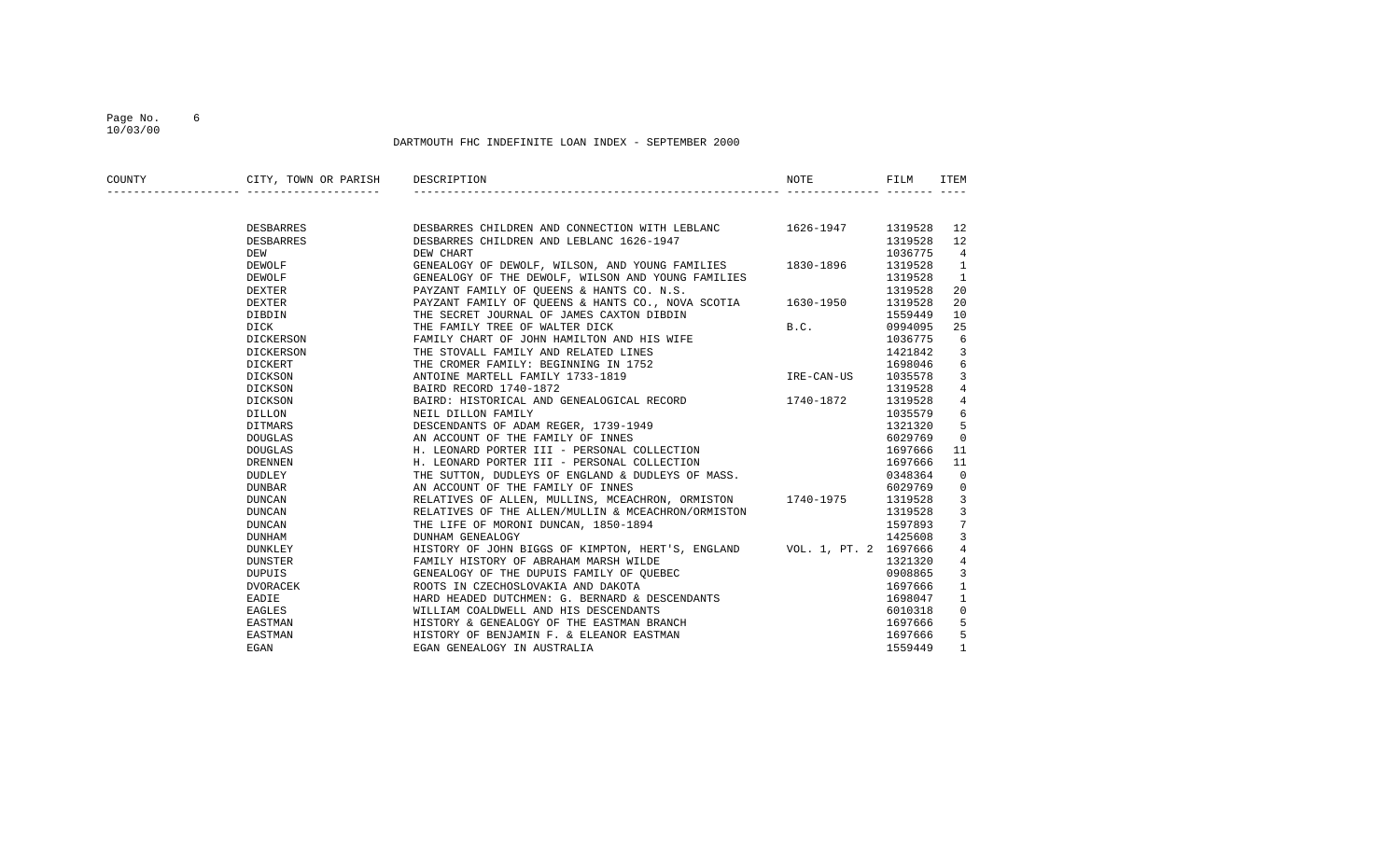## Page No. 7 10/03/00

| COUNTY | CITY, TOWN OR PARISH DESCRIPTION |                                                                                                                                                                                         | NOTE       | FILM    | ITEM           |
|--------|----------------------------------|-----------------------------------------------------------------------------------------------------------------------------------------------------------------------------------------|------------|---------|----------------|
|        |                                  |                                                                                                                                                                                         |            |         |                |
|        | ELLIS                            | DESCENDANTS OF BARTHOLOMEW MUSGRAVE/ANNE SPARLING                                                                                                                                       |            | 1035578 | 5              |
|        | ELMSLEY                          | SPARLING FAMILY                                                                                                                                                                         |            | 1035578 | 6              |
|        | ELVISS                           | DESCENDANTS OF BARTHOLOMEW MUSGRAVE/ANNE SPARLING                                                                                                                                       |            | 1035578 | - 5            |
|        | EPES                             | THE CLAY FAMILY QUARTERLY - VOL. 1. NO. 1 (FEB. 1975) 6047163                                                                                                                           |            |         | 0              |
|        | ERB                              | ERB FAMILY HISTORY 1679-1961                                                                                                                                                            |            | 0982213 | $\overline{4}$ |
|        | ERDMANN                          | RISTAU AND ERDMANN FAMILIES IN THE U.S. AND CANADA                                                                                                                                      |            | 1421608 | 12             |
|        | ESTILL                           | ESTILL FAMILY / COMPILED BY ALMA LACKEY WILSON                                                                                                                                          |            | 1597653 | 1              |
|        | ETTER                            | THE ETTER FAMILY, 1715-1961                                                                                                                                                             |            |         | 13             |
|        | EVANS                            | THE ETTER FAMILY, 1715-1961<br>ELIZABETH ANN COOPER PEDIGREE CHART 1036775<br>JAMES EYRE AND AN NAYLOR FAMILY ORGANIZATON 1969 DIRECTORY 1321320<br>ELIZABETH ANN COOPER PEDIGREE CHART |            |         | 7              |
|        | EYRE                             |                                                                                                                                                                                         |            |         | 2              |
|        | FAIRLEIGH                        | FAIRLEIGH GENEALOGY                                                                                                                                                                     |            | 1036775 | 5              |
|        | FARROW                           |                                                                                                                                                                                         |            | 1319528 | 28             |
|        | FARROW                           | BIBLE, CHURCH, CENSUS RECORDS 1791-1881, 1835-1851<br>KING, REDDEN, FARROW BIBLE RECORD TRANSCRIPTS                  1791-1881                                                          |            | 1319528 | 28             |
|        | FARWELL                          | AMERICAN ANCESTORS OF MARGARET BOUTON & WM. THOM                                                                                                                                        |            | 1321318 | <sup>1</sup>   |
|        | FELMLEY                          |                                                                                                                                                                                         |            | 1321320 | 5              |
|        | FERRY                            | DESCENDANTS OF ADAM REGER, 1739-1949<br>RAYMOND AND ROACH BIBLE RECORDS, 1744-1889                                                                                                      |            | 1036775 | $\mathbf{1}$   |
|        | FIELDING                         | PAYZANT FAMILY RECORDS, 1853-1948, 1881-1916                                                                                                                                            |            | 1319528 | 19             |
|        | FISH                             | LANPHEAR - COLLINS - FISH FAMILY BIBLE RECORDS CA. 1798-1948 1697666                                                                                                                    |            |         | 8              |
|        | <b>FISHER</b> FISHER             | FAMILY RECORDS 1610-1833                                                                                                                                                                |            | 1319528 | 30             |
|        | FLETCHER                         | GENEALOGY OF THE PITCAIRN ISLAND FAMILIES                                                                                                                                               |            | 1239434 | 12             |
|        | FORBES                           |                                                                                                                                                                                         |            | 6029769 | $\overline{0}$ |
|        | FOSTER                           | AN ACCOUNT OF THE FAMILY OF INNES<br>H. LEONARD PORTER III - PERSONAL COLLECTION                                                                                                        |            | 1697666 | 11             |
|        | FOSTER                           | THE ALLEN FAMILY OF DARTMOUTH, NS, 1738-1931                                                                                                                                            |            | 1319528 | -2             |
|        | FRANKLIN                         | THE GREENWOOD TREE IN THREE CONTINENTS                                                                                                                                                  |            | 6101134 | $\overline{0}$ |
|        | FRASER                           | FAMILY RECORDS: MAXWELL, IRVING AND FRASER OGG 1700-1952                                                                                                                                |            | 1319528 | 15             |
|        | FRIEDHOFER                       | THE WAGNER AND BATTIN FAMILIES                                                                                                                                                          |            | 1698047 | 2              |
|        | FUNK                             | FAMILY CHART OF JOHN HAMILTON AND HIS WIFE<br>THE PIIYTON FAMILY TPEE                                                                                                                   |            | 1036775 | 6              |
|        | GADIE                            | THE RUXTON FAMILY TREE                                                                                                                                                                  |            | 1696627 | 4              |
|        | <b>GAMBLE</b>                    | MY MCPHERRAN LINEAGE AND LIFE STORY, 1740-1992                                                                                                                                          |            | 1698047 | $\overline{4}$ |
|        | GARNER                           | GARNER, HENDRICK, HOERCHELRADT, OLESON FAMILIES                                                                                                                                         |            | 1035750 | 1              |
|        | GARTNER                          | THE PFAU FAMILY FROM KIRCHAUSEN TO AMERICA                                                                                                                                              |            | 1698047 | 9              |
|        | GAUDET                           | ANCESTRY OF JOSEPH RENE MELANSON                                                                                                                                                        |            | 1036775 | 9              |
|        | GAY                              | THE CLAY FAMILY QUARTERLY (JAN. 1966 & APR. 1973)                                                                                                                                       |            | 6047146 | $\mathbf{0}$   |
|        | GELDHARDT                        | DESCENDANTS OF SAMUEL BALL                                                                                                                                                              | SCO-CAN-US | 1035578 | $\mathbf{1}$   |
|        | GIBBS                            | ABC OF OUR FAMILY TREE                                                                                                                                                                  |            | 1421608 | 6              |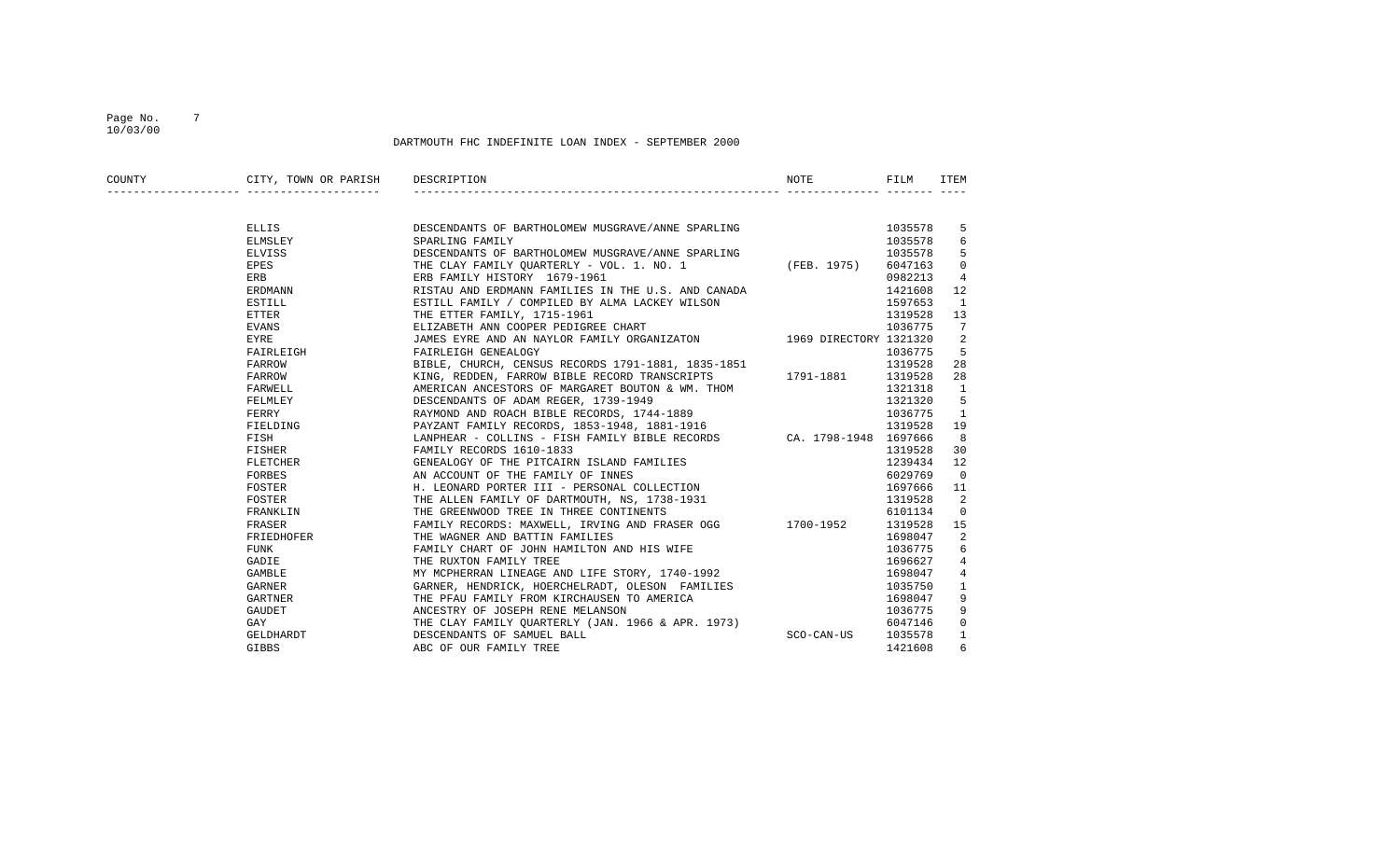## Page No. 8 10/03/00

| COUNTY | CITY, TOWN OR PARISH | NOTE<br>DESCRIPTION                                                          | FILM    | <b>ITEM</b>    |
|--------|----------------------|------------------------------------------------------------------------------|---------|----------------|
|        |                      |                                                                              |         |                |
|        | GILBERT              | THE GILBERTS OF CUMBERLAND COUNTY, NOVA SCOTIA                               | 1319528 | 18             |
|        | GILDERSLEEVE         | MY MCPHERRAN LINEAGE AND LIFE STORY, 1740-1992                               | 1698047 | $\overline{4}$ |
|        | <b>GILES</b>         | H. LEONARD PORTER III - PERSONAL COLLECTION                                  | 1697666 | 11             |
|        | GILLISON             | FAMILY RECORD BOOK                                                           | 1440910 | 7              |
|        | GODFRAY              | AUX ETATS DE L'ILE DE JERSEY                                                 | 1559449 | 2              |
|        | GOLDSTON             | THE STOVALL FAMILY AND RELATED LINES                                         | 1421842 | 3              |
|        | GOOLSBY              | CRICHTON: FAMILY RECORDS 1805-1942, 1750-1968                                | 1319528 | 22             |
|        | GORDON               |                                                                              | 6029769 | $\mathbf 0$    |
|        | GORHAM               | AN ACCOUNT OF THE FAMILY OF INNES<br>GORHAM FAMILY IN NOVA SCOTIA, 1465-1974 | 1319528 | 8              |
|        | GRAHAM               | THE CROMER FAMILY: BEGINNING IN 1752                                         | 1698046 | 6              |
|        | GRANDY               | ROBERT GRANDY OF BOSTON AND ROXBURY, MA 1674                                 | 0897459 | 2              |
|        | GRANQUIST            | MY MCPHERRAN LINEAGE AND LIFE STORY, 1740-1992                               | 1698047 | $\overline{4}$ |
|        | GRANT                | HISTORY OF THE RAVN/RAUN FAMILY IN THE U.S.A.                                | 1698046 | 5              |
|        | GRANT                | THE KINSHIP OF FAMILIES                                                      | 1036775 | 10             |
|        | GRANTMYRE            | SCO-CAN-US<br>DESCENDANTS OF SAMUEL BALL                                     | 1035578 | $\mathbf{1}$   |
|        | GREDLEY              | THE RELATIVE GRIDLEY SURNAME INFORMATION                                     | 1697666 | 3              |
|        | GREEN                | ANECDOTES OF THE GREEN FAMILY (MASS. & N.S.) 1639-1806                       | 1319528 | 9              |
|        | GREEN                | GENEALOGY OF THE GREEN FAMILY 1639-1806                                      | 1319528 | 9              |
|        | GREENWOOD            | THE ALLEN FAMILY OF DARTMOUTH, NS, 1738-1931                                 | 1319528 | 2              |
|        | GREENWOOD            | THE GREENWOOD TREE IN THREE CONTINENTS                                       | 6101134 | 0              |
|        | GREGOR               | ROOTS IN CZECHOSLOVAKIA AND DAKOTA                                           | 1697666 | $\mathbf{1}$   |
|        | GREIDLEY             | THE RELATIVE GRIDLEY SURNAME INFORMATION                                     | 1697666 | 3              |
|        | GREIG                | THE RUXTON FAMILY TREE                                                       | 1696627 | 4              |
|        | GRIDLEY              | THE RELATIVE GRIDLEY SURNAME INFORMATION                                     | 1697666 | 3              |
|        | GRIDLY               | THE RELATIVE GRIDLEY SURNAME INFORMATION                                     | 1697666 | 3              |
|        | GRINNELL             | MATTHEW GRINNELL B. FRANCE 1602 TO RHODE ISLAND                              | 0908865 | 6              |
|        | GRISWOLD             | THE GRISWOLD LINKAGE                                                         | 6055251 | 0              |
|        | GUY                  | THE GREENWOOD TREE IN THREE CONTINENTS                                       | 6101134 | 0              |
|        | HADERLIE             | SKETCH OF THE LIFE OF CHARLES HENRY HADERLIE                                 | 1421862 | 5              |
|        | HAINES               | THE HUNT FAMILY OF HALIFAX, VERMONT                                          | 6093598 | 0              |
|        | HAIRSTON             | THE STOVALL FAMILY AND RELATED LINES                                         | 1421842 | 3              |
|        | HALL                 | DAVIDSON-DAVISON FAMILY, 1055-1947                                           | 1319528 | 7              |
|        | HAMILTON             | FAMILY CHART OF JOHN HAMILTON AND HIS WIFE                                   | 1036775 | 6              |
|        | HAMMOND              | THE DESCENDANTS OF DANIEL LYONS, 1778-1850                                   | 1698047 | 5              |
|        | HAMRICK              | HAMRICKS OF THE PAST AND PRESENT                                             | 1036775 | $\overline{2}$ |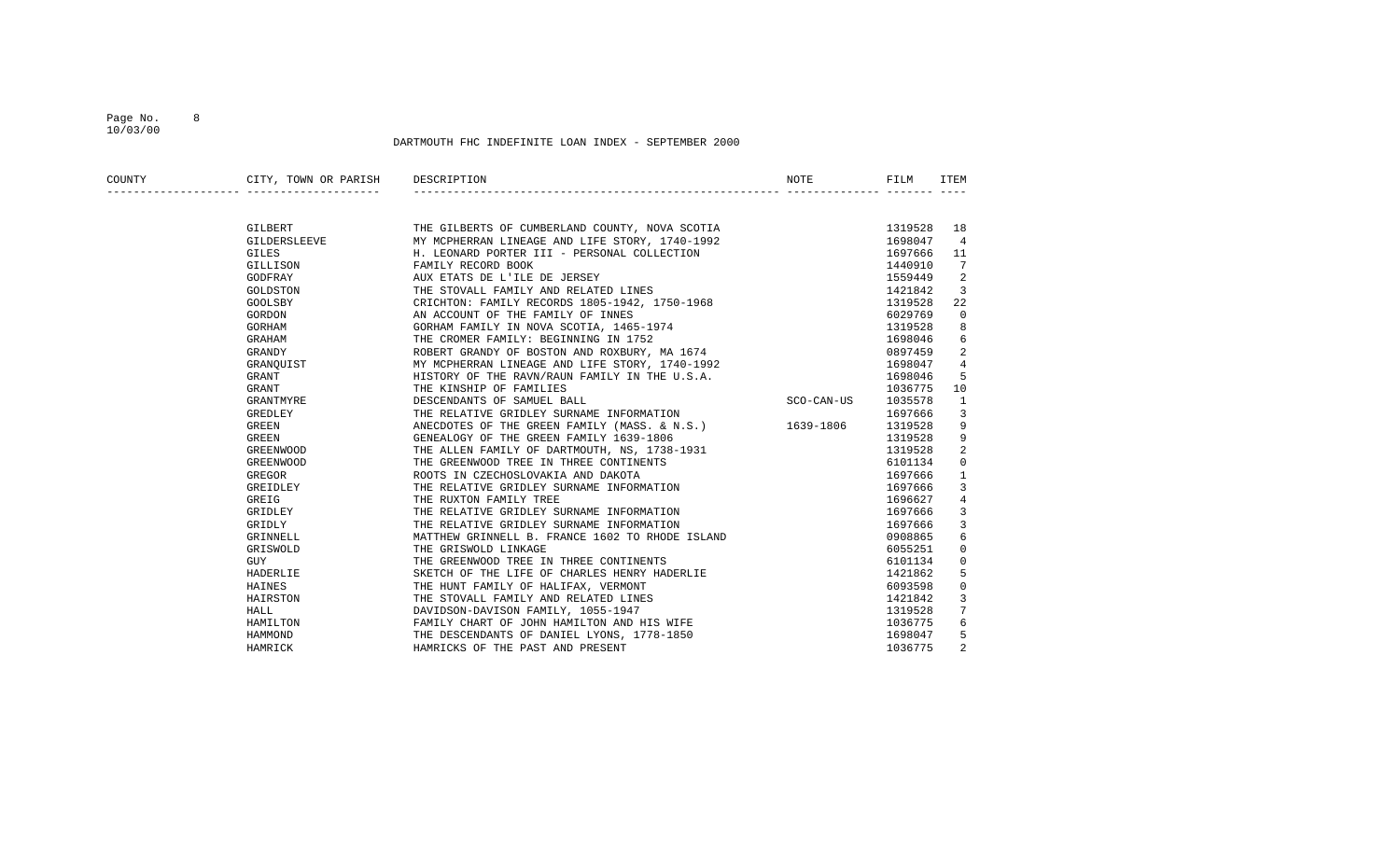## Page No. 9 10/03/00

| COUNTY | CITY, TOWN OR PARISH DESCRIPTION |                                                                                                                    | NOTE       | FILM    | ITEM           |
|--------|----------------------------------|--------------------------------------------------------------------------------------------------------------------|------------|---------|----------------|
|        |                                  |                                                                                                                    |            |         |                |
|        | HANNA                            | THE WAGNER AND BATTIN FAMILIES                                                                                     |            | 1698047 | 2              |
|        | HARLOW                           | DESCENDANTS OF WILLIAM SHURTLEFF OF PLYMOUTH MASS                                                                  |            | 1321318 | 3              |
|        | HARRILL                          | HAMRICKS OF THE PAST AND PRESENT                                                                                   |            | 1036775 | 2              |
|        | HARRISON                         | GENEALOGY OF THE MOXLEY FAMILY                                                                                     |            | 1036775 | 11             |
|        | HARSTON                          | THE STOVALL FAMILY AND RELATED LINES                                                                               |            | 1421842 | 3              |
|        | HART                             | DESCENDANTS OF JAMES CROWDIS AND ANN KENNEDY                                                                       | ENG-CAN-US | 1035578 | 2              |
|        | HART                             | DESCENDENTS OF JOHN CROWDIS AND SARAH HART                                                                         | ENG-NS-USA | 1035578 | 9              |
|        | HATCHER                          | THE CLAY FAMILY QUARTERLY (JAN. 1966 & APR. 1973)                                                                  |            | 6047146 | $\mathbf{0}$   |
|        | HAWKINS                          | THE DESCENDANTS OF CHRISTIAN SR. & POLLY SOUNDERS                                                                  |            | 6088792 | $\mathbf{0}$   |
|        | HAY                              | AN ACCOUNT OF THE FAMILY OF INNES                                                                                  |            | 6029769 | $\mathbf{0}$   |
|        | HAYDEN                           | THE HAYDEN FAMILY - 1958 -                                                                                         |            | 1421842 | 5              |
|        | HAYDEN                           | THE HAYDEN FAMILY -1958-                                                                                           |            | 1421842 | 5              |
|        | HAYDEN                           | THE HEYDONS IN ENGLAND AND AMERICA                                                                                 |            | 1421842 | 2              |
|        | HAYDEN                           | THE HEYDONS IN ENGLAND AND AMERICA                                                                                 |            | 1421842 | 2              |
|        | HAYMAN                           | ONE BRANCH OF HAYMAN HYNDMAN - AMON FAMILY TREE                                                                    |            | 1319528 | 14             |
|        | HAYNDMAN                         | ONE BRANCH OF HAYMAN HYNDMAN - AMON FAMILY TREE                                                                    |            | 1319528 | 14             |
|        | HAZEL                            | SPICER FAMILY OF SPENCER'S ISLAND, NOVA SCOTIA 1066-1920S                                                          |            | 1319528 | 25             |
|        | HEERMANS                         | GENEALOGY OF THE TRIPP FAMILY                                                                                      |            | 6052862 | $\overline{0}$ |
|        | HENSTOW                          | SKETCH OF CHIPMAN FAMILY OF N.S.                                                                                   |            | 1319528 | 34             |
|        | HEYDON                           | THE HEYDONS IN ENGLAND AND AMERICA                                                                                 |            | 1421842 | 2              |
|        | HICKS                            | ANCESTORS AND DESCENDANTS OF ARTEMUS MADISON HICKS                                                                 |            | 0496474 | 8              |
|        | HILTNER                          | THE PFAU FAMILY FROM KIRCHAUSEN TO AMERICA                                                                         |            | 1698047 | 9              |
|        | HOLLOWAY                         | THE GREENWOOD TREE IN THREE CONTINENTS                                                                             |            | 6101134 | 0              |
|        | HOLME                            | HOLME FAMILY                                                                                                       |            | 1035578 | 7              |
|        | HOLMES                           | ANTOINE MARTELL FAMILY 1733-1819                                                                                   | IRE-CAN-US | 1035578 | 3              |
|        | HOLMES                           | DESCENDANTS OF WILLIAM SHURTLEFF OF PLYMOUTH MASS<br>HISTORY & GENEALOGY OF THE EASTMAN BRANCH                     |            | 1321318 | 3              |
|        | HOLSHOE                          | HISTORY & GENEALOGY OF THE EASTMAN BRANCH                                                                          |            | 1697666 | 5              |
|        | HOOPER                           | DESCENDANTS OF BARTHOLOMEW MUSGRAVE/ANNE SPARLING<br>RAYMOND AND ROACH BIBLE RECORDS, 1744-1889                    |            | 1035578 | 5              |
|        | HOPKINS                          |                                                                                                                    |            | 1036775 | 1              |
|        | HOPKINS                          | STEPHEN HOPKINS OF THE MAYFLOWER & HIS DESCENDANTS                                                                 |            | 6087743 | 0              |
|        | HORROCKS                         | THE JORGEN MADSEN FAMILY, 1994                                                                                     |            | 1698047 | 3              |
|        | HORTON                           | WILLIAM WELLS OF SOUTHOLD, LONG ISLAND NEW YORK                                                                    |            | 6088661 | $\mathbf 0$    |
|        | HOSE                             | HOSE FAMILY, LEICESTER ENGLAND 1227-1879<br>THE ETTER FAMILY, 1715-1961<br>HOUGH - ANDERSON FAMILY DATA, 1647-1930 |            | 0994095 | 5              |
|        | HOSTERMAN                        |                                                                                                                    |            | 1319528 | 13             |
|        | HOUGH                            |                                                                                                                    |            | 1319528 | 31             |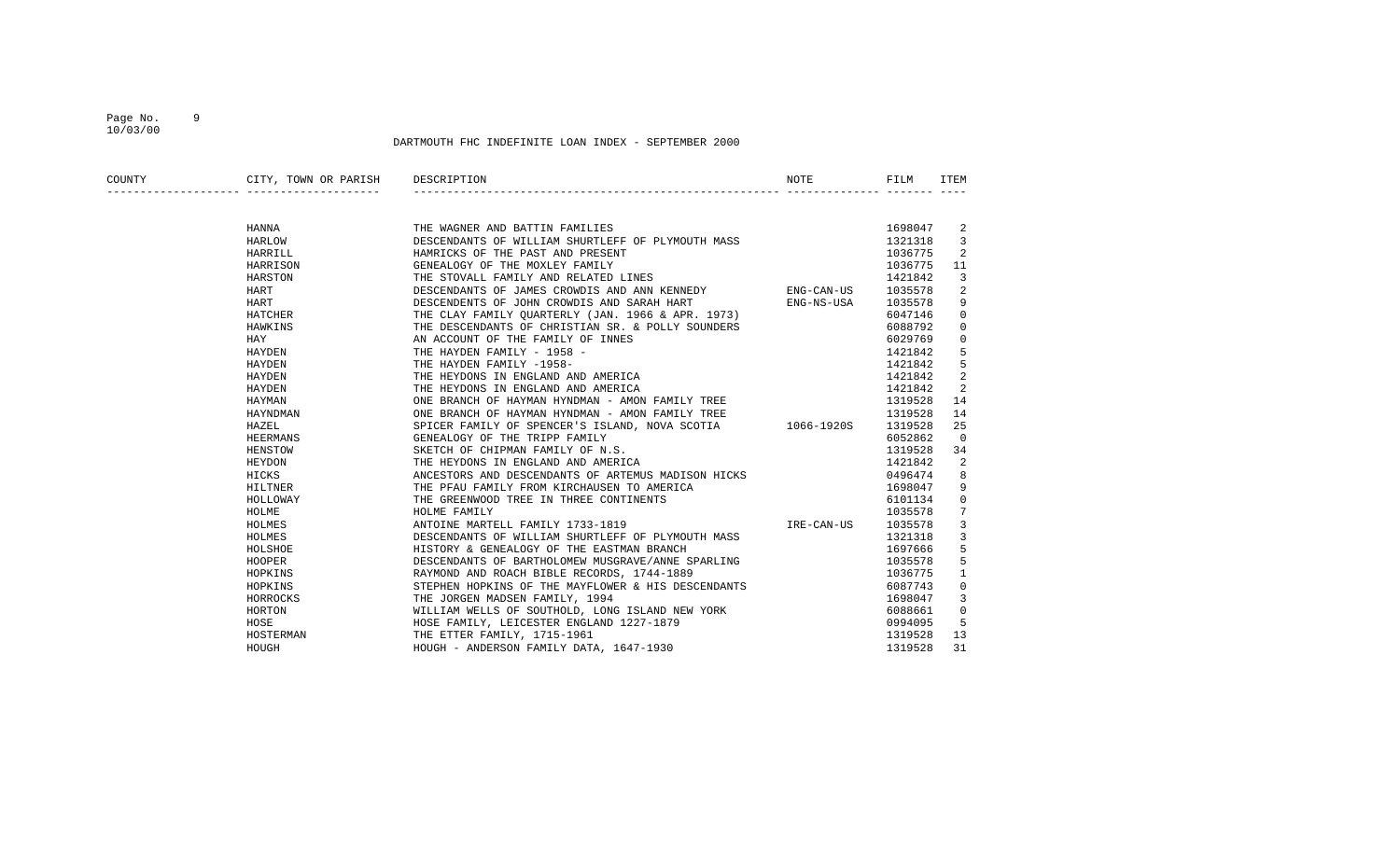## Page No. 10 10/03/00

| COUNTY | CITY, TOWN OR PARISH | DESCRIPTION                                                             | NOTE       | FILM    | ITEM           |
|--------|----------------------|-------------------------------------------------------------------------|------------|---------|----------------|
|        |                      |                                                                         |            |         |                |
|        | HOVEY                | THE JORGEN MADSEN FAMILY, 1994                                          |            | 1698047 | 3              |
|        | HOWELL               | HOWELL/HOWEL GENEALOGICAL AND FAMILY HISTORY DATA                       |            | 6055181 | 0              |
|        | HOWELL               | RAYMOND AND ROACH BIBLE RECORDS, 1744-1889                              |            | 1036775 | $\mathbf{1}$   |
|        | HOWELL               | THE EDWARD HOWELL FAMILY ASSOCIATION NEWSLETTER JAN. 1979               |            | 6055179 | $\Omega$       |
|        | HOYT                 | THE TROWBRIDGE GENEALOGY                                                |            | 1321320 | 1              |
|        | HUIDEKOPER           | HUIDEKOPER, HOLLAND FAMILY, 1730-1924                                   |            | 1036775 | 8              |
|        | HUNT                 | ATWATER HISTORY AND GENEALOGY, 1465-1956                                |            | 6332807 | 0              |
|        | HUNT                 | THE HUNT FAMILY OF HALIFAX, VERMONT                                     |            | 6093598 | $\mathbf 0$    |
|        | HUNTER               | NOTES CONCERNING JOHN HUNTER                                            |            | 0496474 | $\overline{4}$ |
|        | HURLEY               | MCAULAY  MCLEOD  PATTON  1799-1981                                      |            | 1319528 | 17             |
|        | HURLEY               | MCAULAY/MCLEOD/[[ATTPM 1799-1981                                        |            | 1319528 | 17             |
|        | HUTCHINSON           | HUTCHINSON FAMILY                                                       |            | 6035581 | $\Omega$       |
|        | HUYETT               | THE DESCENDANTS OF DANIEL LYONS, 1778-1850                              |            | 1698047 | 5              |
|        | HYNDMAN              | ONE BRANCH OF HAYMAN HYNDMAN - AMON FAMILY TREE                         |            | 1319528 | 14             |
|        | INGRAHAM             | DESCENDANTS OF JAMES CROWDIS AND ANN KENNEDY                            | ENG-CAN-US | 1035578 | 2              |
|        | INGRAHAM             | DESCENDENTS OF JOHN CROWDIS AND SARAH HART                              | ENG-NS-USA | 1035578 | 9              |
|        | INGRAHAM             | JOHN LOUIS SIMPSON INGRAHAM AND MARY CROWDIS                            |            | 1035579 | 7              |
|        | INNES                | AN ACCOUNT OF THE FAMILY OF INNES                                       |            | 6029769 | $\overline{0}$ |
|        | IRVING               | FAMILY RECORDS: MAXWELL, IRVING AND FRASER OGG 1700-1952                |            | 1319528 | 15             |
|        | IRVING               | GENEALOGICAL RECORDS, MAXWELL, IRVING AND FRASER OGG                    |            | 1319528 | 15             |
|        | JECKELL              | JECKELL FAMILY TREE ENGLAND/CANADA/AMERICA                              |            | 1035750 | 6              |
|        | <b>JEFFERS</b>       | MCDOUGAL AND ALLIED FAMILIES                                            |            | 1597653 | 2              |
|        | JEFFERSON            | SPARLING FAMILY                                                         |            | 1035578 | 6              |
|        | <b>JENCKS</b>        | THE RISLEY FAMILY HISTORY                                               |            | 1321320 | 3              |
|        | JENNINGS             | THE CLAY FAMILY OUARTERLY - VOL. 1. NO. 1 (FEB. 1975)                   |            | 6047163 | 0              |
|        | JENSEN               | HISTORY OF JOHN BIGGS OF KIMPTON, HERT'S, ENGLAND VOL. 1, PT. 2 1697666 |            |         | 4              |
|        | JEWELL               | THE PANGBURN LETTER                                                     |            | 6047342 | 0              |
|        | JONSSON              | NORWEGIAN ANCESTORS OF ROBERT LAWRENCE                                  |            | 1697666 | 9              |
|        | KALDA                | ROOTS IN CZECHOSLOVAKIA AND DAKOTA                                      |            | 1697666 | 1              |
|        | KATES                | KATES KIN                                                               |            | 6055242 | $\Omega$       |
|        | KATZ                 | KATES KIN                                                               |            | 6055242 | 0              |
|        | KENNEDY              | DESCENDANTS OF JAMES CROWDIS AND ANN KENNEDY                            | ENG-CAN-US | 1035578 | 2              |
|        | KENNEDY              | ESTILL FAMILY / COMPILED BY ALMA LACKEY WILSON                          |            | 1597653 | 1              |
|        | KENT                 | SCHAEFER, KENT, KIRCHNER, MORRELL FAMILIES                              |            | 1698047 | 6              |
|        | <b>KETTNER</b>       | THE STOVALL FAMILY AND RELATED LINES                                    |            | 1421842 | 3              |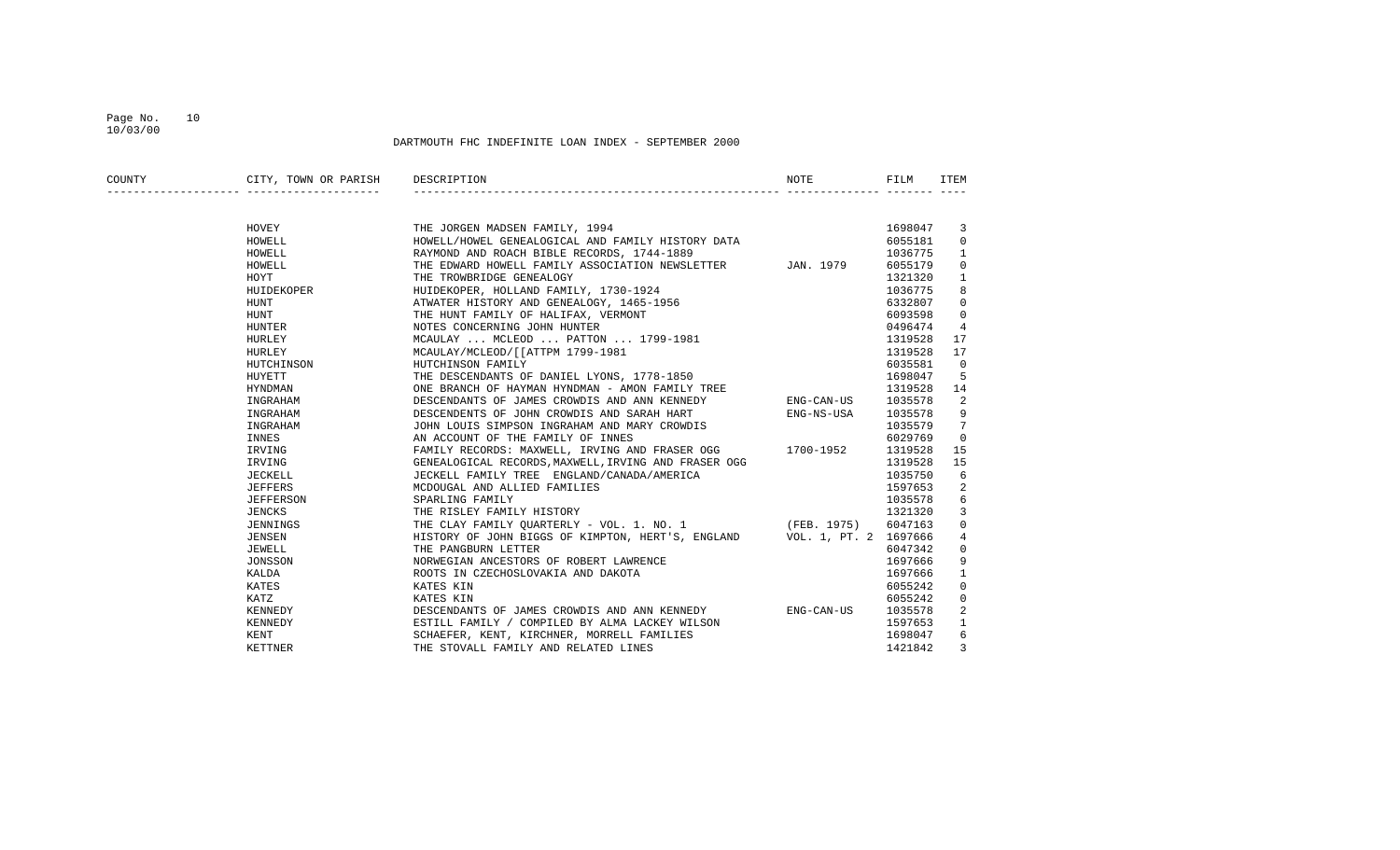## Page No. 11 10/03/00

| COUNTY | CITY, TOWN OR PARISH | DESCRIPTION                                                                                               | NOTE       | FILM    | ITEM           |
|--------|----------------------|-----------------------------------------------------------------------------------------------------------|------------|---------|----------------|
|        |                      |                                                                                                           |            |         |                |
|        | KING                 |                                                                                                           |            | 1319528 | 28             |
|        | KING                 | BIBLE, CHURCH, CENSUS RECORDS 1791-1881, 1835-1851                                                        |            | 1319528 | 28             |
|        | KING                 | KING, REDDEN, FARROW BIBLE RECORD TRANSCRIPTS 1791-1881<br>THE GILBERTS OF CUMBERLAND COUNTY, NOVA SCOTIA |            | 1319528 | 18             |
|        | KINNEY               | WILLIAM COALDWELL AND HIS DESCENDANTS                                                                     |            | 6010318 | $\overline{0}$ |
|        | KIRCHNER             | SCHAEFER, KENT, KIRCHNER, MORRELL FAMILIES                                                                |            | 1698047 | 6              |
|        | KLEE                 | THE CLAY FAMILY QUARTERLY (JAN. 1966 & FEB. 1973)                                                         |            | 6047146 | $\overline{0}$ |
|        | KLINGER              | NEW EDITION OF THE KLINGER FAMILY                                                                         |            | 1421862 | 11             |
|        | KNIGHT               | THE PANGBURN LETTER                                                                                       |            | 6047342 | 0              |
|        | KOCER                | ROOTS IN CZECHOSLOVAKIA AND DAKOTA                                                                        |            | 1697666 | 1              |
|        | LANPHEAR             | LANPHEAR-COLLLINS-FISH FAMILY BIBLE RECORDS                                                               |            | 1697666 | 8              |
|        | LANSDOWNE            | DESCENDANTS OF JAMES CROWDIS AND ANN KENNEDY ENG-CAN-US                                                   |            | 1035578 | 2              |
|        | LAURENCE             | MACDOUGALL FAMILY GENEALOGY, 1290-1945                                                                    |            | 1319528 | 23             |
|        | LAWSON               | THE ALLEN FAMILY OF DARTMOUTH, NS, 1738-1931                                                              |            | 1319528 | 2              |
|        | LEADINGHAM           | THE LEADINGHAM/LEDINGHAM FAMILY TREE                                                                      |            | 1696627 | 2              |
|        | LEADINGHAM           | THE LEADINGHAM/LEDINGHAM FAMILY TREE                                                                      |            | 1696627 | 2              |
|        | LEBLANC              | DESBARRES CHILDREN AND LEBLANC 1626-1947                                                                  |            | 1319528 | 12             |
|        | LEBLANC              | LEBLANC FAMILY AT ANNAPOLIS ROYAL 1707-1755                                                               |            | 1319528 | 10             |
|        | LEBLANC              | LEBLANC FAMILY AT ANNAPOLIS ROYAL 1707-1755                                                               |            | 1319528 | 10             |
|        | LEBLANC              | THE LEBLANC FAMILY 1626-1906                                                                              |            | 1319528 | 11             |
|        | LEDIKEN              | THE LEADINGHAM/LEDINGHAM FAMILY TREE                                                                      |            | 1696627 | 2              |
|        | LEDINGHAM            | THE LEADINGHAM/LEDINGHAM FAMILY TREE                                                                      |            | 1696627 | 2              |
|        | LESLIE               | DESCENDANTS OF SAMUEL BALL                                                                                | SCO-CAN-US | 1035578 | 1              |
|        | LETHBRIDGE           | PEDIGREE CHART OF ALICE F. SKINNER LETHBRIDGE                                                             | 1640-1955  | 1035514 | 17             |
|        | LEWIS                | EDMUND LEWIS FAMILY                                                                                       |            | 1035578 | $\overline{4}$ |
|        | LEWIS                | THE CLAY FAMILY QUARTERLY (JAN. 1966 & APR. 1973)                                                         |            | 6047146 | 0              |
|        | LIGON                | THE CLAY FAMILY QUARTERLY - VOL. 1. NO. 1 (FEB. 1975)                                                     |            | 6047163 | 0              |
|        | LLOYD                | ELIZABETH ANN COOPER PEDIGREE CHART                                                                       |            | 1036775 | 7              |
|        | LOCKE                | RELATIVES OF ALLEN, MULLINS, MCEACHRON, ORMISTON 1740-1975                                                |            | 1319528 | 3              |
|        | LOCKHART             | THE DESCENDANTS OF CHRISTIAN SR. & POLLY SOUNDERS                                                         |            | 6088792 | 0              |
|        | LONEY                | MACDOUGALL OF HANTS CO. 1750-1969                                                                         |            | 1319528 | 24             |
|        | LONGWELL             | MY LONGWELL FAMILY HISTORY                                                                                |            | 1698046 | 4              |
|        | LOOMER               | HISTORY OF THE SPICER FAMILY OF SPENCER'S ISLAND                                                          |            | 1319528 | 25             |
|        | LOOMIS               | THE DESCENDANTS OF DANIEL LYONS, 1778-1850                                                                |            | 1698047 | 5              |
|        | LOOMIS               | THE RISLEY FAMILY HISTORY                                                                                 |            | 1321320 | 3              |
|        | LYALL                | THE RUXTON FAMILY TREE                                                                                    |            | 1696627 | $\overline{4}$ |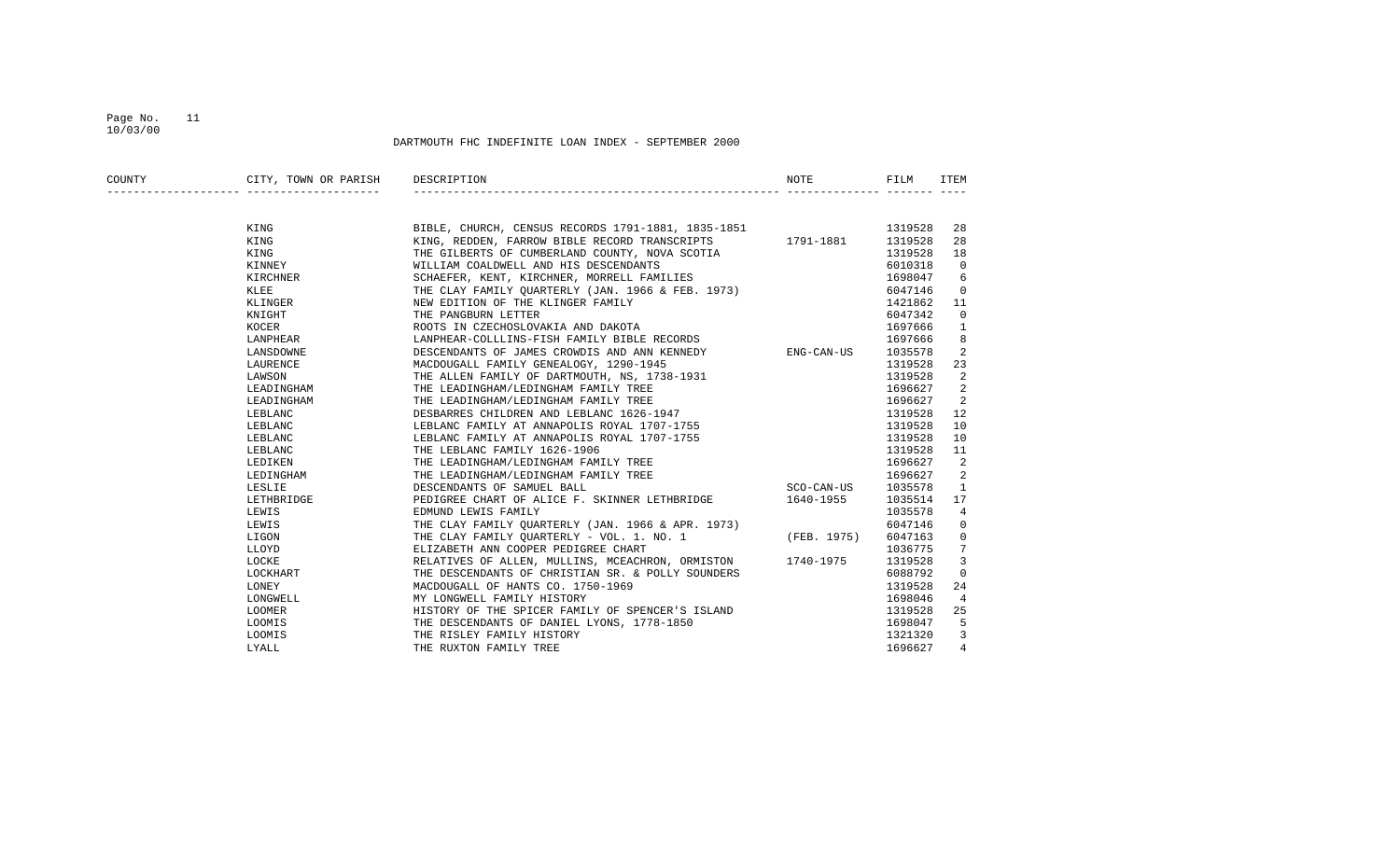## Page No. 12 10/03/00

| COUNTY | CITY, TOWN OR PARISH | DESCRIPTION                                        | NOTE        | FILM    | <b>ITEM</b>    |
|--------|----------------------|----------------------------------------------------|-------------|---------|----------------|
|        |                      |                                                    |             |         |                |
|        | LYMAN                | THE KINSHIP OF FAMILIES                            |             | 1036775 | 10             |
|        | LYNDS                | BAIRD RECORD 1740-1872                             |             | 1319528 | 4              |
|        | LYNDS                | BAIRD: HISTORICAL AND GENEALOGICAL RECORD          | 1740-1872   | 1319528 | 4              |
|        | LYONS                | THE DESCENDANTS OF DANIEL LYONS, 1778-1850         |             | 1698047 | 5              |
|        | MACAULAY             | DESCENDENTS OF JOHN MACAULAY                       | NORTH UIST  | 1035579 | 8              |
|        | MACAULAY             | NEIL MACAULAY & RACHAEL MACDONALD                  | SCO-NS-USA  | 1035578 | 8              |
|        | MACAULEY             | THE MACAULAY FAMILY OF LEWIS 1520-1965             |             | 1319528 | 16             |
|        | MACCALLUM            | THE MACCALLUMS OF SCOTLAND                         |             | 6035712 | $\mathbf 0$    |
|        | MACDONALD            | DESCENDENTS OF JOHN CROWDIS AND SARAH HART         | ENG-NS-USA  | 1035578 | 9              |
|        | MACDONALD            | MACDOUGALL OF HANTS CO. 1750-1969                  |             | 1319528 | 24             |
|        | MACDONALD            | NEIL MACAULAY & RACHAEL MACDONALD                  | SCO-NS-USA  | 1035578 | 8              |
|        | MACDOUGALL           | MACDOUGALL FAMILY GENEALOGY, 1290-1945             |             | 1319528 | 23             |
|        | MACDOUGALL           | MACDOUGALL OF HANTS CO. 1750-1969                  |             | 1319528 | 24             |
|        | MACINTYRE            | DESCENDENTS OF JOHN AND DONALD MACINTYRE           |             | 1035579 | 1              |
|        | MACIVER              | NEIL MACAULAY & RACHAEL MACDONALD                  | SCO-NS-USA  | 1035578 | 8              |
|        | MACKAY               | SPINNEY 1761-1940                                  |             | 1319528 | 21             |
|        | MACKENZIE            | MEMOIRS OF DELVINE                                 |             | 0994095 | 6              |
|        | MACKENZIE            | THE MACAULAY FAMILY OF LEWIS 1520-1965             |             | 1319528 | 16             |
|        | MACLEAN              | DESCENDANTS OF JAMES CROWDIS AND ANN KENNEDY       | ENG-CAN-US  | 1035578 | 2              |
|        | MACLEAN              | HISTORY & GENEALOGY OF THE EASTMAN BRANCH          |             | 1697666 | 5              |
|        | MACLEAN              | NEIL MACAULAY & RACHAEL MACDONALD                  | SCO-NS-USA  | 1035578 | 8              |
|        | MACLEAN              | SPARLING FAMILY                                    |             | 1035578 | 6              |
|        | MACRURY              | DESCENDENTS OF ALECK MACRURY                       |             | 1035579 | 10             |
|        | MACRURY              | DESCENDENTS OF NORMAN MACRURY AND C. MCCOCKINGDALE |             | 1035579 | $\overline{4}$ |
|        | MADILL               | MACDOUGALL OF HANTS CO. 1750-1969                  |             | 1319528 | 24             |
|        | MADSEN               | THE JORGEN MADSEN FAMILY, 1994                     |             | 1698047 | 3              |
|        | MARRIOTT             | PARTIAL HISTORY OF MARRIOTT FAMILY, ABT. 1755-1973 |             | 6048515 | $\mathbf 0$    |
|        | MARSH                | FAMILY HISTORY OF ABRAHAM MARSH WILDE              |             | 1321320 | 4              |
|        | MARSHALL             | THE TROWBRIDGE GENEALOGY                           |             | 1321320 | $\mathbf{1}$   |
|        | MARTELL              | ANTOINE MARTELL FAMILY 1733-1819                   | IRE-CAN-US  | 1035578 | 3              |
|        | MARTIN               | THE CLAY FAMILY OUARTERLY - VOL. 1. NO. 1          | (FEB. 1975) | 6047163 | $\mathbf 0$    |
|        | MARTIN               | THE LIFE AND LETTERS OF JOHN MARTIN                |             | 1559449 | 6              |
|        | MATONAHA             | ROOTS IN CZECHOSLOVAKIA AND DAKOTA                 |             | 1697666 | 1              |
|        | MAXTED               | MAXTED FAMILY HISTORY                              |             | 1696627 | 10             |
|        | MAXTED               | MAXTED FAMILY HISTORY (FROM EARLY 1500'S)          |             | 1696627 | 10             |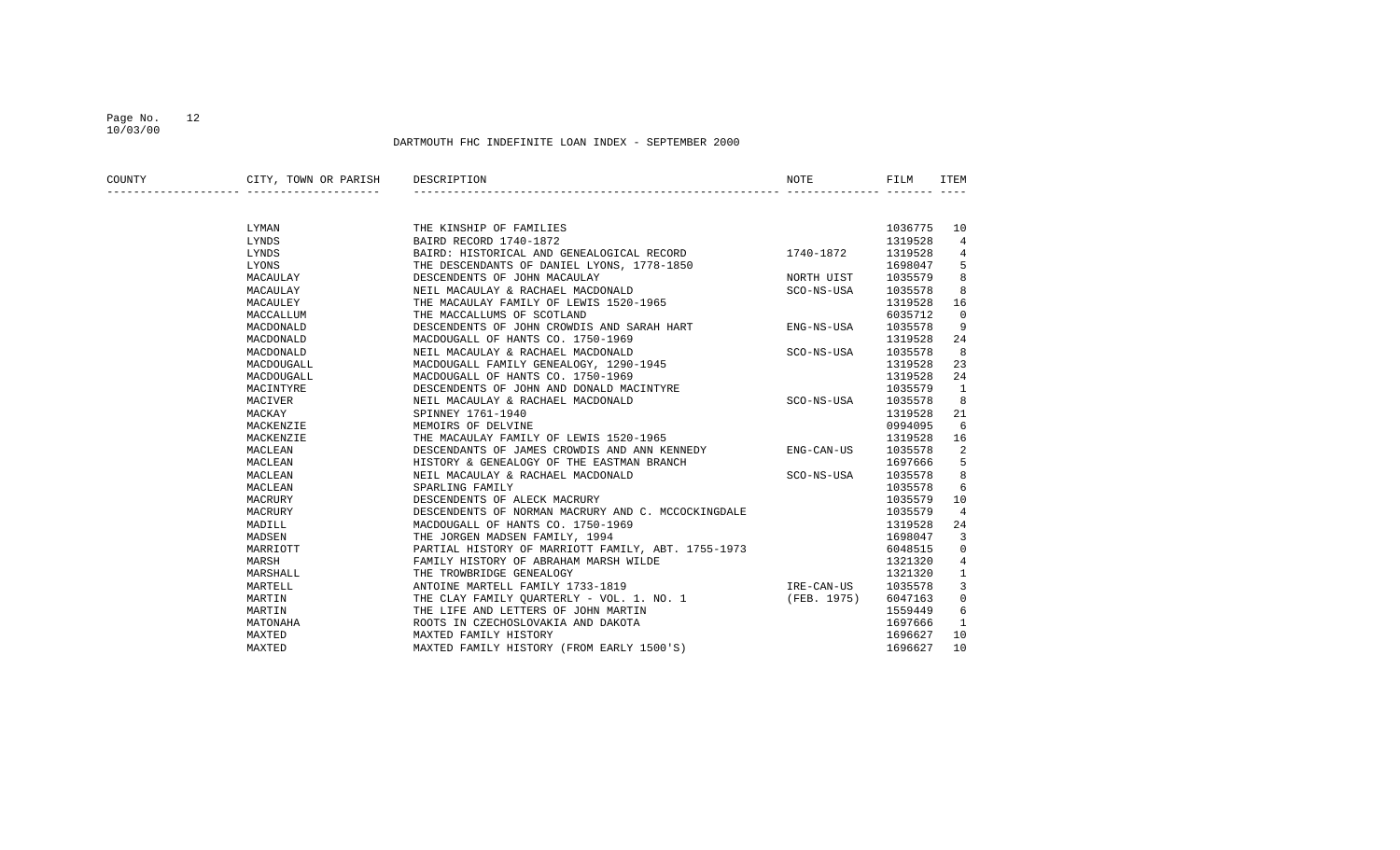## Page No. 13 10/03/00

| COUNTY | CITY, TOWN OR PARISH | DESCRIPTION                                                         | NOTE       | FILM    | ITEM         |
|--------|----------------------|---------------------------------------------------------------------|------------|---------|--------------|
|        |                      |                                                                     |            |         |              |
|        | MAXWELL              | FAMILY RECORDS: MAXWELL, IRVING AND FRASER OGG 1700-1952 1319528 15 |            |         |              |
|        | MAXWELL              | GENEALOGICAL RECORDS, MAXWELL, IRVING AND FRASER OGG                |            | 1319528 | 15           |
|        | MCAULAY              | MCAULAY  MCLEOD  PATTON  1799-1981                                  |            | 1319528 | 17           |
|        | MCAULAY              | MCAULAY/MCLEOD/[[ATTPM 1799-1981                                    |            | 1319528 | 17           |
|        | MCCLEARY             | H. LEONARD PORTER III - PERSONAL COLLECTION                         |            | 1697666 | 11           |
|        | MCCOY                | GENEALOGY OF THE PITCAIRN ISLAND FAMILIES                           |            | 1239434 | 12           |
|        | MCCREARY             | ESTILL FAMILY / COMPILED BY ALMA LACKEY WILSON                      |            | 1597653 | 1            |
|        | MCCUISH              | NEIL MACAULAY & RACHAEL MACDONALD                                   | SCO-NS-USA | 1035578 | 8            |
|        | MCDORMOND            | BAIRD: HISTORICAL AND GENEALOGICAL RECORD                           | 1740-1872  | 1319528 | 4            |
|        | MCDOUGAL             | MCDOUGAL AND ALLIED FAMILIES                                        |            | 1597653 | 2            |
|        | MCEACHRON            | RELATIVES OF ALLEN, MULLINS, MCEACHRON, ORMISTON 1740-1975          |            | 1319528 | 3            |
|        | MCELVAIN             | GENEALOGY OF THE MOXLEY FAMILY                                      |            | 1036775 | 11           |
|        | MCILREITH            | DAVIDSON - DAVISON FAMILY, 1055-1947                                |            | 1319528 | 7            |
|        | MCINTYRE             | NEIL MACAULAY & RACHAEL MACDONALD                                   | SCO-NS-USA | 1035578 | 8            |
|        | MCKAY                | OUR MELVINS AND KIN                                                 |            | 6046797 | $\mathbf 0$  |
|        | MCKEEN               | FAMILY RECORDS 1610-1833                                            |            | 1319528 | 30           |
|        | MCLEOD               | NACDOUGALL FAMILY GENEALOGY, 1290-1945                              |            | 1319528 | 23           |
|        | MCLEOD               | MACDOUGALL FAMILY GENEALOGY, 1290-1945                              |            | 1319528 | 23           |
|        | MCLEOD               | MCAULAY  MCLEOD  PATTON  1799-1981                                  |            | 1319528 | 17           |
|        | MCLEOD               | MCAULAY/MCLEOD/[[ATTPM 1799-1981                                    |            | 1319528 | 17           |
|        | MCPHERRAN            | MY MCPHERRAN LINEAGE AND LIFE STORY, 1740-1992                      |            | 1698047 | 4            |
|        | MCSWAIN              | HAMRICKS OF THE PAST AND PRESENT                                    |            | 1036775 | 2            |
|        | MEES                 | HARD HEADED DUTCHMEN: G. BERNARD & DESCENDANTS                      |            | 1698047 | $\mathbf{1}$ |
|        | MELANSON             | ANCESTRY OF JOSEPH RENE MELANSON                                    |            | 1036775 | 9            |
|        | MELVIN               | OUR MELVINS AND KIN                                                 |            | 6046797 | $\Omega$     |
|        | MERRELL              | CRICHTON: BIBLE RECORDS 1805-1942                                   |            | 1319528 | 22           |
|        | MERRELL              | CRICHTON: FAMILY RECORDS 1805-1942, 1750-1968                       |            | 1319528 | 22           |
|        | MERRICK              | STEPHEN HOPKINS OF THE MAYFLOWER & HIS DESCENDANTS                  |            | 6087743 | $\mathbf 0$  |
|        | MESSLER              | DESCENDANTS OF ADAM REGER, 1739-1949                                |            | 1321320 | 5            |
|        | MILLARD              | GENEALOGY OF THE TRIPP FAMILY                                       |            | 6052862 | $\Omega$     |
|        | MILLER               | ANCESTRY OF MARY MARTIN MCGREGOR MILLER 1580-1963                   |            | 1035514 | 20           |
|        | MILLER               | ESTILL FAMILY / COMPILED BY ALMA LACKEY WILSON                      |            | 1597653 | 1            |
|        | MILLS                | MILLS FAMILY                                                        |            | 1697666 | 14           |
|        | MITCHELL             | THE STOVALL FAMILY AND RELATED LINES                                |            | 1421842 | 3            |
|        | MOFFATT              | DESCENDANTS OF SAMUEL BALL                                          | SCO-CAN-US | 1035578 | $\mathbf{1}$ |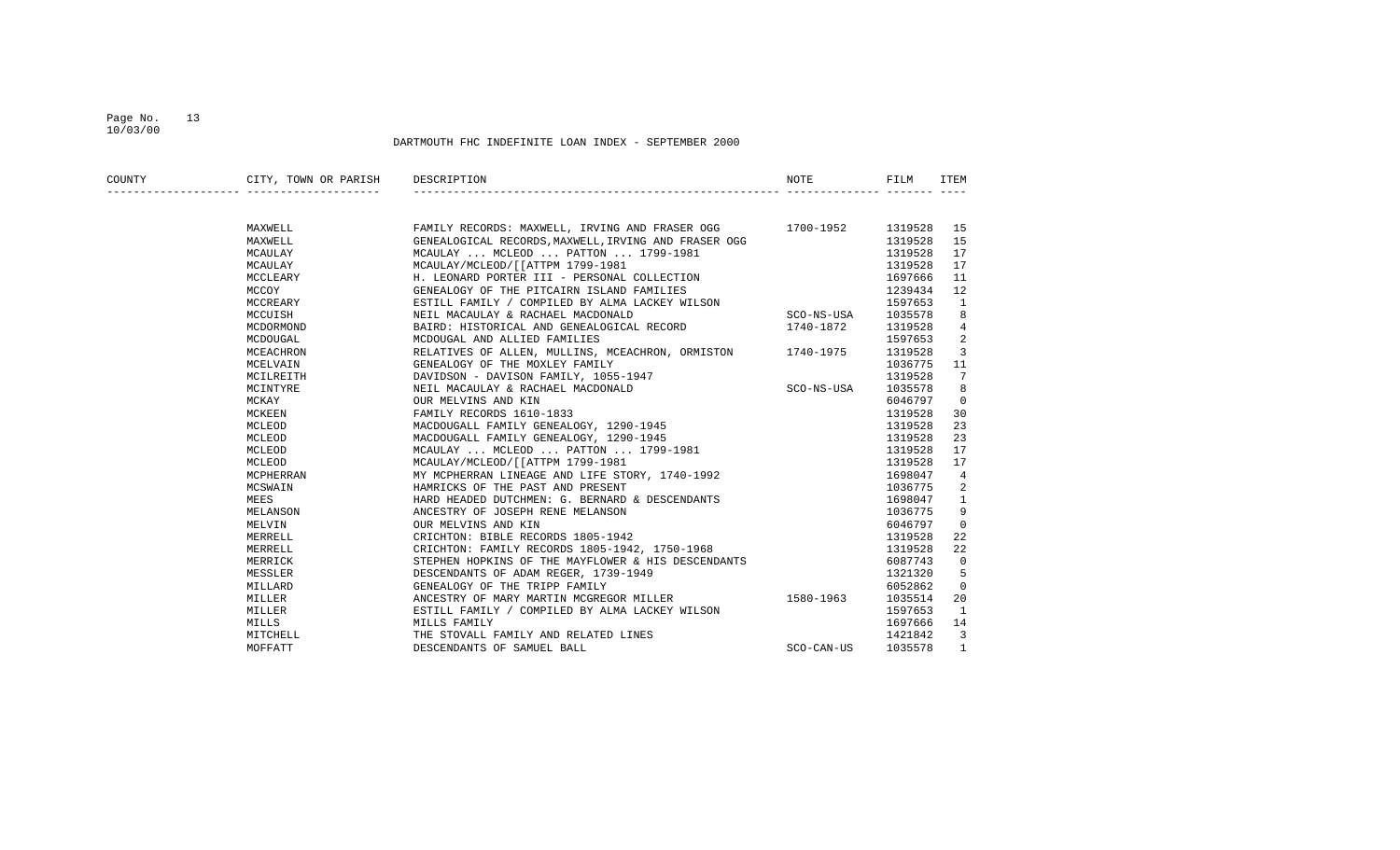## Page No. 14 10/03/00

| COUNTY | CITY, TOWN OR PARISH | DESCRIPTION                                                  | NOTE          | FILM    | ITEM                    |
|--------|----------------------|--------------------------------------------------------------|---------------|---------|-------------------------|
|        |                      |                                                              |               |         |                         |
|        | MOFFITT              | THE JORGEN MADSEN FAMILY, 1994                               |               | 1698047 | $\overline{\mathbf{3}}$ |
|        | MONT                 | THE MACAULAY FAMILY OF LEWIS (SCOTLAND)                      | $1520 - 1965$ | 1319528 | 16                      |
|        | MONT                 | THE MACAULAY FAMILY OF LEWIS 1520-1965                       |               | 1319528 | 16                      |
|        | MOON                 | ONE FAMILY - TEN GENERATIONS                                 |               | 1597893 | 8                       |
|        | MOORE                | A BRANCH OF THE HAYMAN, HYNDMAN, AMON FAMILY TREES 1757-1961 |               | 1319528 | 14                      |
|        | MOORE                | FAMILY RECORDS 1610-1833                                     |               | 1319528 | 30                      |
|        | MOORE                | ONE BRANCH OF HAYMAN HYNDMAN - AMON FAMILY TREE              |               | 1319528 | 14                      |
|        | MORALES              | DAVIS FAMILY RECORDS                                         |               | 1697666 | 10                      |
|        | MORRELL              | SCHAEFER, KENT, KIRCHNER, MORRELL FAMILIES                   |               | 1698047 | 6                       |
|        | MORRIS               | THE TROWBRIDGE GENEALOGY                                     |               | 1321320 | 1                       |
|        | MORRISON             | FAMILY RECORDS 1610-1833                                     |               | 1319528 | 30                      |
|        | MOSES                | WILLIAM MOSES, 1ST OF YARMOUTH FROM FLORIDA                  |               | 1421862 | 8                       |
|        | MOULTON              | WALKER FAMILY GROUP RECORDS 1830-1980                        | 1830-1980     | 1319528 | 29                      |
|        | MOUSLEY              | CHARLES MOUSLEY 1780-1862 OF HORNSEY, LONDON ENG.            |               | 0994095 | $\overline{4}$          |
|        | MOXLEY               | GENEALOGY OF THE MOXLEY FAMILY                               |               | 1036775 | 11                      |
|        | MUGGAH               | THE PETERS FAMILY OF CORNWALL, ENGLAND, 1066-1980            |               | 1319528 | 27                      |
|        | MULENIX              | GENEALOGY OF THE TRIPP FAMILY                                |               | 6052862 | $\overline{0}$          |
|        | MULLIGAN             | THE CLELANDS OF COUNTY DOWN                                  | IRELAND       | 0496750 | $\overline{0}$          |
|        | MULLINS              | RELATIVES OF ALLEN, MULLINS, MCEACHRON, ORMISTON 1740-1975   |               | 1319528 | 3                       |
|        | MUNRO                | DESCENDANTS OF JAMES CROWDIS AND ANN KENNEDY                 | ENG-CAN-US    | 1035578 | 2                       |
|        | MUNROE               | MACDOUGALL OF HANTS CO. 1750-1969                            |               | 1319528 | 24                      |
|        | MURDOCH              | THE MACAULAY FAMILY OF LEWIS (SCOTLAND)                      | 1520-1965     | 1319528 | 16                      |
|        | MURDOCK              | THE MACAULAY FAMILY OF LEWIS 1520-1965                       |               | 1319528 | 16                      |
|        | MURPHY               | DESCENDANTS OF SAMUEL BALL                                   | SCO-CAN-US    | 1035578 | 1                       |
|        | MUSGRAVE             | DESCENDANTS OF BARTHOLOMEW MUSGRAVE/ANNE SPARLING            |               | 1035578 | 5                       |
|        | NAUGLER              | THE DESCENDANTS OF CHRISTIAN SR. & POLLY SOUNDERS            |               | 6088792 | 0                       |
|        | NEWCOMB              | THE HUNT FAMILY OF HALIFAX, VERMONT                          |               | 6093598 | $\mathbf 0$             |
|        | NEWTON               | ANECDOTES OF THE GREEN FAMILY (MASS. & N.S.) 1639-1806       |               | 1319528 | 9                       |
|        | NEWTON               | GENEALOGY OF THE GREEN FAMILY 1639-1806                      |               | 1319528 | 9                       |
|        | NICHOLS              | ATWATER HISTORY AND GENEALOGY, 1465-1956                     |               | 6332807 | $\mathbf{0}$            |
|        | NICHOLS              | RAYMOND AND ROACH BIBLE RECORDS, 1744-1889                   |               | 1036775 | 1                       |
|        | NICOL                | THE RUXTON FAMILY TREE                                       |               | 1696627 | $\overline{4}$          |
|        | NIGON                | NIGON GENEALOGY, CA. 1710-1989                               |               | 1697666 | 6                       |
|        | NINNIS               | CRICHTON: FAMILY RECORDS 1805-1942, 1750-1968                |               | 1319528 | 22                      |
|        | O'DELL               | HOUGH - ANDERSON FAMILY DATA, 1647-1930                      |               | 1319528 | 31                      |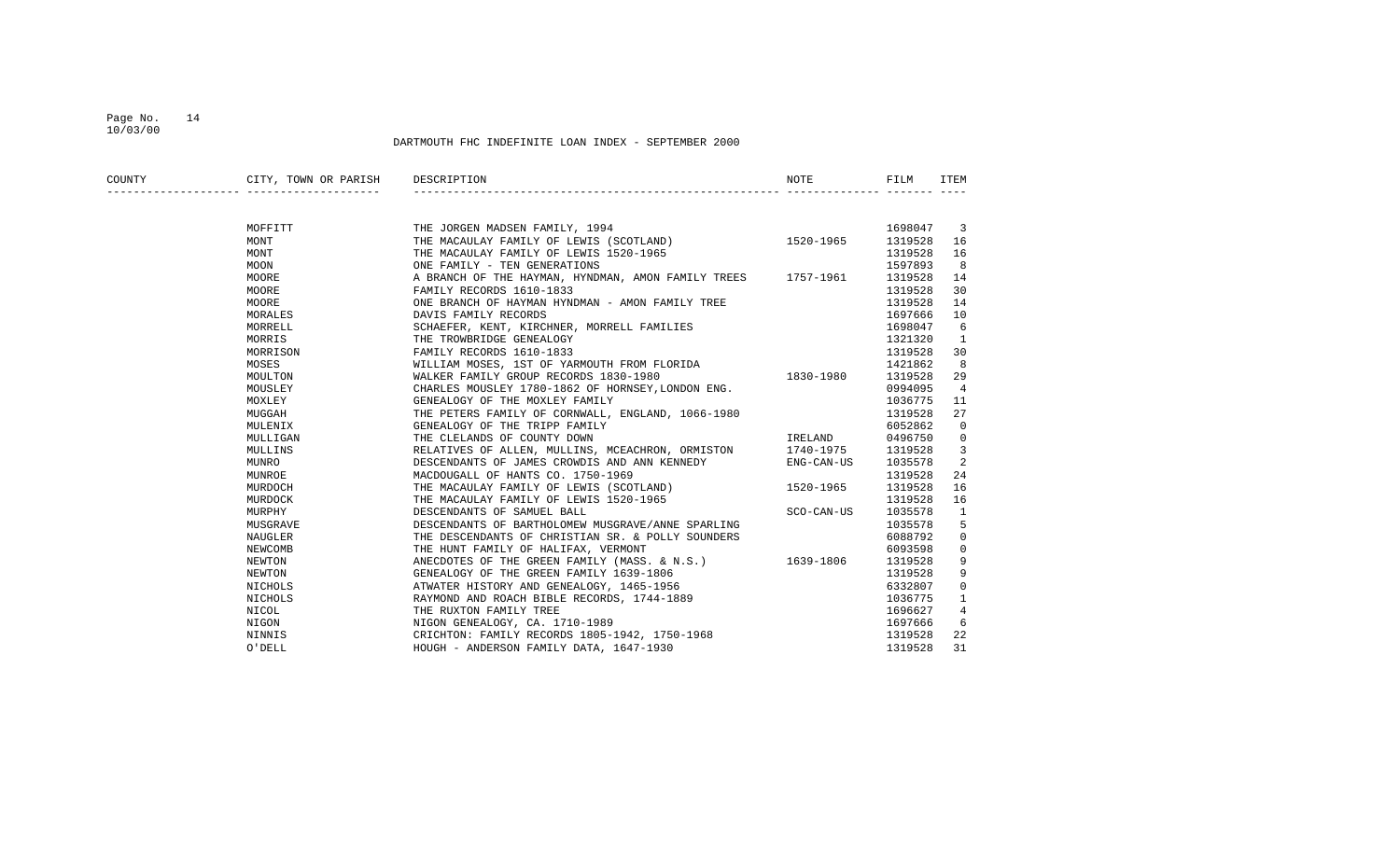## Page No. 15 10/03/00

| COUNTY | CITY, TOWN OR PARISH DESCRIPTION |                                                                                    | NOTE       | FILM    | ITEM           |
|--------|----------------------------------|------------------------------------------------------------------------------------|------------|---------|----------------|
|        |                                  |                                                                                    |            |         |                |
|        | OBERHOLTZER                      | SOME ACCOUNT OF JACOB OBERHOLTZER                                                  |            | 1421608 | -2             |
|        | OLIVER                           | CRICHTON: FAMILY RECORDS 1805-1942, 1750-1968                                      |            | 1319528 | 22             |
|        | OLSEN                            | NORWEGIAN ANCESTORS OF ROBERT LAWRENCE                                             |            | 1697666 | 9              |
|        | OSMOND                           | DAVIS FAMILY RECORDS                                                               |            | 1697666 | 10             |
|        | PAINE                            | STEPHEN HOPKINS OF THE MAYFLOWER & HIS DESCENDANTS                                 |            | 6087743 | $\overline{0}$ |
|        | PANGBURN                         | THE PANGBURN LETTER                                                                |            | 6047342 | $\overline{0}$ |
|        | PANKA                            | ROOTS IN CZECHOSLOVAKIA AND DAKOTA                                                 |            | 1697666 | $\mathbf{1}$   |
|        | PANNELL                          | HAMRICKS OF THE PAST AND PRESENT                                                   |            | 1036775 | -2             |
|        | PATTON                           | MCAULAY  MCLEOD  PATTON  1799-1981                                                 |            | 1319528 | 17             |
|        | PAYNE                            | PAYNE FAMILY PEDIGREE CHARTS                                                       |            | 1421862 | $\overline{7}$ |
|        | PAYZANT                          | PAYZANT : BIBLE RECORDS 1853-1948                                                  |            | 1319528 | 19             |
|        | PAYZANT                          | PAYZANT FAMILY OF QUEENS & HANTS CO. N.S.                                          |            | 1319528 | 20             |
|        | PAYZANT                          | PAYZANT FAMILY RECORDS, 1853-1948, 1881-1916                                       |            | 1319528 | 19             |
|        | PEACH                            | ANTOINE MARTELL FAMILY 1733-1819                                                   | IRE-CAN-US | 1035578 | $\overline{3}$ |
|        | PECK                             | GENEALOGY OF DEWOLF, WILSON, AND YOUNG FAMILIES 1830-1896                          |            | 1319528 | $\mathbf{1}$   |
|        | PECK                             | GENEALOGY OF THE DEWOLF, WILSON AND YOUNG FAMILIES                                 |            | 1319528 | $\mathbf{1}$   |
|        | PEHRSON                          | NORWEGIAN ANCESTORS OF ROBERT LAWRENCE                                             |            | 1697666 | 9              |
|        | PEIRSON                          | FAMILY CHART OF JOHN HAMILTON AND HIS WIFE                                         |            | 1036775 | 6              |
|        | PENBERN                          | THE PANGBURN LETTER                                                                |            | 6047342 | $\overline{0}$ |
|        | PENNOCK                          | PENNOCK PEDIGREE CHART AND CANBY PEDIGREE CHART                                    |            | 0496474 | 7              |
|        | PERKINS                          | THE DESCENDANTS OF EDWARD PERKINS OF NEW HAVEN                                     |            | 1425608 | 6              |
|        | PESA                             | ROOTS IN CZECHOSLOVAKIA AND DAKOTA                                                 |            | 1697666 | 1              |
|        | PETERS                           | ANTOINE MARTELL FAMILY 1733-1819                                                   | IRE-CAN-US | 1035578 | 3              |
|        | PETERS                           | THE PETERS FAMILY OF CORNWALL ENGLAND 1066-1980                                    |            | 1319528 | 27             |
|        | PETRIK                           | ROOTS IN CZECHOSLOVAKIA AND DAKOTA                                                 |            | 1697666 | $\mathbf{1}$   |
|        | PFAU                             | THE PFAU FAMILY FROM KIRCHAUSEN TO AMERICA                                         |            | 1698047 | 9              |
|        | PFHOH                            |                                                                                    |            | 1698047 | 9              |
|        | PICKETTE                         | THE PFAU FAMILY FROM KIRCHAUSEN TO AMERICA<br>THE STOVALL FAMILY AND RELATED LINES |            | 1421842 | 3              |
|        | PIERSON                          | PIERSON GENEALOGICAL RECORDS                                                       |            | 1035750 | 15             |
|        | PINGERS                          | PINGERS OF PEACEDALE AND THEIR PREDECESSORS                                        |            | 1035750 | - 5            |
|        | PITT                             | PAYZANT FAMILY RECORDS, 1853-1948, 1881-1916                                       |            | 1319528 | 19             |
|        | PIXLER                           | THE PANGBURN LETTER                                                                |            | 6047342 | $\Omega$       |
|        | POORT                            | THE POORT FAMILY                                                                   |            | 1697666 | 13             |
|        | PORTER                           | H. LEONARD PORTER III - PERSONAL COLLECTION                                        |            | 1697666 | 11             |
|        | POULSEN                          | THE JORGEN MADSEN FAMILY, 1994                                                     |            | 1698047 | 3              |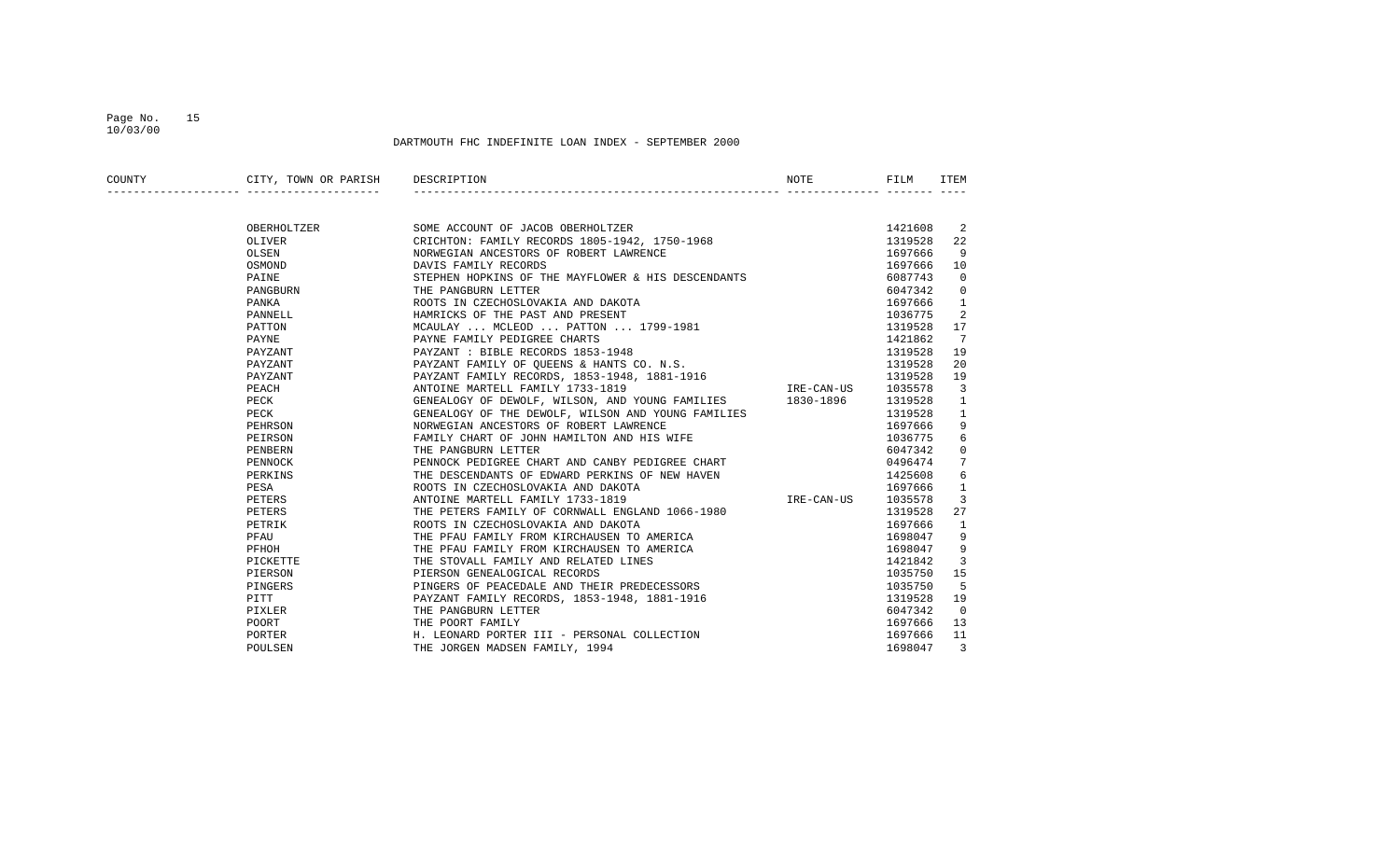## Page No. 16 10/03/00

| COUNTY | CITY, TOWN OR PARISH       | DESCRIPTION                                                                                                                                | <b>NOTE</b>          | FILM    | ITEM           |
|--------|----------------------------|--------------------------------------------------------------------------------------------------------------------------------------------|----------------------|---------|----------------|
|        |                            |                                                                                                                                            |                      |         |                |
|        | PREMACK                    | DESCENDANTS OF SAMUEL BALL<br>NIGON GENEALOGY, CA. 1710-1989                                                                               | SCO-CAN-US 1035578 1 |         |                |
|        | PRIES                      |                                                                                                                                            |                      | 1697666 | 6              |
|        | PRITCHARD                  | FAMILY CHART OF JOHN HAMILTON AND HIS WIFE                                                                                                 |                      | 1036775 | 6              |
|        | PROUDFOOT                  | FAMILY RECORDS: MAXWELL, IRVING AND FRASER OGG 1700-1952                                                                                   |                      | 1319528 | 15             |
|        | PUTNAM                     | THE PUTTENHAM-PUTTNAM-PUTNAM FAMILY (U.S)                                                                                                  |                      | 0994051 | $\mathbf{1}$   |
|        | QUAKERS                    | MASTER INDEX- SUPPLEMENT TO QUAKERS OF SHENANDOAH                                                                                          |                      | 1421608 | -5             |
|        | RAMSBOTTOM                 | HISTORY OF JOHN BIGGS OF KIMPTON, HERT'S, ENGLAND VOL. 1, PT. 2 1697666                                                                    |                      |         | 4              |
|        | RAPER                      | DESCENDANTS OF WILLIAM RAPER                                                                                                               |                      | 1036775 | 12             |
|        | RAPIER <b>Example 1999</b> | DESCENDANTS OF WILLIAM RAPER                                                                                                               |                      | 1036775 | 12             |
|        | RAUN                       | HISTORY OF THE RAVN/RAUN FAMILY IN THE U.S.A.                                                                                              |                      | 1698046 | -5             |
|        | RAYMOND                    | RAYMOND AND ROACH BIBLE RECORDS, 1744-1889                                                                                                 |                      | 1036775 | 1              |
|        | REDDEN                     |                                                                                                                                            |                      | 1319528 | 28             |
|        | REDDEN                     | , CHURCH, CENSUS RECORDS 1791-1881, 1835-1851<br>KING, REDDEN, FARROW BIBLE RECORD TRANSCRIPTS 1791-1881<br>THE WAGNER AND RATTIM FAMILIES |                      | 1319528 | 28             |
|        | REEDER                     | THE WAGNER AND BATTIN FAMILIES                                                                                                             |                      | 1698047 | 2              |
|        | REGER                      | DESCENDANTS OF ADAM REGER, 1739-1949                                                                                                       |                      | 1321320 | 5              |
|        | REHUREK                    |                                                                                                                                            |                      | 1697666 | $\overline{1}$ |
|        | REYNOLDS                   | ROOTS IN CZECHOSLOVAKIA AND DAKOTA<br>CRICHTON: FAMILY RECORDS 1805-1942, 1750-1968                                                        |                      | 1319528 | 22             |
|        | RICHARDS                   | THE KINSHIP OF FAMILIES                                                                                                                    |                      | 1036775 | 10             |
|        | RICHARDSON                 | DESCENDENTS OF JOHN CROWDIS AND SARAH HART TENG-NS-USA                                                                                     |                      | 1035578 | 9              |
|        | RIDENHOUR                  | THE DESCENDANTS OF CHRISTIAN SR. & POLLY SOUNDERS                                                                                          |                      | 6088792 | $\mathbf{0}$   |
|        | RING                       | STEPHEN HOPKINS OF THE MAYFLOWER & HIS DESCENDANTS                                                                                         |                      | 6087743 | $\mathbf{0}$   |
|        | RISLEY                     | THE RISLEY FAMILY HISTORY                                                                                                                  |                      | 1321320 | 3              |
|        | RISTAU                     | RISTAU AND ERDMANN FAMILIES IN THE US AND CANADA                                                                                           |                      | 1421608 | 12             |
|        | ROACH                      | RAYMOND AND ROACH BIBLE RECORDS, 1744-1889                                                                                                 |                      | 1036775 | $\mathbf{1}$   |
|        | ROBESON                    | OUR MELVINS AND KIN                                                                                                                        |                      | 6046797 | 0              |
|        | ROBINSON                   | CORBETT-ROBINSON FAMILY RECORDS                                                                                                            |                      | 1421608 | 1              |
|        | ROBINSON                   | H. LEONARD PORTER III - PERSONAL COLLECTION                                                                                                |                      | 1697666 | 11             |
|        | ROBINSON                   | THE TROWBRIDGE GENEALOGY                                                                                                                   |                      | 1321320 | $\mathbf{1}$   |
|        | ROGERS                     | THE CLAY FAMILY QUARTERLY (JAN. 1966 & APR. 1973)                                                                                          |                      | 6047146 | $\mathbf 0$    |
|        | ROSE                       | THE GREENWOOD TREE IN THREE CONTINENTS                                                                                                     |                      | 6101134 | $\mathbf{0}$   |
|        | ROSS                       | DESCENDENTS OF JOHN CROWDIS AND SARAH HART ENG-NS-USA                                                                                      |                      | 1035578 | 9              |
|        | ROULEAU                    | THE PETERS FAMILY OF CORNWALL ENGLAND 1066-1980                                                                                            |                      | 1319528 | 27             |
|        | ROWE                       | ROWE, SNELL, CASEBIER, HINES, BOZEMAN HISTORIES                                                                                            |                      | 1035750 | 7              |
|        | RUHUREK                    | ROOTS IN CZECHOSLOVAKIA AND DAKOTA                                                                                                         |                      | 1697666 | $\mathbf{1}$   |
|        | RULOFFSEN                  | DESCENDANTS OF ADAM REGER, 1739-1949                                                                                                       |                      | 1321320 | 5              |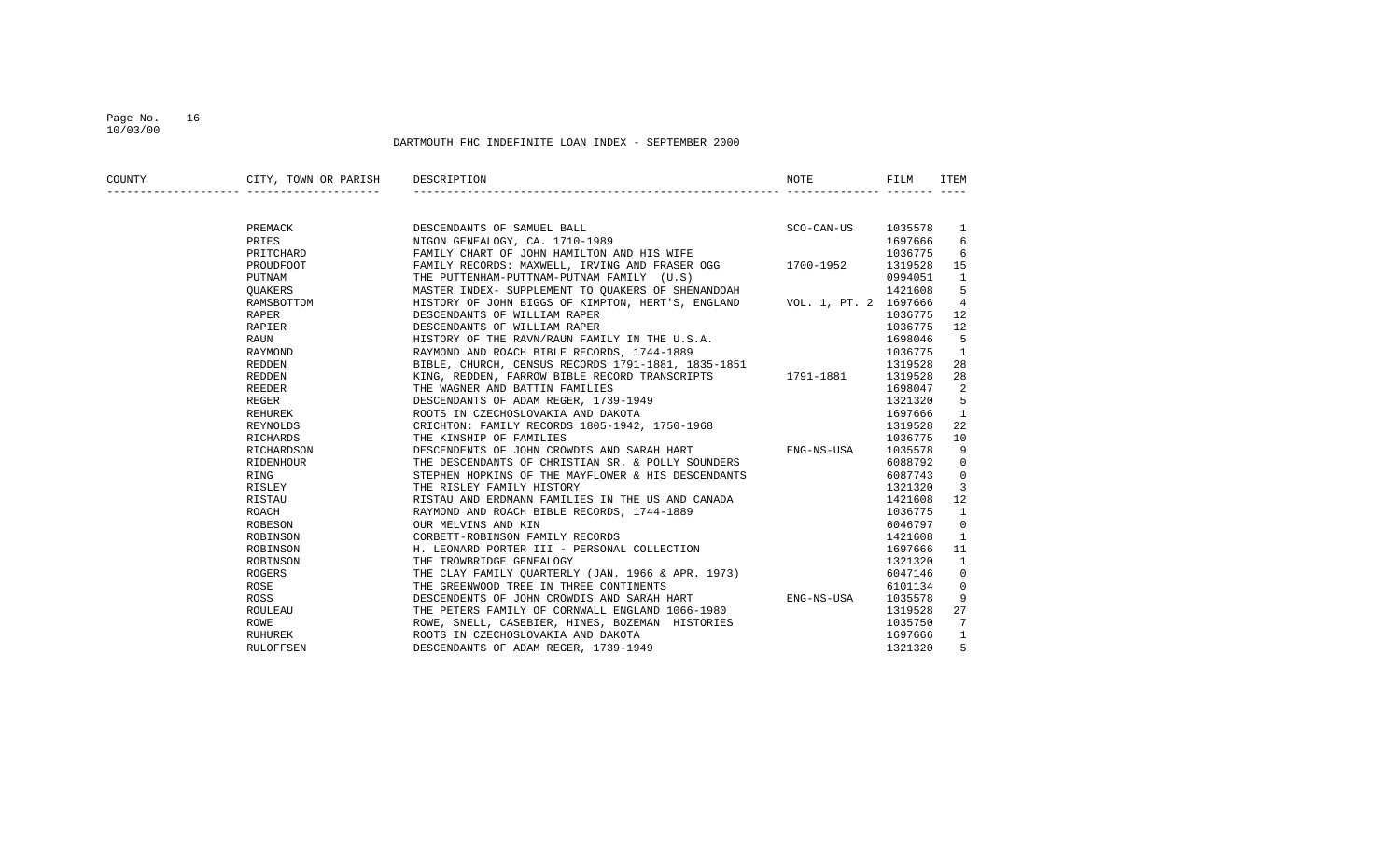## Page No. 17 10/03/00

| COUNTY | CITY, TOWN OR PARISH | DESCRIPTION                                           | NOTE       | FILM    | ITEM           |
|--------|----------------------|-------------------------------------------------------|------------|---------|----------------|
|        |                      |                                                       |            |         |                |
|        | RUXTON               | THE RUXTON FAMILY TREE                                |            | 1696627 | 4              |
|        | RUXTON               | THE RUXTON FAMILY TREE                                |            | 1696627 | 4              |
|        | RYKER                | THE RYKER FAMILY                                      |            | 1698046 | 1              |
|        | SAUTER               | THE DESCENDANTS OF CHRISTIAN SR. & POLLY SOUNDERS     |            | 6088792 | $\mathbf 0$    |
|        | SAWYER               | HOUGH-ANDERSON FAMILY DATA 1647-1930                  |            | 1319528 | 31             |
|        | SCHAEFER             | SCHAEFER, KENT, KIRCHNER, MORRELL FAMILIES            |            | 1698047 | 6              |
|        | SCOTT                | MACDOUGALL OF HANTS CO. 1750-1969                     |            | 1319528 | 24             |
|        | SCOTT                | SCOTT FAMILY                                          |            | 6035581 | 0              |
|        | SCOTT                | THE CLAY FAMILY OUARTERLY - VOL. 1. NO. 1 (FEB. 1975) |            | 6047163 | 0              |
|        | SCOTT                | THE LEADINGHAM/LEDINGHAM FAMILY TREE                  |            | 1696627 | 2              |
|        | SCOTT                | THE RUXTON FAMILY TREE                                |            | 1696627 | $\overline{4}$ |
|        | SETZLER              | THE CROMER FAMILY: BEGINNING IN 1752                  |            | 1698046 | 6              |
|        | SHAVER               | SHAVER FAMILY                                         |            | 1697666 | 15             |
|        | SHAW                 | DESCENDANTS OF WILLIAM SHURTLEFF OF PLYMOUTH MASS     |            | 1321318 | 3              |
|        | SHEALY               | THE CROMER FAMILY: BEGINNING IN 1752                  |            | 1698046 | 6              |
|        | SHEPARD              | ANTOINE MARTELL FAMILY 1733-1819                      | IRE-CAN-US | 1035578 | 3              |
|        | SHERMAN              | GENEALOGY OF THE SHERMAN FAMILY                       |            | 6017775 | 0              |
|        | SHIRTS               | HISTORY OF PETER SHIRTS (SHURTS)                      |            | 1321318 | 2              |
|        | SHURTLEFF            | DESCENDANTS OF WILLIAM SHURTLEFF OF PLYMOUTH MASS     |            | 1321318 | 3              |
|        | SHUTTLE              | RICHARDSON SHUTTLE                                    |            | 1035514 | 22             |
|        | SILVER               | THE ETTER FAMILY, 1715-1961                           |            | 1319528 | 13             |
|        | SIMONS               | THOMAS GRANGE SIMONS III, FOREBEARS AND RELATIONS     |            | 1321318 | 4              |
|        | SISK                 | CRICHTON: FAMILY RECORDS 1805-1942, 1750-1968         |            | 1319528 | 22             |
|        | SLOCUM               | GENEALOGY OF THE TRIPP FAMILY                         |            | 6052862 | $\mathbf 0$    |
|        | SMART                | THE CLAY FAMILY QUARTERLY - VOL. 1. NO. 1 (FEB. 1975) |            | 6047163 | 0              |
|        | SMARTT               | THE SAMRTT AND DESCENDANT FAMILIES                    |            | 1321318 | 7              |
|        | SMILEY               | GENEALOGY OF THE JOSEPH SMYLIE CLAN                   |            | 6093677 | 0              |
|        | SMILLIE              | GENEALOGY OF THE JOSEPH SMYLIE CLAN                   |            | 6093677 | 0              |
|        | SMITH                | THE KINSHIP OF FAMILIES                               |            | 1036775 | 10             |
|        | SNEAD                | THE HUNT FAMILY OF HALIFAX, VERMONT                   |            | 6093598 | $\mathbf 0$    |
|        | SNOW                 | STEPHEN HOPKINS OF THE MAYFLOWER & HIS DESCENDANTS    |            | 6087743 | $\mathbf 0$    |
|        | SOUDER               | THE DESCENDANTS OF CHRISTIAN SR. & POLLY SOUNDERS     |            | 6088792 | $\mathbf 0$    |
|        | SOUHRADA             | ROOTS IN CZECHOSLOVAKIA AND DAKOTA                    |            | 1697666 | 1              |
|        | SOUKUP               | ROOTS IN CZECHOSLOVAKIA AND DAKOTA                    |            | 1697666 | 1              |
|        | SOWDER               | THE DESCENDANTS OF CHRISTIAN SR. & POLLY SOUNDERS     |            | 6088792 | $\Omega$       |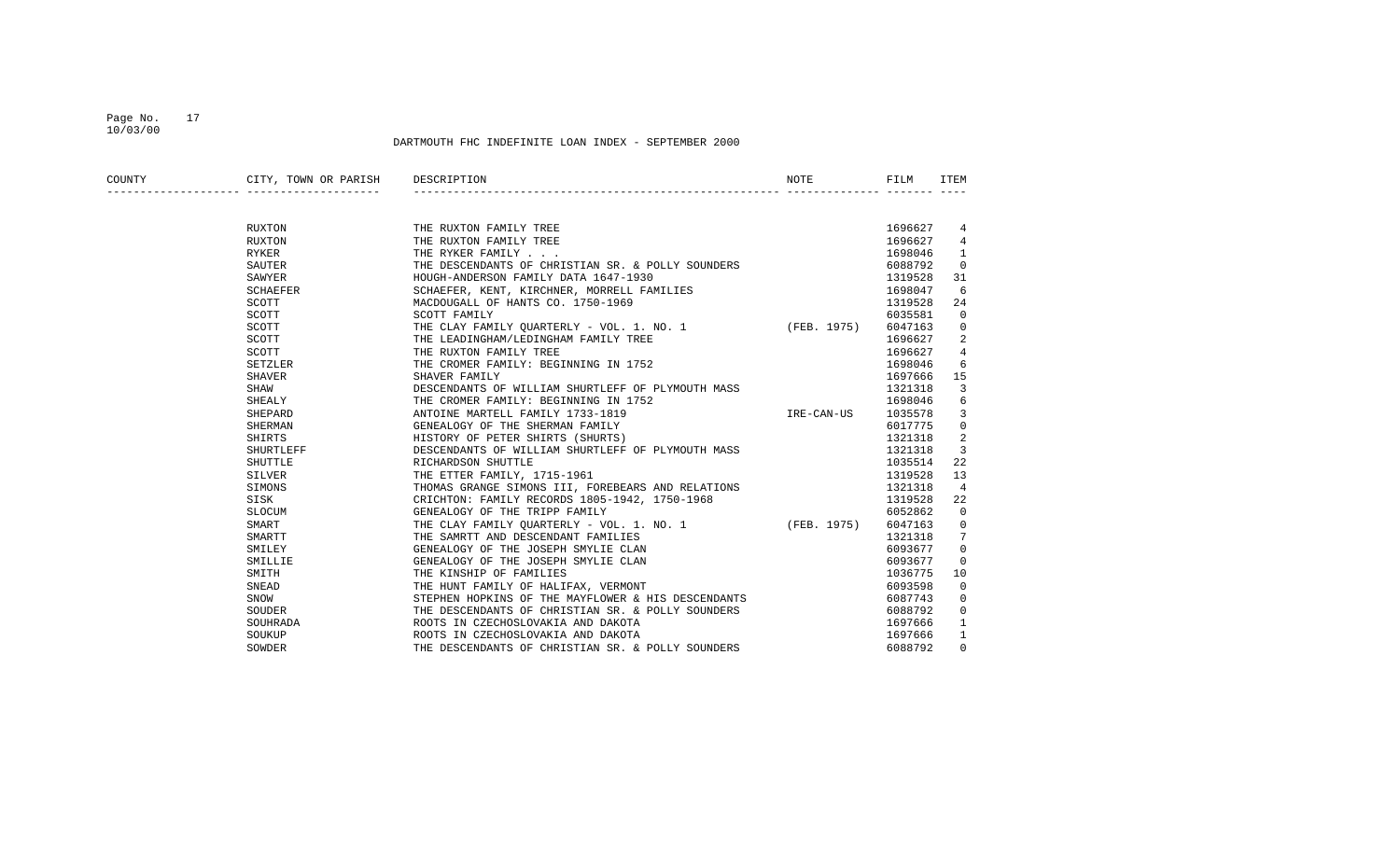## Page No. 18 10/03/00

| COUNTY | CITY, TOWN OR PARISH | DESCRIPTION                                                                                              | NOTE       | FILM    | ITEM           |
|--------|----------------------|----------------------------------------------------------------------------------------------------------|------------|---------|----------------|
|        |                      |                                                                                                          |            |         |                |
|        | SPARLING             | DESCENDANTS OF BARTHOLOMEW MUSGRAVE/ANNE SPARLING                                                        |            | 1035578 | 5              |
|        | SPARLING             | SPARLING FAMILY                                                                                          |            | 1035578 | 6              |
|        | SPENCER              | ANTOINE MARTELL FAMILY 1733-1819                                                                         | IRE-CAN-US | 1035578 | 3              |
|        | SPENCER              | DESCENDANTS OF WILLIAM SHURTLEFF OF PLYMOUTH MASS                                                        |            | 1321318 | 3              |
|        | SPENCER              | DESCENDENTS OF JOHN SPENCER AND CLORINDA HOLMES                                                          |            | 1035579 | 2              |
|        | SPENCER              | DESCENDENTS OF JOHN SPENCER BORN AFTER 1500                                                              |            | 1035579 | 9              |
|        | SPENCER              | DESCENDENTS OF NATHANIEL SPENCER AND LAURA PAYNE                                                         |            | 1035579 | 5              |
|        | SPICER               | SPICER FAMILY OF SPENCER'S ISLAND, NOVA SCOTIA 1066-1920S                                                |            | 1319528 | 25             |
|        | SPINNEY              | SPINNEY, 1761-1940                                                                                       |            | 1319528 | 21             |
|        | SPONG                | SPONG GENEALOGY                                                                                          |            | 1421862 | 6              |
|        | SPURR                | RELATIVES OF ALLEN, MULLINS, MCEACHRON, ORMISTON 1740-1975                                               |            | 1319528 | 3              |
|        | STADTHERR            | THE PFAU FAMILY FROM KIRCHAUSEN TO AMERICA                                                               |            | 1698047 | 9              |
|        | STANSBURY            | DEW CHART                                                                                                |            | 1036775 | $\overline{4}$ |
|        | STANSFIELD           | HISTORY OF THE FAMILY IN HALIFAX                                                                         |            | 6035522 | $\Omega$       |
|        | STARK                | MCDOUGAL AND ALLIED FAMILIES                                                                             |            | 1597653 | $\overline{2}$ |
|        | STARR                | ELIZABETH ANN COOPER PEDIGREE CHART                                                                      |            | 1036775 | 7              |
|        | STARR                | STARR'S POINT CEMETERY & HISTORY OF STARR FAMILY                                                         |            | 1319597 | 5              |
|        | STAYNER              | THE ALLEN FAMILY OF DARTMOUTH, NS, 1738-1931                                                             |            | 1319528 | 2              |
|        | STEWART              | SPINNEY, 1761-1940                                                                                       |            | 1319528 | 21             |
|        | STEWART              | THE HUNT FAMILY OF HALIFAX, VERMONT                                                                      |            | 6093598 | $\Omega$       |
|        | STILLMAN             | STILLMAN FAMILY IN THE UNITED STATES OF AMERICA                                                          |            | 0496474 | 9              |
|        | STOCKER              | HARD HEADED DUTCHMEN: G. BERNARD & DESCENDANTS                                                           |            | 1698047 | $\mathbf{1}$   |
|        | STOVALL              | THE STOVALL FAMILY AND RELATED LINES                                                                     |            | 1421842 | 3              |
|        | STOVALL              | THE STOVALL FAMILY AND RELATED LINES<br>THE TROWBRIDGE GENEALOGY<br>THE LEADINGHAM/LEDINGHAM FAMILY TREE |            | 1421842 | 3              |
|        | STOWBRIDGE           |                                                                                                          |            | 1321320 | $\mathbf{1}$   |
|        | STRACHAN             |                                                                                                          |            | 1696627 | 2              |
|        | STROUD               | ATWATER HISTORY AND GENEALOGY, 1465-1956                                                                 |            | 6332807 | $\Omega$       |
|        | STRYKER              | DESCENDANTS OF ADAM REGER, 1739-1949                                                                     |            | 1321320 | 5              |
|        | SUBER                | THE CROMER FAMILY: BEGINNING IN 1752                                                                     |            | 1698046 | 6              |
|        | SUMMER               | THE CROMER FAMILY: BEGINNING IN 1752                                                                     |            | 1698046 | 6              |
|        | SUTHERLAND           | AN ACCOUNT OF THE FAMILY OF INNES                                                                        |            | 6029769 | $\mathbf 0$    |
|        | SUTTON               | OUR MELVINS AND KIN                                                                                      |            | 6046797 | $\Omega$       |
|        | SUTTON               | THE SUTTON, DUDLEYS OF ENGLAND & DUDLEYS OF MASS.                                                        |            | 0348364 | $\Omega$       |
|        | SWIFT                | MCAULAY  MCLEOD  PATTON  1799-1981                                                                       |            | 1319528 | 17             |
|        | SYKES                | NEIL MACAULAY & RACHAEL MACDONALD                                                                        | SCO-NS-USA | 1035578 | 8              |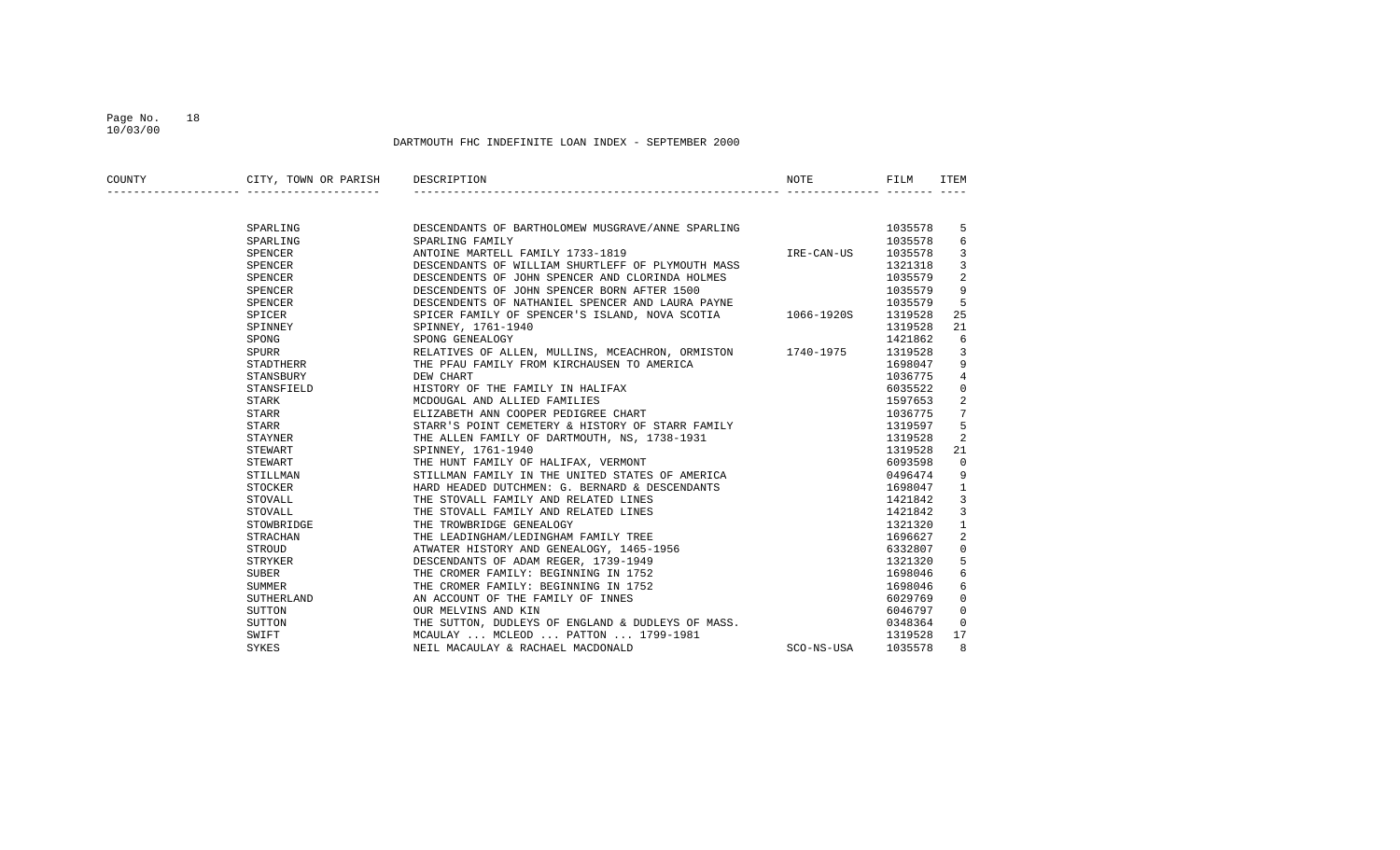## Page No. 19 10/03/00

| COUNTY | CITY, TOWN OR PARISH<br>_______________________________ | DESCRIPTION                                                | NOTE    | FILM    | ITEM                     |
|--------|---------------------------------------------------------|------------------------------------------------------------|---------|---------|--------------------------|
|        |                                                         |                                                            |         |         |                          |
|        | SYKES                                                   | OUR MELVINS AND KIN                                        |         | 6046797 | $\overline{\phantom{0}}$ |
|        | TABOR                                                   | TABOR                                                      |         | 0946840 | $\overline{1}$           |
|        | TALCOTT                                                 | THE RISLEY FAMILY HISTORY                                  |         | 1321320 | 3                        |
|        | TARPY                                                   | H. LEONARD PORTER III - PERSONAL COLLECTION                |         | 1697666 | 11                       |
|        | TASH                                                    | THE DESCENDANTS OF CHRISTIAN SR. & POLLY SOUNDERS          |         | 6088792 | $\overline{0}$           |
|        | TATUM                                                   | OUR MELVINS AND KIN                                        |         | 6046797 | $\overline{0}$           |
|        | TAYLOR                                                  | FAMILY RECORDS 1610-1833                                   |         | 1319528 | 30                       |
|        | TERRY                                                   | WILLIAM WELLS OF SOUTHOLD, LONG ISLAND NEW YORK            |         | 6088661 | $\mathbf 0$              |
|        | THATCHER                                                | THE HUNT FAMILY OF HALIFAX, VERMONT                        |         | 6093598 | $\mathbf 0$              |
|        | THOM                                                    | AMERICAN ANCESTORS OF MARGARET BOUTON & WM. THOM           |         | 1321318 | 1                        |
|        | THOMAS                                                  | DESCENDANTS OF WILLIAM SHURTLEFF OF PLYMOUTH MASS          |         | 1321318 | 3                        |
|        | THOMPSON                                                | DESCENDANTS OF JOHN CHIPMAN, THE PIONEER 1614-1832         |         | 1319528 | 34                       |
|        | THOMPSON                                                | GENEALOGY OF THE MOXLEY FAMILY                             |         | 1036775 | 11                       |
|        | THURSTON                                                | THE PANGBURN LETTER                                        |         | 6047342 | $\mathbf 0$              |
|        | TILLINGHAST                                             | TILLINGHAST                                                |         | 0946840 | 1                        |
|        | TRAHAN                                                  | ANCESTRY OF JOSEPH RENE MELANSON                           |         | 1036775 | 9                        |
|        | TRAUTMANN                                               | SCHAEFER, KENT, KIRCHNER, MORRELL FAMILIES                 |         | 1698047 | 6                        |
|        | TRIPP                                                   | GENEALOGY OF THE TRIPP FAMILY                              |         | 6052862 | 0                        |
|        | TROWBRIDGE                                              | THE TROWBRIDGE GENEALOGY                                   |         | 1321320 | $\mathbf{1}$             |
|        | TUCKER                                                  | GENEALOGY OF THE MOXLEY FAMILY                             |         | 1036775 | 11                       |
|        | TUCKER                                                  | THE CLAY FAMILY QUARTERLY - VOL. 1. NO. 1 (FEB. 1975)      |         | 6047163 | $\overline{0}$           |
|        | TULLOCK                                                 | SPINNEY, 1761-1940                                         |         | 1319528 | 21                       |
|        | TURNER                                                  | TURNER FAMILY GENEALOGY                                    |         | 1035750 | 16                       |
|        | TURPEN                                                  | RELATIVES OF ALLEN, MULLINS, MCEACHRON, ORMISTON 1740-1975 |         | 1319528 | $\overline{3}$           |
|        | TURPEN                                                  | RELATIVES OF THE ALLEN/MULLIN & MCEACHRON/ORMISTON         |         | 1319528 | 3                        |
|        | TUTHILL                                                 | WILLIAM WELLS OF SOUTHOLD, LONG ISLAND NEW YORK            |         | 6088661 | $\mathbf 0$              |
|        | TUTTLE                                                  | TUTTLE - TUTHILL LINES                                     |         | 0982213 | 5                        |
|        | UNDERWOOD                                               | FAMILY RECORDS: MAXWELL, IRVING AND FRASER OGG 1700-1952   |         | 1319528 | 15                       |
|        | UPTON                                                   | THE DESCENDANTS OF CHRISTIAN SR. & POLLY SOUNDERS          |         | 6088792 | $\mathbf 0$              |
|        | VAIL                                                    | WILLIAM WELLS OF SOUTHOLD, LONG ISLAND NEW YORK            |         | 6088661 | $\mathbf 0$              |
|        | VAN BRAAK                                               | VAN BRAAK, BRAGONJE FAMILY RECORDS                         |         | 1421862 | 1                        |
|        | VAN DER KOOI                                            | THE GILBERTS OF CUMBERLAND COUNTY, NOVA SCOTIA             |         | 1319528 | 18                       |
|        | VAN SYCKLE                                              | DESCENDANTS OF ADAM REGER, 1739-1949                       |         | 1321320 | 5                        |
|        | VANCE                                                   | THE CLELANDS OF COUNTY DOWN                                | IRELAND | 0496750 | $\overline{0}$           |
|        | VARUSKA                                                 | ROOTS IN CZECHOSLOVAKIA AND DAKOTA                         |         | 1697666 | $\mathbf{1}$             |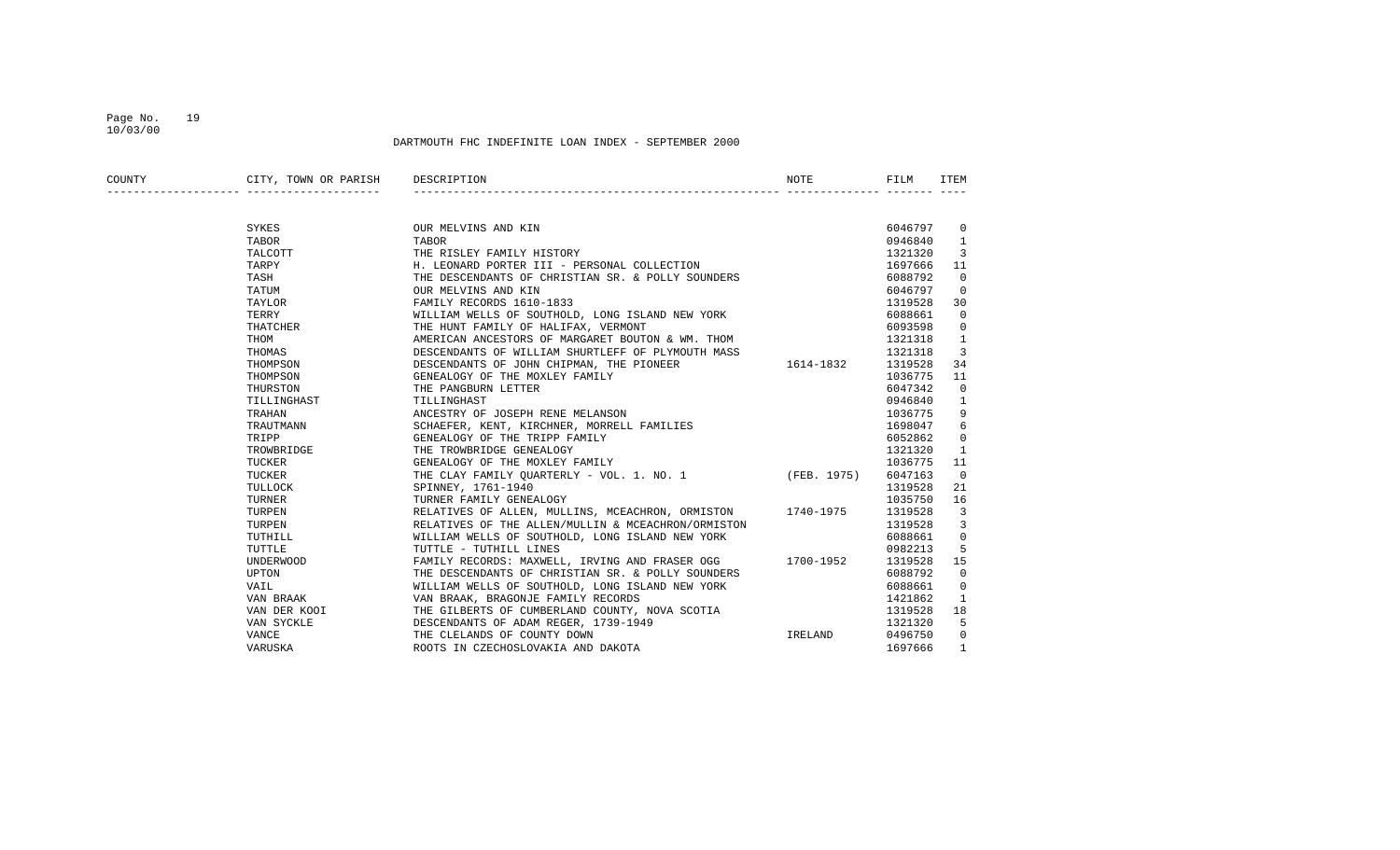#### Page No. 20 10/03/00

| COUNTY | CITY, TOWN OR PARISH<br>______________________ | DESCRIPTION                                                                                                              | NOTE | FILM    | ITEM           |
|--------|------------------------------------------------|--------------------------------------------------------------------------------------------------------------------------|------|---------|----------------|
|        |                                                |                                                                                                                          |      |         |                |
|        | VAUGHAN                                        | DESCENDANTS OF WILLIAM SHURTLEFF OF PLYMOUTH MASS                                                                        |      | 1321318 | $\overline{3}$ |
|        | VAUGHN                                         | GENEALOGY OF THE TRIPP FAMILY                                                                                            |      | 6052862 | $\mathbf{0}$   |
|        | VAVRUSKA                                       | ROOTS IN CZECHOSLOVAKIA AND DAKOTA                                                                                       |      | 1697666 | 1              |
|        | VINZANT                                        | MCDOUGAL AND ALLIED FAMILIES                                                                                             |      | 1597653 | 2              |
|        | VON HERR                                       | MAJOR BARTHOLOMEW VON HEER, BIOGRAPHICAL SKETCH                                                                          |      | 1035514 | 16             |
|        | WAGNER                                         | THE WAGNER AND BATTIN FAMILIES                                                                                           |      | 1698047 | 2              |
|        | WALDRON                                        | THE PANGBURN LETTER                                                                                                      |      | 6047342 | $\mathbf 0$    |
|        | WALKER                                         | WALKER - KELLEY ANCESTORS                                                                                                |      | 0982213 | 2              |
|        | WALKER                                         | WALKER FAMILY GROUP RECORDS, 1830-1980                                                                                   |      | 1319528 | 29             |
|        | WALL                                           | WILLIAM MADISON WALL, LIFE AND FAMILY                                                                                    |      | 1321318 | 5              |
|        | WALSH                                          | HARD HEADED DUTCHMEN: G. BERNARD & DESCENDANTS                                                                           |      | 1698047 | 1              |
|        | WALTON                                         | WALKER FAMILY GROUP RECORDS, 1830-1980                                                                                   |      | 1319528 | 29             |
|        | WARD                                           | THE GREENWOOD TREE IN THREE CONTINENTS                                                                                   |      | 6101134 | $\mathbf 0$    |
|        | WARREN                                         | GENEALOGY OF THE PITCAIRN ISLAND FAMILIES                                                                                |      | 1239434 | 12             |
|        | WATSON                                         | HISTORY OF JOHN BIGGS OF KIMPTON, HERT'S, ENGLAND VOL. 1, PT. 2 1697666                                                  |      |         | $\overline{4}$ |
|        | WATTS                                          |                                                                                                                          |      | 1319528 | 31             |
|        | WEBB                                           | HOUGH - ANDERSON FAMILY DATA, 1647-1930<br>THE CLAY FAMILY QUARTERLY - VOL. 1. NO. 1 (FEB. 1975)                         |      | 6047163 | $\mathbf 0$    |
|        | WEIR                                           | THE RUXTON FAMILY TREE                                                                                                   |      | 1696627 | $\overline{4}$ |
|        | WELLER                                         | WELLER FAMILIES IN AMERICA : ENGLISH LINES 1968                                                                          |      | 0547093 | 1              |
|        | WELLS                                          | WILLIAM WELLS OF SOUTHOLD, LONG ISLAND NEW YORK                                                                          |      | 6088661 | 0              |
|        | WENDELL                                        | DEW CHART                                                                                                                |      | 1036775 | 4              |
|        | WESCOTT                                        | THE DESCENDANTS OF DANIEL LYONS, 1778-1850                                                                               |      | 1698047 | 5              |
|        | WESTCOTT                                       | WILLIAM COALDWELL AND HIS DESCENDANTS                                                                                    |      | 6010318 | $\mathbf 0$    |
|        | WHEELER                                        | MCDOUGAL AND ALLIED FAMILIES                                                                                             |      | 1597653 | 2              |
|        | WHIDDEN                                        | DESCENDANTS OF JOHN CHIPMAN, THE PIONEER 1614-1832                                                                       |      | 1319528 | 34             |
|        | WHITE                                          | WHITE - BIBLE RECORDS 1804-1954                                                                                          |      | 1319528 | 32             |
|        | WHITMAN                                        | SPINNEY 1761-1940                                                                                                        |      | 1319528 | 21             |
|        | WHITNEY                                        | THE KINSHIP OF FAMILIES                                                                                                  |      | 1036775 | 10             |
|        | WHITTIER                                       |                                                                                                                          |      | 1319528 | 24             |
|        | WICKER                                         |                                                                                                                          |      | 1698046 | 6              |
|        | WILCH                                          | MACDOUGALL OF HANTS CO., 1750-1969<br>THE CROMER FAMILY: BEGINNING IN 1752<br>THE DESCENDANTS OF DANIEL LYONS, 1778-1850 |      | 1698047 | 5              |
|        | WILCKE                                         | GENEALOGICAL RECORD OF FAMILY WILCKE & WUNDERLICH                                                                        |      | 0908865 | 1              |
|        | WILCKE                                         | RECORD OF THE FAMILY OF WILCKE AND WUNDERLICH                                                                            |      | 0908865 | $\mathbf{1}$   |
|        | WILDE                                          | FAMILY HISTORY OF ABRAHAM MARSH WILDE                                                                                    |      | 1321320 | 4              |
|        | WILDES                                         | THE ANCESTRY OF DUDLEY WIDES OF TOPSFIELD MASS.                                                                          |      | 1321318 | 6              |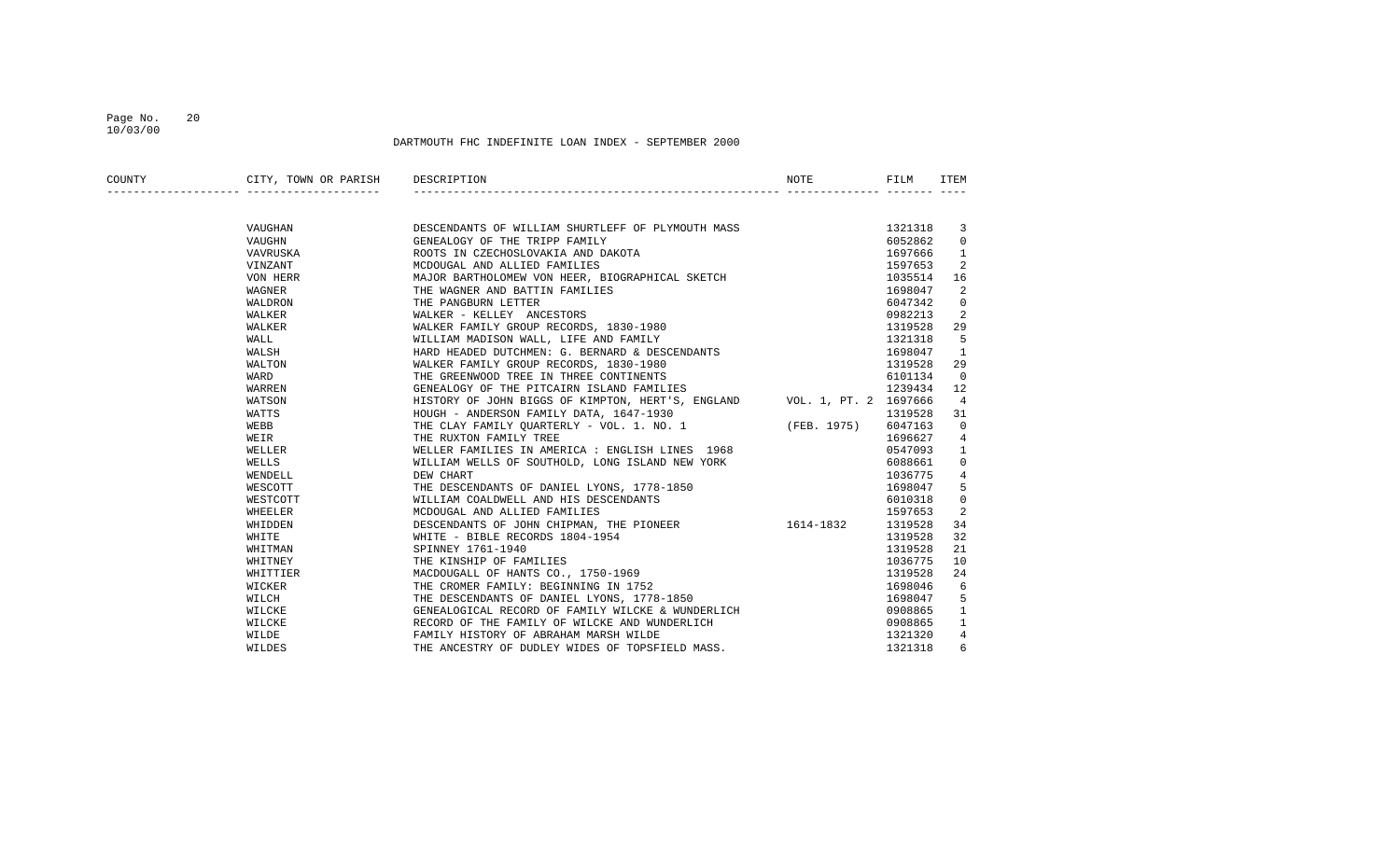#### Page No. 21 10/03/00

| COUNTY | CITY, TOWN OR PARISH | DESCRIPTION                                        | NOTE                  | FILM    | ITEM |
|--------|----------------------|----------------------------------------------------|-----------------------|---------|------|
|        |                      |                                                    |                       |         |      |
|        | WILLETT              | THE STOVALL FAMILY AND RELATED LINES               |                       | 1421842 |      |
|        | WILLIAMS             | THE CLAY FAMILY OUARTERLY (JAN. 1966 & APR. 1973)  |                       | 6047146 |      |
|        | WILSON               | GENEALOGY OF THE DEWOLF, WILSON AND YOUNG FAMILIES |                       | 1319528 |      |
|        | WINSTON              | THE CLAY FAMILY OUARTERLY (JAN. 1966 & APR. 1973)  |                       | 6047146 |      |
|        | WOODWUM              | AMERICAN ANCESTORS OF MARGARET BOUTON & WM. THOM   |                       | 1321318 |      |
|        | WRIGHT               | HISTORY OF JOHN BIGGS OF KIMPTON, HERT'S, ENGLAND  | VOL. 1, PT. 2 1697666 |         |      |
|        | WRIGHT               | MCDOUGAL AND ALLIED FAMILIES                       |                       | 1597653 |      |
|        | WUNDERLICH           | RECORD OF THE FAMILY OF WILCKE AND WUNDERLICH      |                       | 0908865 |      |
|        | WURFEL               | FRIEDRICH WURFEL FAMILY HISTORY 1880-1982          | AUSTRALIA             | 0994051 |      |
|        | WURFEL               | FRIEDRICH WURFEL FAMILY HISTORY 1880-1982          | GERMANY               | 0994051 |      |
|        | YAN                  | HISTORY OF THE YAN FAMILY                          | AUSTRALIA             | 0994095 | 31   |
|        | YOUNG                | ATWATER HISTORY AND GENEALOGY, 1465-1956           |                       | 6332807 |      |
|        | YOUNG                | GENEALOGY OF DEWOLF, WILSON, AND YOUNG FAMILIES    | 1830-1896             | 1319528 |      |
|        | YOUNG                | GENEALOGY OF THE DEWOLF, WILSON AND YOUNG FAMILIES |                       | 1319528 |      |
|        | YOUNG                | GENEALOGY OF THE PITCAIRN ISLAND FAMILIES          |                       | 1239434 | 12   |
|        | YOUNG                | WILLIAM WELLS OF SOUTHOLD, LONG ISLAND NEW YORK    |                       | 6088661 | - 0  |
|        | ZAHNISERS            | ZAHNISERS A HISTORY OF THE FAMILY IN AMERICA       |                       | 1035750 | 11   |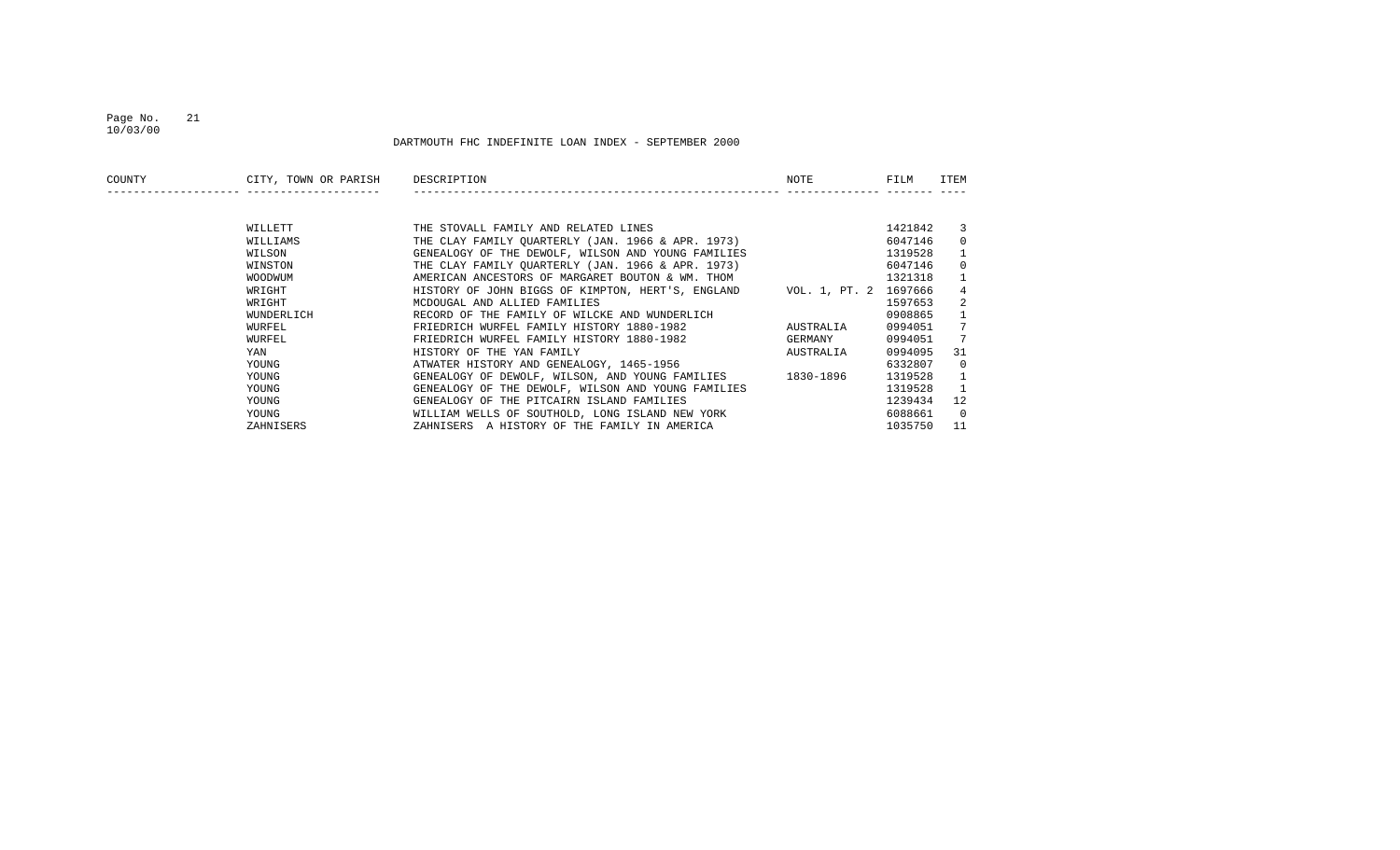## Page No. 22 10/03/00

| COUNTY                   | CITY, TOWN OR PARISH | DESCRIPTION                                                                               | <b>NOTE</b> | FILM               | <b>ITEM</b> |
|--------------------------|----------------------|-------------------------------------------------------------------------------------------|-------------|--------------------|-------------|
| $***$<br>ARGENTINA ** ** |                      | HISTORY OF WELCH COLONY IN CHUBUT VALLEY<br>ROBERTS AND THE WELSH COLONY IN CHUBUT VALLEY | ROBERTS     | 0908865<br>0908865 |             |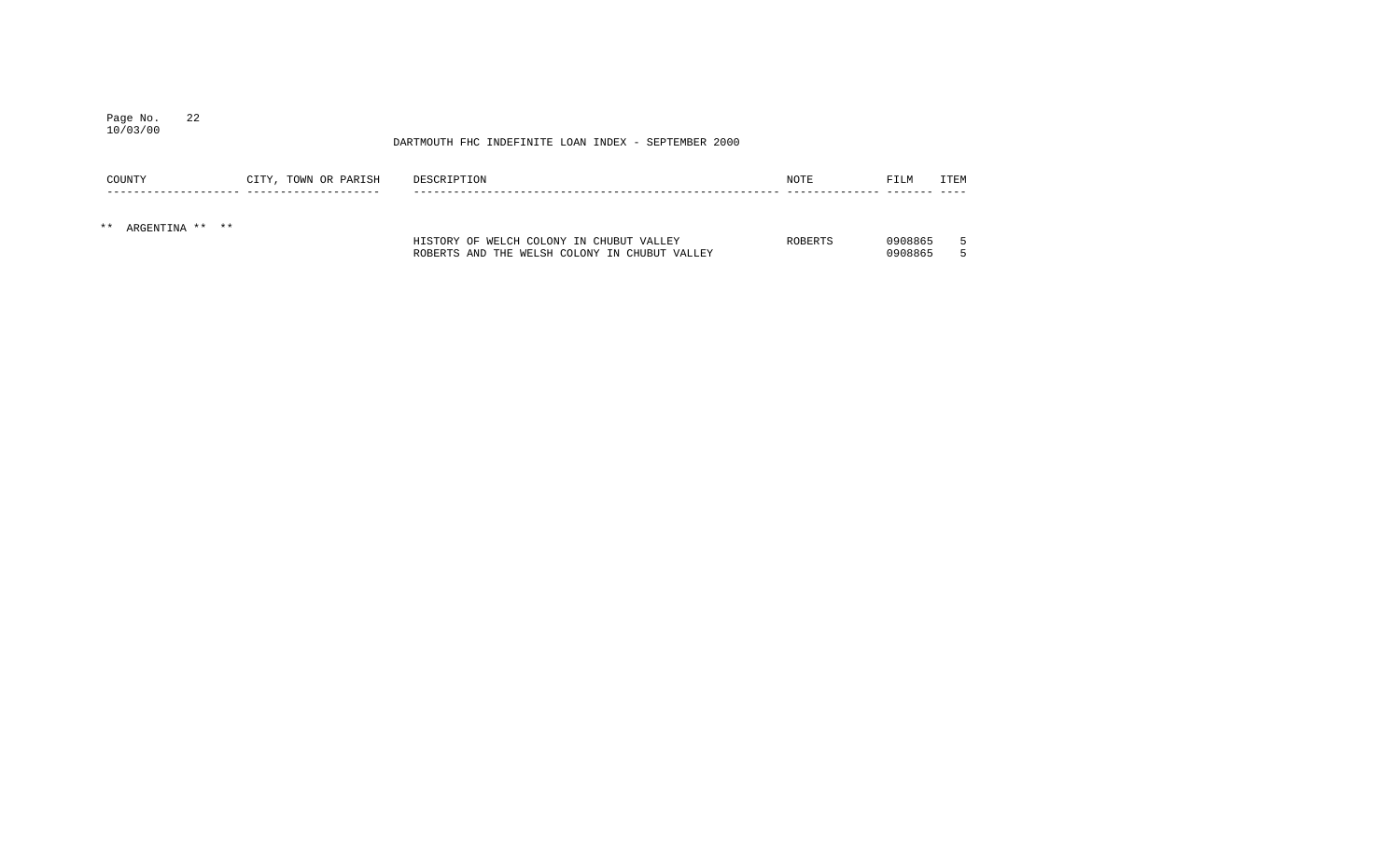## Page No. 23

DARTMOUTH FHC INDEFINITE LOAN INDEX - SEPTEMBER 2000

| COUNTY                   | CITY, TOWN OR PARISH | DESCRIPTION                                        | NOTE | FILM    | <b>ITEM</b> |
|--------------------------|----------------------|----------------------------------------------------|------|---------|-------------|
| AUSTRALIA ** **<br>$***$ |                      |                                                    |      |         |             |
|                          | <b>VICTORIA</b>      | PASSENGER LISTS OF IMMIGRANTS FROM BRITISH ISLES   | 1865 | 0209226 | $\Omega$    |
| VICTORIA                 | <b>BALLARAT</b>      | AN HISTORICAL SURVEY OF EARLY SEBASTOPOL           |      | 0496474 | 3           |
| VICTORIA                 | <b>BALLARAT</b>      | BALLARAT DISTRICT DIRECTORIES 1857-1897            |      | 0993946 | 2           |
| VICTORIA                 | <b>BALLARAT</b>      | ROLL BOOK, BALLARAT PIONEERS                       |      | 0993946 |             |
| VICTORIA                 | <b>BENDIGO</b>       | BACK TO GOLDEN SQUARE NOV. 1964 (SOUVENIR BOOKLET) |      | 0496474 | 2           |
| VICTORIA                 | GOLDEN SOUARE        | BACK TO GOLDEN SOUARE NOV. 1964 (SOUVENIR BOOKLET) |      | 0496474 | -2.         |
| VICTORIA                 | SEBASTOPOL           | AN HISTORICAL SURVEY OF EARLY SEBASTOPOL           |      | 0496474 | 3           |

10/03/00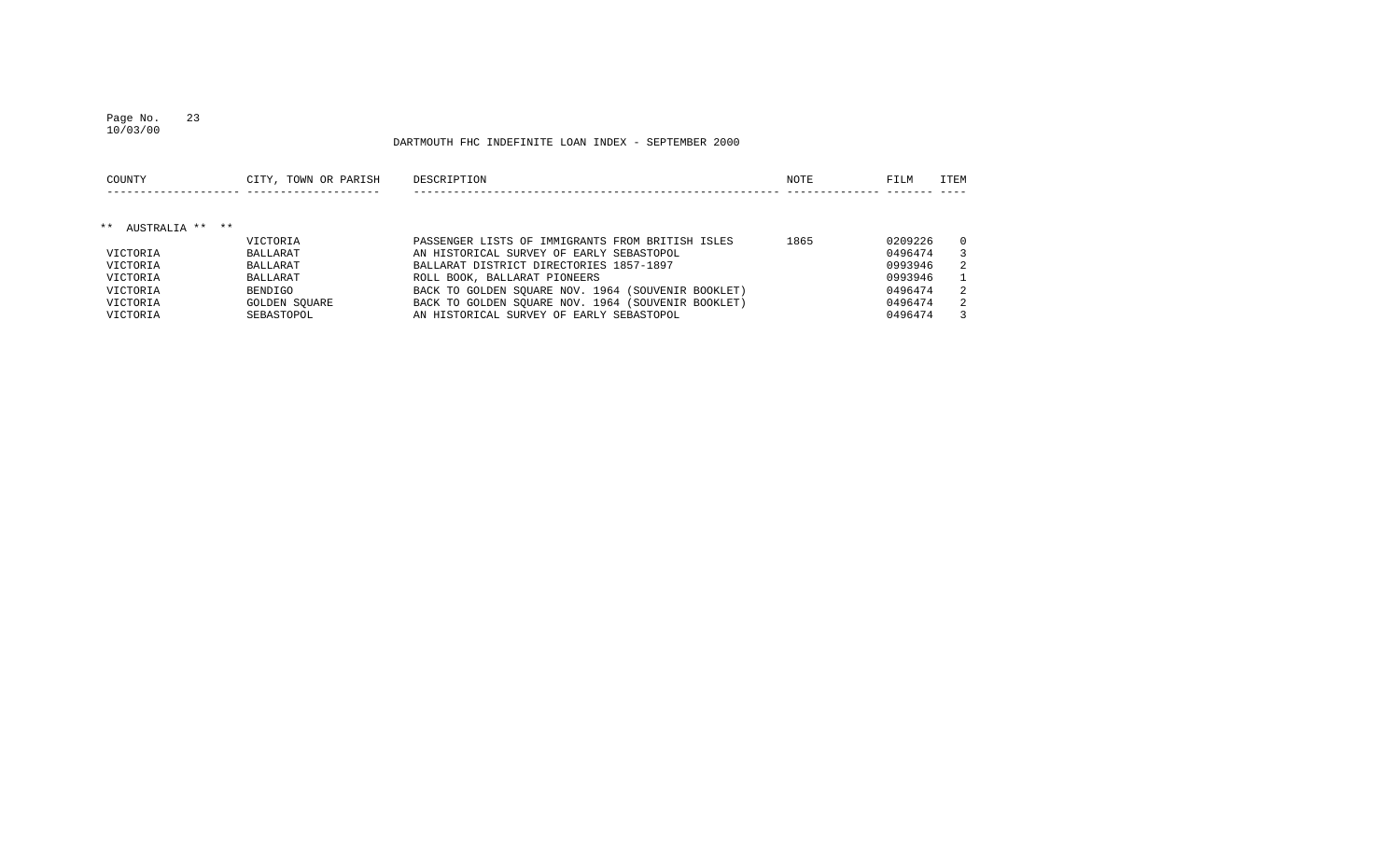## Page No. 24 10/03/00

| COUNTY           | CITY, TOWN OR PARISH | DESCRIPTION              | NOTE | FILM    | ITEM |
|------------------|----------------------|--------------------------|------|---------|------|
|                  |                      |                          |      |         |      |
| ** AUSTRIA ** ** |                      |                          |      |         |      |
| GALIZIEN         | ZBARAZ MIASTO        | CHURCH RECORDS 1732-1865 |      | 0757269 |      |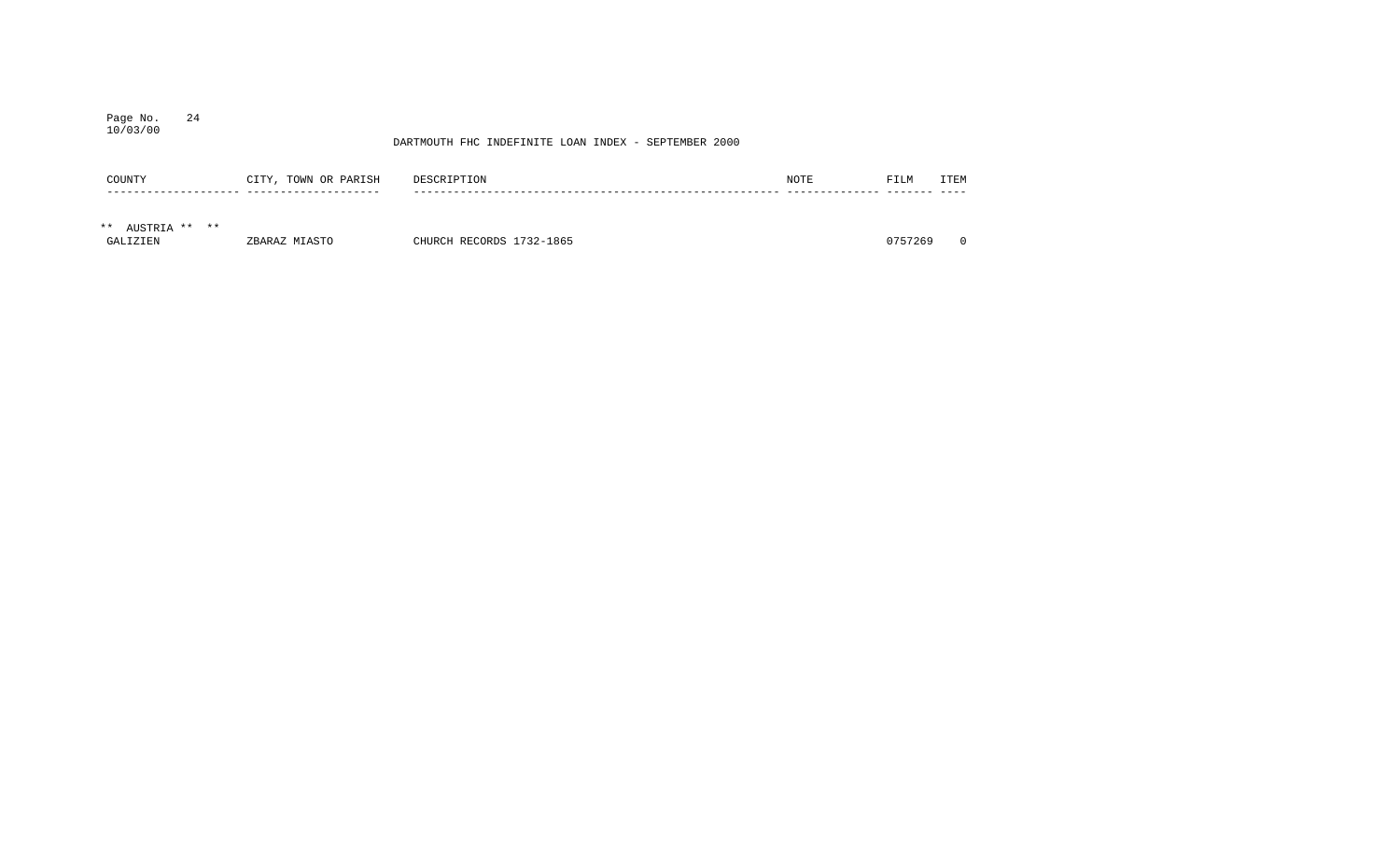#### Page No. 25 10/03/00

## DARTMOUTH FHC INDEFINITE LOAN INDEX - SEPTEMBER 2000

PAROCHIAL REGISTERS: MARRIAGES, BURIALS, 1672-1848 ANGLICAN 1157935 0

| COUNTY                  | CITY, TOWN OR PARISH | DESCRIPTION                                             | <b>NOTE</b> | FILM               | ITEM                 |
|-------------------------|----------------------|---------------------------------------------------------|-------------|--------------------|----------------------|
| BARBADOS ** **<br>$***$ |                      |                                                         |             |                    |                      |
|                         |                      | 1715 CENSUS<br>PAROCHIAL REGISTERS: BAPTISMS, 1648-1848 | ANGLICAN    | 6030591<br>1157934 | $\Omega$<br>$\Omega$ |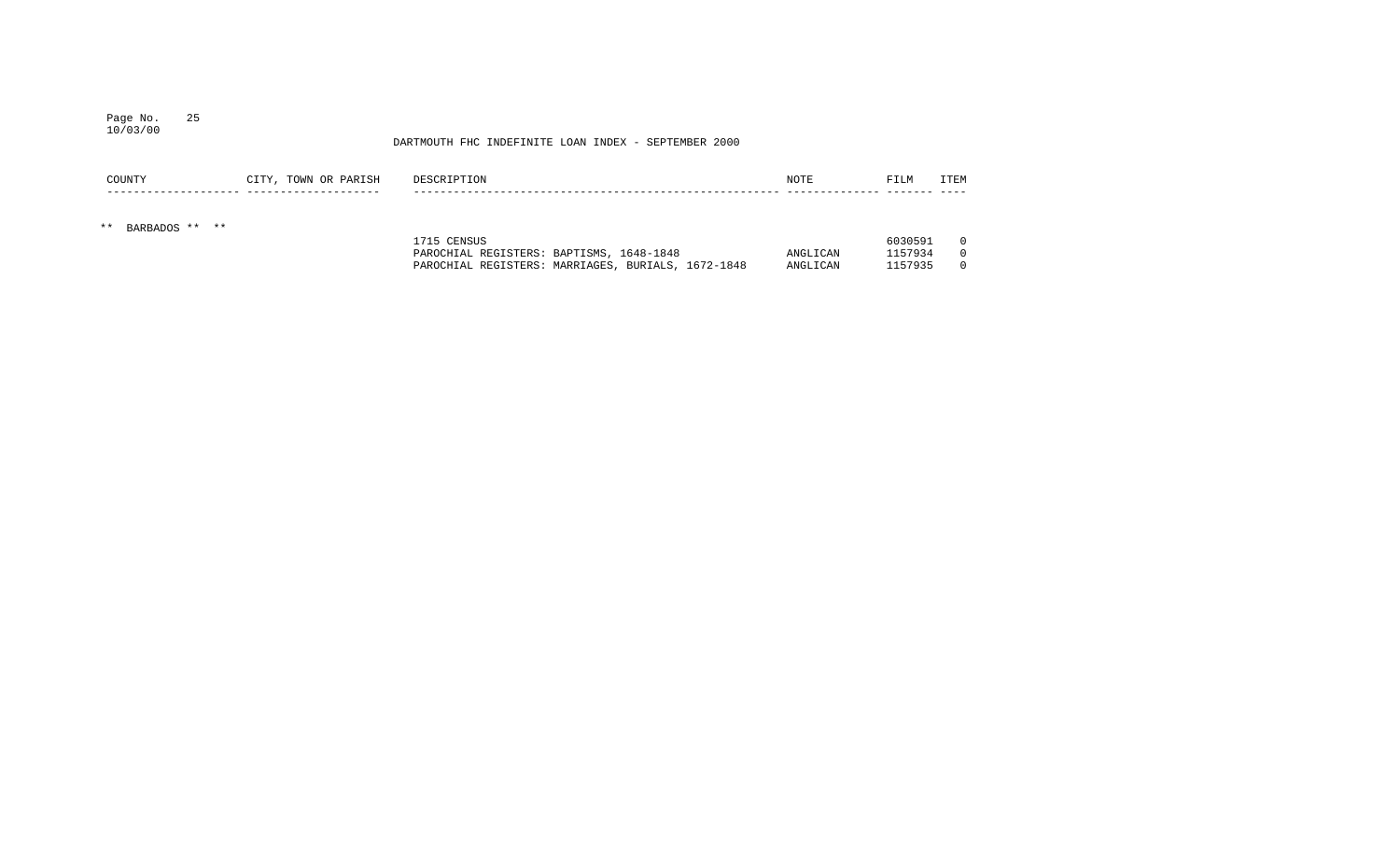## Page No. 26 10/03/00

## DARTMOUTH FHC INDEFINITE LOAN INDEX - SEPTEMBER 2000

|       | COUNTY      | CITY, TOWN OR PARISH | DESCRIPTION | <b>NOTE</b> | FILM | <b>TTEM</b> |
|-------|-------------|----------------------|-------------|-------------|------|-------------|
|       |             |                      |             |             |      |             |
| $* *$ | BURMA ** ** |                      |             |             |      |             |

BIRTHS, MARRIAGES, DEATHS V. 3 1939 0534496 0534496 0534496 0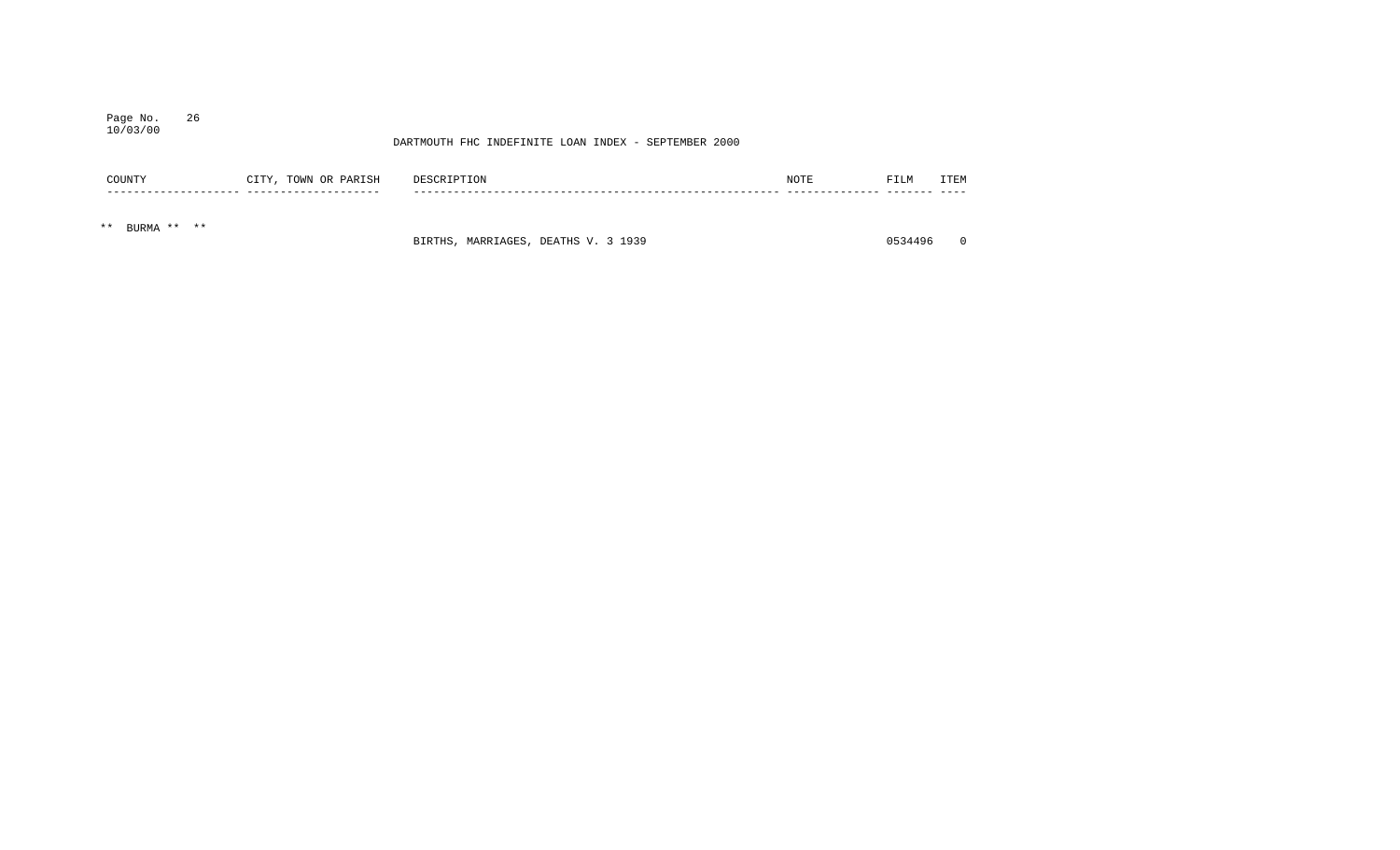## Page No. 27 10/03/00

| COUNTY          | CITY, TOWN OR PARISH | DESCRIPTION                                   | NOTE | FILM    | <b>ITEM</b> |
|-----------------|----------------------|-----------------------------------------------|------|---------|-------------|
| ** CANADA ** ** |                      |                                               |      |         |             |
|                 |                      | A LIST OF PASSENGERS LANDING IN THE MARITIMES |      | 1319528 |             |
|                 |                      | LOVELL'S GAZETTEER OF BRITISH NORTH AMERICA   |      | 0844905 |             |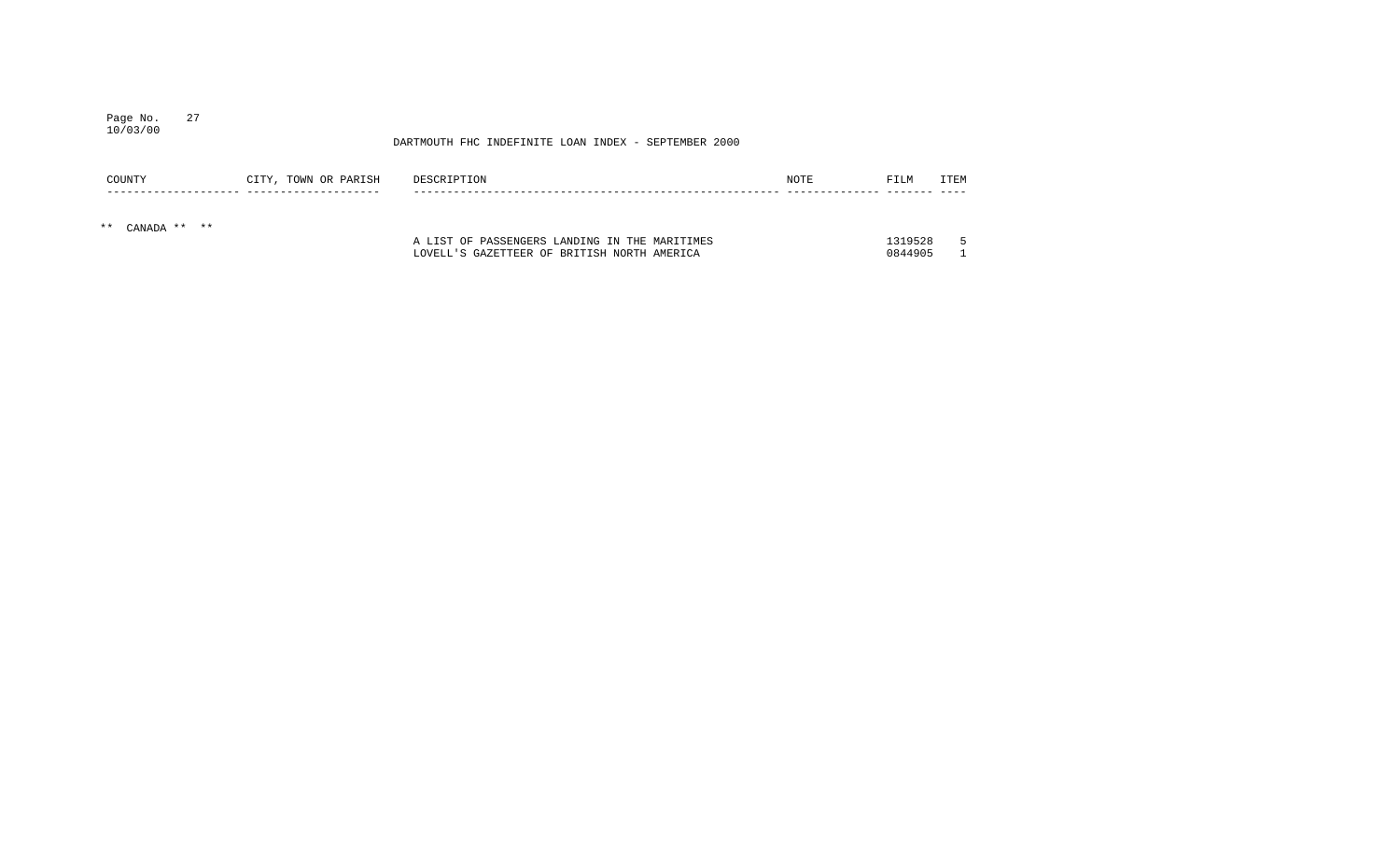## Page No. 28 10/03/00

| COUNTY                   | CITY, TOWN OR PARISH | DESCRIPTION             | NOTE | FILM    | <b>ITEM</b> |
|--------------------------|----------------------|-------------------------|------|---------|-------------|
|                          |                      |                         |      |         |             |
| ** CANADA ** MANITOBA ** |                      |                         |      |         |             |
|                          | WINNIPEG             | CENSUS SCHEDULES, 1891. |      | 1465722 |             |
| WINNIPEG CITY            |                      | 1901 CENSUS             |      | 1843521 |             |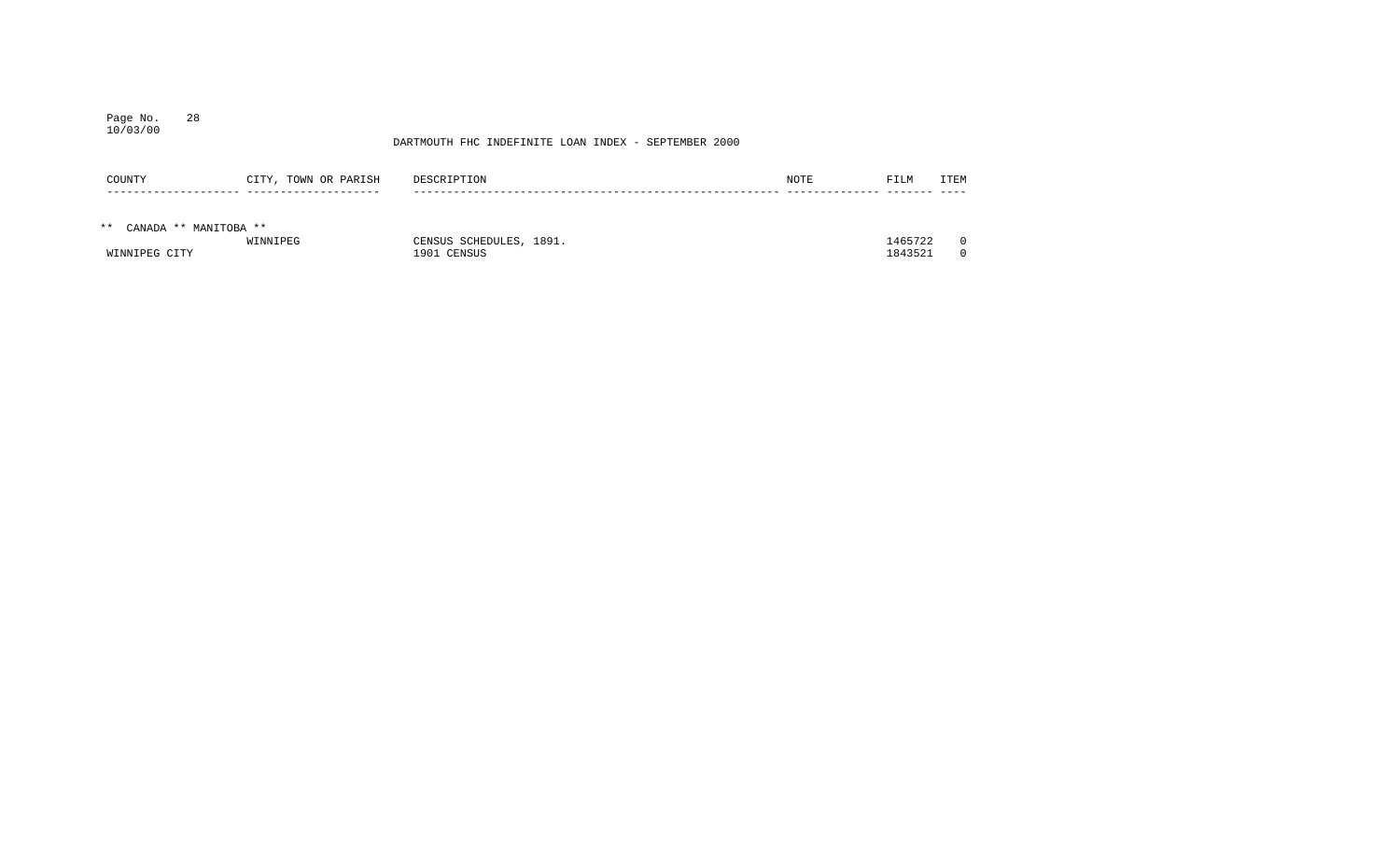#### Page No. 29 10/03/00

| COUNTY    | CITY, TOWN OR PARISH       | DESCRIPTION                                                | <b>NOTE</b>            | FILM    | <b>ITEM</b>  |
|-----------|----------------------------|------------------------------------------------------------|------------------------|---------|--------------|
|           |                            |                                                            |                        |         |              |
| $***$     | CANADA ** NEW BRUNSWICK ** |                                                            |                        |         |              |
|           |                            | 1881 CENSUS SCHEDULES NO. 36                               |                        | 1375822 | 0            |
|           |                            | ACADIANNA, ACADIA, THEN AND NOW                            |                        | 6111001 | $\Omega$     |
|           |                            | AN ALPHABETICAL LISTING OF ACADIA PLACE NAMES              |                        | 6111001 | $\Omega$     |
|           |                            | CATHOLIC (OUEBEC) PARISH REGISTERS, 1662-1848              |                        | 1018094 | $\Omega$     |
|           |                            | DEATHS FROM NEWSPAPERS AND REVERENDS' DIARIES              |                        | 0856138 |              |
|           |                            | EPITAPHS FROM NEW BRUNSWICK CEMETERIES                     |                        | 0856137 | $\Omega$     |
|           |                            | EPITAPHS FROM NEW BRUNSWICK CEMETERIES (INDEXED)           |                        | 0856137 | 1            |
|           |                            | GENEALOGY OF ACADIE FAMILIES                               | CYR-HEBERT             | 0899989 | 0            |
|           |                            | GENEALOGY OF ACADIE FAMILIES                               | ALIAIN-CYR             | 0899988 | $\Omega$     |
|           |                            | GENEALOGY OF ACADIE FAMILIES , HEBERT-POIRIER              |                        | 0899990 | 0            |
|           |                            | HISTORY OF THE  CHURCH OF ENGLAND 1783-1833                |                        | 0874437 | 3            |
|           |                            | LISTS OF PASSENGERS LANDING IN SHIPS                       | MG100 V.16 #63 1319528 |         |              |
|           |                            | MANNY COLLECTION OF DEATHS AND MARRIAGES "CAR-D" 1830-1870 |                        | 0856129 | $\Omega$     |
|           |                            | MARRIAGES FROM N.B. NEWSPAPERS AND CHURCH RECORDS          |                        | 0856137 | 3            |
|           |                            | MARRIAGES FROM NEWSPAPERS AND CHURCH RECORDS               |                        | 0856137 | 3            |
|           |                            | WINSLOW PAPERS, 1776-1826                                  |                        | 1414783 | $\Omega$     |
| ALBERT    |                            | 1851 CENSUS                                                |                        | 0517264 | $\Omega$     |
| ALBERT    |                            | 1901 CENSUS                                                |                        | 1843521 | $\mathbf 0$  |
| ALBERT    |                            | CEMETERY, CHURCH, AND MISCELLANEOUS RECORDS                |                        | 1430168 | $\mathbf{1}$ |
| ALBERT    |                            | CENSUS SCHEDULES, 1881.                                    |                        | 1375813 | $\Omega$     |
| ALBERT    |                            | CENSUS SCHEDULES, 1891.                                    |                        | 1465722 | $\Omega$     |
| ALBERT    |                            | OUIT RENT RETURNS 1832-1837                                |                        | 0859653 |              |
| CARLETON  |                            | 1851 CENSUS                                                |                        | 0517264 | $\Omega$     |
| CARLETON  |                            | 1881 CENSUS SCHEDULES NO. 31 J-L                           |                        | 1375819 | 0            |
| CARLETON  |                            | 1901 CENSUS                                                |                        | 1843521 | 0            |
| CARLETON  |                            | 1901 CENSUS SCHEDULES (no. 14, 12-14)                      |                        | 1843522 | $\Omega$     |
| CARLETON  |                            | CEMETERY, CHURCH, AND MISCELLANEOUS RECORDS                |                        | 1430168 | 2            |
| CARLETON  |                            | CENSUS SCHEDULES, 1891.                                    |                        | 1465722 | $\Omega$     |
| CARLETON  |                            | CENSUS SCHEDULES, 1891.                                    |                        | 1465723 | 0            |
| CARLETON  |                            | DIARY OF REV. FRED K. DIBBLEE                              |                        | 0856138 | $\mathbf{1}$ |
|           |                            | BAPTISMS                                                   |                        |         |              |
| CARLETON  |                            | OUIT RENT RETURNS 1832-1837                                |                        | 0859653 | 1            |
| CARLETON  | KENT                       | SAINT-LOUIS-DES-FRANCAIS CATHOLIC CHURCH REGISTERS         | 1800-1870              | 0928969 | 1            |
| CHARLOTTE |                            | 1851 CENSUS                                                |                        | 0517264 | $\Omega$     |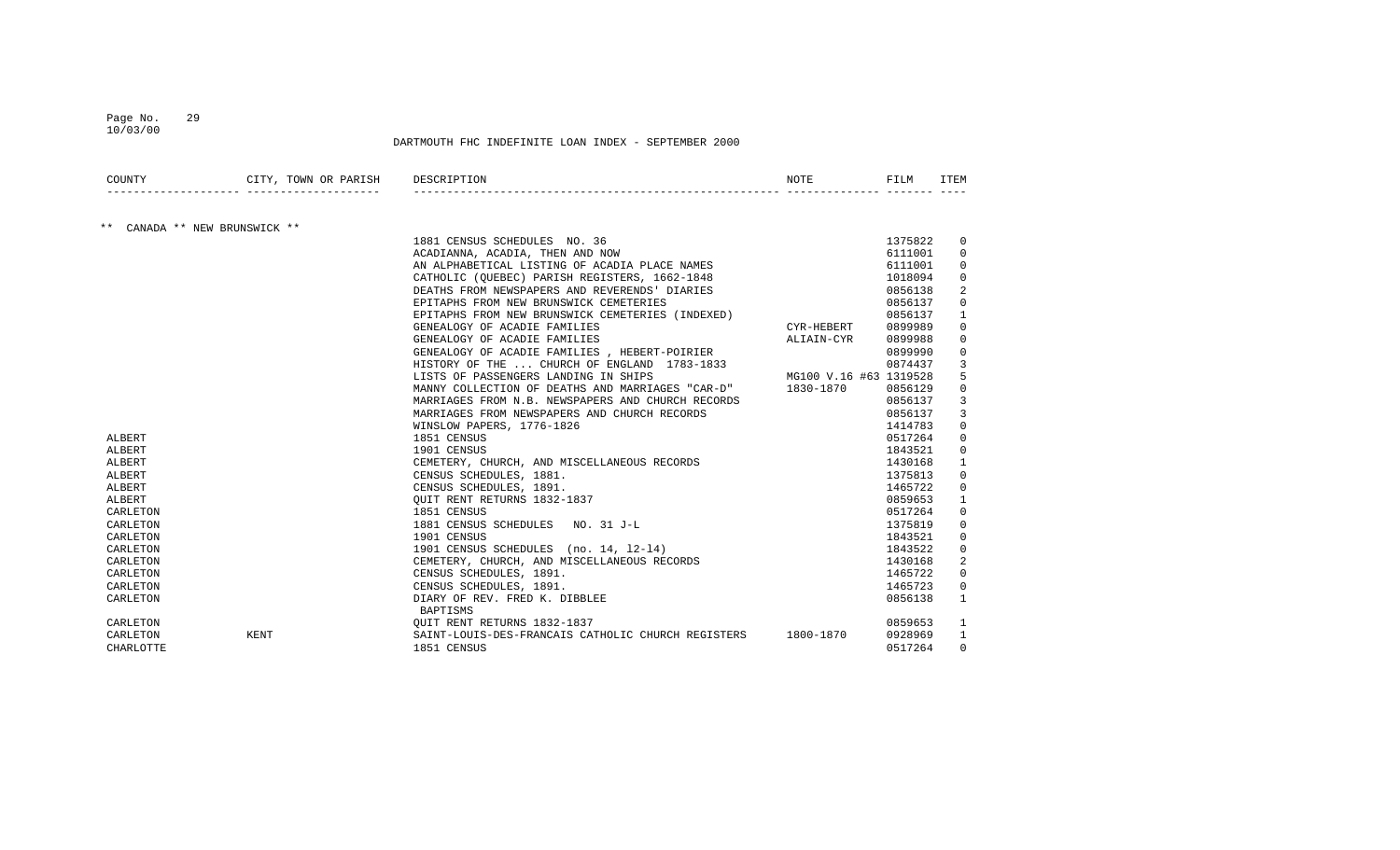#### Page No. 30 10/03/00

| COUNTY            | CITY, TOWN OR PARISH<br>_______________________________ | DESCRIPTION                                                                        | NOTE                   | FILM    | ITEM            |
|-------------------|---------------------------------------------------------|------------------------------------------------------------------------------------|------------------------|---------|-----------------|
|                   |                                                         |                                                                                    |                        |         |                 |
| CHARLOTTE         |                                                         | 1881 CENSUS SCHEDULES                                                              |                        | 1375816 | $\Omega$        |
|                   |                                                         | NO. 26, M-R                                                                        |                        |         |                 |
| CHARLOTTE         |                                                         | 1901 CENSUS SCHEDULES (no. 15, a-q)<br>CEMETERY, CHURCH, AND MISCELLANEOUS RECORDS |                        | 1843522 | 0               |
| CHARLOTTE         |                                                         |                                                                                    |                        | 1430168 | 3               |
| CHARLOTTE         |                                                         | CENSUS SCHEDULES, 1891.                                                            |                        | 1465724 | $\mathbf 0$     |
| CHARLOTTE         |                                                         | CENSUS SCHEDULES, 1891.                                                            |                        | 1465723 | $\mathbf 0$     |
| CHARLOTTE         |                                                         | DEEDS AND LEASES 1784-1867                                                         |                        | 0859653 | $7\phantom{.0}$ |
| CHARLOTTE         | GRAND MANAN                                             | 1881 CENSUS SCHEDULES                                                              |                        | 1375816 | $\mathbf 0$     |
| <b>GLOUCESTER</b> |                                                         | NO. 26, M-R<br>1881 CENSUS SCHEDULES NO. 36 A-G                                    |                        | 1375822 | 0               |
| <b>GLOUCESTER</b> |                                                         | 1901 CENSUS SCHEDULES (no. 16, a-f)                                                |                        | 1843522 | $\mathbf 0$     |
| <b>GLOUCESTER</b> |                                                         | 1901 CENSUS SCHEDULES (no. 16, q-i)                                                |                        | 1843523 | $\mathbf 0$     |
| <b>GLOUCESTER</b> |                                                         | CENSUS SCHEDULES, 1891.                                                            |                        | 1465724 | $\mathbf 0$     |
| <b>GLOUCESTER</b> |                                                         | CENSUS SCHEDULES, 1891.                                                            |                        | 1465725 | $\mathbf 0$     |
| <b>GLOUCESTER</b> |                                                         | OUIT RENT RETURNS 1832-1837                                                        |                        | 0859653 | $\mathbf{1}$    |
| <b>GLOUCESTER</b> | BAS-CARAQUET                                            | SAINT-PAUL-DE-CARAQUET CATHOLIC PARISH REGISTERS 1893-1920                         |                        | 0859879 | 3               |
| <b>GLOUCESTER</b> | CARAQUET                                                | SAINT-PIERRE-AUX-LIENS CATHOLIC PARISH REGISTERS                                   | 1853-1883              | 0859881 | $\mathbf 0$     |
| GLOUCESTER        | CARAQUET                                                | SAINT-PIERRE-AUX-LIENS CATHOLIC PARISH REGISTERS                                   | 1884-1902              | 0859882 | $\Omega$        |
| <b>GLOUCESTER</b> | CARAQUET                                                | SAINT-PIERRE-AUX-LIENS CATHOLIC PARISH REGISTERS 17681853                          |                        | 0859880 | $\mathbf 0$     |
| <b>GLOUCESTER</b> | GRANDE ANSE                                             | SAINT-SIMON AND SAINT JUDE CATHOLIC REGISTERS 1890-1920                            |                        | 0859854 | 1               |
| <b>GLOUCESTER</b> | INKERMAN                                                |                                                                                    |                        | 0859854 | 3               |
| <b>GLOUCESTER</b> | PAQUETVILLE                                             | SAINT-MICHEL CATHOLIC PARISH REGISTERS<br>SAINT-AUGUSTIN CATHOLIC PARISH REGISTERS | 1818-1920<br>1874-1920 | 0859860 | $\mathbf{1}$    |
| GLOUCESTER        | POINTE VERTE                                            | SAINT-VINCENT-DE PAUL CATHOLIC PARISH REGISTERS 1893-1920                          |                        | 0859860 | $\overline{4}$  |
| KENT              |                                                         | 1861 CENSUS                                                                        |                        | 0477552 | $\mathbf 0$     |
| KENT              |                                                         | 1881 CENSUS SCHEDULES NO. 34 D-I                                                   |                        | 1375821 | $\mathbf 0$     |
| KENT              |                                                         | 1901 CENSUS SCHEDULES (no. 17, a-j)                                                |                        | 1843523 | $\mathbf 0$     |
| <b>KENT</b>       |                                                         | CENSUS SCHEDULES, 1891.                                                            |                        | 1465726 | $\mathbf 0$     |
| KENT              |                                                         | CENSUS SCHEDULES, 1891.                                                            |                        | 1465725 | $\mathbf 0$     |
| KENT              |                                                         | MARRIAGE REGISTERS                                                                 | 1844-1887              | 0845797 | $\mathbf 0$     |
| KENT              |                                                         | OUIT RENT RETURNS 1832-1837                                                        |                        | 0859653 | 1               |
| KINGS             |                                                         | 1851 CENSUS                                                                        |                        | 0517265 | $\mathbf 0$     |
| KINGS             |                                                         | 1871 CENSUS                                                                        |                        | 0493576 | $\mathbf 0$     |
| KINGS             |                                                         | 1881 CENSUS SCHEDULES                                                              |                        | 1375816 | $\Omega$        |
|                   |                                                         | NO. 27, A-C                                                                        |                        |         |                 |
| KINGS             |                                                         | 1901 CENSUS SCHEDULES (no. 18, a-j2)                                               |                        | 1843523 | $\Omega$        |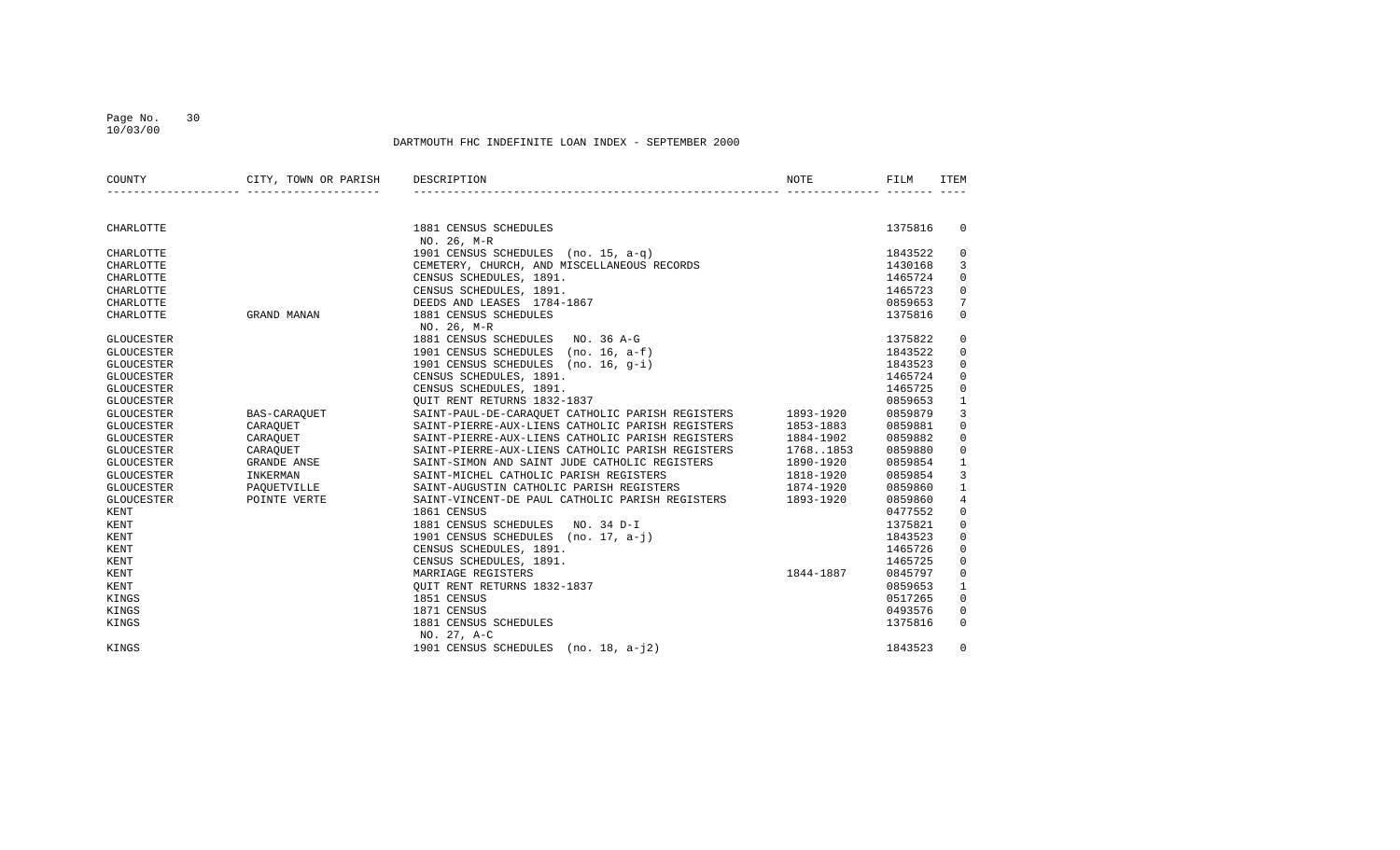#### Page No. 31 10/03/00

| COUNTY             | CITY, TOWN OR PARISH DESCRIPTION |                                                                                                     | NOTE      | FILM    | ITEM           |
|--------------------|----------------------------------|-----------------------------------------------------------------------------------------------------|-----------|---------|----------------|
|                    |                                  |                                                                                                     |           |         |                |
| KINGS              |                                  | 1901 CENSUS SCHEDULES (no. 18, j3-o)                                                                |           | 1843524 | $\overline{0}$ |
| KINGS              |                                  | CEMETERY TRANSCRIPTIONS                                                                             |           | 1430170 | $\mathbf{1}$   |
| KINGS              |                                  | CENSUS SCHEDULES, 1891.                                                                             |           | 1465726 | $\mathbf 0$    |
| KINGS              |                                  | LIST OF WILLS AND WILLS, 1788-1897                                                                  |           | 0846813 | $\mathbf{1}$   |
| KINGS              |                                  | MARRIAGE REGISTERS                                                                                  | 1867-1889 | 0845799 | 0              |
| KINGS              |                                  | MARRIAGE REGISTERS, 1867-1889                                                                       |           | 0845799 | 1              |
| KINGS              |                                  | PROBATE RECORD BOOKS, 1787-1830                                                                     |           | 0859906 | 0              |
| KINGS              |                                  | PROBATE RECORD BOOKS, 1831-1870                                                                     |           | 0861205 | $\mathbf 0$    |
| KINGS              |                                  | PROBATE RECORD BOOKS, 1870-1885                                                                     |           | 0861206 | 0              |
| KINGS              |                                  | $\frac{1}{2}$<br>OUIT RENT RETURNS 1832-1837                                                        |           | 0859653 | $\mathbf{1}$   |
| MADAWASKA          | EDMUNDSTON                       | CATHEDRALE DE L'IMMACULEE-CONCEPTION REGISTERS 1880-1921                                            |           | 0859890 | $\mathbf 0$    |
| NORTHUMBERLAND     |                                  | 1851 CENSUS                                                                                         |           | 0517265 | $\mathbf 0$    |
| NORTHUMBERLAND     |                                  | 1861 CENSUS                                                                                         |           | 0477554 | $\mathbf 0$    |
| NORTHUMBERLAND     |                                  | 1881 CENSUS SCHEDULES NO. 35 A-J                                                                    |           | 1375821 | $\mathbf 0$    |
| NORTHUMBERLAND     |                                  | 1881 CENSUS SCHEDULES NO. 35 J-L                                                                    |           | 1375822 | $\mathbf 0$    |
| NORTHUMBERLAND     |                                  | 1901 CENSUS SCHEDULES (no. 19, a-m)                                                                 |           | 1843524 | 0              |
| NORTHUMBERLAND     |                                  | BOOK OF RECORDS OF THE COURT OF QUARTER SESSIONS 1789-1807                                          |           | 0846813 | 2              |
| NORTHUMBERLAND     |                                  | CEMETERY TRANSCRIPTIONS                                                                             |           | 1430170 | $\overline{4}$ |
| NORTHUMBERLAND     |                                  | CENSUS OF CANADA, 1871                                                                              |           | 0493581 | $\Omega$       |
| NORTHUMBERLAND     |                                  | CENSUS SCHEDULES, 1891.                                                                             |           | 1465727 | $\Omega$       |
| NORTHUMBERLAND     |                                  |                                                                                                     |           | 1465726 | $\mathbf 0$    |
| NORTHUMBERLAND     |                                  | CENSUS SCHEDULES, 1891.<br>CENSUS SCHEDULES, 1891.<br>CORONERS INQUESTS AND INQUISITIONS, 1821-1888 |           | 0846813 | 3              |
| NORTHUMBERLAND     |                                  | LAND RECORDS 1786-1852                                                                              |           | 0859653 | 3              |
| NORTHUMBERLAND     |                                  | MARRIAGE REGISTERS                                                                                  | 1792-1808 | 0845799 | $\mathbf 0$    |
| NORTHUMBERLAND     |                                  | MARRIAGE REGISTERS, 1792-1808                                                                       |           | 0845799 | $\overline{3}$ |
| <b>OUEENS</b>      |                                  | 1901 CENSUS SCHEDULES (no. 22, a-q)                                                                 |           | 1843526 | 0              |
| OUEENS             |                                  | CENSUS SCHEDULES, 1891.                                                                             |           | 1465728 | 0              |
| QUEENS             |                                  | CENSUS SCHEDULES, 1891.                                                                             |           | 1465727 | $\mathbf 0$    |
| QUEENS             |                                  | MARRIAGE REGISTER, 1812-1888                                                                        |           | 0851191 | $\mathbf 0$    |
| <b>OUEENS</b>      |                                  | OUIT RENT RETURNS 1832-1837                                                                         |           | 0859653 | $\mathbf{1}$   |
| RESTIGOUCHE        |                                  | 1851 CENSUS                                                                                         |           | 0517266 | 0              |
| RESTIGOUCHE        |                                  | 1881 CENSUS SCHEDULES NO. 37 A-E                                                                    |           | 1375822 | 0              |
| RESTIGOUCHE        |                                  | 1901 CENSUS SCHEDULES (no. 20, a-d1)                                                                |           | 1843524 | $\mathbf 0$    |
| <b>RESTIGOUCHE</b> |                                  | 1901 CENSUS SCHEDULES (no. 20, d2-f)                                                                |           | 1843525 | $\mathbf 0$    |
| RESTIGOUCHE        |                                  | CENSUS SCHEDULES, 1891.                                                                             |           | 1465728 | $\Omega$       |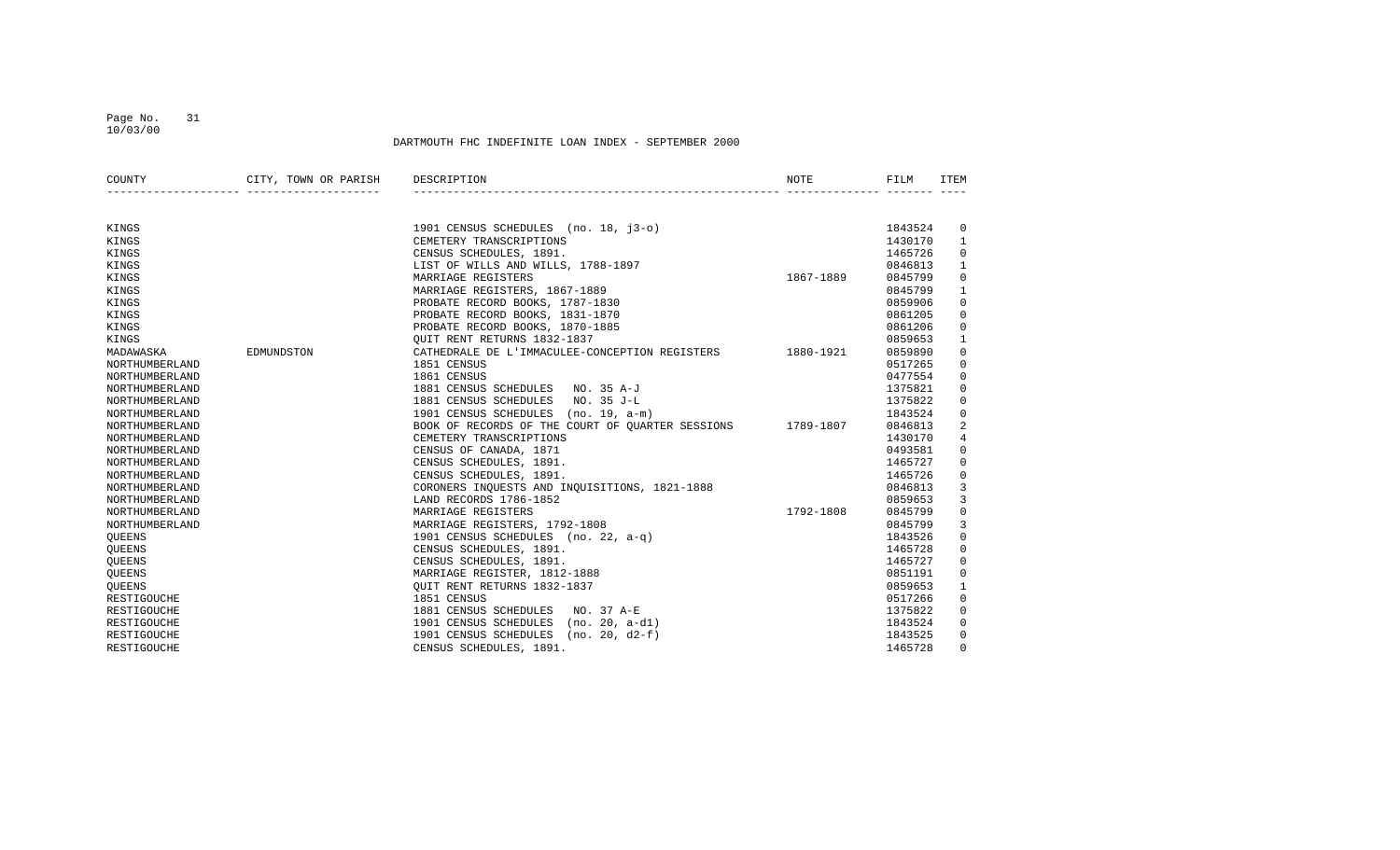## Page No. 32 10/03/00

| COUNTY      | CITY, TOWN OR PARISH DESCRIPTION |                                                             | NOTE      | FILM    | <b>TTEM</b>    |
|-------------|----------------------------------|-------------------------------------------------------------|-----------|---------|----------------|
|             | ________________________________ |                                                             |           |         |                |
| RESTIGOUCHE |                                  | LAND RECORDS 1788-1822                                      |           | 0859653 | 4              |
| RESTIGOUCHE | ATHOLVILLE                       | SAINT-LOUIS-DE-LONAGUE CATHOLIC PARISH REGISTERS 1913-1920  |           | 0859879 | 2              |
| RESTIGOUCHE | CAMBELLTON                       | NOTRE-DAME-DES-NEIGES CATHOLIC PARISH REGISTERS 1890-1915   |           | 0859879 | $\mathbf{1}$   |
| RESTIGOUCHE | GLEN LEVIT                       | SAINT-LOUIS-DE-LONAGUE CATHOLIC PARISH REGISTERS            | 1913-1920 | 0859879 | $\overline{2}$ |
| SAINT JOHN  | SAINT JOHN                       | FREEMAN CERTIFICATES 1795-1870                              |           | 0859653 | 2              |
| SAINT JOHN  | SAINT JOHN                       | PASSENGERS TO NEW BRUNSWICK, CUSTOM HOUSE RECORDS 1833-1838 |           | 6088155 | $\mathbf 0$    |
| SHEDIAC     | ST. MARTIN'S                     | CHURCH OF ENGLAND PARISH REGISTERS, 1825-1835               |           | 0928969 | 9              |
| ST. JOHN    |                                  | 1851 CENSUS                                                 |           | 0517266 | $\mathbf 0$    |
| ST. JOHN    |                                  | 1861 CENSUS ALBERT WARD                                     |           | 0477561 | $\mathbf 0$    |
| ST. JOHN    |                                  | 1901 CENSUS SCHEDULES (no. 21, a-n2)                        |           | 1843525 | $\mathbf 0$    |
| ST. JOHN    |                                  | 1901 CENSUS SCHEDULES (no. 21, n3-q)                        |           | 1843526 | $\mathbf 0$    |
| ST. JOHN    |                                  | CENSUS SCHEDULES, 1891.                                     |           | 1465728 | $\mathbf 0$    |
| ST. JOHN    |                                  | CENSUS SCHEDULES, 1891.                                     |           | 1465729 | $\mathbf 0$    |
| ST. JOHN    |                                  | MARRIAGE REGISTER INDEX, V. A-K, 1810-1887                  |           | 0855387 | $\overline{0}$ |
| ST. JOHN    |                                  | MARRIAGES A, 1810-1828                                      |           | 0855388 | $\mathsf{O}$   |
| ST. JOHN    |                                  | MARRIAGES B-C, 1828-1847                                    |           | 0855389 | $\mathbf 0$    |
| ST. JOHN    | LANCASTER                        | ST. GEORGE'S CEMETERY, CHURCH OF ENGLAND                    |           | 0962273 | $\overline{4}$ |
| SUNBURY     |                                  | 1851 CENSUS                                                 |           | 0517266 | $\mathbf 0$    |
| SUNBURY     |                                  | 1861 CENSUS ALBERT WARD                                     |           | 0477561 | $\mathbf 0$    |
| SUNBURY     |                                  | 1901 CENSUS SCHEDULES (no. 22, a-q)                         |           | 1843526 | $\mathbf{0}$   |
| SUNBURY     |                                  | CENSUS SCHEDULES, 1891.                                     |           | 1465730 | 0              |
| SUNBURY     |                                  | CENSUS SCHEDULES, 1891.                                     |           | 1465729 | $\mathbf 0$    |
| SUNBURY     |                                  | LAND RECORDS 1795-1884                                      |           | 0859653 | 5              |
| SUNBURY     | SHEFFIELD                        | TOWN RECORDS                                                |           | 0928969 | 11             |
| VICTORIA    |                                  | 1851 CENSUS                                                 |           | 0517266 | $\mathbf 0$    |
| VICTORIA    |                                  | 1881 CENSUS SCHEDULES NO. 32 A-M                            |           | 1375819 | 0              |
| VICTORIA    |                                  | 1901 CENSUS SCHEDULES (no. 23, a-m)                         |           | 1843526 | $\overline{0}$ |
| VICTORIA    |                                  | 1901 CENSUS SCHEDULES (no. 23, m2)                          |           | 1843527 | $\mathbf 0$    |
| VICTORIA    |                                  | CENSUS SCHEDULES, 1891.                                     |           | 1465730 | $\mathbf 0$    |
| WESTMORLAND |                                  | 1851 CENSUS                                                 |           | 0517267 | $\mathbf 0$    |
| WESTMORLAND |                                  | 1861 CENSUS BOTSFORD, DORCHESTER AND MONCTON                |           | 0477557 | $\mathbf 0$    |
| WESTMORLAND |                                  | SACKVILLE, SALISBURY, SHEDIAC<br>1861 CENSUS                |           | 0477558 | 0              |
| WESTMORLAND |                                  | 1871 CENSUS                                                 |           | 0493583 | $\mathbf 0$    |
| WESTMORLAND |                                  | 1881 CENSUS SCHEDULES NO. 33 A-C                            |           | 1375819 | $\mathbf{0}$   |
| WESTMORLAND |                                  | NO. 33 C-H<br>1881 CENSUS SCHEDULES                         |           | 1375820 | $\mathbf 0$    |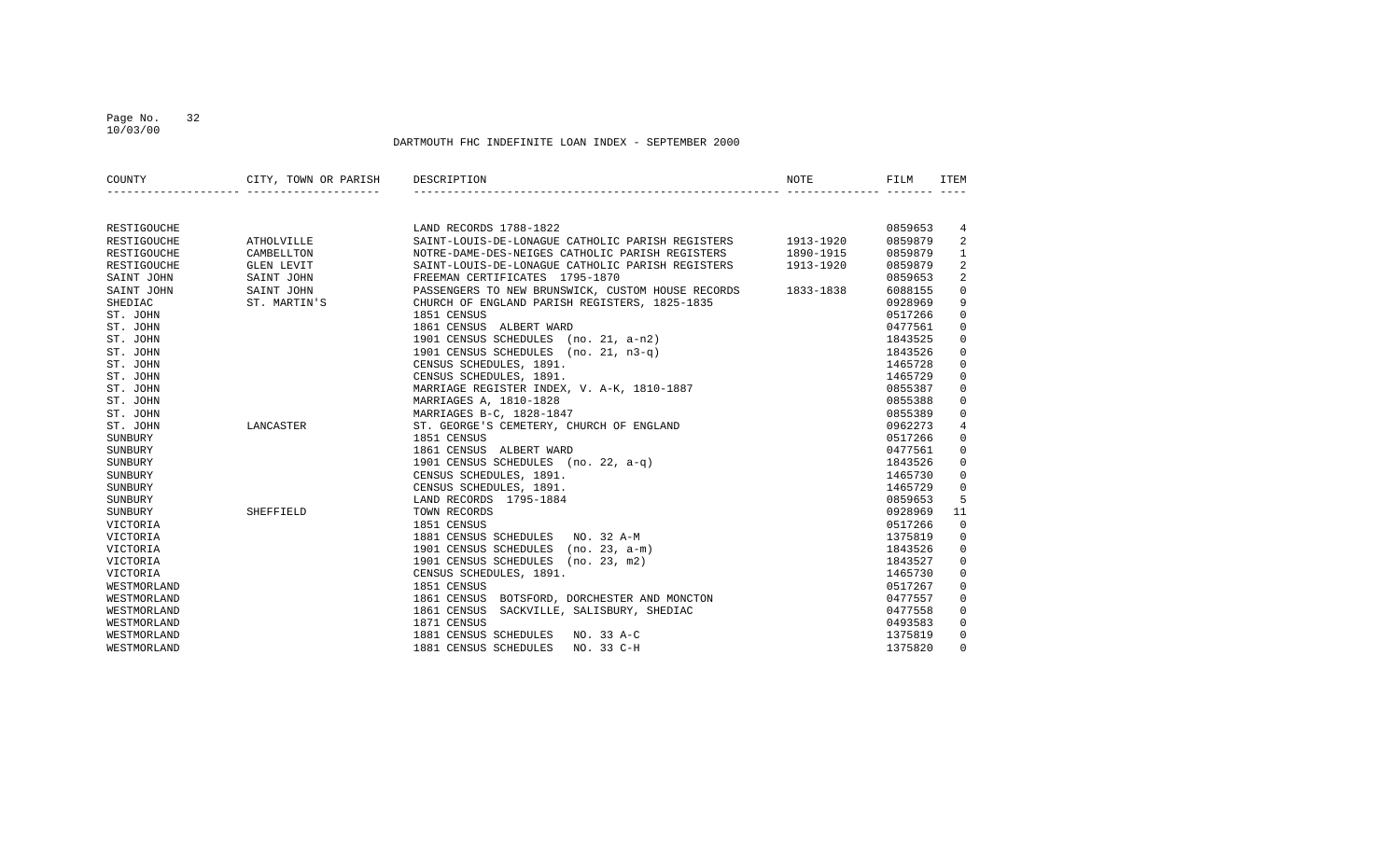#### Page No. 33 10/03/00

| COUNTY      | CITY, TOWN OR PARISH | DESCRIPTION                                     | NOTE      | FILM    | ITEM         |
|-------------|----------------------|-------------------------------------------------|-----------|---------|--------------|
|             |                      |                                                 |           |         |              |
| WESTMORLAND |                      | 1901 CENSUS SCHEDULES (no. 24, a-h)             |           | 1843527 | $\mathbf{0}$ |
| WESTMORLAND |                      | CENSUS SCHEDULES, 1891.                         |           | 1465732 | $\mathbf{0}$ |
| WESTMORLAND |                      | CENSUS SCHEDULES, 1891.                         |           | 1465731 | $\mathbf{0}$ |
| WESTMORLAND |                      | CENSUS SCHEDULES, 1891.                         |           | 1465730 | $\mathbf{0}$ |
| WESTMORLAND |                      | OUIT RENT RETURNS 1832-1837                     |           | 0859653 | $\mathbf{1}$ |
| WESTMORLAND |                      | REGISTER OF MARRIAGES, 1790-1835                |           | 0847576 | $\mathbf{0}$ |
| WESTMORLAND | SACKVILLE            | HISTORY OF CHARLES DIXON, EARLY ENGLISH SETTLER | 1773      | 0386154 | $\mathbf{0}$ |
| WESTMORLAND | SCOUDOUC             | SAINT-JACOUES CATHOLIC CHURCH PARISH REGISTERS  | 1850-1870 | 0928969 | 6            |
| WESTMORLAND | SHEMOGUE             | SAINT-TIMOTHEE CATHOLIC CHURCH PARISH REGISTERS | 1813-1899 | 0928969 | 10           |
| YORK        |                      | 1851 CENSUS                                     |           | 0517268 | $\mathbf{0}$ |
| YORK        |                      | 1851 CENSUS                                     |           | 0517267 | $\mathbf{0}$ |
| YORK        |                      | 1901 CENSUS SCHEDULES<br>(no. 25, al)           |           | 1843527 | $\mathbf{0}$ |
| YORK        |                      | 1901 CENSUS SCHEDULES<br>$(no. 25. a2-p)$       |           | 1843528 | $\mathbf{0}$ |
| YORK        |                      | CENSUS SCHEDULES, 1891.                         |           | 1465732 | $\mathbf{0}$ |
| YORK        |                      | CENSUS SCHEDULES, 1891.                         |           | 1465733 | $\mathbf{0}$ |
| YORK        |                      | LAND RECORDS 1795-1831                          |           | 0859653 | 6            |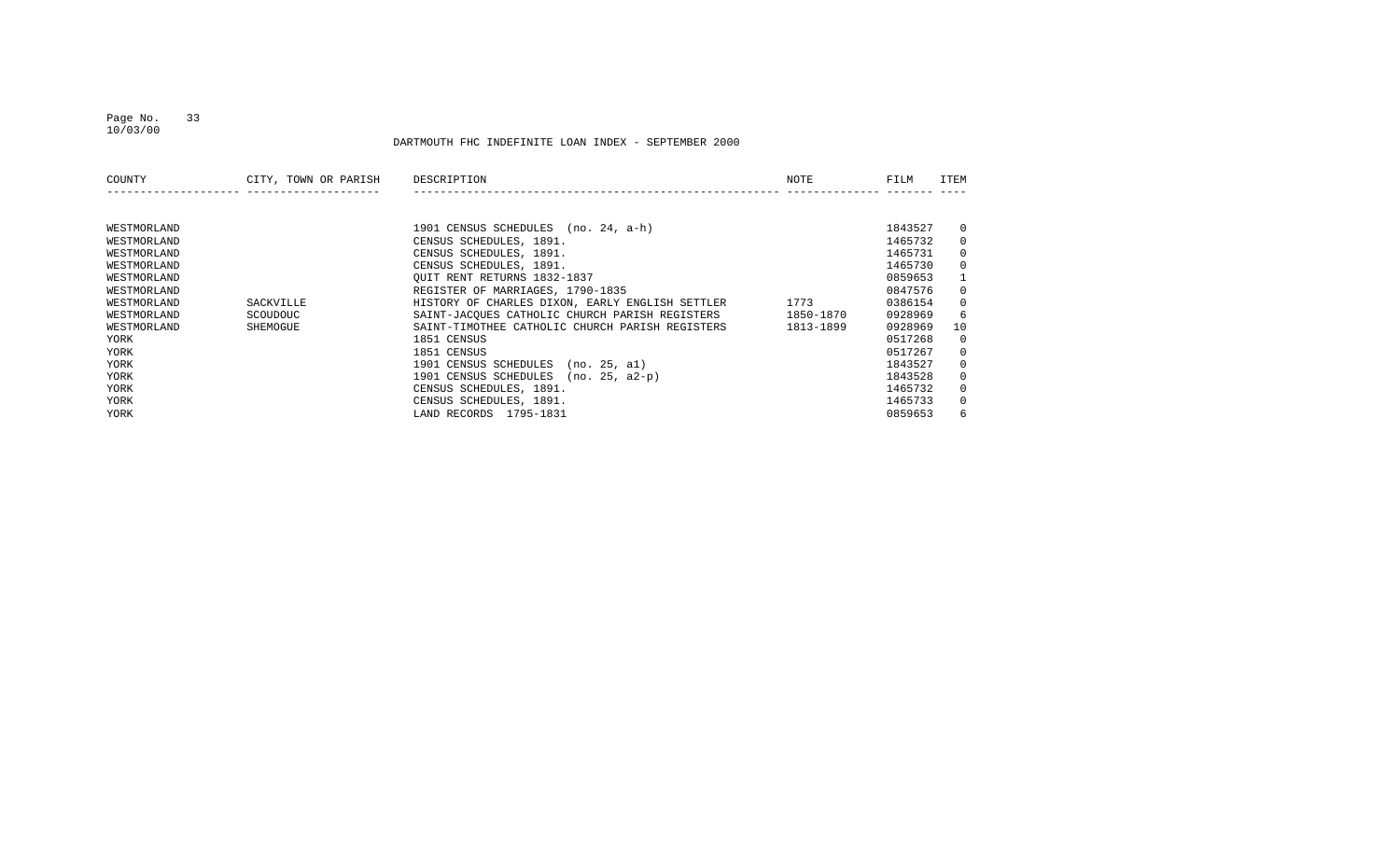# Page No. 34

## DARTMOUTH FHC INDEFINITE LOAN INDEX - SEPTEMBER 2000

| COUNTY                       | CITY, TOWN OR PARISH | DESCRIPTION                                         | NOTE      | FILM    | <b>ITEM</b> |
|------------------------------|----------------------|-----------------------------------------------------|-----------|---------|-------------|
|                              |                      |                                                     |           |         |             |
| ** CANADA ** NEWFOUNDLAND ** |                      |                                                     |           |         |             |
|                              |                      | CATHOLIC (OUEBEC) PARISH REGISTERS, 1662-1848       |           | 1018094 |             |
|                              |                      | JOHN GUY, NEWFOUNDLAND'S FIRST GOVERNOR             |           | 1033848 |             |
|                              |                      | NEWSPAPERS IN MEMORIAL UNIVERSITY LIBRARY           |           | 6049102 |             |
|                              |                      | THE HISTORY OF NEWFOUNDLAND  TO THE YEAR 1860       |           | 1036051 |             |
|                              |                      | VITAL STATISTICS FROM NEWSPAPERS NO. 4              | 1810-1845 | 6075631 |             |
|                              | ST. JOHN'S           | EARLY CENSUS RECORDS 1677, 1794-95, 1796-97, 1801-2 |           | 1033848 |             |
|                              | ST. JOHN'S           | THE TIMES, AND GENERAL COMMERCIAL GAZETTE           | 1847-1850 | 0956165 |             |

10/03/00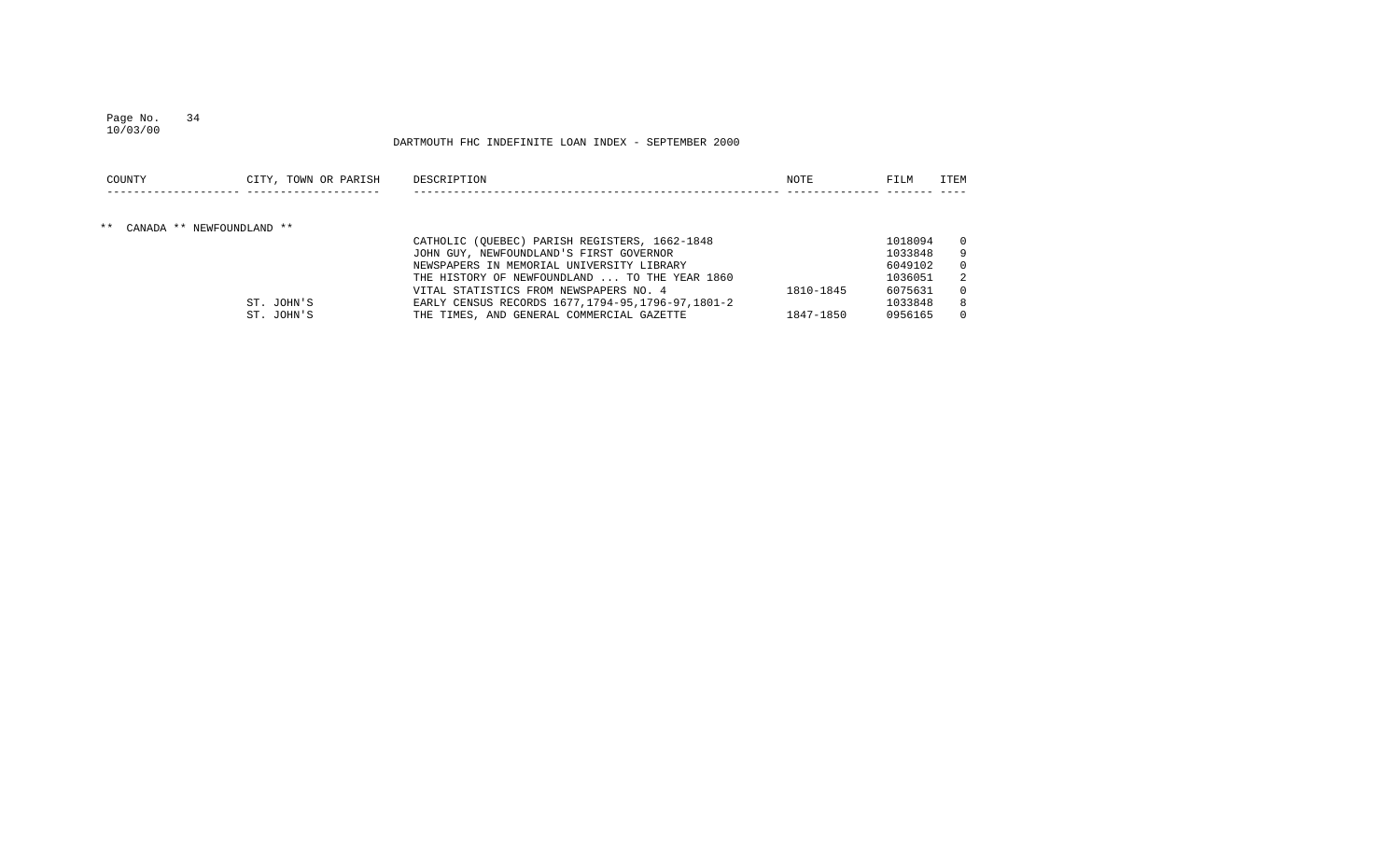#### Page No. 35 10/03/00

DARTMOUTH FHC INDEFINITE LOAN INDEX - SEPTEMBER 2000

| max<br>ᅲᇭᅕ<br>JWN. |      | -1-1-113 |  |
|--------------------|------|----------|--|
|                    | $ -$ |          |  |

## \*\* CANADA \*\* NOVA SCOTIA \*\*

| 1770 CENSUS                                                    | 0982213 | 6              |
|----------------------------------------------------------------|---------|----------------|
| OLLS INDEXED<br>1770 CENSUS RECORDS AND POLL TAX ROLLS         | 1376295 | <sup>1</sup>   |
| 1770 CENSUS, SOME 1773 AND 1787                                | 0962273 | 10             |
| 1811 CENSUS OF CAPE BRETON ISLAND                              | 1376295 | 3              |
| 1817/8 CENSUS: PICTOU, SYDNEY, ANTIGONISH, HALIFAX             | 1376295 | $\overline{3}$ |
| 1827 CENSUS                                                    | 6046789 | $\overline{0}$ |
| A CATALOGUE OF MANUSCRIPT DOCUMENTS 1748-1841                  | 1376197 | $\overline{4}$ |
| A LIST OF ELDERLY PEOPLE IN NOVA SCOTIA                        | 1319597 | 2              |
| ACADIANNA, ACADIA, THEN AND NOW                                | 6111001 | 0              |
| AN ALPHABETICAL LISTING OF ACADIA PLACE NAMES                  | 6111001 | $\overline{0}$ |
| ANCESTRY OF TUFTS AND KEELER FAMILY                            | 0873814 | $\mathbf{1}$   |
| BELL FAMILY                                                    | 1378474 | 5              |
| CATHOLIC (QUEBEC) PARISH REGISTERS, 1662-1848                  | 1018094 | $\overline{0}$ |
| CENSUS ROLLS OF CAPE BRETON ISLAND, 1811 & 1818                | 6017740 | $\overline{0}$ |
| VOL. 12-19<br>DAVID PINEO, SON OF PETER, CONTINUED             | 0564392 | $\overline{0}$ |
| DEMONE - DUMONT FAMILIES, 1751-1915                            | 1378475 | 4              |
| DHARES, FAMILY GENEALOGICAL DATA, 1741-1979                    | 1378475 | 5              |
| 1756-1947<br>FANCY, FAMILY GENEALOGICAL DATA                   | 1378476 | 3              |
| GAZETTEER OF CANADA: NOVA SCOTIA                               | 6046788 | $\mathbf 0$    |
| CYR-HEBERT<br>GENEALOGY OF ACADIE FAMILIES                     | 0899989 | 0              |
| GENEALOGY OF ACADIE FAMILIES<br>ALIAIN-CYR                     | 0899988 | $\mathbf 0$    |
| GENEALOGY OF ACADIE FAMILIES , HEBERT-POIRIER                  | 0899990 | $\overline{0}$ |
| MG100 V.16 #63 1319528<br>LISTS OF PASSENGERS LANDING IN SHIPS |         | 5              |
| LOYALISTS AND LAND SETTLEMENT IN N.S. - GILROY                 | 6046551 | 0              |
| NEW ENGLANDERS IN NOVA SCOTIA BY FRED E. CROWELL               | 1402829 | $\overline{0}$ |
| 1832-1844<br>NOVA SCOTIA RECORDS OF BAPTISMS AND MARRIAGES     | 0304666 | 10             |
| NOVA SCOTIA VITAL STATISTICS FROM NEWSPAPERS                   | 6087572 | $\mathbf 0$    |
| PASSENGER LISTS OF THE DOVE AND SARAH, 1801                    | 1376197 | 5              |
| THE LOYALIST GUIDE BY JEAN PETERSON - 1983                     | 6010877 | 0              |
| VOL. 6-11<br>THE PINEO FAMILY IN NOVA SCOTIA                   | 0564391 | $\overline{0}$ |
| THE RHODE ISLAND EMIGRATION TO NOVA SCOTIA                     | 6049736 | $\overline{0}$ |
| TRACING YOUR ANCESTORS IN NOVA SCOTIA                          | 0982213 | 8              |
| VITAL STATISTICS FROM NEWSPAPERS NO. 1 1813-1822               | 6099917 | $\overline{0}$ |
| VITAL STATISTICS FROM NEWSPAPERS NO. 10<br>1840-1843           | 6099922 | $\Omega$       |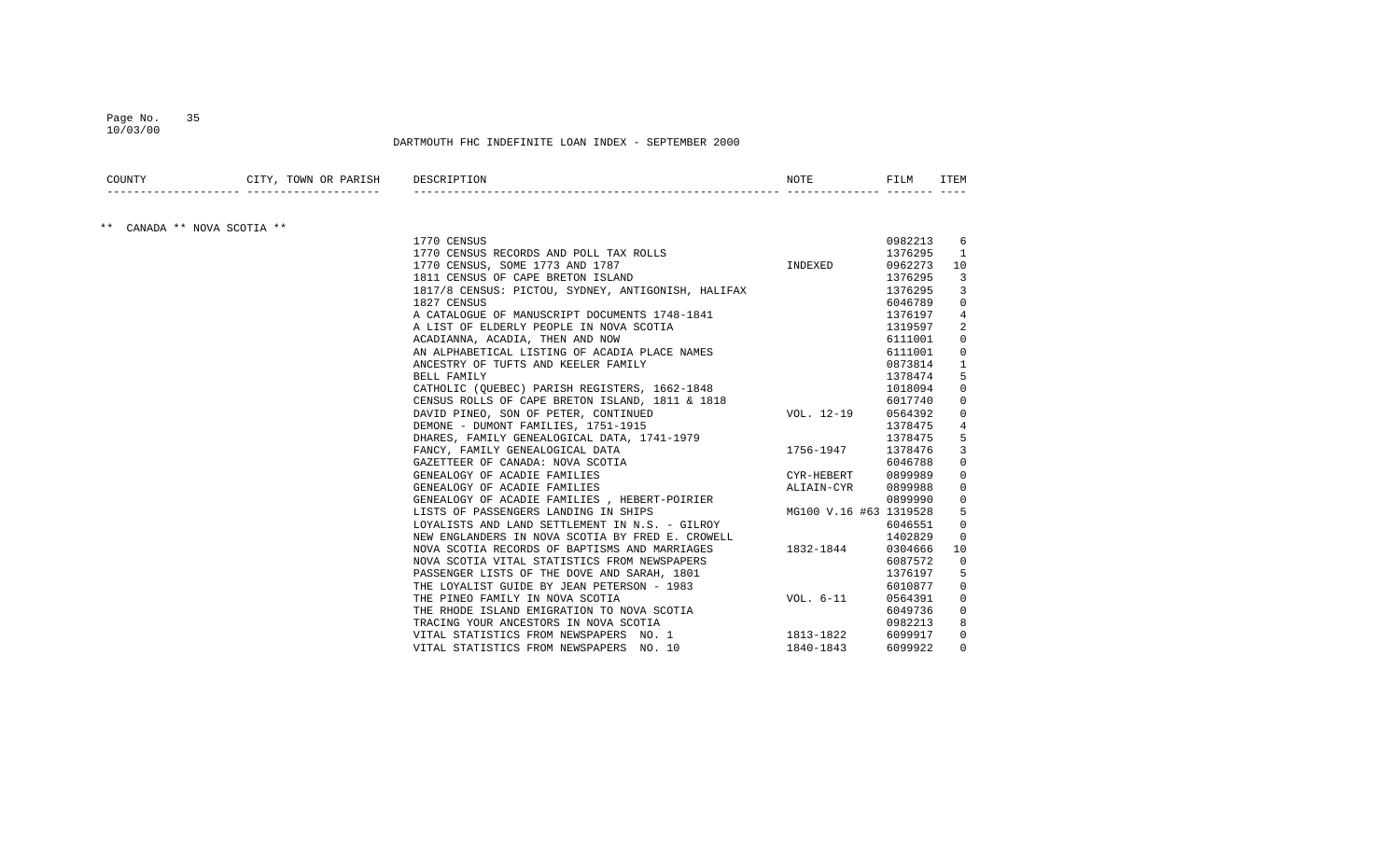## Page No. 36 10/03/00

| COUNTY     | CITY, TOWN OR PARISH | DESCRIPTION                                         | NOTE      | FILM    | ITEM           |
|------------|----------------------|-----------------------------------------------------|-----------|---------|----------------|
|            |                      |                                                     |           |         |                |
|            |                      |                                                     |           |         |                |
|            |                      | VITAL STATISTICS FROM NEWSPAPERS NO. 11             | 1844-1847 | 6099923 | 0              |
|            |                      | VITAL STATISTICS FROM NEWSPAPERS NO. 13             | 1852-1854 | 6104744 | $\Omega$       |
|            |                      | VITAL STATISTICS FROM NEWSPAPERS NO. 3              | 1823-1828 | 6099918 | 0              |
|            |                      | VITAL STATISTICS FROM NEWSPAPERS NO. 5              | 1769-1812 | 6099919 | $\Omega$       |
|            |                      | VITAL STATISTICS FROM NEWSPAPERS NO. 6              | 1829-1834 | 6099920 | $\Omega$       |
|            |                      | VITAL STATISTICS FROM NEWSPAPERS NO. 8              | 1835-1839 | 6099921 | 0              |
|            | CAPE BRETON          | CHRISTENINGS, MARRIAGES, BURIALS 1832-1859          |           | 0304666 | 10             |
|            | <b>CULLODEN</b>      | CHRISTENINGS, MARRIAGES, BURIALS 1832-1859          |           | 0304666 | 10             |
|            | FOX HARBOUR          | CHRISTENINGS, MARRIAGES, BURIALS 1832-1859          |           | 0304666 | 10             |
|            | <b>PUGWASH RIVER</b> | CHRISTENINGS, MARRIAGES, BURIALS 1832-1859          |           | 0304666 | 10             |
|            | WALLACE RIVER        | CHRISTENINGS, MARRIAGES, BURIALS 1832-1859          |           | 0304666 | 10             |
| ANNAPOLIS  |                      | 1838 CENSUS SCHEDULES                               |           | 1376477 | $\overline{0}$ |
| ANNAPOLIS  |                      | 1881 CENSUS SCHEDULES<br>NO. 16 A-I                 |           | 1375822 | 0              |
| ANNAPOLIS  |                      | 1901 CENSUS SCHEDULES (no. 26, a-r)                 |           | 1843528 | 0              |
| ANNAPOLIS  |                      | 1901 CENSUS SCHEDULES<br>$(no. 26, s-z, a(1)-b(1))$ |           | 1843529 | $\Omega$       |
| ANNAPOLIS  |                      | ANNAPOLIS CO. GENEALOGY                             |           | 1319528 | 33             |
| ANNAPOLIS  |                      | ANNAPOLIS COUNTY (NOVA SCOTIA) GENEALOGY            |           | 1319528 | 33             |
| ANNAPOLIS  |                      | BIRTH REGISTRATIONS VOL.1 1864-1870 VOL.2 1871      |           | 1318341 | $\Omega$       |
| ANNAPOLIS  |                      | BIRTH REGISTRATIONS VOL.2 1871-1874                 |           | 1318342 | 0              |
| ANNAPOLIS  |                      | BIRTH REGISTRATIONS VOL.3 1875-1877                 |           | 1318343 | 0              |
| ANNAPOLIS  |                      | CENSUS OF CANADA, 1871                              |           | 0493601 | 0              |
| ANNAPOLIS  |                      | CENSUS SCHEDULES, 1881.                             |           | 1375808 | $\Omega$       |
| ANNAPOLIS  |                      | CENSUS SCHEDULES, 1881.                             |           | 1375809 | $\Omega$       |
| ANNAPOLIS  |                      | CENSUS SCHEDULES, 1891.                             |           | 1465733 | 0              |
| ANNAPOLIS  |                      | MARRIAGE RECORDS, 1864-1875                         |           | 1317402 | $\mathbf 0$    |
| ANNAPOLIS  | ANNAPOLIS            | TOWNSHIP RECORDS, 1783-1856                         |           | 1376192 | 1              |
| ANNAPOLIS  | ANNAPOLIS ROYAL      | VITAL RECORDS                                       | 1747-1884 | 1012328 | 12             |
| ANNAPOLIS  | BRIDGETOWN           | CHURCH OF ENGLAND RECORDS                           | 1789-1909 | 1012328 | 6              |
| ANNAPOLIS  | GRANVILLE TOWNSHIP   | ALL SAINT'S CHURCH: MARR. 1831-1882 BUR. 1828-1918  |           | 0928971 | 1              |
| ANNAPOLIS  | GRANVILLE TOWNSHIP   | TOWN RECORDS, 1720-1881                             |           | 0928972 | 12             |
| ANNAPOLIS  | LAWRENCETOWN         | CHURCH OF ENGLAND RECORDS                           | 1789-1909 | 1012328 | 6              |
| ANNAPOLIS  | WILMOT               | CHURCH OF ENGLAND RECORDS                           | 1789-1909 | 1012328 | 6              |
| ANTIGONISH |                      | 1838 CENSUS SCHEDULES<br>(SYDNEY)                   |           | 1376477 | $\Omega$       |
| ANTIGONISH |                      | 1901 CENSUS SCHEDULES<br>$(no. 27, a-q)$            |           | 1843529 | $\Omega$       |
| ANTIGONISH |                      | BIRTH REGISTRATIONS VOL.4 1864-1870                 |           | 1318343 | 0              |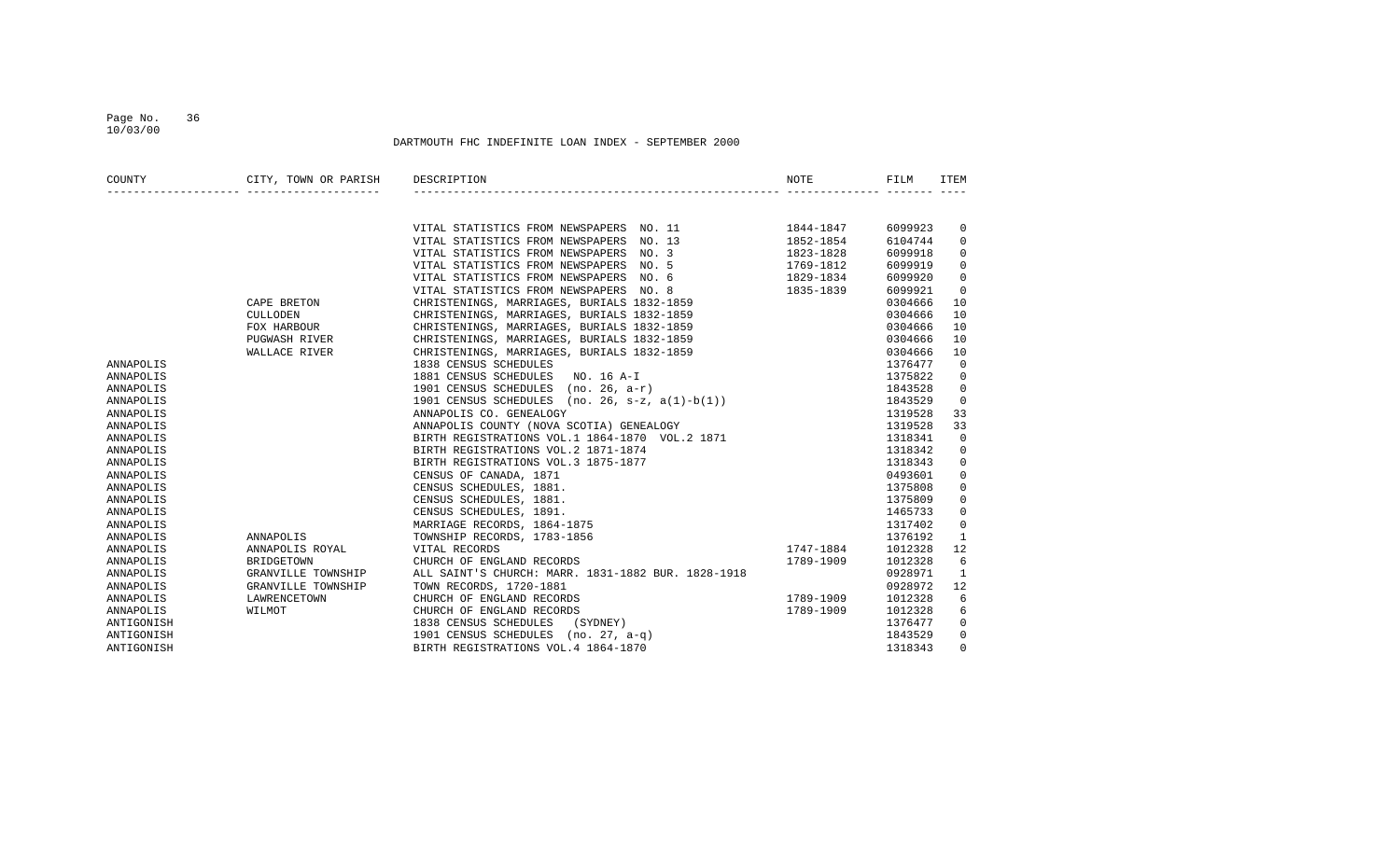#### Page No. 37 10/03/00

| COUNTY      | CITY, TOWN OR PARISH DESCRIPTION<br>_______________________________ |                                                                                                                                                                                                                                              | NOTE      | FILM    | ITEM           |
|-------------|---------------------------------------------------------------------|----------------------------------------------------------------------------------------------------------------------------------------------------------------------------------------------------------------------------------------------|-----------|---------|----------------|
|             |                                                                     |                                                                                                                                                                                                                                              |           |         |                |
| ANTIGONISH  |                                                                     | CENSUS OF CANADA, 1871                                                                                                                                                                                                                       | ITEM 1-16 | 0493610 | 1              |
| ANTIGONISH  |                                                                     | CENSUS SCHEDULES, 1881.                                                                                                                                                                                                                      |           | 1375812 | $\mathbf 0$    |
| ANTIGONISH  |                                                                     |                                                                                                                                                                                                                                              |           | 1465733 | $\mathbf 0$    |
| ANTIGONISH  |                                                                     |                                                                                                                                                                                                                                              |           | 1465734 | 0              |
| ANTIGONISH  |                                                                     | CENSUS SCHEDULES, 1881.<br>CENSUS SCHEDULES, 1891.<br>CENSUS SCHEDULES, 1891.<br>MARRIAGE RECORDS, 1864-1869<br>1838 CENSUS SCHEDULES<br>1901 CENSUS SCHEDULES (no. 28, a-q)<br>1901 CENSUS SCHEDULES (no. 28, a-q)<br>1901 CENSUS SCHEDULES |           | 1317402 | 0              |
| CAPE BRETON |                                                                     |                                                                                                                                                                                                                                              |           | 1376477 | $\Omega$       |
| CAPE BRETON |                                                                     |                                                                                                                                                                                                                                              |           | 1843529 | $\Omega$       |
| CAPE BRETON |                                                                     |                                                                                                                                                                                                                                              |           | 1843530 | $\Omega$       |
| CAPE BRETON | $\begin{minipage}{.4\linewidth} \texttt{SYDNEY} \end{minipage}$     | CENSUS OF CANADA, 1871                                                                                                                                                                                                                       |           | 0493613 | $\mathbf 0$    |
| CAPE BRETON |                                                                     | CENSUS SCHEDULES, 1881.                                                                                                                                                                                                                      |           | 1375802 | $\mathbf 0$    |
| CAPE BRETON |                                                                     | CENSUS SCHEDULES, 1881.                                                                                                                                                                                                                      |           | 1375803 | $\mathbf 0$    |
| CAPE BRETON |                                                                     | CENSUS SCHEDULES, 1891.                                                                                                                                                                                                                      |           | 1465734 | $\mathbf 0$    |
| CAPE BRETON |                                                                     | CENSUS SCHEDULES, 1891.                                                                                                                                                                                                                      |           | 1465735 | $\mathbf 0$    |
| CAPE BRETON |                                                                     | CEMETERY RECORDS, CA 1870-1983                                                                                                                                                                                                               |           | 1378795 | $\mathbf 0$    |
| CAPE BRETON | SYDNEY                                                              | ST. GEORGE (ANGLICAN) CHURCH RECORDS 1785-1929                                                                                                                                                                                               |           | 1012328 | 5              |
| CAPE BRETON | SYDNEY                                                              | ST. GEORGE PARISH, BURIALS 1785-1945, MARRIAGES 1785-1928                                                                                                                                                                                    |           | 0814172 | 0              |
| COLCHESTER  |                                                                     | 1838 CENSUS SCHEDULES                                                                                                                                                                                                                        |           | 1376477 | $\mathbf 0$    |
| COLCHESTER  |                                                                     | 1871 CENSUS                                                                                                                                                                                                                                  |           | 0493608 | $\mathbf 0$    |
| COLCHESTER  |                                                                     | 1901 CENSUS SCHEDULES (no. 29, a-s)                                                                                                                                                                                                          |           | 1843530 | $\mathbf 0$    |
| COLCHESTER  |                                                                     | 1901 CENSUS SCHEDULES (no. 29, t-w)                                                                                                                                                                                                          |           | 1843531 | $\mathbf 0$    |
| COLCHESTER  |                                                                     | CEMETERY INSCRIPTIONS                                                                                                                                                                                                                        |           | 1017207 | 0              |
| COLCHESTER  |                                                                     | CENSUS OF CANADA, 1871                                                                                                                                                                                                                       |           | 0493607 | $\mathbf 0$    |
| COLCHESTER  |                                                                     | CENSUS SCHEDULES, 1881.                                                                                                                                                                                                                      |           | 1375810 | $\mathbf 0$    |
| COLCHESTER  |                                                                     | CENSUS SCHEDULES, 1881.                                                                                                                                                                                                                      |           | 1375811 | $\mathbf 0$    |
| COLCHESTER  |                                                                     | CENSUS SCHEDULES, 1891.                                                                                                                                                                                                                      |           | 1465736 | $\mathbf 0$    |
| COLCHESTER  |                                                                     | CENSUS SCHEDULES, 1891.                                                                                                                                                                                                                      |           | 1465735 | 0              |
| COLCHESTER  | LONDONDERRY                                                         | CATHOLIC CHURCH BAPTISMS AND MARRIAGES, 1878-1910<br>CHURCH RECORDS, 1873-1889                                                                                                                                                               |           | 0857500 | $\overline{3}$ |
| COLCHESTER  | LONDONDERRY                                                         |                                                                                                                                                                                                                                              |           | 1376196 | $\mathbf{1}$   |
| COLCHESTER  | LONDONDERRY                                                         |                                                                                                                                                                                                                                              |           | 0928971 | 9              |
| COLCHESTER  | ONSLOW                                                              | CHURCH RECORDS, 1073-1002<br>PARISH REGISTER TRANSCRIPTS, 1873-1889<br>TOWN RECORDS, 1761-1896<br>TOWNSHIP RECORDS, 1761-1841                                                                                                                |           | 0928972 | 16             |
| COLCHESTER  | ONSLOW                                                              |                                                                                                                                                                                                                                              |           | 1376195 | 6              |
| COLCHESTER  | TRURO                                                               | IMMACULATE CONCEPTION CATHOLIC CHURCH RECORDS 1894-1910                                                                                                                                                                                      |           | 0866365 | 1              |
| COLCHESTER  | TRURO                                                               | TOWN RECORDS, 1761-1851                                                                                                                                                                                                                      |           | 0928972 | 17             |
| COLCHESTER  | TRURO                                                               | TOWNSHIP RECORDS, 1770-1853                                                                                                                                                                                                                  |           | 1376196 | $\mathbf{1}$   |
| CUMBERLAND  |                                                                     | 1901 CENSUS SCHEDULES (no. 30, $a-z$ , $a(1) - q(1)$ )                                                                                                                                                                                       |           | 1843531 | $\Omega$       |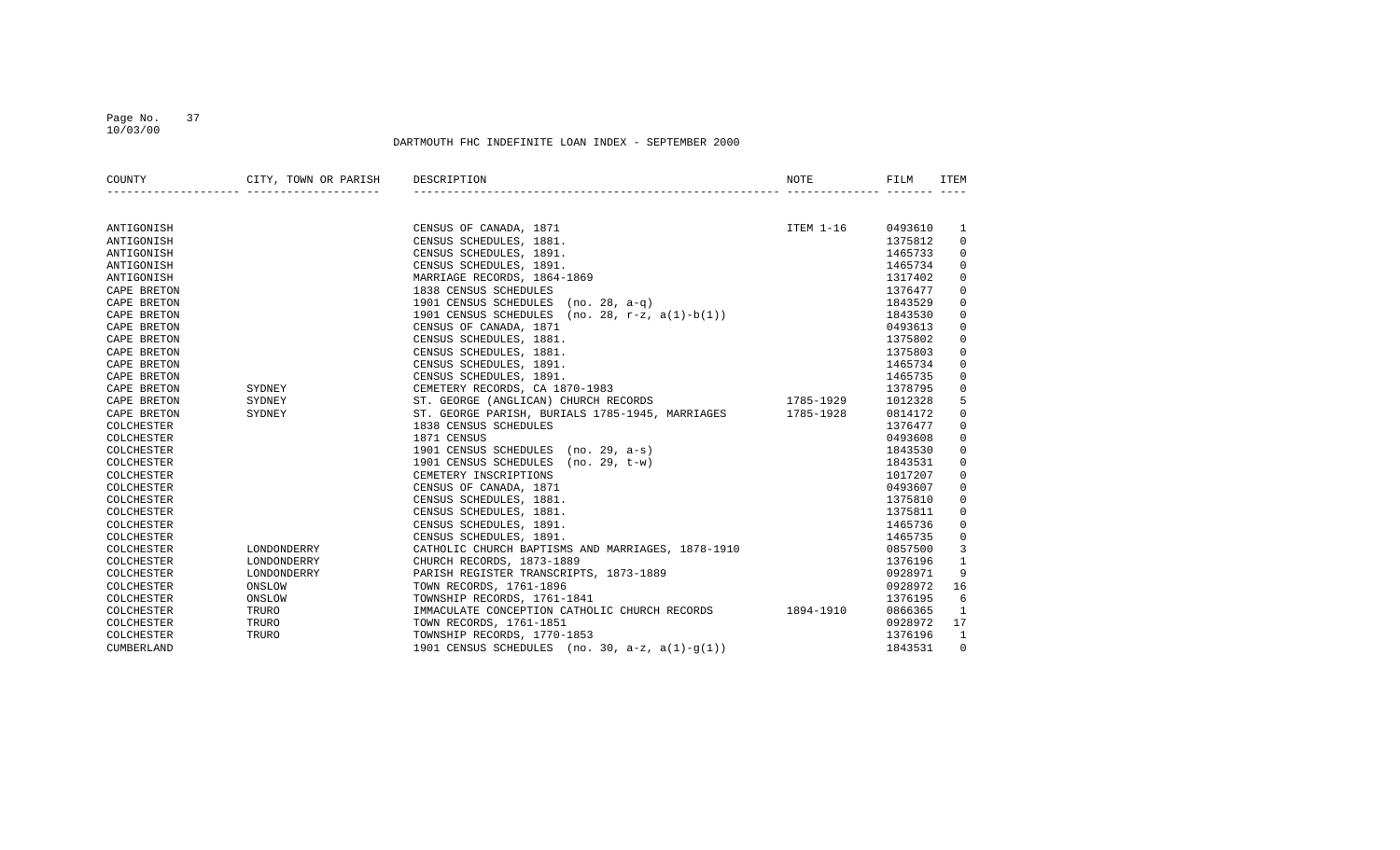#### Page No. 38 10/03/00

| COUNTY            | CITY, TOWN OR PARISH        | DESCRIPTION                                                                                                                                                                                                                          | NOTE      | FILM    | ITEM            |
|-------------------|-----------------------------|--------------------------------------------------------------------------------------------------------------------------------------------------------------------------------------------------------------------------------------|-----------|---------|-----------------|
|                   |                             |                                                                                                                                                                                                                                      |           |         |                 |
| CUMBERLAND        |                             | CENSUS OF CANADA, 1871                                                                                                                                                                                                               |           | 0493607 | $\overline{0}$  |
| CUMBERLAND        |                             | CENSUS SCHEDULES, 1881.                                                                                                                                                                                                              |           | 1375812 | $\mathbf 0$     |
| CUMBERLAND        |                             | CENSUS SCHEDULES, 1881.                                                                                                                                                                                                              |           | 1375813 | $\mathbf 0$     |
| CUMBERLAND        |                             | CENSUS SCHEDULES, 1891.                                                                                                                                                                                                              |           | 1465736 | $\mathbf 0$     |
| CUMBERLAND        |                             | CENSUS SCHEDULES, 1891.                                                                                                                                                                                                              |           | 1465737 | $\mathbf 0$     |
| CUMBERLAND        |                             | MARRIAGES FROM N.B. NEWSPAPERS AND CHURCH RECORDS                                                                                                                                                                                    |           | 0856137 | 3               |
| <b>CUMBERLAND</b> |                             |                                                                                                                                                                                                                                      |           | 0856137 | 3               |
| CUMBERLAND        | JOGGINS                     | MARRIAGES FROM NEWSPAPERS AND CHURCH RECORDS<br>ST. THOMAS AQUINAS CATHOLIC CHURCH, BAPTISMS<br>CR. TURNAS ACUINAS CATHOLIC CHURCH, BAPTISMS                                                                                         |           | 0857500 | 6               |
| CUMBERLAND        | <b>JOGGINS</b>              | ST. THOMAS AQUINAS CATHOLIC CHURCH, BAPTISMS 1849-1888<br>ST. THOMAS AQUINAS CATHOLIC CHURCH, BURIALS 1849-1888<br>ST. THOMAS AQUINAS CATHOLIC CHURCH, MARRIAGES 1885-1910<br>ST. THOMAS AQUINAS CATHOLIC CHURCH, MARRIAGES 1849-188 |           | 0857500 | 6               |
| CUMBERLAND        | <b>JOGGINS</b>              |                                                                                                                                                                                                                                      |           | 0857500 | 6               |
| CUMBERLAND        | <b>JOGGINS</b>              |                                                                                                                                                                                                                                      |           | 0857500 | 6               |
| CUMBERLAND        | <b>JOGGINS</b>              |                                                                                                                                                                                                                                      |           | 0857500 | 6               |
| CUMBERLAND        |                             | TOWNSHIP RECORDS, 1773-1928                                                                                                                                                                                                          |           | 1376195 | $7\phantom{.0}$ |
| CUMBERLAND        | RIVER PHILLIP<br>SPRINGHILL | 1903-1909<br>ST. JOHNS CATHOLIC CHURCH BAPTISMS                                                                                                                                                                                      |           | 0857500 | $\mathbf 0$     |
| CUMBERLAND        | SPRINGHILL                  | ST. JOHNS CATHOLIC CHURCH BAPTISMS AND MARRIAGES 1897-1903                                                                                                                                                                           |           | 0857500 | $\overline{4}$  |
| DIGBY             |                             | 1838 CENSUS SCHEDULES                                                                                                                                                                                                                |           | 1376477 | $\mathbf{0}$    |
| DIGBY             |                             | 1838 CENSUS SCHEDULES<br>1901 CENSUS SCHEDULES (no. 31, a-f)<br>1901 CENSUS SCHEDULES (no. 31, g-x)<br>ACADIAN CHURCH RECORDS: CATALOG OF FAMILIES 1827-1828                                                                         |           | 1843531 | $\mathbf 0$     |
| DIGBY             |                             |                                                                                                                                                                                                                                      |           | 1843532 | $\mathbf 0$     |
| DIGBY             |                             |                                                                                                                                                                                                                                      |           | 1319997 | $\mathbf{1}$    |
| DIGBY             |                             | ACADIAN CHURCH RECORDS: CATALOG OF FAMILIES 1799-1811                                                                                                                                                                                |           | 1319997 | 1               |
| DIGBY             |                             | CENSUS OF CANADA, 1871                                                                                                                                                                                                               | ITEM 1-14 | 0493602 | 1               |
| DIGBY             |                             |                                                                                                                                                                                                                                      |           | 1375808 | $\mathbf 0$     |
| DIGBY             |                             |                                                                                                                                                                                                                                      |           | 1465737 | $\mathbf 0$     |
| DIGBY             |                             |                                                                                                                                                                                                                                      |           | 1465738 | $\mathbf 0$     |
| DIGBY             |                             | CENSUS OF CANADA, 1671<br>CENSUS SCHEDULES, 1881.<br>CENSUS SCHEDULES, 1891.<br>MARRIAGE LICENSES, 1859-1861, 1864-1867<br>SAINTE-MARIE CATHOLIC CHURCH RECORDS 1799-1801                                                            |           | 1306255 | $\mathbf 0$     |
| DIGBY             | CHURCH POINT                |                                                                                                                                                                                                                                      |           | 1012328 | $\overline{3}$  |
| <b>DIGBY</b>      | PLYMPTON                    | ACADIAN CHURCH RECORDS: BAPTISMS, MARR., BURIALS 1838-1896                                                                                                                                                                           |           | 1319997 | $\mathbf{1}$    |
| GUYSBOROUGH       |                             | 1838 CENSUS SCHEDULES                                                                                                                                                                                                                |           | 1376477 | $\mathbf 0$     |
| GUYSBOROUGH       |                             |                                                                                                                                                                                                                                      |           | 1843532 | $\mathbf 0$     |
| GUYSBOROUGH       |                             | 1901 CENSUS SCHEDULES (no. 32, a-v)<br>1901 CENSUS SCHEDULES (no. 32, a-v)<br>CENSUS OF CANADA, 1871                                                                                                                                 |           | 0493610 | 17              |
| GUYSBOROUGH       |                             | CENSUS SCHEDULES, 1881.                                                                                                                                                                                                              |           | 1375803 | $\Omega$        |
| GUYSBOROUGH       |                             | CENSUS SCHEDULES, 1891.                                                                                                                                                                                                              |           | 1465738 | $\mathbf 0$     |
| GUYSBOROUGH       |                             | CHURCH, CEMETERY & GENEALOGICAL RECORDS OF THE CO.                                                                                                                                                                                   |           | 1378473 | $\mathbf{0}$    |
| GUYSBOROUGH       |                             | CHURCH, CEMETERY AND GENEALOGICAL RECORDS                                                                                                                                                                                            |           | 1378473 | 0               |
| GUYSBOROUGH       | GUYSBOROUGH                 | TOWNSHIP RECORDS, 1782-1869                                                                                                                                                                                                          |           | 1376195 | $\mathbf{1}$    |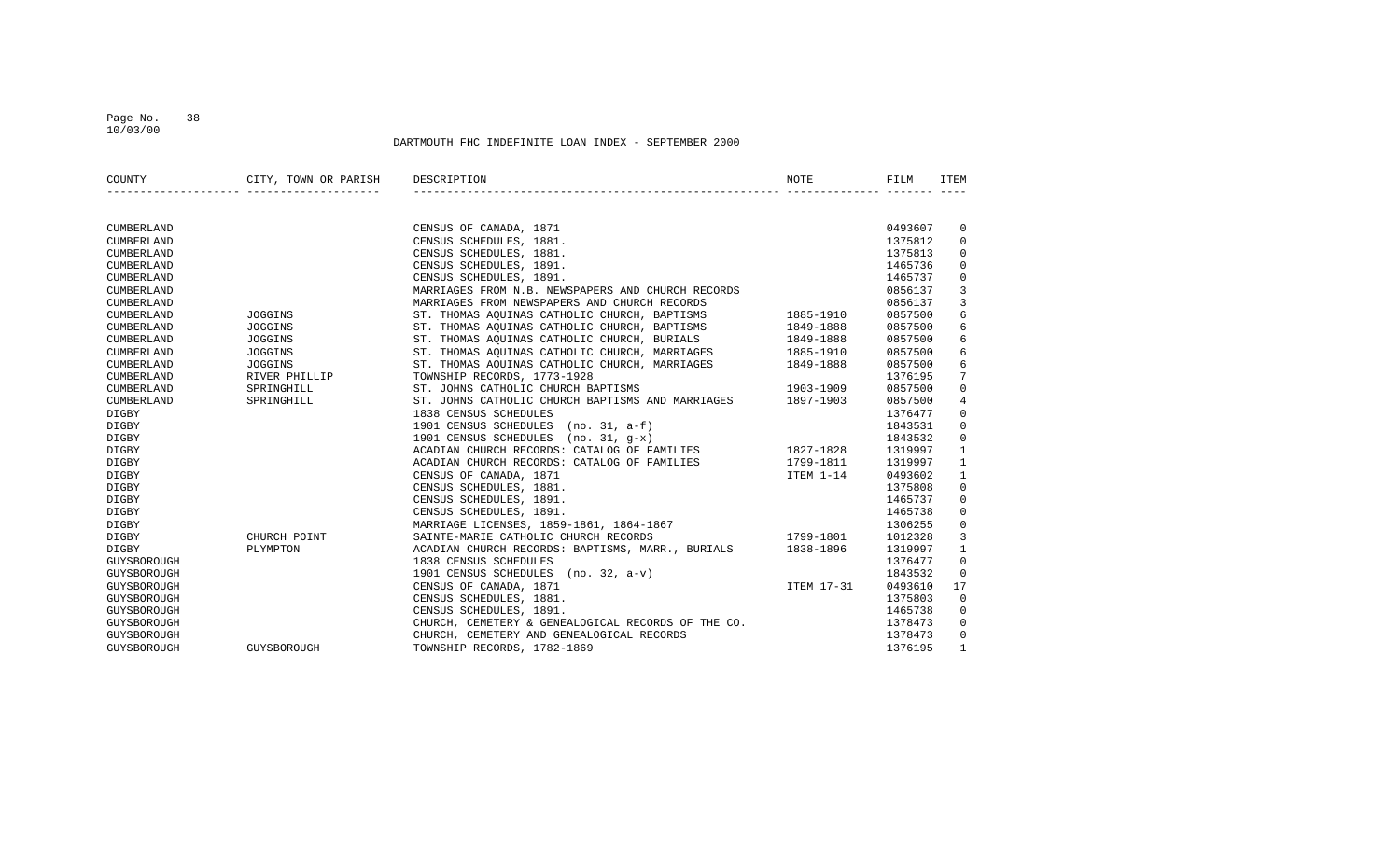### Page No. 39 10/03/00

| COUNTY      | CITY, TOWN OR PARISH | DESCRIPTION                                                                                                                                                                                                                                | NOTE      | FILM    | ITEM           |
|-------------|----------------------|--------------------------------------------------------------------------------------------------------------------------------------------------------------------------------------------------------------------------------------------|-----------|---------|----------------|
|             |                      |                                                                                                                                                                                                                                            |           |         |                |
| GUYSBOROUGH | MANCHESTER           | TOWNSHIP RECORDS, 1782-1869<br>TOWNSHIP RECORDS, 1807-1867<br>1851 CENSUS (HEAD OF HOUSEHOLD)<br>1871 CENSUS SCHEDULES (no. 33, a-b4)<br>1901 CENSUS SCHEDULES (no. 33, b5-s)<br>1901 CENSUS SCHEDULES (no. 33, b5-s)<br>1901 CENSUS SCHED |           | 1376195 | 1              |
| GUYSBOROUGH | ST. MARYS RIVER      |                                                                                                                                                                                                                                            |           | 1376195 | 8              |
| HALIFAX     |                      |                                                                                                                                                                                                                                            |           | 1376190 | $\mathbf{0}$   |
| HALIFAX     |                      |                                                                                                                                                                                                                                            |           | 0493605 | $\mathbf 0$    |
| HALIFAX     |                      |                                                                                                                                                                                                                                            |           | 1843532 | 0              |
| HALIFAX     |                      |                                                                                                                                                                                                                                            |           | 1843533 | 0              |
| HALIFAX     |                      |                                                                                                                                                                                                                                            |           | 1843534 | 0              |
| HALIFAX     |                      | CEMETERY TRANSCRIPTIONS                                                                                                                                                                                                                    |           | 1378649 | $\mathbf 0$    |
| HALIFAX     |                      | CEMETERY TRANSCRIPTIONS                                                                                                                                                                                                                    |           | 1319918 | $\mathbf 0$    |
| HALIFAX     |                      | CENSUS OF CANADA, 1871                                                                                                                                                                                                                     | EASTERN   | 0493606 | $\mathbf 0$    |
| HALIFAX     |                      | CENSUS SCHEDULES, 1881.                                                                                                                                                                                                                    |           | 1375805 | 0              |
| HALIFAX     |                      | CENSUS SCHEDULES, 1881.                                                                                                                                                                                                                    |           | 1375804 | 0              |
| HALIFAX     |                      | CENSUS SCHEDULES, 1891.                                                                                                                                                                                                                    |           | 1465740 | $\mathbf 0$    |
| HALIFAX     |                      | CENSUS SCHEDULES, 1891.                                                                                                                                                                                                                    |           | 1465738 | $\mathbf 0$    |
| HALIFAX     |                      | CENSUS SCHEDULES, 1891.                                                                                                                                                                                                                    |           | 1465739 | $\mathbf{0}$   |
| HALIFAX     | DARTMOUTH            | MEDICAL EXAMINER REPORTS, 1924-1928                                                                                                                                                                                                        |           | 1319597 | $\mathbf{1}$   |
| HALIFAX     | DARTMOUTH            | ST. PETER'S CATHOLIC CHURCH, BAPTISM, MARRIAGES 1876-1910                                                                                                                                                                                  |           | 0857500 | $\mathbf{1}$   |
| HALIFAX     | DARTMOUTH            | ST. PETER'S CATHOLIC CHURCH, BURIALS                                                                                                                                                                                                       | 1876-1910 | 0857500 | $\mathbf{1}$   |
| HALIFAX     | HALIFAX              |                                                                                                                                                                                                                                            |           | 1319597 | $\mathbf{1}$   |
| HALIFAX     | HALIFAX              |                                                                                                                                                                                                                                            |           | 0866362 | $\mathbf 0$    |
| HALIFAX     | HALIFAX              |                                                                                                                                                                                                                                            |           | 0872004 | $\mathbf 0$    |
| HALIFAX     | HALIFAX              | MEDICAL EXAMINER REPORTS, 1924-1926<br>SAINT MARY'S CATHEDRAL, BAPTISMS 1890-1910<br>SAINT PATRICK, BAPTISMS, 1890-1909<br>HATRICK, BAPTISMS, 1890-1909                                                                                    |           | 0872005 | $\mathbf{0}$   |
| HALIFAX     | HALIFAX              | ST. MARY'S CATHEDRAL                                                                                                                                                                                                                       |           | 0866362 | $\Omega$       |
|             |                      | BAPTISMS 1890-1910                                                                                                                                                                                                                         |           |         |                |
| HALIFAX     | HALIFAX              | TRANSCRIPTS OF MARRIAGE BONDS ISSUED AT HALIFAX 1848-1871                                                                                                                                                                                  |           | 1376197 | 1              |
| HALIFAX     | HALIFAX              | TRANSCRIPTS OF MARRIAGE BONDS ISSUED AT HALIFAX                                                                                                                                                                                            | 1763-1847 | 1376196 | 2              |
| HALIFAX     | HERRING COVE         | ST. PAUL'S CATHOLIC CHURCH RECORDS                                                                                                                                                                                                         | 1837-1924 | 0866365 | $\overline{4}$ |
| HALIFAX     | MIDDLE MUSQUODOBOIT  | MUSQUODOBOIT PIONEERS: RECORD OF SEVENTY FAMILIES 1780-1980                                                                                                                                                                                |           | 6048171 | 0              |
| HALIFAX     | MIDDLE MUSOUODOBOIT  | MUSQUODOBOIT PIONEERS: RECORD OF SEVENTY FAMILIES 1780-1980                                                                                                                                                                                |           | 6048172 | 0              |
| HALIFAX     | PROSPECT             | CATHOLIC CHURCH RECORDS, 1823-1868                                                                                                                                                                                                         |           | 0866366 | 0              |
| HALIFAX     | PROSPECT             | CATHOLIC CHURCH RECORDS: 1868-1897                                                                                                                                                                                                         |           | 0857497 | 1              |
| HALIFAX     | PROSPECT             | OUR LADY OF MOUNT CARMEL CATHOLIC CHURCH RECORDS 1868-1897                                                                                                                                                                                 |           | 0857497 | $\mathbf{1}$   |
| HALIFAX     |                      | WEST CHEZZETCOOK CATHOLIC CH. RECORDS: 1799, 1801, 1814-45, 1863-90                                                                                                                                                                        |           | 0857497 | $\overline{3}$ |
| HALIFAX     | WEST CHEZZETCOOK     | CATHOLIC CH. RECORDS: 1799, 1801, 1814-45, 1863-90                                                                                                                                                                                         |           | 0857497 | 5              |
| HALIFAX     | WEST CHEZZETCOOK     | CATHOLIC CHURCH RECORDS: BAP & MARR, 1845-1862                                                                                                                                                                                             |           | 0857497 | $\overline{4}$ |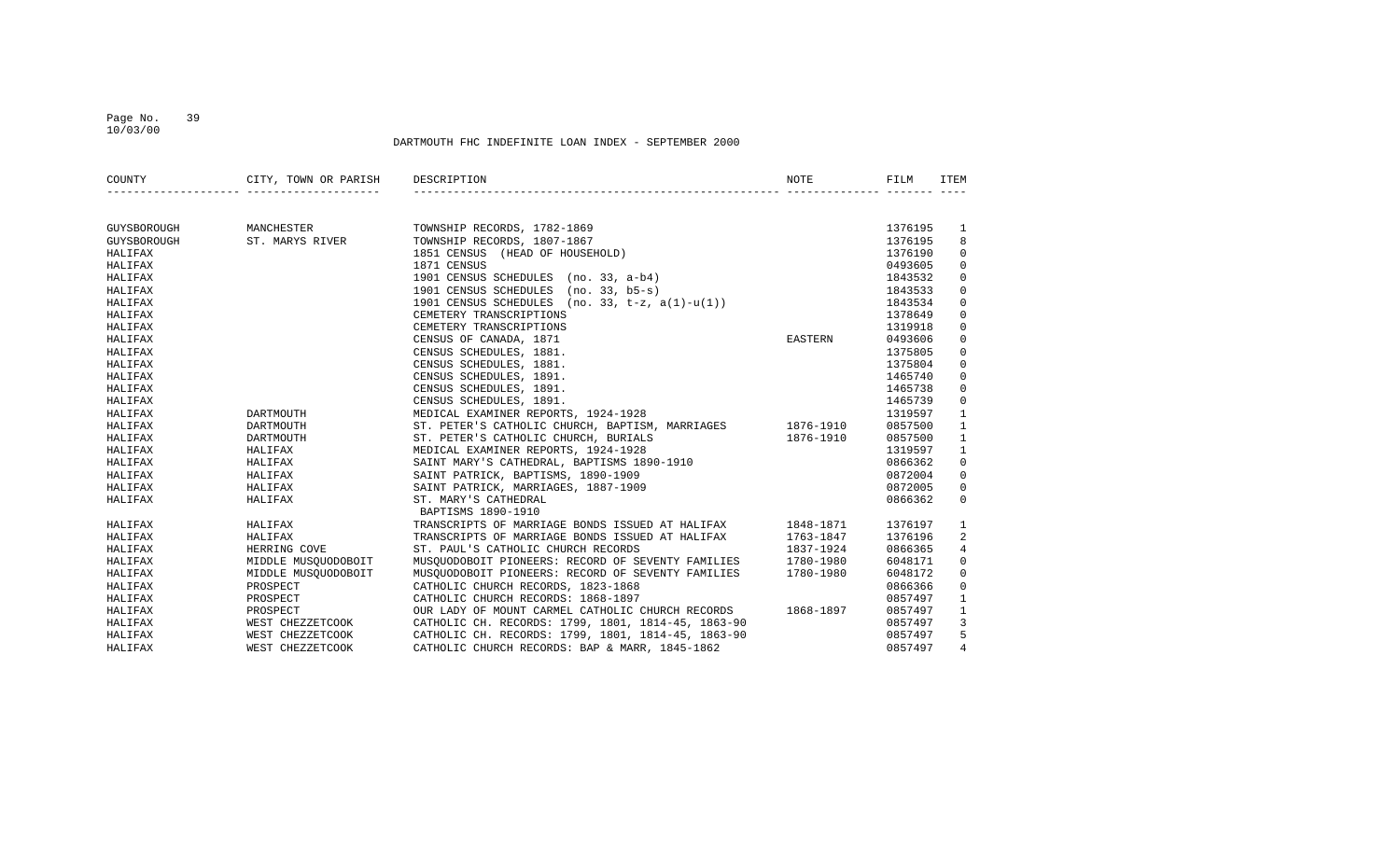10/03/00

| COUNTY       | CITY, TOWN OR PARISH DESCRIPTION<br>_________________________________ |                                                                                                                                                                                                                                        | NOTE | FILM    | ITEM           |
|--------------|-----------------------------------------------------------------------|----------------------------------------------------------------------------------------------------------------------------------------------------------------------------------------------------------------------------------------|------|---------|----------------|
|              |                                                                       |                                                                                                                                                                                                                                        |      |         |                |
| HALIFAX      |                                                                       |                                                                                                                                                                                                                                        |      | 0857497 | 3              |
| HALIFAX      |                                                                       |                                                                                                                                                                                                                                        |      | 0857497 | 4              |
| HANTS        |                                                                       |                                                                                                                                                                                                                                        |      | 1376477 | $\mathbf 0$    |
| HANTS        |                                                                       |                                                                                                                                                                                                                                        |      | 1685463 | 0              |
| <b>HANTS</b> |                                                                       |                                                                                                                                                                                                                                        |      | 1375822 | $\mathbf 0$    |
| HANTS        |                                                                       |                                                                                                                                                                                                                                        |      | 1843534 | $\mathbf 0$    |
| HANTS        |                                                                       |                                                                                                                                                                                                                                        |      | 1378649 | $\mathbf 0$    |
| HANTS        |                                                                       |                                                                                                                                                                                                                                        |      | 1319832 | $\mathbf 0$    |
| HANTS        |                                                                       |                                                                                                                                                                                                                                        |      | 1319918 | $\mathbf 0$    |
| HANTS        |                                                                       |                                                                                                                                                                                                                                        |      | 0493599 | $\mathbf 0$    |
| <b>HANTS</b> |                                                                       |                                                                                                                                                                                                                                        |      | 1375810 | $\mathbf 0$    |
| HANTS        |                                                                       |                                                                                                                                                                                                                                        |      | 1375809 | $\mathbf 0$    |
| HANTS        |                                                                       |                                                                                                                                                                                                                                        |      | 1465740 | $\mathbf 0$    |
| HANTS        |                                                                       |                                                                                                                                                                                                                                        |      | 1465741 | $\overline{0}$ |
| <b>HANTS</b> |                                                                       |                                                                                                                                                                                                                                        |      | 1319528 | 26             |
| HANTS        |                                                                       |                                                                                                                                                                                                                                        |      | 0562319 | $\mathbf 0$    |
| <b>HANTS</b> |                                                                       | LAND AND PROPERTY: DEEDS, V. 5-6, 1779-1802                                                                                                                                                                                            |      | 0562320 | 0              |
| <b>HANTS</b> |                                                                       | LAND AND PROPERTY: DEEDS, V. 7-8, 1802-1810                                                                                                                                                                                            |      | 0562321 | $\mathbf 0$    |
| <b>HANTS</b> |                                                                       | LAND AND PROPERTY: DEEDS, V. 9-10, 1811-1815                                                                                                                                                                                           |      | 0562322 | $\Omega$       |
| <b>HANTS</b> |                                                                       | VITAL STATISTICS 1873-1890                                                                                                                                                                                                             |      | 1319528 | 26             |
| <b>HANTS</b> |                                                                       | 1793-1920                                                                                                                                                                                                                              |      | 1012328 | 2              |
| HANTS        |                                                                       | CENTRE RAWDON ST. PAUL CHURCH OF ENGLAND RECORDS FALMOUTH                                                                                                                                                                              |      | 0928972 | 10             |
| HANTS        | HANTSPORT                                                             |                                                                                                                                                                                                                                        |      | 1319597 | $\overline{3}$ |
| HANTS        | NEWPORT                                                               |                                                                                                                                                                                                                                        |      | 1376195 | 5              |
| HANTS        | NEWPORT TOWNSHIP                                                      |                                                                                                                                                                                                                                        |      | 0928972 | 15             |
| INVERNESS    |                                                                       |                                                                                                                                                                                                                                        |      | 1843534 | $\overline{0}$ |
| INVERNESS    |                                                                       |                                                                                                                                                                                                                                        |      | 1843535 | $\mathbf{0}$   |
| INVERNESS    |                                                                       |                                                                                                                                                                                                                                        |      | 1378795 | 0              |
| INVERNESS    |                                                                       |                                                                                                                                                                                                                                        |      | 0493611 | 0              |
| INVERNESS    |                                                                       |                                                                                                                                                                                                                                        |      | 1375801 | $\mathbf 0$    |
| INVERNESS    |                                                                       |                                                                                                                                                                                                                                        |      | 1465741 | $\mathbf 0$    |
| INVERNESS    |                                                                       |                                                                                                                                                                                                                                        |      | 1465742 | $\mathbf 0$    |
| KINGS        |                                                                       | TOWN RECORDS, 1747-1825<br>INDEX TO BORDEN UNDERTAKERS' REGISTERS, 1870-1942<br>JOURNAL OF GEORGE FISH, 1896<br>TOWN RECORDS, 1752-1858<br>1901 CENSUS SCHEDULES (no. 35, a(1)-b(3))<br>1901 CENSUS SCHEDULES (no. 35, c-y)<br>CEMETER |      | 1376477 | 0              |
| KINGS        |                                                                       |                                                                                                                                                                                                                                        |      | 1376191 | $\mathbf 0$    |
| KINGS        |                                                                       | 1861 CENSUS                                                                                                                                                                                                                            |      | 0865126 | $\Omega$       |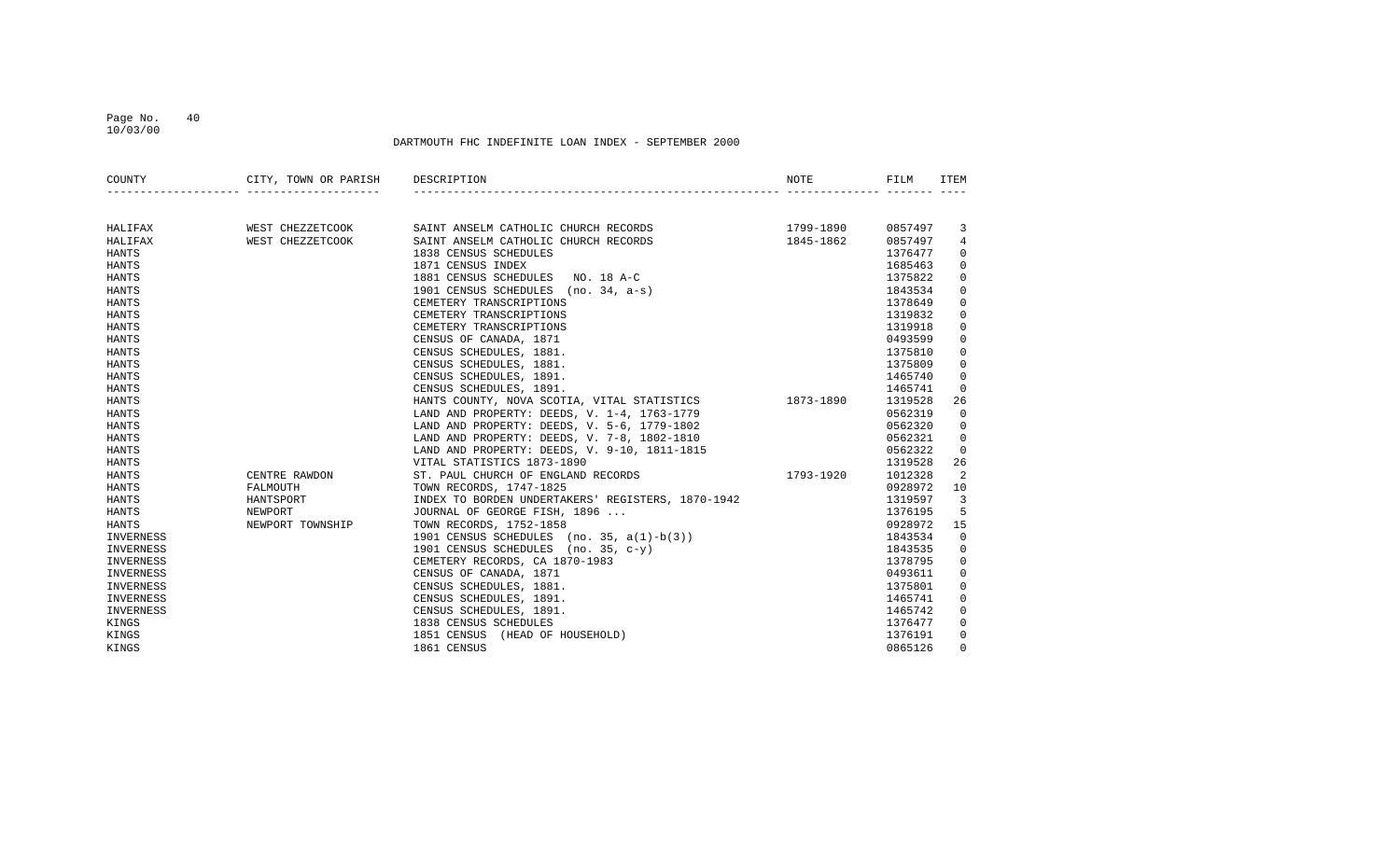10/03/00

| COUNTY    | CITY, TOWN OR PARISH | DESCRIPTION                                                | <b>NOTE</b> | FILM    | <b>ITEM</b>    |
|-----------|----------------------|------------------------------------------------------------|-------------|---------|----------------|
|           |                      |                                                            |             |         |                |
| KINGS     |                      | 1871 CENSUS SOUNDEX INDEX                                  |             | 1697283 | 2              |
| KINGS     |                      | 1881 CENSUS SCHEDULES<br>NO. 17 A-N                        |             | 1375822 | 0              |
| KINGS     |                      | 1901 CENSUS SCHEDULES (no. 36, $a-z$ , $a(1)-b(1)$ )       |             | 1843535 | 0              |
| KINGS     |                      | BIRTHS, 1868-1873                                          |             | 1319557 | 0              |
| KINGS     |                      | BIRTHS, 1872-1877                                          |             | 1319558 | 0              |
| KINGS     |                      | CEMETERY TRANSCRIPTIONS                                    |             | 1319832 | $\mathbf 0$    |
| KINGS     |                      | CENSUS OF CANADA, 1871                                     |             | 0493600 | $\mathsf 0$    |
| KINGS     |                      | CENSUS SCHEDULES, 1881.                                    |             | 1375809 | $\mathbf 0$    |
| KINGS     |                      | CENSUS SCHEDULES, 1891.                                    |             | 1465743 | 0              |
| KINGS     |                      | CENSUS SCHEDULES, 1891.                                    |             | 1465742 | 0              |
| KINGS     |                      | DEATH RECORDS, 1864-1870                                   |             | 1294793 | 0              |
| KINGS     |                      | DEATH RECORDS, 1871-1875                                   |             | 1294794 | 0              |
| KINGS     |                      | DEATH RECORDS, 1875-1877                                   |             | 1294795 | 0              |
| KINGS     |                      | JUSTICE OF THE PEACE, MARRIAGES 1762                       |             | 1376195 | 3              |
| KINGS     |                      | MARRIAGE RECORDS, 1867-1875                                |             | 1318205 | $\mathbf 0$    |
| KINGS     | CORNWALLIS           | TOWN RECORDS, 1720-1885                                    |             | 0928972 | $\overline{a}$ |
| KINGS     | CORNWALLIS           | TOWNSHIP AND CHURCH RECORDS, 1720-1920                     |             | 1376192 | 3              |
| KINGS     | HORTON               | CHURCH OF ENGLAND IN CANADA: BAPTISMS, 1823-1876           |             | 0928971 | 3              |
| KINGS     | HORTON               | TOWNSHIP RECORDS, 1751-1889                                |             | 1376195 | 2              |
| KINGS     | HORTON TOWNSHIP      | TOWN RECORDS, 1751-1895                                    |             | 0928972 | 14             |
| KINGS     | PROSPECT             | OUR LADY OF MOUNT CARMEL CATHOLIC CHURCH RECORDS 1823-1913 |             | 0866365 | 12             |
| KINGS     | STARR'S POINT        | STARR'S POINT CEMETERY & HISTORY OF STARR FAMILY           |             | 1319597 | 5              |
| LUNENBURG |                      | 1838 CENSUS SCHEDULES                                      |             | 1376477 | 0              |
| LUNENBURG |                      | 1861 CENSUS                                                |             | 0865127 | 0              |
| LUNENBURG |                      | 1871 CENSUS                                                |             | 0493604 | 0              |
| LUNENBURG |                      | 1901 CENSUS SCHEDULES (no. 37, a)                          |             | 1843535 | 0              |
| LUNENBURG |                      | 1901 CENSUS SCHEDULES (no. $37$ , $b-z$ , $a(1)-j(1)$      |             | 1843536 | $\mathbf 0$    |
| LUNENBURG |                      | BIRTHS FOR LUNENBURG COUNTY, NOVA SCOTIA, CANADA           |             | 1698046 | 7              |
| LUNENBURG |                      | CEMETERY INSCRIPTIONS FOR LUNENBURG & OUEENS CO.           |             | 1378476 | 1              |
| LUNENBURG |                      | CEMETERY TRANSCRIPTIONS                                    |             | 1319832 | 0              |
| LUNENBURG |                      | CENSUS OF CANADA, 1871                                     |             | 0493603 | 0              |
| LUNENBURG |                      | CENSUS SCHEDULES, 1881.                                    |             | 1375806 | 0              |
| LUNENBURG |                      | CENSUS SCHEDULES, 1881.                                    |             | 1375805 | 0              |
| LUNENBURG |                      | CENSUS SCHEDULES, 1891.                                    |             | 1465743 | 0              |
| LUNENBURG |                      | CENSUS SCHEDULES, 1891.                                    |             | 1465744 | $\Omega$       |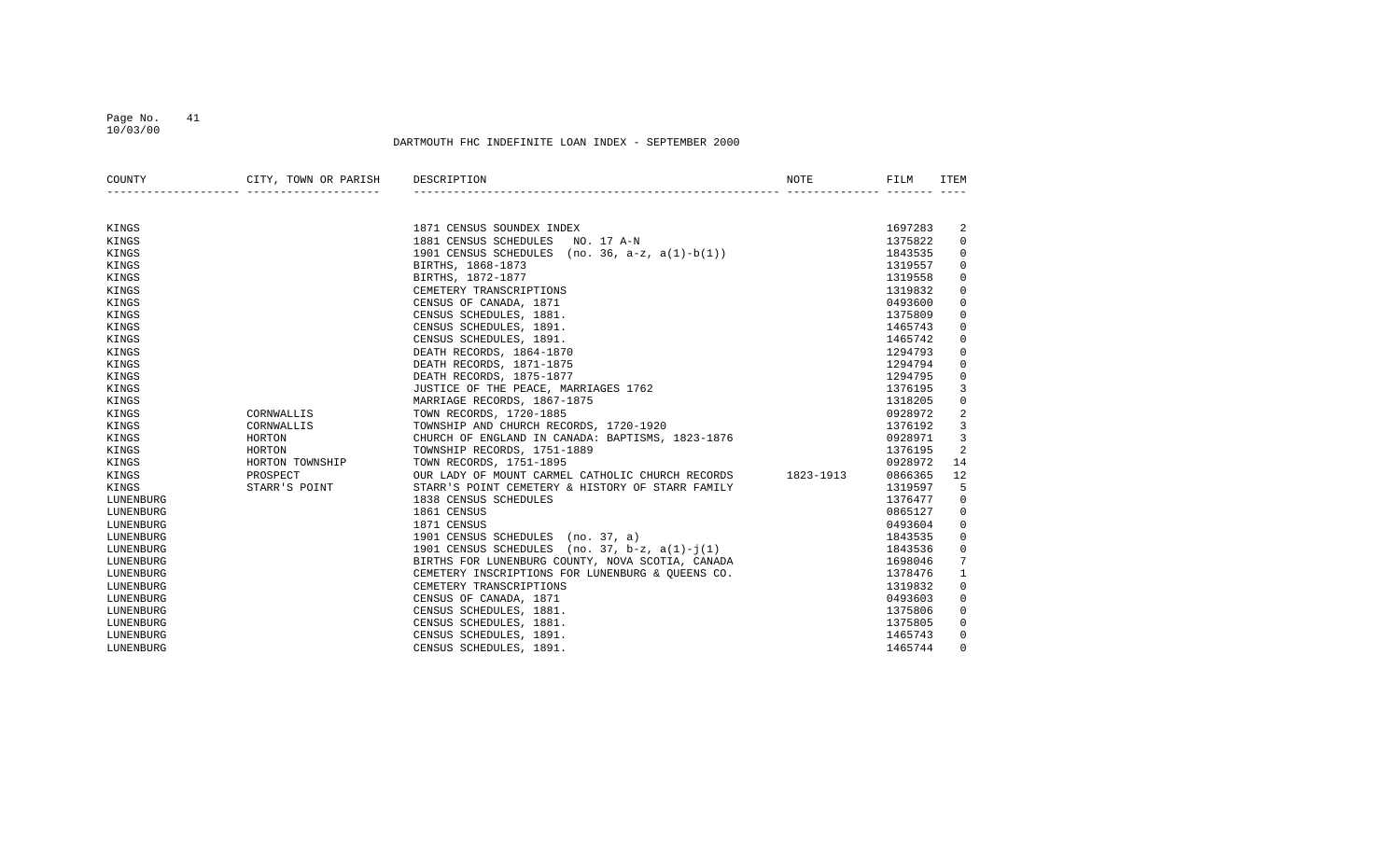10/03/00

| COUNTY    | CITY, TOWN OR PARISH | DESCRIPTION                                    | NOTE      | FILM    | ITEM           |
|-----------|----------------------|------------------------------------------------|-----------|---------|----------------|
|           |                      |                                                |           |         |                |
| LUNENBURG |                      | CHURCH RECORDS OF LUNENBURG COUNTY             |           | 1378474 | 2              |
| LUNENBURG |                      | CONRAD GENEALOGY CA. 1705-1977                 |           | 1378475 | 2              |
| LUNENBURG |                      | DEATHS FOR LUNENBURG COUNTY                    |           | 1698047 | 8              |
| LUNENBURG |                      | FOREIGN PROTESTANTS WHO SAILED FROM  EUROPE    |           | 1376197 | 6              |
| LUNENBURG |                      | GENEALOGY OF THE ZINK-ZINCK FAMILY<br>1968     |           | 0547093 | 2              |
| LUNENBURG |                      | HILTZ FAMILY GENEALOGY, 1727-1982              |           | 1378475 | $\mathbf{1}$   |
| LUNENBURG |                      | MARRIAGE RECORDS, 1864-1865                    |           | 1318205 | $\mathbf 0$    |
| LUNENBURG |                      | MARRIAGES FOR LUNENBURG COUNTY, NOVA SCOTIA    |           | 1698046 | 8              |
| LUNENBURG |                      | REV. THOMAS BRADY, FREE WILL BAPTIST MINISTER  |           | 1378475 | 9              |
| LUNENBURG |                      | REVEREND JEAN-BAPTISTE MOREAU                  |           | 1378475 | 8              |
| LUNENBURG |                      | SOME RELATED GENEALOGIES OF LUNENBURG COUNTY   |           | 1698047 | 7              |
| LUNENBURG |                      | THE CORKUMS, 1716-1975                         |           | 1378475 | 3              |
| LUNENBURG | BARSS CORNER         | AND NOW WE REMEMEMBER, HISTORY OF BARSS CORNER |           | 1378475 | 7              |
| LUNENBURG | <b>BRIDGEWATER</b>   | CEMETERY TRANSCRIPTIONS, BROOKSIDE CEMETERY    |           | 1378474 | 6              |
| LUNENBURG | <b>BRIDGEWATER</b>   | ST. JOSEPH'S CATHOLIC CHURCH RECORDS           | 1858-1911 | 0866365 | 7              |
| LUNENBURG | <b>CHESTER</b>       | GENEALOGY OF THE SIMEON CORKUM FAMILY<br>1968  |           | 0547093 | 2              |
| LUNENBURG | CHESTER              | TOWN RECORDS, 1762-1830                        |           | 0928972 | 1              |
| LUNENBURG | <b>CHESTER</b>       | TOWNSHIP AND CHURCH RECORDS, 1762-1859         |           | 1376192 | 2              |
| LUNENBURG | LUNENBURG            | BAPTISMAL RECORD OF LUTHERNA CONGREGATION      | 1826-1915 | 1378474 | $\mathbf{1}$   |
| LUNENBURG | LUNENBURG            | BAPTIST CHURCH RECORDS, 1802-1872              |           | 0928971 | 12             |
| LUNENBURG | LUNENBURG            | CHURCH RECORDS, 1770-1870                      |           | 0928971 | 15             |
| LUNENBURG | LUNENBURG            | CHURCH RECORDS, 1815-1837                      |           | 0928971 | 13             |
| LUNENBURG | LUNENBURG            | LUTHERAN CHURCH BIRTH AND BAPTISMS 1782-1793   |           | 0908865 | 4              |
| LUNENBURG | LUNENBURG            | LUTHERAN CHURCH RECORDS, 1782-1793             |           | 0908865 | 4              |
| LUNENBURG | LUNENBURG            | MEHTODIST CHURCH RECORDS, 1815-1837            |           | 1378476 | $\overline{4}$ |
| LUNENBURG | LUNENBURG            | PARISH REGISTER TRANSCRIPTS, 1752-1869         |           | 0928971 | 18             |
| LUNENBURG | LUNENBURG            | ZION LUTHERAN CHURCH RECORDS                   | 1805-1831 | 0105401 | $\mathbf{1}$   |
| LUNENBURG | MAHONE BAY           | SAINT JAMES ANGLICAN CHURCH, CHRISTENEINGS     | 1844-1870 | 0883661 | $\mathbf 0$    |
| LUNENBURG | MAHONE BAY           | ST. JAMES CHURCH OF ENGLAND RECORDS            | 1844-1870 | 1012328 | $\mathbf{1}$   |
| LUNENBURG | NEW DUBLIN           | CROSS, FANCY, FITCH, HEBB FAMILIES             |           | 1376195 | 9              |
| LUNENBURG | PARKDALE-MAPLEWOOD   | FIRST SETTLERS OF PARKDALE-MAPLEWOOD           |           | 1378475 | 6              |
| PICTOU    |                      | 1818 CENSUS                                    |           | 6046789 | 0              |
| PICTOU    |                      | 1838 CENSUS SCHEDULES                          |           | 1376477 | 0              |
| PICTOU    |                      | 1861 CENSUS<br>DISTRICTS 1-10                  |           | 0865082 | 0              |
| PICTOU    |                      | 1861 CENSUS DISTRICTS 11-22                    |           | 0865083 | $\Omega$       |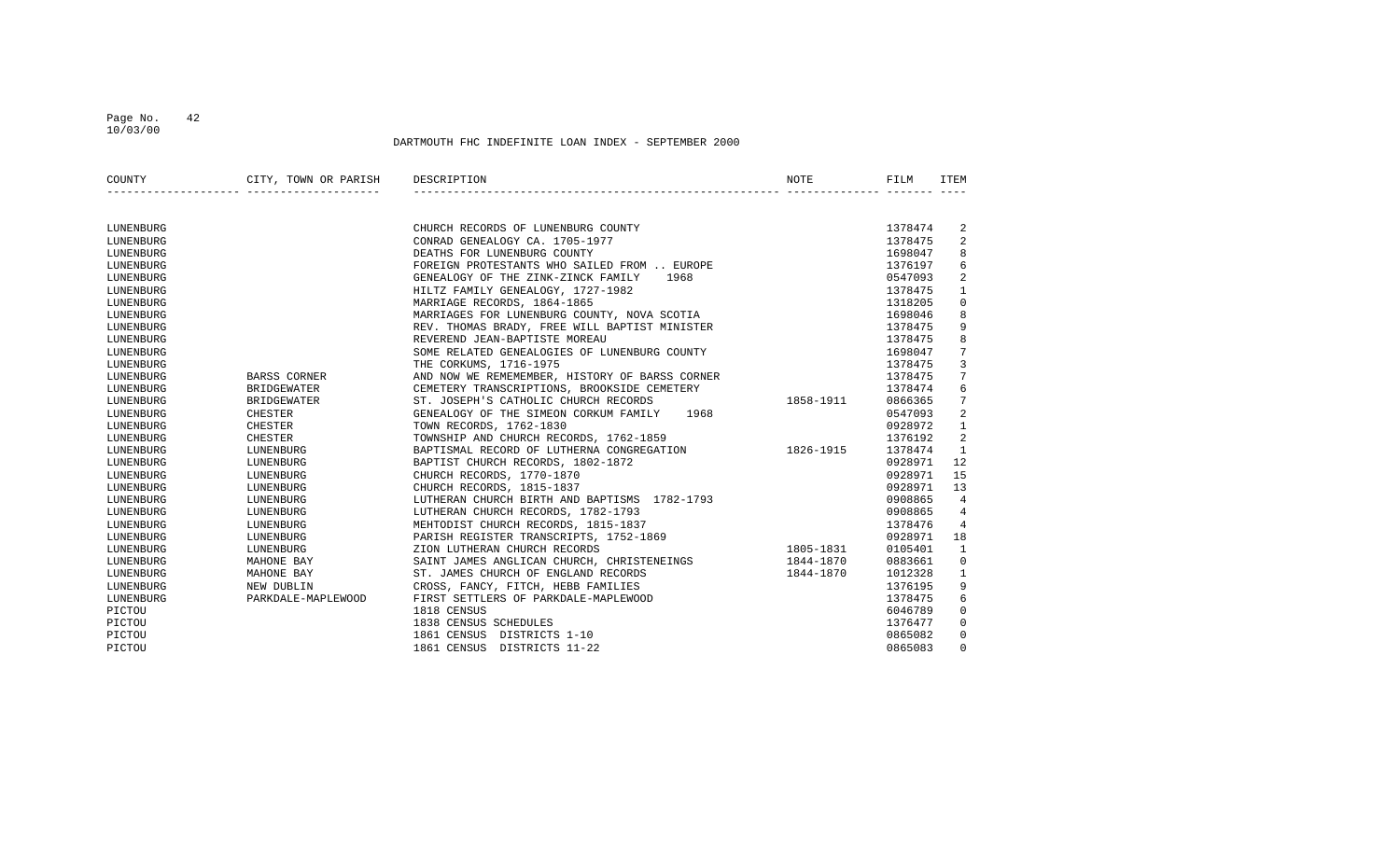### Page No. 43 10/03/00

| COUNTY        | CITY, TOWN OR PARISH DESCRIPTION |                                                                                                                                                                                                                                              |          | FILM    | ITEM           |
|---------------|----------------------------------|----------------------------------------------------------------------------------------------------------------------------------------------------------------------------------------------------------------------------------------------|----------|---------|----------------|
|               |                                  |                                                                                                                                                                                                                                              |          |         |                |
| PICTOU        |                                  | 1901 CENSUS SCHEDULES (no. 38, a-u)<br>1901 CENSUS SCHEDULES (no. 38, v-z, a(1)-k(1))<br>CEMETERY TRANSCRIPTIONS<br>1319832<br>0493609                                                                                                       |          |         | 0              |
| PICTOU        |                                  |                                                                                                                                                                                                                                              |          |         | $\mathbf{0}$   |
| PICTOU        |                                  | CEMETERY TRANSCRIPTIONS<br>CENSUS OF CANADA, 1871<br>CENSUS SCHEDULES, 1881.<br>CENSUS SCHEDULES, 1881.<br>CENSUS SCHEDULES, 1891.<br>CENSUS SCHEDULES, 1891.<br>REGISTRY OF DEEDS, INDEX VOL. 1-2 1771-1860<br>REGISTRY OF DEEDS, INDEX VOL |          |         | $\mathbf 0$    |
| PICTOU        |                                  |                                                                                                                                                                                                                                              |          | 0493609 | $\mathbf 0$    |
| PICTOU        |                                  |                                                                                                                                                                                                                                              |          | 1375812 | $\mathbf 0$    |
| PICTOU        |                                  |                                                                                                                                                                                                                                              |          | 1375811 | $\mathbf 0$    |
| PICTOU        |                                  |                                                                                                                                                                                                                                              |          | 1465744 | $\mathbf 0$    |
| PICTOU        |                                  |                                                                                                                                                                                                                                              |          | 1465745 | $\mathbf 0$    |
| PICTOU        |                                  |                                                                                                                                                                                                                                              |          | 0578943 | $\mathbf 0$    |
| PICTOU        |                                  |                                                                                                                                                                                                                                              |          | 0578944 | $\Omega$       |
| PICTOU        |                                  |                                                                                                                                                                                                                                              |          | 0578945 | $\mathbf 0$    |
| PICTOU        |                                  |                                                                                                                                                                                                                                              |          | 0578946 | $\mathbf 0$    |
| QUEENS        |                                  |                                                                                                                                                                                                                                              |          | 1376477 | $\mathbf 0$    |
| <b>QUEENS</b> |                                  |                                                                                                                                                                                                                                              |          | 1843537 | $\mathbf 0$    |
| <b>QUEENS</b> |                                  |                                                                                                                                                                                                                                              |          | 1843538 | $\mathbf 0$    |
| QUEENS        |                                  |                                                                                                                                                                                                                                              |          | 1378476 | 1              |
| QUEENS        |                                  | CEMETERY TRANSCRIPTIONS                                                                                                                                                                                                                      |          | 1378649 | 0              |
| <b>OUEENS</b> |                                  | CENSUS OF CANADA, 1871                                                                                                                                                                                                                       |          | 0493603 | 5              |
| QUEENS        |                                  | CENSUS SCHEDULES, 1881.                                                                                                                                                                                                                      |          | 1375806 | $\mathbf 0$    |
| <b>OUEENS</b> |                                  | CENSUS SCHEDULES, 1891.                                                                                                                                                                                                                      |          | 1465745 | $\mathbf 0$    |
| <b>OUEENS</b> | LIVERPOOL                        | CHURCH RECORDS, 1796-1889                                                                                                                                                                                                                    |          | 0928971 | 4              |
| QUEENS        | LIVERPOOL                        | METHODISH CHURCH RECORDS, 1796-1889                                                                                                                                                                                                          |          | 1378474 | 8              |
| <b>OUEENS</b> | LIVERPOOL                        | PARISH REGISTER TRANSCRIPTS, 1819-1869                                                                                                                                                                                                       |          | 0928971 | 6              |
| <b>OUEENS</b> | LIVERPOOL                        | TOWNSHIP RECORDS, 1761-1870                                                                                                                                                                                                                  |          | 1376195 | $\overline{4}$ |
| QUEENS        | LIVERPOOL                        |                                                                                                                                                                                                                                              |          | 1378474 | 9              |
| RICHMOND      |                                  | TOWNSHIP RECORDS, $1/61-1870$<br>TRINITY CHURCH OF ENGLAND, PARISH REGISTERS<br>1901 CENSUS SCHEDULES (no. 39, a-p)<br>CENSUS OF CANADA, 1871<br>CENSUS SCHEDULES, 1891.<br>1838 CENSUS SCHEDULES (no. 40, a-n)<br>1901 CENSUS SCHEDULES     |          | 1843537 | $\mathbf 0$    |
| RICHMOND      |                                  |                                                                                                                                                                                                                                              |          | 0493614 | $\mathbf 0$    |
| RICHMOND      |                                  |                                                                                                                                                                                                                                              |          | 1465745 | $\mathbf 0$    |
| SHELBURNE     |                                  |                                                                                                                                                                                                                                              |          | 1376477 | $\Omega$       |
| SHELBURNE     |                                  |                                                                                                                                                                                                                                              |          | 1843537 | $\Omega$       |
| SHELBURNE     |                                  |                                                                                                                                                                                                                                              |          | 1843538 | 0              |
| SHELBURNE     |                                  | CEMETERY INSCRIPTIONS FOR LUNENBURG & QUEENS CO.                                                                                                                                                                                             |          | 1378476 | 1              |
| SHELBURNE     |                                  | CENSUS OF CANADA, 1871                                                                                                                                                                                                                       | ITEM 1-4 | 0493603 | 1              |
| SHELBURNE     |                                  | CENSUS SCHEDULES, 1881.                                                                                                                                                                                                                      |          | 1375807 | $\mathbf 0$    |
| SHELBURNE     |                                  | CENSUS SCHEDULES, 1891.                                                                                                                                                                                                                      |          | 1465746 | $\Omega$       |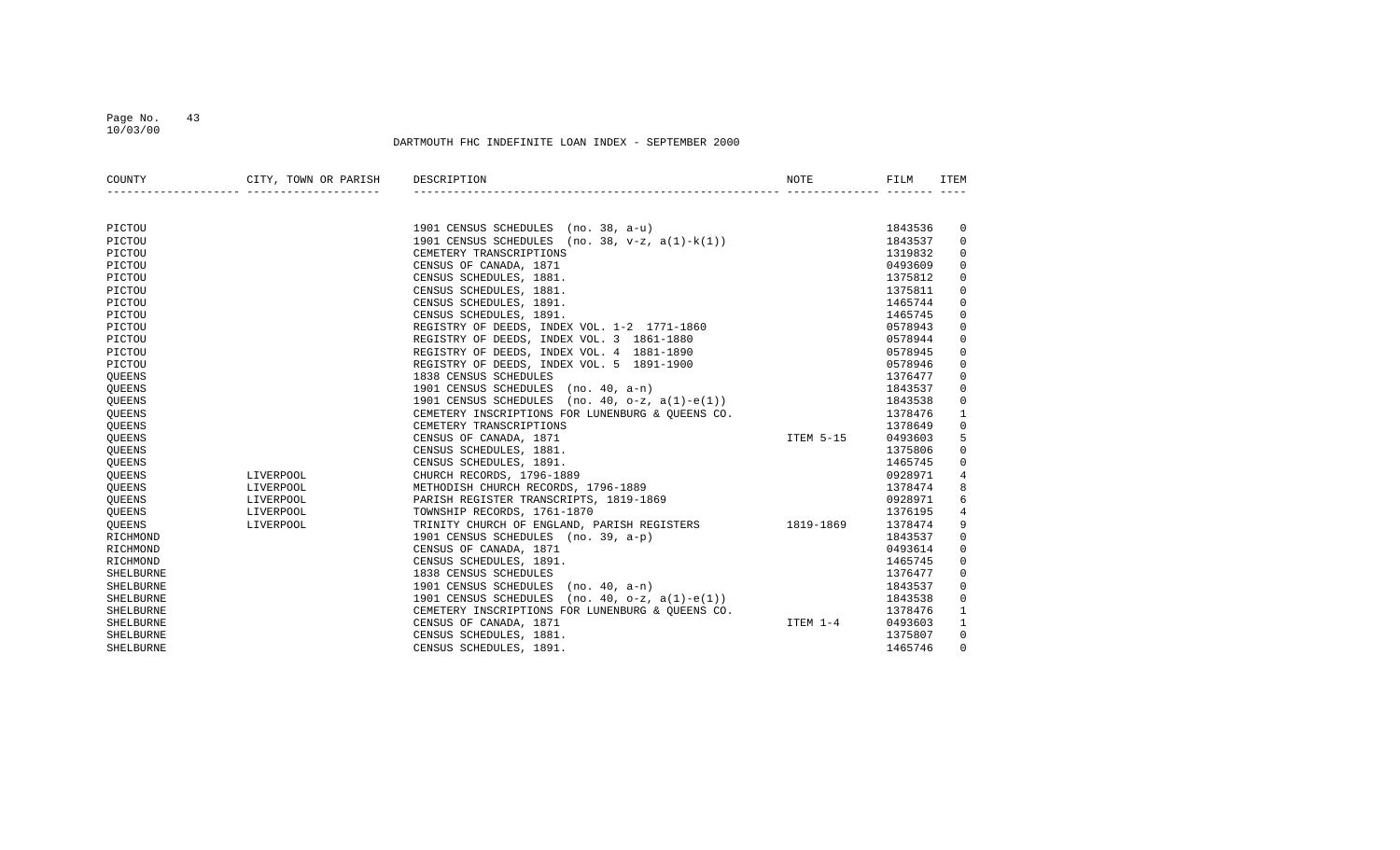#### Page No. 44 10/03/00

| COUNTY    | CITY, TOWN OR PARISH | DESCRIPTION                                 | NOTE       | FILM    | ITEM           |
|-----------|----------------------|---------------------------------------------|------------|---------|----------------|
|           |                      |                                             |            |         |                |
| SHELBURNE |                      | CENSUS SCHEDULES, 1891.                     |            | 1465745 | $\Omega$       |
| SHELBURNE | BARRINGTON           | COLOUHOUN (COHOON) FAMILY GENEALOGICAL DATA | 1150-1973  | 1378476 | 2              |
| SHELBURNE | SHELBURNE            | CEMETERY RECORDS, 1899, 1904-1979           |            | 1378474 | 7              |
| SHELBURNE | SHELBURNE            | CHRIST CHURCH (ANGLICAN) RECORDS            | 1783-1869  | 1012328 | 4              |
| SHELBURNE | SHELBURNE            | GENEALOGICAL GLEANINGS BY DON GOODWIN       |            | 1597893 | 6              |
| VICTORIA  |                      | 1901 CENSUS SCHEDULES<br>(no. 41, a-r)      |            | 1843538 | $\mathbf{0}$   |
| VICTORIA  |                      | CENSUS OF CANADA, 1871                      |            | 0493612 | $\overline{0}$ |
| VICTORIA  |                      | CENSUS SCHEDULES, 1881.                     |            | 1375801 | $\mathbf{0}$   |
| VICTORIA  |                      | CENSUS SCHEDULES, 1881.                     |            | 1375802 | $\mathbf{0}$   |
| VICTORIA  |                      | CENSUS SCHEDULES, 1891.                     |            | 1465746 | $\mathbf{0}$   |
| YARMOUTH  |                      | 1838 CENSUS SCHEDULES                       |            | 1376477 | $\mathbf{0}$   |
| YARMOUTH  |                      | 1901 CENSUS SCHEDULES<br>(no. 42, a-u2)     |            | 1843538 | $\mathbf{0}$   |
| YARMOUTH  |                      | 1901 CENSUS SCHEDULES<br>(no. 42, u3-u5)    |            | 1843539 | $\mathbf{0}$   |
| YARMOUTH  |                      | CENSUS OF CANADA, 1871                      | ITEM 15-28 | 0493602 | 15             |
| YARMOUTH  |                      | CENSUS SCHEDULES, 1881.                     |            | 1375807 | $\mathbf{0}$   |
| YARMOUTH  |                      | CENSUS SCHEDULES, 1881.                     |            | 1375808 | $\mathbf{0}$   |
| YARMOUTH  |                      | CENSUS SCHEDULES, 1891.                     |            | 1465747 | $\overline{0}$ |
| YARMOUTH  |                      | CENSUS SCHEDULES, 1891.                     |            | 1465746 | $\mathbf{0}$   |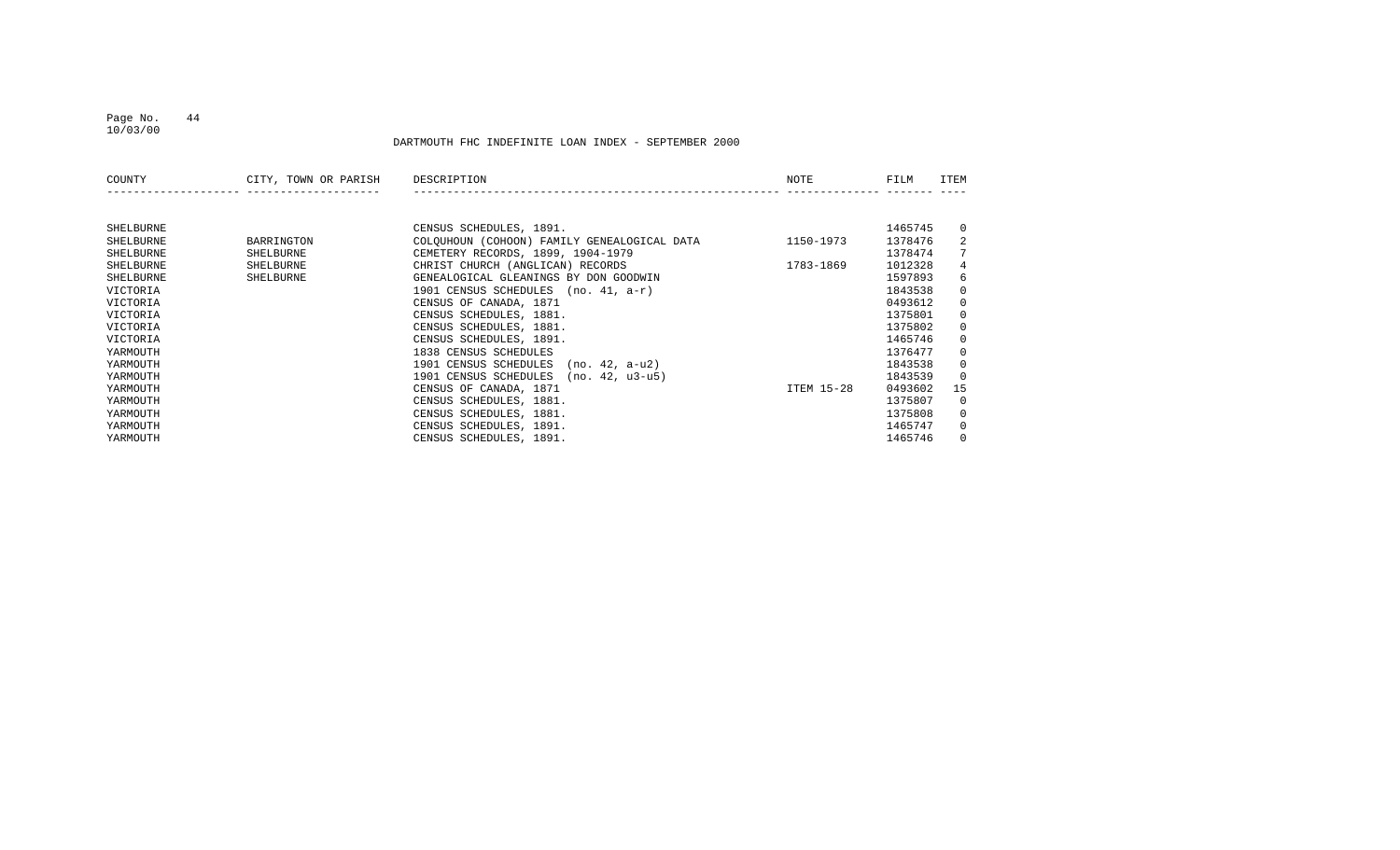#### Page No. 45 10/03/00

| COUNTY                  | CITY, TOWN OR PARISH<br>____________ ___________________ | DESCRIPTION                                        | NOTE                                                                                                                                                                                                                          | FILM    | ITEM         |
|-------------------------|----------------------------------------------------------|----------------------------------------------------|-------------------------------------------------------------------------------------------------------------------------------------------------------------------------------------------------------------------------------|---------|--------------|
|                         |                                                          |                                                    |                                                                                                                                                                                                                               |         |              |
| ** CANADA ** ONTARIO ** |                                                          | 1891 CENSUS SCHEDULES, DURHAM WEST DISTRICT        | No. 59, d-e 1465758                                                                                                                                                                                                           |         | 0            |
|                         |                                                          | 1891 CENSUS SCHEDULES, ELGIN EAST DISTRICT         | No. 60, a-q                                                                                                                                                                                                                   | 1465758 | 0            |
|                         |                                                          | 1891 CENSUS SCHEDULES, ELGIN WEST DISTRICT         | No. 61 <i>.</i> al                                                                                                                                                                                                            | 1465758 | 0            |
|                         |                                                          | ANCESTOR CHARTS OF MEMBERS OF WATERLOO-WELLINGTON  |                                                                                                                                                                                                                               | 6087592 | 0            |
|                         |                                                          | BIRTH REGISTRATIONS, INDEX SURNAMES A-Z 1902       |                                                                                                                                                                                                                               | 2135468 | 0            |
|                         |                                                          | BIRTH REGISTRATIONS, INDEX, MCNICHOL-MCPHEE        | 1883   1890   1890   1890   1890   1890   1890   1890   1890   1890   1890   1890   1890   1890   1890   1890   1890   1890   1890   1890   1890   1890   1890   1890   1890   1890   1890   1890   1890   1890   1890   1890 | 2073810 | 1            |
|                         |                                                          | BIRTH REGISTRATIONS, INDEX, SURNAMES A-Z           | 1901                                                                                                                                                                                                                          | 2073810 | 2            |
|                         |                                                          | BIRTHS, INDEX, SURNAMES, A-B, 1869-1895            |                                                                                                                                                                                                                               | 1819389 | 1            |
|                         |                                                          | BIRTHS, INDEX, SURNAMES, A-Z, 1897                 |                                                                                                                                                                                                                               | 1908062 | 2            |
|                         |                                                          | BIRTHS, INDEX, SURNAMES, A-Z, 1898                 |                                                                                                                                                                                                                               | 1983413 | 0            |
|                         |                                                          | BIRTHS, INDEX, SURNAMES, A-Z, 1899                 |                                                                                                                                                                                                                               | 2023011 | 1            |
|                         |                                                          | BIRTHS, INDEX, SURNAMES, A-Z, 1900                 |                                                                                                                                                                                                                               | 2034229 | 2            |
|                         |                                                          | BIRTHS, INDEX, SURNAMES, C, 1869-1881              |                                                                                                                                                                                                                               | 1819389 | 6            |
|                         |                                                          | BIRTHS, INDEX, SURNAMES, CA-COLBORNE, 1883         |                                                                                                                                                                                                                               | 1819389 | 7            |
|                         |                                                          | BIRTHS, INDEX, SURNAMES, CA-CZ, 1882               |                                                                                                                                                                                                                               | 1819389 | 7            |
|                         |                                                          | BIRTHS, INDEX, SURNAMES, CA-CZ, 1884-1890          |                                                                                                                                                                                                                               | 1819390 | $\mathbf{1}$ |
|                         |                                                          | BIRTHS, INDEX, SURNAMES, CA-CZ, 1891-1895          |                                                                                                                                                                                                                               | 1819390 | 2            |
|                         |                                                          | BIRTHS, INDEX, SURNAMES, COCHRILL-CZ, 1883         |                                                                                                                                                                                                                               | 1819390 | 1            |
|                         |                                                          | BIRTHS, INDEX, SURNAMES, D-F, 1869-1895            |                                                                                                                                                                                                                               | 1819390 | 3            |
|                         |                                                          | BIRTHS, INDEX, SURNAMES, G-J, 1869-1895            |                                                                                                                                                                                                                               | 1819391 | 1            |
|                         |                                                          | BIRTHS, INDEX, SURNAMES, GRISCHOW-GRUBB, 1880      |                                                                                                                                                                                                                               | 2034229 | 1            |
|                         |                                                          | BIRTHS, INDEX, SURNAMES, KA-KENNEDY, 1883          |                                                                                                                                                                                                                               | 1819391 | 8            |
|                         |                                                          | BIRTHS, INDEX, SURNAMES, KA-KZ, 1869-1882          |                                                                                                                                                                                                                               | 1819391 | 8            |
|                         |                                                          | BIRTHS, INDEX, SURNAMES, KA-KZ, 1884-1895          |                                                                                                                                                                                                                               | 1819392 | 1            |
|                         |                                                          | BIRTHS, INDEX, SURNAMES, KENNEDY-KZ, 1883          |                                                                                                                                                                                                                               | 1819392 | $\mathbf{1}$ |
|                         |                                                          | BIRTHS, INDEX, SURNAMES, L, 1869-1895              |                                                                                                                                                                                                                               | 1819392 | 2            |
|                         |                                                          | BIRTHS, INDEX, SURNAMES, MA-MCTAGGART, 1889        |                                                                                                                                                                                                                               | 1819392 | 6            |
|                         |                                                          | BIRTHS, INDEX, SURNAMES, MA-MZ, 1869-1885          |                                                                                                                                                                                                                               | 1819392 | 4            |
|                         |                                                          | BIRTHS, INDEX, SURNAMES, MA-MZ, 1886-1888          |                                                                                                                                                                                                                               | 1819392 | 6            |
|                         |                                                          | BIRTHS, INDEX, SURNAMES, MA-MZ, 1889-1895          |                                                                                                                                                                                                                               | 1819475 | 1            |
|                         |                                                          | BIRTHS, INDEX, SURNAMES, MAAS-MACGACHEN, 1880      |                                                                                                                                                                                                                               | 1908062 | $\mathbf{1}$ |
|                         |                                                          | BIRTHS, INDEX, SURNAMES, MCNICOL, WILLIAM - MCPHEE | 1883                                                                                                                                                                                                                          | 2073810 | 1            |
|                         |                                                          | BIRTHS, INDEX, SURNAMES, MCQUEEN-MZ, 1889          |                                                                                                                                                                                                                               | 1819475 | 1            |
|                         |                                                          | BIRTHS, INDEX, SURNAMES, N-R, 1869-1895            |                                                                                                                                                                                                                               | 1819475 | 3            |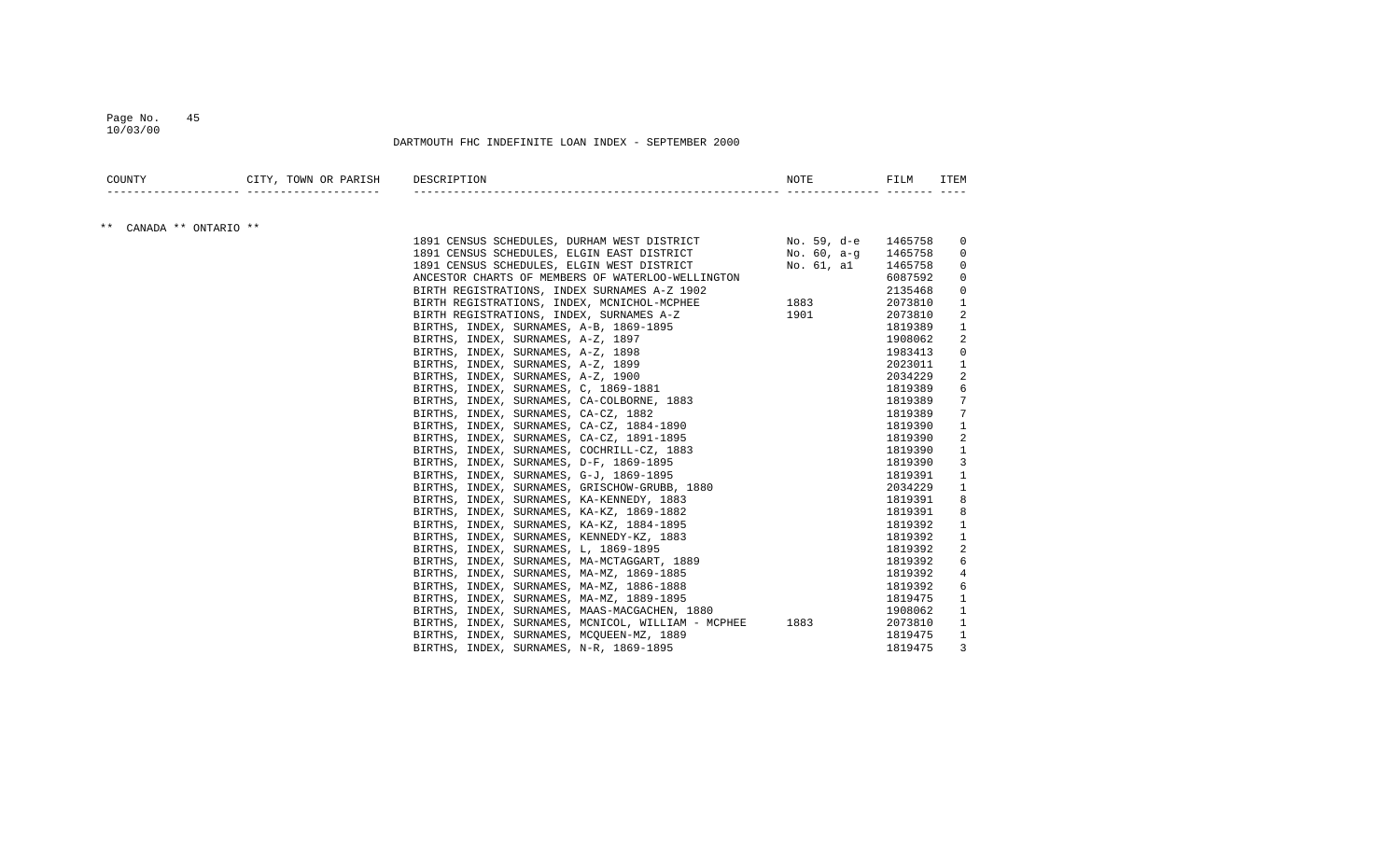### Page No. 46 10/03/00

| COUNTY | CITY, TOWN OR PARISH       | DESCRIPTION                                      | NOTE | FILM    | ITEM           |
|--------|----------------------------|--------------------------------------------------|------|---------|----------------|
|        | ---------- --------------- |                                                  |      |         |                |
|        |                            |                                                  |      |         |                |
|        |                            | BIRTHS, INDEX, SURNAMES, S-SZ, 1869              |      | 1819475 | 11             |
|        |                            | BIRTHS, INDEX, SURNAMES, SA-ST. JOHN, 1870       |      | 1819475 | 11             |
|        |                            | BIRTHS, INDEX, SURNAMES, SA-SZ, 1871-1895        |      | 1819476 | 1              |
|        |                            | BIRTHS, INDEX, SURNAMES, STEWART-SZ, 1870        |      | 1819476 | 1              |
|        |                            | BIRTHS, INDEX, SURNAMES, T-V, 1869-1895          |      | 1819476 | 4              |
|        |                            | BIRTHS, INDEX, SURNAMES, WA-WANLESS, 1883        |      | 1819476 | 7              |
|        |                            | BIRTHS, INDEX, SURNAMES, WA-WZ, 1869-1882        |      | 1819476 | 7              |
|        |                            | BIRTHS, INDEX, SURNAMES, WA-WZ, 1884-1895        |      | 1819477 | 1              |
|        |                            | BIRTHS, INDEX, SURNAMES, WALSH-WZ, 1883          |      | 1819477 | 1              |
|        |                            | BIRTHS, INDEX, SURNAMES, Y-Z, 1869-1895          |      | 1819477 | 3              |
|        |                            | BIRTHS: INDEX, SURNAMES, A-Z, 1896               |      | 1432271 | $\mathbf 0$    |
|        |                            | 1926<br>DEATH REGISTRATIONS, INDEX, SURNAMES A-Z |      | 2073813 | 0              |
|        |                            | DEATHS, INDEX, SURNAMES A-Z                      | 1926 | 2073813 | 0              |
|        |                            | DEATHS, INDEX, SURNAMES, A, 1869-1919            |      | 1765849 | 1              |
|        |                            | DEATHS, INDEX, SURNAMES, A-Z, 1922               |      | 1908061 | 2              |
|        |                            | DEATHS, INDEX, SURNAMES, A-Z, 1923               |      | 1983412 | $\mathbf 0$    |
|        |                            | DEATHS, INDEX, SURNAMES, A-Z, 1924               |      | 2023013 | 0              |
|        |                            | DEATHS, INDEX, SURNAMES, A-Z, 1925               |      | 2034228 | 3              |
|        |                            | DEATHS, INDEX, SURNAMES, B-BZ, 1869-1890         |      | 1765849 | 3              |
|        |                            | DEATHS, INDEX, SURNAMES, BLAIS-BLANEY, 1920      |      | 2034228 | $\overline{2}$ |
|        |                            | DEATHS, INDEX, SURNAMES, G, 1869-1919            |      | 1819276 | $\mathbf{1}$   |
|        |                            | DEATHS, INDEX, SURNAMES, H, 1869-1919            |      | 1819276 | 3              |
|        |                            | DEATHS, INDEX, SURNAMES, I, 1869-1919            |      | 1819276 | 6              |
|        |                            | DEATHS, INDEX, SURNAMES, J-JZ, 1869-1895         |      | 1819276 | 7              |
|        |                            | DEATHS, INDEX, SURNAMES, JA-JOHNSTON, 1896       |      | 1819276 | 7              |
|        |                            | DEATHS, INDEX, SURNAMES, JA-JZ, 1897-1919        |      | 1819277 | 1              |
|        |                            | DEATHS, INDEX, SURNAMES, JOHNSTON-JZ, 1896       |      | 1819277 | 1              |
|        |                            | DEATHS, INDEX, SURNAMES, K, 1869-1919            |      | 1819277 | 2              |
|        |                            | DEATHS, INDEX, SURNAMES, L, 1869-1919            |      | 1819277 | 3              |
|        |                            | DEATHS, INDEX, SURNAMES, MA-MCMAHON, 1890        |      | 1819277 | 5              |
|        |                            | DEATHS, INDEX, SURNAMES, MA-MZ, 1869-1889        |      | 1819277 | 5              |
|        |                            | DEATHS, INDEX, SURNAMES, MA-MZ, 1891-1919        |      | 1819278 | $\mathbf{1}$   |
|        |                            | DEATHS, INDEX, SURNAMES, MCLENNAN-MZ, 1890       |      | 1819278 | $\mathbf{1}$   |
|        |                            | DEATHS, INDEX, SURNAMES, N, 1869-1919            |      | 1819278 | 5              |
|        |                            | DEATHS, INDEX, SURNAMES, 0, 1869-1919            |      | 1819278 | 6              |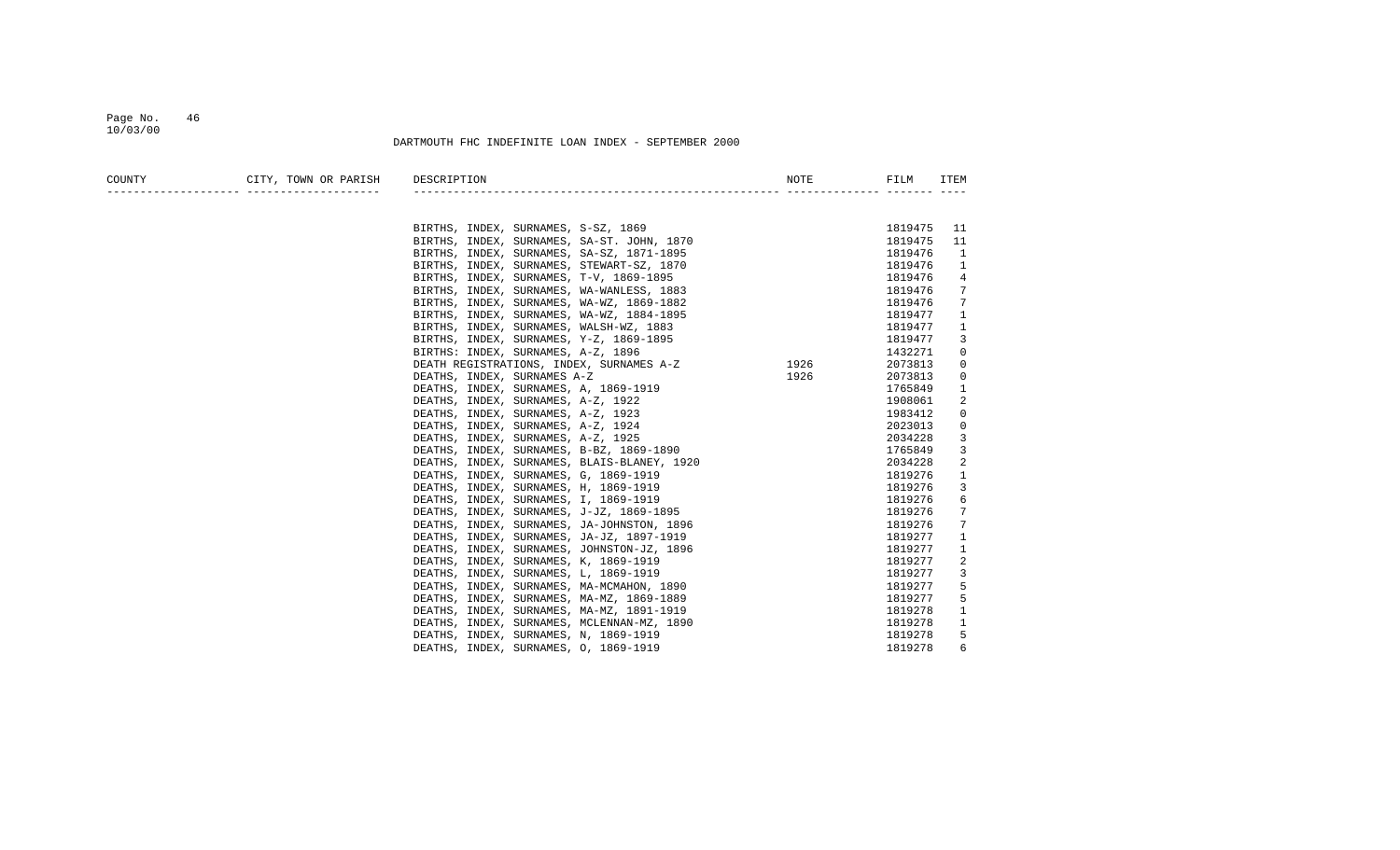#### Page No. 47 10/03/00

| COUNTY                                | CITY, TOWN OR PARISH DESCRIPTION                                                                                                                                                                                                |                |         |             |
|---------------------------------------|---------------------------------------------------------------------------------------------------------------------------------------------------------------------------------------------------------------------------------|----------------|---------|-------------|
| _____________________________________ |                                                                                                                                                                                                                                 |                |         |             |
|                                       |                                                                                                                                                                                                                                 |                |         |             |
|                                       | DEATHS, INDEX, SURNAMES, P, 1869-1884                                                                                                                                                                                           |                | 1819278 | 7           |
|                                       | DEATHS, INDEX, SURNAMES, PA-PAQUETTE, 1885                                                                                                                                                                                      | $\frac{35}{2}$ | 1819278 | 7           |
|                                       |                                                                                                                                                                                                                                 |                | 1819302 | 1           |
|                                       |                                                                                                                                                                                                                                 |                | 1819302 | 1           |
|                                       |                                                                                                                                                                                                                                 |                | 1819302 | 3           |
|                                       | DEATHS, INDEX, SURNAMES, PA-PAQUEILE, 1605<br>DEATHS, INDEX, SURNAMES, PA-PZ, 1886-1919<br>DEATHS, INDEX, SURNAMES, PACHAN-PZ, 1885<br>DEATHS, INDEX, SURNAMES, Q, 1869-1919<br>DEATHS, INDEX, SURNAMES, QUA-QUILMAN, 1869-1875 |                | 2034228 | 1           |
|                                       | DEATHS, INDEX, SURNAMES, R, 1869-1919                                                                                                                                                                                           |                | 1819302 | 4           |
|                                       | DEATHS, INDEX, SURNAMES, SA-STUBBS, 1902                                                                                                                                                                                        |                | 1819302 | 6           |
|                                       | DEATHS, INDEX, SURNAMES, SA-SZ, 1869-1901                                                                                                                                                                                       |                | 1819302 | 6           |
|                                       | DEATHS, INDEX, SURNAMES, YALLAP-YOUNG, 1887                                                                                                                                                                                     |                | 1908061 | 1           |
|                                       | DEATHS, NO. 29180-32571 (V. 24-27) 1914                                                                                                                                                                                         |                | 1861979 | 0           |
|                                       | DEATHS, NO. 9493-13431 (V. 7-10) 1915                                                                                                                                                                                           |                | 1862266 | 0           |
|                                       | DEATHS: INDEX, SURNAMES, BA-BZ, 1891-1919                                                                                                                                                                                       |                | 1411568 | 1           |
|                                       | DEATHS: INDEX, SURNAMES, CA-CZ, 1869-1892                                                                                                                                                                                       |                | 1411568 | 5           |
|                                       | DEATHS: INDEX, SURNAMES, CA-CZ, 1893-1908                                                                                                                                                                                       |                | 1411568 | 4           |
|                                       | DEATHS: INDEX, SURNAMES, CA-CZ, 1909-1912                                                                                                                                                                                       |                | 1411568 | 6           |
|                                       | DEATHS: INDEX, SURNAMES, CA-CZ, 1913-1919                                                                                                                                                                                       |                | 1411569 | 1           |
|                                       | DEATHS: INDEX, SURNAMES, D, 1869-1919                                                                                                                                                                                           |                | 1411569 | 2           |
|                                       | DEATHS: INDEX, SURNAMES, E, 1869-1919                                                                                                                                                                                           |                | 1411569 | 4           |
|                                       | DEATHS: INDEX, SURNAMES, F, 1869-1919                                                                                                                                                                                           |                | 1411569 | 5           |
|                                       | INDEX TO BIRTH CORRECTIONS, SURNAMES, A-Z, 1869-99                                                                                                                                                                              |                | 2023011 | 26          |
|                                       | INDEX, BIRTHS, SURNAMES A-Z                                                                                                                                                                                                     | 1901           | 2073810 | 2           |
|                                       |                                                                                                                                                                                                                                 |                | 1698046 | 3           |
|                                       |                                                                                                                                                                                                                                 |                | 6111285 | 0           |
|                                       |                                                                                                                                                                                                                                 |                | 0477538 | 0           |
|                                       | JEWISH RESIDENTS OF GREATER ONTARIO AND QUEBEC<br>JOHNSTOWN DISTRICT MARRIAGES 1801-1851<br>LAND PETITIONS, 1790-1855 VOLS. 97-495<br>LOYALIST LISTS: OVER 2000 NAMES FROM HALDIMAND<br>NABBIACE INDEV. CUERAPIC A 1917         |                | 6010886 | 0           |
|                                       | MARRIAGE INDEX SURNAMES A-Z 1917                                                                                                                                                                                                |                | 2135469 | 2           |
|                                       | MARRIAGE INDEX SURNAMES, A-Z 1916                                                                                                                                                                                               |                | 2073812 | 2           |
|                                       | MARRIAGE REGISTERS 1801-1944                                                                                                                                                                                                    |                | 1030062 | $\mathbf 0$ |
|                                       | 1801-1944<br>MARRIAGE REGISTERS                                                                                                                                                                                                 |                | 1030051 | $\mathbf 0$ |
|                                       | 1801-1944<br>MARRIAGE REGISTERS                                                                                                                                                                                                 |                | 1030058 | 0           |
|                                       | MARRIAGE REGISTERS<br>1801-1944                                                                                                                                                                                                 |                | 1030054 | 0           |
|                                       | MARRIAGE REGISTERS<br>1801-1944<br>& INDEX                                                                                                                                                                                      | VOL. 14–19     | 1030053 | 0           |
|                                       | MARRIAGE REGISTERS<br>1801-1944<br>& INDEX                                                                                                                                                                                      | VOL. 10-13     | 1030052 | 0           |
|                                       | MARRIAGE REGISTERS<br>1801-1944<br>& INDEX                                                                                                                                                                                      | VOL. 13-18     | 1030057 | $\Omega$    |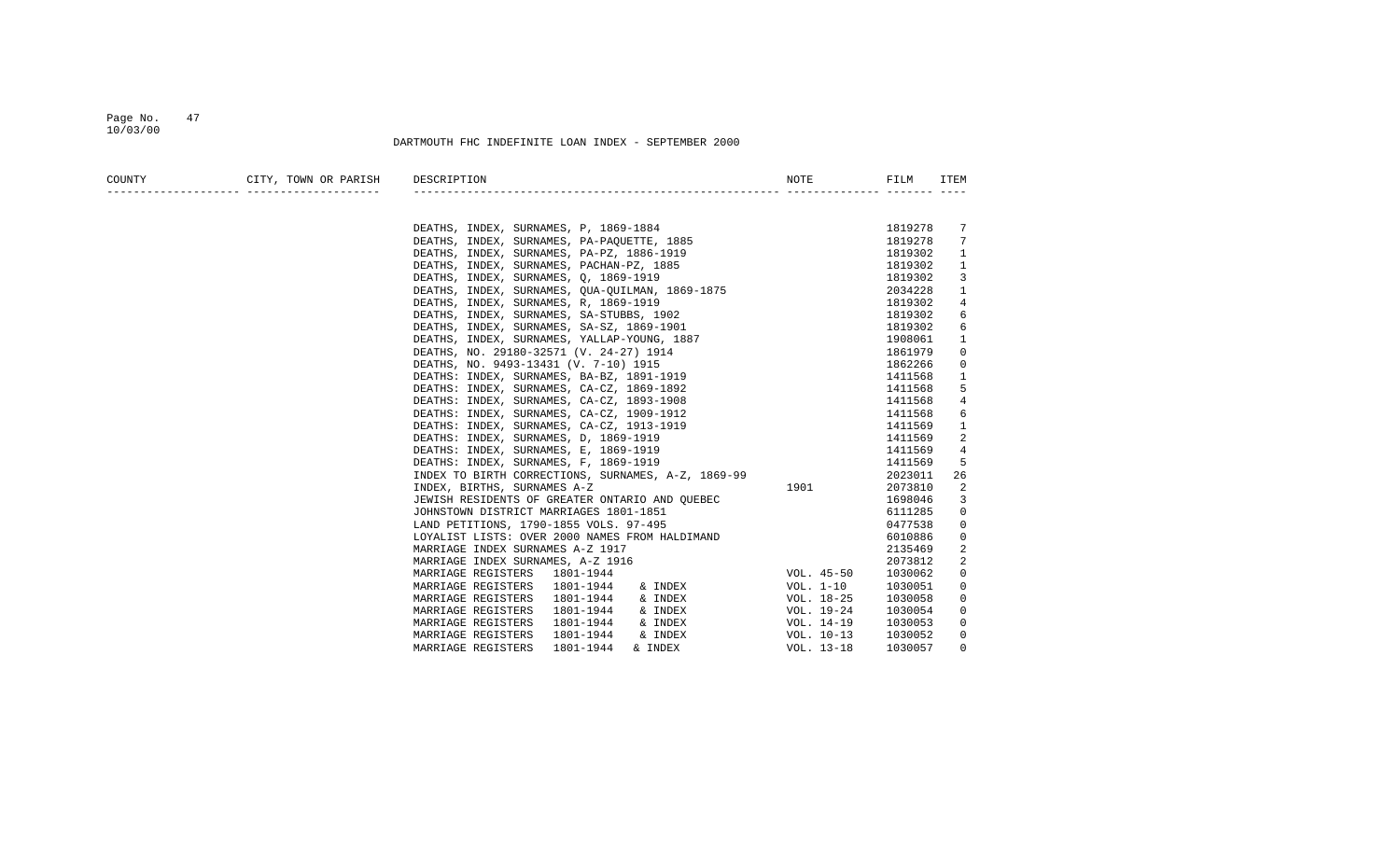#### Page No. 48 10/03/00

| COUNTY | CITY, TOWN OR PARISH               | DESCRIPTION                                                                                                                                                                                                                                |                                                      |         | ITEM        |
|--------|------------------------------------|--------------------------------------------------------------------------------------------------------------------------------------------------------------------------------------------------------------------------------------------|------------------------------------------------------|---------|-------------|
|        | __________________________________ |                                                                                                                                                                                                                                            |                                                      |         |             |
|        |                                    | MARRIAGE REGISTERS                                                                                                                                                                                                                         |                                                      | 1030063 | 0           |
|        |                                    | MARRIAGE REGISTERS                                                                                                                                                                                                                         |                                                      | 1030056 | 0           |
|        |                                    | MARRIAGE REGISTERS                                                                                                                                                                                                                         |                                                      | 1030065 | 0           |
|        |                                    | MARRIAGE REGISTERS                                                                                                                                                                                                                         |                                                      | 1030066 | 0           |
|        |                                    | MARRIAGE REGISTERS                                                                                                                                                                                                                         |                                                      | 1030067 | 0           |
|        |                                    | MARRIAGE REGISTERS<br>1801-1944 & INDEX                                                                                                                                                                                                    | VOL. 84-86                                           | 1030068 | $\mathbf 0$ |
|        |                                    | MARRIAGE REGISTERS<br>1801-1944 & INDEX                                                                                                                                                                                                    | VOL. 38-45                                           | 1030061 | 0           |
|        |                                    | MARRIAGE REGISTERS<br>1801-1944 & INDEX                                                                                                                                                                                                    | VOL. 32-38                                           | 1030060 | 0           |
|        |                                    | 1801-1944 & INDEX<br>MARRIAGE REGISTERS                                                                                                                                                                                                    | VOL. $1-7$                                           | 1030055 | 0           |
|        |                                    | MARRIAGE REGISTERS<br>1801-1944 & INDEX                                                                                                                                                                                                    | $VOL. 56-63$<br>Y<br>Y<br>Y<br>Y<br>Y<br>Y<br>Y<br>Y | 1030064 | 0           |
|        |                                    | MARRIAGE REGISTERS<br>1801-1944 BY CLERGY                                                                                                                                                                                                  |                                                      | 1030072 | 0           |
|        |                                    | MARRIAGE REGISTERS<br>1801-1944 BY CLERGY                                                                                                                                                                                                  |                                                      | 1030073 | 0           |
|        |                                    | MARRIAGE REGISTERS<br>1801-1944 BY CLERGY                                                                                                                                                                                                  |                                                      | 1030071 | 0           |
|        |                                    | 1801-1944 BY CLERGY<br>MARRIAGE REGISTERS                                                                                                                                                                                                  |                                                      | 1030070 | 0           |
|        |                                    | MARRIAGE REGISTERS<br>1801-1944 BY CLERGY                                                                                                                                                                                                  |                                                      | 1030069 | 0           |
|        |                                    | MARRIAGE REGISTERS<br>1801-1944 BY CLERGY                                                                                                                                                                                                  |                                                      | 1030068 | 0           |
|        |                                    | MARRIAGED - REGISTRATIONS V.B (P. 96-208) TORONTO 1911                                                                                                                                                                                     |                                                      | 1887243 | 4           |
|        |                                    | MARRIAGES - REGISTRATIONS NO. $18619-22364$ 1910 V. N-Q                                                                                                                                                                                    |                                                      | 1887242 | 0           |
|        |                                    | MARRIAGES - REGISTRATIONS V. A, B (P.1-96) TORONTO 1911                                                                                                                                                                                    |                                                      | 1887243 | 1           |
|        |                                    | MARRIAGES INDEX SURNAMES MCCULLOCH-MCDERMOTT                                                                                                                                                                                               |                                                      | 2073812 | 1           |
|        |                                    | MARRIAGES, INDEX, SURNAMES, A-B, 1873-1910                                                                                                                                                                                                 |                                                      | 1819478 | 1           |
|        |                                    | MARRIAGES, INDEX, SURNAMES, A-Z, 1912                                                                                                                                                                                                      |                                                      | 1908063 | 0           |
|        |                                    | MARRIAGES, INDEX, SURNAMES, A-Z, 1913                                                                                                                                                                                                      |                                                      | 1983414 | 2           |
|        |                                    | MARRIAGES, INDEX, SURNAMES, A-Z, 1914                                                                                                                                                                                                      |                                                      | 2023012 | 3           |
|        |                                    | MARRIAGES, INDEX, SURNAMES, A-Z, 1915                                                                                                                                                                                                      |                                                      | 2034230 | 0           |
|        |                                    | MARRIAGES, INDEX, SURNAMES, CA-CAMPBELL, 1876                                                                                                                                                                                              | MOTT 1899<br>MOTT 1899<br>10<br>1876<br>1875         | 1819478 | 5           |
|        |                                    | MARRIAGES, INDEX, SURNAMES, CA-CZ, 1873-1875                                                                                                                                                                                               |                                                      | 1819478 | 5           |
|        |                                    |                                                                                                                                                                                                                                            |                                                      | 1819479 | 1           |
|        |                                    |                                                                                                                                                                                                                                            |                                                      | 1819479 | 1           |
|        |                                    |                                                                                                                                                                                                                                            |                                                      | 2023012 | 1           |
|        |                                    | MARRIAGES, INDEX, SURNAMES, CA-C2, 1873-1873<br>MARRIAGES, INDEX, SURNAMES, CA-C2, 1877-1910<br>MARRIAGES, INDEX, SURNAMES, CAMERON-C2, 1876<br>MARRIAGES, INDEX, SURNAMES, COGLIN-COLEHOUSE, 1880<br>MARRIAGES, INDEX, SURNAMES, D, 1873- |                                                      | 1819479 | 4           |
|        |                                    |                                                                                                                                                                                                                                            |                                                      | 1819479 | 6           |
|        |                                    |                                                                                                                                                                                                                                            |                                                      | 1819479 | 6           |
|        |                                    |                                                                                                                                                                                                                                            |                                                      | 1819489 | 1           |
|        |                                    |                                                                                                                                                                                                                                            |                                                      | 1819489 | 1           |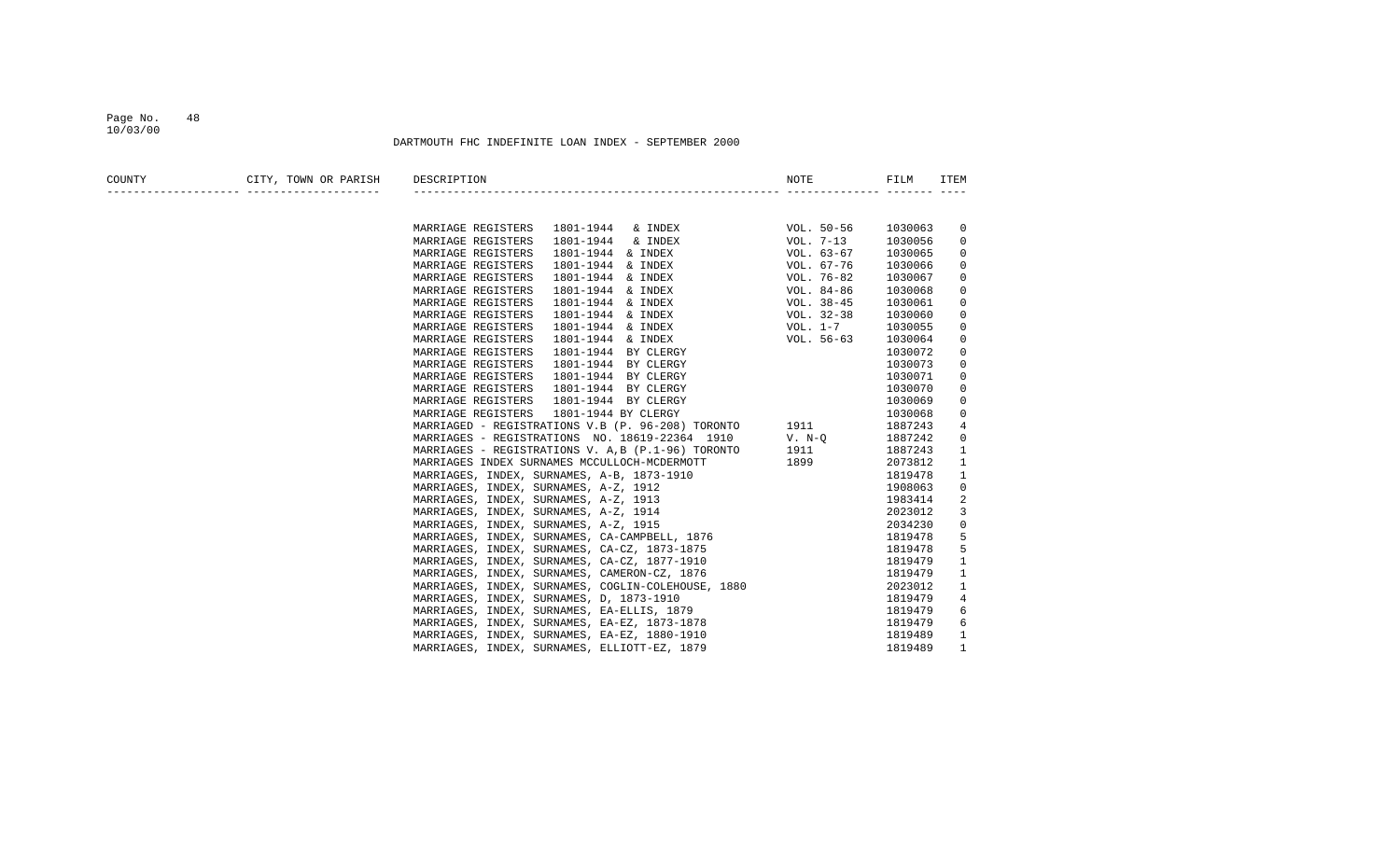#### Page No. 49 10/03/00

| COUNTY | CITY, TOWN OR PARISH | DESCRIPTION                                                                                   |              |                    | ITEM   |
|--------|----------------------|-----------------------------------------------------------------------------------------------|--------------|--------------------|--------|
|        |                      |                                                                                               |              |                    |        |
|        |                      |                                                                                               |              |                    |        |
|        |                      | MARRIAGES, INDEX, SURNAMES, F-G, 1873-1910                                                    |              | 1819489            | 2      |
|        |                      | MARRIAGES, INDEX, SURNAMES, FOY-FRASER, 1891                                                  |              | 2023012            | 2      |
|        |                      | MARRIAGES, INDEX, SURNAMES, GALLEY-GANE, 1903                                                 |              | 1983414<br>1819489 | 1<br>5 |
|        |                      | MARRIAGES, INDEX, SURNAMES, HA-HENNESSY, 1890<br>MARRIAGES, INDEX, SURNAMES, HA-HZ, 1873-1889 |              | 1819489            | 5      |
|        |                      | MARRIAGES, INDEX, SURNAMES, HA-HZ, 1891-1910                                                  |              | 1819490            | 1      |
|        |                      | MARRIAGES, INDEX, SURNAMES, HENDERSON-HZ, 1890                                                |              | 1819490            | 1      |
|        |                      | MARRIAGES, INDEX, SURNAMES, I-K, 1873-1910                                                    |              | 1819490            | 3      |
|        |                      | MARRIAGES, INDEX, SURNAMES, LA-LEADLEY, 1896                                                  |              | 1819490            | 5      |
|        |                      | MARRIAGES, INDEX, SURNAMES, LA-LZ, 1873-1895                                                  |              | 1819490            | 5      |
|        |                      | MARRIAGES, INDEX, SURNAMES, LA-LZ, 1897-1910                                                  |              | 1819491            | 1      |
|        |                      | MARRIAGES, INDEX, SURNAMES, LAWSON-LZ, 1896                                                   |              | 1819491            | 1      |
|        |                      | MARRIAGES, INDEX, SURNAMES, MA-MOORE, 1904                                                    |              | 1819491            | 3      |
|        |                      | MARRIAGES, INDEX, SURNAMES, MA-MZ, 1873-1903                                                  |              | 1819491            | 3      |
|        |                      | MARRIAGES, INDEX, SURNAMES, MA-MZ, 1905-1910                                                  |              | 1819610            | 1      |
|        |                      | MARRIAGES, INDEX, SURNAMES, MOORE-MZ, 1904                                                    |              | 1819610            | 1      |
|        |                      | MARRIAGES, INDEX, SURNAMES, N-Q, 1873-1910                                                    |              | 1819610            | 3      |
|        |                      | MARRIAGES, INDEX, SURNAMES, RA-ROELFSON, 1896                                                 |              | 1819610            | 8      |
|        |                      | MARRIAGES, INDEX, SURNAMES, RA-RZ, 1873-1895                                                  |              | 1819610            | 8      |
|        |                      | MARRIAGES, INDEX, SURNAMES, RA-RZ, 1897-1910                                                  |              | 1819611            | 1      |
|        |                      | MARRIAGES, INDEX, SURNAMES, ROELFSON-RZ, 1896                                                 |              | 1819611            | 1      |
|        |                      | MARRIAGES, INDEX, SURNAMES, SA-SZ, 1873-1910                                                  |              | 1819611            | 3      |
|        |                      | MARRIAGES, INDEX, SURNAMES, TA-THOMSON, 1889                                                  |              | 1819611            | 6      |
|        |                      | MARRIAGES, INDEX, SURNAMES, TA-TZ, 1873-1888                                                  |              | 1819611            | 6      |
|        |                      | MARRIAGES, INDEX, SURNAMES, TA-TZ, 1890-1910                                                  |              | 1819612            | 1      |
|        |                      | MARRIAGES, INDEX, SURNAMES, THOMPSON-TZ, 1889                                                 |              | 1819612            | 1      |
|        |                      | MARRIAGES, INDEX, SURNAMES, U-Z, 1873-1910                                                    |              | 1819612            | 3      |
|        |                      | MARRIAGES: INDEX, SURNAMES, A-Z, 1911                                                         | A IS AFTER C | 1432272            | 0      |
|        |                      | ONTARIO ARCHIVES LAND RECORD INDEX, TROW-WALKER                                               |              | 6330473            | 0      |
|        |                      | ONTARIO, EASTERN DISTRICT MARRIAGE REGISTER                                                   |              | 0928968            | 7      |
|        |                      | ORIGINAL INDEX BOOKS, COUNTIES A-S, 1872-1873                                                 |              | 1838914            | 0      |
|        |                      | ORIGINAL INDEX BOOKS, COUNTIES A-Z, 1869-1872                                                 |              | 1838914            | 0      |
|        |                      | REGISTRAR GENERAL, DEATHS NO. 10114-16415 (V. D-F)                                            | 1892         | 1853576            | 0      |
|        |                      | REGISTRAR GENERAL, DEATHS NO. 13067-19391 (V. E-H)                                            | 1893         | 1853580            | 0      |
|        |                      | REGISTRAR GENERAL, DEATHS, INDEX: SA-SZ                                                       | 1903-1919    | 1819303            | 1      |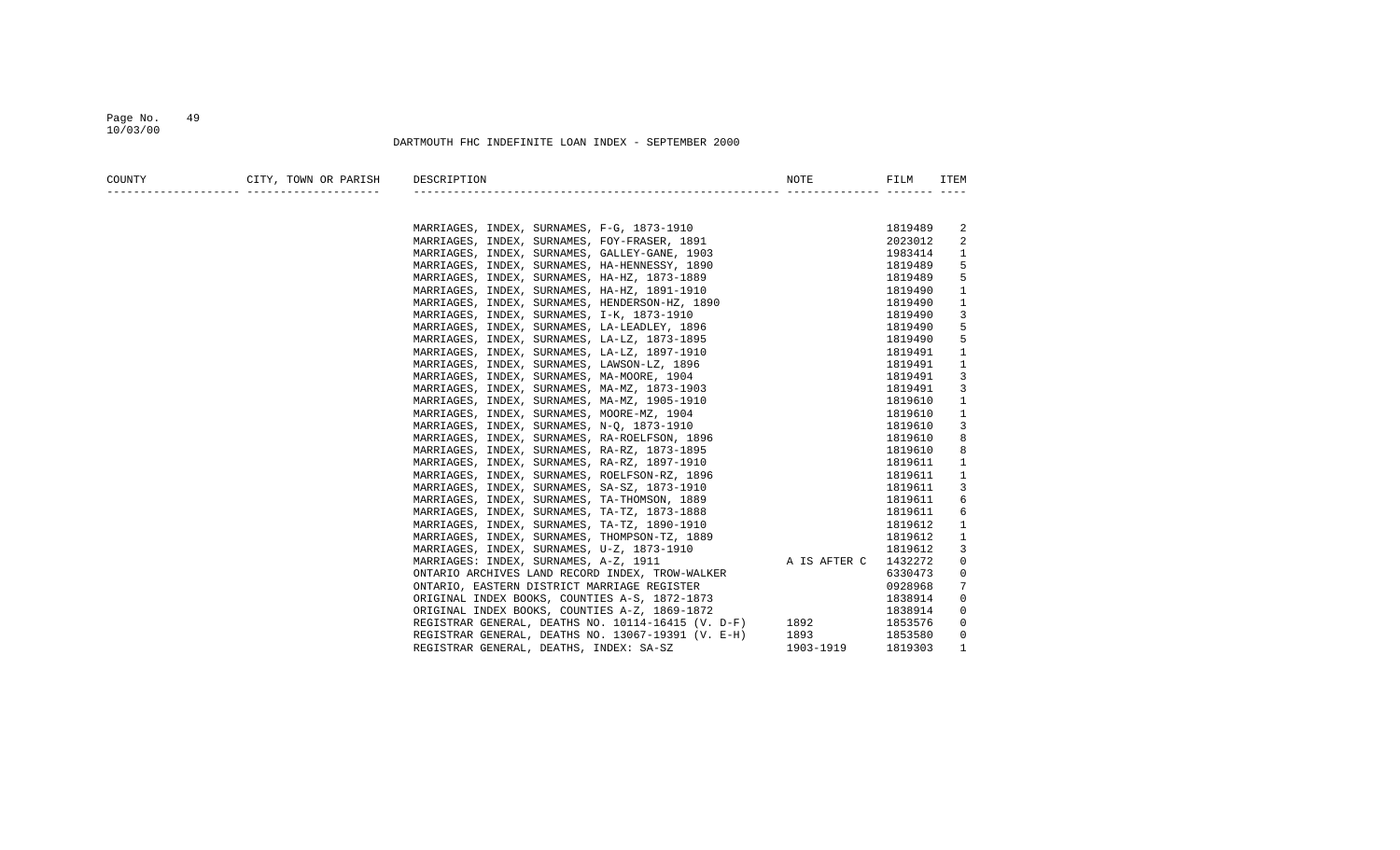### Page No. 50 10/03/00

| COUNTY          | CITY, TOWN OR PARISH DESCRIPTION<br>_______________________________ |                                                                                                                                                                                                                                                            | NOTE                                                                                                                                                                                                                                                                                                                                                                                                                                                                        | FILM    | <b>ITEM</b>             |
|-----------------|---------------------------------------------------------------------|------------------------------------------------------------------------------------------------------------------------------------------------------------------------------------------------------------------------------------------------------------|-----------------------------------------------------------------------------------------------------------------------------------------------------------------------------------------------------------------------------------------------------------------------------------------------------------------------------------------------------------------------------------------------------------------------------------------------------------------------------|---------|-------------------------|
|                 |                                                                     |                                                                                                                                                                                                                                                            |                                                                                                                                                                                                                                                                                                                                                                                                                                                                             |         |                         |
|                 |                                                                     | REGISTRAR GENERAL, DEATHS, INDEX: STRATHEARN - SZ 1902 1819303                                                                                                                                                                                             |                                                                                                                                                                                                                                                                                                                                                                                                                                                                             |         | 1                       |
|                 |                                                                     | REGISTRAR GENERAL, DEATHS, INDEX: T-V                                                                                                                                                                                                                      | 1869-1919                                                                                                                                                                                                                                                                                                                                                                                                                                                                   | 1819303 | 4                       |
|                 |                                                                     | $\mathbf{V}$<br>REGISTRAR GENERAL, DEATHS, INDEX: T-V<br>REGISTRAR GENERAL, DEATHS, INDEX: W<br>UNITED EMPIRE LOYALIST LINKS: THE FIRST 100 YEARS<br>VOL. 3<br>VITAL RECORDS DEATHS 1920, INDEX, SURNAMES, A-Z<br>MARRIAGE REGISTERS 1801-1851, 1872<br>19 |                                                                                                                                                                                                                                                                                                                                                                                                                                                                             | 1819303 | 7                       |
|                 |                                                                     |                                                                                                                                                                                                                                                            |                                                                                                                                                                                                                                                                                                                                                                                                                                                                             | 6110540 | $\mathbf 0$             |
|                 |                                                                     |                                                                                                                                                                                                                                                            |                                                                                                                                                                                                                                                                                                                                                                                                                                                                             | 1432270 | $\overline{4}$          |
|                 | JOHNSTOWN                                                           |                                                                                                                                                                                                                                                            |                                                                                                                                                                                                                                                                                                                                                                                                                                                                             | 0466943 | 1                       |
|                 | JOHNSTOWN                                                           |                                                                                                                                                                                                                                                            |                                                                                                                                                                                                                                                                                                                                                                                                                                                                             | 0589031 | 1                       |
| ADDINGTON       |                                                                     | MARRIAGE REGISTERS 1801-1851, 1872<br>1901 CENSUS SCHEDULES (no. 43, a-o)<br>CENSUS SCHEDULES (no. 44, a-y1)<br>1901 CENSUS SCHEDULES (no. 44, a-y1)<br>1901 CENSUS SCHEDULES (no. 44, a-y1)<br>1881 CENSUS<br>CEMETERY LISTINGS ON 29 MIC                 |                                                                                                                                                                                                                                                                                                                                                                                                                                                                             | 1843539 | $\mathbf 0$             |
| ADDINGTON       |                                                                     |                                                                                                                                                                                                                                                            |                                                                                                                                                                                                                                                                                                                                                                                                                                                                             | 1465747 | $\mathbf 0$             |
| ALGOMA          |                                                                     |                                                                                                                                                                                                                                                            |                                                                                                                                                                                                                                                                                                                                                                                                                                                                             | 1843539 | $\mathbf 0$             |
| <b>BRANT</b>    |                                                                     |                                                                                                                                                                                                                                                            |                                                                                                                                                                                                                                                                                                                                                                                                                                                                             | 1375899 | $\mathbf 0$             |
| <b>BRUCE</b>    |                                                                     |                                                                                                                                                                                                                                                            |                                                                                                                                                                                                                                                                                                                                                                                                                                                                             | 6088943 | $\mathbf 0$             |
| <b>BRUCE</b>    |                                                                     |                                                                                                                                                                                                                                                            |                                                                                                                                                                                                                                                                                                                                                                                                                                                                             | 6088950 | $\mathbf 0$             |
| <b>BRUCE</b>    |                                                                     |                                                                                                                                                                                                                                                            |                                                                                                                                                                                                                                                                                                                                                                                                                                                                             | 6088949 | $\mathbf 0$             |
| <b>BRUCE</b>    |                                                                     |                                                                                                                                                                                                                                                            |                                                                                                                                                                                                                                                                                                                                                                                                                                                                             | 6088959 | $\mathbf 0$             |
| <b>BRUCE</b>    |                                                                     |                                                                                                                                                                                                                                                            |                                                                                                                                                                                                                                                                                                                                                                                                                                                                             | 6088957 | 0                       |
| <b>BRUCE</b>    |                                                                     | OGS BRUCE & GREY BRANCH CEMETERY LISTINGS VOL. 2                                                                                                                                                                                                           |                                                                                                                                                                                                                                                                                                                                                                                                                                                                             | 6088944 | 0                       |
| <b>BRUCE</b>    |                                                                     | OGS BRUCE & GREY BRANCH CEMETERY LISTINGS                                                                                                                                                                                                                  | VOL. 20                                                                                                                                                                                                                                                                                                                                                                                                                                                                     | 6088961 | $\mathbf 0$             |
| <b>BRUCE</b>    |                                                                     | OGS BRUCE & GREY BRANCH CEMETERY LISTINGS <a>&gt;</a> VOL. 14                                                                                                                                                                                              |                                                                                                                                                                                                                                                                                                                                                                                                                                                                             | 6088956 | $\mathbf 0$             |
| <b>BRUCE</b>    |                                                                     | VOL. 17<br>OGS BRUCE & GREY BRANCH CEMETERY LISTINGS                                                                                                                                                                                                       |                                                                                                                                                                                                                                                                                                                                                                                                                                                                             | 6088958 | $\mathbf 0$             |
| <b>BRUCE</b>    |                                                                     | VOL. 6<br>OGS BRUCE & GREY BRANCH CEMETERY LISTINGS                                                                                                                                                                                                        |                                                                                                                                                                                                                                                                                                                                                                                                                                                                             | 6088948 | 0                       |
| <b>BRUCE</b>    |                                                                     | OGS BRUCE & GREY BRANCH CEMETERY LISTINGS                                                                                                                                                                                                                  |                                                                                                                                                                                                                                                                                                                                                                                                                                                                             | 6088951 | $\mathbf 0$             |
| <b>BRUCE</b>    |                                                                     | OGS BRUCE & GREY BRANCH CEMETERY LISTINGS                                                                                                                                                                                                                  |                                                                                                                                                                                                                                                                                                                                                                                                                                                                             | 6088955 | $\mathbf 0$             |
| <b>BRUCE</b>    |                                                                     | OGS BRUCE & GREY BRANCH CEMETERY LISTINGS                                                                                                                                                                                                                  |                                                                                                                                                                                                                                                                                                                                                                                                                                                                             | 6088953 | $\mathbf 0$             |
| <b>BRUCE</b>    |                                                                     | OGS BRUCE & GREY BRANCH CEMETERY LISTINGS                                                                                                                                                                                                                  |                                                                                                                                                                                                                                                                                                                                                                                                                                                                             | 6088952 | $\mathbf 0$             |
| <b>BRUCE</b>    |                                                                     | VOL. 9<br>VOL. 13<br>VOL. 11<br>VOL. 10<br>VOL. 5<br>VOL. 5<br>VOL. 4<br>OGS BRUCE & GREY BRANCH CEMETERY LISTINGS                                                                                                                                         |                                                                                                                                                                                                                                                                                                                                                                                                                                                                             | 6088947 | 0                       |
| <b>BRUCE</b>    |                                                                     | OGS BRUCE & GREY BRANCH CEMETERY LISTINGS                                                                                                                                                                                                                  |                                                                                                                                                                                                                                                                                                                                                                                                                                                                             | 6088946 | 0                       |
| <b>BRUCE</b>    |                                                                     | VOL. 3<br>OGS BRUCE & GREY BRANCH CEMETERY LISTINGS                                                                                                                                                                                                        |                                                                                                                                                                                                                                                                                                                                                                                                                                                                             | 6088945 | $\mathbf 0$             |
| <b>BRUCE</b>    |                                                                     | VOL. 19<br>OGS BRUCE & GREY BRANCH CEMETERY LISTINGS                                                                                                                                                                                                       |                                                                                                                                                                                                                                                                                                                                                                                                                                                                             | 6088960 | $\mathbf 0$             |
| <b>BRUCE</b>    |                                                                     | VOL. 12<br>OGS BRUCE & GREY BRANCH CEMETERY LISTINGS                                                                                                                                                                                                       |                                                                                                                                                                                                                                                                                                                                                                                                                                                                             | 6088954 | $\mathsf 0$             |
| CARLETON        |                                                                     | JOHNSTOWN DISTRICT TRANSCRIPT OF MARRIAGE REGISTER 1801-1851                                                                                                                                                                                               |                                                                                                                                                                                                                                                                                                                                                                                                                                                                             | 0928968 | 4                       |
| CARLETON        |                                                                     | RIDEAU CIRCUIT: CHURCH RECORDS 1819-1874                                                                                                                                                                                                                   | $\begin{tabular}{lclclcl} \multicolumn{2}{l}{\multicolumn{2}{l}{\textbf{1}} & \multicolumn{2}{l}{\textbf{2}} & \multicolumn{2}{l}{\textbf{3}} & \multicolumn{2}{l}{\textbf{4}} & \multicolumn{2}{l}{\textbf{5}} & \multicolumn{2}{l}{\textbf{6}} & \multicolumn{2}{l}{\textbf{7}} & \multicolumn{2}{l}{\textbf{8}} & \multicolumn{2}{l}{\textbf{9}} & \multicolumn{2}{l}{\textbf{1}} & \multicolumn{2}{l}{\textbf{1}} & \multicolumn{2}{l}{\textbf{1}} & \multicolumn{2}{l$ | 0928968 | $\overline{\mathbf{c}}$ |
| CARLETON        |                                                                     | BELLS CORNERS <b>BELLS CORNERS</b> UNION CEMETERY INSCRIPTIONS                                                                                                                                                                                             |                                                                                                                                                                                                                                                                                                                                                                                                                                                                             | 0962273 | 6                       |
| <b>DUFFERIN</b> | ORANGEVILLE                                                         | GRAVESTONE INSCRIPTIONS OF FOREST LAWN CEMETERY                                                                                                                                                                                                            |                                                                                                                                                                                                                                                                                                                                                                                                                                                                             | 6117492 | $\mathbf 0$             |
| <b>DUNDAS</b>   |                                                                     | 1901 CENSUS                                                                                                                                                                                                                                                |                                                                                                                                                                                                                                                                                                                                                                                                                                                                             | 1843546 | $\Omega$                |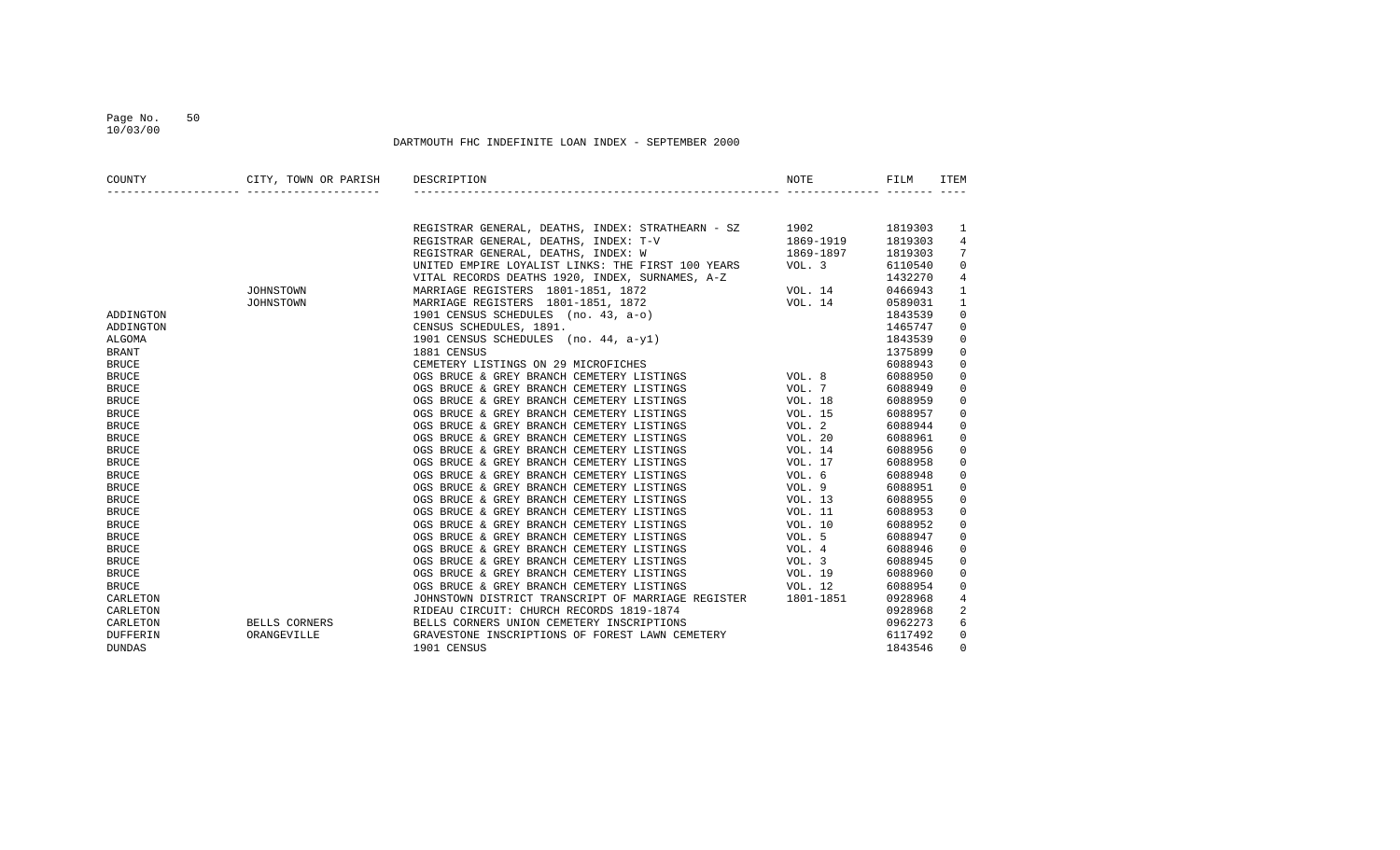#### Page No. 51 10/03/00

| COUNTY           | CITY, TOWN OR PARISH | DESCRIPTION                                                  | NOTE        | FILM    | ITEM                |
|------------------|----------------------|--------------------------------------------------------------|-------------|---------|---------------------|
|                  |                      |                                                              |             |         |                     |
| <b>DURHAM</b>    |                      | 1891 CENSUS OF CANADA, WEST DISTRICT                         | NO. 59, d-e | 1465758 | 0                   |
| DURHAM (EAST)    |                      | 1901 CENSUS                                                  |             | 1843546 | 0                   |
| DURHAM (WEST)    |                      | 1901 CENSUS                                                  |             | 1843546 | 0                   |
| ELGIN            |                      | 1851 CENSUS                                                  |             | 0349204 | $\mathbf 0$         |
| ELGIN            |                      | 1861 CENSUS                                                  | (PART)      | 0349261 | $\mathbf 0$         |
| ELGIN            |                      | 1861 CENSUS                                                  | (PART)      | 0349260 | $\mathbf 0$         |
| ELGIN            |                      | 1871 CENSUS                                                  |             | 0349138 | $\mathbf 0$         |
| ELGIN            |                      | 1881 CENSUS                                                  |             | 1375902 | $\mathbf 0$         |
| ELGIN            |                      | 1891 CENSUS<br>WEST DISTRICT NO. 61 A2-G                     |             | 1465759 | $\mathbf 0$         |
| ELGIN            |                      | 1891 CENSUS OF CANADA, EAST DISTRICT                         | NO. 60, a-g | 1465758 | $\mathsf 0$         |
| ELGIN            |                      | 1891 CENSUS OF CANADA, WEST DISTRICT                         | NO. 61, al  | 1465758 | $\mathsf 0$         |
| ELGIN            | SPARTA               | SPARTA CEMETERY & INDEX                                      |             | 6050284 | $\mathbf 0$         |
| ELGIN            | SPARTA               | SPARTA FRIENDS BURIAL GROUND                                 |             | 6050284 | $\mathbf 0$         |
| ELGIN (EAST)     |                      | 1901 CENSUS                                                  |             | 1843546 | $\mathbf 0$         |
| ELGIN (EAST)     |                      | 1901 CENSUS                                                  |             | 1843547 | 0                   |
| ELGIN (WEST)     |                      | 1901 CENSUS                                                  |             | 1843547 | $\mathbf 0$         |
| <b>ESSEX</b>     |                      | 1871 CENSUS<br>(SEE ALSO BOTHWELL)                           |             | 0349134 | $\mathbf 0$         |
| <b>ESSEX</b>     |                      | 1891 CENSUS NORTH DISTRICT NO. 62 A-D                        |             | 1465759 | $\mathbf 0$         |
| ESSEX            | STAPLES              | PARISH REGISTERS, 1900-1910                                  |             | 1310858 | 2                   |
| ESSEX            | TECUMSEH             | PARISH REGISTERS, 1859-1876                                  |             | 1310859 | 6                   |
| <b>ESSEX</b>     | WINDSOR              | CHURCH OF ENGLAND PARISH REGISTERS, 1802-1827                |             | 0928968 | 3                   |
| ESSEX (NORTH)    |                      | 1901 CENSUS                                                  |             | 1843547 | $\mathsf{O}\xspace$ |
| FRONTENAC        | WOLFE ISLAND         | ST. LAWRENCE UNITED CHURCH CEMETERY                          |             | 0962273 | $7\phantom{.0}$     |
| GLENGARRY        | ST. RAPHAELS         | CATHOLIC CHURCH PARISH REGISTERS, 1805-1831                  |             | 0928967 | $\mathbf{1}$        |
| GLENGARRY        | WILLIAMSTOWN         | CHURCH RECORDS, 1779-1817                                    |             | 0928968 | 4                   |
| <b>GRENVILLE</b> |                      | JOHNSTOWN DISTRICT TRANSCRIPT OF MARRIAGE REGISTER 1801-1851 |             | 0928968 | $\overline{4}$      |
| <b>GRENVILLE</b> |                      | RIDEAU CIRCUIT: CHURCH RECORDS 1819-1874                     |             | 0928968 | 2                   |
| <b>GRENVILLE</b> | KEMPTVILLE           | CATHOLIC CHURCH PARISH REGISTERS, 1844-1874                  |             | 0928967 | $\overline{c}$      |
| GREY             |                      | 1881 CENSUS                                                  |             | 1375898 | $\mathbf 0$         |
| GREY             | BENTINCK TOWNSHIP    | HUTTON HILL CEMETERY, CON. 3, WGR, LOT 55                    |             | 6101811 | $\mathbf 0$         |
| GREY             | BENTINCK TOWNSHIP    | RODY'S EVANGELICAL UNITED BRETHREN CEMETERY                  |             | 6101813 | $\mathbf 0$         |
| GREY             | BENTINCK TOWNSHIP    | RODY'S EVANGELICAL UNITED BRETHREN CEMETERY                  |             | 6101813 | $\mathbf 0$         |
| GREY             | BENTINCK TOWNSHIP    | ST. GEORGE'S CEMETERY, LOT 16, CON. 1, NDR                   |             | 6101816 | $\mathbf 0$         |
| <b>GREY</b>      | BENTINCK TOWNSHIP    | ST. PETER'S LUTHERAN CEMETERY, CON. 8, LOT 13                |             | 6101819 | $\mathbf 0$         |
| <b>GREY</b>      | BENTINCK TOWNSHIP    | ST. PETER'S R.C. CEMETERY, CON. 2, WGR, LOT PT/56            |             | 6101818 | $\mathbf 0$         |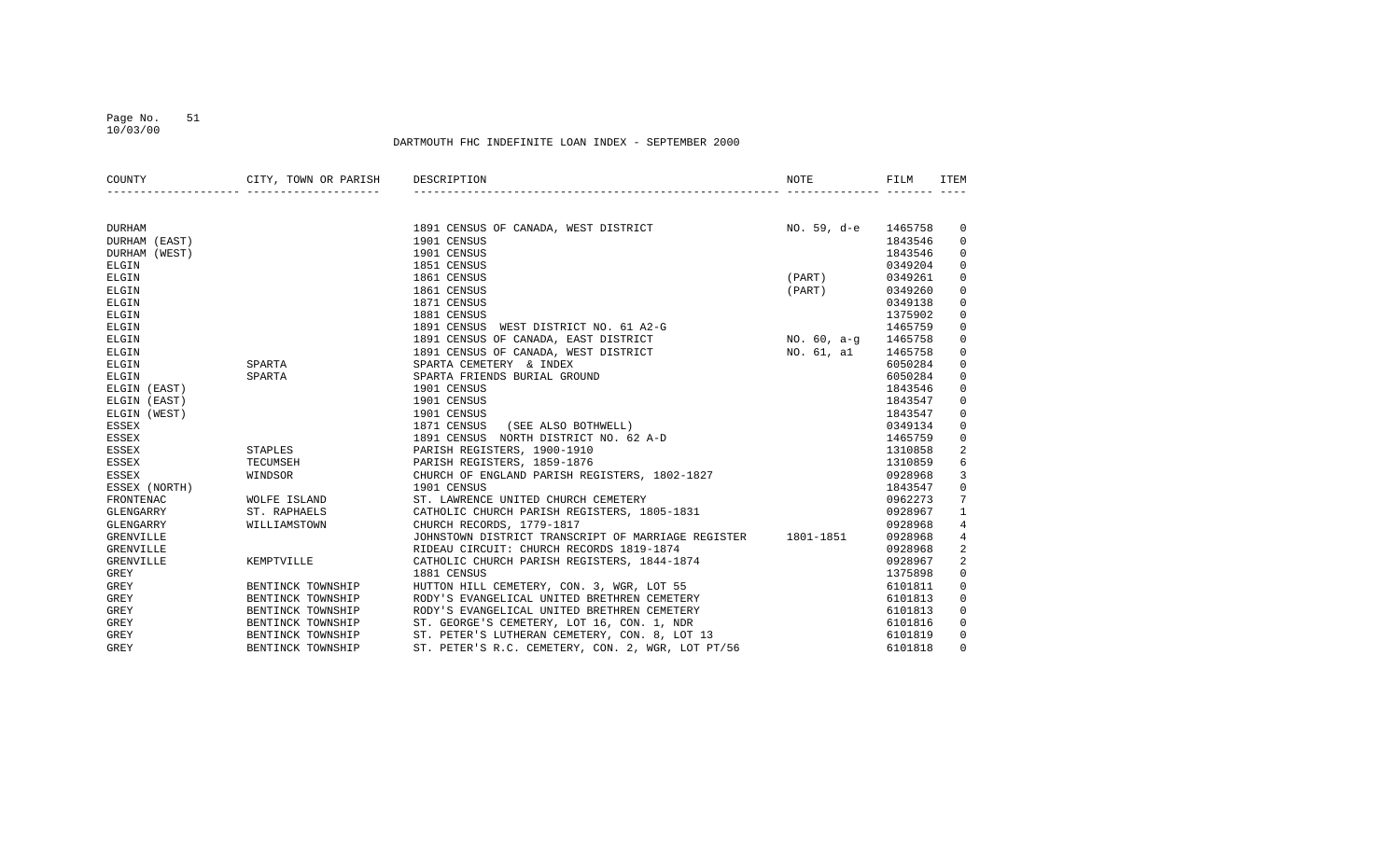### Page No. 52 10/03/00

| COUNTY       | CITY, TOWN OR PARISH                              | DESCRIPTION                                                                                                                                                                                                                      | NOTE       | FILM    | ITEM           |
|--------------|---------------------------------------------------|----------------------------------------------------------------------------------------------------------------------------------------------------------------------------------------------------------------------------------|------------|---------|----------------|
|              | __________________________________                |                                                                                                                                                                                                                                  |            |         |                |
|              |                                                   |                                                                                                                                                                                                                                  |            |         |                |
| GREY         |                                                   | OLD PRESBYTERIAN DURHAM, LOT PR/56<br>ELMWOOD CEMETERY<br>ROCKY SAUGEEN CEMETERY, CON. 1, WGR, LOT 14<br>MINDEN CEMETERY, CON. A, LOT 6<br>HILLCREST CEMETERY, CONCESSION 11 --- 11<br>DURHAM OLD PRESBYTERIAN DURHAM, LOT PR/56 |            | 6101815 | $\mathbf 0$    |
| GREY         | ELMWOOD                                           |                                                                                                                                                                                                                                  |            | 6101817 | $\Omega$       |
| GREY         | ROCKY SAUGEEN                                     |                                                                                                                                                                                                                                  |            | 6101812 | $\Omega$       |
| HALIBURTON   | MINDEN                                            |                                                                                                                                                                                                                                  | INDEXED    | 6093614 | $\Omega$       |
| HALTON       | NORVAL                                            | HILLCREST CEMETERY, CONCESSION 11, LOT 10                                                                                                                                                                                        | INDEXED    | 6094042 | $\mathbf 0$    |
| HASTINGS     |                                                   | 1851 CENSUS BELLEVILLE, HUNTINGDON TWP, MADOC TWP                                                                                                                                                                                | TUDOR TWP  | 0349213 | $\Omega$       |
| HASTINGS     |                                                   | 1851 CENSUS TWP OF SIDNEY, THURLOW, TYENDINAGA                                                                                                                                                                                   | HUNGERFORD | 0349214 | $\Omega$       |
| HASTINGS     |                                                   |                                                                                                                                                                                                                                  |            |         | $\Omega$       |
| HASTINGS     |                                                   | 1861 CENSUS TWP OF ELZEVIR, HUNGERFORD 0349277<br>1861 CENSUS TWP OF HUNTINDON, MADOC, MARMORA RAWDON SYDNEY 0349278                                                                                                             |            |         | $\mathbf 0$    |
| HASTINGS     |                                                   | 1861 CENSUS TWP OF THURLOW, BELLVILLE, TRENTON TUDOR LAKE                                                                                                                                                                        |            | 0349279 | $\mathbf 0$    |
| HASTINGS     |                                                   | 1871 CENSUS<br>HASTINGS, EAST                                                                                                                                                                                                    |            | 0349183 | $\mathbf{1}$   |
| HASTINGS     |                                                   | HASTINGS, NORTH<br>1871 CENSUS                                                                                                                                                                                                   |            | 0349183 | $\overline{4}$ |
| HASTINGS     | <b>BELLVILLE</b>                                  | 1861 CENSUS                                                                                                                                                                                                                      |            | 0349277 | $\Omega$       |
| <b>HURON</b> |                                                   | 1871 CENSUS                                                                                                                                                                                                                      | SOUTH      | 0349152 | $\Omega$       |
| HURON        |                                                   |                                                                                                                                                                                                                                  |            | 6093908 | $\mathbf 0$    |
| <b>HURON</b> |                                                   |                                                                                                                                                                                                                                  |            | 6093849 | $\Omega$       |
| <b>HURON</b> |                                                   | BABYLON LINE PIONEER CEMETERY, HAY TOWNSHIP<br>BAIRD'S CEMETERY, STANLEY TOWNSHIP<br>GERMAN EVANGELICAL CEMETERY, HULLETT TOWNSHIP                                                                                               |            | 6093904 | $\Omega$       |
| HURON        |                                                   | HARPURHAY PRES. CEMETERY, TUCKERSMITH TOWNSHIP                                                                                                                                                                                   |            | 6093806 | $\Omega$       |
| HURON        |                                                   | HILLSGREEN CEMETERY, HAY TOWNSHIP                                                                                                                                                                                                |            | 6093938 | $\mathbf 0$    |
| HURON        | <b>BRUCEFIELD</b>                                 | ROSS FREE PRESBTERIAN CEMETERY & INDEX                                                                                                                                                                                           |            | 6117902 | $\mathbf 0$    |
| <b>HURON</b> | <b>BRUCEFIELD</b>                                 | ROSS, BRUCEFIELD PRESBYTERIAN CEMETERY & INDEX                                                                                                                                                                                   |            | 6117911 | $\Omega$       |
| HURON        | CLINTON                                           | CLINTON PUBLIC CEMETERY & INDEX                                                                                                                                                                                                  |            | 6118024 | $\mathbf 0$    |
| <b>HURON</b> | EGMONDVILLE                                       | EGMONDVILLE UNITED CEMETERY                                                                                                                                                                                                      |            | 6117901 | $\Omega$       |
| <b>HURON</b> | EXETER                                            | ANGLICAN CHURCH RECORDS, BIRTHS MARRIAGES & DEATHS 1860-1926                                                                                                                                                                     |            | 0846852 | $\Omega$       |
| HURON        | HAY TOWNSHIP                                      | FANSVILLE CEMETERY & INDEX                                                                                                                                                                                                       |            | 6118015 | 0              |
| <b>HURON</b> | HENSALL                                           | ANGLICAN CHURCH RECORDS, BIRTHS MARRIAGES & DEATHS 1870-1955                                                                                                                                                                     |            | 0846852 | $\Omega$       |
| HURON        | HENSALL                                           | HENSALL UNION CEMETERY                                                                                                                                                                                                           |            | 6093808 | $\Omega$       |
| HURON        | HENSALL                                           | HENSALL UNION CEMETERY                                                                                                                                                                                                           |            | 6093010 | $\mathbf 0$    |
| HURON        | MCKILLOP TOWNSHIP                                 | INDEXED<br>ZION UNITED CEMETERY, LOT 2, CON. 8                                                                                                                                                                                   |            | 6093805 | $\mathbf 0$    |
| KENT         |                                                   | 1881 CENSUS                                                                                                                                                                                                                      |            | 1375914 | $\mathbf 0$    |
| KENT         |                                                   | PARISH REGISTERS, 1867-1910                                                                                                                                                                                                      |            | 1310858 | 4              |
| KENT         | BOTHWELL<br>THAMESVILLE<br>THAMESVILLE<br>TILBURY | PARISH REGISTERS, 1861-1878                                                                                                                                                                                                      |            | 1310858 | 5              |
| KENT         |                                                   | PARISH REGISTERS, 1867-1910                                                                                                                                                                                                      |            | 1310858 | 4              |
| <b>KENT</b>  |                                                   | PARISH REGISTERS, 1855-1910                                                                                                                                                                                                      |            | 1310858 | 6              |
| KENT         | TILBURY                                           | PARISH REGISTERS, 1861-1910                                                                                                                                                                                                      |            | 1310859 |                |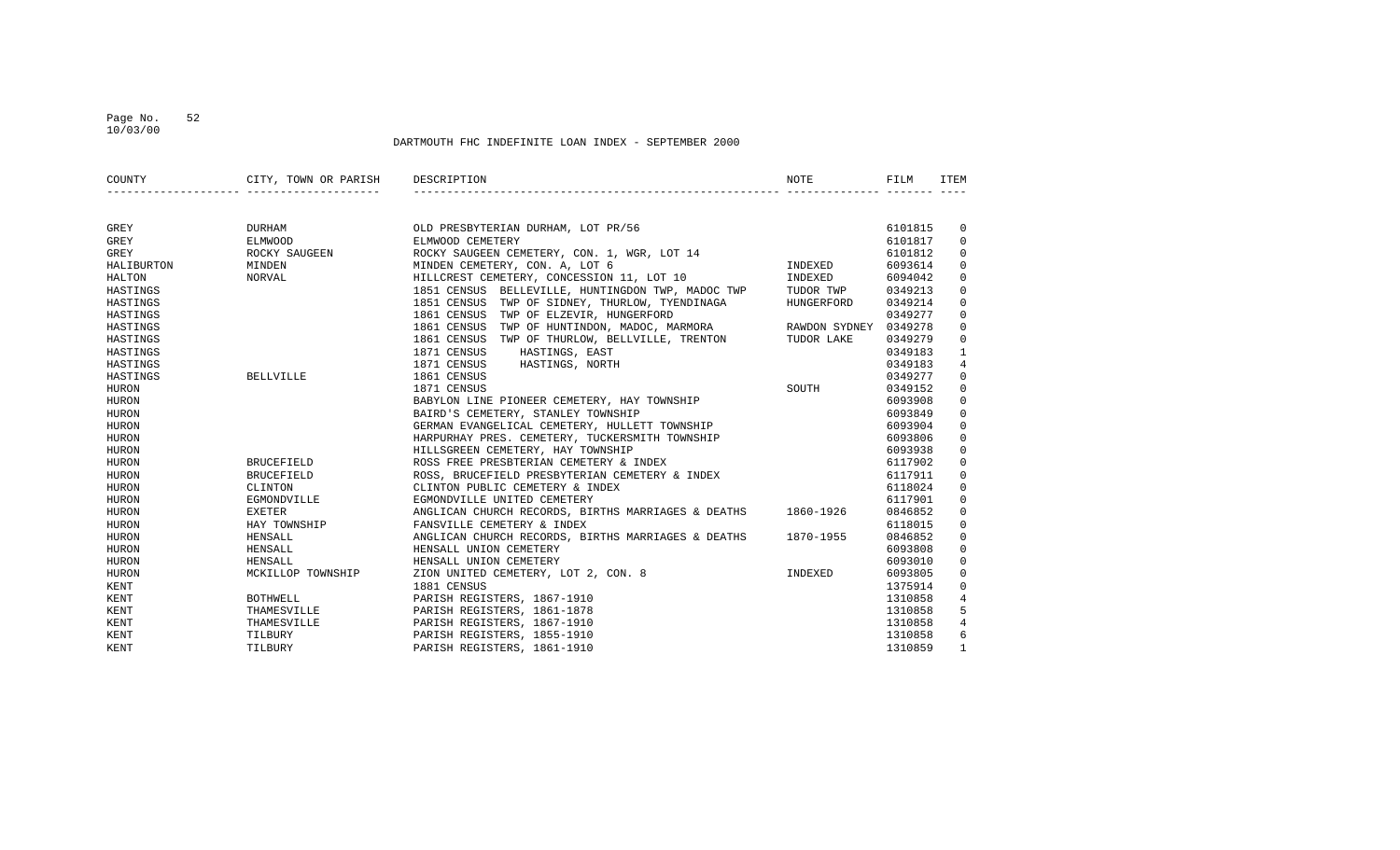#### Page No. 53 10/03/00

| COUNTY            | CITY, TOWN OR PARISH | DESCRIPTION                                        | <b>NOTE</b>            | FILM    | <b>ITEM</b>         |
|-------------------|----------------------|----------------------------------------------------|------------------------|---------|---------------------|
|                   |                      |                                                    |                        |         |                     |
| KINGSTON          |                      | 1891 CENSUS (PART)                                 |                        | 1465772 | 0                   |
| KINGSTON CITY     |                      | 1901 CENSUS                                        |                        | 1843558 | 0                   |
| LAMBTON           |                      | 1851 CENSUS                                        |                        | 0349217 | $\mathbf 0$         |
| LAMBTON           |                      | 1861 CENSUS                                        | (PART)                 | 0349285 | $\mathbf 0$         |
| LAMBTON           |                      | 1861 CENSUS                                        | (PART)                 | 0349286 | $\mathsf 0$         |
| LAMBTON           |                      | 1871 CENSUS                                        |                        | 0349137 | 0                   |
| LAMBTON           |                      | 1881 CENSUS                                        |                        | 1375914 | 0                   |
| LAMBTON           |                      | 1891 CENSUS<br>(PART)                              |                        | 1465773 | $\mathbf 0$         |
| LAMBTON           |                      | 1891 CENSUS<br>(PART)                              |                        | 1465772 | 0                   |
| LAMBTON (EAST)    |                      | 1901 CENSUS                                        |                        | 1843558 | $\mathsf 0$         |
| LAMBTON (WEST)    |                      | 1901 CENSUS                                        |                        | 1843558 | $\mathsf 0$         |
| LAMBTON (WEST)    |                      | 1901 CENSUS                                        |                        | 1843559 | $\mathbf 0$         |
| LANARK            |                      | 1851 CENSUS                                        | PART OF LANARK 0349217 |         | $\mathbf 0$         |
| LANARK            |                      | 1891 CENSUS (PART)                                 |                        | 1465773 | $\mathbf 0$         |
| LANARK            |                      | JOHNSTOWN DISTRICT TRANSCRIPT OF MARRIAGE REGISTER | 1801-1851              | 0928968 | $\overline{4}$      |
| LANARK            |                      | RIDEAU CIRCUIT: CHURCH RECORDS 1819-1874           |                        | 0928968 | 2                   |
| LANARK            | PERTH                | BAPTISMS AND MARRIAGES, 1839-1857                  | INDEX                  | 0928968 | $\mathbf{1}$        |
| LANARK            | PERTH                | PRESBYTERIAN CHURCH RECORDS, 1817-1857             |                        | 0928967 | $\,4$               |
| LANARK (NORTH)    |                      | 1901 CENSUS                                        |                        | 1843559 | 0                   |
| LANARK (SOUTH)    |                      | 1901 CENSUS                                        |                        | 1843560 | $\mathbf 0$         |
| LANARK (SOUTH)    |                      | 1901 CENSUS                                        |                        | 1843559 | $\mathsf 0$         |
| LEEDS             |                      | JOHNSTOWN DISTRICT TRANSCRIPT OF MARRIAGE REGISTER | 1801-1851              | 0928968 | $\overline{4}$      |
| LEEDS             |                      | RIDEAU CIRCUIT: CHURCH RECORDS 1819-1874           |                        | 0928968 | 2                   |
| LEEDS & GRENVILLE |                      | 1901 CENSUS                                        | (NORTH)                | 1843560 | $\mathbf 0$         |
| LEEDS & GRENVILLE |                      | 1901 CENSUS                                        | (SOUTH)                | 1843560 | $\mathbf 0$         |
| LINCOLN & NIAGARA |                      | 1901 CENSUS                                        |                        | 1843562 | $\mathsf 0$         |
| LONDON            |                      | 1891 CENSUS (PART)                                 |                        | 1465777 | $\mathsf{O}\xspace$ |
| LONDON CITY       |                      | 1901 CENSUS                                        |                        | 1843562 | $\mathbf 0$         |
| MIDDLESEX         |                      | 1851 CENSUS                                        | (PART)                 | 0349223 | $\mathbf 0$         |
| MIDDLESEX         |                      | 1851 CENSUS                                        | (PART)                 | 0349224 | $\mathbf 0$         |
| MIDDLESEX         |                      | 1861 CENSUS                                        | (PART)                 | 0349297 | $\mathbf 0$         |
| MIDDLESEX         |                      | 1861 CENSUS                                        | (PART)                 | 0349296 | $\mathbf 0$         |
| MIDDLESEX         |                      | 1861 CENSUS                                        | (PART)                 | 0349295 | $\mathbf 0$         |
| MIDDLESEX         |                      | 1871 CENSUS<br>(MIDDLESEX EAST)                    | ITEMS 13-20            | 0349140 | $\mathbf 0$         |
| MIDDLESEX         |                      | 1871 CENSUS<br>(MIDDLESEX NORTH)                   | ITEMS 1-12             | 0349140 | 0                   |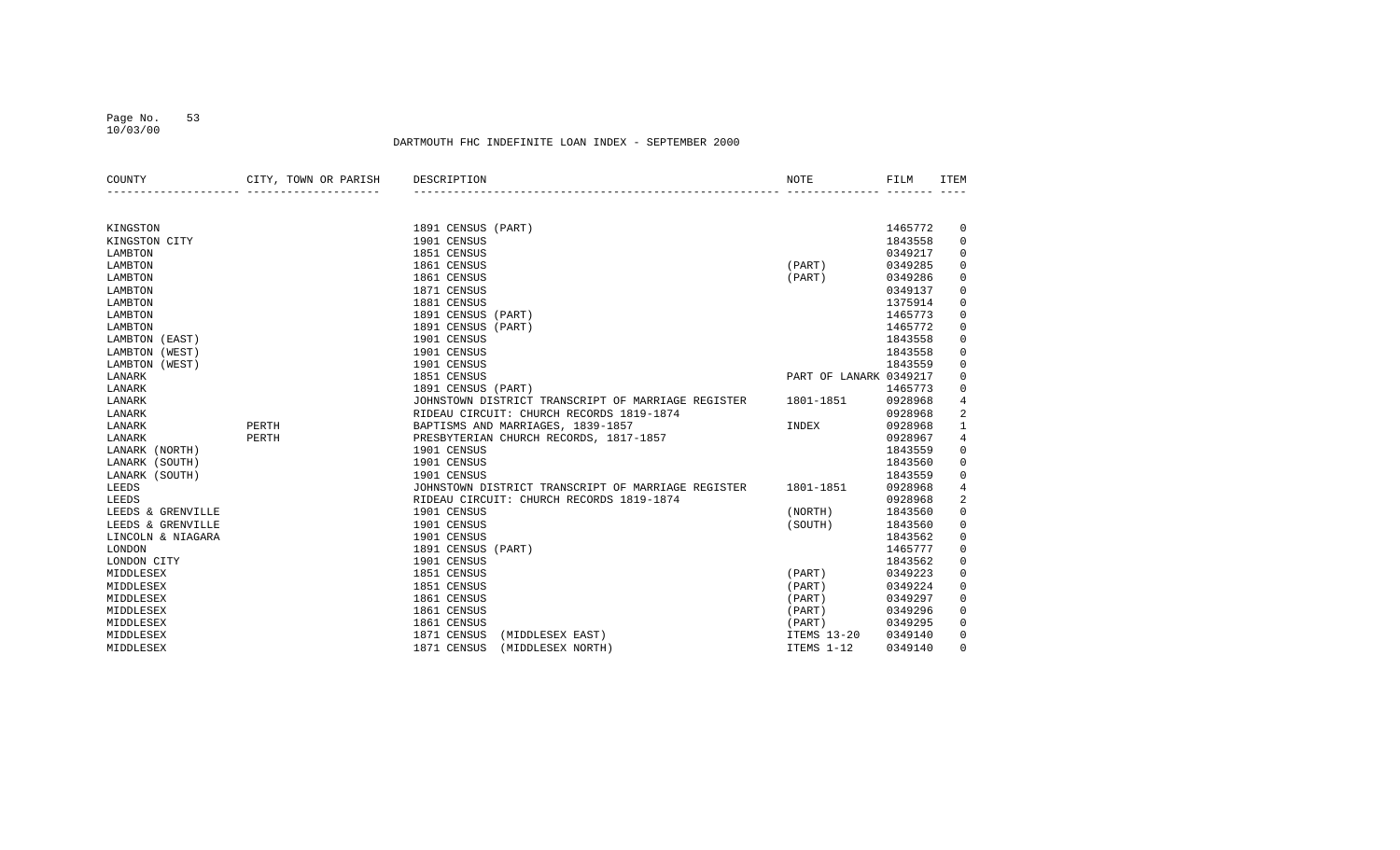#### Page No. 54 10/03/00

| COUNTY            | CITY, TOWN OR PARISH | DESCRIPTION                                      | NOTE        | FILM    | <b>TTEM</b>    |
|-------------------|----------------------|--------------------------------------------------|-------------|---------|----------------|
|                   |                      |                                                  |             |         |                |
| MIDDLESEX         |                      | 1871 CENSUS<br>(MIDDLESEX NORTH)                 | ITEMS 16-23 | 0349139 | 0              |
| MIDDLESEX         |                      | 1871 CENSUS<br>(MIDDLESEX WEST)                  | ITEMS 1-15  | 0349139 | $\mathbf 0$    |
| MIDDLESEX         |                      | 1881 CENSUS                                      |             | 1375905 | 0              |
| MIDDLESEX         |                      | 1891 CENSUS (PART)                               |             | 1465777 | $\mathbf 0$    |
| MIDDLESEX         |                      | 1891 CENSUS (PART)                               |             | 1465779 | $\mathbf 0$    |
| MIDDLESEX         |                      | 1891 CENSUS (PART)                               |             | 1465778 | $\mathbf 0$    |
| MIDDLESEX         |                      | HISTORY OF THE COUNTY OF MIDDLESEX               |             | 6016350 | $\mathbf 0$    |
| MIDDLESEX         |                      | HISTORY OF THE COUNTY OF MIDDLESEX               |             | 6016353 | $\mathbf 0$    |
| MIDDLESEX         |                      | HISTORY OF THE COUNTY OF MIDDLESEX               |             | 6016348 | $\mathbf 0$    |
| MIDDLESEX         |                      | HISTORY OF THE COUNTY OF MIDDLESEX               |             | 6016349 | $\mathbf 0$    |
| MIDDLESEX         |                      | HISTORY OF THE COUNTY OF MIDDLESEX               |             | 6016351 | $\mathbf 0$    |
| MIDDLESEX         |                      | HISTORY OF THE COUNTY OF MIDDLESEX               |             | 6016352 | $\mathbf 0$    |
| MIDDLESEX         |                      | HISTORY OF THE COUNTY OF MIDDLESEX               |             | 6016354 | 0              |
| MIDDLESEX         |                      | HISTORY OF THE COUNTY OF MIDDLESEX<br>$-6016354$ |             | 6016348 | $\mathbf 0$    |
| MIDDLESEX         | ADELAIDE TOWNSHIP    | DEEDS ABSTRACT INDEX BOOKS V. 1, A               |             | 0105421 | $\mathbf 0$    |
| MIDDLESEX         | ADELAIDE TOWNSHIP    | DEEDS ABSTRACT INDEX BOOKS V. A1-B               |             | 0105422 | $\mathbf 0$    |
| MIDDLESEX         | ADELAIDE TWP.        | ABSTRACT INDEX BOOKS (V. 1, A)                   |             | 0105421 | $\mathbf 0$    |
| MIDDLESEX         | ADELAIDE TWP.        | ABSTRACT INDEX BOOKS (V. A1-B)                   |             | 0105422 | $\mathbf 0$    |
| MIDDLESEX         | EAST LONDON TWP      | 1871 CENSUS                                      |             | 0349141 | $\mathbf 0$    |
| MIDDLESEX         | EAST WILLIAMS        | PRESBYTERIAN CHURCH: MARRIAGES, 1856-1910        |             | 0159228 | $\mathbf 0$    |
| MIDDLESEX         | EAST WILLIAMS TWP    | DEEDS ABSTRACT INDEX BOOKS                       |             | 0105523 | $\mathbf 0$    |
| MIDDLESEX         | EAST WILLIAMS TWP.   | ABSTRACT INDEX BOOKS                             |             | 0105523 | $\mathbf 0$    |
| MIDDLESEX         | LONDON               | 1871 CENSUS                                      |             | 0349141 | $\mathbf 0$    |
| MIDDLESEX         | LONDON               | CHURCH OF ENGLAND PARISH REGISTER, 1829-1846     |             | 0928967 | 3              |
| MIDDLESEX         | WARDSVILLE           | PARISH REGISTERS, 1857-1878                      |             | 1310858 | 3              |
| MIDDLESEX         | WARDSVILLE           | PARISH REGISTERS, 1867-1910                      |             | 1310858 | $\overline{4}$ |
| MIDDLESEX         | WEST NISSOURI TWP    | 1871 CENSUS                                      |             | 0349141 | $\mathbf 0$    |
| MIDDLESEX         | WILLIAMS TOWNSHIP    | DEEDS ABSTRACT INDEX BOOKS                       |             | 0105522 | $\mathbf 0$    |
| MIDDLESEX         | WILLIAMS TOWNSHIP    | WILLIAMS PRESBYTERIAN CHURCH:                    |             | 0928966 | $\mathbf 0$    |
| MIDDLESEX         | WILLIAMS TWP.        | ABSTRACT INDEX BOOKS                             |             | 0105522 | $\mathbf 0$    |
| MIDDLESEX (EAST)  |                      | 1901 CENSUS                                      |             | 1843562 | $\mathbf 0$    |
| MIDDLESEX (EAST)  |                      | 1901 CENSUS                                      |             | 1843563 | $\mathbf 0$    |
| MIDDLESEX (NORTH) |                      | 1901 CENSUS                                      |             | 1843563 | $\mathbf 0$    |
| MIDDLESEX (SOUTH) |                      | 1901 CENSUS                                      |             | 1843564 | $\mathbf 0$    |
| MIDDLESEX (SOUTH) |                      | 1901 CENSUS                                      |             | 1843563 | $\Omega$       |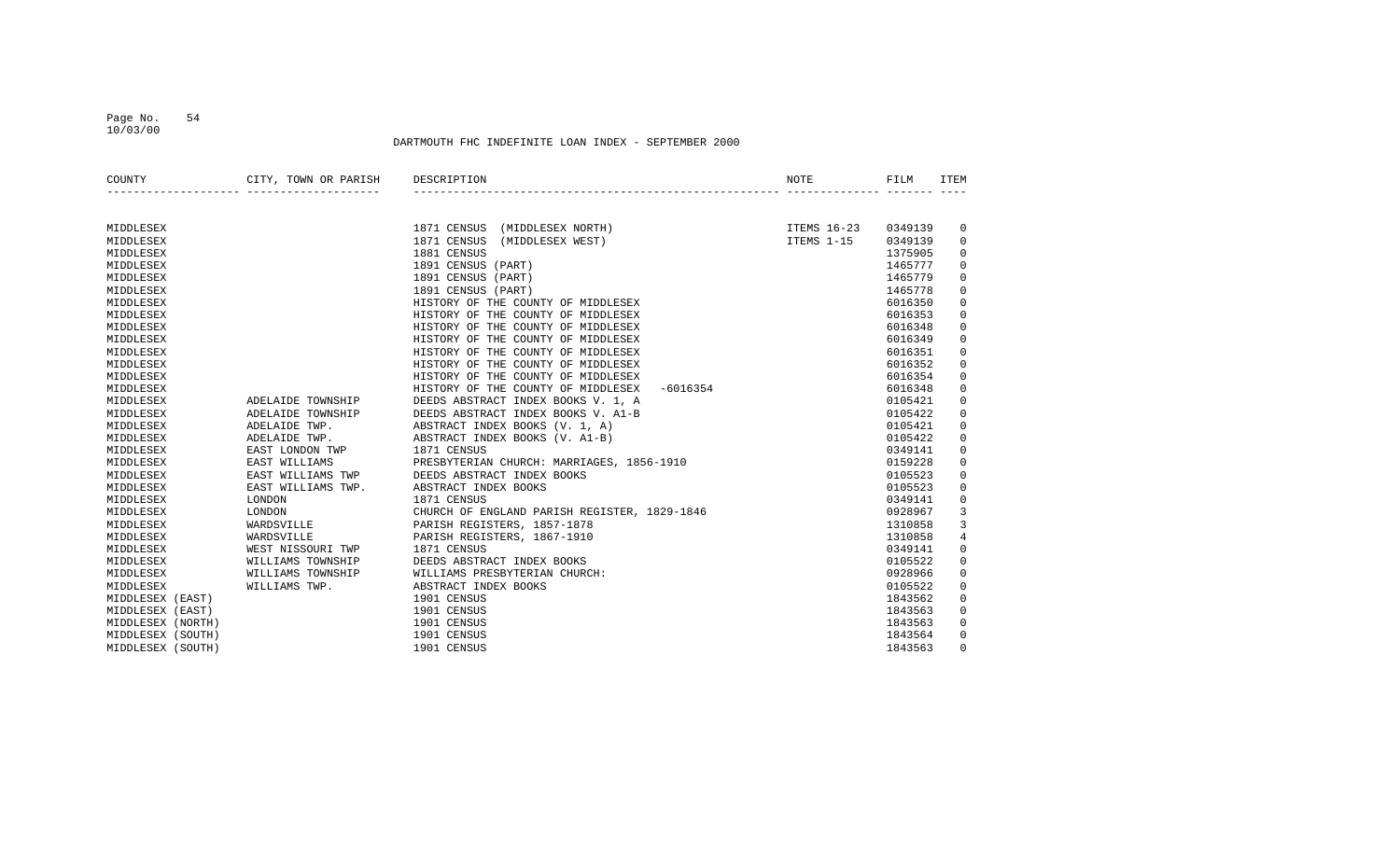10/03/00

| COUNTY               | CITY, TOWN OR PARISH | DESCRIPTION                                      | NOTE      | FILM    | <b>TTEM</b>  |
|----------------------|----------------------|--------------------------------------------------|-----------|---------|--------------|
|                      |                      |                                                  |           |         |              |
| MIDDLESEX (WEST)     |                      | 1901 CENSUS                                      |           | 1843564 | 0            |
| MONCK                |                      | 1891 CENSUS                                      |           | 1465779 | $\mathbf 0$  |
| MUSKOKA & PARRY SOUN |                      | 1891 CENSUS (PART)                               |           | 1465779 | $\mathbf 0$  |
| MUSKOKA & PARRY SOUN |                      | 1891 CENSUS (PART)                               |           | 1465780 | 0            |
| MUSKOKA & PARRY SOUN |                      | 1901 CENSUS                                      |           | 1843564 | $\mathbf 0$  |
| NIPISSING            |                      | 1891 CENSUS                                      |           | 1465780 | $\mathbf 0$  |
| NIPISSING            |                      | 1901 CENSUS                                      |           | 1843566 | $\mathbf 0$  |
| NIPISSING            | <b>BONFIELD</b>      | ST. PHILOMENE CEMETERY (OLD)                     |           | 6111371 | $\mathbf 0$  |
| NORFOLK              |                      | 1851 CENSUS                                      | (PART)    | 0349228 | 0            |
| NORFOLK              |                      | 1851 CENSUS                                      | (PART)    | 0349227 | $\mathbf 0$  |
| NORFOLK              |                      | 1861 CENSUS                                      | (PART)    | 0349299 | $\mathbf 0$  |
| NORFOLK              |                      | 1861 CENSUS                                      | (PART)    | 0349298 | $\mathbf 0$  |
| NORFOLK              |                      | 1861 NORFOLK COUNTY CENSUS INDEX                 |           | 6126143 | $\mathbf 0$  |
| NORFOLK              |                      | 1861 NORFOLK COUNTY CENSUS INDEX                 |           | 6126143 | $\mathbf 0$  |
| NORFOLK              |                      | 1871 CENSUS                                      |           | 0349142 | $\mathbf 0$  |
| NORFOLK              |                      | 1881 CENSUS                                      |           | 1375898 | $\mathbf 0$  |
| NORFOLK              |                      | 1881 CENSUS                                      |           | 1375899 | $\mathbf 0$  |
| NORFOLK              |                      | 1891 CENSUS (PART)                               |           | 1465781 | $\mathbf 0$  |
| NORFOLK              |                      | 1891 CENSUS (PART)                               |           | 1465780 | 0            |
| NORFOLK              |                      | GENERAL REGISTER DEEDS V.2,3 1890-1902           |           | 1673399 | 0            |
| NORFOLK              |                      | LAND RECORDS, LONG POINT V.1 (7732-29709)        | 1853-1871 | 1673398 | 2            |
| NORFOLK              |                      | LAND RECORDS, RYERSOUS ISLAND V.1 (7732-70179)   | 1853-1888 | 1673398 | $\mathbf{1}$ |
| NORFOLK              |                      | REGISTRAR OF DEEDS, GENERAL REGISTER             | 1865-1883 | 0160663 | $\mathsf 0$  |
| NORFOLK              |                      | REGISTRAR OF DEEDS, GENERAL REGISTER V.1, V.2    | 1865-1890 | 1673398 | 3            |
| NORFOLK              | SIMCOE               | PARISH REGISTERS, 1858-1910                      |           | 1310858 | $\mathbf{1}$ |
| NORFOLK (NORTH)      |                      | 1901 CENSUS                                      |           | 1843566 | $\mathbf 0$  |
| NORFOLK (SOUTH)      |                      | 1901 CENSUS                                      |           | 1843566 | $\mathbf 0$  |
| NORFOLK (SOUTH)      |                      | 1901 CENSUS                                      |           | 1843567 | $\mathbf 0$  |
| NORTHUMBERLAND       |                      | 1891 CENSUS (PART)                               |           | 1465781 | $\mathbf 0$  |
| NORTHUMBERLAND       |                      | 1901 CENSUS                                      | (EAST)    | 1843567 | $\mathbf 0$  |
| <b>ONTARIO</b>       | <b>ASHBURN</b>       | BURNS PRESBYTERIAN CHURCH CEMETERY               |           | 6093150 | $\mathbf 0$  |
| <b>ONTARIO</b>       | WHITBY               | FAREWELL MEMORIAL CEMETERY: HARMONY ROAD -OSHAWA |           | 6089127 | $\mathbf 0$  |
| ONTARIO              | WHITBY               | MOUNT LAWN MEMORIAL GARDENS                      |           | 6089129 | $\mathbf 0$  |
| <b>ONTARIO</b>       | WHITBY               | OSHAWA PIONEER MEMORIAL GARDENS CEMETERY         |           | 6093165 | 0            |
| OTTAWA CITY          |                      | 1901 CENSUS                                      |           | 1843570 | $\Omega$     |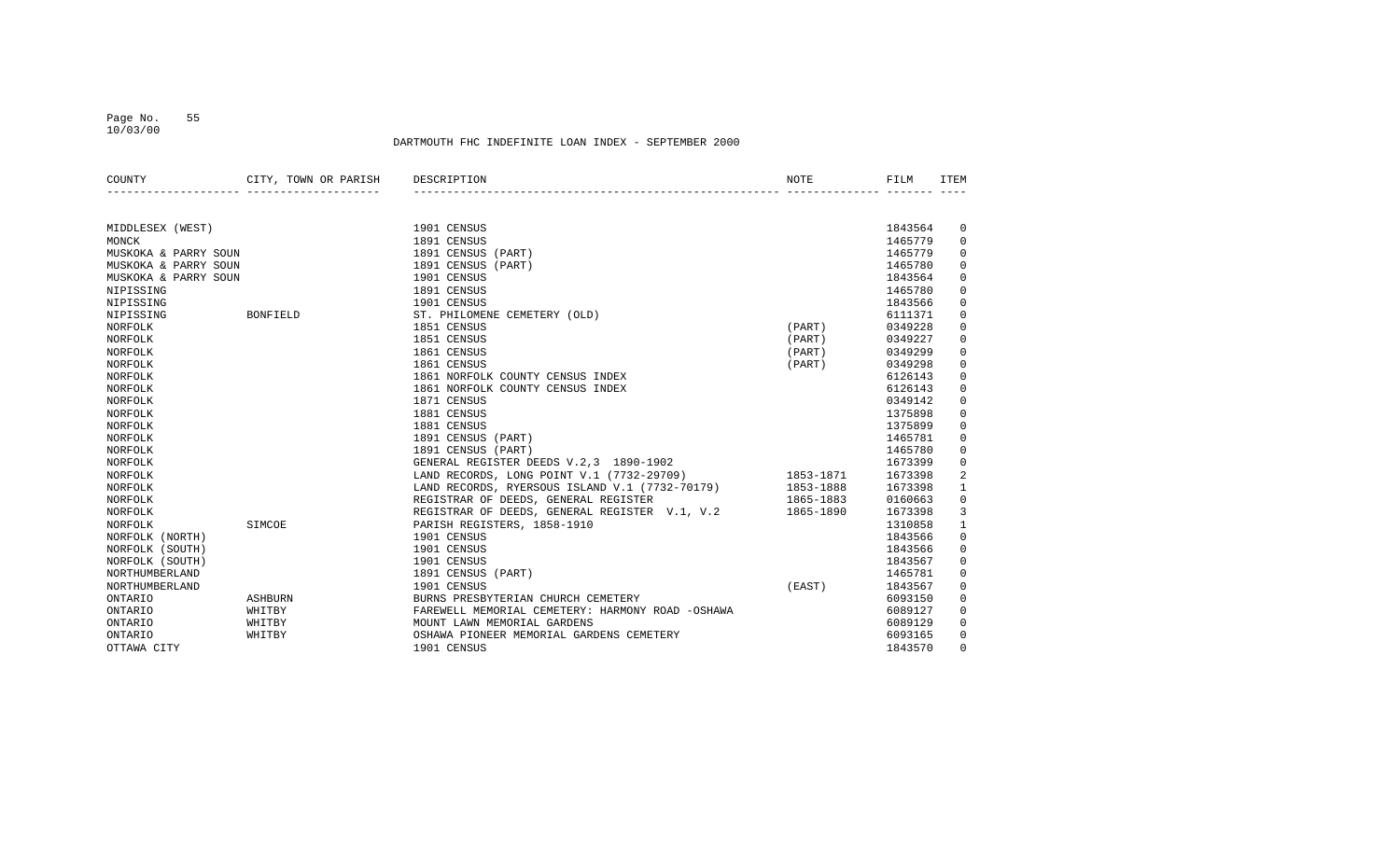#### Page No. 56 10/03/00

| COUNTY          | CITY, TOWN OR PARISH | DESCRIPTION                                        | <b>NOTE</b> | FILM    | <b>ITEM</b>    |
|-----------------|----------------------|----------------------------------------------------|-------------|---------|----------------|
|                 |                      |                                                    |             |         |                |
| OXFORD          |                      | 1881 CENSUS                                        |             | 1375902 | 0              |
| OXFORD (NORTH)  |                      | 1901 CENSUS                                        |             | 1843570 | $\Omega$       |
| OXFORD (NORTH)  |                      | 1901 CENSUS                                        |             | 1843571 | 0              |
| OXFORD (SOUTH)  |                      | 1901 CENSUS                                        |             | 1843571 | 0              |
| PERTH           | STAFFA               | ANGLICAN CHURCH RECORDS, BIRTHS MARRIAGES & DEATHS | 1870-1955   | 0846852 | $\Omega$       |
| PETERBOROUGH    |                      | 1851 CENSUS                                        |             | 0349236 | $\Omega$       |
| PRINCE EDWARD   | AMELIASBURGH         | AMELIASBURGH TOWNSHIP, PAST AND PRESENT            |             | 6103917 | 0              |
| <b>RENFREW</b>  |                      | JOHNSTOWN DISTRICT TRANSCRIPT OF MARRIAGE REGISTER | 1801-1851   | 0928968 | $\overline{4}$ |
| <b>RUSSELL</b>  | CUMBERLAND           | INDEX OF PRE-CONFEDERATION PIONEERS IN CUMBERLAND  |             | 1698046 | $\overline{2}$ |
| SIMCOE          |                      | A HISTORY OF SIMCOE COUNTY                         | VOL. 1      | 6049823 | $\Omega$       |
| SIMCOE          |                      | A HISTORY OF SIMCOE COUNTY                         | VOL. 2      | 6049824 | $\Omega$       |
| SIMCOE          |                      | MONUMENTAL TRANSCRIPTIONS: RECORDS OF 60 BURIAL GR |             | 6088282 | $\Omega$       |
| STORMONT        | LUNENBURG            | FREE PRESBYTERIAN CHURCH RECORDS, 1852-1909        |             | 0928968 | 6              |
| <b>WATERLOO</b> |                      | 1881 CENSUS                                        |             | 1375901 | 0              |
| WELLINGTON      | ARKELL               | ARKELL UNITED CHURCH CEMETERY (PUSLINCH TWP.)      |             | 6125261 | 0              |
| WELLINGTON      | ARTHUR               | GREENFIELD CEMETERY, ARTHUR                        |             | 6117466 | $\Omega$       |
| WELLINGTON      | CRIEFF               | CREIFF CEMETERY, KNOX PRESBYTERIAN CHRUCH          |             | 6125264 | $\Omega$       |
| WELLINGTON      | CRIEFF               | DEATH REGISTRATIONS AND BURIAL PERMITS 1919-1976   |             | 6125264 | $\Omega$       |
| WELLINGTON      | ERIN                 | ERIN UNION CEMETERY                                |             | 6125272 | 0              |
| WELLINGTON      | ERIN TOWNSHIP        | HUXLEY CEMETERY & INDEX                            |             | 6125246 | $\mathbf 0$    |
| WELLINGTON      | ERIN TOWNSHIP        | TWELVE SMALL CEMETERIES IN ERIN TOWNSHIP           |             | 6125214 | $\Omega$       |
| WELLINGTON      | FERGUS               | BELLESIDE CEMETERY (NICHOL TOWNSHIP)               |             | 6125247 | $\Omega$       |
| WELLINGTON      | FERGUS               | ST. ANDREWS PRESBYTERIAN CHURCH                    |             | 6125248 | $\Omega$       |
| WELLINGTON      | GOLDSTONE            | GOLDSTONE UNITED CHURCH CEMETERY (PEEL TWP.)       |             | 6125257 | $\Omega$       |
| WELLINGTON      | <b>GUELPH</b>        | ST. JOSEPH'S CEMETERY                              |             | 6125250 | 0              |
| WELLINGTON      | HARRISTON            | OLD HARRISTON CEMETERY (MINTO TOWNSHIP)            |             | 6125251 | $\Omega$       |
| WELLINGTON      | HARRISTON            | ST. THOMAS R.C. CEMETERY (MINTO PIONEER CEMETERY)  |             | 6125267 | $\Omega$       |
| WELLINGTON      | HOLLEN               | HOLLEN CEMETERY                                    |             | 6125254 | 0              |
| WELLINGTON      | KILLEAN              | KILLEAN PRESTERIAN CEMETERY (PUSLINCH TWP.)        |             | 6125265 | $\Omega$       |
| WELLINGTON      | MACTON               | ST. JOSEPH'S R.C. CEMETERY                         |             | 6125269 | 0              |
| WELLINGTON      | MARYBOROUGH TWP.     | BETHESDA CEMETERY                                  |             | 6125252 | $\mathbf 0$    |
| WELLINGTON      | MARYBOROUGH TWP.     | DERRY ADD CEMETERY                                 |             | 6125253 | $\Omega$       |
| WELLINGTON      | MAYBOROUGH TWP.      | FOUR CEMETERIES LOCATED IN MAYBOROUGH TWP.         |             | 6125266 | $\Omega$       |
| WELLINGTON      | NICHOL TWP.          | MOUNT PLEASANT CEMETERY                            |             | 6125256 | $\Omega$       |
| WELLINGTON      | NICHOL TWP.          | WELLINGTON COUNTY HOME FOR THE AGED CEMETERY       |             | 6125268 | 0              |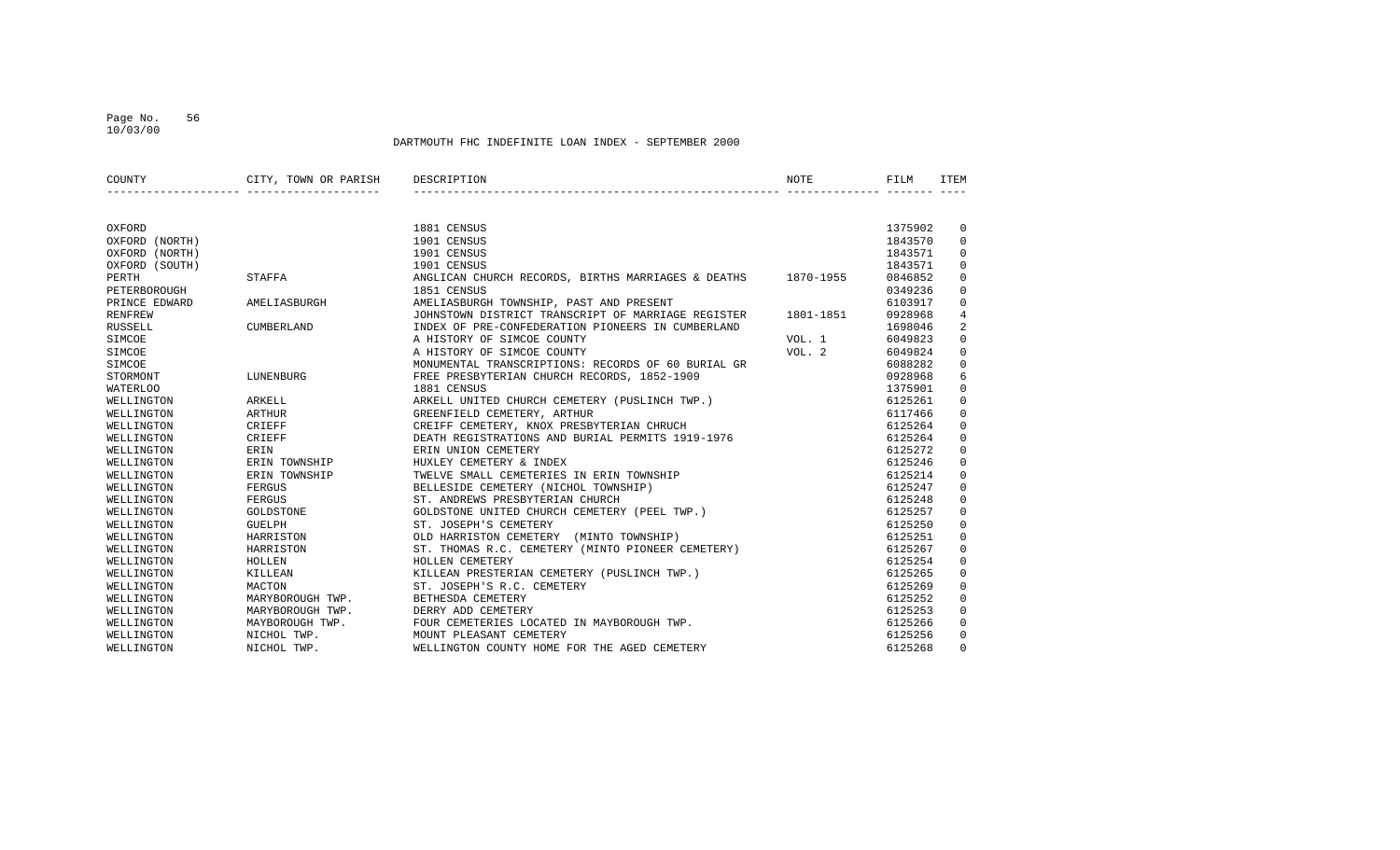DARTMOUTH FHC INDEFINITE LOAN INDEX - SEPTEMBER 2000

| COUNTY     | CITY, TOWN OR PARISH | DESCRIPTION                                        | NOTE          | FILM    | ITEM     |
|------------|----------------------|----------------------------------------------------|---------------|---------|----------|
|            |                      |                                                    |               |         |          |
|            |                      |                                                    |               |         |          |
| WELLINGTON | ORANGEVILLE          | GRAVESTONE INSCRIPTIONS OF FOREST LAWN CEMETERY    |               | 6117492 | $\Omega$ |
| WELLINGTON | PEEL TOWNSHIP        | CEMETERIES IN PEEL TOWNSHIP                        |               | 6101854 | $\Omega$ |
| WELLINGTON | PEEL TWP.            | SAINT ANTHONY'S ROMAN CATHOLIC CEMETERY            |               | 6125271 | $\Omega$ |
| WELLINGTON | PEEL TWP.            | ZION HILL UNITED CEMETERY                          |               | 6125258 | $\Omega$ |
| WELLINGTON | PILKINGTON TWP.      | BETHEL MENNONITE CEMETERY                          |               | 6125260 | $\Omega$ |
| WELLINGTON | PILKINGTON TWP.      | BETHEL METHODIST CEMETERY                          |               | 6125259 | $\Omega$ |
| WELLINGTON | PILKINGTON TWP.      | OLD ANGLICAN CEMETERY                              |               | 6125270 | $\Omega$ |
| WELLINGTON | PUSLINCH TWP.        | CEMETERIES IN NORTHWEST PART OF TOWNSHIP           |               | 6125263 | $\Omega$ |
| WELLINGTON | PUSLINCH TWP.        | PUSLINCH UNION CEMETERY                            |               | 6125262 | $\Omega$ |
| WELLINGTON | ROTHSAY              | SAINT JAMES ANGLICAN CEMETERY                      |               | 6125255 | $\Omega$ |
| WELLINGTON | WEST GARAFRAXA TWP.  | MOUNT CARMEL CEMETERY                              |               | 6125249 | $\Omega$ |
| YORK       |                      | 1901 CENSUS SCHEDULES<br>(no. 131, h2-1)           |               | 1843591 | $\Omega$ |
| YORK       | TORONTO              | REGISTER OF BIRTHS, MARRIAGES AND DEATHS 1896-1907 | NORTH TORONTO | 0230899 | $\Omega$ |
| YORK WEST  |                      | CENSUS SCHEDULES, 1891.                            |               | 1465806 | $\Omega$ |

10/03/00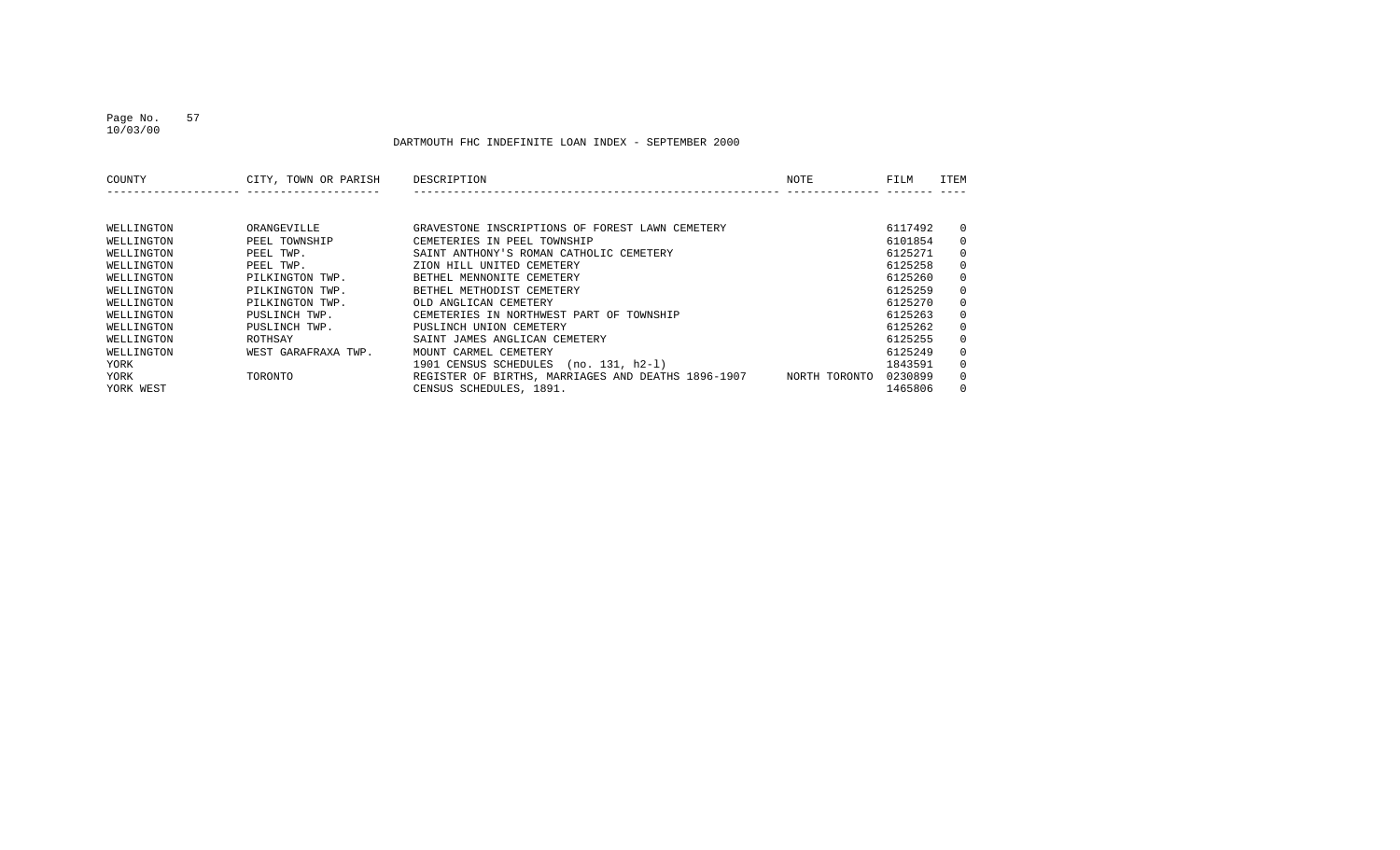#### Page No. 58 10/03/00

| COUNTY                                     |            | CITY, TOWN OR PARISH DESCRIPTION | NOTE                                                                                                                                                                                                                                                | FILM    | <b>ITEM</b>    |
|--------------------------------------------|------------|----------------------------------|-----------------------------------------------------------------------------------------------------------------------------------------------------------------------------------------------------------------------------------------------------|---------|----------------|
| $***$<br>CANADA ** PRINCE EDWARD ISLAND ** |            |                                  |                                                                                                                                                                                                                                                     |         |                |
|                                            |            |                                  | 1848 CENSUS OF PRINCE EDWARD ISLAND                                                                                                                                                                                                                 | 1036775 | 13             |
|                                            |            |                                  | D<br>ACADIANNA, ACADIA, THEN AND NOW                                                                                                                                                                                                                | 6111001 | $\mathbf 0$    |
|                                            |            |                                  | AN ALPHABETICAL LISTING OF ACADIA PLACE NAMES                                                                                                                                                                                                       | 6111001 | 0              |
|                                            |            |                                  | CARD INDEX TO BAPTISMS PRIOR TO 1886, STEWART-WEST<br>LISTS OF PASSENGERS LANDING IN SHIPS MG100 V.16 #63 1319528                                                                                                                                   |         | $\Omega$       |
|                                            |            |                                  | LISTS OF PASSENGERS LANDING IN SHIPS                                                                                                                                                                                                                |         | 5              |
|                                            |            |                                  | MARRIAGE RECORDS, 1850-1852, 1852-1857 INDEXED                                                                                                                                                                                                      | 1630092 | $\Omega$       |
|                                            |            |                                  | MARRIAGE RECORDS, 1857-1862 INDEXED                                                                                                                                                                                                                 | 1630092 | 0              |
|                                            |            |                                  | MASTER NAME INDEX OF THE PEI MUSEUM & HERITAGE FDN<br>MCINN-MCKENN 1490129                                                                                                                                                                          |         | $\Omega$       |
|                                            |            |                                  | MASTER NAME INDEX OF THE PEI MUSEUM & HERITAGE FDN<br>WADY-WEBSTER                                                                                                                                                                                  | 1490147 | 0              |
|                                            |            |                                  | MASTER NAME INDEX OF THE PEI MUSEUM & HERITAGE FDN<br>STRATH-TIERN                                                                                                                                                                                  | 1490145 | 0              |
|                                            |            |                                  | MASTER NAME INDEX OF THE PEI MUSEUM & HERITAGE FDN<br>BRADY-BRYANTON 1490096                                                                                                                                                                        |         | 0              |
|                                            |            |                                  | MASTER NAME INDEX PEI MUSEUM & HERITAGE FOUNDATION<br>FORSYTHE-GALLA 1490109                                                                                                                                                                        |         | $\Omega$       |
|                                            |            |                                  | MASTER NAME INDEX PEI MUSEUM & HERITAGE FOUNDATION<br>NICHOLSON-PARK 1490136                                                                                                                                                                        |         | 0              |
|                                            |            |                                  | MASTER NAME INDEX PEI MUSEUM & HERITAGE FOUNDATION<br>BRYDON-COLVILL 1490097                                                                                                                                                                        |         | $\Omega$       |
|                                            |            |                                  | MASTER NAME INDEX PEI MUSEUM & HERITAGE FOUNDATION<br>MILLIGAN-MORRI 1490122                                                                                                                                                                        |         | $\Omega$       |
|                                            |            |                                  | MASTER NAME INDEX PEI MUSEUM & HERITAGE FOUNDATION<br>BLACK-BRODWELL 1490095                                                                                                                                                                        |         | 0              |
|                                            |            |                                  | MASTER NAME INDEX PEI MUSEUM & HERITAGE FOUNDATION<br>MCRAE-NICHOLSO 1490135                                                                                                                                                                        |         | 0              |
|                                            |            |                                  |                                                                                                                                                                                                                                                     | 1490094 | 0              |
| KINGS                                      |            |                                  | WASTER NAME INDEX PEI MUSEUM & HERITAGE FOUNDALLON<br>1901 CENSUS SCHEDULES (no. 132, a-s)<br>CENSUS SCHEDULES, 1881.<br>CENSUS SCHEDULES, 1881.<br>CENSUS SCHEDULES, 1891.<br>CENSUS SCHEDULES, 1891.<br>SAINT TERESA CHURCH RECORDS 1868-1900<br> | 1843591 | $\mathbf 0$    |
| KINGS                                      |            |                                  |                                                                                                                                                                                                                                                     | 1375800 | 0              |
| KINGS                                      |            |                                  |                                                                                                                                                                                                                                                     | 1375801 | 0              |
| KINGS                                      |            |                                  |                                                                                                                                                                                                                                                     | 1465807 | 0              |
| KINGS                                      |            |                                  |                                                                                                                                                                                                                                                     | 1465806 | 0              |
| KINGS                                      | CARDIGAN   |                                  |                                                                                                                                                                                                                                                     | 0862447 | $\mathbf{1}$   |
| KINGS                                      | CARDIGAN   |                                  |                                                                                                                                                                                                                                                     | 0862447 | 1              |
| KINGS                                      |            | LITTLE POND                      | ST. FRANCIS DE SALES CATHOLIC CHURCH RECORDS<br>ST. LAWRENCE CATHOLIC CHURCH RECORDS<br>$1865 - 1900$                                                                                                                                               | 0862433 | 4              |
| KINGS                                      | MORELL     |                                  | ST. LAWRENCE CATHOLIC CHURCH RECORDS<br>1881-1901                                                                                                                                                                                                   | 0862448 | $\overline{a}$ |
| KINGS                                      | ROLLO BAY  |                                  | ST. ALEXIS CATHOLIC CHURCH RECORDS, BAPTISMS, MARR 1847-1877                                                                                                                                                                                        | 0862433 | 1              |
| KINGS                                      | ROLLO BAY  |                                  | ST. ALEXIS CATHOLIC CHURCH, BAPTISMS, MARR., BURIALS 1878-1900                                                                                                                                                                                      | 0862433 | 1              |
| KINGS                                      | SOURIS     |                                  | 1881-1900<br>ST. MARGARET'S CATHOLIC CHURCH RECORDS                                                                                                                                                                                                 | 0862432 | 2              |
| ST. GEORGES<br>ST. PETERS<br>KINGS         |            |                                  | ST. GEORGE'S CATHOLIC CHURCH RECORDS<br>1836-1900                                                                                                                                                                                                   | 0862451 | 2              |
| KINGS                                      |            |                                  | 1849-1884<br>ST. PETERS CATHOLIC CHURCH, BAPTISMS                                                                                                                                                                                                   | 0862428 | 0              |
| KINGS                                      | ST. PETERS |                                  | ST. PETERS CATHOLIC CHURCH, BAPTISMS, MARR., BURIALS 1885-1900                                                                                                                                                                                      | 0862428 | 0              |
| PRINCE                                     |            |                                  | 1901 CENSUS SCHEDULES (no. 133, al)                                                                                                                                                                                                                 | 1843591 | $\Omega$       |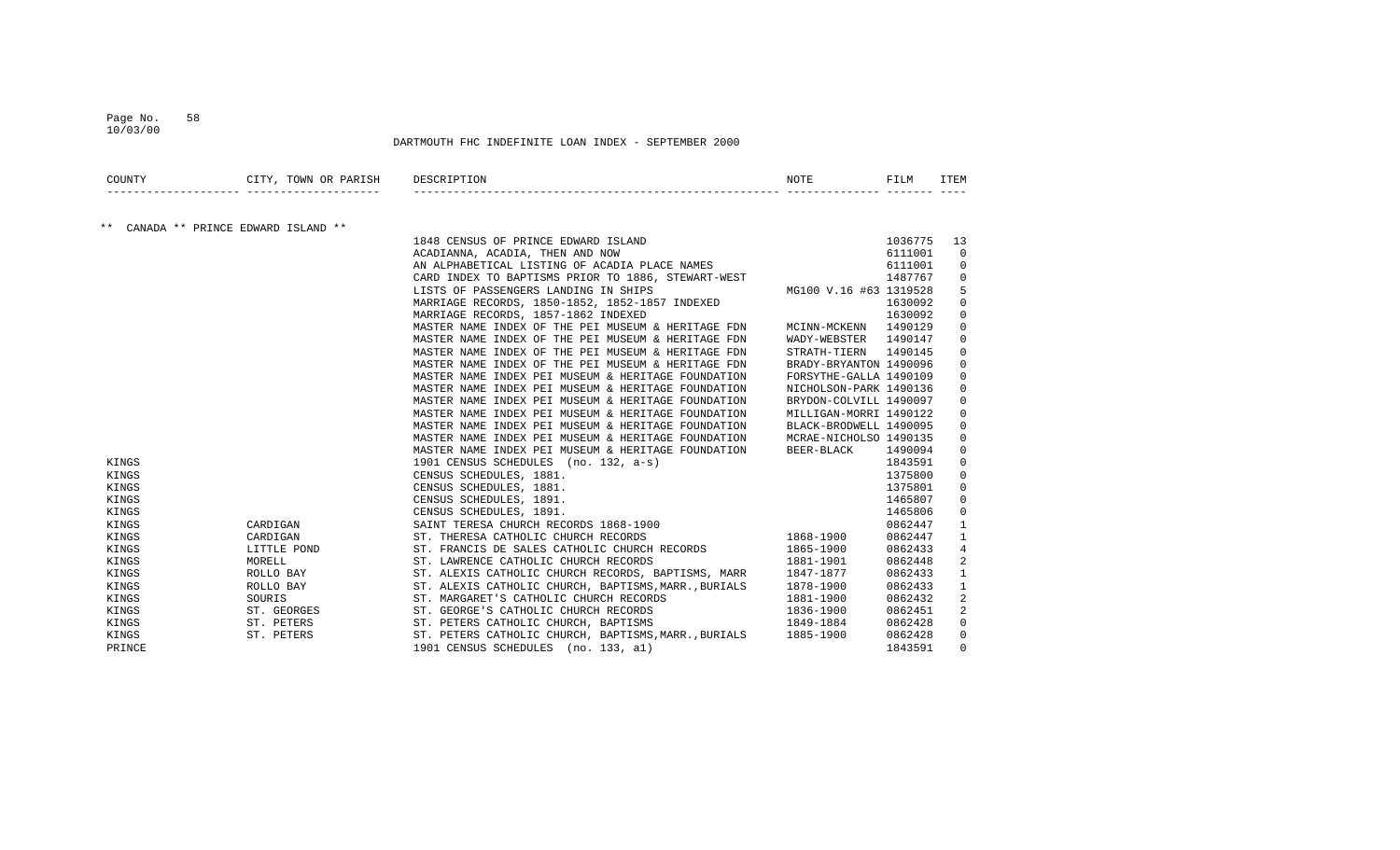#### Page No. 59 10/03/00

| COUNTY        | CITY, TOWN OR PARISH DESCRIPTION |                                                                                                                                                                 | NOTE                   | FILM    | ITEM                    |
|---------------|----------------------------------|-----------------------------------------------------------------------------------------------------------------------------------------------------------------|------------------------|---------|-------------------------|
|               |                                  |                                                                                                                                                                 |                        |         |                         |
| PRINCE        |                                  | 1901 CENSUS SCHEDULES (no. 133, a2-1)                                                                                                                           |                        | 1843592 | 0                       |
| PRINCE        |                                  | 1901 CENSUS SCHEDULES (no. 134, a-o)                                                                                                                            |                        | 1843592 | $\mathbf 0$             |
| PRINCE        |                                  | CENSUS SCHEDULES, 1881.                                                                                                                                         |                        | 1375798 | $\mathbf 0$             |
| PRINCE        |                                  | CENSUS SCHEDULES, 1891.                                                                                                                                         |                        | 1465808 | $\mathbf 0$             |
| PRINCE        |                                  | CENSUS SCHEDULES, 1891.                                                                                                                                         |                        | 1465807 | $\mathbf 0$             |
| PRINCE        | ALBERTON                         | SACRED HEART CATHOLIC CHURCH RECORDS 1879-1901                                                                                                                  |                        | 0862433 | $\mathbf{3}$            |
| PRINCE        | <b>BLOOMFIELD</b>                |                                                                                                                                                                 |                        | 0862448 | 3                       |
| PRINCE        | <b>BRAE</b>                      | ST. MARY'S CATHOLIC CHURCH RECORDS<br>1833-1901                                                                                                                 |                        | 0862451 | $\mathbf{1}$            |
| PRINCE        | BURTON                           | SAINT MARK CHURCH RECORDS 1871-1901                                                                                                                             |                        | 0862447 | $\overline{\mathbf{c}}$ |
| PRINCE        | <b>BURTON</b>                    | ST. MARK'S CATHOLIC CHURCH RECORDS                                                                                                                              | 1871-1901              | 0862447 | $\overline{2}$          |
| PRINCE        | EGMONT BAY                       | ST. MARK'S CATHOLIC CHURCH RECORDS<br>CATHOLIC CHURCH RECORDS, 1821-1901<br>AT ANNIC CHURCH ARTHOLIC GUIDENT AND STRIKE                                         |                        | 0862441 | $\mathsf{O}\xspace$     |
| PRINCE        | EGMONT BAY                       | ST. JAMES CATHOLIC CHURCH, MARRIAGES 1844-1901                                                                                                                  |                        | 0862442 | $1\,$                   |
| PRINCE        | LOT 11<br>FREELAND               | ST. BRIDGET CATHOLIC CHURCH RECORDS                                                                                                                             |                        | 0862448 | $\mathbf{1}$            |
| PRINCE        | INDIAN RIVER                     | ST. MARY'S CATHOLIC CHURCH RECORDS                                                                                                                              | 1868-1900<br>1838-1900 | 0862436 | $\mathbf 0$             |
| PRINCE        | KINKORA                          | SAINT MALACHI CHURCH RECORDS 1860-1900                                                                                                                          |                        | 0862447 | $\overline{3}$          |
| PRINCE        | KINKORA                          | ST. MALACHI CATHOLIC CHURCH RECORDS                                                                                                                             | 1859-1919              | 0862447 | 3                       |
| PRINCE        | MALPEOUE                         | SAINT-JEAN-BAPTISTE: REGISTER OF B, M, BURIALS 1817-1835                                                                                                        |                        | 0272343 | $\mathsf 0$             |
| PRINCE        | MISCOUCHE                        | CATHOLIC CHURCH RECORDS, 1817-1887                                                                                                                              |                        | 0862450 | $\mathsf 0$             |
| PRINCE        | PALMER ROAD                      | IMMACULATE CONCEPTION CATHOLIC CHURCH RECORDS 1879-1899                                                                                                         |                        | 0862430 | $\mathbf 0$             |
| PRINCE        | TIGNISH                          | ST. SIMON AND ST. JUDE CATHOLIC CHURCH RECORDS 1831-1872                                                                                                        |                        | 0862445 | $\mathbf 0$             |
| PRINCE        | TIGNISH                          | ST. SIMON AND ST. JUDE CATHOLIC CHURCH RECORDS 1878-1900                                                                                                        |                        | 0862446 | $\mathbf 0$             |
| QUEENS        |                                  | 1901 CENSUS SCHEDULES (no. 135, a-c)                                                                                                                            |                        | 1843592 | $\mathbf 0$             |
| QUEENS        |                                  | 1901 CENSUS SCHEDULES (no. 135, d-p)                                                                                                                            |                        | 1843593 | $\mathsf 0$             |
| QUEENS        |                                  | 1901 CENSUS SCHEDULES (no. 136, a-h)                                                                                                                            |                        | 1843593 | $\mathsf 0$             |
| QUEENS        |                                  | CENSUS SCHEDULES, 1881.                                                                                                                                         |                        | 1375799 | $\mathbf 0$             |
| QUEENS        |                                  | CENSUS SCHEDULES, 1881.                                                                                                                                         |                        | 1375800 | $\mathbf 0$             |
| QUEENS        |                                  | CENSUS SCHEDULES, 1891.                                                                                                                                         |                        | 1465808 | $\mathbf 0$             |
| QUEENS        |                                  | CENSUS SCHEDULES, 1891.                                                                                                                                         |                        | 1465809 | $\mathsf 0$             |
| <b>OUEENS</b> | CHARLOTTETOWN                    | ST. DUSTAN'S BASILICA BAPTISMS 1877-1891                                                                                                                        |                        | 0862438 | $\mathbf 0$             |
| <b>OUEENS</b> | CHARLOTTETOWN                    | ST. DUSTAN'S BASILICA BAPTISMS, MARR., BURIALS 1892-1900                                                                                                        |                        | 0862438 | $\mathbf 0$             |
| QUEENS        | CHARLOTTETOWN                    | ST. DUSTAN'S BASILICA BAPTISMS, MARR., BURIALS 1858-1876                                                                                                        |                        | 0862437 | $\mathbf 0$             |
| QUEENS        | CHARLOTTETOWN                    | ST. DUSTAN'S BASILICA BAPTISMS, MARRIAGES                                                                                                                       | 1830-1858              | 0862437 | $\mathbf 0$             |
| QUEENS        | CHARLOTTETOWN                    | ST. PAUL'S ANGLICAN CHURCH RECORDS, BAPTISMS<br>ST. PAUL'S ANGLICAN CHURCH RECORDS, BAPTISMS 1777-1939<br>ST. PAUL'S ANGLICAN CHURCH RECORDS, BURIALS 1827-1947 |                        | 0862437 | $\mathbf 0$             |
| <b>OUEENS</b> | CHARLOTTETOWN                    |                                                                                                                                                                 |                        | 1630129 | $\mathbf 0$             |
| <b>OUEENS</b> | CHARLOTTETOWN                    |                                                                                                                                                                 |                        | 1630130 | $\mathbf 0$             |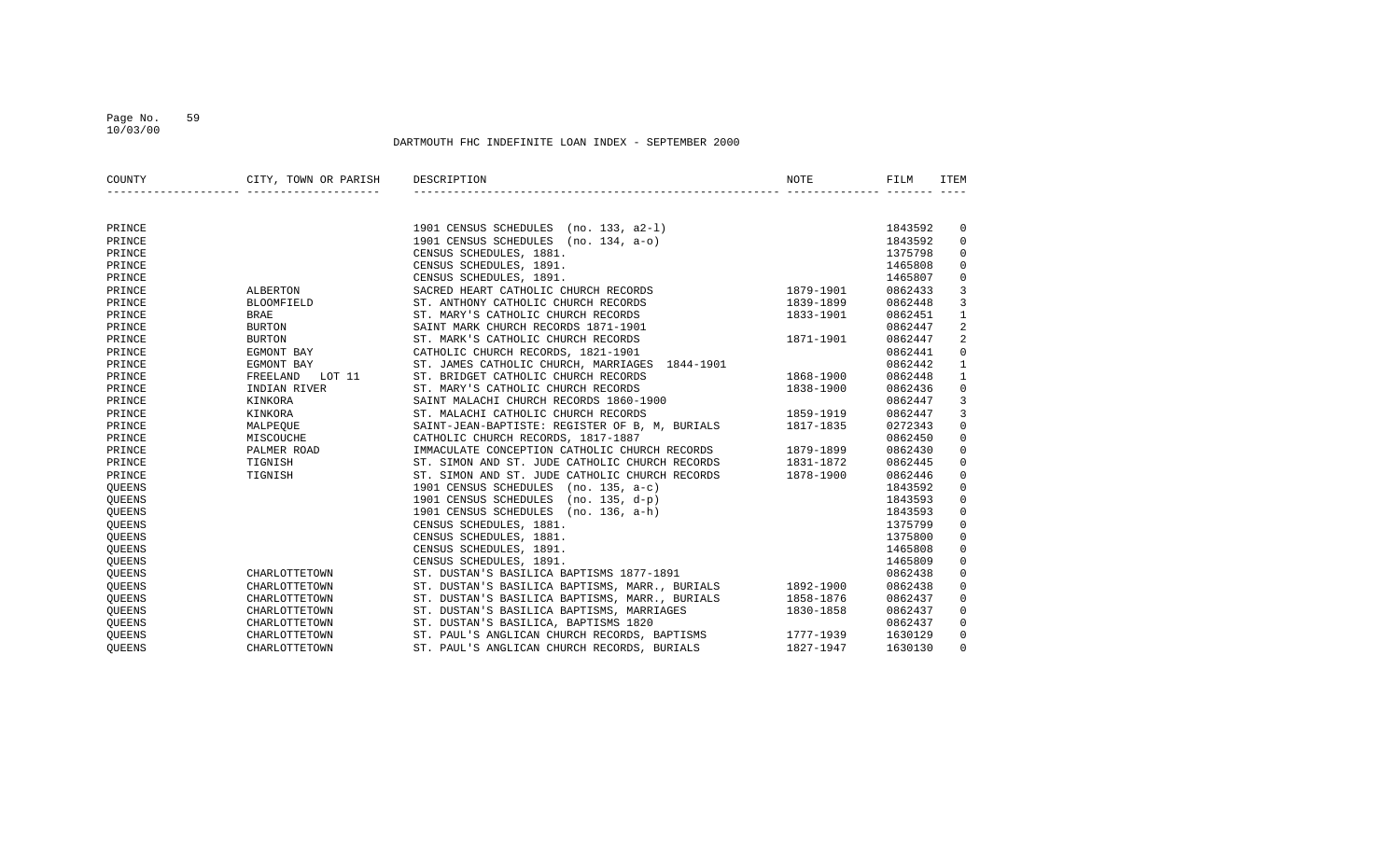### Page No. 60 10/03/00

| COUNTY        | CITY, TOWN OR PARISH | DESCRIPTION                                          | NOTE      | FILM    | <b>ITEM</b>  |
|---------------|----------------------|------------------------------------------------------|-----------|---------|--------------|
|               |                      |                                                      |           |         |              |
| QUEENS        | CHARLOTTETOWN        | ST. PAUL'S ANGLICAN CHURCH RECORDS, CONFIRMATIONS    | 1920-1944 | 1630130 | $\mathbf{0}$ |
| QUEENS        | CHARLOTTETOWN        | ST. PAUL'S ANGLICAN CHURCH RECORDS, MARRIAGES        | 1780-1819 | 1630129 | $\mathbf{0}$ |
| QUEENS        | CHARLOTTETOWN        | ST. PAUL'S ANGLICAN CHURCH RECORDS, MARRIAGES        | 1833-1939 | 1630130 | $\Omega$     |
| QUEENS        | CHARLOTTETOWN        | ST. PAUL'S ANGLICAN CHURCH RECORDS, MARRIAGES        | 1827-1833 | 1630129 | $\Omega$     |
| QUEENS        | CHARLOTTETOWN        | ST. PAUL'S ANGLICAN CHURCH RECORDS, MINUTES          | 1791-1802 | 1630130 | $\Omega$     |
| QUEENS        | CHARLOTTETOWN        | ST. PAUL'S ANGLICAN CHURCH RECORDS, MINUTES          | 1869-1888 | 1630130 | $\mathbf{0}$ |
| QUEENS        | CORRAN BAN           | SAINT MICHAEL CATHOLIC CHURCH RECORDS 1887-1900      |           | 0862442 | 2            |
| QUEENS        | HOPE RIVER           | RUSTICO : UNE PARIOSSE ACADIENNE                     |           | 6087854 | $\Omega$     |
| QUEENS        | HOPE RIVER           | ST. ANNES CATHOLIC CHURCH, BAPTISMS AND MARRIAGES    | 1881-1900 | 0862427 | $\Omega$     |
| QUEENS        | KELLYS CROSS         | ST. JOSEPH'S CATHOLIC CHURCH BAPTISMS & MARRIAGES    | 1851-1892 | 0862443 | $\mathbf 0$  |
| QUEENS        | KELLYS CROSS         | ST. JOSEPH'S CATHOLIC CHURCH BAPTISMS, MARR., BURIAL | 1893-1900 | 0862443 | $\Omega$     |
| QUEENS        | MOUNT STEWART        | ST. ANDREW'S CATHOLIC CHURCH RECORDS                 | 1856-1901 | 0862432 | $\mathbf{1}$ |
| QUEENS        | NORTH RUSTICO        | RUSTICO : UNE PARIOSSE ACADIENNE                     |           | 6087854 | $\Omega$     |
| QUEENS        | SOUTH RESTICO        | SAINT AUGUSTINE CATHOLIC CHURCH RECORDS              | 1854-1900 | 0862435 | $\Omega$     |
| <b>OUEENS</b> | SOUTH RESTICO        | SAINT AUGUSTINE CATHOLIC CHURCH RECORDS              | 1812-1854 | 0862434 | $\Omega$     |
| QUEENS        | SOUTH RUSTICO        | RUSTICO : UNE PARIOSSE ACADIENNE                     |           | 6087854 | $\Omega$     |
| QUEENS        | SOUTH RUSTICO        | SAINT AUGUSTINE CATHOLIC CHURCH, PARISH REGISTER     | 1812-1824 | 0928972 | 18           |
| QUEENS        | TYRONE               | ST. ANNE'S CATHOLIC CHURCH, BAPTISMS AND MARRIAGES   | 1861-1892 | 0862442 | 3            |
| QUEENS        | TYRONE               | ST. ANNE'S CATHOLIC CHURCH, BAPTISMS, MARR., BURIALS | 1893-1901 | 0862442 | 3            |
| QUEENS        | VERNON RIVER         | ST. JOACHIM CATHOLIC CHURCH, BAPTISMS 1837-1868      |           | 0862439 | $\mathbf{0}$ |
| QUEENS        | VERNON RIVER         | ST. JOACHIM CATHOLIC CHURCH, BAPTISMS, MARR., BURIAL | 1868-1901 | 0862439 | $\Omega$     |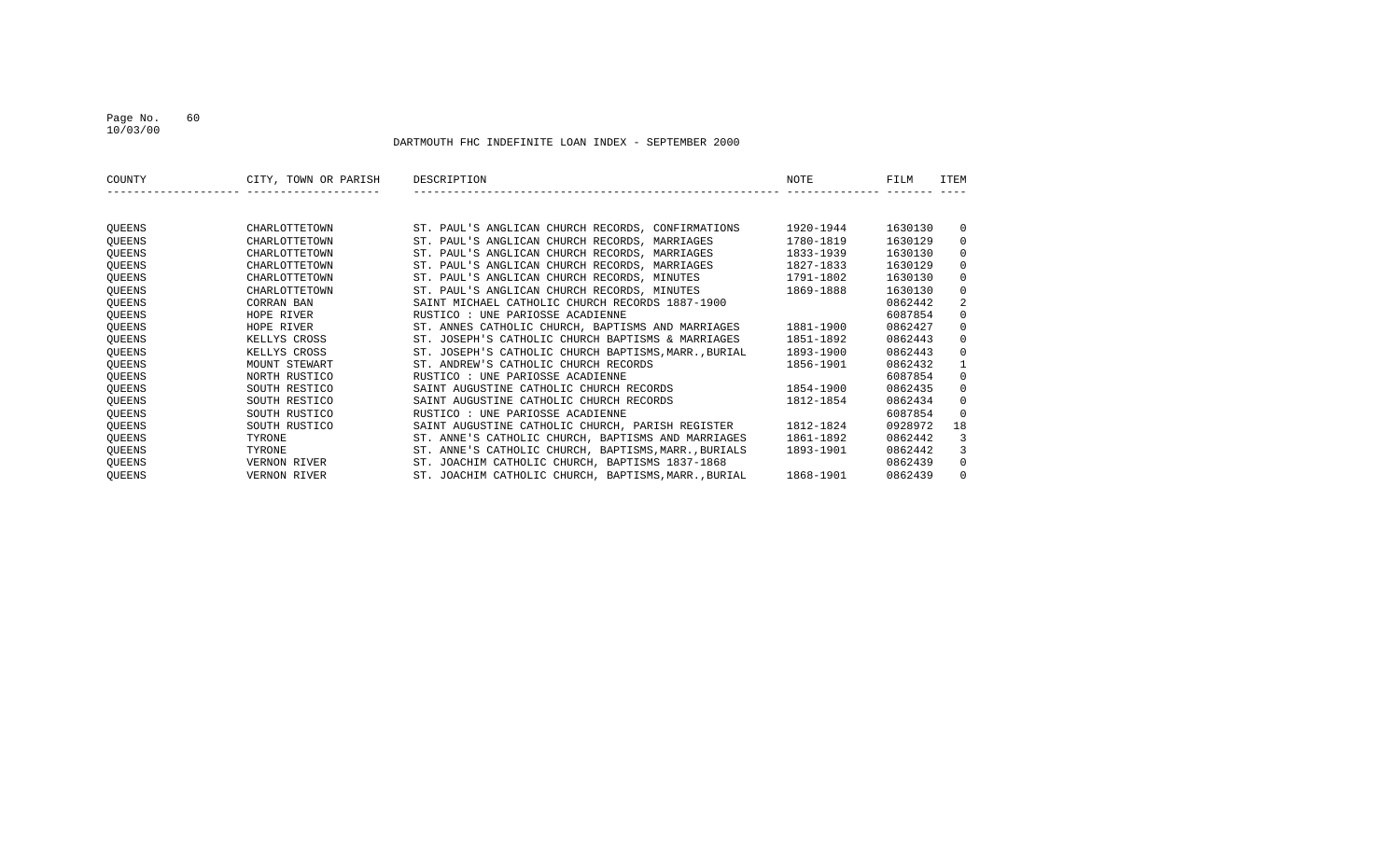10/03/00

| COUNTY                       | CITY, TOWN OR PARISH | DESCRIPTION                                                 | NOTE      | FILM    | ITEM        |
|------------------------------|----------------------|-------------------------------------------------------------|-----------|---------|-------------|
|                              |                      |                                                             |           |         |             |
| $***$<br>CANADA ** OUEBEC ** |                      |                                                             |           |         |             |
|                              |                      | CATHOLIC (OUEBEC) PARISH REGISTERS, 1662-1848               |           | 1018094 | 0           |
|                              |                      | DEPOCA - PAQUET FAMILY FRANCE/QUEBEC/MICHIGAN               |           | 1033528 | 7           |
|                              |                      | DICTIONNAIRE GENEALOGIQUE DES FAMILLES (TANGUAY) TO 6016496 |           | 6016466 | 0           |
|                              |                      | JETTE, DICTIONNAIRE GENEALOGIOUE DES FAMILLES DU O          | TO 1730   | 6049365 | 0           |
|                              |                      | JEWISH RESIDENTS OF GREATER ONTARIO AND QUEBEC              |           | 1698046 | 3           |
|                              |                      | LOYALIST LISTS: OVER 2000 NAMES FROM HALDIMAND              |           | 6010886 | $\mathbf 0$ |
|                              |                      | OUEBEC CITY AREA PROTESTANT CHURCH RECORDS                  | 1790-1875 | 6334276 | $\Omega$    |
|                              | ST.-JEAN WARD        | 1851 CENSUS                                                 |           | 0517309 | $\mathbf 0$ |
|                              | ST.-JEAN WARD        | 1851 CENSUS                                                 |           | 0517310 | 0           |
|                              | VERDUN               | GENEALOGIE DE J. PHILLIPPE DUPUIS                           |           | 0908865 | 3           |
| ARGENTEUIL                   |                      | 1901 CENSUS SCHEDULES (no. 137, a-c2)                       |           | 1843593 | $\mathbf 0$ |
| ARGENTEUIL                   |                      | CENSUS SCHEDULES, 1891.                                     |           | 1465809 | $\mathbf 0$ |
| CHAMBLY                      |                      | 1881 CENSUS                                                 |           | 1375841 | $\mathbf 0$ |
| GASPE                        |                      | 1871 CENSUS                                                 |           | 0493572 | $\mathbf 0$ |
| GATINEAU                     |                      | 1871 CENSUS                                                 |           | 0493572 | 0           |
| GATINEAU                     | <b>HULL</b>          | PINK'S CEMETERY (MOUNTAIN VIEW), INCLUDES INDEX             |           | 0962273 | 9           |
| GATINEAU                     | MASHAM-NORD          | TWO CEMETERIES OF MASHAM TOWNSHIP, INCLUDES INDEX           |           | 0962273 | 8           |
| KAMOURASKA                   |                      | 1891 CENSUS (PART)                                          |           | 1465825 | $\Omega$    |
| L'ASSOMPTION                 |                      | 1891 CENSUS                                                 |           | 1465825 | $\Omega$    |
| L'ASSOMPTION                 |                      | 1901 CENSUS                                                 |           | 1843608 | $\mathbf 0$ |
| LABELLE                      |                      | 1901 CENSUS                                                 |           | 1843608 | $\mathbf 0$ |
| LAPRAIRIE                    |                      | 1861 CENSUS                                                 |           | 0517387 | $\mathbf 0$ |
| LAPRAIRIE                    |                      | 1881 CENSUS                                                 |           | 1375841 | $\mathbf 0$ |
| LAPRAIRIE                    |                      | 1891 CENSUS                                                 |           | 1465825 | $\mathbf 0$ |
| LAPRAIRIE                    | SAINT-PHILIPPE       | PARISH REGISTERS, 1784-1809                                 |           | 1288843 | $\mathbf 0$ |
| LAPRAIRIE                    | SAINT-PHILIPPE       | PARISH REGISTERS, 1809-1823                                 |           | 1288844 | $\mathbf 0$ |
| LAPRAIRIE                    | SAINT-PHILIPPE       | PARISH REGISTERS, 1823-1845                                 |           | 1288845 | $\mathbf 0$ |
| LAPRAIRIE                    | SAINT-PHILIPPE       | PARISH REGISTERS, 1845-1877                                 |           | 1288846 | $\mathbf 0$ |
| LAPRAIRIE                    | SAINT-PHILIPPE       | REGISTRES PAROISSIAUX INDEX, 1753-1877 REGISTRES            | 1753-1784 | 1288842 | $\mathbf 0$ |
| LAPRAIRIE & NAPIERVI         |                      | 1901 CENSUS                                                 |           | 1843608 | $\mathbf 0$ |
| LAVAL                        |                      | 1891 CENSUS (PART)                                          |           | 1465825 | $\mathbf 0$ |
| MEGANTIC                     |                      | REPERTORY OF VITAL STATS, ANGLO-PROTESTANTS                 | 1826-1991 | 6125775 | $\mathbf 0$ |
| PONTIAC                      | <b>BRISTOL</b>       | NORWAY BAY UNITED CEMETERY & ANGLICAN CEMETERY              |           | 6046608 | $\Omega$    |
| OUEBEC                       | ST.-ROCH WARD        | 1851 CENSUS                                                 |           | 0517306 | $\Omega$    |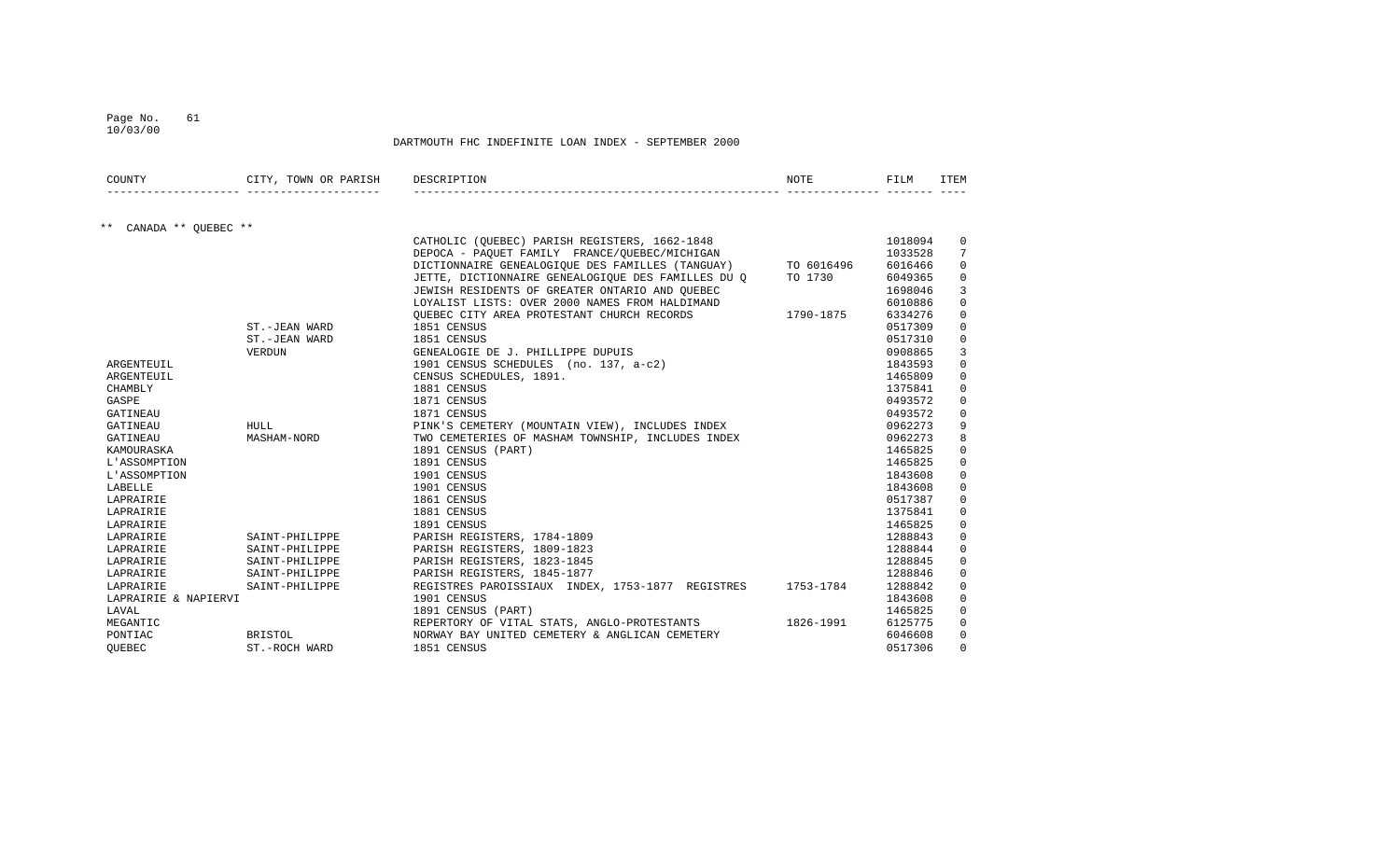### Page No. 62 10/03/00

| COUNTY     | CITY, TOWN OR PARISH | DESCRIPTION                | NOTE | FILM    | ITEM           |
|------------|----------------------|----------------------------|------|---------|----------------|
|            |                      |                            |      |         |                |
|            |                      |                            |      |         |                |
| QUEBEC     | ST.-ROCH WARD        | 1851 CENSUS                |      | 0517307 | $\overline{0}$ |
| OUEBEC     | ST.-ROCH WARD        | 1851 CENSUS                |      | 0517308 | $\overline{0}$ |
| SHEFFORD   |                      | NO. 187 C-M<br>1891 CENSUS |      | 1465846 | $\overline{0}$ |
| SHERBROOKE |                      | 1891 CENSUS<br>NO. 188 A-G |      | 1465846 | $\overline{0}$ |
| SHERBROOKE |                      | 1901 CENSUS NO. 193, B2-H  |      | 1843628 | $\overline{0}$ |
| SOULANGES  |                      | 1891 CENSUS<br>NO. 189 A-B |      | 1465846 | $\overline{0}$ |
| SOULANGES  |                      | 1901 CENSUS NO. 194, A-K   |      | 1843628 | $\overline{0}$ |
| ST. JEAN   |                      | 1881 CENSUS                |      | 1375841 | $\mathbf{0}$   |
| STANSTEAD  |                      | 1901 CENSUS NO. 195, A-L   |      | 1843628 | $\overline{0}$ |
| VERCHERES  |                      | 1881 CENSUS                |      | 1375841 | $\Omega$       |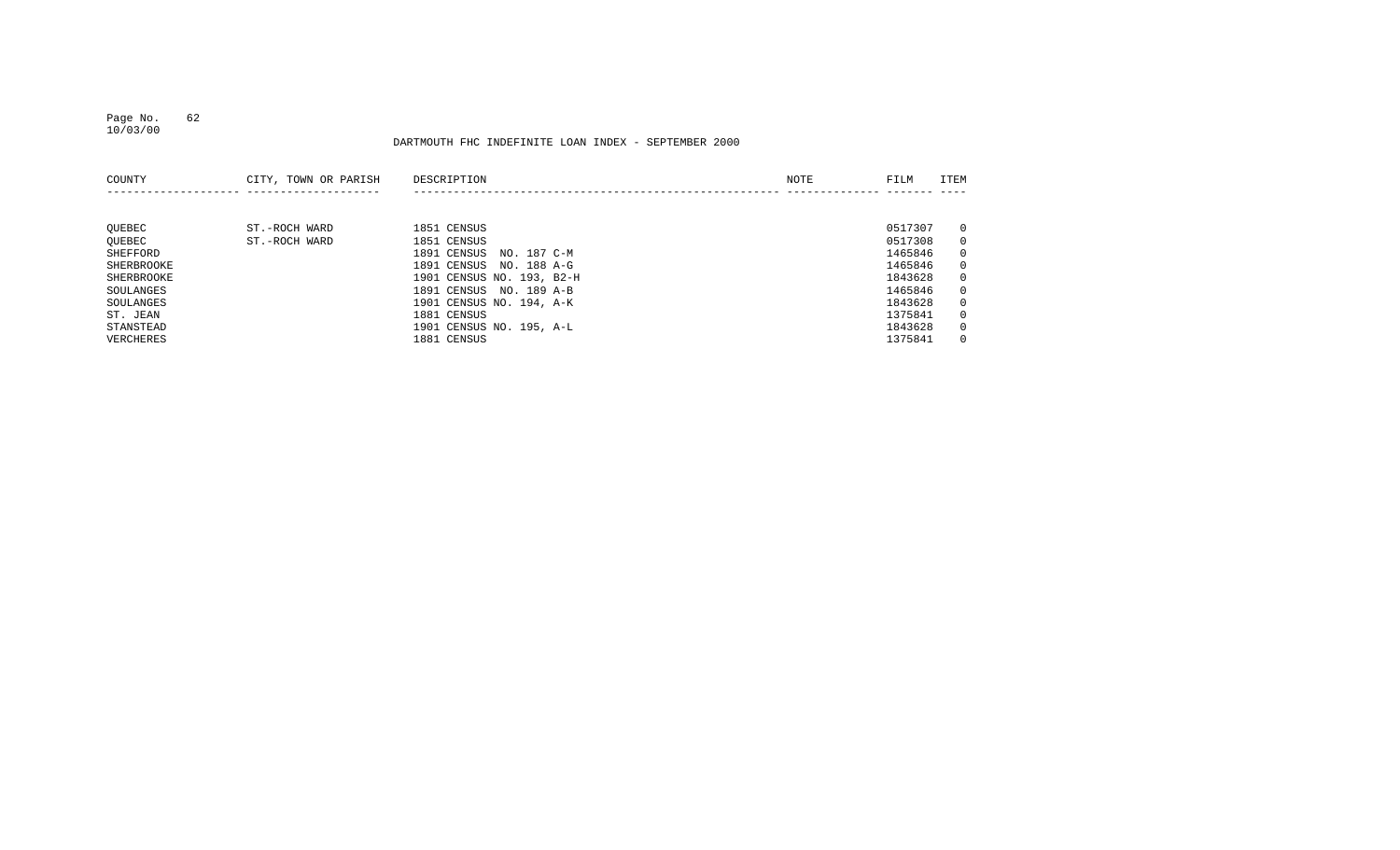### Page No. 63 10/03/00

|     | COUNTY                    | CITY, TOWN OR PARISH | DESCRIPTION                                    | NOTE | FILM    | ITEM |
|-----|---------------------------|----------------------|------------------------------------------------|------|---------|------|
|     |                           |                      |                                                |      |         |      |
| * * | CANADA ** SASKATCHEWAN ** |                      | CATALOGUE OF NEWSPAPERS IN LEGISLATIVE LIBRARY |      | 0962273 |      |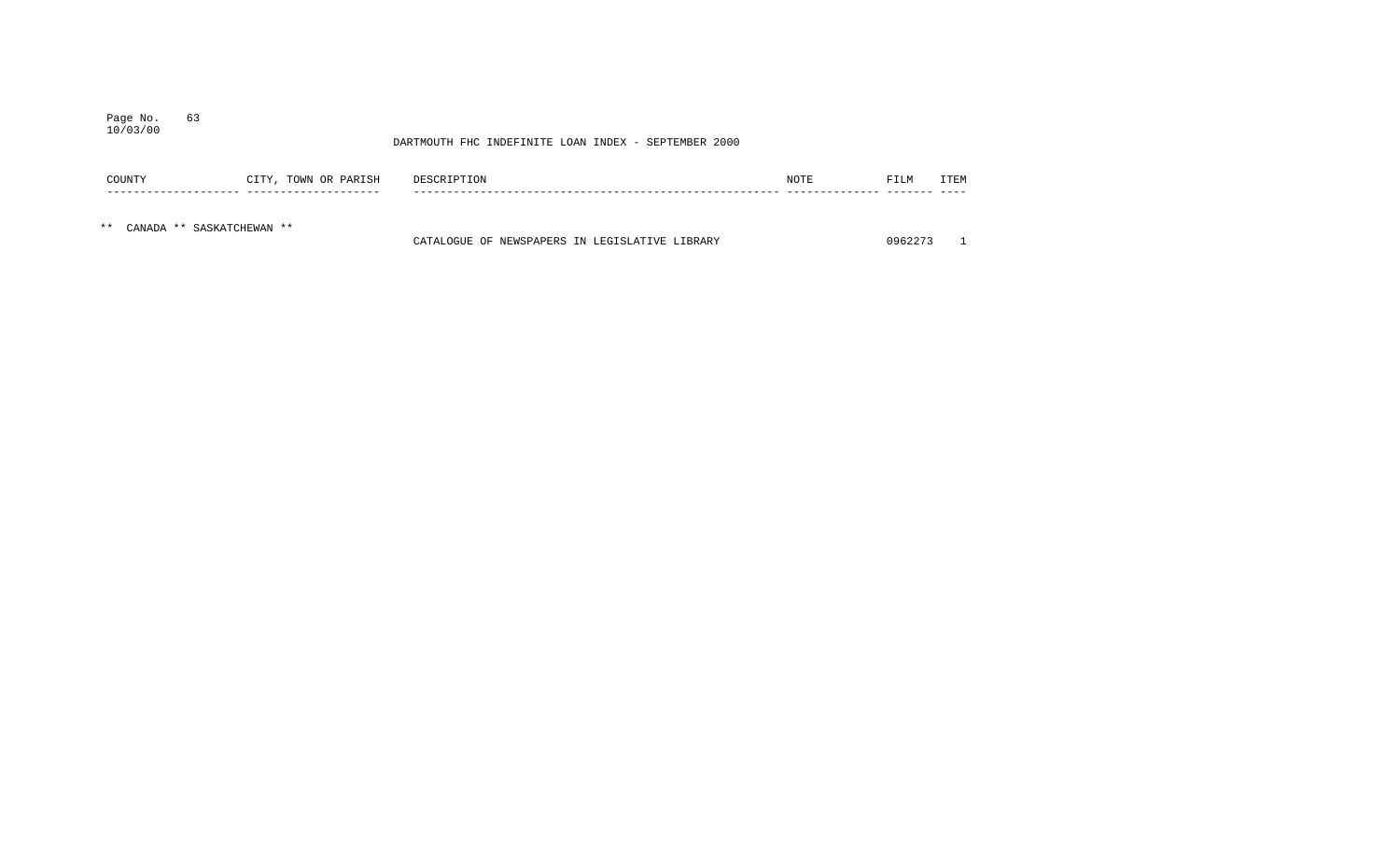10/03/00

| COUNTY                   | CITY, TOWN OR PARISH | DESCRIPTION                                  | NOTE      | FILM    | ITEM            |
|--------------------------|----------------------|----------------------------------------------|-----------|---------|-----------------|
|                          |                      |                                              |           |         |                 |
| ** CHANNEL ISLANDS ** ** |                      |                                              |           |         |                 |
| GUERNSEY                 |                      | CIVIL REGISTRATIONS, DEATHS                  | 1840-1874 | 0473992 | 0               |
| <b>GUERNSEY</b>          |                      | CIVIL REGISTRATIONS, DEATHS                  | 1875-1907 | 0473993 | 0               |
| <b>GUERNSEY</b>          |                      | CIVIL REGISTRATIONS, INDEX TO DEATHS         | 1840-1963 | 0473991 | $\mathbf 0$     |
| <b>GUERNSEY</b>          |                      | CIVIL REGISTRATIONS, INDEX TO DEATHS         | 1840-1963 | 0473990 | $\mathbf 0$     |
| <b>GUERNSEY</b>          |                      | CIVIL REGISTRATIONS, MARRIAGES 1841-1879     |           | 0473988 | $\mathbf 0$     |
| <b>GUERNSEY</b>          |                      | CIVIL REGISTRATIONS, MARRIAGES 1879-1901     |           | 0473989 | $\mathbf 0$     |
| <b>GUERNSEY</b>          |                      | REGISTER OF BIRTHS, 1840-1864                |           | 0473983 | $\Omega$        |
| <b>GUERNSEY</b>          |                      | REGISTER OF BIRTHS, 1865-1887                |           | 0473984 | $\mathbf 0$     |
| <b>GUERNSEY</b>          |                      | REGISTER OF BIRTHS, 1888-1896                |           | 0473985 | $\mathbf 0$     |
| <b>GUERNSEY</b>          |                      | REGISTER OF BIRTHS, 1896-1907                |           | 0473986 | $\mathbf 0$     |
| <b>GUERNSEY</b>          |                      | REGISTER OF BIRTHS, INDEX L-M 1840-1966      |           | 0473980 | $\mathbf 0$     |
| <b>GUERNSEY</b>          |                      | REGISTER OF BIRTHS, INDEX N-O 1840-1966      |           | 0473981 | $\Omega$        |
| <b>GUERNSEY</b>          | FOREST               | 1841 CENSUS                                  |           | 0464352 | $\Omega$        |
| <b>GUERNSEY</b>          | FOREST               | 1851 CENSUS                                  |           | 0105981 | $\mathbf 0$     |
| <b>GUERNSEY</b>          | FOREST               | 1861 CENSUS                                  |           | 0543276 | $\mathbf 0$     |
| GUERNSEY                 | PIERRE DU BOIS       | PARISH REGISTER PRINTOUTS CHRISTENINGS       | 1840-1875 | 0883896 | 8               |
| <b>GUERNSEY</b>          | SAINT MARTIN         | PARISH REGISTER PRINTOUTS<br><b>BIRTHS</b>   | 1840-1875 | 0883896 | $7\overline{ }$ |
| <b>GUERNSEY</b>          | SAVIOUR              | PARISH REGISTER PRINTOUTS BIRTHS             | 1840-1875 | 0883896 | 9               |
| GUERNSEY                 | ST ANDREW            | 1871 CENSUS                                  |           | 0895836 | $\mathbf 0$     |
| GUERNSEY                 | ST ANDREWS           | 1841 CENSUS                                  |           | 0464351 | $\mathbf 0$     |
| <b>GUERNSEY</b>          | ST PETER-PORT        | PARISH REGISTER PRINTOUTS: BIRTHS, 1840-1875 |           | 0883900 | $\mathbf{1}$    |
| <b>GUERNSEY</b>          | ST PIERRE-PORT       | PARISH REGISTER PRINTOUTS: BIRTHS, 1840-1875 |           | 0883900 | $\mathbf{1}$    |
| <b>GUERNSEY</b>          | ST. ANDREW           | 1841 CENSUS                                  |           | 0464352 | $\mathbf 0$     |
| <b>GUERNSEY</b>          | ST. ANDREW           | 1851 CENSUS                                  |           | 0105981 | $\mathbf 0$     |
| <b>GUERNSEY</b>          | ST. CASTEL           | REGISTER OF DEATHS, 1840-1963                |           | 0473991 | $\mathbf 0$     |
| <b>GUERNSEY</b>          | ST. MARTIN           | 1841 CENSUS                                  |           | 0464352 | $\mathbf 0$     |
| <b>GUERNSEY</b>          | ST. MARTIN           | 1851 CENSUS                                  |           | 0105981 | $\mathbf 0$     |
| <b>GUERNSEY</b>          | ST. MARY DE CASTRO   | 1841 CENSUS                                  |           | 0464352 | $\mathbf 0$     |
| <b>GUERNSEY</b>          | ST. MARY DE CASTRO   | 1851 CENSUS                                  |           | 0105981 | $\mathbf 0$     |
| <b>GUERNSEY</b>          | ST. PETER            | 1841 CENSUS                                  |           | 0464351 | $\mathbf 0$     |
| <b>GUERNSEY</b>          | ST. PETER            | 1841 CENSUS                                  |           | 0464352 | $\mathbf 0$     |
| <b>GUERNSEY</b>          | ST. PETER PORT       | REGISTER OF DEATHS, 1840-1963                |           | 0473991 | $\mathbf 0$     |
| <b>GUERNSEY</b>          | ST. PETER-DU-BOIS    | 1841 CENSUS                                  |           | 0464352 | $\mathbf 0$     |
| <b>GUERNSEY</b>          | ST. PETER-DU-BOIS    | 1851 CENSUS                                  |           | 0105981 | $\Omega$        |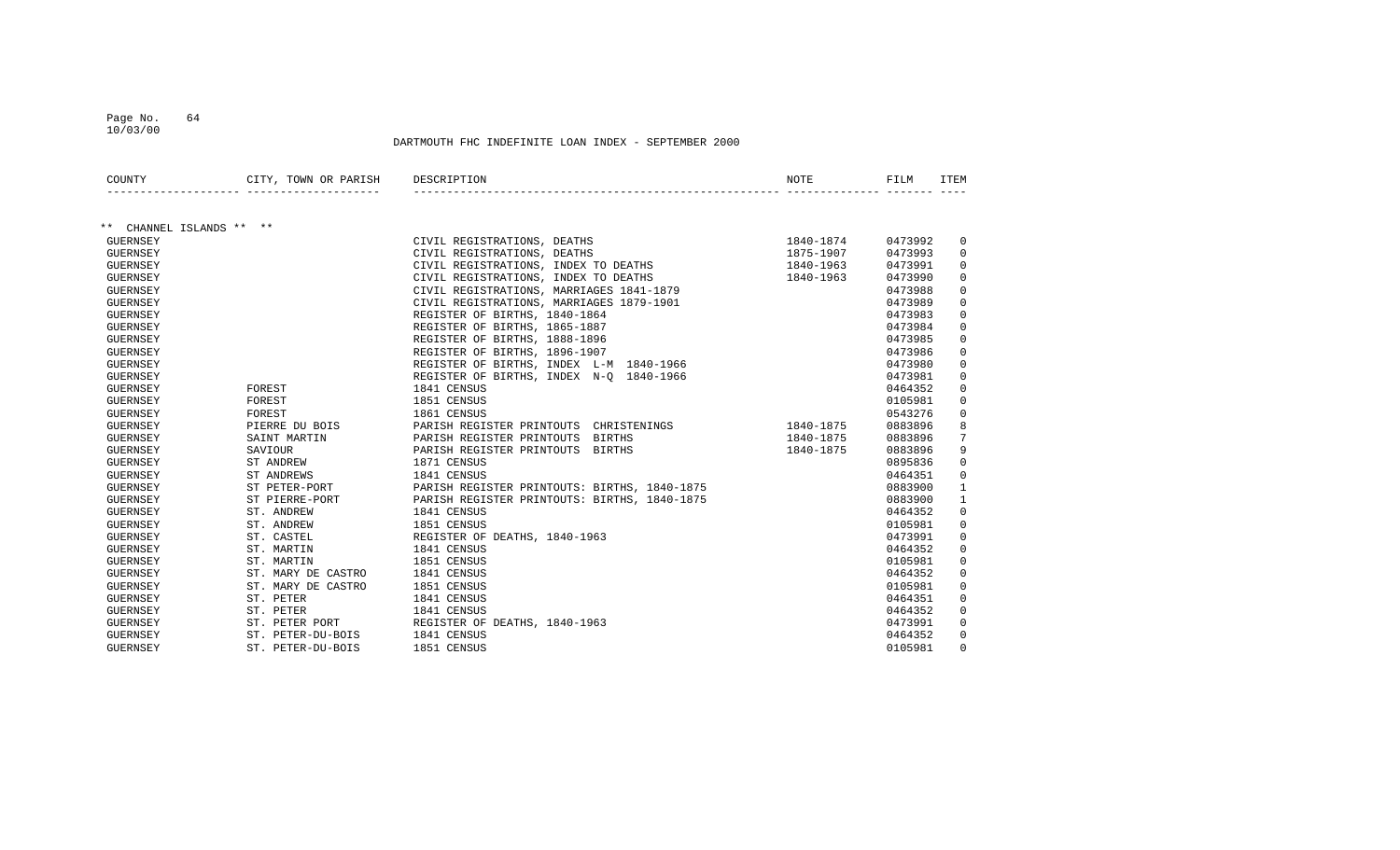#### Page No. 65 10/03/00

| COUNTY          | CITY, TOWN OR PARISH | DESCRIPTION                        | <b>NOTE</b> | FILM    | <b>ITEM</b>         |
|-----------------|----------------------|------------------------------------|-------------|---------|---------------------|
|                 |                      |                                    |             |         |                     |
| <b>GUERNSEY</b> | ST. PETER-DU-BOIS    | 1861 CENSUS                        |             | 0543276 | 0                   |
| <b>GUERNSEY</b> | ST. PETER-PORT       | 1841 CENSUS                        |             | 0464352 | $\mathbf 0$         |
| <b>GUERNSEY</b> | ST. PETER-PORT       | 1861 CENSUS                        |             | 0543276 | $\mathsf{O}\xspace$ |
| <b>GUERNSEY</b> | ST. PETER-PORT       | 1871 CENSUS                        |             | 0895837 | $\mathbf 0$         |
| <b>GUERNSEY</b> | ST. SAMPSON          | 1841 CENSUS                        |             | 0464352 | $\mathbf 0$         |
| <b>GUERNSEY</b> | ST. SAMPSON          | 1851 CENSUS                        |             | 0105981 | $\mathbf 0$         |
| <b>GUERNSEY</b> | ST. SAMPSON          | 1861 CENSUS                        |             | 0543276 | $\mathbf 0$         |
| <b>GUERNSEY</b> | ST. SAMPSON          | 1871 CENSUS                        |             | 0895836 | $\mathbf 0$         |
| <b>GUERNSEY</b> | ST. SAMPSON          | REGISTER OF DEATHS, 1840-1963      |             | 0473991 | $\mathbf 0$         |
| <b>GUERNSEY</b> | ST. SAVIOUR          | 1841 CENSUS                        |             | 0464352 | $\mathbf 0$         |
| <b>GUERNSEY</b> | ST. SAVIOUR          | 1851 CENSUS                        |             | 0105981 | $\mathbf 0$         |
| <b>GUERNSEY</b> | ST. SAVIOUR          | 1861 CENSUS                        |             | 0543276 | $\mathbf 0$         |
| <b>GUERNSEY</b> | TORTEVAL             | 1841 CENSUS                        |             | 0464352 | $\mathsf{O}\xspace$ |
| <b>GUERNSEY</b> | TORTEVAL             | 1851 CENSUS                        |             | 0105981 | $\mathsf{O}\xspace$ |
| <b>GUERNSEY</b> | TORTEVAL             | 1861 CENSUS                        |             | 0543276 | $\mathsf{O}\xspace$ |
| GUERNSEY        | VALE                 | 1841 CENSUS                        |             | 0464352 | $\mathbf 0$         |
| <b>GUERNSEY</b> | VALE                 | 1851 CENSUS                        |             | 0105981 | $\mathbf{0}$        |
| <b>GUERNSEY</b> | <b>VALE</b>          | 1871 CENSUS                        |             | 0895836 | $\mathbf 0$         |
| <b>GUERNSEY</b> | <b>VALE</b>          | REGISTER OF DEATHS, 1840-1963      |             | 0473991 | $\mathbf 0$         |
| <b>JERSEY</b>   |                      | COURT RECORDS<br>1602-1615         |             | 0414757 | $\mathsf{O}\xspace$ |
| <b>JERSEY</b>   |                      | LAND REGISTRY INDEX 1773-1783      |             | 0394658 | $\mathsf{O}\xspace$ |
| <b>JERSEY</b>   |                      | LAND REGISTRY INDEX 1744-1773      |             | 0394657 | $\mathbf 0$         |
| <b>JERSEY</b>   |                      | LAND REGISTRY VOL. 14 1640-1654    |             | 0394721 | $\mathbf 0$         |
| <b>JERSEY</b>   |                      | LAND REGISTRY VOL. 15<br>1640-1654 |             | 0394723 | $\mathbf 0$         |
| <b>JERSEY</b>   |                      | LAND REGISTRY VOL. 15<br>1640-1654 |             | 0394722 | $\mathbf 0$         |
| <b>JERSEY</b>   |                      | LAND REGISTRY VOL. 16 1657-1661    |             | 0394724 | $\mathsf 0$         |
| <b>JERSEY</b>   |                      | LAND REGISTRY, VOL. 1-2            | 1602-1616   | 0394709 | $\mathbf 0$         |
| <b>JERSEY</b>   |                      | LAND REGISTRY, VOL. 10             | 1630-1640   | 0394717 | $\mathbf 0$         |
| <b>JERSEY</b>   |                      | LAND REGISTRY, VOL. 11             | 1630-1640   | 0394718 | $\mathbf 0$         |
| <b>JERSEY</b>   |                      | LAND REGISTRY, VOL. 12             | 1630-1640   | 0394719 | $\mathbf 0$         |
| <b>JERSEY</b>   |                      | LAND REGISTRY, VOL. 17             | 1661-1663   | 0394725 | $\mathbf 0$         |
| <b>JERSEY</b>   |                      | LAND REGISTRY, VOL. 18-19          | 1664-1669   | 0394726 | $\mathsf 0$         |
| <b>JERSEY</b>   |                      | LAND REGISTRY, VOL. 3              | 1604-1616   | 0394710 | $\mathbf 0$         |
| <b>JERSEY</b>   |                      | LAND REGISTRY, VOL. 4              | 1604-1616   | 0394711 | $\mathbf 0$         |
| <b>JERSEY</b>   |                      | LAND REGISTRY, VOL. 5              | 1616-1630   | 0394712 | $\mathbf{0}$        |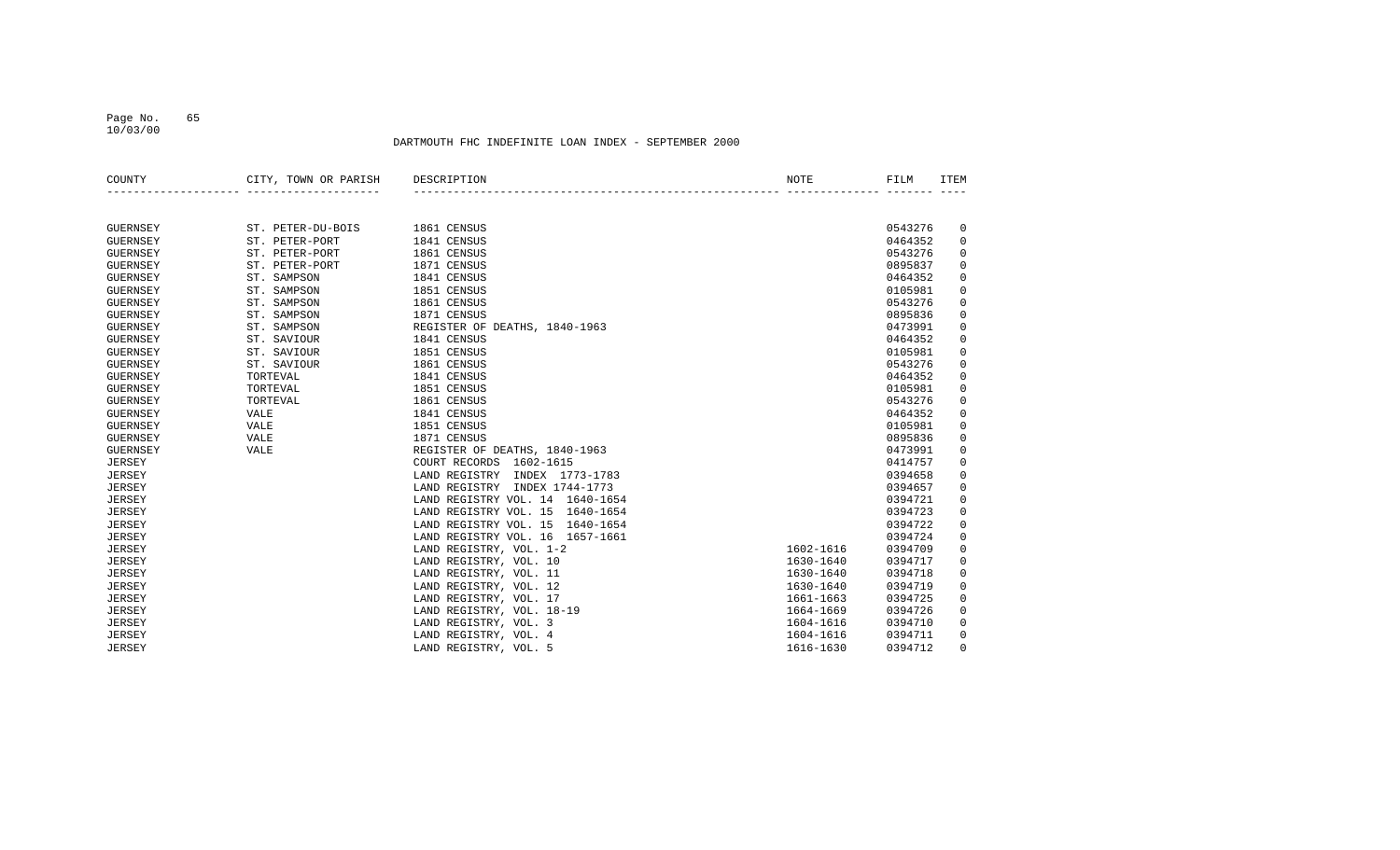### Page No. 66 10/03/00

| COUNTY        | CITY, TOWN OR PARISH DESCRIPTION<br>-------- --------------------- |                                                                                                                                                                                                                                        | NOTE           | FILM    | <b>ITEM</b> |
|---------------|--------------------------------------------------------------------|----------------------------------------------------------------------------------------------------------------------------------------------------------------------------------------------------------------------------------------|----------------|---------|-------------|
|               |                                                                    |                                                                                                                                                                                                                                        |                |         |             |
| <b>JERSEY</b> |                                                                    | LAND REGISTRY, VOL. 6                                                                                                                                                                                                                  | 1616-1630      | 0394713 | 0           |
| <b>JERSEY</b> |                                                                    | LAND REGISTRY, VOL. 7                                                                                                                                                                                                                  | 1616-1630      | 0394714 | $\mathbf 0$ |
| <b>JERSEY</b> |                                                                    | LAND REGISTRY, VOL. 8                                                                                                                                                                                                                  | 1616-1630      | 0394715 | 0           |
| <b>JERSEY</b> |                                                                    | LAND REGISTRY, VOL. 9                                                                                                                                                                                                                  | 1630-1640      | 0394716 | $\mathbf 0$ |
| <b>JERSEY</b> |                                                                    | LAND REGISTRY: INDEX, DEC 1960 - MAY 1962                                                                                                                                                                                              |                | 0394709 | $\mathbf 0$ |
| <b>JERSEY</b> |                                                                    | LAND REGISTRY: VOL. 77-78, 1792-1793                                                                                                                                                                                                   |                | 0394751 | $\mathbf 0$ |
| <b>JERSEY</b> |                                                                    | REGISTER OF CONTRACTS OR LAND REGISTRY, INDEX 1694-1744                                                                                                                                                                                |                | 0394656 | $\mathbf 0$ |
| <b>JERSEY</b> |                                                                    | REGISTER OF CONTRACTS OR LAND REGISTRY, INDEX                                                                                                                                                                                          | 1635-1646      | 0394652 | $\mathbf 0$ |
| <b>JERSEY</b> |                                                                    | REGISTER OF CONTRACTS OR LAND REGISTRY, INDEX                                                                                                                                                                                          | 1646-1662      | 0394653 | 0           |
| <b>JERSEY</b> |                                                                    | REGISTER OF CONTRACTS OR LAND REGISTRY, INDEX                                                                                                                                                                                          | 1662-1677      | 0394654 | $\mathbf 0$ |
| <b>JERSEY</b> |                                                                    | REGISTER OF CONTRACTS OR LAND REGISTRY, INDEX<br>REGISTER OF CONTRACTS OR LAND REGISTRY, INDEX<br>REGISTER OF CONTRACTS OR LAND REGISTRY, INDEX<br>REGISTER OF CONTRACTS OR LAND REGISTRY, INDEX<br>REGISTER OF CONTRACTS OR LAND REGI |                | 0394655 | $\mathbf 0$ |
| <b>JERSEY</b> |                                                                    |                                                                                                                                                                                                                                        |                | 0394651 | $\mathbf 0$ |
| <b>JERSEY</b> |                                                                    |                                                                                                                                                                                                                                        |                | 0394648 | $\mathbf 0$ |
| <b>JERSEY</b> |                                                                    |                                                                                                                                                                                                                                        |                | 0394650 | 0           |
| <b>JERSEY</b> |                                                                    | SOCIETE JERSIAISE: 1902, 1914, 1947                                                                                                                                                                                                    |                | 1559449 | 3           |
| <b>JERSEY</b> | GROUVILLE                                                          | 1861 CENSUS                                                                                                                                                                                                                            |                | 0543276 | $\mathbf 0$ |
| <b>JERSEY</b> | LAURENS                                                            | 1871 CENSUS RETURNS                                                                                                                                                                                                                    |                | 0895834 | $\mathbf 0$ |
| <b>JERSEY</b> | ST PETER                                                           | 1871 CENSUS                                                                                                                                                                                                                            |                | 0895833 | $\mathbf 0$ |
| JERSEY        | ST. BRELADE                                                        | 1851 CENSUS RETURNS                                                                                                                                                                                                                    | $P. 218 - 302$ | 0105979 | $\mathbf 0$ |
| <b>JERSEY</b> | ST. BRELADE                                                        | 1871 CENSUS RETURNS                                                                                                                                                                                                                    |                | 0895834 | $\mathbf 0$ |
| <b>JERSEY</b> | ST. BRELADE                                                        | 1891 CENSUS RG 12/4700                                                                                                                                                                                                                 |                | 6099810 | $\mathbf 0$ |
| JERSEY        | ST. HELIER                                                         | 1861 CENSUS RETURNS                                                                                                                                                                                                                    |                | 0543278 | $\mathbf 0$ |
| JERSEY        | ST. HELIER                                                         | 1871 CENSUS RETURNS RG10/5764                                                                                                                                                                                                          |                | 0895834 | $\mathbb O$ |
| <b>JERSEY</b> | ST. HELIER                                                         | 1891 CENSUS RG 12/4693                                                                                                                                                                                                                 |                | 6099803 | $\mathbb O$ |
| <b>JERSEY</b> | ST. HELIER                                                         | 1891 CENSUS RG 12/4694                                                                                                                                                                                                                 |                | 6099804 | $\mathbf 0$ |
| <b>JERSEY</b> | ST. HELIER                                                         | 1891 CENSUS RG 12/4695                                                                                                                                                                                                                 |                | 6099805 | $\mathbf 0$ |
| <b>JERSEY</b> | ST. HELIER                                                         | 1891 CENSUS<br>RG 12/4696                                                                                                                                                                                                              |                | 6099806 | $\mathbf 0$ |
| <b>JERSEY</b> | ST. HELIER                                                         | 1891 CENSUS RG 12/4697                                                                                                                                                                                                                 |                | 6099807 | $\mathbf 0$ |
| <b>JERSEY</b> | ST. HELIER                                                         | 1891 CENSUS RG 12/4700                                                                                                                                                                                                                 |                | 6099810 | $\mathbf 0$ |
| <b>JERSEY</b> | ST. JOHN                                                           | 1841 CENSUS RETURNS                                                                                                                                                                                                                    |                | 0464354 | $\mathbf 0$ |
| JERSEY        | ST. JOHN                                                           | 1891 CENSUS RG 12/4700                                                                                                                                                                                                                 |                | 6099810 | $\mathbf 0$ |
| JERSEY        | ST. LAURENCE                                                       | 1841 CENSUS RETURNS                                                                                                                                                                                                                    |                | 0464354 | $\mathbf 0$ |
| JERSEY        | ST. LAURENCE                                                       | 1861 CENSUS RETURNS                                                                                                                                                                                                                    |                | 0543278 | $\mathbf 0$ |
| <b>JERSEY</b> | ST. LAURENCE                                                       | 1891 CENSUS RG 12/4700                                                                                                                                                                                                                 |                | 6099810 | $\mathbf 0$ |
| JERSEY        | ST. MARTIN                                                         | 1841 CENSUS RETURNS                                                                                                                                                                                                                    |                | 0464354 | $\Omega$    |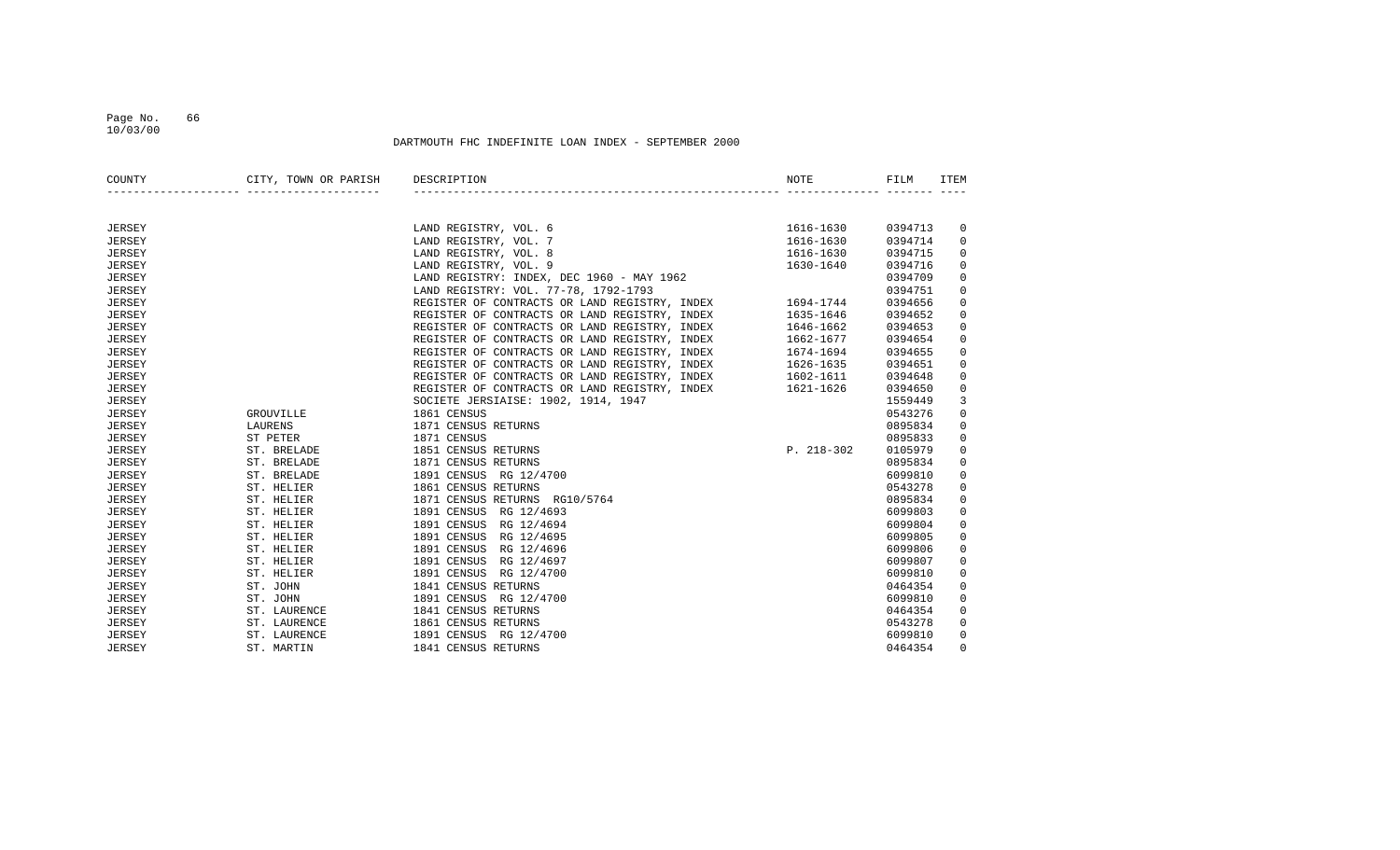### Page No. 67 10/03/00

| COUNTY | CITY, TOWN OR PARISH | DESCRIPTION               | NOTE        | FILM    | ITEM           |
|--------|----------------------|---------------------------|-------------|---------|----------------|
|        |                      |                           |             |         |                |
| JERSEY | ST. MARTIN           | 1861 CENSUS RETURNS       |             | 0543278 | $\overline{0}$ |
| JERSEY | ST. MARTIN           | RG 12/4700<br>1891 CENSUS |             | 6099810 | $\mathbf{0}$   |
| JERSEY | ST. MARY             | 1841 CENSUS RETURNS       |             | 0464354 | $\overline{0}$ |
| JERSEY | ST. MARY             | 1861 CENSUS RETURNS       |             | 0543278 | $\mathbf{0}$   |
| JERSEY | ST. OUEN             | 1841 CENSUS RETURNS       |             | 0464354 | $\overline{0}$ |
| JERSEY | ST. OUEN             | 1851 CENSUS RETURNS       | $P. 40-129$ | 0105979 | $\overline{0}$ |
| JERSEY | ST. OUEN             | 1861 CENSUS RETURNS       |             | 0543278 | $\mathbf{0}$   |
| JERSEY | ST. OUEN             | 1871 CENSUS               |             | 0895833 | $\overline{0}$ |
| JERSEY | ST. PETER            | 1841 CENSUS RETURNS       |             | 0464354 | $\mathbf{0}$   |
| JERSEY | ST. PETER            | RG 12/4700<br>1891 CENSUS |             | 6099810 | $\mathbf{0}$   |
| JERSEY | ST. SAVIOUR          | 1841 CENSUS RETURNS       |             | 0464354 | $\overline{0}$ |
| JERSEY | TRINITY              | 1841 CENSUS RETURNS       |             | 0464354 | $\Omega$       |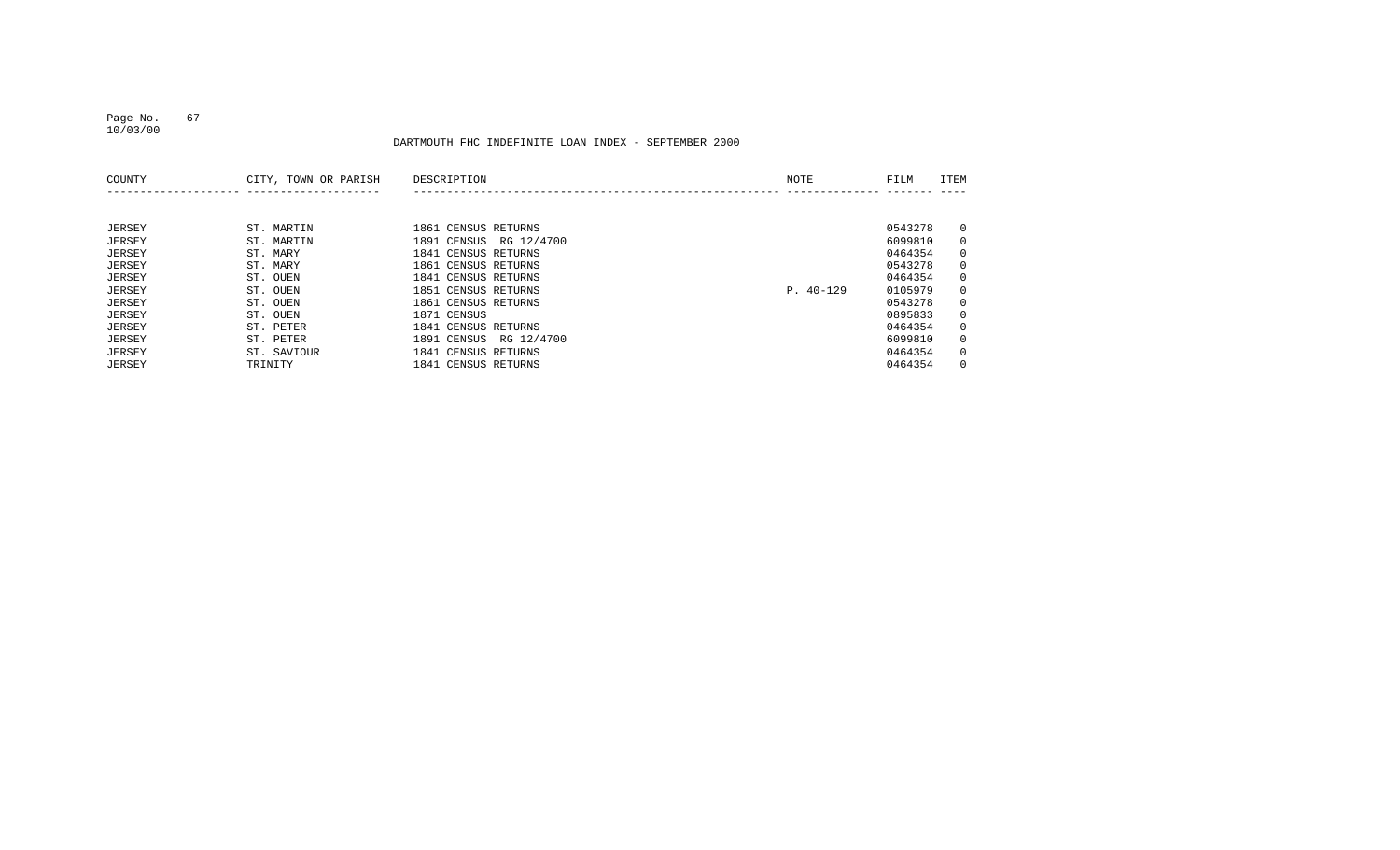#### Page No. 68 10/03/00

| COUNTY                 | CITY, TOWN OR PARISH | DESCRIPTION                                              | <b>NOTE</b>            | FILM    | ITEM         |
|------------------------|----------------------|----------------------------------------------------------|------------------------|---------|--------------|
|                        |                      |                                                          |                        |         |              |
| DENMARK ** **<br>$***$ |                      |                                                          |                        |         |              |
|                        |                      | KNOP - KNOOP AND KNAPP GENEALOGICAL RESEARCH WORK        |                        | 1033528 | 6            |
| KOBENHAVN              |                      | ANCESTRY OF CAROL LILLEVANG, CA 1793-1971                |                        | 1035514 | 18           |
| RINGKOBING             | SNEJBJERG            | $1901 - 1915$ V. $4-5$<br>COPULEREDE                     | CHURCH RECORDS 0423756 |         | $\Omega$     |
| RINGKOBING             | SNEJBJERG            | $1870 - 1901$ V. 1-3<br>COPULEREDE                       | CHURCH RECORDS 0423755 |         | $\mathbf{0}$ |
| RINGKOBING             | SNEJBJERG            | 1870-1900<br>V. 1-3<br>DODE OG BEGRAVEDE                 | CHURCH RECORDS 0423755 |         | $\Omega$     |
| RINGKOBING             | SNEJBJERG            | 1901-1915<br>$4 - 5$<br>DODE OG BEGRAVEDE<br>$V_{\cdot}$ | CHURCH RECORDS 0423756 |         | $\mathbf{0}$ |
| RINGKOBING             | SNEJBJERG            | $4 - 5$<br>1901-1915<br>FODTE OG DOBTE<br>V.             | CHURCH RECORDS 0423756 |         | $\Omega$     |
| RINGKOBING             | SNEJBJERG            | 1870-1900<br>$V. 1-3$<br>FODTE OG DOBTE                  | CHURCH RECORDS 0423755 |         | $\Omega$     |
| RINGKOBING             | SNEJBJERG            | $1901 - 1915$ V. $4-5$<br>KONFIRMEREDE                   | CHURCH RECORDS 0423756 |         | $\Omega$     |
| RINGKOBING             | SNEJBJERG            | 1870-1900<br>$V. 1-3$<br>KONFIRMEREDE                    | CHURCH RECORDS 0423755 |         | $\Omega$     |
| VEJLE                  | JELLING              | 1863-1916<br>$V. 2-4$<br>COPULEREDE                      |                        | 0410084 | $\Omega$     |
| VEJLE                  | JELLING              | 1872-1916 V. 2-3, 5<br>DODE OG BEGRAVEDE                 |                        | 0410084 | $\Omega$     |
| VEJLE                  | JELLING              | 1872-1916<br>FODTE OG DOBTE<br>$V. 1-3$                  |                        | 0410084 | $\Omega$     |
| VEJLE                  | JELLING              | 1863-1916<br>V. 2-4<br>KONFIRMEREDE                      |                        | 0410084 | $\Omega$     |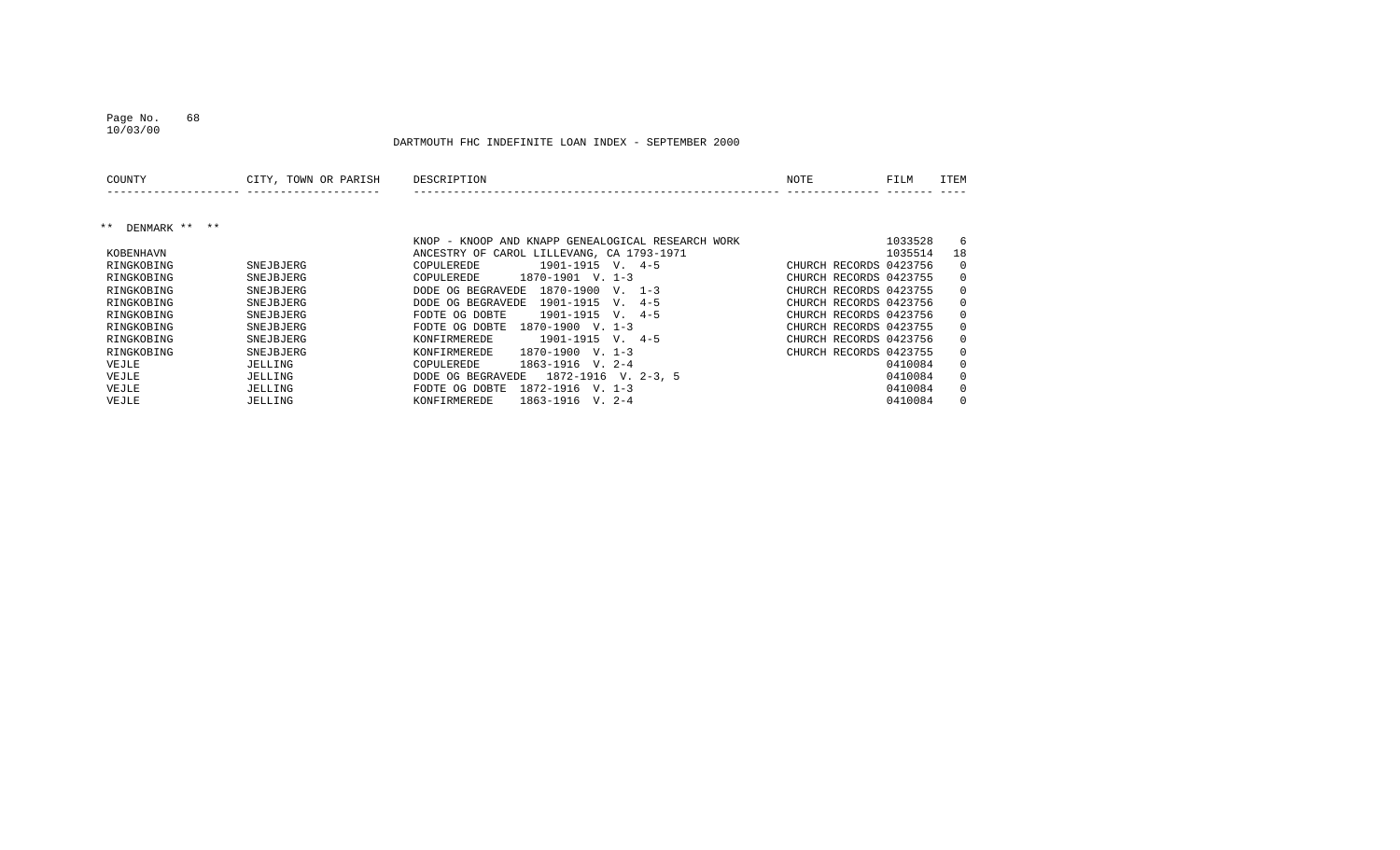#### Page No. 69 10/03/00

| COUNTY           | CITY, TOWN OR PARISH DESCRIPTION |                                                                                                                                                                                                                                               | NOTE                    | FILM    | ITEM           |
|------------------|----------------------------------|-----------------------------------------------------------------------------------------------------------------------------------------------------------------------------------------------------------------------------------------------|-------------------------|---------|----------------|
|                  |                                  |                                                                                                                                                                                                                                               |                         |         |                |
| ** ENGLAND ** ** |                                  | 1801 CENSUS ABSTRACT OF THE ANSWERS AND RETURNS 6994095                                                                                                                                                                                       |                         |         | 32             |
|                  |                                  | 1801 CENSUS ABSTRACT OF THE ANSWERS AND RETURNS<br>1861 CENSUS RETURNS Piece no. 2144-2148<br>1871 CENSUS RETURNS PIECE NO. 3119<br>1871 CENSUS RETURNS PIECE NOS. 1305-1306<br>1871 CENSUS RETURNS PIECE NOS. 1307-1308<br>1871 CENSUS RETUR |                         | 0542925 | $\Omega$       |
|                  |                                  |                                                                                                                                                                                                                                               |                         | 0838779 | 2              |
|                  |                                  |                                                                                                                                                                                                                                               |                         | 0838778 | $\mathbf 0$    |
|                  |                                  |                                                                                                                                                                                                                                               |                         | 0838779 | $\mathbf 0$    |
|                  |                                  |                                                                                                                                                                                                                                               |                         | 0838780 | $\mathbf 0$    |
|                  |                                  |                                                                                                                                                                                                                                               |                         | 0838781 | $\Omega$       |
|                  |                                  |                                                                                                                                                                                                                                               |                         | 0838712 | $\mathbf 0$    |
|                  |                                  |                                                                                                                                                                                                                                               |                         | 0848440 | 0              |
|                  |                                  | 1871 CENSUS RETURNS, PIECE NOS. 5332-5334                                                                                                                                                                                                     |                         | 0848441 | $\Omega$       |
|                  |                                  | 1871 CENSUS RETURNS, PIECE NOS. 5335-5337                                                                                                                                                                                                     |                         | 0848442 | $\Omega$       |
|                  |                                  | ABSTRACTS OF VITAL STATS FROM THE LONDON TIMES $1886-1887$ 0166254                                                                                                                                                                            |                         |         | 0              |
|                  |                                  | ANCESTRY AND DECENDANTS OF HENRY KINGMAN WEBSTER                                                                                                                                                                                              |                         | 1036051 | $\overline{4}$ |
|                  |                                  | BACON PEDIGREE                                                                                                                                                                                                                                |                         | 1696506 | 9              |
|                  |                                  |                                                                                                                                                                                                                                               |                         | 1696506 | 6              |
|                  |                                  | BARKER FAMILIES OF PRIESTWELL<br>BARKER FAMILIY MEMORIALS OF EAST WIRLAW<br>BARKER GENEALOGICAL MEMORIALS OF EDGE-END<br>BIRTHS. MARRIAGES AND DEATHO AT ORA                                                                                  |                         | 0990439 | 7              |
|                  |                                  |                                                                                                                                                                                                                                               |                         | 0990439 | 7              |
|                  |                                  |                                                                                                                                                                                                                                               |                         | 0990439 | 7              |
|                  |                                  | BIRTHS, MARRIAGES, AND DEATHS AT SEA                                                                                                                                                                                                          | $1854 - 1871$ $1419469$ |         | $\mathbf 0$    |
|                  |                                  |                                                                                                                                                                                                                                               |                         |         | $\mathbf 0$    |
|                  |                                  |                                                                                                                                                                                                                                               |                         |         | $\mathbf 0$    |
|                  |                                  |                                                                                                                                                                                                                                               |                         |         | $\Omega$       |
|                  |                                  | BOYD'S MARRIAGE INDEX: GROOMS, COL-G 1538-1600 VOL. 2 6054322                                                                                                                                                                                 |                         |         | 0              |
|                  |                                  | BOYD'S MARRIAGE INDEX: GROOMS, H-L 1538-1600 VOL. 3                                                                                                                                                                                           |                         | 6054323 | 0              |
|                  |                                  | BOYD'S MARRIAGE INDEX: GROOMS, M-R 1538-1600 VOL. 4                                                                                                                                                                                           |                         | 6054324 | $\Omega$       |
|                  |                                  | BUTCH OR BUTCHER FAMILY OF STANSFIELD                                                                                                                                                                                                         |                         | 0990439 | 7              |
|                  |                                  |                                                                                                                                                                                                                                               |                         | 0474593 | $\mathbf 0$    |
|                  |                                  |                                                                                                                                                                                                                                               |                         | 0474611 | 0              |
|                  |                                  |                                                                                                                                                                                                                                               |                         | 0474610 | $\mathbf 0$    |
|                  |                                  | CENSUS RETURNS OF GREAT BRITAIN, 1841 BUNDLES 868-1100<br>CENSUS RETURNS OF GREAT BRITAIN, 1841 BUNDLES 868-1100<br>CENSUS RETURNS OF GREAT BRITAIN, 1841 BUNDLES 868-1100<br>CIVIL REG. FINDING AIDS, BIRTHS, SEP 1837-DEC 1983              |                         | 6101911 | 0              |
|                  |                                  | CIVIL REG. FINDING AIDS, DEATHS, SEP 1838-DEC 1983                                                                                                                                                                                            |                         | 6101913 | 0              |
|                  |                                  | CIVIL REG. FINDING AIDS, MARR., SEP 1837-DEC 1983                                                                                                                                                                                             |                         |         | $\mathbf 0$    |
|                  |                                  | CIVIL REGISTRATION, BIRTHS JUNE OTR. 1865                                                                                                                                                                                                     |                         | 6101912 | $\Omega$       |
|                  |                                  | CIVIL REGISTRATION, BIRTHS SEPT OTR. 1865                                                                                                                                                                                                     |                         | 6102025 | $\Omega$       |
|                  |                                  |                                                                                                                                                                                                                                               |                         | 6102026 |                |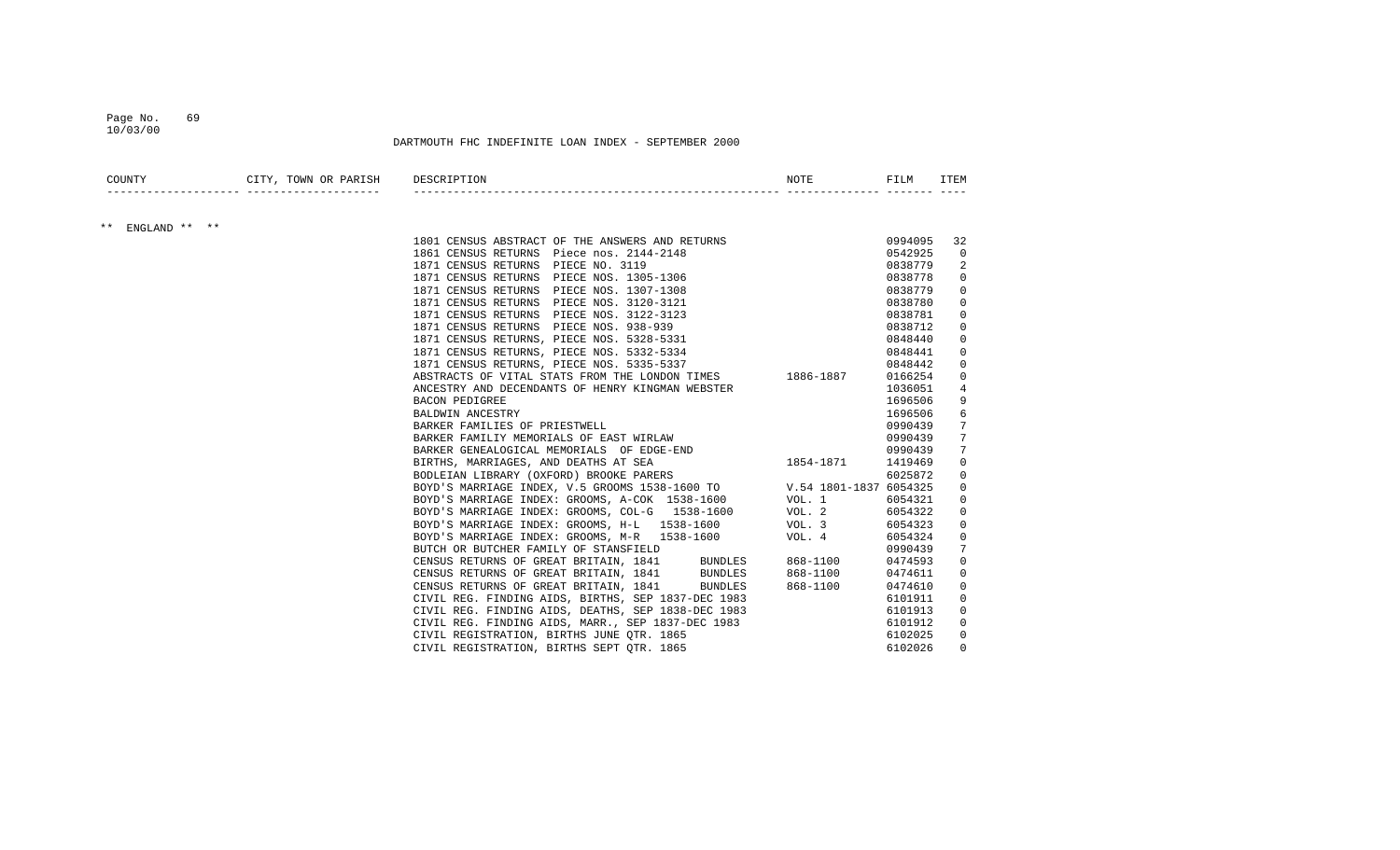#### Page No. 70 10/03/00

| COUNTY | CITY, TOWN OR PARISH DESCRIPTION |                                                                                                                                                    | NOTE | FILM    | ITEM           |
|--------|----------------------------------|----------------------------------------------------------------------------------------------------------------------------------------------------|------|---------|----------------|
|        |                                  |                                                                                                                                                    |      |         |                |
|        |                                  | CIVIL REGISTRATION, BIRTHS, JUNE QUARTER 1900<br>CIVIL REGISTRATION: BIRTHS 1891, JUL-DEC, A-Z<br>CIVIL REGISTRATION: MARRIAGES 1888, JAN-DEC, A-Z |      | 6102165 | 0              |
|        |                                  |                                                                                                                                                    |      | 0951143 | $\Omega$       |
|        |                                  |                                                                                                                                                    |      | 0951395 | $\Omega$       |
|        |                                  | CIVIL REGISTRATION: MARRIAGES 1889, JAN-DEC, A-Z                                                                                                   |      | 0951396 | $\Omega$       |
|        |                                  | CIVIL REGISTRATION: MARRIAGES 1890, JAN-DEC, A-Z                                                                                                   |      | 0951397 | 0              |
|        |                                  | CIVIL REGISTRATION: MARRIAGES 1891, JAN-DEC, A-Z                                                                                                   |      | 0951398 | $\Omega$       |
|        |                                  | DELVES PEDIGREE                                                                                                                                    |      | 1696506 | 22             |
|        |                                  | DICKENS, CHARLES PEDIGREE CHARTS                                                                                                                   |      | 1696506 | 11             |
|        |                                  | DRAKE, SIR FRANCIS THE FAMILY AND HEIRS                                                                                                            |      | 0990439 | 2              |
|        |                                  | EASTON FAMILY NOTES                                                                                                                                |      | 1696506 | 7              |
|        |                                  | ELAM FAMILY PEDIGREES AND GENEALOGICAL RECORDS                                                                                                     |      | 1696506 | 10             |
|        |                                  | ENGLISH MAGAZINES BOUND TOGETHER                                                                                                                   |      | 0599270 | 4              |
|        |                                  | ENGLISH MILITIA RECORDS                                                                                                                            |      | 0599270 | 8              |
|        |                                  | FIELDEN FAMILIES OF WALSDEN & STANSFIELD                                                                                                           |      | 0990439 | 7              |
|        |                                  | FIELDENS OF WALSDEN & TODMORDEN                                                                                                                    |      | 0990439 | 7              |
|        |                                  | FOX'S BOOK OF MARTYRS                                                                                                                              |      | 1696506 | 2              |
|        |                                  | GENEOLOGY OF OUR BRANCH OF THE HAMLIN FAMILY                                                                                                       |      | 1035514 | 19             |
|        |                                  | GEORGE SHERWOOD RESEARCH COLLECTION                                                                                                                |      | 0599270 | 6              |
|        |                                  | GUIDE TO READING ANCIENT MANUSCRIPTS                                                                                                               |      | 0874424 | 2              |
|        |                                  | HALSTEAD, COUPLAND AND WILKINSON DEBTS OWING TO                                                                                                    |      | 1696506 | 19             |
|        |                                  | LIBER LANDAVENSIS                                                                                                                                  |      | 1696506 | $\overline{4}$ |
|        |                                  | LISTS OF GERMANS FROM THE PALATINATE TO ENGLAND 1709                                                                                               |      | 0973056 | 5              |
|        |                                  | LUMLEY FAMILY RECORDS                                                                                                                              |      | 0874424 | 1              |
|        |                                  | MILITARY REC. 83RD RGMNT OF FOOT, MORGAN-PYECRAFT 1760-1854                                                                                        |      | 0903638 | $\Omega$       |
|        |                                  | MILITARY RECORDS - ARMY 17TH REGIMENT OF FOOT V.10-13                                                                                              |      | 0916789 | $\Omega$       |
|        |                                  | MILITARY RECORDS, OFFICERS, BUNDLES 30-131 Ne-No                                                                                                   |      | 0857916 | $\Omega$       |
|        |                                  | OLD TODMORDEN AS IT WAS ABOUT 1840                                                                                                                 |      | 0990439 |                |
|        |                                  | ORVIS FAMILY REGISTER CA. 1627-1981                                                                                                                |      | 1033848 | 5              |
|        |                                  | PHILLIMORE'S PARISH REGISTER SERIES OF MARRIAGES                                                                                                   |      | 0599270 | 5              |
|        |                                  | PITMAN OF DUNCHIDEOCK HISTORY AND PEDIGREE                                                                                                         |      | 0824240 | 4              |
|        |                                  | POPULATION MOVEMENTS 1821-1851                                                                                                                     |      | 0824282 | 1              |
|        |                                  | PROBATE $v$ . 4-6 L-Z WILLS AND ADMINS. 1913 CALENDAR                                                                                              |      | 0251413 | $\Omega$       |
|        |                                  | RATCLIFFE OR RADCLIFFE FAMILY OF HAZELGREAVE                                                                                                       |      | 0990439 | 7              |
|        |                                  | REGISTER OF BIRTHS, MARRIAGE AND DEATHS (FILM #S)                                                                                                  |      | 6035586 | $\Omega$       |
|        |                                  | RUVIGNY AND RAINEVAL, 9TH MAROUIS OF                                                                                                               |      | 0990439 | 8              |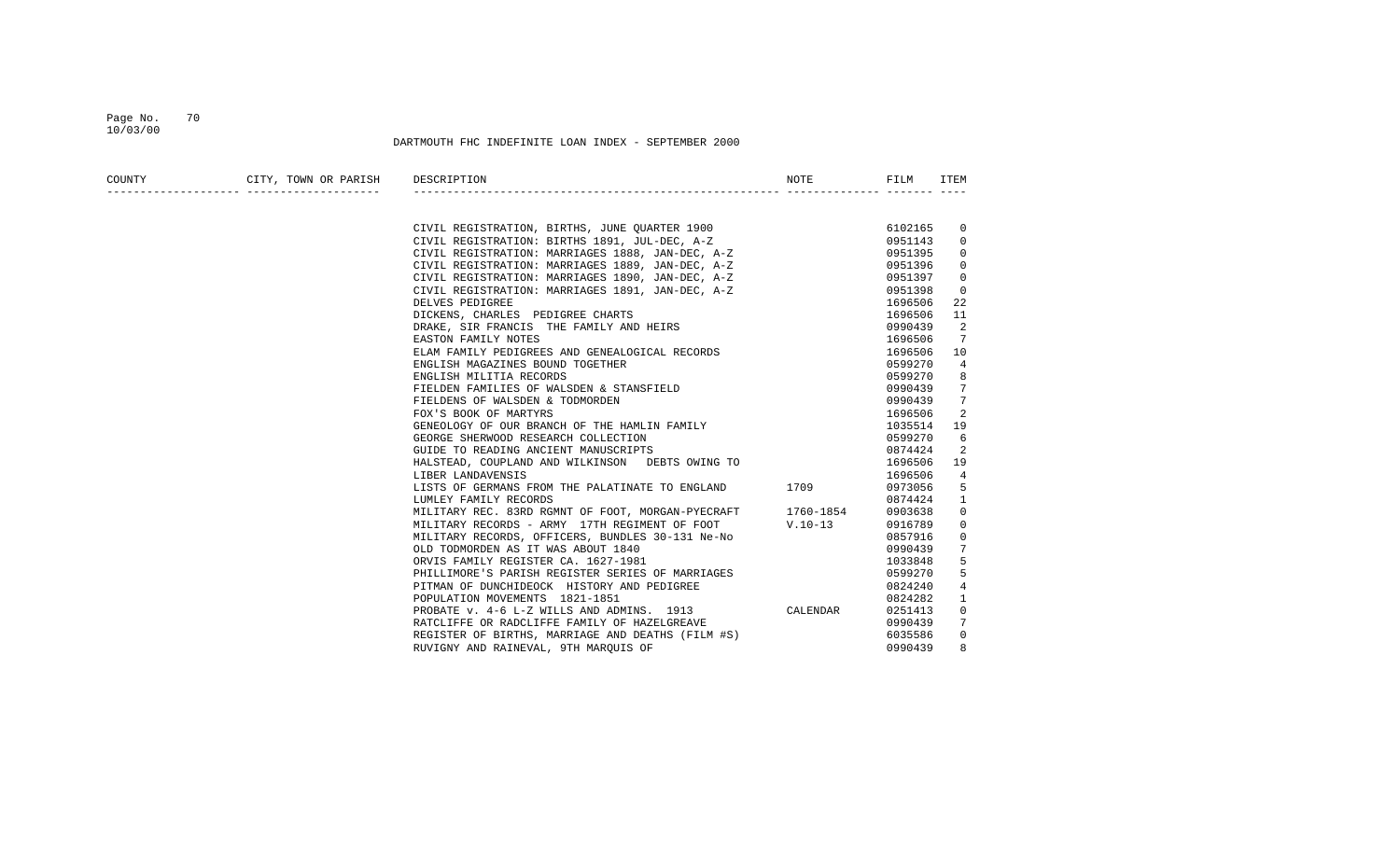#### Page No. 71 10/03/00

| COUNTY | CITY, TOWN OR PARISH DESCRIPTION |                                                                                                                                                                                                                                      | NOTE <b>NOTE</b> | FILM    | ITEM           |
|--------|----------------------------------|--------------------------------------------------------------------------------------------------------------------------------------------------------------------------------------------------------------------------------------|------------------|---------|----------------|
|        |                                  |                                                                                                                                                                                                                                      |                  |         |                |
|        |                                  |                                                                                                                                                                                                                                      |                  | 1696506 | 8              |
|        |                                  | SHEARS OF WINTERSLOW 1600-1980<br>SOLDIERS DIED IN THE GREAT WAR 1914-1919                                                                                                                                                           |                  | 0599270 | 7              |
|        |                                  | SOME OLD WALSDEN FAMILIES                                                                                                                                                                                                            |                  | 0990439 | 7              |
|        |                                  | SOMERVILLE BARONY                                                                                                                                                                                                                    |                  | 1696506 | 21             |
|        |                                  | SUTCLIFFE FAMILIS                                                                                                                                                                                                                    |                  | 0990439 | 7              |
|        |                                  | THE GENERAL ARMORY OF ENGLAND, SCOTLAND, IRELAND AND WALES                                                                                                                                                                           |                  | 0990439 | 10             |
|        |                                  | THE STREET GENEALOGY                                                                                                                                                                                                                 |                  | 1011852 | 3              |
|        |                                  | THORNEY FAMILY                                                                                                                                                                                                                       |                  | 0990439 | 9              |
|        |                                  | TODMORDEN, ITS CHURCHS AND OTHER MATTERS                                                                                                                                                                                             |                  | 0990439 | 7              |
|        |                                  | TOPOGRAPHICAL SURVEY                                                                                                                                                                                                                 |                  | 0990439 | 7              |
|        |                                  |                                                                                                                                                                                                                                      |                  | 1696506 | 18             |
|        |                                  | TRANSCRIPT OF PARISH REGISTER OF TRELEACH-AR-BETTW<br>WAR OFFICE REGISTERS, 574 4TH GARRISON BATT 1806-1815<br>WAR OFFICE REGISTERS, 575 4TH GARRISON BATT 1812-1815                                                                 |                  | 0859644 | 0              |
|        |                                  |                                                                                                                                                                                                                                      |                  | 0859644 | 0              |
|        |                                  | WAR OFFICE REGISTERS, 621 7TH VETERAN BATT. 1815-1816                                                                                                                                                                                |                  | 0859518 | $\overline{0}$ |
|        |                                  | WAR OFFICE REGISTERS, 622 10TH VETERAN BATT. 1818-1821                                                                                                                                                                               |                  | 0859518 | $\mathbf{0}$   |
|        |                                  | WAR OFFICE REGISTERS, 623 10TH VETERAN BATT. 1818                                                                                                                                                                                    |                  | 0859518 | $\mathbf 0$    |
|        |                                  | WAR OFFICE REGISTERS, 624 1ST VETERAN COMPANY 1823-1826                                                                                                                                                                              |                  | 0859518 | 0              |
|        |                                  | WAR OFFICE REGISTERS, 625 2ND VETERAN COMPANY 1822-1826                                                                                                                                                                              |                  | 0859518 | 0              |
|        |                                  |                                                                                                                                                                                                                                      | 1808-1815        | 0859518 | 0              |
|        |                                  |                                                                                                                                                                                                                                      |                  | 0859518 | $\mathbf 0$    |
|        |                                  | WING FAMILY                                                                                                                                                                                                                          |                  | 0990439 | 9              |
|        | 1839                             | INDEX TO CIVIL REGISTRATION OF BIRTHS 1839 SEP QUARTER                                                                                                                                                                               |                  | 6101922 | $\mathbf{0}$   |
|        | 1839                             | INDEX TO CIVIL REGISTRATION OF BIRTHS 1839 DEC OUARTER                                                                                                                                                                               |                  | 6101923 | 0              |
|        | 1839                             | INDEX TO CIVIL REGISTRATION OF MARRIAGES 1839 MAR OUARTER                                                                                                                                                                            |                  | 6102506 | $\mathbf 0$    |
|        | 1839                             | INDEX TO CIVIL REGISTRATION OF MARRIAGES 1839 DEC QUARTER                                                                                                                                                                            |                  | 6102509 | $\mathbf{0}$   |
|        | 1839                             | INDEX TO CIVIL REGISTRATION OF MARRIAGES 1839 SEP QUARTER                                                                                                                                                                            |                  | 6102508 | 0              |
|        | 1839                             | INDEX TO CIVIL REGISTRATION OF MARRIAGES 1839 JUN QUARTER<br>INDEX TO CIVIL REGISTRATION OF BIRTHS 1840 MAR QUARTER<br>INDEVITO GIVIL REGISTRATION OF MARTERS ARE TIME OF THE START OF THE START OF THE START OF THE START OF THE ST |                  | 6102507 | 0              |
|        | 1840                             | INDEX TO CIVIL REGISTRATION OF BIRTHS 1840<br>INDEX TO CIVIL REGISTRATION OF MARRIAGES APR-JUN                                                                                                                                       |                  | 6101924 | 0              |
|        | 1847                             |                                                                                                                                                                                                                                      |                  | 6102539 | $\Omega$       |
|        | 1847                             | INDEX TO CIVIL REGISTRATION OF MARRIAGES JUL-SEP                                                                                                                                                                                     |                  | 6102540 | $\mathbf{0}$   |
|        | 1848                             | INDEX TO CIVIL REGISTRATION OF MARRIAGES 1848 JUN QUARTER                                                                                                                                                                            |                  | 6102543 | $\mathbf{0}$   |
|        | 1852                             | INDEX, CIVIL REGISTRATIONS OF MARRIAGES                                                                                                                                                                                              | 1852 APR-JUN     | 0512334 | 0              |
|        | 1853                             | INDEX TO CIVIL REGISTRATIONS, BIRTHS 1853 JAN-MAR A-D                                                                                                                                                                                |                  | 0463755 | $\mathbf{0}$   |
|        | 1857                             |                                                                                                                                                                                                                                      |                  | 6102579 | $\mathbf{0}$   |
|        | 1859                             | INDEX TO CIVIL REGISTRATION OF MARRIAGES 1857 JUN QUARTER<br>INDEX TO CIVIL REGISTRATIONS OF BIRTHS 1859 A-O JUL-SEP                                                                                                                 |                  | 0468834 | $\mathbf{0}$   |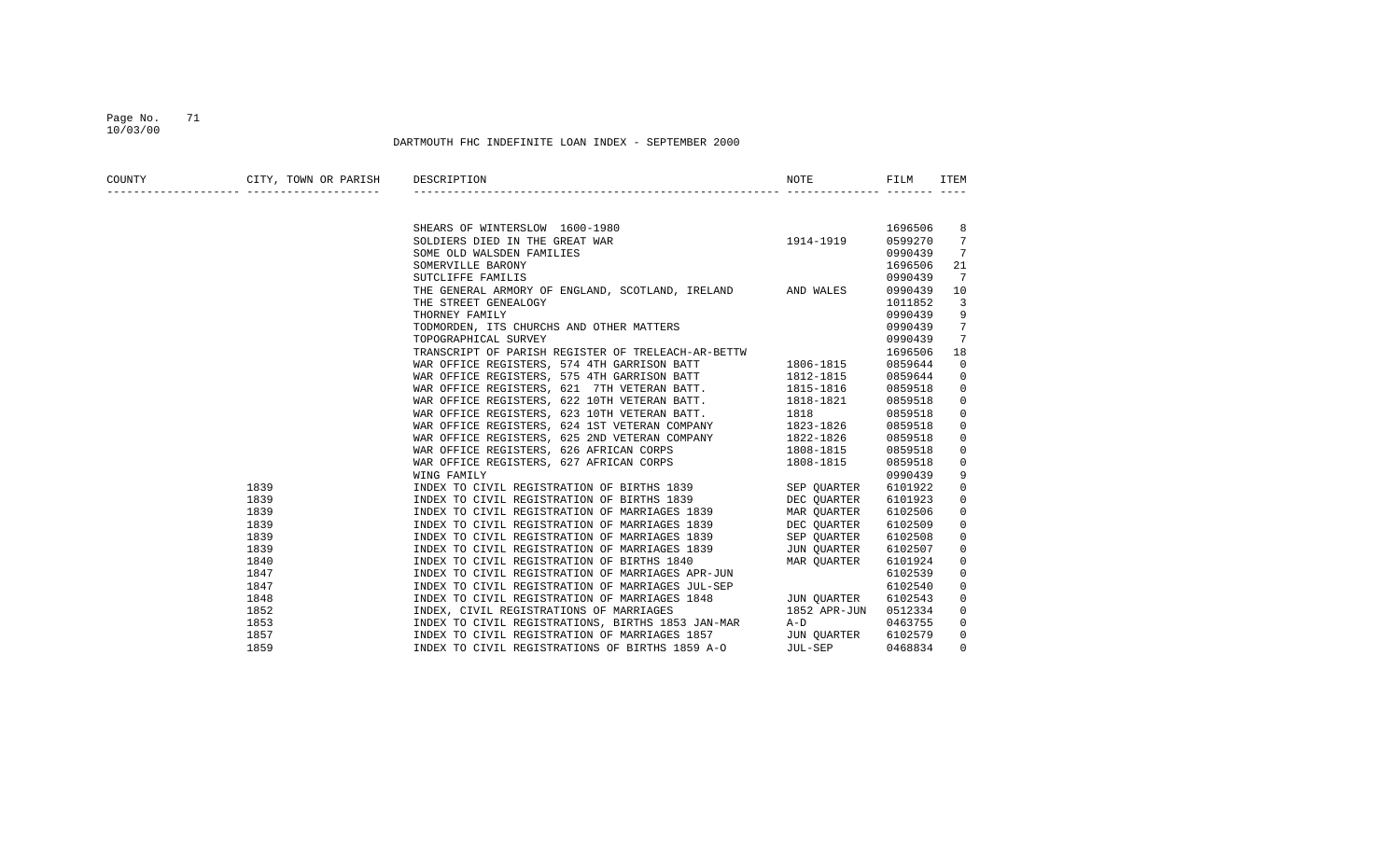## Page No. 72 10/03/00

| COUNTY | CITY, TOWN OR PARISH<br>________ _____________________ | DESCRIPTION                                                     | NOTE         | FILM    | <b>ITEM</b> |
|--------|--------------------------------------------------------|-----------------------------------------------------------------|--------------|---------|-------------|
|        |                                                        |                                                                 |              |         |             |
|        | 1859                                                   | INDEX TO CIVIL REGISTRATIONS OF BIRTHS 1859 A-O OCT-DEC 0468836 |              |         | 0           |
|        | 1859                                                   | INDEX TO CIVIL REGISTRATIONS, BIRTHS 1859 JUL-SEP A-O           |              | 0468834 | 0           |
|        | 1859                                                   | INDEX TO CIVIL REGISTRATIONS, BIRTHS 1859 OCT-DEC               | $A-O$        | 0468836 | 0           |
|        | 1861                                                   | INDEX TO BIRTHS 1861 JUL-SEP M-R                                |              | 0468841 | 0           |
|        | 1861                                                   | INDEX TO BIRTHS 1861 OCT-DEC M-S                                |              | 0468845 | 0           |
|        | 1861                                                   | INDEX TO CIVIL REGISTRATIONS, BIRTHS 1861 JUL-SEP M-R           |              | 0468841 | 0           |
|        | 1861                                                   | INDEX TO CIVIL REGISTRATIONS, BIRTHS 1861 OCT-DEC               | $M-S$        | 0468845 | 0           |
|        | 1864                                                   | INDEX TO CIVIL REGISTRATION OF BIRTHS APR-JUN                   |              | 6102021 | 0           |
|        | 1864                                                   | INDEX TO CIVIL REGISTRATION OF MARRIAGES 1864                   | JUN OUARTER  | 6102607 | 0           |
|        | 1865                                                   | INDEX TO CIVIL REGISTRATION OF BIRTHS APR-JUN                   |              | 6102025 | 0           |
|        | 1865                                                   | INDEX TO CIVIL REGISTRATION OF BIRTHS JUL-SEP                   |              | 6102026 | 0           |
|        | 1866                                                   | INDEX TO CIVIL REGISTRATION OF BIRTHS APR-JUN                   |              | 6102029 | 0           |
|        | 1866                                                   | INDEX TO CIVIL REGISTRATION OF BIRTHS JUL-SEP                   |              | 6102030 | 0           |
|        | 1866                                                   | INDEX TO CIVIL REGISTRATION OF MARRIAGES 1866 MAR QUARTER       |              | 6102614 | 0           |
|        | 1866                                                   | INDEX TO CIVIL REGISTRATION OF MARRIAGES 1866                   | SEP OUARTER  | 6102616 | 0           |
|        | 1866                                                   | INDEX TO CIVIL REGISTRATION OF MARRIAGES 1866                   | JUN QUARTER  | 6102615 | 0           |
|        | 1866                                                   | INDEX TO CIVIL REGISTRATION OF MARRIAGES 1866                   | DEC OUARTER  | 6102617 | 0           |
|        | 1867                                                   | INDEX TO CIVIL REGISTRATION OF BIRTHS 1867                      | JUN OUARTER  | 6102033 | 0           |
|        | 1872                                                   | INDEX TO CIVIL REGISTRATION OF BIRTHS APR-JUN                   |              | 6102053 | 0           |
|        | 1872                                                   | INDEX TO CIVIL REGISTRATION OF BIRTHS JUL-SEP                   |              | 6102054 | 0           |
|        | 1872                                                   | INDEX TO CIVIL REGISTRATION OF BIRTHS OCT-DEC                   |              | 6102055 | 0           |
|        | 1873                                                   | INDEX TO CIVIL REGISTRATION OF BIRTHS APR-JUN                   |              | 6102057 | 0           |
|        | 1873                                                   | INDEX TO CIVIL REGISTRATION OF BIRTHS JAN-MAR                   |              | 6102056 | 0           |
|        | 1874                                                   | INDEX TO CIVIL REGISTRATION OF BIRTHS 1874                      | DEC OUARTER  | 6102063 | 0           |
|        | 1876                                                   | INDEX TO CIVIL REGISTRATION OF BIRTHS 1876                      | MAR QUARTER  | 6102068 | 0           |
|        | 1876                                                   | INDEX TO CIVIL REGISTRATION OF BIRTHS 1876                      | JUL-DEC      | 0951657 | 0           |
|        | 1877                                                   | INDEX TO BIRTH REGISTRATIONS 1877 JUL-DEC A-Z                   |              | 0951659 | 0           |
|        | 1877                                                   | INDEX TO CIVIL REGISTRATION OF BIRTHS                           | OCT-DEC 1877 | 6102075 | 0           |
|        | 1877                                                   | INDEX TO CIVIL REGISTRATION OF BIRTHS                           | JAN-MAR 1877 | 6102072 | 0           |
|        | 1877                                                   | INDEX TO CIVIL REGISTRATION OF BIRTHS APR-JUN                   |              | 6102073 | 0           |
|        | 1877                                                   | INDEX TO CIVIL REGISTRATION OF BIRTHS JAN-MAR                   |              | 6102072 | 0           |
|        | 1877                                                   | INDEX TO CIVIL REGISTRATION OF BIRTHS JUL-DEC                   |              | 0951659 | 0           |
|        | 1877                                                   | INDEX TO CIVIL REGISTRATION OF BIRTHS OCT-DEC                   |              | 6102075 | 0           |
|        | 1877                                                   | INDEX TO CIVIL REGISTRATION OF BIRTHS 1877                      | SEP OUARTER  | 6102074 | 0           |
|        | 1877                                                   | INDEX TO CIVIL REGISTRATION OF BIRTHS 1877                      | JUL-DEC      | 0951659 | $\Omega$    |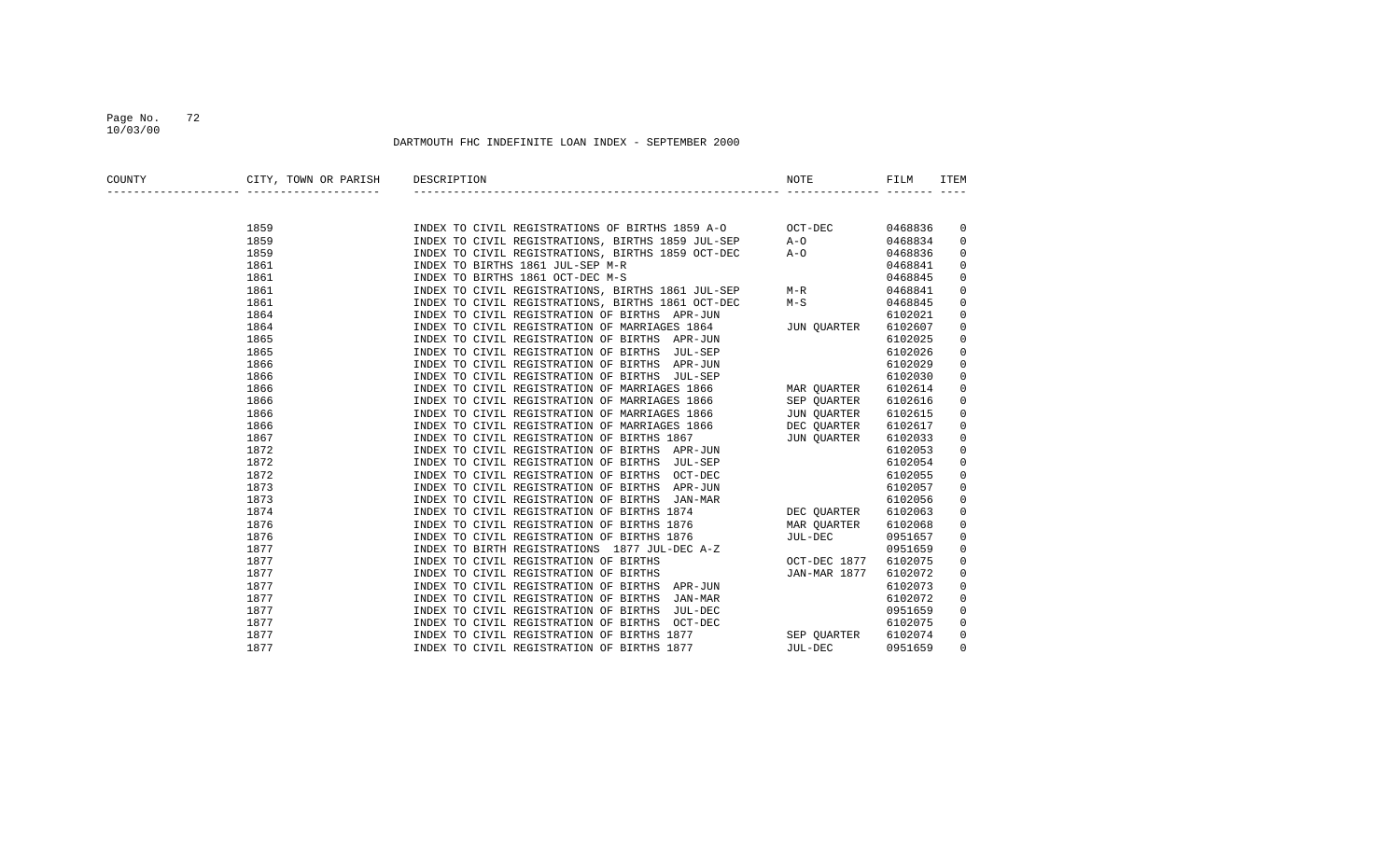### Page No. 73 10/03/00

| COUNTY | CITY, TOWN OR PARISH | DESCRIPTION                                                                                                                                                                                                                                | NOTE                 | FILM    | ITEM        |
|--------|----------------------|--------------------------------------------------------------------------------------------------------------------------------------------------------------------------------------------------------------------------------------------|----------------------|---------|-------------|
|        |                      |                                                                                                                                                                                                                                            |                      |         |             |
|        | 1877                 | INDEX TO CIVIL REGISTRATIONS OF BIRTHS 1877 JUL-DEC                                                                                                                                                                                        |                      | 0951659 | 0           |
|        | 1878                 | INDEX TO CIVIL REGISTRATION OF MARRIAGES OCT-DEC<br>INDEX TO CIVIL REGISTRATIONS OF BIRTHS 1878                                                                                                                                            |                      | 6102665 | 0           |
|        | 1878                 |                                                                                                                                                                                                                                            | JAN-JUN              | 0951660 | 0           |
|        | 1878                 | INDEX TO CIVIL REGISTRATIONS OF MARRIAGES 1878 A-Z                                                                                                                                                                                         |                      | 0951385 | 0           |
|        | 1878                 | INDEX TO CIVIL REGISTRATIONS, MARRIAGES 1878 A-Z                                                                                                                                                                                           |                      | 0951385 | 0           |
|        | 1879                 | INDEX TO CIVIL REGISTRATIONS OF MARRIAGES 1879                                                                                                                                                                                             | $A-Z$                | 0951386 | 0           |
|        | 1879                 | INDEX TO CIVIL REGISTRATIONS, MARRIAGES 1879 A-Z                                                                                                                                                                                           |                      | 0951386 | 0           |
|        | 1880                 | INDEX TO CIVIL REGISTRATION OF BIRTHS 1880                                                                                                                                                                                                 | ) A-Z<br>JUN QUARTER | 6102085 | 0           |
|        | 1880                 | INDEX TO CIVIL REGISTRATION OF BIRTHS 1880                                                                                                                                                                                                 | MAR QUARTER          | 6102084 | $\mathsf 0$ |
|        | 1880                 | INDEX TO CIVIL REGISTRATION OF BIRTHS 1880 JAN-JUN                                                                                                                                                                                         | $A-Z$                | 0951120 | 0           |
|        | 1881                 | INDEX TO CIVIL REGISTRATION OF BIRTHS 1881                                                                                                                                                                                                 | DEC QUARTER          | 6102091 | 0           |
|        | 1881                 |                                                                                                                                                                                                                                            |                      | 6102675 | 0           |
|        | 1881                 |                                                                                                                                                                                                                                            |                      | 6102677 | 0           |
|        | 1881                 |                                                                                                                                                                                                                                            |                      | 6102676 | 0           |
|        | 1881                 |                                                                                                                                                                                                                                            |                      | 0951122 | 0           |
|        | 1882                 | INDEX TO CIVIL REGISTRATION OF MARRIAGES 1881 UNDEX TO CIVIL REGISTRATION OF MARRIAGES 1881 DEC QUARTER<br>INDEX TO CIVIL REGISTRATION OF MARRIAGES 1881 SEP QUARTER<br>INDEX TO CIVIL REGISTRATIONS OF BIRTHS 1881 JAN-JUN<br>INDEX TO    |                      | 6102093 | 0           |
|        | 1882                 | INDEX TO CIVIL REGISTRATION OF BIRTHS 1882                                                                                                                                                                                                 | SEP OUARTER          | 6102094 | 0           |
|        | 1882                 | INDEX TO CIVIL REGISTRATION OF MARRIAGES 1882                                                                                                                                                                                              | JUN OUARTER          | 6102679 | 0           |
|        | 1882                 | INDEX TO CIVIL REGISTRATION OF MARRIAGES 1882                                                                                                                                                                                              | MAR OUARTER          | 6102678 | 0           |
|        | 1882                 | INDEX TO CIVIL REGISTRATIONS OF BIRTHS 1882                                                                                                                                                                                                | JAN-JUN              | 0951124 | 0           |
|        | 1883                 |                                                                                                                                                                                                                                            | MAR OUARTER          | 6102682 | 0           |
|        | 1883                 | INDEX TO CIVIL REGISTRATION OF MARRIAGES 1883<br>INDEX TO CIVIL REGISTRATION OF MARRIAGES 1883<br>INDEX TO CIVIL REGISTRATION OF MARRIAGES 1883<br>INDEX TO CIVIL REGISTRATION OF MARRIAGES 1883<br>INDEX TO CIVIL REGISTRATION OF MARRIAG | SEP QUARTER          | 6102684 | 0           |
|        | 1883                 |                                                                                                                                                                                                                                            | DEC OUARTER          | 6102685 | 0           |
|        | 1883                 |                                                                                                                                                                                                                                            | JUN OUARTER          | 6102683 | 0           |
|        | 1884                 |                                                                                                                                                                                                                                            | JUN QUARTER          | 6102687 | 0           |
|        | 1884                 |                                                                                                                                                                                                                                            | DEC QUARTER          | 6102689 | 0           |
|        | 1884                 |                                                                                                                                                                                                                                            | SEP QUARTER          | 6102688 | $\mathbf 0$ |
|        | 1884                 |                                                                                                                                                                                                                                            | MAR QUARTER          | 6102686 | 0           |
|        | 1885                 | INDEX TO CIVIL REGISTRATION OF MARRIAGES 1885                                                                                                                                                                                              | JUN QUARTER          | 6102691 | 0           |
|        | 1885                 | INDEX TO CIVIL REGISTRATION OF MARRIAGES 1885                                                                                                                                                                                              | DEC OUARTER          | 6102693 | 0           |
|        | 1885                 | INDEX TO CIVIL REGISTRATION OF MARRIAGES 1885                                                                                                                                                                                              | SEP QUARTER          | 6102692 | 0           |
|        | 1885                 | INDEX TO CIVIL REGISTRATION OF MARRIAGES 1885                                                                                                                                                                                              | MAR QUARTER          | 6102690 | 0           |
|        | 1886                 | INDEX TO CIVIL REGISTRATION OF MARRIAGES 1886                                                                                                                                                                                              | MAR QUARTER          | 6102694 | 0           |
|        | 1886                 | INDEX TO CIVIL REGISTRATION OF MARRIAGES 1886                                                                                                                                                                                              | SEP OUARTER          | 6102696 | 0           |
|        | 1886                 | INDEX TO CIVIL REGISTRATION OF MARRIAGES 1886                                                                                                                                                                                              | JUN OUARTER          | 6102695 | $\mathbf 0$ |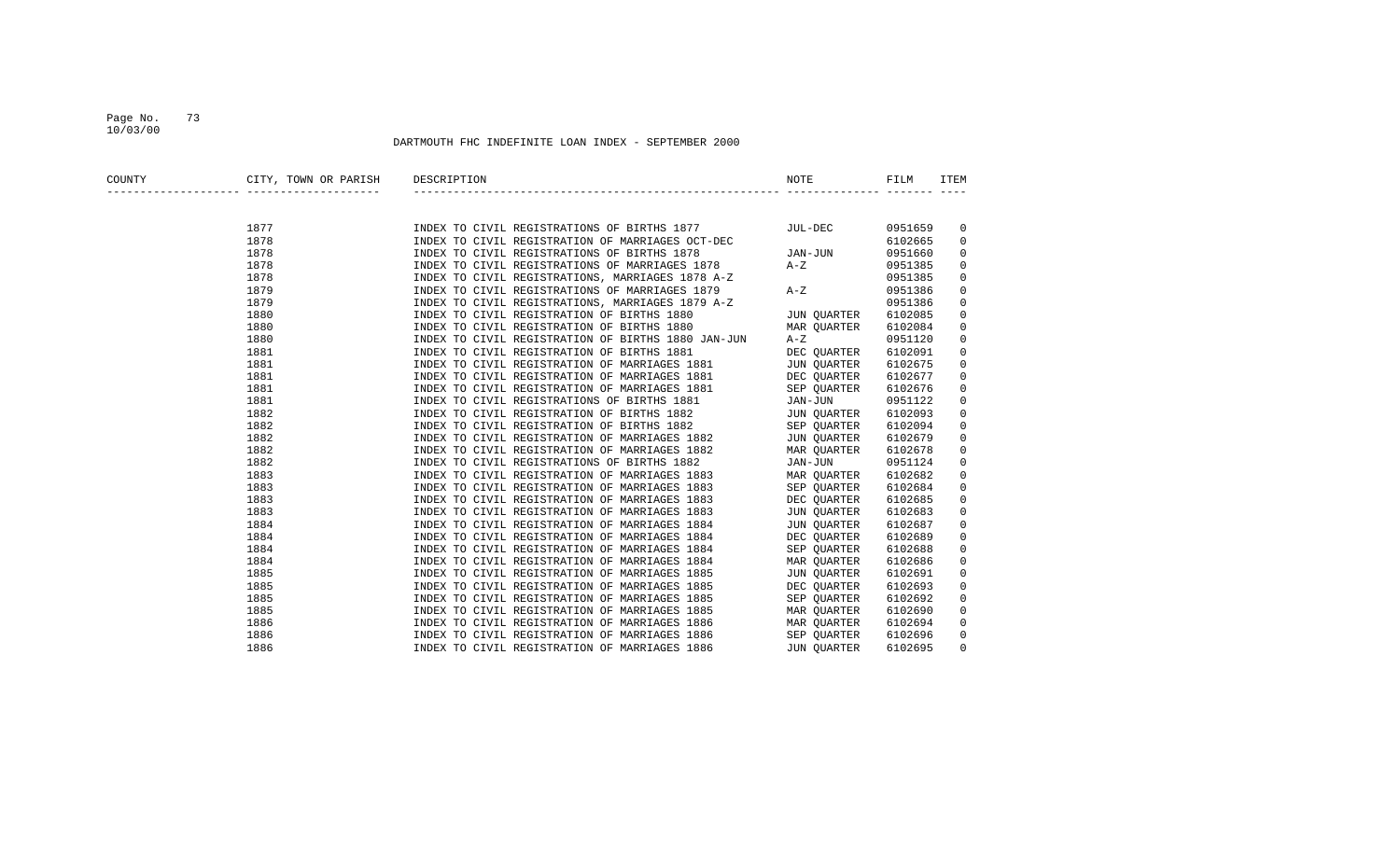### DARTMOUTH FHC INDEFINITE LOAN INDEX - SEPTEMBER 2000

10/03/00

| COUNTY | CITY, TOWN OR PARISH              | DESCRIPTION                                   | <b>NOTE</b> | FILM    | <b>ITEM</b>         |
|--------|-----------------------------------|-----------------------------------------------|-------------|---------|---------------------|
|        | _________________________________ |                                               |             |         |                     |
|        | 1886                              | INDEX TO CIVIL REGISTRATION OF MARRIAGES 1886 | DEC QUARTER | 6102697 | 0                   |
|        | 1887                              | INDEX TO CIVIL REGISTRATION OF MARRIAGES 1887 | DEC QUARTER | 6102701 | 0                   |
|        | 1887                              | INDEX TO CIVIL REGISTRATION OF MARRIAGES 1887 | SEP QUARTER | 6102700 | 0                   |
|        | 1887                              | INDEX TO CIVIL REGISTRATION OF MARRIAGES 1887 | JUN QUARTER | 6102699 | 0                   |
|        | 1887                              | INDEX TO CIVIL REGISTRATION OF MARRIAGES 1887 | MAR OUARTER | 6102698 | 0                   |
|        | 1888                              | INDEX TO CIVIL REGISTRATION OF MARRIAGES 1888 | SEP QUARTER | 6102704 | $\mathsf 0$         |
|        | 1888                              | INDEX TO CIVIL REGISTRATION OF MARRIAGES 1888 | DEC QUARTER | 6102705 | $\mathsf 0$         |
|        | 1888                              | INDEX TO CIVIL REGISTRATION OF MARRIAGES 1888 | JUN QUARTER | 6102703 | $\mathsf 0$         |
|        | 1888                              | INDEX TO CIVIL REGISTRATION OF MARRIAGES 1888 | MAR OUARTER | 6102702 | $\mathsf 0$         |
|        | 1889                              | INDEX TO CIVIL REGISTRATION OF MARRIAGES 1889 | DEC QUARTER | 6102709 | 0                   |
|        | 1889                              | INDEX TO CIVIL REGISTRATION OF MARRIAGES 1889 | JUN OUARTER | 6102707 | 0                   |
|        | 1889                              | INDEX TO CIVIL REGISTRATION OF MARRIAGES 1889 | MAR QUARTER | 6102706 | $\mathsf 0$         |
|        | 1889                              | INDEX TO CIVIL REGISTRATION OF MARRIAGES 1889 | SEP QUARTER | 6102708 | 0                   |
|        | 1890                              | INDEX TO CIVIL REGISTRATION OF MARRIAGES 1890 | MAR QUARTER | 6102710 | 0                   |
|        | 1890                              | INDEX TO CIVIL REGISTRATION OF MARRIAGES 1890 | SEP OUARTER | 6102712 | 0                   |
|        | 1890                              | INDEX TO CIVIL REGISTRATION OF MARRIAGES 1890 | DEC OUARTER | 6102713 | 0                   |
|        | 1890                              | INDEX TO CIVIL REGISTRATION OF MARRIAGES 1890 | JUN QUARTER | 6102711 | $\mathsf 0$         |
|        | 1891                              | INDEX TO CIVIL REGISTRATION OF BIRTHS JUL-SEP |             | 6102130 | $\mathsf{O}\xspace$ |
|        | 1891                              | INDEX TO CIVIL REGISTRATION OF BIRTHS 1891    | JUN OUARTER | 6102129 | $\mathsf{O}\xspace$ |
|        | 1891                              | INDEX TO CIVIL REGISTRATION OF MARRIAGES 1891 | MAR OUARTER | 6102714 | $\mathsf{O}\xspace$ |
|        | 1891                              | INDEX TO CIVIL REGISTRATION OF MARRIAGES 1891 | DEC OUARTER | 6102717 | 0                   |
|        | 1891                              | INDEX TO CIVIL REGISTRATION OF MARRIAGES 1891 | JUN QUARTER | 6102715 | $\mathsf{O}\xspace$ |
|        | 1891                              | INDEX TO CIVIL REGISTRATION OF MARRIAGES 1891 | SEP QUARTER | 6102716 | $\mathsf{O}\xspace$ |
|        | 1891                              | INDEX TO CIVIL REGISTRATIONS OF BIRTHS 1891   | JAN-JUN     | 0951142 | $\mathsf{O}\xspace$ |
|        | 1892                              | INDEX TO CIVIL REGISTRATION OF MARRIAGES 1892 | DEC OUARTER | 6102721 | $\mathsf{O}\xspace$ |
|        | 1892                              | INDEX TO CIVIL REGISTRATION OF MARRIAGES 1892 | JUN OUARTER | 6102719 | 0                   |
|        | 1892                              | INDEX TO CIVIL REGISTRATION OF MARRIAGES 1892 | SEP OUARTER | 6102720 | 0                   |
|        | 1892                              | INDEX TO CIVIL REGISTRATION OF MARRIAGES 1892 | MAR QUARTER | 6102718 | $\mathsf{O}\xspace$ |
|        | 1892                              | INDEX TO CIVIL REGISTRATIONS OF BIRTHS 1892   | JAN-JUN     | 0951144 | 0                   |
|        | 1893                              | INDEX TO CIVIL REGISTRATION OF MARRIAGES 1893 | SEP QUARTER | 6102724 | $\mathsf{O}\xspace$ |
|        | 1893                              | INDEX TO CIVIL REGISTRATION OF MARRIAGES 1893 | JUN QUARTER | 6102723 | 0                   |
|        | 1893                              | INDEX TO CIVIL REGISTRATION OF MARRIAGES 1893 | DEC QUARTER | 6102725 | $\mathsf{O}\xspace$ |
|        | 1893                              | INDEX TO CIVIL REGISTRATION OF MARRIAGES 1893 | MAR QUARTER | 6102722 | 0                   |
|        | 1894                              | INDEX TO BIRTH REGISTRATIONS 1894 JUL-DEC A-Z |             | 0951761 | 0                   |
|        | 1894                              | INDEX TO CIVIL REGISTRATION OF MARRIAGES 1894 | SEP QUARTER | 6102728 | 0                   |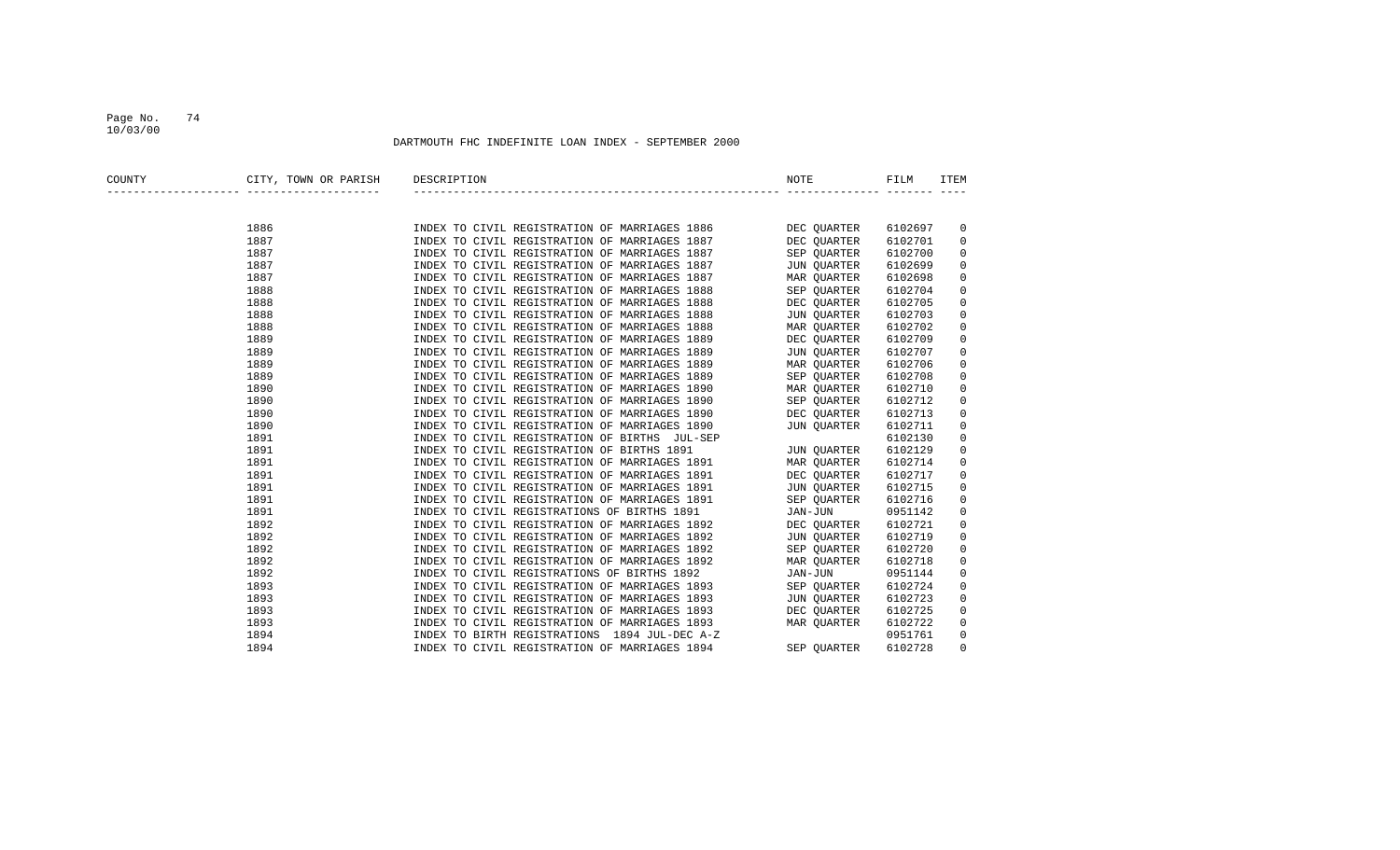### Page No. 75 10/03/00

| COUNTY | CITY, TOWN OR PARISH | DESCRIPTION                                                                                                            | <b>NOTE</b>        | FILM    | <b>ITEM</b> |
|--------|----------------------|------------------------------------------------------------------------------------------------------------------------|--------------------|---------|-------------|
|        |                      |                                                                                                                        |                    |         |             |
|        | 1894                 |                                                                                                                        |                    | 6102729 | 0           |
|        | 1894                 | INDEX TO CIVIL REGISTRATION OF MARRIAGES 1894 DEC QUARTER<br>INDEX TO CIVIL REGISTRATION OF MARRIAGES 1894 MAR QUARTER |                    | 6102726 | $\mathbf 0$ |
|        | 1894                 | INDEX TO CIVIL REGISTRATION OF MARRIAGES 1894                                                                          | JUN QUARTER        | 6102727 | 0           |
|        | 1895                 | INDEX TO CIVIL REGISTRATION OF MARRIAGES 1895                                                                          | SEP QUARTER        | 6102732 | 0           |
|        | 1895                 | INDEX TO CIVIL REGISTRATION OF MARRIAGES 1895                                                                          | <b>JUN OUARTER</b> | 6102731 | 0           |
|        | 1895                 | INDEX TO CIVIL REGISTRATION OF MARRIAGES 1895                                                                          | DEC QUARTER        | 6102733 | 0           |
|        | 1895                 | INDEX TO CIVIL REGISTRATION OF MARRIAGES 1895                                                                          | MAR OUARTER        | 6102730 | 0           |
|        | 1896                 | INDEX TO CIVIL REGISTRATION OF MARRIAGES APR-JUN                                                                       |                    | 6102735 | 0           |
|        | 1896                 | INDEX TO CIVIL REGISTRATION OF MARRIAGES JAN-MAR                                                                       |                    | 6102734 | 0           |
|        | 1896                 | INDEX TO CIVIL REGISTRATION OF MARRIAGES JUL-SEP                                                                       |                    | 6102736 | 0           |
|        | 1896                 | INDEX TO CIVIL REGISTRATION OF MARRIAGES OCT-DEC                                                                       |                    | 6102737 | 0           |
|        | 1897                 | INDEX TO CIVIL REGISTRATION OF MARRIAGES APR-JUN                                                                       |                    | 6102739 | 0           |
|        | 1897                 | INDEX TO CIVIL REGISTRATION OF MARRIAGES JAN-MAR                                                                       |                    | 6102738 | 0           |
|        | 1897                 | INDEX TO CIVIL REGISTRATION OF MARRIAGES JUL-SEP                                                                       |                    | 6102740 | 0           |
|        | 1897                 | INDEX TO CIVIL REGISTRATION OF MARRIAGES OCT-DEC                                                                       |                    | 6102741 | 0           |
|        | 1898                 | INDEX TO CIVIL REGISTRATION OF MARR. 1898 JAN-SEP                                                                      | $A-Z$              | 0951344 | 0           |
|        | 1898                 | INDEX TO CIVIL REGISTRATION OF MARR. 1898 OCT-DEC                                                                      | $A-Z$              | 0951471 | 0           |
|        | 1898                 | INDEX TO CIVIL REGISTRATION OF MARRIAGES APR-JUN                                                                       |                    | 6102743 | 0           |
|        | 1898                 | INDEX TO CIVIL REGISTRATION OF MARRIAGES JAN-MAR                                                                       |                    | 6102742 | 0           |
|        | 1898                 | INDEX TO CIVIL REGISTRATION OF MARRIAGES JUL-SEP                                                                       |                    | 6102744 | 0           |
|        | 1898                 | INDEX TO CIVIL REGISTRATION OF MARRIAGES OCT-DEC                                                                       |                    | 6102745 | 0           |
|        | 1899                 | INDEX TO CIVIL REGISTRATION OF BIRTHS 1899 JAN-JUN                                                                     | $A-Z$              | 0951770 | 0           |
|        | 1899                 | INDEX TO CIVIL REGISTRATION OF MARRIAGES APR-JUN                                                                       |                    | 6102747 | 0           |
|        | 1899                 | INDEX TO CIVIL REGISTRATION OF MARRIAGES JAN-MAR                                                                       |                    | 6102746 | 0           |
|        | 1899                 | INDEX TO CIVIL REGISTRATION OF MARRIAGES JUL-SEP                                                                       |                    | 6102748 | 0           |
|        | 1899                 | INDEX TO CIVIL REGISTRATION OF MARRIAGES OCT-DEC                                                                       |                    | 6102749 | 0           |
|        | 1899                 | INDEX TO CIVIL REGISTRATIONS OF BIRTHS 1899                                                                            | JUL-DEC            | 0951771 | 0           |
|        | 1900                 | INDEX TO CIVIL REGISTRATION OF BIRTHS APR-JUN                                                                          |                    | 6102165 | 0           |
|        | 1900                 | INDEX TO CIVIL REGISTRATION OF MARRIAGES APR-JUN                                                                       |                    | 6102751 | 0           |
|        | 1900                 | INDEX TO CIVIL REGISTRATION OF MARRIAGES JAN-MAR                                                                       |                    | 6102750 | 0           |
|        | 1900                 | INDEX TO CIVIL REGISTRATION OF MARRIAGES JUL-SEP                                                                       |                    | 6102752 | 0           |
|        | 1900                 | INDEX TO CIVIL REGISTRATION OF MARRIAGES OCT-DEC                                                                       |                    | 6102753 | 0           |
|        | 1900                 | INDEX TO CIVIL REGISTRATIONS OF BIRTHS 1900                                                                            | JAN-JUN            | 0951772 | 0           |
|        | 1901                 | INDEX TO CIVIL REGISTRATION OF BIRTHS APR-JUN                                                                          |                    | 6102169 | 0           |
|        | 1901                 | INDEX TO CIVIL REGISTRATION OF BIRTHS 1901 JAN-JUN                                                                     | $A-Z$              | 0951774 | $\Omega$    |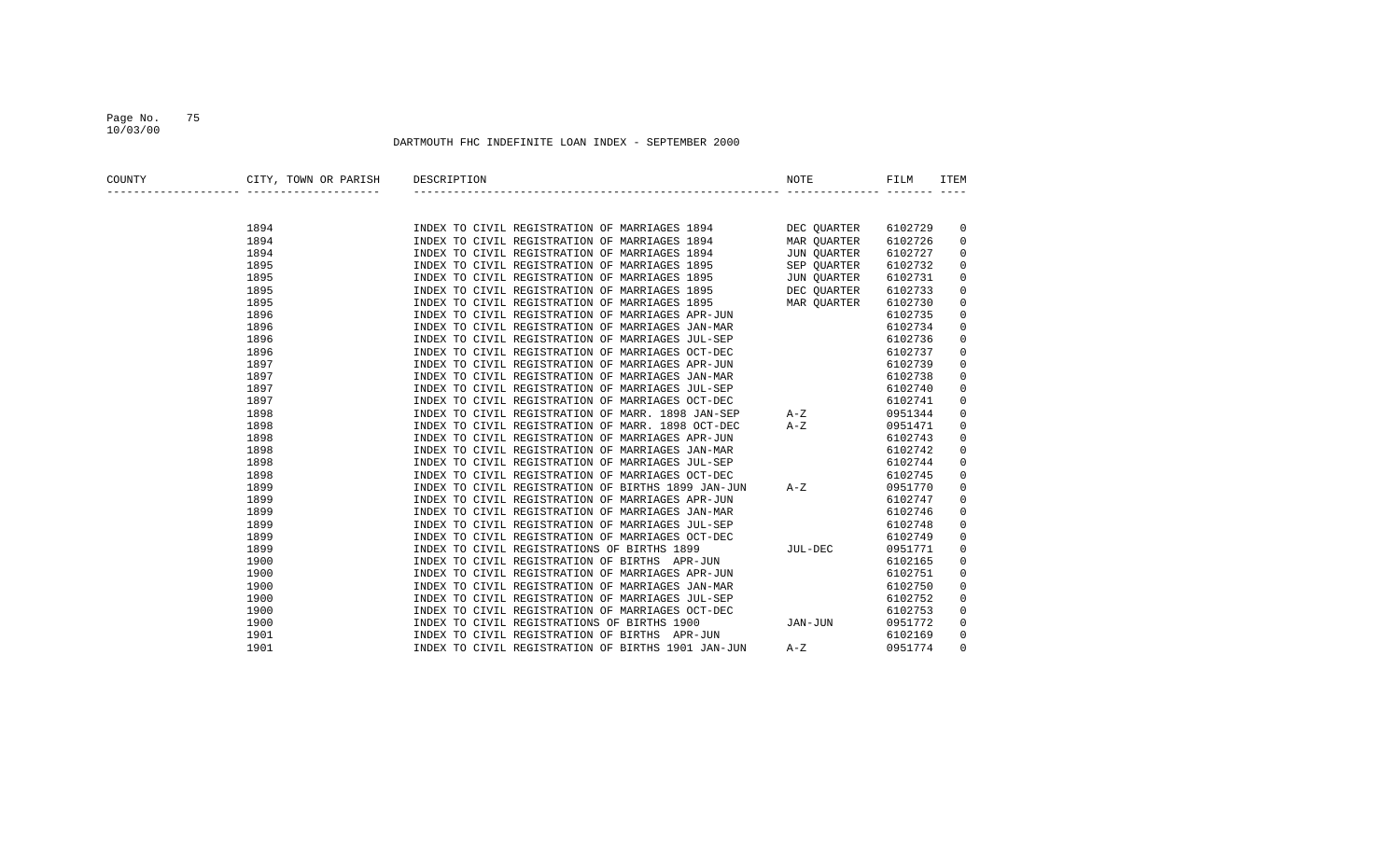### Page No. 76 10/03/00

| COUNTY | CITY, TOWN OR PARISH | DESCRIPTION                                       | NOTE         | FILM    | ITEM           |
|--------|----------------------|---------------------------------------------------|--------------|---------|----------------|
|        |                      |                                                   |              |         |                |
|        | 1902                 | INDEX TO CIVIL REGISTRATION OF BIRTHS             | APR-JUN 1902 | 6102173 | $\overline{0}$ |
|        | 1902                 | INDEX TO CIVIL REGISTRATION OF BIRTHS APR-JUN     |              | 6102173 | 0              |
|        | 1903                 | INDEX TO CIVIL REGISTRATION OF BIRTHS 1903        | DEC QUARTER  | 6102179 | 0              |
|        | 1904                 | INDEX TO CIVIL REGISTRATION OF BIRTHS 1904        | SEP OUARTER  | 6102182 | 0              |
|        | 1904                 | INDEX TO CIVIL REGISTRATION OF BIRTHS 1904        | DEC OUARTER  | 6102183 | 0              |
|        | 1919                 | INDEX TO CIVIL REGISTRATION OF MARRIAGES 1919     | DEC QUARTER  | 6102829 | 0              |
|        | BEECHING-STOKE       | MARRIAGES 1590-1812                               |              | 0496694 | 1              |
|        | CASHIO HUNDRED       | CENSUS RETURNS OF GREAT BRITAIN, 1841             | ST. ALBANS   | 0288827 | 0              |
|        | CHELTONHAM           | 1881 CENSUS OF ENGLAND AND WALES, BUNDLES #2571-4 |              | 1341620 | 0              |
|        | CUBERT               | MARRIAGES 1608-1812                               |              | 0496694 | 2              |
|        | EAST LAVINGTON       | MARRIAGES 1673-1812                               |              | 0496694 | $\mathbf{1}$   |
|        | FINGEST              | MARRIAGES 1607-1812                               |              | 0496694 | 5              |
|        | HARWELL              | MARRIAGES 1559-1837                               |              | 0496694 | 6              |
|        | HILLINGDON           | MARRIAGES 1559-1812                               |              | 0496694 | 4              |
|        | <b>IBSTONE</b>       | MARRIAGES 1665-1812                               |              | 0496694 | 5              |
|        | ICKENHAM             | MARRIAGES 1558-1812                               |              | 0496694 | 4              |
|        | IDMISTON             | MARRIAGES 1577-1812                               |              | 0496694 | 1              |
|        | LAMBETH              | 1891 CENSUS, WATERLOO ROAD FIRST                  | RG 12/388    | 6095498 | $\mathbf 0$    |
|        | LANHERNE             | MARRIAGES 1710-1834                               |              | 0496694 | 2              |
|        | LIDDIARD-MILLICENT   | MARRIAGES 1580-1837                               |              | 0496694 | $\mathbf 1$    |
|        | LINKINHORNE          | MARRIAGES 1576-1812                               |              | 0496694 | 7              |
|        | LITTLE PETHERICK     | MARRIAGES 1636-1812                               |              | 0496694 | 2              |
|        | LONDON               | 1871 CENSUS<br>ALDERSGATE                         |              | 0824631 | 0              |
|        | LONDON               | BENET PAWLS WHARF<br>1871 CENSUS                  |              | 0824633 | $\mathbf 0$    |
|        | LONDON               | 1871 CENSUS<br>HOLBORN                            |              | 0824617 | 0              |
|        | LONDON               | DIRECTORY OF CITY OF LONDON FOR 1902              |              | 0452338 | $\mathbf 0$    |
|        | MANCHESTER           | NON-PAROCHIAL REGISTER EXTRACTS OF FOUR CHAPELS   | 1819-1837    | 1696506 | 14             |
|        | MAWGAN-IN-PYDER      | MARRIAGES 1608-1812                               |              | 0496694 | 2              |
|        | MINETY               | MARRIAGES 1663-1812                               |              | 0496694 | 1              |
|        | MORWINSTOW           | MARRIAGES 1558-1812                               |              | 0496694 | 7              |
|        | NEWLYN               | MARRIAGES 1559-1812                               |              | 0496694 | 2              |
|        | NORTHOLT             | MARRIAGES 1575-1812                               |              | 0496694 | 4              |
|        | PADDINGTON           | 1891 CENSUS, ST. MARY SUB DISTRICT                | RG 12/3      | 6095113 | $\mathbf 0$    |
|        | PADDINGTON           | 1891 CENSUS, ST. MARY SUB DISTRICT                | RG 12/4      | 6095114 | $\mathbf 0$    |
|        | PERRANZABULO         | MARRIAGES 1619-1812                               |              | 0496694 | 2              |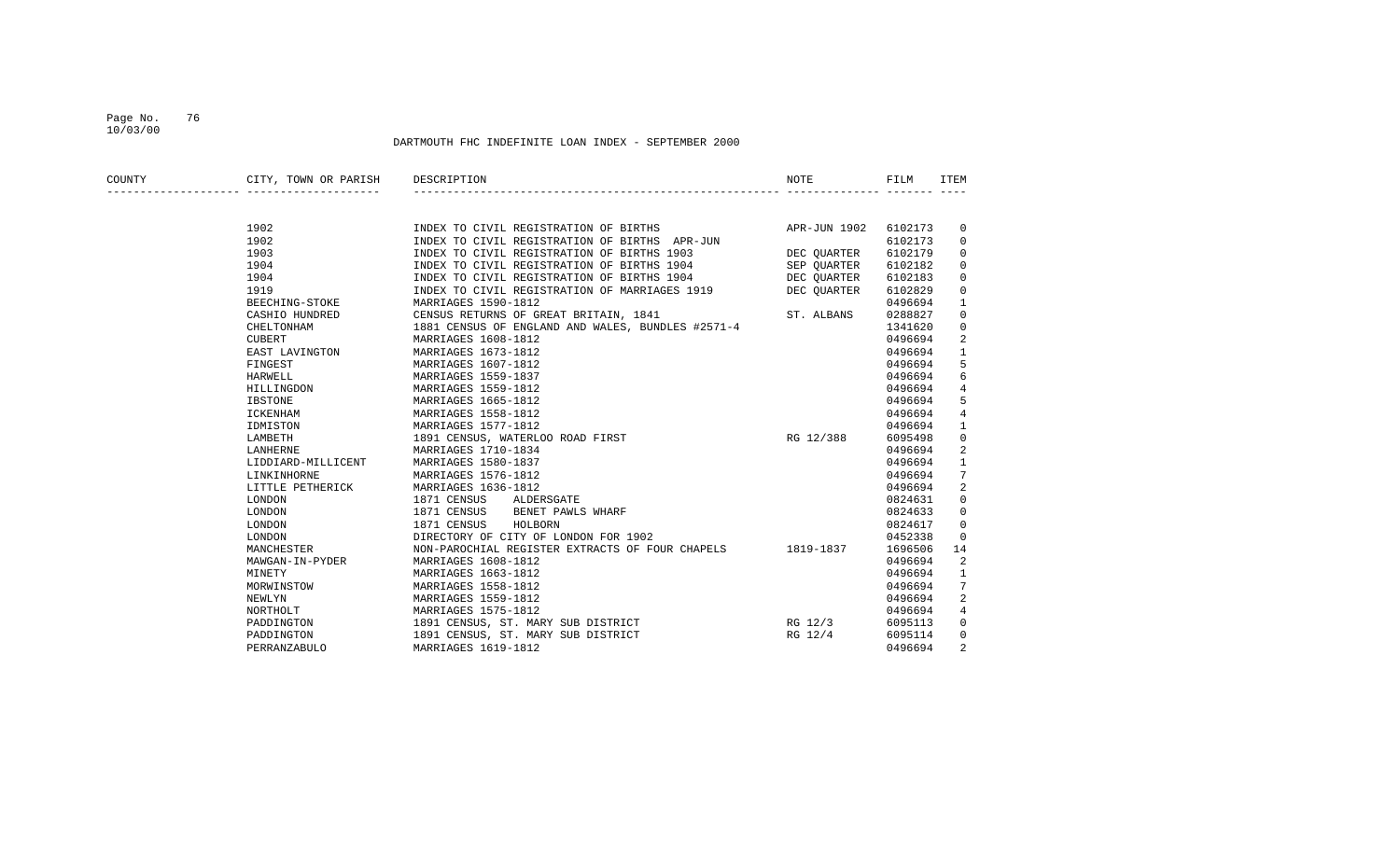### Page No. 77 10/03/00

| COUNTY           | CITY, TOWN OR PARISH | DESCRIPTION                                        | NOTE          | FILM    | ITEM            |
|------------------|----------------------|----------------------------------------------------|---------------|---------|-----------------|
|                  |                      |                                                    |               |         |                 |
|                  | PILLATON             | MARRIAGES 1557-1812                                |               | 0496694 | 7               |
|                  | PURLEY               | MARRIAGES 1662-1840                                |               | 0496694 | 6               |
|                  | SOUTH PETHERWIN      | MARRIAGES 1656-1812                                |               | 0496694 | 7               |
|                  | ST. COLUMB-MAJOR     | MARRIAGES 1781-1812                                |               | 0496694 | 2               |
|                  | ST. ERVAN            | MARRIAGES 1602-1812                                |               | 0496694 | 2               |
|                  | ST. EVAL             | MARRIAGES 1631-1812                                |               | 0496694 | $\overline{2}$  |
|                  | ST. MELLION          | MARRIAGES 1558-1812                                |               | 0496694 | $7\overline{ }$ |
|                  | SULHAM               | MARRIAGES 1723-1837                                |               | 0496694 | $\epsilon$      |
|                  | TURNVILLE            | MARRIAGES 1582-1812                                |               | 0496694 | 5               |
|                  | WEST HANNEY          | MARRIAGES 1564-1837                                |               | 0496694 | 6               |
|                  | WYCOMBE              | MARRIAGES 1600-1812                                |               | 0496694 | 5               |
| <b>BEDFORD</b>   | EATON-BRAY           | PARISH REGISTER PRINTOUTS: CHRISTENINGS, 1798-1837 |               | 0883900 | 11              |
| <b>BEDFORD</b>   | HARROLD              | PARISH REGISTER PRINTOUTS: CHRISTENINGS, 1812-1836 |               | 0883900 | 12              |
| <b>BEDFORD</b>   | LUTON                | ST. MARY PARISH REGISTER PRINTOUTS, CHRISTENINGS   | 1813-1875     | 0883885 | $\overline{4}$  |
| <b>BEDFORD</b>   | RIDGMONT             | PARISH REGISTER PRINTOUTS, MARRIAGES               | 1754-1812     | 0933197 | 26              |
| <b>BEDFORD</b>   | TURVEY               | PARISH REGISTER PRINTOUTS: CHRISTENINGS, 1828-1836 |               | 0883900 | 13              |
| <b>BERKSHIRE</b> |                      | PARISH REGISTERS, MARRIAGES                        |               | 0496694 | 6               |
| <b>BERKSHIRE</b> |                      | THE UNTON INVENTORIES                              |               | 1441064 | 4               |
| <b>BERKSHIRE</b> |                      | WHITE WALTHAM REGISTER EXTRACTS                    |               | 1696506 | 12              |
| <b>BERKSHIRE</b> | ALDWORTH             | PARISH REGISTER PRINTOUTS, MARRIAGES               | 1556-1754     | 0933197 | 18              |
| <b>BERKSHIRE</b> | APPLETON WITH EATON  | PARISH REGISTER PRINTOUTS, CHRISTENINGS            | 1569-1812     | 0820535 | 6               |
| <b>BERKSHIRE</b> | <b>BINFIELD</b>      | PARISH REGISTER PRINTOUTS, CHRISTENINGS            | 1551-1812     | 0472843 | $\mathbf{1}$    |
| <b>BERKSHIRE</b> | <b>BRADFIELD</b>     | MARRIAGES 1559-1812                                |               | 0496694 | 6               |
| <b>BERKSHIRE</b> | <b>BRAY</b>          | MONUMENTAL INSCRIPTIONS 1800-1950                  |               | 0247893 | $\mathbf{1}$    |
| <b>BERKSHIRE</b> | <b>BUSCOT</b>        | MARRIAGES 1676-1812                                |               | 0496694 | 6               |
| <b>BERKSHIRE</b> | GREAT FARINGDON      | PARISH REGISTER PRINTOUTS: CHRISTENINGS, 1678-1812 |               | 1235422 | 2               |
| <b>BERKSHIRE</b> | KINGSTON-LISLE       | MARRIAGES AT KINGSTON-LISLE 1560-1837              |               | 0496694 | 6               |
| <b>BERKSHIRE</b> | LAMBOURN             | COMPUTER PRINTOUT BIRTHS & CHRISTENINGS, 1560-1766 |               | 0543859 | 6               |
| <b>BERKSHIRE</b> | LONGWORTH            | PARISH REGISTER PRINTOUTS, MARRIAGES               | 1700-1812     | 0933197 | 19              |
| <b>BERKSHIRE</b> | PANGBOURN            | PARISH REGISTER PRINTOUTS: CHRISTENINGS, 1829-1836 |               | 0883900 | 9               |
| <b>BERKSHIRE</b> | READING              | COMPUTER PRINTOUTS OF PARISH REGISTERS             | <b>BIRTHS</b> | 6900121 | 0               |
| <b>BERKSHIRE</b> | SPARSHOLT            | MARRIAGES 1559-1812                                |               | 0496694 | 6               |
| <b>BERKSHIRE</b> | TILEHURST            | PARISH REGISTER PRINTOUTS, MARRIAGES               | 1754-1812     | 0933197 | 21              |
| <b>BERKSHIRE</b> | WANTAGE              | PARISH REGISTER PRINTOUTS: CHRISTENINGS, 1829-1837 | WESLEYAN CH.  | 0883900 | 10              |
| <b>BERKSHIRE</b> | WEST HENDRED         | MARRIAGES 1558-1837                                |               | 0496694 | 6               |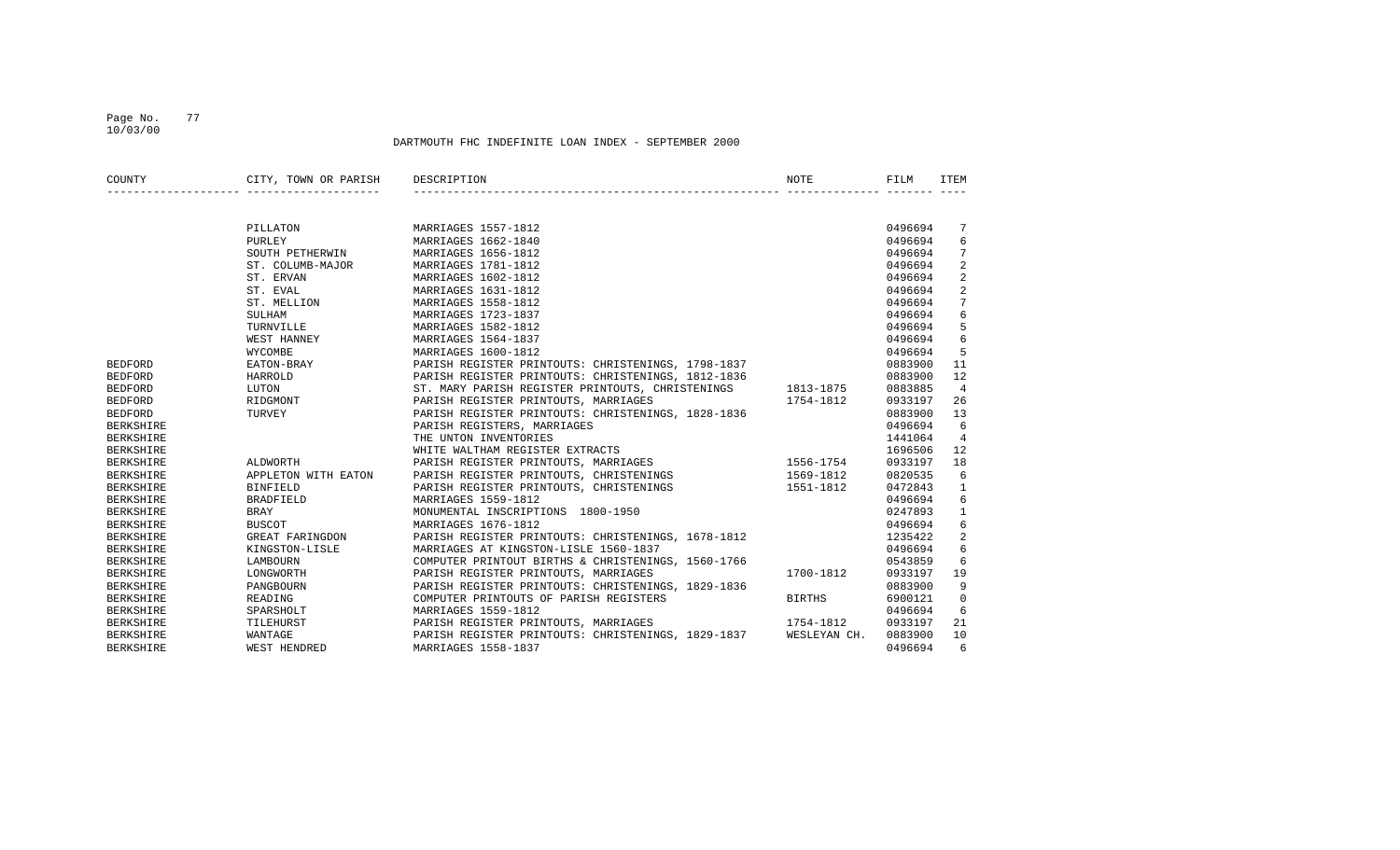### Page No. 78 10/03/00

| COUNTY            | CITY, TOWN OR PARISH DESCRIPTION |                                                   | NOTE                  | FILM    | ITEM           |
|-------------------|----------------------------------|---------------------------------------------------|-----------------------|---------|----------------|
|                   |                                  |                                                   |                       |         |                |
| <b>BUCKINGHAM</b> |                                  | ORIGINAL DOCUMENTS IN POSSESSION OF T.F. HALSEY   |                       | 0453045 | 2              |
| <b>BUCKINGHAM</b> |                                  | PARISH REGISTERS, MARRIAGES                       |                       | 0496694 | 5              |
| <b>BUCKINGHAM</b> |                                  | PARISH REGISTERS, MARRIAGES VOL. 8                |                       | 0496699 | 9              |
| <b>BUCKINGHAM</b> | ASHENDON                         | PARISH REGISTERS, BANNS 1823-1885                 |                       | 1042376 | $\mathbf{3}$   |
| <b>BUCKINGHAM</b> | ASHENDON                         | PARISH REGISTERS, BURIALS 1813-1882               |                       | 1042376 | 3              |
| <b>BUCKINGHAM</b> | ASHENDON                         | PARISH REGISTERS, MARRIAGES 1866-1881             |                       | 1042376 | $\overline{3}$ |
| BUCKINGHAM        | BEACONSFIELD                     | 1881 CENSUS RETURNS                               |                       | 1341353 | $\mathbf 0$    |
| BUCKINGHAM        | <b>BIDDLESDON</b>                | 1891 CENSUS                                       | RG 12/1185            | 6096295 | $\mathbf 0$    |
| <b>BUCKINGHAM</b> | BLETCHLEY                        | PARISH REGISTERS, BANNS 1847-1881                 |                       | 1042376 | $\mathbf{1}$   |
| BUCKINGHAM        | BLETCHLEY                        | PARISH REGISTERS, BURIALS 1867-1881               |                       | 1042376 | $\mathbf{1}$   |
| <b>BUCKINGHAM</b> | BRADENHAM                        | 1861 CENSUS PIECE NOS. 857-863                    |                       | 0542712 | $\mathbf 0$    |
| BUCKINGHAM        | BRADENHAM                        | 1881 CENSUS OF ENGLAND AND WALES, BUNDLES #1464-8 |                       | 1341355 | $\mathbf 0$    |
| <b>BUCKINGHAM</b> | BRADENHAM                        | MARRIAGES 1627-1812                               |                       | 0496694 | 5              |
| <b>BUCKINGHAM</b> | BRADENHAM                        | PARISH REGISTER PRINTOUTS, CHRISTENINGS           | 1627-1807             | 1037085 | 16             |
| <b>BUCKINGHAM</b> | BRADENHAM                        | PARISH REGISTERS, BANNS 1824-1882                 |                       | 1042376 | 6              |
| BUCKINGHAM        | BRADENHAM                        | PARISH REGISTERS, BAPTISMS 1813-1932              |                       | 1042376 | 6              |
| BUCKINGHAM        | BRADWELL                         | PARISH REGISTERS, 1577-1881                       |                       | 1042376 | 8              |
| BUCKINGHAM        | CHALFONT-ST. GILES               | PARISH REGISTERS, BAPTISMS & BURIALS 1750-1801    |                       | 1042376 | 18             |
| BUCKINGHAM        | CHALFONT-ST. GILES               | PARISH REGISTERS, MARRIAGES & BANNS 1754-1812     |                       | 1042376 | 18             |
| BUCKINGHAM        | CHESHAM                          | MARRIAGES AT CHESHAM 1637-1837                    |                       | 0496699 | 9              |
| <b>BUCKINGHAM</b> | COLNBROOK                        | PARISH REGISTER PRINTOUTS, MARRIAGES              | 1852-1877             | 1238629 | 17             |
| <b>BUCKINGHAM</b> | COLNBROOK                        | PARISH REGISTERS, 1760-1878                       |                       | 0919226 | $\mathbf 0$    |
| BUCKINGHAM        | DATCHET                          | 1881 CENSUS RETURNS                               |                       | 1341353 | $\mathbf 0$    |
| <b>BUCKINGHAM</b> | DATCHET                          | 1891 CENSUS RETURNS                               |                       | 6096244 | $\mathbf 0$    |
| <b>BUCKINGHAM</b> | DENHAM                           | 1881 CENSUS RETURNS                               |                       | 1341353 | $\overline{0}$ |
| <b>BUCKINGHAM</b> | DENHAM                           | 1891 CENSUS RETURNS                               |                       | 6096243 | $\mathbf 0$    |
| <b>BUCKINGHAM</b> | DENHAM                           | MARRIAGES AT DENHAM 1569-1812                     |                       | 0496699 | 5              |
| BUCKINGHAM        | <b>DUNTON</b>                    | PARISH REGISTER PRINTOUTS, CHRISTENINGS 1577-1726 |                       | 1037085 | 12             |
| <b>BUCKINGHAM</b> | ELLESBOROUGH                     | PARISH REGISTER PRINTOUTS, MARRIAGES              | $1741 - 1837$         | 1238629 | 20             |
| BUCKINGHAM        | <b>ETON</b>                      | 1881 CENSUS RETURNS                               |                       | 1341353 | $\Omega$       |
| BUCKINGHAM        | ETON                             | 1891 CENSUS RETURNS                               |                       | 6096244 | 0              |
| BUCKINGHAM        | FULMER                           | 1881 CENSUS RETURNS                               |                       | 1341353 | $\mathbf 0$    |
| BUCKINGHAM        | FULMER                           | 1891 CENSUS RETURNS                               |                       | 6096243 | $\mathbf 0$    |
| BUCKINGHAM        | GRANDBOROUGH                     | PARISH REGISTER PRINTOUTS, MARRIAGES 1755-1839    |                       | 1238629 | 18             |
| <b>BUCKINGHAM</b> | <b>GREAT MARLOW</b>              | CENSUS OF ENGLAND, WALES AND THE CHANNEL IS. 1851 | DIST. NO. 150 0193627 |         | $\Omega$       |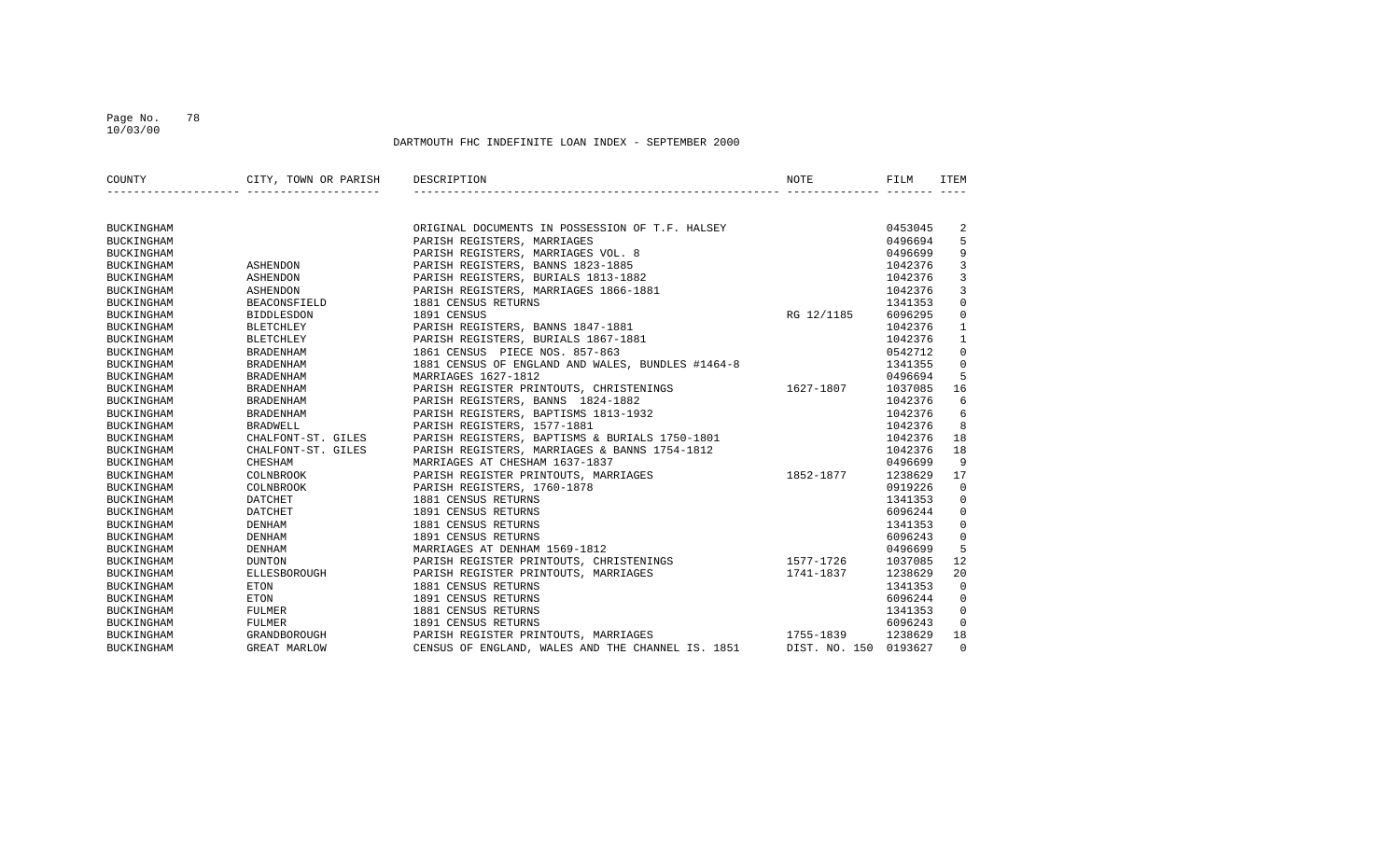### Page No. 79 10/03/00

| COUNTY            | CITY, TOWN OR PARISH | DESCRIPTION                                                             | NOTE                  | FILM    | ITEM        |
|-------------------|----------------------|-------------------------------------------------------------------------|-----------------------|---------|-------------|
|                   |                      |                                                                         |                       |         |             |
| <b>BUCKINGHAM</b> | <b>GREAT MARLOW</b>  | PARISH REGISTER PRINTOUTS, CHRISTENINGS                                 | 1592-1611             | 0472560 | 12          |
| <b>BUCKINGHAM</b> | HAMBLEDEN            | PARISH REGISTER PRINTOUTS: CHRISTENINGS, 1810-1836                      |                       | 1037032 | 15          |
| <b>BUCKINGHAM</b> | HEDGERLEY            | 1881 CENSUS RETURNS                                                     |                       | 1341353 | $\mathbf 0$ |
| <b>BUCKINGHAM</b> | HEDGERLEY            | 1891 CENSUS RETURNS                                                     |                       | 6096243 | $\mathbf 0$ |
| <b>BUCKINGHAM</b> | HEDGERLEY DEAN       | 1881 CENSUS RETURNS                                                     |                       | 1341353 | $\mathbf 0$ |
| <b>BUCKINGHAM</b> | HEDGERLEY DEAN       | 1891 CENSUS RETURNS                                                     |                       | 6096243 | $\mathbf 0$ |
| <b>BUCKINGHAM</b> | HIGH WYCOMBE         | CENSUS OF ENGLAND, WALES AND THE CHANNEL IS. 1851 DIST. NO. 150 0193627 |                       |         | $\mathbf 0$ |
| <b>BUCKINGHAM</b> | HITCHENDEN           | MARRIAGES AT HUGHENDEN 1559-1812                                        |                       | 0496699 | 5           |
| <b>BUCKINGHAM</b> | HITCHENDEN           | PARISH REGISTERS BIRTHS/CHRISTENINGS 1560-1695 1744-1875                |                       | 6909275 | $\mathbf 0$ |
| <b>BUCKINGHAM</b> | HITCHENDEN           | PARISH REGISTERS MARRIAGES 1559-1876                                    |                       | 6909276 | $\mathbf 0$ |
| <b>BUCKINGHAM</b> | HORTON               | 1881 CENSUS RETURNS                                                     |                       | 1341353 | $\mathbf 0$ |
| <b>BUCKINGHAM</b> | HORTON               | 1891 CENSUS RETURNS                                                     |                       | 6096244 | $\mathbf 0$ |
| BUCKINGHAM        | HORTON               | PARISH REGISTER PRINTOUTS, MARRIAGES                                    | 1852-1877             | 1238629 | 17          |
| <b>BUCKINGHAM</b> | HUGHENDON            | 1871 CENSUS                                                             |                       | 0828765 | $\mathbf 0$ |
| <b>BUCKINGHAM</b> | ISHAM                | 1881 CENSUS RETURNS                                                     |                       | 1341353 | 0           |
| BUCKINGHAM        | IVER                 | 1881 CENSUS RETURNS                                                     |                       | 1341353 | $\mathbf 0$ |
| BUCKINGHAM        | IVER                 | 1891 CENSUS RETURNS                                                     |                       | 6096243 | $\mathbf 0$ |
| <b>BUCKINGHAM</b> | IVER                 | MARRIAGES AT IVER 1605-1812                                             |                       | 0496699 | 9           |
| <b>BUCKINGHAM</b> | IVER                 | PARISH REGISTER PRINTOUTS, MARRIAGES                                    | 1852-1877             | 1238629 | 17          |
| BUCKINGHAM        | LANGLEY MARISH       | 1881 CENSUS RETURNS                                                     |                       | 1341353 | $\mathbf 0$ |
| BUCKINGHAM        | LANGLEY MARISH       | 1891 CENSUS RETURNS                                                     |                       | 6096243 | $\mathbf 0$ |
| <b>BUCKINGHAM</b> | LANGLEY-MARISH       | PARISH REGISTER PRINTOUTS, MARRIAGES                                    | 1852-1877             | 1238629 | 17          |
| <b>BUCKINGHAM</b> | LITTLE MISSENDEN     | MARRIAGES AT LITTLE MISSENDEN 1559-1812                                 |                       | 0496699 | 5           |
| <b>BUCKINGHAM</b> | MILTON-KEYNES        | PARISH REGISTER PRINTOUTS, CHRISTENINGS                                 | 1599-1877             | 0933238 | 23          |
| <b>BUCKINGHAM</b> | NEWPORT-PAGNELL      | PARISH REGISTER PRINTOUTS, MARRIAGES                                    | 1837-1877             | 0933238 | 24          |
| <b>BUCKINGHAM</b> | PENN                 | 1881 CENSUS RETURNS                                                     |                       | 1341353 | $\Omega$    |
| <b>BUCKINGHAM</b> | PRINCES RISBOROUGH   | CENSUS OF ENGLAND, WALES AND THE CHANNEL IS. 1851                       | DIST. NO. 150 0193628 |         | $\mathbf 0$ |
| <b>BUCKINGHAM</b> | RADNAGE              | COMPUTER PRINTOUTS OF PARISH REGISTERS                                  | BIRTHS                | 6909225 | $\mathbf 0$ |
| <b>BUCKINGHAM</b> | SEER GREEN           | 1881 CENSUS RETURNS                                                     |                       | 1341353 | $\mathbf 0$ |
| <b>BUCKINGHAM</b> | ST. LEONARD          | 1851 CENSUS RETURNS                                                     |                       | 0221014 | $\mathbf 0$ |
| <b>BUCKINGHAM</b> | UPTON WIHT CHALVEY   | 1891 CENSUS RETURNS                                                     |                       | 6096244 | $\mathbf 0$ |
| <b>BUCKINGHAM</b> | UPTON WITH CHALVEY   | 1881 CENSUS RETURNS                                                     |                       | 1341353 | $\mathbf 0$ |
| <b>BUCKINGHAM</b> | WENDOVER             | CENSUS OF ENGLAND, WALES AND THE CHANNEL IS. 1851 DIST. NO. 150 0193628 |                       |         | $\mathbf 0$ |
| <b>BUCKINGHAM</b> | WEST WYCOMBE         | CENSUS OF ENGLAND, WALES AND THE CHANNEL IS. 1851                       | DIST. NO. 150         | 0193628 | $\mathbf 0$ |
| BUCKINGHAM        | WESTBURY             | 1891 CENSUS                                                             | RG 12/1185            | 6096295 | $\mathbf 0$ |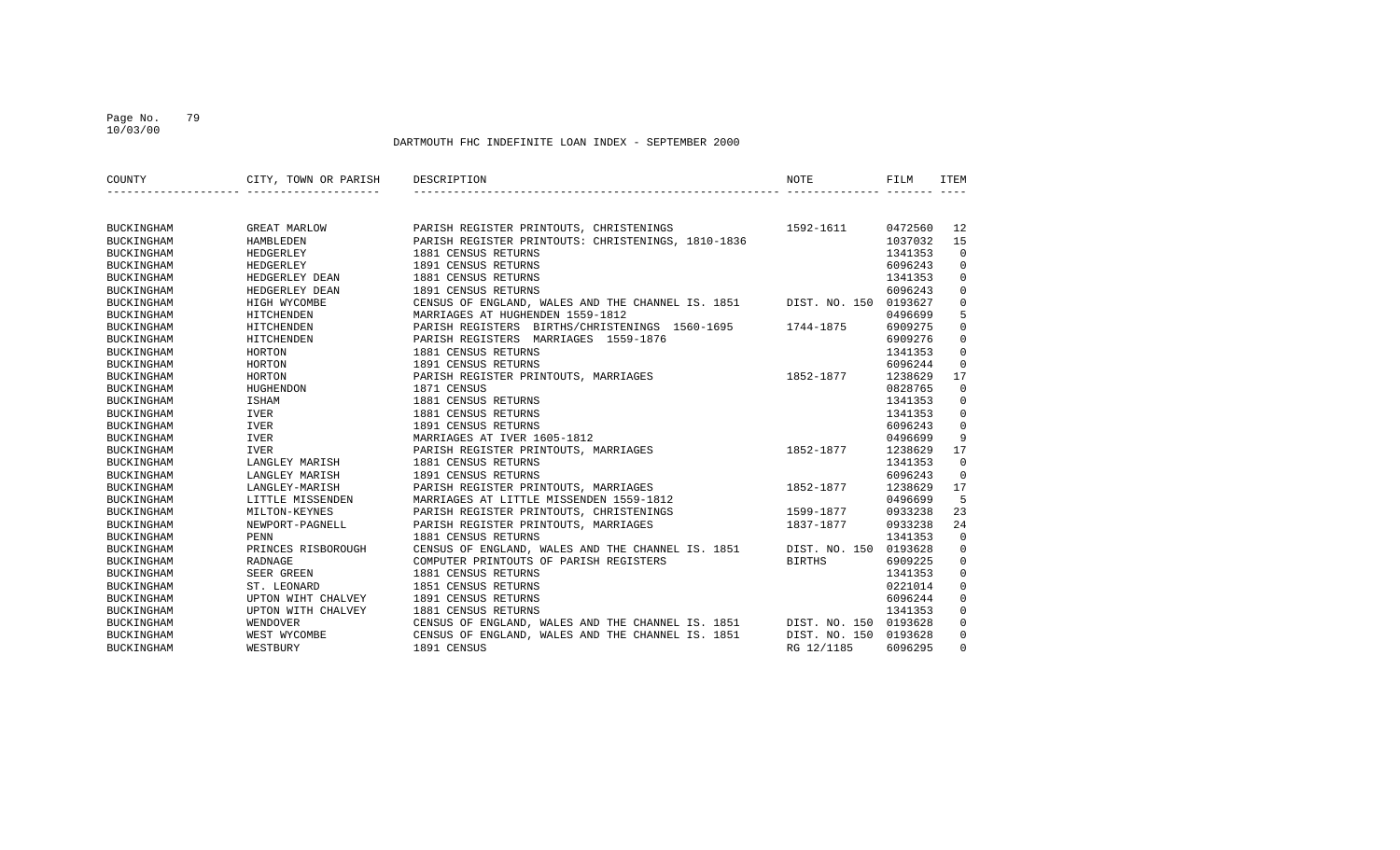### Page No. 80 10/03/00

| COUNTY          | CITY, TOWN OR PARISH DESCRIPTION |                                                                                                                                                                                          | NOTE       | FILM    | <b>TTEM</b>    |
|-----------------|----------------------------------|------------------------------------------------------------------------------------------------------------------------------------------------------------------------------------------|------------|---------|----------------|
|                 |                                  |                                                                                                                                                                                          |            |         |                |
| BUCKINGHAM      | WING                             | 1881 CENSUS OF ENGLAND AND WALES, BUNDLES #1639-44 1341392                                                                                                                               |            |         | $\overline{0}$ |
| BUCKINGHAM      | WOOTTON-UNDER-WOOD               | PARISH REGISTER PRINTOUTS: CHRISTENINGS, 1704-1875                                                                                                                                       |            | 0883900 | 14             |
| CAMBRIDGE       |                                  | PARISH REGISTERS, MARIAGES VOL. 1                                                                                                                                                        |            | 0496690 | 1              |
| CAMBRIDGE       | BABRAHAM                         | PARISH REGISTERS BIRTHS/CHRISTENINGS 1561-1876                                                                                                                                           |            | 6900229 | $\mathbf 0$    |
| CAMBRIDGE       | BABRAHAM                         | PARISH REGISTERS MARRIAGES 1561-1875                                                                                                                                                     |            | 6900230 | $\mathbf 0$    |
| CAMBRIDGE       | CAMBRIDGE                        | 1891 CENSUS, ST. ANDREW THE GREAT, HOLY TRINITY RG 12/1287                                                                                                                               |            | 6096397 | $\mathbf 0$    |
| CAMBRIDGE       | CAMBRIDGE                        | 1891 CENSUS, ST. ANDREW THE LESS                                                                                                                                                         | RG 12/1285 | 6096395 | $\mathbf 0$    |
| CAMBRIDGE       | CAMBRIDGE                        | 1891 CENSUS, ST. ANDREW THE LESS                                                                                                                                                         | RG 12/1284 | 6096394 | $\mathbf 0$    |
| CAMBRIDGE       | CAMBRIDGE                        |                                                                                                                                                                                          |            | 6096393 | $\mathbf 0$    |
| CAMBRIDGE       | CAMBRIDGE                        |                                                                                                                                                                                          |            | 6096396 | $\mathbf 0$    |
| CAMBRIDGE       | CAMBRIDGE                        | 1891 CENSUS, ST. GILES, ST. CLEMENT RG 12/1288                                                                                                                                           |            | 6096398 | $\mathbf 0$    |
| CAMBRIDGE       | CAMBRIDGE                        | INDEPENDENT CHURHC, DOWING ST. CHAPEL                                                                                                                                                    | 1688-1726  | 1037085 | 14             |
| CAMBRIDGE       | FEN-DRAYTON                      | CHURCH OF ENGLAND, MARRIAGES 1580-1812                                                                                                                                                   |            | 0496690 | 1              |
| CAMBRIDGE       | HATLEY-SAINT GEORGE              | PARISH REGISTER PRINTOUTS, CHRISTENINGS                                                                                                                                                  | 1591-1837  | 0933238 | 30             |
| CAMBRIDGE       | <b>ICKLETON</b>                  | PARISH REGISTERS CHRISTENINGS 1558-1875                                                                                                                                                  |            | 6900136 | $\Omega$       |
| CAMBRIDGE       | ISLEHAM                          | EXTRACTED CHURCH RECORDS, BIRTHS AND CHRISTENINGS 1566-1851                                                                                                                              |            | 6901598 | $\mathbf{0}$   |
| CAMBRIDGE       | ISLEHAM                          |                                                                                                                                                                                          | 1566-1851  | 6901599 | $\mathbf{0}$   |
| CAMBRIDGE       |                                  | EXTRACTED CHURCH RECORDS, MARRIAGES<br>CHURCH OF ENGLAND, MARRIAGES 1598-1812<br>XNAPWELL CHURCH OF ENGLAND, MARRIAGES 1598-1812<br>ST. EDWARDS'S CHURCH OF ENGLAND, MARRIAGES 1558-1837 |            | 0496690 | $\mathbf{1}$   |
| CAMBRIDGE       |                                  |                                                                                                                                                                                          |            | 0496690 | $\mathbf{1}$   |
| CAMBRIDGE       | WICK                             | HISTORY OF WICKEN                                                                                                                                                                        |            | 1696627 | $\mathbf{1}$   |
| CAMBRIDGE       | WICK                             | HISTORY OF WICKEN                                                                                                                                                                        |            | 1696627 | $\mathbf{1}$   |
| CHESHIRE        |                                  | ALTRINCHAM AND BOWDON: WITH HISTORICAL                                                                                                                                                   |            | 0962372 | $\mathbf{1}$   |
| CHESHIRE        | AGDEN                            | 1841 CENSUS RETURNS                                                                                                                                                                      |            | 0241234 | $\Omega$       |
| CHESHIRE        |                                  | ASHTON-ON-MERSEY PARISH REGISTER PRINTOUTS: CHRISTENINGS, 1799-1836 INDEPENDENT                                                                                                          |            | 0883997 | 14             |
| <b>CHESHIRE</b> | BARTHOMLEY                       | BISHOP'S TRANSCRIPTS<br>BAPTISMS, BURIALS                                                                                                                                                | 1837-1864  | 1655396 | 1              |
| CHESHIRE        | BARTHOMLEY                       | BISHOP'S TRANSCRIPTS<br>BAPTISMS, MARRIAGES, BURIALS                                                                                                                                     | 1814-1836  | 1655396 | $\mathbf{1}$   |
| CHESHIRE        | BEBINGTON                        | BISHOP'S TRANSCRIPTS                                                                                                                                                                     | 1868-1892  | 1655396 | 2              |
|                 |                                  | BAPTISMS, BURIALS                                                                                                                                                                        |            |         |                |
| CHESHIRE        | BEBINGTON                        | BISHOP'S TRANSCRIPTS                                                                                                                                                                     | 1597-1837  | 1655396 | 2              |
|                 |                                  | BAPTISMS, MARRIAGES, BURIALS                                                                                                                                                             |            |         |                |
| CHESHIRE        | BEBINGTON                        | CHURCHWARDEN ACCOUNTS                                                                                                                                                                    |            | 1656301 | 5              |
| <b>CHESHIRE</b> | BEBINGTON                        | PARISH REGISTERS<br>1785-1923                                                                                                                                                            |            | 1656301 | $\mathbf{1}$   |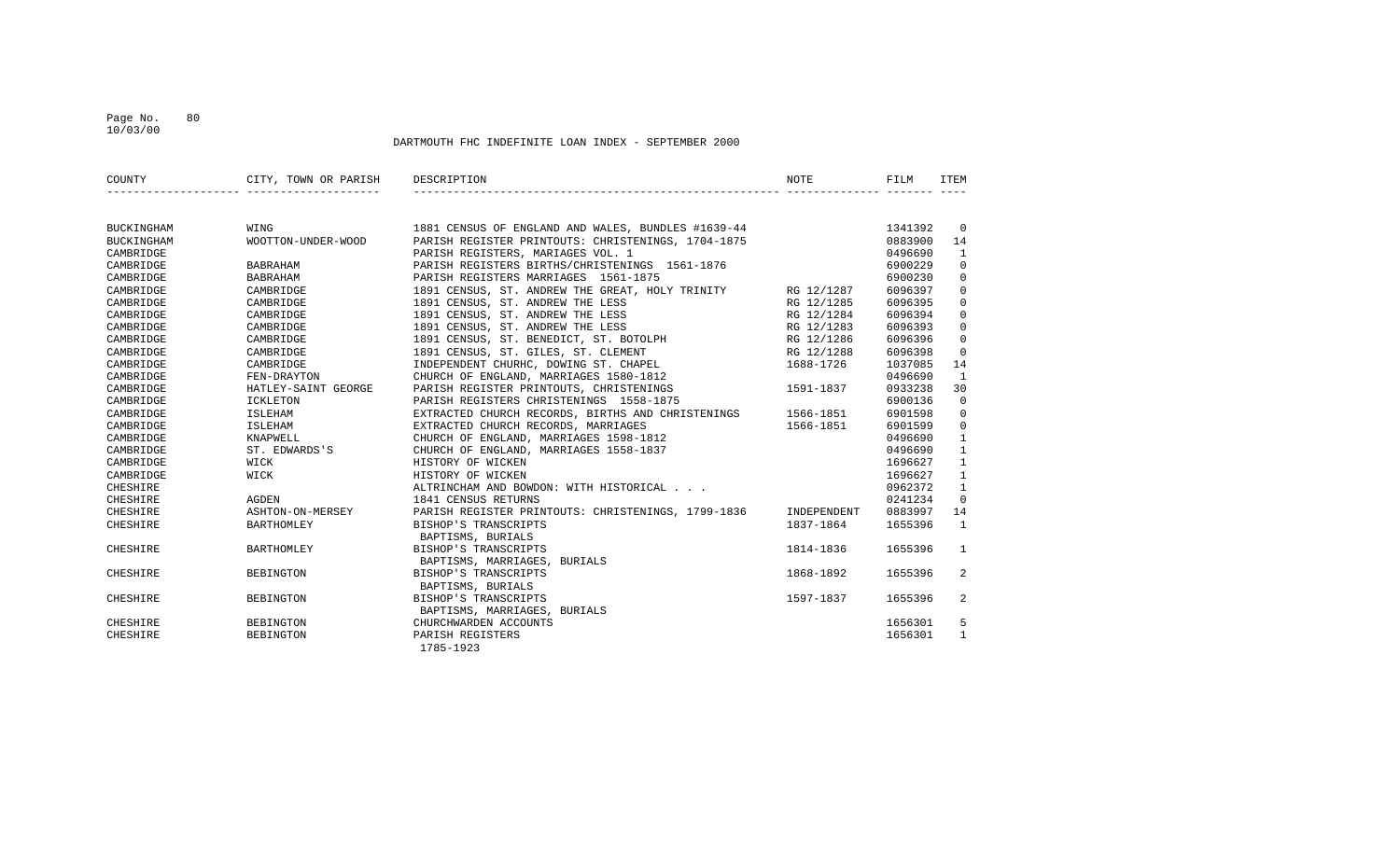### Page No. 81 10/03/00

| COUNTY   | CITY, TOWN OR PARISH | DESCRIPTION                                        | <b>NOTE</b>  | FILM    | <b>ITEM</b>    |
|----------|----------------------|----------------------------------------------------|--------------|---------|----------------|
|          |                      |                                                    |              |         |                |
| CHESHIRE | <b>BEXTON</b>        | 1841 CENSUS RETURNS                                |              | 0241234 | 0              |
| CHESHIRE | <b>BOWDON</b>        | MONUMENTAL INSCRIPTIONS 1800-1950                  |              | 0247893 | 2              |
| CHESHIRE | <b>BURLAND</b>       | PARISH REGISTER PRINTOUTS: CHRISTENINGS, 1826-1837 | METHODIST    | 0883997 | 11             |
| CHESHIRE | <b>CHESTER</b>       | PARISH REGISTER PRINTOUTS: CHRISTENINGS, 1798-1837 | WESLEYAN     | 0883997 | 13             |
| CHESHIRE | CHESTER              | PARISH REGISTER PRINTOUTS: CHRISTENINGS, 1803-1837 | INDEPENDENT  | 0883997 | 12             |
| CHESHIRE | GRAPPENHALL          | 1841 CENSUS RETURNS                                |              | 0241234 | $\Omega$       |
| CHESHIRE | GREAT BUDWORTH       | PARISH REGISTER PRINTOUTS: CHRISTENINGS, 1811-1839 |              | 0883997 | 10             |
| CHESHIRE | HIGH LEIGH           | 1841 CENSUS RETURNS                                |              | 0241234 | $\Omega$       |
| CHESHIRE | KNUTSFORD            | PARISH REGISTER PRINTOUTS: CHRISTENINGS, 1801-1837 | WESLEYAN     | 0883997 | 16             |
| CHESHIRE | LATCHFORD            | 1841 CENSUS RETURNS                                |              | 0241234 | $\Omega$       |
| CHESHIRE | LYMM                 | 1841 CENSUS RETURNS                                |              | 0241234 | $\Omega$       |
| CHESHIRE | LYMM                 | PARISH REGISTER PRINTOUTS: CHRISTENINGS, 1811-1837 |              | 0883997 | 18             |
| CHESHIRE | MACCLESFIELD         | 1891 CENSUS RG 12/2812                             |              | 6097922 | $\mathbf 0$    |
| CHESHIRE | MACCLESFIELD         | 1891 CENSUS RG 12/2813                             |              | 6097923 | $\mathbf 0$    |
| CHESHIRE | MACCLESFIELD         | 1891 CENSUS RG 12/2814                             |              | 6097924 | $\mathbf 0$    |
| CHESHIRE | MACCLESFIELD         | 1891 CENSUS<br>RG 12/2815                          |              | 6097925 | $\mathbf 0$    |
| CHESHIRE | MACCLESFIELD         | 1891 CENSUS<br>RG 12/2816                          |              | 6097926 | $\mathbf 0$    |
| CHESHIRE | MACCLESFIELD         | HISTORY AND DIRECTORY OF MACCLESFIELD              |              | 0973056 | 3              |
| CHESHIRE | MACCLESFIELD         | PARISH REGISTER PRINTOUTS: CHRISTENINGS, 1789-1837 | PRESBYTERIAN | 0883997 | 27             |
| CHESHIRE | MACCLESFIELD         | PARISH REGISTER PRINTOUTS: CHRISTENINGS, 1810-1837 | INDEPENDENT  | 0883997 | 19             |
| CHESHIRE | MALPAS               | PARISH REGISTER PRINTOUTS: CHRISTENINGS, 1819-1837 | INDEPENDENT  | 0883997 | 20             |
| CHESHIRE | MARTHALL             | 1841 CENSUS RETURNS                                |              | 0241234 | $\Omega$       |
| CHESHIRE | MERE                 | 1841 CENSUS RETURNS                                |              | 0241234 | $\Omega$       |
| CHESHIRE | MIDDLEWICH           | PARISH REGISTER PRINTOUTS: MARRIAGES, 1751-1812    |              | 1037032 | 16             |
| CHESHIRE | MOBBERLEY            | 1841 CENSUS RETURNS                                |              | 0241234 | $\Omega$       |
| CHESHIRE | NETHER KNUTSFORD     | 1841 CENSUS RETURNS                                |              | 0241234 | $\mathbf 0$    |
| CHESHIRE | OLLERTON             | 1841 CENSUS RETURNS                                |              | 0241234 | $\mathbf 0$    |
| CHESHIRE | OVER KNUTSFORD       | 1841 CENSUS RETURNS                                |              | 0241234 | $\mathbf 0$    |
| CHESHIRE | PARTINGTON           | PARISH REGISTER PRINTOUTS: CHRISTENINGS, 1815-1837 | INDEPENDENT  | 0883997 | 15             |
| CHESHIRE | PEOVER SUPERIOR      | 1841 CENSUS RETURNS                                |              | 0241234 | $\Omega$       |
| CHESHIRE | ROSTHERNE            | 1841 CENSUS RETURNS                                |              | 0241234 | $\overline{0}$ |
| CHESHIRE | SANDBACH             | PARISH REGISTER PRINTOUTS: CHRISTENINGS, 1799-1837 | INDEPENDENT  | 0883997 | 21             |
| CHESHIRE | STALEYBRIDGE         | PARISH REGISTER PRINTOUTS: CHRISTENINGS, 1789-1837 | INDEPENDENT  | 0883997 | 22             |
| CHESHIRE | STOCKTON-HEATH       | PARISH REGISTER PRINTOUTS: CHRISTENINGS, 1816-1855 |              | 0883997 | 23             |
| CHESHIRE | TABLEY SUPERIOR      | 1841 CENSUS RETURNS                                |              | 0241234 | $\Omega$       |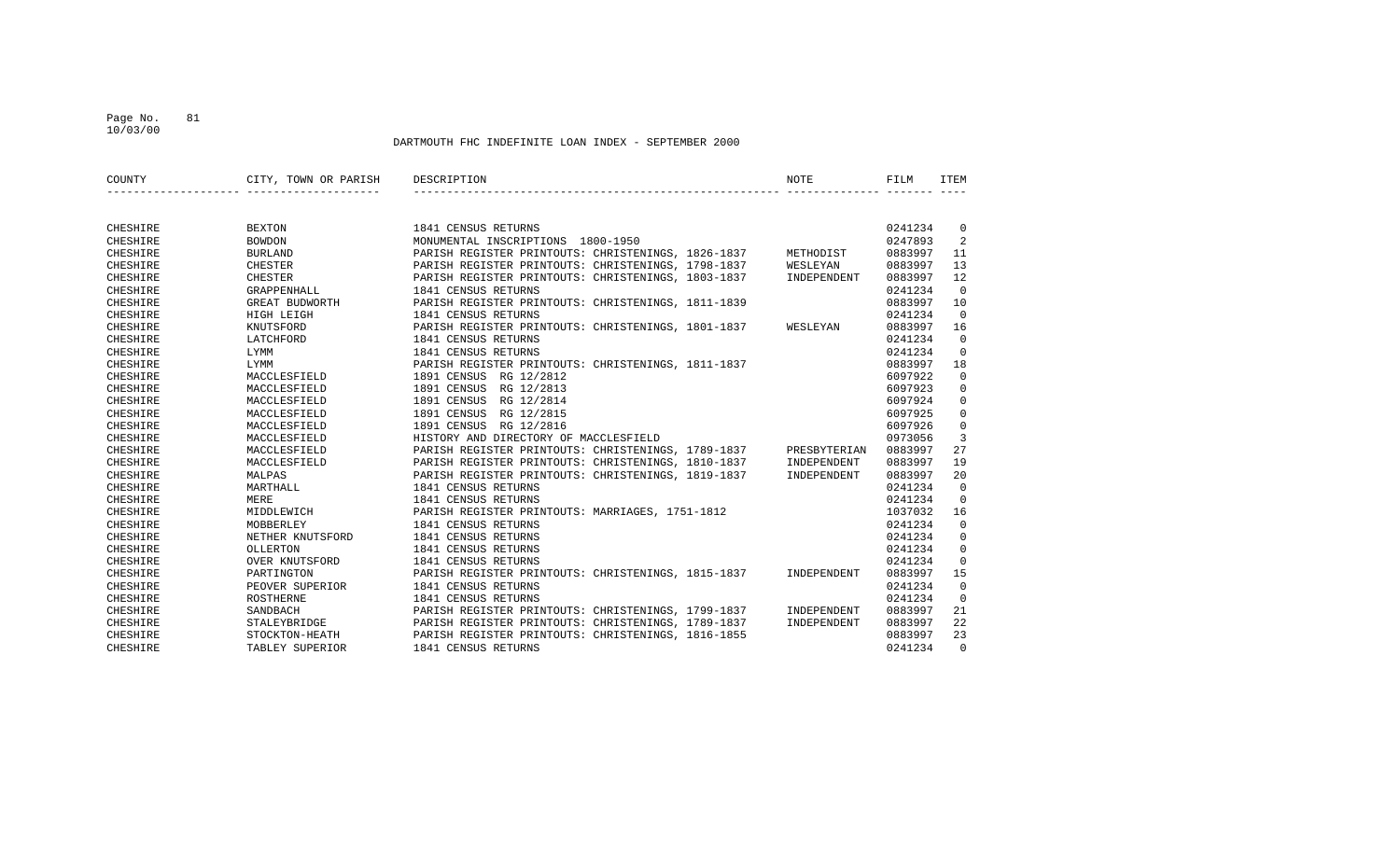### Page No. 82 10/03/00

| COUNTY   | CITY, TOWN OR PARISH DESCRIPTION |                                                                                                                                                                                                                                                  | NOTE | FILM    | <b>TTEM</b>     |
|----------|----------------------------------|--------------------------------------------------------------------------------------------------------------------------------------------------------------------------------------------------------------------------------------------------|------|---------|-----------------|
|          |                                  |                                                                                                                                                                                                                                                  |      |         |                 |
| CHESHIRE | TATTON                           | 1841 CENSUS RETURNS                                                                                                                                                                                                                              |      | 0241234 | $\overline{0}$  |
| CHESHIRE | TOFT                             | 1841 CENSUS RETURNS                                                                                                                                                                                                                              |      | 0241234 | $\Omega$        |
| CHESHIRE | WILMSLOW                         | PARISH REGISTER PRINTOUTS: CHRISTENINGS, 1797-1837 WESLEYAN                                                                                                                                                                                      |      | 0883997 | 17              |
| CORNWALL |                                  | BOYD'S MARRIAGE INDEX, VOL. 23                                                                                                                                                                                                                   |      | 6026985 | $\overline{0}$  |
| CORNWALL |                                  | BOYD'S MARRIAGE INDEX, VOL. 26                                                                                                                                                                                                                   |      | 6026988 | $\overline{0}$  |
| CORNWALL |                                  | PARISH CHURCH OF ADVENT, MARRIAGES 1667-1801                                                                                                                                                                                                     |      | 0496683 | $\overline{4}$  |
| CORNWALL |                                  | PARISH CHURCH OF CAMELFORDM MARRIAGES AT LANTEGLOS 1558-1812                                                                                                                                                                                     |      | 0496683 | 4               |
| CORNWALL |                                  | PARISH CHURCH OF DAVIDSTOW, MARRIAGES 1676-1811                                                                                                                                                                                                  |      | 0496683 | 4               |
| CORNWALL |                                  | PARISH CHURCH OF FORRABURY, MARRIAGES 1676-1812                                                                                                                                                                                                  |      | 0496683 | 4               |
| CORNWALL |                                  | PARISH CHURCH OF LESNEWTH, MARRIAGES 1569-1812                                                                                                                                                                                                   |      | 0496683 | $\overline{4}$  |
| CORNWALL |                                  | PARISH CHURCH OF MICHAELSTOW, MARRIAGES 1548-1812                                                                                                                                                                                                |      | 0496683 | $\overline{4}$  |
| CORNWALL |                                  | PARISH CHURCH OF MINSTER, 1676-1812                                                                                                                                                                                                              |      | 0496683 | $\overline{4}$  |
| CORNWALL |                                  | PARISH CHURCH OF OTTERHAM, 1687-1811                                                                                                                                                                                                             |      | 0496683 | $\overline{4}$  |
| CORNWALL |                                  |                                                                                                                                                                                                                                                  |      | 0496683 | $\overline{4}$  |
| CORNWALL |                                  |                                                                                                                                                                                                                                                  |      | 0496683 | $4\overline{ }$ |
| CORNWALL |                                  |                                                                                                                                                                                                                                                  |      | 0496683 | $\overline{4}$  |
| CORNWALL |                                  | PARISH CHURCH OF ST. BREWARD, MARRIAGES 1558-1812<br>PARISH CHURCH OF ST. CLETHER, MARRIAGES 1640-1811<br>PARISH CHURCH OF ST. JULIOT, MARRIAGES 1656-1812<br>PARISH CHURCH OF ST. TEATH, MARRIAGES 1558-1812                                    |      | 0496683 | $4\overline{ }$ |
| CORNWALL |                                  | PARISH CHURCH OF TREVALGA, MARRIAGES 1539-1812<br>PARISH REGISTERS, MARRIAGES<br>PARISH REGISTERS, MARRIAGES<br>PARISH REGISTERS, MARRIAGES<br>PARISH REGISTERS, MARRIAGES VOL. 1<br>PARISH REGISTERS, MARRIAGES VOL. 19<br>PARISH REGISTERS, MA |      | 0496683 | 4               |
| CORNWALL |                                  |                                                                                                                                                                                                                                                  |      | 0496694 | $\overline{2}$  |
| CORNWALL |                                  |                                                                                                                                                                                                                                                  |      | 0496694 | $7\overline{ }$ |
| CORNWALL |                                  |                                                                                                                                                                                                                                                  |      | 0496683 | $\overline{4}$  |
| CORNWALL |                                  |                                                                                                                                                                                                                                                  |      | 0496699 | 2               |
| CORNWALL | BLISLAND                         | 1891 CENSUS RETURNS                                                                                                                                                                                                                              |      | 6096925 | $\overline{0}$  |
| CORNWALL | BODMIN                           | PARISH REGISTER PRINTOUTS, CHRISTENINGS 1558-1796                                                                                                                                                                                                |      | 0933238 | 22              |
| CORNWALL | BODMIN                           | PARISH REGISTER PRINTOUTS: CHRISTENINGS, 1826-1837                                                                                                                                                                                               |      | 0883900 | 8               |
| CORNWALL | <b>BOYTON</b>                    | MARRIAGES 1568-1812                                                                                                                                                                                                                              |      | 0496694 | 7               |
| CORNWALL | BOYTON                           | MARRIAGES AT BOYTON, 1672-1676, 1756-1812                                                                                                                                                                                                        |      | 0496699 | 2               |
| CORNWALL | <b>BREAGE</b>                    | 1841 CENSUS                                                                                                                                                                                                                                      |      | 0241260 | $\mathbf 0$     |
| CORNWALL | <b>BREAGE</b>                    | 1891 CENSUS RG 12/1842                                                                                                                                                                                                                           |      | 6096952 | $\mathbf 0$     |
| CORNWALL | <b>BREAGE</b>                    | PARISH REGISTERS: MARRIAGES 1754-1848                                                                                                                                                                                                            |      | 0246856 | 0               |
| CORNWALL | BUDOCK                           | 1841 CENSUS                                                                                                                                                                                                                                      |      | 0241260 | 0               |
| CORNWALL | CALSTOCK                         | 1871 CENSUS                                                                                                                                                                                                                                      |      | 0832036 | 0               |
| CORNWALL | CALSTOCK                         | PARISH REGISTERS, BANNS 1823-1898                                                                                                                                                                                                                |      | 1545385 | $\mathbf{1}$    |
| CORNWALL | CALSTOCK                         | PARISH REGISTERS, BAPTISMS 1658-1880                                                                                                                                                                                                             |      | 1545380 | $4\overline{ }$ |
| CORNWALL | CALSTOCK                         | PARISH REGISTERS, BURIALS 1658-1812                                                                                                                                                                                                              |      | 1545380 | 4               |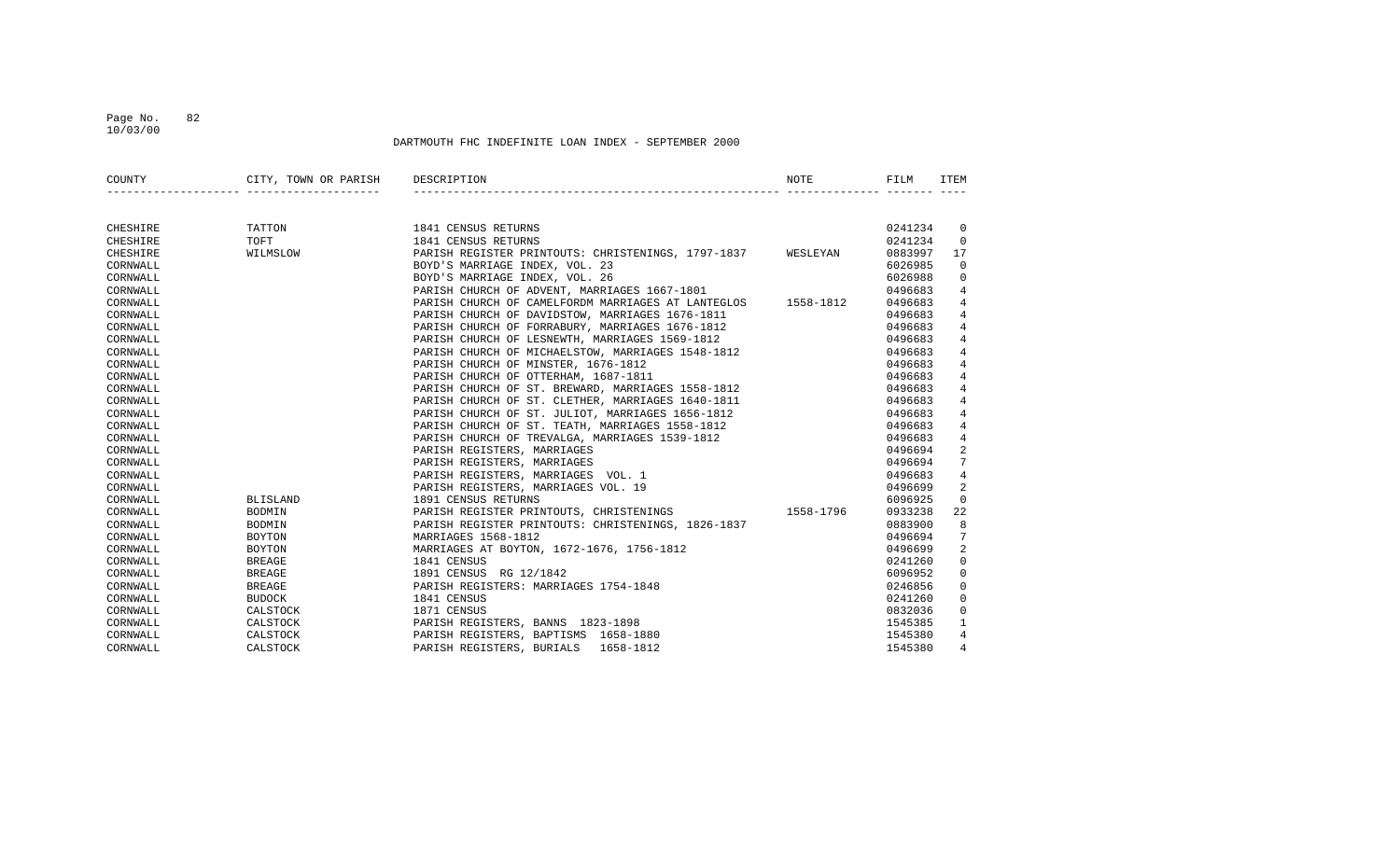### Page No. 83 10/03/00

| COUNTY   | CITY, TOWN OR PARISH | DESCRIPTION                             | NOTE      | FILM    | ITEM           |
|----------|----------------------|-----------------------------------------|-----------|---------|----------------|
|          |                      |                                         |           |         |                |
| CORNWALL | CALSTOCK             | PARISH REGISTERS, BURIALS 1813-1878     |           | 1545385 | 1              |
| CORNWALL | CALSTOCK             | PARISH REGISTERS, MARRIAGES 1658-1886   |           | 1545380 | $\overline{4}$ |
| CORNWALL | CAMBORNE             | MARRIAGES AT CAMBORNE 1538-1812         |           | 0496699 | 2              |
| CORNWALL | CARDINHAM            | 1891 CENSUS RETURNS                     |           | 6096925 | $\mathbf 0$    |
| CORNWALL | CARDINHAM            | PARISH REGISTERS, 1701-1890             |           | 1545385 | 6              |
| CORNWALL | CHARLESTOWN          | PARISH REGISTERS, 1847-1900             |           | 1545385 | 12             |
| CORNWALL | CONSTANTINE          | 1841 CENSUS                             |           | 0241260 | $\mathbf 0$    |
| CORNWALL | CRANTOCK             | MARRIAGES 1559-1812                     |           | 0496694 | 2              |
| CORNWALL | <b>CUBERT</b>        | PARISH REGISTER PRINTOUTS, CHRISTENINGS | 1608-1875 | 0933238 | 28             |
| CORNWALL | CURY                 | 1841 CENSUS                             |           | 0241260 | $\overline{0}$ |
| CORNWALL | EAST NEWLYN          | PARISH REGISTER PRINTOUTS, MARRIAGES    | 1754-1876 | 0933238 | 26             |
| CORNWALL | EGLOSHAYLE           | PARISH REGISTER PRINTOUTS, MARRIAGES    | 1600-1875 | 0933197 | 23             |
| CORNWALL | EGLOSKERRY           | PARISH REGISTER PRINTOUTS, MARRIAGES    | 1574-1875 | 0933197 | 22             |
| CORNWALL | FALMOUTH             | 1841 CENSUS                             |           | 0241260 | $\overline{0}$ |
| CORNWALL | <b>GERMOE</b>        | 1841 CENSUS                             |           | 0241260 | $\mathbf 0$    |
| CORNWALL | <b>GERMOE</b>        | 1891 CENSUS<br>RG 12/1842               |           | 6096952 | $\mathbf 0$    |
| CORNWALL | <b>GRADE</b>         | 1841 CENSUS                             |           | 0241260 | $\mathbf 0$    |
| CORNWALL | <b>GRADE</b>         | PARISH REGISTER PRINTOUTS, CHRISTENINGS | 1674-1875 | 0933238 | 27             |
| CORNWALL | GUNWALLOE            | 1841 CENSUS                             |           | 0241260 | $\overline{0}$ |
| CORNWALL | <b>GWENNAP</b>       | 1841 CENSUS                             |           | 0241260 | $\overline{0}$ |
| CORNWALL | GWENNAP              | PARISH REGISTER PRINTOUTS               |           | 0820538 | 12             |
| CORNWALL | GWINEAR              | PARISH REGISTER PRINTOUTS               |           | 0820538 | 11             |
| CORNWALL | GWITHIAN             | PARISH REGISTER PRINTOUTS               |           | 0820538 | 6              |
| CORNWALL | HELLAND              | 1891 CENSUS RETURNS                     |           | 6096925 | $\overline{0}$ |
| CORNWALL | HELSTON              | PARISH REGISTER PRINTOUTS, CHRISTENINGS | 1599-1853 | 0933238 | 29             |
| CORNWALL | <b>KENWYN</b>        | PARISH REGISTER PRINTOUTS, CHRISTENINGS | 1813-1875 | 0472843 | 10             |
| CORNWALL | LESNEWTH             | PARISH REGISTER PRINTOUTS               |           | 1235340 | 7              |
| CORNWALL | LEWANNICK            | PARISH REGISTERS 1813-1900              |           | 1595782 | $\mathbf{1}$   |
| CORNWALL | LEZANT               | PARISH REGISTERS 1539-1900              |           | 1595782 | 7              |
| CORNWALL | LINKINHORNE          | PARISH REGISTERS 1576-1900              |           | 1595782 | 20             |
| CORNWALL | LUXULION             | PARISH REGISTERS, 1594-1900             |           | 1595913 | $\mathbf{1}$   |
| CORNWALL | MABE                 | PARISH REGISTERS, 1654-1900             |           | 1595913 | $\overline{4}$ |
| CORNWALL | MADRON               | PARISH REGISTERS, 1577-1877             |           | 1595913 | 22             |
| CORNWALL | MANACCAN             | PARISH REGISTER PRINTOUTS, MARRIAGES    | 1633-1875 | 0933197 | 24             |
| CORNWALL | PENRYN               | 1841 CENSUS                             |           | 0241260 | $\Omega$       |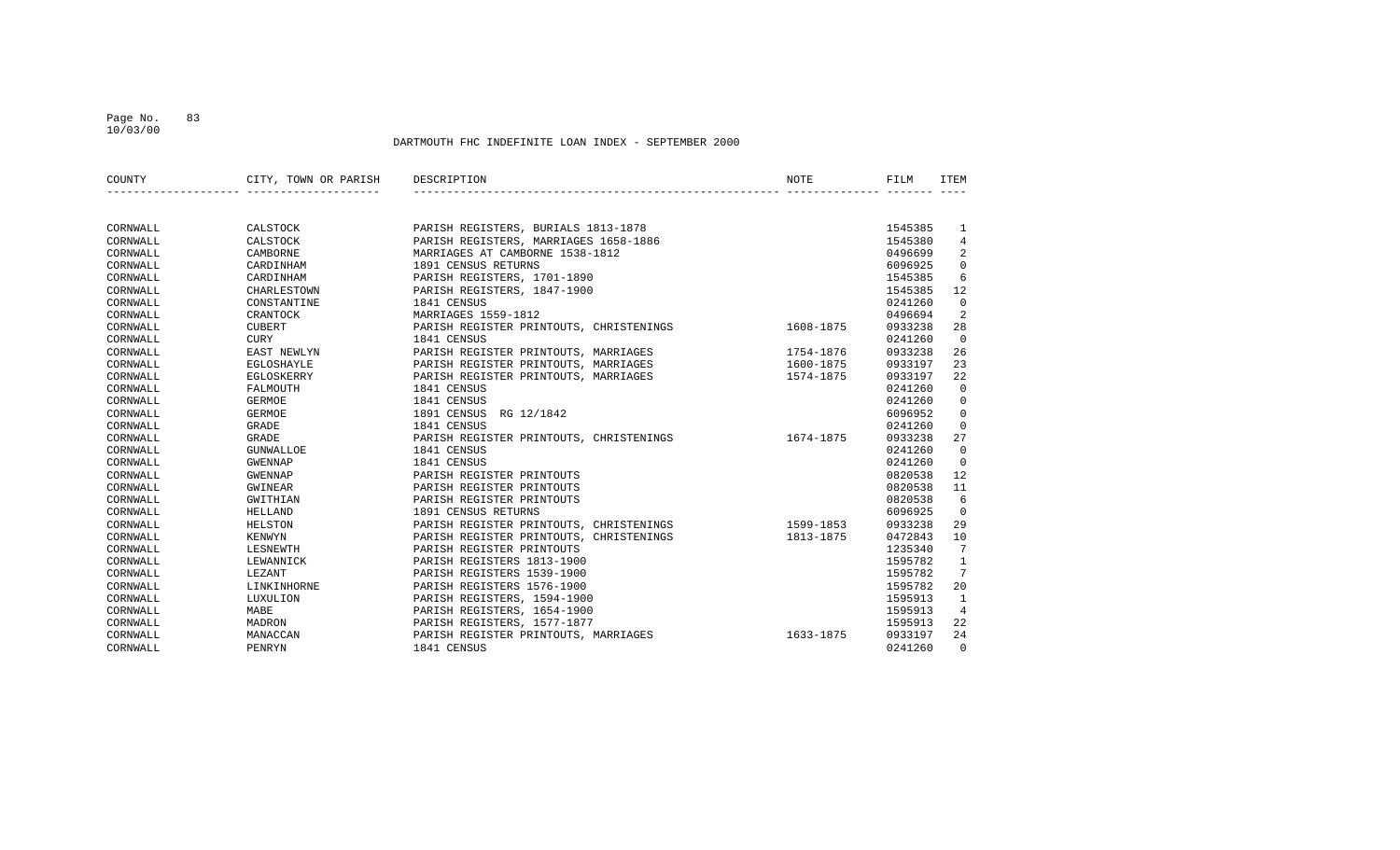### Page No. 84 10/03/00

| COUNTY   | CITY, TOWN OR PARISH | DESCRIPTION                                        | <b>NOTE</b> | FILM    | <b>ITEM</b>  |
|----------|----------------------|----------------------------------------------------|-------------|---------|--------------|
|          |                      |                                                    |             |         |              |
| CORNWALL | PENZANCE             | PARISH REGISTERS, 1700-1728                        |             | 1595913 | 22           |
| CORNWALL | PERRANARWORTHAL      | PARISH REGISTERS, 1871-1905                        |             | 1596124 | $\mathbf{1}$ |
| CORNWALL | PERRANUTHNOE         | PARISH REGISTERS, 1562-1906                        |             | 1596124 | 3            |
| CORNWALL | PERRANZABULOE        | 1891 CENSUS RG 12/1828                             |             | 6096938 | $\Omega$     |
| CORNWALL | PERRANZABULOE        | PARISH REGISTERS, 1558-1837                        |             | 1596124 | 15           |
| CORNWALL | PERRANZABULOE        | PARISH REGISTERS, 1798-1900                        |             | 1596141 | 1            |
| CORNWALL | PETHERICK            | PARISH REGISTERS, 1706-1837                        |             | 1596141 | 11           |
| CORNWALL | PHILLACK             | PARISH REGISTERS, 1560-1877                        |             | 1596141 | 14           |
| CORNWALL | REDRUTH              | MARRIAGES AT REDRUTH 1717-1812                     |             | 0496699 | 2            |
| CORNWALL | ROCHE                | MARRIAGES 1578-1812                                |             | 0496694 | 7            |
| CORNWALL | SAINT GENNYS         | PARISH REGISTER PRINTOUTS, CHRISTENINGS            | 1687-1837   | 0933238 | 25           |
| CORNWALL | SITHNEY              | 1891 CENSUS RG 12/1839                             |             | 6096949 | $\mathbf 0$  |
| CORNWALL | SITHNEY              | PARISH REGISTERS, 1813-1959                        |             | 0254180 | $\mathbf 0$  |
| CORNWALL | ST ANTHONY-IN-MENEAG | 1841 CENSUS                                        |             | 0241260 | $\mathbf 0$  |
| CORNWALL | ST. AGNES            | 1891 CENSUS<br>RG 12/1828                          |             | 6096938 | $\mathbf 0$  |
| CORNWALL | ST. ALLEN            | 1891 CENSUS RG 12/1829                             |             | 6096939 | $\mathbf 0$  |
| CORNWALL | ST. AUSTELL          | PARISH REGISTERS, 1847-1900                        |             | 1545385 | 12           |
| CORNWALL | ST. BURYAN           | PARISH REGISTERS, BAPTISMS 1867-1900               |             | 1545380 | $\mathbf{1}$ |
| CORNWALL | ST. BURYAN           | PARISH REGISTERS, MARRIAGES 1837-1900              |             | 1545380 | 1            |
| CORNWALL | ST. CLEER            | PARISH REGISTERS, BANNS 1754-1812                  |             | 1545385 | 19           |
| CORNWALL | ST. CLEER            | PARISH REGISTERS, BAPTISMS 1675-1838               |             | 1545385 | 19           |
| CORNWALL | ST. CLEER            | PARISH REGISTERS, BURIALS 1675-1815                |             | 1545385 | 19           |
| CORNWALL | ST. CLEER            | PARISH REGISTERS, MARRIAGES 1675-1812              |             | 1545385 | 19           |
| CORNWALL | ST. CLEMENT          | 1891 CENSUS RG 12/1829                             |             | 6096939 | $\mathbf 0$  |
| CORNWALL | ST. ERME             | 1891 CENSUS<br>RG 12/1829                          |             | 6096939 | $\mathbf 0$  |
| CORNWALL | ST. GLUVIAS          | 1841 CENSUS                                        |             | 0241260 | $\mathbf 0$  |
| CORNWALL | ST. MABYN            | 1891 CENSUS RETURNS                                |             | 6096925 | $\mathbf 0$  |
| CORNWALL | ST. MABYN            | PARISH REGISTERS, 1562-1900                        |             | 1595913 | 14           |
| CORNWALL | ST. TUDY             | 1891 CENSUS RETURNS                                |             | 6096925 | $\mathbf 0$  |
| CORNWALL | TEMPLE               | 1891 CENSUS RETURNS                                |             | 6096925 | $\mathbf 0$  |
| CORNWALL | TREVALGA             | PARISH REGISTER PRINTOUTS                          |             | 0820538 | 7            |
| CORNWALL | TRURO                | 1891 CENSUS RG 12/1829                             |             | 6096939 | $\mathbf 0$  |
| CORNWALL | TYWARDREATH          | PARISH REGISTER PRINTOUTS: CHRISTENINGS, 1608-1837 |             | 0883614 | 3            |
| CORNWALL | VERYAN               | PARISH REGISTER PRINTOUTS: CHRISTENINGS, 1676-1782 |             | 0883614 | 5            |
| CORNWALL | WARLEGGON            | 1891 CENSUS RETURNS                                |             | 6096925 | $\Omega$     |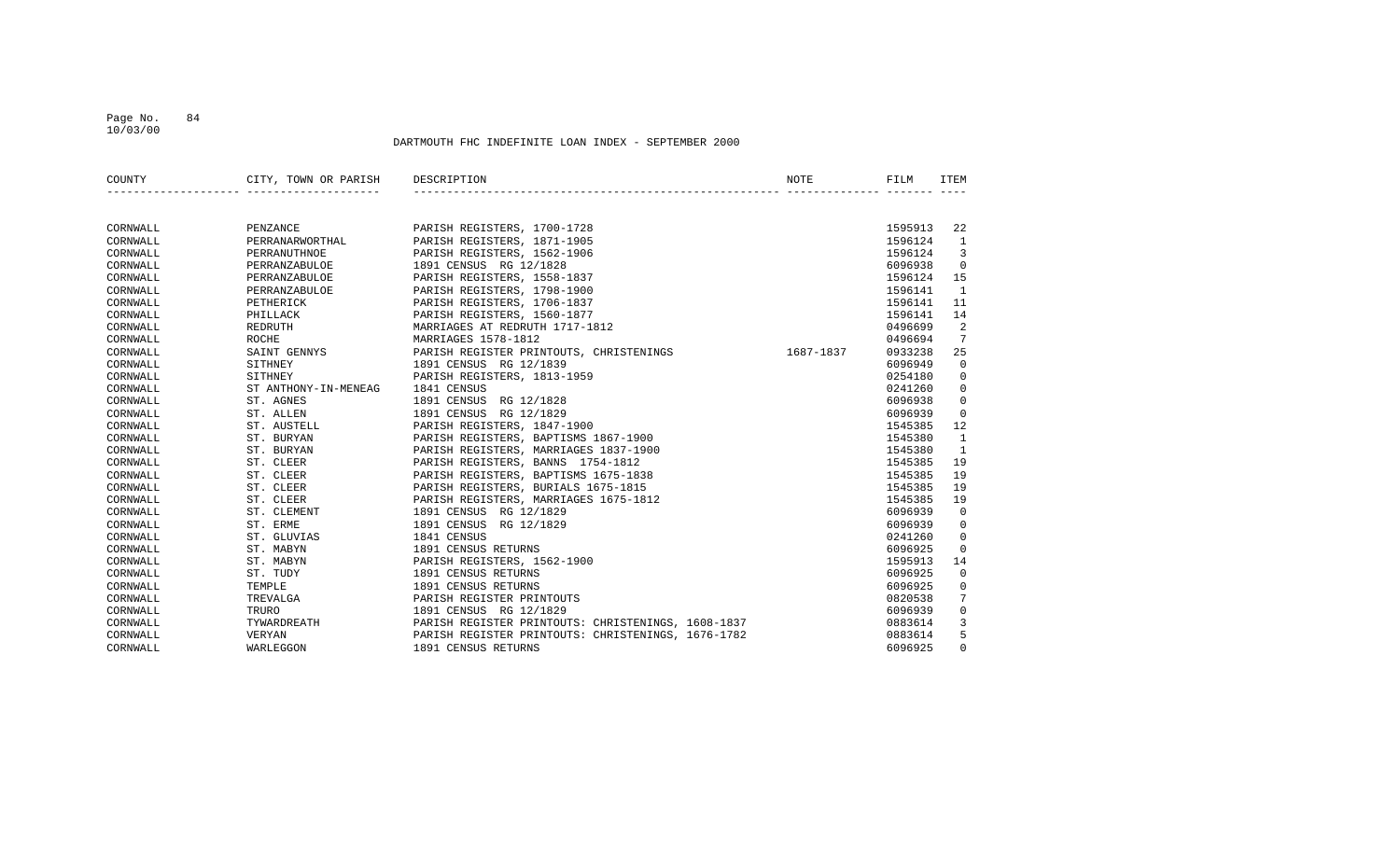10/03/00

| COUNTY     | CITY, TOWN OR PARISH | DESCRIPTION                                      | <b>NOTE</b> | FILM    | <b>ITEM</b>     |
|------------|----------------------|--------------------------------------------------|-------------|---------|-----------------|
|            |                      |                                                  |             |         |                 |
| CORNWALL   | WENDRON              | 1891 CENSUS RG 12/1839                           |             | 6096949 | $\mathbf 0$     |
| CUMBERLAND |                      | PARISH REGISTERS, MARRIAGES VOL. 2               |             | 0496699 | 1               |
| CUMBERLAND | BASSENTHWAITHE       | PARISH REGISTER PRINTOUTS, CHRISTENINGS          | 1813-1877   | 0933407 | 10              |
| CUMBERLAND | <b>BELLBANK</b>      | 1851 CENSUS                                      |             | 0087108 | $\mathbf 0$     |
| CUMBERLAND | <b>BEWCASTLE</b>     | 1851 CENSUS                                      |             | 0087108 | $\mathbf 0$     |
| CUMBERLAND | <b>BOLTON</b>        | PARISH REGISTER PRINTOUTS, CHRISTENINGS          | 1813-1872   | 0933407 | 12              |
| CUMBERLAND | CAMERTON             | PARISH REGISTERS 1599-1908                       |             | 1472305 | $\mathbf{1}$    |
| CUMBERLAND | CARLISLE             | CHURCH OF ENGLAND CHRISTENINGS, MARR. & BURIALS  | 1666-1812   | 0090578 | $\Omega$        |
| CUMBERLAND | CARLISLE             | WESLEYAN CHURCH, ST. MARY, BIRTHS AND BAPTISMS   | 1814-1837   | 0590676 | $\mathbf{1}$    |
| CUMBERLAND | COCKERMOUTH          | INDEPENDENT CHURCH, BIRTHS AND BAPTISMS          |             | 0590676 | 2               |
| CUMBERLAND | CROSBY-UPON-EDEN     | MARRIAGES AT CROSBY-UPON-EDEN 1665-1837          |             | 0496699 | $\mathbf{1}$    |
| CUMBERLAND | CROSTHWAITE          | PARISH REGISTER PRINTOUTS, CHRISTENINGS          | 1813-1875   | 0932929 | 2               |
| CUMBERLAND | GARRIGILL            | WESLEYAN CHURCH, BIRTHS AND BAPTISMS, 1811-1837  |             | 0590676 | 3               |
| CUMBERLAND | GOSFORTH             | MARRIAGES AT GOSFORTH 1571-1837                  |             | 0496699 | $\overline{2}$  |
| CUMBERLAND | HARRINGTON           | MARRIAGES AT HARRINGTON 1652-1837                |             | 0496699 | $\mathbf{1}$    |
| CUMBERLAND | HAYTON               | BISHOPS TRANSCRIPTS 1665-1874 CHURCH RECORDS     |             | 0090626 | $\mathbf 0$     |
| CUMBERLAND | HENSINGHAM           | PARISH REGISTER PRINTOUTS, CHRISTENINGS          | 1811-1875   | 0933407 | 13              |
| CUMBERLAND | KIRK-ANDREWS-MIDDLE  | 1851 CENSUS                                      |             | 0087108 | $\mathbf 0$     |
| CUMBERLAND | KIRK-ANDREWS-MOAT    | 1851 CENSUS                                      |             | 0087108 | $\Omega$        |
| CUMBERLAND | KIRK-ANDREWS-NETTER  | 1851 CENSUS                                      |             | 0087108 | $\Omega$        |
| CUMBERLAND | KIRK-LINTON          | 1851 CENSUS                                      |             | 0087108 | $\mathbf 0$     |
| CUMBERLAND | KIRKOSWALD           | THE ANCIENT CHURCH REGISTERS OF THE PARISH       |             | 0962826 | 5               |
| CUMBERLAND | MARYPORT             | SCOTS PRESBYTERIAN CHURCH, BAPTISMS, 1765-1837   |             | 0590676 | 5               |
| CUMBERLAND | MARYPORT             | SCOTS PRESBYTERIAN CHURCH, BAPTISMS, 1765-1837   |             | 0590676 | 6               |
| CUMBERLAND | MAYPORT              | HIGH STEET CHAPEL : BAPTIST BIRTHS, 1797-1836    |             | 0590676 | $\overline{4}$  |
| CUMBERLAND | MORESBY              | PARISH REGISTER PRINTOUTS, MARRIAGES             | 1761-1847   | 0883992 | 14              |
| CUMBERLAND | MOSSER               | PARISH REGISTERS 1781-1961<br>CHAPELRY OF MOSSER |             | 1472305 | 14              |
| CUMBERLAND | MUNCASTER            | PARISH REGISTER PRINTOUTS, CHRISTENINGS          | 1813-1874   | 0932929 | 21              |
| CUMBERLAND | NENTHEAD             | PRIMITIVE METHODIST CHURCH, BIRTHS AND BAPTISMS  | 1825-1837   | 0590676 | 8               |
| CUMBERLAND | <b>NENTHEAD</b>      | WESLEYAN CHURCH, BIRTHS AND BAPTISMS, 1827-1837  |             | 0590676 | $7\overline{ }$ |
| CUMBERLAND | NICHOL-FOREST        | 1851 CENSUS                                      |             | 0087108 | $\Omega$        |
| CUMBERLAND | PARKHEAD             | MEETING HOUSE : INDEPENDENT CHURCH RECORDS       | 1700-1836   | 0590676 | 9               |
| CUMBERLAND | PARKHEAD             | MEETING HOUSE : INDEPENDENT CHURCH RECORDS       | 1700-1836   | 0590676 | 10              |
| CUMBERLAND | PENRITH              | CATHOLIC BIRTHS AND BAPTISMS, 1833-1838          |             | 0590676 | 14              |
| CUMBERLAND | PENRITH              | EBENEZER CHAPPEL, BIRTHS AND BAPTISMS, 1815-1837 |             | 0590676 | 11              |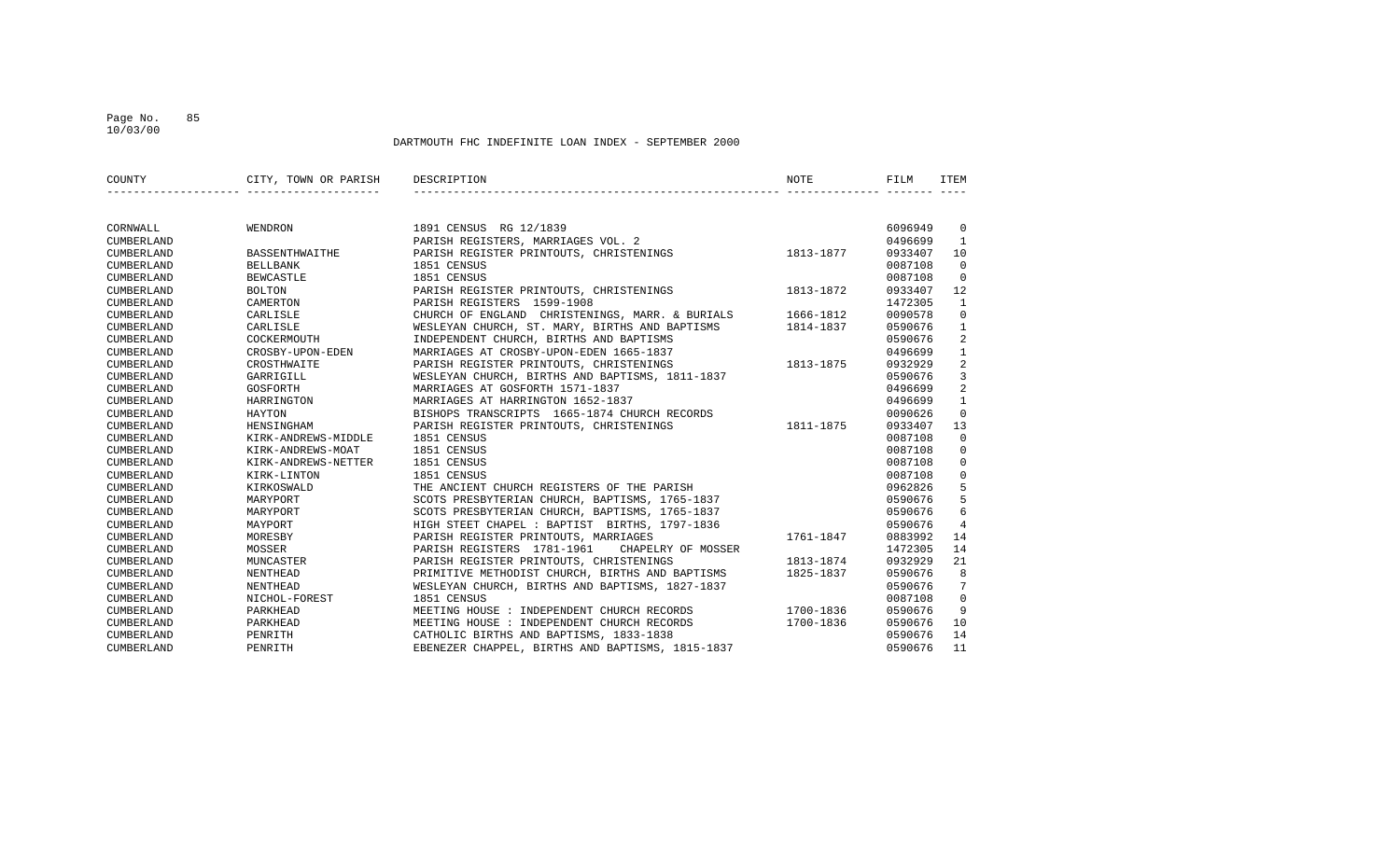### Page No. 86 10/03/00

| COUNTY       | CITY, TOWN OR PARISH DESCRIPTION |                                                              | <b>NOTE</b> | FILM    | ITEM           |
|--------------|----------------------------------|--------------------------------------------------------------|-------------|---------|----------------|
|              |                                  |                                                              |             |         |                |
| CUMBERLAND   | PENRITH                          | ROMAN CATHOLIC PARISH PRINTOUTS, CHRISTENINGS 1833-1838      |             | 1037072 | 11             |
| CUMBERLAND   | PENRITH                          | ROWCLIFFE LANE PRESBYTERIAN, BIRTHS AND BAPTISMS 1796/9-1837 |             | 0590676 | 12             |
| CUMBERLAND   | PENRITH                          | WESLEYAN CHURCH, SANDGATE CHAPEL, BIRTHS AND BAPTS           | 1814-1837   | 0590676 | 13             |
| CUMBERLAND   | SAINT JOHN BECKERMET             | PARISH REGISTER PRINTOUTS, CHRISTENINGS                      | 1813-1877   | 0933407 | 11             |
| CUMBERLAND   | <b>SCALEBY</b>                   | 1851 CENSUS                                                  |             | 0087108 | $\overline{0}$ |
| CUMBERLAND   | SCALEBY                          | PARISH REGISTERS 1590-1916                                   |             | 1472305 | 26             |
| CUMBERLAND   | SEATON                           | PARISH REGISTERS 1883-1938                                   |             | 1472305 | 11             |
| CUMBERLAND   | SILLOTH                          | PARISH REGISTERS 1849-1962 ST. PAUL'S CHURCH                 |             | 1472305 | 20             |
| CUMBERLAND   | SILLOTH                          | PARISH REGISTERS 1872-1931                                   |             | 1472305 | 16             |
| CUMBERLAND   | SKELTON                          | PARISH REGISTER PRINTOUTS, CHRISTENINGS                      | 1813-1877   | 0932929 | $\overline{3}$ |
| CUMBERLAND   | SOLPORT                          | 1851 CENSUS                                                  |             | 0087108 | $\mathbf 0$    |
| CUMBERLAND   | STANWIX                          | MARRIAGES AT STANWIX 1662-1837                               |             | 0496699 | $\mathbf{1}$   |
| CUMBERLAND   | STANWIX                          | PARISH REGISTER PRINTOUTS, MARRIAGES                         | 1751-1851   | 0883992 | 15             |
| CUMBERLAND   | STAPLETON                        | 1851 CENSUS                                                  |             | 0087108 | $\mathbf 0$    |
| CUMBERLAND   | TROUGH                           | 1851 CENSUS                                                  |             | 0087108 | $\mathbf 0$    |
| CUMBERLAND   | WEST LINTON                      | 1851 CENSUS                                                  |             | 0087108 | $\overline{0}$ |
| CUMBERLAND   | WHITBECK                         | PARISH REGISTER PRINTOUTS, CHRISTENINGS 1689-1812            |             | 1037085 | 11             |
| CUMBERLAND   | WHITEHAVEN                       | HOLY TRINITY REGISTER PRINTOUTS, CHRISTENINGS                | 1816-1856   | 0820535 | $\overline{4}$ |
| CUMBERLAND   | WHITEHAVEN                       | SAINT NICHOLAS PARISH PRINTOUTS, MARRIAGES                   | 1814-1837   | 0933197 | 20             |
| DERBY        |                                  | PARISH REGISTERS, MARRIAGES VOL. 5                           |             | 0496690 | 5              |
| DERBY        | ALVASTON                         | CEMETERY INSCRIPTIONS                                        | 1700-1950   | 0169082 | $\mathbf{1}$   |
| DERBY        | <b>BRAMPTON</b>                  | 1891 CENSUS RG 12/2766                                       |             | 6097876 | $\mathbf 0$    |
| DERBY        | CHESTERFIELD                     | 1891 CENSUS RG 12/2760                                       |             | 6097870 | $\mathbf 0$    |
| DERBY        | CHESTERFIELD                     | 1891 CENSUS<br>RG 12/2766                                    |             | 6097876 | $\mathbf 0$    |
| DERBY        | <b>DUFFIELD</b>                  | 1871 CENSUS                                                  |             | 0839772 | $\mathbf 0$    |
| DERBY        | FOREMARK                         | CHURCH OF ENGLAND, MARRIAGES 1663-1812                       |             | 0496690 | 5              |
| DERBY        | HARTSHORN                        | PARISH REGISTER PRINTOUTS, CHRISTENINGS                      | 1673-1810   | 1037072 | $\overline{3}$ |
| DERBY        | IBSTOCK                          | PARISH REGISTER PRINTOUTS, MARRIAGES                         | 1751-1836   | 0883992 | 13             |
| DERBY        | MICKLEOVER                       | PARISH REGISTER PRINTOUTS, CHRISTENINGS                      | 1813-1864   | 0933197 | 5              |
| <b>DERBY</b> | NORMANTON-TEMPLE                 | 1891 CENSUS RG 12/2760                                       |             | 6097870 | $\mathbf 0$    |
| DERBY        | QUARNDON                         | CHURCH OF ENGLAND, MARRIAGES 1755-1812                       |             | 0496690 | 5              |
| DERBY        | RIPLEY                           | CEMETERY INSCRIPTIONS                                        | 1700-1950   | 0169082 | $\overline{3}$ |
| DERBY        | SNELSTON                         | PARISH REGISTER PRINTOUTS, CHRISTENINGS                      | 1673-1747   | 1037085 | 9              |
| DERBY        | SOUTH NORMANTON                  | PARISH REGISTER PRINTOUTS, MARRIAGES                         | 1810-1836   | 0883992 | 19             |
| DERBY        | SOUTH WINGFIELD                  | PARISH REGISTER PRINTOUTS, CHRISTENINGS                      | 1661-1810   | 1037072 | $\mathbf{1}$   |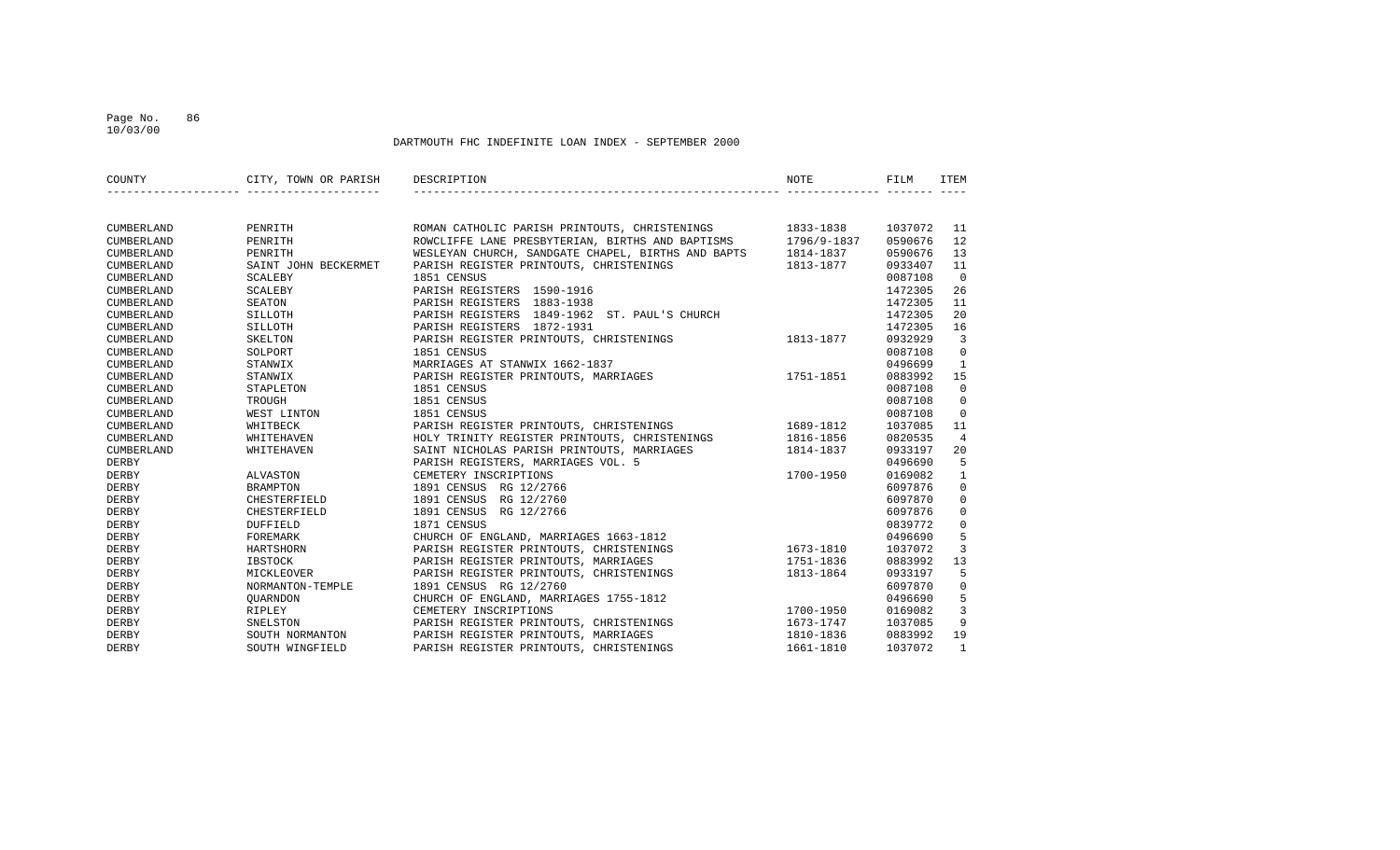### Page No. 87 10/03/00

| COUNTY             | CITY, TOWN OR PARISH | DESCRIPTION                                      | NOTE           | FILM    | <b>ITEM</b>    |
|--------------------|----------------------|--------------------------------------------------|----------------|---------|----------------|
|                    |                      |                                                  |                |         |                |
| DERBY              | ST. ALKMUND'S        | CHURCH OF ENGLAND, MARRIAGES 1538-1812           |                | 0496690 | 5              |
| <b>DERBY</b>       | TICKNALL             | CHURCH OF ENGLAND, MARRIAGES 1628-1812           |                | 0496690 | 5              |
| DERBY              | UPPER LANGWITH       | PARISH REGISTER PRINTOUTS, CHRISTENINGS          | 1666-1810      | 1037085 | 7              |
| DERBY              | WHITTINGTON          | 1891 CENSUS RG 12/2766                           |                | 6097876 | $\mathbf 0$    |
| <b>DERBY</b>       | WINGERWORTH          | 1891 CENSUS RG 12/2760                           |                | 6097870 | $\mathbf 0$    |
| DERBYSHIRE         | <b>BIRCHOVER</b>     | MEMORIAL INSCRIPTIONS OF ST. MICHAEL             |                | 1696627 | 6              |
| DERBYSHIRE         | <b>BIRCHOVER</b>     | THE MEMORIAL INSCRIPTIONS OF ST. MICHAEL         |                | 1696627 | 6              |
| DERBYSHIRE         | BRIMINGTON           | A TRANSCRIPT OF THE MEMORIAL INSCRIPTIONS        |                | 1696627 | 8              |
| DERBYSHIRE         | BRIMINGTON           | MEMORIAL INSCRIPTIONS ST. MICHAEL AND ALL ANGELS |                | 1696627 | 8              |
| DERBYSHIRE         | MIDDLETON-BY-WIRKSWO | THE MEMORIAL INSCRIPTIONS BY WIRKSWORTH CEMETERY |                | 1696627 | $\overline{7}$ |
| DERBYSHIRE         | MIDDLETON-WIRKSWORTH | MEMORIAL INSCRIPTIONS OF MIDDLETON BY W CEMETERY |                | 1696627 | 7              |
| DESBOROUGH HUNDRED |                      | CENSUS RETURNS OF GREAT BRITIAN, 1841            | $107 - 54$     | 0241217 | $\mathbf 0$    |
| DESBOROUGH HUNDRED |                      | CENSUS RETURNS OF GREAT BRITIAN, 1841            | $107 - 52$     | 0241216 | $\mathbf 0$    |
| <b>DEVON</b>       |                      | 1871 CENSUS                                      |                | 0834858 | $\mathbf 0$    |
| <b>DEVON</b>       |                      | BOYD'S MARRIAGE INDEX, VOL. 27                   |                | 6026891 | $\mathbf 0$    |
| <b>DEVON</b>       | ALPHINGTON           | 1851 CENSUS RETURNS                              | $P. 224 - 269$ | 0221015 | $\mathbf 0$    |
| <b>DEVON</b>       | ALPHINGTON           | 1871 CENSUS RETURNS                              |                | 0831771 | 0              |
| <b>DEVON</b>       | ALPHINGTON           | 1881 CENSUS RETURNS                              |                | 1341517 | 0              |
| <b>DEVON</b>       | ALPHINGTON           | 1891 CENSUS                                      |                | 6096794 | $\mathbf 0$    |
| <b>DEVON</b>       | ARLINGTON            | 1891 CENSUS<br>RG 12/1776                        |                | 6096886 | $\mathbf 0$    |
| <b>DEVON</b>       | ASHCOMBE             | 1851 CENSUS RETURNS                              |                | 0221015 | $\mathbf 0$    |
| <b>DEVON</b>       | ASHCOMBE             | 1861 CENSUS                                      |                | 0542806 | $\mathbb O$    |
| <b>DEVON</b>       | ASHCOMBE             | 1871 CENSUS RETURNS                              |                | 0831771 | $\mathbf 0$    |
| <b>DEVON</b>       | ASHCOMBE             | 1881 CENSUS RETURNS                              |                | 1341518 | $\mathbf 0$    |
| <b>DEVON</b>       | ASHCOMBE             | 1891 CENSUS                                      |                | 6096796 | $\mathbf 0$    |
| <b>DEVON</b>       | ASHFORD              | 1891 CENSUS RETURNS<br>RG12/1777<br>3 FICHE      |                | 6096887 | $\mathbf 0$    |
| <b>DEVON</b>       | ASHTON               | 1851 CENSUS RETURNS                              |                | 0221015 | $\mathbf 0$    |
| <b>DEVON</b>       | ASHTON               | 1871 CENSUS RETURNS                              |                | 0831771 | $\mathbf 0$    |
| <b>DEVON</b>       | ASHTON               | 1881 CENSUS RETURNS                              |                | 1341517 | $\mathbf 0$    |
| <b>DEVON</b>       | AVETON-GIFFORD       | 1891 CENSUS RETURNS                              |                | 6096829 | $\mathbf 0$    |
| <b>DEVON</b>       | AWLISCOMBE           | 1881 CENSUS RETURNS                              |                | 1341514 | $\mathbf 0$    |
| <b>DEVON</b>       | AWLISCOMBE           | 1891 CENSUS RETURNS                              |                | 6096780 | $\mathbf 0$    |
| <b>DEVON</b>       | AXMOUTH              | 1881 CENSUS RETURNS                              |                | 1341514 | $\mathbf 0$    |
| <b>DEVON</b>       | AYLESBEARE           | 1861 CENSUS                                      |                | 0542804 | $\mathbf 0$    |
| <b>DEVON</b>       | <b>BEER</b>          | PARISH REGISTER PRINTOUTS<br>CHRISTENINGS        | 1813-1835      | 0883896 | 10             |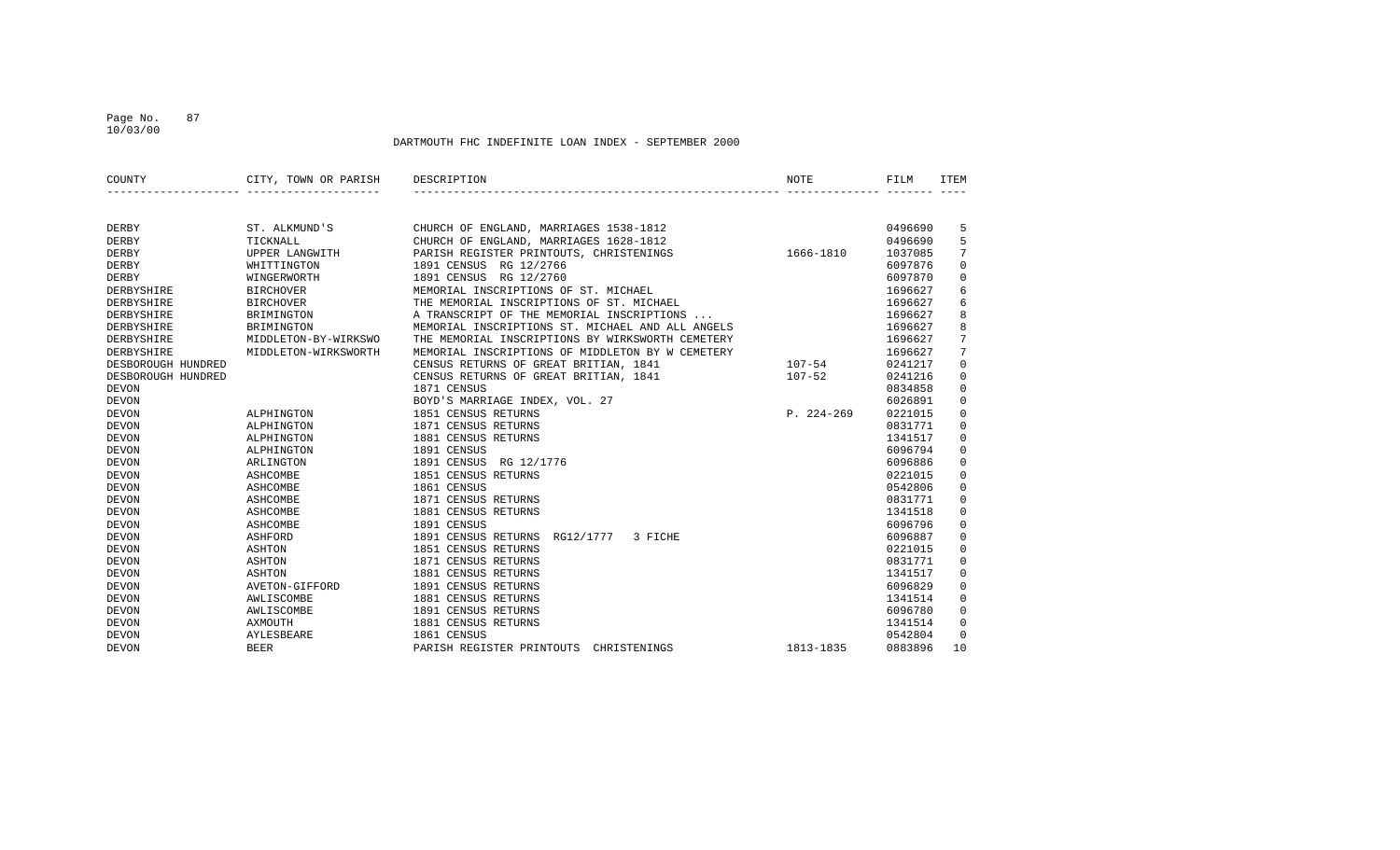10/03/00

| COUNTY       | CITY, TOWN OR PARISH | DESCRIPTION                               | NOTE        | FILM    | <b>ITEM</b>         |
|--------------|----------------------|-------------------------------------------|-------------|---------|---------------------|
|              |                      |                                           |             |         |                     |
| <b>DEVON</b> | <b>BEER-ALSTON</b>   | PARISH REGISTER PRINTOUTS<br>CHRISTENINGS | 1813-1837   | 0883896 | 11                  |
| <b>DEVON</b> | BEER-FERRIS          | 1871 CENSUS                               |             | 0832035 | $\mathbf 0$         |
| <b>DEVON</b> | <b>BERRYNARBOR</b>   | 1871 CENSUS                               |             | 0834860 | 0                   |
| <b>DEVON</b> | <b>BERRYNARBOR</b>   | 1871 CENSUS RETURNS                       |             | 0834860 | 1                   |
| <b>DEVON</b> | <b>BERRYNARBOR</b>   | 1891 CENSUS RG 12/1776                    |             | 6096886 | $\mathsf 0$         |
| <b>DEVON</b> | <b>BICKLEIGH</b>     | PARISH REGISTERS, 1570-1837               |             | 0916811 | $\mathbf 0$         |
| <b>DEVON</b> | <b>BICTON</b>        | 1861 CENSUS                               |             | 0542804 | 0                   |
| <b>DEVON</b> | <b>BIDEFORD</b>      | PARISH REGISTER PRINTOUTS<br>CHRISTENINGS | 1753-1837   | 0883896 | 12                  |
| <b>DEVON</b> | <b>BIGBURY</b>       | 1891 CENSUS RETURNS                       |             | 6096829 | 0                   |
| <b>DEVON</b> | <b>BITTADON</b>      | 1871 CENSUS                               |             | 0834860 | 0                   |
| <b>DEVON</b> | <b>BITTADON</b>      | 1871 CENSUS RETURNS                       |             | 0834860 | $\sqrt{2}$          |
| <b>DEVON</b> | <b>BITTADON</b>      | 1891 CENSUS<br>RG 12/1779                 |             | 6096889 | $\mathsf 0$         |
| <b>DEVON</b> | BRAMPFORD-SPEKE      | 1851 CENSUS RETURNS                       |             | 0221015 | $\mathbf 0$         |
| <b>DEVON</b> | BRAMPFORD-SPEKE      | 1881 CENSUS RETURNS                       |             | 1341517 | 0                   |
| <b>DEVON</b> | BRAMPFORD-SPEKE      | 1891 CENSUS RG12/1683                     |             | 6096793 | $\mathsf 0$         |
| <b>DEVON</b> | BRAMPFORD-SPEKE      | PARISH REGISTER PRINTOUTS, MARRIAGES      | 1608-1837   | 0883992 | $\sqrt{2}$          |
| <b>DEVON</b> | <b>BRANSCOMBE</b>    | 1881 CENSUS RETURNS                       |             | 1341514 | $\mathsf 0$         |
| <b>DEVON</b> | <b>BRANSCOMBE</b>    | 1891 CENSUS RETURNS                       |             | 6096780 | $\mathbf 0$         |
| <b>DEVON</b> | BRATTON-FLEMING      | 1891 CENSUS<br>RG 12/1776                 |             | 6096886 | $\mathbf 0$         |
| <b>DEVON</b> | <b>BRAUNTON</b>      | 1871 CENSUS                               |             | 0834860 | $\mathsf 0$         |
| <b>DEVON</b> | <b>BRAUNTON</b>      | 1871 CENSUS RETURNS                       |             | 0834860 | $\overline{3}$      |
| <b>DEVON</b> | <b>BRAUNTON</b>      | 1891 CENSUS RETURNS RG12/1777<br>3 FICHE  |             | 6096887 | $\mathsf 0$         |
| <b>DEVON</b> | <b>BRENDON</b>       | 1891 CENSUS RG 12/1775                    |             | 6096885 | $\mathsf{O}\xspace$ |
| <b>DEVON</b> | <b>BRENDON</b>       | PARISH REGISTER PRINTOUTS, MARRIAGES      | 1612-1850   | 0883992 | 3                   |
| <b>DEVON</b> | <b>BRIDFORD</b>      | 1851 CENSUS RETURNS                       |             | 0221015 | $\mathbf 0$         |
| <b>DEVON</b> | <b>BRIDFORD</b>      | 1871 CENSUS RETURNS                       |             | 0831771 | $\mathbf 0$         |
| <b>DEVON</b> | <b>BRIDFORD</b>      | 1881 CENSUS RETURNS                       |             | 1341517 | 0                   |
| <b>DEVON</b> | <b>BRIXHAM</b>       | PARISH REGISTER PRINTOUTS<br>CHRISTENINGS | 1811-1837   | 0883896 | 14                  |
| <b>DEVON</b> | BROAD-CLIST          | 1851 CENSUS RETURNS                       | $P. 57-147$ | 0221014 | $\mathbf 0$         |
| <b>DEVON</b> | BROAD-CLIST          | PARISH REGISTER TRANSCRIPTS               | 1813-1850   | 0916762 | $\Omega$            |
|              |                      | BAPT, MARR, BURIALS                       |             |         |                     |
| <b>DEVON</b> | <b>BROADHEMBURY</b>  | 1891 CENSUS RETURNS                       |             | 6096780 | 0                   |
| <b>DEVON</b> | <b>BROAN-CLIST</b>   | 1861 CENSUS                               |             | 0542804 | 0                   |
| <b>DEVON</b> | <b>BUCKERELL</b>     | 1881 CENSUS RETURNS                       |             | 1341514 | 0                   |
| <b>DEVON</b> | <b>BUCKERELL</b>     | 1891 CENSUS RETURNS                       |             | 6096780 | $\Omega$            |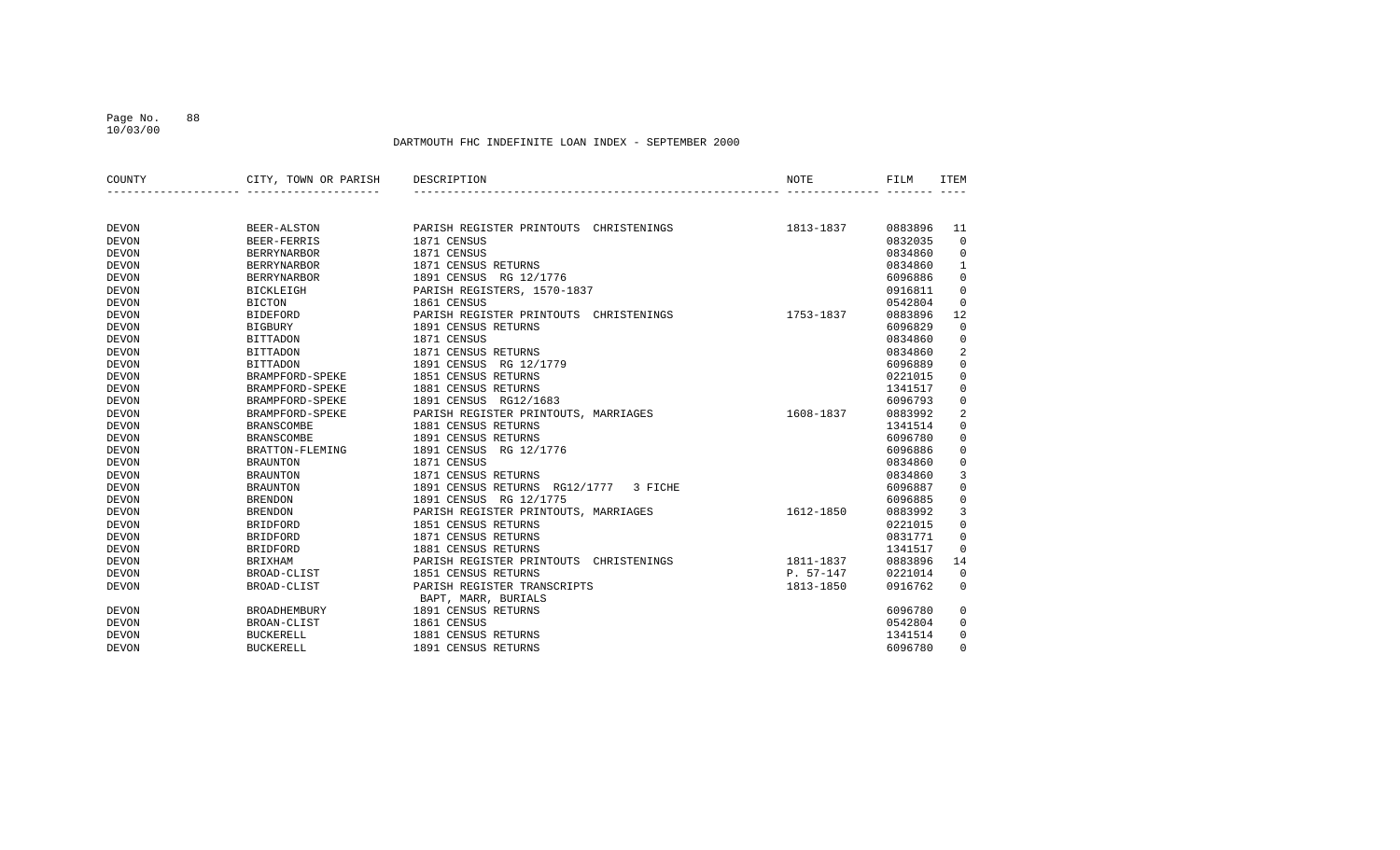10/03/00

| COUNTY       | CITY, TOWN OR PARISH | DESCRIPTION                                                  | <b>NOTE</b> | FILM    | <b>ITEM</b>    |
|--------------|----------------------|--------------------------------------------------------------|-------------|---------|----------------|
|              |                      |                                                              |             |         |                |
| <b>DEVON</b> | BUCKLAND-BREWER      | PARISH REGISTER TRANSCRIPTS 1603-1836                        |             | 0916765 | 0              |
| <b>DEVON</b> | BUCKLAND-MONACHORUM  | 1871 CENSUS                                                  |             | 0832035 | $\mathbf 0$    |
| <b>DEVON</b> | BUDLEIGH-SALTERTON   | PARISH REGISTER PRINTOUTS<br>CHRISTENINGS                    | 1820-1837   | 0883896 | 15             |
| <b>DEVON</b> | CHALLACOMBE          | 1891 CENSUS RG 12/1775                                       |             | 6096885 | $\mathbf 0$    |
| <b>DEVON</b> | CHARDSTOCK           | 1881 CENSUS RETURNS                                          |             | 1341514 | $\mathbf 0$    |
| <b>DEVON</b> | CHRISTOW             | 1851 CENSUS RETURNS                                          |             | 0221015 | $\mathbf 0$    |
| <b>DEVON</b> | CHRISTOW             | 1871 CENSUS RETURNS                                          |             | 0831771 | $\mathbf 0$    |
| <b>DEVON</b> | CHRISTOW             | 1881 CENSUS RETURNS                                          |             | 1341517 | $\mathbf 0$    |
| <b>DEVON</b> | CHURCHSTOW           | 1891 CENSUS RETURNS                                          |             | 6096827 | $\mathbf 0$    |
| <b>DEVON</b> | CLIST-HONITON        | 1851 CENSUS RETURNS                                          | P. 148-162  | 0221014 | $\mathbf 0$    |
| <b>DEVON</b> | CLIST-HONITON        | 1891 CENSUS RETURNS                                          |             | 6096789 | $\mathbf 0$    |
| <b>DEVON</b> | CLIST-HYDON          | 1851 CENSUS RETURNS                                          | $P. 40-56$  | 0221014 | $\mathbf 0$    |
| <b>DEVON</b> | CLIST-HYDON          | 1861 CENSUS                                                  |             | 0542804 | $\mathbf 0$    |
| <b>DEVON</b> | CLIST-ST. GEORGE     | 1851 CENSUS RETURNS                                          |             | 0221014 | $\mathbf 0$    |
| <b>DEVON</b> | CLIST-ST. GEORGE     | 1891 CENSUS RETURNS                                          |             | 6096789 | $\mathbf 0$    |
| <b>DEVON</b> | CLIST-ST. LAWRENCE   | 1851 CENSUS RETURNS                                          |             | 0221014 | 0              |
| <b>DEVON</b> | CLIST-ST. LAWRENCE   | 1861 CENSUS                                                  |             | 0542804 | $\mathbf 0$    |
| <b>DEVON</b> | CLIST-ST. MARY       | 1851 CENSUS RETURNS                                          |             | 0221014 | $\mathbf 0$    |
| <b>DEVON</b> | CLIST-ST. MARY       | 1891 CENSUS RETURNS                                          |             | 6096789 | $\mathbf 0$    |
| <b>DEVON</b> | COLATON-RALEIGH      | 1861 CENSUS                                                  |             | 0542804 | $\mathbf 0$    |
| <b>DEVON</b> | COLDRIDGE            | $1556 - 1837$<br>PARISH REGISTER PRINTOUTS, MARRIAGES        |             | 0883992 | $\overline{4}$ |
| <b>DEVON</b> | COLYTON              | 1881 CENSUS RETURNS                                          |             | 1341514 | $\mathbf 0$    |
| <b>DEVON</b> | COLYTON              | UNITARIAN OR PRESBYTERIAN CHURCH, GEORGE'S CHAPEL            | 1773-1836   | 1037085 | 13             |
| <b>DEVON</b> | COMBE-MARTIN         | 1891 CENSUS RG 12/1776                                       |             | 6096886 | $\mathbf 0$    |
| <b>DEVON</b> | COMBRAWLEIGH         | 1881 CENSUS RETURNS                                          |             | 1341514 | $\mathbf 0$    |
| <b>DEVON</b> | CORNWOOD             | PARISH REGISTER PRINTOUTS, MARRIAGES                         | 1685-1811   | 0883992 | 6              |
| <b>DEVON</b> | COTLEIGH             | 1881 CENSUS RETURNS                                          |             | 1341514 | $\mathbf 0$    |
| <b>DEVON</b> | COTLEIGH             | 1891 CENSUS RETURNS                                          |             | 6096780 | $\mathbf 0$    |
| <b>DEVON</b> | COUNTISBURY          | 1891 CENSUS RG 12/1775                                       |             | 6096885 | $\mathbf 0$    |
| <b>DEVON</b> | COWBRAWLEIGH         | 1891 CENSUS RETURNS                                          |             | 6096780 | $\mathbf 0$    |
| <b>DEVON</b> | <b>DALWOOD</b>       | 1881 CENSUS RETURNS                                          |             | 1341514 | 0              |
| <b>DEVON</b> | DARTMOUTH            | PARISH REGISTER PRINTOUTS: CHRISTENINGS, 1597-1837           |             | 0883614 | $\overline{a}$ |
| <b>DEVON</b> | DAWLISH              | CHAPELRY OF STARCROSS, PARISH REGISTER TRANSCRIPTS 1828-1837 |             | 0917531 | 5              |
| <b>DEVON</b> | DAWLISH              | PARISH REGISTER TRANSCRIPTS                                  | 1828-1837   | 0917531 | 5              |
| <b>DEVON</b> | DITTISHAM            | PARISH REGISTER TRANSCRIPTS & BISHOPS TRANSCRIPTS            | 1603-1850   | 0917196 | $\mathbf{1}$   |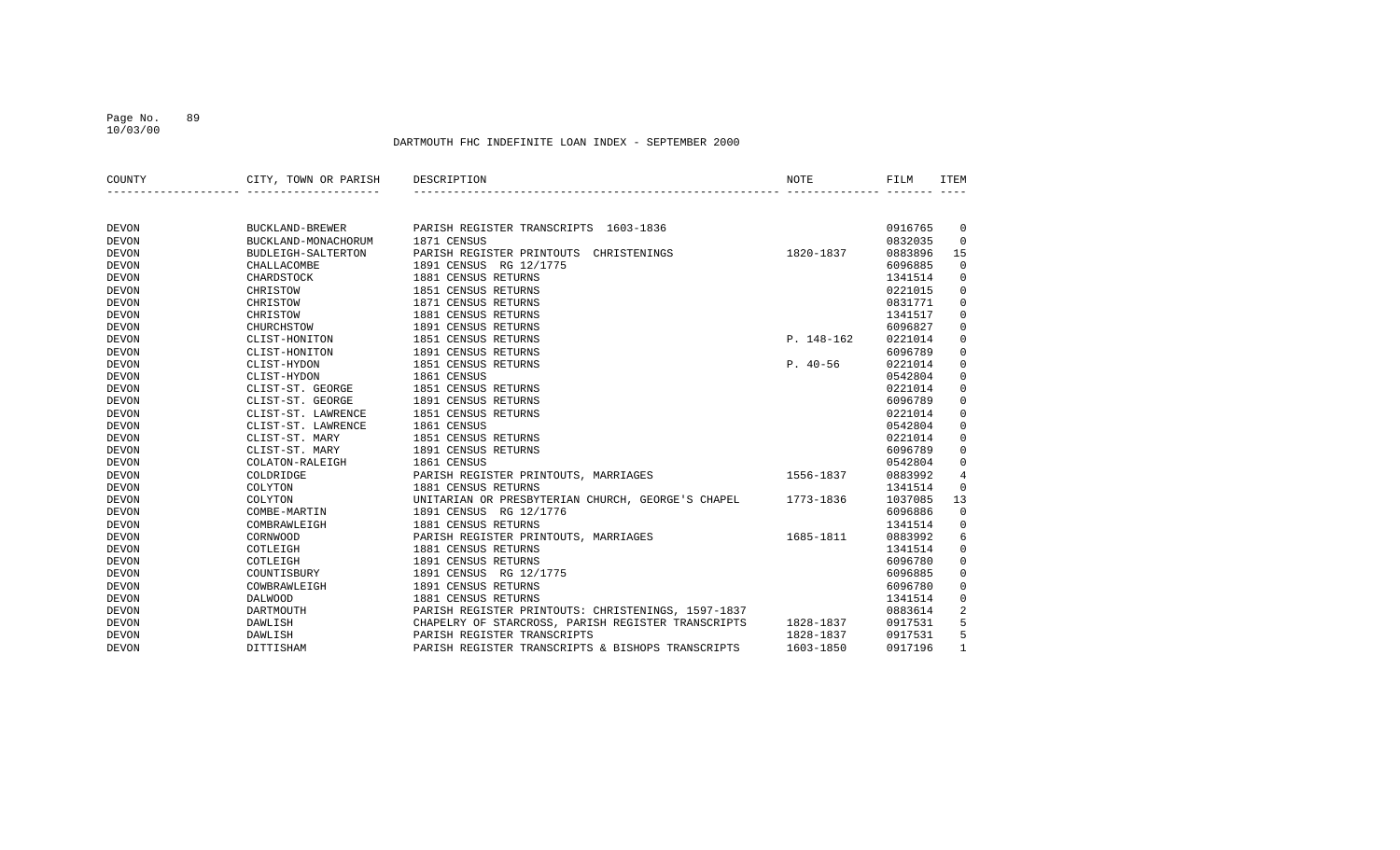10/03/00

| COUNTY       | CITY, TOWN OR PARISH | DESCRIPTION                                        | NOTE       | FILM    | <b>ITEM</b>    |
|--------------|----------------------|----------------------------------------------------|------------|---------|----------------|
|              |                      |                                                    |            |         |                |
| <b>DEVON</b> | DODDISCOMBSLEIGH     | 1851 CENSUS RETURNS                                |            | 0221015 | 0              |
| <b>DEVON</b> | DODDISCOMBSLEIGH     | 1871 CENSUS RETURNS                                |            | 0831771 | 0              |
| <b>DEVON</b> | DODDISCOMBSLEIGH     | 1881 CENSUS RETURNS                                |            | 1341517 | 0              |
| <b>DEVON</b> | <b>DOLTON</b>        | PARISH REGISTER TRANSCRIPTS & BISHOPS TRANSCRIPTS  | 1602-1837  | 0917196 | $\overline{2}$ |
| <b>DEVON</b> | <b>DOTTON</b>        | 1861 CENSUS                                        |            | 0542804 | $\mathbf 0$    |
| <b>DEVON</b> | <b>DOWLAND</b>       | PARISH REGISTER TRANSCRIPTS                        | 1540-1840  | 0917196 | 4              |
| <b>DEVON</b> | DUNCHIDEOCK          | 1851 CENSUS RETURNS                                |            | 0221015 | $\mathbf 0$    |
| <b>DEVON</b> | DUNCHIDEOCK          | 1881 CENSUS RETURNS                                |            | 1341517 | 0              |
| <b>DEVON</b> | DUNCHIDEOCK          | 1891 CENSUS                                        |            | 6096794 | 0              |
| <b>DEVON</b> | <b>DUNKESWELL</b>    | 1881 CENSUS RETURNS                                |            | 1341514 | 0              |
| <b>DEVON</b> | <b>DUNKESWELL</b>    | 1891 CENSUS RETURNS                                |            | 6096780 | $\mathbf 0$    |
| <b>DEVON</b> | <b>DUNSFORD</b>      | 1851 CENSUS RETURNS                                |            | 0221015 | 0              |
| <b>DEVON</b> | <b>DUNSFORD</b>      | 1881 CENSUS RETURNS                                |            | 1341517 | $\mathbf 0$    |
| <b>DEVON</b> | DUNSFORD             | 1891 CENSUS                                        |            | 6096794 | 0              |
| <b>DEVON</b> | EAST BUDLEIGH        | 1861 CENSUS                                        |            | 0542804 | 0              |
| <b>DEVON</b> | EAST DOWN            | 1871 CENSUS                                        |            | 0834860 | $\Omega$       |
| <b>DEVON</b> | EAST DOWN            | 1871 CENSUS RETURNS                                |            | 0834860 | 4              |
| <b>DEVON</b> | EAST DOWN            | 1891 CENSUS RG 12/1776                             |            | 6096886 | $\mathbf 0$    |
| <b>DEVON</b> | EAST DOWN            | PARISH REGISTER TRANSCRIPTS                        | 1538-1837  | 0917196 | 5              |
| <b>DEVON</b> | EAST STONEHOUSE      | 1891 CENSUS                                        | RG 12/1739 | 6096849 | $\mathbf 0$    |
| <b>DEVON</b> | EAST STONEHOUSE      | 1891 CENSUS                                        | RG 12/1738 | 6096848 | 0              |
| <b>DEVON</b> | <b>EXETER</b>        | 1861 CENSUS                                        |            | 0542806 | 0              |
| <b>DEVON</b> | <b>EXETER</b>        | 1881 CENSUS RETURNS                                |            | 1341518 | 0              |
| <b>DEVON</b> | <b>EXETER</b>        | 1881 CENSUS RETURNS                                |            | 1341519 | $\mathbf 0$    |
| <b>DEVON</b> | EXETER               | PARISH REGISTER PRINTOUTS: CHRISTENINGS, 1798-1836 |            | 0883900 | $\overline{2}$ |
| <b>DEVON</b> | EXMINSTER            | 1851 CENSUS RETURNS                                |            | 0221015 | $\mathbf 0$    |
| <b>DEVON</b> | <b>EXMINSTER</b>     | 1861 CENSUS                                        |            | 0542806 | 0              |
| <b>DEVON</b> | EXMINSTER            | 1871 CENSUS RETURNS                                |            | 0831771 | $\mathbf 0$    |
| <b>DEVON</b> | EXMINSTER            | 1881 CENSUS RETURNS                                |            | 1341518 | 0              |
| <b>DEVON</b> | <b>EXMINSTER</b>     | 1891 CENSUS                                        |            | 6096796 | 0              |
| <b>DEVON</b> | FARRINGDON           | 1861 CENSUS                                        |            | 0542804 | 0              |
| <b>DEVON</b> | FARWAY               | 1881 CENSUS RETURNS                                |            | 1341514 | $\Omega$       |
| <b>DEVON</b> | FARWAY               | 1891 CENSUS RETURNS                                |            | 6096780 | $\Omega$       |
| <b>DEVON</b> | FENITON              | 1861 CENSUS                                        |            | 0542804 | 0              |
| <b>DEVON</b> | FENITON              | PARISH REGISTER TRANSCRIPTS                        | 1549-1837  | 0916846 |                |
|              |                      | BAPT, MARR, BURIALS                                |            |         |                |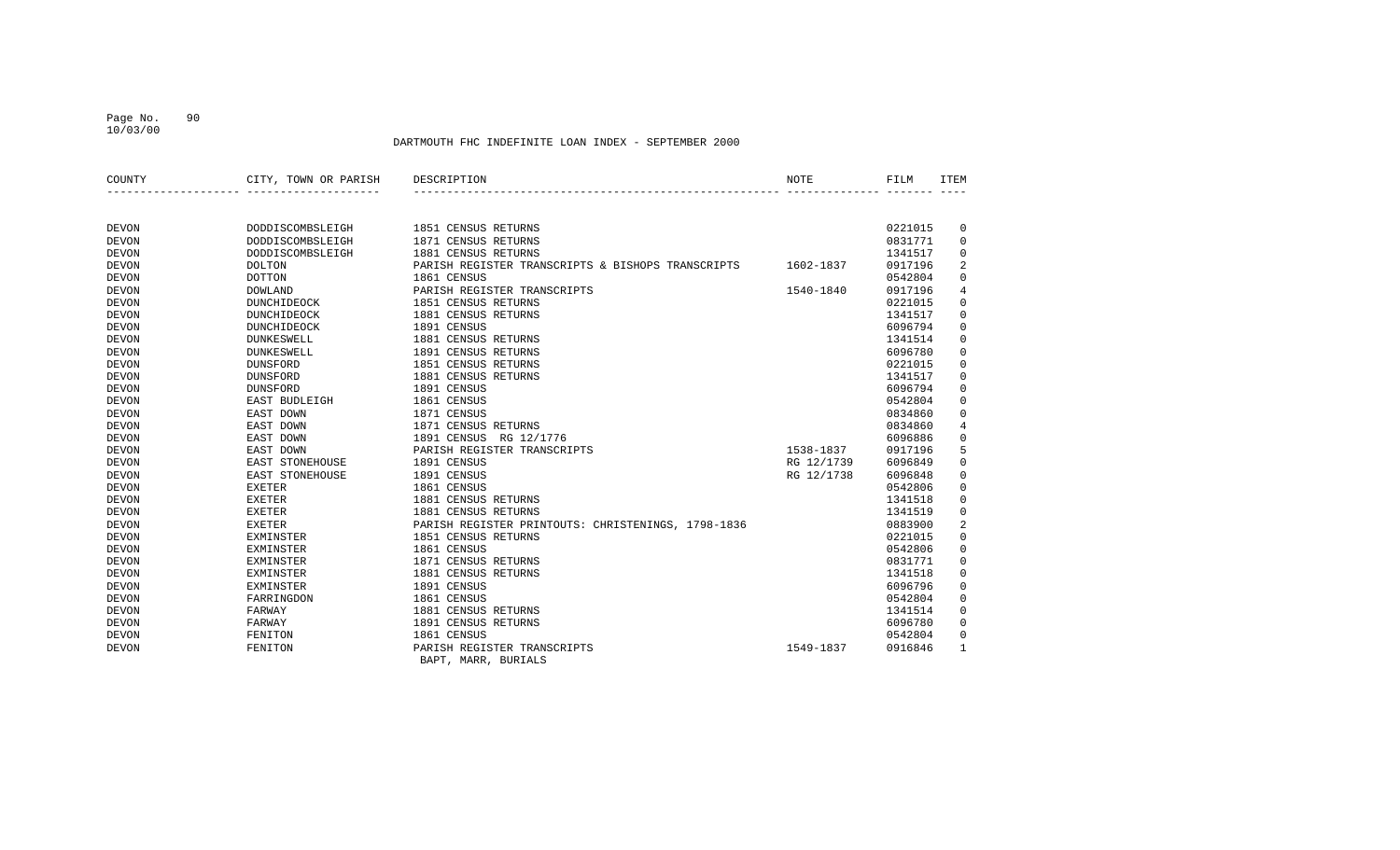10/03/00

| COUNTY       | CITY, TOWN OR PARISH | DESCRIPTION                                        | NOTE      | FILM    | <b>ITEM</b>    |
|--------------|----------------------|----------------------------------------------------|-----------|---------|----------------|
|              |                      |                                                    |           |         |                |
| <b>DEVON</b> | FREMINGTON           | PARISH REGISTER TRANSCRIPTS<br>BAPT, MARR, BURIALS | 1602-1837 | 0916846 | 3              |
| <b>DEVON</b> | FRITHELSTOCK         | PARISH REGISTER EXTRACTS                           | 1556-1873 | 0916846 | 5              |
| <b>DEVON</b> | <b>GEORGEHAM</b>     | 1871 CENSUS                                        |           | 0834860 | $\mathbf 0$    |
| <b>DEVON</b> | <b>GEORGEHAM</b>     | 1871 CENSUS RETURNS                                |           | 0834860 | 5              |
| <b>DEVON</b> | <b>GEORGEHAM</b>     | 1891 CENSUS RETURNS<br>RG12/1777<br>3 FICHE        |           | 6096887 | $\mathbf 0$    |
| <b>DEVON</b> | GITTISHAM            | 1881 CENSUS RETURNS                                |           | 1341514 | $\mathbf 0$    |
| <b>DEVON</b> | GITTISHAM            | 1891 CENSUS RETURNS                                |           | 6096780 | $\mathbf 0$    |
| <b>DEVON</b> | GOODLEIGH            | 1891 CENSUS RETURNS<br>RG12/1777<br>3 FICHE        |           | 6096887 | $\mathbf 0$    |
| <b>DEVON</b> | <b>HARPFORD</b>      | 1861 CENSUS                                        |           | 0542804 | $\mathbf 0$    |
| <b>DEVON</b> | <b>HARTLAND</b>      | REGISTER OF BAPTISMS, MARRIAGS & BURIALS           | 1558-1837 | 0874336 | $\mathbf{1}$   |
| <b>DEVON</b> | HEANTON-PUNCHARDON   | 1891 CENSUS RETURNS<br>RG12/1777<br>3 FICHE        |           | 6096887 | $\mathbf 0$    |
| <b>DEVON</b> | HEAVITREE            | 1851 CENSUS RETURNS                                |           | 0221014 | $\mathbf 0$    |
| <b>DEVON</b> | <b>HEAVITREE</b>     | 1881 CENSUS RETURNS                                |           | 1341517 | $\mathbf 0$    |
| <b>DEVON</b> | <b>HIGHBRAY</b>      | 1891 CENSUS<br>RG 12/1775                          |           | 6096885 | $\mathbf 0$    |
| <b>DEVON</b> | HOLCOMBE-BURNELL     | 1851 CENSUS RETURNS                                |           | 0221015 | $\mathbf 0$    |
| <b>DEVON</b> | HOLCOMBE-BURNELL     | 1881 CENSUS RETURNS                                |           | 1341517 | $\mathbf 0$    |
| <b>DEVON</b> | HOLCOMBE-BURNELL     | 1891 CENSUS                                        |           | 6096794 | $\overline{0}$ |
| <b>DEVON</b> | HONITON              | 1881 CENSUS RETURNS                                |           | 1341514 | $\mathbf 0$    |
| <b>DEVON</b> | HONITON              | 1891 CENSUS RETURNS                                |           | 6096780 | $\mathbf 0$    |
| <b>DEVON</b> | HONITON              | 1891 CENSUS RETURNS                                |           | 6096781 | $\mathbf 0$    |
| <b>DEVON</b> | HUXHAM               | 1851 CENSUS RETURNS                                |           | 0221014 | $\mathbf 0$    |
| <b>DEVON</b> | HUXHAM               | 1881 CENSUS RETURNS                                |           | 1341517 | $\mathbf 0$    |
| <b>DEVON</b> | IDDESLEIGH           | PARISH REGISTER TRANSCRIPTS                        | 1540-1840 | 0917196 | $\overline{4}$ |
| <b>DEVON</b> | IDE                  | 1851 CENSUS RETURNS                                |           | 0221015 | $\mathbf 0$    |
| <b>DEVON</b> | IDE                  | 1871 CENSUS RETURNS                                |           | 0831771 | $\mathbf 0$    |
| <b>DEVON</b> | IDE                  | 1881 CENSUS RETURNS                                |           | 1341517 | $\mathbf 0$    |
| <b>DEVON</b> | IDE                  | 1891 CENSUS                                        |           | 6096794 | $\mathbf 0$    |
| <b>DEVON</b> | IFFRACOMBE           | 1871 CENSUS RETURNS                                |           | 0834860 | 6              |
| <b>DEVON</b> | ILFRACOMBE           | 1871 CENSUS                                        |           | 0834860 | $\overline{0}$ |
| <b>DEVON</b> | ILFRACOMBE           | 1881 CENSUS OF ENGLAND AND WALES, BUNDLES #2245-8  |           | 1341541 | $\mathbf 0$    |
| <b>DEVON</b> | ILFRACOMBE           | 1891 CENSUS<br>RG 12/1778                          |           | 6096888 | $\mathbf 0$    |
| <b>DEVON</b> | ILFRACOMBE           | 1891 CENSUS<br>RG 12/1779                          |           | 6096889 | $\overline{0}$ |
| <b>DEVON</b> | ILFRACOMBE           | 1891 CENSUS RETURNS<br>RG 12/1777                  |           | 6096887 | $\mathbf 0$    |
| <b>DEVON</b> | ILFRACOMBE           | 1891 CENSUS RETURNS<br>RG12/1777<br>3 FICHE        |           | 6096887 | $\Omega$       |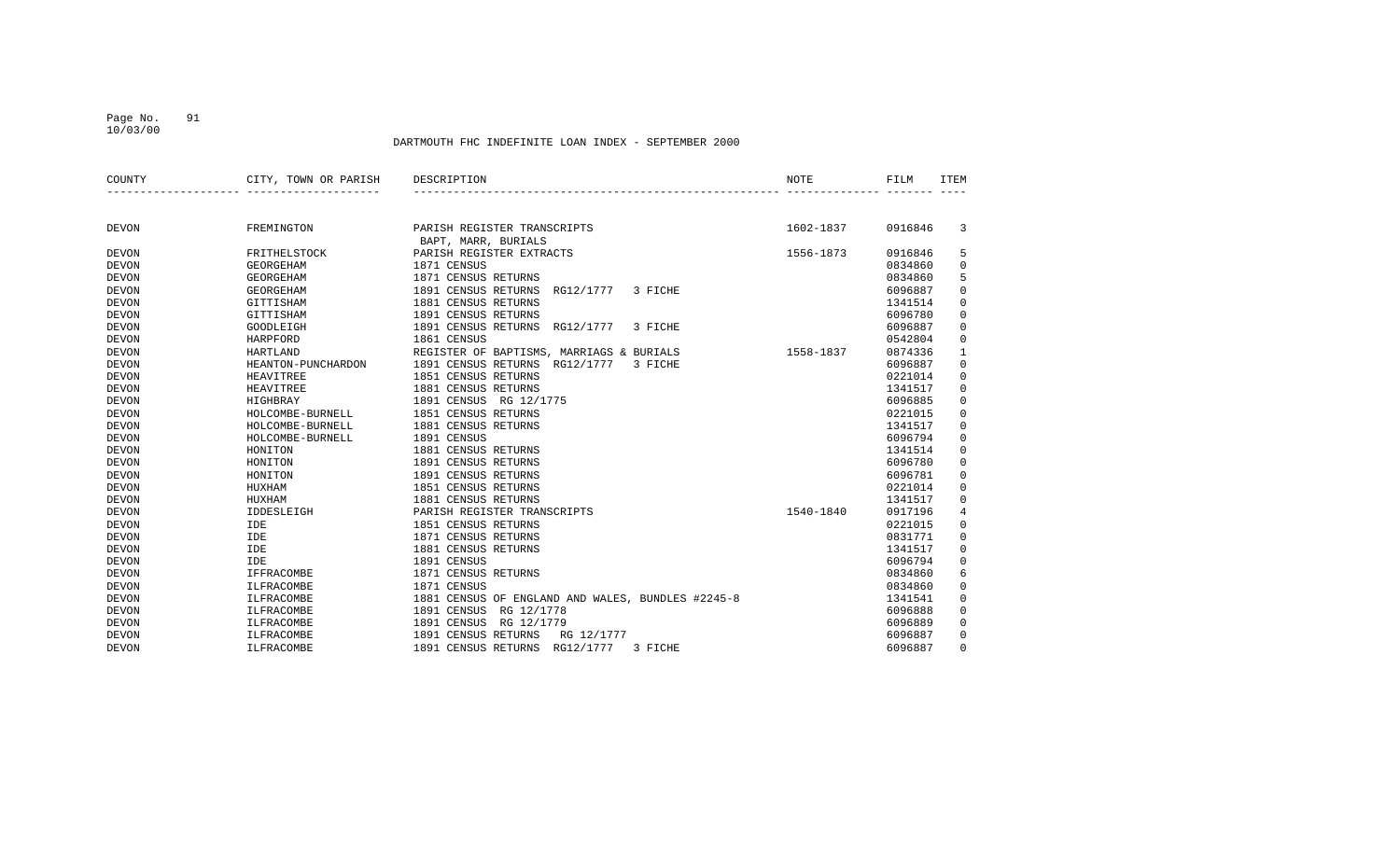10/03/00

| COUNTY       | CITY, TOWN OR PARISH | DESCRIPTION                                     | NOTE      | FILM    | ITEM           |
|--------------|----------------------|-------------------------------------------------|-----------|---------|----------------|
|              |                      |                                                 |           |         |                |
|              |                      |                                                 |           |         |                |
| <b>DEVON</b> | <b>KENN</b>          | 1851 CENSUS RETURNS                             |           | 0221015 | 0              |
| <b>DEVON</b> | <b>KENN</b>          | 1871 CENSUS RETURNS                             |           | 0831771 | 0              |
| <b>DEVON</b> | <b>KENN</b>          | 1881 CENSUS RETURNS                             |           | 1341518 | 0              |
| <b>DEVON</b> | <b>KENN</b>          | 1881 CENSUS RETURNS                             |           | 1341517 | 0              |
| <b>DEVON</b> | <b>KENN</b>          | 1891 CENSUS                                     |           | 6096796 | 0              |
| <b>DEVON</b> | <b>KENN</b>          | 1891 CENSUS                                     |           | 6096794 | 0              |
| <b>DEVON</b> | KENTISBURY           | 1891 CENSUS<br>RG 12/1776                       |           | 6096886 | 0              |
| <b>DEVON</b> | <b>KENTON</b>        | 1851 CENSUS RETURNS                             |           | 0221015 | 0              |
| <b>DEVON</b> | <b>KENTON</b>        | 1861 CENSUS                                     |           | 0542806 | 0              |
| <b>DEVON</b> | KENTON               | 1871 CENSUS RETURNS                             |           | 0831771 | 0              |
| <b>DEVON</b> | KENTON               | 1881 CENSUS RETURNS                             |           | 1341518 | 0              |
| <b>DEVON</b> | KENTON               | 1881 CENSUS RETURNS                             |           | 1341517 | 0              |
| <b>DEVON</b> | <b>KENTON</b>        | 1891 CENSUS                                     |           | 6096796 | 0              |
| <b>DEVON</b> | KENTON               | 1891 CENSUS                                     |           | 6096794 | 0              |
| <b>DEVON</b> | KENTON               | PARISH REGISTER PRINTOUTS, MARRIAGES            | 1694-1837 | 0883992 | 5              |
| <b>DEVON</b> | KINGSTON             | 1891 CENSUS RETURNS                             |           | 6096829 | 0              |
| <b>DEVON</b> | LINTON               | PARISH REGISTER TRANSCRIPTS, 1569-1850          |           | 0916855 | 4              |
| <b>DEVON</b> | LITTLE HEMPSTON      | PARISH REGISTER PRINTOUTS: MARRIAGES, 1539-1809 |           | 1037032 | 11             |
| <b>DEVON</b> | LITTLEHAM            | 1861 CENSUS                                     |           | 0542804 | $\mathbf 0$    |
| <b>DEVON</b> | LITTLEHAM            | PARISH REGISTER PRINTOUTS: MARRIAGES, 1538-1836 |           | 1037032 | 12             |
| <b>DEVON</b> | LOXHORE              | 1891 CENSUS RG 12/1776                          |           | 6096886 | $\mathbf 0$    |
| <b>DEVON</b> | LUPPITT              | 1881 CENSUS RETURNS                             |           | 1341514 | 0              |
| <b>DEVON</b> | LUPPITT              | 1891 CENSUS RETURNS                             |           | 6096781 | 0              |
| <b>DEVON</b> | LYDFORD              | 1871 CENSUS                                     |           | 0832035 | 0              |
| <b>DEVON</b> | LYMPSTON             | 1861 CENSUS                                     |           | 0542804 | 0              |
| <b>DEVON</b> | LYMPSTON             | PARISH REGISTER TRANSCRIPTS, 1654-1883          |           | 0916855 | 1              |
| <b>DEVON</b> | LYNTON               | 1891 CENSUS RG 12/1775                          |           | 6096885 | 0              |
| <b>DEVON</b> | MALBOROUGH           | 1891 CENSUS RETURNS                             |           | 6096827 | 0              |
| <b>DEVON</b> | MAMHEAD              | 1851 CENSUS RETURNS                             |           | 0221015 | 0              |
| <b>DEVON</b> | MAMHEAD              | 1861 CENSUS                                     |           | 0542806 | 0              |
| <b>DEVON</b> | MAMHEAD              | 1871 CENSUS RETURNS                             |           | 0831771 | 0              |
| <b>DEVON</b> | MAMHEAD              | 1881 CENSUS RETURNS                             |           | 1341518 | 0              |
| <b>DEVON</b> | MAMHEAD              | 1891 CENSUS                                     |           | 6096796 | 0              |
| <b>DEVON</b> | MAMHEAD              | PARISH REGISTERS AND BISHOPS'S TRANSCRIPTS      | 1549-1837 | 0916857 | 1              |
| <b>DEVON</b> | MARIENSLEIGH         | PARISH REGISTERS AND BISHOPS'S TRANSCRIPTS      | 1597-1837 | 0916857 | $\overline{2}$ |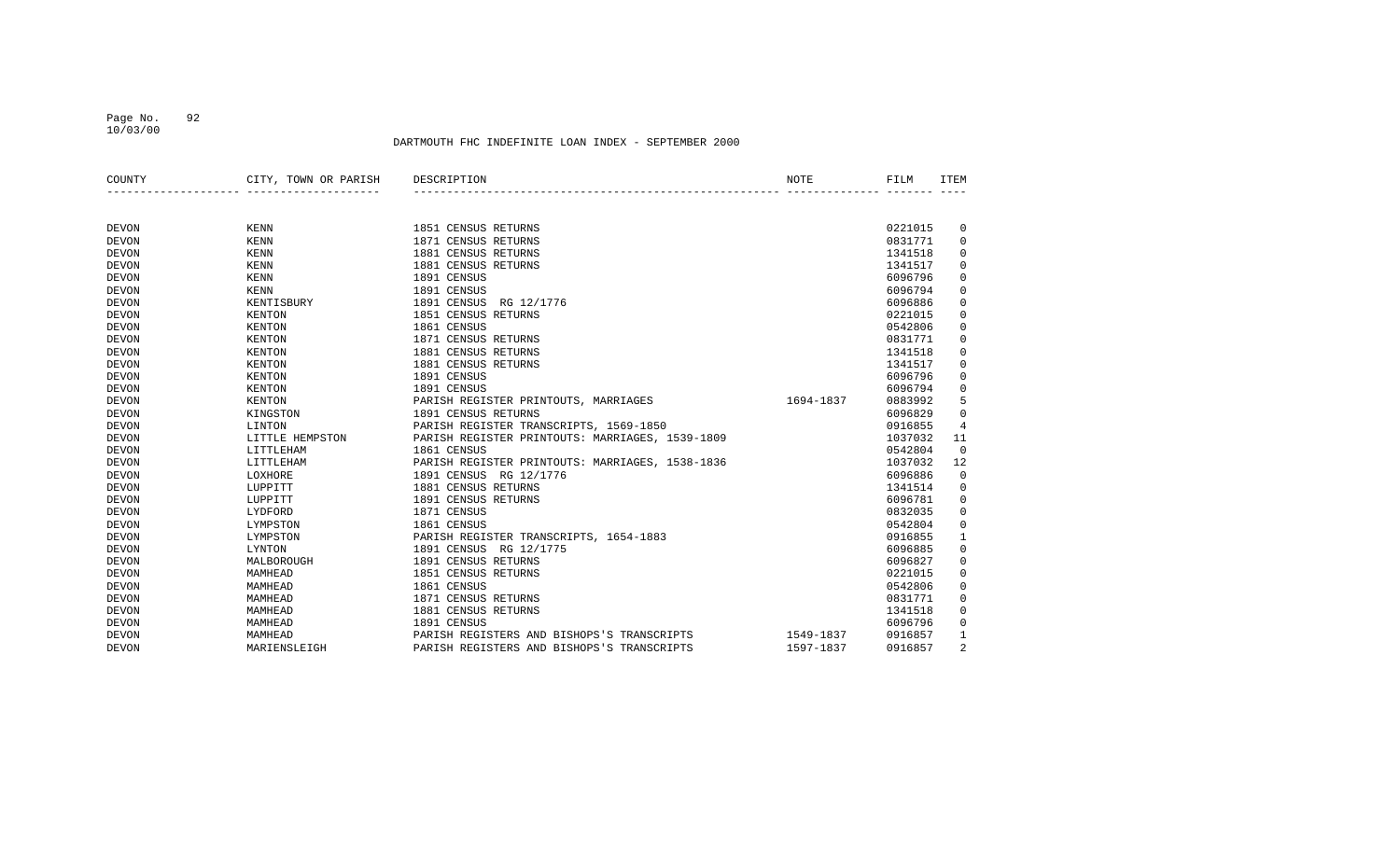10/03/00

| COUNTY       | CITY, TOWN OR PARISH | DESCRIPTION                                        | NOTE      | FILM    | <b>ITEM</b>    |
|--------------|----------------------|----------------------------------------------------|-----------|---------|----------------|
|              |                      |                                                    |           |         |                |
| <b>DEVON</b> | MARTINHOE            | 1891 CENSUS RG 12/1775                             |           | 6096885 | 0              |
| <b>DEVON</b> | MARTINHOE            | PARISH REGISTERS AND BISHOPS'S TRANSCRIPTS         | 1597-1733 | 0916857 | 4              |
| <b>DEVON</b> | <b>MARWOOD</b>       | 1891 CENSUS RG 12/1779                             |           | 6096889 | 0              |
| <b>DEVON</b> | <b>MARWOOD</b>       | PARISH REGISTER TRANSCRIPTS                        | 1602-1812 | 0916857 | 6              |
| <b>DEVON</b> | MEMBURY              | 1881 CENSUS RETURNS                                |           | 1341514 | $\mathbf 0$    |
| <b>DEVON</b> | MODBURY              | 1891 CENSUS RETURNS                                |           | 6096829 | $\mathbf 0$    |
| <b>DEVON</b> | MOLLAND              | PARISH REGISTER TRANSCRIPTS                        | 1538-1837 | 0916865 | $\mathbf{1}$   |
| <b>DEVON</b> | MONKLEIGH            | PARISH REGISTER TRANSCRIPTS                        | 1548-1850 | 0916865 | $\overline{2}$ |
| <b>DEVON</b> | MONKTON              | 1891 CENSUS RETURNS                                |           | 6096781 | $\mathsf 0$    |
| <b>DEVON</b> | MORTHOE              | 1871 CENSUS                                        |           | 0834860 | 0              |
| <b>DEVON</b> | MORTHOE              | 1871 CENSUS RETURNS                                |           | 0834860 | 7              |
| <b>DEVON</b> | MORTHOE              | 1891 CENSUS RG 12/1779                             |           | 6096889 | $\mathbf 0$    |
| <b>DEVON</b> | MUSBURY              | 1881 CENSUS RETURNS                                |           | 1341514 | 0              |
| <b>DEVON</b> | NETHER EXE           | 1851 CENSUS RETURNS                                |           | 0221014 | $\mathbf 0$    |
| <b>DEVON</b> | NETHER EXE           | 1881 CENSUS RETURNS                                |           | 1341517 | 0              |
| <b>DEVON</b> | NEWTON-ABBOT         | 1891 CENSUS RG 12/1701                             |           | 6096811 | $\mathbf 0$    |
| <b>DEVON</b> | NORTH LEIGH          | 1891 CENSUS RETURNS                                |           | 6096781 | $\mathbf 0$    |
| <b>DEVON</b> | NORTH MOLTON         | PARISH REGISTER PRINTOUTS: MARRIAGES, 1539-1850    |           | 1037032 | 6              |
| <b>DEVON</b> | NYMET-TRACEY         | PARISH REGISTER PRINTOUTS<br>CHRISTENINGS          | 1825-1836 | 0883896 | 13             |
| <b>DEVON</b> | OFFWELL              | 1891 CENSUS RETURNS                                |           | 6096781 | $\mathbf 0$    |
| <b>DEVON</b> | OKEHAMPTON           | PARISH REGISTER PRINTOUTS: MARRIAGES, 1608-1837    |           | 1037032 | 7              |
| <b>DEVON</b> | <b>OTTERTON</b>      | 1861 CENSUS                                        |           | 0542804 | $\mathbf 0$    |
| <b>DEVON</b> | PAIGNTON             | CEMETERY INSCRIPTIONS                              | 1700-1950 | 0169082 | $\overline{4}$ |
| <b>DEVON</b> | PARACOMBE            | 1891 CENSUS<br>RG 12/1775                          |           | 6096885 | $\mathbf 0$    |
| <b>DEVON</b> | PAYHEMBURY           | 1861 CENSUS                                        |           | 0542804 | $\mathbf 0$    |
| <b>DEVON</b> | PILTON               | 1891 CENSUS<br>RG 12/1779                          |           | 6096889 | $\mathbf 0$    |
| <b>DEVON</b> | PINHOE               | 1851 CENSUS RETURNS                                |           | 0221014 | $\mathbf 0$    |
| <b>DEVON</b> | PINHOE               | 1881 CENSUS RETURNS                                |           | 1341517 | 0              |
| <b>DEVON</b> | PLYMOUTH             | PARISH REGISTER PRINTOUTS: CHRISTENINGS, 1704-1835 |           | 0883900 | 3              |
| <b>DEVON</b> | PLYMTREE             | 1861 CENSUS                                        |           | 0542804 | $\mathbf 0$    |
| <b>DEVON</b> | POLTIMORE            | 1851 CENSUS RETURNS                                |           | 0221014 | $\mathbf 0$    |
| <b>DEVON</b> | POLTIMORE            | 1881 CENSUS RETURNS                                |           | 1341517 | $\mathbf 0$    |
| <b>DEVON</b> | POWDERHAM            | 1851 CENSUS RETURNS                                |           | 0221015 | $\mathbf 0$    |
| <b>DEVON</b> | POWDERHAM            | 1861 CENSUS                                        |           | 0542806 | $\mathbf 0$    |
| <b>DEVON</b> | POWDERHAM            | 1871 CENSUS RETURNS                                |           | 0831771 | $\Omega$       |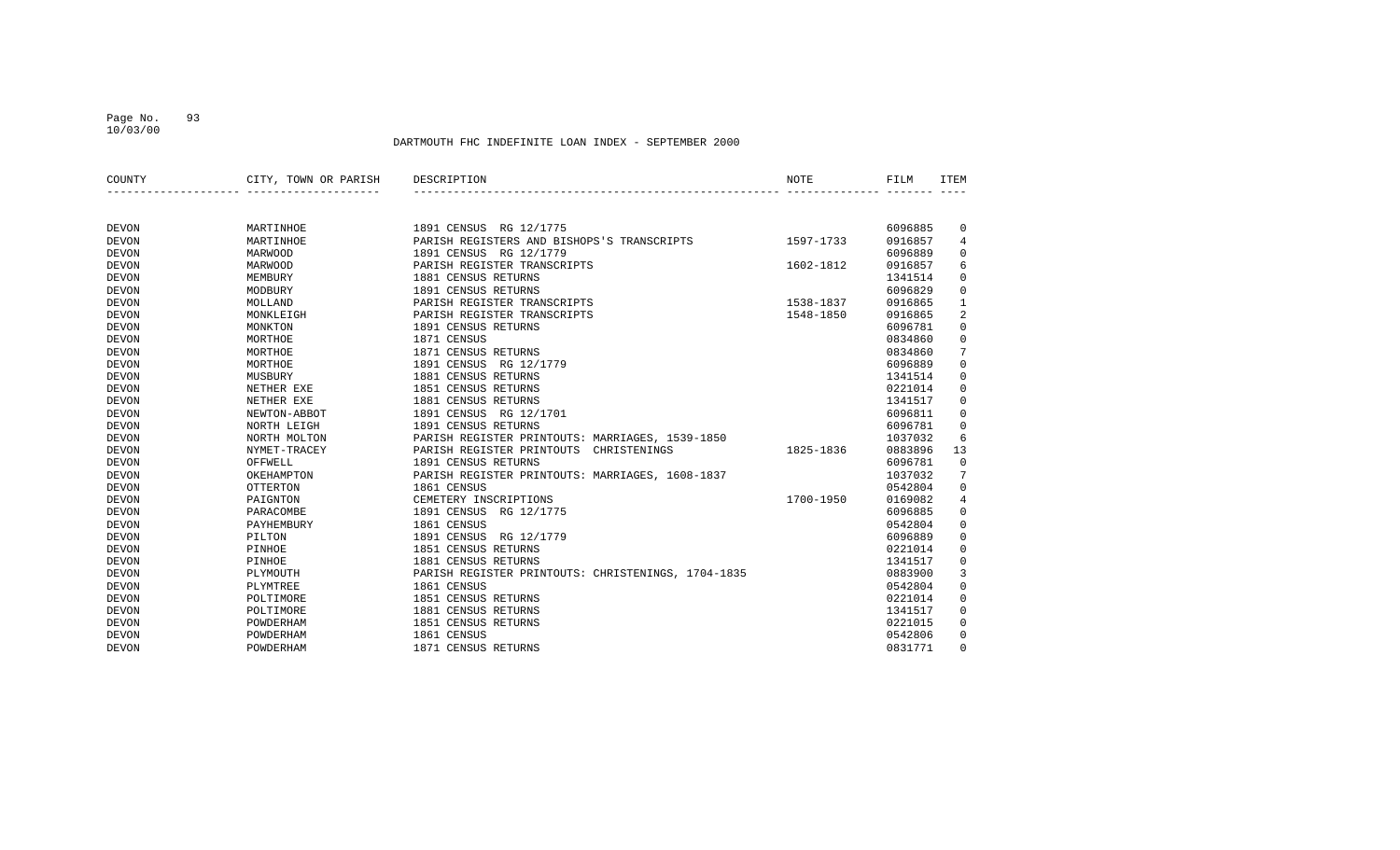#### DARTMOUTH FHC INDEFINITE LOAN INDEX - SEPTEMBER 2000

| COUNTY       | CITY, TOWN OR PARISH | DESCRIPTION                                        | NOTE      | FILM    | <b>ITEM</b>  |
|--------------|----------------------|----------------------------------------------------|-----------|---------|--------------|
|              |                      |                                                    |           |         |              |
| <b>DEVON</b> | POWDERHAM            | 1881 CENSUS RETURNS                                |           | 1341518 | 0            |
| <b>DEVON</b> | POWDERHAM            | 1891 CENSUS                                        |           | 6096796 | $\mathbf 0$  |
| <b>DEVON</b> | REWE                 | 1851 CENSUS RETURNS                                |           | 0221014 | $\mathbf 0$  |
| <b>DEVON</b> | <b>REWE</b>          | 1881 CENSUS RETURNS                                |           | 1341517 | 0            |
| <b>DEVON</b> | RINGMORE             | 1891 CENSUS RETURNS                                |           | 6096829 | $\mathbf 0$  |
| <b>DEVON</b> | <b>ROCKBEARE</b>     | 1861 CENSUS                                        |           | 0542804 | $\mathbf 0$  |
| <b>DEVON</b> | ROOSDOWN             | 1881 CENSUS RETURNS                                |           | 1341514 | $\mathbf 0$  |
| <b>DEVON</b> | SALCOMBE-REGIS       | 1861 CENSUS                                        |           | 0542804 | $\mathbf 0$  |
| <b>DEVON</b> | SAMPFORD-SPINEY      | 1871 CENSUS                                        |           | 0832035 | $\mathbf 0$  |
| <b>DEVON</b> | <b>SEATON</b>        | 1881 CENSUS RETURNS                                |           | 1341514 | $\mathbf 0$  |
| <b>DEVON</b> | SHELDON              | 1891 CENSUS RETURNS                                |           | 6096781 | $\mathbf 0$  |
| <b>DEVON</b> | SHERWILL             | 1891 CENSUS<br>RG 12/1779                          |           | 6096889 | 0            |
| <b>DEVON</b> | SHILLINGFORD-ST. GEO | 1851 CENSUS RETURNS                                |           | 0221015 | 0            |
| <b>DEVON</b> | SHILLINGFORD-ST. GEO | 1881 CENSUS RETURNS                                |           | 1341517 | $\mathbf 0$  |
| <b>DEVON</b> | SHILLINGFORD-ST.GEO  | 1891 CENSUS                                        |           | 6096794 | 0            |
| <b>DEVON</b> | SHUTE                | 1881 CENSUS RETURNS                                |           | 1341514 | $\mathbf 0$  |
| <b>DEVON</b> | SIDBURY              | 1861 CENSUS                                        |           | 0542804 | $\mathbf 0$  |
| <b>DEVON</b> | SIDMOUTH             | 1861 CENSUS                                        |           | 0542804 | 0            |
| <b>DEVON</b> | SOUTH BOVEY          | PARISH REGISTER PRINTOUTS, MARRIAGES               | 1539-1837 | 0883992 | $\mathbf{1}$ |
| <b>DEVON</b> | SOUTH HUISH          | 1891 CENSUS RETURNS                                |           | 6096827 | $\mathbf 0$  |
| <b>DEVON</b> | SOUTH LEIGH          | 1891 CENSUS RETURNS                                |           | 6096781 | $\mathsf 0$  |
| <b>DEVON</b> | SOUTH MILTON         | 1891 CENSUS RETURNS                                |           | 6096827 | $\mathbf 0$  |
| <b>DEVON</b> | SOUTH TAWTON         | PARISH REGISTER TRANSCRIPTS                        | 1540-1738 | 0917531 | $\mathbf{1}$ |
| <b>DEVON</b> | SOUTH TAWTON         | PARISH REGISTER TRANSCRIPTS, 1540-1738             |           | 0917531 | $\mathbf{1}$ |
| <b>DEVON</b> | SOWTON               | 1851 CENSUS RETURNS                                |           | 0221014 | $\mathbf 0$  |
| <b>DEVON</b> | SOWTON               | 1891 CENSUS RETURNS                                |           | 6096789 | 0            |
| <b>DEVON</b> | SOWTON               | PARISH REGISTER TRANSCRIPTS                        | 1560-1845 | 0917531 | 3            |
| <b>DEVON</b> | SOWTON               | PARISH REGISTER TRANSCRIPTS, 1560-1845             |           | 0917531 | 3            |
| <b>DEVON</b> | SPREYTON             | PARISH REGISTER TRANSCRIPTS                        | 1563-1837 | 0917531 | 4            |
| <b>DEVON</b> | SPREYTON             | PARISH REGISTER TRANSCRIPTS, 1563-1837             |           | 0917531 | 4            |
| <b>DEVON</b> | ST. LEONARD          | 1881 CENSUS RETURNS                                |           | 1341519 | 0            |
| <b>DEVON</b> | ST. THOMAS APOSTLE   | 1851 CENSUS RETURNS                                |           | 0221015 | 0            |
| <b>DEVON</b> | ST. THOMAS APOSTLE   | 1891 CENSUS RG12/1683                              |           | 6096793 | $\mathbf 0$  |
| <b>DEVON</b> | STARCROSS            | CHAPELRY OF STARCROSS, PARISH REGISTER TRANSCRIPTS | 1828-1837 | 0917531 | 5            |
| <b>DEVON</b> | STARCROSS            | PARISH REGISTER TRANSCRIPTS                        | 1828-1837 | 0917531 | 5            |

Page No. 94 10/03/00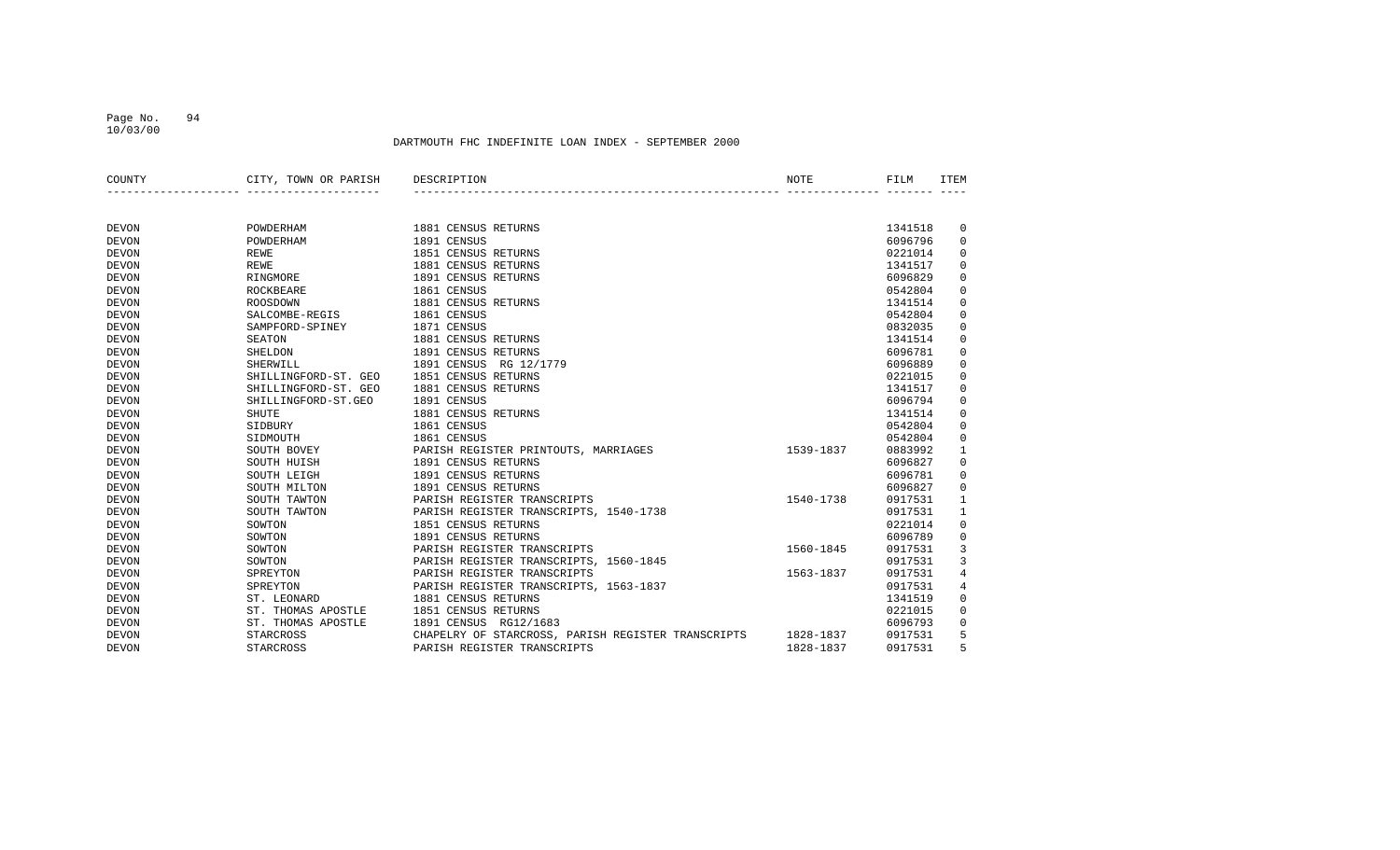### Page No. 95 10/03/00

| COUNTY       | CITY, TOWN OR PARISH | DESCRIPTION                                        | NOTE      | FILM    | ITEM           |
|--------------|----------------------|----------------------------------------------------|-----------|---------|----------------|
|              |                      |                                                    |           |         |                |
|              |                      |                                                    |           |         |                |
|              |                      |                                                    |           |         |                |
| <b>DEVON</b> | STOCKLAND            | 1881 CENSUS RETURNS                                |           | 1341514 | 0              |
| <b>DEVON</b> | STOKE-CANON          | 1851 CENSUS RETURNS                                |           | 0221014 | $\mathbf 0$    |
| <b>DEVON</b> | STOKE-CANON          | 1881 CENSUS RETURNS                                |           | 1341517 | 0              |
| <b>DEVON</b> | STOKE-RIVERS         | 1891 CENSUS<br>RG 12/1776                          |           | 6096886 | 0              |
| <b>DEVON</b> | TALATON              | 1861 CENSUS                                        |           | 0542804 | $\mathbf 0$    |
| <b>DEVON</b> | TAVISTOCK            | 1871 CENSUS<br>RG 10/2145-2146                     |           | 0832036 | $\mathbf 0$    |
| <b>DEVON</b> | TEDBURN-ST. MARY     | 1851 CENSUS RETURNS                                |           | 0221015 | $\mathbf 0$    |
| <b>DEVON</b> | TEDBURN-ST. MARY     | 1871 CENSUS RETURNS                                |           | 0831771 | $\mathbf 0$    |
| <b>DEVON</b> | TEDBURN-ST. MARY     | 1881 CENSUS RETURNS                                |           | 1341517 | $\mathbf 0$    |
| <b>DEVON</b> | TEDBURN-ST.MARY      | 1891 CENSUS                                        |           | 6096794 | $\mathbf 0$    |
| <b>DEVON</b> | TEIGNGRACE           | PARISH REGISTER PRINTOUTS: MARRIAGES, 1683-1875    |           | 1037032 | 8              |
| <b>DEVON</b> | THURLESTONE          | 1891 CENSUS RETURNS                                |           | 6096827 | $\mathbf 0$    |
| <b>DEVON</b> | TOPSHAM              | 1851 CENSUS RETURNS                                |           | 0221014 | 0              |
| <b>DEVON</b> | TOPSHAM              | 1891 CENSUS RETURNS                                |           | 6096789 | $\mathbf 0$    |
| <b>DEVON</b> | TOTNES               | PARISH REGISTER PRINTOUTS: CHRISTENINGS, 1599-1812 |           | 0883614 | 1              |
| <b>DEVON</b> | TRENTISHOE           | 1891 CENSUS RG 12/1775                             |           | 6096885 | $\mathbf 0$    |
| <b>DEVON</b> | <b>TRENTISHOE</b>    | PARISH REGISTER TRANSCRIPTS, 1695-1883             |           | 0917548 | 1              |
| <b>DEVON</b> | TWITCHEN             | PARISH REGISTER TRANSCRIPTS, 1708-1850             |           | 0917548 | 2              |
| <b>DEVON</b> | UFFCULME             | PARISH REGISTER PRINTOUTS: CHRISTENINGS, 1542-1837 |           | 0883614 | $\overline{4}$ |
| <b>DEVON</b> | UFFCULME             | PARISH REGISTER TRANSCRIPTS, 1538-1837             |           | 0917548 | 3              |
| <b>DEVON</b> | <b>UPOTTERY</b>      | 1891 CENSUS RETURNS                                |           | 6096781 | $\mathbf 0$    |
| <b>DEVON</b> | UPTON-PYNE           | 1851 CENSUS RETURNS                                |           | 0221015 | 0              |
| <b>DEVON</b> | UPTON-PYNE           | 1881 CENSUS RETURNS                                |           | 1341517 | 0              |
| <b>DEVON</b> | UPTON-PYNE           | 1891 CENSUS RG12/1683                              |           | 6096793 | 0              |
| <b>DEVON</b> | WEARE-GIFFARD        | PARISH REGISTER PRINTOUTS: MARRIAGES, 1584-1812    |           | 1037032 | 9              |
| <b>DEVON</b> | WEARE-GIFFORD        | PARISH REGISTER TRANSCRIPTS                        | 1583-1812 | 0917553 | 1              |
| <b>DEVON</b> | WEMBURY              | PARISH REGISTER TRANSCRIPTS                        | 1611-1837 | 0917553 | 2              |
| <b>DEVON</b> | WEST ALVINGTON       | 1891 CENSUS RETURNS                                |           | 6096827 | 0              |
| <b>DEVON</b> | WEST DOWN            | 1871 CENSUS                                        |           | 0834860 | 0              |
| <b>DEVON</b> | WEST DOWN            | 1871 CENSUS RETURNS                                |           | 0834860 | 8              |
| <b>DEVON</b> | WEST DOWN            | 1891 CENSUS RG 12/1779                             |           | 6096889 | $\mathbf 0$    |
| <b>DEVON</b> | WHIMPLE              | 1851 CENSUS RETURNS                                |           | 0221014 | $\mathbf 0$    |
| <b>DEVON</b> | WHIMPLE              | 1861 CENSUS                                        |           | 0542804 | $\Omega$       |
|              | WHIMPLE              | PARISH REGISTER PRINTOUTS: MARRIAGES, 1654-1836    |           | 1037032 | 10             |
| <b>DEVON</b> |                      |                                                    |           |         |                |
| <b>DEVON</b> | WHIMPLE              | PARISH REGISTER TRANSCRIPTS                        | 1653-1836 | 0917553 | 3              |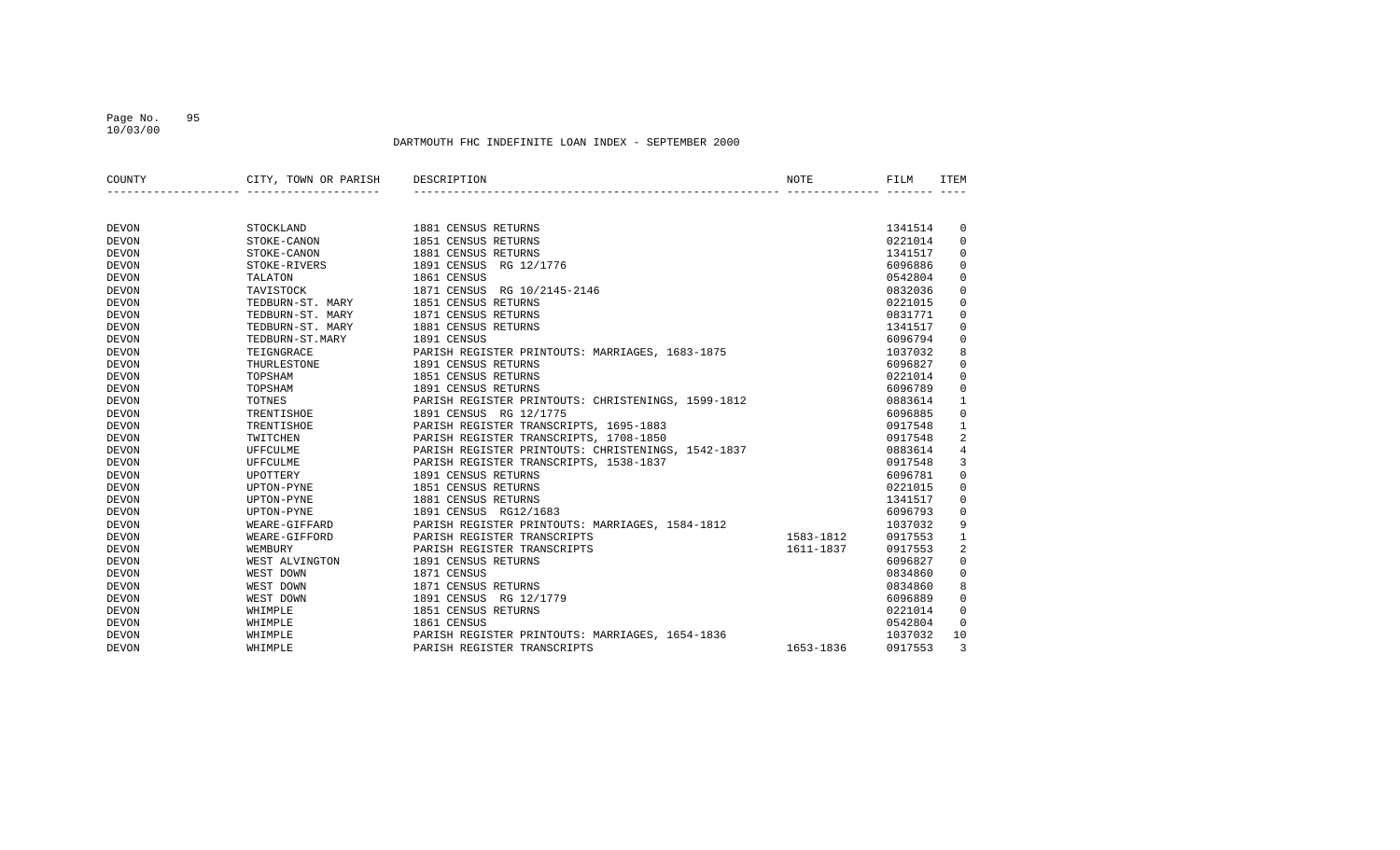### Page No. 96 10/03/00

| COUNTY        | CITY, TOWN OR PARISH | DESCRIPTION                                     | NOTE      | FILM    | ITEM           |
|---------------|----------------------|-------------------------------------------------|-----------|---------|----------------|
|               |                      |                                                 |           |         |                |
|               |                      |                                                 |           |         |                |
| <b>DEVON</b>  | WHITCHURCH           | 1871 CENSUS                                     |           | 0832036 | 0              |
| <b>DEVON</b>  | WHITESTONE           | 1851 CENSUS RETURNS                             |           | 0221015 | $\mathbf 0$    |
| <b>DEVON</b>  | WHITESTONE           | 1881 CENSUS RETURNS                             |           | 1341517 | $\mathbf 0$    |
| <b>DEVON</b>  | WHITSTONE            | 1891 CENSUS RG12/1683                           |           | 6096793 | $\mathbf 0$    |
| <b>DEVON</b>  | WIDECOMBE-MOOR       | TITHE, SEATHOLDERS AND PARISHONERS, 1812        |           | 0917553 | 5              |
| <b>DEVON</b>  | WIDWORTHY            | 1891 CENSUS RETURNS                             |           | 6096781 | $\mathbf 0$    |
| <b>DEVON</b>  | WINKLEIGH            | PARISH REGISTER PRINTOUTS: MARRIAGES, 1569-1837 |           | 1037032 | 1              |
| <b>DEVON</b>  | WITHERIDGE           | PARISH REGISTER PRINTOUTS: MARRIAGES, 1585-1837 |           | 1037032 | 2              |
| <b>DEVON</b>  | WITHERIDGE           | PARISH REGISTER TRANSCRIPTS, 1585-1837          |           | 0917556 | $\mathbf 0$    |
| <b>DEVON</b>  | WITHYCOMBE-RAWLEIGH  | 1861 CENSUS                                     |           | 0542804 | $\mathbf 0$    |
| <b>DEVON</b>  | WITHYCOMBE-RAWLEIGH  | PARISH REGISTER PRINTOUTS: MARRIAGES, 1562-1708 |           | 1037032 | $\overline{3}$ |
| <b>DEVON</b>  | WOODBURY             | 1861 CENSUS                                     |           | 0542804 | $\mathbf 0$    |
| <b>DEVON</b>  | WOODBURY             | PARISH REGISTER PRINTOUTS: MARRIAGES, 1557-1837 |           | 1037032 | $\overline{4}$ |
| <b>DEVON</b>  | WOOLBOROUGH          | 1891 CENSUS RG 12/1701                          |           | 6096811 | $\mathbf 0$    |
| <b>DEVON</b>  | YARNSCOMBE           | PARISH REGISTER PRINTOUTS: MARRIAGES, 1606-1812 |           | 1037032 | 5              |
| <b>DORSET</b> |                      | PARISH REGISTERS, MARRIAGES VOL. 7              |           | 0496699 | 7              |
| <b>DORSET</b> |                      | POST OFFICE DIRECTORY                           | 1923      | 0474841 | $\mathbf 0$    |
| <b>DORSET</b> | ABBOTSBURY           | 1891 CENSUS RG 12/1651                          |           | 6096761 | $\mathbf 0$    |
| <b>DORSET</b> | ABBOTSBURY           | BISHOP'S TRANSCRIPTS, 1731-1879                 |           | 1279478 | $\mathbf{1}$   |
| DORSET        | AFF-PUDDLE           | BISHOP'S TRANSCRIPTS, 1734-1879                 |           | 1279478 | 5              |
| DORSET        | ALLINGTON            | BISHOP'S TRANSCRIPTS, 1732-1879                 |           | 1279478 | 8              |
| DORSET        | <b>ALMER</b>         | BISHOP'S TRANSCRIPTS, 1731-1879                 |           | 1279478 | 11             |
| <b>DORSET</b> | ALTON-PANCRAS        | BISHOP'S TRANSCRIPTS, 1586-1879                 |           | 1279478 | 13             |
| DORSET        | BEER-HACKETT         | PARISH REGISTER PRINTOUTS, CHRISTENINGS         | 1549-1812 | 0472560 | 5              |
| DORSET        | <b>BINCOMBE</b>      | 1891 CENSUS RG 12/1645                          |           | 6096755 | $\overline{0}$ |
| DORSET        | BRIDPORT             | BISHOP'S TRANSCRIPTS, 1731-1879                 |           | 1279486 | $\mathbf{1}$   |
| DORSET        | <b>BROADMAYNE</b>    | BISHOP'S TRANSCRIPTS, 1731-1880                 |           | 1279486 | 8              |
| <b>DORSET</b> | <b>BROADWAY</b>      | 1891 CENSUS RG 12/1645                          |           | 6096755 | 0              |
| DORSET        | BUCKLAND-RIPERS      | 1891 CENSUS RG 12/1645                          |           | 6096755 | $\mathbf 0$    |
| DORSET        | CASTLETON            | BISHOP'S TRANSCRIPTS, 1579-1876                 |           | 1239215 | 10             |
| DORSET        | CATTISTOCK           | PARISH REGISTER PRINTOUTS, CHRISTENINGS         | 1558-1883 | 0472560 | 1              |
| DORSET        | CHILD-OKEFORD        | BISHOP'S TRANSCRIPTS, 1731-1878                 |           | 1239215 | 15             |
| <b>DORSET</b> | <b>DORCHESTER</b>    | MARRIAGES, HOLY TRINITY, 1560-1812              |           | 0496699 | 7              |
| <b>DORSET</b> | EAST STOKE           | BISHOP'S TRANSCRIPTS, 1830-1880                 |           | 1239247 | $\mathbf{1}$   |
| <b>DORSET</b> | EAST STOWER          | BISHOP'S TRANSCRIPTS, 1731-1879                 |           | 1239247 | 6              |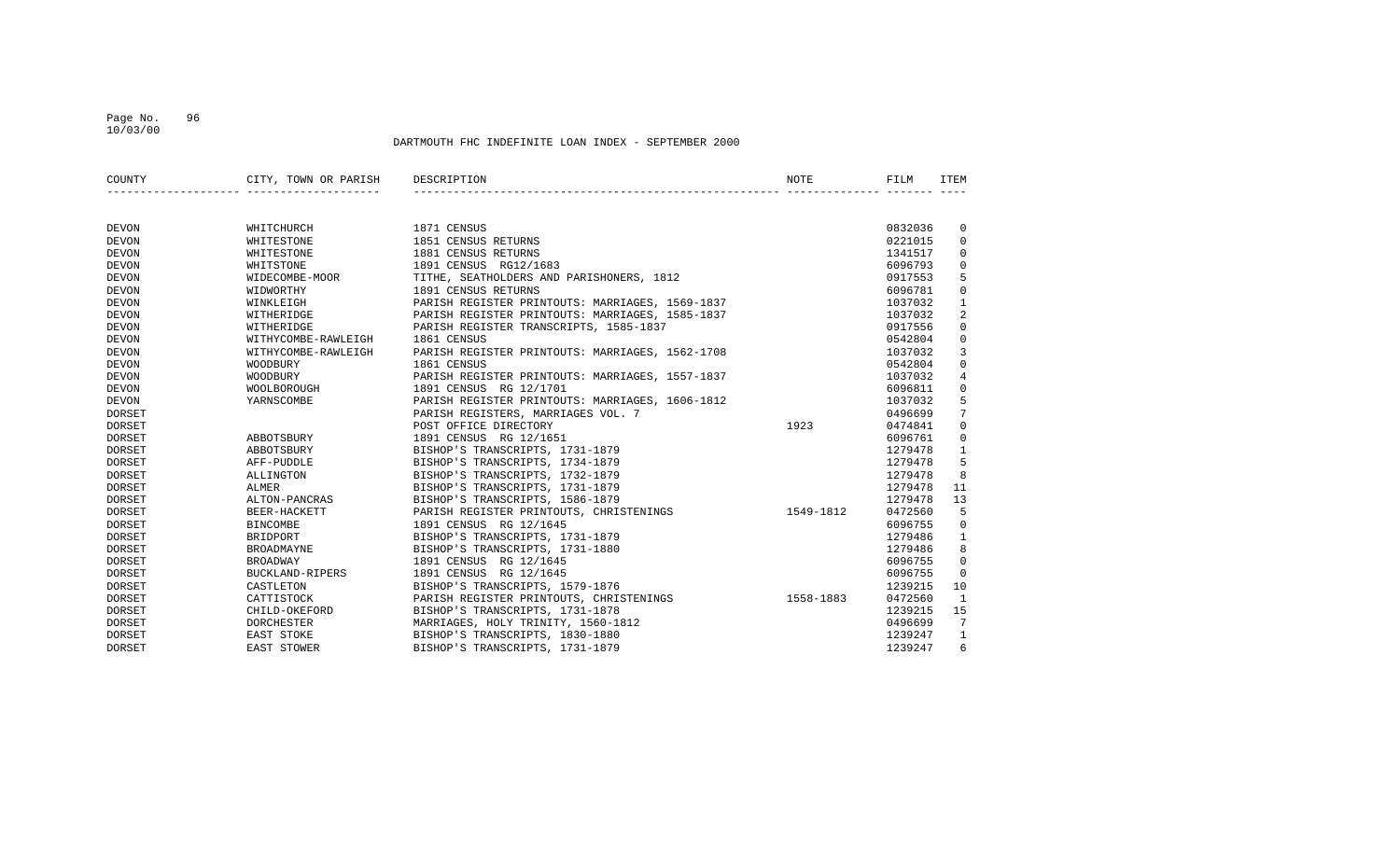### Page No. 97 10/03/00

| COUNTY        | CITY, TOWN OR PARISH | DESCRIPTION                                 | NOTE      | FILM    | <b>ITEM</b>  |
|---------------|----------------------|---------------------------------------------|-----------|---------|--------------|
|               |                      |                                             |           |         |              |
| <b>DORSET</b> | FLEET                | 1891 CENSUS RG 12/1646                      |           | 6096756 | 0            |
| <b>DORSET</b> | GREAT CANFORD        | 1891 CENSUS<br>RG 12/1637                   |           | 6096747 | 0            |
| <b>DORSET</b> | GRIMSTONE            | PARISH REGISTER PRINTOUTS, CHRISTENINGS     | 1561-1812 | 0472560 | 2            |
| <b>DORSET</b> | HOLNEST              | PARISH REGISTER PRINTOUTS, CHRISTENINGS     | 1585-1812 | 0472560 | 3            |
| <b>DORSET</b> | KINGSTONE            | RG 12/1637<br>1891 CENSUS                   |           | 6096747 | 0            |
| <b>DORSET</b> | KINSON               | 1891 CENSUS<br>RG 12/1637                   |           | 6096747 | $\mathbf 0$  |
| <b>DORSET</b> | LANGTON-HERRING      | 1891 CENSUS<br>RG 12/1651                   |           | 6096761 | $\mathbf 0$  |
| <b>DORSET</b> | LONGFLEET            | 1891 CENSUS<br>RG 12/1639                   |           | 6096749 | 0            |
| <b>DORSET</b> | <b>MARSHWOOD</b>     | MARRIAGES AT MARSHWOOD 1614-1673            |           | 0496699 | 7            |
| <b>DORSET</b> | MELCOMBE-REGIS       | 1891 CENSUS RG 12/1646                      |           | 6096756 | $\mathbf 0$  |
| <b>DORSET</b> | MELCOMBE-REGIS       | 1891 CENSUS<br>RG 12/1647                   |           | 6096757 | $\mathbf 0$  |
| <b>DORSET</b> | MELCOMBE-REGIS       | 1891 CENSUS<br>RG 12/1648                   |           | 6096758 | $\mathbf 0$  |
| <b>DORSET</b> | NETHERBURY           | BISHOP'S TRANSCRIPTS, 1585-1880             |           | 1239215 | 1            |
| <b>DORSET</b> | NETHERBURY           | MARRIAGES AT NETHERBURY 1592-1839           |           | 0496699 | 7            |
| <b>DORSET</b> | <b>OBORNE</b>        | BISHOP'S TRANSCRIPTS, 1579-1876             |           | 1239215 | 10           |
| <b>DORSET</b> | OKEFORD-FITZPAINE    | BISHOP'S TRANSCRIPTS, 1731-1880             |           | 1239215 | 20           |
| <b>DORSET</b> | OSMINGTON            | 1891 CENSUS RG 12/1645                      |           | 6096755 | $\mathbf 0$  |
| <b>DORSET</b> | <b>OTTERTON</b>      | THE FAMILY OF WILLIAM VENN (FENN) 1600-1621 |           | 0990117 | 4            |
| <b>DORSET</b> | OWERMOIGNE           | 1891 CENSUS<br>RG 12/1645                   |           | 6096755 | 0            |
| <b>DORSET</b> | PARKSTONE            | 1891 CENSUS<br>RG 12/1639                   |           | 6096749 | 0            |
| <b>DORSET</b> | PIDDLETOWN           | MARRIAGES AT PIDDLETOWN 1538-1812           |           | 0496699 | 7            |
| <b>DORSET</b> | POOLE                | 1891 CENSUS RG 12/1638                      |           | 6096748 | $\mathbf 0$  |
| <b>DORSET</b> | POOLE                | 1891 CENSUS<br>RG 12/1639                   |           | 6096749 | $\mathbf 0$  |
| <b>DORSET</b> | PORTISHAM            | 1891 CENSUS<br>RG 12/1651                   |           | 6096761 | $\mathbf 0$  |
| <b>DORSET</b> | POXWELL              | 1891 CENSUS<br>RG 12/1645                   |           | 6096755 | 0            |
| <b>DORSET</b> | PRESTON              | 1891 CENSUS<br>RG 12/1645                   |           | 6096755 | 0            |
| <b>DORSET</b> | RADIPOLE             | 1891 CENSUS<br>RG 12/1645                   |           | 6096755 | 0            |
| <b>DORSET</b> | SHAPWICK             | SCOVIL FAMILY IN ENGLAND AND AMERICA        |           | 1018899 | $\mathbf{1}$ |
| <b>DORSET</b> | STOKE-WAKE           | BISHOP'S TRANSCRIPTS, 1732-1880             |           | 1239247 | 3            |
| <b>DORSET</b> | STOURPAINE           | BISHOP'S TRANSCRIPTS, 1620-1880             |           | 1239247 | 17           |
| <b>DORSET</b> | STOWER-PROVOST       | BISHOP'S TRANSCRIPTS, 1731-1880             |           | 1239247 | 10           |
| <b>DORSET</b> | STRATTON             | BISHOP'S TRANSCRIPTS, 1591-1812             |           | 1239247 | 21           |
| <b>DORSET</b> | STRATTON             | BISHOP'S TRANSCRIPTS, 1591-1879             |           | 1239248 | 1            |
| <b>DORSET</b> | STUDLAND             | BISHOP'S TRANSCRIPTS, 1731-1880             |           | 1239248 | 3            |
| <b>DORSET</b> | STURMINSTER-MARSHALL | BISHOP'S TRANSCRIPTS, 1813-1880             |           | 1239248 | 6            |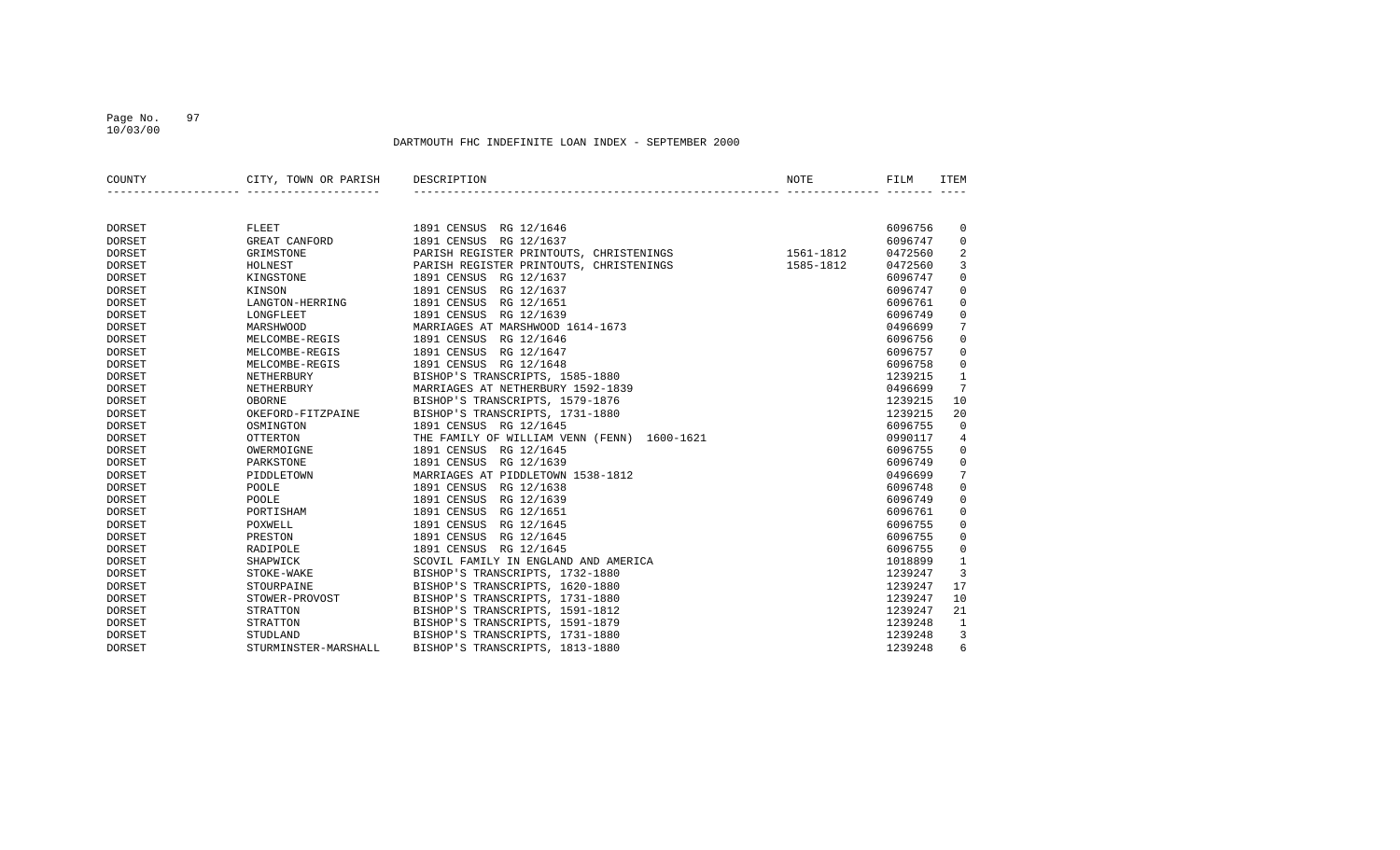### Page No. 98 10/03/00

| COUNTY        | CITY, TOWN OR PARISH       | DESCRIPTION                              | <b>NOTE</b> | FILM    | <b>ITEM</b>    |
|---------------|----------------------------|------------------------------------------|-------------|---------|----------------|
|               |                            |                                          |             |         |                |
| DORSET        | STURMINSTER-MARSHALL       | CHURCH REGISTER TRANSCRIPTION, 1563-1812 |             | 0459651 | <sup>1</sup>   |
| <b>DORSET</b> | STURMINSTER-NEWTON         | BISHOP'S TRANSCRIPTS, 1731-1880          |             | 1239248 | 9              |
| <b>DORSET</b> | SUTTON-WALDRON             | BISHOP'S TRANSCRIPTS, BAPTISMS & BURIALS | 1731-1836   | 1239248 | 15             |
| <b>DORSET</b> | SUTTON-WALDRON             | BISHOP'S TRANSCRIPTS, MARRIAGES          | 1731-1835   | 1239248 | 15             |
| <b>DORSET</b> | TODBERE                    | BISHOP'S TRANSCRIPTS, 1731-1880          |             | 1239247 | 10             |
| <b>DORSET</b> | UPWAY                      | 1891 CENSUS RG 12/1645                   |             | 6096755 | $\mathbf 0$    |
| <b>DORSET</b> | <b>W'BOURNE-STEEPLETON</b> | BISHOP'S TRANSCRIPTS                     |             | 1239260 | 9              |
|               |                            | 1731-1846                                |             |         |                |
| <b>DORSET</b> | W'BOURNE-STICKLAND         | BISHOP'S TRANSCRIPTS                     |             | 1239260 | 11             |
|               |                            | 1731-1880                                |             |         |                |
| <b>DORSET</b> | W'BOURNE-THOMSON           | BISHOP'S TRANSCRIPTS                     |             | 1239260 | 14             |
|               |                            | 1637-1880                                |             |         |                |
| DORSET        | W'BOURNE-WHITCHURCH        | BISHOP'S TRANSCRIPTS                     |             | 1239260 | 16             |
|               |                            | 1731-1880                                |             |         |                |
| DORSET        | W'BOURNE-ZELSTONE          | BISHOP'S TRANSCRIPTS                     |             | 1239260 | 21             |
|               |                            | 1731-1880                                |             |         |                |
| <b>DORSET</b> | WEST CHICKERELL            | 1891 CENSUS RG 12/1646                   |             | 6096756 | $\overline{0}$ |
| <b>DORSET</b> | WEST CHICKERELL            | MARRIAGES AT CHICKERELL 1723-1812        |             | 0496699 | 7              |
| <b>DORSET</b> | WEST STOWER                | BISHOP'S TRANSCRIPTS, 1732-1879          |             | 1239247 | 14             |
| DORSET        | WEYMOUTH                   | 1891 CENSUS RG 12/1647                   |             | 6096757 | $\mathbf 0$    |
| <b>DORSET</b> | WEYMOUTH                   | 1891 CENSUS RG 12/1648                   |             | 6096758 | $\mathbf 0$    |
| <b>DORSET</b> | WIMBORNE-MINSTER           | COPY OF BISHOPS TRANSCRIPTS 1721-1813    |             | 0990117 | 2              |
| DORSET        | WINTERBORNE-KINGSTON       | BISHOP'S TRANSCRIPTS                     | 1847-1880   | 1239260 | $\mathbf{1}$   |
|               |                            | BAPTISMS AND BURIALS                     |             |         |                |
| DORSET        | WINTERBORNE-MARTIN         | BISHOP'S TRANSCRIPTS                     |             | 1239260 | 5              |
|               |                            | 1732-1880                                |             |         |                |
| DORSET        | WINTERBORNE-MONKTON        | BISHOP'S TRANSCRIPTS                     |             | 1239260 | 2              |
|               |                            | 1731-1880                                |             |         |                |
| <b>DORSET</b> | WRAXALL                    | PARISH REGISTER PRINTOUTS, CHRISTENINGS  | 1648-1812   | 0472560 | 4              |
| <b>DORSET</b> | WYKE-REGIS                 | 1891 CENSUS RG 12/1648                   |             | 6096758 | 0              |
| <b>DURHAM</b> | DARLINGTON                 | A HISTORY OF HARTLEPOOL                  |             | 0874336 | 2              |
| <b>DURHAM</b> | HAMSTERLEY                 | ANABAPTIST REGISTER<br>1746-1777         |             | 0091094 | 2              |
| <b>DURHAM</b> | HAMSTERLEY                 | PARISH REGISTER TRANSCRIPTS, 1581-1812   |             | 0091094 | $\mathbf{1}$   |
| <b>DURHAM</b> | HARTLEPOOL                 | A HISTORY OF HARTLEPOOL                  |             | 0874336 | 2              |
| <b>DURHAM</b> | HEWORTH                    | PARISH REGISTER PRINTOUTS, MARRIAGES     | 1754-1880   | 1037076 | 18             |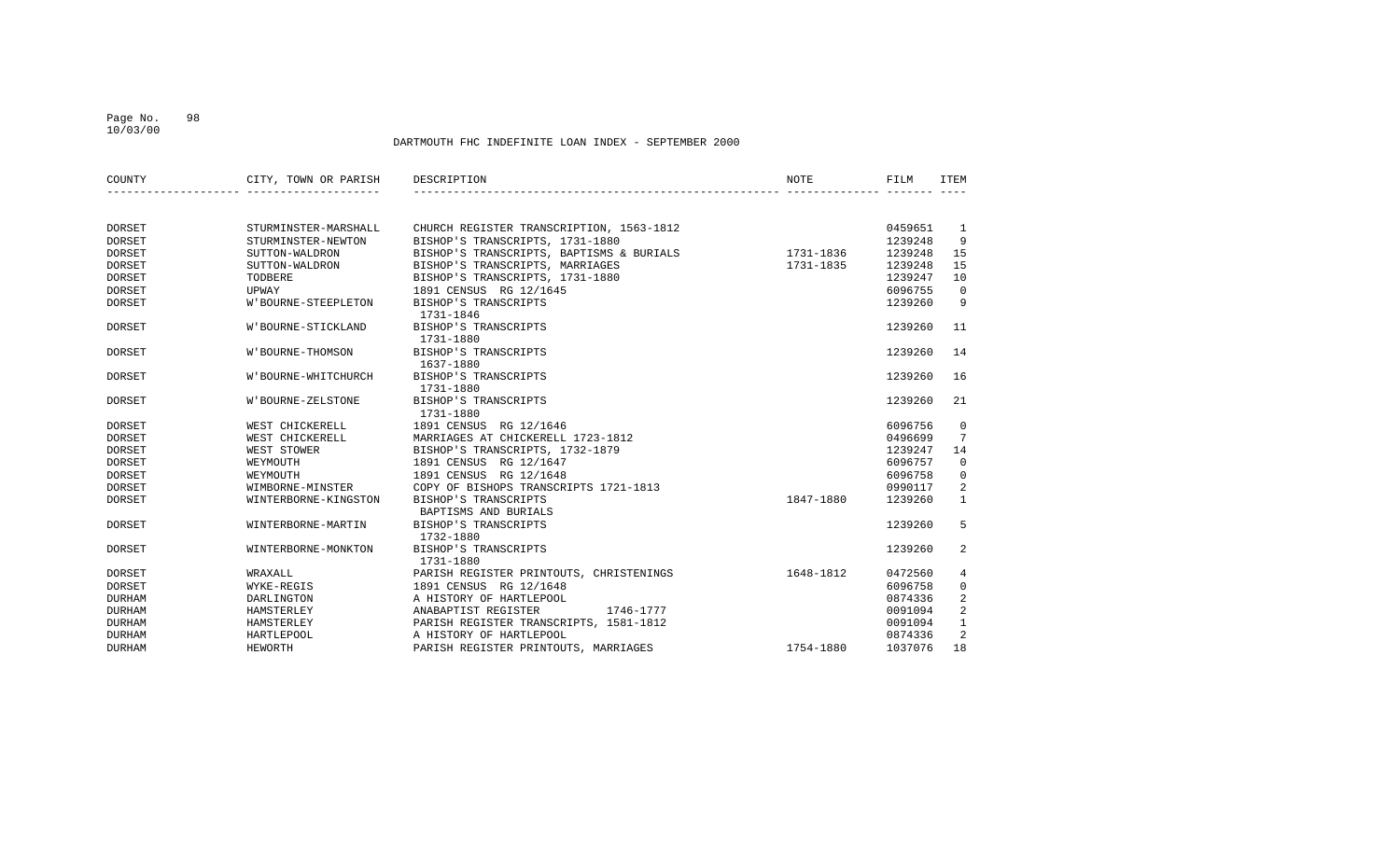### Page No. 99 10/03/00

| COUNTY        | CITY, TOWN OR PARISH DESCRIPTION |                                                            | NOTE       | FILM    | ITEM                |
|---------------|----------------------------------|------------------------------------------------------------|------------|---------|---------------------|
|               |                                  |                                                            |            |         |                     |
| DURHAM        | MUGGLESWICK                      | PARISH REGISTERS                                           | 1784-1812  | 0962826 | $\overline{4}$      |
| <b>DURHAM</b> | SEAHAM                           | MONUMENTAL INSCRIPTIONS 1800-1950                          |            | 0247893 | $\overline{3}$      |
| <b>DURHAM</b> | SOUTH SHIELDS                    | GENERAL DIRECTORY OF THE TOWN AND COUNTY                   |            | 0962826 | $\mathbf{1}$        |
| <b>DURHAM</b> | SOUTH SHIELDS                    | PARISH REGISTER TRANSCRIPS, BAPTISMS 1653-1812 ST. HILDA'S |            | 0091131 | $\mathbf{1}$        |
| <b>DURHAM</b> | SUNDERLAND                       | PARISH REGISTER PRINTOUTS, MARRIAGES                       | 1719-1839  | 1037076 | 19                  |
| <b>DURHAM</b> | WHICKHAM                         | PARISH REGISTERS, MARRIAGES 1579-1812                      |            | 0962826 | 2                   |
| <b>DURHAM</b> | WITTON-GILBERT                   | PARISH REGISTER TRANSCRIPTS, 1568-1812                     |            | 0091147 | $\mathbf{1}$        |
| <b>DURHAM</b> | WITTON-LE-WEAR                   | PARISH REGISTER TRANSCRIPTS, 1558-1757                     |            | 0091147 | 2                   |
| <b>DURHAM</b> | WOLSINGHAM                       | PARISH REGISTER TRANSCRIPTS, 1631-1812                     |            | 0091147 | $\mathbf{3}$        |
| ESSEX         |                                  | KELLY'S DIRECTORY OF THE SIX HOME COUNTIES 1898            |            | 0452340 | $\mathsf{O}\xspace$ |
| <b>ESSEX</b>  | BARKING                          | PARISH REGISTERS: MARRIAGES, 1875-1924                     |            | 1472454 | $\mathbf{1}$        |
| <b>ESSEX</b>  | BEAUMONT-CUM-MOZE                | 1891 CENSUS                                                | RG 12/1400 | 6096510 | $\mathbf 0$         |
| <b>ESSEX</b>  | BEAUMONT-CUM-MOZE                | 1891 CENSUS RG 12/1400                                     |            | 6096510 | $\mathbf 0$         |
| <b>ESSEX</b>  | BOBBINGWORTH                     | PARISH REGISTER PRINTOUTS, MARRIAGES                       | 1559-1812  | 0883864 | 9                   |
| <b>ESSEX</b>  | <b>BUTTSBURY</b>                 | PARISH REGISTERS, 1657-1837                                |            | 1471966 | 13                  |
| <b>ESSEX</b>  | CANNING-TOWN                     | PARISH REGISTERS, BAPTISMS 1863-1898                       |            | 1471966 | 32                  |
| <b>ESSEX</b>  | CANNING-TOWN                     | PARISH REGISTERS: MARRIAGES, 1963-1971                     |            | 1472064 | $\mathbf{1}$        |
| <b>ESSEX</b>  | CHADWELL-ST. MARY                | PARISH REGISTERS, 1539-1812                                |            | 1472064 | $\overline{3}$      |
| ESSEX         | CHELMSFORD                       | PARISH REGISTERS, 1538-1830                                |            | 1472064 | $7^{\circ}$         |
| <b>ESSEX</b>  | CHELMSFORD                       | PARISH REGISTERS, 1813-1959                                |            | 1472065 | $\mathbf 0$         |
| <b>ESSEX</b>  | CHELMSFORD                       | PARISH REGISTERS, 1871-1950                                |            | 1472066 | $\mathbf{1}$        |
| <b>ESSEX</b>  | CHICKNEY                         | PARISH REGISTERS, 1554-1971                                |            | 1472066 | 27                  |
| ESSEX         | CHICKNEY                         | PARISH REGISTERS, 1871-1950                                |            | 1472066 | $\mathbf{1}$        |
| <b>ESSEX</b>  | EAST HAM                         | PARISH REGISTERS, MARRIAGES 1942-1967                      | & BANNS    | 1472340 | $\mathbf{1}$        |
| <b>ESSEX</b>  | EAST HAM                         | PARISH REGISTERS: MARRIAGE BANNS, 1946-1966                |            | 1472340 | $\mathbf{1}$        |
| <b>ESSEX</b>  | EAST HAM                         | PARISH REGISTERS: MARRIAGES, 1942-1967                     |            | 1472340 | $\mathbf{1}$        |
| <b>ESSEX</b>  | EAST HANNINGFIELD                | PARISH REGISTERS, 1538-1989                                |            | 1472340 | 6                   |
| ESSEX         | EAST HANNINGFIELD                | PARISH REGISTERS, 1538-1989                                |            | 1472340 | 6                   |
| <b>ESSEX</b>  | EAST HORNDON                     | BISHOP'S TRANSCRIPTS, 1800-1877                            |            | 1702355 | 2                   |
| <b>ESSEX</b>  | FAIRSTED                         | 1891 CENSUS RG 12/1425                                     |            | 6096535 | $\mathbf 0$         |
| ESSEX         | FAULKBOURN                       | 1891 CENSUS RG 12/1425                                     |            | 6096535 | $\mathbf 0$         |
| <b>ESSEX</b>  | FRINTON                          | 1891 CENSUS                                                | RG 12/1400 | 6096510 | $\mathbf 0$         |
| ESSEX         | FRINTON                          | 1891 CENSUS RG 12/1400                                     |            | 6096510 | $\mathbf 0$         |
| <b>ESSEX</b>  | FRYERNING                        | BAPTISMS, MARRIAGES, BURIALS, 1558-1812                    |            | 0857063 | $\mathbf{0}$        |
| <b>ESSEX</b>  | FRYERNING                        | PARISH REGISTERS, 1558-1951                                |            | 1472454 | 13                  |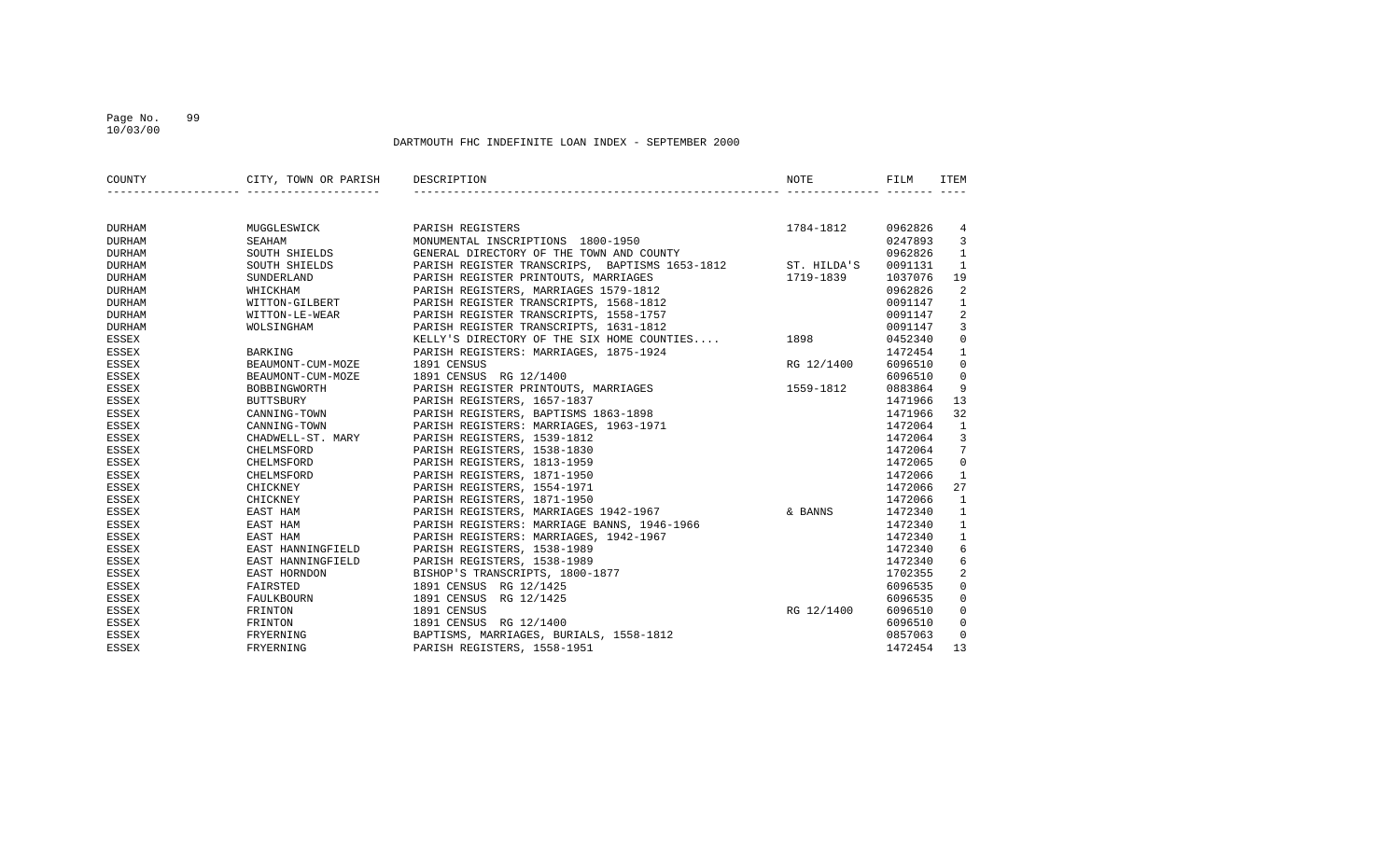### Page No. 100 10/03/00

| COUNTY       | CITY, TOWN OR PARISH DESCRIPTION |                                                                                                                 | NOTE       | FILM    | ITEM           |
|--------------|----------------------------------|-----------------------------------------------------------------------------------------------------------------|------------|---------|----------------|
|              |                                  |                                                                                                                 |            |         |                |
| ESSEX        | FRYERNING                        | PARISH REGISTERS, 1813-1951                                                                                     |            | 1472455 | 1              |
| ESSEX        | GREAT BURSTEAD                   | PARISH REGISTERS, 1653-1874                                                                                     |            | 1471966 | 1              |
| ESSEX        | GREAT CANFIELD                   | PARISH REGISTERS, 1538-1953                                                                                     |            | 1471966 | 17             |
| ESSEX        | GREAT CHESTERFORD                | PARISH REGISTERS, 1586-1939                                                                                     |            | 1472066 | 7              |
| <b>ESSEX</b> | GREAT CLACTON                    | 1891 CENSUS                                                                                                     | RG 12/1400 | 6096510 | $\mathbf 0$    |
| ESSEX        | GREAT CLACTON                    | 1891 CENSUS RG 12/1400                                                                                          |            | 6096510 | $\mathbf 0$    |
| ESSEX        | GREAT HOLLAND                    | 1891 CENSUS                                                                                                     | RG 12/1400 | 6096510 | $\mathbf 0$    |
| <b>ESSEX</b> | GREAT HOLLAND                    | 1891 CENSUS RG 12/1400                                                                                          |            | 6096510 | $\mathbf 0$    |
| ESSEX        | GREAT ILFORD                     |                                                                                                                 |            | 1472454 | $\mathbf{1}$   |
| ESSEX        | GREAT TEY                        | PARISH REGISTERS: MARRIAGES, 1875-1924<br>BISHOP'S TRANSCRIPTS, 1800-05, 1813-24<br>PARISH PEGISTERS, 1755-1994 |            | 1702601 | $\,8\,$        |
| <b>ESSEX</b> | HARLOW                           | PARISH REGISTERS, 1755-1984                                                                                     |            | 1472363 | $\mathbf{3}$   |
| <b>ESSEX</b> | HARLOW                           | PARISH REGISTERS, 1755-1984                                                                                     |            | 1472363 | $\overline{3}$ |
| ESSEX        | HATFIELD-PEVEREL                 | 1891 CENSUS RG 12/1425                                                                                          |            | 6096535 | $\mathbf 0$    |
| <b>ESSEX</b> | HORNDON-ON-THE-HILL              | BISHOP'S TRANSCRIPTS, 1801-1869                                                                                 |            | 1702355 | $\mathbf{1}$   |
| <b>ESSEX</b> | HUTTON                           | BISHOP'S TRANSCRIPTS, 1800-1868                                                                                 |            | 1702355 | 3              |
| ESSEX        | INGATESTONE                      | BAPTISMS, MARRIAGES, BURIALS, 1558-1812                                                                         |            | 0857063 | $\mathbf 0$    |
| ESSEX        | INGATESTONE                      | BISHOP'S TRANSCRIPTS, 1800-1868                                                                                 |            | 1702355 | 5              |
| ESSEX        | INGATESTONE                      | PARISH REGISTERS BIRTHS/CHRISTENINGS 1558-1812                                                                  |            | 6905347 | $\mathbf 0$    |
| ESSEX        | INGATESTONE                      | PARISH REGISTERS MARRIAGES 1558-1812                                                                            |            | 6900051 | 0              |
| <b>ESSEX</b> | INGATESTONE                      | PARISH REGISTERS, 1558-1951                                                                                     |            | 1472454 | 13             |
| <b>ESSEX</b> | INGATESTONE                      | PARISH REGISTERS, 1813-1951                                                                                     |            | 1472455 | $\mathbf{1}$   |
| <b>ESSEX</b> | INGRAVE                          | BISHOP'S TRANSCRIPTS, 1800-1881                                                                                 |            | 1702355 | 6              |
| <b>ESSEX</b> | INGRAVE                          | PARISH REGISTERS, 1678-1964                                                                                     |            | 1472455 | 8              |
| <b>ESSEX</b> | INWORTH                          | BISHOP'S TRANSCRIPTS, 1802-1877                                                                                 |            | 1702355 | 7              |
| ESSEX        | INWORTH                          | PARISH REGISTERS, 1703-1859                                                                                     |            | 1472455 | 17             |
| <b>ESSEX</b> | KELVEDON                         | BISHOP'S TRANSCRIPTS, 1800-1848                                                                                 |            | 1702355 | 8              |
| ESSEX        | KIRBY-LE-SOKEN                   | 1891 CENSUS                                                                                                     | RG 12/1400 | 6096510 | $\mathbf 0$    |
| ESSEX        | KIRBY-LE-SOKEN                   | 1891 CENSUS RG 12/1400                                                                                          |            | 6096510 | $\mathbf 0$    |
| ESSEX        | LANGDON HILLS                    | PARISH REGISTER PRINTOUTS, CHRISTENINGS 1813-1877                                                               |            | 0933238 | 18             |
| ESSEX        | LITTLE BRAXTED                   | PARISH REGISTER PRINTOUTS: CHRISTENINGS, 1730-1812                                                              |            | 0883900 | $\overline{4}$ |
| ESSEX        | LITTLE CANFIELD                  | PARISH REGISTERS, 1561-1918                                                                                     |            | 1471966 | 25             |
| ESSEX        | LITTLE CHESTERFORD               | PARISH REGISTERS, 1559-1977                                                                                     |            | 1472066 | 20             |
| ESSEX        | LITTLE CLACTON                   | 1891 CENSUS                                                                                                     | RG 12/1400 | 6096510 | $\mathbf 0$    |
| ESSEX        | LITTLE CLACTON                   | 1891 CENSUS<br>RG 12/1400                                                                                       |            | 6096510 | 0              |
| <b>ESSEX</b> | LITTLE HOLLAND                   | 1891 CENSUS                                                                                                     | RG 12/1400 | 6096510 | 0              |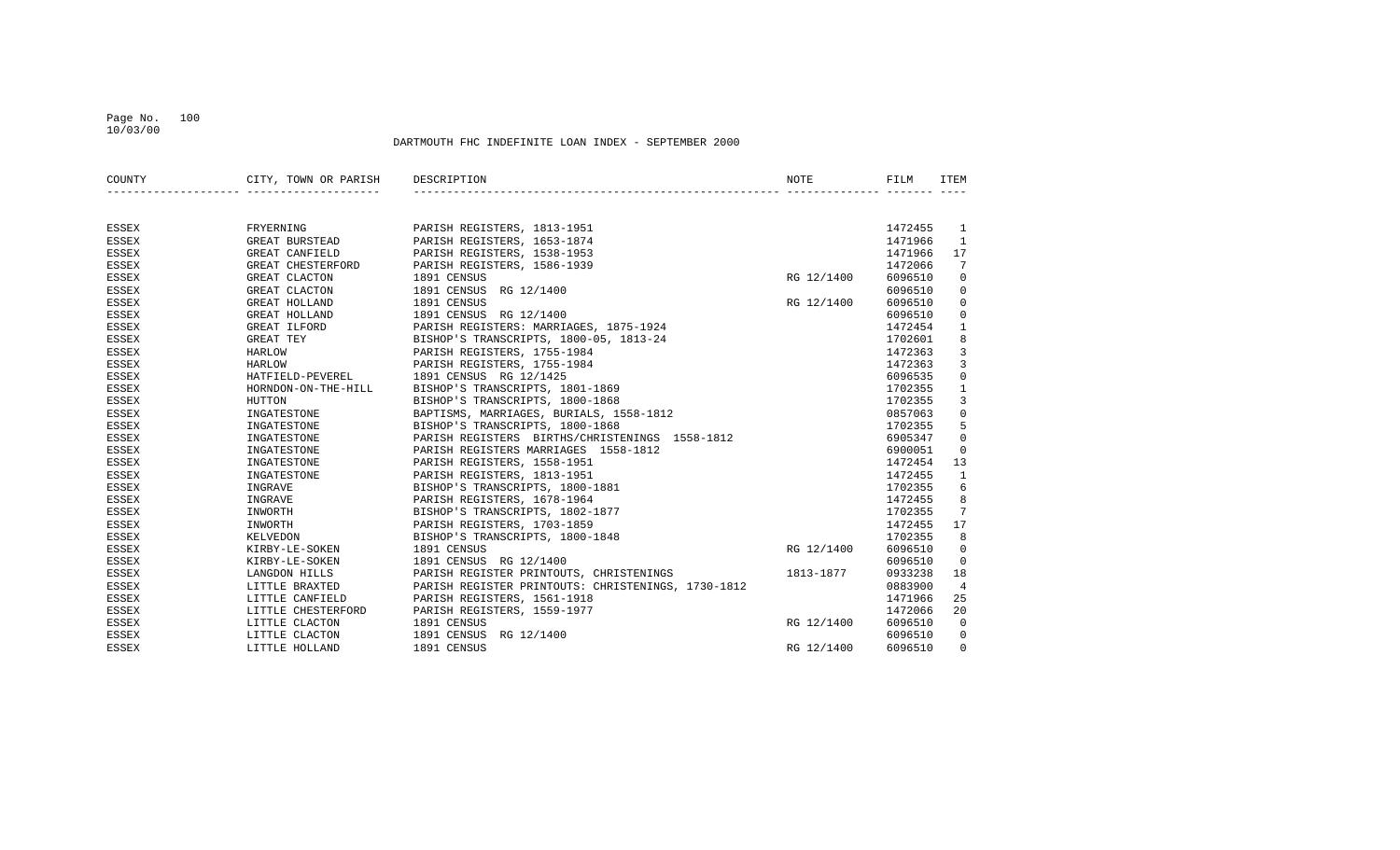### Page No. 101 10/03/00

| COUNTY       | CITY, TOWN OR PARISH | DESCRIPTION                                          | NOTE      | FILM    | ITEM           |
|--------------|----------------------|------------------------------------------------------|-----------|---------|----------------|
|              |                      |                                                      |           |         |                |
| <b>ESSEX</b> | LITTLE HOLLAND       | 1891 CENSUS RG 12/1400                               |           | 6096510 | 0              |
| <b>ESSEX</b> | LITTLE ILFORD        | BISHOP'S TRANSCRIPTS, 1802-1846                      |           | 1702355 | 4              |
| <b>ESSEX</b> | LITTLE ILFORD        | PARISH REGISTERS, 1539-1903                          |           | 1472454 | 8              |
| <b>ESSEX</b> | ROMFORD              | PARISH REGISTER PRINTOUTS, CHRISTENINGS              | 1561-1812 | 0933441 | 2              |
| <b>ESSEX</b> | ROXWELL              | PARISH REGISTER PRINTOUTS, CHRISTENINGS              | 1558-1812 | 0933407 | 5              |
| <b>ESSEX</b> | SHELLOW BOWELLS      | PARISH REGISTER PRINTOUTS, CHRISTENINGS              | 1555-1783 | 0933407 | 8              |
| ESSEX        | SOUTH HANNINGFIELD   | PARISH REGISTERS, 1654-1956                          |           | 1472340 | 20             |
| <b>ESSEX</b> | SOUTH HANNINGFIELD   | PARISH REGISTERS, 1654-1956                          |           | 1472340 | 20             |
| <b>ESSEX</b> | STAPLEFORD-TAWNEY    | 1753-1821<br>PARISH REGISTER PRINTOUTS, CHRISTENINGS |           | 0932929 | 5              |
| <b>ESSEX</b> | STEBBING             | BISHOP'S TRANSCRIPTS, 1800-1866                      |           | 1702600 | 1              |
| <b>ESSEX</b> | STEBBING             | BISHOP'S TRANSCRIPTS, 1800-1866                      |           | 1702600 | $\mathbf{1}$   |
| <b>ESSEX</b> | STEEPLE              | BISHOP'S TRANSCRIPTS, 1800-1877                      |           | 1702600 | 2              |
| ESSEX        | STEEPLE              | BISHOP'S TRANSCRIPTS, 1800-1877                      |           | 1702600 | 2              |
| <b>ESSEX</b> | STIFFORD             | BISHOP'S TRANSCRIPTS, 1800-1873                      |           | 1702600 | $\mathbf{3}$   |
| <b>ESSEX</b> | STIFFORD             | BISHOP'S TRANSCRIPTS, 1800-1873                      |           | 1702600 | $\mathbf{3}$   |
| <b>ESSEX</b> | STISTED              | BISHOP'S TRANSCRIPTS, 1779-1877                      |           | 1702600 | $\overline{4}$ |
| <b>ESSEX</b> | STISTED              | BISHOP'S TRANSCRIPTS, 1779-1877                      |           | 1702600 | 4              |
| <b>ESSEX</b> | STOCK                | BISHOP'S TRANSCRIPTS, 1800-1869                      |           | 1702600 | 5              |
| <b>ESSEX</b> | STOCK                | BISHOP'S TRANSCRIPTS, 1800-1869                      |           | 1702600 | 5              |
| <b>ESSEX</b> | STONDON-MASSEY       | BISHOP'S TRANSCRIPTS, 1800-1873                      |           | 1702600 | 6              |
| <b>ESSEX</b> | STONDON-MASSEY       | BISHOP'S TRANSCRIPTS, 1800-1873                      |           | 1702600 | 6              |
| <b>ESSEX</b> | STOW-MARIES          | BISHOP'S TRANSCRIPTS, 1800-1853                      |           | 1702600 | 7              |
| <b>ESSEX</b> | STOW-MARIES          | BISHOP'S TRANSCRIPTS, 1800-1871                      |           | 1702600 | 7              |
| <b>ESSEX</b> | STOW-MARIES          | BISHOP'S TRANSCRIPTS, 1854-1871                      |           | 1702601 | $\mathbf{1}$   |
| <b>ESSEX</b> | STREETHALL           | BISHOP'S TRANSCRIPTS, 1800-1876                      |           | 1702601 | 2              |
| <b>ESSEX</b> | STURMERE             | BISHOP'S TRANSCRIPTS, 1800-1873                      |           | 1702601 | 3              |
| <b>ESSEX</b> | SUTTON               | BISHOP'S TRANSCRIPTS, 1800-1868                      |           | 1702601 | $\sqrt{4}$     |
| <b>ESSEX</b> | TAKELEY              | BISHOP'S TRANSCRIPTS, 1800-1869                      |           | 1702601 | 5              |
| <b>ESSEX</b> | TENDRING             | BISHOP'S TRANSCRIPTS, 1800-1877                      |           | 1702601 | 6              |
| <b>ESSEX</b> | TERLING              | 1891 CENSUS RG 12/1425                               |           | 6096535 | $\mathbf 0$    |
| ESSEX        | TERLING              | BISHOP'S TRANSCRIPTS, 1800-1870                      |           | 1702601 | 7              |
| ESSEX        | TERLING              | PARISH REGISTER PRINTOUTS: CHRISTENINGS, 1538-1840   |           | 1235415 | 2              |
| ESSEX        | TERLING              | PARISH REGISTERS BIRTHS/CHRISTENINGS 1750-1756       | 1784-1837 | 6909118 | $\mathbf 0$    |
| <b>ESSEX</b> | TERLING              | PARISH REGISTERS MARRIAGES 1538-1840                 |           | 6908898 | $\mathbf 0$    |
| <b>ESSEX</b> | THOYDON-MOUNT        | PARISH REGISTER PRINTOUTS, CHRISTENINGS              | 1564-1800 | 0472560 | 10             |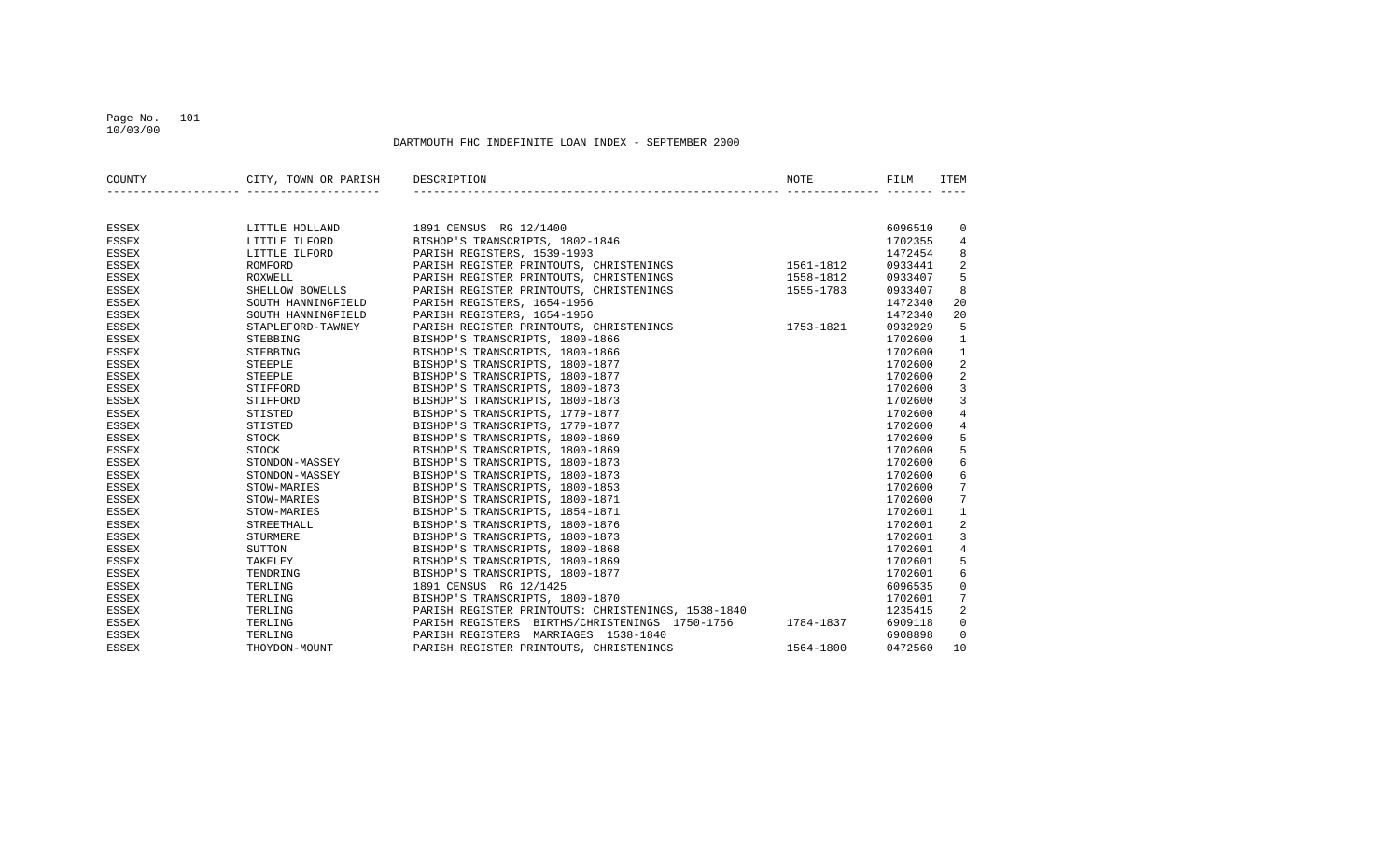### Page No. 102 10/03/00

| COUNTY            | CITY, TOWN OR PARISH | DESCRIPTION                                        | NOTE      | FILM    | <b>ITEM</b> |
|-------------------|----------------------|----------------------------------------------------|-----------|---------|-------------|
|                   |                      |                                                    |           |         |             |
| <b>ESSEX</b>      | WEST HAM             | 1891 CENSUS RG 12/1310                             |           | 6096420 | 0           |
| ESSEX             | WEST HAM             | 1891 CENSUS<br>RG 12/1311                          |           | 6096421 | $\mathbf 0$ |
| <b>ESSEX</b>      | <b>WEST HAM</b>      | 1891 CENSUS<br>RG 12/1312                          |           | 6096422 | $\mathbf 0$ |
| <b>ESSEX</b>      | <b>WEST HAM</b>      | 1891 CENSUS<br>RG 12/1313                          |           | 6096423 | 0           |
| <b>ESSEX</b>      | <b>WEST HAM</b>      | RG 12/1314<br>1891 CENSUS                          |           | 6096424 | $\Omega$    |
| <b>ESSEX</b>      | <b>WEST HAM</b>      | 1891 CENSUS<br>RG 12/1315                          |           | 6096425 | 0           |
| <b>ESSEX</b>      | WEST HAM             | RG 12/1331<br>1891 CENSUS                          |           | 6096441 | 0           |
| <b>ESSEX</b>      | WEST HAM             | PARISH REGISTERS: MARRIAGES, 1963-1971             |           | 1472064 | 1           |
| <b>ESSEX</b>      | WEST HANNINGFIELD    | PARISH REGISTERS, 1558-1953                        |           | 1472340 | 24          |
| <b>ESSEX</b>      | WEST HANNINGFIELD    | PARISH REGISTERS, 1558-1953                        |           | 1472340 | 24          |
| <b>ESSEX</b>      | WEST HANNINGFIELD    | PARISH REGISTERS, 1558-1986                        |           | 1472363 | 1           |
| <b>ESSEX</b>      | WEST HANNINGFIELD    | PARISH REGISTERS, 1813-1986                        |           | 1472363 | 1           |
| <b>ESSEX</b>      | WEST HORNDON         | PARISH REGISTERS, 1678-1964                        |           | 1472455 | 8           |
| ESSEX             | WITHAM               | 1891 CENSUS RG 12/1425                             |           | 6096535 | $\mathbf 0$ |
| <b>GLOUCESTER</b> |                      | BERKELEY REGISTER EXTRACTS                         | 1822-1837 | 1696506 | 24          |
| <b>GLOUCESTER</b> | <b>ALDERTON</b>      | PARISH REGISTER PRINTOUTS                          |           | 0933205 | 10          |
| <b>GLOUCESTER</b> | ALDSWORTH            | 1881 CENSUS                                        |           | 1341617 | $\mathbf 0$ |
| <b>GLOUCESTER</b> | AMPNEY-CRUCIS        | 1881 CENSUS                                        |           | 1341617 | 0           |
| <b>GLOUCESTER</b> | AMPNEY-DOWN          | COMPUTER PRINTOUT BIRTHS & CHRISTENINGS, 1578-1719 |           | 0543859 | 9           |
| <b>GLOUCESTER</b> | AMPNEY-ST. MARY      | 1881 CENSUS                                        |           | 1341617 | 0           |
| <b>GLOUCESTER</b> | AMPNEY-ST. PETER     | 1881 CENSUS                                        |           | 1341617 | $\mathbf 0$ |
| <b>GLOUCESTER</b> | <b>ASHCHURCH</b>     | PARISH REGISTER PRINTOUTS                          |           | 0933205 | 12          |
| <b>GLOUCESTER</b> | ASTON-BLANK          | 1881 CENSUS                                        |           | 1341617 | $\mathbf 0$ |
| <b>GLOUCESTER</b> | <b>BADGINGTON</b>    | 1881 CENSUS                                        |           | 1341616 | $\mathbf 0$ |
| <b>GLOUCESTER</b> | <b>BARNSLEY</b>      | 1881 CENSUS                                        |           | 1341617 | $\Omega$    |
| <b>GLOUCESTER</b> | <b>BARNWOOD</b>      | PARISH REGISTER PRINTOUTS, CHRISTENINGS            | 1569-1812 | 0933197 | 10          |
| <b>GLOUCESTER</b> | <b>BAUNTON</b>       | 1881 CENSUS                                        |           | 1341617 | 0           |
| <b>GLOUCESTER</b> | <b>BERKELEY</b>      | PARISH REGISTER PRINTOUTS                          |           | 0933205 | 7           |
| <b>GLOUCESTER</b> | <b>BERKELEY</b>      | PARISH REGISTER PRINTOUTS, CHRISTENINGS            | 1751-1812 | 0933197 | 6           |
| <b>GLOUCESTER</b> | <b>BERKELEY</b>      | PARISH REGISTER PRINTOUTS, MARRIAGES               | 1653-1863 | 0883864 | 12          |
| <b>GLOUCESTER</b> | <b>BEVERSTONE</b>    | 1881 CENSUS                                        |           | 1341616 | 0           |
| <b>GLOUCESTER</b> | <b>BIBURY</b>        | 1881 CENSUS                                        |           | 1341617 | $\mathbf 0$ |
| <b>GLOUCESTER</b> | BOXWELL-LEIGHTERTON  | PARISH REGISTER PRINTOUTS, MARRIAGES               | 1605-1813 | 0933197 | 28          |
| <b>GLOUCESTER</b> | <b>BRIMPSFIELD</b>   | 1881 CENSUS                                        |           | 1341616 | $\mathbf 0$ |
| <b>GLOUCESTER</b> | <b>BRISTOL</b>       | 1861 CENSUS                                        |           | 0542855 | $\Omega$    |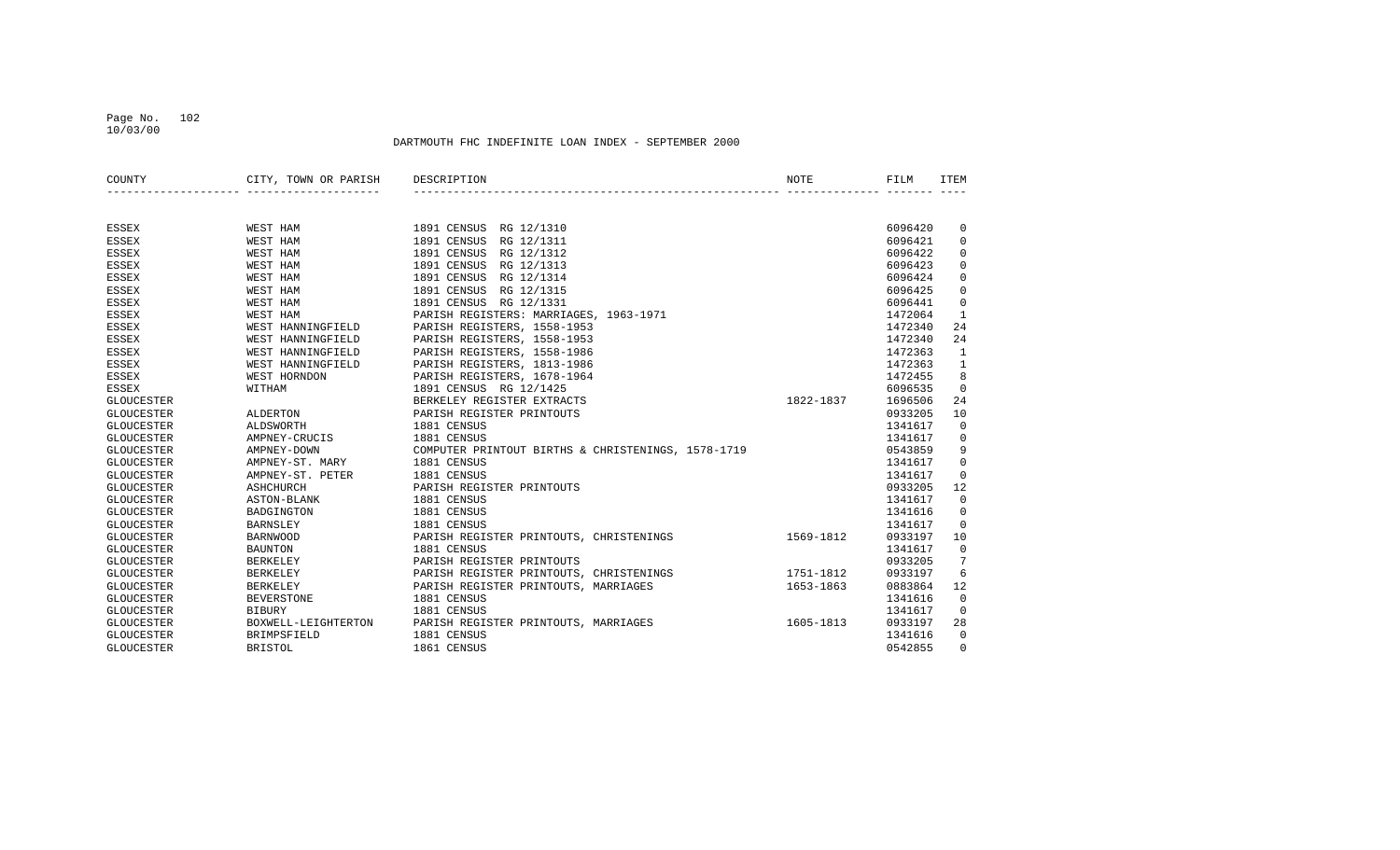### Page No. 103 10/03/00

| COUNTY            | CITY, TOWN OR PARISH | DESCRIPTION                                          | NOTE | FILM    | ITEM        |
|-------------------|----------------------|------------------------------------------------------|------|---------|-------------|
|                   |                      |                                                      |      |         |             |
| <b>GLOUCESTER</b> | <b>BRISTOL</b>       | 1861 CENSUS ST. JAMES-IN, ST. MICHAEL                |      | 0542856 | 0           |
| <b>GLOUCESTER</b> | <b>BRISTOL</b>       | 1861 CENSUS ST. PAUL-IN, ST. PHILIP & ST. JACOB      |      | 0542856 | $\mathbf 0$ |
| <b>GLOUCESTER</b> | <b>BRISTOL</b>       | 1861 CENSUS ST. JAMES-IN                             |      | 0542856 | $\mathbf 0$ |
| <b>GLOUCESTER</b> | <b>BRISTOL</b>       | 1861 CENSUS ST. MICHAEL                              |      | 0542856 | $\Omega$    |
| <b>GLOUCESTER</b> | <b>BRISTOL</b>       | 1861 CENSUS ST. PAUL-IN                              |      | 0542856 | $\Omega$    |
| <b>GLOUCESTER</b> | <b>BRISTOL</b>       | 1861 CENSUS ST. PHILIP AND ST. JACOB-IN              |      | 0542856 | 0           |
| <b>GLOUCESTER</b> | <b>BRISTOL</b>       | 1881 CENSUS ASHLEY (PART)                            |      | 1341598 | $\mathbf 0$ |
| <b>GLOUCESTER</b> | <b>BRISTOL</b>       | 1881 CENSUS<br>ST. GEORGE (PART)                     |      | 1341600 | $\mathbf 0$ |
| <b>GLOUCESTER</b> | <b>BRISTOL</b>       | 1881 CENSUS<br>ST. GEORGE (PART)                     |      | 1341601 | $\mathbf 0$ |
| <b>GLOUCESTER</b> | <b>BRISTOL</b>       | ST. JAMES AND ST. PAUL (PART)<br>1881 CENSUS         |      | 1341598 | $\mathbf 0$ |
| <b>GLOUCESTER</b> | <b>BRISTOL</b>       | 1881 CENSUS<br>ST. PAUL-OUT (PART)                   |      | 1341598 | $\mathbf 0$ |
| <b>GLOUCESTER</b> | <b>BRISTOL</b>       | 1881 CENSUS<br>ST. PHILIP AND ST. JACOB              |      | 1341600 | $\mathbf 0$ |
| <b>GLOUCESTER</b> | <b>BRISTOL</b>       | 1881 CENSUS<br>ST. PHILIP AND ST. JACOB-OUT (PART)   |      | 1341601 | $\mathbf 0$ |
| <b>GLOUCESTER</b> | <b>BRISTOL</b>       | 1881 CENSUS<br>ST. PHILIP AND ST. JACOB-OUT (PART)   |      | 1341602 | $\mathbf 0$ |
| <b>GLOUCESTER</b> | <b>BRISTOL</b>       | 1881 CENSUS<br>ST. PHILIP AND ST. JACOB-OUT (PART)   |      | 1341603 | $\mathbf 0$ |
| <b>GLOUCESTER</b> | <b>BRISTOL</b>       | 1881 CENSUS RETURNS ASHLEY (PART)                    |      | 1341599 | $\mathbf 0$ |
| <b>GLOUCESTER</b> | <b>BRISTOL</b>       | 1881 CENSUS RETURNS<br>ST. AUGUSTINE                 |      | 1341596 | $\mathbf 0$ |
| <b>GLOUCESTER</b> | <b>BRISTOL</b>       | 1881 CENSUS RETURNS<br>ST. GEORGE (PART)             |      | 1341599 | $\mathbf 0$ |
| <b>GLOUCESTER</b> | <b>BRISTOL</b>       | 1881 CENSUS RETURNS<br>ST. JAMES AND ST. PAUL (PART) |      | 1341599 | $\mathbf 0$ |
| <b>GLOUCESTER</b> | <b>BRISTOL</b>       | 1881 CENSUS RETURNS<br>ST. JAMES-IN (PART)           |      | 1341595 | $\mathbf 0$ |
| <b>GLOUCESTER</b> | <b>BRISTOL</b>       | 1881 CENSUS RETURNS<br>ST. JAMES-IN (PART)           |      | 1341596 | $\mathbf 0$ |
| <b>GLOUCESTER</b> | <b>BRISTOL</b>       | 1881 CENSUS RETURNS<br>ST. PAUL-IN (PART)            |      | 1341595 | $\mathbf 0$ |
| <b>GLOUCESTER</b> | <b>BRISTOL</b>       | 1881 CENSUS RETURNS<br>ST. PAUL-OUT (PART)           |      | 1341599 | $\mathbf 0$ |
| <b>GLOUCESTER</b> | <b>BRISTOL</b>       | 1881 CENSUS RETURNS<br>ST. PHILIP & ST. JACOB        |      | 1341594 | 0           |
| <b>GLOUCESTER</b> | <b>BRISTOL</b>       | 1881 CENSUS RETURNS<br>ST. STEPHEN (PART)            |      | 1341594 | $\mathbf 0$ |
| <b>GLOUCESTER</b> | <b>BRISTOL</b>       | 1881 CENSUS RETURNS<br>ST. WERBURGH                  |      | 1341594 | $\mathbf 0$ |
| <b>GLOUCESTER</b> | <b>BRISTOL</b>       | 1891 CENSUS<br>RG 12/1957                            |      | 6097067 | 0           |
| <b>GLOUCESTER</b> | <b>BRISTOL</b>       | 1891 CENSUS<br>RG 12/1960                            |      | 6097070 | $\mathbf 0$ |
| <b>GLOUCESTER</b> | <b>BRISTOL</b>       | 1891 CENSUS<br>RG 12/1980                            |      | 6097090 | $\mathbf 0$ |
| <b>GLOUCESTER</b> | <b>BRISTOL</b>       | 1891 CENSUS<br>RG 12/1981                            |      | 6097091 | $\mathbf 0$ |
| <b>GLOUCESTER</b> | <b>BRISTOL</b>       | 1891 CENSUS<br>RG 12/1982                            |      | 6097092 | $\mathbf 0$ |
| <b>GLOUCESTER</b> | <b>BRISTOL</b>       | 1891 CENSUS<br>RG 12/1983                            |      | 6097093 | $\mathbf 0$ |
| GLOUCESTER        | <b>BRISTOL</b>       | 1891 CENSUS<br>RG 12/1984                            |      | 6097094 | 0           |
| <b>GLOUCESTER</b> | <b>BRISTOL</b>       | 1891 CENSUS<br>RG 12/1985                            |      | 6097095 | 0           |
| <b>GLOUCESTER</b> | <b>BRISTOL</b>       | 1891 CENSUS<br>RG 12/1986                            |      | 6097096 | $\Omega$    |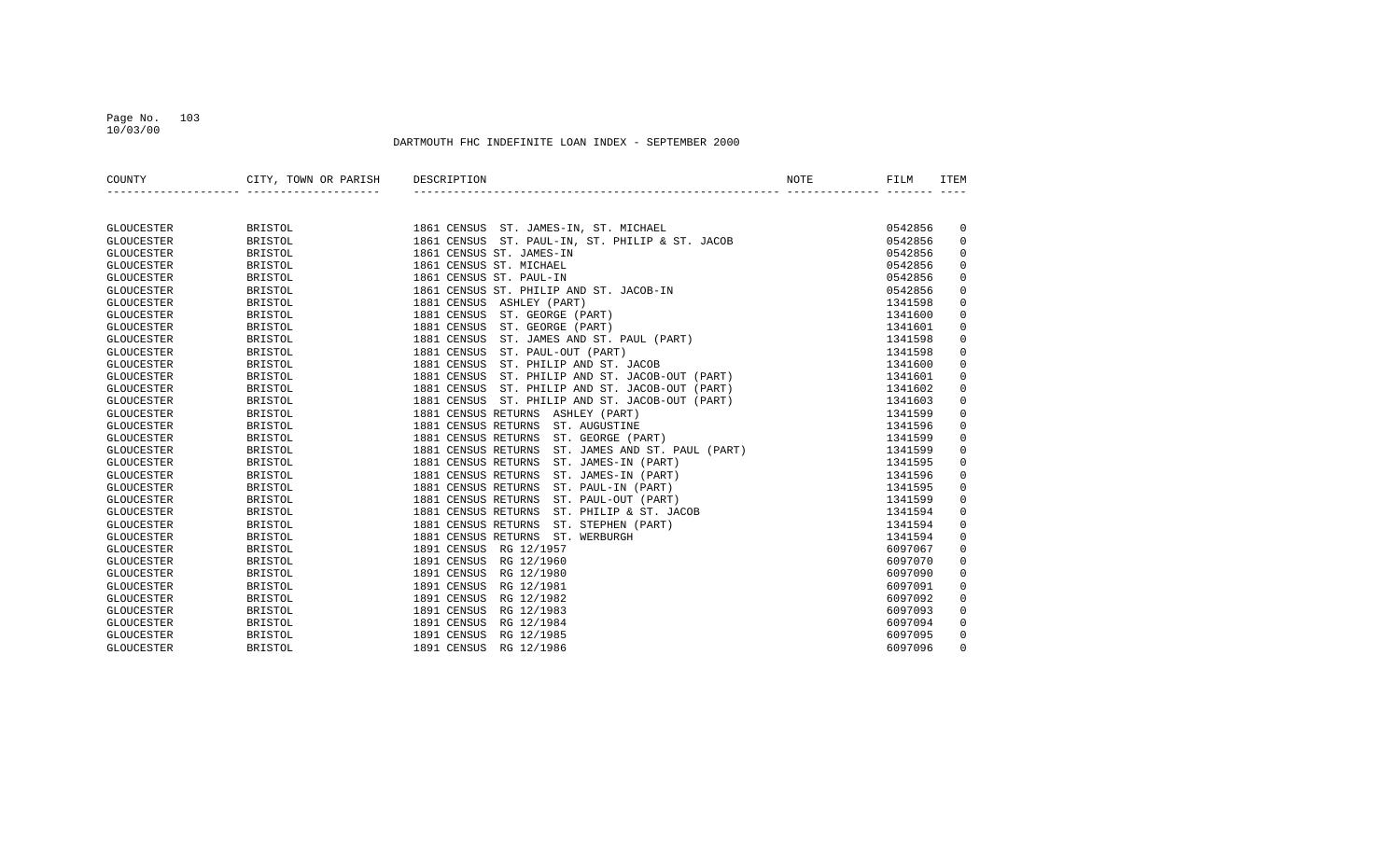### Page No. 104 10/03/00

| COUNTY            | CITY, TOWN OR PARISH | DESCRIPTION                                        | NOTE | FILM    | <b>ITEM</b>         |
|-------------------|----------------------|----------------------------------------------------|------|---------|---------------------|
|                   |                      |                                                    |      |         |                     |
| <b>GLOUCESTER</b> | <b>BRISTOL</b>       | ABSTRACTS OF WILLS                                 |      | 0874336 | 3                   |
| <b>GLOUCESTER</b> | <b>BRISTOL</b>       | WILLS: VOL. 2, 1633-1674, VOL. 3, 1612-1633        |      | 1702286 | 16                  |
| <b>GLOUCESTER</b> | CHEDWORTH            | 1881 CENSUS                                        |      | 1341617 | $\mathbf 0$         |
| <b>GLOUCESTER</b> | <b>CHELTENHAM</b>    | 1851 CENSUS<br>DIST. NO. 344                       |      | 0087374 | 0                   |
| <b>GLOUCESTER</b> | <b>CHELTERHAM</b>    | 1891 CENSUS RETURNS RG12/2043                      |      | 6097153 | $\mathbf 0$         |
| <b>GLOUCESTER</b> | <b>CHELTERHAM</b>    | 1891 CENSUS RETURNS RG12/2044                      |      | 6097154 | $\mathbf 0$         |
| <b>GLOUCESTER</b> | CHELTERHAM           | 1891 CENSUS RETURNS RG12/2045                      |      | 6097155 | $\mathsf 0$         |
| <b>GLOUCESTER</b> | CHELTERHAM           | 1891 CENSUS RETURNS RG12/2046                      |      | 6097156 | $\mathbf 0$         |
| <b>GLOUCESTER</b> | CHELTERHAM           | 1891 CENSUS RETURNS RG12/2047                      |      | 6097157 | $\mathbf 0$         |
| <b>GLOUCESTER</b> | CHELTERHAM           | 1891 CENSUS RETURNS RG12/2048                      |      | 6097158 | $\mathbf 0$         |
| <b>GLOUCESTER</b> | CHERRINGTON          | 1881 CENSUS                                        |      | 1341616 | 0                   |
| <b>GLOUCESTER</b> | CHIPPING-CAMPDEN     | PARISH REGISTER PRINTOUTS                          |      | 1235340 | 6                   |
| <b>GLOUCESTER</b> | CIRENCESTER          | 1881 CENSUS                                        |      | 1341616 | $\mathsf 0$         |
| <b>GLOUCESTER</b> | CIRENCESTER          | 1881 CENSUS                                        |      | 1341617 | $\mathbf 0$         |
| <b>GLOUCESTER</b> | CLIFFORD-CHAMBERS    | PARISH REGISTER PRINTOUTS, CHRISTENINGS, 1538-1662 |      | 0543859 | 14                  |
| <b>GLOUCESTER</b> | CLIFTON              | 1881 CENSUS RG 11/2483-2486                        |      | 1341598 | 0                   |
| <b>GLOUCESTER</b> | CLIFTON              | 1881 CENSUS RETURNS RG 11/2479-2482                |      | 1341597 | 0                   |
| <b>GLOUCESTER</b> | CLIFTON              | 1891 CENSUS RETURNS RG12/1966                      |      | 6097076 | 0                   |
| <b>GLOUCESTER</b> | CLIFTON              | 1891 CENSUS RETURNS RG12/1967                      |      | 6097077 | $\mathsf{O}\xspace$ |
| <b>GLOUCESTER</b> | CLIFTON              | 1891 CENSUS RETURNS RG12/1968                      |      | 6097078 | $\mathbf 0$         |
| <b>GLOUCESTER</b> | CLIFTON              | 1891 CENSUS RETURNS RG12/1969                      |      | 6097079 | $\mathbf 0$         |
| <b>GLOUCESTER</b> | COATES               | 1881 CENSUS                                        |      | 1341617 | $\mathbf 0$         |
| <b>GLOUCESTER</b> | COLESBORNE           | 1881 CENSUS                                        |      | 1341616 | $\mathbf 0$         |
| <b>GLOUCESTER</b> | COLN-ROGERS          | 1881 CENSUS                                        |      | 1341617 | $\mathsf 0$         |
| <b>GLOUCESTER</b> | COLN-ST. ALDWIN      | 1881 CENSUS                                        |      | 1341617 | $\mathbf 0$         |
| <b>GLOUCESTER</b> | COLN-ST. DENIS       | 1881 CENSUS                                        |      | 1341617 | $\mathbf 0$         |
| <b>GLOUCESTER</b> | COMPTON-ABDALE       | 1881 CENSUS                                        |      | 1341617 | $\mathbf 0$         |
| <b>GLOUCESTER</b> | DAGLINGWORTH         | 1881 CENSUS                                        |      | 1341616 | $\mathsf 0$         |
| <b>GLOUCESTER</b> | <b>DOWDESWELL</b>    | 1881 CENSUS                                        |      | 1341617 | $\mathsf 0$         |
| <b>GLOUCESTER</b> | DOWN-AMPNEY          | 1881 CENSUS                                        |      | 1341617 | $\mathsf 0$         |
| <b>GLOUCESTER</b> | DRIFFIELD            | 1881 CENSUS                                        |      | 1341617 | $\mathbf 0$         |
| <b>GLOUCESTER</b> | DUNTISBORNE-ABBOTTS  | 1881 CENSUS                                        |      | 1341616 | 0                   |
| <b>GLOUCESTER</b> | DUNTISBORNE-ROUSE    | 1881 CENSUS                                        |      | 1341616 | 0                   |
| <b>GLOUCESTER</b> | EAST-LEACH-MARTIN    | 1881 CENSUS                                        |      | 1341617 | 0                   |
| GLOUCESTER        | EAST-LEACH-TURVILLE  | 1881 CENSUS                                        |      | 1341617 | $\Omega$            |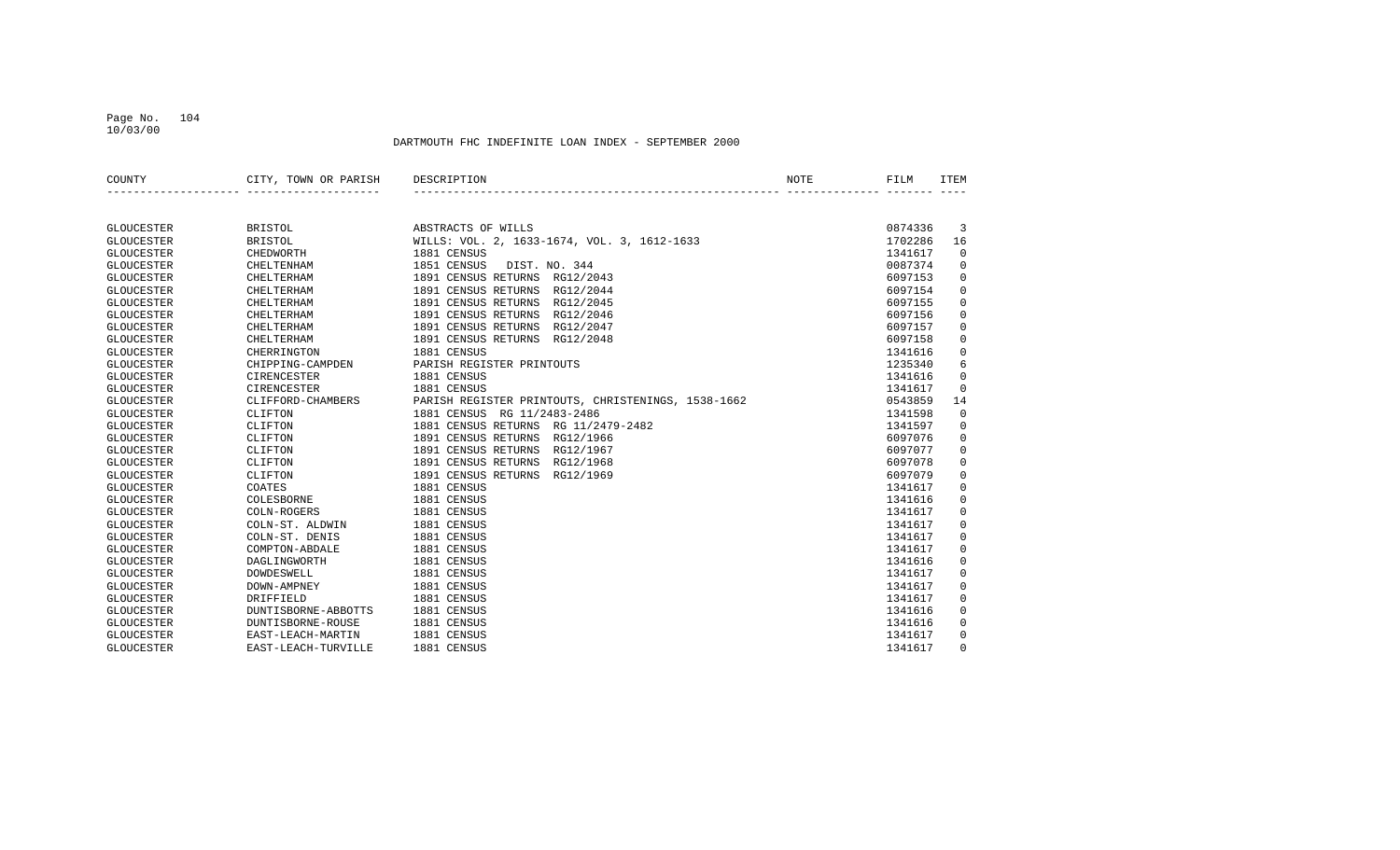### Page No. 105 10/03/00

| COUNTY            | CITY, TOWN OR PARISH | DESCRIPTION                                | NOTE                   | FILM    | <b>ITEM</b>    |
|-------------------|----------------------|--------------------------------------------|------------------------|---------|----------------|
|                   |                      |                                            |                        |         |                |
| <b>GLOUCESTER</b> | EASTINGTON           | 1881 CENSUS                                |                        | 1341617 | 0              |
| <b>GLOUCESTER</b> | EDGEWORTH            | 1881 CENSUS                                |                        | 1341616 | $\mathbf 0$    |
| <b>GLOUCESTER</b> | ELKSTONE             | 1881 CENSUS                                |                        | 1341616 | $\mathbf 0$    |
| <b>GLOUCESTER</b> | FAIRFORD             | 1881 CENSUS                                |                        | 1341617 | $\Omega$       |
| <b>GLOUCESTER</b> | FARMINGTON           | 1881 CENSUS                                |                        | 1341617 | $\mathbf 0$    |
| <b>GLOUCESTER</b> | HAMPNETT             | 1881 CENSUS                                |                        | 1341617 | $\mathbf 0$    |
| <b>GLOUCESTER</b> | HAMPTON-MAISEY       | 1881 CENSUS                                |                        | 1341617 | $\mathbf 0$    |
| <b>GLOUCESTER</b> | HARNHILL             | 1881 CENSUS                                |                        | 1341617 | $\mathbf 0$    |
| <b>GLOUCESTER</b> | HATHEROP             | 1881 CENSUS                                |                        | 1341617 | $\Omega$       |
| <b>GLOUCESTER</b> | HAZLETON             | 1881 CENSUS                                |                        | 1341617 | $\mathbf 0$    |
| <b>GLOUCESTER</b> | <b>HENBURY</b>       | 1881 CENSUS<br>RG 11/2503-2506             |                        | 1341604 | $\mathbf 0$    |
| <b>GLOUCESTER</b> | KEMPSFORD            | 1881 CENSUS                                |                        | 1341617 | $\mathbf 0$    |
| <b>GLOUCESTER</b> | KEMPSFORD            | 1881 CENSUS                                |                        | 1341617 | $\mathbf 0$    |
| <b>GLOUCESTER</b> | KEMPSFORD            | PARISH REGISTER PRINTOUTS, MARRIAGES       | 1813-1882              | 1037076 | 20             |
| <b>GLOUCESTER</b> | LEONARD-STANLEY      | BISHOP'S TRANSCRIPTS, 1578-1812            | CHURCH RECORDS 0427778 |         | $\mathbf 0$    |
| <b>GLOUCESTER</b> | LEONARD-STANLEY      | PARISH REGISTER PRINTOUTS, CHRISTENINGS    | 1775-1812              | 0820535 | 3              |
| <b>GLOUCESTER</b> | LEONARD-STANLEY      | PARISH REGISTER PRINTOUTS, CHRISTENINGS    | 1575-1600              | 0472560 | 9              |
| <b>GLOUCESTER</b> | LEONARD-STANLEY      | PARISH REGISTER PRINTOUTS, MARRIAGES       | 1570-1877              | 0883864 | $\overline{4}$ |
| <b>GLOUCESTER</b> | LIDNEY               | WYNTOURS OF THE WHITE CROSS                |                        | 0994095 | 28             |
| <b>GLOUCESTER</b> | LITTLE BARRINGTON    | 1881 CENSUS                                |                        | 1341617 | $\mathbf 0$    |
| <b>GLOUCESTER</b> | MAISEMORE            | PARISH REGISTER PRINTOUTS, CHRISTENINGS    | 1813-1868              | 0932929 | 6              |
| <b>GLOUCESTER</b> | NAILSWORTH           | BRIEF HISTORY                              |                        | 0962826 | 3              |
| <b>GLOUCESTER</b> | NORTH CERNEY         | 1881 CENSUS                                |                        | 1341616 | $\mathbf 0$    |
| <b>GLOUCESTER</b> | NORTH NIBLEY         | BAPTISMS, MARRIAGES AND BURIALS: 1567-1813 |                        | 0855694 | $\mathbf 0$    |
| <b>GLOUCESTER</b> | NORTH NIBLEY         | MARRIAGES AND BANNS OF MARIAGES 1754-1959  |                        | 0855695 | $\mathbf 0$    |
| <b>GLOUCESTER</b> | NORTHLEACH           | 1881 CENSUS                                |                        | 1341617 | $\mathbf 0$    |
| <b>GLOUCESTER</b> | POULTON              | 1881 CENSUS                                |                        | 1341617 | $\mathbf 0$    |
| <b>GLOUCESTER</b> | PRESTON              | 1881 CENSUS                                |                        | 1341616 | $\mathbf 0$    |
| <b>GLOUCESTER</b> | PRESTON-ON-STOUR     | PARISH REGISTER PRINTOUTS                  |                        | 1235340 | 10             |
| <b>GLOUCESTER</b> | PUCKLECHURCH         | 1881 CENSUS<br>RG 11/2500-2502             |                        | 1341603 | $\mathbf 0$    |
| <b>GLOUCESTER</b> | OUENINGTON           | 1881 CENSUS                                |                        | 1341617 | $\Omega$       |
| <b>GLOUCESTER</b> | <b>RENDCOMBE</b>     | 1881 CENSUS                                |                        | 1341616 | $\mathbf 0$    |
| <b>GLOUCESTER</b> | RISSINGTON-WICK      | PARISH REGISTER PRINTOUTS, MARRIAGES       | 1605-1760              | 0933197 | 27             |
| <b>GLOUCESTER</b> | <b>RODMARTON</b>     | 1881 CENSUS                                |                        | 1341617 | $\Omega$       |
| <b>GLOUCESTER</b> | SALPERTON            | 1881 CENSUS                                |                        | 1341617 | $\Omega$       |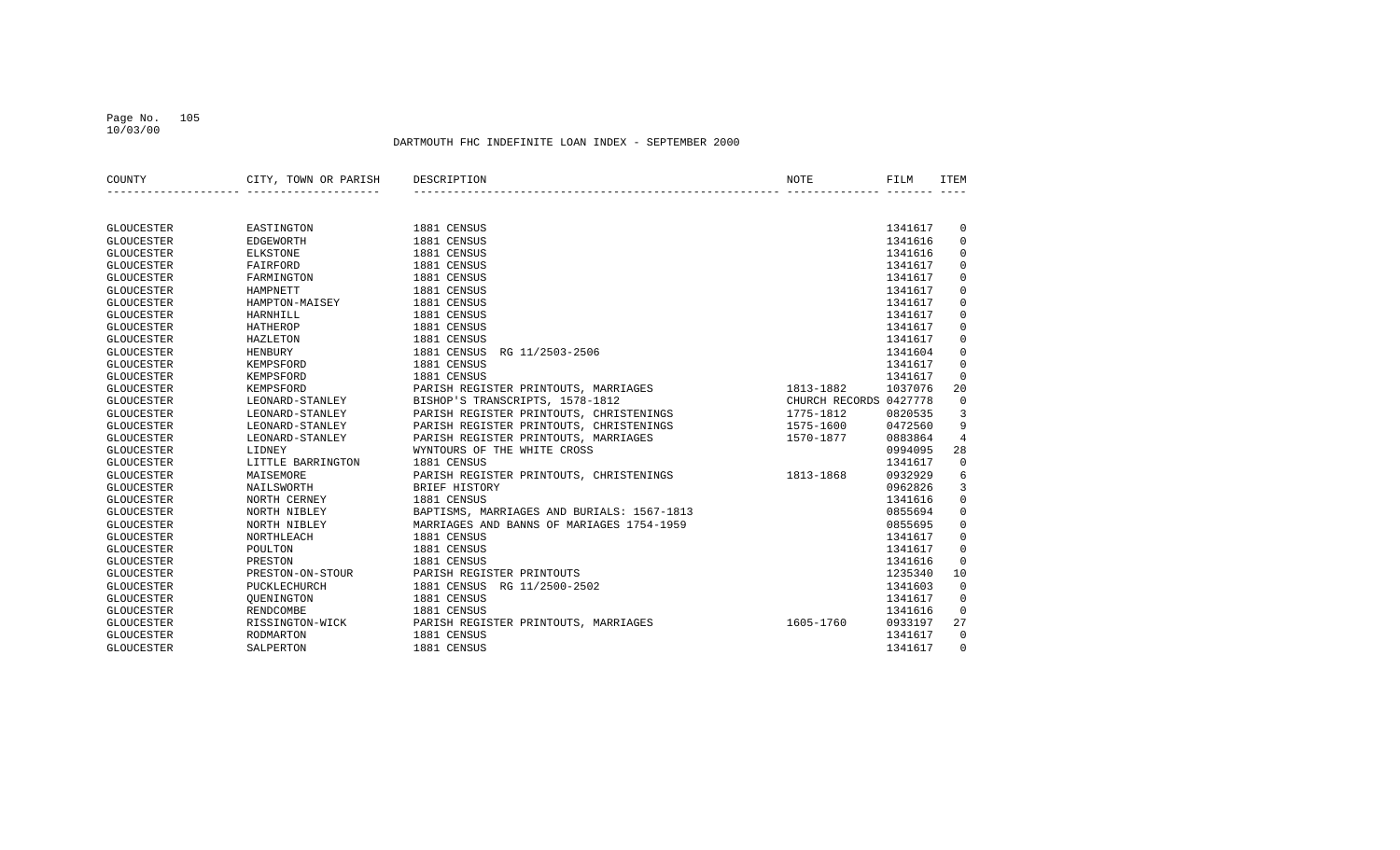### Page No. 106 10/03/00

| SAPPERTON<br>1881 CENSUS<br>1341616<br>0<br><b>GLOUCESTER</b><br>$\mathbf 0$<br><b>GLOUCESTER</b><br>1881 CENSUS<br>1341617<br>SEVENHAMPTON<br>1881 CENSUS<br>1341617<br>$\mathbf 0$<br><b>GLOUCESTER</b><br><b>SHERBORNE</b><br>$\mathbf 0$<br><b>GLOUCESTER</b><br>SHIPTON-MOYNE<br>1881 CENSUS<br>1341616<br>$\mathbf 0$<br>1881 CENSUS<br><b>GLOUCESTER</b><br>SHIPTON-OLIFFE<br>1341617<br>1881 CENSUS<br>1341617<br>$\mathbf 0$<br><b>GLOUCESTER</b><br>SHIPTON-SOLLARS<br>$\mathbf 0$<br>1881 CENSUS<br>RG 11/2500-2502<br>1341603<br><b>GLOUCESTER</b><br>SHIREHAMPTON<br>$\mathsf 0$<br>1881 CENSUS RG 11/2503-2506<br>1341604<br><b>GLOUCESTER</b><br>SHIREHAMPTON<br>3<br>CHRONICLES, 1705-1916<br><b>GLOUCESTER</b><br>SHORTWOOD<br>0962826<br>$\mathbf 0$<br>1881 CENSUS<br><b>GLOUCESTER</b><br>SIDDINGTON<br>1341616<br>1881 CENSUS<br>$\mathbf 0$<br>SIDE<br>1341616<br><b>GLOUCESTER</b><br>1881 CENSUS<br>$\mathbf 0$<br><b>GLOUCESTER</b><br>SOUTH CERNEY<br>1341616<br>SOUTHROP<br>1881 CENSUS<br>$\mathbf 0$<br><b>GLOUCESTER</b><br>1341617<br>1881 CENSUS<br>$\mathbf 0$<br><b>GLOUCESTER</b><br>STAPLETON<br>RG 11/2503-2506<br>1341604<br>PARISH REGISTERS, BAPTISMS, MARRIAGES & BURIALS<br>$\mathbf 0$<br><b>GLOUCESTER</b><br>STONEHOUSE<br>1558-1810<br>0856954<br>$\mathbf 0$<br>1881 CENSUS<br><b>GLOUCESTER</b><br>STOWELL<br>1341617<br><b>STRATTON</b><br>1881 CENSUS<br>1341617<br>$\mathbf 0$<br><b>GLOUCESTER</b><br>1881 CENSUS<br>TETBURY<br>1341616<br>$\mathbf 0$<br><b>GLOUCESTER</b><br>1881 CENSUS<br>$\mathbf 0$<br>1341617<br><b>GLOUCESTER</b><br>TURKDEAN<br>1881 CENSUS<br>$\mathbf 0$<br><b>GLOUCESTER</b><br>RG 11/2500-2502<br>1341603<br>WESTBURY-ON-TRYM<br>1881 CENSUS<br>$\mathbf 0$<br><b>GLOUCESTER</b><br>WESTBURY-ON-TRYM<br>RG 11/2503-2506<br>1341604<br>1881 CENSUS<br>$\Omega$<br><b>GLOUCESTER</b><br>WESTON-BIRT<br>1341616<br>1881 CENSUS<br>$\Omega$<br><b>GLOUCESTER</b><br>WHITTINGTON<br>1341617<br>PARISH REGISTER PRINTOUTS<br>15<br><b>GLOUCESTER</b><br>WHITTINGTON<br>0933205<br>$\mathbf 0$<br>1881 CENSUS<br>1341617<br><b>GLOUCESTER</b><br>WINDRUSH<br>WINSON<br>1881 CENSUS<br>1341617<br>$\mathbf 0$<br><b>GLOUCESTER</b><br>$\mathbf 0$<br>1881 CENSUS<br><b>GLOUCESTER</b><br>WINSTONE<br>1341616<br>1881 CENSUS<br>$\Omega$<br><b>GLOUCESTER</b><br>WITHINGTON<br>1341617<br>15<br>0883864<br><b>GLOUCESTER</b><br><b>WOODCHESTER</b><br>PARISH REGISTER PRINTOUTS, MARRIAGES<br>1563-1877<br>$\mathbf 0$<br>1881 CENSUS<br>1341617<br><b>GLOUCESTER</b><br>YANWORTH<br>3<br>HAMPSHIRE<br>PARISH REGISTERS, MARRIAGES VOL. 13<br>0496699<br>$\mathbf 0$<br>POST OFFICE DIRECTORY<br>1923<br>HAMPSHIRE<br>0474841<br>$\mathbf 0$<br>ALDERSHOP<br>1891 CENSUS RETURNS RG12/565<br>HAMPSHIRE<br>6095675<br>1891 CENSUS RETURNS<br>RG12/566<br>$\Omega$<br>HAMPSHIRE<br><b>ALDERSHOP</b><br>6095676<br>1891 CENSUS RETURNS<br>$\Omega$<br>ALDERSHOP<br>RG12/567<br>6095677<br>HAMPSHIRE | COUNTY | CITY, TOWN OR PARISH | DESCRIPTION | NOTE | FILM | <b>ITEM</b> |
|--------------------------------------------------------------------------------------------------------------------------------------------------------------------------------------------------------------------------------------------------------------------------------------------------------------------------------------------------------------------------------------------------------------------------------------------------------------------------------------------------------------------------------------------------------------------------------------------------------------------------------------------------------------------------------------------------------------------------------------------------------------------------------------------------------------------------------------------------------------------------------------------------------------------------------------------------------------------------------------------------------------------------------------------------------------------------------------------------------------------------------------------------------------------------------------------------------------------------------------------------------------------------------------------------------------------------------------------------------------------------------------------------------------------------------------------------------------------------------------------------------------------------------------------------------------------------------------------------------------------------------------------------------------------------------------------------------------------------------------------------------------------------------------------------------------------------------------------------------------------------------------------------------------------------------------------------------------------------------------------------------------------------------------------------------------------------------------------------------------------------------------------------------------------------------------------------------------------------------------------------------------------------------------------------------------------------------------------------------------------------------------------------------------------------------------------------------------------------------------------------------------------------------------------------------------------------------------------------------------------------------------------------------------------------------------------------------------------------------------------------------------------------------------------------------------------------------------------------------------------------------------------------------------------------------------------------------------------------|--------|----------------------|-------------|------|------|-------------|
|                                                                                                                                                                                                                                                                                                                                                                                                                                                                                                                                                                                                                                                                                                                                                                                                                                                                                                                                                                                                                                                                                                                                                                                                                                                                                                                                                                                                                                                                                                                                                                                                                                                                                                                                                                                                                                                                                                                                                                                                                                                                                                                                                                                                                                                                                                                                                                                                                                                                                                                                                                                                                                                                                                                                                                                                                                                                                                                                                                          |        |                      |             |      |      |             |
|                                                                                                                                                                                                                                                                                                                                                                                                                                                                                                                                                                                                                                                                                                                                                                                                                                                                                                                                                                                                                                                                                                                                                                                                                                                                                                                                                                                                                                                                                                                                                                                                                                                                                                                                                                                                                                                                                                                                                                                                                                                                                                                                                                                                                                                                                                                                                                                                                                                                                                                                                                                                                                                                                                                                                                                                                                                                                                                                                                          |        |                      |             |      |      |             |
|                                                                                                                                                                                                                                                                                                                                                                                                                                                                                                                                                                                                                                                                                                                                                                                                                                                                                                                                                                                                                                                                                                                                                                                                                                                                                                                                                                                                                                                                                                                                                                                                                                                                                                                                                                                                                                                                                                                                                                                                                                                                                                                                                                                                                                                                                                                                                                                                                                                                                                                                                                                                                                                                                                                                                                                                                                                                                                                                                                          |        |                      |             |      |      |             |
|                                                                                                                                                                                                                                                                                                                                                                                                                                                                                                                                                                                                                                                                                                                                                                                                                                                                                                                                                                                                                                                                                                                                                                                                                                                                                                                                                                                                                                                                                                                                                                                                                                                                                                                                                                                                                                                                                                                                                                                                                                                                                                                                                                                                                                                                                                                                                                                                                                                                                                                                                                                                                                                                                                                                                                                                                                                                                                                                                                          |        |                      |             |      |      |             |
|                                                                                                                                                                                                                                                                                                                                                                                                                                                                                                                                                                                                                                                                                                                                                                                                                                                                                                                                                                                                                                                                                                                                                                                                                                                                                                                                                                                                                                                                                                                                                                                                                                                                                                                                                                                                                                                                                                                                                                                                                                                                                                                                                                                                                                                                                                                                                                                                                                                                                                                                                                                                                                                                                                                                                                                                                                                                                                                                                                          |        |                      |             |      |      |             |
|                                                                                                                                                                                                                                                                                                                                                                                                                                                                                                                                                                                                                                                                                                                                                                                                                                                                                                                                                                                                                                                                                                                                                                                                                                                                                                                                                                                                                                                                                                                                                                                                                                                                                                                                                                                                                                                                                                                                                                                                                                                                                                                                                                                                                                                                                                                                                                                                                                                                                                                                                                                                                                                                                                                                                                                                                                                                                                                                                                          |        |                      |             |      |      |             |
|                                                                                                                                                                                                                                                                                                                                                                                                                                                                                                                                                                                                                                                                                                                                                                                                                                                                                                                                                                                                                                                                                                                                                                                                                                                                                                                                                                                                                                                                                                                                                                                                                                                                                                                                                                                                                                                                                                                                                                                                                                                                                                                                                                                                                                                                                                                                                                                                                                                                                                                                                                                                                                                                                                                                                                                                                                                                                                                                                                          |        |                      |             |      |      |             |
|                                                                                                                                                                                                                                                                                                                                                                                                                                                                                                                                                                                                                                                                                                                                                                                                                                                                                                                                                                                                                                                                                                                                                                                                                                                                                                                                                                                                                                                                                                                                                                                                                                                                                                                                                                                                                                                                                                                                                                                                                                                                                                                                                                                                                                                                                                                                                                                                                                                                                                                                                                                                                                                                                                                                                                                                                                                                                                                                                                          |        |                      |             |      |      |             |
|                                                                                                                                                                                                                                                                                                                                                                                                                                                                                                                                                                                                                                                                                                                                                                                                                                                                                                                                                                                                                                                                                                                                                                                                                                                                                                                                                                                                                                                                                                                                                                                                                                                                                                                                                                                                                                                                                                                                                                                                                                                                                                                                                                                                                                                                                                                                                                                                                                                                                                                                                                                                                                                                                                                                                                                                                                                                                                                                                                          |        |                      |             |      |      |             |
|                                                                                                                                                                                                                                                                                                                                                                                                                                                                                                                                                                                                                                                                                                                                                                                                                                                                                                                                                                                                                                                                                                                                                                                                                                                                                                                                                                                                                                                                                                                                                                                                                                                                                                                                                                                                                                                                                                                                                                                                                                                                                                                                                                                                                                                                                                                                                                                                                                                                                                                                                                                                                                                                                                                                                                                                                                                                                                                                                                          |        |                      |             |      |      |             |
|                                                                                                                                                                                                                                                                                                                                                                                                                                                                                                                                                                                                                                                                                                                                                                                                                                                                                                                                                                                                                                                                                                                                                                                                                                                                                                                                                                                                                                                                                                                                                                                                                                                                                                                                                                                                                                                                                                                                                                                                                                                                                                                                                                                                                                                                                                                                                                                                                                                                                                                                                                                                                                                                                                                                                                                                                                                                                                                                                                          |        |                      |             |      |      |             |
|                                                                                                                                                                                                                                                                                                                                                                                                                                                                                                                                                                                                                                                                                                                                                                                                                                                                                                                                                                                                                                                                                                                                                                                                                                                                                                                                                                                                                                                                                                                                                                                                                                                                                                                                                                                                                                                                                                                                                                                                                                                                                                                                                                                                                                                                                                                                                                                                                                                                                                                                                                                                                                                                                                                                                                                                                                                                                                                                                                          |        |                      |             |      |      |             |
|                                                                                                                                                                                                                                                                                                                                                                                                                                                                                                                                                                                                                                                                                                                                                                                                                                                                                                                                                                                                                                                                                                                                                                                                                                                                                                                                                                                                                                                                                                                                                                                                                                                                                                                                                                                                                                                                                                                                                                                                                                                                                                                                                                                                                                                                                                                                                                                                                                                                                                                                                                                                                                                                                                                                                                                                                                                                                                                                                                          |        |                      |             |      |      |             |
|                                                                                                                                                                                                                                                                                                                                                                                                                                                                                                                                                                                                                                                                                                                                                                                                                                                                                                                                                                                                                                                                                                                                                                                                                                                                                                                                                                                                                                                                                                                                                                                                                                                                                                                                                                                                                                                                                                                                                                                                                                                                                                                                                                                                                                                                                                                                                                                                                                                                                                                                                                                                                                                                                                                                                                                                                                                                                                                                                                          |        |                      |             |      |      |             |
|                                                                                                                                                                                                                                                                                                                                                                                                                                                                                                                                                                                                                                                                                                                                                                                                                                                                                                                                                                                                                                                                                                                                                                                                                                                                                                                                                                                                                                                                                                                                                                                                                                                                                                                                                                                                                                                                                                                                                                                                                                                                                                                                                                                                                                                                                                                                                                                                                                                                                                                                                                                                                                                                                                                                                                                                                                                                                                                                                                          |        |                      |             |      |      |             |
|                                                                                                                                                                                                                                                                                                                                                                                                                                                                                                                                                                                                                                                                                                                                                                                                                                                                                                                                                                                                                                                                                                                                                                                                                                                                                                                                                                                                                                                                                                                                                                                                                                                                                                                                                                                                                                                                                                                                                                                                                                                                                                                                                                                                                                                                                                                                                                                                                                                                                                                                                                                                                                                                                                                                                                                                                                                                                                                                                                          |        |                      |             |      |      |             |
|                                                                                                                                                                                                                                                                                                                                                                                                                                                                                                                                                                                                                                                                                                                                                                                                                                                                                                                                                                                                                                                                                                                                                                                                                                                                                                                                                                                                                                                                                                                                                                                                                                                                                                                                                                                                                                                                                                                                                                                                                                                                                                                                                                                                                                                                                                                                                                                                                                                                                                                                                                                                                                                                                                                                                                                                                                                                                                                                                                          |        |                      |             |      |      |             |
|                                                                                                                                                                                                                                                                                                                                                                                                                                                                                                                                                                                                                                                                                                                                                                                                                                                                                                                                                                                                                                                                                                                                                                                                                                                                                                                                                                                                                                                                                                                                                                                                                                                                                                                                                                                                                                                                                                                                                                                                                                                                                                                                                                                                                                                                                                                                                                                                                                                                                                                                                                                                                                                                                                                                                                                                                                                                                                                                                                          |        |                      |             |      |      |             |
|                                                                                                                                                                                                                                                                                                                                                                                                                                                                                                                                                                                                                                                                                                                                                                                                                                                                                                                                                                                                                                                                                                                                                                                                                                                                                                                                                                                                                                                                                                                                                                                                                                                                                                                                                                                                                                                                                                                                                                                                                                                                                                                                                                                                                                                                                                                                                                                                                                                                                                                                                                                                                                                                                                                                                                                                                                                                                                                                                                          |        |                      |             |      |      |             |
|                                                                                                                                                                                                                                                                                                                                                                                                                                                                                                                                                                                                                                                                                                                                                                                                                                                                                                                                                                                                                                                                                                                                                                                                                                                                                                                                                                                                                                                                                                                                                                                                                                                                                                                                                                                                                                                                                                                                                                                                                                                                                                                                                                                                                                                                                                                                                                                                                                                                                                                                                                                                                                                                                                                                                                                                                                                                                                                                                                          |        |                      |             |      |      |             |
|                                                                                                                                                                                                                                                                                                                                                                                                                                                                                                                                                                                                                                                                                                                                                                                                                                                                                                                                                                                                                                                                                                                                                                                                                                                                                                                                                                                                                                                                                                                                                                                                                                                                                                                                                                                                                                                                                                                                                                                                                                                                                                                                                                                                                                                                                                                                                                                                                                                                                                                                                                                                                                                                                                                                                                                                                                                                                                                                                                          |        |                      |             |      |      |             |
|                                                                                                                                                                                                                                                                                                                                                                                                                                                                                                                                                                                                                                                                                                                                                                                                                                                                                                                                                                                                                                                                                                                                                                                                                                                                                                                                                                                                                                                                                                                                                                                                                                                                                                                                                                                                                                                                                                                                                                                                                                                                                                                                                                                                                                                                                                                                                                                                                                                                                                                                                                                                                                                                                                                                                                                                                                                                                                                                                                          |        |                      |             |      |      |             |
|                                                                                                                                                                                                                                                                                                                                                                                                                                                                                                                                                                                                                                                                                                                                                                                                                                                                                                                                                                                                                                                                                                                                                                                                                                                                                                                                                                                                                                                                                                                                                                                                                                                                                                                                                                                                                                                                                                                                                                                                                                                                                                                                                                                                                                                                                                                                                                                                                                                                                                                                                                                                                                                                                                                                                                                                                                                                                                                                                                          |        |                      |             |      |      |             |
|                                                                                                                                                                                                                                                                                                                                                                                                                                                                                                                                                                                                                                                                                                                                                                                                                                                                                                                                                                                                                                                                                                                                                                                                                                                                                                                                                                                                                                                                                                                                                                                                                                                                                                                                                                                                                                                                                                                                                                                                                                                                                                                                                                                                                                                                                                                                                                                                                                                                                                                                                                                                                                                                                                                                                                                                                                                                                                                                                                          |        |                      |             |      |      |             |
|                                                                                                                                                                                                                                                                                                                                                                                                                                                                                                                                                                                                                                                                                                                                                                                                                                                                                                                                                                                                                                                                                                                                                                                                                                                                                                                                                                                                                                                                                                                                                                                                                                                                                                                                                                                                                                                                                                                                                                                                                                                                                                                                                                                                                                                                                                                                                                                                                                                                                                                                                                                                                                                                                                                                                                                                                                                                                                                                                                          |        |                      |             |      |      |             |
|                                                                                                                                                                                                                                                                                                                                                                                                                                                                                                                                                                                                                                                                                                                                                                                                                                                                                                                                                                                                                                                                                                                                                                                                                                                                                                                                                                                                                                                                                                                                                                                                                                                                                                                                                                                                                                                                                                                                                                                                                                                                                                                                                                                                                                                                                                                                                                                                                                                                                                                                                                                                                                                                                                                                                                                                                                                                                                                                                                          |        |                      |             |      |      |             |
|                                                                                                                                                                                                                                                                                                                                                                                                                                                                                                                                                                                                                                                                                                                                                                                                                                                                                                                                                                                                                                                                                                                                                                                                                                                                                                                                                                                                                                                                                                                                                                                                                                                                                                                                                                                                                                                                                                                                                                                                                                                                                                                                                                                                                                                                                                                                                                                                                                                                                                                                                                                                                                                                                                                                                                                                                                                                                                                                                                          |        |                      |             |      |      |             |
|                                                                                                                                                                                                                                                                                                                                                                                                                                                                                                                                                                                                                                                                                                                                                                                                                                                                                                                                                                                                                                                                                                                                                                                                                                                                                                                                                                                                                                                                                                                                                                                                                                                                                                                                                                                                                                                                                                                                                                                                                                                                                                                                                                                                                                                                                                                                                                                                                                                                                                                                                                                                                                                                                                                                                                                                                                                                                                                                                                          |        |                      |             |      |      |             |
|                                                                                                                                                                                                                                                                                                                                                                                                                                                                                                                                                                                                                                                                                                                                                                                                                                                                                                                                                                                                                                                                                                                                                                                                                                                                                                                                                                                                                                                                                                                                                                                                                                                                                                                                                                                                                                                                                                                                                                                                                                                                                                                                                                                                                                                                                                                                                                                                                                                                                                                                                                                                                                                                                                                                                                                                                                                                                                                                                                          |        |                      |             |      |      |             |
|                                                                                                                                                                                                                                                                                                                                                                                                                                                                                                                                                                                                                                                                                                                                                                                                                                                                                                                                                                                                                                                                                                                                                                                                                                                                                                                                                                                                                                                                                                                                                                                                                                                                                                                                                                                                                                                                                                                                                                                                                                                                                                                                                                                                                                                                                                                                                                                                                                                                                                                                                                                                                                                                                                                                                                                                                                                                                                                                                                          |        |                      |             |      |      |             |
|                                                                                                                                                                                                                                                                                                                                                                                                                                                                                                                                                                                                                                                                                                                                                                                                                                                                                                                                                                                                                                                                                                                                                                                                                                                                                                                                                                                                                                                                                                                                                                                                                                                                                                                                                                                                                                                                                                                                                                                                                                                                                                                                                                                                                                                                                                                                                                                                                                                                                                                                                                                                                                                                                                                                                                                                                                                                                                                                                                          |        |                      |             |      |      |             |
|                                                                                                                                                                                                                                                                                                                                                                                                                                                                                                                                                                                                                                                                                                                                                                                                                                                                                                                                                                                                                                                                                                                                                                                                                                                                                                                                                                                                                                                                                                                                                                                                                                                                                                                                                                                                                                                                                                                                                                                                                                                                                                                                                                                                                                                                                                                                                                                                                                                                                                                                                                                                                                                                                                                                                                                                                                                                                                                                                                          |        |                      |             |      |      |             |
|                                                                                                                                                                                                                                                                                                                                                                                                                                                                                                                                                                                                                                                                                                                                                                                                                                                                                                                                                                                                                                                                                                                                                                                                                                                                                                                                                                                                                                                                                                                                                                                                                                                                                                                                                                                                                                                                                                                                                                                                                                                                                                                                                                                                                                                                                                                                                                                                                                                                                                                                                                                                                                                                                                                                                                                                                                                                                                                                                                          |        |                      |             |      |      |             |
|                                                                                                                                                                                                                                                                                                                                                                                                                                                                                                                                                                                                                                                                                                                                                                                                                                                                                                                                                                                                                                                                                                                                                                                                                                                                                                                                                                                                                                                                                                                                                                                                                                                                                                                                                                                                                                                                                                                                                                                                                                                                                                                                                                                                                                                                                                                                                                                                                                                                                                                                                                                                                                                                                                                                                                                                                                                                                                                                                                          |        |                      |             |      |      |             |
|                                                                                                                                                                                                                                                                                                                                                                                                                                                                                                                                                                                                                                                                                                                                                                                                                                                                                                                                                                                                                                                                                                                                                                                                                                                                                                                                                                                                                                                                                                                                                                                                                                                                                                                                                                                                                                                                                                                                                                                                                                                                                                                                                                                                                                                                                                                                                                                                                                                                                                                                                                                                                                                                                                                                                                                                                                                                                                                                                                          |        |                      |             |      |      |             |
|                                                                                                                                                                                                                                                                                                                                                                                                                                                                                                                                                                                                                                                                                                                                                                                                                                                                                                                                                                                                                                                                                                                                                                                                                                                                                                                                                                                                                                                                                                                                                                                                                                                                                                                                                                                                                                                                                                                                                                                                                                                                                                                                                                                                                                                                                                                                                                                                                                                                                                                                                                                                                                                                                                                                                                                                                                                                                                                                                                          |        |                      |             |      |      |             |
|                                                                                                                                                                                                                                                                                                                                                                                                                                                                                                                                                                                                                                                                                                                                                                                                                                                                                                                                                                                                                                                                                                                                                                                                                                                                                                                                                                                                                                                                                                                                                                                                                                                                                                                                                                                                                                                                                                                                                                                                                                                                                                                                                                                                                                                                                                                                                                                                                                                                                                                                                                                                                                                                                                                                                                                                                                                                                                                                                                          |        |                      |             |      |      |             |
|                                                                                                                                                                                                                                                                                                                                                                                                                                                                                                                                                                                                                                                                                                                                                                                                                                                                                                                                                                                                                                                                                                                                                                                                                                                                                                                                                                                                                                                                                                                                                                                                                                                                                                                                                                                                                                                                                                                                                                                                                                                                                                                                                                                                                                                                                                                                                                                                                                                                                                                                                                                                                                                                                                                                                                                                                                                                                                                                                                          |        |                      |             |      |      |             |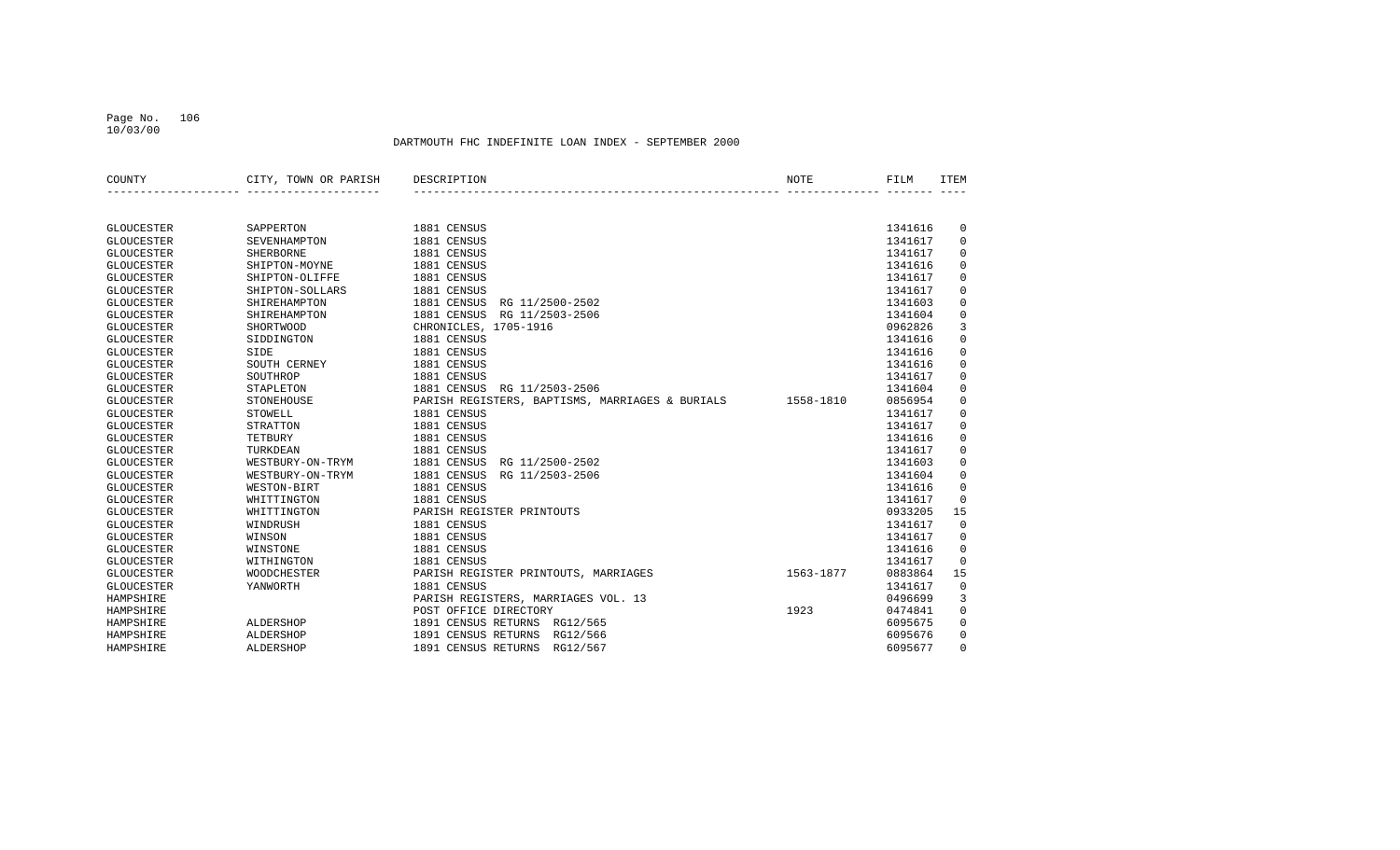### Page No. 107 10/03/00

| COUNTY    | CITY, TOWN OR PARISH | DESCRIPTION                                      | NOTE      | FILM    | <b>ITEM</b>    |
|-----------|----------------------|--------------------------------------------------|-----------|---------|----------------|
|           |                      |                                                  |           |         |                |
| HAMPSHIRE | ALDERSHOT            | 1891 CENSUS                                      | RG 12/564 | 6095674 | $\mathbf 0$    |
| HAMPSHIRE | ALDERSHOT            | 1891 CENSUS                                      | RG 12/565 | 6095675 | 0              |
| HAMPSHIRE | ALDERSHOT            | 1891 CENSUS<br>MILITARY CAMP                     | RG 12/566 | 6095676 | 0              |
| HAMPSHIRE | ALDERSHOT            | 1891 CENSUS<br>MILITARY CAMP (PART)<br>RG 12/567 |           | 6095677 | $\mathbf 0$    |
| HAMPSHIRE | ALDERSHOT            | 1891 CENSUS RETURNS<br>RG12/563 4 FICHE          |           | 6095673 | $\mathbf 0$    |
| HAMPSHIRE | ALDERSHOT            | 1891 CENSUS RETURNS<br>RG12/564<br>4 FICHE       |           | 6095674 | $\mathbf 0$    |
| HAMPSHIRE | ALRESFORD            | 1891 CENSUS                                      | RG 12/949 | 6096059 | 0              |
| HAMPSHIRE | <b>ALVERSTOKE</b>    | 1891 CENSUS<br>RG 12/878                         |           | 6095988 | $\mathbf 0$    |
| HAMPSHIRE | <b>ALVERSTOKE</b>    | 1891 CENSUS<br>RG 12/879                         |           | 6095989 | $\mathbf 0$    |
| HAMPSHIRE | ALVERSTOKE           | RG 12/880<br>1891 CENSUS                         |           | 6095990 | $\mathsf 0$    |
| HAMPSHIRE | <b>ALVERSTOKE</b>    | 1891 CENSUS<br>RG 12/881                         |           | 6095991 | $\mathbf 0$    |
| HAMPSHIRE | <b>ALVERSTOKE</b>    | PARISH REGISTERS BAPTISMS, BURIALS, MARRIAGES    | 1696-1812 | 0918895 | $\mathbf 0$    |
| HAMPSHIRE | <b>ALVERSTOKE</b>    | PARISH REGISTERS<br>MARRIAGES                    | 1754-1875 | 0918897 | 0              |
| HAMPSHIRE | <b>ANDOVER</b>       | 1841 CENSUS                                      |           | 0288810 | $\mathbf 0$    |
| HAMPSHIRE | <b>ANDOVER</b>       | 1841 CENSUS                                      |           | 0288810 | $\mathsf 0$    |
| HAMPSHIRE | <b>ANDOVER</b>       | 1841 CENSUS                                      |           | 0288810 | $\mathsf 0$    |
| HAMPSHIRE | <b>ARRETON</b>       | 1861 CENSUS                                      |           | 0542679 | $\mathbf 0$    |
| HAMPSHIRE | <b>ARRETON</b>       | 1891 CENSUS<br>RG 12/888                         |           | 6095998 | $\mathbf 0$    |
| HAMPSHIRE | <b>ARRETON</b>       | 1891 CENSUS<br>RG 12/889                         |           | 6095999 | 0              |
| HAMPSHIRE | <b>BEAUWORTH</b>     | 1891 CENSUS                                      | RG 12/948 | 6096058 | $\mathbf 0$    |
| HAMPSHIRE | <b>BIGHTON</b>       | 1891 CENSUS                                      | RG 12/949 | 6096059 | $\mathbf 0$    |
| HAMPSHIRE | BINSTEAD NEAR RYDE   | 1861 CENSUS                                      |           | 0542679 | $\mathbf 0$    |
| HAMPSHIRE | BISHOPS-SUTTON       | 1891 CENSUS                                      | RG 12/948 | 6096058 | $\mathbf 0$    |
| HAMPSHIRE | <b>BRAMDEAN</b>      | 1891 CENSUS                                      | RG 12/948 | 6096058 | $\mathbf 0$    |
| HAMPSHIRE | <b>BRANSHAW</b>      | CHURCH RECORDS<br><b>BAPTISMS</b>                | 1847-1898 | 1239434 | $\mathbf{1}$   |
| HAMPSHIRE | BROWN-CANDOVER       | 1891 CENSUS                                      | RG 12/949 | 6096059 | 0              |
| HAMPSHIRE | CANDOVER-CHILTON     | 1891 CENSUS                                      | RG 12/949 | 6096059 | 0              |
| HAMPSHIRE | CARISBROOKE          | 1861 CENSUS                                      |           | 0542679 | $\mathbf 0$    |
| HAMPSHIRE | CARISBROOKE          | 1891 CENSUS<br>RG 12/887                         |           | 6095997 | $\mathbf 0$    |
| HAMPSHIRE | CARISBROOKE          | 1891 CENSUS<br>RG 12/888                         |           | 6095998 | 0              |
| HAMPSHIRE | CARISBROOKE          | 1891 CENSUS<br>RG 12/889                         |           | 6095999 | $\mathbf 0$    |
| HAMPSHIRE | CHERITON             | 1891 CENSUS                                      | RG 12/948 | 6096058 | $\mathbf 0$    |
| HAMPSHIRE | <b>COVE</b>          | 1891 CENSUS RETURNS RG12/955 3 FICHE             |           | 6096065 | $\mathbf 0$    |
| HAMPSHIRE | FAREHAM              | PARISH REGISTER PRINTOUTS, CHRISTENINGS          | 1832-1871 | 1037072 | $\overline{4}$ |
|           |                      |                                                  |           |         |                |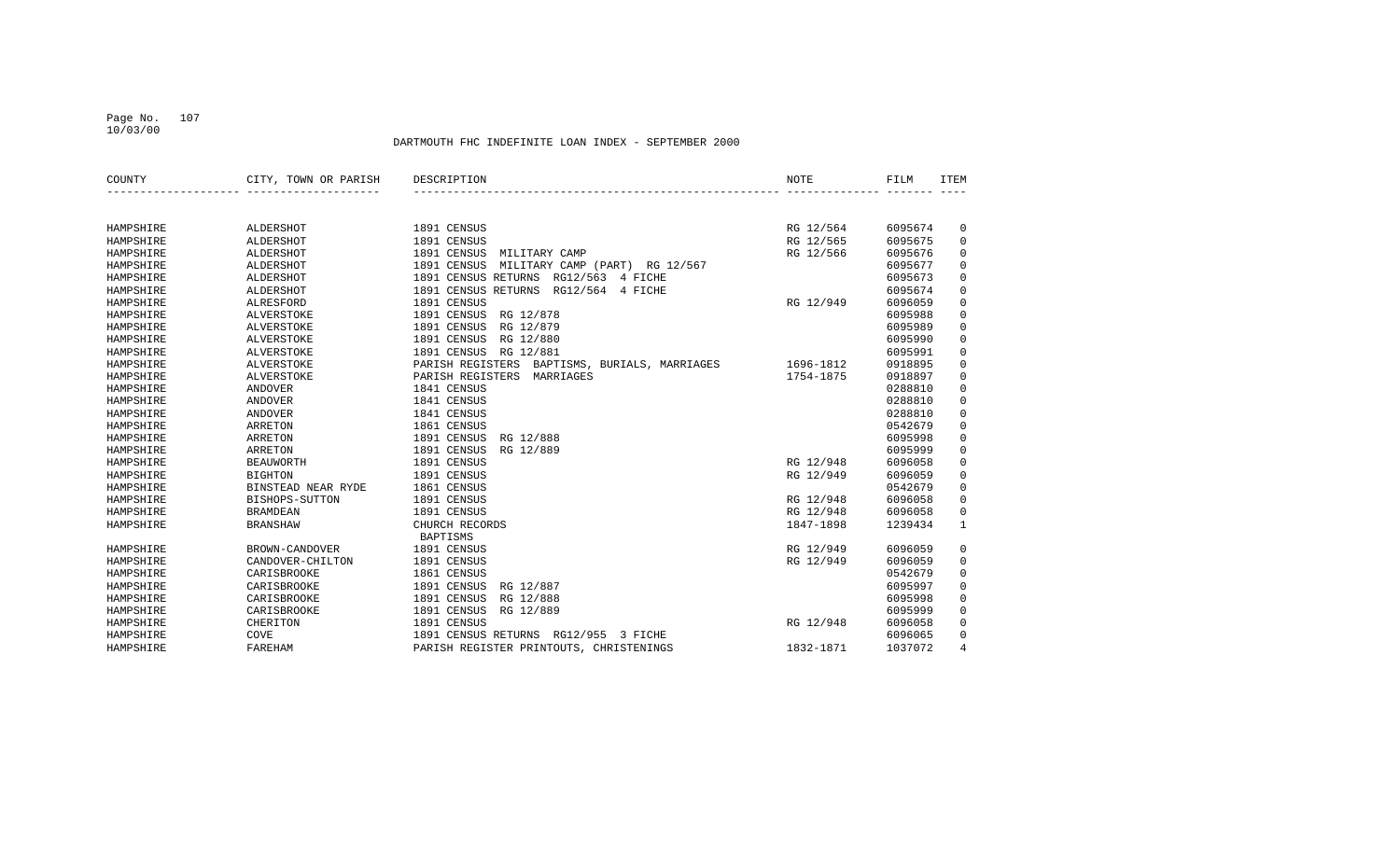### Page No. 108 10/03/00

| COUNTY    | CITY, TOWN OR PARISH | DESCRIPTION                                      | <b>NOTE</b> | FILM    | ITEM                |
|-----------|----------------------|--------------------------------------------------|-------------|---------|---------------------|
|           |                      |                                                  |             |         |                     |
| HAMPSHIRE | FARNBOROUGH          | 1891 CENSUS RETURNS RG12/955 3 FICHE             |             | 6096065 | 0                   |
| HAMPSHIRE | <b>GATCOMBE</b>      | 1861 CENSUS                                      |             | 0542679 | $\mathbf 0$         |
| HAMPSHIRE | GODSFIELD            | 1891 CENSUS                                      | RG 12/949   | 6096059 | $\mathbf 0$         |
| HAMPSHIRE | GOSPORT              | PARISH REGISTERS BAPTISMS, BURIALS, MARRIAGES    | 1696-1812   | 0918895 | $\mathbf 0$         |
| HAMPSHIRE | GOSPORT              | PARISH REGISTERS MARRIAGES                       | 1754-1875   | 0918897 | $\mathbf 0$         |
| HAMPSHIRE | GOSPORT              | PARISH REGISTERS, BAPTISMS 1696-1812, BURIALS    | 1696-1708   | 0918895 | $\mathbf 0$         |
| HAMPSHIRE | GOSPORT              | PARISH REGISTERS, BURIALS 1777-1812              |             | 0918895 | 0                   |
| HAMPSHIRE | GOSPORT              | PARISH REGISTERS, MARRIAGES 1696-1777            |             | 0918895 | $\mathbf 0$         |
| HAMPSHIRE | GOSPORT              | PARISH REGISTERS, MARRIAGES 1754-1875            |             | 0918897 | $\mathbf 0$         |
| HAMPSHIRE | GREAT SALTERNS       | 1841 CENSUS                                      |             | 0288810 | $\mathsf 0$         |
| HAMPSHIRE | GREAT SALTERNS       | 1841 CENSUS                                      |             | 0288810 | $\mathsf 0$         |
| HAMPSHIRE | HAWLEY               | 1891 CENSUS RETURNS RG12/955 3 FICHE             |             | 6096065 | $\mathsf 0$         |
| HAMPSHIRE | HINTON-AMPNER        | 1891 CENSUS                                      | RG 12/948   | 6096058 | $\mathbf 0$         |
| HAMPSHIRE | HINTON-AMPNER        | EXTRACTED CHURCH RECORDS, BIRTHS OR CHRISTENINGS | 1561-1876   | 6900265 | $\mathbf 0$         |
| HAMPSHIRE | HINTON-AMPNER        | EXTRACTED CHURCH RECORDS, MARRIAGES              | 1561-1876   | 6900266 | $\mathbf 0$         |
| HAMPSHIRE | ITCHIN-STOKE         | 1891 CENSUS                                      | RG 12/949   | 6096059 | $\mathbf 0$         |
| HAMPSHIRE | KILMISTON            | 1891 CENSUS                                      | RG 12/948   | 6096058 | $\mathbf 0$         |
| HAMPSHIRE | MINLEY               | 1891 CENSUS RETURNS RG12/955 3 FICHE             |             | 6096065 | 0                   |
| HAMPSHIRE | NEWCHURCH            | 1861 CENSUS                                      |             | 0542679 | $\mathbf 0$         |
| HAMPSHIRE | NEWPORT              | 1841 CENSUS RETURNS                              |             | 0288807 | $\mathbf 0$         |
| HAMPSHIRE | NEWPORT              | 1861 CENSUS                                      |             | 0542679 | $\mathbf 0$         |
| HAMPSHIRE | NEWPORT              | 1891 CENSUS<br>RG 12/887                         |             | 6095997 | $\mathsf 0$         |
| HAMPSHIRE | NEWPORT              | 1891 CENSUS RG 12/889                            |             | 6095999 | $\mathbf 0$         |
| HAMPSHIRE | NEWPORT              | MARRIAGES AT NEWPORT 1541-1837                   |             | 0496699 | 8                   |
| HAMPSHIRE | NITON                | 1841 CENSUS RETURNS                              |             | 0288807 | $\mathbf 0$         |
| HAMPSHIRE | NORTHINGTON          | 1891 CENSUS                                      | RG 12/949   | 6096059 | $\mathsf 0$         |
| HAMPSHIRE | <b>NORTHWOOD</b>     | 1841 CENSUS RETURNS                              |             | 0288807 | $\mathsf{O}\xspace$ |
| HAMPSHIRE | OLD ALRESFORD        | 1891 CENSUS                                      | RG 12/949   | 6096059 | 0                   |
| HAMPSHIRE | OVINGTON             | 1891 CENSUS                                      | RG 12/949   | 6096059 | $\mathbf 0$         |
| HAMPSHIRE | PORTSEA              | 1841 CENSUS                                      |             | 0288810 | $\mathbf 0$         |
| HAMPSHIRE | PORTSEA              | 1841 CENSUS                                      |             | 0288810 | 0                   |
| HAMPSHIRE | PORTSEA              | 1891 CENSUS<br>RG 12/872                         |             | 6095982 | $\mathbf 0$         |
| HAMPSHIRE | PORTSEA              | 1891 CENSUS<br>RG 12/873                         |             | 6095983 | $\mathbf 0$         |
| HAMPSHIRE | PORTSEA              | 1891 CENSUS, SOUTHSEA (PART)                     | RG 12/873   | 6095956 | $\mathbf 0$         |
| HAMPSHIRE | PORTSEA              | BISHOP'S TRANSCRIPS 1740-1785                    |             | 1596260 | 3                   |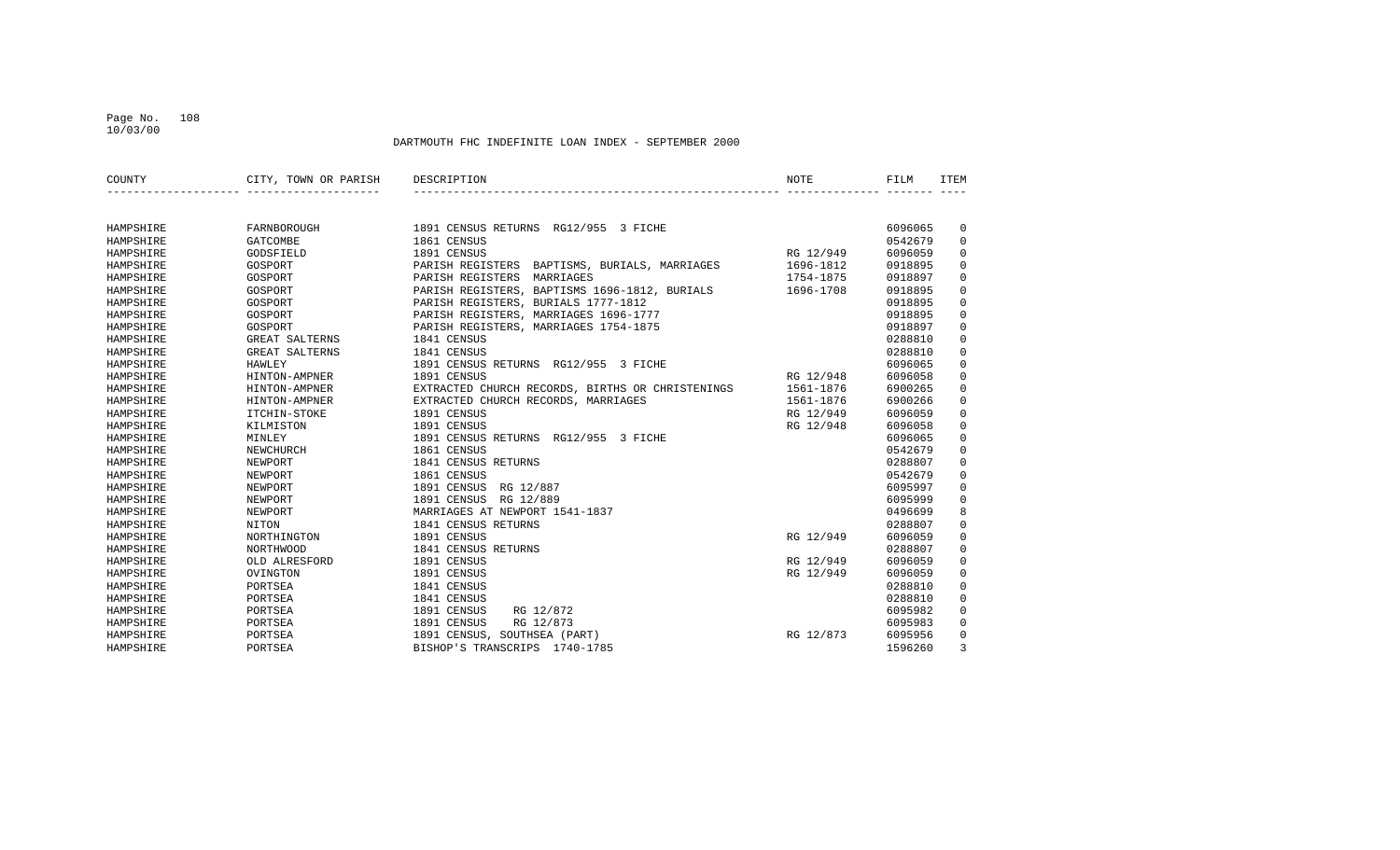## Page No. 109 10/03/00

| COUNTY          | CITY, TOWN OR PARISH | DESCRIPTION                                                              | NOTE      | FILM    | <b>ITEM</b>    |
|-----------------|----------------------|--------------------------------------------------------------------------|-----------|---------|----------------|
|                 |                      |                                                                          |           |         |                |
| HAMPSHIRE       | PORTSEA              | BISHOP'S TRANSCRIPTS: BAP, MARR, & BURIALS 1740-85 CHURCH OF ENG 1596260 |           |         | 3              |
| HAMPSHIRE       | PORTSEA              | PARISH REGISTERS: MARRIAGES, 1846-1850                                   |           | 0919753 | $\mathbf 0$    |
| HAMPSHIRE       | PORTSMOUTH           | 1841 CENSUS                                                              |           | 0288810 | $\mathbf 0$    |
| HAMPSHIRE       | PORTSMOUTH           | 1841 CENSUS                                                              |           | 0288810 | $\mathbf 0$    |
| HAMPSHIRE       | PORTSMOUTH           | BISHOP'S TRANSCRIPS 1816-1858                                            |           | 1596260 | $\mathbf{1}$   |
| HAMPSHIRE       | PORTSMOUTH           | BISHOP'S TRANSCRIPTS: BAP, MARR, & BURIALS 1816-58 CHURCH OF ENG 1596260 |           |         | 1              |
| HAMPSHIRE       | PORTSMOUTH           | EXTRACTED CHURCH RECORDS, BIRTHS AND CHRISTENINGS                        | 1654-1873 | 6901162 | 0              |
| HAMPSHIRE       | PORTSMOUTH           | PARISH REGISTERS BIRTHS/CHRISTENINGS 1654-1873                           |           | 6901162 | 0              |
| HAMPSHIRE       | RINGWOOD             | PARISH REGISTERS, 1561-1840                                              |           | 0994051 | 3              |
| HAMPSHIRE       | ROMSEY               | BAPTIST CHURCH, BIRTHS 1808-1837, BURIALS 1809-1814                      | 1808-1837 | 0917112 | $\mathbf{1}$   |
| HAMPSHIRE       | ROMSEY               | CHURCH RECORDS                                                           | 1847-1898 | 1239434 | $\mathbf{1}$   |
|                 |                      | <b>BAPTISMS</b>                                                          |           |         |                |
| HAMPSHIRE       | ROPLEY               | 1891 CENSUS                                                              | RG 12/948 | 6096058 | 0              |
| HAMPSHIRE       | RYDE                 | 1861 CENSUS                                                              |           | 0542679 | 0              |
| HAMPSHIRE       | SHIRLEY              | MONUMENTAL INSCRIPTIONS 1800-1950                                        |           | 0247893 | 5              |
| HAMPSHIRE       | SOUTHAMPTON          | MONUMENTAL INSCRIPTIONS 1800-1950                                        |           | 0247893 | 4              |
| HAMPSHIRE       | ST. HELENS           | 1861 CENSUS                                                              |           | 0542679 | $\mathbf 0$    |
| HAMPSHIRE       | ST. NICHOLAS-CASTLE  | 1841 CENSUS RETURNS                                                      |           | 0288807 | 0              |
| HAMPSHIRE       | ST. NICHOLAS-CASTLE  | 1861 CENSUS                                                              |           | 0542679 | $\mathbf 0$    |
| HAMPSHIRE       | ST. NICHOLAS-CASTLEH | 1891 CENSUS<br>RG 12/887                                                 |           | 6095997 | 0              |
| HAMPSHIRE       | SWARRATON            | 1891 CENSUS                                                              | RG 12/949 | 6096059 | 0              |
| HAMPSHIRE       | TITCHBORNE           | 1891 CENSUS                                                              | RG 12/948 | 6096058 | 0              |
| HAMPSHIRE       | WEST TISTED          | 1891 CENSUS                                                              | RG 12/948 | 6096058 | 0              |
| HAMPSHIRE       | WHIPPINGHAM          | 1861 CENSUS                                                              |           | 0542679 | 0              |
| HAMPSHIRE       | WINCHESTER           | MARRIAGES AT WINCHESTER 1538-1837                                        |           | 0496699 | 3              |
| HAMPSHIRE       | WOOTTON              | 1861 CENSUS                                                              |           | 0542679 | 0              |
| HAMPSHIRE       | <b>WOOTTON</b>       | 1891 CENSUS RG 12/888                                                    |           | 6095998 | 0              |
| <b>HEREFORD</b> |                      | VISIT OF HEREFORD BY R. COOK, CLARENCIEUX, IN 1569                       |           | 0844905 | $\overline{4}$ |
| <b>HEREFORD</b> | ASTON                | 1871 CENSUS RETURNS                                                      |           | 0835390 | 0              |
| <b>HEREFORD</b> | ASTON                | 1881 CENSUS RETURNS                                                      |           | 1341629 | 0              |
| <b>HEREFORD</b> | <b>BROMFIELD</b>     | 1871 CENSUS RETURNS                                                      |           | 0835390 | $\Omega$       |
| <b>HEREFORD</b> | BROMFIELD            | 1881 CENSUS RETURNS                                                      |           | 1341629 | $\Omega$       |
| <b>HEREFORD</b> | <b>BURRINGTON</b>    | 1871 CENSUS RETURNS                                                      |           | 0835390 | 0              |
| HEREFORD        | <b>BURRINGTON</b>    | 1881 CENSUS RETURNS                                                      |           | 1341629 | 0              |
| HEREFORD        | <b>BYTON</b>         | 1881 CENSUS RETURNS                                                      |           | 1341629 | $\Omega$       |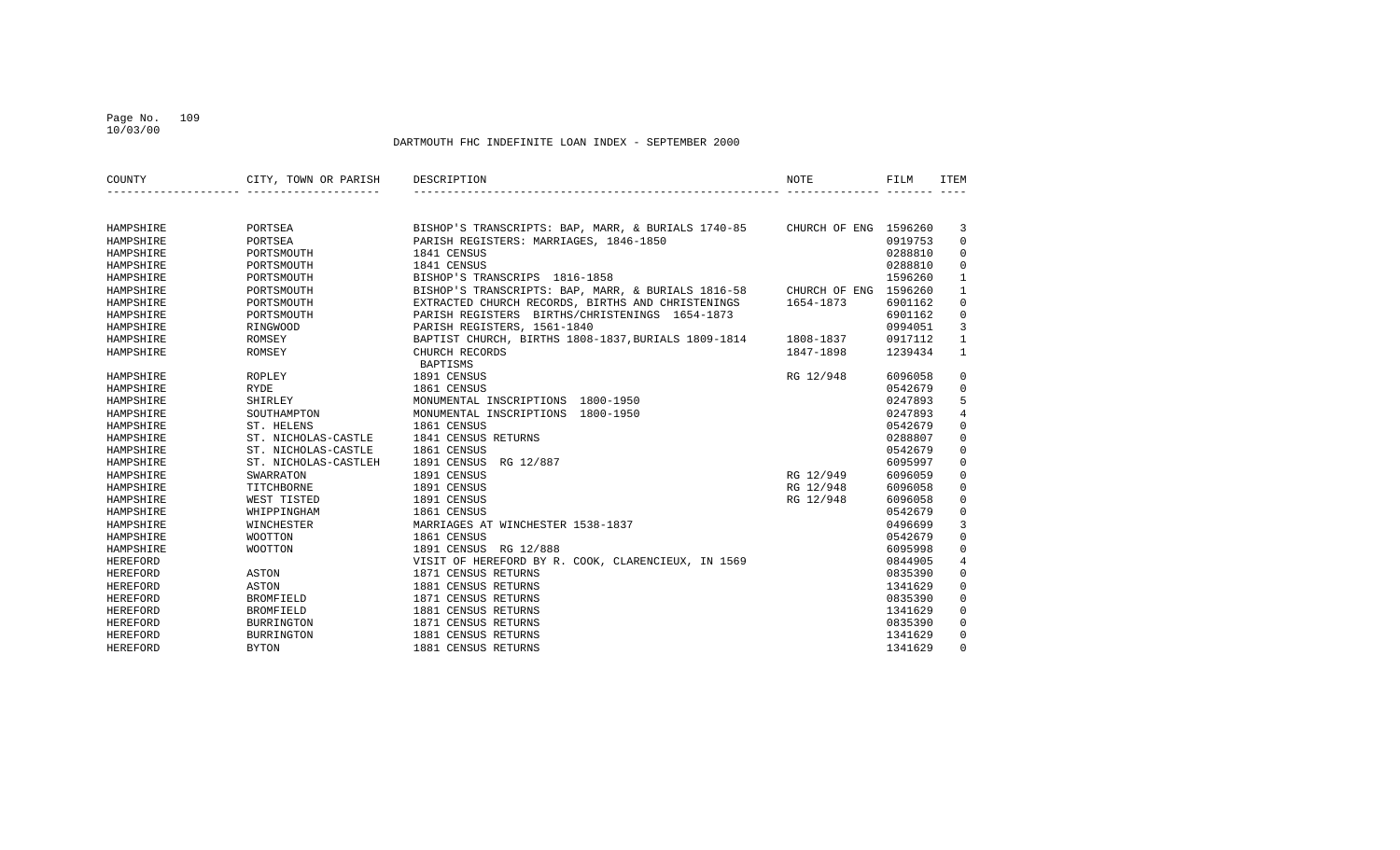## Page No. 110 10/03/00

| COUNTY          | CITY, TOWN OR PARISH | DESCRIPTION<br>NOTE                                | FILM    | <b>ITEM</b> |
|-----------------|----------------------|----------------------------------------------------|---------|-------------|
|                 |                      |                                                    |         |             |
| <b>HEREFORD</b> | COMBE                | 1881 CENSUS RETURNS                                | 1341629 | 0           |
| HEREFORD        | <b>DOWNTON</b>       | 1871 CENSUS RETURNS                                | 0835390 | $\mathbf 0$ |
| <b>HEREFORD</b> | <b>DOWNTON</b>       | 1881 CENSUS RETURNS                                | 1341629 | 0           |
| <b>HEREFORD</b> | <b>ELTON</b>         | 1871 CENSUS RETURNS                                | 0835390 | 0           |
| <b>HEREFORD</b> | <b>ELTON</b>         | 1881 CENSUS RETURNS                                | 1341629 | $\mathbf 0$ |
| <b>HEREFORD</b> | KINGTON              | 1881 CENSUS RETURNS                                | 1341629 | $\mathsf 0$ |
| HEREFORD        | KNILL                | 1881 CENSUS RETURNS                                | 1341629 | $\mathsf 0$ |
| <b>HEREFORD</b> | LEINTHALL-STARKES    | 1871 CENSUS RETURNS                                | 0835390 | 0           |
| <b>HEREFORD</b> | LEINTHALL-STARKES    | 1881 CENSUS RETURNS                                | 1341629 | 0           |
| <b>HEREFORD</b> | LEINTWARDINE         | 1871 CENSUS RETURNS                                | 0835390 | $\mathbf 0$ |
| <b>HEREFORD</b> | LEINTWARDINE         | 1881 CENSUS RETURNS                                | 1341629 | $\mathbf 0$ |
| <b>HEREFORD</b> | LINGEN               | 1881 CENSUS RETURNS                                | 1341629 | $\mathbf 0$ |
| <b>HEREFORD</b> | LITTLE BRAMPTON      | 1881 CENSUS RETURNS                                | 1341629 | 0           |
| <b>HEREFORD</b> | LUDFORD              | 1871 CENSUS RETURNS                                | 0835390 | 0           |
| <b>HEREFORD</b> | LUDLOW               | 1871 CENSUS RETURNS                                | 0835390 | 0           |
| <b>HEREFORD</b> | LUDLOW               | 1881 CENSUS RETURNS                                | 1341629 | 0           |
| <b>HEREFORD</b> | LYONSHALL            | 1881 CENSUS RETURNS                                | 1341629 | 0           |
| <b>HEREFORD</b> | MORETON-JEFFRIES     | TRANSCRIPT OF REGISTERS BOOK OF PARISH             | 0973056 | 4           |
| <b>HEREFORD</b> | <b>NASH</b>          | 1881 CENSUS RETURNS                                | 1341629 | $\mathsf 0$ |
| <b>HEREFORD</b> | ONIBURY              | 1871 CENSUS RETURNS                                | 0835390 | $\mathsf 0$ |
| <b>HEREFORD</b> | ONIBURY              | 1881 CENSUS RETURNS                                | 1341629 | $\mathsf 0$ |
| <b>HEREFORD</b> | PEMBRIDGE            | 1881 CENSUS RETURNS                                | 1341629 | $\mathbf 0$ |
| <b>HEREFORD</b> | RICHARDS-CASTLE      | 1871 CENSUS RETURNS                                | 0835390 | $\mathsf 0$ |
| <b>HEREFORD</b> | <b>RODD</b>          | 1881 CENSUS RETURNS                                | 1341629 | $\mathbf 0$ |
| <b>HEREFORD</b> | STANTON-LACY         | 1871 CENSUS RETURNS                                | 0835390 | 0           |
| <b>HEREFORD</b> | STANTON-LACY         | 1881 CENSUS RETURNS                                | 1341629 | $\mathsf 0$ |
| <b>HEREFORD</b> | STANTON-UPON-ARROW   | 1881 CENSUS RETURNS                                | 1341629 | $\mathsf 0$ |
| <b>HEREFORD</b> | STAPLETON            | 1881 CENSUS RETURNS                                | 1341629 | 0           |
| <b>HEREFORD</b> | TITLEY               | 1881 CENSUS RETURNS                                | 1341629 | 0           |
| HEREFORD        | UPPER KINSHAM        | 1881 CENSUS RETURNS                                | 1341629 | $\mathbf 0$ |
| HEREFORD        | WIGMORE              | 1871 CENSUS RETURNS                                | 0835390 | $\mathsf 0$ |
| <b>HEREFORD</b> | WIGMORE              | 1881 CENSUS RETURNS                                | 1341629 | $\mathsf 0$ |
| <b>HEREFORD</b> | WILLEY               | 1881 CENSUS RETURNS                                | 1341629 | $\mathsf 0$ |
| HERTFORD        |                      | HERTFORDSHIRE MARRIAGES, 1538-1840 INCLUDES INDEX  | 0579625 | $\mathbf 0$ |
| HERTFORD        |                      | KELLY'S DIRECTORY OF THE SIX HOME COUNTIES<br>1898 | 0452340 | $\mathbf 0$ |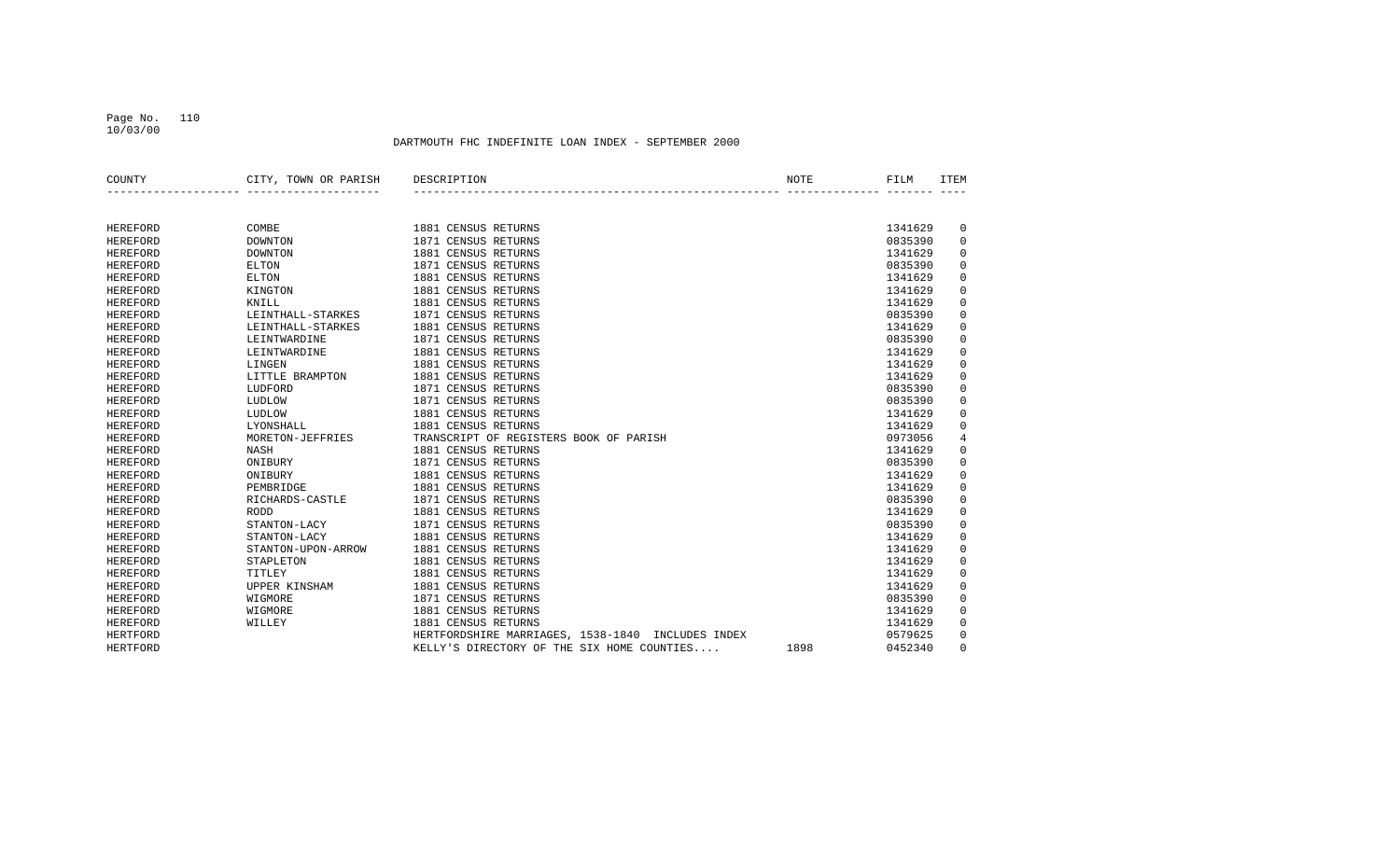## Page No. 111 10/03/00

| COUNTY          | CITY, TOWN OR PARISH DESCRIPTION |                                                               | <b>NOTE</b> | FILM    | ITEM         |
|-----------------|----------------------------------|---------------------------------------------------------------|-------------|---------|--------------|
|                 |                                  |                                                               |             |         |              |
| HERTFORD        |                                  | PARISH REGISTERS, MARRIAGES VOL. 1                            |             | 0496690 | 6            |
| <b>HERTFORD</b> | ALDBURY                          | CHURCH OF ENGLAND, MARRIAGES 1694-1812                        |             | 0496690 | 6            |
| HERTFORD        | ALDENHAM                         | 1891 CENSUS RETURNS                                           |             | 6096227 | 0            |
| HERTFORD        | <b>BARLEY</b>                    | CHURCH OF ENGLAND, MARRIAGES 1566-1812                        |             | 0496690 | 6            |
| HERTFORD        | <b>BUSHEY</b>                    | 1881 CENSUS OF ENGLAND AND WALES, BUNDLES #1432-6             |             | 1341348 | $\mathbf 0$  |
| HERTFORD        | <b>BUSHEY</b>                    | 1891 CENSUS RETURNS                                           |             | 6096227 | $\mathbf 0$  |
| HERTFORD        | CHIPPING BARNET                  | 1891 CENSUS RETURNS                                           |             | 6096163 | $\mathbf 0$  |
| HERTFORD        | EASTWICK                         | CHURCH OF ENGLAND, MARRIAGES 1556-1812                        |             | 0496690 | 6            |
| HERTFORD        | <b>ELSTREE</b>                   | 1891 CENSUS RETURNS                                           |             | 6096227 | $\Omega$     |
| HERTFORD        | ENFIELD                          | 1891 CENSUS RETURNS                                           |             | 6096163 | 0            |
| HERTFORD        | GREAT BERKHAMPSTEAD              | CHURCH OF ENGLAND, MARRIAGES 1538-1812                        |             | 0496690 | 6            |
| HERTFORD        | GREAT WYMONDLEY                  | BISHOP'S TRANSCRIPTS, CHRISTENINGS, MARRS., BURIALS 1604-1850 |             | 0569771 | $\mathbf{1}$ |
| HERTFORD        | HARPENDEN                        | 1851 CENSUS RETURNS                                           | $P. 65-128$ | 0193621 | $\Omega$     |
| HERTFORD        | KENSWORTH                        | CHURCH OF ENGLAND, MARRIAGES 1615-1812                        |             | 0496690 | 6            |
| HERTFORD        | LETCHWORTH                       | CHURCH OF ENGLAND, MARRIAGES 1696-1805                        |             | 0496690 | 6            |
| HERTFORD        | LITTLE WYMONDLEY                 | BISHOP'S TRANSCRIPTS, CHRISTENINGS AND BURIALS 1838-1842      |             | 0569771 | $\mathbf{1}$ |
| <b>HERTFORD</b> | LITTLE WYMONDLEY                 | BISHOP'S TRANSCRIPTS, CHRISTENINGS, MARRS., BURIALS 1604-1837 |             | 0569771 | $\mathbf{1}$ |
| HERTFORD        | MONKEN HADLEY                    | 1891 CENSUS RETURNS                                           |             | 6096163 | 0            |
| HERTFORD        | OFFLEY                           | CHURCH OF ENGLAND, MARRIAGES 1654-1812                        |             | 0496690 | 6            |
| HERTFORD        | REDBOURN                         | 1851 CENSUS RETURNS                                           |             | 0193621 | $\Omega$     |
| HERTFORD        | SANDRIDGE                        | 1851 CENSUS RETURNS                                           |             | 0193621 | $\mathbf 0$  |
| HERTFORD        | ST. ALBANS                       | 1851 CENSUS RETURNS                                           |             | 0193621 | $\mathbf 0$  |
| HERTFORD        | ST. ALBANS                       | 1891 CENSUS RETURNS                                           |             | 6096226 | $\mathbf 0$  |
| HERTFORD        | ST. ALBANS                       | PARISH REGISTERS, 1561-1840                                   |             | 0991323 | $\mathbf 0$  |
| HERTFORD        | ST. PETER                        | 1891 CENSUS RETURNS                                           |             | 6096225 | 0            |
| HERTFORD        | ST. STEPHENS                     | PARISH REGISTERS, 1561-1840                                   |             | 0991323 | 0            |
| HERTFORD        | WATFORD                          | 1891 CENSUS RETURNS<br>RG 12/1118                             |             | 6096228 | $\mathbf 0$  |
| HERTFORD        | WATFORD                          | 1891 CENSUS RETURNS RG 12/1119                                |             | 6096229 | $\Omega$     |
| HERTFORD        | WATFORD                          | 1891 CENSUS RETURNS<br>RG 12/1120                             |             | 6096230 | $\mathbf 0$  |
| HERTFORD        | WHEATHAMPSTEAD                   | 1851 CENSUS RETURNS                                           |             | 0193621 | $\mathbf 0$  |
| HERTFORD        | WIGGINTON                        | PARISH REGISTER PRINTOUTS, CHRISTENINGS, 1601-1671            |             | 0472205 | $\mathbf{1}$ |
| HERTFORD        | WIGGINTON                        | PARISH REGISTER PRINTOUTS, CHRISTENINGS, 1601-1671            |             | 0472205 | $\mathbf{1}$ |
| HUNTINGDON      | ST. IVES                         | INDEPENDENT CHURCH, BIRTHS AND BAPTISMS, 1743-1807            |             | 0917112 | 2            |
| KENT            |                                  | 1881 CENSUS OF ENGLAND AND WALES, BUNDLES #729-32             |             | 1341170 | 0            |
| KENT            | ACOL                             | 1861 CENSUS                                                   |             | 0542656 | $\Omega$     |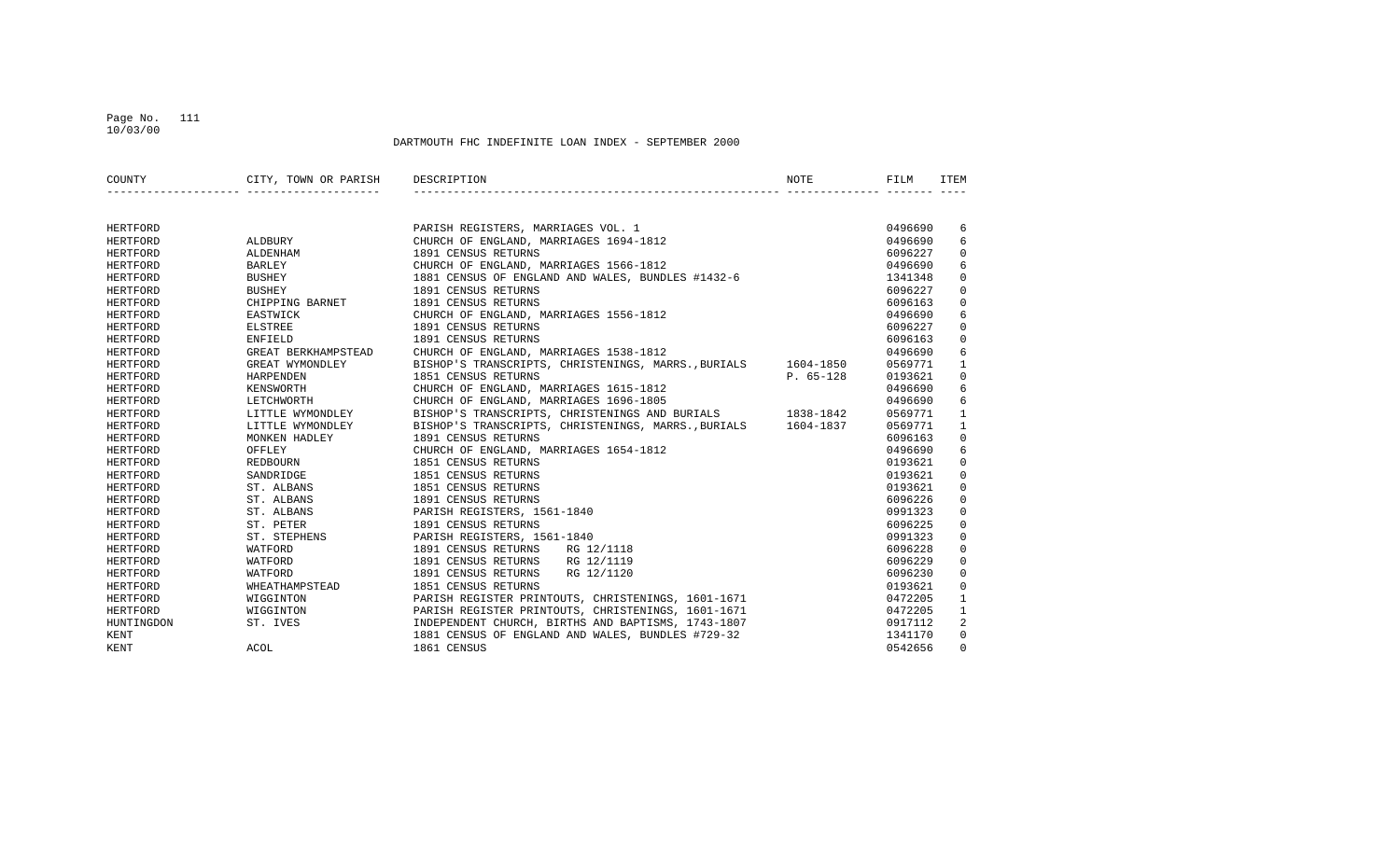# Page No. 112

10/03/00

| COUNTY      | CITY, TOWN OR PARISH | DESCRIPTION                            | NOTE      | FILM    | <b>ITEM</b>    |
|-------------|----------------------|----------------------------------------|-----------|---------|----------------|
|             |                      |                                        |           |         |                |
| <b>KENT</b> | <b>ACOL</b>          | 1861 CENSUS                            |           | 0542656 | 0              |
| KENT        | ACRISE               | PARISH REGISTER EXTRACTS 1570-1790     |           | 0824240 | 2              |
| KENT        | ADDINGTON            | 1851 CENSUS RETURNS                    |           | 0193513 | 0              |
| KENT        | ALDINGTON            | PARISH REGISTER TRANSCRIPTS, 1558-1839 |           | 0824240 | $\mathbf{1}$   |
| KENT        | ALLINGTON            | 1851 CENSUS RETURNS                    |           | 0193513 | $\mathsf 0$    |
| KENT        | ALLINGTON            | 1891 CENSUS RETURNS                    |           | 6095778 | $\mathbf 0$    |
| KENT        | APLEDORE             | CENSUS RETURNS 1841                    |           | 0306866 | 1              |
| KENT        | <b>ASHFORD</b>       | CENSUS RETURNS 1841                    |           | 0306866 | 2              |
| KENT        | AYLESFORD            | 1851 CENSUS RETURNS                    |           | 0193513 | $\mathsf 0$    |
| KENT        | AYLESFORD            | 1881 CENSUS RETURNS                    |           | 1341213 | $\mathbf 0$    |
| KENT        | AYLESFORD            | 1891 CENSUS RETURNS                    |           | 6095778 | $\mathbf 0$    |
| KENT        | <b>BADLESMERE</b>    | CENSUS RETURNS 1841                    |           | 0306866 | 3              |
| KENT        | <b>BAPCHILD</b>      | CENSUS RETURNS 1841                    |           | 0306866 | $\overline{4}$ |
| KENT        | <b>BARHAM</b>        | PARISH REGISTER EXTRACTS, 1559-1800    |           | 0824240 | $\sqrt{2}$     |
| KENT        | <b>BARMING</b>       | 1861 CENSUS RETURNS                    |           | 0542650 | 0              |
| KENT        | <b>BEARSTED</b>      | 1861 CENSUS RETURNS                    |           | 0542650 | $\mathsf 0$    |
| KENT        | <b>BECKENHAM</b>     | 1891 CENSUS RG 12/627                  |           | 6095737 | $\mathsf 0$    |
| KENT        | <b>BENEDEN</b>       | CENSUS RETURNS 1841                    |           | 0306866 | 5              |
| KENT        | <b>BETHERSDEN</b>    | CENSUS RETURNS 1841                    |           | 0306866 | 6              |
| KENT        | <b>BIDDENDEN</b>     | CENSUS RETURNS 1841                    |           | 0306866 | 7              |
| KENT        | <b>BIRCHINGTON</b>   | 1861 CENSUS                            |           | 0542656 | $\mathsf 0$    |
| KENT        | <b>BIRCHINGTON</b>   | 1861 CENSUS                            |           | 0542656 | $\mathsf 0$    |
| KENT        | <b>BIRCHINGTON</b>   | PARISH REGISTER PRINTOUTS, MARRIAGES   | 1538-1675 | 0883885 | 3              |
| KENT        | <b>BIRCHINGTON</b>   | PARISH REGISTER PRINTOUTS, MARRIAGES   | 1538-1675 | 0883885 | 3              |
| KENT        | <b>BIRLING</b>       | 1851 CENSUS RETURNS                    |           | 0193513 | $\mathsf 0$    |
| KENT        | <b>BIRLING</b>       | 1881 CENSUS RETURNS                    |           | 1341213 | $\mathsf 0$    |
| KENT        | <b>BIRLING</b>       | 1891 CENSUS RETURNS                    |           | 6095778 | 0              |
| KENT        | <b>BOBBING</b>       | CENSUS RETURNS 1841                    |           | 0306866 | 8              |
| KENT        | <b>BORDEN</b>        | CENSUS RETURNS 1841                    |           | 0306866 | 9              |
| KENT        | BOUGHTON MONCHELSEA  | 1861 CENSUS RETURNS                    |           | 0542650 | $\mathbf 0$    |
| KENT        | BOUGHTON-ALUPH       | CENSUS RETURNS 1841                    |           | 0306866 | 10             |
| KENT        | BOUGHTON-UNDER-BLEAN | CENSUS RETURNS 1841                    |           | 0306866 | 11             |
| KENT        | <b>BREDGAR</b>       | CENSUS RETURNS 1841                    |           | 0306866 | 12             |
| KENT        | <b>BROMLEY</b>       | 1891 CENSUS RG 12/627                  |           | 6095737 | $\mathbf 0$    |
| KENT        | <b>BROMLEY</b>       | 1891 CENSUS<br>RG 12/628               |           | 6095738 | $\Omega$       |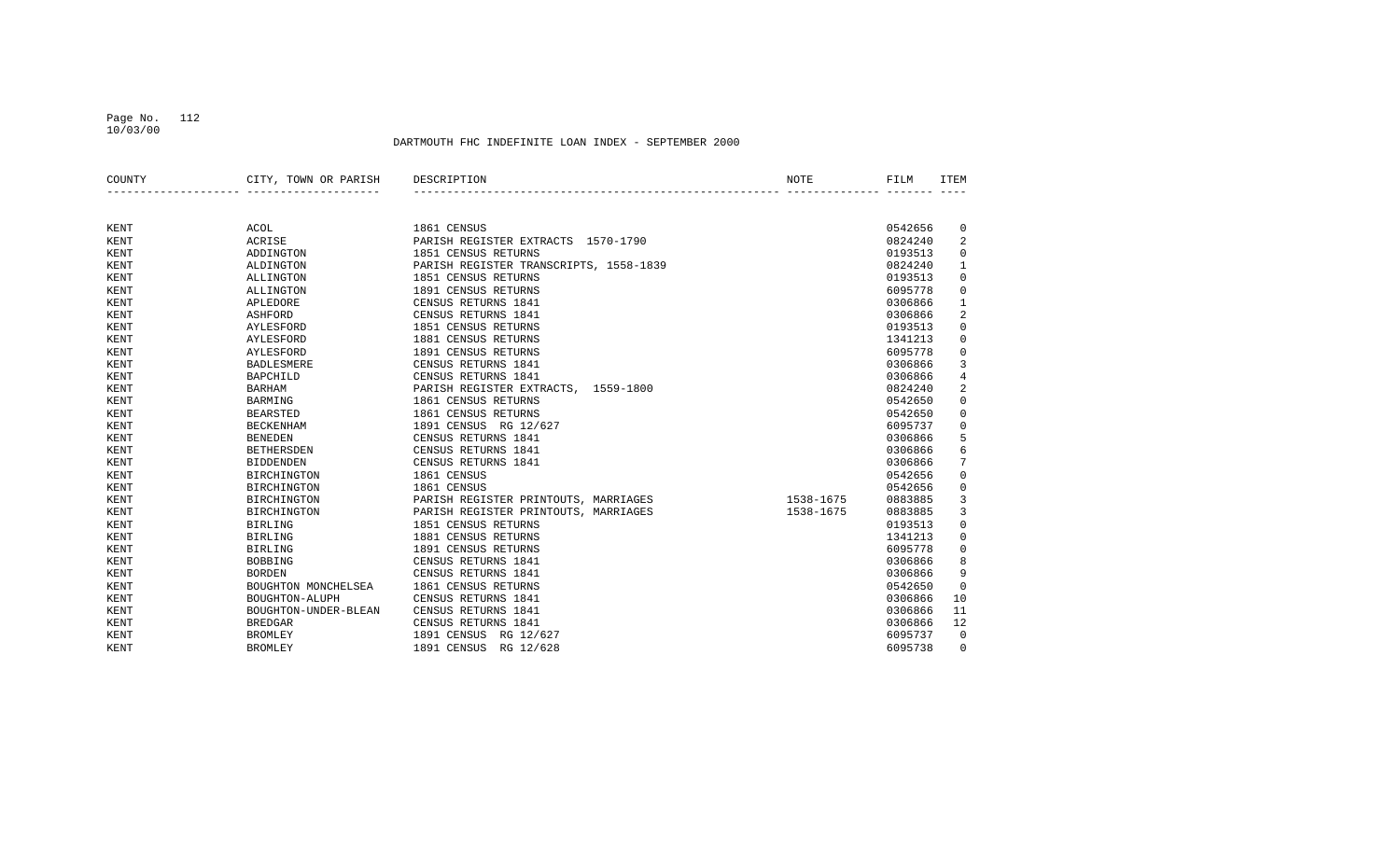## Page No. 113 10/03/00

| COUNTY | CITY, TOWN OR PARISH | DESCRIPTION                                        | NOTE         | FILM    | <b>ITEM</b>  |
|--------|----------------------|----------------------------------------------------|--------------|---------|--------------|
|        |                      |                                                    |              |         |              |
| KENT   | <b>BROMLEY</b>       | 1891 CENSUS RG 12/629                              |              | 6095739 | 0            |
| KENT   | <b>BROMLEY</b>       | 1891 CENSUS<br>RG 12/630                           |              | 6095740 | 0            |
| KENT   | <b>BROMLEY</b>       | 1891 CENSUS<br>RG 12/631                           |              | 6095741 | 0            |
| KENT   | <b>BROOK</b>         | CENSUS RETURNS 1841                                |              | 0306866 | 13           |
| KENT   | <b>BUCKLAND</b>      | CENSUS RETURNS 1841                                |              | 0306866 | 14           |
| KENT   | <b>BURHAM</b>        | 1851 CENSUS RETURNS                                |              | 0193513 | $\mathbf 0$  |
| KENT   | <b>BURHAM</b>        | 1881 CENSUS RETURNS                                |              | 1341213 | 0            |
| KENT   | <b>BURHAM</b>        | 1891 CENSUS RETURNS                                |              | 6095778 | 0            |
| KENT   | CANTERBURY           | PARISH REGISTER PRINTOUTS, MARRIAGES               | 1538-1800    | 0883864 | 8            |
| KENT   | CANTERBURY           | PARISH REGISTER PRINTOUTS, MARRIAGES               | 1562-1800    | 0883864 | 13           |
| KENT   | CANTERBURY           | PARISH REGISTER PRINTOUTS: CHRISTENINGS, 1538-1800 |              | 1235415 | 3            |
| KENT   | CANTERBURY           | ST. PAUL'S CHURHC, PARISH REGISTER EXTRACTS        | 1574-1730    | 0824240 | 2            |
| KENT   | CANTERBURY           | ST. PETER'S STREET CHAPEL: WESLEYAN CHURCH RECORDS | 1799-1806    | 0917112 | 3            |
| KENT   | CAPEL                | 1841 CENSUS                                        |              | 0306852 | 0            |
| KENT   | CHALK                | 1841 CENSUS                                        |              | 0306852 | 0            |
| KENT   | CHART-SUTTON-VALENCE | 1841 CENSUS                                        |              | 0306852 | 0            |
| KENT   | CHATHAM              | 1881 CENSUS RETURNS                                |              | 1341213 | 0            |
| KENT   | CHATHAM              | 1891 CENSUS<br>RG 12/662                           |              | 6095772 | 0            |
| KENT   | CHATHAM              | 1891 CENSUS<br>RG 12/663                           |              | 6095773 | $\mathbf 0$  |
| KENT   | CHATHAM              | 1891 CENSUS<br>RG 12/664                           |              | 6095774 | $\mathbf 0$  |
| KENT   | CHATHAM              | 1891 CENSUS<br>RG 12/665                           |              | 6095775 | 0            |
| KENT   | CHATHAM              | 1891 CENSUS<br>RG 12/666                           |              | 6095776 | 0            |
| KENT   | CHATHAM              | 1891 CENSUS<br>RG 12/667                           |              | 6095777 | 0            |
| KENT   | CHERITON             | PARISH REGISTER EXTRACTS,<br>1564-1862             |              | 0824240 | 2            |
| KENT   | CLIFFE               | 1841 CENSUS                                        |              | 0306852 | 0            |
| KENT   | COBHAM               | 1841 CENSUS                                        |              | 0306852 | 0            |
| KENT   | COOLING              | 1841 CENSUS                                        |              | 0306852 | 0            |
| KENT   | COOLING              | BISHOP'S TRANSCRIPTS, 1718-1875                    |              | 1469336 | $\mathbf{1}$ |
| KENT   | COWDEN               | BISHOP'S TRANSCRIPTS, 1716-1895                    |              | 1469336 | 2            |
| KENT   | <b>CUDHAM</b>        | MONUMENTAL INSCRIPTIONS 1800-1950                  |              | 0247893 | 6            |
| KENT   | <b>CUXTON</b>        | 1841 CENSUS                                        |              | 0306852 | 0            |
| KENT   | DEAL                 | CENSUS OF ENGLAND, WALES AND THE CHANNEL IS. 1851  | DIST. NO. 71 | 0193533 | $\mathbf 0$  |
| KENT   | <b>DENTON</b>        | 1841 CENSUS                                        |              | 0306852 | $\mathbf 0$  |
| KENT   | <b>DENTON</b>        | PARISH REGISTER EXTRACTS, 1602-1745                |              | 0824240 | 2            |
| KENT   | DITTON               | 1841 CENSUS                                        |              | 0306852 | $\Omega$     |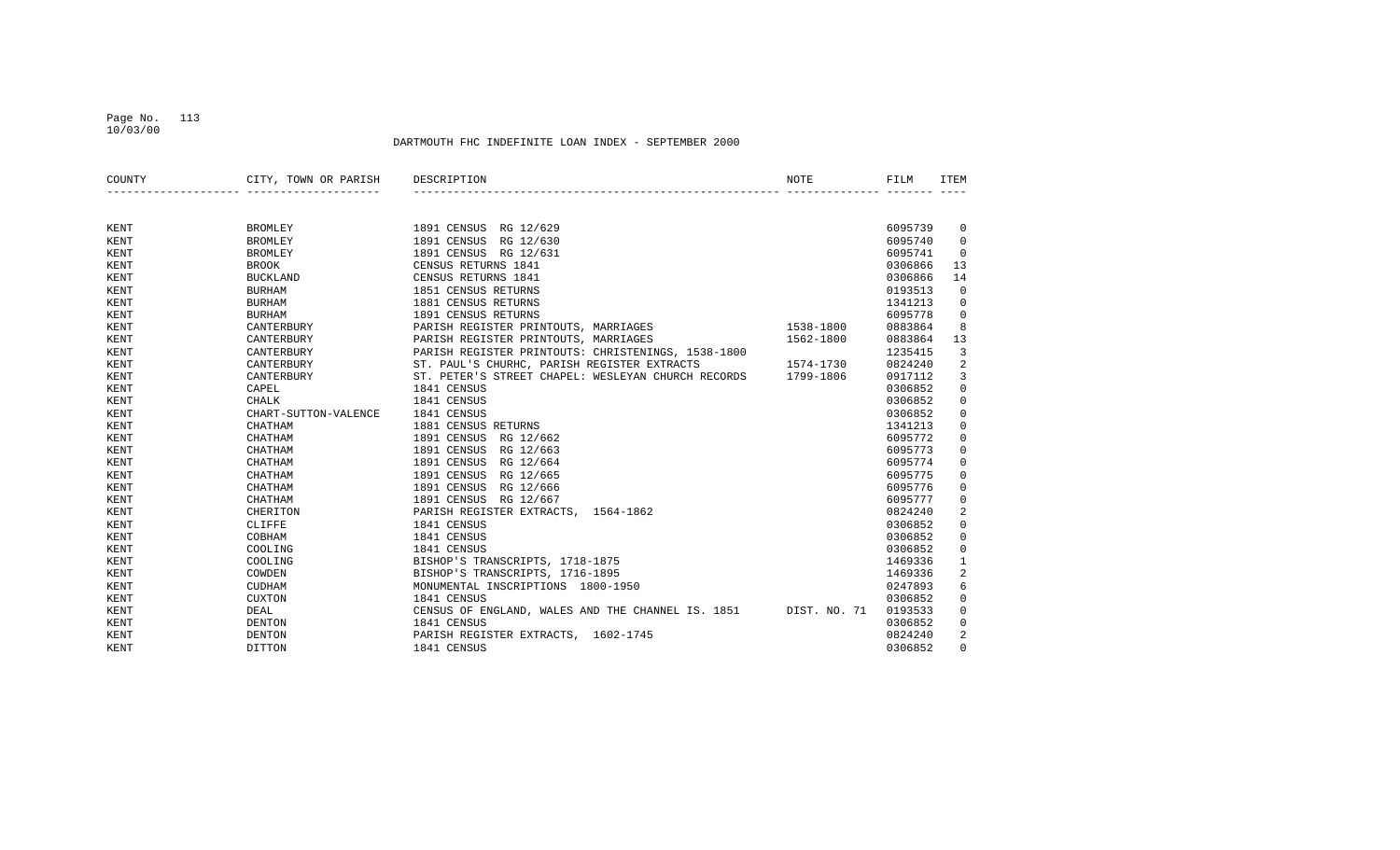## Page No. 114 10/03/00

| COUNTY | CITY, TOWN OR PARISH | DESCRIPTION                                      | <b>NOTE</b> | FILM    | <b>ITEM</b> |
|--------|----------------------|--------------------------------------------------|-------------|---------|-------------|
|        |                      |                                                  |             |         |             |
| KENT   | DITTON               | 1851 CENSUS RETURNS                              |             | 0193513 | 0           |
| KENT   | DITTON               | 1891 CENSUS RETURNS                              |             | 6095778 | 0           |
| KENT   | <b>DOVER</b>         | SNARGATE STREET CHAPEL : WESLEYAN CHURCH RECORDS | 1807-1815   | 0917112 | 4           |
| KENT   | EAST FARLEIGH        | 1841 CENSUS                                      |             | 0306852 | 0           |
| KENT   | EAST FARLEIGH        | 1861 CENSUS RETURNS                              |             | 0542650 | 0           |
| KENT   | EAST MALLING         | 1851 CENSUS RETURNS                              |             | 0193513 | 0           |
| KENT   | EAST MALLING         | 1891 CENSUS RETURNS                              |             | 6095778 | 0           |
| KENT   | EAST PECKHAM         | 1851 CENSUS RETURNS                              |             | 0193513 | 0           |
| KENT   | <b>EASTCHURCH</b>    | 1851 CENSUS                                      |             | 0193529 | 0           |
| KENT   | <b>EASTCHURCH</b>    | 1861 CENSUS                                      |             | 0542656 | 0           |
| KENT   | <b>EASTCHURCH</b>    | 1861 CENSUS                                      |             | 0542656 | 0           |
| KENT   | <b>EASTWELL</b>      | PARISH REGISTER EXTRACTS, 1581-1727              |             | 0824240 | 2           |
| KENT   | ELMLEY (ISLE OF)     | 1861 CENSUS                                      |             | 0542656 | 0           |
| KENT   | <b>ELTHAM</b>        | 1891 CENSUS<br>RG 12/634                         |             | 6095744 | 0           |
| KENT   | FARNBOROUGH          | 1891 CENSUS<br>RG 12/633                         |             | 6095743 | 0           |
| KENT   | FARNBOROUGH          | 1891 CENSUS<br>RG 12/634                         |             | 6095744 | 0           |
| KENT   | FOOTS CRAY           | 1891 CENSUS<br>RG 12/633                         |             | 6095743 | 0           |
| KENT   | FOOTS CRAY           | BISHOP'S TRANSCRIPTS, BAPTISMS 1813-1855         | 1898-1899   | 1469336 | 4           |
| KENT   | FOOTS CRAY           | BISHOP'S TRANSCRIPTS, MARRIAGES 1813-1854        |             | 1469336 | 4           |
| KENT   | FRINDSBURY           | 1841 CENSUS                                      |             | 0306852 | 0           |
| KENT   | FRINSTED             | 1841 CENSUS                                      |             | 0306852 | 0           |
| KENT   | GILLINGHAM           | 1841 CENSUS                                      |             | 0306852 | 0           |
| KENT   | GILLINGHAM           | 1881 CENSUS RETURNS                              |             | 1341213 | 0           |
| KENT   | GILLINGHAM           | 1891 CENSUS<br>RG 12/659                         |             | 6095769 | 0           |
| KENT   | GILLINGHAM           | 1891 CENSUS<br>RG 12/660                         |             | 6095770 | 0           |
| KENT   | GILLINGHAM           | 1891 CENSUS<br>RG 12/661                         |             | 6095771 | 0           |
| KENT   | GILLINGHAM           | 1891 CENSUS<br>RG 12/662                         |             | 6095772 | 0           |
| KENT   | GILLINGHSM           | 1891 CENSUS<br>RG 12/665                         |             | 6095775 | 0           |
| KENT   | GILLINGHSM           | 1891 CENSUS<br>RG 12/666                         |             | 6095776 | 0           |
| KENT   | GILLINGHSM           | 1891 CENSUS<br>RG 12/667                         |             | 6095777 | 0           |
| KENT   | GODMERSHAM           | PARISH REGISTER EXTRACTS,<br>1600-1882           |             | 0824240 | 2           |
| KENT   | <b>GRANGE</b>        | 1841 CENSUS                                      |             | 0306852 | 0           |
| KENT   | GRANGE               | 1891 CENSUS<br>RG 12/659                         |             | 6095769 | 0           |
| KENT   | GRAVESEND            | 1841 CENSUS                                      |             | 0306852 | 0           |
| KENT   | <b>GRAVESEND</b>     | PRINCE'S STREET CHAPEL : INDEPENDENT, BAPTISMS   | 1837-1855   | 0917112 | 5           |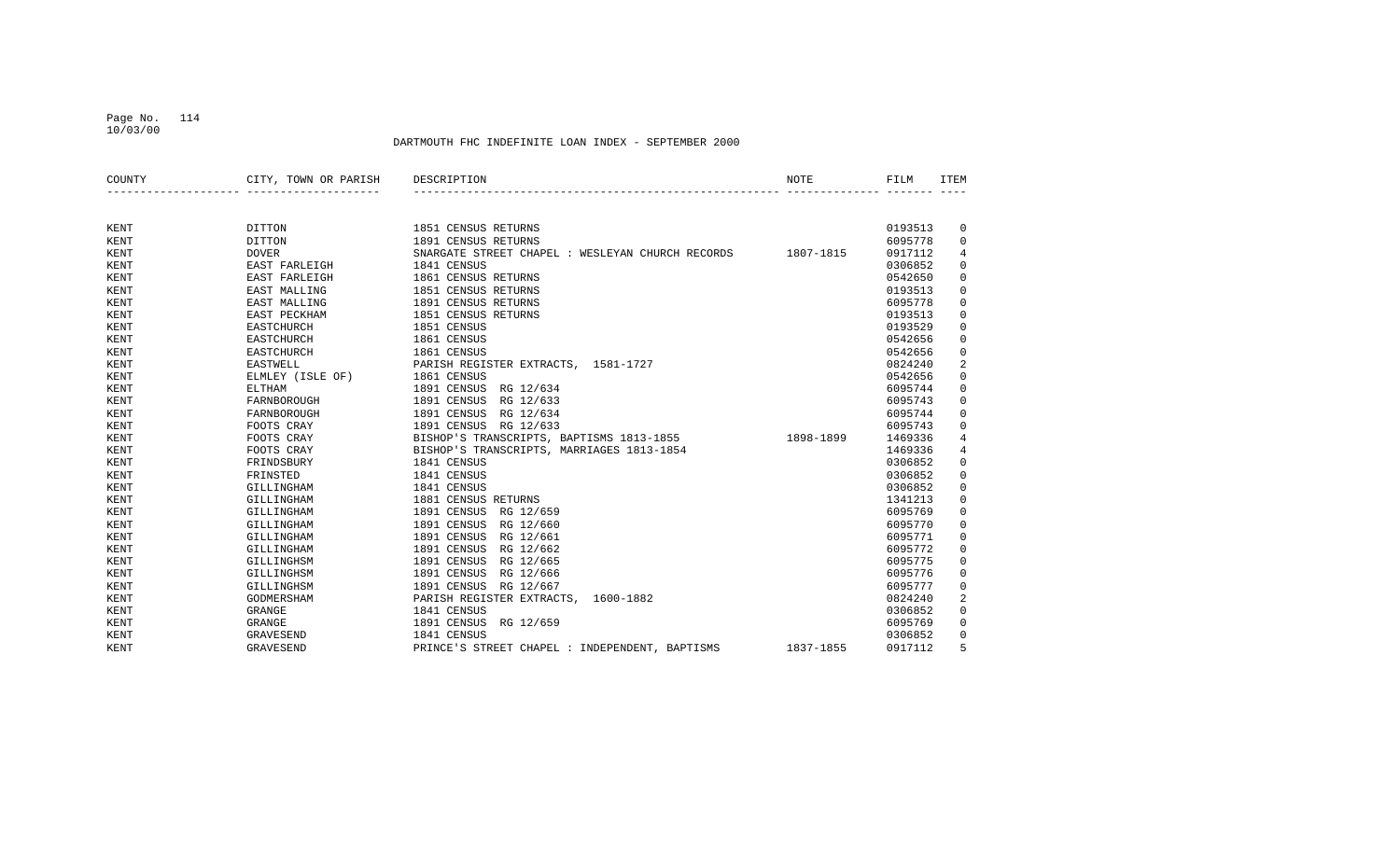## Page No. 115 10/03/00

| COUNTY | CITY, TOWN OR PARISH                           | DESCRIPTION                                                  | NOTE         | FILM    | <b>ITEM</b>    |
|--------|------------------------------------------------|--------------------------------------------------------------|--------------|---------|----------------|
|        |                                                |                                                              |              |         |                |
| KENT   | HARTY                                          | 1861 CENSUS                                                  |              | 0542656 | 0              |
| KENT   | HEADCORN                                       | BAPTIST CHURCH BIRTHS 1731-1837, DEATHS 1780-1837            |              | 0596912 | 2              |
| KENT   | HEADCORN                                       | WESLEYAN CHURCH, BIRTHS AND BAPTISMS 1814-1837               |              | 0596912 | $\mathbf{1}$   |
| KENT   | HERNE BAY                                      | UNION CHAPEL, MORTIMER ST. : INDEPENDENT CHURCH 1826-1834    |              | 0596912 | $\overline{3}$ |
| KENT   | <b>HYTHE</b>                                   | EBENEZER CHAPEL : INDEPENDENT CHURCH RECORDS                 | 1816-1837    | 0917112 | 6              |
| KENT   | <b>HYTHE</b>                                   | WESLEYAN CHAPEL, BIRTHS AND BAPTISMS 1810-1837               |              | 0596912 | 4              |
| KENT   | IGHTHAM                                        | 1851 CENSUS RETURNS                                          |              | 0193513 | $\mathbf 0$    |
| KENT   | ISLE OF ELMLEY                                 | 1851 CENSUS                                                  |              | 0193529 | $\mathbf 0$    |
| KENT   | ISLE OF ELMLEY                                 | 1861 CENSUS                                                  |              | 0542656 | $\mathbf 0$    |
| KENT   | ISLE OF GRAIN-ST. J                            | 1841 CENSUS                                                  |              | 0306852 | 0              |
| KENT   | ISLE OF HARTY                                  | 1851 CENSUS                                                  |              | 0193529 | 0              |
| KENT   | ISLE OF HARTY                                  | 1861 CENSUS                                                  |              | 0542656 | $\mathbf 0$    |
| KENT   | ISLE OF THANET<br>KENNINGTON FIRST<br>TIMBOONE | ST. PETERS BAPTIST CHURCH BIRTHS 1789-1835                   |              | 0596912 | 5              |
| KENT   |                                                | CENSUS OF 1851, NO. 1 LONDON DIVISION                        | DIST. NO. 31 | 0174808 | $\mathbf{0}$   |
| KENT   |                                                | PARISH REGISTER EXTRACTS, 1580-1685                          |              | 0824240 | 2              |
| KENT   | LENHAM                                         | INDEPENDENT CHURCH BIRTHS AND BAPTISMS, 1779-1837            |              | 0596912 | 6              |
| KENT   | LEWISHAM                                       | ST. MARY'S PARISH REGISTER PRINTOUTS, CHRISTENINGS 1819-1875 |              | 0883626 | 4              |
| KENT   | LEYBOURNE                                      | 1851 CENSUS RETURNS                                          |              | 0193513 | 0              |
| KENT   | LEYSDOWN                                       | 1851 CENSUS                                                  |              | 0193529 | $\mathbf 0$    |
| KENT   | LEYSDOWN                                       | 1861 CENSUS                                                  |              | 0542656 | $\mathbf{0}$   |
| KENT   | LEYSDOWN                                       | 1861 CENSUS                                                  |              | 0542656 | $\mathbf{0}$   |
| KENT   | LIDSING                                        | 1891 CENSUS RG 12/665                                        |              | 6095775 | $\mathbf{0}$   |
| KENT   | LINTON                                         | 1861 CENSUS RETURNS                                          |              | 0542650 | $\mathbf 0$    |
| KENT   | LOOSE                                          | 1861 CENSUS RETURNS                                          |              | 0542650 | $\mathbf 0$    |
| KENT   | LYDD                                           | INDEPENDENT CHURCH BIRTHS AND BAPTISMS, 1814-1837            |              | 0596912 | 7              |
| KENT   | LYDDEN                                         | PARISH REGISTERS, 1754-1908                                  |              | 1850184 | $\mathbf{1}$   |
| KENT   | LYMPNE                                         | PARISH REGISTER EXTRACTS, 1610-1750                          |              | 0824240 | $\overline{a}$ |
| KENT   | MAIDSTONE                                      | 1851 CENSUS RETURNS p.1-661 MAIDSTONE BARRACKS p. 1-325      |              | 0193518 | 0              |
| KENT   | MAIDSTONE                                      | 1861 CENSUS RETURNS                                          |              | 0542650 | 0              |
| KENT   | MAIDSTONE                                      | 1871 CENSUS                                                  |              | 0838713 | $\mathbf{0}$   |
| KENT   | MAIDSTONE                                      | 1871 CENSUS                                                  |              | 0838714 | $\mathbf{0}$   |
| KENT   | MAIDSTONE                                      | 1881 CENSUS RETURNS                                          |              | 1341221 | $\mathbf 0$    |
| KENT   | MAIDSTONE                                      | BAPTIST : KING STREET CHAPEL, BIRTHS 1800-1836               |              | 0596912 | 10             |
| KENT   | MAIDSTONE                                      | PRESBYTERIAN CHURCH, EARL STREET, BAPTISMS                   | 1732-1770    | 0596912 | 11             |
| KENT   | MAIDSTONE                                      | PRESBYTERIAN CHURCH, EARL STREET, BAPTISMS                   | 1785-1825    | 0596912 | 11             |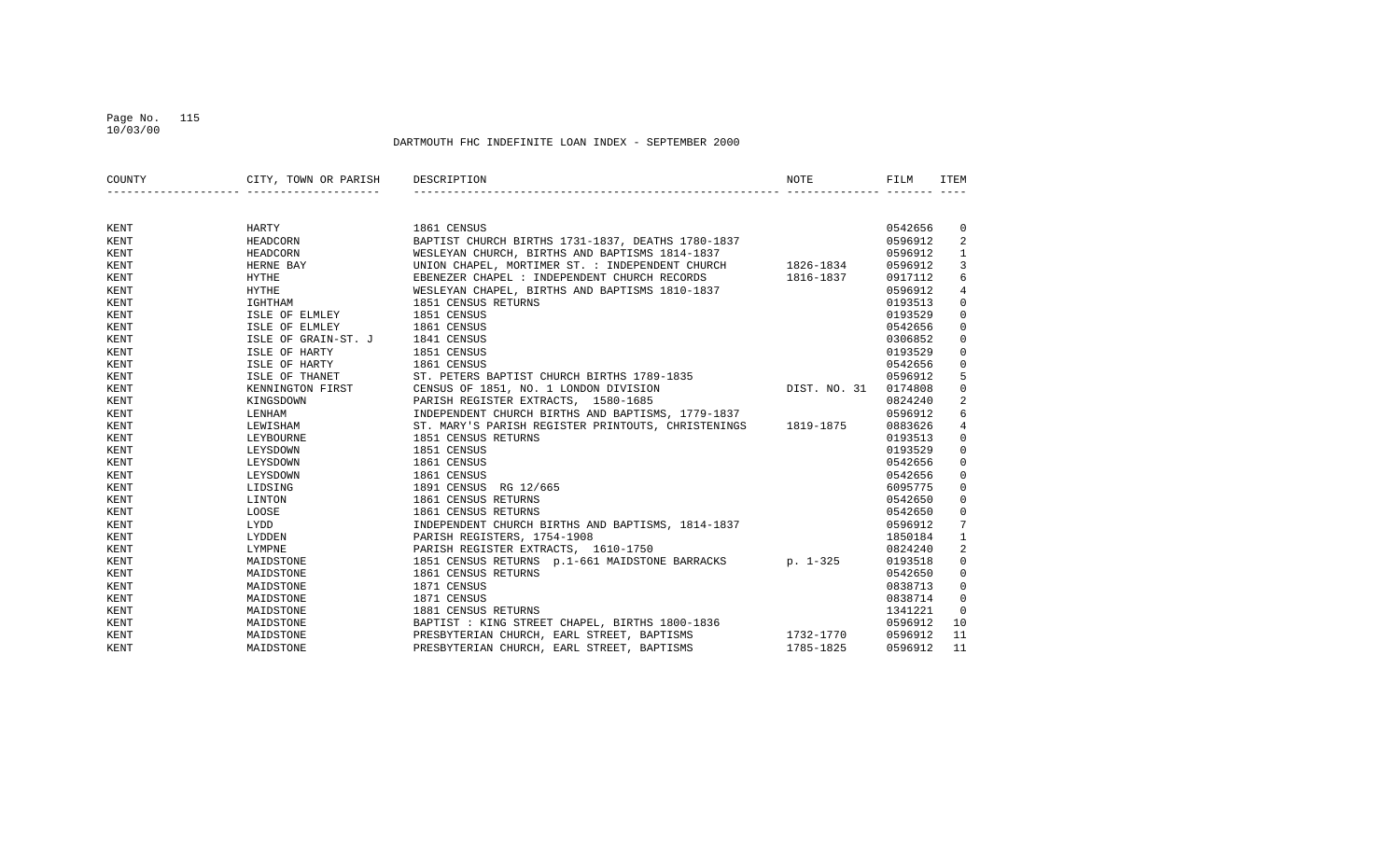## Page No. 116 10/03/00

| COUNTY      | CITY, TOWN OR PARISH | DESCRIPTION                                                 | NOTE      | FILM    | ITEM         |
|-------------|----------------------|-------------------------------------------------------------|-----------|---------|--------------|
|             |                      |                                                             |           |         |              |
| KENT        | MAIDSTONE            | UNION ST. CHAPEL : WESLEYAN, BIRTHS & BAPTISMS 1822         |           | 0596912 | 12           |
| KENT        | MAIDSTONE            | UNION ST. CHAPEL : WESLEYAN, BURIALS                        | 1818-1831 | 0596912 | 12           |
| KENT        | MAIDSTONE            | WEEK ST. CHAPEL INDEPENDENT CHURCH, BAPTISMS                | 1749-1772 | 0596912 | 8            |
| <b>KENT</b> | MAIDSTONE            | WEEK ST. CHAPEL INDEPENDENT CHURCH, BAPTISMS                | 1783-1837 | 0596912 | 8            |
| <b>KENT</b> | MAIDSTONE            | WEEK ST. CHAPEL INDEPENDENT CHURCH, BURIALS 1815-1826       |           | 0596912 | 8            |
| KENT        | MAIDSTONE EAST       | 1881 CENSUS RETURNS                                         |           | 1341222 | $\mathbf 0$  |
| KENT        | MAIDSTONE EAST       | 1891 CENSUS RETURNS                                         |           | 6095799 | $\mathbf 0$  |
| <b>KENT</b> | MAIDSTONE WEST       | 1891 CENSUS RETURNS                                         |           | 6095797 | $\mathbf 0$  |
| KENT        | MARDEN               | 1861 CENSUS RETURNS                                         |           | 0542650 | 0            |
| KENT        | MARGATE              | 1861 CENSUS                                                 |           | 0542656 | $\mathbf 0$  |
| KENT        | MARGATE              | 1861 CENSUS                                                 |           | 0542656 | $\mathbf 0$  |
| KENT        | MARK-BEECH           | BISHOP'S TRANSCRIPTS, 1853-1903                             |           | 1469336 | 3            |
| KENT        | MEREWORTH            | 1851 CENSUS RETURNS                                         |           | 0193513 | $\mathbf{0}$ |
| KENT        | MINSTER              | 1861 CENSUS                                                 |           | 0542656 | 0            |
| KENT        | MINSTER              | 1861 CENSUS                                                 |           | 0542656 | 0            |
| KENT        | MINSTER              | LITTLE BETHEL CHAPEL : INDEPENDENT CHURCH RECORDS 1833-1837 |           | 0917112 | 7            |
| <b>KENT</b> | MINSTER-IN-SHEPPEY   | 1851 CENSUS                                                 |           | 0193529 | $\mathbf 0$  |
| KENT        | MINSTER-IN-SHEPPEY   | 1861 CENSUS                                                 |           | 0542656 | $\mathbf 0$  |
| KENT        | MINSTER-IN-SHEPPEY   | 1861 CENSUS                                                 |           | 0542656 | $\mathbf 0$  |
| KENT        | MONKTON              | 1861 CENSUS                                                 |           | 0542656 | $\mathbf 0$  |
| <b>KENT</b> | MONKTON              | 1861 CENSUS                                                 |           | 0542656 | $\mathbf 0$  |
| KENT        | MOTTINGHAM           | 1891 CENSUS<br>RG 12/634                                    |           | 6095744 | $\mathbf 0$  |
| KENT        | MURSTON              | 1861 CENSUS                                                 |           | 0542656 | $\mathbf 0$  |
| KENT        | MURSTON              | 1861 CENSUS                                                 |           | 0542656 | $\mathbf 0$  |
| <b>KENT</b> | NEWENDEN             | PARISH REGISTER PRINTOUTS, CHRISTENINGS                     | 1599-1812 | 0472560 | 11           |
| KENT        | NEWINGTON            | 1861 CENSUS                                                 |           | 0542656 | $\mathbf 0$  |
| <b>KENT</b> | NEWINGTON            | 1861 CENSUS                                                 |           | 0542656 | 0            |
| KENT        | NEWINGTON            | PARISH REGISTER EXTRACTS, 1560-1862                         |           | 0824240 | 2            |
| <b>KENT</b> | NORTH CRAY           | 1891 CENSUS RG 12/633                                       |           | 6095743 | $\mathbf 0$  |
| <b>KENT</b> | NORTH CRAY           | BISHOP'S TRANSCRIPTS, BAPTISMS & BURIALS                    | 1898-1903 | 1469336 | 6            |
| KENT        | NORTH CRAY           | BISHOP'S TRANSCRIPTS, BAPTISMS & BURIALS                    | 1813-1854 | 1469336 | 6            |
| KENT        | NORTH CRAY           | BISHOP'S TRANSCRIPTS, MARRIAGES 1813-1835                   |           | 1469336 | 6            |
| KENT        | OFFHAM               | 1851 CENSUS RETURNS                                         |           | 0193513 | $\mathbf 0$  |
| KENT        | ORPINGTON            | 1891 CENSUS RG 12/634                                       |           | 6095744 | $\mathbf{0}$ |
| KENT        | OTHAM                | 1861 CENSUS RETURNS                                         |           | 0542650 | $\Omega$     |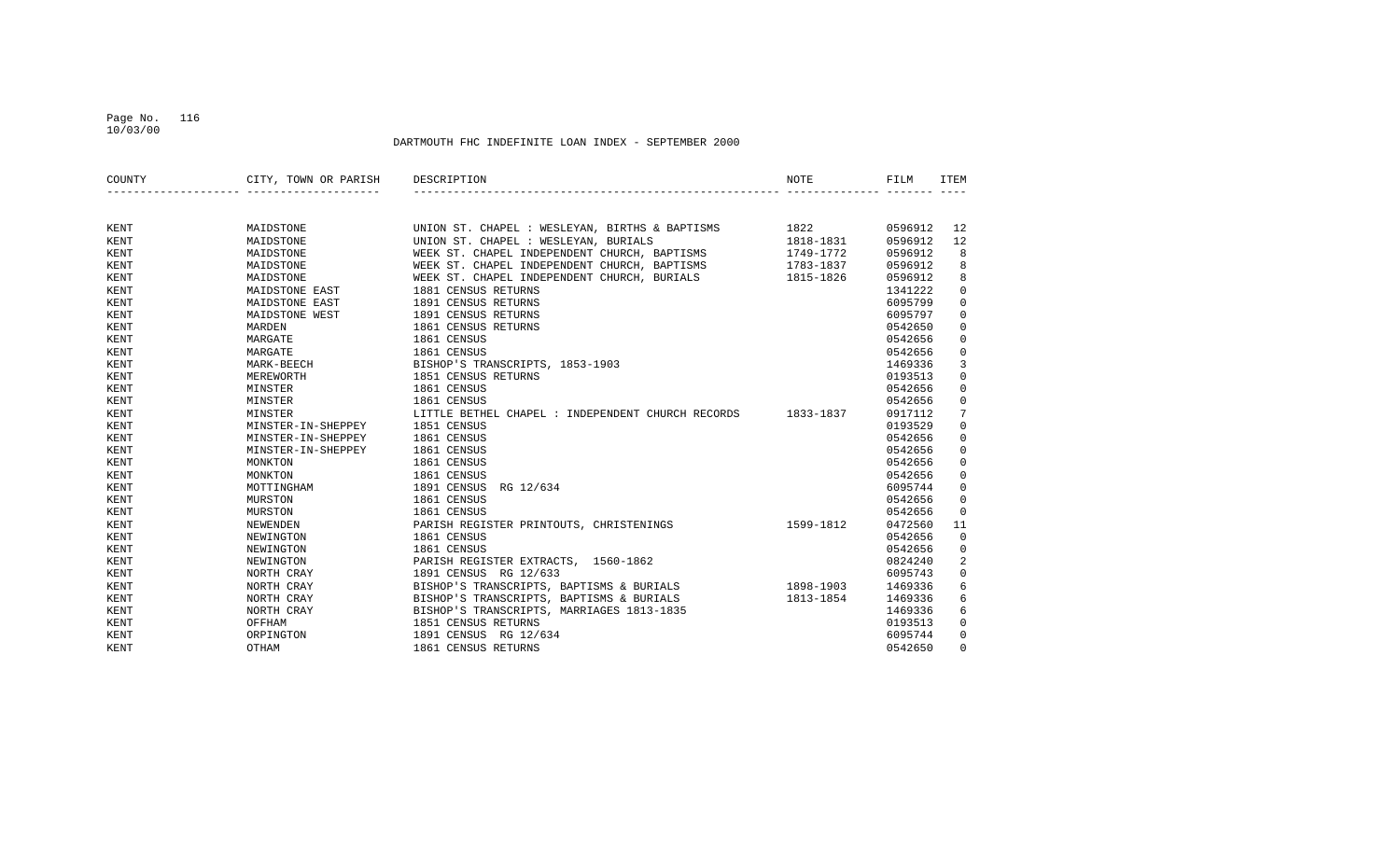## Page No. 117 10/03/00

| COUNTY      | CITY, TOWN OR PARISH | DESCRIPTION                                        | <b>NOTE</b> | FILM    | <b>ITEM</b>  |
|-------------|----------------------|----------------------------------------------------|-------------|---------|--------------|
|             |                      |                                                    |             |         |              |
| KENT        | PADDLESWORTH         | 1851 CENSUS RETURNS                                |             | 0193513 | $\mathbf 0$  |
| <b>KENT</b> | OUEENBOROUGH         | 1851 CENSUS                                        |             | 0193529 | $\mathbf 0$  |
| KENT        | OUEENBOROUGH         | 1861 CENSUS                                        |             | 0542656 | $\mathbf{0}$ |
| KENT        | OUEENSBOROUGH        | 1861 CENSUS                                        |             | 0542656 | $\mathbf 0$  |
| KENT        | RAINHAM              | 1861 CENSUS                                        |             | 0542656 | $\mathbf 0$  |
| <b>KENT</b> | RAINHAM              | 1861 CENSUS                                        |             | 0542656 | $\mathbf 0$  |
| <b>KENT</b> | ROCHESTER            | 1891 CENSUS<br>RG 12/656                           |             | 6095766 | 0            |
| KENT        | RODMERSHAM           | 1861 CENSUS                                        |             | 0542656 | $\mathbf 0$  |
| KENT        | RODMERSHAM           | 1861 CENSUS                                        |             | 0542656 | 0            |
| KENT        | RYARSH               | 1851 CENSUS RETURNS                                |             | 0193513 | $\mathbf 0$  |
| KENT        | SALTWOOD             | PARISH REGISTER EXTRACTS, 1570-1710                |             | 0824240 | 2            |
| KENT        | SANDWICH             | PARISH REGISTERS, 1538-1868                        |             | 1850186 | 2            |
| KENT        | SANDWICH             | PARISH REGISTERS, 1538-1948                        |             | 1850185 | 3            |
| KENT        | SANDWICH             | PARISH REGISTERS, 1563-1902                        |             | 1850184 | 3            |
| KENT        | SANDWICH             | PARISH REGISTERS, 1879-1931                        |             | 1850185 | 1            |
| <b>KENT</b> | SANDWICH             | PARISH REGISTERS, BURIALS 1813-1932                |             | 1850186 | $\mathbf{1}$ |
| <b>KENT</b> | SARRE                | 1861 CENSUS                                        |             | 0542656 | 0            |
| KENT        | SARRE                | 1861 CENSUS                                        |             | 0542656 | 0            |
| KENT        | SEVENOAKS            | WESLEYAN CHURCH, BIRTHS & BAPTISMS 1796-1837       |             | 0917112 | 8            |
| KENT        | SHEERNESS            | PARISH REGISTERS, BAPTISMS 1836-1879               |             | 1866702 | 3            |
| <b>KENT</b> | SHIPBORN             | PARISH REGISTER PRINTOUTS, MARRIAGES               | 1560-1658   | 0883864 | 10           |
| KENT        | SHIPBORNE            | 1851 CENSUS RETURNS                                |             | 0193513 | $\mathbf 0$  |
| KENT        | SIDCUP               | BISHOP'S TRANSCRIPTS, 1882-1902                    |             | 1469336 | 5            |
| KENT        | SITTINGBOURNE        | 1861 CENSUS                                        |             | 0542656 | $\mathbf 0$  |
| <b>KENT</b> | SITTINGBOURNE        | 1861 CENSUS                                        |             | 0542656 | 0            |
| <b>KENT</b> | SNODLAND             | 1851 CENSUS RETURNS                                |             | 0193513 | 0            |
| <b>KENT</b> | ST. MARY CRAY        | 1891 CENSUS<br>RG 12/633                           |             | 6095743 | 0            |
| KENT        | ST. NICHOLAS-AT WADE | 1861 CENSUS                                        |             | 0542656 | $\mathbf 0$  |
| KENT        | ST. NICHOLAS-AT-WADE | 1861 CENSUS                                        |             | 0542656 | $\mathbf 0$  |
| <b>KENT</b> | ST. NICHOLAS-AT-WADE | WESLEYAN CHAPEL, BURIALS 1824-1835                 |             | 0917112 | 9            |
| KENT        | ST. PAULS CRAY       | 1891 CENSUS RG 12/634                              |             | 6095744 | $\mathbf 0$  |
| KENT        | ST. PAULS CRAY       | BISHOP'S TRANSCRIPTS, BAPTISMS BURIALS & MARRIAGES | 1813-1825   | 1469336 | 7            |
| KENT        | STANSTEAD            | 1851 CENSUS RETURNS                                |             | 0193513 | $\mathbf 0$  |
| KENT        | STAPLEHURST          | 1861 CENSUS RETURNS                                |             | 0542650 | $\mathbf 0$  |
| KENT        | <b>STONAR</b>        | 1861 CENSUS                                        |             | 0542656 | $\Omega$     |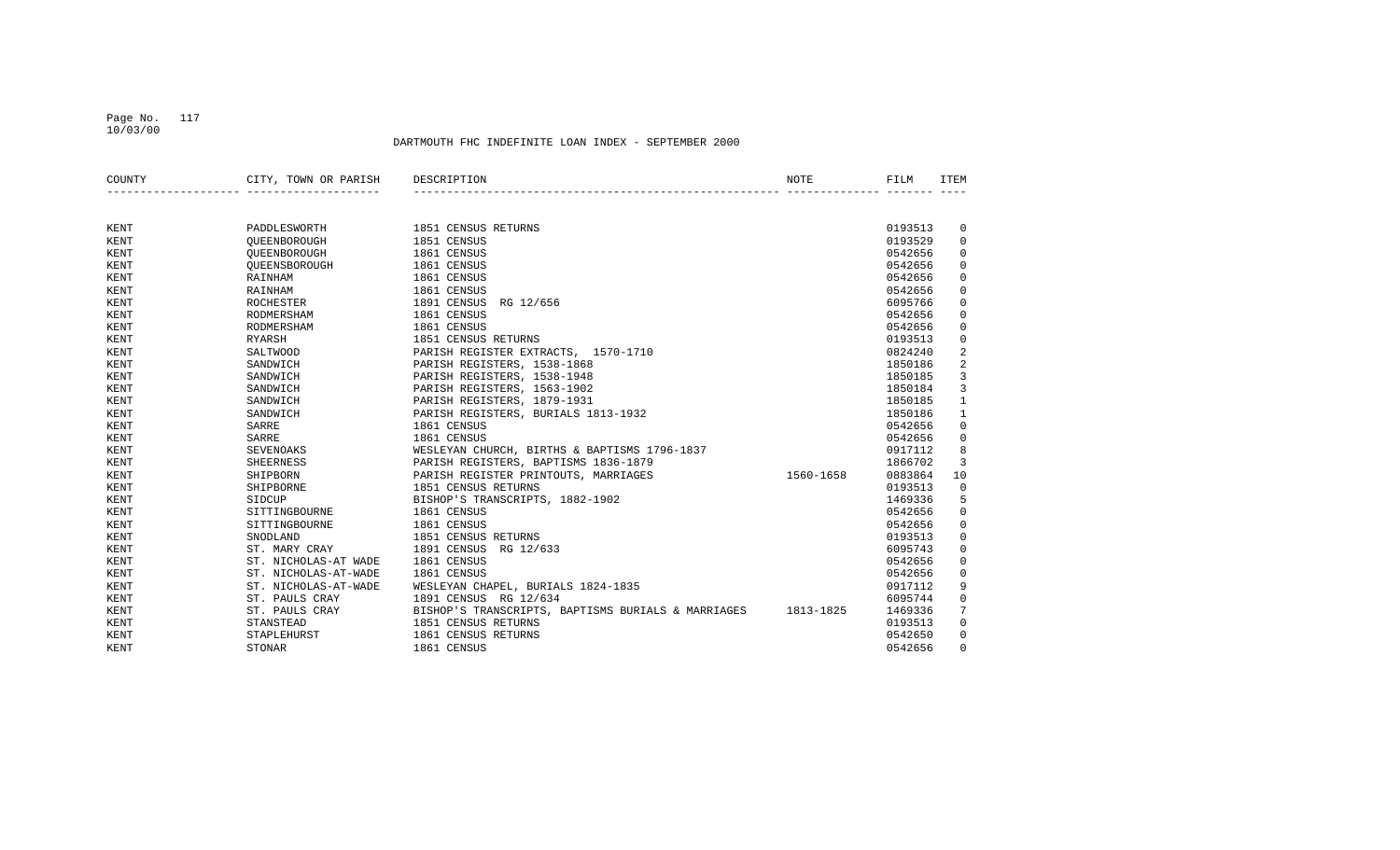## Page No. 118 10/03/00

| COUNTY      | CITY, TOWN OR PARISH | DESCRIPTION                                    | NOTE      | FILM    | <b>ITEM</b> |
|-------------|----------------------|------------------------------------------------|-----------|---------|-------------|
|             |                      |                                                |           |         |             |
| KENT        | <b>STONAR</b>        | 1861 CENSUS                                    |           | 0542656 | 0           |
| KENT        | TENTERDEN            | PARISH REGISTERS, BANNS 1831-1901              |           | 1866702 | 1           |
| KENT        | TONG                 | 1861 CENSUS                                    |           | 0542656 | $\mathbf 0$ |
| KENT        | TONG                 | 1861 CENSUS                                    |           | 0542656 | $\mathbf 0$ |
| <b>KENT</b> | TROTTERSCLIFFE       | 1851 CENSUS RETURNS                            |           | 0193513 | $\Omega$    |
| KENT        | TUNBRIDGE-WELLS      | HANOVER CHAPEL : BAPTIST<br>BIRTHS 1831-1837   |           | 0917112 | 10          |
| KENT        | TUNSTALL             | 1861 CENSUS                                    |           | 0542656 | $\mathbf 0$ |
| KENT        | TURNSTALL            | 1861 CENSUS                                    |           | 0542656 | 0           |
| KENT        | <b>UPCHURCH</b>      | 1861 CENSUS                                    |           | 0542656 | 0           |
| KENT        | <b>UPCHURCH</b>      | 1861 CENSUS                                    |           | 0542656 | 0           |
| KENT        | WARDEN               | 1851 CENSUS                                    |           | 0193529 | 0           |
| KENT        | WARDEN               | 1861 CENSUS                                    |           | 0542656 | 0           |
| KENT        | WARDEN               | 1861 CENSUS                                    |           | 0542656 | $\mathbf 0$ |
| KENT        | WATERINGBURY         | 1851 CENSUS RETURNS                            |           | 0193513 | 0           |
| KENT        | WEST FARLEIGH        | 1841 CENSUS                                    |           | 0306852 | 0           |
| KENT        | WEST MALLING         | 1851 CENSUS RETURNS                            |           | 0193513 | 0           |
| KENT        | WEST PECKHAM         | 1851 CENSUS RETURNS                            |           | 0193513 | 0           |
| KENT        | WESTERHAM            | PARISH REGISTERS, BANNS 1872-1895              |           | 1866702 | 2           |
| <b>KENT</b> | WINGHAM              | PARISH REGISTER EXTRACTS, 1587-1643            |           | 0824240 | 2           |
| KENT        | <b>WOOD</b>          | 1861 CENSUS                                    |           | 0542656 | $\Omega$    |
| KENT        | WOOLWICH             | 1891 CENSUS<br>RG 12/529                       |           | 6095639 | $\Omega$    |
| KENT        | WOOLWICH             | UNION CHAPEL : INDEPENDENT CHURCH, BURIALS     | 1819-1835 | 0917112 | 11          |
| KENT        | WOULDHAM             | 1851 CENSUS RETURNS                            |           | 0193513 | $\mathbf 0$ |
| KENT        | WROTHAM              | 1851 CENSUS RETURNS                            |           | 0193513 | 0           |
| LANCASHIRE  |                      | BOYD'S MARRIAGE INDEX VOL. 26 GROOMS E-K       | 1776-1800 | 6026920 | 0           |
| LANCASHIRE  |                      | BOYD'S MARRIAGE INDEX, LANCASHIRE VOL. 34      |           | 6026928 | 0           |
| LANCASHIRE  |                      | ECONONY OF WORKING CLASSES IN COTTON INDUSTRY  | 1784-1833 | 6072827 | 0           |
| LANCASHIRE  |                      | GENERAL DIRECTORY FOR 1818                     |           | 0874424 | 4           |
| LANCASHIRE  |                      | LIST OF BURIALS, SOCIETY OF FRIENDS            |           | 6340877 | 0           |
| LANCASHIRE  |                      | LOMAX FAMILIES, BAPTISMS, BURIALS, 1800-1802   |           | 0399909 | 9           |
| LANCASHIRE  |                      | MARSDEN FAMILIES, BAPTISMS, BURIALS, 1800-1802 |           | 0399909 | 9           |
| LANCASHIRE  |                      | RECORDS OF A FAMILY FROM 12TH TO 20TH CENTURY  |           | 1696506 | 1           |
| LANCASHIRE  |                      | THE LANCASHIRE CONGREGATIONAL CALENDAR, 1893   |           | 0496918 | 4           |
| LANCASHIRE  |                      | TRANSCRIPS OF VARIOUS PARISH REGISTERS         |           | 1696506 | 23          |
| LANCASHIRE  | ACCRINGTON           | MONUMENTAL INSCRIPTIONS 1800-1950              |           | 0247893 | 7           |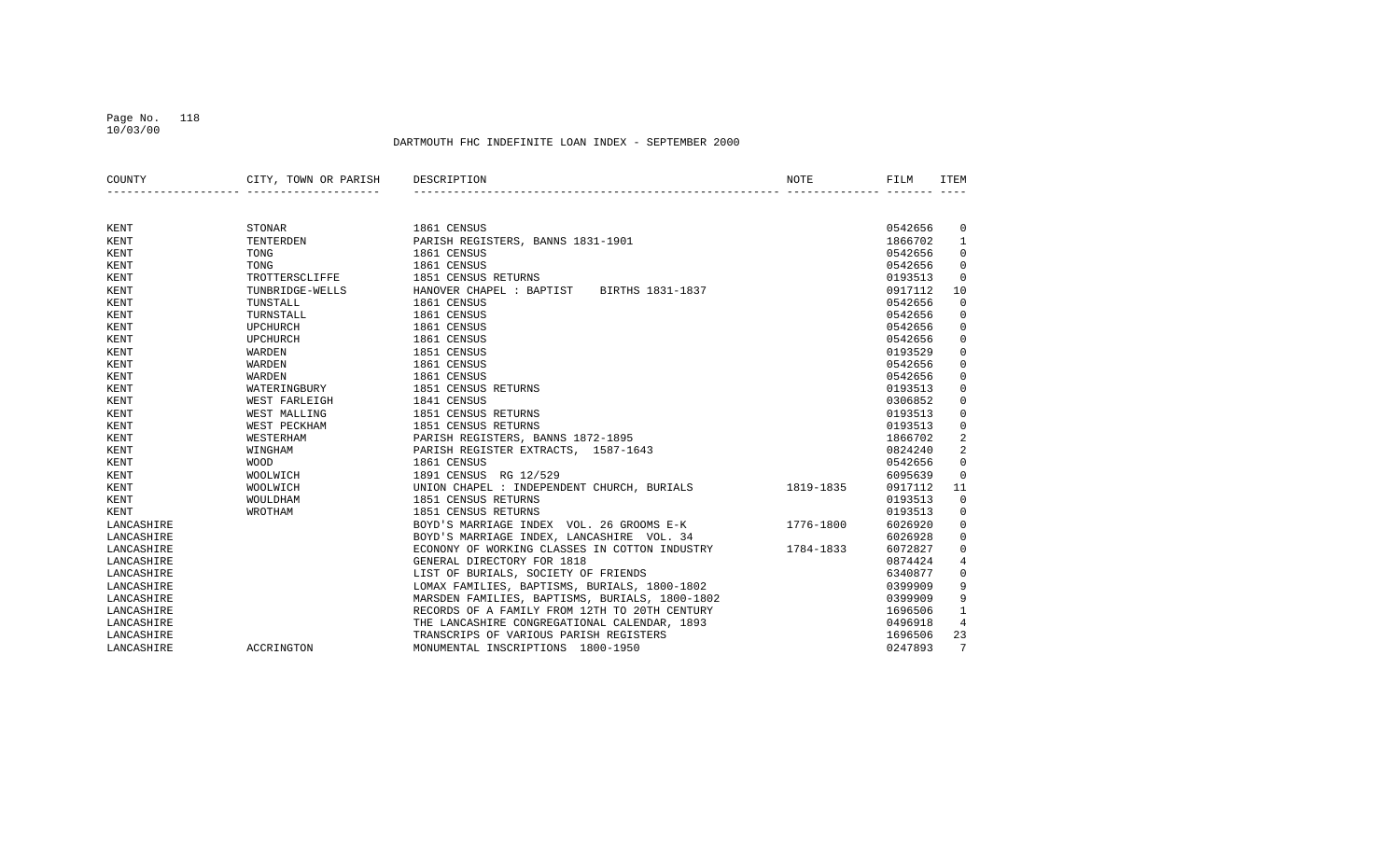## Page No. 119 10/03/00

| COUNTY                   | CITY, TOWN OR PARISH         | DESCRIPTION<br>NOTE                                            |                        | FILM    | <b>ITEM</b>    |
|--------------------------|------------------------------|----------------------------------------------------------------|------------------------|---------|----------------|
|                          |                              |                                                                |                        |         |                |
|                          |                              | 1891 CENSUS RG12/3142                                          |                        | 6098252 | $\mathbf 0$    |
| LANCASHIRE<br>LANCASHIRE | AINSWORTH<br><b>ALLERTON</b> | 1841 CENSUS RETURNS                                            |                        | 0306899 | $\mathbf 0$    |
| LANCASHIRE               | ALSTON                       | 1891 CENSUS RG 12/3446                                         |                        | 6098556 | $\mathbf{0}$   |
|                          | <b>ALSTON</b>                | CEMETERY INSCRIPTIONS, OUR LADY AND ST. MICHAEL'S<br>1700-1950 |                        | 0169082 | 7              |
| LANCASHIRE               |                              |                                                                |                        | 0306899 |                |
| LANCASHIRE               | ALTCAR                       | 1841 CENSUS RETURNS<br>1891 CENSUS                             |                        | 6098278 | $\mathbf 0$    |
| LANCASHIRE               | ARDWICK                      | RG 12/3168                                                     |                        |         | $\mathbf 0$    |
| LANCASHIRE               | ARDWICK                      | 1891 CENSUS<br>RG 12/3169                                      |                        | 6098279 | $\mathbf 0$    |
| LANCASHIRE               | ARDWICK                      | 1891 CENSUS<br>RG 12/3181                                      |                        | 6098291 | $\mathbf 0$    |
| LANCASHIRE               | ARKHOLME                     | PARISH REGISTERS, 1828-1900                                    |                        | 1526145 | $\mathbf{1}$   |
| LANCASHIRE               | ASHTON-UNDER-LYNE            | ALBION ST. CHAPEL (INDEPENDENT) CHRISTENEINGS<br>1805-1837     |                        | 1037072 | 14             |
| LANCASHIRE               | ASHTON-UNDER-LYNE            | METHODIST NEW CONNEXION CHURCH, MOSSLEY CHAPEL<br>1797-1837    |                        | 1037072 | 17             |
| LANCASHIRE               | ASHTON-UNDER-LYNE            | METHODIST NEW CONNEXION CHURCH, STAMFORD CHAPEL<br>1794-1837   |                        | 1037072 | 16             |
| LANCASHIRE               | ASHTON-UNDER-LYNE            | MISCELLANEOUS TRANSCRIPTS AND EXTRACTS 1816-1830               | CHURCH RECORDS 0399909 |         | 10             |
| LANCASHIRE               | ASHTON-UNDER-LYNE            | PARISH REGISTER PRINTOUTS, CHRISTENINGS<br>1766-1789           |                        | 0932929 | $\overline{4}$ |
| LANCASHIRE               | ASHTON-UNDER-LYNE            | WESLEYAN METHODIST CH., HOOLEY HILL CHAPEL<br>1807-1836        |                        | 1037072 | 15             |
| LANCASHIRE               | ASTLEY                       | 1841 CENSUS                                                    |                        | 0306901 | $\overline{0}$ |
| LANCASHIRE               | ASTLEY                       | UNITARION CHRISTIAN OR PRESBYTERIAN, CHRISTENINGS 1825-1837    |                        | 1037072 | 18             |
| LANCASHIRE               | <b>ATHERTON</b>              | 1841 CENSUS                                                    |                        | 0306901 | $\Omega$       |
| LANCASHIRE               | AUGHTON                      | 1841 CENSUS RETURNS                                            |                        | 0306899 | $\mathbf 0$    |
| LANCASHIRE               | <b>BACOP</b>                 | MACDONALDS' DIRECTORY                                          |                        | 0874424 | 3              |
| LANCASHIRE               | <b>BACUP</b>                 | WILLIAM'S DIRECOTRY                                            |                        | 0874437 | 2              |
| LANCASHIRE               | <b>BEDFORD</b>               | 1841 CENSUS                                                    |                        | 0306901 | $\mathbf 0$    |
| LANCASHIRE               | <b>BIRTLE</b>                | 1891 CENSUS<br>RG12/3130                                       |                        | 6098240 | $\mathbf 0$    |
| LANCASHIRE               | <b>BISPHAM</b>               | PARISH REGISTERS, 1599-1900                                    |                        | 1526145 | 25             |
| LANCASHIRE               | <b>BLACKBURN</b>             | 1851 CENSUS<br>DISTRICT NO. 480                                |                        | 0087281 | $\mathbf 0$    |
| LANCASHIRE               | <b>BLACKBURN</b>             | 1851 CENSUS<br>DISTRICT NO. 480                                |                        | 0087282 | $\mathbf 0$    |
| LANCASHIRE               | <b>BLACKBURN</b>             | 1851 CENSUS<br>DISTRICT NO. 480                                |                        | 0087283 | $\mathbf 0$    |
| LANCASHIRE               | <b>BLACKBURN</b>             | BARON FAMILY BURIALS & MARRIAGES 1792-1813                     | CHURCH RECORDS 0399910 |         | $\mathbf{1}$   |
| LANCASHIRE               | <b>BLACKBURN</b>             | BISHOP'S TRANSCRIPTS, 1606-1854                                |                        | 1502360 | $\mathbf 0$    |
| LANCASHIRE               | <b>BLACKBURN</b>             | BISHOP'S TRANSCRIPTS, 1606-1854                                |                        | 1502357 | $\mathbf 0$    |
| LANCASHIRE               | <b>BLACKBURN</b>             | BLACKBURN TRANSCRIPTS, 1800-1802                               | CHURCH RECORDS 0399909 |         | 9              |
| LANCASHIRE               | <b>BLACKBURN</b>             | DOCUMENTS DEPOSITED BY GOVERNORS OF GRAMMAR SCHOOL             |                        | 6093012 | $\mathbf 0$    |
| LANCASHIRE               | <b>BLACKBURN</b>             | INDEPENDENT CH., CHAPEL ST. CHAPEL, CHRISTENINGS<br>1805-1837  |                        | 1037072 | 20             |
| LANCASHIRE               | <b>BLACKBURN</b>             | INDEPENDENT CH., OVER DARWEN POLE LANE CHAPEL<br>1736-1837     |                        | 1037072 | 19             |
| LANCASHIRE               | <b>BLACKBURN</b>             | MISCELLANEOUS TRANSCRIPTS AND EXTRACTS 1802-1806               | CHURCH RECORDS 0399909 |         | 10             |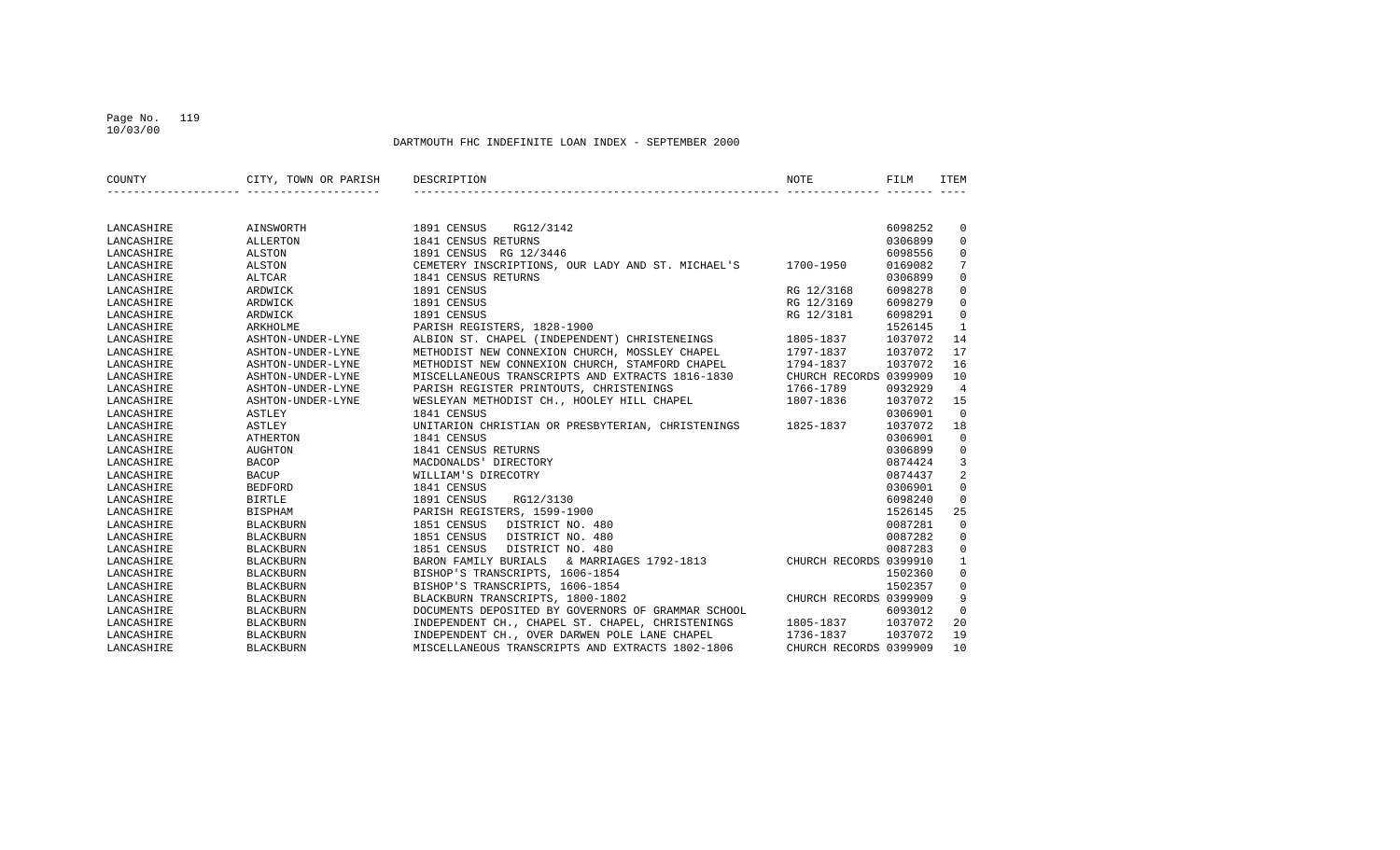## Page No. 120 10/03/00

| COUNTY     | CITY, TOWN OR PARISH | DESCRIPTION                                          | <b>NOTE</b> | FILM    | ITEM           |
|------------|----------------------|------------------------------------------------------|-------------|---------|----------------|
|            |                      |                                                      |             |         |                |
|            |                      |                                                      |             |         |                |
| LANCASHIRE | <b>BLACKBURN</b>     | PARISH CHURCH EXTRACTS, BAPTISMS, MARRIAGES, BURIALS | 1790-1850   | 0399911 | $\mathbf 0$    |
| LANCASHIRE | <b>BLACKBURN</b>     | PARISH CHURCH EXTRACTS, CHRISTENINGS, BURIALS        | 1739-1758   | 0399910 | 6              |
| LANCASHIRE | <b>BLACKBURN</b>     | PARISH CHURCH EXTRACTS, MARRIAGES                    | 1813-1837   | 0399910 | 2              |
| LANCASHIRE | <b>BLACKBURN</b>     | PARISH CHURCH EXTRACTS, MARRIAGES                    | 1789-1796   | 0399909 | 7              |
| LANCASHIRE | <b>BLACKBURN</b>     | PARISH CHURCH EXTRACTS, MARRIAGES                    | 1796-1799   | 0399909 | 8              |
| LANCASHIRE | <b>BLACKBURN</b>     | PARISH CHURCH EXTRACTS, MARRIAGES, BURIALS           | 1781-1789   | 0399909 | 2              |
| LANCASHIRE | <b>BLACKBURN</b>     | PARISH CHURCH EXTRACTS, MARRIAGES, BURIALS           | 1781-1789   | 0399909 | 6              |
| LANCASHIRE | <b>BLACKBURN</b>     | PARISH RECORDS                                       | 1897-1900   | 1470815 | $\mathbf{1}$   |
|            |                      | MARRIAGES                                            |             |         |                |
| LANCASHIRE | <b>BLACKBURN</b>     | PARISH REGISTERS BIRTHS/CHRISTENINGS 1736-1837       |             | 6904319 | 0              |
| LANCASHIRE | <b>BLACKBURN</b>     | PARISH REGISTERS, 1568-1792                          |             | 1278778 | 5              |
| LANCASHIRE | <b>BLACKBURN</b>     | PARISH REGISTERS, 1836-1900                          |             | 1526145 | 17             |
| LANCASHIRE | <b>BLACKBURN</b>     | PARISH REGISTERS, BAPTISMS                           | 1872-1900   | 1278806 | $\mathbf 0$    |
| LANCASHIRE | <b>BLACKBURN</b>     | PARISH REGISTERS, BAPTISMS                           | 1835-1872   | 1278805 | $\mathbf 0$    |
| LANCASHIRE | <b>BLACKBURN</b>     | PARISH REGISTERS, BAPTISMS                           | 1813-1835   | 1278804 | 0              |
| LANCASHIRE | <b>BLACKBURN</b>     | PARISH REGISTERS, BAPTISMS & BURIALS                 | 1792-1812   | 1278804 | $\mathbf 0$    |
| LANCASHIRE | <b>BLACKBURN</b>     | PARISH REGISTERS, BURIALS                            | 1858-1870   | 1278821 | $\mathbf 0$    |
| LANCASHIRE | <b>BLACKBURN</b>     | PARISH REGISTERS, INDEX TO BAPTISMS                  | 1568-1897   | 1278821 | $\mathbf 0$    |
| LANCASHIRE | <b>BLACKBURN</b>     | PARISH REGISTERS, INDEX TO MARRIAGES                 | 1600-1883   | 1278821 | $\mathbf 0$    |
| LANCASHIRE | <b>BLACKBURN</b>     | PARISH REGISTERS, MARRIAGES                          | 1831-1854   | 1278808 | $\mathbf 0$    |
| LANCASHIRE | <b>BLACKBURN</b>     | PARISH REGISTERS, MARRIAGES                          | 1845-1852   | 1278818 | $\mathbf 0$    |
| LANCASHIRE | <b>BLACKBURN</b>     | PARISH REGISTERS, MARRIAGES                          | 1754-1786   | 1278806 | $\mathbf 0$    |
| LANCASHIRE | <b>BLACKBURN</b>     | PARISH REGISTERS, MARRIAGES                          | 1837-1845   | 1278817 | $\mathbf 0$    |
| LANCASHIRE | <b>BLACKBURN</b>     | PARISH REGISTERS, MARRIAGES                          | 1852-1870   | 1278819 | $\Omega$       |
| LANCASHIRE | <b>BLACKBURN</b>     | PARISH REGISTERS, MARRIAGES                          | 1786-1831   | 1278807 | $\overline{0}$ |
| LANCASHIRE | <b>BLACKBURN</b>     | PARISH REGISTERS: BAP. 1838-1900, MARR. 1854-1897    |             | 1470814 | 12             |
| LANCASHIRE | <b>BLACKBURN</b>     | PARISH REGISTERS                                     | 1698-1887   | 1526060 | $\Omega$       |
|            |                      | BAPTISMS                                             |             |         |                |
| LANCASHIRE | <b>BLACKBURN</b>     | PARISH REGISTERS                                     |             | 1526060 | $\Omega$       |
|            |                      | <b>BURIALS 1698-1817</b>                             |             |         |                |
| LANCASHIRE | <b>BLACKBURN</b>     | PARISH REGISTERS                                     | 1698-1900   | 1526060 | $\Omega$       |
|            |                      | MARRIAGES                                            |             |         |                |
| LANCASHIRE | <b>BLACKBURN</b>     | THE RECORDS OF BLACKBURN GRAMMER SCHOOL              |             | 6072772 | $\mathbf 0$    |
| LANCASHIRE | <b>BLACKBURN</b>     | THE RECORDS OF BLACKBURN GRAMMER SCHOOL              |             | 6072773 | $\Omega$       |
| LANCASHIRE | <b>BLACKBURN</b>     | THE RECORDS OF BLACKBURN GRAMMER SCHOOL              |             | 6072771 | $\Omega$       |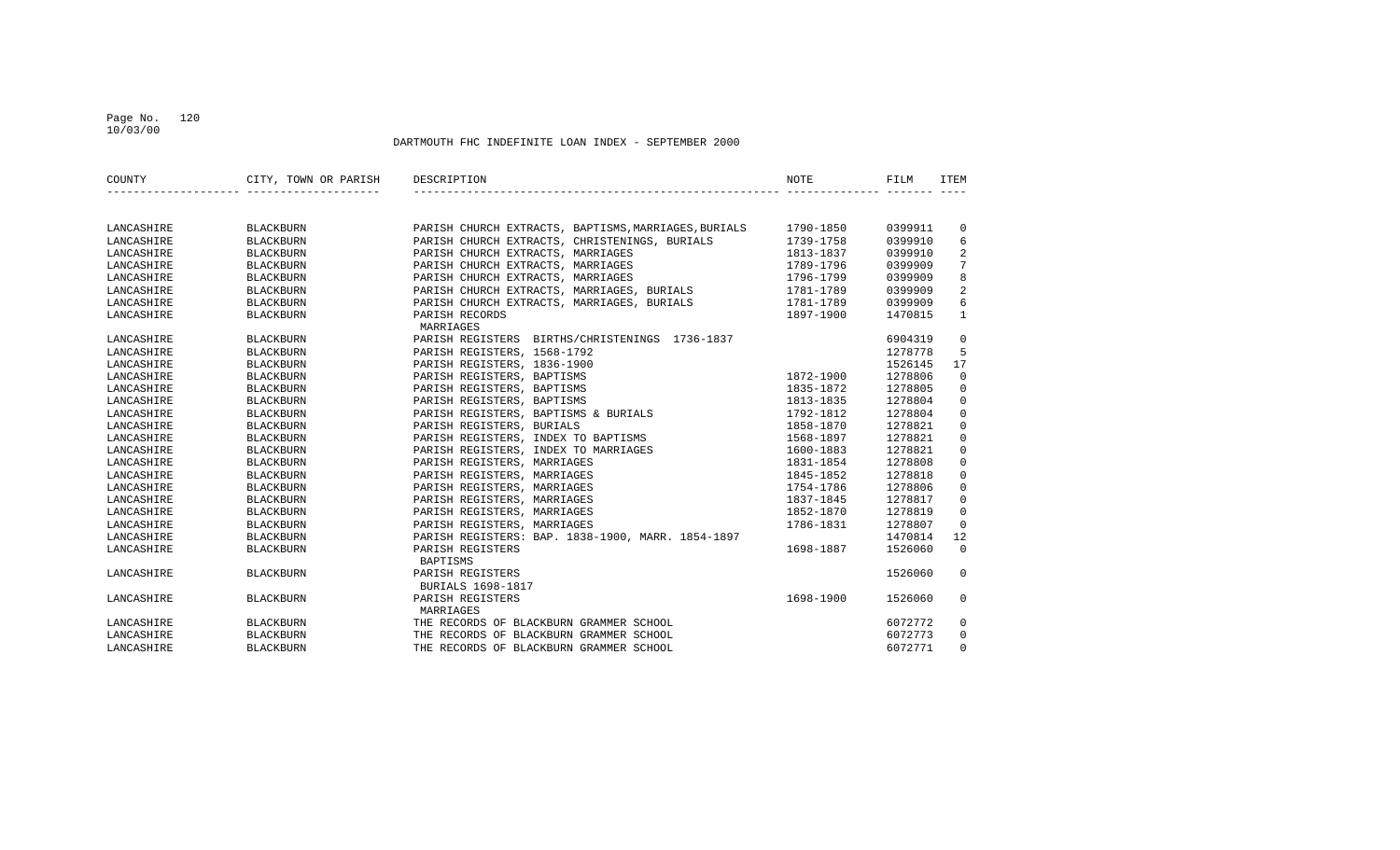## Page No. 121 10/03/00

| COUNTY     | CITY, TOWN OR PARISH DESCRIPTION |                                                                                                                                                                                                  | NOTE      | FILM    | ITEM           |
|------------|----------------------------------|--------------------------------------------------------------------------------------------------------------------------------------------------------------------------------------------------|-----------|---------|----------------|
|            |                                  |                                                                                                                                                                                                  |           |         |                |
| LANCASHIRE | BLACKBURN                        | TRANSCRIPTS AND OTHER RECORDS<br>WESLEYAN CHURCH, CLAYTON ST. CHAPEL, CHRISTENINGS 1784-1837 1037072                                                                                             |           |         | 11             |
| LANCASHIRE | BLACKBURN                        |                                                                                                                                                                                                  |           |         | 21             |
| LANCASHIRE | BLACKBURN & DARWEN               | PARISH CHURCH EXTRACTS, BURIALS                                                                                                                                                                  | 1730-1743 | 0399910 | 5              |
| LANCASHIRE | BLACKBURN & DARWEN               | PARISH CHURCH EXTRACTS, BURIALS<br>PARISH CHURCH EXTRACTS, MARRIAGES 1722-1754<br>-1754<br>0399909 0399909<br>PARISHES W 507 0306896                                                             |           |         | 1              |
| LANCASHIRE | BLACKBURN HUNDRED                | CENSUS RETURNS OF GREAT BRITIAN, 1841                                                                                                                                                            |           |         | $\mathbf 0$    |
| LANCASHIRE | BLACKBURN HUNDRED                | CENSUS RETURNS OF GREAT BRITIAN, 1841 PARISHES B 503 0306892                                                                                                                                     |           |         | $\mathbf 0$    |
| LANCASHIRE | BLACKBURN HUNDRED                |                                                                                                                                                                                                  |           |         | 0              |
| LANCASHIRE | BLACKBURN HUNDRED                | CENSUS RETURNS OF GREAT BRITIAN, 1841 (PARISHES B 504 0306893)<br>CENSUS RETURNS OF GREAT BRITIAN, 1841 (PARISHES W 509 0306898<br>CENSUS RETURNS OF GREAT BRITIAN, 1841 (PARISHES W 508 0306897 |           |         | $\mathbf 0$    |
| LANCASHIRE | BLACKBURN HUNDRED                |                                                                                                                                                                                                  |           |         | $\mathbf 0$    |
| LANCASHIRE | <b>BLACKLEY</b>                  | 1881 CENSUS RETURNS                                                                                                                                                                              |           | 1341963 | 0              |
| LANCASHIRE | BOLTON-LE-MOORS                  | METHODIST NEW CONNEXION CHURCH, EBENEZER CHAPEL 1800-1837                                                                                                                                        |           | 1037072 | 22             |
| LANCASHIRE | <b>BRETHERTON</b>                | INDEPENDENT CHURCH, EBENEZER CHAPEL<br>1819-1837                                                                                                                                                 |           | 1037072 | 23             |
| LANCASHIRE | BROCKHOLES                       | 1891 CENSUS RG 12/3446                                                                                                                                                                           |           | 6098556 | $\overline{0}$ |
| LANCASHIRE | CHATBURN                         | 1851 CENSUS RETURNS P. 98-116                                                                                                                                                                    |           | 0087279 | $\mathbf 0$    |
| LANCASHIRE | CHILDWALL                        | 1841 CENSUS RETURNS                                                                                                                                                                              |           | 0306899 | $\mathbf 0$    |
| LANCASHIRE | CHORLEY                          | 1891 CENSUS RETURNS<br>RG12/3423                                                                                                                                                                 |           | 6098533 | $\mathbf 0$    |
| LANCASHIRE | CHORLEY                          | 1891 CENSUS RETURNS<br>RG12/3424                                                                                                                                                                 |           | 6098534 | $\mathbf 0$    |
| LANCASHIRE | CHORLEY                          | 1891 CENSUS RETURNS<br>RG12/3425                                                                                                                                                                 |           | 6098535 | 0              |
| LANCASHIRE | CHORLEY                          | 1891 CENSUS RETURNS<br>RG12/3426                                                                                                                                                                 |           | 6098536 | 0              |
| LANCASHIRE | CHORLEY                          | PARISH REGISTERS CHRISTENINGS 1836-1947                                                                                                                                                          |           | 0093706 | $\mathbf 0$    |
| LANCASHIRE | CHORLEY                          | PARISH REGISTERS MARRIAGES 1827-1904                                                                                                                                                             |           | 0093708 | $\mathbf 0$    |
| LANCASHIRE | CHORLTON-UPON-MEDLOC             | 1891 CENSUS RG 12/3182                                                                                                                                                                           |           | 6098292 | $\mathbf 0$    |
| LANCASHIRE | CHORLTON-UPON-MEDLOC             | 1891 CENSUS RG 12/3183                                                                                                                                                                           |           | 6098293 | $\mathbf 0$    |
| LANCASHIRE | CHORLTON-UPON-MEDLOC             | 1891 CENSUS RG 12/3184                                                                                                                                                                           |           | 6098294 | $\mathbf 0$    |
| LANCASHIRE | CHORLTON-UPON-MEDLOC             | 1891 CENSUS RG 12/3185                                                                                                                                                                           |           | 6098295 | 0              |
| LANCASHIRE | CHORLTON-UPON-MEDLOC             | 1891 CENSUS RG 12/3186                                                                                                                                                                           |           | 6098296 | $\mathbf 0$    |
| LANCASHIRE | CHORLTON-UPON-MEDLOC             | 1891 CENSUS<br>RG 12/3187                                                                                                                                                                        |           | 6098297 | $\Omega$       |
| LANCASHIRE | CHORLTON-UPON-MEDLOC             | 1891 CENSUS<br>RG 12/3188                                                                                                                                                                        |           | 6098298 | $\mathbf 0$    |
| LANCASHIRE | CHORLTON-UPON-MEDLOC             | 1891 CENSUS RG 12/3189                                                                                                                                                                           |           | 6098299 | $\mathbf 0$    |
| LANCASHIRE | <b>CHOWBENT</b>                  | PROTESTANT DISSENTING CHAPEL, BAPTISMS 1786-1837                                                                                                                                                 |           | 0917112 | 12             |
| LANCASHIRE | CLAYTON LE WOODS                 | 1891 CENSUS RETURNS                                                                                                                                                                              |           | 6098531 | $\overline{0}$ |
| LANCASHIRE | CLITHEROE                        | 1851 CENSUS RETURNS                                                                                                                                                                              |           | 0087279 | $\mathbf 0$    |
| LANCASHIRE | CLITHEROE                        | PARISH REGISTERS                                                                                                                                                                                 |           | 1278859 | $\mathbf{1}$   |
|            |                                  | BANNS 1847-1900                                                                                                                                                                                  |           |         |                |
| LANCASHIRE | CLITHEROE                        | PARISH REGISTERS<br>BURIALS 1844-1900                                                                                                                                                            |           | 1278859 | 1              |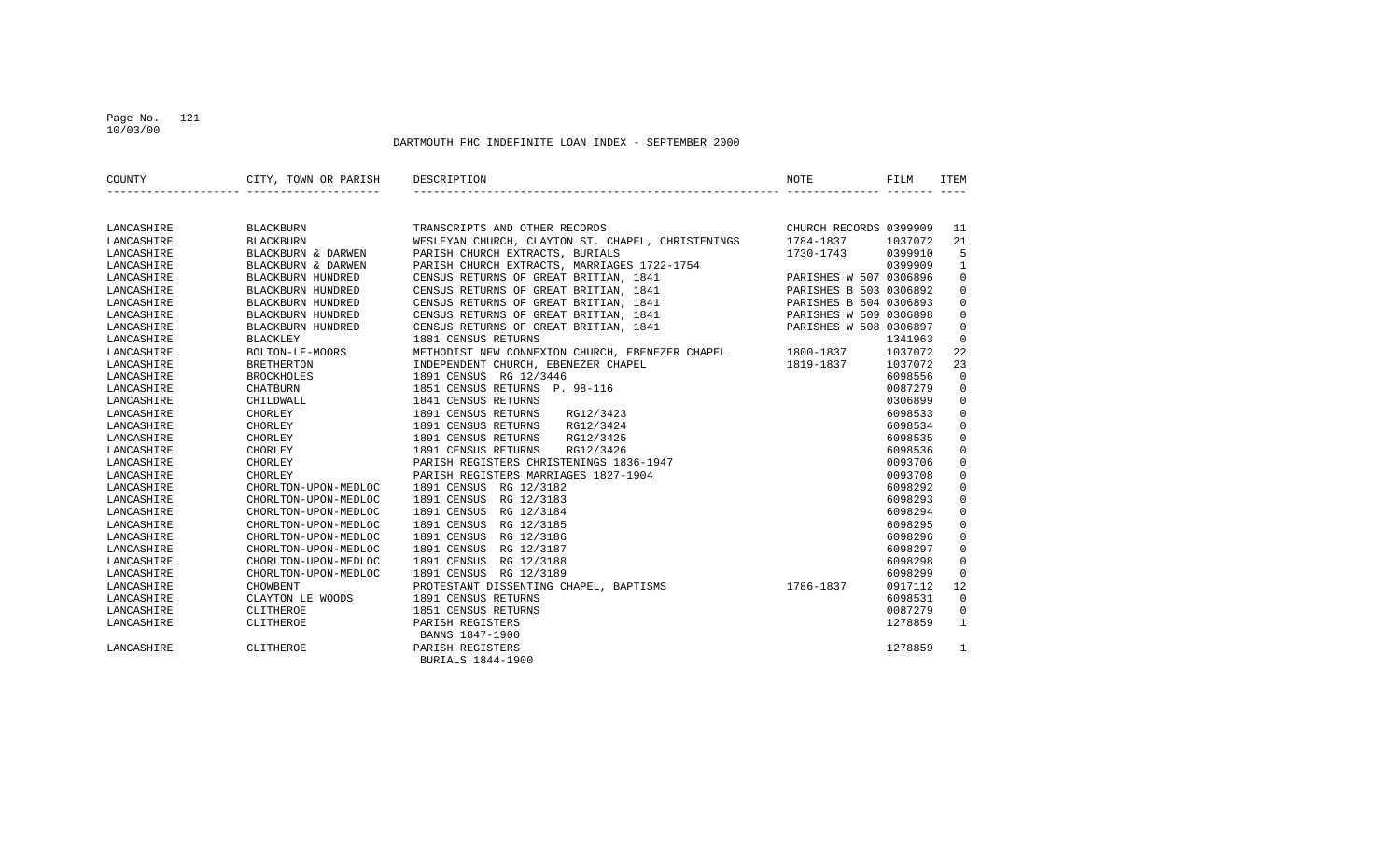## Page No. 122 10/03/00

| COUNTY     | CITY, TOWN OR PARISH | DESCRIPTION                                        | NOTE                   | FILM    | <b>TTEM</b>    |
|------------|----------------------|----------------------------------------------------|------------------------|---------|----------------|
|            |                      |                                                    |                        |         |                |
| LANCASHIRE | COCKERHAM            | PARISH REGISTERS<br>1595-1893                      |                        | 1278859 | 7              |
| LANCASHIRE | COLNE                | WESLEYAN CHURCH RECORDS 1788-1837 BIRTHS, BAPTISMS |                        | 0560904 | 22             |
| LANCASHIRE | CROSTON              | PARISH REGISTER PRINTOUTS, CHRISTENINGS            | 1690-1727              | 0883885 | 1              |
| LANCASHIRE | CRUMPSALL            | 1841 CENSUS                                        |                        | 0438733 | $\mathbf 0$    |
| LANCASHIRE | <b>CUERDEN</b>       | 1891 CENSUS RETURNS                                |                        | 6098531 | $\mathbf 0$    |
| LANCASHIRE | <b>DENTON</b>        | 1841 CENSUS                                        |                        | 0438733 | 0              |
| LANCASHIRE | DIDSBURY             | 1841 CENSUS                                        |                        | 0438733 | $\mathbf 0$    |
| LANCASHIRE | DIDSBURY             | 1891 CENSUS                                        | RG 12/3161             | 6098271 | $\mathbf 0$    |
| LANCASHIRE | DILWORTH             | 1891 CENSUS RG 12/3446                             |                        | 6098556 | $\mathbf 0$    |
| LANCASHIRE | <b>DOWNHAM</b>       | 1851 CENSUS RETURNS                                |                        | 0087279 | $\mathbf 0$    |
| LANCASHIRE | DROYLSDEN            | 1841 CENSUS                                        |                        | 0438733 | $\mathbf 0$    |
| LANCASHIRE | <b>DUNKERHALGH</b>   | CHURCH REGISTERS, 1650-1875                        |                        | 0599716 | 2              |
| LANCASHIRE | <b>DUTTON</b>        | 1891 CENSUS RG 12/3446                             |                        | 6098556 | $\mathbf 0$    |
| LANCASHIRE | <b>ECCLES</b>        | BLACKBURN TRANSCRIPTS, 1633-1745                   | CHURCH RECORDS 0399909 |         | $\mathbf 0$    |
| LANCASHIRE | <b>ECCLESTON</b>     | PARISH REGISTER PRINTOUTS, CHRISTENINGS 1782-1875  |                        | 0883626 | 2              |
| LANCASHIRE | ELLEL                | PARISH REGISTERS                                   |                        | 1278859 | 7              |
|            |                      | 1595-1893                                          |                        |         |                |
| LANCASHIRE | <b>ELSTON</b>        | 1891 CENSUS<br>RG 12/3446                          |                        | 6098556 | 0              |
| LANCASHIRE | ELTON                | 1891 CENSUS<br>RG12/3142                           |                        | 6098252 | $\mathbf 0$    |
| LANCASHIRE | ENFIELD              | CHURCH REGISTERS, 1650-1875                        |                        | 0599716 | 2              |
| LANCASHIRE | EUXTON               | 1891 CENSUS RETURNS                                |                        | 6098531 | $\mathbf 0$    |
| LANCASHIRE | FAILSWORTH           | 1841 CENSUS                                        |                        | 0438733 | $\mathbf 0$    |
| LANCASHIRE | FARNWORTH            | 1851 CENSUS RETURNS P. 137-340                     |                        | 0087216 | $\mathbf 0$    |
| LANCASHIRE | FARNWORTH            | 1861 CENSUS                                        |                        | 0543032 | $\mathbf 0$    |
| LANCASHIRE | FARRINGTON           | 1891 CENSUS RG 12/3428                             |                        | 6098538 | $\Omega$       |
| LANCASHIRE | FENISCOWLES          | PARISH REGISTERS, 1836-1900                        |                        | 1526145 | 17             |
| LANCASHIRE | FISHWICK             | 1891 CENSUS RG 12/3429                             |                        | 6098539 | 0              |
| LANCASHIRE | <b>FLEETWOOD</b>     | PARISH RECORDS                                     |                        | 1470815 | $\overline{3}$ |
|            |                      | 1841-1900                                          |                        |         |                |
| LANCASHIRE | GANNOW               | PARISH REGISTERS, 1879-1900                        |                        | 1526145 | 3              |
| LANCASHIRE | GARSTANG             | BISHOP'S TRANSCRIPTS, 1826-1901                    | YEARS MISSING          | 1502428 | $\Omega$       |
| LANCASHIRE | GARSTANG             | PARISH REGISTERS                                   |                        | 1278859 | 7              |
|            |                      | 1595-1893                                          |                        |         |                |
| LANCASHIRE | GARSTON              | 1841 CENSUS RETURNS                                |                        | 0306899 | $\Omega$       |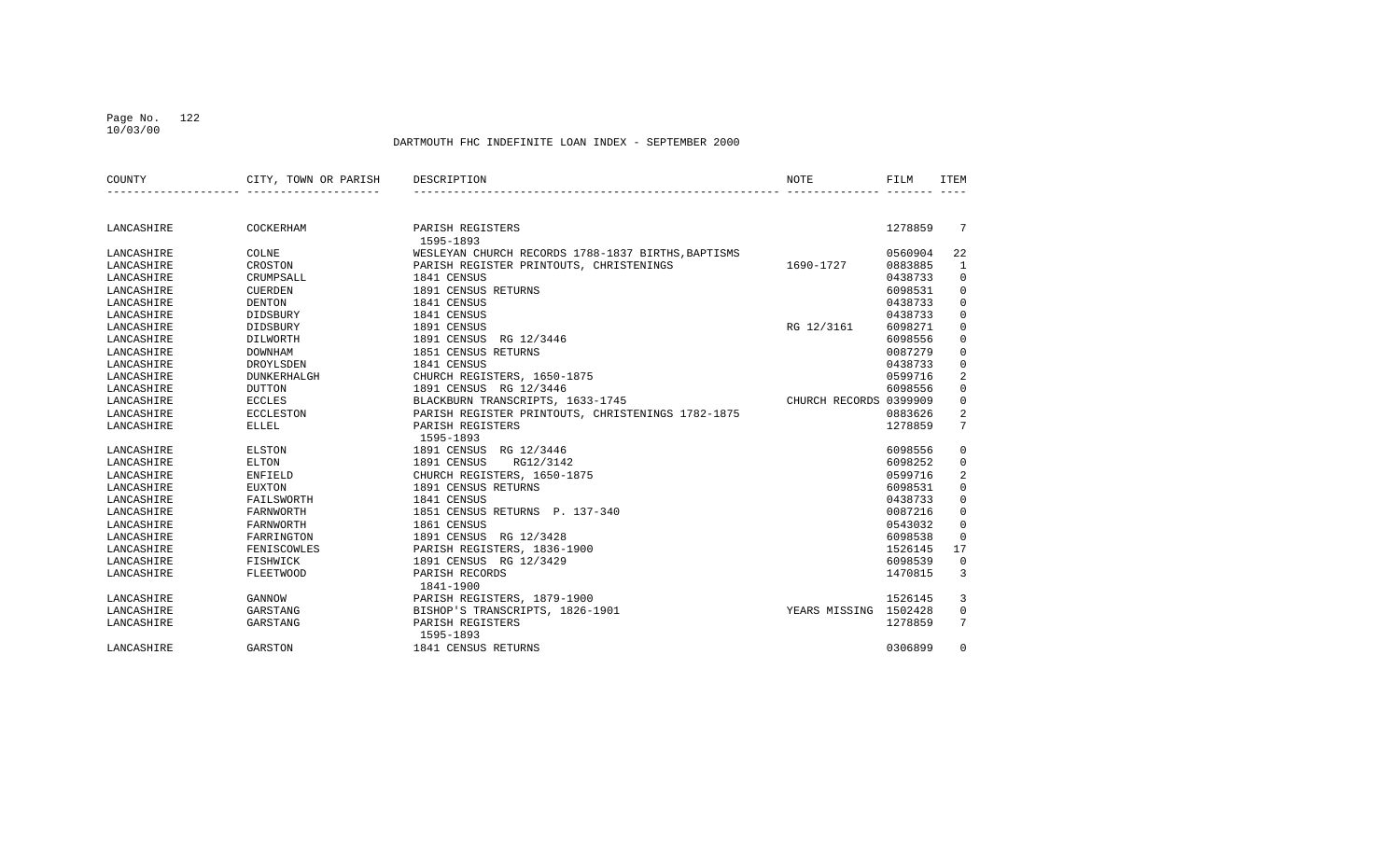## Page No. 123 10/03/00

| COUNTY     | CITY, TOWN OR PARISH | DESCRIPTION                                        | NOTE          | FILM    | <b>ITEM</b>    |
|------------|----------------------|----------------------------------------------------|---------------|---------|----------------|
|            |                      |                                                    |               |         |                |
|            |                      |                                                    |               |         |                |
| LANCASHIRE | GORTON               | 1841 CENSUS                                        |               | 0438733 | $\overline{0}$ |
| LANCASHIRE | <b>GREAT HEATON</b>  | 1881 CENSUS RETURNS                                |               | 1341963 | $\mathbf 0$    |
| LANCASHIRE | GREAT MITTON         | 1851 CENSUS RETURNS                                |               | 0087279 | 0              |
| LANCASHIRE | GRIMSARGH            | 1891 CENSUS RG 12/3446                             |               | 6098556 | $\mathbf 0$    |
| LANCASHIRE | GRIMSARGH            | CEMETERY INSCRIPTIONS                              | 1700-1950     | 0169082 | 5              |
| LANCASHIRE | GRINDLETON           | 1851 CENSUS RETURNS                                |               | 0087279 | $\mathbf 0$    |
| LANCASHIRE | <b>HALE</b>          | 1841 CENSUS RETURNS                                |               | 0306899 | $\mathbf 0$    |
| LANCASHIRE | HALEWOOD             | 1841 CENSUS RETURNS                                |               | 0306899 | $\mathbf 0$    |
| LANCASHIRE | HALLIWELL            | 1861 CENSUS                                        |               | 0543032 | $\mathbf 0$    |
| LANCASHIRE | HARPURHAY            | 1891 CENSUS RG 12/3269                             |               | 6098379 | $\mathbf 0$    |
| LANCASHIRE | HARPURHAY            | COMPUTER PRINTOUTS OF PARISH REGISTERS             | <b>BIRTHS</b> | 6904218 | $\mathbf 0$    |
| LANCASHIRE | HARPURHAY            | COMPUTER PRINTOUTS OF PARISH REGISTERS             | MARRIAGES     | 6904219 | $\mathbf 0$    |
| LANCASHIRE | HARPURHEY            | 1841 CENSUS                                        |               | 0438733 | $\mathbf 0$    |
| LANCASHIRE | HARPURHEY            | 1881 CENSUS RETURNS                                |               | 1341963 | 0              |
| LANCASHIRE | HASLINGDEN           | BISHOP'S TRANSCRIPTS, BAPTISMS MARRIAGES & BURIALS | 1815-1833     | 1068836 | $\mathbf 0$    |
| LANCASHIRE | HASLINGDEN           | PARISH REGISTERS, 1892-1900                        |               | 1526145 | 14             |
| LANCASHIRE | <b>HATHERALL</b>     | 1891 CENSUS RG 12/3446                             |               | 6098556 | $\mathbf 0$    |
| LANCASHIRE | HAUGHTON             | 1841 CENSUS                                        |               | 0438733 | $\mathbf 0$    |
| LANCASHIRE | <b>HEATON</b>        | 1861 CENSUS                                        |               | 0543032 | $\mathbf 0$    |
| LANCASHIRE | <b>HEYWOOD</b>       | WILLIAM'S DIRECOTRY                                |               | 0874437 | 2              |
| LANCASHIRE | HORWICH              | INDEPENDENT CHURCH, NEW CHAPEL, CHRISTENINGS       | 1750-1837     | 1037072 | 10             |
| LANCASHIRE | HOWICK               | 1891 CENSUS RG 12/3428                             |               | 6098538 | $\mathbb O$    |
| LANCASHIRE | HULME                | 1891 CENSUS RETURNS<br>RG12/3190                   |               | 6098300 | $\mathbf 0$    |
| LANCASHIRE | HULME                | 1891 CENSUS RETURNS<br>RG12/3191                   |               | 6098301 | $\mathbf 0$    |
| LANCASHIRE | HULME                | 1891 CENSUS RETURNS<br>RG12/3192                   |               | 6098302 | $\mathbf 0$    |
| LANCASHIRE | HULME                | 1891 CENSUS RETURNS<br>RG12/3193                   |               | 6098303 | $\mathbf 0$    |
| LANCASHIRE | HULME                | 1891 CENSUS RETURNS<br>RG12/3194                   |               | 6098304 | 0              |
| LANCASHIRE | HULME                | 1891 CENSUS RETURNS<br>RG12/3195                   |               | 6098305 | $\mathbf 0$    |
| LANCASHIRE | HULME                | 1891 CENSUS RETURNS<br>RG12/3196                   |               | 6098306 | $\mathbf 0$    |
| LANCASHIRE | HULME                | 1891 CENSUS RETURNS<br>RG12/3197                   |               | 6098307 | $\mathbf 0$    |
| LANCASHIRE | HULME                | 1891 CENSUS RETURNS<br>RG12/3198                   |               | 6098308 | $\mathbf 0$    |
| LANCASHIRE | HULME                | 1891 CENSUS RETURNS<br>RG12/3199                   |               | 6098309 | $\mathbf 0$    |
| LANCASHIRE | HULME                | 1891 CENSUS RETURNS<br>RG12/3202                   |               | 6098312 | $\mathbf 0$    |
| LANCASHIRE | HUTTON               | 1891 CENSUS RG 12/3428                             |               | 6098538 | 0              |
| LANCASHIRE | KEARSLEY             | 1851 CENSUS RETURNS                                |               | 0087216 | $\Omega$       |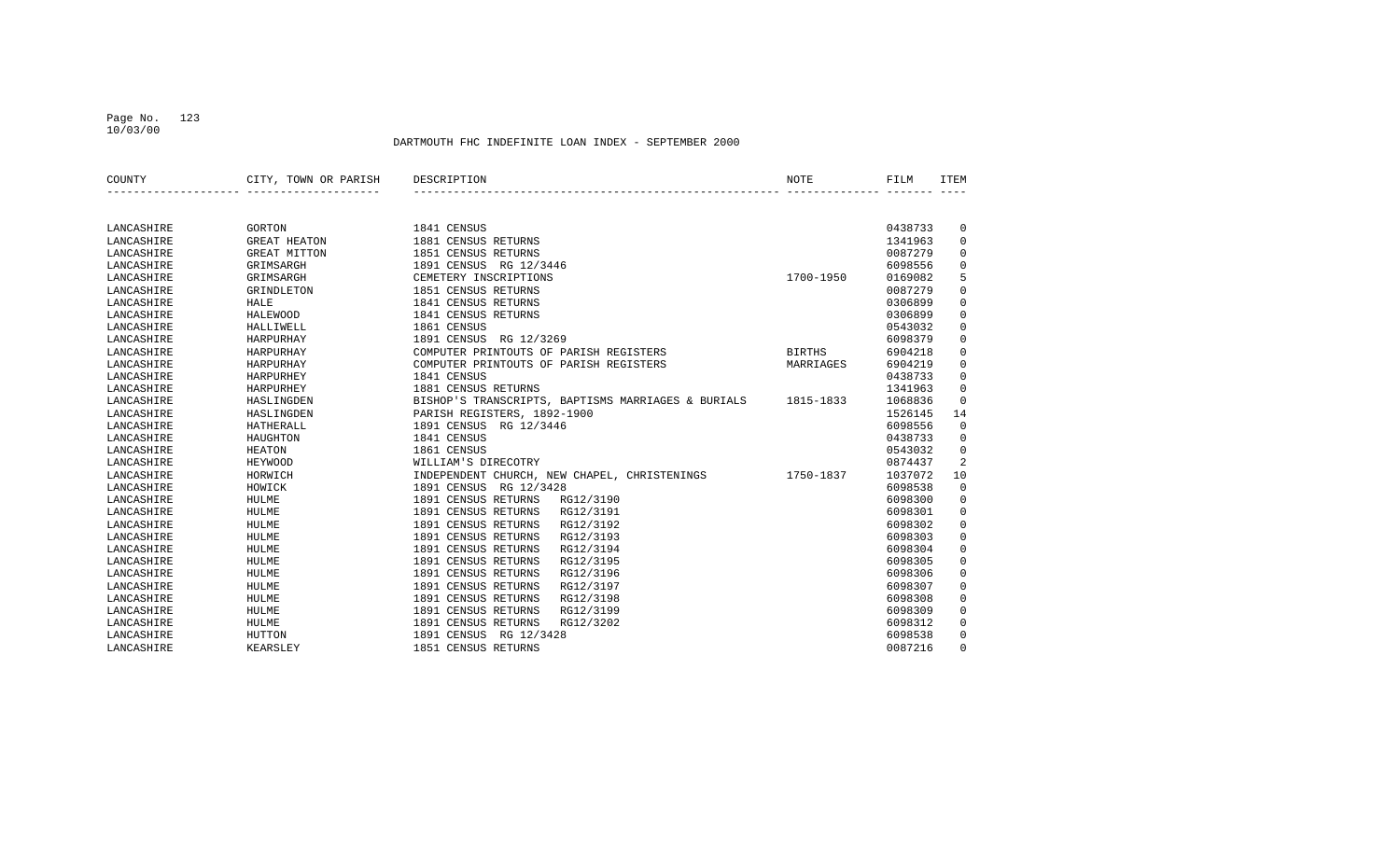## Page No. 124 10/03/00

| COUNTY     | CITY, TOWN OR PARISH | DESCRIPTION                                        | NOTE      | FILM    | ITEM            |
|------------|----------------------|----------------------------------------------------|-----------|---------|-----------------|
|            |                      |                                                    |           |         |                 |
| LANCASHIRE | KEARSLEY             | 1861 CENSUS                                        |           | 0543032 | $\mathbf 0$     |
| LANCASHIRE | LEAGRAM AND CHIPPING | CHURCH REGISTERS, 1650-1875                        |           | 0599716 | 2               |
| LANCASHIRE | LEYLAND              | 1891 CENSUS RETURNS                                |           | 6098531 | $\mathbf 0$     |
| LANCASHIRE | LEYLAND              | PARISH REGISTER PRINTOUTS                          |           | 0933205 | 3               |
| LANCASHIRE | LITTLE HEATON        | 1881 CENSUS RETURNS                                |           | 1341963 | $\Omega$        |
| LANCASHIRE | LITTLE HOOLE         | 1891 CENSUS RG 12/3428                             |           | 6098538 | $\mathbf 0$     |
| LANCASHIRE | LITTLE HULTON        | 1851 CENSUS RETURNS                                |           | 0087216 | $\mathbf 0$     |
| LANCASHIRE | LITTLE HULTON        | 1861 CENSUS                                        |           | 0543032 | $\mathbf 0$     |
| LANCASHIRE | LITTLE MITTON        | 1851 CENSUS RETURNS                                |           | 0087279 | $\mathbf 0$     |
| LANCASHIRE | LITTLE WOOLTON       | 1841 CENSUS RETURNS                                |           | 0306899 | $\mathbf 0$     |
| LANCASHIRE | LITTLEBOROUGH        | MACDONALDS' DIRECTORY                              |           | 0874424 | $\overline{3}$  |
| LANCASHIRE | LIVERPOOL            | 1871 CENSUS                                        |           | 0841889 | $\Omega$        |
| LANCASHIRE | LIVERPOOL            | 1871 CENSUS                                        |           | 0841888 | $\mathbf 0$     |
| LANCASHIRE | LIVERPOOL            | 1871 CENSUS                                        |           | 0841895 | $\mathbf 0$     |
| LANCASHIRE | LIVERPOOL            | 1871 CENSUS                                        |           | 0841890 | $\mathbf 0$     |
| LANCASHIRE | LIVERPOOL            | 1871 CENSUS                                        |           | 0841898 | $\mathbf 0$     |
| LANCASHIRE | LIVERPOOL            | 1881 CENSUS OF ENGLAND AND WALES, BUNDLES #3615-7  |           | 1341866 | $\mathbf 0$     |
| LANCASHIRE | LIVERPOOL            | 1891 CENSUS RG 12/2093                             |           | 6098013 | $\mathbf 0$     |
| LANCASHIRE | LIVERPOOL            | 1891 CENSUS RG 12/2905                             |           | 6098015 | $\mathbf 0$     |
| LANCASHIRE | LIVERPOOL            | 1891 CENSUS RG 12/2914                             |           | 6098014 | $\mathbf 0$     |
| LANCASHIRE | LIVERPOOL            | INDEPENDENT CHURCH, EDMUND ST./GREAT CROSS HALL    | 1802-1837 | 1037073 | $\sqrt{2}$      |
| LANCASHIRE | LIVERPOOL            | PARISH REGISTER PRINTOUTS: CHRISTENINGS, 1841-1875 |           | 1235422 | 3               |
| LANCASHIRE | LIVERPOOL            | PARISH REGISTERS CHRISTENINGS 1867-1869            |           | 0093894 | $\mathbf 0$     |
| LANCASHIRE | LIVERPOOL            | PARISH REGISTERS, BURIALS 1776-1853                |           | 0093913 | $\mathbf 0$     |
| LANCASHIRE | LIVERPOOL            | PARISH REGISTERS, CHRISTENINGS 1793-1815           |           | 0093873 | $\mathbf 0$     |
| LANCASHIRE | LIVERPOOL            | PARISH REGISTERS, CHRISTENINGS 1815-1820           |           | 0093874 | $\mathbf 0$     |
| LANCASHIRE | LIVERPOOL            | PARISH REGISTERS, CHRISTENINGS, MARRIAGES, BURIALS | 1704-1792 | 0093872 | $\mathbf 0$     |
| LANCASHIRE | LIVERPOOL            | PRESBYTERIAN OR UNITARIAN CHURCH, BENNS GARDEN     | 1764-1837 | 1037072 | 24              |
| LANCASHIRE | LIVERPOOL            | ST. JOHNS OLD HAYMARKET, CHRISTENINGS              | 1812-1875 | 0820535 | 5               |
| LANCASHIRE | LIVERPOOL            | TOXTETH CHAPEL (INDEPENDENT) CHURCH RECORDS        | 1833-1836 | 0560904 | 7               |
| LANCASHIRE | LIVERPOOL            | UNIVERSALIST CHURCH, BOLD ST. CHAPEL, CHRISTENINGS | 1825-1837 | 1037073 | $\mathbf{1}$    |
| LANCASHIRE | LIVERPOOL            | WESLEYAN CHURCH, BRUNSWICK CHAPEL, MOSS ST.        | 1812-1837 | 1037073 | 5               |
| LANCASHIRE | LIVERPOOL            | WESLEYAN CHURCH, MOUNT PLEASANT CHAPEL             | 1787-1837 | 1037073 | $7\phantom{.0}$ |
| LANCASHIRE | LIVERPOOL            | WESLEYAN CHURCH, PITT ST. CHAPEL, CHRISTENINGS     | 1802-1837 | 1037073 | 6               |
| LANCASHIRE | LONGRIDGE            | PARISH REGISTERS, 1783-1900                        |           | 1470814 | $\mathbf{1}$    |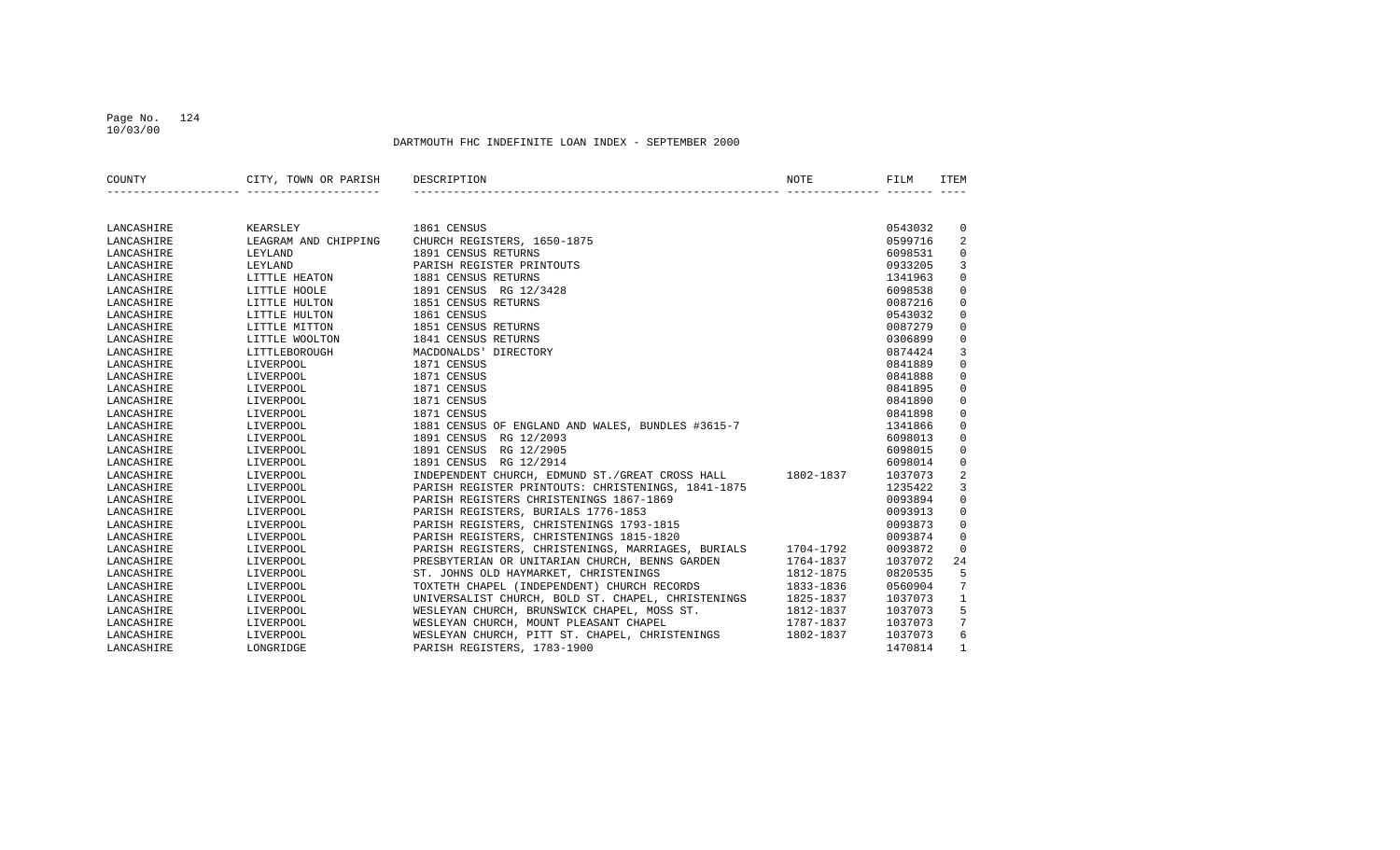## Page No. 125 10/03/00

| COUNTY     | CITY, TOWN OR PARISH | DESCRIPTION                                        | <b>NOTE</b> | FILM    | <b>ITEM</b>  |
|------------|----------------------|----------------------------------------------------|-------------|---------|--------------|
|            |                      |                                                    |             |         |              |
|            |                      |                                                    |             |         |              |
| LANCASHIRE | LONGRIDGE            | PARISH REGISTERS, BAPTISMS 1813-1921               |             | 0094020 | 0            |
| LANCASHIRE | LONGRIDGE            | PARISH REGISTERS, BURIALS 1813-1931                |             | 0094021 | $\mathbf 0$  |
| LANCASHIRE | LONGRIDGE            | PARISH REGISTERS, MARRIAGES 1805-1874              |             | 0094020 | $\mathbf 0$  |
| LANCASHIRE | LONGRIDGE            | PARISH REGISTERS, MARRIAGES 1874-1916              |             | 0094021 | $\mathbf 0$  |
| LANCASHIRE | LONGTON              | 1891 CENSUS RG 12/3428                             |             | 6098538 | $\mathbf 0$  |
| LANCASHIRE | LONGTON              | PARISH REGISTERS, BANNS 1898-1900                  |             | 1278778 | $1\,$        |
| LANCASHIRE | LONGTON              | PARISH REGISTERS, BURIALS 1817-1900                |             | 1278778 | $\mathbf{1}$ |
| LANCASHIRE | LONGTON              | PARISH REGISTERS, CHURCH REGISTER 1889-1900        |             | 1278778 | $\mathbf{1}$ |
| LANCASHIRE | LUND                 | PARISH REGISTER PRINTOUTS, CHRISTENINGS            | 1775-1838   | 0472560 | 7            |
| LANCASHIRE | MANCHESTER           | 1841 CENSUS RETURNS<br>HO 107/576                  |             | 0438728 | $\mathsf 0$  |
| LANCASHIRE | MANCHESTER           | 1841 CENSUS RETURNS<br>HO 107/577                  |             | 0438729 | $\mathsf 0$  |
| LANCASHIRE | MANCHESTER           | 1891 CENSUS RETURNS<br>ANCOATS RG12/3230           |             | 6098340 | $\mathbf 0$  |
| LANCASHIRE | MANCHESTER           | 1891 CENSUS RETURNS<br>RG12/3231<br>ANCOATS        |             | 6098341 | 0            |
| LANCASHIRE | MANCHESTER           | 1891 CENSUS RETURNS<br>RG12/3232<br><b>ANCOATS</b> |             | 6098342 | $\mathbf 0$  |
| LANCASHIRE | MANCHESTER           | 1891 CENSUS RETURNS<br>RG12/3233<br><b>ANCOATS</b> |             | 6098343 | $\mathbf 0$  |
| LANCASHIRE | MANCHESTER           | 1891 CENSUS RETURNS<br>RG12/3234<br><b>ANCOATS</b> |             | 6098344 | $\mathbf 0$  |
| LANCASHIRE | MANCHESTER           | 1891 CENSUS RETURNS<br>RG12/3235<br><b>ANCOATS</b> |             | 6098345 | $\mathbf 0$  |
| LANCASHIRE | MANCHESTER           | 1891 CENSUS RETURNS<br>CENTRAL<br>RG12/3236        |             | 6098346 | $\mathbf 0$  |
| LANCASHIRE | MANCHESTER           | 1891 CENSUS RETURNS<br>RG12/3237<br>CENTRAL        |             | 6098347 | $\mathbf 0$  |
| LANCASHIRE | MANCHESTER           | 1891 CENSUS RETURNS<br>RG12/3238<br>CENTRAL        |             | 6098348 | $\mathbf 0$  |
| LANCASHIRE | MANCHESTER           | 1891 CENSUS RETURNS<br>CENTRAL<br>RG12/3239        |             | 6098349 | $\mathbf 0$  |
| LANCASHIRE | MANCHESTER           | 1891 CENSUS RETURNS<br>RG12/3240<br>CENTRAL        |             | 6098350 | $\mathbf 0$  |
| LANCASHIRE | MANCHESTER           | 1891 CENSUS RETURNS<br>CENTRAL RG12/3241           |             | 6098351 | $\mathbf 0$  |
| LANCASHIRE | MANCHESTER           | 1891 CENSUS RETURNS<br>ST. GEORGE RG12/3242        |             | 6098352 | $\mathbf 0$  |
| LANCASHIRE | MANCHESTER           | 1891 CENSUS RETURNS<br>ST. GEORGE RG12/3243        |             | 6098353 | $\mathbf 0$  |
| LANCASHIRE | MANCHESTER           | 1891 CENSUS RETURNS<br>ST. GEORGE RG12/3244        |             | 6098354 | $\mathbf 0$  |
| LANCASHIRE | MANCHESTER           | 1891 CENSUS RETURNS<br>ST. GEORGE RG12/3245        |             | 6098355 | $\mathbf 0$  |
| LANCASHIRE | MANCHESTER           | 1891 CENSUS RETURNS<br>ST. GEORGE<br>RG12/3246     |             | 6098356 | $\mathbf 0$  |
| LANCASHIRE | MANCHESTER           | 1891 CENSUS RETURNS<br>ST. GEORGE<br>RG12/3247     |             | 6098357 | $\mathbf 0$  |
| LANCASHIRE | MANCHESTER           | 1891 CENSUS RETURNS<br>ST. GEORGE<br>RG12/3248     |             | 6098358 | $\mathbf 0$  |
| LANCASHIRE | MANCHESTER           | 1891 CENSUS RETURNS<br>ST. GEORGE<br>RG12/3249     |             | 6098359 | $\mathbf 0$  |
| LANCASHIRE | MANCHESTER           | 1891 CENSUS RETURNS ST. GEORGE RG12/3250           |             | 6098360 | $\mathbf 0$  |
| LANCASHIRE | MANCHESTER           | COLLEGIATE CHURCH, BISHOPS TRANSCRIPTS             | 1833        | 1545569 | $\Omega$     |
|            |                      | M, Bp, Bu                                          |             |         |              |
| LANCASHIRE | MANCHESTER           | KELLY'S (SLATER'S) DIRECTORY OF MANCHESTER         |             | 1656858 | 4            |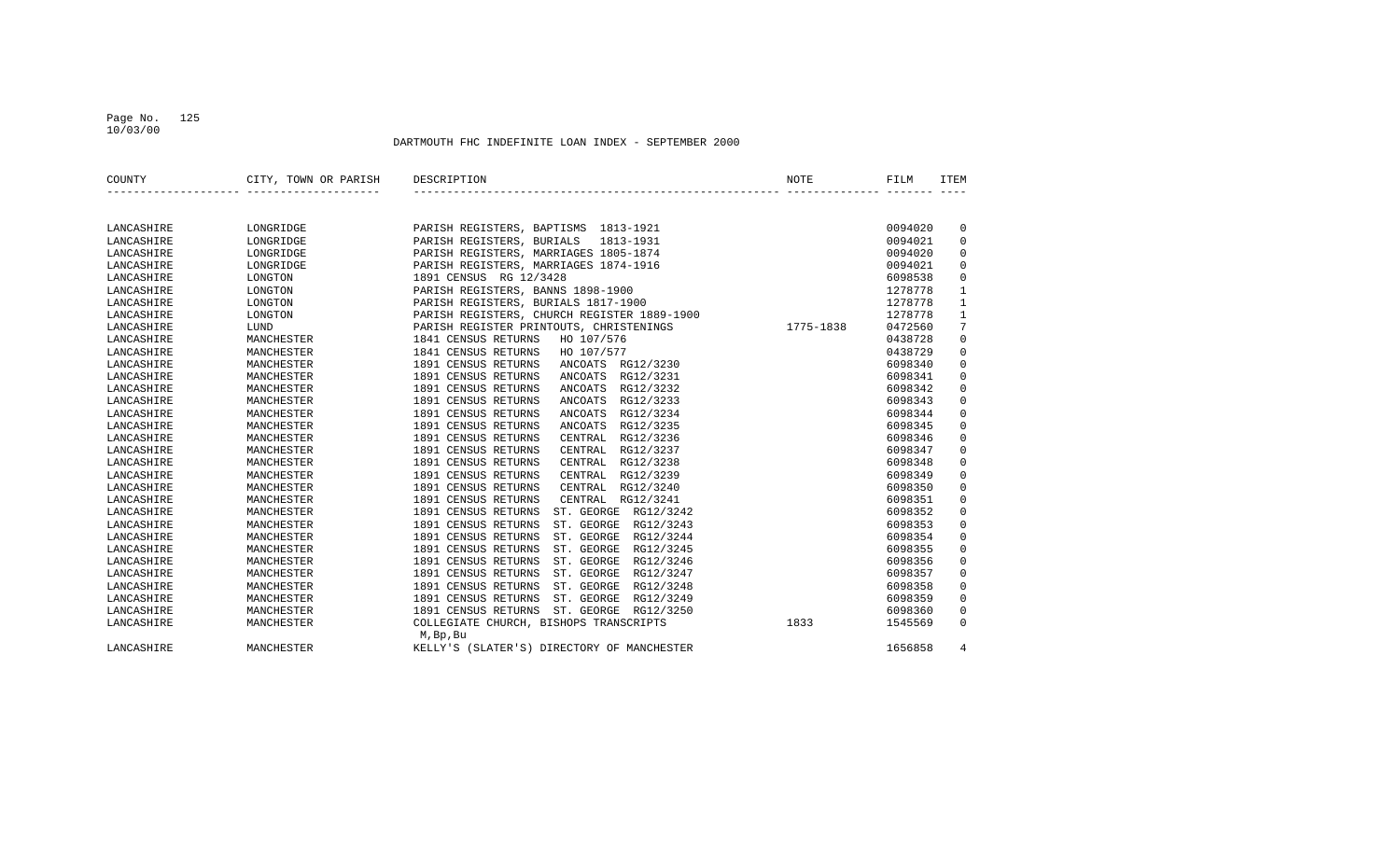## Page No. 126 10/03/00

| COUNTY     | CITY, TOWN OR PARISH | DESCRIPTION                                        | <b>NOTE</b>   | FILM    | <b>ITEM</b>  |
|------------|----------------------|----------------------------------------------------|---------------|---------|--------------|
|            |                      |                                                    |               |         |              |
| LANCASHIRE | MANCHESTER           | PARISH REGISTER PRINTOUTS                          |               | 1235340 | 12           |
| LANCASHIRE | MANCHESTER           | PARISH REGISTER PRINTOUTS                          |               | 0933205 | 16           |
| LANCASHIRE | MANCHESTER           | PARISH REGISTERS: BUR. 1831-1855, MARR. 1838-1890  |               | 0559151 | $\mathbf 0$  |
| LANCASHIRE | MANCHESTER           | PARISH REGISTERS: MARRIAGES, 1843-1844             |               | 0438204 | $\Omega$     |
| LANCASHIRE | MANCHESTER           | PARISH REGISTERS: MARRIAGES, 1850-1851             |               | 0438213 | $\Omega$     |
| LANCASHIRE | MANCHESTER           | PARISH REGISTERS                                   |               | 0438172 | $\Omega$     |
|            |                      | BAPTISMS 1830-1832                                 |               |         |              |
| LANCASHIRE | MANCHESTER           | VOL. 28 DEEDS WILLS LEASES BAPTISMS MARRIAGES BUR. | 1572-1886     | 0093606 | 0            |
| LANCASHIRE | MANCHESTER           | VOL. 29 MONUMENTAL INSCRIPTIONS                    |               | 0093606 | 0            |
| LANCASHIRE | MANSRIGGS            | 1871 CENSUS                                        |               | 0848077 | 0            |
| LANCASHIRE | MARSDEN              | PARISH REGISTERS BAPTISMS AND BURIALS              | 1813-1900     | 1470815 | 12           |
| LANCASHIRE | MEARLEY              | 1851 CENSUS RETURNS                                |               | 0087279 | $\mathbf 0$  |
| LANCASHIRE | MELLING              | PARISH REGISTERS, 1828-1900                        |               | 1526145 | $\mathbf{1}$ |
| LANCASHIRE | MIDDLE HULTON        | 1851 CENSUS RETURNS                                |               | 0087216 | $\Omega$     |
| LANCASHIRE | MIDDLE HULTON        | 1861 CENSUS                                        |               | 0543032 | $\mathbf 0$  |
| LANCASHIRE | MILNROW              | MACDONALDS' DIRECTORY                              |               | 0874424 | 3            |
| LANCASHIRE | MOSS-SIDE            | 1891 CENSUS RETURNS<br>RG12/3199                   |               | 6098309 | 0            |
| LANCASHIRE | MOSS-SIDE            | 1891 CENSUS RETURNS<br>RG12/3200                   |               | 6098310 | $\Omega$     |
| LANCASHIRE | MOSS-SIDE            | 1891 CENSUS RETURNS<br>RG12/3201                   |               | 6098311 | 0            |
| LANCASHIRE | MOSS-SIDE            | 1891 CENSUS RETURNS<br>RG12/3202                   |               | 6098312 | 0            |
| LANCASHIRE | MUCH HOOLE           | 1891 CENSUS RG 12/3428                             |               | 6098538 | 0            |
| LANCASHIRE | MUCH WOOLTON         | 1841 CENSUS RETURNS                                |               | 0306899 | 0            |
| LANCASHIRE | MUSBURY              | 1891 CENSUS RG 12/3352                             |               | 6098462 | 0            |
| LANCASHIRE | NEWTON               | 1891 CENSUS<br>RG12/3252                           |               | 6098362 | $\Omega$     |
| LANCASHIRE | OLDHAM               | MONUMENTAL INSCRIPTIONS 1800-1950                  |               | 0247893 | 8            |
| LANCASHIRE | OLDHAM               | WESLEYAN METHODIST CHURCH, CHRISTENINGS            | 1791-1837     | 1037085 | 19           |
| LANCASHIRE | OSMOTHERLEY          | 1871 CENSUS                                        |               | 0848077 | 0            |
| LANCASHIRE | OVER DARWEN          | COMPUTER PRINTOUTS OF PARISH REGISTERS             | <b>BIRTHS</b> | 6904504 | $\Omega$     |
| LANCASHIRE | OVER HULTON          | 1851 CENSUS RETURNS                                |               | 0087216 | 0            |
| LANCASHIRE | <b>OVER HULTON</b>   | 1861 CENSUS                                        |               | 0543032 | 0            |
| LANCASHIRE | PENDLETON            | 1851 CENSUS RETURNS                                |               | 0087279 | 0            |
| LANCASHIRE | PENNINGTON           | 1841 CENSUS                                        |               | 0306901 | 0            |
| LANCASHIRE | PENNINGTON           | 1871 CENSUS                                        |               | 0848077 | 0            |
| LANCASHIRE | PENWORTHAM           | 1891 CENSUS<br>RG 12/3428                          |               | 6098538 | $\Omega$     |
| LANCASHIRE | PENWORTHAM           | PARISH REGISTERS, BANNS 1898-1900                  |               | 1278778 | $\mathbf{1}$ |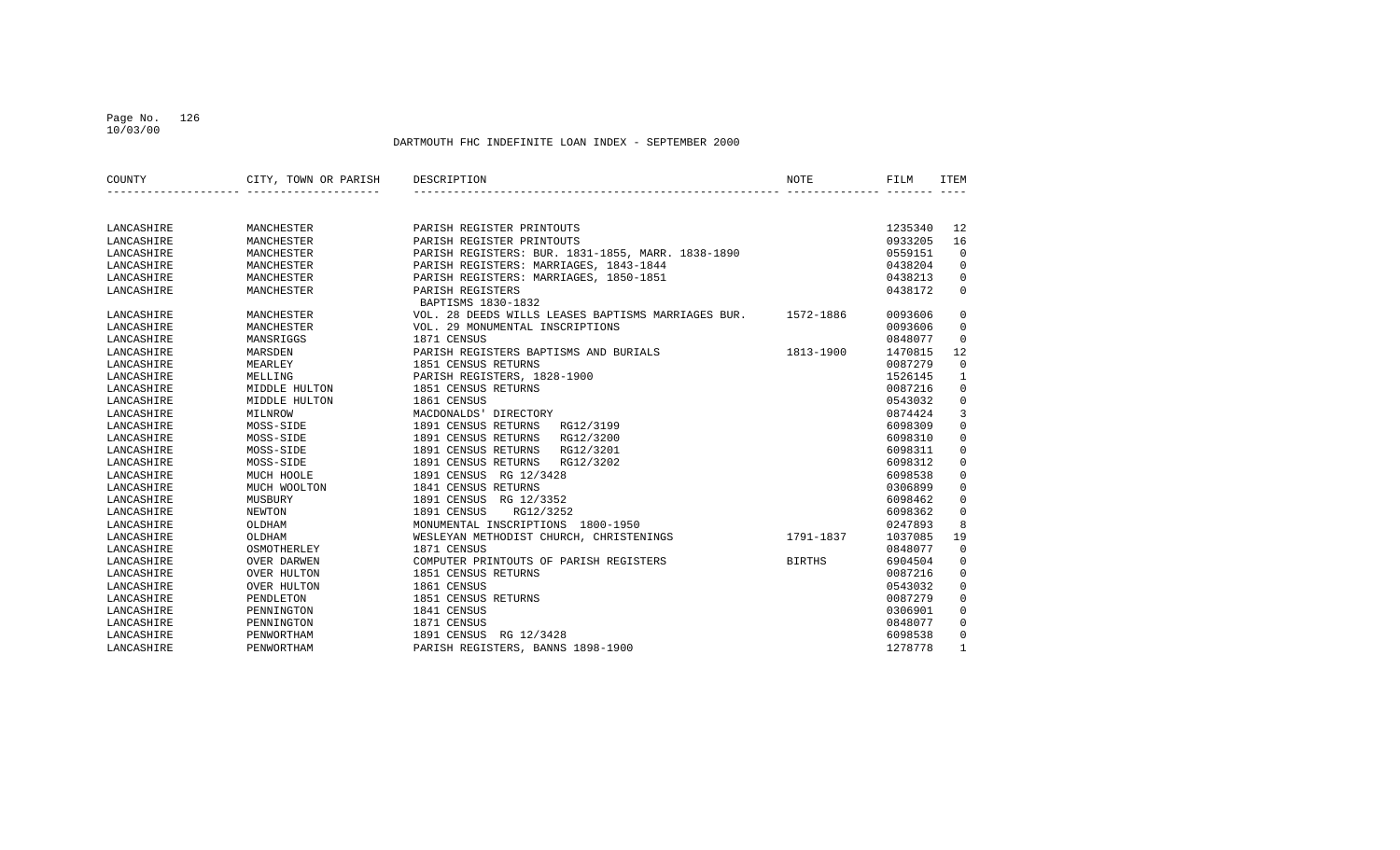## Page No. 127 10/03/00

| COUNTY     | CITY, TOWN OR PARISH | DESCRIPTION                                          | NOTE      | FILM    | ITEM         |
|------------|----------------------|------------------------------------------------------|-----------|---------|--------------|
|            |                      |                                                      |           |         |              |
| LANCASHIRE | PENWORTHAM           | PARISH REGISTERS, BURIALS 1817-1900                  |           | 1278778 | 1            |
| LANCASHIRE | PENWORTHAM           | PARISH REGISTERS, CHURCH REGISTER 1889-1900          |           | 1278778 | $\mathbf{1}$ |
| LANCASHIRE | PILKINGTON           | NEW JERUSALEMITE CHURCH, STAND LANE CHAPEL           | 1803-1837 | 1037085 | 21           |
| LANCASHIRE | POULTON-LE FYLDE     | PARISH RECORDS                                       |           | 1470815 | 3            |
|            |                      | 1841-1900                                            |           |         |              |
| LANCASHIRE | PRESTON              | 1891 CENSUS<br>RG 12/3429                            |           | 6098539 | 0            |
| LANCASHIRE | PRESTON              | 1891 CENSUS<br>RG 12/3430                            |           | 6098540 | $\mathbf 0$  |
| LANCASHIRE | PRESTON              | 1891 CENSUS<br>RG 12/3431                            |           | 6098541 | $\mathbf 0$  |
| LANCASHIRE | PRESTON              | 1891 CENSUS<br>RG 12/3432                            |           | 6098542 | $\mathbf 0$  |
| LANCASHIRE | PRESTON              | 1891 CENSUS<br>RG 12/3433                            |           | 6098543 | $\mathbf 0$  |
| LANCASHIRE | PRESTON              | 1891 CENSUS<br>RG 12/3434                            |           | 6098544 | $\mathbf 0$  |
| LANCASHIRE | PRESTON              | 1891 CENSUS<br>RG 12/3435                            |           | 6098545 | $\mathbf 0$  |
| LANCASHIRE | PRESTON              | 1891 CENSUS<br>RG 12/3436                            |           | 6098546 | $\mathbf 0$  |
| LANCASHIRE | PRESTON              | 1891 CENSUS<br>RG 12/3437                            |           | 6098547 | $\mathbf 0$  |
| LANCASHIRE | PRESTON              | 1891 CENSUS<br>RG 12/3438                            |           | 6098548 | $\mathsf 0$  |
| LANCASHIRE | PRESTON              | 1891 CENSUS<br>RG 12/3439                            |           | 6098549 | $\mathbf 0$  |
| LANCASHIRE | PRESTON              | 1891 CENSUS<br>RG 12/3440                            |           | 6098550 | $\mathbf 0$  |
| LANCASHIRE | PRESTON              | 1891 CENSUS<br>RG 12/3441                            |           | 6098551 | $\mathbf 0$  |
| LANCASHIRE | PRESTON              | 1891 CENSUS<br>RG 12/3442                            |           | 6098552 | $\mathbf 0$  |
| LANCASHIRE | PRESTON              | 1891 CENSUS<br>RG 12/3443                            |           | 6098553 | $\mathbf 0$  |
| LANCASHIRE | PRESTON              | OUR CHURHES AND CHAPELS                              |           | 0994095 | $\mathbf{1}$ |
| LANCASHIRE | PRESTON              | ROMAN CATHOLIC PARISH REGISTER PRINTOUTS, ST. MARY   | 1774-1834 | 0472560 | 11           |
| LANCASHIRE | PRESTON              | SAINT JOHN PARISH REGISTER PRINTOUTS, CHRISTENINGS   | 1813-1832 | 0883626 | 5            |
| LANCASHIRE | PRESTON              | ST. JOHN'S PARISH REGISTERS BAPTISMS 1767-1818       |           | 0094007 | $\mathsf 0$  |
| LANCASHIRE | PRESTON              | ST. JOHN'S PARISH REGISTERS BURIALS 1767-1812        |           | 0094007 | $\mathbf 0$  |
| LANCASHIRE | PRESTON              | ST. JOHN'S PARISH REGISTERS MARRIAGES 1813-1833      |           | 0094014 | $\mathsf 0$  |
| LANCASHIRE | PRESTWICH            | 1881 CENSUS RETURNS                                  |           | 1341963 | $\mathbf 0$  |
| LANCASHIRE | RADCLIFFE            | 1891 CENSUS<br>RG12/3142                             |           | 6098252 | $\mathbf 0$  |
| LANCASHIRE | RADCLIFFE            | MONUMENTAL INSCRIPTIONS 1800-1950                    |           | 0247893 | 9            |
| LANCASHIRE | <b>RADCLIFFE</b>     | PARISH CHURCH EXTRACTS, BAPTISMS, MARRIAGES, BURIALS | 1802-1829 | 0399909 | 7            |
| LANCASHIRE | <b>READ</b>          | PARISH REGISTERS, 1885-1900                          |           | 1526145 | 9            |
| LANCASHIRE | RIBBLETON            | 1891 CENSUS RG 12/3446                               |           | 6098556 | $\mathbf 0$  |
| LANCASHIRE | RIBCHESTER           | 1891 CENSUS RG 12/3446                               |           | 6098556 | $\Omega$     |
| LANCASHIRE | RIBCHESTER           | CHURCH REGISTERS, 1650-1875                          |           | 0599716 | 2            |
| LANCASHIRE | RIBCHESTER           | PARISH REGISTERS, 1783-1900                          |           | 1470814 | $\mathbf{1}$ |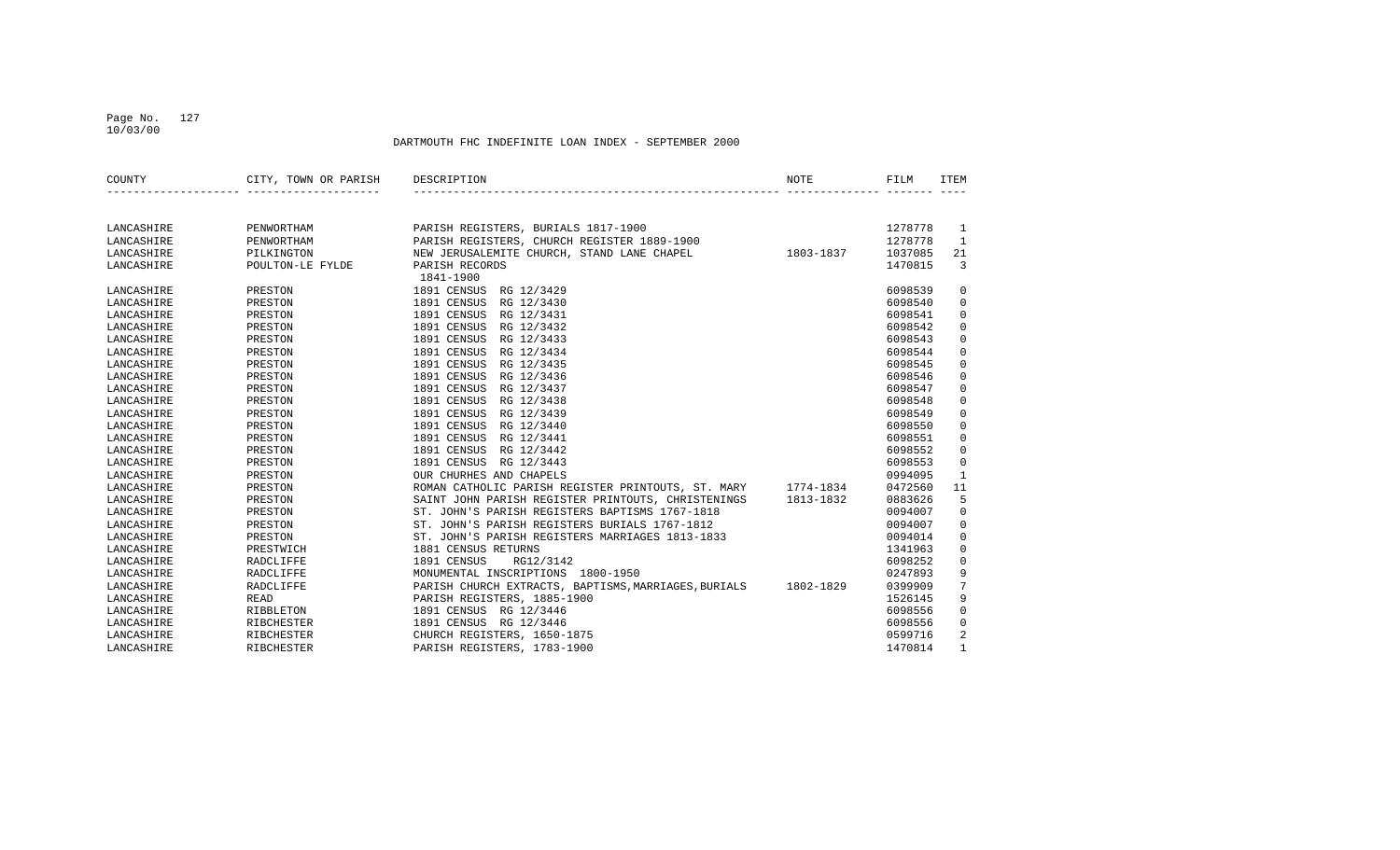## Page No. 128 10/03/00

| COUNTY     | CITY, TOWN OR PARISH | DESCRIPTION<br>NOTE                                                        | FILM    | ITEM           |
|------------|----------------------|----------------------------------------------------------------------------|---------|----------------|
|            |                      |                                                                            |         |                |
| LANCASHIRE | RIBCHESTER           | PARISH REGISTERS, BAPTISMS 1813-1921                                       | 0094020 | $\mathbf 0$    |
| LANCASHIRE | <b>RIBCHESTER</b>    | PARISH REGISTERS, BURIALS<br>1813-1931                                     | 0094021 | $\mathbf 0$    |
| LANCASHIRE | <b>RIBCHESTER</b>    | PARISH REGISTERS, MARRIAGES 1805-1874                                      | 0094020 | $\mathbf 0$    |
| LANCASHIRE | RIBCHESTER           | PARISH REGISTERS, MARRIAGES 1874-1916                                      | 0094021 | $\mathbf 0$    |
| LANCASHIRE | ROCHDALE             | MACDONALDS' DIRECTORY                                                      | 0874424 | 3              |
| LANCASHIRE | ROCHDALE             | WILLIAM'S DIRECOTRY                                                        | 0874437 | $\overline{2}$ |
| LANCASHIRE | ROSSENDALE           | MACDONALDS' DIRECTORY                                                      | 0874424 | $\overline{3}$ |
| LANCASHIRE | RUMWORTH             | 1851 CENSUS RETURNS                                                        | 0087216 | $\mathsf 0$    |
| LANCASHIRE | RUMWORTH             | 1861 CENSUS                                                                | 0543032 | $\mathsf 0$    |
| LANCASHIRE | <b>RUSHOLME</b>      | 1891 CENSUS<br>RG 12/3171                                                  | 6098281 | $\mathbf 0$    |
| LANCASHIRE | RUSHOLME             | 1891 CENSUS<br>RG 12/3170                                                  | 6098280 | $\mathbf 0$    |
| LANCASHIRE | RUSHOLME             | 1891 CENSUS<br>RG 12/3181                                                  | 6098291 | $\mathbf 0$    |
| LANCASHIRE | <b>RUSHOLME</b>      | 1891 CENSUS<br>RG 12/3169                                                  | 6098279 | $\mathbf 0$    |
| LANCASHIRE | SALFORD              | CHRISTIAN CHURCH, CHRIST CHURCH KINGS ST. CHAPEL<br>1639-1837              | 1037073 | 3              |
| LANCASHIRE | SHIRESHEAD           | PARISH REGISTERS                                                           | 1278859 | 7              |
|            |                      | 1595-1893                                                                  |         |                |
| LANCASHIRE | SHUTTLEWORTH         | 1891 CENSUS<br>RG12/3127                                                   | 6098237 | 0              |
| LANCASHIRE | SHUTTLEWORTH         | 1891 CENSUS<br>RG12/3130                                                   | 6098240 | $\mathbf 0$    |
| LANCASHIRE | SHUTTLEWORTH         | 1891 CENSUS<br>RG12/3142                                                   | 6098252 | $\mathbf 0$    |
| LANCASHIRE | SIMONSTONE           | 1841 CENSUS RETURNS                                                        | 0306899 | $\mathsf 0$    |
| LANCASHIRE | SPEKE                | 1841 CENSUS RETURNS                                                        | 0306899 | $\mathbf 0$    |
| LANCASHIRE | STANDISH-LANGTREE    | MISCELLANEOUS TRANSCRIPTS AND EXTRACTS 1812-1860<br>CHURCH RECORDS 0399909 |         | 10             |
| LANCASHIRE | THORNLEY             | CHURCH REGISTERS, 1650-1875                                                | 0599716 | $\overline{a}$ |
| LANCASHIRE | TODMORDEN            | PATMOS CHAPEL (METHODIST) CHURCH RECORDS<br>1816-1836                      | 0560904 | $\mathbf{1}$   |
| LANCASHIRE | TOTTINGTON           | BUNDEE CHAPEL (INDEPENDENT) CHURCH RECORDS<br>1802-1817                    | 0560904 | 2              |
| LANCASHIRE | TOTTINGTON           | PRESBYTERIAN CHURCH RECORDS<br>1699-1837                                   | 0560904 | 5              |
| LANCASHIRE | TOTTINGTON           | TOTTINGTON CHAPEL (WESLEYAN) CHURCH RECORDS<br>1829-1837                   | 0560904 | 3              |
| LANCASHIRE | TOTTINGTON-HIGHEREND | 1891 CENSUS RG 12/3352                                                     | 6098462 | $\mathsf 0$    |
| LANCASHIRE | TOTTINGTON-LOWER-END | 1891 CENSUS<br>RG 12/3128                                                  | 6098238 | $\mathbf 0$    |
| LANCASHIRE | TOTTLEBANK           | BAPTIST CHAPEL<br><b>BURIALS</b><br>1755-1837                              | 0560904 | 6              |
| LANCASHIRE | TRAWDEN              | 1841 CENSUS RETURNS                                                        | 0306899 | $\mathbf 0$    |
| LANCASHIRE | TURTON               | EGERTON CHAPEL (INDEPENDENT) CHURCH RECORDS<br>1812-1837                   | 0560904 | 9              |
| LANCASHIRE | TURTON               | WALMSLEY CHAPEL (PRESBYTERIAN) CHURCH RECORDS<br>1763-1837                 | 0560904 | 8              |
| LANCASHIRE | TWISTON              | 1841 CENSUS RETURNS                                                        | 0306899 | 0              |
| LANCASHIRE | TWISTON              | 1851 CENSUS RETURNS                                                        | 0087279 | $\Omega$       |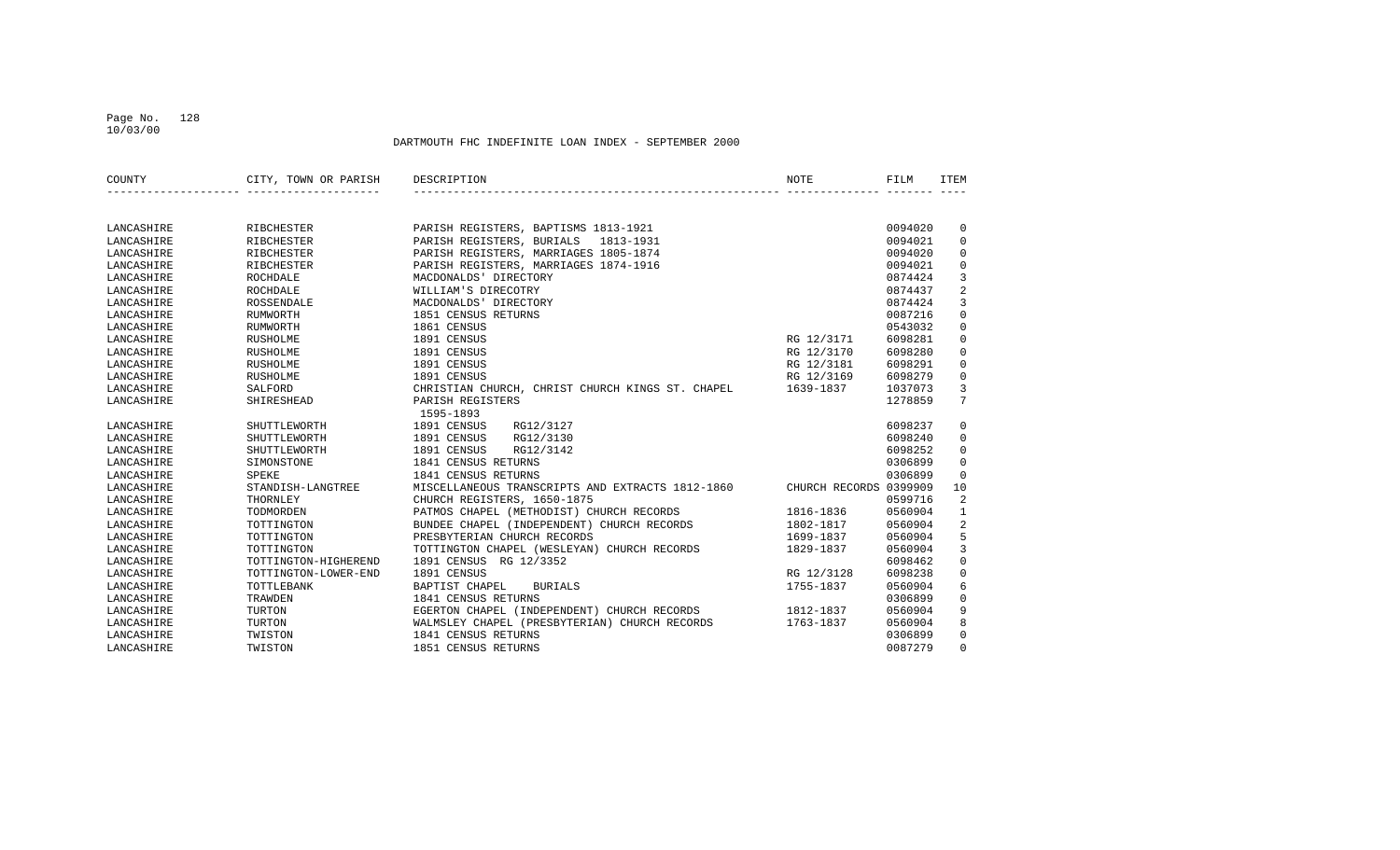## Page No. 129 10/03/00

| COUNTY     | CITY, TOWN OR PARISH | DESCRIPTION                                        | NOTE                   | FILM    | <b>ITEM</b>    |
|------------|----------------------|----------------------------------------------------|------------------------|---------|----------------|
|            |                      |                                                    |                        |         |                |
| LANCASHIRE | TYLDESLEY            | 1841 CENSUS                                        |                        | 0306901 | $\overline{0}$ |
| LANCASHIRE | TYLDESLEY            | COUNTESS HUNTINGDON'S CHAPEL CHURCH RECORDS        | 1789-1837              | 0560904 | 10             |
| LANCASHIRE | TYLDESLEY            | SHUTTLE STREET CHAPEL<br>CHURCH RECORDS            | 1830-1836              | 0560904 | 11             |
| LANCASHIRE | ULVERSTON            | 1871 CENSUS                                        |                        | 0848077 | $\Omega$       |
| LANCASHIRE | ULVERSTON            | WESLEYAN CHURCH RECORDS 1819-1837 BIRTHS, BAPTISMS |                        | 0560904 | 12             |
| LANCASHIRE | <b>UNSWORTH</b>      | WESLEYAN CHURCH RECORDS 1810-1837 BIRTHS, BAPTISMS | 1810-1837              | 0560904 | 13             |
| LANCASHIRE | WADDINGTON           | 1851 CENSUS RETURNS                                |                        | 0087279 | $\Omega$       |
| LANCASHIRE | WALLEY               | TRANSCRIPTS AND OTHER RECORDS                      | CHURCH RECORDS 0399909 |         | 11             |
| LANCASHIRE | WALMERSLEY           | 1891 CENSUS<br>RG12/3127                           |                        | 6098237 | $\Omega$       |
| LANCASHIRE | WALMERSLEY           | RG12/3130<br>1891 CENSUS                           |                        | 6098240 | $\mathbf 0$    |
| LANCASHIRE | WALMERSLEY           | 1891 CENSUS<br>RG12/3142                           |                        | 6098252 | $\mathbf 0$    |
| LANCASHIRE | WALMERSLEY           | PARK CHAPEL (INDEPENDENT) CHURCH RECORDS           | 1803-1837              | 0560904 | 14             |
| LANCASHIRE | WALMERSLEY           | SUMMERSEAT CHAPEL (WESLEYAN) CHURCH RECORDS        | 1830-1837              | 0560904 | 15             |
| LANCASHIRE | WALTON-LE-DALE       | PARISH REGISTERS                                   |                        | 1526060 | $\Omega$       |
|            |                      | BAPTISMS 1698-1887                                 |                        |         |                |
| LANCASHIRE | WALTON-LE-DALE       | PARISH REGISTERS                                   |                        | 1526060 | $\Omega$       |
|            |                      | BURIALS 1698-1817                                  |                        |         |                |
| LANCASHIRE | WALTON-LE-DALE       | PARISH REGISTERS                                   |                        | 1526060 | $\mathbf 0$    |
|            |                      | MARRIAGES 1698-1900                                |                        |         |                |
| LANCASHIRE | WARRINGTON           | BANK STREET CHAPEL (WESLEYAN) CHURCH RECORDS       | 1809-1837              | 0560904 | 18             |
| LANCASHIRE | WARRINGTON           | SANKEY STREET CHAPEL<br>CHURCH RECORDS             | 1771-1837              | 0560904 | 17             |
| LANCASHIRE | WARRINGTON           | ST. JOHN'S CHAPEL<br>CHURCH RECORDS                | 1806-1837              | 0560904 | 20             |
| LANCASHIRE | WARRINGTON           | STEPNEY CHAPEL (CONGREGATIONAL) CHURCH RECORDS     | 1798-1837              | 0560904 | 15             |
| LANCASHIRE | WAVERTREE            | 1841 CENSUS RETURNS                                |                        | 0306899 | $\mathbf 0$    |
| LANCASHIRE | WEST BRADFORD        | 1851 CENSUS RETURNS                                |                        | 0087279 | $\mathbf 0$    |
| LANCASHIRE | WEST HOUGHTON        | 1861 CENSUS                                        |                        | 0543032 | $\overline{0}$ |
| LANCASHIRE | WEST HOUGHTON        | BETHEL CHAPEL (INDEPENDENT)<br><b>BAPTISMS</b>     | 1826-1837              | 0560904 | 21             |
| LANCASHIRE | WEST HOUGHTON        | INDEPENDENT OR CONGREGATIONAL CHURCH BETHEL CHAPEL | 1826-1837              | 1037085 | 18             |
| LANCASHIRE | WESTLEIGH            | 1841 CENSUS                                        |                        | 0306901 | $\overline{0}$ |
| LANCASHIRE | WHALLEY              | 1841 CENSUS RETURNS                                |                        | 0306899 | $\mathbf 0$    |
| LANCASHIRE | WHALLEY              | 1851 CENSUS RETURNS                                |                        | 0087279 | $\mathbf 0$    |
| LANCASHIRE | WHALLEY              | 1881 CENSUS OF ENGLAND AND WALES, BUNDLES #4136-8  |                        | 1341990 | $\mathbf 0$    |
| LANCASHIRE | WHALLEY              | 1881 CENSUS OF ENGLAND AND WALES, BUNDLES #4139-42 |                        | 1341991 | $\mathbf 0$    |
| LANCASHIRE | WHALLEY              | CEMETERY INSCRIPTIONS                              | 1700-1950              | 0169082 | 6              |
| LANCASHIRE | WHALLEY              | PARISH REGISTERS BAPTISMS AND BURIALS              | 1813-1900              | 1470815 | 12             |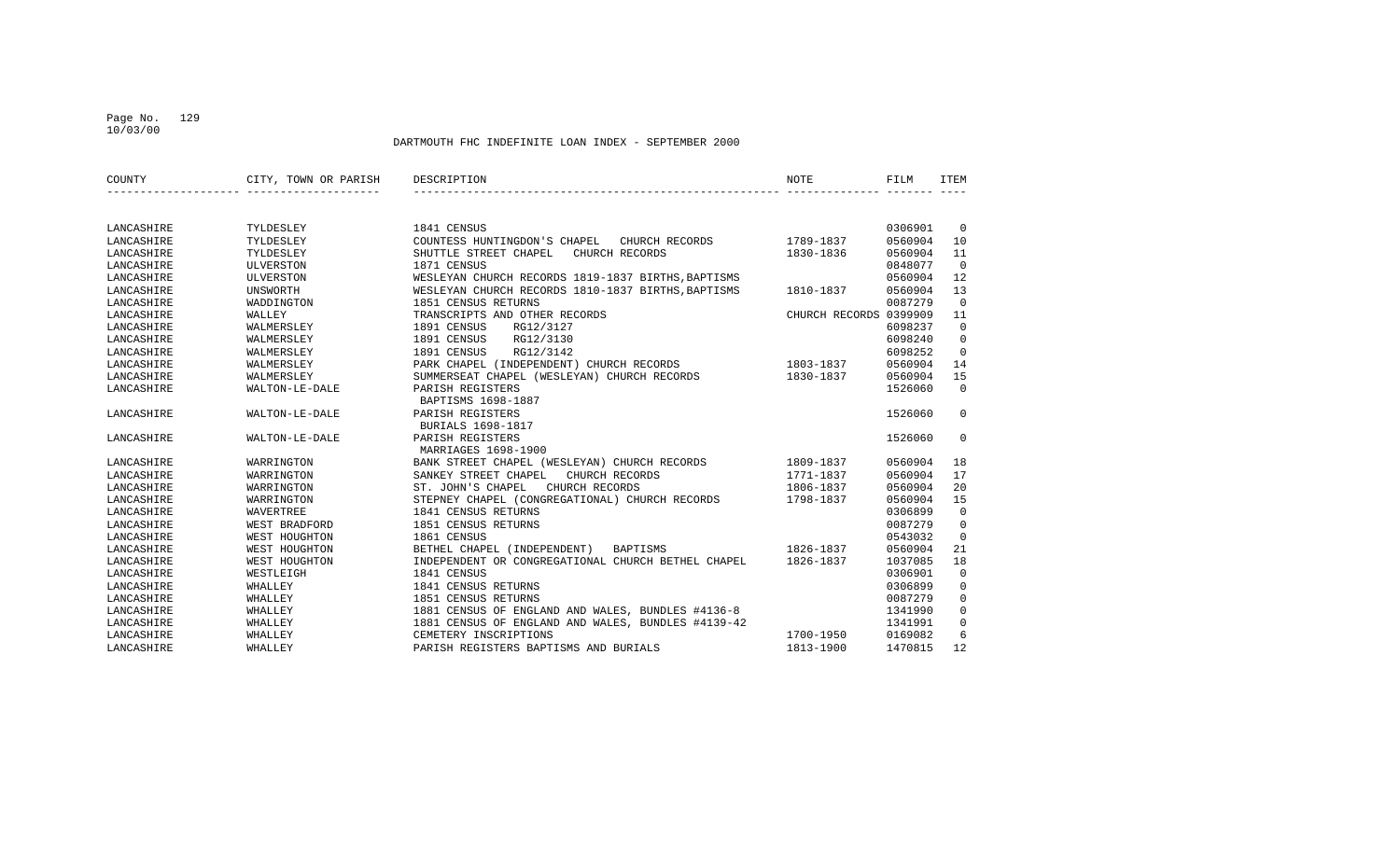## Page No. 130 10/03/00

| COUNTY     | CITY, TOWN OR PARISH | DESCRIPTION                                       | NOTE                   | FILM    | <b>ITEM</b>    |
|------------|----------------------|---------------------------------------------------|------------------------|---------|----------------|
|            |                      |                                                   |                        |         |                |
| LANCASHIRE | WHALLEY              | PARISH REGISTERS, 1885-1900                       |                        | 1526145 | -9             |
| LANCASHIRE | WHALLEY              | PARISH REGISTERS, 1892-1900                       |                        | 1526145 | 14             |
| LANCASHIRE | WHALLEY              | PARISH REGISTERS<br>MARRIAGES                     | 1813-1900              | 1470815 | 12             |
| LANCASHIRE | WHEATLEY CARR BOOTH  | 1841 CENSUS RETURNS                               |                        | 0306899 | $\mathbf 0$    |
| LANCASHIRE | WHISWELL             | 1851 CENSUS RETURNS                               |                        | 0087279 | $\mathbf 0$    |
| LANCASHIRE | WHITTLE LE WOODS     | 1891 CENSUS RETURNS                               |                        | 6098531 | $\mathbf 0$    |
| LANCASHIRE | WIGAN                | 1851 CENSUS P. 1-796                              |                        | 0087208 | $\mathbf 0$    |
| LANCASHIRE | WIGAN                | 1851 CENSUS P. 797-990                            |                        | 0087209 | $\mathbf 0$    |
| LANCASHIRE | WIGAN                | WIGAN TRANSCRIPTS, 1658-1754                      | CHURCH RECORDS 0399909 |         | 9              |
| LANCASHIRE | WINWICK              | PARISH REGISTER PRINTOUTS, MARRIAGES              | 1600-1620              | 0883864 | 6              |
| LANCASHIRE | WISWELL              | 1841 CENSUS RETURNS                               |                        | 0306899 | $\mathbf 0$    |
| LANCASHIRE | WITTON               | PARISH RECORDS                                    | 1897-1900              | 1470815 | <sup>1</sup>   |
|            |                      | MARRIAGES                                         |                        |         |                |
| LANCASHIRE | WITTON               | PARISH REGISTERS: BAP. 1838-1900, MARR. 1854-1897 |                        | 1470814 | 12             |
| LANCASHIRE | WORSTHORN HURSTWOOD  | 1841 CENSUS RETURNS                               |                        | 0306899 | $\overline{0}$ |
| LANCASHIRE | <b>WORSTON</b>       | 1841 CENSUS RETURNS                               |                        | 0306899 | $\mathbf 0$    |
| LANCASHIRE | WORSTON              | 1851 CENSUS RETURNS                               |                        | 0087279 | $\mathbf 0$    |
| LANCASHIRE | YATE AND PICKUP BANK | 1841 CENSUS RETURNS                               |                        | 0306899 | $\mathbf{0}$   |
| LEICESTER  |                      | PARISH REGISTERS, MARRIAGES VOL. 1                |                        | 0496690 | 8              |
| LEICESTER  | ARNESBY              | MONUMENTAL INSCRIPTIONS 1800-1950                 |                        | 0247893 | 10             |
| LEICESTER  | ASHFORDBY            | PARISH REGISTER PRINTOUTS, CHRISTENINGS           | 1765-1852              | 0932929 | 22             |
| LEICESTER  | <b>BARKBY</b>        | 1891 CENSUS                                       |                        | 6097633 | $\overline{0}$ |
| LEICESTER  | BARKBY-THORPE        | 1891 CENSUS                                       |                        | 6097633 | $\mathbf 0$    |
| LEICESTER  | BEEBY                | 1891 CENSUS                                       |                        | 6097633 | $\overline{0}$ |
| LEICESTER  | <b>BILLESDON</b>     | MONUMENTAL INSCRIPTIONS 1800-1950                 |                        | 0247893 | 11             |
| LEICESTER  | <b>BOTTESFORD</b>    | CHURCH OF ENGLAND, MARRIAGES 1563-1812            |                        | 0496690 | 8              |
| LEICESTER  | BROUGHTON-ASTLEY     | PARISH REGISTER PRINTOUTS, MARRIAGES              | 1750-1836              | 0883992 | 9              |
| LEICESTER  | CASTLE-DONINTON      | PARISH REGISTER PRINTOUTS, MARRIAGES              | 1813-1836              | 0883992 | 16             |
| LEICESTER  | CLAWSON              | PARISH REGISTER PRINTOUTS, MARRIAGES              | 1740-1836              | 0883992 | 17             |
| LEICESTER  | CONGERSTON           | CHURCH OF ENGLAND, MARRIAGES 1756-1812            |                        | 0496690 | 8              |
| LEICESTER  | COSTON               | CHURCH OF ENGLAND, MARRIAGES 1561-1812            |                        | 0496690 | 8              |
| LEICESTER  | CROZTON-KEYRIAL      | PARISH REGISTER PRINTOUTS, CHRISTENINGS           | 1813-1877              | 0933238 | $\mathbf{1}$   |
| LEICESTER  | FLECKNEY             | MONUMENTAL INSCRIPTIONS 1800-1950                 |                        | 0247893 | 12             |
| LEICESTER  | FROLESWORTH          | PARISH REGISTER PRINTOUTS, MARRIAGES              | 1751-1836              | 0883992 | 11             |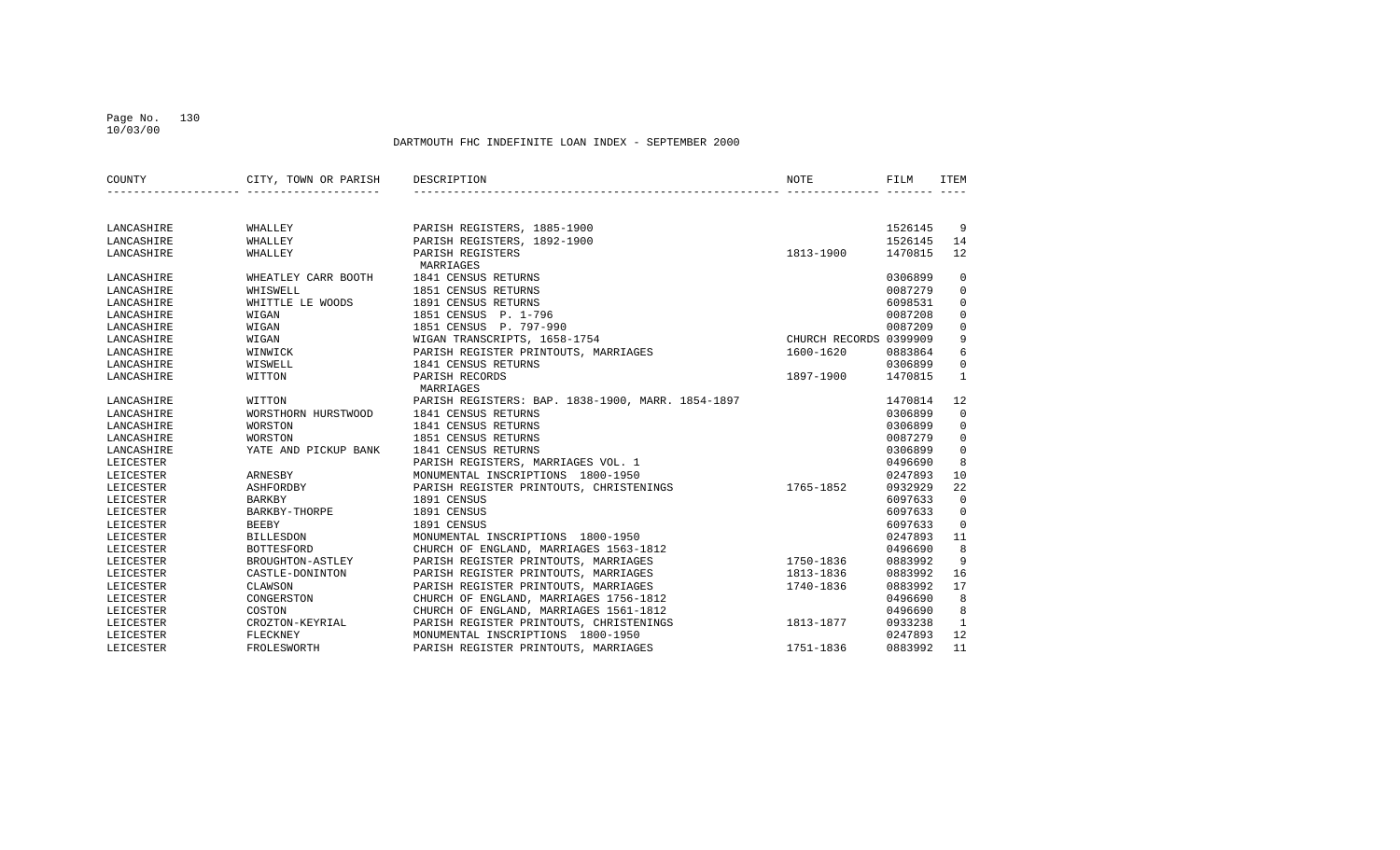## Page No. 131 10/03/00

| COUNTY    | CITY, TOWN OR PARISH DESCRIPTION | NOTE                                                                        | FILM    | <b>ITEM</b>    |
|-----------|----------------------------------|-----------------------------------------------------------------------------|---------|----------------|
|           |                                  |                                                                             |         |                |
| LEICESTER | GADDESBY                         | 0496690<br>1813-1836,1843 0883992<br>CHURCH OF ENGLAND, MARRIAGES 1569-1812 |         | -8             |
| LEICESTER | GREAT DALBY                      | PARISH REGISTER PRINTOUTS, MARRIAGES                                        |         | 12             |
| LEICESTER | HINCLEY                          | 1786-1813<br>ST. MARY PARISH REGISTER PRINTOUTS, MARRIAGES                  | 1238629 | 11             |
| LEICESTER | KIBWORTH HARCOURT                | MONUMENTAL INSCRIPTIONS 1800-1950                                           | 0247893 | 13             |
| LEICESTER | LEICESTER                        | MONUMENTAL INSCRIPTIONS FROM EBERNEZER BAPTIST CH.                          | 0496918 | 6              |
| LEICESTER | LEIRE                            | MONUMENTAL INSCRIPTIONS 1800-1950                                           | 0247893 | 14             |
| LEICESTER | LUBENHAM                         | PARISH REGISTER PRINTOUTS                                                   | 1235340 | 13             |
| LEICESTER | MUSTON                           | CHURCH OF ENGLAND, MARRIAGES 1561-1812                                      | 0496690 | 8              |
| LEICESTER | OUENIBOROUGH                     | 1891 CENSUS                                                                 | 6097633 | $\Omega$       |
| LEICESTER | OUENIBOROUGH                     | MONUMENTAL INSCRIPTIONS 1800-1950                                           | 0247893 | 15             |
| LEICESTER | RATBY                            | CHURCH OF ENGLAND, MARRIAGES 1695-1812                                      | 0496690 | 8              |
| LEICESTER | RATBY                            | PARISH REGISTER PRINTOUTS, MARRIAGES<br>1754-1876                           | 0883992 | 10             |
| LEICESTER | RATCLIFFE-CULEY                  | PARISH REGISTER PRINTOUTS, MARRIAGES<br>1817-1836                           | 0883992 | 20             |
| LEICESTER | REARSBY                          | 1891 CENSUS                                                                 | 6097633 | $\Omega$       |
| LEICESTER | ROTHLEY                          | MONUMENTAL INSCRIPTIONS 1800-1950                                           | 0247893 | 16             |
| LEICESTER | SADDINGTON                       | MONUMENTAL INSCRIPTIONS 1800-1950                                           | 0247893 | 17             |
| LEICESTER | SADDINGTON                       | 1767-1836<br>PARISH REGISTER PRINTOUTS, MARRIAGES                           | 0883992 | 21             |
| LEICESTER | SCRAPTOFT                        | CHURCH OF ENGLAND, MARRIAGES 1539-1812                                      | 0496690 | 8              |
| LEICESTER | SHEARSBY                         | MONUMENTAL INSCRIPTIONS 1800-1950                                           | 0247893 | 18             |
| LEICESTER | SHEEPSHED                        | PARISH REGISTER PRINTOUTS, MARRIAGES<br>1815-1836                           | 0883992 | 22             |
| LEICESTER | SIBSON                           | CHURCH OF ENGLAND, MARRIAGES 1569-1812                                      | 0496690 | 8              |
| LEICESTER | SLAWSTON                         | PARISH REGISTER PRINTOUTS, MARRIAGES<br>1821-1855                           | 0883992 | 18             |
| LEICESTER | SOUTH CROXTON                    | 1891 CENSUS                                                                 | 6097633 | $\overline{0}$ |
| LEICESTER | SYSTON                           | 1891 CENSUS                                                                 | 6097633 | $\mathbf 0$    |
| LEICESTER | THURMASTON                       | 1891 CENSUS                                                                 | 6097633 | $\Omega$       |
| LEICESTER | TILTON                           | PARISH REGISTER PRINTOUTS, MARRIAGES<br>1764-1837                           | 0883992 | 23             |
| LEICESTER | TOTTINGTON-LOWER-END             | 1891 CENSUS<br>RG12/3127                                                    | 6098237 | $\overline{0}$ |
| LEICESTER | TOTTINGTON-LOWER-END             | RG12/3128<br>1891 CENSUS                                                    | 6098238 | $\mathbf 0$    |
| LEICESTER | TOTTINGTON-LOWER-END             | RG12/3129<br>1891 CENSUS                                                    | 6098239 | $\Omega$       |
| LEICESTER | TWYFORD                          | CHURCH OF ENGLAND, MARRIAGES 1562-1812                                      | 0496690 | 8              |
| LEICESTER | TWYFORD                          | PARISH REGISTER PRINTOUTS, MARRIAGES<br>1767-1836                           | 0883992 | 24             |
| LEICESTER | WALTHAM-ON-THE-WOLDS             | PARISH REGISTER PRINTOUTS, MARRIAGES<br>1809-1836                           | 0883992 | 25             |
| LEICESTER | WHITWICK                         | MONUMENTAL INSCRIPTIONS 1800-1950                                           | 0247893 | 19             |
| LINCOLN   | ABY                              | PARISH REGISTER PRINTOUTS                                                   | 0820538 | 8              |
| LINCOLN   | <b>BARDNEY</b>                   | 1891 CENSUS RG 12/2588                                                      | 6097698 | $\Omega$       |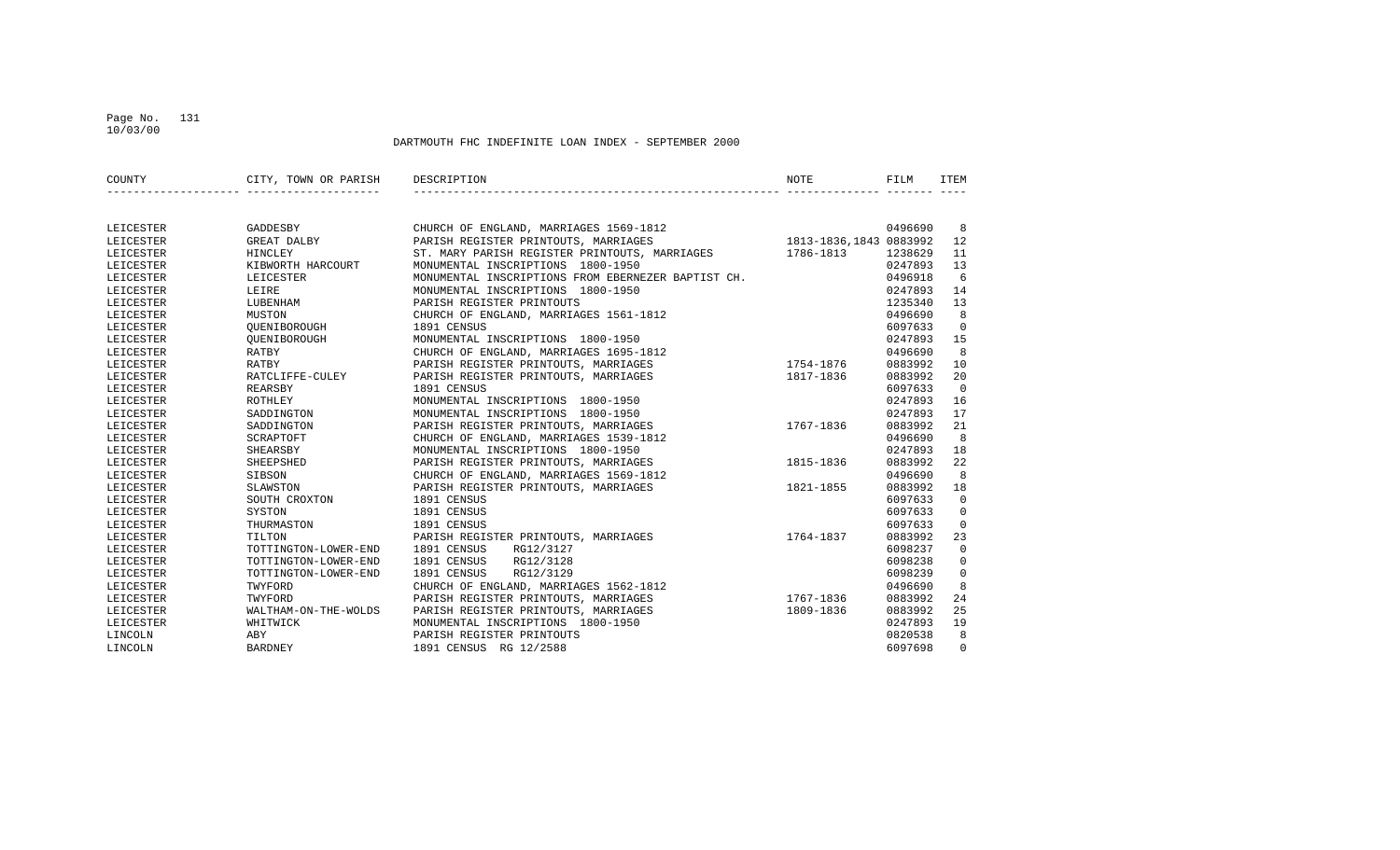## Page No. 132 10/03/00

| COUNTY  | CITY, TOWN OR PARISH | DESCRIPTION                                              | NOTE       | FILM    | ITEM           |
|---------|----------------------|----------------------------------------------------------|------------|---------|----------------|
|         |                      |                                                          |            |         |                |
| LINCOLN | <b>BARKSTONE</b>     | PARISH REGISTER PRINTOUTS                                |            | 0820538 | 14             |
| LINCOLN | BELTON (NEAR GRANTHA | PARISH REGISTER PRINTOUTS, CHRISTENINGS, 1562-1769       |            | 0543859 | 11             |
| LINCOLN | BENNINGTON           | PARISH REGISTER PRINTOUTS, CHRISTENINGS, 1561-1785       |            | 0543859 | 12             |
| LINCOLN | <b>BLANKNEY</b>      | PARISH REGISTER PRINTOUTS                                |            | 0820538 | 10             |
| LINCOLN | <b>BOLINGBROKE</b>   | PARISH REGISTER PRINTOUTS, CHRISTENINGS, 1563-1778       |            | 0543859 | 13             |
| LINCOLN | BOTTESFORD           | MONUMENTAL INSCRIPTIONS 1800-1950                        |            | 0247893 | 20             |
| LINCOLN | <b>BRANSTON</b>      | 1891 CENSUS RG 12/2588                                   |            | 6097698 | $\Omega$       |
| LINCOLN | BUSLINGTHORPE        | EXTRACTED CHURCH RECORDS, MARRIAGES                      | 1599-1834  | 6908169 | $\Omega$       |
| LINCOLN | CAISTOR              | PARISH REGISTER PRINTOUTS                                |            | 0820538 | 16             |
| LINCOLN | CENTRAL WINGLAND     | 1861 CENSUS RETURNS                                      |            | 0542954 | $\mathbf 0$    |
| LINCOLN | CENTRAL WINGLAND     | 1891 CENSUS RG 12/2568                                   |            | 6097678 | $\mathbf 0$    |
| LINCOLN | CLIXBY               | MONUMENTAL INSCRIPTIONS 1800-1950                        |            | 0247893 | 21             |
| LINCOLN | COWBIT               | 1861 CENSUS RETURNS                                      |            | 0542954 | $\Omega$       |
| LINCOLN | CUXWOLD              | MONUMENTAL INSCRIPTIONS 1800-1950                        |            | 0247893 | 22             |
| LINCOLN | <b>DUNSTON</b>       | 1891 CENSUS RG 12/2588                                   |            | 6097698 | $\overline{0}$ |
| LINCOLN | EAST KIRKBY          | 1891 CENSUS RG 12/2601                                   |            | 6097711 | 0              |
| LINCOLN | EAST TORRINGTON      | PARISH REGISTERS, 1594-1955                              |            | 1450432 | 4              |
| LINCOLN | <b>EASTVILLE</b>     | 1891 CENSUS RG 12/2601                                   |            | 6097711 | $\Omega$       |
| LINCOLN | ELKINGTON            | MONUMENTAL INSCRIPTIONS 1800-1950                        |            | 0247893 | 25             |
| LINCOLN | EWERBY               | PARISH REGISTER PRINTOUTS, CHRISTENINGS                  | 1561-1759  | 0883885 | 6              |
| LINCOLN | FLEET                | 1851 CENSUS RETURNS<br>$423 - 465$                       | $P. 46-54$ | 0087726 | $\mathbf 0$    |
| LINCOLN | FLEET                | 1861 CENSUS RETURNS                                      |            | 0542954 | 0              |
| LINCOLN | FOLKINGHAM           | PARISH REGISTER PRINTOUTS, MARRIAGES                     | 1709-1827  | 1238629 | $\mathbf{1}$   |
| LINCOLN | FRIESTHORPE          | PARISH REGISTER PRINTOUTS, CHRISTENINGS                  | 1603-1831  | 0933197 | 9              |
| LINCOLN | GEDNEY               | 1851 CENSUS RETURNS                                      |            | 0087726 | 0              |
| LINCOLN | GEDNEY               | 1861 CENSUS RETURNS                                      |            | 0542954 | $\mathbf 0$    |
| LINCOLN | <b>GEDNEY</b>        | 1891 CENSUS RG 12/2568                                   |            | 6097678 | $\mathbf 0$    |
| LINCOLN | GEDNEY-HILL          | 1851 CENSUS RETURNS                                      |            | 0087726 | $\mathbf{0}$   |
| LINCOLN | GEDNEY-HILL          | 1861 CENSUS RETURNS                                      |            | 0542954 | $\mathbf 0$    |
| LINCOLN | GEDNEY-HILL          | BISHOP'S TRANSCRIPTS 1563-1892                           |            | 0432502 | $\mathbf 0$    |
| LINCOLN | GRAINSBY             | PARISH REGISTER PRINTOUTS, MARRIAGES                     | 1561-1835  | 1238629 | 12             |
| LINCOLN | HAGNABY              | 1891 CENSUS RG 12/2601                                   |            | 6097711 | $\mathbf 0$    |
| LINCOLN | HEIGHINGTON          | 1891 CENSUS RG 12/2588                                   |            | 6097698 | 0              |
| LINCOLN | HIGH TOYNTON         | PARISH REGISTER PRINTOUTS, MARRIAGES 1561-1640 1663-1836 |            | 1238629 | 7              |
| LINCOLN | HOLBEACH             | 1851 CENSUS RETURNS                                      |            | 0087726 | $\Omega$       |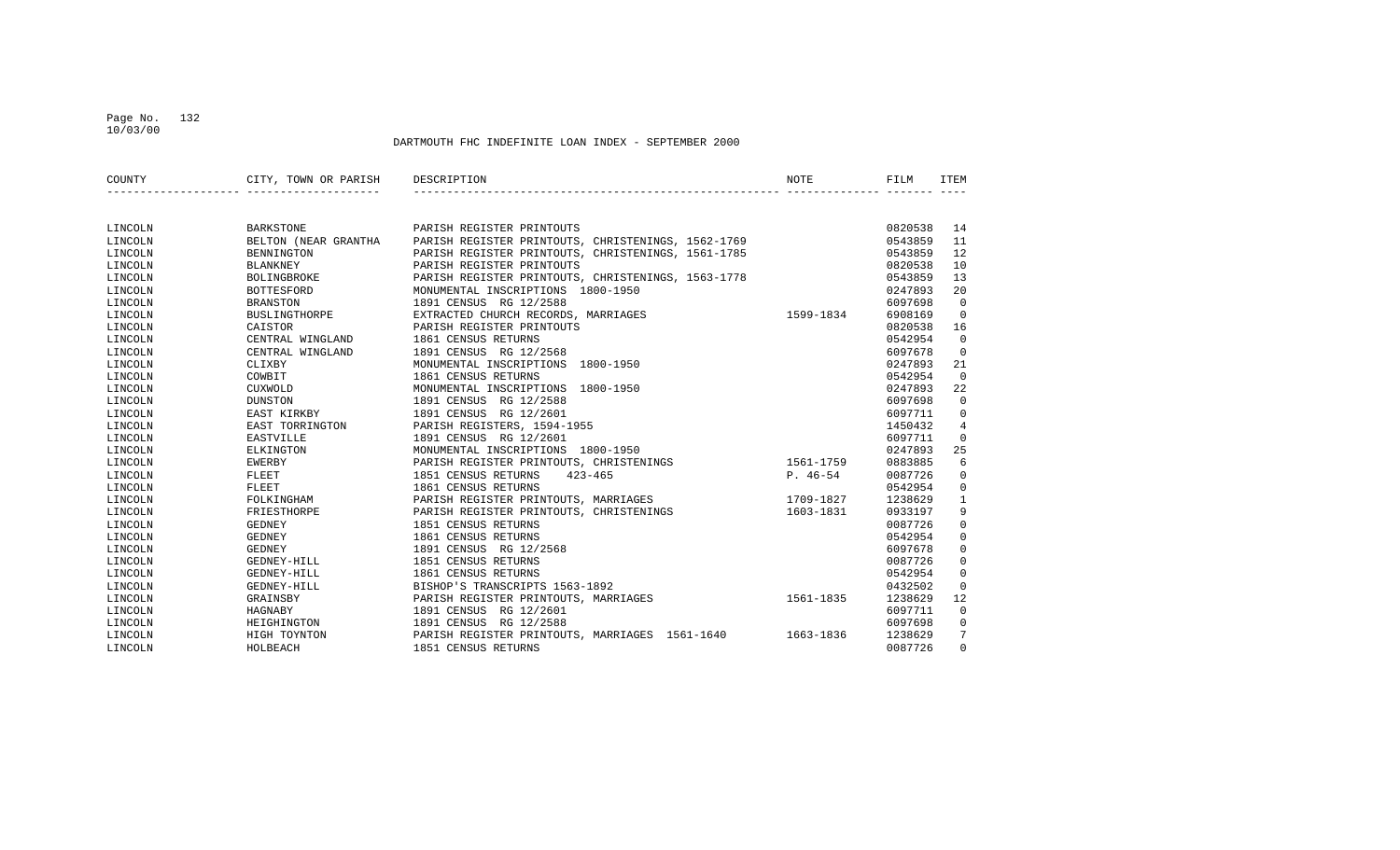## Page No. 133 10/03/00

| COUNTY  | CITY, TOWN OR PARISH | DESCRIPTION                                        | NOTE      | FILM    | ITEM           |
|---------|----------------------|----------------------------------------------------|-----------|---------|----------------|
|         |                      |                                                    |           |         |                |
|         |                      |                                                    |           |         |                |
| LINCOLN | HOLBEACH             | 1861 CENSUS RETURNS                                |           | 0542954 | 0              |
| LINCOLN | HOLBEACH             | BAPTISMS                                           |           | 1542148 | $\mathbf{0}$   |
|         |                      | 1831-1850                                          |           |         |                |
| LINCOLN | HOLBEACH             | <b>BAPTISMS</b>                                    |           | 1542148 | $\Omega$       |
|         |                      | 1850-1881                                          |           |         |                |
| LINCOLN | HOLBEACH             | <b>BURIALS</b>                                     |           | 1542148 | 0              |
|         |                      | 1813-1839                                          |           |         |                |
| LINCOLN | HOLBEACH             | MARRIAGES                                          |           | 1542148 | 0              |
|         |                      | 1813-1866                                          |           |         |                |
| LINCOLN | HOLTON-BECKERING     | CEMETERY INSCRIPTIONS                              | 1700-1950 | 0169082 | 8              |
| LINCOLN | HOUGH-ON-THE-HILL    | PARISH REGISTER PRINTOUTS, CHRISTENINGS            | 1562-1783 | 0933197 | 8              |
| LINCOLN | <b>KYME</b>          | PARISH REGISTER PRINTOUTS, CHRISTENINGS            | 1561-1812 | 0883885 | 7              |
| LINCOLN | LANGTON-NEAR-HORNCAS | COMPUTER PRINTOUT: CHRISTENINGS, 1561-1812         |           | 0543859 | 15             |
| LINCOLN | LINCOLN              | PARISH REGISTER PRINTOUTS                          |           | 1235340 | 5              |
| LINCOLN | LINCOLN              | PARISH REGISTER PRINTOUTS, CHRISTENINGS, 1602-1735 |           | 0543859 | 7              |
| LINCOLN | LINCOLN              | PARISH REGISTER PRINTOUTS, CHRISTENINGS, 1602-1735 |           | 0543859 | 10             |
| LINCOLN | LINCOLN              | SAINT MARGARET IN THE CLOSE, MARRIAGES             | 1538-1754 | 0883864 | 1              |
| LINCOLN | LINWOOD              | MONUMENTAL INSCRIPTIONS 1800-1950                  |           | 0247893 | 24             |
| LINCOLN | LINWOOD              | PARISH REGISTER PRINTOUTS, CHRISTENINGS            | 1705-1758 | 0883885 | 8              |
| LINCOLN | LISSINGTON           | MONUMENTAL INSCRIPTIONS 1800-1950                  |           | 0247893 | 23             |
| LINCOLN | LITTLE PONTON        | PARISH REGISTER PRINTOUTS                          |           | 1235340 | 8              |
| LINCOLN | LONG SUTTON          | 1891 CENSUS RG 12/2568                             |           | 6097678 | $\mathbf 0$    |
| LINCOLN | LUSBY                | PARISH REGISTER PRINTOUTS, CHRISTENINGS            | 1562-1811 | 0883885 | 9              |
| LINCOLN | LUTTON-BOURNE        | 1851 CENSUS RETURNS                                |           | 0087726 | $\mathbf 0$    |
| LINCOLN | LUTTON-BOURNE        | 1891 CENSUS RG 12/2568                             |           | 6097678 | $\mathbf 0$    |
| LINCOLN | MABLETHORPE-ST PETER | PARISH REGISTER PRINTOUTS: CHRISTENINGS, 1561-1781 |           | 0883997 | 36             |
| LINCOLN | MABLETHORPE-ST. MARY | PARISH REGISTER PRINTOUTS: CHRISTENINGS, 1561-1781 |           | 0883997 | 36             |
| LINCOLN | MANBY                | PARISH REGISTER PRINTOUTS                          |           | 1235340 | 9              |
| LINCOLN | METHERINGHAM         | 1891 CENSUS RG 12/2588                             |           | 6097698 | $\mathbf 0$    |
| LINCOLN | MIDVILLE             | 1891 CENSUS<br>RG 12/2601                          |           | 6097711 | $\mathbf 0$    |
| LINCOLN | MOULTON              | 1861 CENSUS RETURNS                                |           | 0542954 | $\mathsf 0$    |
| LINCOLN | NETTLEHAM            | COMPUTER PRINTOUT: CHRISTENINGS, 1598-1767         |           | 0543859 | 8              |
| LINCOLN | <b>NOCTON</b>        | 1891 CENSUS RG 12/2588                             |           | 6097698 | $\overline{0}$ |
| LINCOLN | NORTH THORESBY       | PARISH REGISTER PRINTOUTS, CHRISTENINGS            | 1690-1727 | 0883885 | 10             |
| LINCOLN | OXCOMBE              | MONUMENTAL INSCRIPTIONS 1800-1950                  |           | 0247893 | 26             |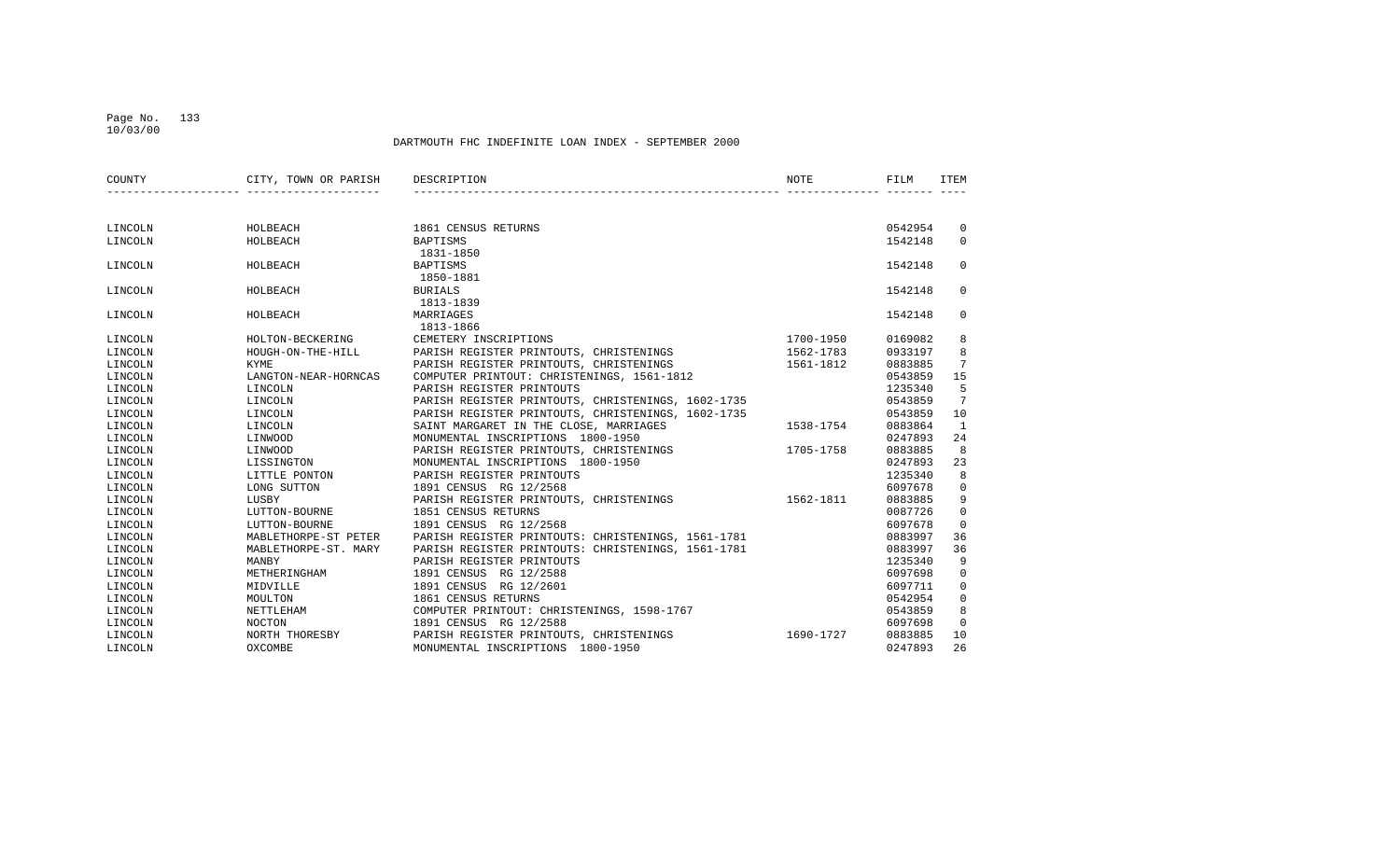## Page No. 134 10/03/00

| COUNTY  | CITY, TOWN OR PARISH | DESCRIPTION                                    | <b>NOTE</b>           | FILM    | ITEM           |
|---------|----------------------|------------------------------------------------|-----------------------|---------|----------------|
|         |                      |                                                |                       |         |                |
| LINCOLN | PINCHBECK            | 1861 CENSUS RETURNS                            |                       | 0542954 | $\mathbf 0$    |
| LINCOLN | POTTER-HANWORTH      | 1891 CENSUS RG 12/2588                         |                       | 6097698 | $\mathbf 0$    |
| LINCOLN | RANBY                | MONUMENTAL INSCRIPTIONS 1800-1950              |                       | 0247893 | 27             |
| LINCOLN | ROXBY-CUM-RISBY      | PARISH REGISTER PRINTOUTS, CHRISTENINGS        | 1683-1812             | 0883885 | 11             |
| LINCOLN | SIXHILLS             | PARISH REGISTERS, BAPTISMS AND BURIALS         | 1672-1812             | 1450431 | $\mathbf{1}$   |
| LINCOLN | SIXHILLS             | PARISH REGISTERS, MARRIAGES                    | 1971-1974             | 1450431 | 1              |
| LINCOLN | SIXHILLS             | PARISH REGISTERS, MARRIAGES                    | 1672-1970             | 1450431 | $\mathbf{1}$   |
| LINCOLN | SNARFORD             | PARISH REGISTERS, BAPTISMS                     | 1718-1873             | 1450431 | 2              |
| LINCOLN | SNARFORD             | PARISH REGISTERS, BAPTISMS                     | 1874-1875             | 1450431 | 2              |
| LINCOLN | SNARFORD             | PARISH REGISTERS, BURIALS                      | 1720-1945             | 1450431 | 2              |
| LINCOLN | SNARFORD             | PARISH REGISTERS, MARRIAGES                    | 1718-1973             | 1450431 | 2              |
| LINCOLN | SNELLAND             | PARISH REGISTERS, BAPTISMS AND BURIALS         | 1653-1812             | 1450431 | $\overline{3}$ |
| LINCOLN | SNELLAND             | PARISH REGISTERS, MARRIAGES                    | 1944-1977             | 1450431 | 3              |
| LINCOLN | SNELLAND             | PARISH REGISTERS, MARRIAGES                    | 1653-1943             | 1450431 | 3              |
| LINCOLN | SOUTH WITHAM         | PARISH REGISTER PRINTOUTS, CHRISTENINGS        | 1813-1851             | 0933238 | $\overline{2}$ |
| LINCOLN | SPALDING             | 1861 CENSUS RETURNS                            |                       | 0542954 | $\mathbf 0$    |
| LINCOLN | STAINFIELD           | 1891 CENSUS RG 12/2588                         |                       | 6097698 | 0              |
| LINCOLN | STAINTON LE VALE     | PARISH REGISTER PRINTOUTS, MARRIAGES           | 1813-1880             | 1238629 | 2              |
| LINCOLN | STAINTON LE VALE     | PARISH REGISTER PRINTOUTS, MARRIAGES 1561-1645 | 1664-1787             | 1238629 | $\overline{a}$ |
| LINCOLN | STAINTON-LE-VALE     | PARISH REGISTERS, BAPTISMS                     | 1757-1813             | 1450431 | 4              |
| LINCOLN | STAINTON-LE-VALE     | PARISH REGISTERS, BURIALS                      | 1702-1705             | 1450431 | 4              |
| LINCOLN | STAINTON-LE-VALE     | PARISH REGISTERS, BURIALS                      | 1854                  | 1450431 | $\overline{4}$ |
| LINCOLN | STAINTON-LE-VALE     | PARISH REGISTERS, BURIALS                      | 1757-1813             | 1450431 | $\overline{4}$ |
| LINCOLN | STAINTON-LE-VALE     | PARISH REGISTERS, MARRIAGES                    | 1762, 1702-05 1450431 |         | $\overline{4}$ |
| LINCOLN | STICKFORD            | 1891 CENSUS RG 12/2601                         |                       | 6097711 | $\mathbf 0$    |
| LINCOLN | STICKNEY             | 1891 CENSUS RG 12/2601                         |                       | 6097711 | $\mathbf 0$    |
| LINCOLN | SUTTON-ST. EDMUND    | 1851 CENSUS RETURNS                            |                       | 0087726 | $\mathbf 0$    |
| LINCOLN | SUTTON-ST. EDMUND    | 1861 CENSUS RETURNS                            |                       | 0542954 | $\mathbf 0$    |
| LINCOLN | SUTTON-ST. JAMES     | 1851 CENSUS RETURNS                            |                       | 0087726 | $\mathbf 0$    |
| LINCOLN | SUTTON-ST. JAMES     | 1861 CENSUS RETURNS                            |                       | 0542954 | $\mathbf 0$    |
| LINCOLN | SUTTON-ST. MARY      | 1851 CENSUS RETURNS                            |                       | 0087726 | $\mathbf 0$    |
| LINCOLN | SUTTON-ST. MARY      | 1861 CENSUS RETURNS                            |                       | 0542954 | $\mathbf 0$    |
| LINCOLN | SUTTON-ST. MARY      | 1891 CENSUS RG 12/2568                         |                       | 6097678 | $\mathbf 0$    |
| LINCOLN | SUTTON-ST. NICHOLAS  | 1861 CENSUS RETURNS                            |                       | 0542954 | $\mathbf 0$    |
| LINCOLN | SUTTON-ST. NICHOLAS  | 1891 CENSUS RG 12/2568                         |                       | 6097678 | $\Omega$       |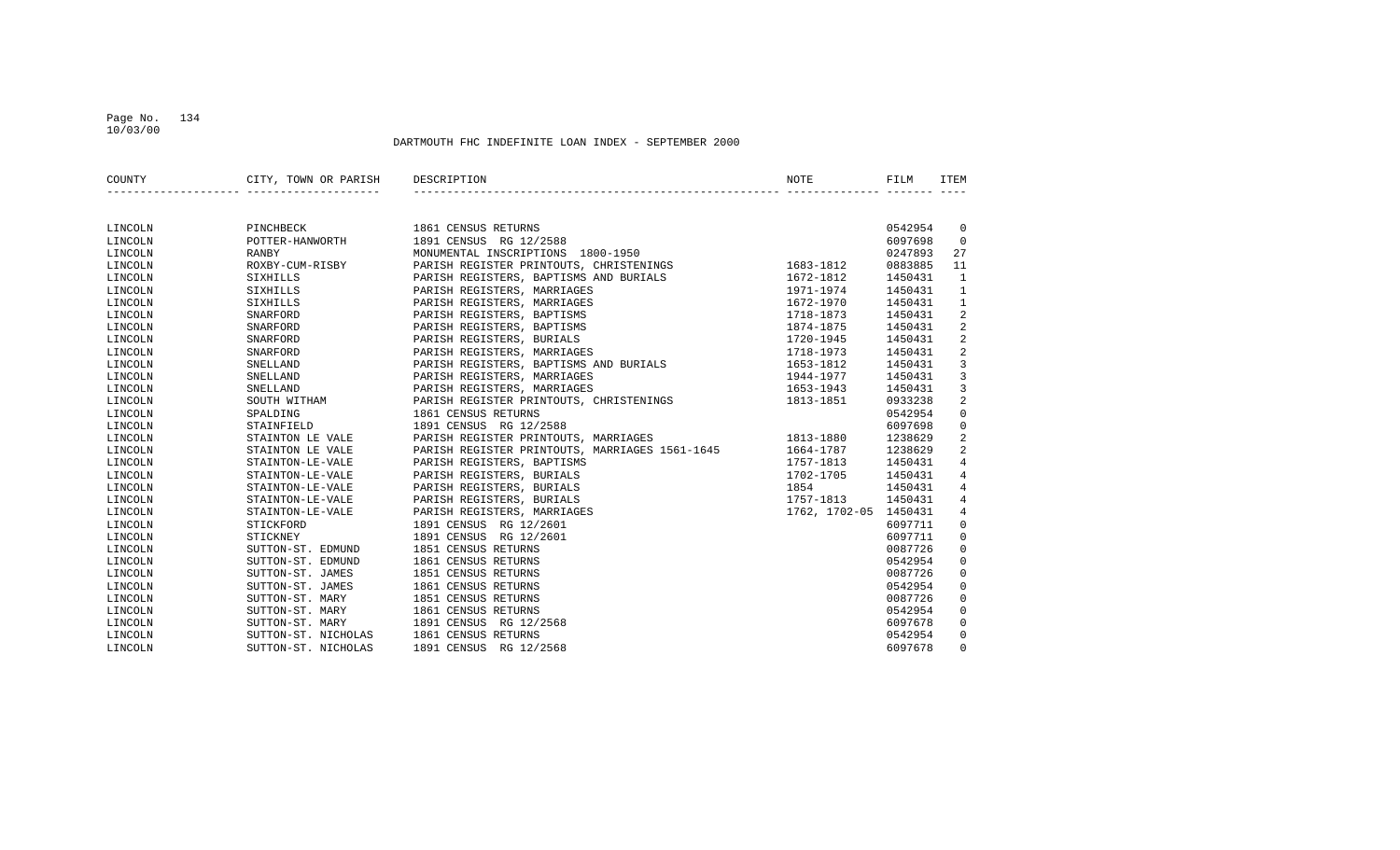## Page No. 135 10/03/00

| COUNTY  | CITY, TOWN OR PARISH DESCRIPTION |                                                               | NOTE          | FILM    | ITEM            |
|---------|----------------------------------|---------------------------------------------------------------|---------------|---------|-----------------|
|         |                                  |                                                               |               |         |                 |
| LINCOLN | SWALLOW                          | PARISH REGISTERS, BAPTISMS, BURIALS, MARRIAGES 1672-1836      |               | 1450431 | 5               |
| LINCOLN | SWINHOPE                         | PARISH REGISTER PRINTOUTS, CHRISTENINGS                       | 1813-1836     | 1037085 | 3               |
| LINCOLN | SWINHOPE                         | PARISH REGISTER PRINTOUTS, CHRISTENINGS                       | 1561-1798     | 1037085 | $\mathbf{3}$    |
| LINCOLN | TEALBY                           | PARISH REGISTERS                                              | 1714-1986     | 1450431 | 6               |
| LINCOLN | TETFORD                          | PARISH REGISTER PRINTOUTS, MARRIAGES 1561-1640 1661-1812      |               | 1238629 | $\mathbf{3}$    |
| LINCOLN | THORESWAY                        | PARISH REGISTERS, BAPTISMS, MARRIAGES, BURIALS 1726-1812      |               | 1450431 | $7\overline{ }$ |
| LINCOLN | THORESWAY                        | PARISH REGISTERS, MARRIAGES 1818-1978                         |               | 1450432 | $\mathbf{1}$    |
| LINCOLN | THORNTON                         | PARISH REGISTER PRINTOUTS, MARRIAGES 1561-1639 1660-1841      |               | 1238629 | 9               |
| LINCOLN | THORNTON LE MOOR                 | PARISH REGISTER PRINTOUTS, MARRIAGES                          | 1834-1836     | 1238629 | 4               |
| LINCOLN | THORNTON LE MOOR                 | PARISH REGISTER PRINTOUTS, MARRIAGES 1561-1647 1660-1815      |               | 1238629 | $\overline{4}$  |
| LINCOLN | THORNTON-LE-MOOR                 | PARISH REGISTERS, 1711-1974                                   |               | 1450432 | 2               |
| LINCOLN | THORPE ON THE HILL               | PARISH REGISTER PRINTOUTS, MARRIAGES                          | 1663-1754     | 1238629 | 5               |
| LINCOLN | THORPE ON THE HILL               | PARISH REGISTER PRINTOUTS, MARRIAGES 1562-1570                | 1587-1640     | 1238629 | 5               |
| LINCOLN | THURLBY                          | PARISH REGISTER PRINTOUTS, MARRIAGES                          | 1602-1836     | 0933197 | 25              |
| LINCOLN | TOFT-NEXT-NEWTON                 | PARISH REGISTERS, 1653-1976                                   |               | 1450432 | $\overline{3}$  |
| LINCOLN | TYDD-ST. MARY                    | 1851 CENSUS RETURNS                                           |               | 0087726 | $\mathbf 0$     |
| LINCOLN | TYDD-ST. MARY                    | 1861 CENSUS RETURNS                                           |               | 0542954 | $\mathbf 0$     |
| LINCOLN | UFFINGTON                        | PARISH REGISTER PRINTOUTS, MARRIAGES                          | $1562 - 1774$ | 1238629 | 6               |
| LINCOLN | USSELBY                          | PARISH REGISTERS, 1564-1933                                   |               | 1450432 | 6               |
| LINCOLN | WADDINGWORTH                     | PARISH REGISTER PRINTOUTS, MARRIAGES 1562-1641 1661-1884      |               | 1238629 | 8               |
| LINCOLN | WALESBY                          | PARISH REGISTERS, 1561-1978                                   |               | 1450432 | $\overline{7}$  |
| LINCOLN | WEST FEN                         | 1891 CENSUS RG 12/2601                                        |               | 6097711 | $\mathbf 0$     |
| LINCOLN | WEST HALTON                      | PARISH REGISTER PRINTOUTS                                     |               | 0933205 | 14              |
| LINCOLN | WEST TORRINGTON                  | PARISH REGISTERS, 1638-1964                                   |               | 1450432 | 5               |
| LINCOLN | WESTON                           | 1861 CENSUS RETURNS                                           |               | 0542954 | $\mathbf 0$     |
| LINCOLN | WHAPLODE                         | 1851 CENSUS RETURNS                                           |               | 0087726 | $\mathbf{0}$    |
| LINCOLN | WHAPLODE                         | 1861 CENSUS RETURNS                                           |               | 0542954 | $\mathbf 0$     |
| LINCOLN | WICKENBY                         | PARISH REGISTERS, 1558-1976                                   |               | 1450432 | 8               |
| LINCOLN | WOODHALL                         | SAINT MARGARET PARISH PRINTOUTS, CHRISTENINGS 1813-1877       |               | 0933197 | 11              |
| LONDON  |                                  | KELLY'S DIRECTORY OF THE SIX HOME COUNTIES 1898               |               | 0452340 | $\mathbf 0$     |
| LONDON  |                                  | PARISH REGISTERS, MARRIAGES AT ST. JAMES' VOL. 1 DUKE'S PLACE |               | 0496683 | 5               |
| LONDON  | ALL HALLOWS BARKING              | 1891 CENSUS RETURNS                                           |               | 6095350 | $\mathbf 0$     |
| LONDON  | ALL HALLOWS GREAT                | 1891 CENSUS RETURNS                                           |               | 6095350 | $\mathbf 0$     |
| LONDON  | ALL HALLOWS LESS                 | 1891 CENSUS RETURNS                                           |               | 6095350 | $\mathbf 0$     |
| LONDON  | ALL HALLOWS LOMBARD              | 1891 CENSUS RETURNS                                           |               | 6095350 | $\mathbf 0$     |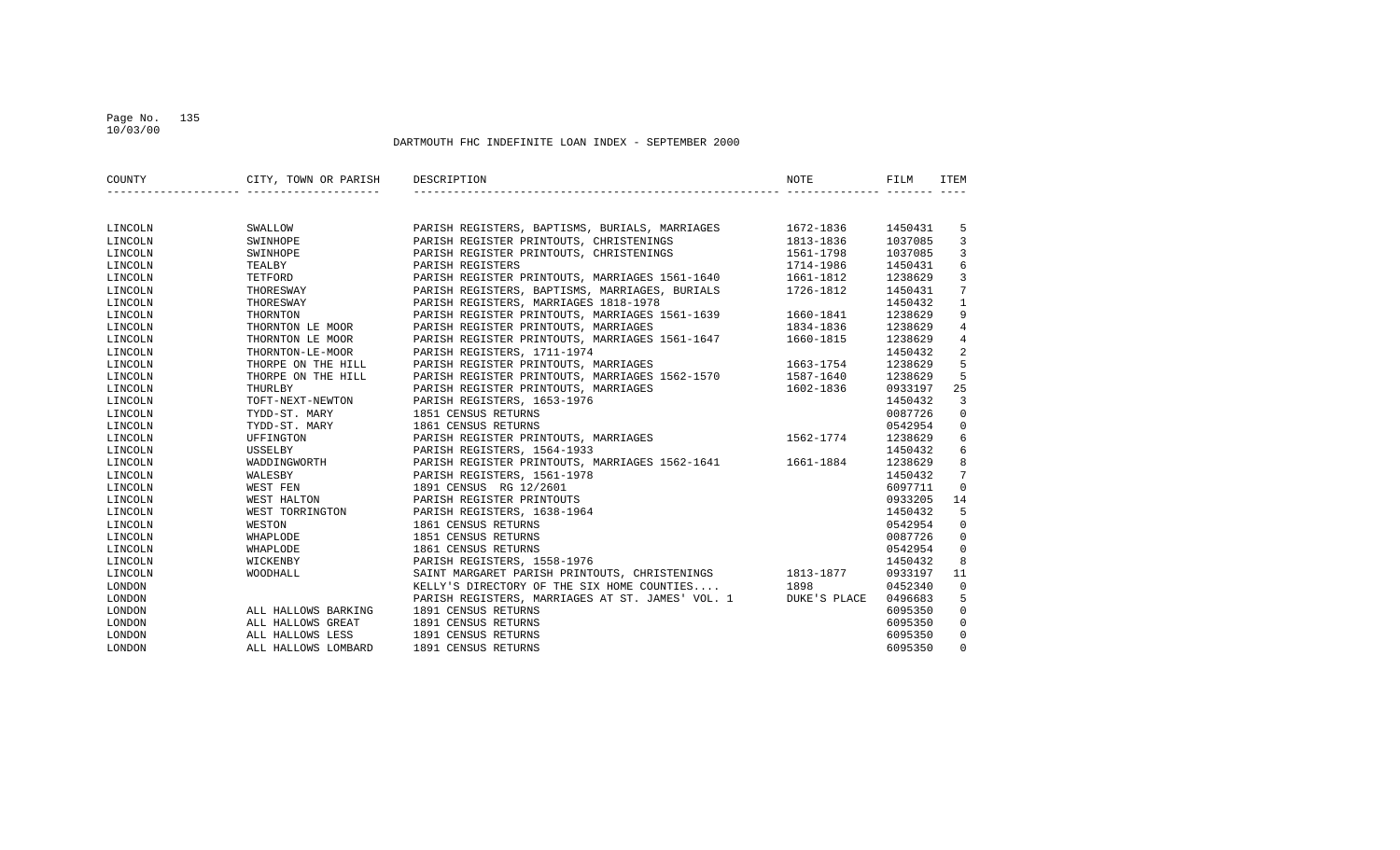## Page No. 136 10/03/00

| COUNTY | CITY, TOWN OR PARISH | DESCRIPTION                                                 | NOTE      | FILM    | <b>ITEM</b>    |
|--------|----------------------|-------------------------------------------------------------|-----------|---------|----------------|
|        |                      |                                                             |           |         |                |
| LONDON | ALL HALLOWS STAINING | 1891 CENSUS RETURNS                                         |           | 6095350 | 0              |
| LONDON | ALLHALLOWS BREAD ST. | 1891 CENSUS RG 12/239                                       |           | 6095349 | 0              |
| LONDON | ALLHALLOWS HONEY LN  | 1891 CENSUS RG 12/239                                       |           | 6095349 | $\Omega$       |
| LONDON | ALLHALLOWS LONDON WA | 1891 CENSUS<br>RG 12/241                                    |           | 6095351 | $\Omega$       |
| LONDON | BARNARD'S INN        | 1841 CENSUS                                                 |           | 0438832 | $\mathbf 0$    |
| LONDON | BARNARD'S INN        | 1891 CENSUS<br>RG 12/238                                    |           | 6095348 | $\mathbf 0$    |
| LONDON | BETHNAL GREEN        | MIDWIFES RECORD INDEX AND TRANSCRIPT                        | 1850-1875 | 6343201 | 0              |
| LONDON | BRIDEWELL PRECINCTS  | 1891 CENSUS RG 12/238                                       |           | 6095348 | 0              |
| LONDON | CHELSEA              | 1881 CENSUS OF ENGLAND AND WALES, BUNDLES #75-78            |           | 1341017 | 0              |
| LONDON | CHELSEA              | CATHOLIC APOSTOLIC & IRVINGITE CHURCH                       | 1834-1840 | 1037076 | 6              |
| LONDON | CHELSEA              | PENSIONERS ARMY HOSPITAL, MARRIAGES                         | 1691-1765 | 0883992 | 7              |
| LONDON | CHELSEA              | WESLEYAN CHURCH, SLOANE TERRACE CHAPEL                      | 1810-1840 | 1037076 | 5              |
| LONDON | CHRISTCHURCH NEWGATE | 1891 CENSUS RG 12/239                                       |           | 6095349 | $\mathbf 0$    |
| LONDON | CHRISTCHURGH NEWGATE | 1891 CENSUS RETURNS                                         |           | 6095350 | $\mathbf 0$    |
| LONDON | HOLBORN              | 1881 CENSUS OF ENGLAND AND WALES, BUNDLES #343-9            |           | 1341075 | $\mathbf 0$    |
| LONDON | HOLBORN              | INDEPENDENT CHURHC, TRINITY CHAPEL, LEATHER LANE 1835-1837  |           | 1037076 | 7              |
| LONDON | HOLBORN              | SWEDENBORGAIN CHURCH, BROWNLOW ST. & DUDLEY COURT 1805-1814 |           | 1037076 | 4              |
| LONDON | HOLY TRINITY LESS    | 1891 CENSUS RG 12/239                                       |           | 6095349 | $\mathbf 0$    |
| LONDON | INNER TEMPLE         | 1841 CENSUS                                                 |           | 0438832 | $\mathbf 0$    |
| LONDON | INNER TEMPLE         | 1891 CENSUS RG 12/238                                       |           | 6095348 | $\Omega$       |
| LONDON | LAMBETH              | MONUMENTAL INSCRIPTIONS 1800-1950                           |           | 0247893 | 28             |
| LONDON | LONDON               | 1881 CENSUS OF ENGLAND AND WALES, BUNDLES #488-91           |           | 1341108 | $\mathbf 0$    |
| LONDON | LONDON               | ALL HALLOWS STAINING PRINTOUTS, CHRISTENINGS                | 1642-1870 | 0933238 | 9              |
| LONDON | LONDON               | BIRTH, MARRIAGE & DEATH ANNOUNCEMENTS LONDON TIMES          | 1883-1886 | 0844583 | $\mathsf 0$    |
| LONDON | LONDON               | LONDON TIMES, ABSTRACTS OF BIRTHS, MARRIAGES, DEATHS        | 1883-1886 | 0844581 | $\mathbf 0$    |
| LONDON | LONDON               | LONDON TIMES, ABSTRACTS OF BIRTHS, MARRIAGES, DEATHS        | 1875-1878 | 0844581 | $\mathbf 0$    |
| LONDON | LONDON               | PARISH REGISTER PRINTOUTS                                   |           | 1235340 | 3              |
| LONDON | LONDON               | PARISH REGISTER PRINTOUTS                                   |           | 0933205 | 9              |
| LONDON | LONDON               | PARISH REGISTER PRINTOUTS                                   |           | 0820538 | 13             |
| LONDON | LONDON               | PARISH REGISTER PRINTOUTS, ST. BENET FINK                   | 1813-1863 | 0472843 | $\overline{4}$ |
| LONDON | LONDON               | PARISH REGISTER PRINTOUTS, ST. EDMUND CHRIST'ING            | 1813-1875 | 0883626 | 1              |
| LONDON | LONDON               | PARISH REGISTER PRINTOUTS, ST. SEPULCHRE HOLBORN            | 1662-1681 | 0472843 | 11             |
| LONDON | LONDON               | PRESBYTERIAN CHURCH, CARTER LANE, BLACKFRIARS               | 1711-1811 | 0933197 | 16             |
| LONDON | LONDON               | PRESBYTERIAN CHURHC, HAND ALLEY AND NEW BROAD ST.           | 1705-1753 | 1037085 | 22             |
| LONDON | LONDON               | PRESBYTERIAN CHURHC, HAND ALLEY AND NEW BROAD ST.           | 1760-1789 | 1037085 | 23             |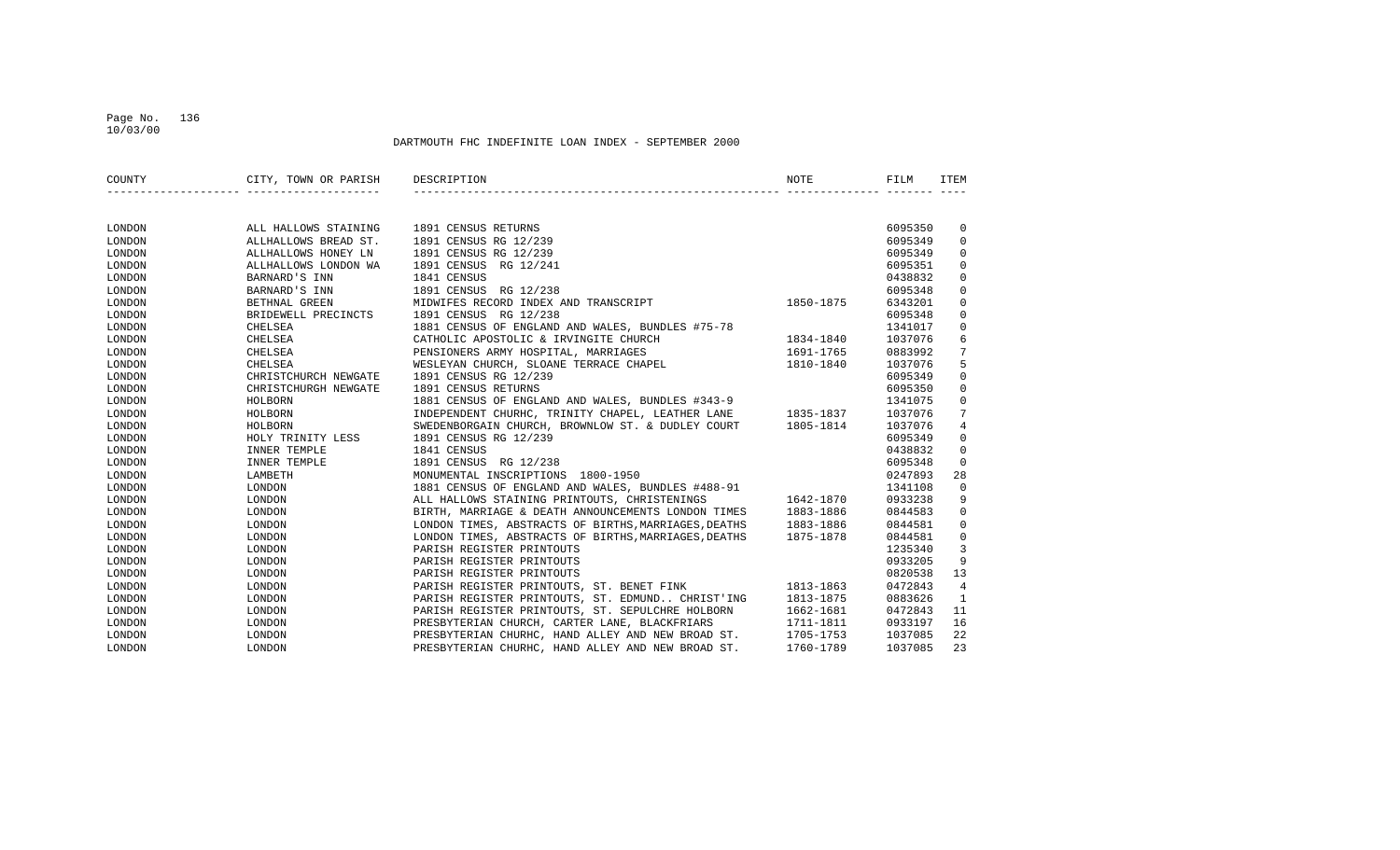## Page No. 137 10/03/00

| COUNTY | CITY, TOWN OR PARISH | DESCRIPTION                                                 | <b>NOTE</b> | FILM    | <b>ITEM</b>    |
|--------|----------------------|-------------------------------------------------------------|-------------|---------|----------------|
|        |                      |                                                             |             |         |                |
| LONDON | LONDON               | 1800-1852<br>SAINT ALBAN, WOOD STREET, CHRISTENINGS         |             | 0933197 | -7             |
| LONDON | LONDON               | SAINT MILDRED POULTRY WITH ST. MARY COLECHURCH              | 1754-1837   | 0883992 | 8              |
| LONDON | LONDON               | ST. BARTHOLOMEW EXCHANGE, CHRISTENINGS                      | 1723-1840   | 0820535 | 7              |
| LONDON | LONDON               | ST. BOTOLPH WITHOUT ALDGATE, CHRISTENINGS                   | 1748-1765   | 0820535 | 2              |
| LONDON | LONDON               | ST. GREGORY BY SAINT PAUL PARISH REGISTER PRINTOUT          | 1559-1686   | 0883885 | 13             |
| LONDON | MERTON               | MONUMENTAL INSCRIPTIONS 1800-1950                           |             | 0247893 | 29             |
| LONDON | NOTTING HILL         | BIRTHS OR CHRISTENINGS A-Z                                  | 1845-1876   | 0933407 | $\overline{2}$ |
| LONDON | POPLAR               | INDEPENDENT CHURCH, MILL WALL CHAPEL, CHRISTENINGS          | 1823-1836   | 1037076 | 9              |
| LONDON | SERJEANTS INN        | 1891 CENSUS RG 12/238                                       |             | 6095348 | $\mathbf 0$    |
| LONDON | SHOREDITCH           | CALVINISTIC METHODIST CHURCH, CUMBERLAND ST. 1788-1815      |             | 1037076 | 10             |
| LONDON | SHOREDITCH           | SAINT LEONARDS PARISH PRINTOUTS, CHRISTENINGS 1826-1830     |             | 0933441 | 1              |
| LONDON | ST ALBAN WOOD STREET | 1891 CENSUS RG 12/239                                       |             | 6095349 | $\mathbf 0$    |
| LONDON | ST ALPHAGE LONDON    | 1891 CENSUS RG 12/239                                       |             | 6095349 | $\mathsf 0$    |
| LONDON | ST ANDREW BY WARDROB | 1891 CENSUS RG 12/239                                       |             | 6095349 | $\mathsf 0$    |
| LONDON | ST ANDREW UNDERSHAFT | 1891 CENSUS RG 12/241                                       |             | 6095351 | $\mathsf 0$    |
| LONDON | ST ANNE AND ST AGNES | 1891 CENSUS RG 12/239                                       |             | 6095349 | $\mathsf 0$    |
| LONDON | ST ANTHOLIN BUDGE RO | 1891 CENSUS RG 12/239                                       |             | 6095349 | $\mathsf 0$    |
| LONDON | ST BARTHOLOMEW BY TH | 1891 CENSUS<br>RG 12/241                                    |             | 6095351 | $\mathsf 0$    |
| LONDON | ST BARTHOLOMEW GREAT | 1891 CENSUS<br>RG 12/237                                    |             | 6095347 | $\mathbf 0$    |
| LONDON | ST BARTHOLOMEW LESS  | 1891 CENSUS<br>RG 12/237                                    |             | 6095347 | $\mathbf 0$    |
| LONDON | ST BENET PAULS WHARF | 1891 CENSUS RG 12/239                                       |             | 6095349 | $\mathbf 0$    |
| LONDON | ST BENET SHEREHOG    | 1891 CENSUS RG 12/239                                       |             | 6095349 | $\mathsf 0$    |
| LONDON | ST BOTOLPH ALDERGATE | 1891 CENSUS RG 12/236                                       |             | 6095346 | $\mathsf 0$    |
| LONDON | ST BOTOLPH ALDERSGTE | EXTRACTED CHURCH RECORDS, BIRTHS AND CHRISTENINGS 1640-1844 |             | 6903849 | $\mathbf 0$    |
| LONDON | ST BOTOLPH ALDERSGTE | EXTRACTED CHURCH RECORDS, MARRIAGES                         | 1754-1872   | 6903850 | $\mathbf 0$    |
| LONDON | ST CHRISTOPHER LE ST | 1891 CENSUS RG 12/241                                       |             | 6095351 | $\mathbf 0$    |
| LONDON | ST ETHELBURGA BISHOP | 1891 CENSUS<br>RG 12/241                                    |             | 6095351 | $\mathsf 0$    |
| LONDON | ST FAITH THE VIRGIN  | 1891 CENSUS RG 12/239                                       |             | 6095349 | $\mathsf 0$    |
| LONDON | ST FAITH UNDER PAUL  | 1891 CENSUS RG 12/239                                       |             | 6095349 | $\mathbf 0$    |
| LONDON | ST GILES CRIPPLEGATE | 1891 CENSUS RG 12/236                                       |             | 6095346 | $\mathbf 0$    |
| LONDON | ST GREGORY BY PAUL   | 1891 CENSUS RG 12/239                                       |             | 6095349 | $\mathbf 0$    |
| LONDON | ST HELEN BISHOPSGATE | 1891 CENSUS<br>RG 12/241                                    |             | 6095351 | $\mathbf 0$    |
| LONDON | ST JAMES DUKES PLACE | 1891 CENSUS<br>RG 12/241                                    |             | 6095351 | $\mathsf 0$    |
| LONDON | ST JAMES GARLICKHITH | 1891 CENSUS RG 12/239                                       |             | 6095349 | $\mathsf 0$    |
| LONDON | ST MARGARET LOTHBURY | 1891 CENSUS<br>RG 12/241                                    |             | 6095351 | $\Omega$       |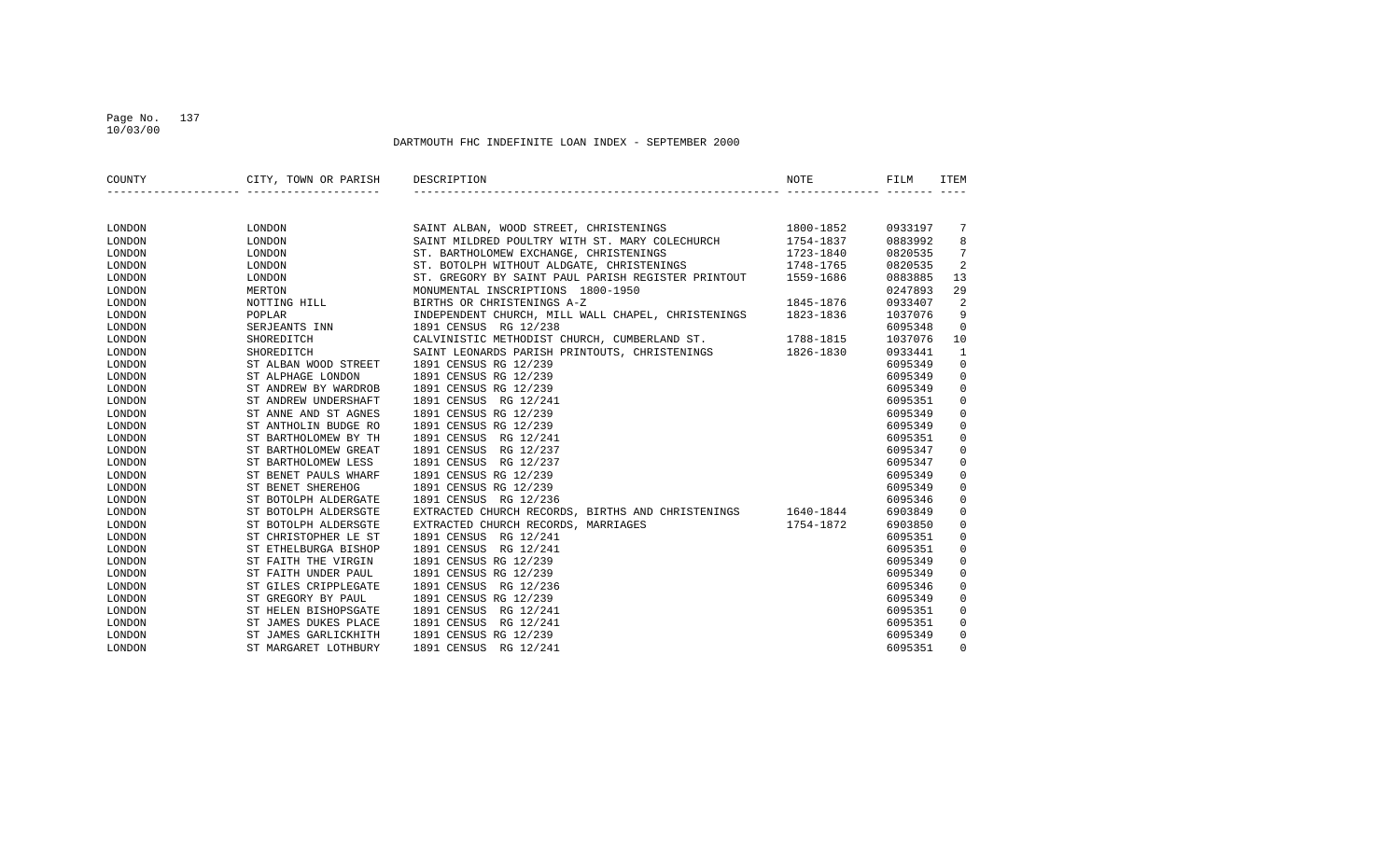## Page No. 138 10/03/00

| COUNTY | CITY, TOWN OR PARISH    | DESCRIPTION                                        | <b>NOTE</b> | FILM    | <b>ITEM</b> |
|--------|-------------------------|----------------------------------------------------|-------------|---------|-------------|
|        |                         |                                                    |             |         |             |
| LONDON | ST MARY ALDERMANBURY    | 1891 CENSUS RG 12/239                              |             | 6095349 | 0           |
| LONDON | ST MICHAEL BASSISHAW    | 1891 CENSUS RG 12/239                              |             | 6095349 | 0           |
| LONDON | ST MICHAEL LE QUERNE    | 1891 CENSUS RG 12/239                              |             | 6095349 | 0           |
| LONDON | ST MICHAEL PATERNOST    | 1891 CENSUS RG 12/239                              |             | 6095349 | 0           |
| LONDON | ST MICHAEL OUEENHITH    | 1891 CENSUS RG 12/239                              |             | 6095349 | 0           |
| LONDON | ST MICHAEL WOOD ST.     | 1891 CENSUS RG 12/239                              |             | 6095349 | 0           |
| LONDON | ST MILDRED BREAD ST.    | 1891 CENSUS RG 12/239                              |             | 6095349 | 0           |
| LONDON | ST MILDRED POULTRY      | 1891 CENSUS RG 12/239                              |             | 6095349 | 0           |
| LONDON | ST NICHOLAS COLE        | 1891 CENSUS RG 12/239                              |             | 6095349 | 0           |
| LONDON | ST NICHOLAS OLAVE       | 1891 CENSUS RG 12/239                              |             | 6095349 | 0           |
| LONDON | ST OLAVE JEWRY          | 1891 CENSUS RG 12/239                              |             | 6095349 | 0           |
| LONDON | ST OLAVE SILVER ST.     | 1891 CENSUS RG 12/239                              |             | 6095349 | 0           |
| LONDON | ST PANCRAS SOPER LN     | 1891 CENSUS RG 12/239                              |             | 6095349 | 0           |
| LONDON | ST PETER PAULS WHARF    | 1891 CENSUS RG 12/239                              |             | 6095349 | 0           |
| LONDON | ST PETER WESTCHEAP      | 1891 CENSUS RG 12/239                              |             | 6095349 | 0           |
| LONDON | ST SEPULCHRE NEWGATE    | 1841 CENSUS                                        |             | 0438832 | 0           |
| LONDON | ST SEPULCHRE NEWGATE    | 1891 CENSUS<br>RG 12/237                           |             | 6095347 | 0           |
| LONDON | ST STEPHEN COLEMAN      | 1891 CENSUS<br>RG 12/241                           |             | 6095351 | 0           |
| LONDON | ST STEPHEN WALBROOK     | 1891 CENSUS RG 12/239                              |             | 6095349 | 0           |
| LONDON | ST THOMAS APOSTLE       | 1891 CENSUS RG 12/239                              |             | 6095349 | 0           |
| LONDON | ST VEDAST FOSTER LN     | 1891 CENSUS RG 12/239                              |             | 6095349 | 0           |
| LONDON | ST. ANDREW HUBBARD      | 1891 CENSUS RETURNS                                |             | 6095350 | 0           |
| LONDON | ST. ANDREW WARDROBE     | 1891 CENSUS RETURNS                                |             | 6095350 | 0           |
| LONDON | ST. ANN BLACKFRIARS     | 1891 CENSUS RG 12/239                              |             | 6095349 | 0           |
| LONDON | ST. AUGUSTINE           | 1891 CENSUS RG 12/239                              |             | 6095349 | 0           |
| LONDON | ST. BENET FINK          | 1891 CENSUS RG 12/241                              |             | 6095351 | 0           |
| LONDON | ST. BENET GRACEC'H      | 1891 CENSUS RETURNS                                |             | 6095350 | 0           |
| LONDON | ST. BOTOLPH             | 1891 CENSUS BISHOPSGATE RG12/235                   |             | 6095345 | 0           |
| LONDON | ST. BOTOLPH ALDERSGT    | PARISH REGISTERS<br>BIRTHS/CHRISTENINGS 1640-1844  |             | 6903849 | 0           |
| LONDON | ST.<br>BOTOLPH ALDERSGT | PARISH REGISTERS<br>MARRIAGES 1754-1872            |             | 6903850 | 0           |
| LONDON | ST. BOTOLPH ALDGATE     | 1841 CENSUS                                        |             | 0438811 | 0           |
| LONDON | BOTOLPH BILL'GT<br>ST.  | 1891 CENSUS RETURNS                                |             | 6095350 | 0           |
| LONDON | ST. BOTOLPH BISHOPSG    | PARISH REGISTER PRINTOUTS, CHRISTENINGS, 1702-1717 |             | 0543859 | 1           |
| LONDON | ST. BOTOLPH WITHOUT*    | 1841 CENSUS                                        |             | 0438811 | 0           |
| LONDON | ST. BRIDE FLEET ST.     | 1841 CENSUS<br>WHITEFRIARS PRECINCT                |             | 0438832 | $\Omega$    |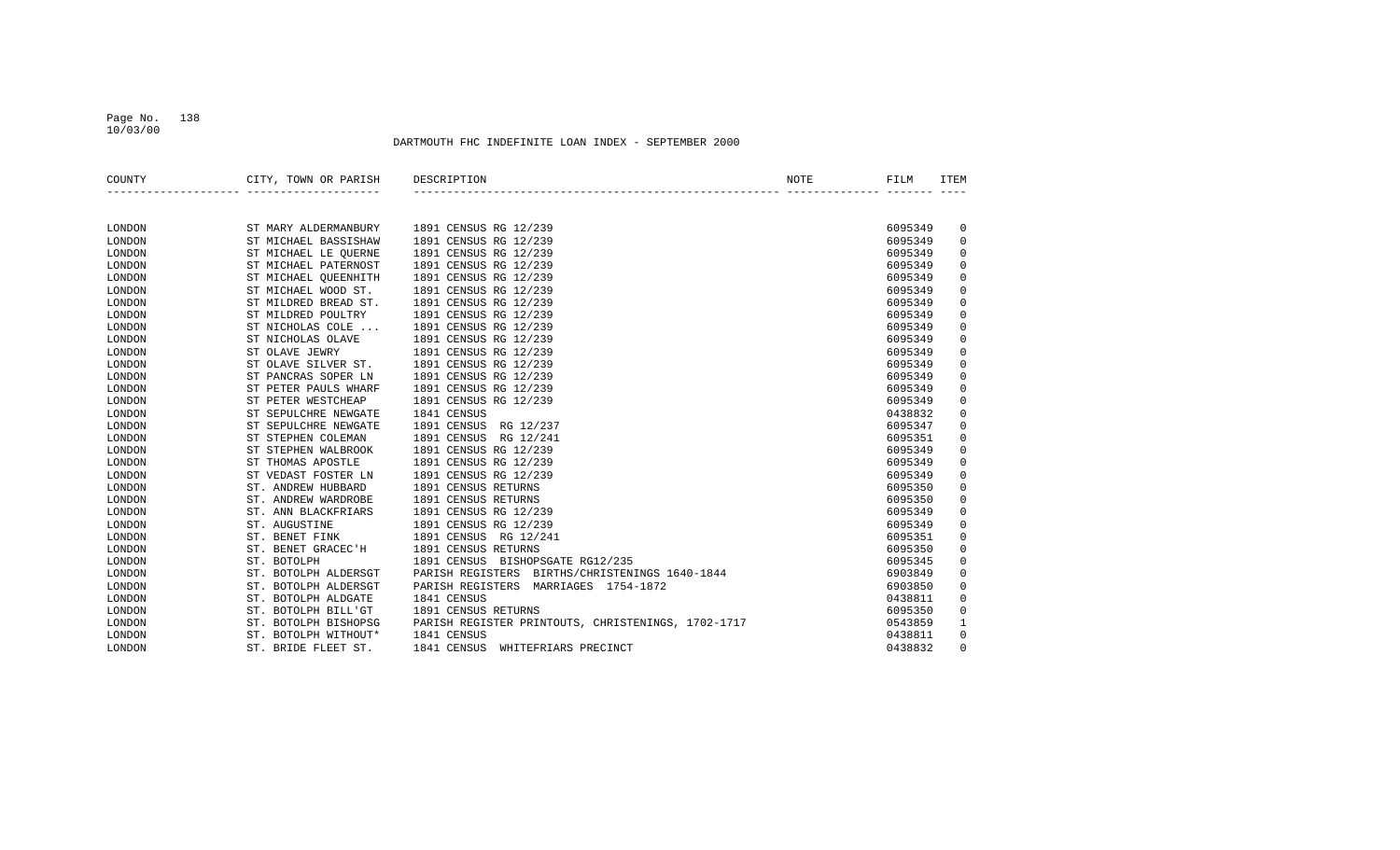## Page No. 139 10/03/00

| COUNTY | CITY, TOWN OR PARISH | DESCRIPTION                                        | <b>NOTE</b> | FILM    | <b>ITEM</b>  |
|--------|----------------------|----------------------------------------------------|-------------|---------|--------------|
|        |                      |                                                    |             |         |              |
| LONDON | ST. BRIDE FLEET ST.  | 1891 CENSUS RG 12/238                              |             | 6095348 | 0            |
| LONDON | ST. BRIDE FLEET ST.  | 1891 CENSUS RG 12/239                              |             | 6095349 | 0            |
| LONDON | ST. CLEMENT E. CHEAP | 1891 CENSUS RETURNS                                |             | 6095350 | 0            |
| LONDON | ST. DIONIS BACKC'H   | 1891 CENSUS RETURNS                                |             | 6095350 | 0            |
| LONDON | ST. DUNSTAN IN WEST  | 1891 CENSUS RG 12/238                              |             | 6095348 | 0            |
| LONDON | ST. DUSTUN EAST      | 1891 CENSUS RETURNS                                |             | 6095350 | 0            |
| LONDON | ST. EDMUND THE KING  | 1891 CENSUS RETURNS                                |             | 6095350 | 0            |
| LONDON | ST. GABRIEL FENC'H   | 1891 CENSUS RETURNS                                |             | 6095350 | 0            |
| LONDON | ST. GEORGE BOTOLPH   | 1891 CENSUS RETURNS                                |             | 6095350 | 0            |
| LONDON | ST. GILES CRIPLEGATE | PARISH REGISTERS BAPTISMS, MARRIAGES, BURIALS      | 1833-1839   | 0568032 | 0            |
| LONDON | ST. GILES CRIPLEGATE | PARISH REGISTERS, MARRIAGES 1817-1837              |             | 0380212 | 0            |
| LONDON | ST. GILES CRIPPLEGAT | COMPUTER PRINTOUT: CHRISTENINGS, 1663-1672         |             | 0543859 | 4            |
| LONDON | ST. JOHN EVANGELIST  | 1891 CENSUS RG 12/239                              |             | 6095349 | 0            |
| LONDON | ST. JOHN THE BAPTIST | 1891 CENSUS RG 12/239                              |             | 6095349 | 0            |
| LONDON | ST. JOHN ZACHARY     | 1891 CENSUS RG 12/239                              |             | 6095349 | 0            |
| LONDON | ST. KATHERINE COLEMN | 1891 CENSUS RETURNS                                |             | 6095350 | 0            |
| LONDON | ST. KATHERINE CREE   | 1891 CENSUS<br>RG 12/241                           |             | 6095351 | 0            |
| LONDON | ST. LAWRENCE JEWRY   | 1891 CENSUS RG 12/239                              |             | 6095349 | 0            |
| LONDON | ST. LAWRENCE POUNTNY | 1891 CENSUS RETURNS                                |             | 6095350 | 0            |
| LONDON | ST. LEONARD EASTC'P  | 1891 CENSUS RETURNS                                |             | 6095350 | 0            |
| LONDON | ST. LEONARD FOSTER   | 1891 CENSUS RG 12/239                              |             | 6095349 | 0            |
| LONDON | ST. MAGNUS MARTYR    | 1891 CENSUS RETURNS                                |             | 6095350 | 0            |
| LONDON | ST. MARGARET MOSES   | 1891 CENSUS RG 12/239                              |             | 6095349 | 0            |
| LONDON | ST. MARGARET N. FISH | 1891 CENSUS RETURNS                                |             | 6095350 | 0            |
| LONDON | ST. MARGARET PATTENS | 1891 CENSUS RETURNS                                |             | 6095350 | 0            |
| LONDON | ST. MARGARET PATTENS | PARISH REGISTER PRINTOUTS: CHRISTENINGS, 1813-1875 |             | 1235422 | $\mathbf{1}$ |
| LONDON | ST. MARTIN LUDGATE   | 1891 CENSUS RG 12/239                              |             | 6095349 | 0            |
| LONDON | ST. MARTIN ORGARS    | 1891 CENSUS RETURNS                                |             | 6095350 | 0            |
| LONDON | ST. MARTIN OUTWICH   | 1891 CENSUS RG 12/241                              |             | 6095351 | 0            |
| LONDON | ST. MARTIN POMEROY   | 1891 CENSUS RG 12/239                              |             | 6095349 | 0            |
| LONDON | ST. MARTIN VINTRY    | 1891 CENSUS RG 12/239                              |             | 6095349 | 0            |
| LONDON | ST. MARY ALDERMARY   | 1891 CENSUS RG 12/239                              |             | 6095349 | 0            |
| LONDON | ST. MARY AT HILL     | 1891 CENSUS RETURNS                                |             | 6095350 | 0            |
| LONDON | ST. MARY AXE         | MONUMENTAL INSCRIPTIONS<br>1800-1950               |             | 0247893 | 31           |
| LONDON | ST. MARY BOTHAW      | 1891 CENSUS RETURNS                                |             | 6095350 | $\Omega$     |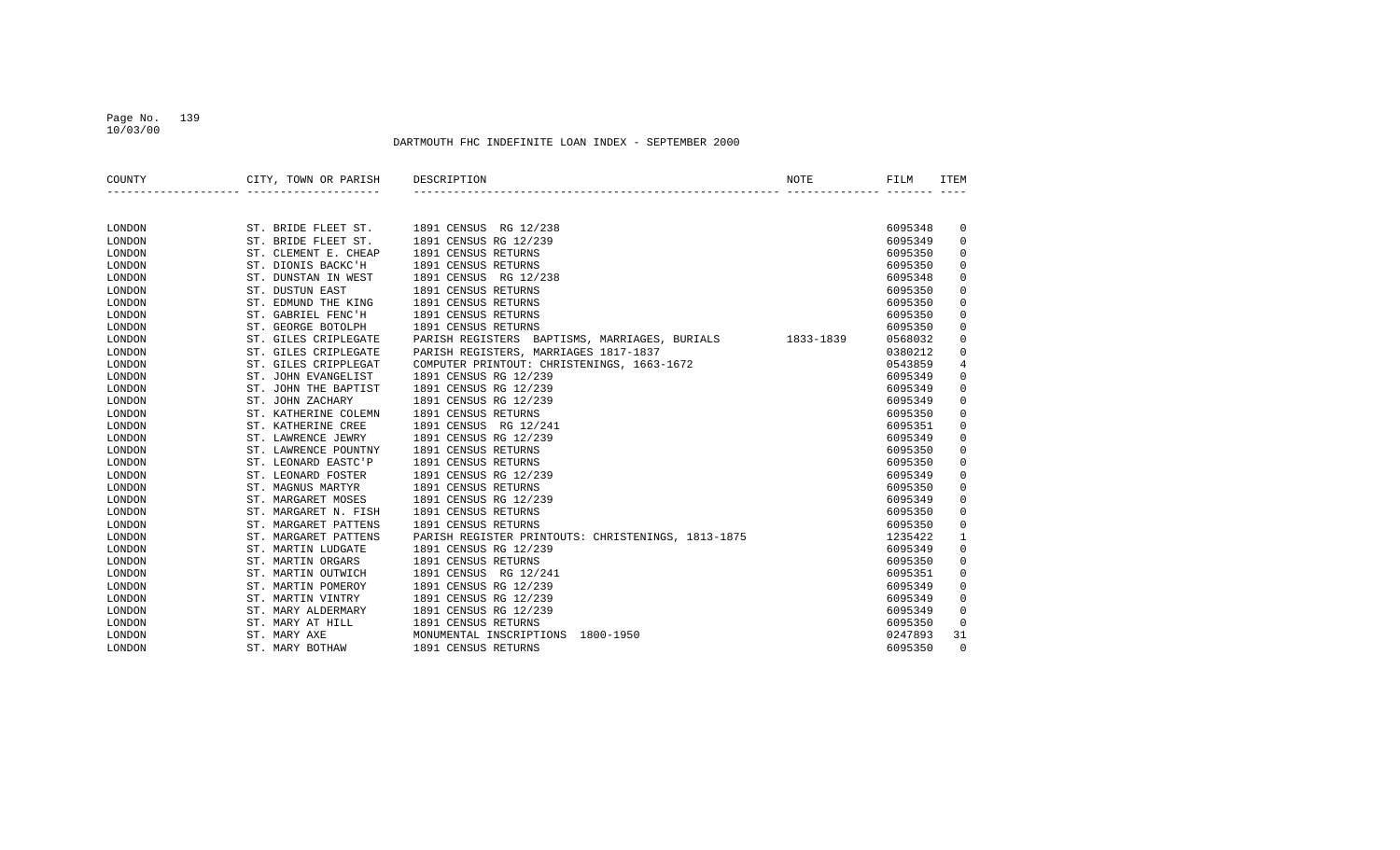## Page No. 140 10/03/00

| COUNTY    | CITY, TOWN OR PARISH | DESCRIPTION                                        | NOTE       | FILM    | ITEM        |
|-----------|----------------------|----------------------------------------------------|------------|---------|-------------|
|           |                      |                                                    |            |         |             |
|           |                      |                                                    |            |         |             |
| LONDON    | ST. MARY COLECHURCH  | 1891 CENSUS RG 12/239                              |            | 6095349 | 0           |
| LONDON    | ST. MARY LE BOW      | 1891 CENSUS RG 12/239                              |            | 6095349 | $\mathbf 0$ |
| LONDON    | ST. MARY MAGDALEN MI | 1891 CENSUS RG 12/239                              |            | 6095349 | 0           |
| LONDON    | ST. MARY MAGDALEN OL | 1891 CENSUS RG 12/239                              |            | 6095349 | $\mathbf 0$ |
| LONDON    | ST. MARY MOUNTHAW    | 1891 CENSUS RG 12/239                              |            | 6095349 | $\Omega$    |
| LONDON    | ST. MARY SOMERSET    | 1891 CENSUS RG 12/239                              |            | 6095349 | $\mathbf 0$ |
| LONDON    | ST. MARY STAINING    | 1891 CENSUS RG 12/239                              |            | 6095349 | $\Omega$    |
| LONDON    | ST. MARY UNDERSHAFT  | MONUMENTAL INSCRIPTIONS<br>1800-1950               |            | 0247893 | 30          |
| LONDON    | ST. MARY WOOLCHURCH  | 1891 CENSUS RETURNS                                |            | 6095350 | $\mathbf 0$ |
| LONDON    | ST. MARY WOOLNOTH    | 1891 CENSUS RETURNS                                |            | 6095350 | $\mathbf 0$ |
| LONDON    | ST. MARYLEBONE       | CALVINIST INDEPENDENT CHURCH, TICHFIELD ST. CHAPEL | 1815-1847  | 1037076 | 13          |
| LONDON    | ST. MARYLEBONE       | SAINE THOMAS PARISH PRINTOUTS, CHRISTENINGS        | 1858-1875  | 0933407 | 6           |
| LONDON    | ST. MATTHEW FRIDAY   | 1891 CENSUS RG 12/239                              |            | 6095349 | $\mathbf 0$ |
| LONDON    | ST. MICHAEL CORNHILL | 1891 CENSUS RETURNS                                |            | 6095350 | 0           |
| LONDON    | ST. MICHAEL CROOKED  | 1891 CENSUS RETURNS                                |            | 6095350 | 0           |
| LONDON    | ST. NICHOLAS ACONS   | 1891 CENSUS RETURNS                                |            | 6095350 | 0           |
| LONDON    | ST. NICHOLAS COLE AB | COMPUTER PRINTOUT: CHRISTENINGS, 1538-1747         |            | 0543859 | 5           |
| LONDON    | ST. OLAVE HART ST.   | 1891 CENSUS RETURNS                                |            | 6095350 | $\Omega$    |
| LONDON    | ST. PANCRAS          | INDEPENDENT CHURCH, TOTTERHAM COURT ROAD           | 1805-1840  | 1037076 | 14          |
| LONDON    | ST. PANCRAS          | SAINT PETER PARISH PRINTOUTS, CHRISTENINGS         | 1843-1875  | 0933407 | 7           |
| LONDON    | ST. PANCRAS SOPER LN | PARISH REGISTERS BIRTHS/CHRISTENINGS 1538-1875     |            | 6903618 | 0           |
| LONDON    | ST. PANCRAS SOPER LN | PARISH REGISTERS MARRIAGES 1538-1674               | 1818-1836  | 6903619 | $\mathbf 0$ |
| LONDON    | ST. PETER CORNHILL   | 1891 CENSUS RETURNS                                |            | 6095350 | $\mathbf 0$ |
| LONDON    | ST. PETER LE POER    | 1891 CENSUS RG 12/241                              |            | 6095351 | $\mathbf 0$ |
| LONDON    | ST. SWITHIN LONDON   | 1891 CENSUS RETURNS                                |            | 6095350 | $\mathbf 0$ |
| LONDON    | STEPNEY              | ALL SAINTS PARISH PRINTOUTS, CHRISTENINGS          | 1840-1876  | 0933407 | 9           |
| LONDON    | STEPNEY              | IRVINGITE CHURCH, PARLIAMENT COURT, ARTILIARY GND. | 1829-1840  | 1037076 | 2           |
| LONDON    | STOKE NEWINGTON      | INDEPENDENT CHURCH, CHURCH ST. CHAPEL CHRISTENINGS | 1770-1836  | 1037076 | 11          |
| LONDON    | THAVIES INN          | 1891 CENSUS RG 12/238                              |            | 6095348 | $\mathbf 0$ |
| LONDON    | WESTMINSTER          | PARISH REGISTER PRINTOUTS CHRISTENINGS             | 1813-1853  | 0883896 | 1           |
| MIDDLESEX |                      | PARISH REGISTERS, MARRIAGES                        |            | 0496694 | 4           |
| MIDDLESEX |                      | PARISH REGISTERS, MARRIAGES VOL. 3                 |            | 0496699 | 6           |
| MIDDLESEX | ASHFORD              | 1891 CENSUS                                        | RG 12/1014 | 6096124 | $\mathbf 0$ |
| MIDDLESEX | BETHNAL GREEN        | 1861 CENSUS                                        |            | 0542601 | $\mathbf 0$ |
| MIDDLESEX | BETHNAL GREEN        | 1861 CENSUS                                        |            | 0542602 | $\Omega$    |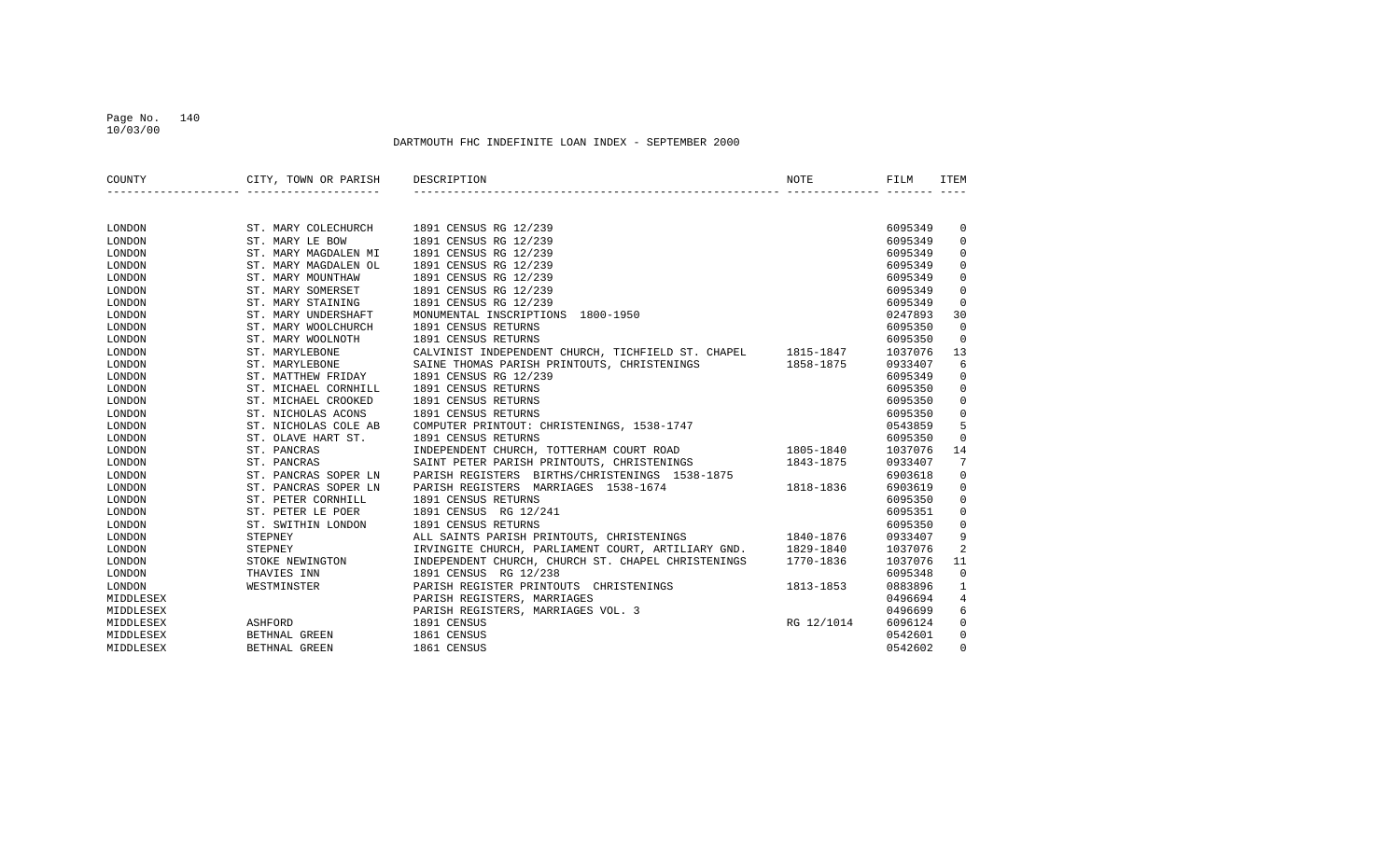## Page No. 141 10/03/00

| COUNTY    | CITY, TOWN OR PARISH | DESCRIPTION                                                 | NOTE       | FILM    | <b>TTEM</b>    |
|-----------|----------------------|-------------------------------------------------------------|------------|---------|----------------|
|           |                      |                                                             |            |         |                |
| MIDDLESEX | <b>BOW</b>           | 1841 CENSUS                                                 |            | 0438811 | 0              |
| MIDDLESEX | BROMLEY ST. LEONARD  | 1841 CENSUS                                                 |            | 0438811 | $\mathbf 0$    |
| MIDDLESEX | COWLEY               | 1851 CENSUS RETURNS                                         |            | 0193605 | $\mathsf 0$    |
| MIDDLESEX | COWLEY               | 1881 CENSUS RETURNS                                         |            | 1341323 | $\mathbf 0$    |
| MIDDLESEX | COWLEY               | 1891 CENSUS RG12/1018                                       |            | 6096128 | $\mathsf 0$    |
| MIDDLESEX | COWLEY               | MARRIAGES 1563-1812                                         |            | 0496694 | $\overline{4}$ |
| MIDDLESEX | CRANFORD             | 1881 CENSUS RETURNS                                         |            | 1341323 | $\mathsf 0$    |
| MIDDLESEX | EAST BEDFONT         | 1881 CENSUS RETURNS                                         |            | 1341323 | $\mathbf 0$    |
| MIDDLESEX | FELTHAM              | 1891 CENSUS                                                 | RG 12/1014 | 6096124 | $\mathbf 0$    |
| MIDDLESEX | FINSBURY             | 1861 CENSUS<br>PIECE NOS. 201-207<br>ST. LURE               |            | 0542591 | 0              |
| MIDDLESEX | FINSBURY             | 1861 CENSUS PIECE NOS. 208-211                              |            | 0542592 | 0              |
| MIDDLESEX | FINSBURY             | PARISH REGISTERS, BAPTISMS 1858-1869                        |            | 0597923 | $\mathbf 0$    |
| MIDDLESEX | FINSBURY             | PARISH REGISTERS, BAPTISMS, MARRIAGES AND BURIALS 1846-1875 |            | 0597924 | $\mathbf 0$    |
| MIDDLESEX | FINSBURY             | PARISH REGISTERS, MARRIAGES 1807-1824                       |            | 0585448 | 0              |
| MIDDLESEX | FINSBURY             | PARISH REGISTERS                                            |            | 0585449 | $\mathbf 0$    |
|           |                      | MARRIAGES 1807-1824                                         |            |         |                |
| MIDDLESEX | FINSBURY             | ST. LUCK'S CHURCH, PARISH REGISTERS MARRIAGES               | 1807-1824  | 0585448 | 0              |
| MIDDLESEX | HACKNEY              | 1841 CENSUS RETURNS                                         |            | 0438812 | $\mathbf 0$    |
| MIDDLESEX | <b>HACKNEY</b>       | 1891 CENSUS, SOUTH HACKNEY DIST. RG 12/205                  |            | 6095315 | 0              |
| MIDDLESEX | HACKNEY              | 1891 CENSUS, SOUTH HACKNEY DIST. RG 12/206                  |            | 6095316 | 0              |
| MIDDLESEX | HACKNEY              | 1891 CENSUS, SOUTH HACKNEY DIST. RG 12/207                  |            | 6095317 | 0              |
| MIDDLESEX | HAMPTON              | MARRIAGES AT HAMPTON 1657-1812                              |            | 0496699 | 6              |
| MIDDLESEX | HAREFIELD            | 1851 CENSUS RETURNS                                         |            | 0193605 | $\mathbf 0$    |
| MIDDLESEX | <b>HAREFIELD</b>     | 1881 CENSUS RETURNS                                         |            | 1341324 | $\mathbf 0$    |
| MIDDLESEX | HAREFIELD            | 1891 CENSUS RG12/1020                                       |            | 6096130 | $\mathsf 0$    |
| MIDDLESEX | HARLINGTON           | 1881 CENSUS RETURNS                                         |            | 1341323 | $\mathbf 0$    |
| MIDDLESEX | HARMONDSWORTH        | 1881 CENSUS RETURNS                                         |            | 1341323 | $\mathbf 0$    |
| MIDDLESEX | HAYES                | 1851 CENSUS RETURNS                                         |            | 0193605 | $\mathbf 0$    |
| MIDDLESEX | HAYES                | 1881 CENSUS RETURNS                                         |            | 1341324 | $\mathbf 0$    |
| MIDDLESEX | HAYES                | 1891 CENSUS RG12/1021                                       |            | 6096131 | $\mathbf 0$    |
| MIDDLESEX | HAYES                | MARRIAGES 1557-1812                                         |            | 0496694 | $\overline{4}$ |
| MIDDLESEX | HILLINGDON           | 1851 CENSUS RETURNS                                         |            | 0193605 | 0              |
| MIDDLESEX | HILLINGDON           | 1881 CENSUS RETURNS                                         |            | 1341324 | 0              |
| MIDDLESEX | HILLINGDON           | 1891 CENSUS<br>RG12/1018                                    |            | 6096128 | 0              |
| MIDDLESEX | HILLINGDON           | 1891 CENSUS<br>RG12/1019                                    |            | 6096129 | $\Omega$       |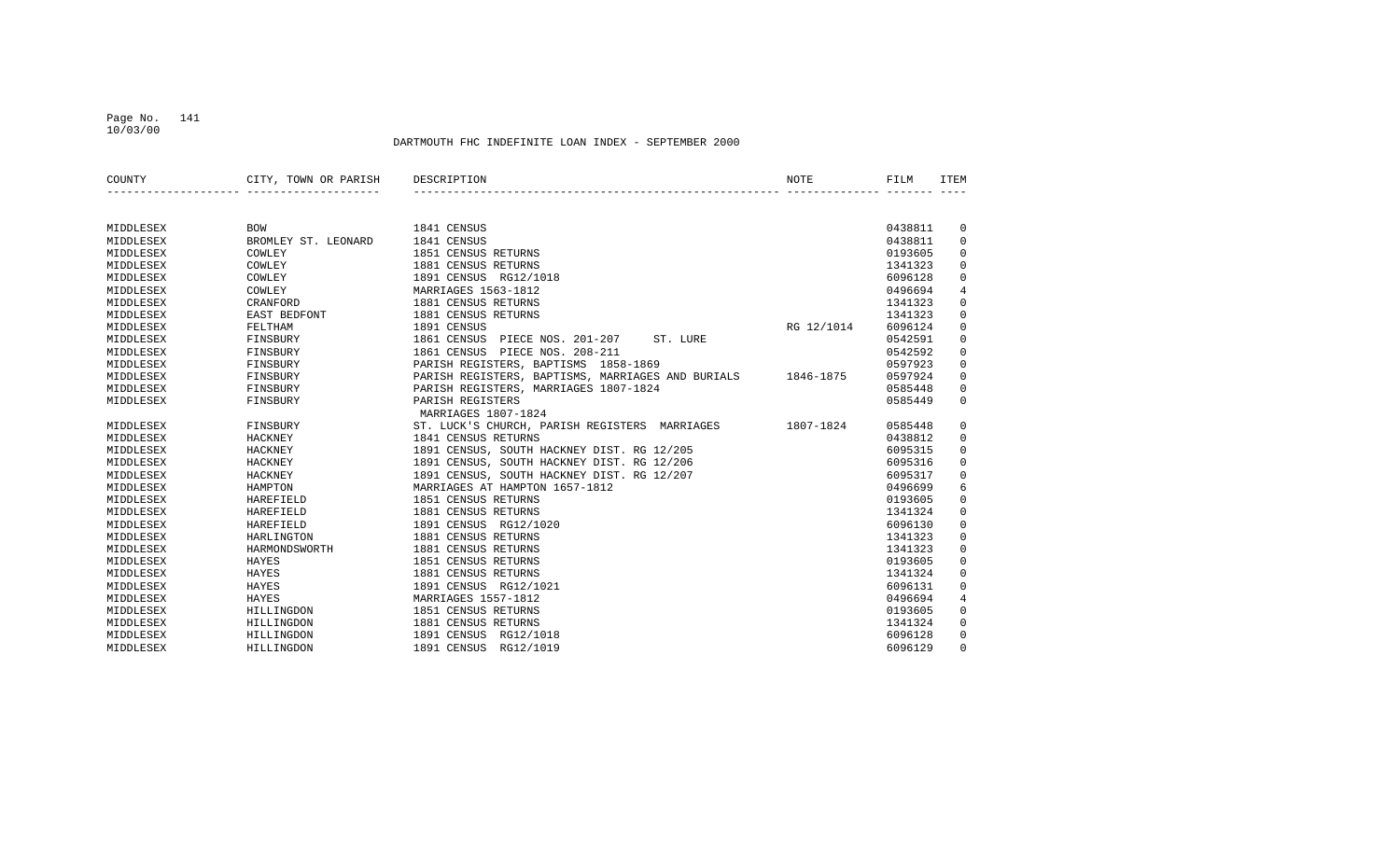## Page No. 142 10/03/00

| COUNTY    | CITY, TOWN OR PARISH | DESCRIPTION                                       | NOTE         | FILM    | <b>ITEM</b> |
|-----------|----------------------|---------------------------------------------------|--------------|---------|-------------|
|           |                      |                                                   |              |         |             |
| MIDDLESEX | <b>ICKENHAM</b>      | 1851 CENSUS RETURNS                               |              | 0193605 | 0           |
| MIDDLESEX | <b>ICKENHAM</b>      | 1881 CENSUS RETURNS                               |              | 1341324 | $\mathbf 0$ |
| MIDDLESEX | <b>ICKENHAM</b>      | 1891 CENSUS RG12/1020                             |              | 6096130 | $\mathbf 0$ |
| MIDDLESEX | <b>ISLINGTON</b>     | 1891 CENSUS, SOUTH-WEST DIST., RG 12/151          |              | 6095261 | $\mathbf 0$ |
| MIDDLESEX | KENNINGTON FIRST     | CENSUS OF 1851, NO. 1 LONDON DIVISION             | DIST. NO. 31 | 0174808 | $\Omega$    |
| MIDDLESEX | LALEHAM              | 1891 CENSUS                                       | RG 12/1014   | 6096124 | $\mathbf 0$ |
| MIDDLESEX | LITTLETON            | 1891 CENSUS                                       | RG 12/1014   | 6096124 | $\Omega$    |
| MIDDLESEX | MILE END OLD TOWN    | 1891 CENSUS<br>WESTERN DIVISION RG12/304          |              | 6095414 | $\mathbf 0$ |
| MIDDLESEX | MILE END OLD TOWN    | 1891 CENSUS<br>WESTERN DIVISION RG12/306          |              | 6095416 | $\mathbf 0$ |
| MIDDLESEX | NORTHOLT             | 1851 CENSUS RETURNS                               |              | 0193605 | $\mathbf 0$ |
| MIDDLESEX | NORTHOLT             | 1891 CENSUS RG12/1021                             |              | 6096131 | $\mathbf 0$ |
| MIDDLESEX | <b>NORWOOD</b>       | 1851 CENSUS RETURNS                               |              | 0193605 | $\mathbf 0$ |
| MIDDLESEX | <b>NORWOOD</b>       | 1891 CENSUS RG12/1021                             |              | 6096131 | $\mathbf 0$ |
| MIDDLESEX | RUISLIP              | 1851 CENSUS RETURNS                               |              | 0193605 | $\mathbf 0$ |
| MIDDLESEX | RUISLIP              | 1881 CENSUS RETURNS                               |              | 1341324 | $\mathbf 0$ |
| MIDDLESEX | RUISLIP              | 1891 CENSUS RG12/1021                             |              | 6096131 | $\mathbf 0$ |
| MIDDLESEX | SHEPPERTON           | 1891 CENSUS                                       | RG 12/1014   | 6096124 | $\mathbf 0$ |
| MIDDLESEX | SHOREDITCH           | EXTRACTED CHURCH RECORDS, BIRTHS AND CHRISTENINGS | 1745-1875    | 6905909 | $\Omega$    |
| MIDDLESEX | SHOREDITCH           | EXTRACTED CHURCH RECORDS, MARRIAGES               | 1764-1875    | 6905089 | $\Omega$    |
| MIDDLESEX | SHOREDITCH           | PARISH REGISTERS: MARRIAGES, 1776-1781            |              | 0396252 | $\mathbf 0$ |
| MIDDLESEX | SHOREDITCH           | PARISH REGISTERS: MARRIAGES, 1813-1817            |              | 0405104 | $\mathbf 0$ |
| MIDDLESEX | SOUTH HACKNEY        | 1891 CENSUS RG12/204                              |              | 6095314 | $\mathbf 0$ |
| MIDDLESEX | SPITALFIELDS         | PARISH REGISTERS BIRTHS/CHRITENINGS 1729-1876     |              | 6903950 | $\mathbf 0$ |
| MIDDLESEX | SPITALFIELDS         | PARISH REGISTERS MARRIAGES 1729-1875              |              | 6903968 | $\mathbf 0$ |
| MIDDLESEX | ST. ANDREW HOLBORN   | 1891 CENSUS RG 12/238                             |              | 6095348 | $\mathbf 0$ |
| MIDDLESEX | ST. CLEMENT-DANES    | 1851 CENSUS P. 1-406                              |              | 0087846 | $\mathbf 0$ |
| MIDDLESEX | ST. CLEMENT-DANES    | 1851 CENSUS P. 188-207, 276-368                   |              | 0087845 | $\mathbf 0$ |
| MIDDLESEX | ST. GEORGE EAST      | 1841 CENSUS RETURNS                               |              | 0438812 | $\mathbf 0$ |
| MIDDLESEX | ST. GEORGE-IN-THE-E* | 1841 CENSUS                                       |              | 0438811 | $\mathbf 0$ |
| MIDDLESEX | ST. LUKE             | 1891 CENSUS<br>CITY ROAD<br>RG12/231              |              | 6095341 | $\mathbf 0$ |
| MIDDLESEX | ST. LUKE             | 1891 CENSUS<br>CITY ROAD<br>RG12/232              |              | 6095342 | $\Omega$    |
| MIDDLESEX | ST. LUKE             | 1891 CENSUS<br>FINSBURY DISTRICT RG12/234         |              | 6095344 | $\mathbf 0$ |
| MIDDLESEX | ST. LUKE             | 1891 CENSUS<br>OLD STREET RG12/230                |              | 6095340 | $\mathbf 0$ |
| MIDDLESEX | ST. LUKE             | 1891 CENSUS<br>WHITECROSS STREET RG12/233         |              | 6095343 | 0           |
| MIDDLESEX | ST. MARY-LE-STRAND   | 1851 CENSUS P. 191-194                            |              | 0087845 | $\Omega$    |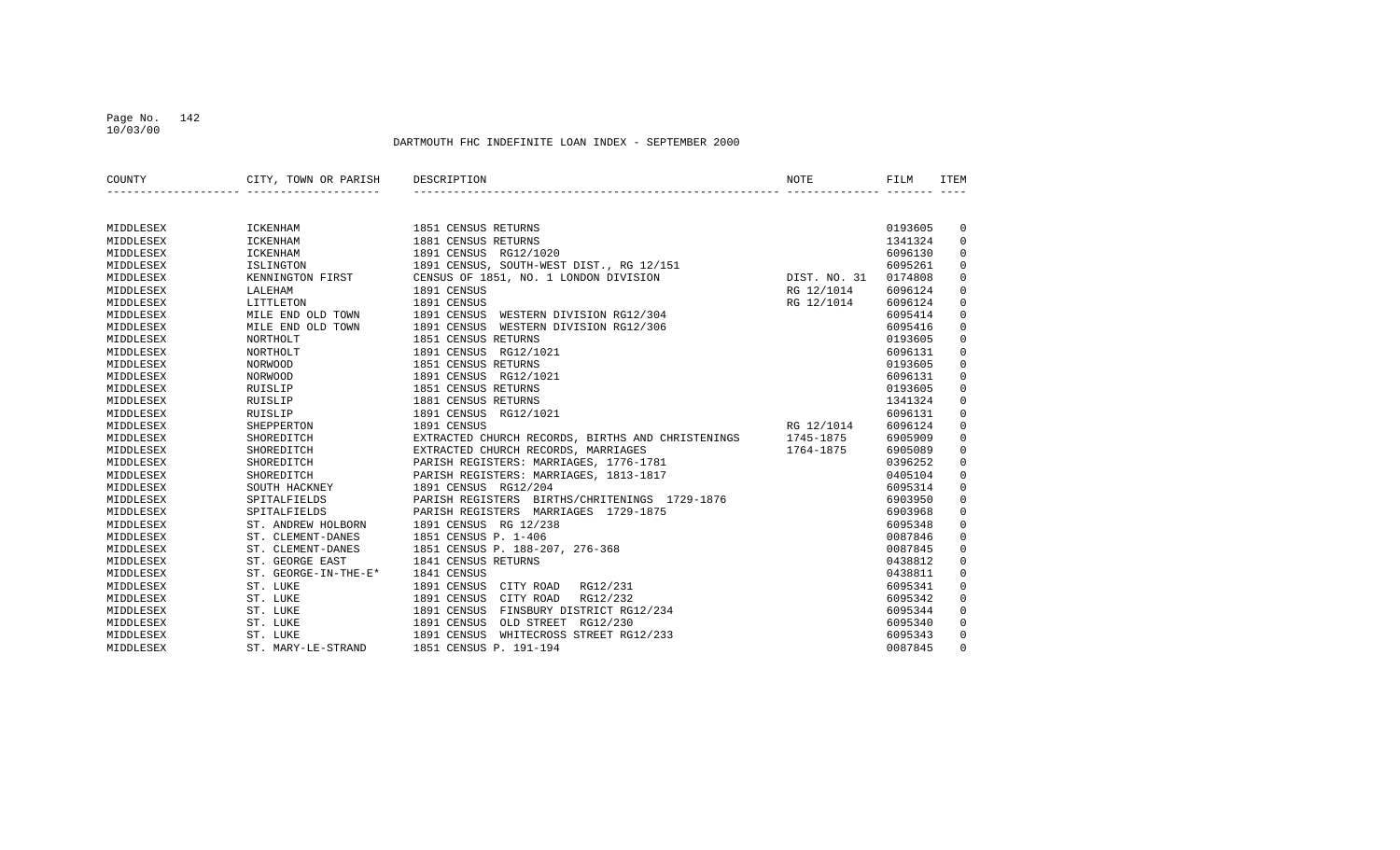## Page No. 143 10/03/00

| COUNTY    | CITY, TOWN OR PARISH | DESCRIPTION                                              | <b>NOTE</b> | FILM    | <b>ITEM</b>     |
|-----------|----------------------|----------------------------------------------------------|-------------|---------|-----------------|
|           |                      |                                                          |             |         |                 |
| MIDDLESEX | ST. PANCRAS          | PARISH REGISTER PRINTOUTS: CHRISTENINGS, 1741-1838       |             | 0883900 | 15              |
| MIDDLESEX | ST. PANCRAS          | $1853 - 1855$<br>PARISH REGISTERS: MARRIAGES, V. 107-110 |             | 0598344 | $\overline{0}$  |
| MIDDLESEX | STAINES              | 1881 CENSUS RETURNS                                      |             | 1341323 | $\mathbf 0$     |
| MIDDLESEX | STAINES              | 1891 CENSUS RETURNS                                      |             | 6096127 | $\Omega$        |
| MIDDLESEX | STANWELL             | 1881 CENSUS RETURNS                                      |             | 1341323 | 0               |
| MIDDLESEX | STANWELL             | 1891 CENSUS RETURNS                                      |             | 6096127 | $\mathbf 0$     |
| MIDDLESEX | STEPNEY              | SAINT MARY WHITECHAPEL, CHRISTENINGS, 1811-1823          |             | 0820535 | $\mathbf{1}$    |
| MIDDLESEX | TEDDINGTON           | MARRIAGES AT TEDDINGTON 1560-1837                        |             | 0496699 | 6               |
| MIDDLESEX | TWICKENHAM           | MARRIAGES AT TWICKENHAM 1538-1812                        |             | 0496699 | 6               |
| MIDDLESEX | UXBRIDGE             | 1851 CENSUS RETURNS                                      |             | 0193605 | $\mathbf 0$     |
| MIDDLESEX | UXBRIDGE             | 1881 CENSUS RETURNS                                      |             | 1341324 | $\Omega$        |
| MIDDLESEX | UXBRIDGE             | 1891 CENSUS RG12/1020                                    |             | 6096130 | $\mathbf 0$     |
| MIDDLESEX | WEST DRAYTON         | 1851 CENSUS RETURNS                                      |             | 0193605 | $\mathbf 0$     |
| MIDDLESEX | WEST DRAYTON         | 1881 CENSUS RETURNS                                      |             | 1341323 | $\mathbf 0$     |
| MIDDLESEX | WEST DRAYTON         | 1891 CENSUS RG12/1018                                    |             | 6096128 | $\mathbf 0$     |
| MIDDLESEX | WEST DRAYTON         | MARRIAGES 1568-1812                                      |             | 0496694 | 4               |
| MIDDLESEX | WESTMINSTER          | 1841 CENSUS FURNIVAL'S INN, INNS OF COURT                |             | 0438832 | $\mathbf 0$     |
| MIDDLESEX | WESTMINSTER          | 1841 CENSUS GRAY'S INN, INNS OF COURT                    |             | 0438832 | $\mathbf 0$     |
| MIDDLESEX | WESTMINSTER          | 1841 CENSUS LIBERTY OF THE ROLLS, INNS OF COURT          |             | 0438832 | $\Omega$        |
| MIDDLESEX | WESTMINSTER          | 1841 CENSUS LINCOLN'S INN, INNS OF COURT                 |             | 0438832 | 0               |
| MIDDLESEX | WESTMINSTER          | 1841 CENSUS MIDDLE TEMPLE, INN OF COURT                  |             | 0438832 | $\mathbf 0$     |
| MIDDLESEX | WESTMINSTER          | 1841 CENSUS STAPLE INN, INNS OF COURT                    |             | 0438832 | $\mathbf 0$     |
| MIDDLESEX | WESTMINSTER          | 1851 CENSUS P. 1-180                                     |             | 0087845 | $\mathbf 0$     |
| MIDDLESEX | WESTMINSTER          | 1851 CENSUS P. 407-420                                   |             | 0087846 | $\overline{0}$  |
| MIDDLESEX | WESTMINSTER          | 1851 CENSUS P. 423-510                                   |             | 0087846 | $\Omega$        |
| MIDDLESEX | WESTMINSTER          | MONUMENTAL INSCRIPTIONS 1800-1950 ST. JOHN'S             |             | 0247893 | 32              |
| MIDDLESEX | WESTMINSTER          | PARISH REGISTERS: MARRIAGES, 1813-1821                   |             | 0918597 | $\Omega$        |
| MIDDLESEX | WESTMINSTER          | PARISH REGISTERS                                         |             | 0561156 | $\mathbf 0$     |
|           |                      | MARRIAGES 1758-1770                                      |             |         |                 |
| MONMOUTH  | DINGESTOW            | PARISH REGISTER PRINTOUTS, CHRISTENINGS                  | 1696-1813   | 0883885 | 5               |
| MONMOUTH  | LLANDOGO             | PARISH REGISTER PRINTOUTS, CHRISTENINGS                  | 1725-1812   | 1037085 | 8               |
| MONMOUTH  | LLANGATTOCH-LLINGOED | PARISH REGISTER PRINTOUTS, CHRISTENINGS                  | 1696-1875   | 0472843 | 9               |
| MONMOUTH  | LLANSOY              | PARISH REGISTER PRINTOUTS, CHRISTENINGS                  | 1813-1875   | 0472843 | 8               |
| MONMOUTH  | LLANVIHANGEL-MYNYDD  | PARISH REGISTER PRINTOUTS, CHRISTENINGS                  | 1813-1862   | 0472843 | $7\overline{ }$ |
| MONMOUTH  | NEWPORT              | 1881 CENSUS RETURNS                                      |             | 1342266 | $\Omega$        |
|           |                      | RG 11/5261-5265                                          |             |         |                 |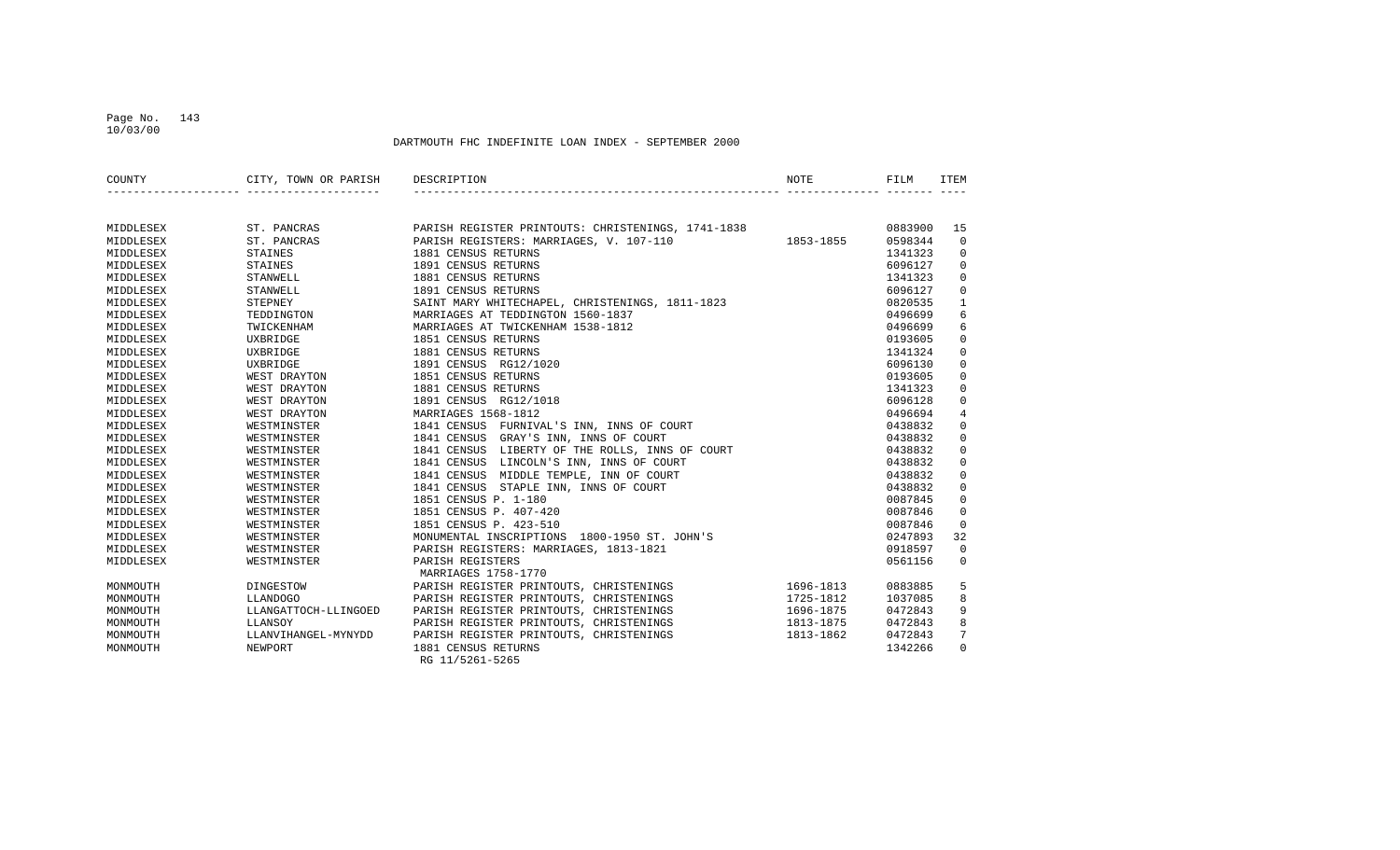## Page No. 144 10/03/00

| COUNTY         | CITY, TOWN OR PARISH DESCRIPTION   |                                                                                                                                                                                                 | NOTE | FILM    | <b>ITEM</b>    |
|----------------|------------------------------------|-------------------------------------------------------------------------------------------------------------------------------------------------------------------------------------------------|------|---------|----------------|
|                |                                    |                                                                                                                                                                                                 |      |         |                |
| MONMOUTH       | NEWPORT                            | 1881 CENSUS RETURNS                                                                                                                                                                             |      | 1342267 | $\Omega$       |
|                |                                    | RG 11/5266-5270                                                                                                                                                                                 |      |         |                |
| MONMOUTH       | TREVETHIN                          | PARISH REGISTER PRINTOUTS                                                                                                                                                                       |      | 0820538 | 3              |
| MONTGOMERY     |                                    | FORDEN INDEPENDENT CHAPEL, BAPTISM TRANSCRIPTS                                                                                                                                                  |      | 1696506 | 25             |
| <b>NORFOLK</b> |                                    | EXCURSIONS IN THE COUNTY OF NORFOLK                                                                                                                                                             |      | 1696627 | 9              |
| NORFOLK        |                                    | HISTORY OF TOWNS AND VILLAGES IN NORFOLK COUNTY                                                                                                                                                 |      | 1696627 | 9              |
| NORFOLK        |                                    | PARISH CHURCH OF BABINGLEY, MARRIAGES 1662-1812                                                                                                                                                 |      | 0496683 | 2              |
| NORFOLK        |                                    | PARISH CHURCH OF BAWSEY, MARRIAGES 1539-1771                                                                                                                                                    |      | 0496683 | $\overline{2}$ |
| NORFOLK        |                                    | PARISH CHURCH OF CHEDGRAVE, MARRIAGES 1550-1812<br>PARISH CHURCH OF GREAT DUNHAM, MARRIAGES 1538-1812                                                                                           |      | 0496683 | 2              |
| NORFOLK        |                                    |                                                                                                                                                                                                 |      | 0496683 | 2              |
| NORFOLK        |                                    | PARISH CHURCH OF HEACHAM, MARRIAGES 1558-1812                                                                                                                                                   |      | 0496683 | $\overline{a}$ |
| NORFOLK        |                                    | PARISH CHURCH OF HOLKHAM, MARRIAGES 1542-1812                                                                                                                                                   |      | 0496683 | 2              |
| NORFOLK        |                                    | PARISH CHURCH OF LITCHAM, MARRIAGES 1555-1812                                                                                                                                                   |      | 0496683 | 2              |
| NORFOLK        |                                    | PARISH CHURCH OF NARFORD, 1559-1812                                                                                                                                                             |      | 0496683 | 2              |
| NORFOLK        |                                    |                                                                                                                                                                                                 |      | 0496683 | 2              |
| NORFOLK        |                                    |                                                                                                                                                                                                 |      | 0496683 | $\overline{2}$ |
| NORFOLK        |                                    | PARISH CHORCH OF NARFORD, 1559-1612<br>PARISH CHURCH OF SANDRINGHAM, MARRIAGES 1561-1812<br>PARISH CHURCH OF SNETTISHAM, MARRIAGES 1682-1812<br>PARISH CHURCH OF WOLVERTON, MARRIAGES 1653-1812 |      | 0496683 | $\overline{a}$ |
| NORFOLK        |                                    | PARISH REGISTER, MARRIAGES VOL. 2                                                                                                                                                               |      | 0496683 | $\overline{a}$ |
| NORFOLK        | ARMINGHALL                         | 1841 CENSUS RETURNS                                                                                                                                                                             |      | 0438862 | $\mathbf 0$    |
| NORFOLK        |                                    | BACTON ON SEA MONUMENTAL INSCRIPTIONS BAPTIST CHAPEL                                                                                                                                            |      | 0247893 | 33             |
| NORFOLK        | BALLE<br>BARFORD<br>BARNHAM-BROOME | 1841 CENSUS RETURNS                                                                                                                                                                             |      | 0438862 | $\Omega$       |
| NORFOLK        |                                    | ARCHDEACONS TRANSCRIPTS, 1725-1812                                                                                                                                                              |      | 1526810 | 12             |
| NORFOLK        |                                    | ARCHDEACONS TRANSCRIPTS, 1725-1812                                                                                                                                                              |      | 1526810 | 13             |
| NORFOLK        | <b>BAWBURGH</b>                    | ARCHDEACONS TRANSCRIPTS, 1725-1812                                                                                                                                                              |      | 1526810 | 14             |
| NORFOLK        | BAWDESWELL                         | 1891 CENSUS RG 12/1553                                                                                                                                                                          |      | 6096663 | $\overline{0}$ |
| NORFOLK        | BAWSEY                             | PARISH REGISTER PRINTOUTS, CHRISTENINGS 1539-1771                                                                                                                                               |      | 0933238 | 13             |
| NORFOLK        | BEESTON-REGIS                      | PARISH REGISTER PRINTOUTS, CHRISTENINGS 1744-1810                                                                                                                                               |      | 0932929 | 23             |
| NORFOLK        | BEESTON-REGIS                      | PARISH REGISTER PRINTOUTS, CHRISTENINGS, 1739-1740                                                                                                                                              |      | 0472205 | 2              |
| NORFOLK        | BILLINGFORD                        | 1891 CENSUS RG 12/1553                                                                                                                                                                          |      | 6096663 | $\overline{0}$ |
| NORFOLK        |                                    | BILLINGFORD PARISH REGISTER PRINTOUTS, CHRISTENINGS, 1739-1740                                                                                                                                  |      | 0472205 | $\mathsf{3}$   |
| NORFOLK        | BIXLEY                             | 1841 CENSUS RETURNS                                                                                                                                                                             |      | 0438862 | $\mathsf{O}$   |
| NORFOLK        | BLAKENEY                           | 1841 CENSUS RETURNS                                                                                                                                                                             |      | 0438862 | $\mathbf 0$    |
| NORFOLK        | BODHAM                             | 1841 CENSUS RETURNS                                                                                                                                                                             |      | 0438862 | $\mathsf{O}$   |
| NORFOLK        | BODNEY                             | PARISH REGISTER PRINTOUTS, CHRISTENINGS, 1740                                                                                                                                                   |      | 0472205 | $\overline{4}$ |
| NORFOLK        | BRAMERTON                          | 1841 CENSUS RETURNS                                                                                                                                                                             |      | 0438862 | $\mathbf 0$    |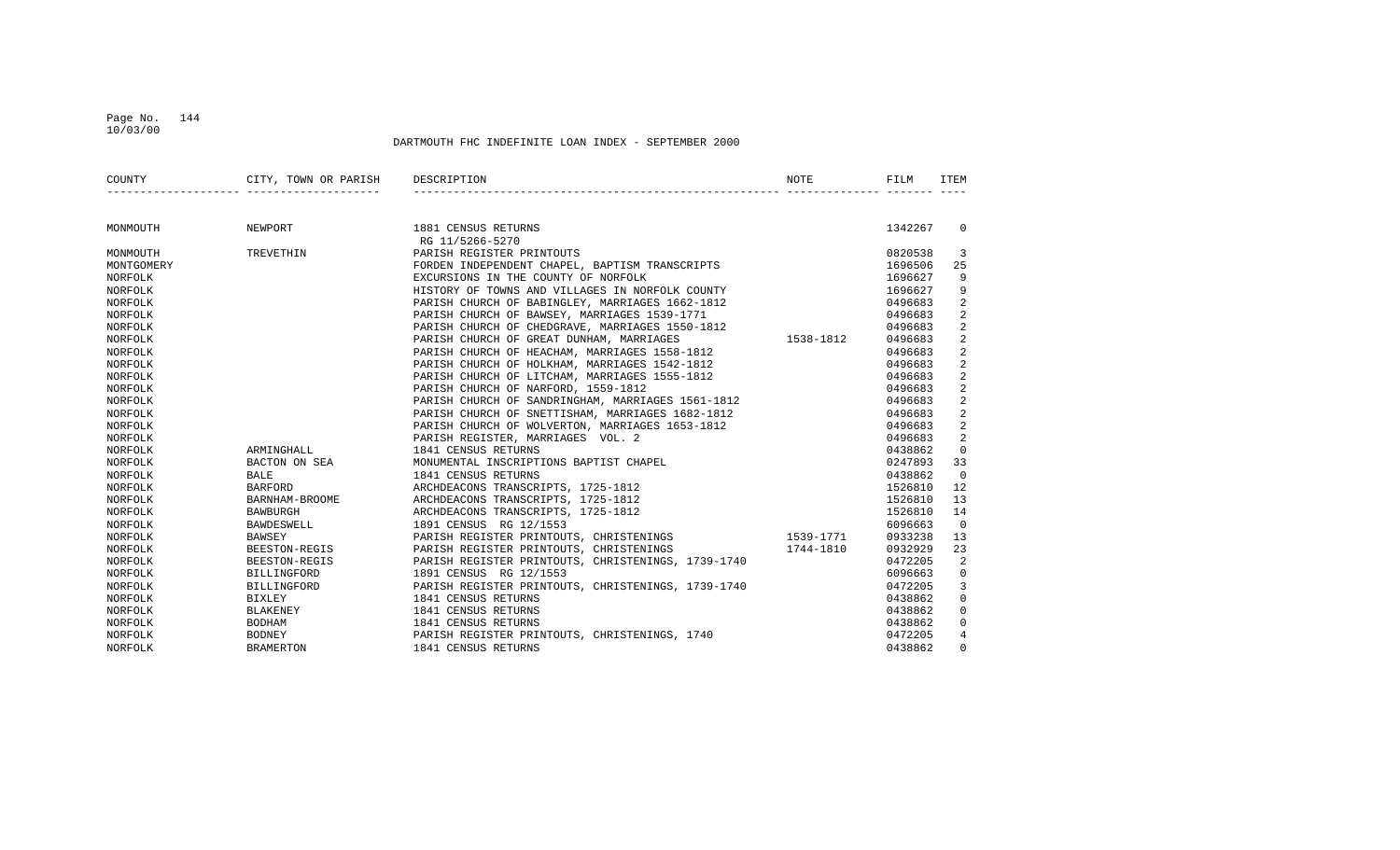#### Page No. 145 10/03/00

| COUNTY  | CITY, TOWN OR PARISH | DESCRIPTION                                        | NOTE      | FILM    | ITEM         |
|---------|----------------------|----------------------------------------------------|-----------|---------|--------------|
|         |                      |                                                    |           |         |              |
| NORFOLK | BRININGHAM           | 1841 CENSUS RETURNS                                |           | 0438862 | 0            |
| NORFOLK | <b>BRINTON</b>       | 1841 CENSUS RETURNS                                |           | 0438862 | $\Omega$     |
| NORFOLK | <b>BRISTON</b>       | 1841 CENSUS RETURNS                                |           | 0438862 | $\Omega$     |
| NORFOLK | <b>BUNWELL</b>       | PARISH REGISTERS                                   | 1552-1883 | 1696506 | 20           |
| NORFOLK | BURGH-ST MARG & ST M | PARISH REGISTER PRINTOUTS, CHRISTENINGS, 1769-1770 |           | 0472205 | 5            |
| NORFOLK | <b>BYLAUGH</b>       | 1891 CENSUS RG 12/1553                             |           | 6096663 | $\Omega$     |
| NORFOLK | CAISTON-ST. EDMUNDS  | 1841 CENSUS RETURNS                                |           | 0438862 | $\mathbf 0$  |
| NORFOLK | CANTLEY              | PARISH REGISTER PRINTOUTS, CHRISTENINGS            | 1575-1847 | 0933238 | 14           |
| NORFOLK | CARLETON-FOREHOE     | ARCHDEACONS TRANSCRIPTS, 1725-1811                 |           | 1526810 | 16           |
| NORFOLK | CLAXTON              | PARISH REGISTER PRINTOUTS, CHRISTENINGS, 1691-1718 |           | 0472205 | 6            |
| NORFOLK | CLEY NEXT THE SEA    | 1841 CENSUS RETURNS                                |           | 0438862 | $\Omega$     |
| NORFOLK | COLTON               | ARCHDEACONS TRANSCRIPTS, 1725-1812                 |           | 1526810 | 17           |
| NORFOLK | COSSEY               | ARCHDEACONS TRANSCRIPTS, 1725-1812                 |           | 1526811 | <sup>1</sup> |
| NORFOLK | COSTON               | ARCHDEACONS TRANSCRIPTS, 1725-1811                 |           | 1526810 | 18           |
| NORFOLK | CRANWORTH            | ARCHDEACONS TRANSCRIPTS, 1725-1812                 |           | 1526811 | 2            |
| NORFOLK | <b>CROMER</b>        | PARISH REGISTERS                                   |           | 1597128 | 5            |
|         |                      | <b>BANNS</b><br>1823-1877                          |           |         |              |
| NORFOLK | CROMER               | PARISH REGISTERS                                   |           | 1597128 | 6            |
|         |                      | 1878-1904<br>BANNS                                 |           |         |              |
| NORFOLK | CROMER               | PARISH REGISTERS                                   |           | 1597128 | 3            |
|         |                      | <b>BURIALS</b><br>1813-1853                        |           |         |              |
| NORFOLK | CROMER               | PARISH REGISTERS                                   |           | 1597128 | 4            |
|         |                      | <b>BURIALS</b><br>1853-1909                        |           |         |              |
| NORFOLK | CROMER               | PARISH REGISTERS                                   |           | 1597128 | $\mathbf{1}$ |
|         |                      | MARRIAGES 1894-1899                                |           |         |              |
| NORFOLK | CROMER               | PARISH REGISTERS                                   |           | 1597128 | 2            |
|         |                      | MARRIAGES 1899-1901                                |           |         |              |
| NORFOLK | CROWNTHORPE          | ARCHDEACONS TRANSCRIPTS, 1725-1811                 |           | 1526811 | 3            |
| NORFOLK | DEOPHAM              | ARCHDEACONS TRANSCRIPTS, 1725-1812                 |           | 1526811 | 4            |
| NORFOLK | DITCHINGHAM          | MONUMENTAL INSCRIPTIONS 1800-1950                  |           | 0247893 | 34           |
| NORFOLK | EAST DEREHAM         | ARCHDEACONS TRANSCRIPTS, 1725-1812                 |           | 1526811 | 5            |
| NORFOLK | EASTON               | ARCHDEACONS TRANSCRIPTS, 1725-1812                 |           | 1526811 | 6            |
| NORFOLK | EDGEFIELD            | 1841 CENSUS RETURNS                                |           | 0438862 | $\Omega$     |
| NORFOLK | ELSING               | 1891 CENSUS RG 12/1553                             |           | 6096663 | $\Omega$     |
| NORFOLK | FAKENHAM             | PARISH REGISTERS BURIALS 1813-1910                 |           | 1595484 | $\mathbf{1}$ |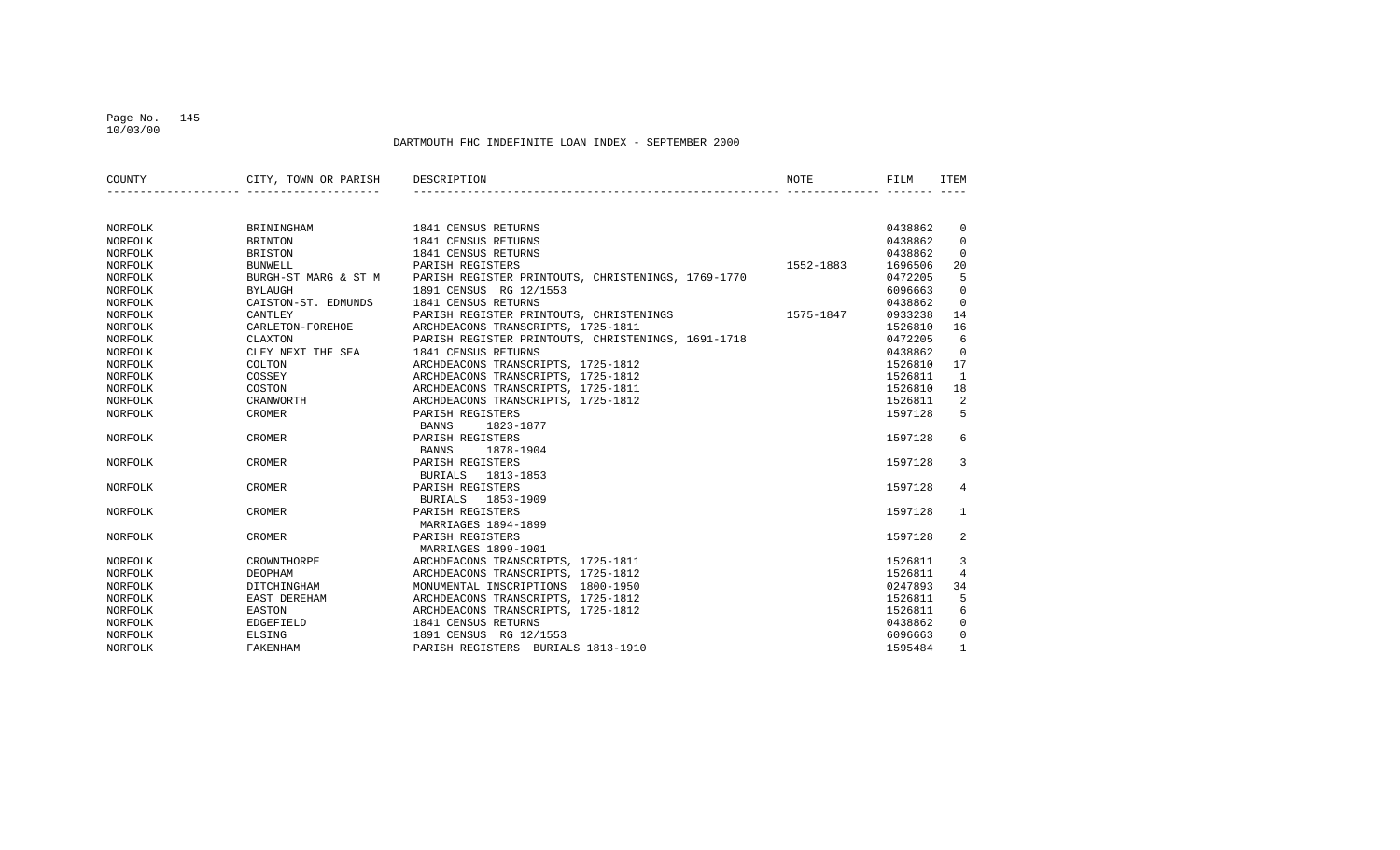#### Page No. 146 10/03/00

| COUNTY         | CITY, TOWN OR PARISH | DESCRIPTION                                              | NOTE      | FILM    | ITEM           |
|----------------|----------------------|----------------------------------------------------------|-----------|---------|----------------|
|                |                      |                                                          |           |         |                |
| NORFOLK        | FOXLEY               | 1891 CENSUS RG 12/1553                                   |           | 6096663 | 0              |
| NORFOLK        | FRAMINGHAM-EARL      | PARISH REGISTER PRINTOUTS, CHRISTENINGS, 1707-1718       |           | 0472205 | 7              |
| NORFOLK        | FRAMINGHAM-PIGOT     | 1841 CENSUS RETURNS                                      |           | 0438862 | $\Omega$       |
| NORFOLK        | FRING                | ARCHDEACONS TRANSCRIPTS, 1725-1812                       |           | 1526810 | $\mathbf{1}$   |
| <b>NORFOLK</b> | GISSING              | PARISH REGISTER PRINTOUTS, CHRISTENINGS, 1691-1796       |           | 0472205 | 8              |
| NORFOLK        | GLANDFORD            | 1841 CENSUS RETURNS                                      |           | 0438862 | $\mathbf 0$    |
| NORFOLK        | GRAVESTONE           | ARCHDEACONS TRANSCRIPTS, 1725-1812                       |           | 1526811 | 7              |
| NORFOLK        | GREAT ELLINGHAM      | PARISH REGISTER PRINTOUTS, MARRIAGES                     | 1663-1837 | 0883864 | 2              |
| NORFOLK        | GREAT HAUTBOIS       | PARISH REGISTERS<br>1563-1903                            |           | 1597128 | 14             |
| NORFOLK        | GREAT PORINGLAND     | 1841 CENSUS RETURNS                                      |           | 0438862 | 0              |
| NORFOLK        | GREAT RINGSTEAD      | ARCHDEACONS TRANSCRIPTS, 1725-1812                       |           | 1526810 | 6              |
| NORFOLK        | GUNTHORPE            | 1841 CENSUS RETURNS                                      |           | 0438862 | $\mathbf 0$    |
| NORFOLK        | HACKFORD             | ARCHDEACONS TRANSCRIPTS, 1725-1812                       |           | 1526811 | 8              |
| NORFOLK        | HARDINGHAM           | ARCHDEACONS TRANSCRIPTS, 1725-1812                       |           | 1526811 | 9              |
| NORFOLK        | HARDLEY              | PARISH REGISTER PRINTOUTS, CHRISTENINGS, 1707-1714       |           | 0472205 | 9              |
| NORFOLK        | HEACHAM              | ARCHDEACONS TRANSCRIPTS, 1725-1812                       |           | 1526810 | $\overline{2}$ |
| NORFOLK        | HEMPSTEAD            | 1841 CENSUS RETURNS                                      |           | 0438862 | $\mathbf 0$    |
| NORFOLK        | HEMPSTEAD ECCLES     | 1841 CENSUS RETURNS                                      |           | 0438862 | $\Omega$       |
| NORFOLK        | HINGHAM              | PARISH REGISTERS, 1600-1912                              |           | 1526135 | 16             |
| NORFOLK        | HINGHAMHAM           | ARCHDEACONS TRANSCRIPTS, 1725-1812                       |           | 1526811 | 10             |
| NORFOLK        | HOCKERING            | ARCHDEACONS TRANSCRIPTS, 1725-1812                       |           | 1526811 | 11             |
| NORFOLK        | HOCKHAM              | PARISH REGISTERS BAPTISMS, MARRIAGES & BURIALS 1563-1920 |           | 1595484 | 16             |
| NORFOLK        | HOLME-NEXT-THE-SEA   | ARCHDEACONS TRANSCRIPTS, 1725-1812                       |           | 1526810 | 3              |
| NORFOLK        | HOLT                 | 1841 CENSUS RETURNS                                      |           | 0438862 | $\Omega$       |
| <b>NORFOLK</b> | HOLT                 | PARISH REGISTERS                                         |           | 1597128 | 38             |
|                |                      | 1557-1902                                                |           |         |                |
| NORFOLK        | HOLVERSTONE          | 1841 CENSUS RETURNS                                      |           | 0438862 | $\overline{0}$ |
| NORFOLK        | HONINGHAM            | ARCHDEACONS TRANSCRIPTS, 1726-1812                       |           | 1526811 | 12             |
| NORFOLK        | HOWE                 | PARISH REGISTER PRINTOUTS, CHRISTENINGS, 1717            |           | 0472205 | 10             |
| NORFOLK        | HUNSTANTON           | ARCHDEACONS TRANSCRIPTS, 1725-1812                       |           | 1526810 | 4              |
| NORFOLK        | HUNSWORTH            | 1841 CENSUS RETURNS                                      |           | 0438862 | $\mathbf 0$    |
| NORFOLK        | INGOLDISTHORPE       | ARCHDEACONS TRANSCRIPTS, 1725-1812                       |           | 1526810 | 5              |
| NORFOLK        | KELLING              | 1841 CENSUS RETURNS                                      |           | 0438862 | $\mathbf 0$    |
| NORFOLK        | KIMBERLEY            | ARCHDEACONS TRANSCRIPTS, 1725-1812                       |           | 1526811 | 13             |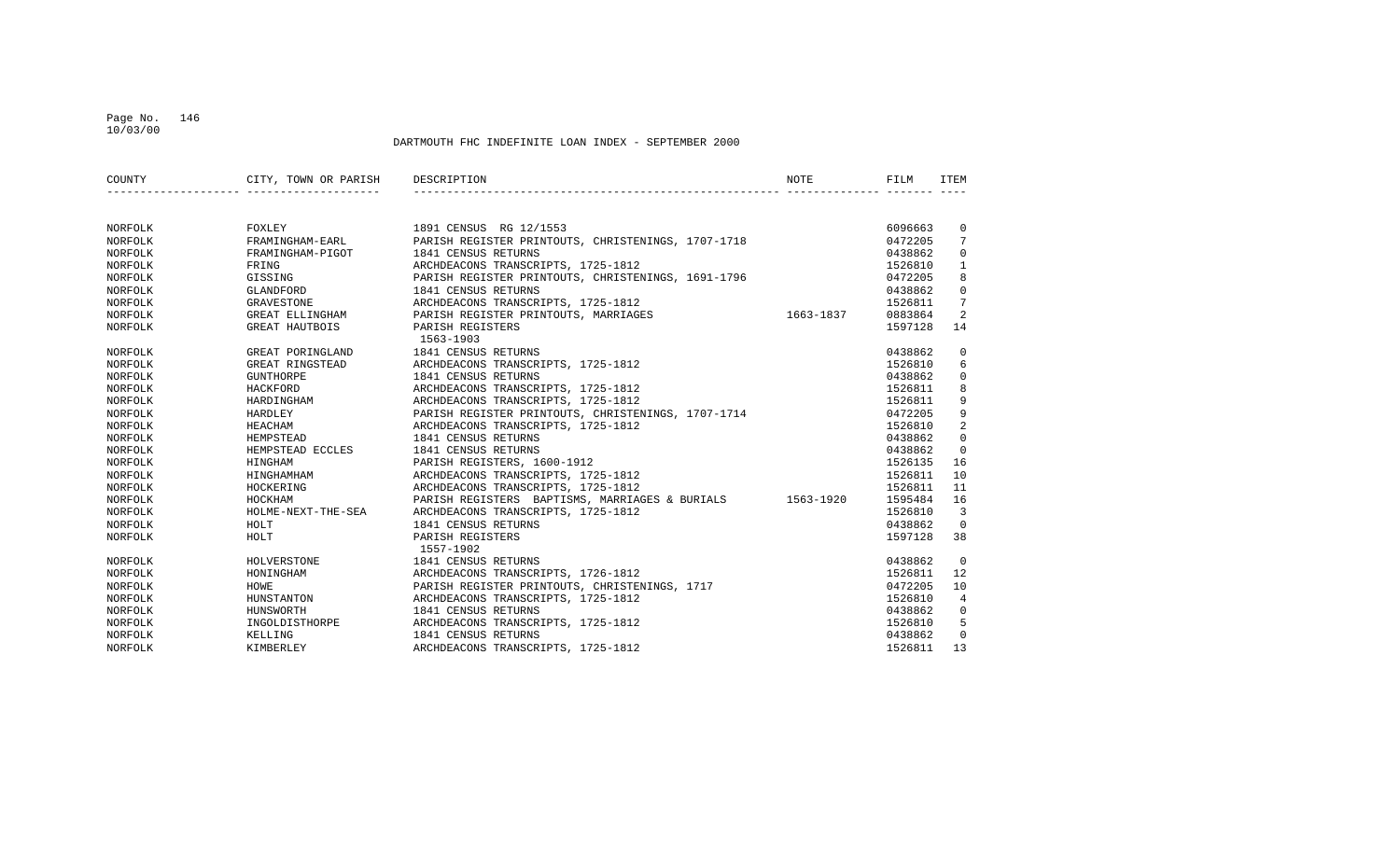# Page No. 147

DARTMOUTH FHC INDEFINITE LOAN INDEX - SEPTEMBER 2000

| COUNTY  | CITY, TOWN OR PARISH | DESCRIPTION                                    | NOTE      | FILM    | ITEM           |
|---------|----------------------|------------------------------------------------|-----------|---------|----------------|
|         |                      |                                                |           |         |                |
| NORFOLK | KIRBY-BEDON          | 1841 CENSUS RETURNS                            |           | 0438862 | 0              |
| NORFOLK | KNAPTON              | PARISH REGISTER PRINTOUTS, CHRISTENINGS        | 1687-1812 | 0933238 | 3              |
| NORFOLK | LANGHAM              | 1841 CENSUS RETURNS                            |           | 0438862 | $\mathbf 0$    |
| NORFOLK | LARLING              | PARISH REGISTERS BAPTISMS, MARRIAGES & BURIALS | 1678-1903 | 1595484 | 27             |
| NORFOLK | LETHERINGSETT        | 1841 CENSUS RETURNS                            |           | 0438862 | $\mathbf 0$    |
| NORFOLK | LING                 | 1891 CENSUS RG 12/1553                         |           | 6096663 | $\mathbf 0$    |
| NORFOLK | LITTLE BRANDON       | ARCHDEACONS TRANSCRIPTS, 1725-1812             |           | 1526810 | 15             |
| NORFOLK | LITTLE ELLINGHAM     | PARISH REGISTER PRINTOUTS, MARRIAGES           | 1666-1837 | 0883864 | $\overline{3}$ |
| NORFOLK | LITTLE PORINGLAND    | 1841 CENSUS RETURNS                            |           | 0438862 | $\mathbf 0$    |
| NORFOLK | MARLINGFORD          | ARCHDEACONS TRANSCRIPTS, 1725-1812             |           | 1526811 | 14             |
| NORFOLK | MATTISHALL           | ARCHDEACONS TRANSCRIPTS, 1726-1812             |           | 1526811 | 15             |
| NORFOLK | MATTISHALL-BURGH     | ARCHDEACONS TRANSCRIPTS, 1726-1812             |           | 1526811 | 16             |
| NORFOLK | MELTON-CONSTABLE     | 1841 CENSUS RETURNS                            |           | 0438862 | $\mathbf 0$    |
| NORFOLK | MORSTON              | 1841 CENSUS RETURNS                            |           | 0438862 | $\mathbf{0}$   |
| NORFOLK | NARFORD              | PARISH REGISTERS                               |           | 1597128 | 7              |
|         |                      | 1596-1912                                      |           |         |                |
| NORFOLK | NORWICH              | PARISH REGISTERS, 1538-1922                    |           | 0993666 | 0              |
| NORFOLK | NORWICH              | ST. MICHAEL AT COSLANY                         | 1558-1725 | 0993658 | $\mathbf{1}$   |
|         |                      | PARISH REGISTERS                               |           |         |                |
| NORFOLK | NORWICH              | ST. MICHAEL AT COSLANY                         | 1725-1772 | 0993658 | $\overline{3}$ |
|         |                      | PARISH REGISTERS                               |           |         |                |
| NORFOLK | NORWICH              | ST. MICHAEL AT COSLANY                         | 1773-1812 | 0993658 | 4              |
|         |                      | PARISH REGISTERS                               |           |         |                |
| NORFOLK | NORWICH              | ST. MICHAEL AT COSLANY                         | 1780-1961 | 0993658 | 9              |
|         |                      | PARISH REGISTERS, BANNS                        |           |         |                |
| NORFOLK | NORWICH              | ST. MICHAEL AT COSLANY                         | 1813-1899 | 0993658 | 5              |
|         |                      | PARISH REGISTERS, BAPTISMS                     |           |         |                |
| NORFOLK | NORWICH              | ST. MICHAEL AT COSLANY                         | 1813-1861 | 0993658 | 7              |
|         |                      | PARISH REGISTERS, BURIALS                      |           |         |                |
| NORFOLK | ROCKLAND-ST. MARY    | 1841 CENSUS RETURNS                            |           | 0438862 | 0              |
| NORFOLK | SALTHOUSE            | 1841 CENSUS RETURNS                            |           | 0438862 | $\mathbf 0$    |
| NORFOLK | SANDRINGHAM          | SANDRINGHAM PAST AND PRESENT                   |           | 1696627 | 3              |
| NORFOLK | SANDRINGHAM          | SANDRINGHAM PAST AND PRESENT                   |           | 1696627 | 3              |
| NORFOLK | SAXLINGHAM           | 1841 CENSUS RETURNS                            |           | 0438862 | $\mathbf 0$    |
| NORFOLK | SAXLINGHAM NETHRGATE | 1841 CENSUS RETURNS                            |           | 0438862 | $\Omega$       |

10/03/00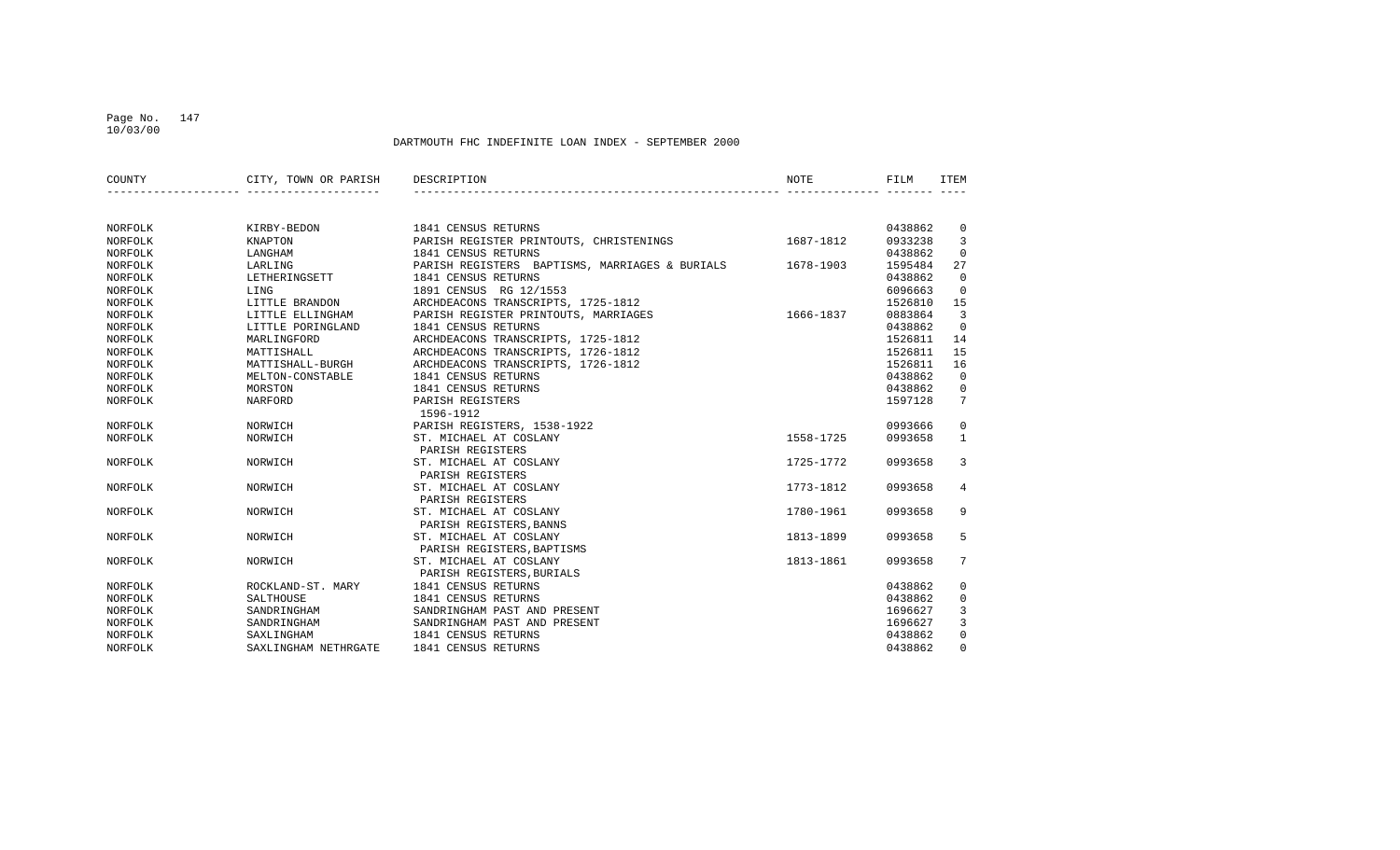#### Page No. 148 10/03/00

| COUNTY  | CITY, TOWN OR PARISH | DESCRIPTION                                   | NOTE      | FILM    | ITEM            |
|---------|----------------------|-----------------------------------------------|-----------|---------|-----------------|
|         |                      |                                               |           |         |                 |
| NORFOLK | SAXLINGHAM-THORPE    | 1841 CENSUS RETURNS                           |           | 0438862 | $\overline{0}$  |
| NORFOLK | SHARRINGTON          | 1841 CENSUS RETURNS                           |           | 0438862 | 0               |
| NORFOLK | <b>SHERNBORNE</b>    | ARCHDEACONS TRANSCRIPTS, 1725-1812            |           | 1526810 | $7\phantom{.0}$ |
| NORFOLK | SHOTTESHAM-SAINTS    | 1841 CENSUS RETURNS                           |           | 0438862 | $\mathbf 0$     |
| NORFOLK | SHOTTESHAM-ST. MARY  | 1841 CENSUS RETURNS                           |           | 0438862 | 0               |
| NORFOLK | SNETTISHAM           | ARCHDEACONS TRANSCRIPTS, 1725-1812            |           | 1526810 | 8               |
| NORFOLK | SPARHAM              | 1891 CENSUS RG 12/1553                        |           | 6096663 | $\mathbf 0$     |
| NORFOLK | STALHAM              | PARISH REGISTERS BANNS                        | 1862-1901 | 1595484 | 15              |
| NORFOLK | STALHAM              | PARISH REGISTERS BAPTISMS, MARRIAGES, BURIALS | 1560-1862 | 1595484 | 4               |
| NORFOLK | STANHOE              | ARCHDEACONS TRANSCRIPTS, 1725-1812            |           | 1526810 | 9               |
| NORFOLK | STODY                | 1841 CENSUS RETURNS                           |           | 0438862 | 0               |
| NORFOLK | STOKE-HOLYCROSS      | 1841 CENSUS RETURNS                           |           | 0438862 | 0               |
| NORFOLK | SURLINGHAM           | 1841 CENSUS RETURNS                           |           | 0438862 | $\mathbf 0$     |
| NORFOLK | SURLINGHAM           | PARISH REGISTER PRINTOUTS, CHRISTENINGS       | 1561-1812 | 0933238 | 20              |
| NORFOLK | SURLINGHAM           | PARISH REGISTERS                              |           | 1597128 | 25              |
|         |                      | 1561-1920                                     |           |         |                 |
| NORFOLK | SURLINGHAM           | PARISH REGISTERS                              |           | 1597128 | 33              |
|         |                      | 1561-1920                                     |           |         |                 |
| NORFOLK | SWAFIELD             | PARISH REGISTER PRINTOUTS, CHRISTENINGS       | 1660-1812 | 0933238 | 15              |
| NORFOLK | SWANTON-MORLEY       | 1891 CENSUS RG 12/1553                        |           | 6096663 | $\overline{0}$  |
| NORFOLK | SWANTON-NOVERS       | 1841 CENSUS RETURNS                           |           | 0438862 | $\mathbf{0}$    |
| NORFOLK | THORNAGE             | 1841 CENSUS RETURNS                           |           | 0438862 | $\overline{0}$  |
| NORFOLK | THORNHAM             | ARCHDEACONS TRANSCRIPTS, 1725-1812            |           | 1526810 | 10              |
| NORFOLK | THORPE-NEXT-NORWICH  | PARISH REGISTER PRINTOUTS, CHRISTENINGS       | 1642-1812 | 0933238 | 16              |
| NORFOLK | THURLTON             | PARISH REGISTER PRINTOUTS, CHRISTENINGS       | 1558-1840 | 0933197 | 15              |
| NORFOLK | THURTON              | PARISH REGISTERS                              |           | 1597128 | 20              |
|         |                      | 1559-1935                                     |           |         |                 |
| NORFOLK | TIBENHAM             | PARISH REGISTERS                              | 1552-1883 | 1696506 | 20              |
| NORFOLK | TITCHWELL            | ARCHDEACONS TRANSCRIPTS, 1725-1812            |           | 1526810 | 11              |
| NORFOLK | TROWSE               | 1841 CENSUS RETURNS                           |           | 0438862 | $\mathbf 0$     |
| NORFOLK | WESTWICK             | PARISH REGISTER PRINTOUTS, CHRISTENINGS       | 1640-1812 | 0933238 | 11              |
| NORFOLK | WEYBOURNE            | 1841 CENSUS RETURNS                           |           | 0438862 | $\mathbf 0$     |
| NORFOLK | WHITLINGHAM          | 1841 CENSUS RETURNS                           |           | 0438862 | 0               |
| NORFOLK | WIVETON              | 1841 CENSUS RETURNS                           |           | 0438862 | $\mathbf 0$     |
| NORFOLK | WORSTEAD             | PARISH REGISTER PRINTOUTS, CHRISTENINGS       | 1558-1768 | 0933238 | 12              |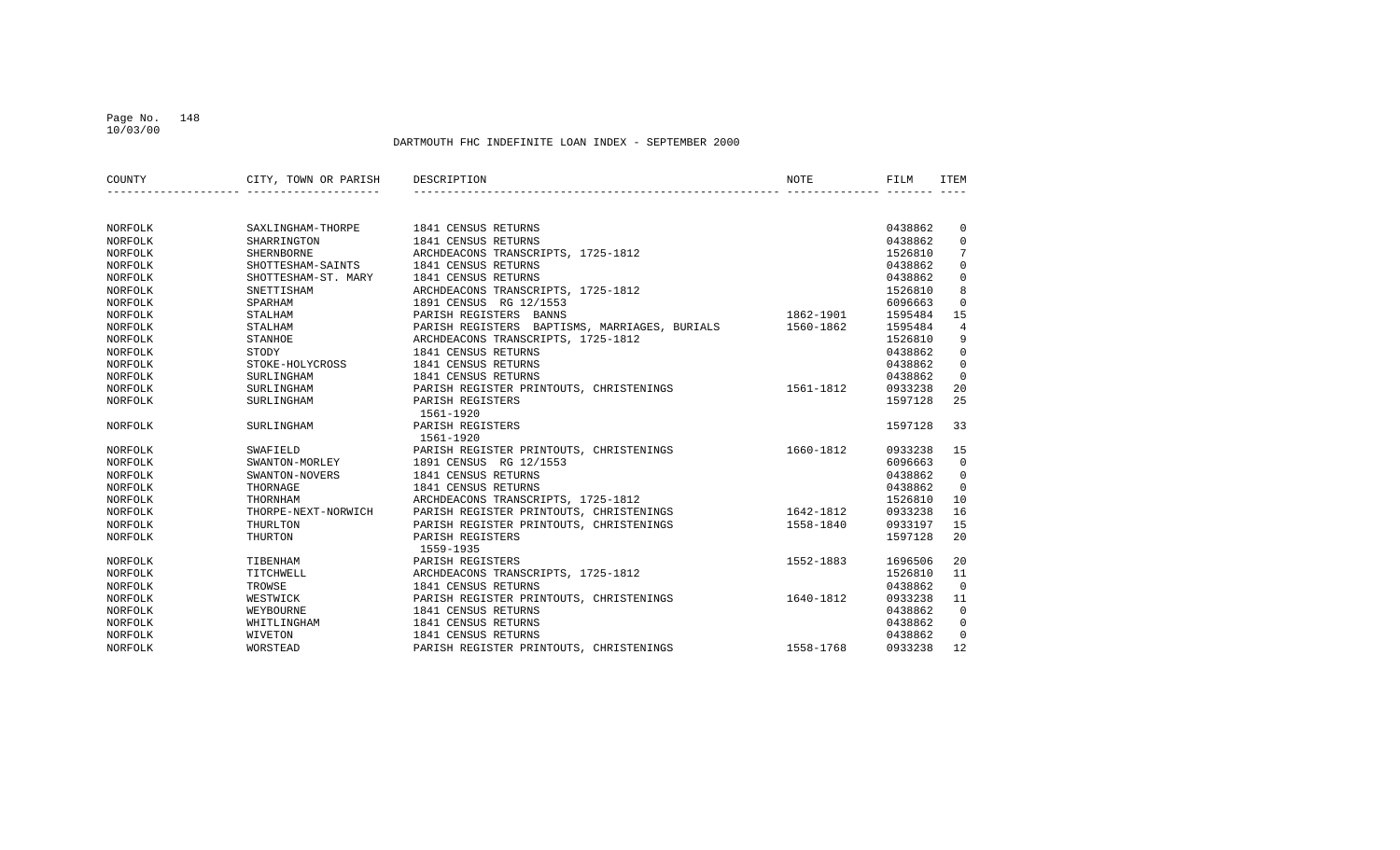#### Page No. 149 10/03/00

| COUNTY             | CITY, TOWN OR PARISH | DESCRIPTION                                    | NOTE       | FILM    | ITEM        |
|--------------------|----------------------|------------------------------------------------|------------|---------|-------------|
|                    |                      |                                                |            |         |             |
| NORFOLK            | YELVERTON            | 1841 CENSUS RETURNS                            |            | 0438862 | $\mathbf 0$ |
| NORTHAMPTON        | <b>ASTWELL</b>       | 1891 CENSUS                                    | RG 12/1185 | 6096295 | 0           |
| NORTHAMPTON        | <b>AYNHO</b>         | 1891 CENSUS                                    | RG 12/1185 | 6096295 | $\mathbf 0$ |
| NORTHAMPTON        | <b>BRACKLEY</b>      | 1891 CENSUS                                    | RG 12/1185 | 6096295 | $\mathbf 0$ |
| NORTHAMPTON        | COTTINGHAM           | BISHOPS TRANSCRIPTS, 1707-1760                 | INDEX      | 1696627 | 11          |
| NORTHAMPTON        | COTTINGHAM           | INDEX, COTTINGHAM-MIDDLETON BISHOPS TRANSCRIPS | 1707-1760  | 1696627 | 11          |
| NORTHAMPTON        | CROUGHTON            | 1891 CENSUS                                    | RG 12/1185 | 6096295 | $\Omega$    |
| NORTHAMPTON        | <b>CULWORTH</b>      | 1891 CENSUS                                    | RG 12/1185 | 6096295 | $\Omega$    |
| NORTHAMPTON        | DALLINGTON           | 1891 CENSUS RG 12/1200                         |            | 6096310 | $\mathbf 0$ |
| NORTHAMPTON        | DALLINGTON           | PARISH REGISTERS, BAPTISMS 1813-1867           |            | 6127188 | $\mathbf 0$ |
| NORTHAMPTON        | <b>DUSTON</b>        | 1891 CENSUS RG 12/1200                         |            | 6096310 | $\mathbf 0$ |
| NORTHAMPTON        | <b>EVENLY</b>        | 1891 CENSUS                                    | RG 12/1185 | 6096295 | $\mathbf 0$ |
| NORTHAMPTON        | EYDON                | 1891 CENSUS                                    | RG 12/1185 | 6096295 | $\mathbf 0$ |
| NORTHAMPTON        | <b>HELMDON</b>       | 1891 CENSUS                                    | RG 12/1185 | 6096295 | $\mathbf 0$ |
| <b>NORTHAMPTON</b> | HINTON-IN-THE-HEDGES | 1891 CENSUS                                    | RG 12/1185 | 6096295 | $\mathbf 0$ |
| NORTHAMPTON        | IRTHLINGBOROUGH      | PARISH REGISTERS<br>BAPTISMS 1813-1846         |            | 6127861 | $\mathbf 0$ |
| NORTHAMPTON        | IRTHLINGBOROUGH      | BAPTISMS 1847-1869<br>PARISH REGISTERS         |            | 6127862 | $\mathbf 0$ |
| NORTHAMPTON        | IRTHLINGBOROUGH      | PARISH REGISTERS<br>BAPTISMS 1869-1886         |            | 6127863 | $\Omega$    |
| NORTHAMPTON        | IRTHLINGBOROUGH      | PARISH REGISTERS<br>BAPTISMS 1886-1894         |            | 6127864 | $\mathbf 0$ |
| NORTHAMPTON        | IRTHLINGBOROUGH      | PARISH REGISTERS<br>BAPTISMS 1894-1907         |            | 6127865 | $\mathbf 0$ |
| NORTHAMPTON        | IRTHLINGBOROUGH      | PARISH REGISTERS<br>BAPTISMS 1907-1917         |            | 6127873 | $\mathsf 0$ |
| NORTHAMPTON        | IRTHLINGBOROUGH      | PARISH REGISTERS<br>BAPTISMS 1917-1929         |            | 6127874 | $\mathbf 0$ |
| NORTHAMPTON        | IRTHLINGBOROUGH      | PARISH REGISTERS<br>BAPTISMS 1947-1960         |            | 6127876 | $\mathbf 0$ |
| NORTHAMPTON        | KING'S CLIFFE        | PARISH REGISTER, MARRIAGES 1813-1967           |            | 0528977 | $\Omega$    |
| NORTHAMPTON        | KINGSTHORPE          | 1891 CENSUS RG 12/1200                         |            | 6096310 | $\mathbf 0$ |
| NORTHAMPTON        | KINGSTHORPE          | 1891 CENSUS RG 12/1201                         |            | 6096311 | $\mathbf 0$ |
| NORTHAMPTON        | LONG BUCKBY          | PARISH REGISTERS, MARRIAGES 1813-1837          |            | 6128003 | $\mathbf 0$ |
| NORTHAMPTON        | MARHOLM              | PARISH REGISTER PRINTOUTS, CHRISTENINGS        | 1566-1800  | 0472843 | 6           |
| NORTHAMPTON        | MORTON-PINKNEY       | 1891 CENSUS                                    | RG 12/1185 | 6096295 | $\Omega$    |
| NORTHAMPTON        | NORTHAMPTON          | 1891 CENSUS RG 12/1201                         |            | 6096311 | $\mathbf 0$ |
| NORTHAMPTON        | NORTHAMPTON          | PARISH REGISTERS, BAPTISMS 1831-1847           |            | 6128177 | $\mathbf 0$ |
| NORTHAMPTON        | NORTHAMPTON          | PARISH REGISTERS, BAPTISMS 1846-1874           |            | 6128178 | $\mathbf 0$ |
| NORTHAMPTON        | NORTHAMPTON          | PARISH REGISTERS, ST. GILES' BAPTISMS          | 1840-1853  | 6128289 | $\mathbf 0$ |
| NORTHAMPTON        | NORTHAMPTON          | PARISH REGISTERS, ST. KATHERINE'S BAPTISMS     | 1841-1892  | 6128200 | $\mathbf 0$ |
| NORTHAMPTON        | NORTHAMPTON          | PARISH REGISTERS, ST. PETER'S BAPTISMS         | 1813-1856  | 6128353 | $\Omega$    |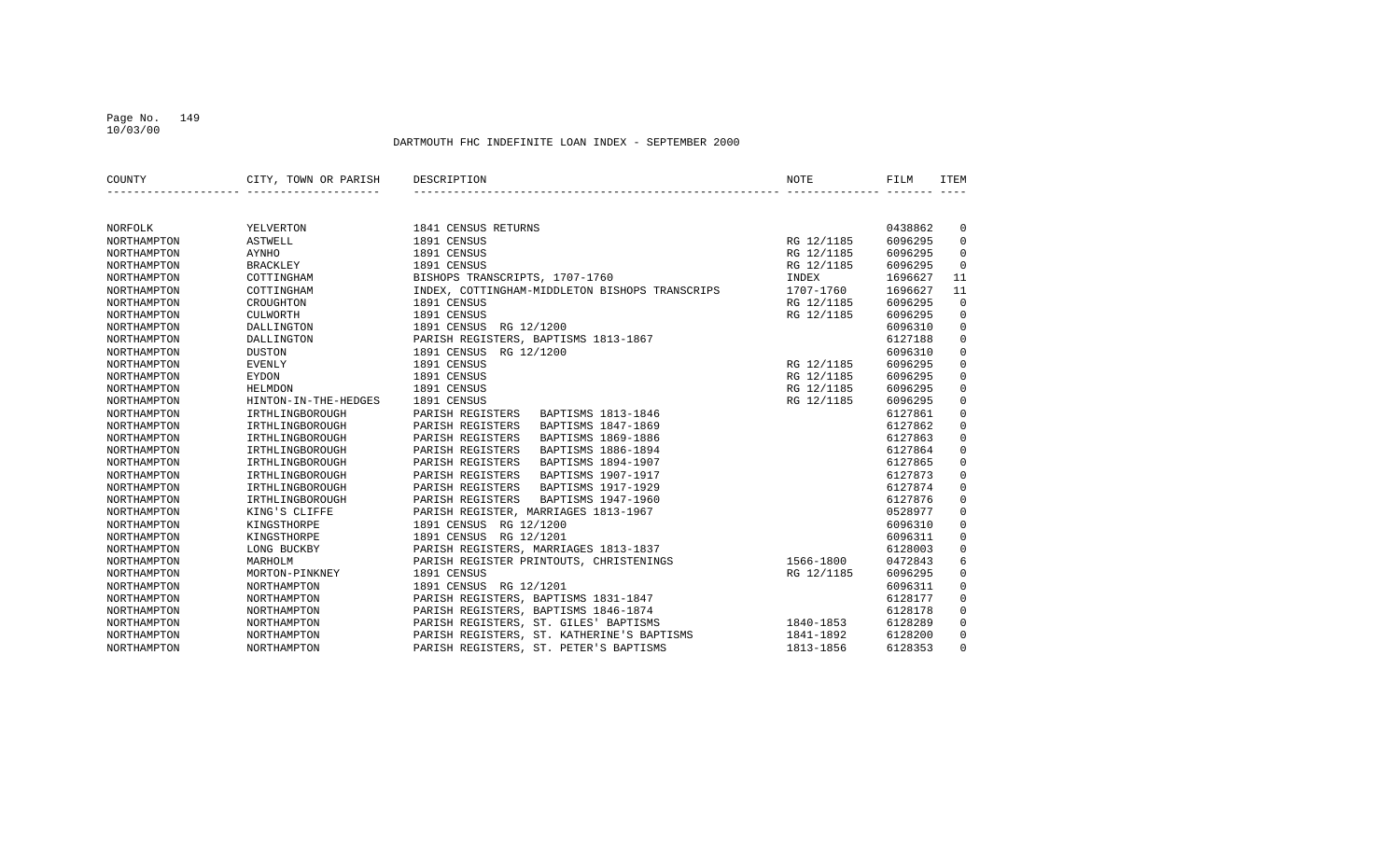#### Page No. 150 10/03/00

| COUNTY             | CITY, TOWN OR PARISH | DESCRIPTION                                       | <b>NOTE</b>  | FILM    | <b>ITEM</b>    |
|--------------------|----------------------|---------------------------------------------------|--------------|---------|----------------|
|                    |                      |                                                   |              |         |                |
| NORTHAMPTON        | RINGSTEAD            | PARISH REGISTERS                                  | 1570-1660    | 6128772 | 0              |
| <b>NORTHAMPTON</b> | RINGSTEAD            | PARISH REGISTERS                                  | 1745-1795    | 6128775 | $\mathbf 0$    |
| NORTHAMPTON        | RINGSTEAD            | PARISH REGISTERS                                  | 1796-1812    | 6128776 | $\mathbf 0$    |
| NORTHAMPTON        | RINGSTEAD            | PARISH REGISTERS                                  | 1702-1745    | 6128774 | $\mathbf 0$    |
| <b>NORTHAMPTON</b> | RINGSTEAD            | PARISH REGISTERS                                  | 1665-1701    | 6128773 | $\mathbf 0$    |
| NORTHAMPTON        | RINGSTEAD            | PARISH REGISTERS<br>BAPTISMS & BURIALS            | 1796-1812    | 6128776 | $\mathbf 0$    |
| NORTHAMPTON        | RINGSTEAD            | PARISH REGISTERS<br>BAPTISMS & BURIALS            | 1745-1795    | 6128775 | $\mathbf 0$    |
| NORTHAMPTON        | RINGSTEAD            | PARISH REGISTERS<br>BAPTISMS 1570-1660            |              | 6128772 | $\mathbf 0$    |
| NORTHAMPTON        | RINGSTEAD            | BAPTISMS, MARRIAGES & BURIALS<br>PARISH REGISTERS | 1665-1701    | 6128773 | $\mathbf 0$    |
| NORTHAMPTON        | RINGSTEAD            | PARISH REGISTERS<br>BAPTISMS, MARRIAGES & BURIALS | 1702-1745    | 6128774 | $\mathsf 0$    |
| NORTHAMPTON        | RINGSTEAD            | PARISH REGISTERS<br>BURIALS 1571-1639             |              | 6128772 | $\mathbf 0$    |
| NORTHAMPTON        | RINGSTEAD            | PARISH REGISTERS<br>MARRIAGES                     | 1745-1754    | 6128775 | $\Omega$       |
| NORTHAMPTON        | RINGSTEAD            | PARISH REGISTERS MARRIAGES 1569-1653              |              | 6128772 | $\Omega$       |
| NORTHAMPTON        | STAMFORD-BARON       | BISHOP'S TRANSCRIPTS EXTRACTS 1711-1812           |              | 0994095 | 34             |
| <b>NORTHAMPTON</b> | <b>STEANE</b>        | 1891 CENSUS                                       | RG 12/1185   | 6096295 | $\Omega$       |
| NORTHAMPTON        | THORPE-MANDEVILLE    | 1891 CENSUS                                       | RG 12/1185   | 6096295 | $\Omega$       |
| NORTHAMPTON        | YARWELL              | PARISH REGISTER PRINTOUTS, MARRIAGES              | 1813-1837    | 1238629 | 10             |
| NORTHAMPTON        | YARWELL              | PARISH REGISTER PRINTOUTS, MARRIAGES 1605-1617    | 1706-1740    | 1238629 | 10             |
| NORTHUMBERLAND     | ACTON AND OLD FELTON | 1891 CENSUS RG 12/4261                            |              | 6099371 | $\mathbf 0$    |
| NORTHUMBERLAND     | ALNWICK              | PARISH REGISTER TRANSCRIPTS, 1645-1812            | CHRISTENINGS | 0094985 | $\mathbf 0$    |
| NORTHUMBERLAND     | <b>ALNWICK</b>       | PARISH REGISTER TRANSCRIPTS, 1646-1812            | MARR. & BUR. | 0094985 | $\mathbf 0$    |
| NORTHUMBERLAND     | BERWICK-UPON-TWEED   | BURGESS ROLLS, 1835-1843                          |              | 1469081 | 2              |
| NORTHUMBERLAND     | BERWICK-UPON-TWEED   | CATHOLIC CHURCH, BAPTISMS, DEATHS AND MARRIAGES   | 1793-1840    | 0825351 | $\overline{4}$ |
| NORTHUMBERLAND     | BERWICK-UPON-TWEED   | CHURCH REGISTERS, BAPTISMS, MARRIAGES & BURIALS   | 1573/4-1700  | 0094987 | $\mathbf 0$    |
| NORTHUMBERLAND     | BERWICK-UPON-TWEED   | ENROLMENT BOOKS, 1730-1899                        |              | 1469091 | $\mathbf 0$    |
| NORTHUMBERLAND     | BERWICK-UPON-TWEED   | PARISH REGISTERS, MARRIAGES, BAPTISMS, & BURIALS  | 1695-1812    | 0094988 | $\mathbf 0$    |
| NORTHUMBERLAND     | BERWICK-UPON-TWEED   | RESIDENCE ROLLS, 1760-1879                        |              | 1469081 | $\mathbf{1}$   |
| NORTHUMBERLAND     | BERWICK-UPON-TWEED   | UNITED PRESBYTERIAN CHURCH, CHAPEL ST., BAPTISMS  | 1764-1858    | 0825351 | $\mathbf{1}$   |
| NORTHUMBERLAND     | BERWICK-UPON-TWEED   | UNITED PRESBYTERIAN CHURCH, CHAPEL ST., BAPTISMS  | 1835-1838    | 0825351 | 2              |
| NORTHUMBERLAND     | BERWICK-UPON-TWEED   | WALKER GATE LANE : BAPTIST, BIRTHS, 1805-1837     |              | 0825351 | $\overline{3}$ |
| NORTHUMBERLAND     | <b>BIRLING</b>       | 1891 CENSUS RG 12/4261                            |              | 6099371 | $\mathbf 0$    |
| NORTHUMBERLAND     | <b>BLYTH</b>         | GENERAL DIRECTORY OF THE TOWN AND COUNTY          |              | 0962826 | $\mathbf{1}$   |
| NORTHUMBERLAND     | BROTHERWICK          | 1891 CENSUS RG 12/4261                            |              | 6099371 | $\mathbf 0$    |
| NORTHUMBERLAND     | ELYHAUGH             | 1891 CENSUS RG 12/4261                            |              | 6099371 | $\Omega$       |
| NORTHUMBERLAND     | FELTON               | 1891 CENSUS RG 12/4261                            |              | 6099371 | $\Omega$       |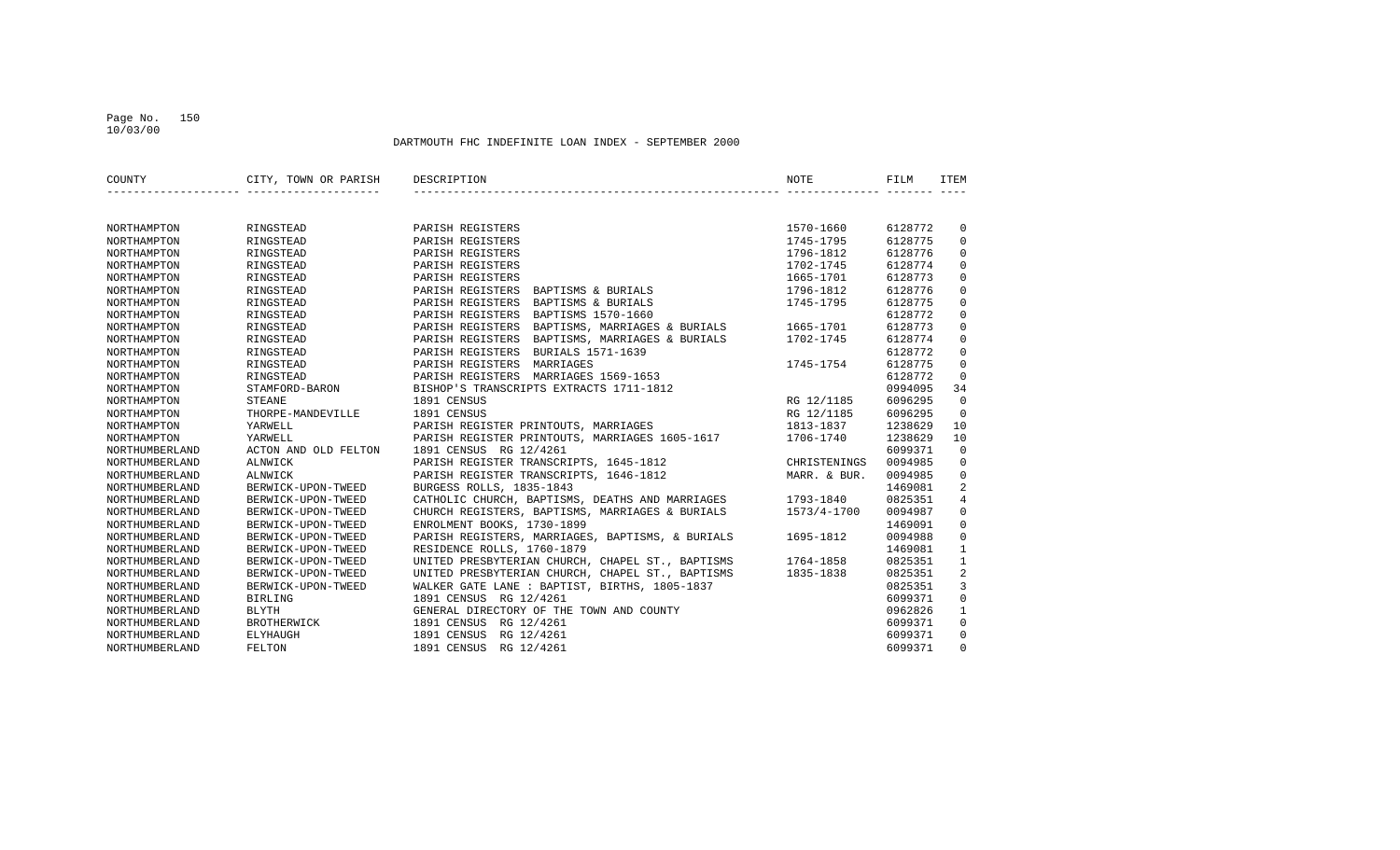#### Page No. 151 10/03/00

| COUNTY         | CITY, TOWN OR PARISH DESCRIPTION |                                                                                                | NOTE      | FILM    | ITEM           |
|----------------|----------------------------------|------------------------------------------------------------------------------------------------|-----------|---------|----------------|
|                |                                  |                                                                                                |           |         |                |
| NORTHUMBERLAND | FELTON                           | PARISH REGISTER TRANSCRIPTS, 1653-1812                                                         |           | 0094992 | 1              |
| NORTHUMBERLAND | FORD                             | PARISH REGISTER TRANSCRIPTS, 1683-1819                                                         |           | 0094992 | 2              |
| NORTHUMBERLAND | <b>GATESHEAD</b>                 | GENERAL DIRECTORY OF THE TOWN AND COUNTY                                                       |           | 0962826 | $\mathbf{1}$   |
| NORTHUMBERLAND | GREENS AND GLANTLEES             | 1891 CENSUS RG 12/4261                                                                         |           | 6099371 | $\Omega$       |
| NORTHUMBERLAND | GUYSON                           | 1891 CENSUS RG 12/4261                                                                         |           | 6099371 | $\Omega$       |
| NORTHUMBERLAND | GUYZANCE                         | 1891 CENSUS RG 12/4261                                                                         |           | 6099371 | $\Omega$       |
| NORTHUMBERLAND | HAZON AND HARTLAW                | 1891 CENSUS RG 12/4261                                                                         |           | 6099371 | $\Omega$       |
| NORTHUMBERLAND | <b>HEBBURN</b>                   | PARISH REGISTERS, BANNS AND MARRIAGES, 1754-1814                                               |           | 1068646 | $\mathbf{1}$   |
| NORTHUMBERLAND | HEBBURN                          | PARISH REGISTERS, BANNS, 1904-1905, BURIALS                                                    | 1813-1914 | 1068646 | 6              |
| NORTHUMBERLAND | HEBBURN                          | PARISH REGISTERS, CHRISTENINGS, 1813-1902                                                      |           | 1068646 | 2              |
| NORTHUMBERLAND | HEBBURN                          | PARISH REGISTERS, MARRIAGES, 1813-1902                                                         |           | 1068646 | 4              |
| NORTHUMBERLAND | HEXAM                            |                                                                                                |           | 1068646 | 10             |
| NORTHUMBERLAND | HEXAM                            | PARISH REGISTERS, CHRISTENINGS 1764-1812<br>PARISH REGISTERS, CHRISTENINGS 1764-1812 1837-1838 |           | 1068646 | 10             |
| NORTHUMBERLAND | HEXHAM                           | PARISH REGISTERS, BANNS & MARRIAGES                                                            | 1765-1781 | 1068646 | 11             |
| NORTHUMBERLAND | HEXHAM                           | PARISH REGISTERS, BURIALS                                                                      | 1813-1861 | 1068646 | 15             |
| NORTHUMBERLAND | HEXHAM                           | PARISH REGISTERS, CHRISTENINGS                                                                 | 1813-1905 | 1068646 | 12             |
| NORTHUMBERLAND | HEXHAM                           | PARISH REGISTERS, CHRISTENINGS 1764-1783                                                       |           | 1068646 | 11             |
| NORTHUMBERLAND | HEXHAM                           | PARISH REGISTERS, MARRIAGES                                                                    | 1844-1901 | 1068646 | 14             |
| NORTHUMBERLAND | HIGH BUSTON                      | 1891 CENSUS RG 12/4261                                                                         |           | 6099371 | $\Omega$       |
| NORTHUMBERLAND | HUMSHAUGH                        | PARISH REGISTERS, BURIALS 1819-1917                                                            |           | 1068646 | 8              |
| NORTHUMBERLAND | HUMSHAUGH                        | PARISH REGISTERS, CHRISTENINGS 1818-1875                                                       |           | 1068646 | 7              |
| NORTHUMBERLAND | HUMSHAUGH                        | PARISH REGISTERS, CHRISTENINGS 1875-1901                                                       |           | 1068646 | 9              |
| NORTHUMBERLAND | LOW BUSTON                       | 1891 CENSUS RG 12/4261                                                                         |           | 6099371 | $\Omega$       |
| NORTHUMBERLAND | MORPETH                          | BAPTISMS, CASTLE GARTH CONGREGATIONAL CHURCH                                                   |           | 1559449 | $\overline{4}$ |
| NORTHUMBERLAND | MORPETH                          | PARISH REGISTERS, BAPTISMS & BURIALS, 1778-1797                                                |           | 1469097 | $\overline{2}$ |
| NORTHUMBERLAND | MORPETH                          | PARISH REGISTERS, BAPTISMS & MARRIAGES 1750-1777                                               |           | 1469097 | $\mathbf{1}$   |
| NORTHUMBERLAND | MORPETH                          | PARISH REGISTERS, BAPTISMS, 1798-1890                                                          |           | 1469097 | $\overline{4}$ |
| NORTHUMBERLAND | MORPETH                          | PARISH REGISTERS, BAPTISMS, 1891-1902                                                          |           | 1469098 | $\mathbf{1}$   |
| NORTHUMBERLAND | MORPETH                          | PARISH REGISTERS, BURIALS 1750-1773                                                            |           | 1469097 | $\mathbf{1}$   |
| NORTHUMBERLAND | MORPETH                          | PARISH REGISTERS, BURIALS 1798-1908                                                            |           | 1469099 | $\Omega$       |
| NORTHUMBERLAND | MORPETH                          | PARISH REGISTERS, DISSENTERS' BIRTHS 1750-1809                                                 |           | 1469097 | $\mathbf{1}$   |
| NORTHUMBERLAND | MORPETH                          | PARISH REGISTERS, DISSENTERS' BIRTHS 1788-1813                                                 |           | 1469097 | 2              |
| NORTHUMBERLAND | MORPETH                          | PARISH REGISTERS, DISSENTERS' BURIALS 1773-1777                                                |           | 1469097 | $\mathbf{1}$   |
| NORTHUMBERLAND | MORPETH                          | PARISH REGISTERS, MARRIAGES & BANNS 1754-1774                                                  |           | 1469097 | 3              |
| NORTHUMBERLAND | MORPETH                          | PARISH REGISTERS, MARRIAGES 1775-1910                                                          |           | 1469098 | $\overline{2}$ |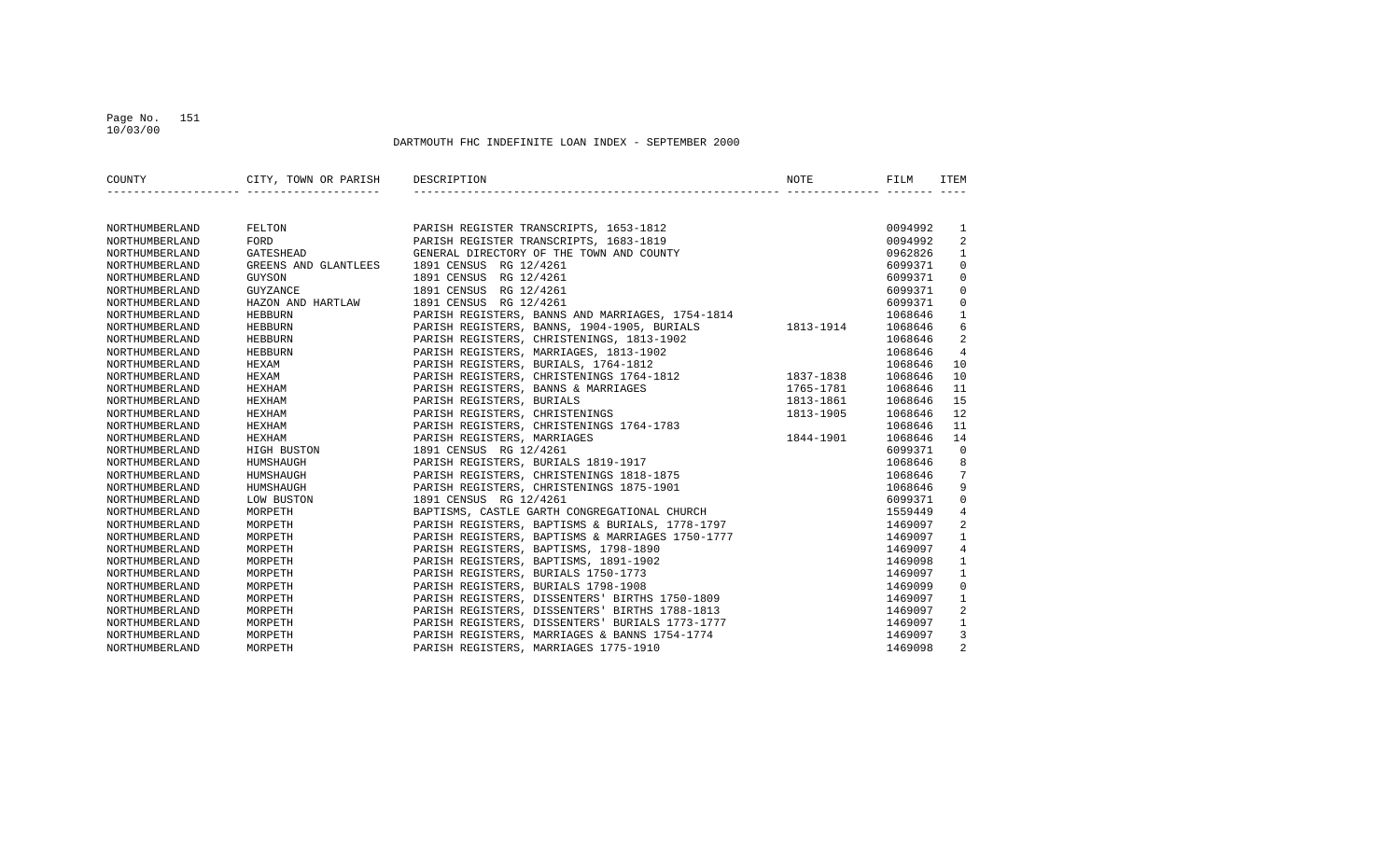#### Page No. 152 10/03/00

| COUNTY                | CITY, TOWN OR PARISH | DESCRIPTION                                              | <b>NOTE</b> | FILM    | ITEM           |
|-----------------------|----------------------|----------------------------------------------------------|-------------|---------|----------------|
|                       |                      |                                                          |             |         |                |
| NORTHUMBERLAND        | MORPETH              | PARISH REGISTERS, MARRIAGES 1778-1812                    |             | 1469097 | 2              |
| NORTHUMBERLAND        | NEWCASTLE UPON TYNE  | ST. JOHN'S CHURCH MONUNMENTAL INSCRIPTIONS               |             | 0095015 | 2              |
| NORTHUMBERLAND        | NEWCASTLE UPON TYNE  | ST. JOHN'S CHURCH REGISTER TRANSCRIPTS, BANNS 1754-1812  |             | 0095015 | $\mathbf{1}$   |
| NORTHUMBERLAND        | NEWCASTLE-UPON-TYNE  | BAPTISMS, CASTLE GARTH CONGREGATIONAL CHURCH             |             | 1559449 | $\overline{4}$ |
| NORTHUMBERLAND        | NEWCASTLE-UPON-TYNE  | CATHOLIC REGISTERS OF SECULAR MISSION, ST. ANDREWS       |             | 0599716 | $\mathbf{1}$   |
| <b>NORTHUMBERLAND</b> | NEWCASTLE-UPON-TYNE  | GENERAL DIRECTORY OF THE TOWN AND COUNTY                 |             | 0962826 | $\mathbf{1}$   |
| NORTHUMBERLAND        | NEWCASTLE-UPON-TYNE  | PARISH REGISTER PRINTOUTS                                |             | 0933205 | $\overline{2}$ |
| NORTHUMBERLAND        | NEWCASTLE-UPON-TYNE  | PARISH REGISTER TRANSCRIPTS, V. 1-4 1587-1674            |             | 0095014 | $\Omega$       |
| NORTHUMBERLAND        | NEWCASTLE-UPON-TYNE  | ST. JOHN'S CHURCH REGISTER TRANSCRIPTS V. 5-11 1675-1812 |             | 0095015 | $\Omega$       |
| NORTHUMBERLAND        | NEWTON-ON-THE-MOOR   | 1891 CENSUS RG 12/4261                                   |             | 6099371 | $\Omega$       |
| NORTHUMBERLAND        | SHILBOTTLE           | 1891 CENSUS RG 12/4261                                   |             | 6099371 | $\mathbf 0$    |
| NORTHUMBERLAND        | SIMONBURN            | PARISH REGISTERS, BURIALS 1819-1917                      |             | 1068646 | 8              |
| NORTHUMBERLAND        | SIMONBURN            | PARISH REGISTERS, CHRISTENINGS 1818-1875                 |             | 1068646 | 7              |
| NORTHUMBERLAND        | SIMONBURN            | PARISH REGISTERS, CHRISTENINGS 1875-1901                 |             | 1068646 | 9              |
| NORTHUMBERLAND        | STAMFORDHAM          | PARISH REGISTER TRANSCRIPTS, 1662-1825                   |             | 0095028 | $\mathbf 0$    |
| NORTHUMBERLAND        | STANNINGTON          | EXTRACTED CHURCH RECORDS, BIRTHS AND CHRISTENINGS        | 1658-1861   | 6905609 | $\mathbf 0$    |
| NORTHUMBERLAND        | STANNINGTON          | PARISH REGISTERS, CHRISTENINGS 1805-1959                 |             | 0252496 | $\mathbf 0$    |
| NORTHUMBERLAND        | STANNINGTON          | PARISH REGISTERS, MARRIAGES 1754-1837 & BANNS 1754-1812  |             | 0252497 | $\Omega$       |
| NORTHUMBERLAND        | STURTON-GRANGE       | 1891 CENSUS RG 12/4261                                   |             | 6099371 | $\Omega$       |
| NORTHUMBERLAND        | SWARLAND             | 1891 CENSUS RG 12/4261                                   |             | 6099371 | $\mathbf 0$    |
| NORTHUMBERLAND        | WALKMILL             | 1891 CENSUS RG 12/4261                                   |             | 6099371 | $\mathbf 0$    |
| NORTHUMBERLAND        | WARKWORTH            | 1891 CENSUS RG 12/4261                                   |             | 6099371 | $\Omega$       |
| NORTHUMBERLAND        | WHITLEY              | PARISH REGISTERS, BANNS & MARRIAGES                      | 1765-1781   | 1068646 | 11             |
| NORTHUMBERLAND        | WHITLEY              | PARISH REGISTERS, BURIALS                                | 1813-1861   | 1068646 | 15             |
| NORTHUMBERLAND        | WHITLEY              | PARISH REGISTERS, BURIALS, 1764-1812                     |             | 1068646 | 10             |
| NORTHUMBERLAND        | WHITLEY              | PARISH REGISTERS, CHRISTENINGS                           | 1813-1905   | 1068646 | 12             |
| NORTHUMBERLAND        | WHITLEY              | PARISH REGISTERS, CHRISTENINGS 1764-1783                 |             | 1068646 | 11             |
| NORTHUMBERLAND        | WHITLEY              | PARISH REGISTERS, CHRISTENINGS 1764-1812                 | 1837-1838   | 1068646 | 10             |
| NORTHUMBERLAND        | WHITLEY              | PARISH REGISTERS, MARRIAGES                              | 1844-1901   | 1068646 | 14             |
| NORTHUMBERLAND        | WHITTLE              | 1891 CENSUS RG 12/4261                                   |             | 6099371 | $\Omega$       |
| NORTHUMBERLAND        | WOODHOUSE            | 1891 CENSUS RG 12/4261                                   |             | 6099371 | $\mathbf 0$    |
| NORTHUMBERLAND        | WOOLER               | CHURCH RECORDS, UNITED ASSOCIATE CHURCH                  | 1786-1836   | 0087986 | 9              |
| NORTHUMBERLAND        | WOOLER               | UNITED PRESBYTERIAN CHURCH BIRTHS & BAPTISMS             | 1749-1833   | 0087986 | 5              |
| NORTHUMBERLAND        | <b>WOOLER</b>        | WEST CHAPEL (PREBYTERIAN) BIRTHS & BAPTISMS              | 1752-1849   | 0087986 | $\mathbf{1}$   |
| NORTHUMBERLAND        | WOOLER               | WEST CHAPEL (PREBYTERIAN)<br>MARRIAGES                   | 1885-1951   | 0087986 | $\mathbf{1}$   |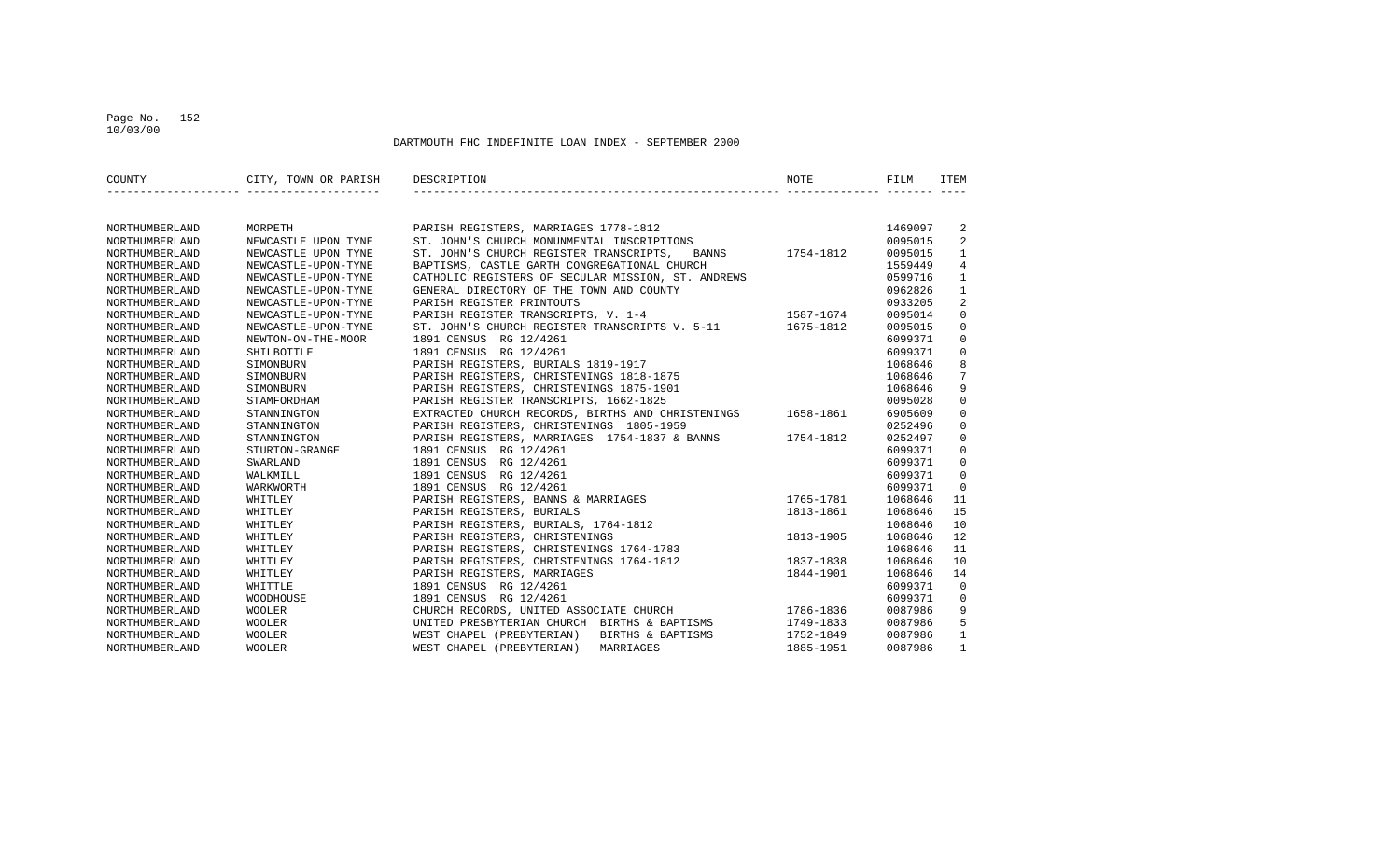#### Page No. 153 10/03/00

| COUNTY         | CITY, TOWN OR PARISH DESCRIPTION |                                                                           | NOTE       | FILM    | ITEM            |
|----------------|----------------------------------|---------------------------------------------------------------------------|------------|---------|-----------------|
|                |                                  |                                                                           |            |         |                 |
| NOTTINGHAM     |                                  | PARISH REGISTERS, MARRIAGES                                               |            | 0496694 | 3               |
| NOTTINGHAM     |                                  | PARISH REGISTERS, MARRIAGES VOL. 13                                       |            | 0496690 | $7^{\circ}$     |
| NOTTINGHAM     | ARNOLD                           | CHURCH OF ENGLAND, MARRIAGES 1546-1812                                    |            | 0496690 | $7\phantom{.0}$ |
| NOTTINGHAM     | <b>BASFORD</b>                   | 1881 CENSUS OF ENGLAND AND WALES, BUNDLES #3328-31                        |            | 1341794 | $\mathbf 0$     |
| NOTTINGHAM     | <b>BULWELL</b>                   | CEMETERY INSCRIPTIONS, ST. MARY'S                                         | 1700-1950  | 0169082 | 9               |
| NOTTINGHAM     | CLIFTON WITH GLAPTON             | MONUMENTAL INSCRIPTIONS 1800-1950                                         |            | 0247893 | 35              |
| NOTTINGHAM     | MANSFIELD                        | CHURCH OF ENGLAND, MARRIAGES 1813-1837                                    |            | 0496690 | 7               |
| NOTTINGHAM     | MANSFIELD                        | MONUMENTAL INSCRIPTIONS 1800-1950                                         |            | 0247893 | 36              |
| NOTTINGHAM     | MANSFIELD-WOODHOUSE              | CHURCH OF ENGLAND, MARRIAGES 1657-1837                                    |            | 0496690 | 7               |
| NOTTINGHAM     | NEWARK                           | MARRIAGES 1599-1837                                                       |            | 0496694 | 3               |
| NOTTINGHAM     | NOTTINGHAM                       | PARISH REGISTER PRINTOUTS: CHRISTENINGS, 1822-1837 ROMAN CATHOLIC 0883997 |            |         | $\overline{4}$  |
| NOTTINGHAM     | NOTTINGHAM                       | PARISH REGISTERS, MARRIAGES, ST. MARY'S CHURCH                            |            | 0496683 | $\mathbf{1}$    |
| NOTTINGHAM     | NOTTINGHAM                       | PARISH REGISTERS, MARRIAGES, ST. MARY'S CHURCH                            |            | 0496683 | 3               |
| NOTTINGHAM     | SUTTON-IN-ASHFIELD               | CHURCH OF ENGLAND, MARRIAGES 1813-1837                                    |            | 0496690 | 7               |
| NOTTINGHAM     | TROWELL                          | MONUMENTAL INSCRIPTIONS 1800-1950                                         |            | 0247893 | 37              |
| OXFORD         |                                  | LORDS LIEUTENANT AND HIGH SHERIFFS OF OXFORDSHIRE 1086-1868               |            | 0496918 | 5               |
| OXFORD         |                                  | MARRIAGE INDEX, GROOMS AND BRIDES A-O V. 1-5                              | PP. 1-2248 | 0543896 | $\mathbf 0$     |
| OXFORD         |                                  | MARRIAGE INDEX, GROOMS AND BRIDES P-Z V. 6-7 PP. 1-1367                   |            | 0543897 | $\mathbf 0$     |
| OXFORD         |                                  | OXFORDSHIRE MONUMENTAL INSCRITPIONS                                       |            | 0476649 | 2               |
| OXFORD         | <b>BAMPTON</b>                   | PARISH REGISTER PRINTOUTS, CHRISTENINGS 1680-1812                         |            | 0472843 | $\overline{2}$  |
| OXFORD         | BARFORD-ST. MICHAEL              | PARISH REGISTER PRINTOUTS                                                 |            | 0820538 | 15              |
| OXFORD         | CHARLTON-UPON-OTMOOR             | PARISH REGISTER PRINTOUTS                                                 |            | 0820538 | $\overline{4}$  |
| OXFORD         | CUDDESDEN                        | PARISH REGISTERS BIRTHS/CHRISTENINGS 1541-1829                            | WHEATLEY   | 6907216 | $\Omega$        |
| OXFORD         | CUDDESDEN                        | PARISH REGISTERS MARRIAGES 1745-1829                                      | WHEATLEY   | 6907217 | $\mathbf 0$     |
| OXFORD         | <b>CULHAM</b>                    | CULHAM PARISH BISHOP'S TRANSCRIPTS, 1721-1852                             |            | 0095237 | 3               |
| OXFORD         | CULHAM                           | PARISH REGISTERS, 1747-1883                                               |            | 0887480 | $\mathbf{1}$    |
| OXFORD         | CUXHAM                           | CULHAM PARISH BISHOP'S TRANSCRIPTS, 1639-1851                             |            | 0095237 | 5               |
| OXFORD         | GODDINGTON                       | PARISH REGISTERS, 1672-1834                                               |            | 0887480 | 2               |
| OXFORD         | HEADINGTON                       | PARISH REGISTERS, 1681-1900                                               |            | 0887481 | $\mathbf 0$     |
| OXFORD         | LEW                              | PARISH REGISTER PRINTOUTS                                                 |            | 0820538 | $\mathbf{1}$    |
| OXFORD         | OXFORD                           | MUNIMENTA ANTIQUA OXFORD, VOL. 1                                          |            | 0476649 | 3               |
| OXFORD         | THAME                            | HISTORY OF CHURCH OF BLESSED VIRGIN MARY OF THAME                         |            | 0476649 | $\mathbf{1}$    |
| OXFORD         |                                  | WESTCOTT-BARTON PARISH REGISTER PRINTOUTS                                 |            | 0820538 | 2               |
| OXFORD         | WHEATLEY                         | CUDDESDEN PARISH BISHOP'S TRANSCRIPTS, 1724-1851                          |            | 0095237 | $\mathbf{1}$    |
| <b>RUTLAND</b> | TINWELL                          | PARISH REGISTERS 1561-1880                                                |            | 0994095 | $7\overline{ }$ |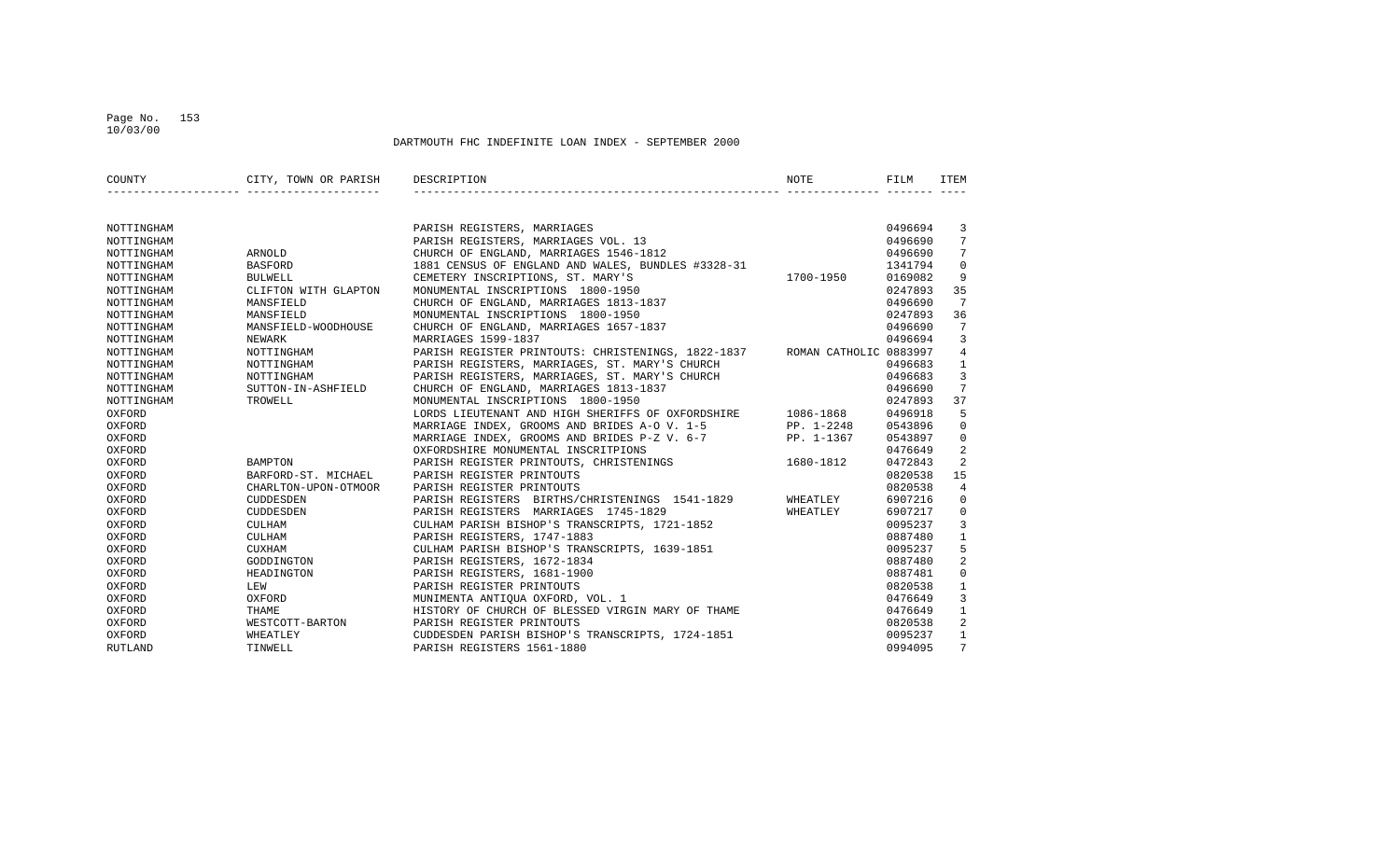#### Page No. 154 10/03/00

| COUNTY         | CITY, TOWN OR PARISH | DESCRIPTION                                        | NOTE      | FILM    | ITEM        |
|----------------|----------------------|----------------------------------------------------|-----------|---------|-------------|
|                |                      |                                                    |           |         |             |
|                |                      |                                                    |           |         |             |
| <b>RUTLAND</b> | WHITWELL             | PARISH REGISTER ABSTRACTS 1716-1910                |           | 0994095 | 3           |
| SHROPSHIRE     | ABDON                | 1881 CENSUS RETURNS                                |           | 1341630 | $\Omega$    |
| SHROPSHIRE     | ACTON-BURNELL        | PARISH REGISTER PRINTOUTS, MARRIAGES               | 1568-1840 | 0883864 | 11          |
| SHROPSHIRE     | ASH                  | PARISH REGISTER PRINTOUTS, CHRISTENINGS            | 1857-1868 | 0933197 | 12          |
| SHROPSHIRE     | ASHFORD-BOWDLER      | 1881 CENSUS RETURNS                                |           | 1341630 | $\Omega$    |
| SHROPSHIRE     | ASHFORD-CARBONELL    | 1881 CENSUS RETURNS                                |           | 1341630 | $\mathbf 0$ |
| SHROPSHIRE     | BISHOPS-CASTLE       | 1881 CENSUS RETURNS                                |           | 1341630 | $\Omega$    |
| SHROPSHIRE     | <b>BITTERLEY</b>     | 1881 CENSUS RETURNS                                |           | 1341630 | $\mathbf 0$ |
| SHROPSHIRE     | BOLAS MAGNA          | 1851 CENSUS P. 1-11                                |           | 0087399 | $\mathbf 0$ |
| SHROPSHIRE     | BOLAS MAGNA          | 1861 CENSUS                                        |           | 0542884 | $\mathbf 0$ |
| SHROPSHIRE     | <b>BROMFIELD</b>     | 1891 CENSUS RETURNS                                |           | 6097190 | $\mathbf 0$ |
| SHROPSHIRE     | <b>BROSELEY</b>      | SAINT LEONARD PARISH PRINTOUTS, CHRISTENINGS       | 1751-1775 | 0932929 | 20          |
| SHROPSHIRE     | CAINHAM              | 1881 CENSUS RETURNS                                |           | 1341630 | $\mathbf 0$ |
| SHROPSHIRE     | CHERRINGTON          | 1861 CENSUS                                        |           | 0542884 | $\mathbf 0$ |
| SHROPSHIRE     | <b>CHETWYND</b>      | 1861 CENSUS                                        |           | 0542884 | 0           |
| SHROPSHIRE     | CHETWYND-ASTON       | 1861 CENSUS                                        |           | 0542884 | $\mathbf 0$ |
| SHROPSHIRE     | CHURCH-ASTON         | 1861 CENSUS                                        |           | 0542884 | $\mathbf 0$ |
| SHROPSHIRE     | CLEE-ST. MARGARET    | 1881 CENSUS RETURNS                                |           | 1341630 | $\mathbf 0$ |
| SHROPSHIRE     | CLEE-ST. MARGARET    | PARISH REGISTER PRINTOUTS: CHRISTENINGS, 1813-1876 |           | 0883900 | 5           |
| SHROPSHIRE     | <b>CLUN</b>          | 1881 CENSUS RETURNS                                |           | 1341630 | $\mathbf 0$ |
| SHROPSHIRE     | CLUNBURY             | 1881 CENSUS RETURNS                                |           | 1341630 | $\mathbf 0$ |
| SHROPSHIRE     | CLUNGUNFORD          | 1881 CENSUS RETURNS                                |           | 1341630 | $\mathbf 0$ |
| SHROPSHIRE     | COLD-WESTON          | 1881 CENSUS RETURNS                                |           | 1341630 | $\mathbf 0$ |
| SHROPSHIRE     | CULMINGTON           | 1881 CENSUS RETURNS                                |           | 1341630 | $\mathbf 0$ |
| SHROPSHIRE     | DIDDLEBURY           | 1881 CENSUS RETURNS                                |           | 1341630 | $\mathbf 0$ |
| SHROPSHIRE     | EAST HAMLET          | 1891 CENSUS RETURNS                                |           | 6097191 | $\mathbf 0$ |
| SHROPSHIRE     | EAST HAMLET          | 1891 CENSUS RETURNS                                |           | 6097190 | $\mathbf 0$ |
| SHROPSHIRE     | EDGMOND              | 1861 CENSUS                                        |           | 0542884 | $\mathbf 0$ |
| SHROPSHIRE     | ERCALL-MAGNA         | 1851 CENSUS P. 51-124                              |           | 0087399 | $\mathbf 0$ |
| SHROPSHIRE     | ERCALL-MAGNA         | 1861 CENSUS                                        |           | 0542884 | $\Omega$    |
| SHROPSHIRE     | EYTON-WILD MOORS     | 1851 CENSUS P. 678-692                             |           | 0087399 | $\mathbf 0$ |
| SHROPSHIRE     | EYTON-WILD MOORS     | 1861 CENSUS                                        |           | 0542884 | $\Omega$    |
| SHROPSHIRE     | <b>GREAT NESS</b>    | PARISH REGISTER PRINTOUTS: CHRISTENINGS, 1589-1812 |           | 1235415 | 6           |
| SHROPSHIRE     | HADLEY               | PARISH REGISTER PRINTOUTS, CHRISTENINGS            | 1858-1877 | 0933197 | 13          |
| SHROPSHIRE     | <b>HALFORD</b>       | 1881 CENSUS RETURNS                                |           | 1341630 | $\Omega$    |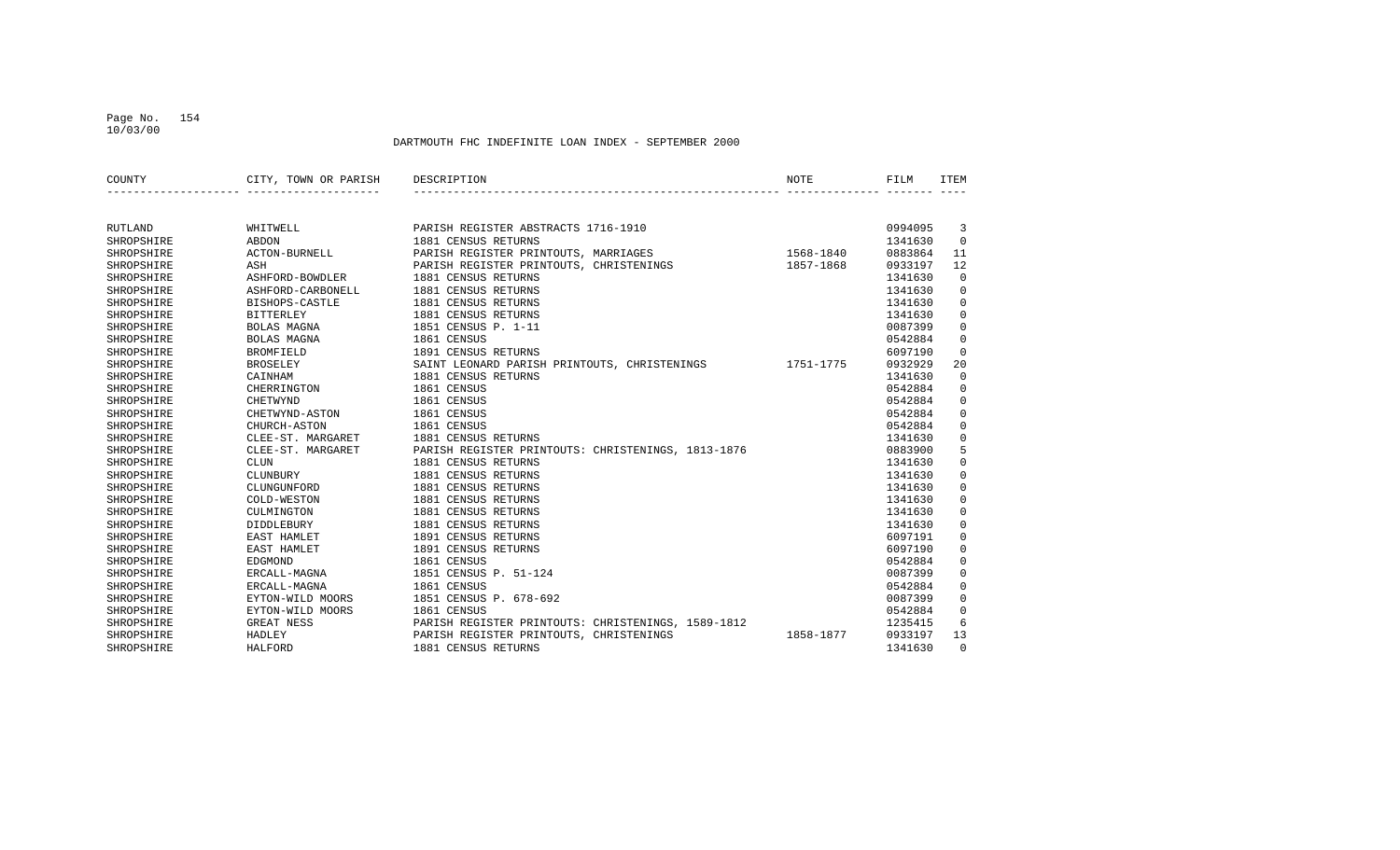#### Page No. 155 10/03/00

| COUNTY     | CITY, TOWN OR PARISH | DESCRIPTION                                                | NOTE      | FILM    | <b>ITEM</b> |
|------------|----------------------|------------------------------------------------------------|-----------|---------|-------------|
|            |                      |                                                            |           |         |             |
| SHROPSHIRE | HEATH                | 1881 CENSUS RETURNS                                        |           | 1341630 | 0           |
| SHROPSHIRE | HOLDGATE             | 1881 CENSUS RETURNS                                        |           | 1341630 | $\mathbf 0$ |
| SHROPSHIRE | HOPE-BAGGOT          | 1881 CENSUS RETURNS                                        |           | 1341630 | 0           |
| SHROPSHIRE | HOPTON CASTLE        | 1881 CENSUS RETURNS                                        |           | 1341630 | 0           |
| SHROPSHIRE | HOPTON CRANGEFORD    | PARISH REGISTER PRINTOUTS: CHRISTENINGS, 1790-1875         |           | 0883900 | 6           |
| SHROPSHIRE | HOPTON-CANGEFORD     | 1881 CENSUS RETURNS                                        |           | 1341630 | 0           |
| SHROPSHIRE | HYSSINGTON           | 1881 CENSUS RETURNS                                        |           | 1341630 | 0           |
| SHROPSHIRE | KENLEY               | PARISH REGISTER PRINTOUTS, CHRISTENINGS                    | 1631-1682 | 1037085 | 1           |
| SHROPSHIRE | KINNERSLEY           | 1851 CENSUS P. 27-38                                       |           | 0087399 | 0           |
| SHROPSHIRE | KINNERSLEY           | 1861 CENSUS                                                |           | 0542884 | 0           |
| SHROPSHIRE | KINNERSLEY           | PARISH REGISTER PRINTOUTS                                  |           | 0933205 | 13          |
| SHROPSHIRE | LEIGHTON             | PARISH REGISTER PRINTOUTS, CHRISTENINGS                    | 1813-1868 | 0932929 | 7           |
| SHROPSHIRE | LILLESHALL           | 1861 CENSUS                                                |           | 0542884 | $\Omega$    |
| SHROPSHIRE | LITTLE WENLOCK       | PARISH REGISTER PRINTOUTS                                  |           | 0933205 | 17          |
| SHROPSHIRE | LLANYBLODWELL        | PARISH REGISTER PRINTOUTS, CHRISTENINGS                    | 1825-1850 | 0932929 | 26          |
| SHROPSHIRE | LONG STANTON         | PARISH REGISTER PRINTOUTS: CHRISTENINGS, 1813-1878         |           | 0883900 | 7           |
| SHROPSHIRE | LONGDON-UPON-TERN    | 1851 CENSUS P. 39-50                                       |           | 0087399 | 0           |
| SHROPSHIRE | LONGDON-UPON-TERN    | 1861 CENSUS                                                |           | 0542884 | 0           |
| SHROPSHIRE | LONGNOR              | PARISH REGISTER PRINTOUTS, CHRISTENINGS                    | 1815-1854 | 0883626 | 3           |
| SHROPSHIRE | LUDFORD              | 1881 CENSUS RETURNS                                        |           | 1341630 | $\mathbf 0$ |
| SHROPSHIRE | LUDFORD              | 1891 CENSUS RETURNS                                        |           | 6097191 | 0           |
| SHROPSHIRE | LUDLOW               | 1881 CENSUS RETURNS                                        |           | 1341630 | $\mathbf 0$ |
| SHROPSHIRE | LUDLOW               | 1891 CENSUS RETURNS                                        |           | 6097191 | $\mathbf 0$ |
| SHROPSHIRE | LUDLOW               | 1891 CENSUS RETURNS                                        |           | 6097190 | $\Omega$    |
| SHROPSHIRE | LYDHAM               | 1881 CENSUS RETURNS                                        |           | 1341630 | 0           |
| SHROPSHIRE | MADELEY              | PARISH REGISTER PRINTOUTS                                  |           | 0933205 | 18          |
| SHROPSHIRE | MAINSTONE            | 1881 CENSUS RETURNS                                        |           | 1341630 | $\mathbf 0$ |
| SHROPSHIRE | MUNSLOW              | 1881 CENSUS RETURNS                                        |           | 1341630 | 0           |
| SHROPSHIRE | NEWPORT              | 1861 CENSUS                                                |           | 0542884 | $\Omega$    |
| SHROPSHIRE | ONIBURY              | 1891 CENSUS RETURNS                                        |           | 6097190 | $\Omega$    |
| SHROPSHIRE | OSWESTRY             | PARISH REGISTER, HOUSE OF INDUSTRY, CHRISTENINGS 1813-1833 |           | 1037085 | 17          |
| SHROPSHIRE | PRESTON-WEALD MOORS  | 1861 CENSUS                                                |           | 0542884 | $\mathbf 0$ |
| SHROPSHIRE | PRESTON-WEALD-MOORS  | 1851 CENSUS P. 693-702                                     |           | 0087399 | 0           |
| SHROPSHIRE | RICHARDS-CASTLE      | 1881 CENSUS RETURNS                                        |           | 1341630 | 0           |
| SHROPSHIRE | RICHARDS-CASTLE      | 1891 CENSUS RETURNS                                        |           | 6097191 | $\Omega$    |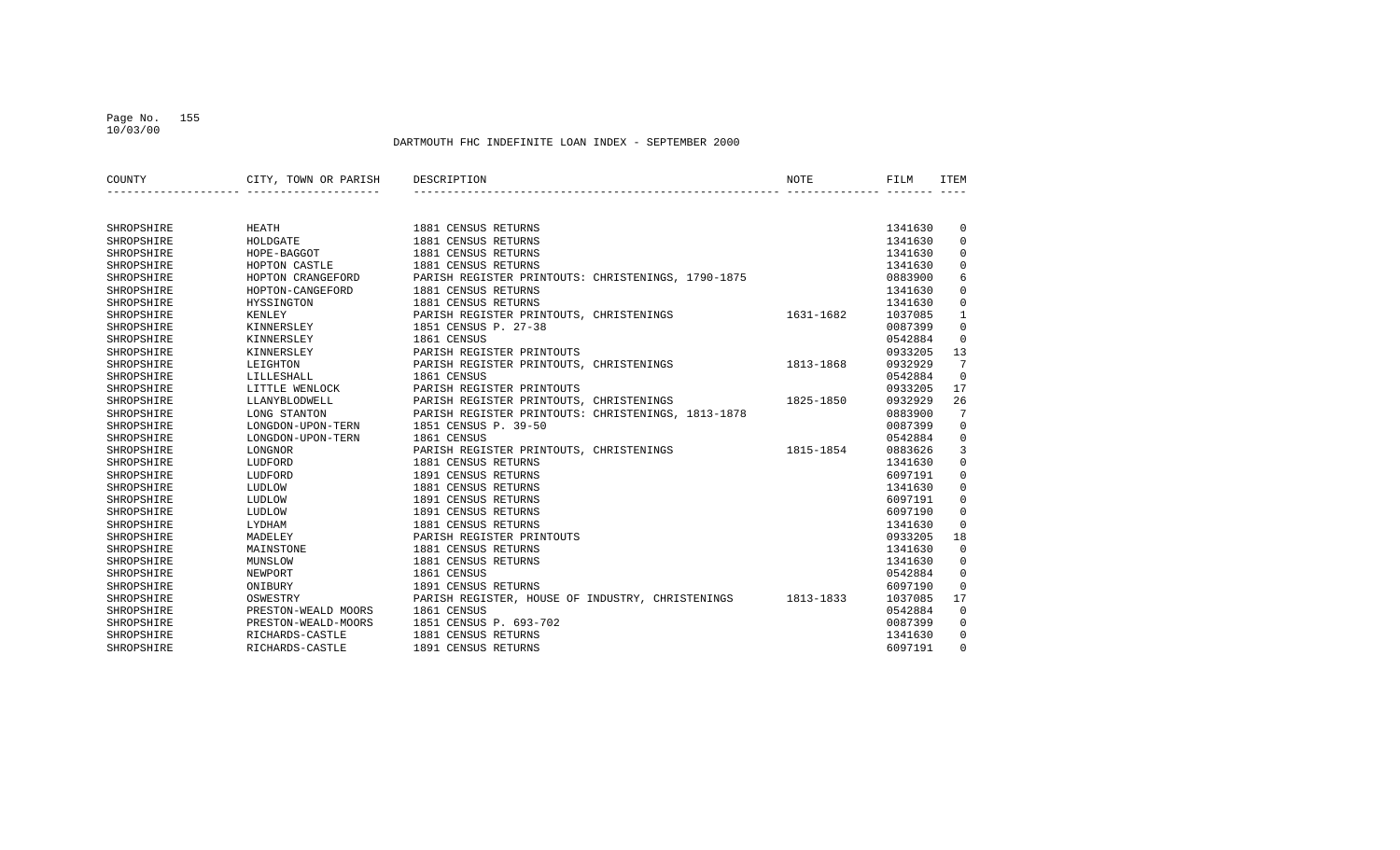#### Page No. 156 10/03/00

| COUNTY     | CITY, TOWN OR PARISH | DESCRIPTION                                        | <b>NOTE</b> | FILM    | ITEM           |
|------------|----------------------|----------------------------------------------------|-------------|---------|----------------|
|            |                      |                                                    |             |         |                |
| SHROPSHIRE | RODINGTON            | 1851 CENSUS P.125-142                              |             | 0087399 | 0              |
| SHROPSHIRE | <b>RODINTON</b>      | 1861 CENSUS                                        |             | 0542884 | 0              |
| SHROPSHIRE | SHEINTON             | PARISH REGISTER PRINTOUTS, CHRISTENINGS            | 1813-1867   | 0932929 | 8              |
| SHROPSHIRE | SHELVE               | 1881 CENSUS RETURNS                                |             | 1341630 | $\Omega$       |
| SHROPSHIRE | SHERIFF-HALES        | PARISH REGISTER PRINTOUTS: CHRISTENINGS, 1557-1812 |             | 1235415 | $\overline{4}$ |
| SHROPSHIRE | SHREWSBURY           | BISHOP'S TRANSCRIPTS, BAPTISMS, MARRIAGES, BURIALS | 1813-1870   | 0503529 | $\mathbf 0$    |
| SHROPSHIRE | <b>SNEAD</b>         | 1881 CENSUS RETURNS                                |             | 1341630 | $\mathbf 0$    |
| SHROPSHIRE | STANTON-LACY         | 1891 CENSUS RETURNS                                |             | 6097190 | $\mathbf 0$    |
| SHROPSHIRE | STOKE-ST. MILBOROUGH | 1881 CENSUS RETURNS                                |             | 1341630 | $\mathbf 0$    |
| SHROPSHIRE | STOKESAY             | 1881 CENSUS RETURNS                                |             | 1341630 | $\Omega$       |
| SHROPSHIRE | TIBBERTON            | 1861 CENSUS                                        |             | 0542884 | $\Omega$       |
| SHROPSHIRE | TUGFORD              | 1881 CENSUS RETURNS                                |             | 1341630 | $\Omega$       |
| SHROPSHIRE | WATERS-UPTON         | 1851 CENSUS P.12-26                                |             | 0087399 | $\Omega$       |
| SHROPSHIRE | WATERS-UPTON         | 1861 CENSUS                                        |             | 0542884 | $\mathbf 0$    |
| SHROPSHIRE | WELLINGTON           | 1841 CENSUS                                        |             | 0474582 | $\mathbf 0$    |
| SHROPSHIRE | WELLINGTON           | 1851 CENSUS P. 143-514                             |             | 0087399 | $\Omega$       |
| SHROPSHIRE | WELLINGTON           | 1861 CENSUS                                        |             | 0542884 | $\Omega$       |
| SHROPSHIRE | WELLINGTON           | PARISH REGISTERS MARRIAGES 1626-1838               |             | 6903861 | $\mathbf 0$    |
| SHROPSHIRE | WELLINGTON           | PARISH REGISTERS BIRTHS/CHRISTENINGS 1628-1875     |             | 6901274 | $\mathbf 0$    |
| SHROPSHIRE | WITHINGTON           | 1841 CENSUS                                        |             | 0474582 | $\mathbf 0$    |
| SHROPSHIRE | WOMBRIDGE            | 1841 CENSUS                                        |             | 0474582 | $\mathbf 0$    |
| SHROPSHIRE | WOMBRIDGE            | 1851 CENSUS P. 614-677                             |             | 0087399 | $\Omega$       |
| SHROPSHIRE | WOMBRIDGE            | 1861 CENSUS                                        |             | 0542884 | $\Omega$       |
| SHROPSHIRE | WOODLEY AND SANDFORD | PARISH REGISTER PRINTOUTS: CHRISTENINGS, 1802-1869 |             | 1235415 | 5              |
| SHROPSHIRE | WROCKWARDINE         | 1841 CENSUS                                        |             | 0474582 | $\mathbf 0$    |
| SHROPSHIRE | WROCKWARDINE         | 1861 CENSUS                                        |             | 0542884 | $\mathbf 0$    |
| SHROPSHIRE | WROCKWARDINE         | EXTRACTED CHURCH RECORDS, BIRTHS AND CHRISTENINGS  | 1591-1877   | 6908568 | $\mathbf 0$    |
| SHROPSHIRE | WROCKWARDINE         | EXTRACTED CHURCH RECORDS, MARRIAGES                | 1591-1837   | 6908569 | $\Omega$       |
| SHROPSHIRE | WROCKWARDINE-WOOD    | 1841 CENSUS                                        |             | 0474582 | $\mathbf 0$    |
| SHROPSHIRE | WROCKWARDINE-WOOD    | 1851 CENSUS P. 515-613                             |             | 0087399 | $\mathbf 0$    |
| SHROPSHIRE | WROCKWARDINE-WOOD    | 1861 CENSUS                                        |             | 0542884 | $\mathbf 0$    |
| SHROPSHIRE | WROXETER             | 1841 CENSUS                                        |             | 0474582 | $\Omega$       |
| SOMERSET   |                      | BOYD'S MARRIAGE INDEX VOL. 15 GROOMS               | 1801-1837   | 6026949 | $\Omega$       |
| SOMERSET   |                      | BOYD'S MARRIAGE INDEX, SOMERSET VOL. 16            |             | 6026950 | $\Omega$       |
| SOMERSET   |                      | BOYD'S MARRIAGE INDEX, VOL. 15 GROOMS 1801-1837    |             | 6026949 | $\Omega$       |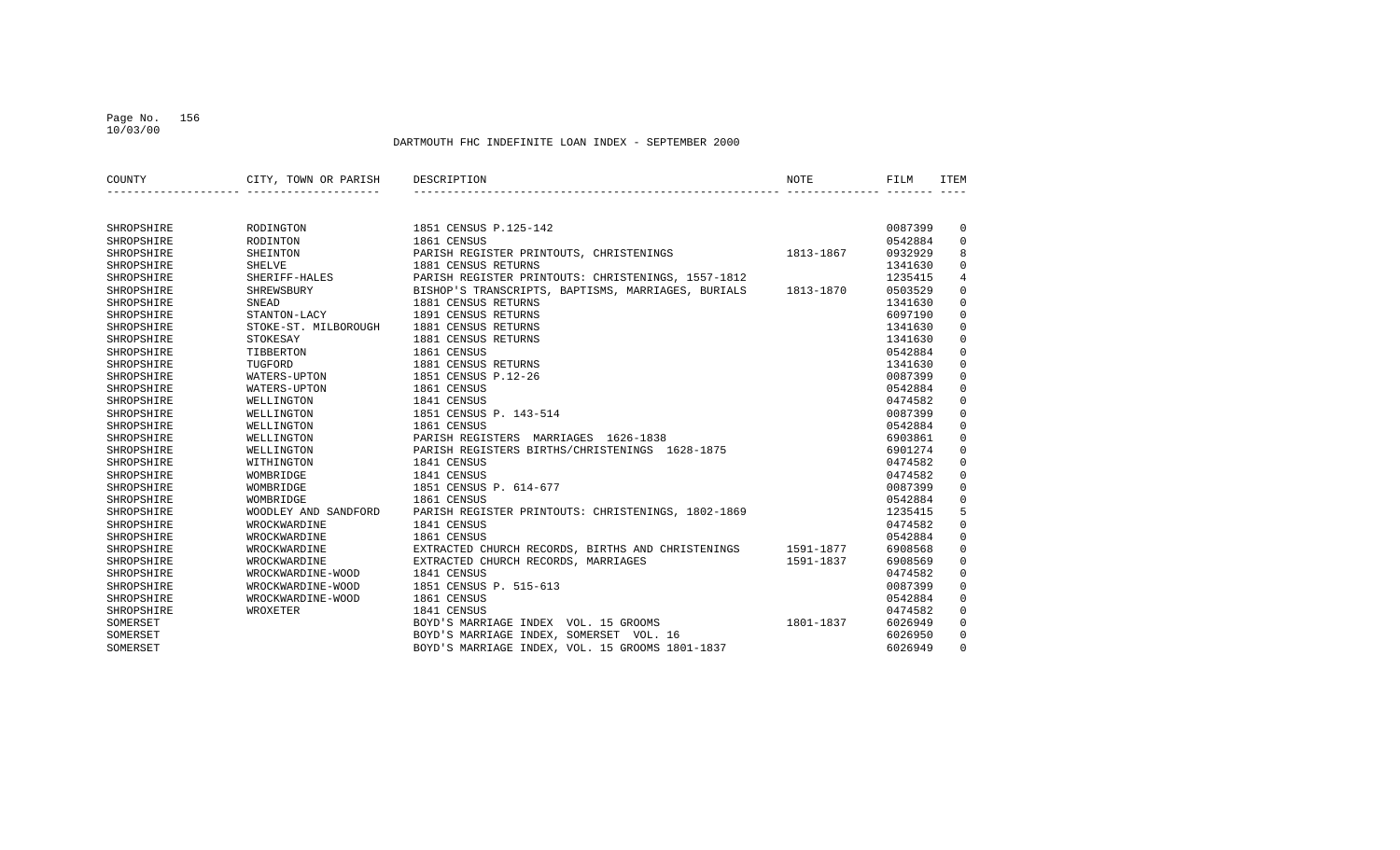#### Page No. 157 10/03/00

| COUNTY   | CITY, TOWN OR PARISH | DESCRIPTION                                             | <b>NOTE</b> | FILM    | <b>ITEM</b>    |
|----------|----------------------|---------------------------------------------------------|-------------|---------|----------------|
|          |                      |                                                         |             |         |                |
| SOMERSET |                      | PARISH REGISTERS, MARRIAGES VOL. 10                     |             | 0496690 | 4              |
| SOMERSET |                      | PARISH REGISTERS, MARRIAGES VOL. 9                      |             | 0496690 | 2              |
| SOMERSET | ABBOTS-LEIGH         | 1881 CENSUS RETURNS                                     |             | 1341593 | $\Omega$       |
| SOMERSET | ALFORD               | 1891 CENSUS RG 12/1901                                  |             | 6097011 | $\Omega$       |
| SOMERSET | ALLERTON-CHAPEL      | PARISH REGISTERS, 1693-1886                             |             | 1526462 | 20             |
| SOMERSET | ALMSFORD             | 1891 CENSUS RG 12/1901                                  |             | 6097011 | $\mathbf 0$    |
| SOMERSET | ANSFORD              | 1891 CENSUS RG 12/1901                                  |             | 6097011 | $\mathbf 0$    |
| SOMERSET | ASHBRITTLE           | PARISH REGISTER PRINTOUTS: CHRISTENINGS, 1603-1787      |             | 1235422 | 4              |
| SOMERSET | ASHOLT               | 1891 CENSUS RETURNS                                     |             | 6096990 | $\Omega$       |
| SOMERSET | ASHWICK              | 1841 CENSUS                                             |             | 0474600 | $\mathbf 0$    |
| SOMERSET | ASHWICK              | 1891 CENSUS RETURNS                                     |             | 6097021 | $\mathbf 0$    |
| SOMERSET | <b>BABINGTON</b>     | 1841 CENSUS                                             |             | 0474600 | $\mathbf 0$    |
| SOMERSET | BABINGTON            | 1891 CENSUS RETURNS                                     |             | 6097019 | $\mathbf 0$    |
| SOMERSET | BARRINGTON           | BISHOP'S TRANSCRIPTS, 1844-1847                         |             | 1526169 | 20             |
| SOMERSET | <b>BARWICK</b>       | 1841 CENSUS                                             |             | 0474599 | $\mathbf 0$    |
| SOMERSET | BARWICK              | 1851 CENSUS                                             |             | 0221086 | 0              |
| SOMERSET | <b>BATH</b>          | BAPTISMS, MARRIAGES, BURIALS (CHURCH RECORDS) 1607-1794 |             | 1278897 | 2              |
| SOMERSET | <b>BATH</b>          | BAPTISMS, MARRIAGES, BURIALS (CHURCH RECORDS)           | 1609-1802   | 1278897 | $\overline{4}$ |
| SOMERSET | <b>BATH</b>          | BAPTISMS, MARRIAGES, BURIALS FOR ST. JAMES              | 1813-1831   | 1278897 | $\mathbf{1}$   |
| SOMERSET | <b>BATH</b>          | BAPTISMS, MARRIAGES, BURIALS FOR ST. MICHAEL'S          | 1813-1837   | 1278897 | 3              |
| SOMERSET | <b>BATH</b>          | BAPTISMS, MARRIAGES, BURIALS ST. JAMES                  | 1804-1812   | 1278897 | 7              |
| SOMERSET | <b>BATH</b>          | BAPTISMS, MARRIAGES, BURIALS ST. MICHAEL'S              | 1804-1812   | 1278897 | 8              |
| SOMERSET | <b>BATH</b>          | BAPTISMS, MARRIAGES, BURIALS ST. PETER & ST. PAUL       | 1802-1837   | 1278897 | 5              |
| SOMERSET | <b>BATH</b>          | PARISH REGISTERS 1668-1812                              |             | 1526372 | 38             |
| SOMERSET | <b>BATH</b>          | PARISH REGISTERS<br><b>BANNS</b>                        | 1840-1898   | 1526372 | $\overline{1}$ |
| SOMERSET | <b>BATH</b>          | PARISH REGISTERS<br><b>BURIALS</b>                      | 1840-1891   | 1526372 | $\mathbf{1}$   |
| SOMERSET | <b>BATH</b>          | PARISH REGISTERS<br>MARRIAGS                            | 1888-1900   | 1526372 | $\mathbf{1}$   |
| SOMERSET | <b>BATH</b>          | THE BATH ALMANAC AND POLL BOOKS, 1835-1859              |             | 0453045 | 1              |
| SOMERSET | <b>BATH</b>          | THE POST OFFICE BATH DIRECTORY 1884-85                  |             | 1696627 | 5              |
| SOMERSET | <b>BATH</b>          | THE POST OFFICE BATH DIRECTORY, 1884-1885               |             | 1696627 | 5              |
| SOMERSET | BATHAMPTON           | BISHOP'S TRANSCRIPTS<br>BAPT., MARR., & BURIALS         | 1599-1831   | 1278898 | $\mathbf{1}$   |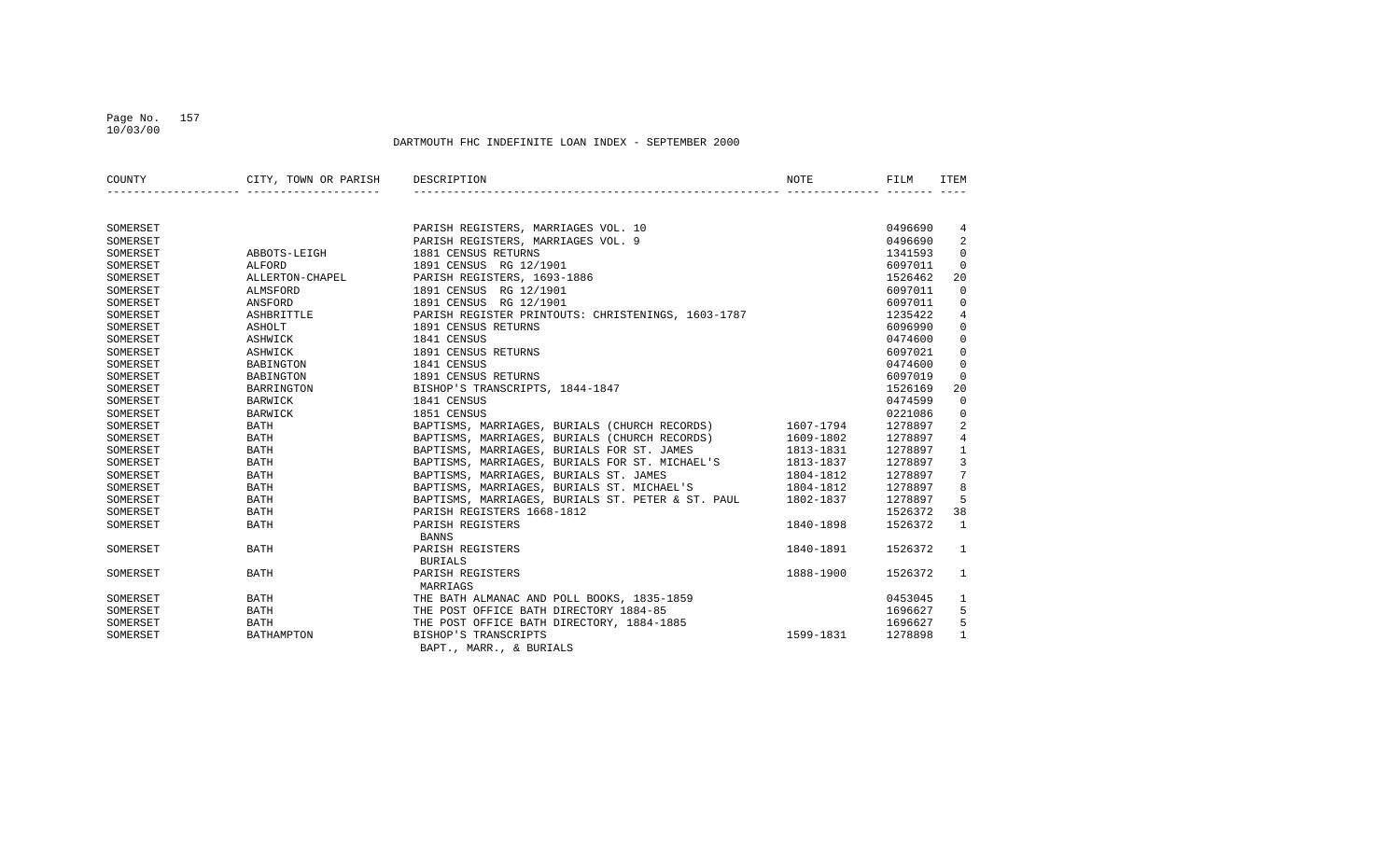#### Page No. 158 10/03/00

| COUNTY   | CITY, TOWN OR PARISH DESCRIPTION |                                                        | <b>NOTE</b> | FILM    | <b>ITEM</b>    |
|----------|----------------------------------|--------------------------------------------------------|-------------|---------|----------------|
|          |                                  |                                                        |             |         |                |
| SOMERSET | BATHAMPTON                       | PARISH REGISTERS 1765-1887                             |             | 1526372 | 5              |
| SOMERSET | BATHEALTON                       | BISHOP'S TRANSCRIPTS                                   | 1606-1816   | 1278898 | 3              |
|          |                                  | BAPT., MARR., & BURIALS                                |             |         |                |
| SOMERSET | <b>BATHEASTON</b>                | BISHOP'S TRANSCRIPTS BAPT., MARR., & BURIALS           | 1663-1837   | 1278898 | 5              |
| SOMERSET | <b>BATHEASTON</b>                | PARISH REGISTERS 1634-1886                             |             | 1526372 | 14             |
| SOMERSET | <b>BATHFORD</b>                  | BISHOP'S TRANSCRIPTS BAPT., MARR., & BURIALS 1602-1829 |             | 1278898 | 7              |
| SOMERSET | <b>BATHFORD</b>                  | PARISH REGISTERS 1728-1886                             |             | 1526372 | 27             |
| SOMERSET | BATHWICK                         | BISHOP'S TRANSCRIPTS BAPT., MARR., & BURIALS 1600-1837 |             | 1278898 | 9              |
| SOMERSET | BATHWICK                         | PARISH REGISTERS 1668-1812                             |             | 1526372 | 38             |
| SOMERSET | BAWDRIP                          | BISHOP'S TRANSCRIPTS BAPT., MARR., & BURIALS 1599-1837 |             | 1278898 | 11             |
| SOMERSET | BECKINGTON                       | BISHOP'S TRANSCRIPTS BAPT., MARR., & BURIALS           | 1599-1837   | 1278898 | 13             |
| SOMERSET | <b>BEDMINSTER</b>                | 1881 CENSUS RETURNS                                    |             | 1341593 | $\Omega$       |
| SOMERSET | BEDMINSTER                       | BISHOP'S TRANSCRIPTS BAPT., MARR., & BURIALS 1598-1826 |             | 1278898 | 15             |
| SOMERSET | <b>BINEGAR</b>                   | 1891 CENSUS RETURNS                                    |             | 6097021 | $\mathbf 0$    |
| SOMERSET | BISHOPS-HULL                     | CHURCH OF ENGLAND, MARRIAGES 1562-1812                 |             | 0496690 | 4              |
| SOMERSET | <b>BRIMPTON</b>                  | BISHOP'S TRANSCRIPTS, 1602-1835                        |             | 1278916 | 12             |
| SOMERSET | BRISLINGTON                      | 1841 CENSUS                                            |             | 0474599 | $\mathbf 0$    |
| SOMERSET | <b>BRISTOL</b>                   | 1881 CENSUS RETURNS                                    |             | 1341593 | $\mathbf 0$    |
| SOMERSET | <b>BROCKLEY</b>                  | BISHOP'S TRANSCRIPTS, 1598-1830                        |             | 1278916 | $\mathbf{1}$   |
| SOMERSET |                                  | BROMPTON-RALPH BISHOP'S TRANSCRIPTS, 1601-1836         |             | 1278916 | 3              |
| SOMERSET | <b>BROOMFIELD</b>                | BISHOP'S TRANSCRIPTS, 1598-1829                        |             | 1278916 | 5              |
| SOMERSET | <b>BRUSHFORD</b>                 | BISHOP'S TRANSCRIPTS, 1598-1834                        |             | 1278916 | 8              |
| SOMERSET | <b>BRUTON</b>                    | BISHOP'S TRANSCRIPTS, 1594-1832                        |             | 1278916 | 10             |
| SOMERSET | BUCKLAND-DENHAM                  | 1841 CENSUS                                            |             | 0474600 | $\overline{0}$ |
| SOMERSET | BUCKLAND-DENHAM                  | 1891 CENSUS RETURNS                                    |             | 6097019 | $\Omega$       |
| SOMERSET | BUCKLAND-DENHAM                  | BISHOP'S TRANSCRIPTS, 1601-1841                        |             | 1278916 | 14             |
| SOMERSET | BUCKLAND-ST. MARY                | BISHOP'S TRANSCRIPTS, 1597-1830                        |             | 1278916 | 17             |
| SOMERSET | <b>BURNETT</b>                   | 1841 CENSUS                                            |             | 0474599 | $\Omega$       |
| SOMERSET | <b>BURNETT</b>                   | BISHOP'S TRANSCRIPTS, 1592-1834                        |             | 1278916 | 19             |
| SOMERSET | <b>BURNHAM</b>                   | BISHOP'S TRANSCRIPTS, 1608-1828                        |             | 1278916 | 21             |
| SOMERSET | BURRINGTON                       | BISHOP'S TRANSCRIPTS, 1598-1837                        |             | 1278916 | 23             |
| SOMERSET | BURROW-BRIDGE                    | BISHOP'S TRANSCRIPTS, 1598-1837                        |             | 1278916 | 23             |
| SOMERSET | <b>BURTLE</b>                    | BISHOP'S TRANSCRIPTS, 1598-1599                        |             | 1278916 | 25             |
| SOMERSET | <b>BUTCOMBE</b>                  | BISHOP'S TRANSCRIPTS, 1605-1835                        |             | 1278916 | 26             |
| SOMERSET | <b>BUTLEIGH</b>                  | BISHOP'S TRANSCRIPTS, 1578-1838                        |             | 1278916 | 28             |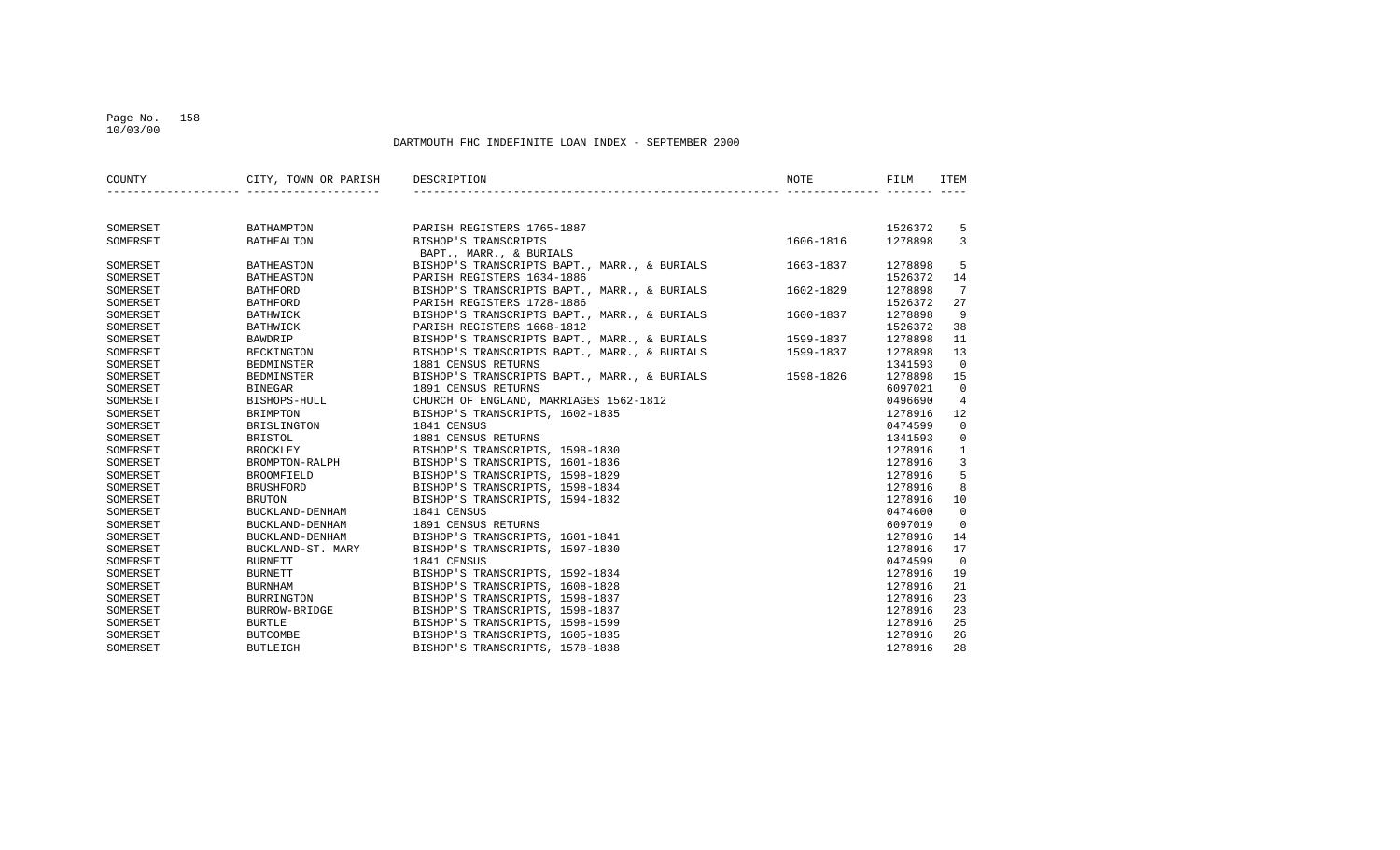#### Page No. 159 10/03/00

| COUNTY   | CITY, TOWN OR PARISH | DESCRIPTION                                       | NOTE      | FILM    | <b>TTEM</b>    |
|----------|----------------------|---------------------------------------------------|-----------|---------|----------------|
|          |                      |                                                   |           |         |                |
| SOMERSET | CAMELEY              | BISHOP'S TRANSCRIPTS, 1603-1836                   |           | 1278916 | 30             |
| SOMERSET | CAMERTON             | BISHOP'S TRANSCRIPTS, 1601-1837                   |           | 1278916 | 32             |
| SOMERSET | CAMERTON             | CHURCH RECORDS, 1843-1932                         |           | 1702286 | 2              |
| SOMERSET | CAMERTON             | CHURCH RECORDS, 1908-1936                         |           | 1702286 | 1              |
| SOMERSET | CANNINGTON           | 1891 CENSUS RETURNS                               |           | 6096990 | $\Omega$       |
| SOMERSET | CANNINGTON           | BISHOP'S TRANSCRIPTS, 1582-1835                   |           | 1278916 | 34             |
| SOMERSET | CARHAMPTON           | BISHOP'S TRANSCRIPTS, 1598-1639                   |           | 1278916 | 36             |
| SOMERSET | CARLINGCOTT          | CHURCH RECORDS, 1843-1932                         |           | 1702286 | 2              |
| SOMERSET | CARLINGCOTT          | CHURCH RECORDS, 1908-1936                         |           | 1702286 | $\mathbf{1}$   |
| SOMERSET | CASTLE-CARY          | 1891 CENSUS RG 12/1901                            |           | 6097011 | $\mathbf 0$    |
| SOMERSET | CASTLE-CARY          | PARISH REGISTERS, 1813-1886                       |           | 1526462 | $\mathbf{1}$   |
| SOMERSET | CATCOTT              | PARISH REGISTERS, 1691-1892                       |           | 1526462 | 6              |
| SOMERSET | CHAFFCOMBE           | 1871 CENSUS                                       |           | 0835172 | $\mathbf 0$    |
| SOMERSET | <b>CHAFFCOMBE</b>    | PARISH REGISTERS, 1680-1885                       |           | 1526462 | 15             |
| SOMERSET | CHARD                | 1841 CENSUS                                       |           | 0474600 | $\overline{0}$ |
| SOMERSET | CHARD                | 1871 CENSUS                                       |           | 0835172 | $\mathbf 0$    |
| SOMERSET | CHARD                | PARISH REGISTERS, 1649-1899                       |           | 1526462 | 27             |
| SOMERSET | CHARLINCH            | 1891 CENSUS RETURNS                               |           | 6096990 | $\Omega$       |
| SOMERSET | CHARLTON             | CHURCH RECORDS, 1900-1957                         |           | 1702286 | 6              |
| SOMERSET | CHARTERHOUSE-HINTON  | PARISH REGISTERS, 1546-1902                       |           | 1526639 | 11             |
| SOMERSET | CHELWOOD             | 1841 CENSUS                                       |           | 0474599 | $\mathbf 0$    |
| SOMERSET | CHILLINGTON          | 1891 CENSUS RG 12/1894                            |           | 6097004 | $\mathbf 0$    |
| SOMERSET | CHILTON-CANTELO      | 1841 CENSUS                                       |           | 0474599 | $\mathbf 0$    |
| SOMERSET | CHISELBOROUGH        | 1841 CENSUS                                       |           | 0474599 | $\mathbf 0$    |
| SOMERSET | CHISELBOROUGH        | 1851 CENSUS                                       |           | 0221086 | $\mathbf 0$    |
| SOMERSET | CLAPTON              | 1881 CENSUS RETURNS                               |           | 1341593 | $\mathbf 0$    |
| SOMERSET | CLAPTON              | CHURCH RECORDS, 1838-1874                         |           | 1702286 | 7              |
| SOMERSET | CLOSWORTH            | 1841 CENSUS                                       |           | 0474599 | $\mathbf 0$    |
| SOMERSET | CLOSWORTH            | 1851 CENSUS                                       |           | 0221086 | $\mathbf 0$    |
| SOMERSET | COMBE-MONCKTON       | BISHOP'S TRANSCRIPTS, 1598-1640, 1662-69, 1814-37 | ALSO 1803 | 1470874 | 16             |
| SOMERSET | COMBE-ST. NICHOLAS   | 1841 CENSUS                                       |           | 0474600 | $\overline{0}$ |
| SOMERSET | COMBE-ST. NICHOLAS   | PARISH REGISTERS, MARRIAGES 1678-1812             |           | 0095272 | $\mathbf 0$    |
| SOMERSET | COMPTON-DANDO        | 1841 CENSUS                                       |           | 0474599 | $\mathbf 0$    |
| SOMERSET | COMPTON-PAUNCEFOOT   | 1891 CENSUS<br>RG 12/1901                         |           | 6097011 | $\mathbf 0$    |
| SOMERSET | <b>CREWKERNE</b>     | 1871 CENSUS                                       |           | 0835172 | $\Omega$       |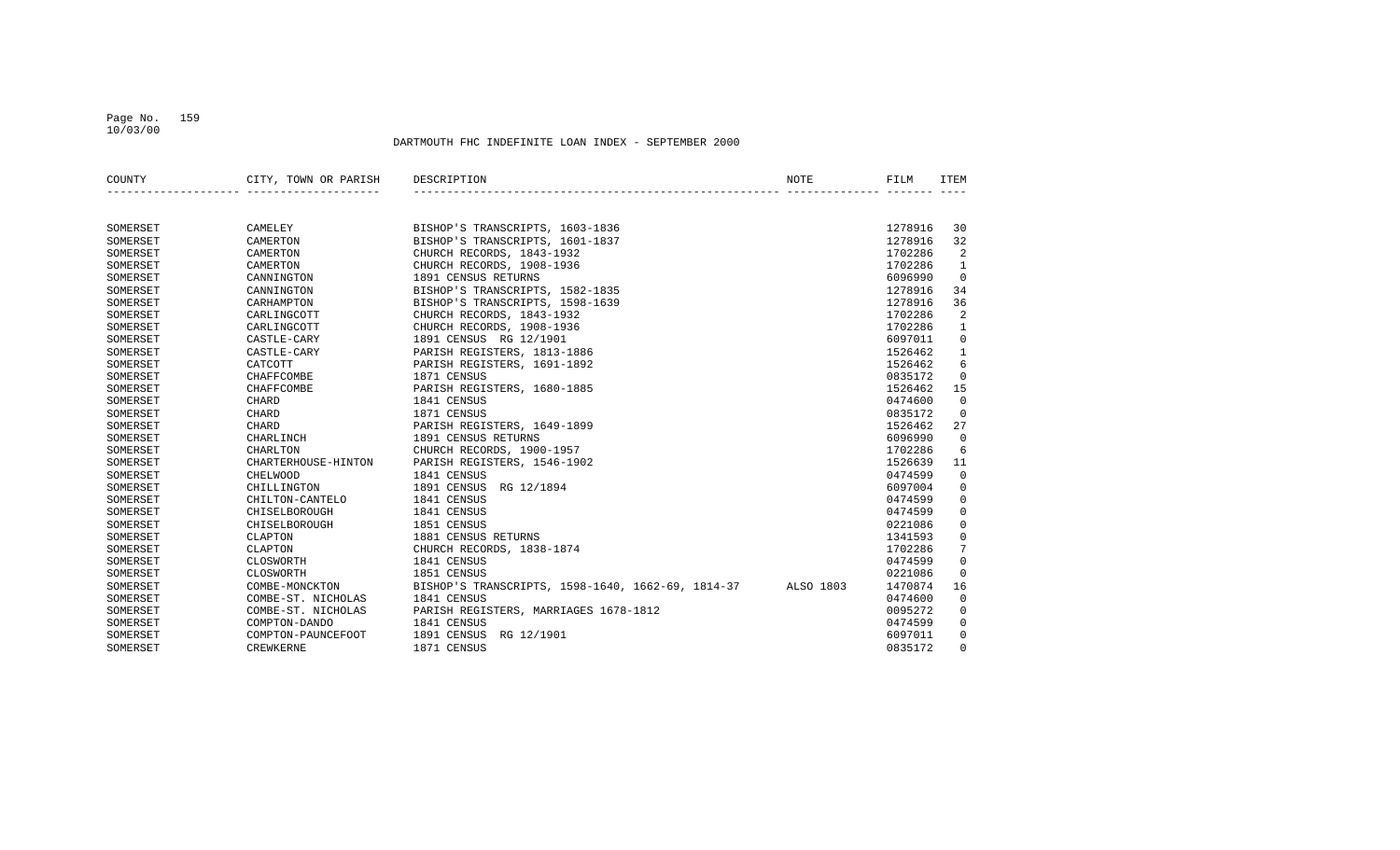#### Page No. 160 10/03/00

| COUNTY   | CITY, TOWN OR PARISH | DESCRIPTION                                                | NOTE | FILM    | ITEM         |
|----------|----------------------|------------------------------------------------------------|------|---------|--------------|
|          |                      |                                                            |      |         |              |
| SOMERSET | CREWKERNE            | 1891 CENSUS RG 12/1894                                     |      | 6097004 | 0            |
| SOMERSET | CRICKET-ST. THOMAS   | 1871 CENSUS                                                |      | 0835172 | $\mathbf 0$  |
| SOMERSET | CROSCOMBE            | 1891 CENSUS RETURNS                                        |      | 6097021 | $\mathbf 0$  |
| SOMERSET | <b>CUDWORTH</b>      | 1891 CENSUS RG 12/1894                                     |      | 6097004 | $\Omega$     |
| SOMERSET | CURRY-RIVELL         | BISHOP'S TRANSCRIPTS, 1844-1847                            |      | 1526169 | 20           |
| SOMERSET | DINNINGTON           | 1891 CENSUS RG 12/1894                                     |      | 6097004 | $\mathbf 0$  |
| SOMERSET | DOULTING             | 1891 CENSUS RETURNS                                        |      | 6097020 | $\mathbf 0$  |
| SOMERSET | <b>DOWNHEAD</b>      | 1891 CENSUS RETURNS                                        |      | 6097021 | $\mathbf 0$  |
| SOMERSET | <b>DUNKERTON</b>     | CHURCH RECORDS, 1843-1932                                  |      | 1702286 | 2            |
| SOMERSET | <b>DUNKERTON</b>     | CHURCH RECORDS, 1908-1936                                  |      | 1702286 | $\mathbf{1}$ |
| SOMERSET | EARNSHILL            | BISHOP'S TRANSCRIPTS, 1844-1847                            |      | 1526169 | 20           |
| SOMERSET | EAST BRENT           | BISHOP'S TRANSCRIPTS, BAPTISMS MARRIAGES BURIALS 1597-1835 |      | 1470971 | 1            |
| SOMERSET | EAST CHINNOCK        | 1841 CENSUS                                                |      | 0474599 | 0            |
| SOMERSET | EAST CHINNOCK        | 1851 CENSUS                                                |      | 0221086 | 0            |
| SOMERSET | EAST CHINNOCK        | BISHOP'S TRANSCRIPTS, 1598-1836                            |      | 1470971 | 5            |
| SOMERSET | EAST COKER           | 1841 CENSUS                                                |      | 0474599 | 0            |
| SOMERSET | EAST COKER           | 1851 CENSUS                                                |      | 0221086 | 0            |
| SOMERSET | EAST COKER           | BISHOP'S TRANSCRIPTS, 1594-1837                            |      | 1470971 | 3            |
| SOMERSET | <b>EAST CRANMORE</b> | 1891 CENSUS RETURNS                                        |      | 6097021 | $\Omega$     |
| SOMERSET | <b>EAST HARPTREE</b> | BISHOP'S TRANSCRIPTS, 1605-1830                            |      | 1470971 | 7            |
| SOMERSET | <b>EAST HARPTREE</b> | BISHOP'S TRANSCRIPTS, 1853-1864                            |      | 1526169 | 22           |
| SOMERSET | EAST HARPTREE        | PARISH REGISTERS, 1663-1905                                |      | 1526637 | 1            |
| SOMERSET | EAST HORRINGTON      | PARISH REGISTERS, 1845-1900                                |      | 1526639 | 51           |
| SOMERSET | EAST LYDFORD         | BISHOP'S TRANSCRIPTS, 1602-1837                            |      | 1470971 | 10           |
| SOMERSET | EAST PENNARD         | BISHOP'S TRANSCRIPTS, 1599-1831                            |      | 1470971 | 12           |
| SOMERSET | EAST PENNARD         | PARISH REGISTERS, MARRIAGES 1608-1812                      |      | 0095272 | $\mathbf 0$  |
| SOMERSET | EAST OUANTOXHEAD     | BISHOP'S TRANSCRIPTS, 1598-1815                            |      | 1470971 | 14           |
| SOMERSET | EAST OUANTOXHEAD     | PARISH REGISTERS, 1559-1836                                |      | 1526725 | 18           |
| SOMERSET | EASTON-IN-GORDANO    | 1881 CENSUS RETURNS                                        |      | 1341593 | $\Omega$     |
| SOMERSET | EASTON-IN-GORDANO    | BISHOP'S TRANSCRIPTS, 1598-1837                            |      | 1470971 | 16           |
| SOMERSET | EDINGTON             | BISHOP'S TRANSCRIPTS, 1598-1837                            |      | 1470971 | 19           |
| SOMERSET | EDINGTON             | BISHOP'S TRANSCRIPTS, 1838-1849                            |      | 1526169 | 1            |
| SOMERSET | ELM                  | 1891 CENSUS RETURNS                                        |      | 6097019 | $\mathbf 0$  |
| SOMERSET | <b>ELM</b>           | BISHOP'S TRANSCRIPTS, 1598-1837                            |      | 1470971 | 21           |
| SOMERSET | ELM                  | BISHOP'S TRANSCRIPTS, 1838-1853                            |      | 1526169 | 2            |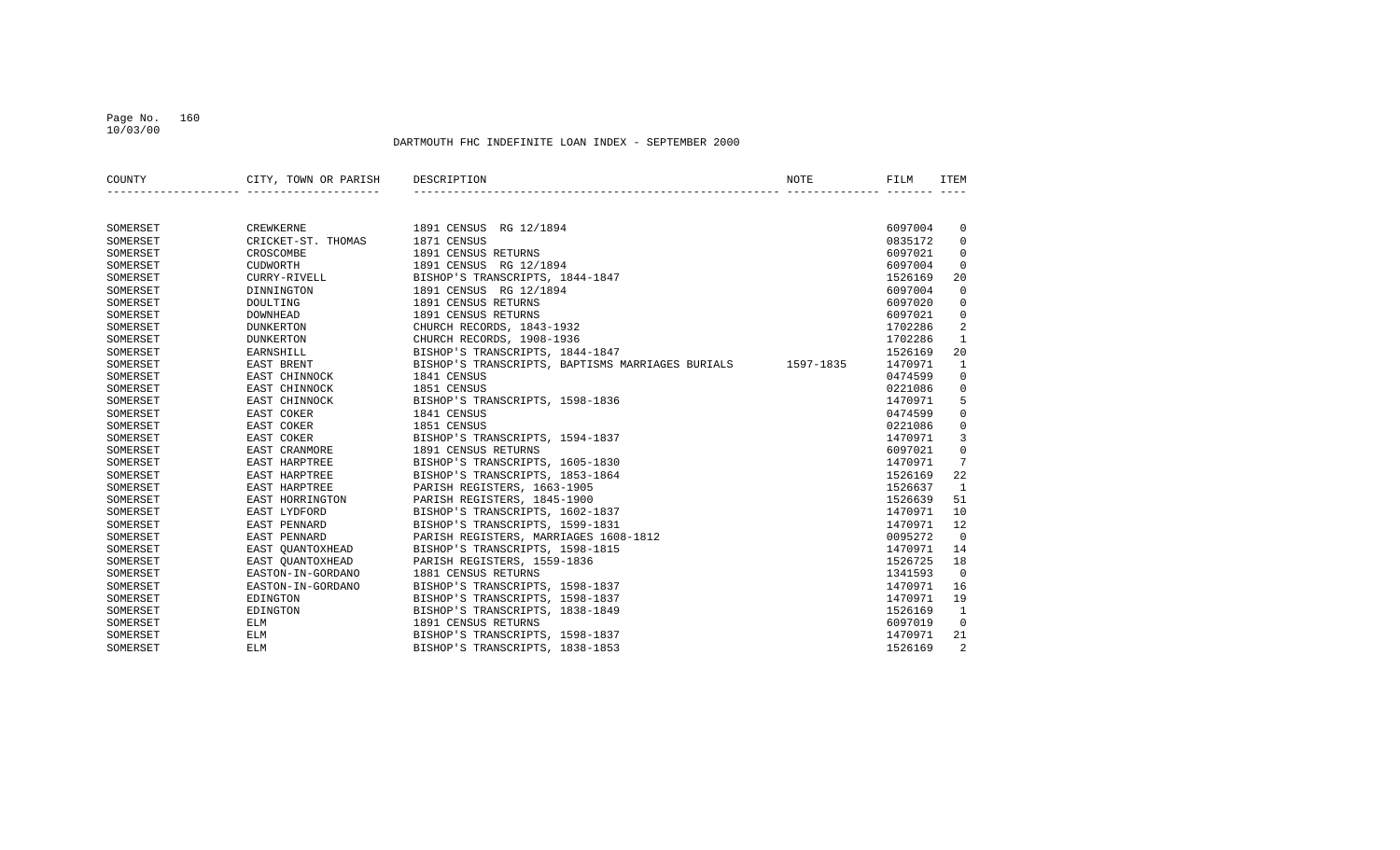#### Page No. 161 10/03/00

| COUNTY   | CITY, TOWN OR PARISH | DESCRIPTION                                                | <b>NOTE</b>           | FILM    | <b>ITEM</b>    |
|----------|----------------------|------------------------------------------------------------|-----------------------|---------|----------------|
|          |                      |                                                            |                       |         |                |
|          |                      |                                                            |                       |         |                |
| SOMERSET | ELWORTHY             | BISHOP'S TRANSCRIPTS, 1599-1837                            |                       | 1470971 | 23             |
| SOMERSET | EMBOROUGH            | 1891 CENSUS RETURNS                                        |                       | 6097021 | $\Omega$       |
| SOMERSET | <b>EMBORROW</b>      | BISHOP'S TRANSCRIPTS, 1598-1836                            |                       | 1470971 | 25             |
| SOMERSET | <b>EMBORROW</b>      | BISHOP'S TRANSCRIPTS, 1850-1855                            |                       | 1526169 | 3              |
| SOMERSET | ENGLISH COMBE        | BISHOP'S TRANSCRIPTS, 1605-1837                            |                       | 1470971 | 27             |
| SOMERSET | ENGLISH COMBE        | BISHOP'S TRANSCRIPTS, 1837-1866                            |                       | 1526169 | $\overline{4}$ |
| SOMERSET | <b>ENMORE</b>        | BISHOP'S TRANSCRIPTS, 1838-1854                            |                       | 1526169 | 5              |
| SOMERSET | <b>ENMORE</b>        | BISHOP'S TRANSCRIPTS, BAPTISMS MARRIAGES BURIALS 1606-1812 |                       | 1470971 | 29             |
| SOMERSET | FALKLAND             | CHURCH RECORDS, 1840-1978                                  |                       | 1702286 | 5              |
| SOMERSET | FARLEIGH-HUNGERFORD  | 1881 CENSUS                                                |                       | 1341598 | $\mathbf 0$    |
| SOMERSET | FARMBOROUGH          | 1841 CENSUS                                                |                       | 0474599 | $\mathbf 0$    |
| SOMERSET | FARMBOROUGH          | BISHOP'S TRANSCRIPTS, 1838-1861                            |                       | 1526169 | 6              |
| SOMERSET | FIDDINGTON           | 1891 CENSUS RETURNS                                        |                       | 6096990 | $\mathbf 0$    |
| SOMERSET | FIDDINGTON           | BISHOP'S TRANSCRIPTS, 1843-1851                            |                       | 1526169 | 7              |
| SOMERSET | FITZHEAD             | BISHOP'S TRANSCRIPTS, 1838-1851                            |                       | 1526169 | 8              |
| SOMERSET | <b>FIVEHEAD</b>      | BISHOP'S TRANSCRIPTS, 1838-1856                            |                       | 1526169 | 9              |
| SOMERSET | FLAXBOURTON          | BISHOP'S TRANSCRIPTS, 1838-1860                            |                       | 1526169 | 10             |
| SOMERSET | FORSCOTE             | 1891 CENSUS RETURNS                                        |                       | 6097019 | $\Omega$       |
| SOMERSET | FRESHFORD            | BISHOP'S TRANSCRIPTS, 1850-1874                            |                       | 1526169 | 11             |
| SOMERSET | <b>FROME</b>         | BISHOP'S TRANSCRIPTS, 1826-1837                            |                       | 1470875 | <sup>1</sup>   |
| SOMERSET | FROME                | BISHOP'S TRANSCRIPTS, 1838-1846                            |                       | 1526169 | 12             |
| SOMERSET | GLASTONBURY          | BISHOP'S TRANSCRIPTS, 1607-1837                            | YEARS MISSING 1470875 |         | $\overline{4}$ |
| SOMERSET | GLASTONBURY          | BISHOP'S TRANSCRIPTS, 1838-1861                            |                       | 1526169 | 14             |
| SOMERSET | GLASTONBURY          | BISHOP'S TRANSCRIPTS, 1841-1843                            |                       | 1526169 | 13             |
| SOMERSET | GLASTONBURY          | MONUMENTAL INSCRIPTIONS 1800-1950                          |                       | 0247893 | 38             |
| SOMERSET | GOATHILL             | BISHOP'S TRANSCRIPTS, 1607-1621, 1803-1837                 |                       | 1470875 | 6              |
| SOMERSET | GOATHILL             | BISHOP'S TRANSCRIPTS, 1838-1875                            |                       | 1526169 | 15             |
| SOMERSET | GOATHURST            | BISHOP'S TRANSCRIPTS, 1597-1837                            | YEARS MISSING 1470875 |         | 8              |
| SOMERSET | GOATHURST            | BISHOP'S TRANSCRIPTS, 1838-1840                            |                       | 1526169 | 16             |
| SOMERSET | GREINTON             | BISHOP'S TRANSCRIPTS, 1606-1837                            | YEARS MISSING 1470875 |         | 10             |
| SOMERSET | GREINTON             | BISHOP'S TRANSCRIPTS, 1838-1850                            |                       | 1526169 | 17             |
| SOMERSET | HALSE                | BISHOP'S TRANSCRIPTS, 1599-1832                            | YEARS MISSING 1470875 |         | 12             |
| SOMERSET | HALSE                | BISHOP'S TRANSCRIPTS, 1833-1843                            |                       | 1526169 | 18             |
| SOMERSET | HALSE                | CHURCH OF ENGLAND, MARRIAGES 1559-1812                     |                       | 0496690 | 4              |
| SOMERSET | HAMBRIDGE            | BISHOP'S TRANSCRIPTS, 1844-1847                            |                       | 1526169 | 20             |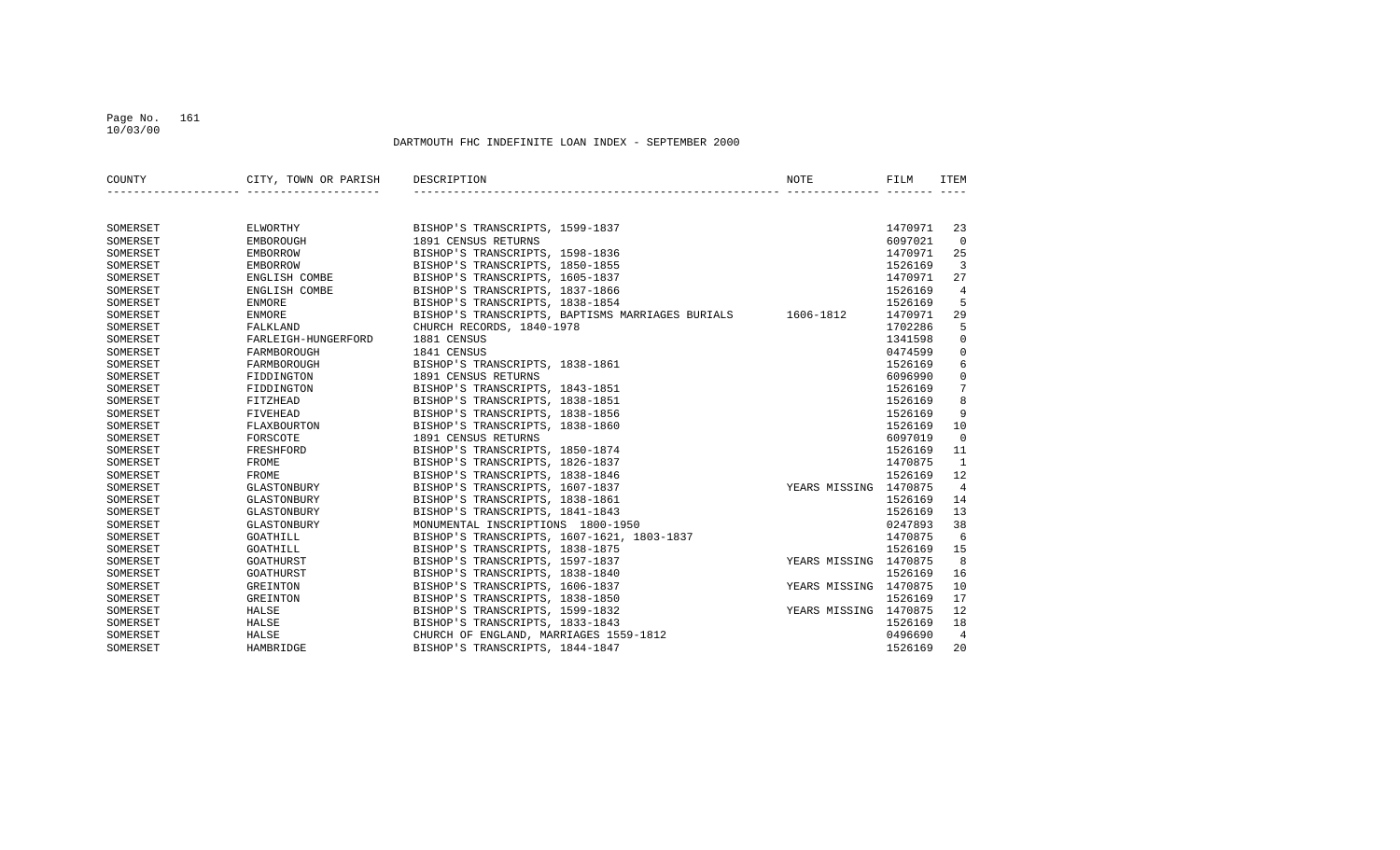#### Page No. 162 10/03/00

| COUNTY   | CITY, TOWN OR PARISH | DESCRIPTION                           | NOTE                  | FILM    | <b>ITEM</b>    |
|----------|----------------------|---------------------------------------|-----------------------|---------|----------------|
|          |                      |                                       |                       |         |                |
| SOMERSET | HARDINGTON           | 1841 CENSUS                           |                       | 0474600 | 0              |
| SOMERSET | HARDINGTON           | 1891 CENSUS RETURNS                   |                       | 6097019 | $\mathbf 0$    |
| SOMERSET | HARDINGTON-MANDEVILE | 1841 CENSUS                           |                       | 0474599 | $\mathbf 0$    |
| SOMERSET | HARDINGTON-MANDEVILL | BISHOP'S TRANSCRIPTS, 1599-1837       | YEARS MISSING 1470875 |         | 14             |
| SOMERSET | HARDINGTON-MANDEVILL | BISHOP'S TRANSCRIPTS, 1838-1851       |                       | 1526169 | 21             |
| SOMERSET | HARDINGTON-MANDVILLE | 1851 CENSUS                           |                       | 0221086 | $\overline{0}$ |
| SOMERSET | HASELBURY-PLUCKNETT  | 1841 CENSUS                           |                       | 0474599 | $\mathbf 0$    |
| SOMERSET | HASELBURY-PLUCKNETT  | 1851 CENSUS                           |                       | 0221086 | $\overline{0}$ |
| SOMERSET | HASELBURY-PLUCKNETT  | BISHOP'S TRANSCRIPTS, 1598-1777       | YEARS MISSING 1470875 |         | 16             |
| SOMERSET | HASELBURY-PLUCKNETT  | BISHOP'S TRANSCRIPTS, 1847-1875       |                       | 1526169 | 23             |
| SOMERSET | HASELBURY-PLUCKNETT  | PARISH REGISTERS, 1678-1886           |                       | 1526637 | 19             |
| SOMERSET | HATCH-BEAUCHAMP      | BISHOP'S TRANSCRIPTS, 1605-1826       | YEARS MISSING 1470875 |         | 18             |
| SOMERSET | HATCH-BEAUCHAMP      | BISHOP'S TRANSCRIPTS, 1851-1867       |                       | 1526169 | 24             |
| SOMERSET | HAWKRIDGE            | BISHOP'S TRANSCRIPTS, 1598-1837       | YEARS MISSING 1470875 |         | 20             |
| SOMERSET | HAWKRIDGE            | PARISH REGISTERS, 1653-1899           |                       | 1526637 | 39             |
| SOMERSET | <b>HEATHFIELD</b>    | BISHOP'S TRANSCRIPTS, 1607-1837       | YEARS MISSING 1470875 |         | 22             |
| SOMERSET | <b>HEATHFIELD</b>    | BISHOP'S TRANSCRIPTS, 1837-1839       |                       | 1526169 | 26             |
| SOMERSET | <b>HEATHFIELD</b>    | PARISH REGISTERS, 1698-1837           |                       | 1526637 | 43             |
| SOMERSET | HEMINGTON            | 1841 CENSUS                           |                       | 0474600 | $\overline{0}$ |
| SOMERSET | HEMINGTON            | 1891 CENSUS RETURNS                   |                       | 6097019 | $\mathbf 0$    |
| SOMERSET | HEMINGTON            | BISHOP'S TRANSCRIPTS, 1597-1834       | YEARS MISSING 1470875 |         | 24             |
| SOMERSET | HEMINGTON            | CHURCH RECORDS, 1840-1978             |                       | 1702286 | 5              |
| SOMERSET | HEMINGTON            | CHURCH RECORDS, 1875-1955             |                       | 1702286 | 9              |
| SOMERSET | HEMINGTON            | PARISH REGISTERS, 1539-1902           |                       | 1526637 | 48             |
| SOMERSET | HIGH HAM             | BISHOP'S TRANSCRIPTS, 1838            |                       | 1526169 | 19             |
| SOMERSET | HINTON-BLEWETT       | PARISH REGISTERS, 1563-1902           |                       | 1526639 | 1              |
| SOMERSET | HINTON-ST. GEORGE    | 1891 CENSUS RG 12/1894                |                       | 6097004 | $\mathbf 0$    |
| SOMERSET | HINTON-ST. GEORGE    | BISHOP'S TRANSCRIPTS, 1838, 1865-1868 |                       | 1526169 | 27             |
| SOMERSET | HINTON-ST. GEORGE    | PARISH REGISTERS, 1632-1902           |                       | 1526639 | 21             |
| SOMERSET | HOLCOMBE             | 1841 CENSUS                           |                       | 0474600 | $\overline{0}$ |
| SOMERSET | HOLCOMBE             | 1891 CENSUS RETURNS                   |                       | 6097021 | $\mathbf 0$    |
| SOMERSET | HOLCOMBE             | BISHOP'S TRANSCRIPTS, 1838-1876       |                       | 1526169 | 28             |
| SOMERSET | HOLCOMBE             | PARISH REGISTERS, 1698-1901           |                       | 1526639 | 28             |
| SOMERSET | HOLFORD              | PARISH REGISTERS, 1558-1904           |                       | 1526639 | 37             |
| SOMERSET | HOLTON               | BISHOP'S TRANSCRIPTS, 1838-1860       |                       | 1526169 | 29             |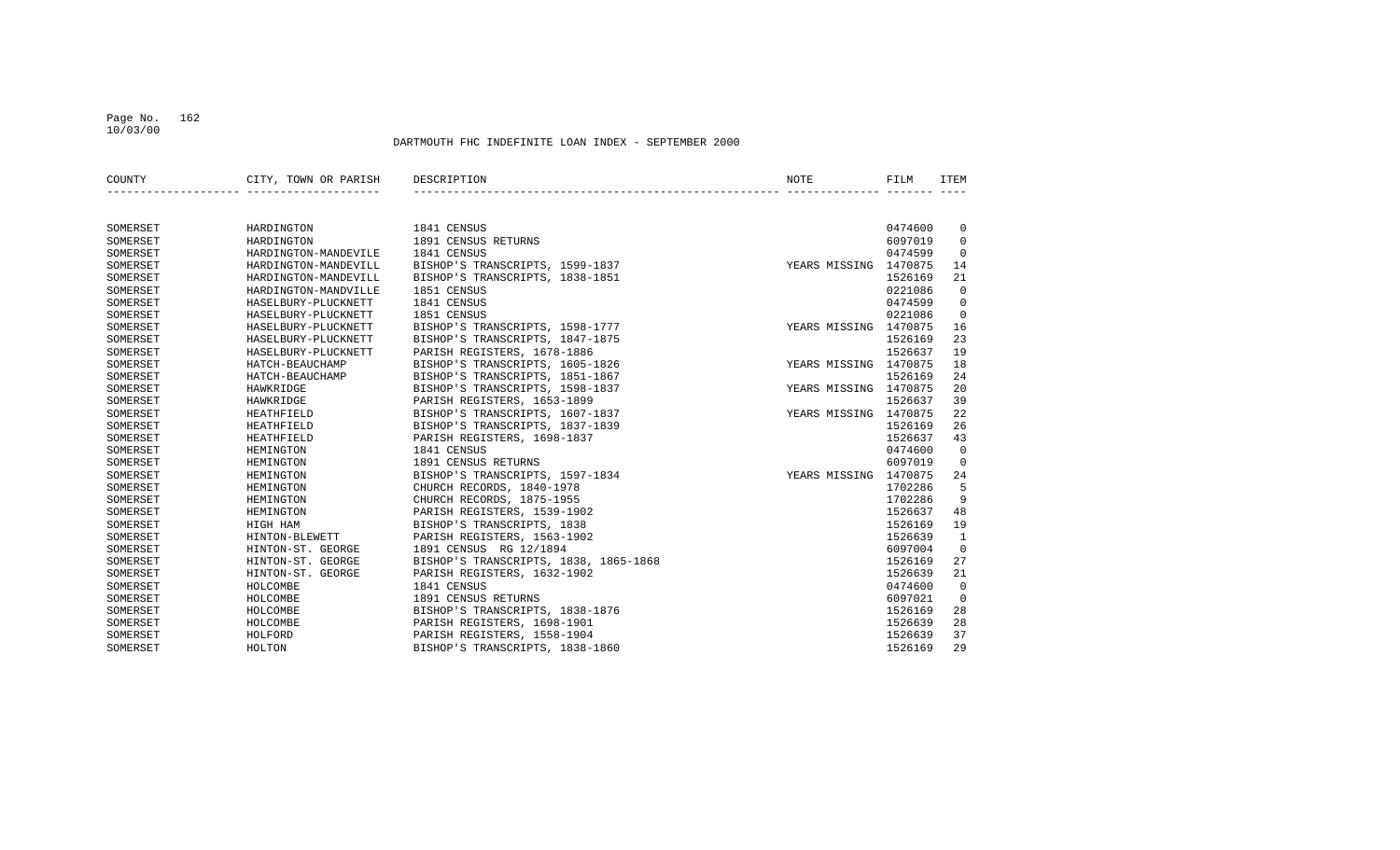#### Page No. 163 10/03/00

| COUNTY   | CITY, TOWN OR PARISH | DESCRIPTION                                   | NOTE                  | FILM    | <b>ITEM</b>    |
|----------|----------------------|-----------------------------------------------|-----------------------|---------|----------------|
|          |                      |                                               |                       |         |                |
| SOMERSET | HOLTON               | PARISH REGISTERS, 1558-1898                   |                       | 1526639 | 42             |
| SOMERSET | HORNBLOTTON          | PARISH REGISTERS, 1763-1887                   |                       | 1526639 | 47             |
| SOMERSET | HORRINGTON           | PARISH REGISTERS, 1845-1900                   |                       | 1526639 | 51             |
| SOMERSET | HORSINGTON           | BISHOP'S TRANSCRIPTS, 1838-1852               |                       | 1526169 | 30             |
| SOMERSET | HUISH-EPISCOPI       | 1841 CENSUS                                   |                       | 0474600 | $\overline{0}$ |
| SOMERSET | HUNTSPILL            | 1841 CENSUS                                   |                       | 0474599 | $\overline{0}$ |
| SOMERSET | HUTTON               | BISHOP'S TRANSCRIPTS, 1597-1835               | YEARS MISSING 1470919 |         | $\mathbf{1}$   |
| SOMERSET | ILCHESTER            | BISHOP'S TRANSCRIPTS, 1594-1830               | YEARS MISSING 1470919 |         | $\overline{3}$ |
| SOMERSET | ILMINSTER            | BISHOP'S TRANSCRIPTS, 1605-1669, 1813         | YEARS MISSING 1470919 |         | 5              |
| SOMERSET | ILTON                | BISHOP'S TRANSCRIPTS, 1598-1837               | YEARS MISSING 1470919 |         | 7              |
| SOMERSET | ISLE-ABBOTTS         | BISHOP'S TRANSCRIPTS, 1593-1835               | YEARS MISSING 1470919 |         | 10             |
| SOMERSET | ISLE-ABBOTTS         | PARISH REGISTERS, MARRIAGES 1562-1837         |                       | 0095272 | $\overline{0}$ |
| SOMERSET | ISLE-BREWERS         | BISHOP'S TRANSCRIPTS, 1598-1835               | YEARS MISSING 1470919 |         | 12             |
| SOMERSET | ISLE-BREWERS         | BISHOP'S TRANSCRIPTS, 1844-1847               |                       | 1526169 | 20             |
| SOMERSET | KEINTON-MANDEVILLE   | BISHOP'S TRANSCRIPTS, 1598-1824               | YEARS MISSING 1470919 |         | 16             |
| SOMERSET | KELSTON              | BISHOP'S TRANSCRIPTS, 1593-1830               | YEARS MISSING 1470919 |         | 18             |
| SOMERSET | KENN                 | BISHOP'S TRANSCRIPTS, 1607-1835               | YEARS MISSING 1470919 |         | 20             |
| SOMERSET | KEWSTOKE             | BISHOP'S TRANSCRIPTS, 1607-1837               | YEARS MISSING 1470919 |         | 23             |
| SOMERSET | KEWSTOKE             | MONUMENTAL INSCRIPTIONS 1800-1950             |                       | 0247893 | 39             |
| SOMERSET | KEYNSHAM             | 1841 CENSUS                                   |                       | 0474599 | $\Omega$       |
| SOMERSET | KEYNSHAM             | BISHOP'S TRANSCRIPTS, 1593-1833               | YEARS MISSING 1470919 |         | 25             |
| SOMERSET | KEYNSHAM             | PARISH REGISTERS, 1750-1901                   |                       | 1526662 | $\mathbf{1}$   |
| SOMERSET | KILMERSDON           | 1841 CENSUS                                   |                       | 0474600 | $\overline{0}$ |
| SOMERSET | KILMERSDON           | 1891 CENSUS RETURNS                           |                       | 6097019 | $\overline{0}$ |
| SOMERSET | KILMERSDON           | BISHOP'S TRANSCRIPTS, 1598-1837               | YEARS MISSING 1470919 |         | 27             |
| SOMERSET | KILMERSDON           | PARISH REGISTERS, 1650-1900                   |                       | 1526662 | 10             |
| SOMERSET | KILMINGTON           | PARISH REGISTERS, 1582-1954                   |                       | 1279342 | 6              |
| SOMERSET | KILMINGTON           | PARISH REGISTERS, MARRIAGES 1582-1837         |                       | 0095272 | $\mathbf 0$    |
| SOMERSET | KILVE                | PARISH REGISTERS, 1593-1879                   |                       | 1526662 | 23             |
| SOMERSET | KINGSBURY-EPISCOPI   | 1841 CENSUS                                   |                       | 0474600 | $\overline{0}$ |
| SOMERSET | KITTISFORD           | PARISH REGISTERS, MARRIAGES 1695-1812         |                       | 0095272 | $\Omega$       |
| SOMERSET | KNIGHTON             | BISHOP'S TRANSCRIPTS, 1844-1847               |                       | 1526169 | 20             |
| SOMERSET | LOPEN                | 1891 CENSUS RG 12/1894                        |                       | 6097004 | $\overline{0}$ |
| SOMERSET | LOVINGTON            | 1891 CENSUS RG 12/1901                        |                       | 6097011 | 0              |
| SOMERSET | LYNCOMBE/WIDCOMBE    | BAPTISMS, MARRIAGES, BURIALS (CHURCH RECORDS) | 1607-1794             | 1278897 | 2              |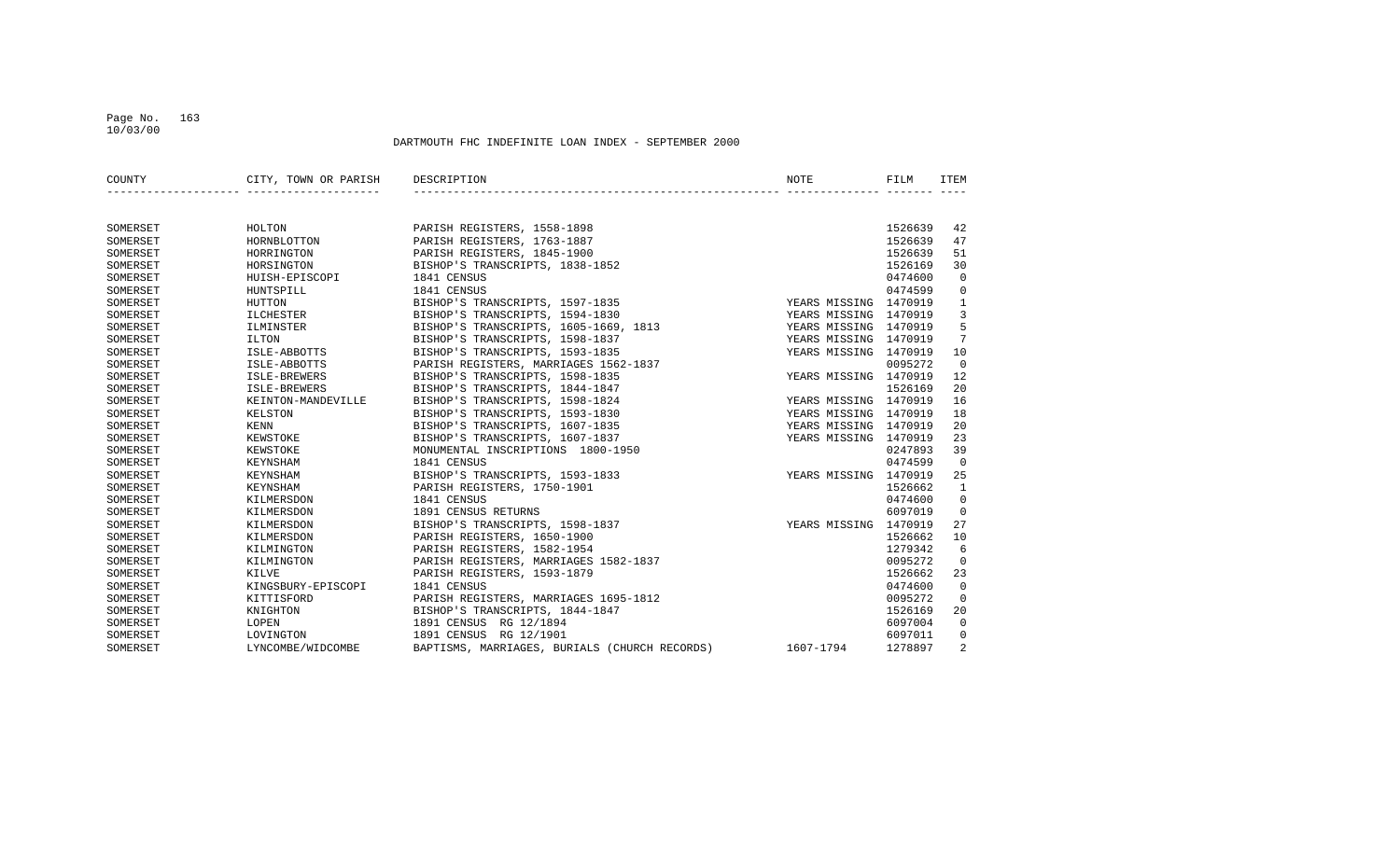### Page No. 164 10/03/00

| COUNTY   | CITY, TOWN OR PARISH | DESCRIPTION                                                 | NOTE                  | FILM    | ITEM            |
|----------|----------------------|-------------------------------------------------------------|-----------------------|---------|-----------------|
|          |                      |                                                             |                       |         |                 |
| SOMERSET | LYNCOMBE/WIDCOMBE    | BAPTISMS, MARRIAGES, BURIALS (CHURCH RECORDS) 1609-1802     |                       | 1278897 | 4               |
| SOMERSET | LYNCOMBE/WIDCOMBE    | BAPTISMS, MARRIAGES, BURIALS FOR ST. JAMES                  | 1813-1831             | 1278897 | $\mathbf{1}$    |
| SOMERSET | LYNCOMBE/WIDCOMBE    | BAPTISMS, MARRIAGES, BURIALS FOR ST. MICHAEL'S              | 1813-1837             | 1278897 | $\overline{3}$  |
| SOMERSET | LYNCOMBE/WIDCOMBE    | BAPTISMS, MARRIAGES, BURIALS ST. JAMES                      | 1804-1812             | 1278897 | 7               |
| SOMERSET | LYNCOMBE/WIDCOMBE    | BAPTISMS, MARRIAGES, BURIALS ST. MICHAEL'S                  | 1804-1812             | 1278897 | 8               |
| SOMERSET | LYNCOMBE/WIDCOMBE    | BAPTISMS, MARRIAGES, BURIALS ST. PETER & ST. PAUL 1802-1837 |                       | 1278897 | 5               |
| SOMERSET | MARKSBURY            | 1841 CENSUS                                                 |                       | 0474599 | $\mathbf 0$     |
| SOMERSET | MERRIOTT             | 1871 CENSUS                                                 |                       | 0835172 | $\mathbf 0$     |
| SOMERSET | MERRIOTT             | 1891 CENSUS RG 12/1894                                      |                       | 6097004 | $\mathbf 0$     |
| SOMERSET | MERRIOTT             | BISHOP'S TRANSCRIPTS, 1598-1837                             | YEARS MISSING 1470874 |         | 2               |
| SOMERSET | MIDDLE CHINNOCK      | 1841 CENSUS                                                 |                       | 0474599 | $\mathbf 0$     |
| SOMERSET | MIDDLE CHINNOCK      | 1851 CENSUS                                                 |                       | 0221086 | $\mathbf 0$     |
| SOMERSET | MIDDLEZOY            | BISHOP'S TRANSCRIPTS, 1603-40, 1666-68, 1720-1829           |                       | 1470874 | $\overline{4}$  |
| SOMERSET | MIDSOMER-NORTON      | BISHOP'S TRANSCRIPTS, 1594-1837                             | YEARS MISSING 1470874 |         | 6               |
| SOMERSET | MIDSOMER-NORTON      | CHURCH RECORDS, 1838-1874                                   |                       | 1702286 | $7\overline{ }$ |
| SOMERSET | MIDSOMER-NORTON      | PARISH REGISTERS, MARRIAGES 1701-1837                       |                       | 0095272 | $\Omega$        |
| SOMERSET | MILBORNE-PORT        | BISHOP'S TRANSCRIPTS, 1594-1837                             | YEARS MISSING 1470874 |         | 8               |
| SOMERSET | MILTON-PODIMORE      | BISHOP'S TRANSCRIPTS, 1601-1837                             |                       | 1470913 | 26              |
| SOMERSET | MILVERTON            | BISHOP'S TRANSCRIPTS, 1818-1822                             |                       | 1470874 | 1               |
| SOMERSET | MILVERTON            | PARISH REGISTERS, 1889-1900                                 |                       | 1526681 | 1               |
| SOMERSET | MINEHEAD             | BISHOP'S TRANSCRIPTS, 1597-1837                             |                       | 1470874 | 10              |
| SOMERSET | MINEHEAD             | PARISH REGISTERS, 1548-1901                                 |                       | 1526681 | $\overline{4}$  |
| SOMERSET | MISTERTON            | BISHOP'S TRANSCRIPTS, 1605-39, 1663-67, 1728-1835           |                       | 1470874 | 12              |
| SOMERSET | MISTERTON            | PARISH REGISTERS, 1558-1886                                 |                       | 1526681 | 19              |
| SOMERSET | MONKSILVER           | BISHOP'S TRANSCRIPTS, 1605-1825                             | YEARS MISSING 1470874 |         | 14              |
| SOMERSET | MONTACUTE            | BISHOP'S TRANSCRIPTS, 1598-1837                             | YEARS MISSING 1470874 |         | 18              |
| SOMERSET | MOORLINCH            | 1851 CENSUS                                                 |                       | 0221086 | $\Omega$        |
| SOMERSET | MOORLINCH            | BISHOP'S TRANSCRIPTS, 1598-1599                             |                       | 1278916 | 25              |
| SOMERSET | MOORLINCH            | BISHOP'S TRANSCRIPTS, 1598-1812                             | YEARS MISSING 1470874 |         | 20              |
| SOMERSET | NEMPNETT-THRUBWELL   | 1841 CENSUS                                                 |                       | 0474599 | $\overline{0}$  |
| SOMERSET | NETHER STOWEY        | 1891 CENSUS RETURNS                                         |                       | 6096990 | $\overline{0}$  |
| SOMERSET | NORTH BARROW         | 1891 CENSUS RG 12/1901                                      |                       | 6097011 | $\mathbf 0$     |
| SOMERSET | NORTH CADBURY        | 1891 CENSUS RG 12/1901                                      |                       | 6097011 | $\mathbf 0$     |
| SOMERSET | NORTH PERROTT        | 1841 CENSUS                                                 |                       | 0474599 | 0               |
| SOMERSET | NORTH PERROTT        | 1851 CENSUS                                                 |                       | 0221086 | $\Omega$        |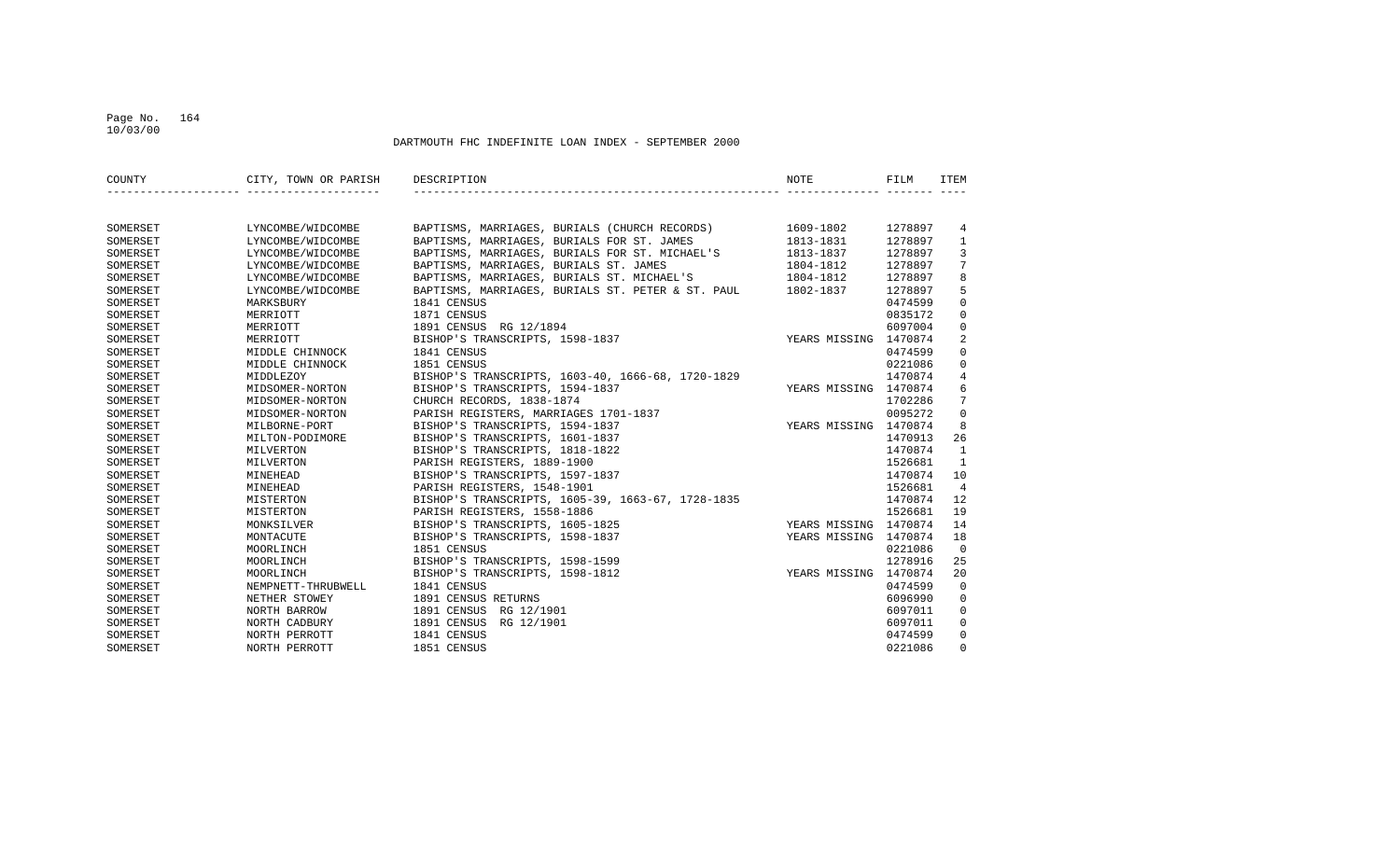#### Page No. 165 10/03/00

| COUNTY   | CITY, TOWN OR PARISH  | DESCRIPTION                     | NOTE | FILM    | <b>ITEM</b>    |
|----------|-----------------------|---------------------------------|------|---------|----------------|
|          |                       |                                 |      |         |                |
| SOMERSET | NORTON-UNDER-HAMDON   | 1841 CENSUS                     |      | 0474599 | 0              |
| SOMERSET | NORTON-UNDER-HAMDON   | 1851 CENSUS                     |      | 0221086 | $\mathbf 0$    |
| SOMERSET | ODCOMBE               | 1841 CENSUS                     |      | 0474599 | $\mathbf 0$    |
| SOMERSET | ODCOMBE               | 1851 CENSUS                     |      | 0221086 | $\mathbf 0$    |
| SOMERSET | <b>OTTERHAMPTON</b>   | 1891 CENSUS RETURNS             |      | 6096990 | $\mathbf 0$    |
| SOMERSET | <b>OVER STOWEY</b>    | 1891 CENSUS RETURNS             |      | 6096990 | $\mathbf 0$    |
| SOMERSET | PENDOMER              | 1841 CENSUS                     |      | 0474599 | $\mathbf 0$    |
| SOMERSET | PENDOMER              | 1851 CENSUS                     |      | 0221086 | $\mathbf 0$    |
| SOMERSET | PILTON                | 1891 CENSUS RETURNS             |      | 6097020 | $\Omega$       |
| SOMERSET | PILTON                | BISHOP'S TRANSCRIPTS, 1616-1839 |      | 1470913 | $1\,$          |
| SOMERSET | PITCOMBE              | BISHOP'S TRANSCRIPTS, 1597-1843 |      | 1470913 | 2              |
| SOMERSET | PITMINSTER            | BISHOP'S TRANSCRIPTS, 1597-1836 |      | 1470913 | $\overline{4}$ |
| SOMERSET | PITNEY                | BISHOP'S TRANSCRIPTS, 1606-1836 |      | 1470913 | 6              |
| SOMERSET | POINTINGTON           | BISHOP'S TRANSCRIPTS, 1599-1840 |      | 1470913 | 14             |
| SOMERSET | PORLOCK               | BISHOP'S TRANSCRIPTS, 1594-1855 |      | 1470913 | 8              |
| SOMERSET | PORTBURY              | 1881 CENSUS RETURNS             |      | 1341593 | $\mathbf 0$    |
| SOMERSET | PORTBURY              | BISHOP'S TRANSCRIPTS, 1599-1856 |      | 1470913 | 10             |
| SOMERSET | PORTISHEAD            | 1881 CENSUS RETURNS             |      | 1341593 | $\mathbf 0$    |
| SOMERSET | PORTISHEAD            | BISHOP'S TRANSCRIPTS, 1607-1837 |      | 1470913 | 12             |
| SOMERSET | PRESTON-PLUCKNETT     | BISHOP'S TRANSCRIPTS, 1622-1837 |      | 1470913 | 16             |
| SOMERSET | PRIDDY                | BISHOP'S TRANSCRIPTS, 1605-1831 |      | 1470913 | 18             |
| SOMERSET | PRISTON               | 1841 CENSUS                     |      | 0474599 | $\mathbf 0$    |
| SOMERSET | PRISTON               | BISHOP'S TRANSCRIPTS, 1598-1819 |      | 1470913 | 20             |
| SOMERSET | PUBLOW                | 1841 CENSUS                     |      | 0474599 | $\Omega$       |
| SOMERSET | PUBLOW                | BISHOP'S TRANSCRIPTS, 1606-1837 |      | 1470913 | 2.2.           |
| SOMERSET | PUCKINGTON            | BISHOP'S TRANSCRIPTS, 1594-1837 |      | 1470913 | 24             |
| SOMERSET | PUCKINGTON            | PARISH REGISTERS, 1693-1844     |      | 1526725 | $\mathbf{1}$   |
| SOMERSET | PURITON               | 1841 CENSUS                     |      | 0474599 | $\mathbf 0$    |
| SOMERSET | PURITON               | BISHOP'S TRANSCRIPTS, 1598-1837 |      | 1470913 | 28             |
| SOMERSET | PURITON               | PARISH REGISTERS, 1558-1886     |      | 1526725 | 4              |
| SOMERSET | PUXTON                | BISHOP'S TRANSCRIPTS, 1598-1827 |      | 1470913 | 30             |
| SOMERSET | PYLLE                 | 1891 CENSUS RETURNS             |      | 6097020 | $\mathbf 0$    |
| SOMERSET | PYLLE                 | PARISH REGISTERS, 1591-1902     |      | 1526725 | 12             |
| SOMERSET | <b>OUEEN CAMEL</b>    | 1891 CENSUS RG 12/1901          |      | 6097011 | $\mathbf 0$    |
| SOMERSET | <b>OUEEN CHARLTON</b> | 1841 CENSUS                     |      | 0474599 | $\Omega$       |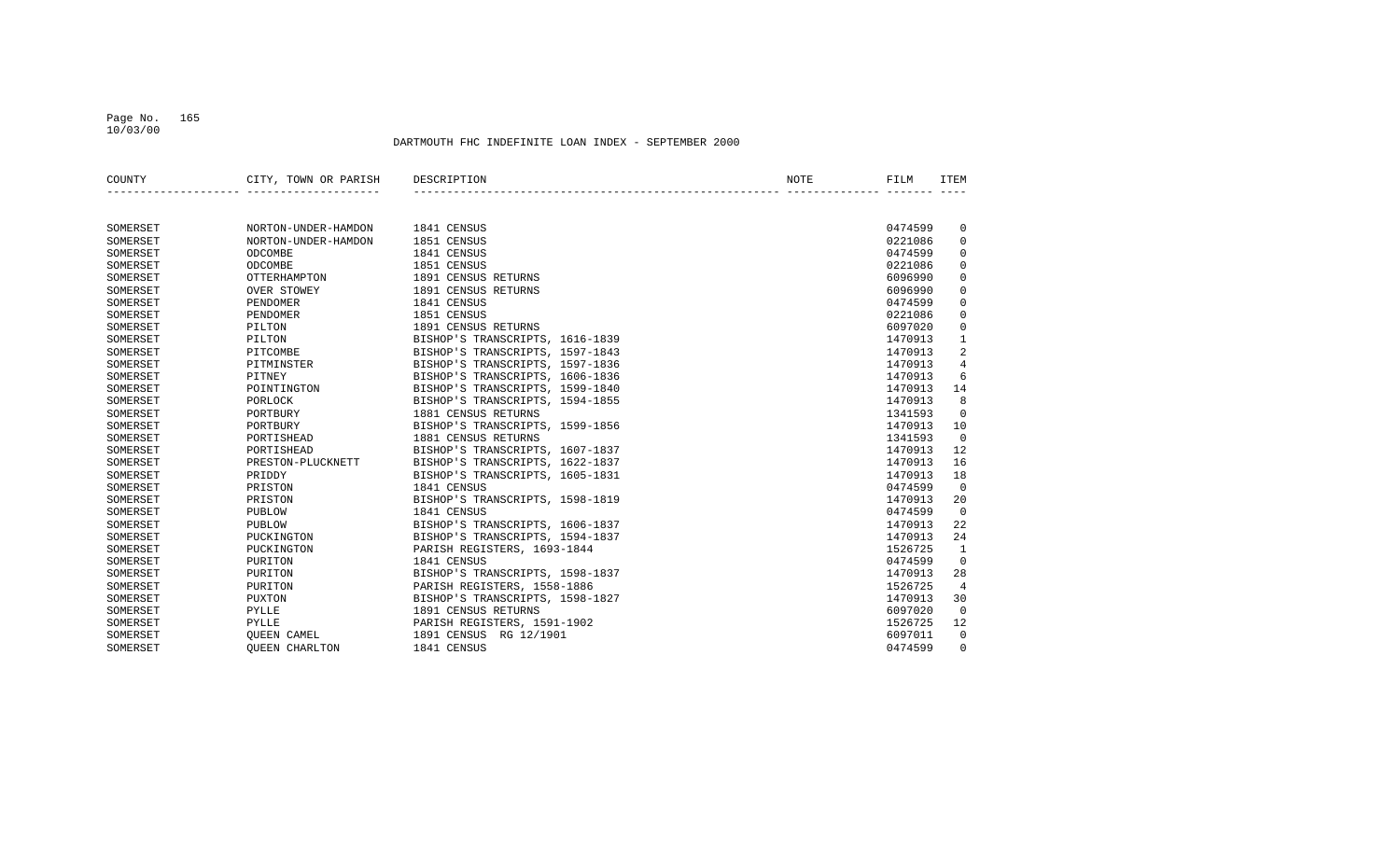#### Page No. 166 10/03/00

| COUNTY   | CITY, TOWN OR PARISH | DESCRIPTION                                        | NOTE          | FILM    | ITEM           |
|----------|----------------------|----------------------------------------------------|---------------|---------|----------------|
|          |                      |                                                    |               |         |                |
| SOMERSET | RADSTOCK             | 1841 CENSUS                                        |               | 0474600 | $\overline{0}$ |
| SOMERSET | RADSTOCK             | CHURCH RECORDS, 1851-1958                          |               | 1702286 | 11             |
| SOMERSET | RADSTOCK             | CHURCH RECORDS, 1931-1969                          |               | 1702286 | 15             |
| SOMERSET | RADSTOCK             | CHURCH RECORDS, 1958-1989                          |               | 1702286 | 8              |
| SOMERSET | RADSTOCK             | CHURCH RECORDS: BAPTISMS, 1870-99, 1843-70         |               | 1702286 | 12             |
| SOMERSET | RADSTOCK             | CHURCH RECORDS: BAPTISMS, 1900-1948                |               | 1702286 | 4              |
| SOMERSET | RADSTOCK             | PARISH REGISTERS, 1652-1901                        |               | 1526725 | 29             |
| SOMERSET | SALTFORD             | 1841 CENSUS                                        |               | 0474599 | $\Omega$       |
| SOMERSET | SHEPTON-MALLET       | 1891 CENSUS RETURNS                                |               | 6097020 | $\mathbf 0$    |
| SOMERSET | SHEPTON-MALLET       | 1891 CENSUS RETURNS                                |               | 6097021 | $\mathbf 0$    |
| SOMERSET | SHOSCOMBE            | CHURCH RECORDS, 1901-1963                          |               | 1702286 | 14             |
| SOMERSET | SINGLE HILL          | CHURCH RECORDS, 1931-1969                          |               | 1702286 | 15             |
| SOMERSET | SINGLE HILL          | CHURCH RECORDS, 1958-1989                          |               | 1702286 | 8              |
| SOMERSET | SOUTH BARROW         | 1891 CENSUS RG 12/1901                             |               | 6097011 | $\mathbf 0$    |
| SOMERSET | SOUTH CADBURY        | 1891 CENSUS<br>RG 12/1901                          |               | 6097011 | $\mathbf 0$    |
| SOMERSET | SOUTH PETHERTON      | 1851 CENSUS                                        |               | 0221086 | $\mathbf 0$    |
| SOMERSET | SPARKFORD            | 1891 CENSUS RG 12/1901                             |               | 6097011 | $\mathbf 0$    |
| SOMERSET | SPAXTON              | 1891 CENSUS RETURNS                                |               | 6096990 | $\mathbf 0$    |
| SOMERSET | ST. CATHERINE        | BISHOP'S TRANSCRIPTS, 1598-1837                    | YEARS MISSING | 1470919 | 14             |
| SOMERSET | STANTON-DREW         | 1841 CENSUS                                        |               | 0474599 | $\mathbf 0$    |
| SOMERSET | STANTON-PRIOR        | 1841 CENSUS                                        |               | 0474599 | $\mathbf 0$    |
| SOMERSET | STOCKLAND-BRISTOL    | 1891 CENSUS RETURNS                                |               | 6096990 | $\mathsf 0$    |
| SOMERSET | STOKE-LANE           | 1891 CENSUS RETURNS                                |               | 6097021 | $\mathbf 0$    |
| SOMERSET | STRATTON-ON-FOSSE    | 1891 CENSUS RETURNS                                |               | 6097021 | $\mathbf 0$    |
| SOMERSET | STRATTON-ON-THE-FOSS | 1841 CENSUS                                        |               | 0474600 | $\mathbf 0$    |
| SOMERSET | SUTTON-BINGHAM       | 1841 CENSUS                                        |               | 0474599 | $\mathbf 0$    |
| SOMERSET | SUTTON-BINGHAM       | 1851 CENSUS                                        |               | 0221086 | $\mathsf 0$    |
| SOMERSET | SUTTON-MONTAGUE      | 1891 CENSUS RG 12/1901                             |               | 6097011 | $\mathbf 0$    |
| SOMERSET | TATWORTH             | PARISH REGISTERS, 1649-1899                        |               | 1526462 | 27             |
| SOMERSET | <b>TAUNTON</b>       | CHURCH OF ENGLAND, MARRIAGES, ST. MARY MAGDALENE'S | 1558-1812     | 0496690 | $\overline{2}$ |
| SOMERSET | TAUNTON              | CHURCH OF ENGLAND, MARRIAGES, ST. MARY MAGDALENE'S | 1558-1812     | 0496690 | $\overline{4}$ |
| SOMERSET | UPHILL               | MONUMENTAL INSCRIPTIONS 1800-1950                  |               | 0247893 | 40             |
| SOMERSET | WALTON-IN-GORDANO    | 1881 CENSUS RETURNS                                |               | 1341593 | $\mathbf 0$    |
| SOMERSET | WAYFORD              | 1871 CENSUS                                        |               | 0835172 | $\mathbf 0$    |
| SOMERSET | WAYFORD              | 1891 CENSUS RG 12/1894                             |               | 6097004 | $\Omega$       |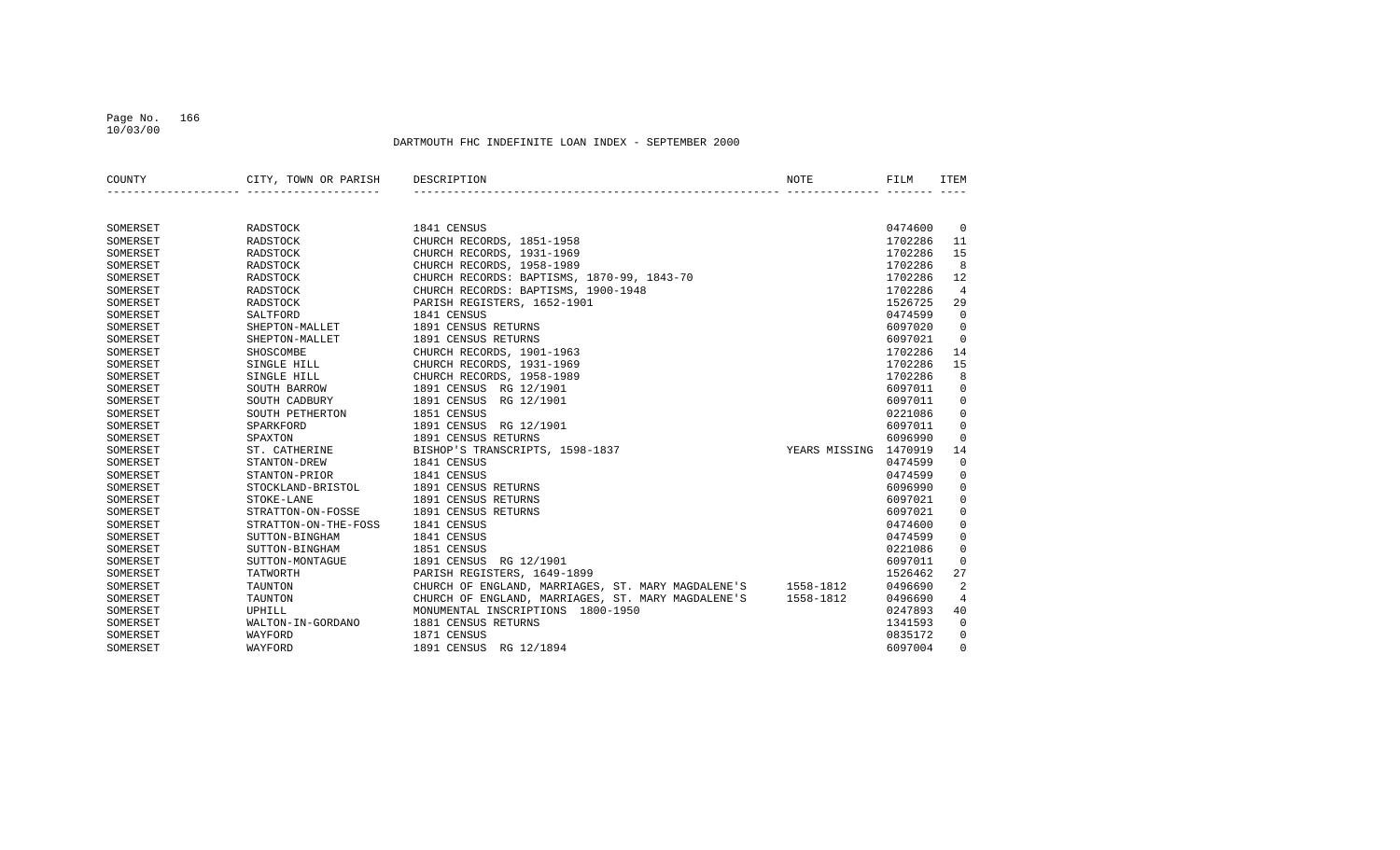#### Page No. 167 10/03/00

| COUNTY   | CITY, TOWN OR PARISH | DESCRIPTION                                        | <b>NOTE</b> | FILM    | <b>TTEM</b> |
|----------|----------------------|----------------------------------------------------|-------------|---------|-------------|
|          |                      |                                                    |             |         |             |
| SOMERSET | WELLOW               | CHURCH RECORDS, 1872-1984                          |             | 1702286 | 10          |
| SOMERSET | WELLOW               | CHURCH RECORDS, 1901-1963                          |             | 1702286 | 14          |
| SOMERSET | WELLS                | PARISH REGISTERS, 1845-1900                        |             | 1526639 | 51          |
| SOMERSET | WEST BAGBOROUGH      | PARISH REGISTERS, MARRIAGES 1565-1812              |             | 0095272 | $\mathbf 0$ |
| SOMERSET | WEST CHINNOCK        | 1841 CENSUS                                        |             | 0474599 | $\mathbf 0$ |
| SOMERSET | WEST CHINNOCK        | 1851 CENSUS                                        |             | 0221086 | $\mathbf 0$ |
| SOMERSET | WEST COKER           | 1841 CENSUS                                        |             | 0474599 | $\mathbf 0$ |
| SOMERSET | WEST COKER           | 1851 CENSUS                                        |             | 0221086 | $\mathbf 0$ |
| SOMERSET | WEST CRANMORE        | 1891 CENSUS RETURNS                                |             | 6097021 | $\mathbf 0$ |
| SOMERSET | WEST HARPTREE        | PARISH REGISTERS, 1655-1903                        |             | 1526637 | 11          |
| SOMERSET | WEST HATCH           | BISHOP'S TRANSCRIPTS, 1838-1852                    |             | 1526169 | 25          |
| SOMERSET | WEST HATCH           | PARISH REGISTERS, 1604-1903                        |             | 1526637 | 30          |
| SOMERSET | WEST OUANTOXHEAD     | PARISH REGISTERS, 1558-1888                        |             | 1526725 | 23          |
| SOMERSET | WEST-SUPER-MARE      | PARISH REGISTERS, MARRIAGES 1682-1837              |             | 0095272 | $\mathbf 0$ |
| SOMERSET | <b>WESTMOOR</b>      | BISHOP'S TRANSCRIPTS, 1844-1847                    |             | 1526169 | 20          |
| SOMERSET | WESTON-BAMPFYLDE     | 1891 CENSUS RG 12/1901                             |             | 6097011 | $\Omega$    |
| SOMERSET | WESTON-IN-GORDANO    | 1881 CENSUS RETURNS                                |             | 1341593 | $\Omega$    |
| SOMERSET | WESTON-SUPER-MARE    | MONUMENTAL INSCRIPTIONS<br>1800-1950               |             | 0247893 | 41          |
| SOMERSET | WHEATHILL            | 1891 CENSUS RG 12/1901                             |             | 6097011 | $\mathbf 0$ |
| SOMERSET | WHITCHURCH           | 1841 CENSUS                                        |             | 0474599 | $\mathbf 0$ |
| SOMERSET | WINSHAM              | 1841 CENSUS                                        |             | 0474600 | $\mathbf 0$ |
| SOMERSET | WINSHAM              | 1871 CENSUS                                        |             | 0835172 | $\mathbf 0$ |
| SOMERSET | WRITHLINGTON         | 1841 CENSUS                                        |             | 0474600 | $\mathbf 0$ |
| SOMERSET | WRITHLINGTON         | 1891 CENSUS RETURNS                                |             | 6097019 | $\mathbf 0$ |
| SOMERSET | YARLINGTON           | 1891 CENSUS RG 12/1901                             |             | 6097011 | 0           |
| STAFFORD |                      | REGISTRATIONS OF DISSENTING CHAPELS & MEETING HOUS | 1689-1852   | 6073279 | $\mathbf 0$ |
| STAFFORD | ALDRIDGE             | PARISH REGISTER PRINTOUTS, CHRISTENINGS            | 1813-1856   | 0933238 | 4           |
| STAFFORD | AUDLEY               | 1851 CENSUS                                        |             | 0087403 | $\Omega$    |
| STAFFORD | AUDLEY               | 1861 CENSUS                                        |             | 0542887 | $\mathbf 0$ |
| STAFFORD | <b>AUDLEY</b>        | 1871 CENSUS<br>RG 10/2834-2835                     |             | 0836374 | $\mathbf 0$ |
| STAFFORD | <b>AUDLEY</b>        | 1881 CENSUS                                        |             | 1341647 | $\mathbf 0$ |
| STAFFORD | <b>BALTERLEY</b>     | 1851 CENSUS                                        |             | 0087403 | $\mathbf 0$ |
| STAFFORD | <b>BARLASTON</b>     | 1881 CENSUS                                        |             | 1341646 | $\mathbf 0$ |
| STAFFORD | <b>BETLEY</b>        | 1851 CENSUS                                        |             | 0087403 | $\Omega$    |
| STAFFORD | <b>BOBBINGTON</b>    | PARISH REGISTERS, BAPTISMS 1818-1880               |             | 6114787 | $\Omega$    |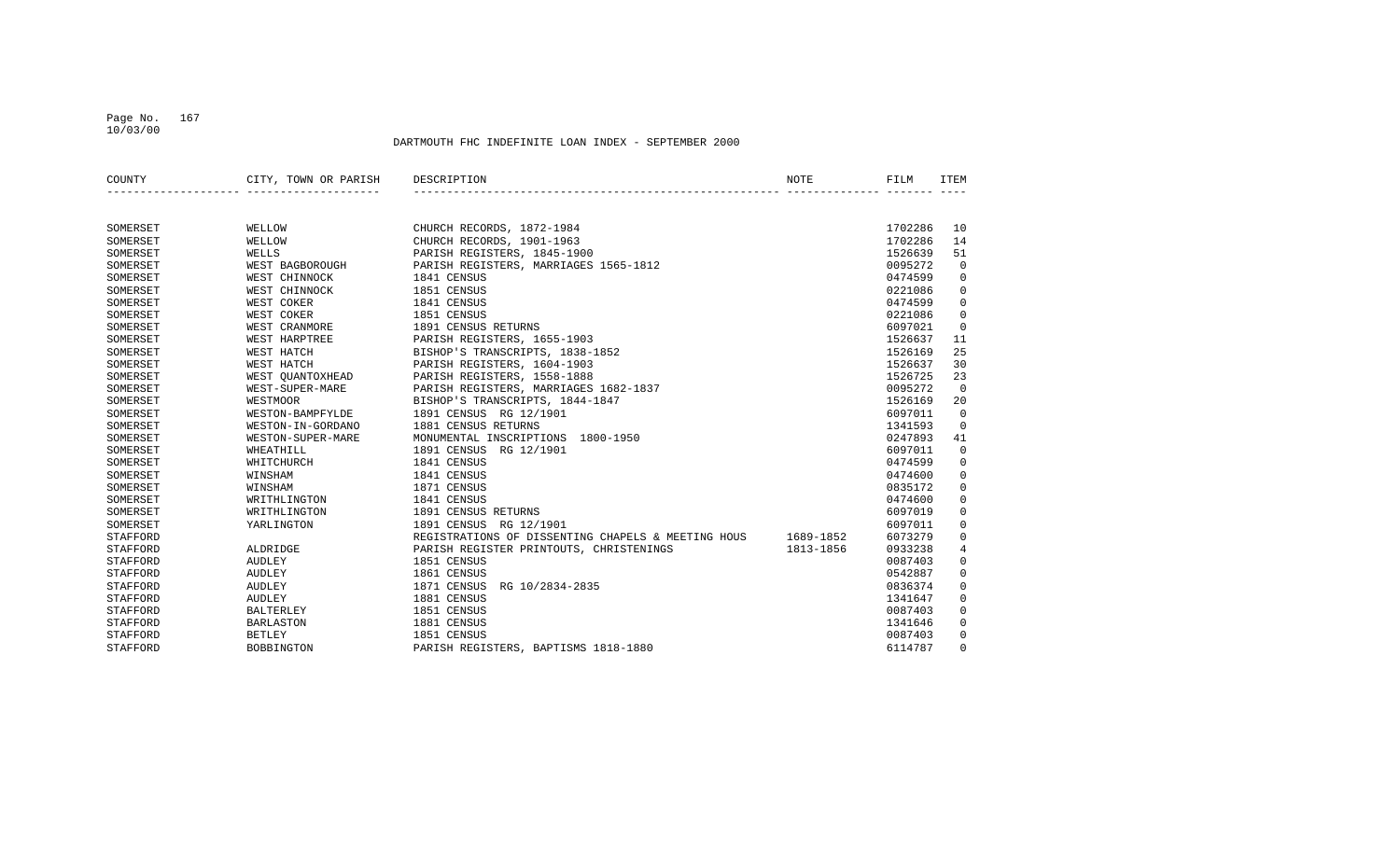#### Page No. 168 10/03/00

| COUNTY          | CITY, TOWN OR PARISH | DESCRIPTION<br><b>NOTE</b>                                      | FILM    | <b>ITEM</b>    |
|-----------------|----------------------|-----------------------------------------------------------------|---------|----------------|
|                 |                      |                                                                 |         |                |
| STAFFORD        | BOBBINGTON           | PARISH REGISTERS, BURIALS 1813-1947                             | 6114788 | 0              |
| STAFFORD        | <b>BRADNOP</b>       | 1891 CENSUS RG 12/2186                                          | 6097296 | 0              |
| STAFFORD        | <b>BURSLEM</b>       | PARISH REGISTERS (METHODIST) CHRISTENINGS<br>1823-1837          | 1037049 | $\mathbf{1}$   |
| STAFFORD        | BURTON-UPON-TRENT    | PARISH REGISTERS (METHODIST) CHRISTENINGS<br>1795-1837          | 1037049 | 2              |
| STAFFORD        | BURTON-UPON-TRENT    | PARISH REGISTERS (METHODIST) CHRISTENINGS<br>1826-1837          | 1037049 | 3              |
| STAFFORD        | <b>BUSHBURY</b>      | PARISH REGISTER PRINTOUTS, CHRISTENINGS<br>1813-1868            | 0932929 | 9              |
| STAFFORD        | CANNOCK              | PARISH REGISTERS (INDEPENDENT) CHRISTENINGS<br>1816-1837        | 1037049 | $\overline{4}$ |
| STAFFORD        | CHAPEL-CHORLTON      | 1851 CENSUS                                                     | 0087403 | $\mathbf 0$    |
| STAFFORD        | CHEADLE              | 1800-1837<br>PARISH REGISTERS (INDEPENDENT) CHRISTENINGS        | 1037049 | 5              |
| STAFFORD        | CHEBSEY              | PARISH REGISTER PRINTOUTS, CHRISTENINGS<br>1813-1845            | 0932929 | 15             |
| STAFFORD        | CHORLTON             | 1851 CENSUS                                                     | 0087403 | $\overline{0}$ |
| STAFFORD        | <b>DARLASTON</b>     | PARISH REGISTERS (METHODIST) CHRISTENINGS<br>1832-1837          | 1037049 | 6              |
| STAFFORD        | DARLASTON            | PARISH REGISTERS: BANNS, 1851-1876                              | 1040773 | 1              |
| STAFFORD        | <b>ECCLESHALL</b>    | 1851 CENSUS                                                     | 0087403 | $\mathsf 0$    |
| <b>STAFFORD</b> | <b>ENDON</b>         | 1891 CENSUS RG 12/2183                                          | 6097293 | $\mathbf 0$    |
| STAFFORD        | <b>FENTON</b>        | PARISH REGISTERS (METHODIST) CHRISTENINGS<br>1799-1837          | 1037049 | 7              |
| STAFFORD        | GNOSALL              | PARISH REGISTER PRINTOUTS, CHRISTENINGS<br>1802-1836            | 0932929 | 12             |
| STAFFORD        | GRATWICH             | PARISH REGISTER PRINTOUTS, MARRIAGES<br>1680-1834               | 1238629 | 13             |
| STAFFORD        | HANDFORD             | PARISH REGISTER PRINTOUTS, CHRISTENINGS<br>1828-1858            | 0933238 | 6              |
| STAFFORD        | HANDSWORTH           | PARISH REGISTERS (INDEPENDENT) CHRISTENINGS<br>1788-1837        | 1037049 | 8              |
| STAFFORD        | <b>HANLEY</b>        | PARISH REGISTERS (INDEPENDENT) CHRISTENINGS<br>1784-1837        | 1037049 | 9              |
| STAFFORD        | <b>HANLEY</b>        | PARISH REGISTERS (METHODIST) CHRISTENINGS<br>1818-1837          | 1037049 | 10             |
| <b>STAFFORD</b> | HORTON               | 1891 CENSUS RG 12/2186                                          | 6097296 | $\Omega$       |
| STAFFORD        | ILAM                 | PARISH REGISTER PRINTOUTS, MARRIAGES<br>1661-1836, 1844 1238629 |         | 15             |
| STAFFORD        | KEELE                | 1851 CENSUS                                                     | 0087403 | $\overline{0}$ |
| STAFFORD        | <b>KEELE</b>         | 1871 CENSUS                                                     | 0836374 | $\mathbf 0$    |
| STAFFORD        | <b>KEELE</b>         | 1881 CENSUS                                                     | 1341647 | $\Omega$       |
| STAFFORD        | <b>KEELE</b>         | 1891 CENSUS<br>RG 12/2150                                       | 6097260 | $\Omega$       |
| STAFFORD        | <b>KEELE</b>         | PARISH REGISTER PRINTOUTS, CHRISTENINGS<br>1809-1870            | 0932929 | 10             |
| STAFFORD        | KINGSLEY             | 1813-1854<br>PARISH REGISTER PRINTOUTS, CHRISTENINGS            | 0932929 | 14             |
| STAFFORD        | LEEK                 | 1891 CENSUS RG 12/2186                                          | 6097296 | $\mathbf 0$    |
| STAFFORD        | LEEK                 | PARISH REGISTER PRINTOUTS, CHRISTENINGS<br>1841-1853            | 0932929 | 19             |
| STAFFORD        | LEEK                 | PARISH REGISTERS (INDEPENDENT) CHRISTENINGS<br>1829-1837        | 1037049 | 12             |
| STAFFORD        | LEEK                 | PARISH REGISTERS (INDEPENDENT) CHRISTENINGS<br>1785-1837        | 1037049 | 13             |
| <b>STAFFORD</b> | LEEK                 | PARISH REGISTERS (METHODIST) CHRISTENINGS<br>1808-1837          | 1037049 | 14             |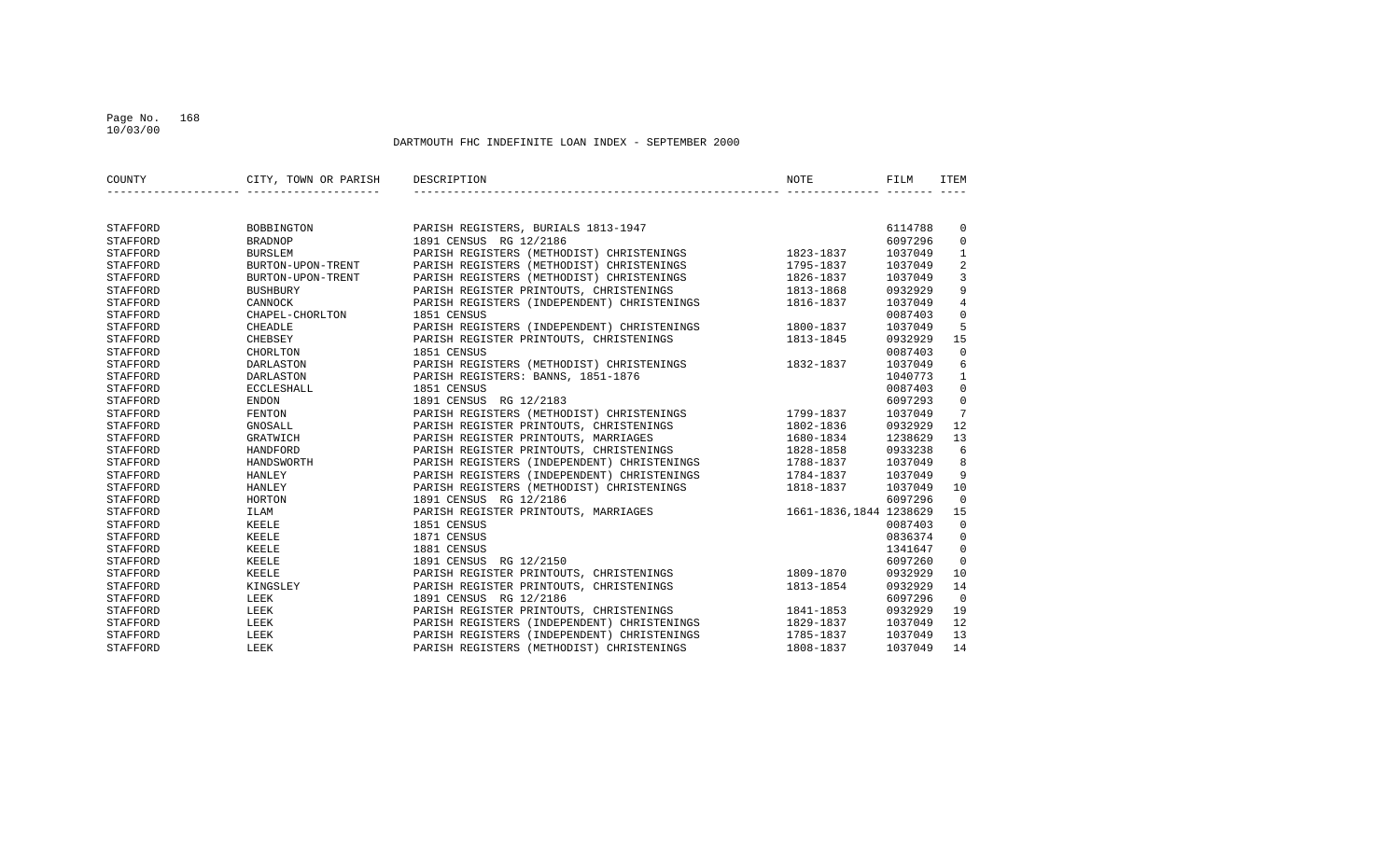#### Page No. 169 10/03/00

| COUNTY          | CITY, TOWN OR PARISH | DESCRIPTION                                                 | <b>NOTE</b> | FILM    | <b>ITEM</b>    |
|-----------------|----------------------|-------------------------------------------------------------|-------------|---------|----------------|
|                 |                      |                                                             |             |         |                |
| STAFFORD        | LICHFIELD            | PARISH REGISTERS (INDEPENDENT) CHRISTENINGS 1801-1837       |             | 1037049 | 15             |
| <b>STAFFORD</b> | LICHFIELD            | PARISH REGISTERS (METHODIST) CHRISTENINGS                   | 1815-1837   | 1037049 | 16             |
| STAFFORD        | LITCHFIELD           | BISHOP'S TRANSCRIPTS, 1662-1892, ST. CHAD'S CHURCH          |             | 0435789 | $\mathbf 0$    |
| STAFFORD        | LITCHFIELD           | BISHOP'S TRANSCRIPTS, 1813-1848, ST. MICHAEL'S              |             | 0435792 | $\overline{0}$ |
| STAFFORD        | LITCHFIELD           | BISHOP'S TRANSCRIPTS, 1813-1892 ST. CHAD'S CHURCH           |             | 0435790 | $\mathbf 0$    |
| STAFFORD        | LONGTON              | PARISH REGISTERS (METHODIST) CHRISTENINGS                   | 1816-1837   | 1037049 | 17             |
| STAFFORD        | LONGTON              | PARISH REGISTERS (METHODIST) CHRISTENINGS                   | 1834-1837   | 1037049 | 18             |
| STAFFORD        | MADELEY              | 1851 CENSUS                                                 |             | 0087403 | $\Omega$       |
| STAFFORD        | MADELEY              | 1881 CENSUS                                                 |             | 1341647 | $\Omega$       |
| STAFFORD        | MADELEY              | 1891 CENSUS RG 12/2150                                      |             | 6097260 | $\mathbf 0$    |
| STAFFORD        | MAER                 | 1851 CENSUS                                                 |             | 0087403 | $\mathbf 0$    |
| STAFFORD        | MAER                 | 1881 CENSUS                                                 |             | 1341646 | $\mathbf 0$    |
| STAFFORD        | MOXLEY               | PARISH REGISTERS: BANNS, 1851-1876                          |             | 1040773 | $\mathbf{1}$   |
| STAFFORD        | NEWCASTLE-UNDER-LYNE | 1851 CENSUS                                                 |             | 0087403 | $\Omega$       |
| STAFFORD        | NEWCASTLE-UNDER-LYNE | 1881 CENSUS                                                 |             | 1341646 | $\mathbf 0$    |
| STAFFORD        | NEWCASTLE-UNDER-LYNE | 1881 CENSUS                                                 |             | 1341647 | $\mathbf 0$    |
| STAFFORD        | NEWCASTLE-UNDER-LYNE | 1891 CENSUS RG 12/2148                                      |             | 6097258 | $\mathbf 0$    |
| STAFFORD        | NEWCASTLE-UNDER-LYNE | 1891 CENSUS RG 12/2149                                      |             | 6097259 | $\mathbf 0$    |
| STAFFORD        | NEWCASTLE-UNDER-LYNE | 1891 CENSUS RG 12/2150                                      |             | 6097260 | $\mathbf 0$    |
| STAFFORD        | NEWCASTLE-UNDER-LYNE | BAPTISMS, MARRIAGES, BURIALS 1857-1868 & ST. GEO. 1829-1837 |             | 0435813 | $\mathbf 0$    |
| STAFFORD        | NEWCASTLE-UNDER-LYNE | BISHOP'S TRANSCRIPTS, BAP, MARR, BUR, 1857-1868             |             | 0435813 | $\mathbf 0$    |
| STAFFORD        | NEWCASTLE-UNDER-LYNE | BISHOP'S TRANSCRIPTS: BAP., MARR., BUR., 1662-1814          |             | 0421578 | $\mathbf 0$    |
| STAFFORD        | NEWCASTLE-UNDER-LYNE | COPY OF THE ELECTORS                                        |             | 6026106 | $\mathbf 0$    |
| STAFFORD        | NEWCASTLE-UNDER-LYNE | NEWCASTLE-UNDER-LYNE IN TUDOR & EARLY STUART TIMES          |             | 0962372 | 3              |
| STAFFORD        | NEWCASTLE-UNDER-LYNE | PARISH REGISTERS BURIALS 1827-1872                          |             | 1040777 | $\mathbf{1}$   |
| STAFFORD        | NEWCASTLE-UNDER-LYNE | PARISH REGISTERS (INDEPENDENT) CHRISTENINGS                 | 1777-1836   | 1037049 | 21             |
| STAFFORD        | NEWCASTLE-UNDER-LYNE | PARISH REGISTERS (METHODIST) CHRISTENINGS                   | 1824-1837   | 1037049 | 19             |
| STAFFORD        | NEWCASTLE-UNDER-LYNE | PARISH REGISTERS (METHODIST) CHRISTENINGS                   | 1804-1837   | 1037049 | 20             |
| STAFFORD        | NEWCASTLE-UNDER-LYNE | PARISH REGISTERS, 1563-1788                                 |             | 1040773 | 4              |
| STAFFORD        | NEWCASTLE-UNDER-LYNE | PARISH REGISTERS, 1788-1846                                 |             | 1040774 | $\mathbf 0$    |
| STAFFORD        | NEWCASTLE-UNDER-LYNE | PARISH REGISTERS, 1837-1875                                 |             | 1040776 | $\mathbf 0$    |
| STAFFORD        | NEWCASTLE-UNDER-LYNE | PARISH REGISTERS, 1846-1837                                 |             | 1040775 | $\mathbf 0$    |
| STAFFORD        | NEWCASTLE-UNDER-LYNE | PARISH REGISTERS, BURIALS 1827-1872                         |             | 1040777 | $\mathbf{1}$   |
| STAFFORD        | NEWCASTLE-UNDER-LYNE | ST. GILES' PARISH REGISTERS, 1885-1918                      |             | 1471149 | $\mathbf{1}$   |
| STAFFORD        | NORTHWOOD            | PARISH REGISTERS, 1848-1906                                 |             | 1471149 | $\overline{3}$ |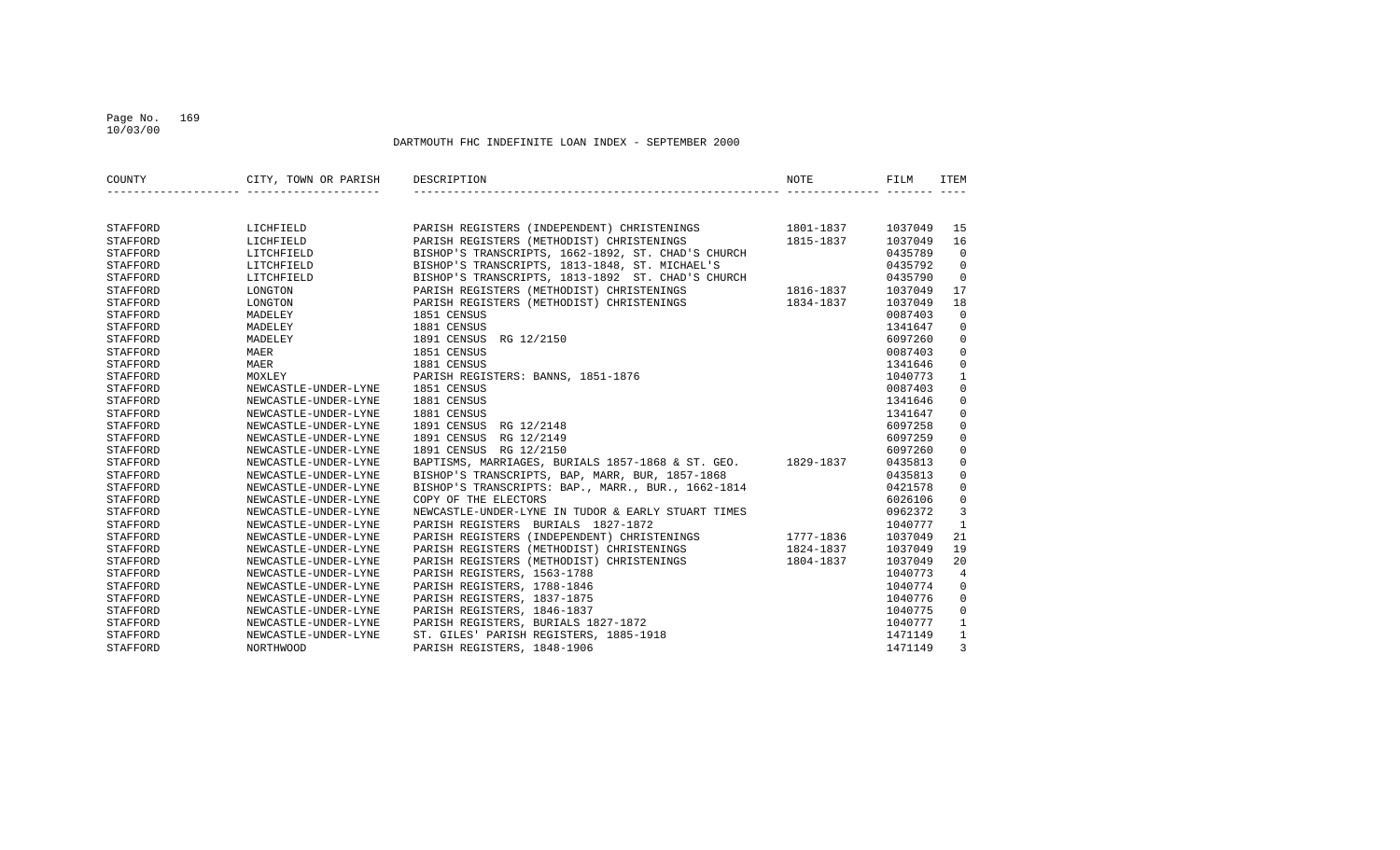#### Page No. 170 10/03/00

| COUNTY   | CITY, TOWN OR PARISH | DESCRIPTION                                        | NOTE      | FILM    | <b>ITEM</b>    |
|----------|----------------------|----------------------------------------------------|-----------|---------|----------------|
|          |                      |                                                    |           |         |                |
| STAFFORD | NORTON-IN-THE-MOORS  | 1891 CENSUS RG 12/2183                             |           | 6097293 | $\mathbf 0$    |
| STAFFORD | NORTON-IN-THE-MOORS  | 1891 CENSUS RG 12/2184                             |           | 6097294 | $\Omega$       |
| STAFFORD | PATTINGHAM           | PARISH REGISTER PRINTOUTS, CHRISTENINGS            | 1813-1874 | 0932929 | 17             |
| STAFFORD | PENKHULL             | PARISH REGISTERS (METHODIST) CHRISTENINGS          | 1832-1837 | 1037049 | 20             |
| STAFFORD | RAMSOR CIRCUIT       | PARISH REGISTERS (METHODIST) CHRISTENINGS          | 1826-1837 | 1037049 | 23             |
| STAFFORD | <b>ROCESTER</b>      | PARISH REGISTER PRINTOUTS, CHRISTENINGS            | 1813-1868 | 0932929 | 13             |
| STAFFORD | RUDYARD              | 1891 CENSUS RG 12/2186                             |           | 6097296 | $\Omega$       |
| STAFFORD | SEDGLEY              | 1861 CENSUS                                        |           | 0542910 | $\Omega$       |
| STAFFORD | SEDGLEY              | BISHOP'S TRANSCRIPTS 1738-1795                     |           | 0421588 | $\overline{0}$ |
| STAFFORD | SEDGLEY              | PARISH CHURCH REGISTERS                            |           | 0873645 | $\mathbf{1}$   |
| STAFFORD | <b>STAFFORD</b>      | PARISH REGISTERS (INDEPENDENT) CHRISTENINGS        | 1788-1837 | 1037049 | 24             |
| STAFFORD | STAFFORD             | PARISH REGISTERS (METHODIST) CHRISTENINGS          | 1809-1837 | 1037049 | 25             |
| STAFFORD | STANDON              | PARISH REGISTER PRINTOUTS, CHRISTENINGS            | 1813-1856 | 0932929 | 11             |
| STAFFORD | STOKE-UPON-TRENT     | PARISH CHURCH REGISTERS                            |           | 0873645 | -2             |
| STAFFORD | STOKE-UPON-TRENT     | PARISH REGISTERS (INDEPENDENT) CHRISTENINGS        | 1819-1837 | 1037049 | 11             |
| STAFFORD | STOKE-UPON-TRENT     | PARISH REGISTERS (METHODIST) CHRISTENINGS          | 1813-1837 | 1037049 | 26             |
| STAFFORD | STOKE-UPON-TRENT     | PARISH REGISTERS, 1848-1906                        |           | 1471149 | 3              |
| STAFFORD | <b>STONE</b>         | 1881 CENSUS                                        |           | 1341646 | $\Omega$       |
| STAFFORD | STOWE                | PARISH REGISTER PRINTOUTS, CHRISTENINGS            | 1813-1867 | 0932929 | 16             |
| STAFFORD | TAMWORTH             | PARISH REGISTERS (INDEPENDENT) CHRISTENINGS        | 1827-1836 | 1037049 | 28             |
| STAFFORD | TAMWORTH             | PARISH REGISTERS (METHODIST) CHRISTENINGS          | 1800-1837 | 1037049 | 27             |
| STAFFORD | THURSFIELD           | PARISH REGISTERS, 1741-1876                        |           | 1040777 | $\overline{3}$ |
| STAFFORD | TIPTON               | PARISH REGISTER PRINTOUTS, CHRISTENINGS            | 1737-1812 | 1037085 | 2              |
| STAFFORD | TITTESWORTH          | 1891 CENSUS RG 12/2186                             |           | 6097296 | $\mathbf 0$    |
| STAFFORD | TRENTHAM             | 1881 CENSUS                                        |           | 1341646 | $\Omega$       |
| STAFFORD | TUTBURY              | PARISH REGISTERS (INDEPENDENT) CHRISTENINGS        | 1801-1837 | 1037049 | 31             |
| STAFFORD | UPPER ARLEY          | PARISH REGISTER PRINTOUTS: CHRISTENINGS, 1564-1812 |           | 1235415 | $\mathbf{1}$   |
| STAFFORD | UPPER GORNALL        | PARISH REGISTERS (INDEPENDENT) CHRISTENINGS        | 1778-1837 | 1037049 | 32             |
| STAFFORD | <b>UTTOXETER</b>     | PARISH REGISTERS (METHODIST) CHRISTENINGS          | 1798-1837 | 1037049 | 33             |
| STAFFORD | WALSALL              | PARISH REGISTERS (INDEPENDENT) CHRISTENINGS        | 1786-1837 | 1037049 | 34             |
| STAFFORD | WALSALL              | PARISH REGISTERS (UNITARIAN) CHRISTENINGS          | 1788-1837 | 1037049 | 35             |
| STAFFORD | WALSALL              | PARISH REGISTERS (WESLEYAN) CHRISTENINGS           | 1811-1837 | 1037049 | 36             |
| STAFFORD | WEDNESBURY           | PARISH REGISTERS (WESLEYAN) CHRISTENINGS           | 1795-1837 | 1037049 | 37             |
| STAFFORD | WEDNESBURY           | PARISH REGISTERS: BANNS, 1851-1876                 |           | 1040773 | $\mathbf{1}$   |
| STAFFORD | WEDNESFIELD          | ST. THOMAS' CHURCH, BAP. & BUR. 1751-1837          |           | 0844905 | $\overline{2}$ |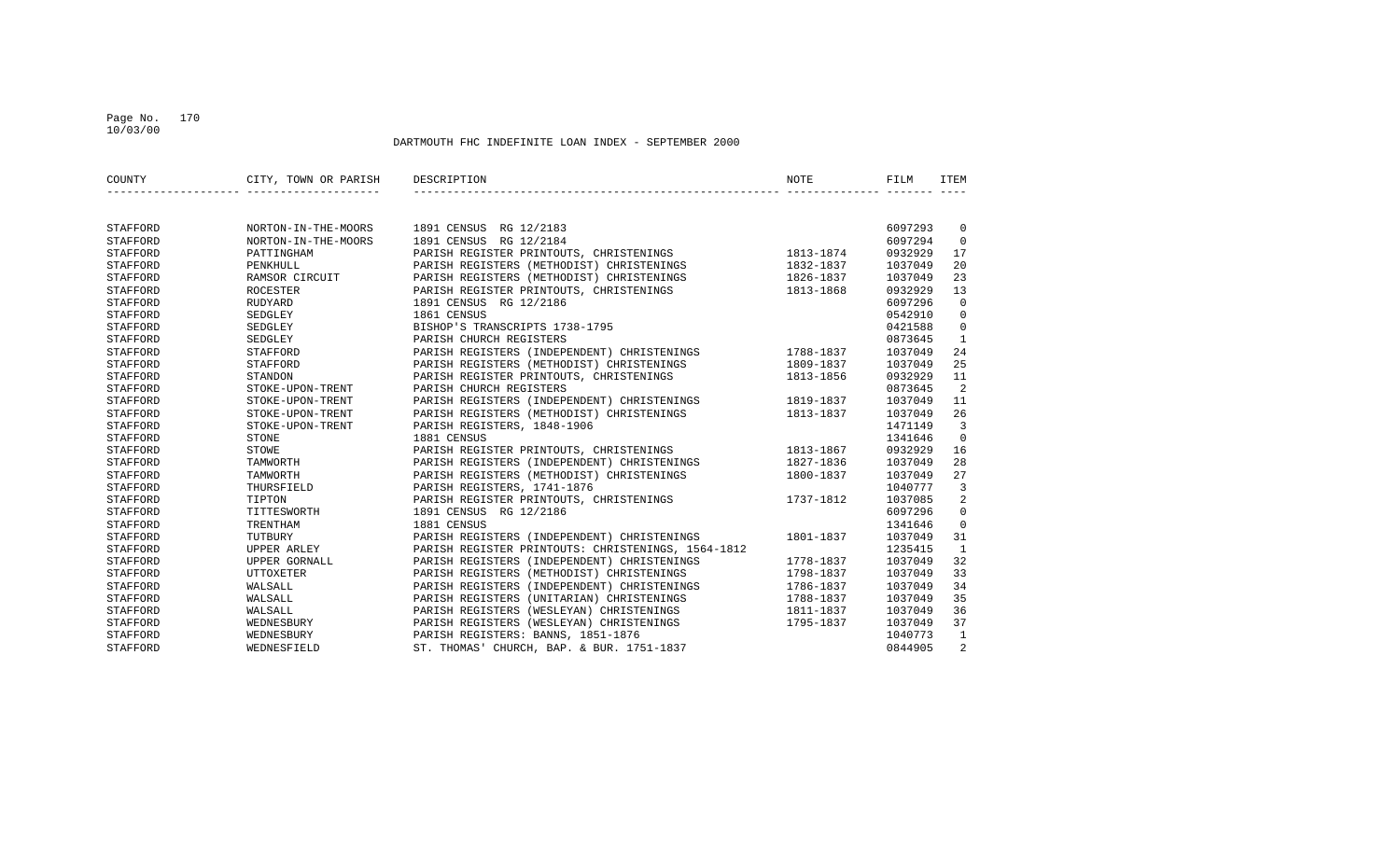## Page No. 171 10/03/00

| COUNTY   | CITY, TOWN OR PARISH | DESCRIPTION                                        | NOTE           | FILM    | ITEM           |
|----------|----------------------|----------------------------------------------------|----------------|---------|----------------|
|          |                      |                                                    |                |         |                |
| STAFFORD | WEST BROMWICH        | PARISH REGISTERS (INDEPENDENT) CHRISTENINGS        | 1787-1837      | 1037049 | 38             |
| STAFFORD | WEST BROMWICH        | PARISH REGISTERS (METHODIST) CHRISTENINGS          | 1815-1837      | 1037049 | 39             |
| STAFFORD | WHITMORE             | 1851 CENSUS                                        |                | 0087403 | $\Omega$       |
| STAFFORD | WHITMORE             | 1881 CENSUS                                        |                | 1341646 | $\mathbf 0$    |
| STAFFORD | WOLSTANTON           | PARISH REGISTERS BAPTISMS, MARRIAGES, BURIALS      | 1741-1876      | 1040777 | $\overline{3}$ |
| STAFFORD | WOLSTANTON           | PARISH REGISTERS (METHODIST) CHRISTENINGS          | 1819-1837      | 1037049 | 29             |
| STAFFORD | WOLSTANTON           | PARISH REGISTERS (METHODIST) CHRISTENINGS          | 1787-1837      | 1037049 | 30             |
| STAFFORD | WOLVERHAMPTON        | PARISH REGISTERS: BANNS, 1851-1876                 |                | 1040773 | 1              |
| STAFFORD | YOXHALL              | PARISH REGISTER PRINTOUTS, MARRIAGES               | 1666-1812      | 1238629 | 14             |
| STAFORD  | NEWCASTLE-UNDER-LYNE | MARRIAGES, CHRISTENINGS, BURIALS                   |                | 1559449 | 7              |
| SUFFOLK  |                      | EXERPTS FROM SUFFOLK REGISTERS                     | 1544-1802      | 1696506 | 16             |
| SUFFOLK  |                      | SUFFOLK GENEALOGICAL RECORDS                       |                | 0992241 | 11             |
| SUFFOLK  | ASPALL               | 1851 CENSUS                                        |                | 0207444 | $\Omega$       |
| SUFFOLK  | <b>BACTON</b>        | 1851 CENSUS                                        |                | 0207444 | $\Omega$       |
| SUFFOLK  | BARNINGHAM           | PARISH REGISTER PRINTOUTS: CHRISTENINGS, 1812-1837 | WESLEYAN       | 0883997 | 37             |
| SUFFOLK  | <b>BECCLES</b>       | PARISH REGISTER PRINTOUTS: CHRISTENINGS, 1804-1837 | INDEPENDENT    | 0883997 | 38             |
| SUFFOLK  | BOTESDALE            | 1851 CENSUS                                        |                | 0207444 | $\mathbf{0}$   |
| SUFFOLK  | <b>BOTESDALE</b>     | 1891 CENSUS RG 12/1459                             |                | 6096569 | $\mathbf{0}$   |
| SUFFOLK  | <b>BRAISEWORTH</b>   | 1851 CENSUS                                        |                | 0207444 | $\mathbf 0$    |
| SUFFOLK  | <b>BRAMPTON</b>      | PARISH REGISTER PRINTOUTS, CHRISTENINGS            | 1813-1875      | 0883885 | 2              |
| SUFFOLK  | <b>BRANDESTON</b>    | PARISH REGISTER PRINTOUTS: CHRISTENINGS, 1819-1837 | INDEPENDENT    | 0883997 | 39             |
| SUFFOLK  | <b>BRANDON</b>       | PARISH REGISTER PRINTOUTS: CHRISTENINGS, 1811-1836 | WESLEYAN       | 0883997 | 40             |
| SUFFOLK  | BRIGHTWELL           | PARISH REGISTER PRINTOUTS, CHRISTENINGS            | 1629-1793      | 0472560 | 6              |
| SUFFOLK  | <b>BROCKFORD</b>     | INSCRIPTIONS IN WETHERINGSET CHURCHYARD            |                | 0992003 | 3              |
| SUFFOLK  | <b>BROCKFORD</b>     | PARISH REGISTER TRANSCRIPTS, 1556-1754             | MARRIAGES      | 0992003 | 2              |
| SUFFOLK  | <b>BROCKFORD</b>     | PARISH REGISTER TRANSCRIPTS, 1688-1800             | <b>BURIALS</b> | 0992003 | $\mathbf{1}$   |
| SUFFOLK  | <b>BROME</b>         | 1851 CENSUS                                        |                | 0207444 | $\mathbf 0$    |
| SUFFOLK  | <b>BROME</b>         | 1891 CENSUS RG 12/1459                             |                | 6096569 | $\mathbf 0$    |
| SUFFOLK  | BUNGAY               | PARISH REGISTER PRINTOUTS: CHRISTENINGS, 1804-1837 | WESLEYAN       | 0883997 | 41             |
| SUFFOLK  | <b>BURGATE</b>       | 1851 CENSUS                                        |                | 0207444 | $\mathbf 0$    |
| SUFFOLK  | <b>BURGATE</b>       | 1891 CENSUS RG 12/1459                             |                | 6096569 | $\mathbf{0}$   |
| SUFFOLK  | <b>BURGH</b>         | PARISH REGISTER PRINTOUTS CHRISTENINGS             | 1771-1877      | 0883896 | $\overline{2}$ |
| SUFFOLK  | CLAYDON              | PARISH REGISTERS, 1813-1903                        |                | 1658081 | $\mathbf{1}$   |
| SUFFOLK  | CODDENHAM            | PARISH REGISTERS, 1539-1901                        |                | 1658081 | 8              |
| SUFFOLK  | COPDOCK              | PARISH REGISTER PRINTOUTS, MARRIAGES               | 1701-1752      | 1238629 | 16             |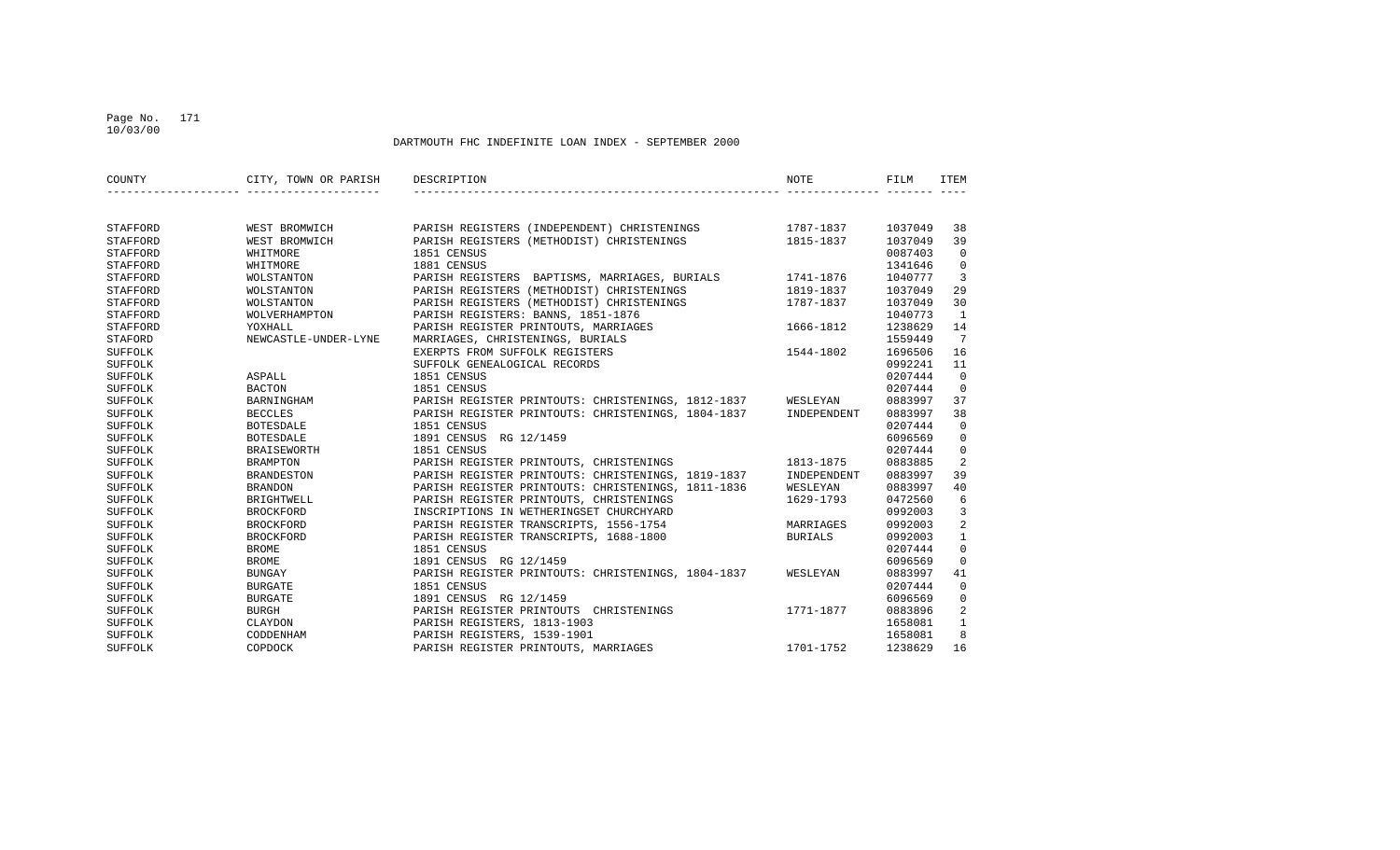#### Page No. 172 10/03/00

| COUNTY         | CITY, TOWN OR PARISH | DESCRIPTION                                        | NOTE | FILM    | ITEM           |
|----------------|----------------------|----------------------------------------------------|------|---------|----------------|
|                |                      |                                                    |      |         |                |
| SUFFOLK        | COTTON               | 1851 CENSUS                                        |      | 0207444 | $\overline{0}$ |
| <b>SUFFOLK</b> | COTTON               | PARISH REGISTERS, 1538-1900                        |      | 1658081 | 20             |
| SUFFOLK        | EAST BERGHOLT        | PARISH REGISTERS, 1661-1804                        |      | 1658081 | 29             |
| SUFFOLK        | <b>EYE</b>           | 1851 CENSUS                                        |      | 0207444 | $\mathbf 0$    |
| SUFFOLK        | FINNINGHAM           | 1851 CENSUS                                        |      | 0207444 | $\mathbf 0$    |
| SUFFOLK        | GISLINGHAM           | 1851 CENSUS                                        |      | 0207444 | $\mathbf 0$    |
| SUFFOLK        | GISLINGHAM           | 1891 CENSUS RG 12/1459                             |      | 6096569 | $\Omega$       |
| SUFFOLK        | GREAT WELNETHAM      | CEMETERY INSCRIPTIONS                              |      | 0992003 | 15             |
| SUFFOLK        | GREAT WHELNETHAM     | PARISH REGISTER TRANSCRIPTS, 1561-1850             |      | 0992003 | 14             |
| SUFFOLK        | LOWESTOFT            | PARISH REGISTER PRINTOUTS, CHRISTENINGS, 1561-1812 |      | 0472205 | 11             |
| SUFFOLK        | MELLIS               | 1851 CENSUS                                        |      | 0207444 | $\mathbf 0$    |
| SUFFOLK        | MELLIS               | 1891 CENSUS RG 12/1459                             |      | 6096569 | $\mathbf 0$    |
| SUFFOLK        | MELLIS               | CEMETERY INSCRIPTIONS OF MELLIS                    |      | 0992241 | 8              |
| SUFFOLK        | MELLIS               | PARISH REGISTER TRANSCRIPTS, 1559-1812             |      | 0992241 | 6              |
| SUFFOLK        | MELTON               | CEMETERY INSCRIPTIONS OF MELTON                    |      | 0992241 | 12             |
| SUFFOLK        | MELTON               | PARISH REGISTER TRANSCRIPTS, 1558-1762             |      | 0992241 | 10             |
| SUFFOLK        | MELTON               | PARISH REGISTER TRANSCRIPTS, 1707-1753             |      | 0992241 | 9              |
| SUFFOLK        | MENDHAM              | CEMETERY INSCRIPTIONS OF MENDHAM                   |      | 0992241 | 16             |
| SUFFOLK        | MENDHAM              | PARISH REGISTER TRANSCRIPTS, 1678-1837             |      | 0992241 | 13             |
| SUFFOLK        | MENDLESHAM           | 1851 CENSUS                                        |      | 0207444 | $\Omega$       |
| SUFFOLK        | MENDLESHAM           | CEMETERY INSCRIPTIONS                              |      | 0992242 | 4              |
| SUFFOLK        | MENDLESHAM           | PARISH REGISTER TRANSCRIPTS, 1558-1794             |      | 0992242 | 1              |
| SUFFOLK        | MENDLESHAM           | PARISH REGISTER TRANSCRIPTS, 1558-1794             |      | 0992241 | 17             |
| SUFFOLK        | MENDLESHAM           | PARISH REGISTER TRANSCRIPTS, 1813-1896             |      | 0992242 | 3              |
| SUFFOLK        | METFIELD             | PARISH REGISTER TRANSCRIPTS, 1559-1881             |      | 0992242 | 5              |
| SUFFOLK        | NEWCASTLE-UNDER-LYNE | PARISH REGISTER PRINTOUTS, CHRISTENINGS, 1563-1812 |      | 0472205 | 12             |
| SUFFOLK        | OAKLEY               | 1851 CENSUS                                        |      | 0207444 | 0              |
| SUFFOLK        | OAKLEY               | 1891 CENSUS RG 12/1459                             |      | 6096569 | $\mathbf 0$    |
| SUFFOLK        | OCCOLD               | 1851 CENSUS                                        |      | 0207444 | $\mathbf 0$    |
| SUFFOLK        | OULTON               | PARISH REGISTERS, 1564-1915                        |      | 1526135 | 1              |
| SUFFOLK        | PALGRAVE             | 1851 CENSUS                                        |      | 0207444 | $\mathbf 0$    |
| SUFFOLK        | PALGRAVE             | 1891 CENSUS<br>RG 12/1459                          |      | 6096569 | 0              |
| SUFFOLK        | REDGRAVE             | 1851 CENSUS                                        |      | 0207444 | 0              |
| SUFFOLK        | <b>REDGRAVE</b>      | 1891 CENSUS<br>RG 12/1459                          |      | 6096569 | $\mathbf 0$    |
| SUFFOLK        | REDLINGFIELD         | 1851 CENSUS                                        |      | 0207444 | $\Omega$       |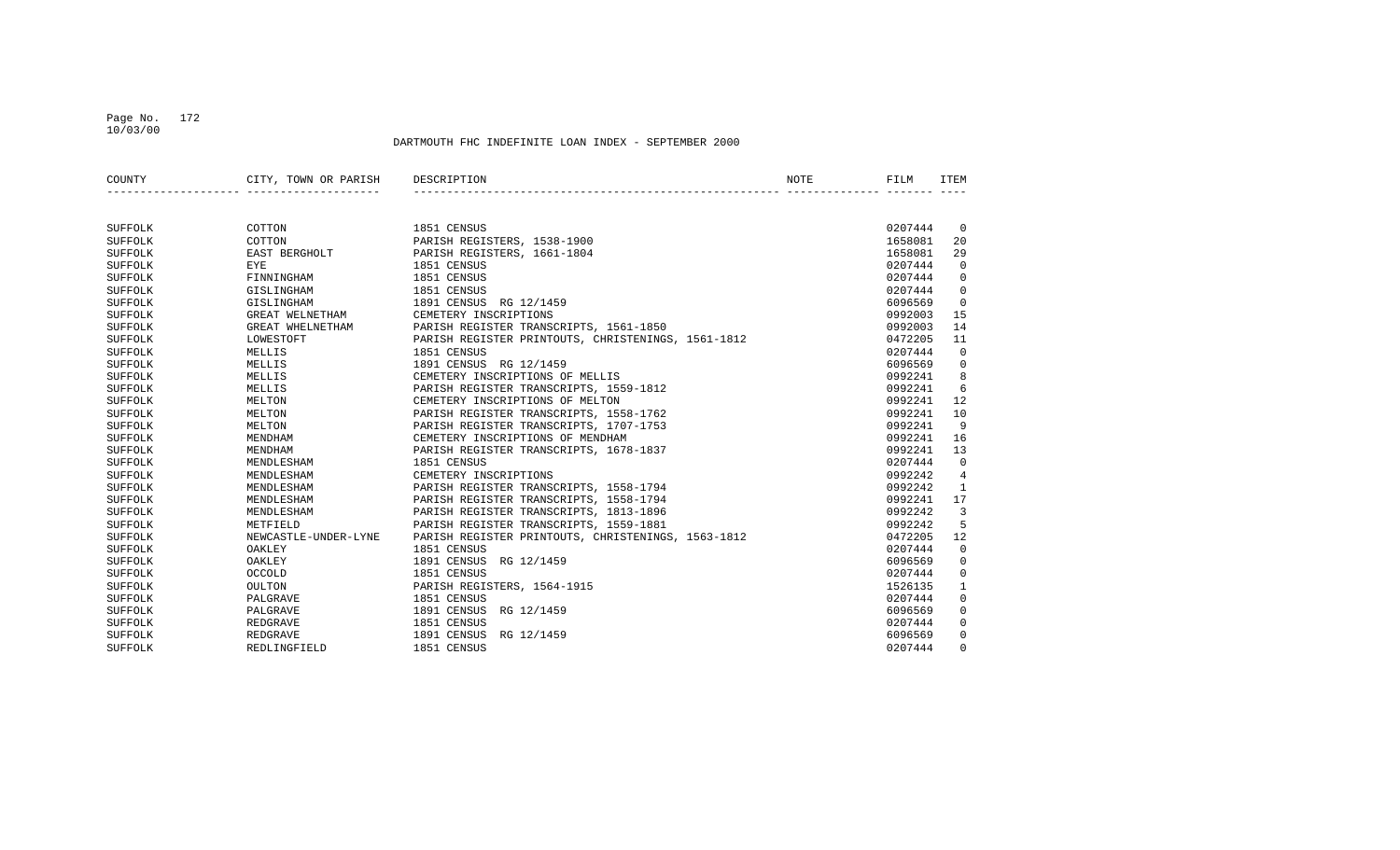## Page No. 173 10/03/00

| COUNTY         | CITY, TOWN OR PARISH | DESCRIPTION                               | NOTE      | FILM    | <b>ITEM</b>    |
|----------------|----------------------|-------------------------------------------|-----------|---------|----------------|
|                |                      |                                           |           |         |                |
| SUFFOLK        | RICKINGHALL-SUPERIOR | 1851 CENSUS                               |           | 0207444 | 0              |
| SUFFOLK        | RICKINGHALL-SUPERIOR | 1891 CENSUS<br>RG 12/1459                 |           | 6096569 | 0              |
| SUFFOLK        | RISHANGLES           | 1851 CENSUS                               |           | 0207444 | $\Omega$       |
| SUFFOLK        | <b>RUSHMERE</b>      | PARISH REGISTERS, 1718-1823               |           | 1526135 | 13             |
| SUFFOLK        | <b>SHELLEY</b>       | TRANSCRIPT OF REGISTER<br>1713-1808       |           | 1696506 | 17             |
| SUFFOLK        | STOKE-ASH            | 1851 CENSUS                               |           | 0207444 | $\mathbf 0$    |
| SUFFOLK        | STRADBROKE           | 1851 CENSUS                               |           | 0207444 | 0              |
| SUFFOLK        | STUSTON              | 1851 CENSUS                               |           | 0207444 | $\mathbf 0$    |
| SUFFOLK        | STUSTON              | 1891 CENSUS RG 12/1459                    |           | 6096569 | $\mathbf 0$    |
| SUFFOLK        | SUDBURY              | PARISH REGISTER PRINTOUTS<br>CHRISTENINGS | 1735-1872 | 0883896 | 3              |
| SUFFOLK        | THORNDON             | 1851 CENSUS                               |           | 0207444 | $\mathbf 0$    |
| SUFFOLK        | THORNHAM-MAGNA       | 1851 CENSUS                               |           | 0207444 | $\mathbf 0$    |
| SUFFOLK        | THORNHAM-MAGNA       | 1891 CENSUS<br>RG 12/1459                 |           | 6096569 | $\mathsf 0$    |
| SUFFOLK        | THORNHAM-PARVA       | 1851 CENSUS                               |           | 0207444 | $\mathbf 0$    |
| SUFFOLK        | THORNHAM-PARVA       | 1891 CENSUS<br>RG 12/1459                 |           | 6096569 | $\mathbf 0$    |
| SUFFOLK        | THRANDESTON          | 1851 CENSUS                               |           | 0207444 | $\mathsf 0$    |
| SUFFOLK        | THRANDESTON          | 1891 CENSUS<br>RG 12/1459                 |           | 6096569 | $\mathbf 0$    |
| SUFFOLK        | THWAITE              | 1851 CENSUS                               |           | 0207444 | $\mathbf 0$    |
| SUFFOLK        | WALSHAM-LE-WILLOWS   | PARISH REGISTER PRINTOUTS CHRISTENINGS    | 1813-1839 | 0883896 | $\overline{4}$ |
| SUFFOLK        | WEST STOW            | CEMETERY INSCRIPTIONS: WEST STOW          |           | 0992002 | 13             |
| SUFFOLK        | WEST STOW            | PARISH REGISTER TRANSCRIPTS, 1558-1850    |           | 0992002 | 12             |
| SUFFOLK        | WEST STOW            | PARISH REGISTERS, 1558-1850               |           | 0992002 | 12             |
| SUFFOLK        | WESTHORPE            | 1851 CENSUS                               |           | 0207444 | $\mathbf 0$    |
| SUFFOLK        | WESTHORPE            | INSCRIPTIONS IN WESTHORPE CHURCHYARD      |           | 0992002 | 3              |
| SUFFOLK        | WESTHORPE            | PARISH REGISTER TRANSCRIPTS, 1538-1812    |           | 0992002 | $\mathbf{1}$   |
| SUFFOLK        | WESTHORPE            | PARISH REGISTER TRANSCRIPTS, 1539-1753    |           | 0992002 | $\overline{2}$ |
| SUFFOLK        | WESTLETON            | INSCRIPTIONS IN WESTLETON CHURCHYARD      |           | 0992002 | 5              |
| SUFFOLK        | WESTLETON            | PARISH REGISTER TRANSCRIPTS, 1545-1748    |           | 0992002 | $\,4$          |
| SUFFOLK        | WESTLEY              | INSCRIPTIONS IN WESTLEY CHURCHYARD        |           | 0992002 | 8              |
| <b>SUFFOLK</b> | WESTLEY              | PARISH REGISTER TRANSCRIPTS, 1565-1834    |           | 0992002 | 6              |
| SUFFOLK        | WESTON               | INSCRIPTIONS IN WESTON CHURCHYARD         |           | 0992002 | 11             |
| SUFFOLK        | WESTON               | PARISH REGISTER TRANSCRIPTS, 1538-1753    |           | 0992002 | 9              |
| SUFFOLK        | WESTON-MARKET        | CEMETERY INSCRIPTIONS OF WESTON-MARKET    |           | 0992241 | 4              |
| SUFFOLK        | WESTON-MARKET        | PARISH REGISTER TRANSCRIPTS, 1566-1812    |           | 0992241 | 1              |
| SUFFOLK        | WETHERDEN            | INSCRIPTIONS IN WETHERDEN CHURCHYARD      |           | 0992002 | 17             |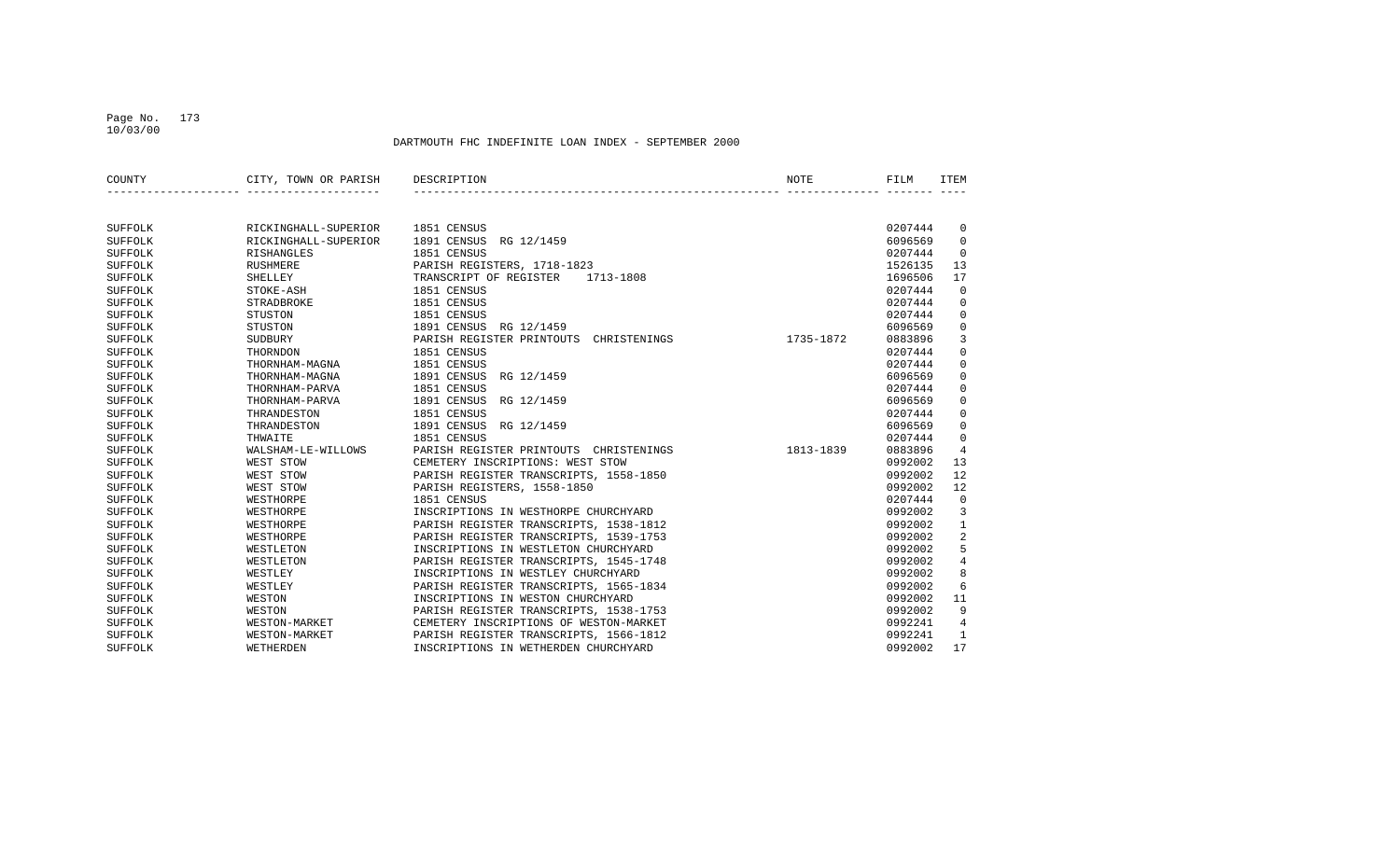## Page No. 174 10/03/00

| COUNTY         | CITY, TOWN OR PARISH | DESCRIPTION                                  | NOTE           | FILM    | <b>ITEM</b>     |
|----------------|----------------------|----------------------------------------------|----------------|---------|-----------------|
|                |                      |                                              |                |         |                 |
| SUFFOLK        | WETHERDEN            | PARISH REGISTER TRANSCRIPTS, 1535-1812       |                | 0992002 | 14              |
| SUFFOLK        | WETHERINGSET         | INSCRIPTIONS IN WETHERINGSET CHURCHYARD      |                | 0992003 | $\overline{3}$  |
| <b>SUFFOLK</b> | WETHERINGSETT        | 1851 CENSUS                                  |                | 0207444 | $\mathbf 0$     |
| SUFFOLK        | WETHERINGSETT        | PARISH REGISTER TRANSCRIPTS, 1556-1754       | MARRIAGES      | 0992003 | 2               |
| <b>SUFFOLK</b> | WETHERINGSETT        | PARISH REGISTER TRANSCRIPTS, 1556-1800       |                | 0992002 | 18              |
| SUFFOLK        | WETHERINGSETT        | PARISH REGISTER TRANSCRIPTS, 1688-1800       | <b>BURIALS</b> | 0992003 | 1               |
| SUFFOLK        | WEYBREAD             | INSCRIPTIONS IN WEYBREAD CHURCHYARD          |                | 0992003 | 9               |
| SUFFOLK        | WEYBREAD             | PARISH REGISTER TRANSCRIPTS, 1587-1928       |                | 0992003 | $\overline{4}$  |
| SUFFOLK        | WEYBREAD             | PARISH REGISTER TRANSCRIPTS, 1687-1837       |                | 0992003 | 8               |
| SUFFOLK        | WHATFIELD            | INSCRIPTIONS IN WHATFIELD CHURCHYARD         |                | 0992003 | 13              |
| <b>SUFFOLK</b> | WHATFIELD            | PARISH REGISTER TRANSCRIPTS, 1558-1812       |                | 0992003 | 10              |
| SUFFOLK        | WICKHAM SKEITH       | INSCRIPTIONS IN WICKHAM SKEITH               | INDEXED        | 0992005 | 12              |
| SUFFOLK        | WICKHAM SKEITH       | PARISH REGISTER TRANSCRIPTS, 1558-1812       |                | 0992005 | 8               |
| SUFFOLK        | WICKHAM-MARKET       | CEMETERY INSCRIPTIONS                        |                | 0992005 | 5               |
| SUFFOLK        | WICKHAM-MARKET       | CEMETERY INSCRIPTIONS                        |                | 0992005 | $7\overline{ }$ |
|                |                      | INDEPENDENT CHAPEL                           |                |         |                 |
| SUFFOLK        | WICKHAM-MARKET       | PARISH REGISTER TRANSCRIPTS, 1754-1812       | MARRIAGES      | 0992005 | 4               |
| SUFFOLK        | WILBY                | INSCRIPTIONS IN WILBY CHURCHYARD             | INDEXED        | 0992005 | 17              |
| SUFFOLK        | WILBY                | PARISH REGISTER TRANSCRIPTS, 1538-1812       |                | 0992005 | 13              |
| SUFFOLK        | WILLISHAM            | PARISH REGISTER TRANSCRIPTS, 1562-1753       |                | 0992005 | 19              |
| SUFFOLK        | WILLISHAM            | WILLISHAM CHURCHYARD INSCRIPTIONS            |                | 0992005 | 20              |
| SUFFOLK        | WINGFIELD            | PARISH REGISTER TRANSCRIPTS, 1538-1838       |                | 0992005 | 22              |
| SUFFOLK        | WITHERSFIELD         | PARISH REGISTER PRINTOUTS CHRISTENINGS       | 1813-1853      | 0883896 | 5               |
| SUFFOLK        | <b>WOOLVERSTONE</b>  | PARISH REGISTER PRINTOUTS CHRISTENINGS       | 1813-1875      | 0883896 | 6               |
| SUFFOLK        | WORDWELL             | PARISH REGISTERS, 1580-1850                  |                | 0992002 | 11              |
| SUFFOLK        | WORTHAM              | 1851 CENSUS                                  |                | 0207444 | $\mathbf 0$     |
| SUFFOLK        | WORTHAM              | 1891 CENSUS RG 12/1459                       |                | 6096569 | 0               |
| SUFFOLK        | WYVERSTONE           | 1851 CENSUS                                  |                | 0207444 | $\mathbf 0$     |
| <b>SUFFOLK</b> | YAXLEY               | 1851 CENSUS                                  |                | 0207444 | $\mathbf 0$     |
| <b>SUFFOLK</b> | YAXLEY               | 1891 CENSUS<br>RG 12/1459                    |                | 6096569 | $\mathbf 0$     |
| <b>SURREY</b>  |                      | 1861 CENSUS PIECE NOS. 356-360               |                | 0542622 | $\mathbf 0$     |
| <b>SURREY</b>  |                      | SURREY ARCHAEOLOGICAL COLLECTIONS            | VOL. 21-28     | 0496815 | 6               |
| <b>SURREY</b>  |                      | SURREY ARCHAEOLOGICAL COLLECTIONS<br>(INDEX) | VOL. 1-20      | 0496815 | 5               |
| <b>SURREY</b>  | ABINGER              | PARISH REGISTERS, BURIALS                    | 1813-1877      | 1278911 | $\mathbf{1}$    |
| <b>SURREY</b>  | <b>ADDLESTONE</b>    | PARISH REGISTERS, BAPTISMS                   | 1838-1904      | 1278911 | 2               |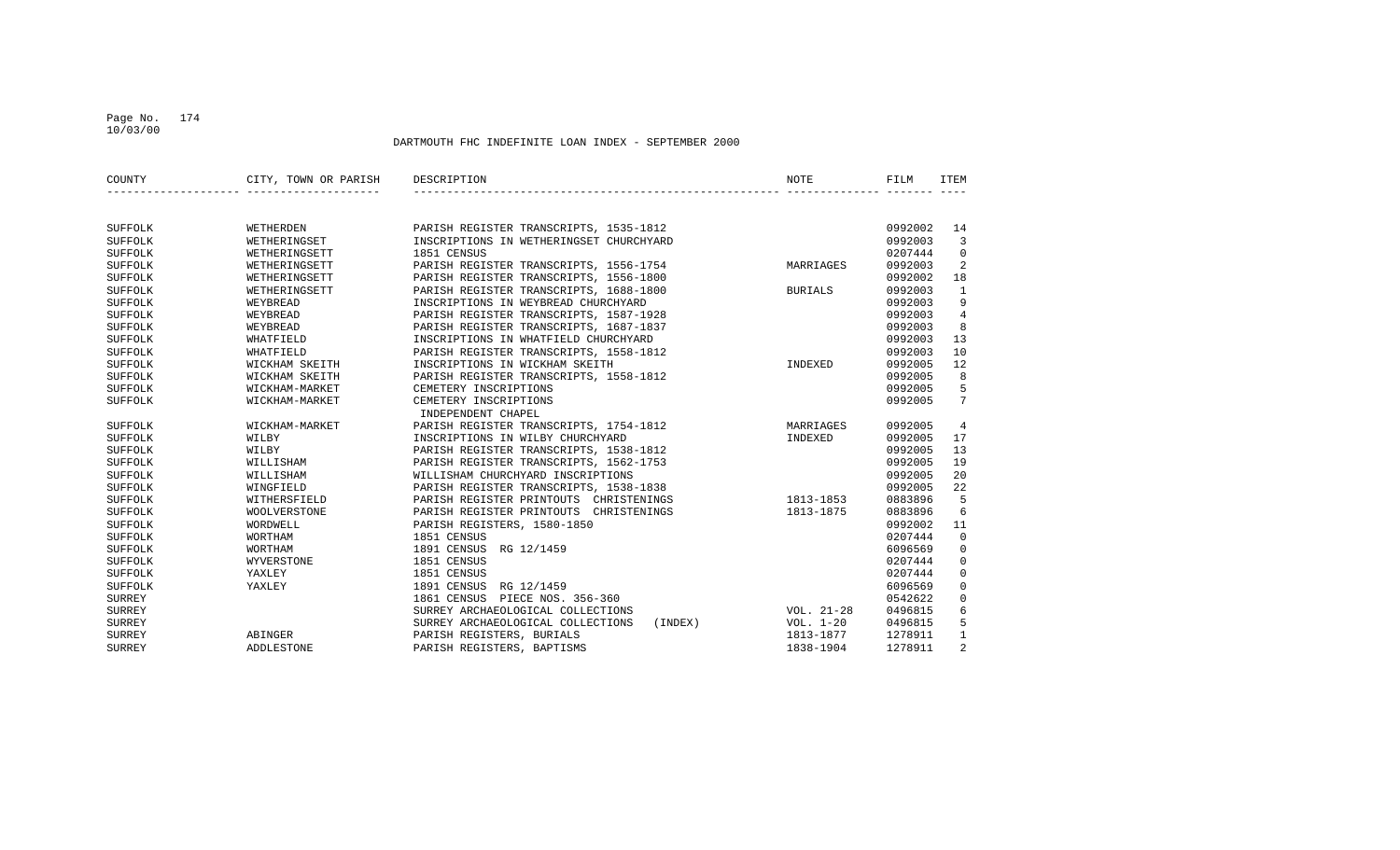## Page No. 175 10/03/00

| COUNTY        | CITY, TOWN OR PARISH | DESCRIPTION                                    | NOTE      | FILM    | <b>ITEM</b>         |
|---------------|----------------------|------------------------------------------------|-----------|---------|---------------------|
|               |                      |                                                |           |         |                     |
| SURREY        | <b>ADDLESTONE</b>    | PARISH REGISTERS, BURIALS                      | 1838-1909 | 1278911 | 2                   |
| <b>SURREY</b> | <b>ADDLESTONE</b>    | PARISH REGISTERS, MARRIAGES                    | 1838-1908 | 1278911 | $\overline{a}$      |
| <b>SURREY</b> | ASH                  | ST. MARY'S CHURCH, PARISH REGISTERS, BAPTISMS  | 1885-1914 | 1278911 | 11                  |
| <b>SURREY</b> | <b>BANSTEAD</b>      | PARISH REGISTERS, BURIALS 1894-1901            |           | 0994415 | $\mathbf{1}$        |
| SURREY        | <b>BATTERSEA</b>     | 1891 CENSUS RG 12/420                          |           | 6095530 | $\mathbf 0$         |
| <b>SURREY</b> | <b>BATTERSEA</b>     | 1891 CENSUS<br>RG 12/421                       |           | 6095531 | $\mathbf 0$         |
| <b>SURREY</b> | <b>BATTERSEA</b>     | 1891 CENSUS<br>RG 12/422                       |           | 6095532 | $\mathbf 0$         |
| <b>SURREY</b> | <b>BATTERSEA</b>     | RG 12/423<br>1891 CENSUS                       |           | 6095533 | $\mathbf 0$         |
| <b>SURREY</b> | <b>BATTERSEA</b>     | 1891 CENSUS<br>RG 12/424                       |           | 6095534 | $\mathbf 0$         |
| <b>SURREY</b> | <b>BATTERSEA</b>     | 1891 CENSUS<br>RG 12/425                       |           | 6095535 | $\mathbf 0$         |
| <b>SURREY</b> | <b>BATTERSEA</b>     | RG 12/426<br>1891 CENSUS                       |           | 6095536 | $\mathbf 0$         |
| <b>SURREY</b> | <b>BATTERSEA</b>     | 1891 CENSUS<br>RG 12/427                       |           | 6095537 | $\mathbf 0$         |
| <b>SURREY</b> | <b>BATTERSEA</b>     | 1891 CENSUS<br>RG 12/428                       |           | 6095538 | $\mathsf 0$         |
| <b>SURREY</b> | <b>BATTERSEA</b>     | 1891 CENSUS<br>RG 12/429                       |           | 6095539 | $\mathsf 0$         |
| <b>SURREY</b> | <b>BATTERSEA</b>     | 1891 CENSUS<br>RG 12/430                       |           | 6095540 | $\mathsf 0$         |
| <b>SURREY</b> | <b>BATTERSEA</b>     | 1891 CENSUS<br>RG 12/433                       |           | 6095543 | $\mathsf{O}\xspace$ |
| <b>SURREY</b> | <b>BATTERSEA</b>     | 1891 CENSUS<br>RG 12/434                       |           | 6095544 | $\mathbf 0$         |
| <b>SURREY</b> | <b>BATTERSEA</b>     | 1891 CENSUS<br>RG 12/435                       |           | 6095545 | $\mathbf 0$         |
| <b>SURREY</b> | <b>BEDDINGTON</b>    | PARISH REGISTERS, 1673-1906                    |           | 0994413 | 5                   |
| <b>SURREY</b> | BERMONDSEY           | INDEPENDENT CHURCH, JAMAICA ROW CHAPEL         | 1771-1837 | 1037076 | $\mathbf{1}$        |
| <b>SURREY</b> | <b>BETCHWORTH</b>    | 1891 CENSUS                                    | RG 12/580 | 6095690 | $\mathsf{O}\xspace$ |
| <b>SURREY</b> | <b>BLETCHINGLEY</b>  | EXTRACTED CHURCH RECORDS, CHRISTENINGS         | 1538-1857 | 6906346 | $\mathsf 0$         |
| <b>SURREY</b> | <b>BLETCHINGLEY</b>  | EXTRACTED CHURCH RECORDS, MARRIAGES            | 1538-1843 | 6906347 | $\mathbf 0$         |
| <b>SURREY</b> | <b>BLETCHINGLEY</b>  | PARISH REGISTERS BIRTHS/CHRISTENINGS 1538-1596 | 1654-1857 | 6906346 | $\mathbf 0$         |
| <b>SURREY</b> | <b>BLETCHINGLEY</b>  | PARISH REGISTERS MARRIAGES 1538-1843           |           | 6906347 | $\mathsf{O}\xspace$ |
| <b>SURREY</b> | <b>BRIXTON</b>       | 1861 CENSUS RETURNS RG 9/366-369 NORWOOD       |           | 0542624 | $\mathsf 0$         |
| <b>SURREY</b> | <b>BRIXTON</b>       | 1881 CENSUS RETURNS RG 11/615-618              |           | 1341142 | $\mathbf 0$         |
| <b>SURREY</b> | <b>BRUXTON</b>       | 1861 CENSUS<br>PIECE NOS. 361-365              |           | 0542623 | $\mathbf 0$         |
| <b>SURREY</b> | <b>BRUXTON</b>       | 1861 CENSUS<br>PIECE NOS. 366-369              |           | 0542624 | $\mathbf 0$         |
| <b>SURREY</b> | <b>BUCKLAND</b>      | 1891 CENSUS                                    | RG 12/580 | 6095690 | $\mathsf 0$         |
| <b>SURREY</b> | <b>BUCKLAND</b>      | PARISH REGISTER PRINTOUTS, MARRIAGES           | 1560-1836 | 0883864 | 5                   |
| <b>SURREY</b> | <b>BYFLEET</b>       | 1891 CENSUS RETURNS                            |           | 6095663 | $\mathbf 0$         |
| <b>SURREY</b> | <b>BYFLEET</b>       | PARISH REGISTERS, BAPTISMS                     | 1698-1902 | 1278911 | 12                  |
| <b>SURREY</b> | <b>BYFLEET</b>       | PARISH REGISTERS, BURIALS                      | 1698-1900 | 1278911 | 12                  |
| <b>SURREY</b> | <b>BYFLEET</b>       | PARISH REGISTERS, MARRIAGES                    | 1698-1912 | 1278911 | 12                  |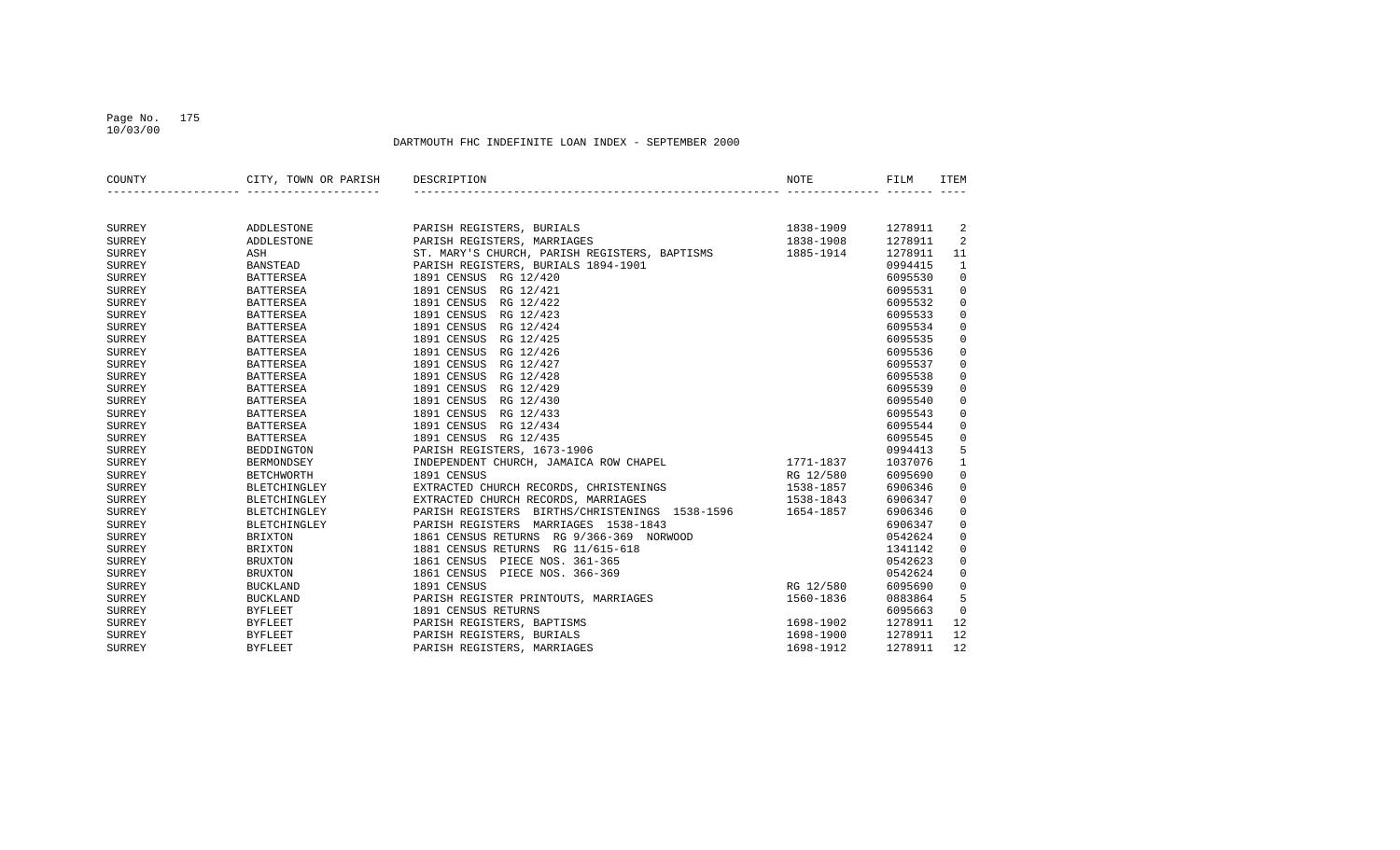## Page No. 176 10/03/00

| COUNTY        | CITY, TOWN OR PARISH | DESCRIPTION                                       | NOTE          | FILM    | ITEM                    |
|---------------|----------------------|---------------------------------------------------|---------------|---------|-------------------------|
|               |                      |                                                   |               |         |                         |
| SURREY        | CAMBERWELL           | 1861 CENSUS RG9/374-380 & DULWICH                 |               | 0542626 | 0                       |
| <b>SURREY</b> | CAMBERWELL           | 1891 CENSUS<br>RG 12/462                          |               | 6095572 | $\mathbf 0$             |
| SURREY        | CAMBERWELL           | 1891 CENSUS RG 12/463                             |               | 6095573 | $\mathbf 0$             |
| <b>SURREY</b> | CATERHAM             | 1891 CENSUS RG 12/584                             |               | 6095694 | $\mathbf 0$             |
| <b>SURREY</b> | CHALDON              | 1891 CENSUS                                       | RG 12/580     | 6095690 | $\mathbf 0$             |
| <b>SURREY</b> | CHELSHAM             | CHURCH OF ENGLAND, MARRIAGES 1875-1901            |               | 0994415 | 3                       |
| SURREY        | CHERTSEY             | 1881 CENSUS OF ENGLAND AND WALES, BUNDLES #765-9  |               | 1341180 | 0                       |
| <b>SURREY</b> | CHERTSEY             | 1891 CENSUS RETURNS                               |               | 6095663 | 0                       |
| <b>SURREY</b> | CHERTSEY             | 1891 CENSUS RETURNS RG12/552 3 FICHE              |               | 6095662 | 0                       |
| SURREY        | CHERTSEY             | PARISH REGISTERS, BAPTISMS                        | $1838 - 1904$ | 1278911 | 2                       |
| SURREY        | CHERTSEY             | PARISH REGISTERS, BURIALS                         | 1838-1909     | 1278911 | 2                       |
| <b>SURREY</b> | CHERTSEY             | PARISH REGISTERS, MARRIAGES                       | 1838-1908     | 1278911 | $\overline{\mathbf{c}}$ |
| <b>SURREY</b> | CHERTSEY             | WORKHOUSE BIRTHS, DEATHS, VACCINATIONS, 1866-1914 |               | 1042227 | 3                       |
| SURREY        | CHIDDINGFOLD         | 1891 CENSUS RG 12/571                             |               | 6095681 | $\mathbf 0$             |
| <b>SURREY</b> | CHIDDINGFOLD         | PARISH REGISTERS, BAPTISMS                        | 1880-1908     | 1278911 | 20                      |
| SURREY        | CHIDDINGFOLD         | PARISH REGISTERS, CONFIRMATIONS                   | 1869-1877     | 1278911 | 20                      |
| SURREY        | CHIPSTEAD            | 1891 CENSUS                                       | RG 12/580     | 6095690 | $\mathbf 0$             |
| <b>SURREY</b> | CHIPSTEAD            | PARISH REGISTERS, 1874-1901                       |               | 0994415 | 4                       |
| <b>SURREY</b> | CLAPHAM              | PARISH REGISTERS BIRTHS/CHRISTENINGS 1792-1873    |               | 6906161 | $\Omega$                |
| <b>SURREY</b> | CLAYGATE             | PARISH REGISTERS, BAPTISMS 1875-1889              |               | 0994415 | 2                       |
| SURREY        | CLAYGATE             | PARISH REGISTERS, BAPTISMS 1889-1901              |               | 0994415 | 12                      |
| <b>SURREY</b> | CLAYGATE             | PARISH REGISTERS, BURIALS 1841-1901               |               | 0994415 | 12                      |
| <b>SURREY</b> | CLAYGATE             | PARISH REGISTERS, MARRIAGES 1844-1900             |               | 0994415 | 12                      |
| <b>SURREY</b> | COULSDON             | PARISH REGISTERS, 1874-1905                       |               | 0994415 | 8                       |
| <b>SURREY</b> | CRANLEY              | PARISH REGISTER PRINTOUTS                         |               | 1235340 | 1                       |
| SURREY        | CROWHURST            | 1891 CENSUS RG 12/583                             |               | 6095693 | $\mathbf 0$             |
| <b>SURREY</b> | CROWHURST            | PARISH REGISTERS, 1567-1749                       |               | 0994413 | 4                       |
| <b>SURREY</b> | CROYDON              | 1891 CENSUS RG 12/597                             |               | 6095707 | $\mathbf 0$             |
| <b>SURREY</b> | CROYDON              | 1891 CENSUS RG 12/600                             |               | 6095710 | $\mathbf 0$             |
| SURREY        | CUMBERWELL           | 1891 CENSUS                                       | RG 12/463     | 6095573 | $\mathbf 0$             |
| SURREY        | CUMBERWELL           | 1891 CENSUS                                       | RG 12/462     | 6095572 | 0                       |
| SURREY        | EAST HORSLEY         | PARISH REGISTERS, BAPTISMS                        | 1875-1910     | 1278913 | 2                       |
| SURREY        | EAST HORSLEY         | PARISH REGISTERS, MARRIAGES                       | 1877-1903     | 1278913 | 2                       |
| <b>SURREY</b> | EFFINGHAM            | PARISH REGISTERS, 1565-1785                       |               | 0097136 | $\mathbf{1}$            |
| <b>SURREY</b> | EGHAM                | PARISH REGISTERS, BAPTISMS                        | 1838-1904     | 1278913 | 38                      |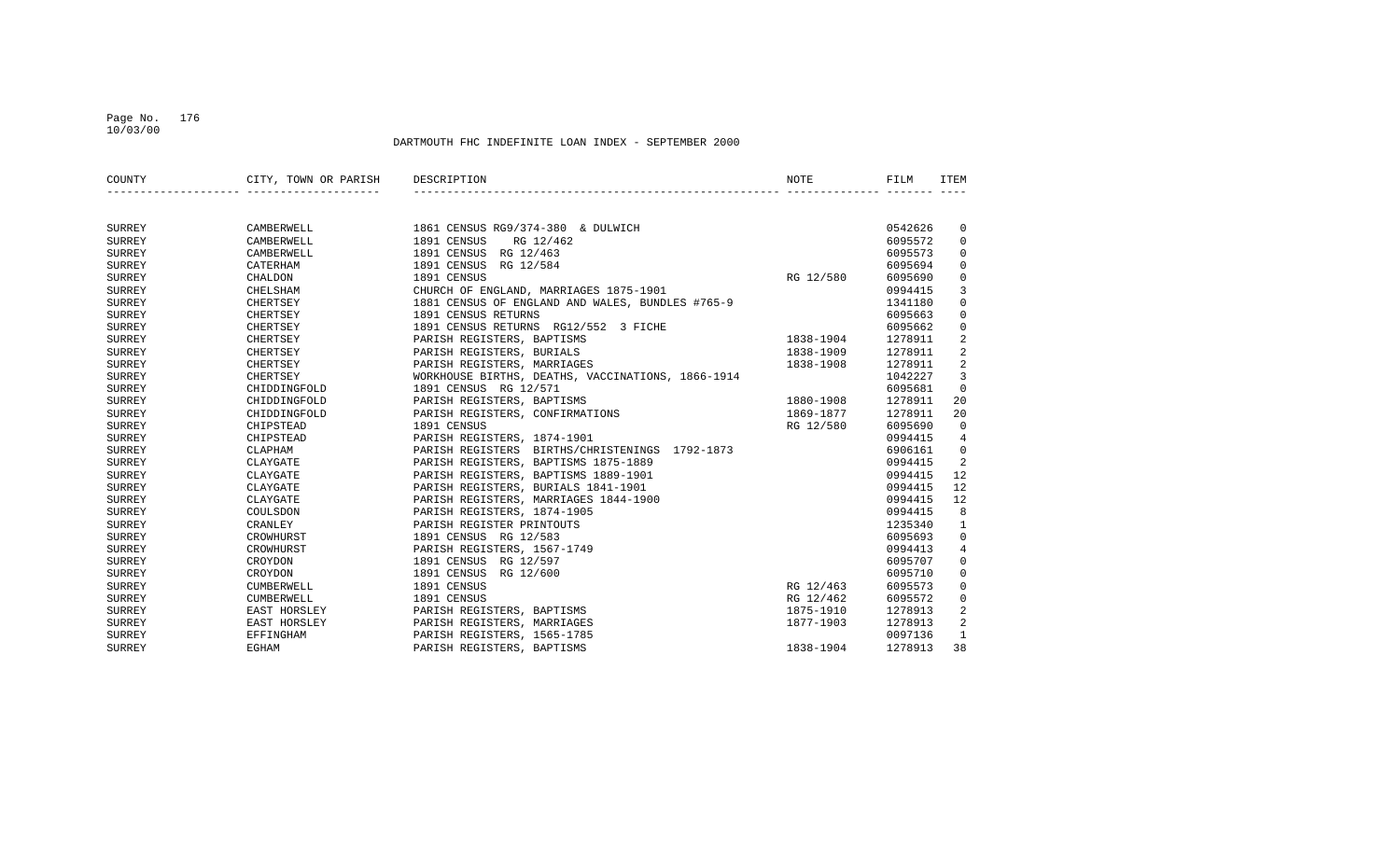## Page No. 177 10/03/00

| COUNTY        | CITY, TOWN OR PARISH | DESCRIPTION                           | NOTE         | FILM    | <b>ITEM</b> |
|---------------|----------------------|---------------------------------------|--------------|---------|-------------|
|               |                      |                                       |              |         |             |
|               |                      |                                       |              |         |             |
| SURREY        | EGHAM                | PARISH REGISTERS, MARRIAGES           | 1839-1909    | 1278913 | 38          |
| SURREY        | <b>ELSTEAD</b>       | 1891 CENSUS RG 12/571                 |              | 6095681 | $\mathbf 0$ |
| <b>SURREY</b> | EPSOM                | BISHOP'S TRANSCRIPTS, 1800-1844       |              | 0307796 | 0           |
| <b>SURREY</b> | EPSOM                | PARISH REGISTERS, 1686-1812           |              | 0097136 | 2           |
| <b>SURREY</b> | EPSOM                | PARISH REGISTERS, 1695-1870           |              | 0991709 | $\mathbf 0$ |
| <b>SURREY</b> | <b>ESHER</b>         | PARISH REGISTERS, BAPTISMS 1874-1888  |              | 0994415 | 19          |
| <b>SURREY</b> | FARLEY               | 1891 CENSUS RG 12/584                 |              | 6095694 | $\mathbf 0$ |
| <b>SURREY</b> | FRIMLEY              | 1891 CENSUS RETURNS RG12/565          |              | 6095675 | $\mathbf 0$ |
| <b>SURREY</b> | <b>GATTON</b>        | 1891 CENSUS                           | RG 12/580    | 6095690 | 0           |
| <b>SURREY</b> | <b>GATTON</b>        | PARISH REGISTERS, MARRIAGES 1880-1900 |              | 0994415 | 15          |
| <b>SURREY</b> | GODSTONE             | 1891 CENSUS RG 12/583                 |              | 6095693 | $\mathbf 0$ |
| <b>SURREY</b> | GODSTONE             | 1891 CENSUS RG 12/584                 |              | 6095694 | $\mathbf 0$ |
| <b>SURREY</b> | GODSTONE             | PARISH REGISTERS, BAPTISMS 1874-1902  |              | 0994415 | 16          |
| <b>SURREY</b> | GODSTONE             | PARISH REGISTERS, BURIALS 1874-1884   |              | 0994415 | 16          |
| <b>SURREY</b> | GODSTONE             | PARISH REGISTERS, MARRIAGES 1874-1907 |              | 0994415 | 16          |
| <b>SURREY</b> | HAMBLEDON            | 1891 CENSUS RG 12/571                 |              | 6095681 | 0           |
| <b>SURREY</b> | HASCOMBE             | 1891 CENSUS RG 12/571                 |              | 6095681 | 0           |
| <b>SURREY</b> | HASLEMERE            | 1891 CENSUS<br>RG 12/571              |              | 6095681 | $\mathbf 0$ |
| <b>SURREY</b> | HORNE                | 1891 CENSUS<br>RG 12/583              |              | 6095693 | $\mathbf 0$ |
| <b>SURREY</b> | HORSELL              | PARISH REGISTERS, BAPTISMS            | 1875-1881    | 1278913 | 1           |
| <b>SURREY</b> | KENNINGTON           | 1861 CENSUS RETURNS RG 9/356-360      |              | 0542622 | 0           |
| <b>SURREY</b> | KENNINGTON           | PARISH REGISTERS, 1834-1839           |              | 0254602 | $\mathbf 0$ |
| <b>SURREY</b> | KENNINGTON FIRST     | CENSUS OF 1851, NO. 1 LONDON DIVISION | DIST. NO. 31 | 0174808 | $\mathbf 0$ |
| <b>SURREY</b> | KINGSTON-UPON-THAMES | 1891 CENSUS RG 12/608                 |              | 6095718 | $\mathbf 0$ |
| <b>SURREY</b> | KINGSTON-UPON-THAMES | 1891 CENSUS RG 12/609                 |              | 6095719 | 0           |
| <b>SURREY</b> | KINGSTON-UPON-THAMES | 1891 CENSUS<br>RG 12/610              |              | 6095720 | 0           |
| <b>SURREY</b> | KINGSTON-UPON-THAMES | 1891 CENSUS<br>RG 12/611              |              | 6095721 | $\mathbf 0$ |
| <b>SURREY</b> | KINGSTON-UPON-THAMES | 1891 CENSUS<br>RG 12/612              |              | 6095722 | $\mathbf 0$ |
| <b>SURREY</b> | KINGSTON-UPON-THAMES | 1891 CENSUS<br>RG 12/613              |              | 6095723 | $\mathbf 0$ |
| <b>SURREY</b> | KINGSWORD            | 1891 CENSUS                           | RG 12/580    | 6095690 | 0           |
| <b>SURREY</b> | LAMBERTH             | 1871 CENSUS<br>PIECE NO. 690-692      |              | 0823335 | 0           |
| <b>SURREY</b> | LAMBETH              | 1891 CENSUS<br>RG 12/407              |              | 6095517 | $\mathbf 0$ |
| <b>SURREY</b> | LAMBETH              | 1891 CENSUS<br>RG 12/408              |              | 6095518 | 0           |
| <b>SURREY</b> | LAMBETH              | 1891 CENSUS<br>RG 12/409              |              | 6095519 | $\mathbf 0$ |
| <b>SURREY</b> | LAMBETH              | 1891 CENSUS<br>RG 12/410              |              | 6095520 | $\Omega$    |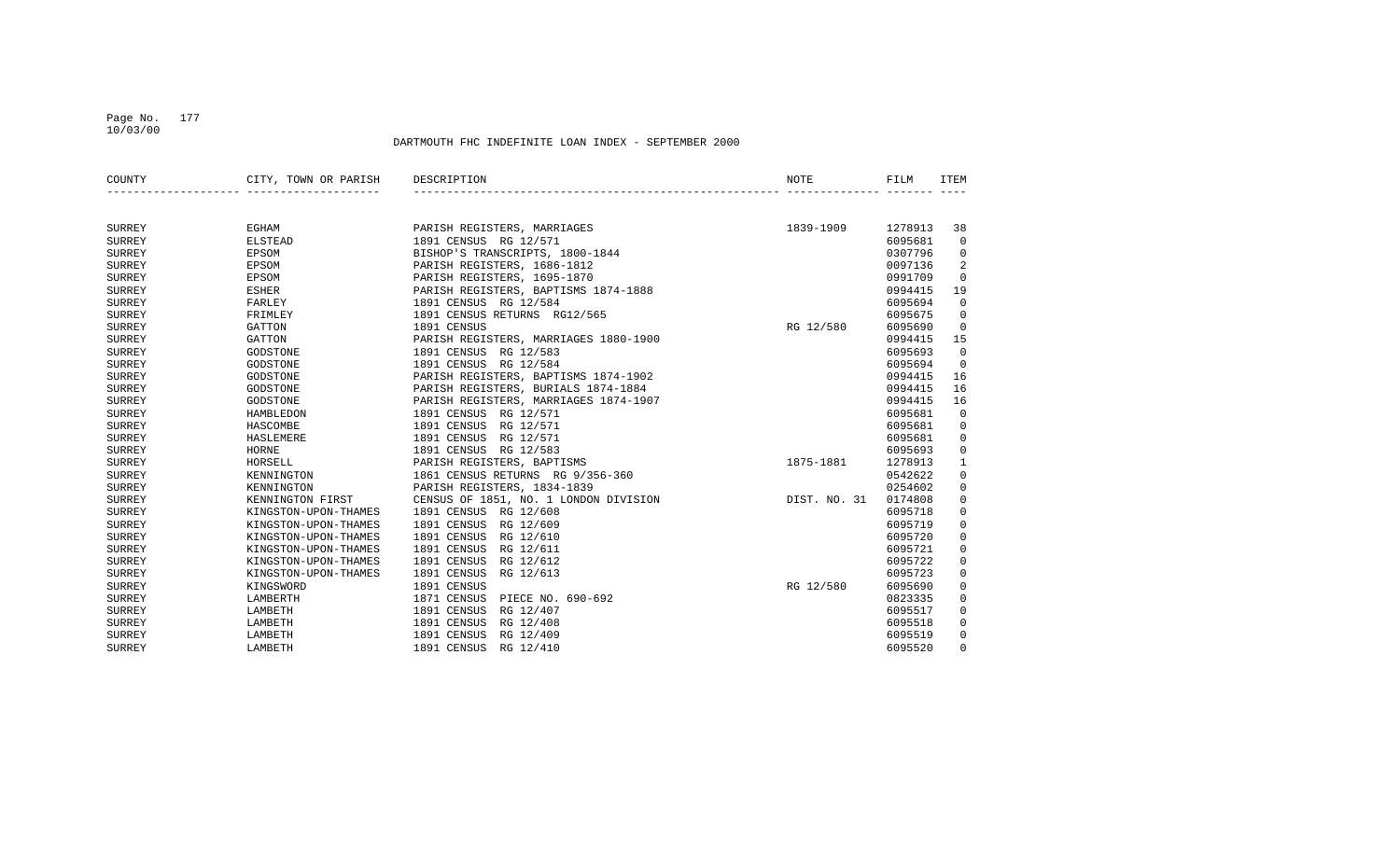### Page No. 178 10/03/00

| COUNTY        | CITY, TOWN OR PARISH | DESCRIPTION                                                      | <b>NOTE</b> | FILM    | <b>ITEM</b>    |
|---------------|----------------------|------------------------------------------------------------------|-------------|---------|----------------|
|               |                      |                                                                  |             |         |                |
| SURREY        | LAMBETH              | 1891 CENSUS RG 12/411                                            |             | 6095521 | 0              |
| <b>SURREY</b> | LAMBETH              | 1891 CENSUS RG 12/412                                            |             | 6095522 | $\mathbf 0$    |
| <b>SURREY</b> | LAMBETH              | BISHOP'S TRANSCRIPS, ST. MARY'S 1836-1837 CHURCH RECORDS 0254612 |             |         | 19             |
| <b>SURREY</b> | LAMBETH              | INDEPENDENT CHURCH, HOLLAND CHAPEL, BRIXTON ROAD                 | 1824-1837   | 1037085 | 24             |
| <b>SURREY</b> | LAMBETH              | LADY JUNTINGDON'S CONNEXION CHURCH, TRINITY CHAPEL               | 1829-1837   | 1037076 | $\overline{3}$ |
| SURREY        | LAMBETH              | WESLEYAN CHURCH, SOUTHVILLE CHAPEL, WADSWORTH ROAD               | 1823-1837   | 1037076 | 17             |
| <b>SURREY</b> | LAMBETH CHURCH       | 1861 CENSUS RETURNS RG 9/361-365                                 |             | 0542623 | $\Omega$       |
| <b>SURREY</b> | LEATHERHEAD          | PARISH REGISTERS, BAPTISMS & MARRIAGES                           | 1875-1887   | 1278913 | 7              |
| <b>SURREY</b> | LIMPSFIELD           | 1891 CENSUS RG 12/583                                            |             | 6095693 | $\mathbf 0$    |
| SURREY        | LIMPSFIELD           | EXTRACTED CHURCH RECORDS, BIRTHS AND CHRISTENINGS                | 1539-1875   | 6906026 | $\mathbf 0$    |
| SURREY        | LIMPSFIELD           | EXTRACTED CHURCH RECORDS, MARRIAGES                              | 1540-1876   | 6906027 | $\mathbf 0$    |
| SURREY        | LIMPSFIELD           | PARISH REGISTERS BIRTHS/CHRISTENINGS 1539-1875                   |             | 6906026 | $\mathbf 0$    |
| <b>SURREY</b> | LIMPSFIELD           | PARISH REGISTERS MARRIAGES 1540-1876                             |             | 6906027 | $\mathbf 0$    |
| <b>SURREY</b> | MERSTHAM             | 1891 CENSUS                                                      | RG 12/580   | 6095690 | $\mathbf 0$    |
| <b>SURREY</b> | MICKLEHAM            | PARISH REGISTERS, BAPTISMS                                       | 1887-1913   | 1278913 | 9              |
| SURREY        | MICKLEHAM            | PARISH REGISTERS, MARRIAGES                                      | 1880-1900   | 1278913 | 9              |
| <b>SURREY</b> | OAKWOOD              | PARISH REGISTERS, BAPTISMS                                       | 1876-1901   | 1278913 | 14             |
| <b>SURREY</b> | <b>OAKWOOD</b>       | PARISH REGISTERS, BURIALS                                        | 1875-1907   | 1278913 | 14             |
| <b>SURREY</b> | <b>OAKWOOD</b>       | PARISH REGISTERS, MARRIAGES                                      | 1876-1901   | 1278913 | 14             |
| SURREY        | OCKHAM               | PARISH REGISTER PRINTOUTS, CHRISTENINGS                          | 1841-1877   | 0932929 | 25             |
| SURREY        | OCKHAM               | PARISH REGISTER PRINTOUTS, MARRIAGES                             | 1568-1840   | 0883864 | 7              |
| <b>SURREY</b> | OCKHAM               | PARISH REGISTERS, BAPTISMS                                       | 1880-1900   | 1278913 | 11             |
| <b>SURREY</b> | OCKHAM               | PARISH REGISTERS, MARRIAGES                                      | 1837-1900   | 1278913 | 11             |
| <b>SURREY</b> | OCKLEY               | PARISH REGISTERS, BAPTISMS                                       | 1875-1883   | 1278913 | 13             |
| SURREY        | OTTERSHAW            | PARISH REGISTERS, 1865-1901                                      |             | 1278913 | 17             |
| <b>SURREY</b> | OXTED                | 1891 CENSUS RG 12/583                                            |             | 6095693 | $\overline{0}$ |
| <b>SURREY</b> | OXTED                | PARISH REGISTERS BIRTHS/CHISTENINGS 1613-1682                    | 1705-1875   | 6906101 | $\mathbf 0$    |
| <b>SURREY</b> | OXTED                | PARISH REGISTERS BIRTHS/CHRISTENINGS 1812-1836                   |             | 6906258 | $\mathbf 0$    |
| <b>SURREY</b> | OXTED                | PARISH REGISTERS MARRIAGES 1655-1678                             | 1705-1876   | 6906102 | $\mathbf 0$    |
| <b>SURREY</b> | PECKHAM (CAMBERWELL) | PARISH REGISTER TRANSCRIPTS, ST. ANDREWS'S, BAPT.                | 1866-1901   | 0384903 | $\mathbf 0$    |
| <b>SURREY</b> | PENGE                | 1891 CENSUS RG 12/597                                            |             | 6095707 | $\mathbf 0$    |
| <b>SURREY</b> | PENGE                | 1891 CENSUS RG 12/598                                            |             | 6095708 | $\mathbf 0$    |
| <b>SURREY</b> | PENGE                | 1891 CENSUS<br>RG 12/599                                         |             | 6095709 | $\mathbf 0$    |
| <b>SURREY</b> | PENGE                | 1891 CENSUS<br>RG 12/600                                         |             | 6095710 | $\Omega$       |
| <b>SURREY</b> | PEPPERHARROW         | 1891 CENSUS RG 12/571                                            |             | 6095681 | $\Omega$       |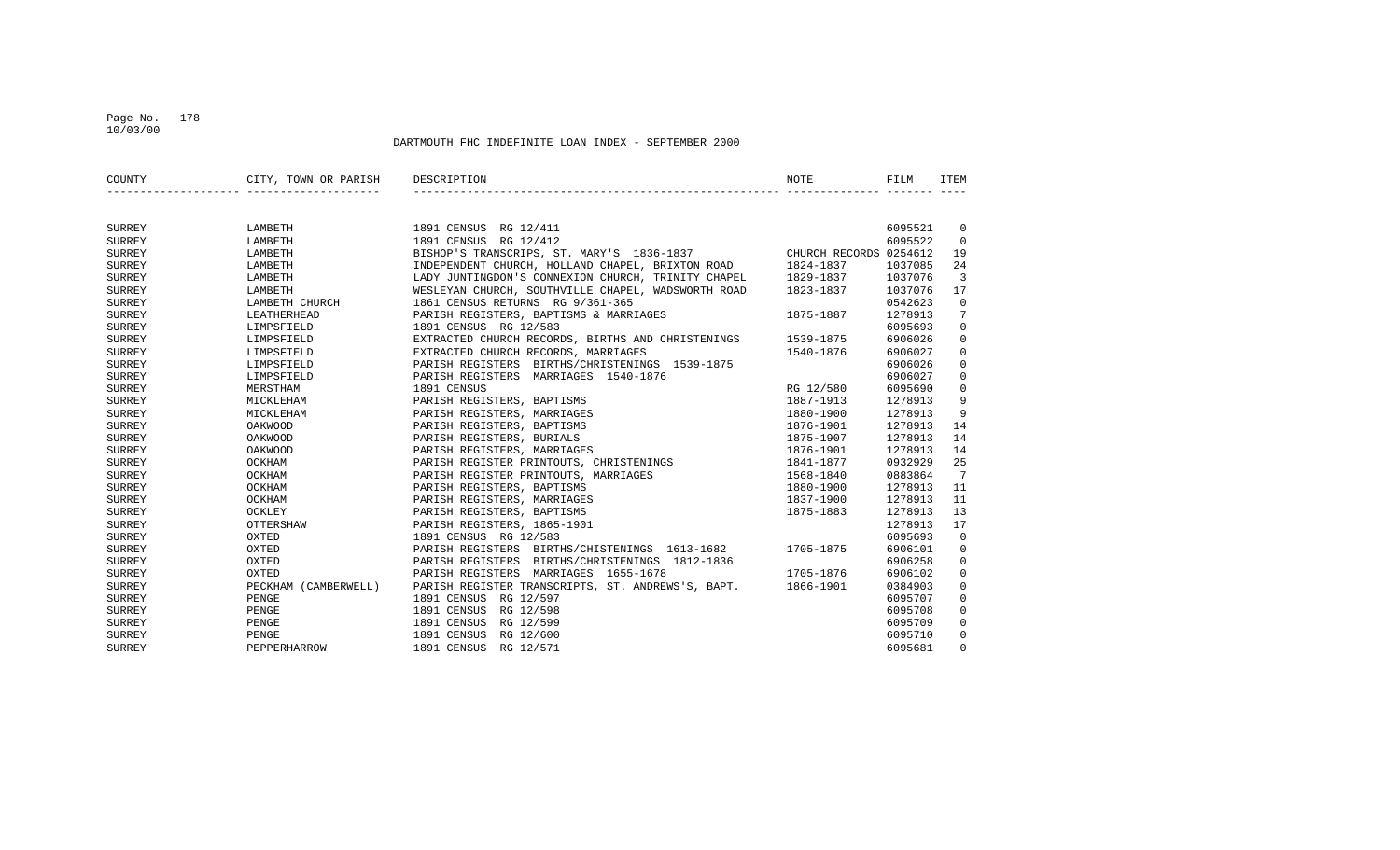## Page No. 179 10/03/00

| COUNTY        | CITY, TOWN OR PARISH DESCRIPTION |                                                                                                                    | NOTE      | FILM    | ITEM           |
|---------------|----------------------------------|--------------------------------------------------------------------------------------------------------------------|-----------|---------|----------------|
|               |                                  |                                                                                                                    |           |         |                |
| SURREY        |                                  | PEPPERHARROW PARISH REGISTERS, BAPTISMS                                                                            | 1881-1901 | 1278913 | 19             |
| SURREY        | PUTNEY                           | 1861 CENSUS                                                                                                        |           | 0542626 | $\overline{0}$ |
| <b>SURREY</b> | PUTNEY                           | PARISH REGISTER PRINTOUTS, MARRIAGES                                                                               | 1620-1870 | 0883864 | 14             |
| SURREY        | PYRFORD                          | 1891 CENSUS RETURNS                                                                                                |           | 6095663 | $\overline{0}$ |
| SURREY        | PYRFORD                          | PARISH REGISTERS, BAPTISMS                                                                                         | 1875-1880 | 1278913 | 20             |
| SURREY        | PYRFORD                          | PARISH REGISTERS, MARRIAGES                                                                                        | 1874-1901 | 1278913 | 20             |
| SURREY        | REIGALE FOREIGH                  | 1891 CENSUS                                                                                                        | RG 12/580 | 6095690 | $\overline{0}$ |
| SURREY        | RIPLEY                           | PARISH REGISTERS, BAPTISMS                                                                                         | 1875-1901 | 1278913 | 23             |
| SURREY        | RIPLEY                           | PARISH REGISTERS, BURIALS                                                                                          | 1877-1901 | 1278913 | 23             |
| SURREY        | RIPLEY                           | PARISH REGISTERS, MARRIAGES                                                                                        | 1875-1901 | 1278913 | 23             |
| <b>SURREY</b> | SEAL                             | 1891 CENSUS RETURNS RG12/565                                                                                       |           | 6095675 | $\overline{0}$ |
| SURREY        | SEAL                             | PARISH REGISTERS, BURIALS                                                                                          | 1873-1908 | 1278913 | 22             |
| SURREY        | SELHURST                         | PARISH REGISTERS, 1867-1901                                                                                        |           | 0994413 | $\mathbf{1}$   |
| <b>SURREY</b> | SEND                             | PARISH REGISTERS, BAPTISMS                                                                                         | 1875-1901 | 1278913 | 23             |
| SURREY        | <b>SEND</b>                      | PARISH REGISTERS, BURIALS                                                                                          | 1877-1901 | 1278913 | 23             |
| SURREY        | SEND                             | PARISH REGISTERS, MARRIAGES                                                                                        | 1875-1901 | 1278913 | 23             |
| SURREY        | SHALFORD                         | PARISH REGISTERS, BURIALS                                                                                          | 1880-1908 | 1278913 | 29             |
| SURREY        | SHALFORD                         | PARISH REGISTERS, MARRIAGES                                                                                        | 1879-1895 | 1278913 | 29             |
| SURREY        | SHAMLEY-GREEN                    | PARISH REGISTERS, 1882-1900                                                                                        |           | 1278913 | 27             |
| SURREY        | SHERE                            | PARISH REGISTERS, BAPTISMS                                                                                         | 1880-1918 | 1278913 | 31             |
| SURREY        | SHERE                            | PARISH REGISTERS, BURIALS                                                                                          | 1880-1901 | 1278913 | 31             |
| SURREY        | SHERE                            | PARISH REGISTERS, MARRIAGES                                                                                        | 1884-1919 | 1278913 | 31             |
| SURREY        | SOUTHWARK                        | 1891 CENSUS RG12/368                                                                                               |           | 6095478 | $\overline{0}$ |
| SURREY        | SOUTHWARK                        | 1891 CENSUS RG12/369                                                                                               |           | 6095479 | $\mathbf 0$    |
| SURREY        | SOUTHWARK                        | BISHOP'S TRANSCRIPTS CHRIST., MARRIAGES, BURIALS 1810-1816                                                         |           | 0307708 | $\mathbf 0$    |
| SURREY        | SOUTHWARK                        | BISHOP'S TRANSCRIPTS CHRIST., MARRIAGES, BURIALS                                                                   | 1799-1809 | 0307707 | $\mathsf 0$    |
| SURREY        | SOUTHWARK                        | BISHOP'S TRANSCRIPTS CHRIST., MARRIAGES, BURIALS                                                                   | 1759-1798 | 0307706 | $\mathbf 0$    |
| SURREY        | SOUTHWARK                        | BISHOP'S TRANSCRIPTS, BURIALS                                                                                      | 1810-1816 | 0307708 | $\mathsf 0$    |
| SURREY        | SOUTHWARK                        | BISHOP'S TRANSCRIPTS, CHRISTENINGS & MARRIAGES                                                                     | 1810-1816 | 0307708 | $\mathbf 0$    |
| SURREY        | SOUTHWARK                        | INDEPENDENT CHURCH, SAINT GEORGES CHAPEL                                                                           | 1791-1825 | 1037076 | 8              |
| SURREY        | SOUTHWARK                        | INDEPENDENT CHURCH, UNION ST. CHAPEL, CHRISTENINGS 1805-1837                                                       |           | 1037076 | 16             |
| SURREY        | SOUTHWARK                        |                                                                                                                    |           | 1037076 | 15             |
| SURREY        | SOUTHWARK                        | RVINGITE CHURCH, TRINITY STREET CHAPEL 1832-1840<br>LADY HUNTINGDON'S CHURCH, SURREY CHAPEL 1787-1837<br>1910-1916 |           | 1037076 | 12             |
| SURREY        | SOUTHWARK                        | 2.1. SAVIOR'S CHURCH, BISHOP'S TRANSCRIPTS<br>PRISH REGISTERS, BAPTISMS                                            | 1810-1816 | 0307708 | $\overline{0}$ |
| SURREY        | STOKE-D'ABERNON                  | PARISH REGISTERS, BAPTISMS                                                                                         | 1875-1887 | 1278913 | 34             |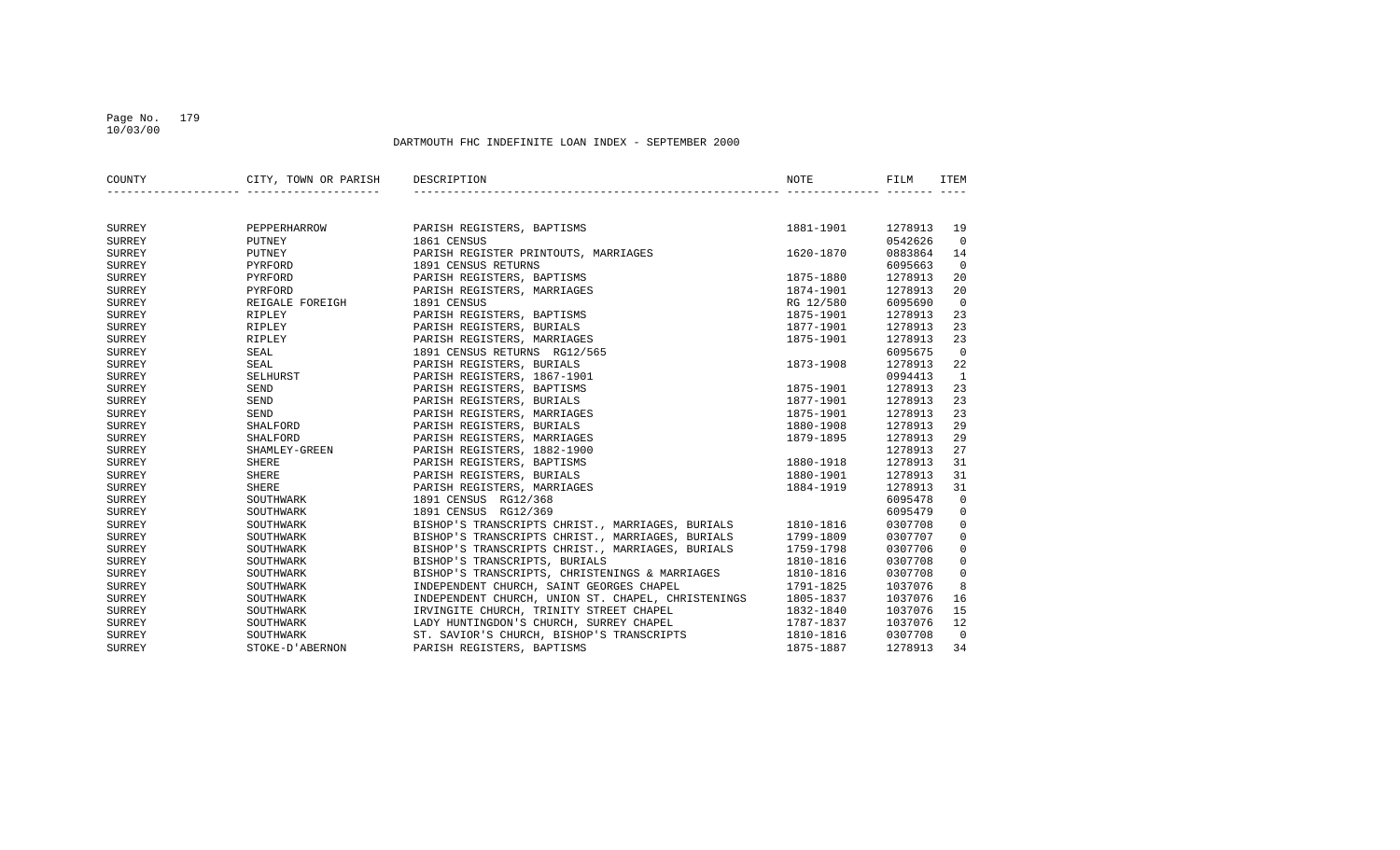#### Page No. 180 10/03/00

| COUNTY        | CITY, TOWN OR PARISH | DESCRIPTION                                       | NOTE      | FILM    | <b>ITEM</b>    |
|---------------|----------------------|---------------------------------------------------|-----------|---------|----------------|
|               |                      |                                                   |           |         |                |
|               |                      |                                                   |           |         |                |
| SURREY        | STOKE-D'ABERNON      | PARISH REGISTERS, BURIALS                         | 1875-1903 | 1278913 | 34             |
| <b>SURREY</b> | <b>STREATHAM</b>     | 1861 CENSUS                                       |           | 0542626 | $\Omega$       |
| <b>SURREY</b> | TANDRIDGE            | 1891 CENSUS RG 12/584                             |           | 6095694 | $\overline{0}$ |
| SURREY        | TANDRIDGE            | PARISH REGISTERS BIRTHS/CHRISTENINGS 1800-1861    |           | 6906142 | $\overline{0}$ |
| SURREY        | TATSFIELD            | 1891 CENSUS RG 12/584                             |           | 6095694 | $\mathbf 0$    |
| <b>SURREY</b> | THAMES DITTON        | PARISH REGISTERS, BAPTISMS 1875-1889              |           | 0994415 | 2              |
| <b>SURREY</b> | THAMES DITTON        | PARISH REGISTERS, BAPTISMS 1889-1901              |           | 0994415 | 12             |
| SURREY        | THAMES DITTON        | PARISH REGISTERS, BURIALS 1841-1901               |           | 0994415 | 12             |
| SURREY        | THAMES DITTON        | PARISH REGISTERS, MARRIAGES 1844-1900             |           | 0994415 | 12             |
| <b>SURREY</b> | THAMES-DITTON        | PARISH REGISTERS, 1663-1888                       |           | 1042227 | $\mathbf{1}$   |
| SURREY        | THURSLEY             | 1891 CENSUS RG 12/571                             |           | 6095681 | $\overline{0}$ |
| <b>SURREY</b> | THURSLEY             | PARISH REGISTERS, BAPTISMS                        | 1875-1891 | 1278913 | 36             |
| <b>SURREY</b> | THURSLEY             | PARISH REGISTERS, MARRIAGES                       | 1875-1910 | 1278913 | 36             |
| <b>SURREY</b> | TITSEY               | 1891 CENSUS RG 12/584                             |           | 6095694 | $\overline{0}$ |
| SURREY        | TOOTING GRAVENEY     | 1861 CENSUS                                       |           | 0542626 | $\overline{0}$ |
| <b>SURREY</b> | VIRGINIA-WATER       | PARISH REGISTERS, BAPTISMS                        | 1838-1904 | 1278913 | 38             |
| <b>SURREY</b> | VIRGINIA-WATER       | PARISH REGISTERS, MARRIAGES                       | 1839-1909 | 1278913 | 38             |
| SURREY        | WALTON-ON-THE-HILL   | 1891 CENSUS                                       | RG 12/580 | 6095690 | $\Omega$       |
| SURREY        | WARLINGHAM           | 1891 CENSUS RG 12/584                             |           | 6095694 | $\Omega$       |
| <b>SURREY</b> | WEST HORLEY          | PARISH REGISTER PRINTOUTS, CHRISTENINGS           | 1771-1875 | 0933238 | 10             |
| <b>SURREY</b> | WEST HORSLEY         | PARISH REGISTERS, BAPTISMS                        | 1890-1900 | 1278913 | $\overline{4}$ |
| SURREY        | WEST HORSLEY         | PARISH REGISTERS, BURIALS                         | 1884-1900 | 1278913 | 4              |
| <b>SURREY</b> | WEST HORSLEY         | PARISH REGISTERS, MARRIAGES                       | 1875-1900 | 1278913 | $\overline{4}$ |
| <b>SURREY</b> | WITLEY               | 1891 CENSUS RG 12/571                             |           | 6095681 | $\mathbf 0$    |
| <b>SURREY</b> | WITLEY               | PARISH REGISTERS BIRTHS/CHRISTENINGS 1753-1875    |           | 6906138 | $\mathbf 0$    |
| <b>SURREY</b> | WITLEY               | PARISH REGISTERS BIRTHS/CHRISTENINGS 1848-1876    | MILFORD   | 6902353 | $\mathbf 0$    |
| <b>SURREY</b> | WITLEY               | PARISH REGISTERS MARRIAGES 1736-1812              | 1837-1875 | 6906139 | $\mathbf 0$    |
| SURREY        | WITLEY               | PARISH REGISTERS MARRIAGES 1845-1876              | MILFORD   | 6902354 | $\mathbf 0$    |
| SURREY        | WOLDINGHAM           | 1891 CENSUS RG 12/584                             |           | 6095694 | $\mathbf 0$    |
| <b>SURREY</b> | WOTTON               | PARISH REGISTER PRINTOUTS, CHRISTENINGS 1821-1856 |           | 0932929 | 24             |
| SUSSEX        |                      | GLIMPES OF OUR ANCESTORS                          |           | 1441064 | 8              |
| SUSSEX        | ALDINGBOURN          | 1891 CENSUS RG 12/844                             |           | 6095954 | $\overline{0}$ |
| <b>SUSSEX</b> | AMBERLEY             | 1891 CENSUS RG 12/833                             |           | 6095943 | $\overline{0}$ |
| <b>SUSSEX</b> | ANGMERING            | 1891 CENSUS RG 12/839                             |           | 6095949 | $\Omega$       |
| SUSSEX        | APPLEDRAM            | 1891 CENSUS RG 12/841                             |           | 6095951 | $\mathbf 0$    |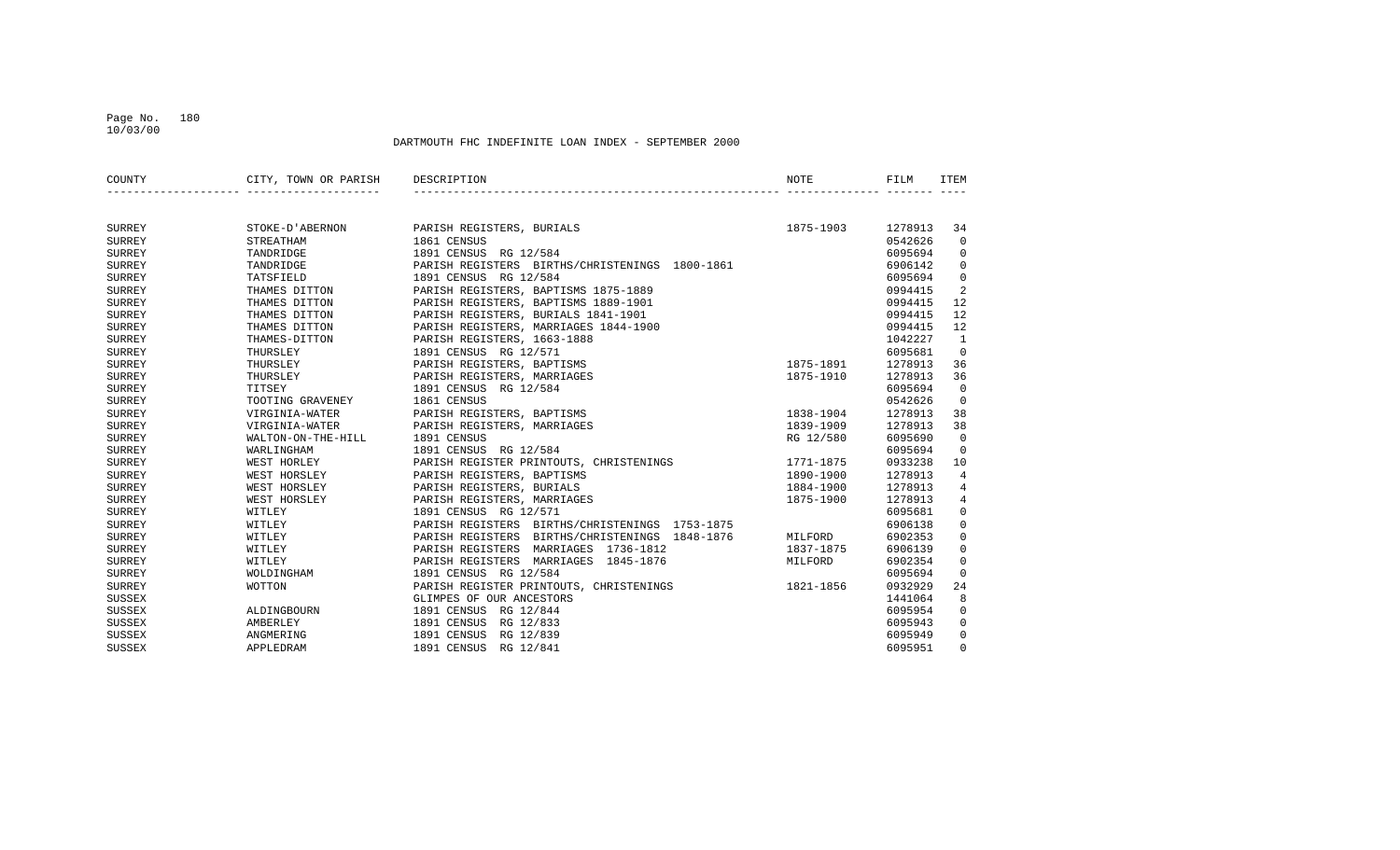### Page No. 181 10/03/00

| COUNTY        | CITY, TOWN OR PARISH | DESCRIPTION                                        | NOTE      | FILM    | <b>ITEM</b>  |
|---------------|----------------------|----------------------------------------------------|-----------|---------|--------------|
|               |                      |                                                    |           |         |              |
| <b>SUSSEX</b> | ARDINGLY             | 1871 CENSUS                                        |           | 0827489 | 0            |
| <b>SUSSEX</b> | ARLINGTON            | 1851 CENSUS                                        |           | 0193541 | $\mathbf{0}$ |
| SUSSEX        | ARUNDEL              | 1891 CENSUS<br>RG 12/839                           |           | 6095949 | 0            |
| SUSSEX        | <b>ASHBURNHAM</b>    | 1851 CENSUS                                        |           | 0193539 | $\mathbf 0$  |
| <b>SUSSEX</b> | <b>BATTLE</b>        | 1851 CENSUS                                        |           | 0193539 | $\mathbf{0}$ |
| SUSSEX        | <b>BEXHILL</b>       | 1851 CENSUS                                        |           | 0193539 | $\mathbf 0$  |
| SUSSEX        | <b>BEXHILL</b>       | 1891 CENSUS                                        | RG 12/767 | 6095877 | 0            |
| SUSSEX        | <b>BOXGROVE</b>      | 1891 CENSUS<br>RG 12/844                           |           | 6095954 | 0            |
| <b>SUSSEX</b> | BRIGHTLING           | 1851 CENSUS                                        |           | 0193539 | 0            |
| <b>SUSSEX</b> | <b>BRIGHTON</b>      | 1891 CENSUS, ST. PETER SUB-DISTRICT                | RG 12/805 | 6095915 | $\mathbf 0$  |
| <b>SUSSEX</b> | <b>BROADWATER</b>    | 1891 CENSUS RG 12/837                              |           | 6095947 | $\mathbf{0}$ |
| <b>SUSSEX</b> | <b>BURPHAM</b>       | 1891 CENSUS<br>RG 12/839                           |           | 6095949 | $\mathbf 0$  |
| SUSSEX        | CATSFIELD            | 1851 CENSUS                                        |           | 0193539 | 0            |
| <b>SUSSEX</b> | <b>CHICHESTER</b>    | 1891 CENSUS                                        | RG 12/846 | 6095956 | 0            |
| SUSSEX        | <b>CHICHESTER</b>    | PARISH REGISTER PRINTOUTS: CHRISTENINGS, 1700-1722 |           | 0883997 | 3            |
| SUSSEX        | CHIDDINGLY           | 1851 CENSUS                                        |           | 0193541 | $\mathbf 0$  |
| <b>SUSSEX</b> | CLAPHAM              | 1891 CENSUS<br>RG 12/837                           |           | 6095947 | $\mathbf 0$  |
| <b>SUSSEX</b> | COLD-WALTHAM         | 1891 CENSUS<br>RG 12/833                           |           | 6095943 | $\mathbf 0$  |
| SUSSEX        | CROWHURST            | 1851 CENSUS                                        |           | 0193539 | $\mathbf 0$  |
| <b>SUSSEX</b> | CUCKFIELD            | 1891 CENSUS RETURNS                                |           | 6095902 | $\mathbf 0$  |
| <b>SUSSEX</b> | CUCKFIELD            | BISHOP'S TRANSCRIPTS, BAPTISMS, MARR., & BURIALS   | 1866-1909 | 1041582 | 2            |
| <b>SUSSEX</b> | DALLINGTON           | 1851 CENSUS                                        |           | 0193539 | $\mathbf{0}$ |
| <b>SUSSEX</b> | DALLINGTON           | PARISH REGISTER PRINTOUTS, CHRISTENINGS            | 1598-1810 | 0933238 | 19           |
| <b>SUSSEX</b> | DITCHLING            | PARISH REGISTERS                                   |           | 0990439 | $\mathbf{1}$ |
| <b>SUSSEX</b> | DONNINGTON           | 1891 CENSUS RG 12/841                              |           | 6095951 | $\mathbf 0$  |
| <b>SUSSEX</b> | <b>DURRINGTON</b>    | 1891 CENSUS<br>RG 12/837                           |           | 6095947 | $\mathbf 0$  |
| <b>SUSSEX</b> | <b>EARTHAM</b>       | 1891 CENSUS<br>RG 12/844                           |           | 6095954 | $\mathbf 0$  |
| <b>SUSSEX</b> | EAST GRINSTEAD       | 1891 CENSUS                                        | RG 12/789 | 6095899 | $\mathbf 0$  |
| <b>SUSSEX</b> | EAST GRINSTEAD       | 1891 CENSUS RG12/789                               |           | 6095899 | $\mathbf 0$  |
| <b>SUSSEX</b> | EAST GRINSTEAD       | BISHOP'S TRANSCRIPTS, BAPTISMS, MARR. & BURIALS    | 1837-1890 | 1041581 | $\mathbf 0$  |
| <b>SUSSEX</b> | EAST GRINSTEAD       | BISHOP'S TRANSCRIPTS, BAPTISMS, MARR., & BURIALS   | 1890-1899 | 1041582 | 1            |
| <b>SUSSEX</b> | EAST LAVANT          | 1891 CENSUS RG 12/844                              |           | 6095954 | $\mathbf 0$  |
| <b>SUSSEX</b> | EWHURST              | 1851 CENSUS                                        |           | 0193539 | $\mathbf 0$  |
| <b>SUSSEX</b> | FERRING              | 1891 CENSUS<br>RG 12/837                           |           | 6095947 | 0            |
| <b>SUSSEX</b> | FERRING              | PARISH REGISTER PRINTOUTS, CHRISTENINGS            | 1813-1877 | 1037072 | 5            |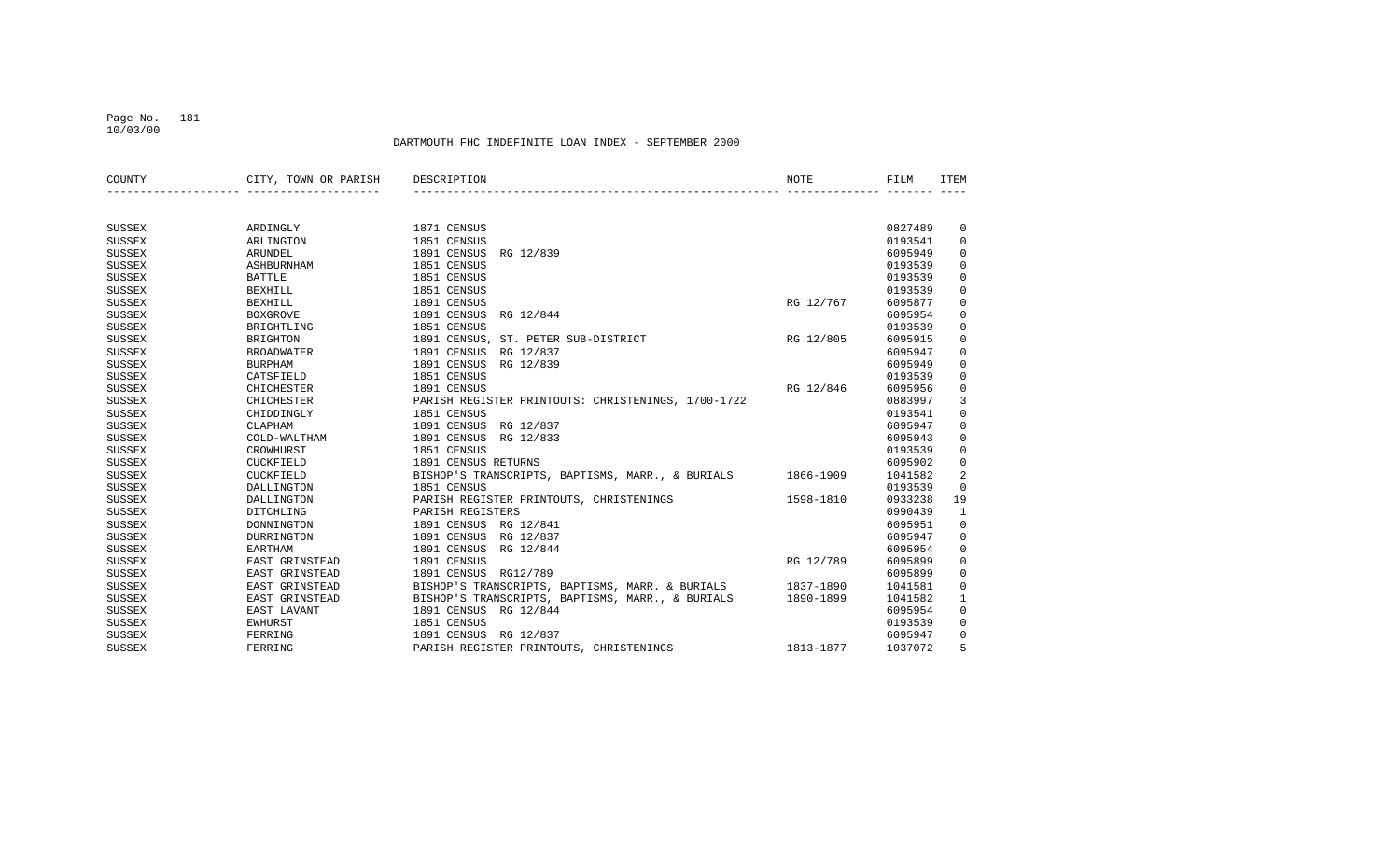### Page No. 182 10/03/00

| COUNTY        | CITY, TOWN OR PARISH | DESCRIPTION                                                | <b>NOTE</b> | FILM    | <b>ITEM</b>  |
|---------------|----------------------|------------------------------------------------------------|-------------|---------|--------------|
|               |                      |                                                            |             |         |              |
|               |                      |                                                            |             |         |              |
| SUSSEX        | FISHBOURNE           | PARISH REGISTER PRINTOUTS, CHRISTENINGS                    | 1589-1812   | 0933238 | -5           |
| <b>SUSSEX</b> | FITTLEWORTH          | PARISH REGISTER PRINTOUTS, CHRISTENINGS                    | 1563-1876   | 1037085 | 15           |
| <b>SUSSEX</b> | FUNTINGTON           | PARISH REGISTERS, 1653-1876                                |             | 0918269 | $\mathbf 0$  |
| <b>SUSSEX</b> | GORING               | 1891 CENSUS RG 12/837                                      |             | 6095947 | 0            |
| <b>SUSSEX</b> | <b>GREATHAM</b>      | 1891 CENSUS<br>RG 12/833                                   |             | 6095943 | $\mathbf 0$  |
| <b>SUSSEX</b> | HAILSHAM             | 1851 CENSUS                                                |             | 0193541 | $\mathbf 0$  |
| <b>SUSSEX</b> | HARDHAM              | 1891 CENSUS RG 12/833                                      |             | 6095943 | $\mathbf 0$  |
| SUSSEX        | HASTINGS             | 1891 CENSUS<br>RG 12/762                                   |             | 6095872 | $\mathbf 0$  |
| SUSSEX        | HASTINGS             | 1891 CENSUS<br>RG 12/763                                   |             | 6095873 | $\mathbf 0$  |
| <b>SUSSEX</b> | HASTINGS             | 1891 CENSUS RG 12/766                                      |             | 6095876 | 0            |
| <b>SUSSEX</b> | HAYWARDS-HEATH       | BISHOP'S TRANSCRIPTS, BAPTISMS, MARR., & BURIALS 1866-1909 |             | 1041582 | 2            |
| <b>SUSSEX</b> | <b>HEATHFIELD</b>    | 1851 CENSUS                                                |             | 0193541 | $\mathbf 0$  |
| SUSSEX        | HEENE                | 1891 CENSUS<br>RG 12/837                                   |             | 6095947 | $\mathbf 0$  |
| SUSSEX        | HELLINGLY            | 1851 CENSUS                                                |             | 0193541 | $\mathbf 0$  |
| <b>SUSSEX</b> | HENFIELD             | BISHOP'S TRANSCRIPTS, BAPTISMS, MARR., & BURIALS 1606-1812 |             | 1041582 | 3            |
| <b>SUSSEX</b> | HERSTMONCEUX         | 1851 CENSUS                                                |             | 0193541 | 0            |
| <b>SUSSEX</b> | HOLLINGTON           | 1851 CENSUS                                                |             | 0193539 | 0            |
| <b>SUSSEX</b> | HOOE                 | 1851 CENSUS                                                |             | 0193541 | $\mathbf 0$  |
| SUSSEX        | HOUGHTON             | 1891 CENSUS<br>RG 12/839                                   |             | 6095949 | $\mathbf 0$  |
| <b>SUSSEX</b> | HUNSTON              | 1891 CENSUS<br>RG 12/841                                   |             | 6095951 | $\mathbf 0$  |
| <b>SUSSEX</b> | KIRDFORD             | 1891 CENSUS<br>RG 12/831                                   |             | 6095941 | $\mathbf 0$  |
| <b>SUSSEX</b> | LAUGHTON             | 1851 CENSUS                                                |             | 0193541 | $\mathbf 0$  |
| <b>SUSSEX</b> | LEOMINSTER           | 1891 CENSUS RG 12/839                                      |             | 6095949 | $\mathbf 0$  |
| <b>SUSSEX</b> | LINCH                | PARISH REGISTER PRINTOUTS: CHRISTENINGS, 1701-1876         |             | 0883997 | $\mathbf{1}$ |
| <b>SUSSEX</b> | LINGFIELD            | 1891 CENSUS                                                | RG 12/789   | 6095899 | 0            |
| <b>SUSSEX</b> | LINGFIELD            | 1891 CENSUS<br>RG12/789                                    |             | 6095899 | 0            |
| <b>SUSSEX</b> | MERSTON              | 1891 CENSUS<br>RG 12/841                                   |             | 6095951 | 0            |
| SUSSEX        | MIDHURST             | PARISH REGISTERS BIRTHS/CHRISTENINGS 1565-1876             |             | 6901227 | $\mathbf 0$  |
| SUSSEX        | MIDHURST             | PARISH REGISTERS MARRIAGES 1565-1876                       |             | 6901228 | $\mathbf 0$  |
| SUSSEX        | MOUNTFIELD           | 1851 CENSUS                                                |             | 0193539 | $\mathbf 0$  |
| SUSSEX        | NINFIELD             | 1851 CENSUS                                                |             | 0193541 | $\mathbf 0$  |
| SUSSEX        | NORTH MUNDHAM        | 1891 CENSUS<br>RG 12/841                                   |             | 6095951 | $\mathbf 0$  |
| SUSSEX        | NORTH STOKE          | RG 12/833<br>1891 CENSUS                                   |             | 6095943 | $\mathbf 0$  |
| <b>SUSSEX</b> | NORTHCHAPEL          | 1891 CENSUS<br>RG 12/831                                   |             | 6095941 | $\Omega$     |
| <b>SUSSEX</b> | OVING                | 1891 CENSUS<br>RG 12/844                                   |             | 6095954 | $\Omega$     |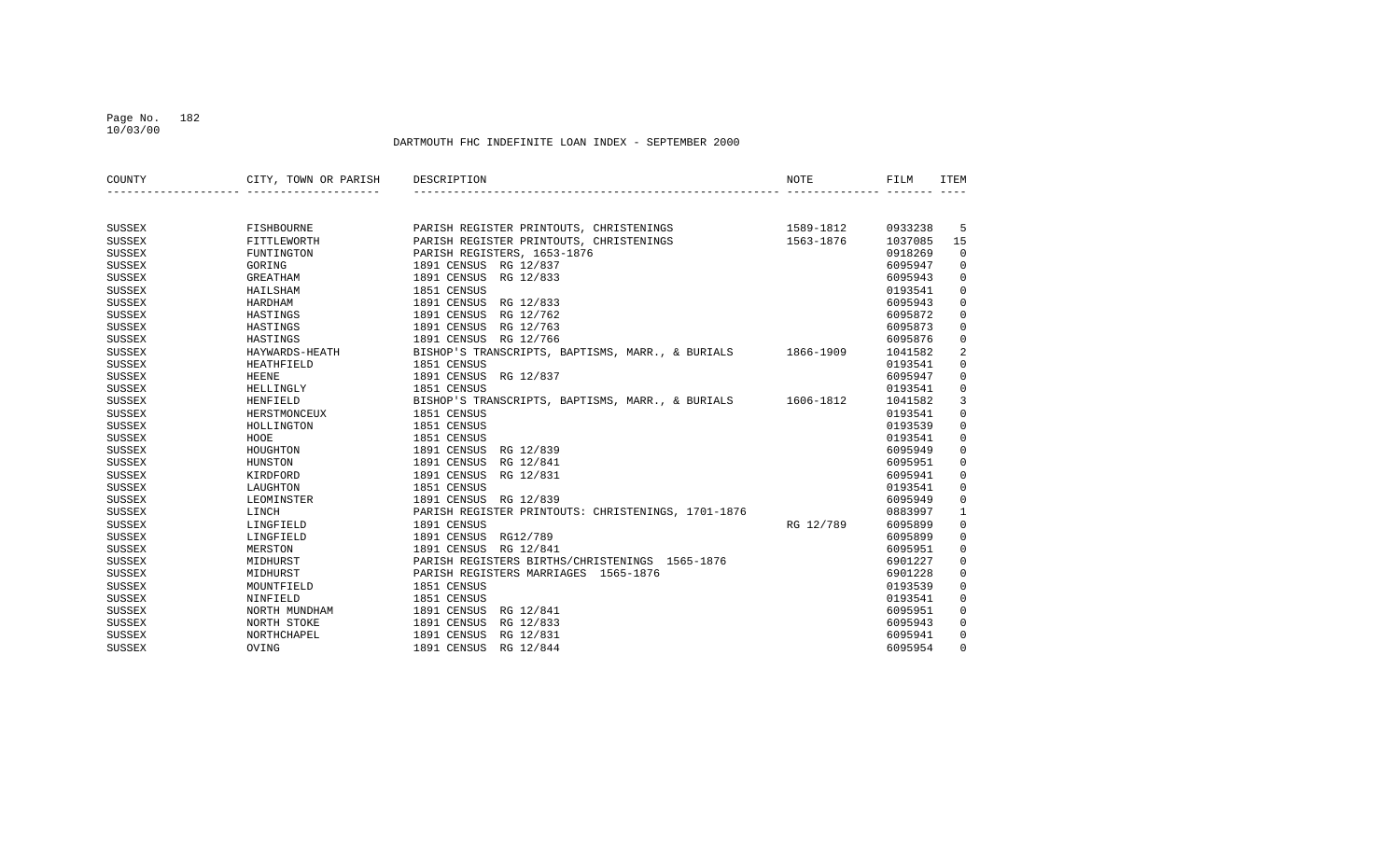### Page No. 183 10/03/00

| COUNTY        | CITY, TOWN OR PARISH | DESCRIPTION                                        | NOTE      | FILM    | <b>ITEM</b>    |
|---------------|----------------------|----------------------------------------------------|-----------|---------|----------------|
|               |                      |                                                    |           |         |                |
|               |                      |                                                    |           |         |                |
| <b>SUSSEX</b> | PAGHAM               | 1891 CENSUS RG 12/841                              |           | 6095951 | 0              |
| <b>SUSSEX</b> | PATCHING             | 1891 CENSUS<br>RG 12/839                           |           | 6095949 | $\mathsf 0$    |
| <b>SUSSEX</b> | PENHURST             | 1851 CENSUS                                        |           | 0193539 | $\mathsf 0$    |
| <b>SUSSEX</b> | PETWORTH             | PARISH REGISTERS BIRTHS/CHRISTENINGS 1559-1876     |           | 6901232 | $\mathsf 0$    |
| <b>SUSSEX</b> | PLAYDEN              | PARISH REGISTER PRINTOUTS, CHRISTENINGS            | 1638-1706 | 0933407 | $\overline{4}$ |
| <b>SUSSEX</b> | POLING               | 1891 CENSUS RG 12/839                              |           | 6095949 | $\mathsf 0$    |
| <b>SUSSEX</b> | PULBOROUGH           | 1891 CENSUS<br>RG 12/833                           |           | 6095943 | $\mathbf 0$    |
| <b>SUSSEX</b> | RACKHAM              | 1891 CENSUS<br>RG 12/833                           |           | 6095943 | $\mathbf 0$    |
| <b>SUSSEX</b> | <b>RACTON</b>        | PARISH REGISTER PRINTOUTS, CHRISTENINGS            | 1599-1877 | 1037072 | 6              |
| <b>SUSSEX</b> | SEDLESCOMBE          | 1851 CENSUS                                        |           | 0193539 | $\mathsf 0$    |
| <b>SUSSEX</b> | SLAUGHAM             | 1891 CENSUS RETURNS                                |           | 6095902 | $\mathsf 0$    |
| <b>SUSSEX</b> | SOUTH STOKE          | 1891 CENSUS<br>RG 12/839                           |           | 6095949 | $\mathbf 0$    |
| <b>SUSSEX</b> | TANGMERE             | 1891 CENSUS RG 12/844                              |           | 6095954 | $\mathsf 0$    |
| <b>SUSSEX</b> | TANGMERE             | PARISH REGISTER PRINTOUTS: CHRISTENINGS, 1813-1877 |           | 0883997 | $\overline{2}$ |
| <b>SUSSEX</b> | TORTINGTON           | 1891 CENSUS RG 12/839                              |           | 6095949 | $\mathsf 0$    |
| <b>SUSSEX</b> | TORTINGTON           | PARISH REGISTER PRINTOUTS, CHRISTENINGS            | 1571-1877 | 1037072 | 7              |
| <b>SUSSEX</b> | WARBLETON            | 1851 CENSUS                                        |           | 0193541 | $\mathsf 0$    |
| <b>SUSSEX</b> | WARNINGCAMP          | 1891 CENSUS<br>RG 12/839                           |           | 6095949 | $\mathsf 0$    |
| <b>SUSSEX</b> | WARTLING             | 1851 CENSUS                                        |           | 0193541 | $\mathsf 0$    |
| <b>SUSSEX</b> | WEST CHILTINGTON     | 1891 CENSUS<br>RG 12/833                           |           | 6095943 | $\mathbf 0$    |
| <b>SUSSEX</b> | WEST TARRING         | 1891 CENSUS<br>RG 12/837                           |           | 6095947 | $\mathsf 0$    |
| <b>SUSSEX</b> | WESTFIELD            | 1851 CENSUS                                        |           | 0193539 | $\mathsf 0$    |
| <b>SUSSEX</b> | WESTHAMPNETT         | 1891 CENSUS<br>RG 12/844                           |           | 6095954 | $\mathsf 0$    |
| <b>SUSSEX</b> | WHATLINGTON          | 1851 CENSUS                                        |           | 0193539 | $\mathsf 0$    |
| <b>SUSSEX</b> | WIGGONHOLT           | 1891 CENSUS<br>RG 12/833                           |           | 6095943 | $\mathsf 0$    |
| <b>SUSSEX</b> | WISBOROUGH-GREEN     | 1891 CENSUS<br>RG 12/831                           |           | 6095941 | $\mathsf 0$    |
| WARWICK       | <b>ASTON</b>         | 1891 CENSUS<br>RG 12/2423                          |           | 6097533 | $\mathsf 0$    |
| WARWICK       | ASTON                | 1891 CENSUS<br>RG 12/2424                          |           | 6097534 | $\mathsf 0$    |
| WARWICK       | <b>ASTON</b>         | 1891 CENSUS<br>RG 12/2425                          |           | 6097535 | $\mathsf 0$    |
| WARWICK       | <b>ASTON</b>         | 1891 CENSUS<br>RG 12/2426                          |           | 6097536 | $\mathsf 0$    |
| WARWICK       | ASTON                | 1891 CENSUS<br>RG 12/2427                          |           | 6097537 | $\mathbf 0$    |
| WARWICK       | ASTON                | 1891 CENSUS<br>RG 12/2428                          |           | 6097538 | $\mathbf 0$    |
| WARWICK       | ASTON                | 1891 CENSUS<br>RG 12/2429                          |           | 6097539 | 0              |
| WARWICK       | ASTON                | 1891 CENSUS<br>RG 12/2430                          |           | 6097540 | 0              |
| WARWICK       | ASTON                | 1891 CENSUS<br>RG 12/2431                          |           | 6097541 | $\Omega$       |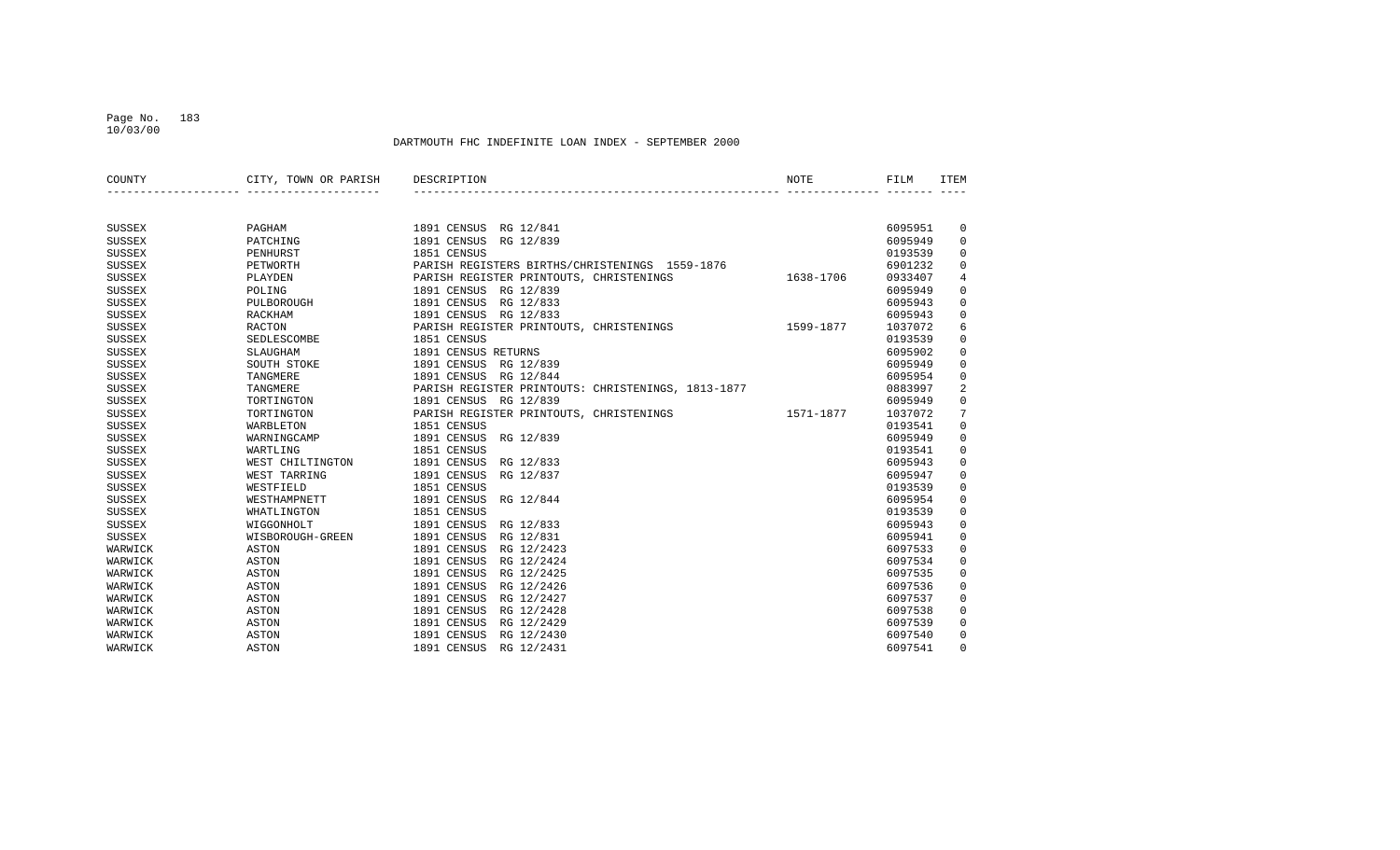#### Page No. 184 10/03/00

| COUNTY  | CITY, TOWN OR PARISH | DESCRIPTION                                       | NOTE          | FILM    | <b>ITEM</b> |
|---------|----------------------|---------------------------------------------------|---------------|---------|-------------|
|         |                      |                                                   |               |         |             |
| WARWICK | ASTON                | 1891 CENSUS<br>RG 12/2432                         |               | 6097542 | 0           |
| WARWICK | ASTON                | RG 12/2433<br>1891 CENSUS                         |               | 6097543 | $\mathbf 0$ |
| WARWICK | <b>ASTON</b>         | 1891 CENSUS<br>RG 12/2434                         |               | 6097544 | $\mathbf 0$ |
| WARWICK | ASTON                | 1891 CENSUS<br>RG 12/2435                         |               | 6097545 | $\mathsf 0$ |
| WARWICK | ASTON                | 1891 CENSUS<br>RG 12/2436                         |               | 6097546 | $\mathsf 0$ |
| WARWICK | ASTON                | 1891 CENSUS<br>RG 12/2437                         |               | 6097547 | 0           |
| WARWICK | BADDESLEY-CLINTON    | 1851 CENSUS RETURNS                               |               | 0087335 | $\mathsf 0$ |
| WARWICK | BADDESLEY-CLINTON    | 1861 CENSUS                                       |               | 0542937 | $\mathsf 0$ |
| WARWICK | BADDESLEY-CLINTON    | 1871 CENSUS RETURNS                               |               | 0839252 | $\mathsf 0$ |
| WARWICK | <b>BALSALL</b>       | 1851 CENSUS RETURNS                               |               | 0087335 | $\mathbf 0$ |
| WARWICK | <b>BALSALL</b>       | 1861 CENSUS                                       |               | 0542937 | 0           |
| WARWICK | <b>BALSALL</b>       | 1871 CENSUS RETURNS                               |               | 0839252 | $\mathsf 0$ |
| WARWICK | <b>BARFORD</b>       | 1861 CENSUS                                       |               | 0542937 | $\mathsf 0$ |
| WARWICK | <b>BARSTON</b>       | 1851 CENSUS RETURNS                               |               | 0087335 | $\mathsf 0$ |
| WARWICK | <b>BARSTON</b>       | 1861 CENSUS                                       |               | 0542937 | $\mathbf 0$ |
| WARWICK | <b>BEARLEY</b>       | 1891 CENSUS                                       | RG 12/2479    | 6097589 | $\mathsf 0$ |
| WARWICK | <b>BEAUDESERT</b>    | 1891 CENSUS                                       | RG 12/2479    | 6097589 | $\mathbf 0$ |
| WARWICK | <b>BEAUSALE</b>      | 1861 CENSUS                                       |               | 0542937 | $\mathbf 0$ |
| WARWICK | BIRDINGBURY          | 1861 CENSUS                                       |               | 0542937 | $\mathbf 0$ |
| WARWICK | BIRMINGHAM           | 1851 CENSUS RETURNS, ST PETER AND ST. PHILIP      | DIST. NO. 394 | 0087309 | $\mathbf 0$ |
| WARWICK | <b>BIRMINGHAM</b>    | 1851 CENSUS RETURNS, ST THOMAS SUB DISTRICT       | P. 310-804    | 0087309 | $\mathbf 0$ |
| WARWICK | <b>BIRMINGHAM</b>    | 1851 CENSUS RETURNS, ST. PETER SUB-DISTRICT       | $P. 1-434$    | 0087313 | $\mathbf 0$ |
| WARWICK | <b>BIRMINGHAM</b>    | 1861 CENSUS (PART)                                |               | 0542924 | 0           |
| WARWICK | <b>BIRMINGHAM</b>    | 1861 CENSUS (PART)                                |               | 0542923 | $\mathbf 0$ |
| WARWICK | BIRMINGHAM           | 1881 CENSUS OF ENGLAND AND WALES, BUNDLES #2991-4 |               | 1341715 | $\mathbf 0$ |
| WARWICK | BIRMINGHAM           | 1881 CENSUS RETURNS ST. MARTIN RG11/2991-2994     |               | 1341715 | 0           |
| WARWICK | <b>BIRMINGHAM</b>    | 1881 CENSUS RETURNS                               |               | 1341716 | $\mathbf 0$ |
|         |                      | ST. GEORGE 2995-2998                              |               |         |             |
| WARWICK | BIRMINGHAM           | BISHOP'S TRANSCRIPTS                              | 1814-1817,19  | 0502183 | $\Omega$    |
|         |                      | BAPT., MARR., & BURIALS                           |               |         |             |
| WARWICK | <b>BIRMINGHAM</b>    | BISHOP'S TRANSCRIPTS                              | 1813-1814     | 0502182 | 0           |
|         |                      | BAPT., MARR., & BURIALS                           |               |         |             |
| WARWICK | <b>BIRMINGHAM</b>    | PARISH REGISTERS                                  |               | 0813721 | 0           |
|         |                      | V.10,11 BAPTISMS 1826-1830                        |               |         |             |
| WARWICK | <b>BIRMINGHAM</b>    | PARISH REGISTERS                                  |               | 0813729 | $\Omega$    |
|         |                      | V.11 MARRIAGES 1828-1832                          |               |         |             |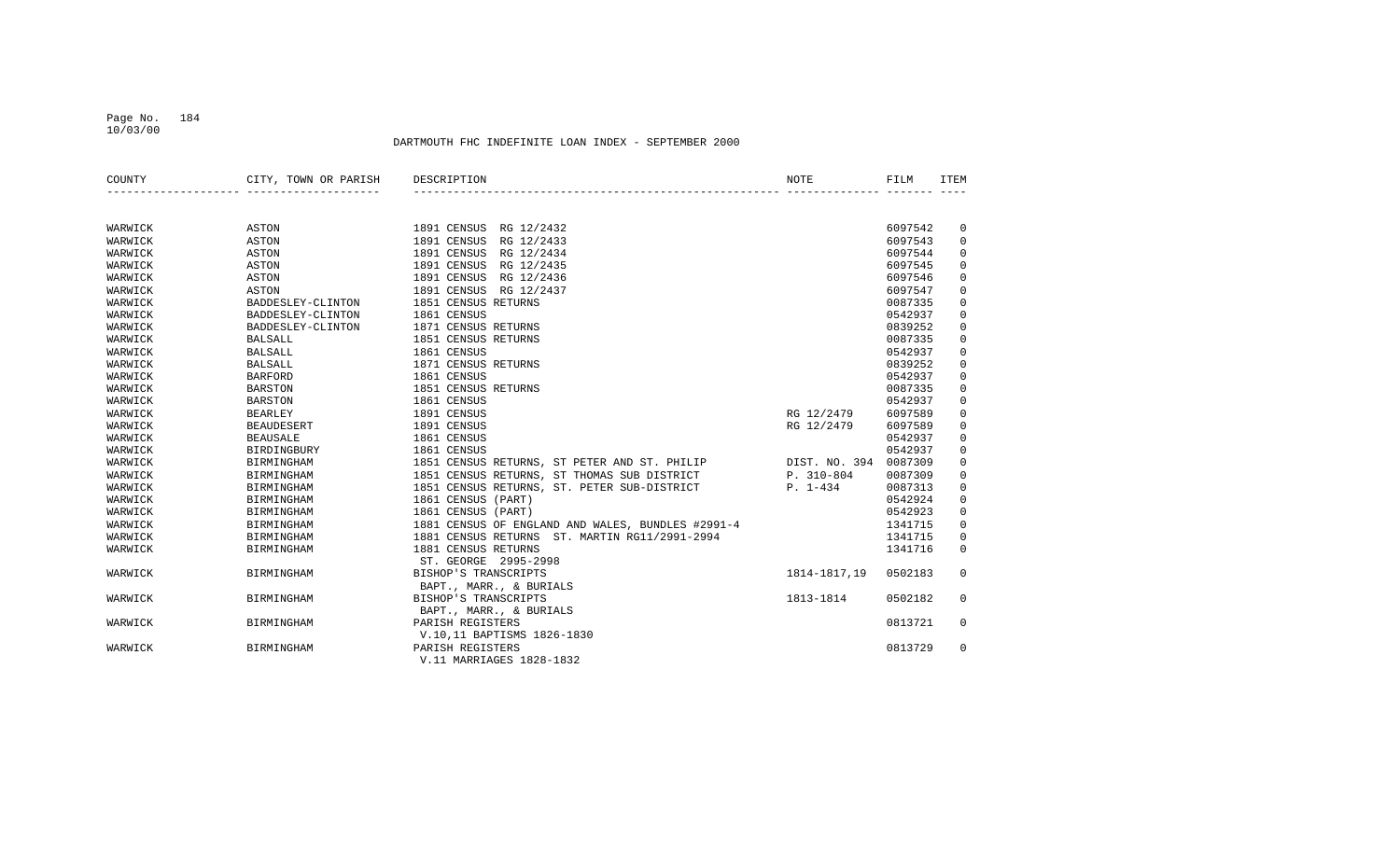#### Page No. 185 10/03/00

| COUNTY  | CITY, TOWN OR PARISH | DESCRIPTION                                        | NOTE        | FILM    | ITEM         |
|---------|----------------------|----------------------------------------------------|-------------|---------|--------------|
|         |                      |                                                    |             |         |              |
| WARWICK | BIRMINGHAM           | PARISH REGISTERS                                   |             | 0813723 | $\mathbf{0}$ |
|         |                      | V.14,15 BAPTISMS 1835-1840                         |             |         |              |
| WARWICK | <b>BIRMINGHAM</b>    | PARISH REGISTERS                                   |             | 0813731 | $\mathbf{0}$ |
|         |                      | V.14,15 MARRIAGES 1838-1841                        |             |         |              |
| WARWICK | <b>BIRMINGHAM</b>    | PARISH REGISTERS                                   |             | 0813724 | 0            |
|         |                      | V.16,17 BAPTISMS 1840-1847                         |             |         |              |
| WARWICK | BIRMINGHAM           | PARISH REGISTERS                                   |             | 0814857 | 0            |
|         |                      | V.4 BURIALS 1827-1837                              |             |         |              |
| WARWICK | BIRMINGHAM           | PARISH REGISTERS                                   |             | 0813719 | 0            |
|         |                      | V.7 BAPTISMS 1818-1821                             |             |         |              |
| WARWICK | BIRMINGHAM           | PARISH REGISTERS                                   |             | 0813720 | $\mathbf 0$  |
|         |                      | V.8,9 BAPTISMS 1821-1826                           |             |         |              |
| WARWICK | BIRMINGHAM           | PARISH REGISTERS                                   |             | 0813728 | 0            |
|         |                      | V.9,10 MARRIAGES 1821-1828                         |             |         |              |
| WARWICK | BIRMINGHAM           | ST. PHILIP'S CATHEDRAL REGISTERS, BAPTISMS V.12/13 | 1830-1835   | 0813722 | $\mathbf 0$  |
| WARWICK | BIRMINGHAM           | ST. PHILIP'S CATHEDRAL V. 12 MARRIAGES 1832-1837   |             | 0813730 | 0            |
| WARWICK | BOURTON-DUNSMOOR     | 1861 CENSUS                                        |             | 0542937 | $\mathbf 0$  |
| WARWICK | <b>BRINKLOW</b>      | PARISH REGISTER PRINTOUTS, CHRISTENINGS            | 1813-1876   | 0933238 | 8            |
| WARWICK | BUDBROOKE            | 1861 CENSUS                                        |             | 0542937 | $\mathbf 0$  |
| WARWICK | <b>BUSHWOOD</b>      | 1861 CENSUS                                        |             | 0542937 | $\mathbf 0$  |
| WARWICK | <b>BUSHWOOD</b>      | 1871 CENSUS RETURNS                                |             | 0839252 | $\mathbf 0$  |
| WARWICK | CLAVERDON            | 1891 CENSUS                                        | RG 12/2479  | 6097589 | $\mathsf 0$  |
| WARWICK | COPSTON-MAGNA        | MONUMENTAL INSCRIPTIONS                            |             | 0496918 | 6            |
| WARWICK | COVENTRY             | PARISH REGISTER PRINTOUTS: CHRISTENINGS, 1775-1837 | INDEPENDENT | 0883997 | 25           |
| WARWICK | DUNCHURCH            | 1861 CENSUS                                        |             | 0542937 | $\mathbf 0$  |
| WARWICK | ELMDON               | 1851 CENSUS RETURNS                                |             | 0087335 | $\mathbf 0$  |
| WARWICK | ELMDON               | 1861 CENSUS                                        |             | 0542937 | $\mathbf 0$  |
| WARWICK | ELMDON               | 1871 CENSUS RETURNS                                |             | 0839252 | $\mathbf 0$  |
| WARWICK | EXHALL (COVERNTRY)   | PARISH REGISTER PRINTOUTS, CHRISTENINGS            | 1540-1802   | 0883885 | 12           |
| WARWICK | <b>FRANKTON</b>      | 1861 CENSUS                                        |             | 0542937 | $\mathbf 0$  |
| WARWICK | GRANDBOROUGH         | 1861 CENSUS                                        |             | 0542937 | $\mathbf 0$  |
| WARWICK | HARBURY              | PARISH REGISTER PRINTOUTS, CHRISTENINGS            | 1564-1776   | 1037085 | 6            |
| WARWICK | HASELEY              | 1861 CENSUS                                        |             | 0542937 | $\mathbf 0$  |
| WARWICK | HATTON               | 1861 CENSUS                                        |             | 0542937 | $\mathbf 0$  |
| WARWICK | KINGS-NORTON         | 1861 CENSUS                                        |             | 0542937 | $\mathbf 0$  |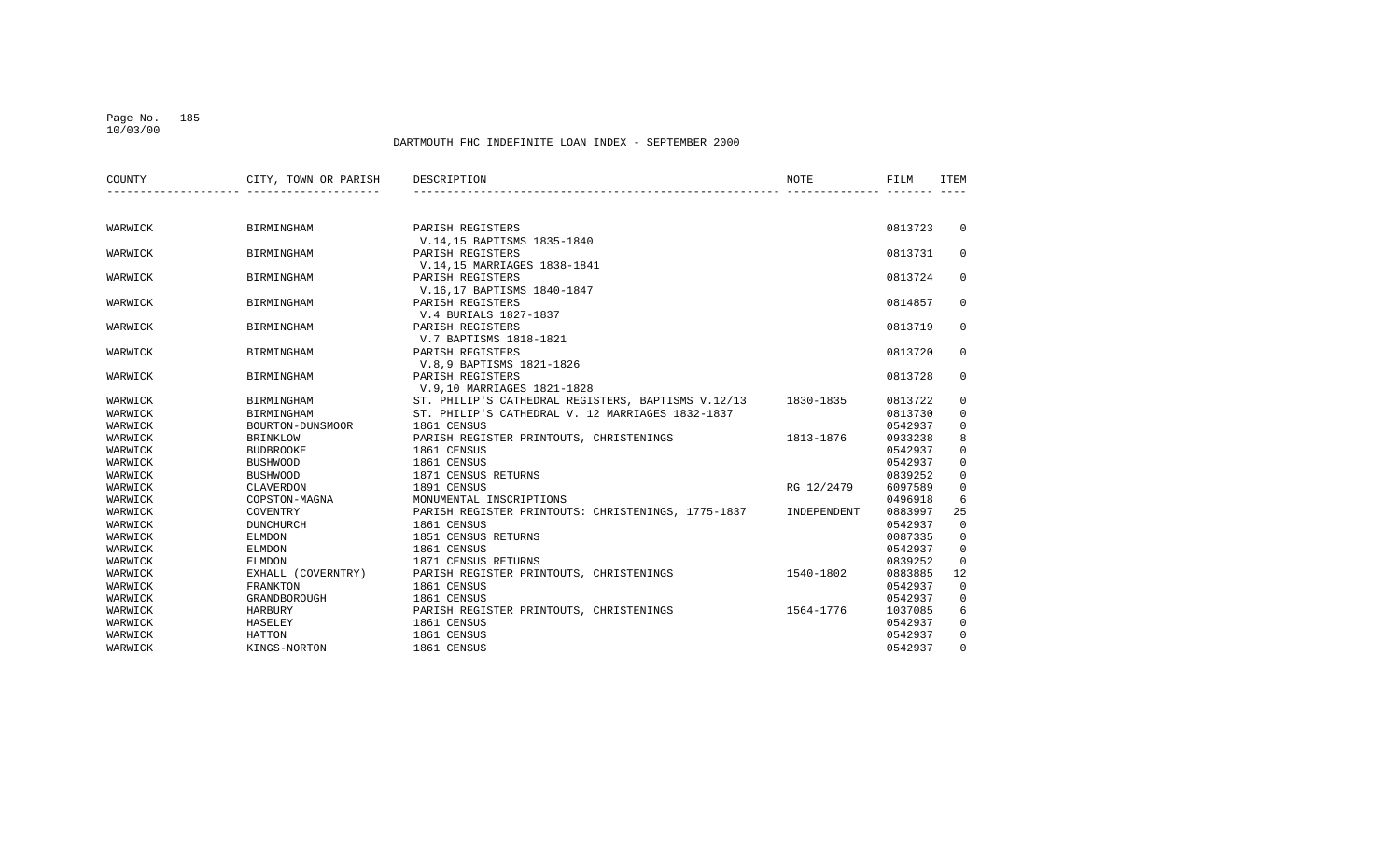#### Page No. 186 10/03/00

| COUNTY  | CITY, TOWN OR PARISH | DESCRIPTION                             | NOTE       | FILM    | <b>ITEM</b>  |
|---------|----------------------|-----------------------------------------|------------|---------|--------------|
|         |                      |                                         |            |         |              |
| WARWICK | KNOWLE               | 1851 CENSUS RETURNS                     |            | 0087335 | 0            |
| WARWICK | <b>KNOWLE</b>        | 1861 CENSUS                             |            | 0542937 | 0            |
| WARWICK | KNOWLE               | 1871 CENSUS RETURNS                     |            | 0839252 | $\mathbf 0$  |
| WARWICK | KNOWLE               | PARISH REGISTER PRINTOUTS, CHRISTENINGS | 1813-1876  | 0933197 | 3            |
| WARWICK | LANGLEY              | 1891 CENSUS                             | RG 12/2479 | 6097589 | $\mathbf 0$  |
| WARWICK | LAPWORTH             | 1851 CENSUS RETURNS                     |            | 0087335 | 0            |
| WARWICK | LAPWORTH             | 1861 CENSUS                             |            | 0542937 | 0            |
| WARWICK | LAPWORTH             | 1871 CENSUS RETURNS                     |            | 0839252 | $\mathbf 0$  |
| WARWICK | LEAMINGTON-HASTINGS  | 1861 CENSUS                             |            | 0542937 | $\mathbf 0$  |
| WARWICK | MARTON               | 1861 CENSUS                             |            | 0542937 | $\mathbf 0$  |
| WARWICK | NEWBOLD PACEY        | PARISH REGISTER PRINTOUTS, CHRISTENINGS | 1731-1877  | 0933407 | $\mathbf{1}$ |
| WARWICK | NORTON-LINDSEY       | 1861 CENSUS                             |            | 0542937 | $\mathbf 0$  |
| WARWICK | NUTHURST             | 1851 CENSUS RETURNS                     |            | 0087335 | $\mathbf 0$  |
| WARWICK | NUTHURST             | 1861 CENSUS                             |            | 0542937 | $\mathbf 0$  |
| WARWICK | NUTHURST             | 1871 CENSUS RETURNS                     |            | 0839252 | $\mathbf 0$  |
| WARWICK | OFFCHURCH            | PARISH REGISTER PRINTOUTS, CHRISTENINGS | 1700-1875  | 0933407 | 3            |
| WARWICK | PACKWOOD             | 1851 CENSUS RETURNS                     |            | 0087335 | $\mathbf 0$  |
| WARWICK | PACKWOOD             | 1861 CENSUS                             |            | 0542937 | $\mathbf 0$  |
| WARWICK | PACKWOOD             | 1871 CENSUS RETURNS                     |            | 0839252 | $\mathbf 0$  |
| WARWICK | PRESTON-BAGGOTT      | 1891 CENSUS                             | RG 12/2479 | 6097589 | $\mathbf 0$  |
| WARWICK | PRINCETHORPE         | 1861 CENSUS                             |            | 0542937 | 0            |
| WARWICK | ROWINGTON            | 1861 CENSUS                             |            | 0542937 | $\mathbf 0$  |
| WARWICK | RYTON-ON-DUNSMORE    | 1861 CENSUS                             |            | 0542937 | $\mathbf 0$  |
| WARWICK | <b>SHERBORNE</b>     | 1861 CENSUS                             |            | 0542937 | 0            |
| WARWICK | SHREWLEY             | 1861 CENSUS                             |            | 0542937 | 0            |
| WARWICK | SNITTERFIELD         | 1891 CENSUS                             | RG 12/2479 | 6097589 | $\mathbf 0$  |
| WARWICK | SOLIHULL             | 1851 CENSUS RETURNS                     |            | 0087335 | 0            |
| WARWICK | SOLIHULL             | 1861 CENSUS                             |            | 0542937 | $\mathbf 0$  |
| WARWICK | SOLIHULL             | 1871 CENSUS RETURNS                     |            | 0839252 | $\mathsf 0$  |
| WARWICK | SOLIHULL             | 1891 CENSUS                             | RG 12/2461 | 6097571 | 0            |
| WARWICK | STIVICHALL           | PARISH REGISTER PRINTOUTS, CHRISTENINGS | 1757-1875  | 0933441 | 3            |
| WARWICK | STOCKINGFORD         | MONUMENTAL INSCRIPTIONS                 |            | 0496918 | 6            |
| WARWICK | STRETTON-ON-DUNSMORE | 1861 CENSUS                             |            | 0542937 | $\mathbf 0$  |
| WARWICK | TANWORTH             | 1851 CENSUS RETURNS                     |            | 0087335 | 0            |
| WARWICK | TANWORTH             | 1861 CENSUS                             |            | 0542937 | $\Omega$     |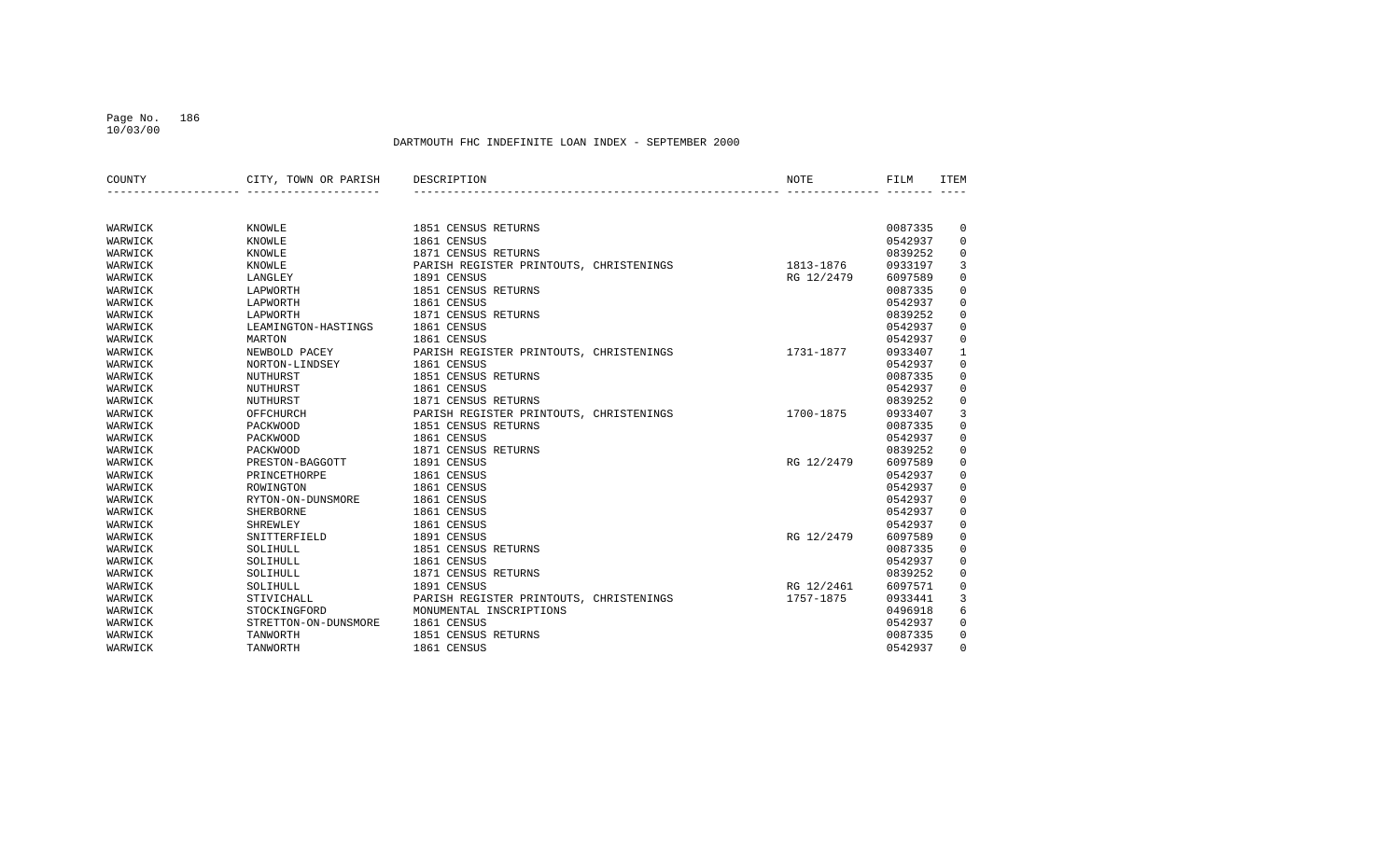### Page No. 187 10/03/00

| COUNTY       | CITY, TOWN OR PARISH | DESCRIPTION                                    | NOTE       | FILM    | <b>ITEM</b>  |
|--------------|----------------------|------------------------------------------------|------------|---------|--------------|
|              |                      |                                                |            |         |              |
| WARWICK      | TANWORTH             | 1871 CENSUS RETURNS                            |            | 0839252 | $\mathbf 0$  |
| WARWICK      | THURLASTON           | 1861 CENSUS                                    |            | 0542937 | $\mathbf 0$  |
| WARWICK      | <b>UFTON</b>         | PARISH REGISTER PRINTOUTS, CHRISTENINGS        | 1750-1875  | 0933441 | 4            |
| WARWICK      | WARWICK              | INDEPENDENT CHURCH, BROOK ST. CHAPEL/ COW LANE | 1784-1837  | 1037072 | 8            |
| WARWICK      | WASPERTON            | 1861 CENSUS                                    |            | 0542937 | $\mathbf 0$  |
| WARWICK      | WATER-ORTON          | PARISH REGISTER PRINTOUTS, CHRISTENINGS        | 1785-1876  | 0933238 | 21           |
| WARWICK      | WESTWOOD             | PARISH REGISTER PRINTOUTS, CHRISTENINGS        | 1845-1876  | 0933238 | 17           |
| WARWICK      | WILLOUGHBY           | 1861 CENSUS                                    |            | 0542937 | $\mathbf 0$  |
| WARWICK      | WOLFHAMPCOTE         | 1861 CENSUS                                    |            | 0542937 | $\mathbf 0$  |
| WARWICK      | <b>WOLVERTON</b>     | 1891 CENSUS                                    | RG 12/2479 | 6097589 | $\mathbf 0$  |
| WARWICK      | WOOTTON-WAWEN        | 1891 CENSUS                                    | RG 12/2479 | 6097589 | $\mathbf 0$  |
| WARWICK      | WOOTTON-WAWEN        | PARISH REGISTER PRINTOUTS, CHRISTENINGS        | 1813-1876  | 0933197 | 4            |
| WARWICK      | WROXALL              | 1861 CENSUS                                    |            | 0542937 | 0            |
| WARWICK      | YARDLEY              | 1851 CENSUS RETURNS                            |            | 0087335 | $\mathbf 0$  |
| WARWICK      | YARDLEY              | 1861 CENSUS                                    |            | 0542937 | $\mathbf 0$  |
| WARWICK      | YARDLEY              | 1871 CENSUS RETURNS                            |            | 0839252 | $\mathbf 0$  |
| WESTMORELAND | APPLEBY              | WESLEYAN CHURCH BIRTHS AND BAPTISMS            | 1816-1837  | 0825433 | $\mathbf{1}$ |
| WESTMORELAND | <b>BARBON</b>        | PARISH REGISTERS, 1813-1909                    | 1813-1909  | 1471760 | 10           |
| WESTMORELAND | <b>BARTON</b>        | PARISH REGISTERS, 1612-1912                    |            | 1471760 | 15           |
| WESTMORELAND | BEATHWAITE-GREEN     | WESLEYAN CHURCH BIRTHS AND BAPTISMS            | 1797-1835  | 0825433 | 2            |
| WESTMORELAND | <b>BURNESIDE</b>     | BISHOP'S TRANSCRIPTS 1721-1770                 |            | 0097375 | 0            |
| WESTMORELAND | <b>BURNESIDE</b>     | BISHOP'S TRANSCRIPTS 1769-1770                 |            | 0097376 | $\mathbf 0$  |
|              |                      | 1791-1813                                      |            |         |              |
| WESTMORELAND | <b>BURNESIDE</b>     | BISHOP'S TRANSCRIPTS 1813-1818                 |            | 0097377 | $\Omega$     |
| WESTMORELAND | CASTERTON            | PARISH REGISTERS, 1837-1900                    |            | 1471760 | 12           |
| WESTMORELAND | <b>CROOK</b>         | BISHOP'S TRANSCRIPTS 1721-1770                 |            | 0097375 | $\mathbf 0$  |
| WESTMORELAND | CROOK                | BISHOP'S TRANSCRIPTS 1769-1770                 |            | 0097376 | $\Omega$     |
|              |                      | 1791-1813                                      |            |         |              |
| WESTMORELAND | CROOK                | BISHOP'S TRANSCRIPTS 1813-1818                 |            | 0097377 | $\mathbf 0$  |
| WESTMORELAND | GRAYRIGG             | BISHOP'S TRANSCRIPTS 1721-1770                 |            | 0097375 | $\mathbf 0$  |
| WESTMORELAND | GRAYRIGG             | BISHOP'S TRANSCRIPTS 1769-1770                 |            | 0097376 | $\Omega$     |
|              |                      | 1791-1813                                      |            |         |              |
| WESTMORELAND | GRAYRIGG             | BISHOP'S TRANSCRIPTS 1813-1818                 |            | 0097377 | 0            |
| WESTMORELAND | HELSINGTON           | BISHOP'S TRANSCRIPTS 1721-1770                 |            | 0097375 | $\mathbf 0$  |
| WESTMORELAND | HELSINGTON           | BISHOP'S TRANSCRIPTS 1769-1770                 |            | 0097376 | $\mathbf 0$  |
|              |                      | 1791-1813                                      |            |         |              |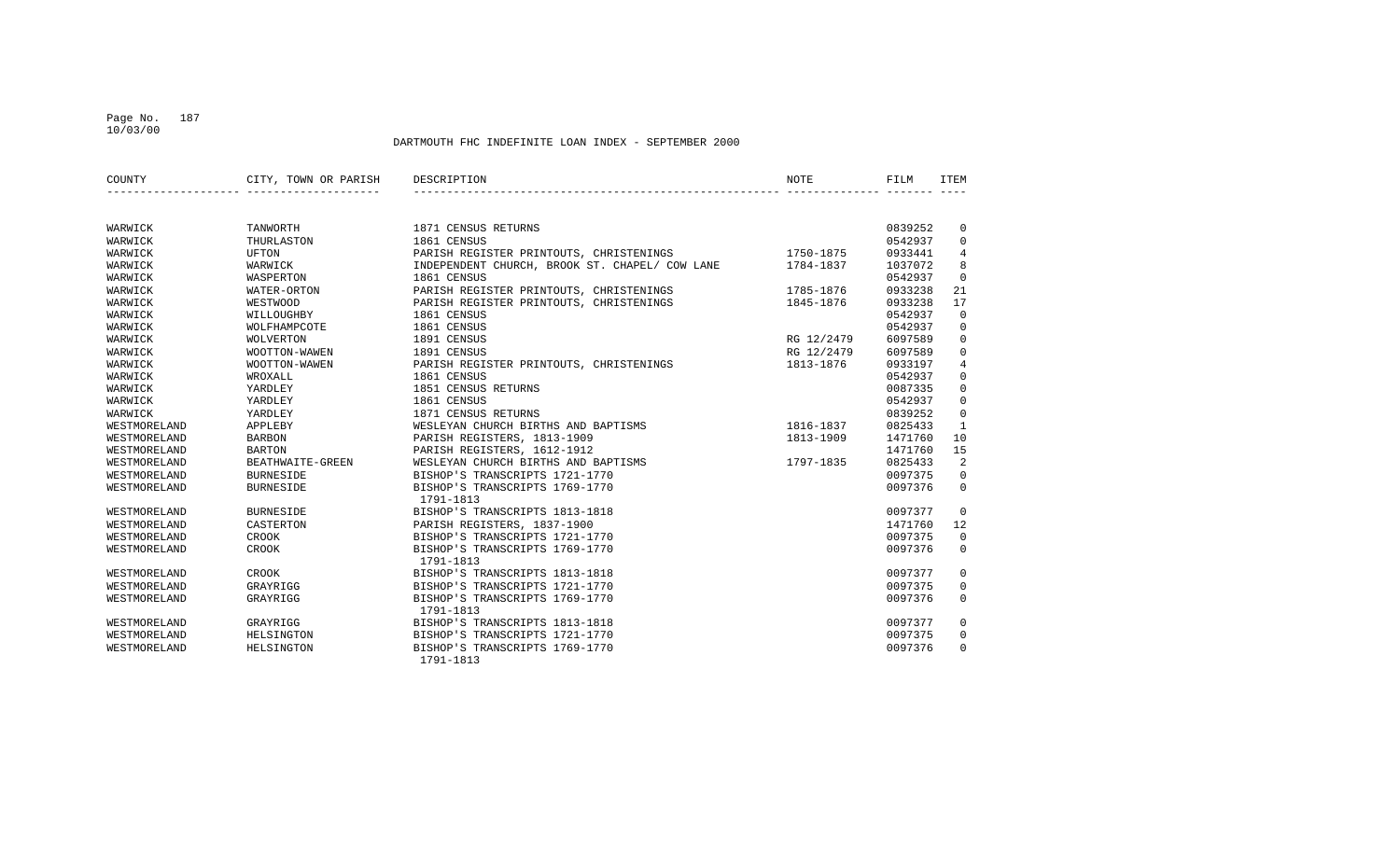### Page No. 188 10/03/00

| COUNTY       | CITY, TOWN OR PARISH | DESCRIPTION                                        | <b>NOTE</b> | FILM    | <b>TTEM</b>    |
|--------------|----------------------|----------------------------------------------------|-------------|---------|----------------|
|              |                      |                                                    |             |         |                |
| WESTMORELAND | HELSINGTON           | BISHOP'S TRANSCRIPTS 1813-1818                     |             | 0097377 | 0              |
| WESTMORELAND | HEVERSHAM            | WESLEYAN CHURCH BIRTHS AND BAPTISMS                | 1797-1835   | 0825433 | 2              |
| WESTMORELAND | HUGIL                | BISHOP'S TRANSCRIPTS 1721-1770                     |             | 0097375 | $\mathbf 0$    |
| WESTMORELAND | HUGIL                | BISHOP'S TRANSCRIPTS 1769-1770<br>1791-1813        |             | 0097376 | $\mathbf 0$    |
| WESTMORELAND | HUGIL                | BISHOP'S TRANSCRIPTS 1813-1818                     |             | 0097377 | $\mathbf 0$    |
| WESTMORELAND | KENDAL               | BISHOP'S TRANSCRIPTS 1721-1770                     |             | 0097375 | $\Omega$       |
| WESTMORELAND | KENDAL               | BISHOP'S TRANSCRIPTS 1769-1770<br>1791-1813        |             | 0097376 | $\mathbf{0}$   |
| WESTMORELAND | KENDAL               | BISHOP'S TRANSCRIPTS 1813-1818                     |             | 0097377 | $\mathbf 0$    |
| WESTMORELAND | KENDAL               | CATHOLIC CHURCH BIRTHS AND BAPTISMS                | 1762-1840   | 0825433 | 9              |
| WESTMORELAND | KENDAL               | PARISH REGISTER PRINTOUTS                          |             | 1235340 | $\overline{a}$ |
| WESTMORELAND | KENDAL               | PARISH REGISTER PRINTOUTS, CHRISTENINGS, 1750-1779 |             | 0543859 | 2              |
| WESTMORELAND | KENDAL               | PARISH REGISTER PRINTOUTS: CHRISTENINGS, 1801-1837 | WESLEYAN    | 0883997 | 24             |
| WESTMORELAND | KENDAL               | PEAR TREE CHAPEL BAPTISMS AND BURIALS              | 1754-1801   | 0825433 | 6              |
| WESTMORELAND | KENDAL               | PRESBYTERIAN CHURCH                                | 1687-1838   | 0825433 | 10             |
|              |                      | BIRTHS AND BAPTISMS                                |             |         |                |
| WESTMORELAND | KENDAL               | WESLEYAN CHURCH BIRTHS AND BAPTISMS                | 1802-1837   | 0825433 | 3              |
| WESTMORELAND | KENTMERE             | BISHOP'S TRANSCRIPTS 1721-1770                     |             | 0097375 | $\Omega$       |
| WESTMORELAND | <b>KENTMERE</b>      | BISHOP'S TRANSCRIPTS 1769-1770<br>1791-1813        |             | 0097376 | $\Omega$       |
| WESTMORELAND | KENTMERE             | BISHOP'S TRANSCRIPTS 1813-1818                     |             | 0097377 | $\mathbf 0$    |
| WESTMORELAND | KIRKBY-LONSDALE      | PARISH REGISTERS, 1813-1902 CHAPELRY OF MANSERGH   |             | 1471760 | 13             |
| WESTMORELAND | KIRKBY-LONSDALE      | PARISH REGISTERS, 1813-1909                        | 1813-1909   | 1471760 | 10             |
| WESTMORELAND | KIRKBY-LONSDALE      | PARISH REGISTERS, 1837-1900                        |             | 1471760 | 12             |
| WESTMORELAND | LONG SLEDDALE        | BISHOP'S TRANSCRIPTS 1721-1770                     |             | 0097375 | $\mathbf 0$    |
| WESTMORELAND | LONG SLEDDALE        | BISHOP'S TRANSCRIPTS 1769-1770<br>1791-1813        |             | 0097376 | $\mathbf{0}$   |
| WESTMORELAND | LONG SLEDDALE        | BISHOP'S TRANSCRIPTS 1813-1818                     |             | 0097377 | $\mathbf 0$    |
| WESTMORELAND | MANSERGH             | PARISH REGISTERS, 1813-1902 CHAPELRY OF MANSERGH   |             | 1471760 | 13             |
| WESTMORELAND | NATLAND              | BISHOP'S TRANSCRIPTS 1721-1770                     |             | 0097375 | $\mathbf 0$    |
| WESTMORELAND | NATLAND              | BISHOP'S TRANSCRIPTS 1769-1770<br>1791-1813        |             | 0097376 | $\mathbf 0$    |
| WESTMORELAND | <b>NATLAND</b>       | BISHOP'S TRANSCRIPTS 1813-1818                     |             | 0097377 | $\mathbf 0$    |
| WESTMORELAND | NEW HUTTON           | BISHOP'S TRANSCRIPTS 1721-1770                     |             | 0097375 | $\Omega$       |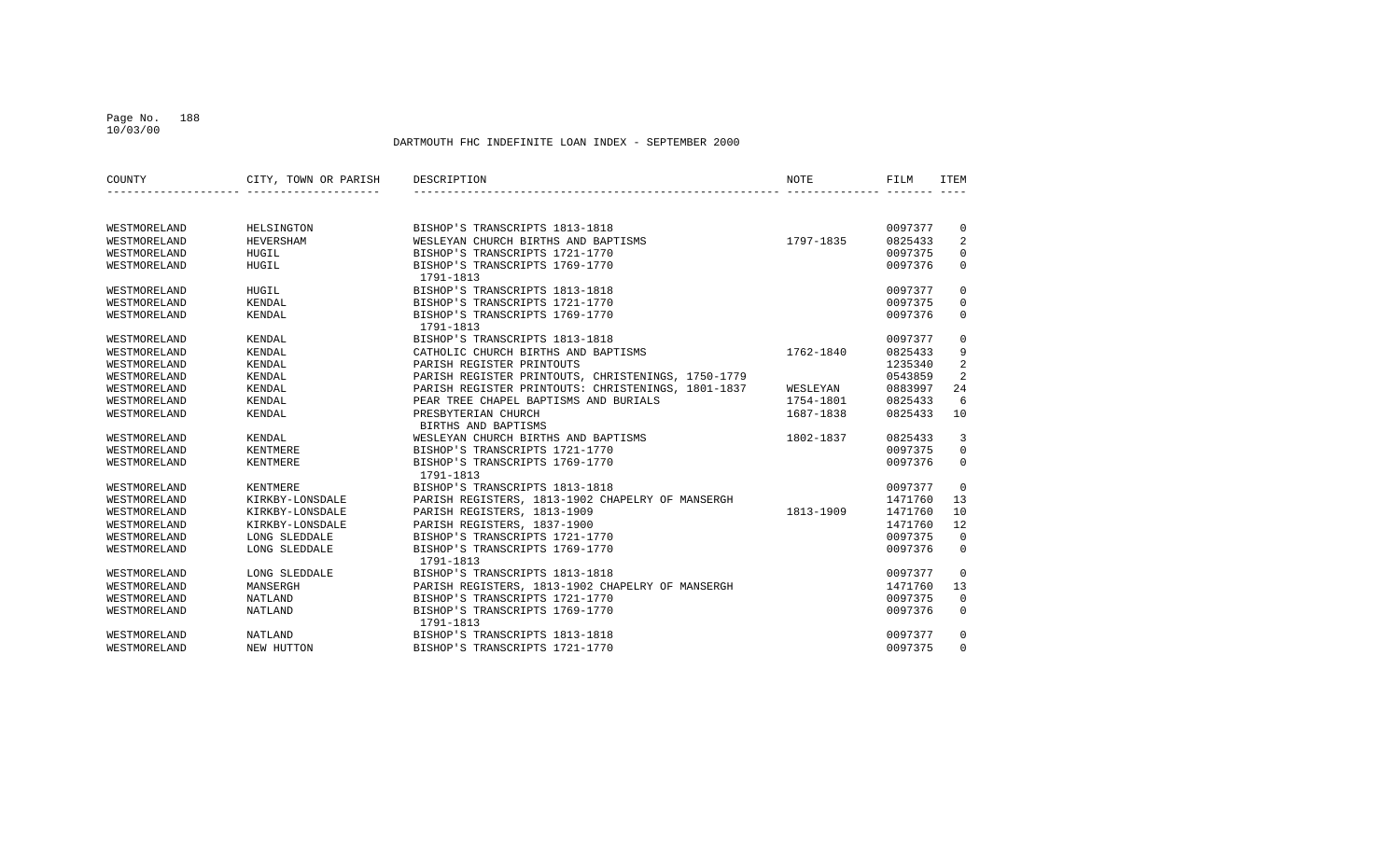#### Page No. 189 10/03/00

| COUNTY       | CITY, TOWN OR PARISH | DESCRIPTION                                        | <b>NOTE</b> | FILM    | <b>ITEM</b>  |
|--------------|----------------------|----------------------------------------------------|-------------|---------|--------------|
|              |                      |                                                    |             |         |              |
| WESTMORELAND | NEW HUTTON           | BISHOP'S TRANSCRIPTS 1769-1770<br>1791-1813        |             | 0097376 | $\Omega$     |
| WESTMORELAND | NEW HUTTON           | BISHOP'S TRANSCRIPTS 1813-1818                     |             | 0097377 | $\mathbf 0$  |
| WESTMORELAND | OLD HUTTON           | BISHOP'S TRANSCRIPTS 1721-1770                     |             | 0097375 | 0            |
| WESTMORELAND | OLD HUTTON           | BISHOP'S TRANSCRIPTS 1769-1770<br>1791-1813        |             | 0097376 | $\mathbf 0$  |
| WESTMORELAND | OLD HUTTON           | BISHOP'S TRANSCRIPTS 1813-1818                     |             | 0097377 | $\Omega$     |
| WESTMORELAND | PATTERDALE           | PARISH REGISTERS, 1612-1912                        |             | 1471760 | 15           |
| WESTMORELAND | SELSIDE              | BISHOP'S TRANSCRIPTS 1721-1770                     |             | 0097375 | $\mathbf 0$  |
| WESTMORELAND | <b>SELSIDE</b>       | BISHOP'S TRANSCRIPTS 1769-1770<br>1791-1813        |             | 0097376 | $\mathbf 0$  |
| WESTMORELAND | <b>SELSIDE</b>       | BISHOP'S TRANSCRIPTS 1813-1818                     |             | 0097377 | 0            |
| WESTMORELAND | SHAP                 | PARISH REGISTER PRINTOUTS, CHRISTENINGS            | 1831-1876   | 0932929 | $\mathbf{1}$ |
| WESTMORELAND | STAVELEY             | BISHOP'S TRANSCRIPTS 1721-1770                     |             | 0097375 | 0            |
| WESTMORELAND | STAVELEY             | BISHOP'S TRANSCRIPTS 1769-1770<br>1791-1813        |             | 0097376 | $\mathbf 0$  |
| WESTMORELAND | <b>STAVELEY</b>      | BISHOP'S TRANSCRIPTS 1813-1818                     |             | 0097377 | $\mathbf{0}$ |
| WESTMORELAND | UNDERBARROW          | BISHOP'S TRANSCRIPTS 1721-1770                     |             | 0097375 | 0            |
| WESTMORELAND | UNDERBARROW          | BISHOP'S TRANSCRIPTS 1769-1770<br>1791-1813        |             | 0097376 | $\Omega$     |
| WESTMORELAND | <b>UNDERBARROW</b>   | BISHOP'S TRANSCRIPTS 1813-1818                     |             | 0097377 | 0            |
| WESTMORELAND | WINDERMERE           | BISHOP'S TRANSCRIPTS<br>BAPTISMS, BURIALS          | 1864-1868   | 1471760 | 8            |
| WESTMORELAND | WINDERMERE           | PARISH REGISTER PRINTOUTS: CHRISTENINGS, 1694-1823 |             | 1235422 | 6            |
| WESTMORELAND | WINDERMERE           | PARISH REGISTERS<br><b>BANNS</b>                   | 1853-1886   | 1471760 | $\mathbf{1}$ |
| WESTMORELAND | WINDERMERE           | PARISH REGISTERS<br>BAPTISMS                       | 1670-1776   | 1471760 | 1            |
| WESTMORELAND | WINDERMERE           | PARISH REGISTERS<br><b>BURIALS</b>                 | 1813-1906   | 1471760 | 1            |
| WESTMORELAND | WINDERMERE           | PARISH REGISTERS                                   | 1813-1907   | 1471760 | 1            |
|              |                      | MARRIAGES                                          |             |         |              |
| WESTMORELAND | WINSTER              | BISHOP'S TRANSCRIPTS 1721-1770                     |             | 0097375 | 0            |
| WESTMORELAND | WINSTER              | BISHOP'S TRANSCRIPTS 1769-1770<br>1791-1813        |             | 0097376 | $\Omega$     |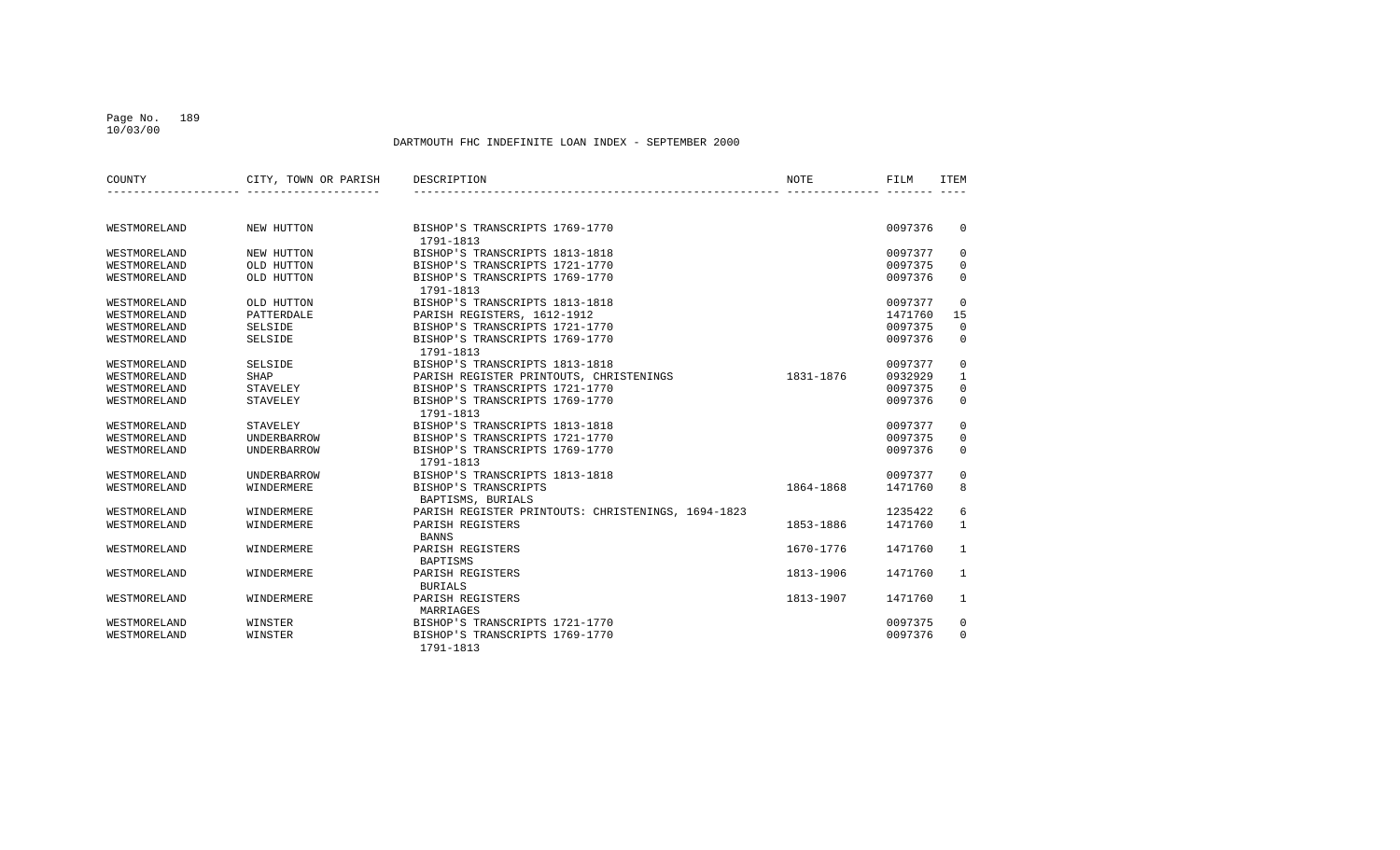#### Page No. 190 10/03/00

| COUNTY       | CITY, TOWN OR PARISH | DESCRIPTION                                                    | NOTE | FILM    | ITEM           |
|--------------|----------------------|----------------------------------------------------------------|------|---------|----------------|
|              |                      |                                                                |      |         |                |
| WESTMORELAND | WINSTER              | BISHOP'S TRANSCRIPTS 1813-1818                                 |      | 0097377 | $\overline{0}$ |
| WESTMORLAND  | <b>BARTON</b>        | PARISH REGISTER PRINTOUTS                                      |      | 0933205 | $\mathbf{1}$   |
| WILTSHIRE    |                      | GENEALOGY OF THE PITCAIRN ISLAND FAMILIES                      |      | 1239434 | 12             |
| WILTSHIRE    |                      | PARISH REGISTERS, MARRIAGES                                    |      | 0496694 | 1              |
| WILTSHIRE    |                      | PARISH REGISTERS, MARRIAGES VOL. 11                            |      | 0496699 | $\overline{4}$ |
| WILTSHIRE    |                      | PARISH REGISTERS, MARRIAGES VOL. 4                             |      | 0496690 | 3              |
| WILTSHIRE    |                      | POST OFFICE DIRECTORY                                          | 1923 | 0474841 | $\mathbf 0$    |
| WILTSHIRE    |                      | OUIDE TO THE RECORD OFFICE                                     |      | 0990439 | 3              |
| WILTSHIRE    | ALDERTON             | 1891 CENSUS RETURNS                                            |      | 6096700 | $\mathbf 0$    |
| WILTSHIRE    | ALLCANNINGS          | 1891 CENSUS RG 12/1599                                         |      | 6096709 | $\mathbf 0$    |
| WILTSHIRE    | ALLINGTON            | BISHOP'S TRANSCRIPTS, 1608-1880                                |      | 1279263 | $\mathbf{1}$   |
| WILTSHIRE    | ALTON-BARNES         | 1891 CENSUS RG 12/1599                                         |      | 6096709 | $\mathbf 0$    |
| WILTSHIRE    | ALTON-BARNES         | BISHOP'S TRANSCRIPTS, 1605-1880                                |      | 1279263 | 6              |
| WILTSHIRE    | ALTON-PRIORS         | 1841 CENSUS                                                    |      | 0464196 | $\mathbf 0$    |
| WILTSHIRE    | ALTON-PRIORS         | BISHOP'S TRANSCRIPTS, 1619-1880                                |      | 1279263 | 11             |
| WILTSHIRE    | ALVESDISTON          | BISHOP'S TRANSCRIPTS, 1624-1880                                |      | 1279263 | 16             |
| WILTSHIRE    | AMESBURY             | BISHOP'S TRANSCRIPTS, 1622-1880                                |      | 1279263 | 21             |
| WILTSHIRE    | ANSTEY               | BISHOP'S TRANSCRIPTS, 1831-1880                                |      | 1279263 | 26             |
| WILTSHIRE    | ASHLEY               | 1881 CENSUS                                                    |      | 1341616 | $\Omega$       |
| WILTSHIRE    | ASHLEY               | BISHOP'S TRANSCRIPTS, 1607-1836                                |      | 1279263 | 27             |
| WILTSHIRE    | ATWORTH              | PARISH REGISTER PRINTOUTS: CHRISTENINGS, 1790-1836 INDEPENDENT |      | 0883997 | 26             |
| WILTSHIRE    | BERWICK-ST. JAMES    | 1891 CENSUS RG 12/1622                                         |      | 6096732 | $\mathbf 0$    |
| WILTSHIRE    | BISHOPS-CANNINGS     | 1841 CENSUS                                                    |      | 0464202 | $\mathbf 0$    |
| WILTSHIRE    | BISHOPS-CANNINGS     | 1891 CENSUS RG 12/1599                                         |      | 6096709 | $\mathbf 0$    |
| WILTSHIRE    | <b>BISHOPSTROW</b>   | 1841 CENSUS                                                    |      | 0464202 | $\mathbf 0$    |
| WILTSHIRE    | BOYTON               | 1841 CENSUS                                                    |      | 0464196 | $\mathbf 0$    |
| WILTSHIRE    | <b>BOYTON</b>        | 1891 CENSUS RG 12/1611                                         |      | 6096721 | $\mathbf 0$    |
| WILTSHIRE    | BRITFORD             | BISHOP'S TRANSCRIPTS, 1854-1879                                |      | 1279403 | 6              |
| WILTSHIRE    | BRIXTON-DEVERILL     | 1841 CENSUS                                                    |      | 0464196 | $\mathbf 0$    |
| WILTSHIRE    | BRIXTON-DEVERILL     | BISHOP'S TRANSCRIPTS, 1606-1880                                |      | 1279388 | $\overline{4}$ |
| WILTSHIRE    | BRIXTON-DEVERILL     | PARISH REGISTERS, 1653-1980                                    |      | 1279370 | 13             |
| WILTSHIRE    | BROKENBOROUGH        | 1891 CENSUS RETURNS                                            |      | 6096700 | $\mathbf 0$    |
| WILTSHIRE    | <b>BROMHAM</b>       | 1891 CENSUS RG 12/1600                                         |      | 6096710 | $\mathbf{0}$   |
| WILTSHIRE    | <b>BROMHAM</b>       | GENEALOGY OF THE BAILY FAMILY                                  |      | 1035740 | $\mathbf{1}$   |
| WILTSHIRE    | CALNE                | CEMETERY RECORDS 1867-1981 NON-COMFORMIST                      |      | 1239434 | 3              |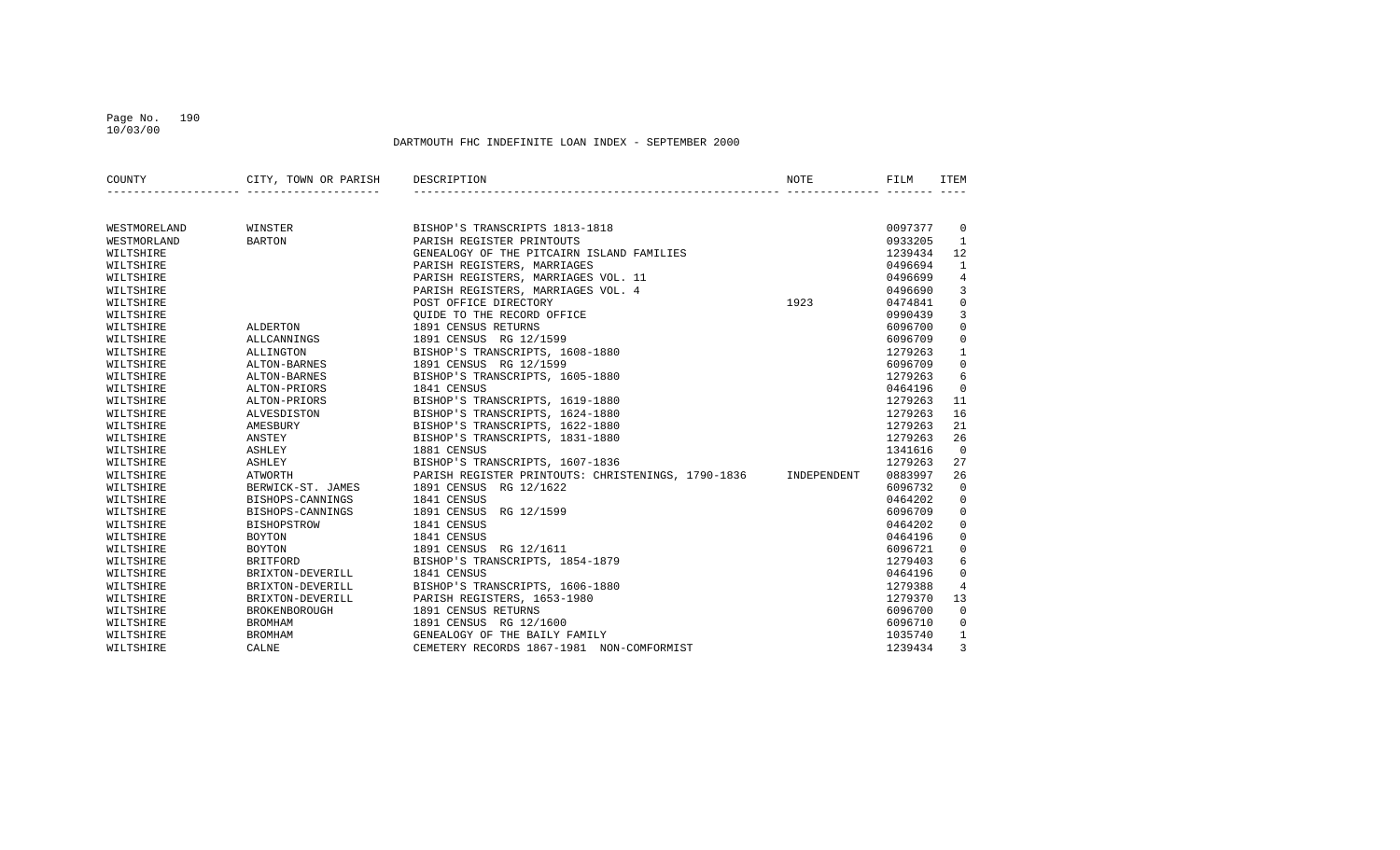# DARTMOUTH FHC INDEFINITE LOAN INDEX - SEPTEMBER 2000

| COUNTY    | CITY, TOWN OR PARISH | DESCRIPTION                                        | NOTE        | FILM    | ITEM           |
|-----------|----------------------|----------------------------------------------------|-------------|---------|----------------|
|           |                      |                                                    |             |         |                |
| WILTSHIRE | CALNE                | GRAVE RECORD BOOKS, 1867-1929                      |             | 1239434 | 2              |
| WILTSHIRE | CALNE                | LIST OF DEEDS                                      |             | 1239434 | 8              |
| WILTSHIRE | CHARLTON             | 1841 CENSUS                                        |             | 0464202 | $\mathbf 0$    |
| WILTSHIRE | CHISLEDON            | MARRIAGES 1641-1812                                |             | 0496694 | $\mathbf{1}$   |
| WILTSHIRE | CHITTERNE-ALL-SAINTS | 1841 CENSUS                                        |             | 0464196 | $\mathbf 0$    |
| WILTSHIRE | CHITTERNE-ALL-SAINTS | 1891 CENSUS RG 12/1611                             |             | 6096721 | $\mathbf 0$    |
| WILTSHIRE | CHITTERNE-ST. MARY   | 1841 CENSUS                                        |             | 0464196 | $\mathbf 0$    |
| WILTSHIRE | CHITTOE              | 1891 CENSUS RG 12/1600                             |             | 6096710 | $\mathbf 0$    |
| WILTSHIRE | CODFORD-ST. MARY     | 1841 CENSUS                                        |             | 0464196 | $\mathbf 0$    |
| WILTSHIRE | CODFORD-ST. MARY     | 1891 CENSUS RG 12/1611                             |             | 6096721 | $\mathbf 0$    |
| WILTSHIRE | CODFORD-ST. PETER    | 1841 CENSUS                                        |             | 0464196 | $\mathbf 0$    |
| WILTSHIRE | CODFORD-ST. PETER    | 1891 CENSUS RG 12/1611                             |             | 6096721 | $\mathbf 0$    |
| WILTSHIRE | <b>COLERNE</b>       | CHURCH OF ENGLAND, MARRIAGES 1661-1812             |             | 0496690 | 3              |
| WILTSHIRE | COLLINGBOURNE-DUCIS  | 1841 CENSUS                                        |             | 0464196 | $\mathbf 0$    |
| WILTSHIRE | COLLINGBOURNE-KINGST | 1841 CENSUS                                        |             | 0464196 | $\mathbf 0$    |
| WILTSHIRE | CORSLEY              | 1841 CENSUS                                        |             | 0464202 | $\mathsf{O}$   |
| WILTSHIRE | CROCKERTON           | PARISH REGISTERS, 1682-1940                        |             | 1279371 | 7              |
| WILTSHIRE | CROCKERTON           | PARISH REGISTERS, 1843-1982                        |             | 1279371 | 18             |
| WILTSHIRE | DERRY HILL           | BISHOP'S TRANSCRIPTS, 1840-1880                    |             | 1279388 | $\overline{3}$ |
| WILTSHIRE | DEVERILL-HILL        | BISHOP'S TRANSCRIPTS, 1587-1880                    |             | 1279388 | 9              |
| WILTSHIRE | DEVERILL-HILL        | PARISH REGISTERS, 1648-1981                        |             | 1279370 | 22             |
| WILTSHIRE | DEVERILL-KINGSTON    | BISHOP'S TRANSCRIPTS, 1608-1880                    |             | 1279388 | 14             |
| WILTSHIRE | DEVERILL-KINGSTON    | PARISH REGISTERS, 1706-1982                        |             | 1279370 | 31             |
| WILTSHIRE | DEVERILL-LONGBRIDGE  | BISHOP'S TRANSCRIPTS, 1607-1880                    |             | 1279388 | 19             |
| WILTSHIRE | DEVERILL-LONGBRIDGE  | PARISH REGISTERS, 1682-1940                        |             | 1279371 | 7              |
| WILTSHIRE | DEVERILL-LONGBRIDGE  | PARISH REGISTERS, 1843-1982                        |             | 1279371 | 18             |
| WILTSHIRE | DEVERILL-MONCKTON    | PARISH REGISTERS, 1695-1980                        |             | 1279371 | $\mathbf{1}$   |
| WILTSHIRE | DEVIES               | MARRIAGES AT DEVIES 1559-1837                      |             | 0496699 | $\overline{4}$ |
| WILTSHIRE | <b>DEVIZES</b>       | 1891 CENSUS RG 12/1599                             |             | 6096709 | $\mathbf 0$    |
| WILTSHIRE | <b>DEVIZES</b>       | 1891 CENSUS RG 12/1600                             |             | 6096710 | $\mathbf 0$    |
| WILTSHIRE | <b>DEVIZES</b>       | PARISH REGISTER PRINTOUTS: CHRISTENINGS, 1774-1837 | INDEPENDENT | 0883997 | 28             |
| WILTSHIRE | DINTON               | 1841 CENSUS                                        |             | 0464202 | $\overline{0}$ |
| WILTSHIRE | EARLDOMS             | 1841 CENSUS                                        |             | 0464196 | $\mathbf 0$    |
| WILTSHIRE | EAST HARNHAM         | BISHOP'S TRANSCRIPTS, 1854-1879                    |             | 1279403 | 6              |
| WILTSHIRE | EAST LAVINGTON       | PARISH REGISTER PRINTOUTS, MARRIAGES               | 1673-1728   | 1238629 | 19             |
|           |                      |                                                    |             |         |                |

 Page No. 191 10/03/00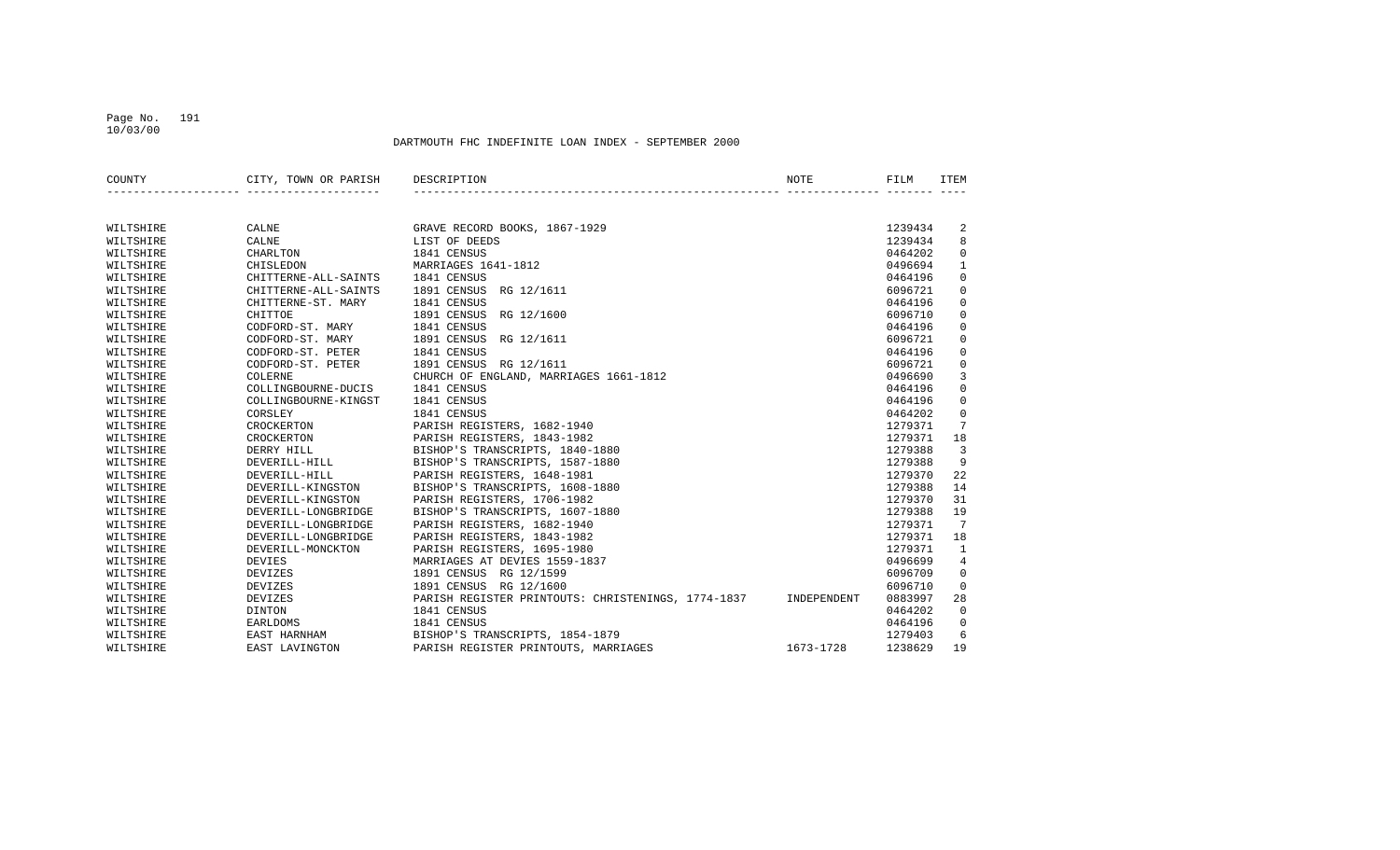#### Page No. 192 10/03/00

| COUNTY    | CITY, TOWN OR PARISH | DESCRIPTION                                | NOTE | FILM    | <b>ITEM</b>  |
|-----------|----------------------|--------------------------------------------|------|---------|--------------|
|           |                      |                                            |      |         |              |
| WILTSHIRE | EASTON               | PARISH REGISTER, EASTON ROYAL              |      | 1441064 | 2            |
| WILTSHIRE | EASTON-GREY          | 1891 CENSUS RETURNS                        |      | 6096700 | $\mathbf 0$  |
| WILTSHIRE | ENFORD               | 1841 CENSUS                                |      | 0464196 | 0            |
| WILTSHIRE | EVERLEY              | 1841 CENSUS                                |      | 0464196 | $\mathbf 0$  |
| WILTSHIRE | FISHERTON-DE-LA-MERE | 1841 CENSUS                                |      | 0464202 | $\mathbf 0$  |
| WILTSHIRE | FISHERTON-DE-LA-MERE | 1891 CENSUS<br>RG 12/1622                  |      | 6096732 | $\mathbf 0$  |
| WILTSHIRE | FITTLETON            | 1841 CENSUS                                |      | 0464196 | $\mathbf 0$  |
| WILTSHIRE | FOXLEY               | 1891 CENSUS RETURNS                        |      | 6096700 | $\mathbf 0$  |
| WILTSHIRE | FUGGLESTONE-ST PETER | 1891 CENSUS<br>RG 12/1622                  |      | 6096732 | $\mathbf 0$  |
| WILTSHIRE | FYFIELD              | 1841 CENSUS                                |      | 0464196 | 0            |
| WILTSHIRE | GREAT CHEVERELL      | 1841 CENSUS                                |      | 0464202 | $\mathbf 0$  |
| WILTSHIRE | GREAT WISHFORD       | 1891 CENSUS RG 12/1622                     |      | 6096732 | $\mathbf 0$  |
| WILTSHIRE | GREAT WISHFORD       | PARISH REGISTERS, 1558-1983                |      | 1279340 | $\mathbf{1}$ |
| WILTSHIRE | HAM                  | 1841 CENSUS                                |      | 0464196 | $\Omega$     |
| WILTSHIRE | HANNINGTON           | BISHOP'S TRANSCRIPTS, 1835-1837            |      | 1279403 | 34           |
| WILTSHIRE | HARDENHUISH          | BISHOP'S TRANSCRIPTS, 1607-1679, 1797-1835 |      | 1279403 | 2            |
| WILTSHIRE | HEDDINGTON           | BISHOP'S TRANSCRIPTS, 1605-1880            |      | 1279403 | 12           |
| WILTSHIRE | HEWISH               | BISHOP'S TRANSCRIPTS, 1605-1880            |      | 1279406 | 5            |
| WILTSHIRE | HEYTESBURY           | 1841 CENSUS                                |      | 0464196 | $\Omega$     |
| WILTSHIRE | HEYTESBURY           | 1891 CENSUS RG 12/1611                     |      | 6096721 | $\Omega$     |
| WILTSHIRE | HEYTESBURY           | BISHOP'S TRANSCRIPTS, 1582-1880            |      | 1279403 | 17           |
| WILTSHIRE | HEYTESBURY           | PARISH REGISTERS, 1653-1948                |      | 1279342 | 17           |
| WILTSHIRE | HEYWOOD              | BISHOP'S TRANSCRIPTS, 1849-1880            |      | 1279403 | 23           |
| WILTSHIRE | HIGHWAY              | BISHOP'S TRANSCRIPTS, 1606-1880            |      | 1279403 | 24           |
| WILTSHIRE | HIGHWORTH            | BISHOP'S TRANSCRIPTS, 1583-1638, 1664-1699 |      | 1279403 | 29           |
| WILTSHIRE | HILL DEVERILL        | 1841 CENSUS                                |      | 0464196 | $\mathbf 0$  |
| WILTSHIRE | HORNINGSHAM          | 1841 CENSUS                                |      | 0464196 | $\mathbf 0$  |
| WILTSHIRE | HORNINGSHAM          | BISHOP'S TRANSCRIPTS, 1700-1880            |      | 1279406 | $\mathbf{1}$ |
| WILTSHIRE | HUISH                | 1841 CENSUS                                |      | 0464202 | $\mathbf 0$  |
| WILTSHIRE | HULLAVINGTON         | 1891 CENSUS RETURNS                        |      | 6096700 | $\Omega$     |
| WILTSHIRE | HULLAVINGTON         | BISHOP'S TRANSCRIPTS, 1605-1698, 1707-1837 |      | 1279406 | 10           |
| WILTSHIRE | IDMISTON             | BISHOP'S TRANSCRIPTS, 1622-1880            |      | 1279406 | 14           |
| WILTSHIRE | IMBER                | 1841 CENSUS                                |      | 0464202 | $\mathbf 0$  |
| WILTSHIRE | IMBER                | 1841 CENSUS                                |      | 0464196 | 0            |
| WILTSHIRE | IMBER                | 1891 CENSUS RG 12/1611                     |      | 6096721 | $\Omega$     |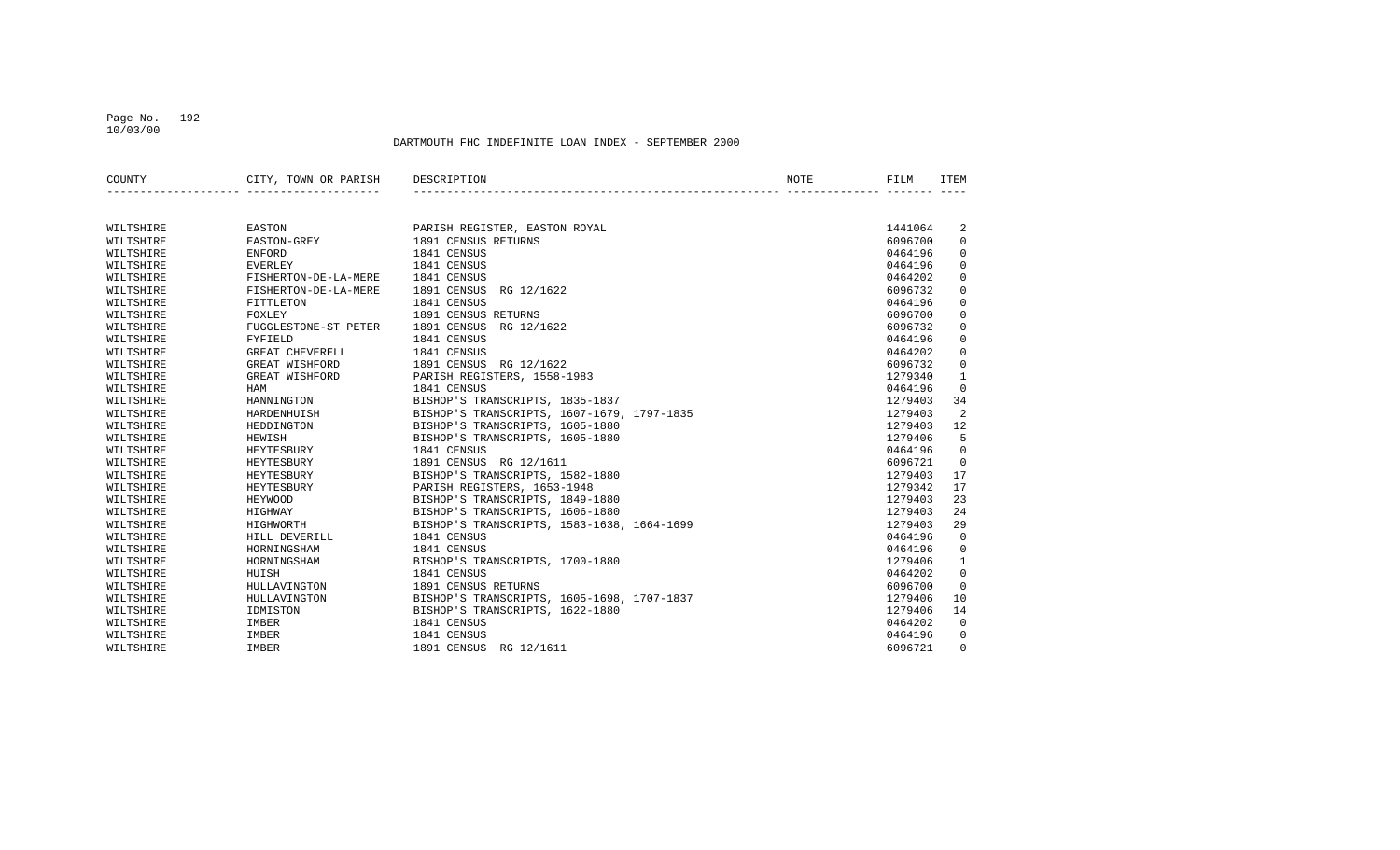#### Page No. 193 10/03/00

| COUNTY    | CITY, TOWN OR PARISH | DESCRIPTION                            | NOTE      | FILM    | ITEM           |
|-----------|----------------------|----------------------------------------|-----------|---------|----------------|
|           |                      |                                        |           |         |                |
| WILTSHIRE | IMBER                | BISHOP'S TRANSCRIPTS, 1623-1880        |           | 1279406 | 20             |
| WILTSHIRE | KEMBLE               | 1881 CENSUS                            |           | 1341617 | $\Omega$       |
| WILTSHIRE | KNOOK                | 1841 CENSUS                            |           | 0464196 | $\Omega$       |
| WILTSHIRE | KNOOK                | 1891 CENSUS RG 12/1611                 |           | 6096721 | $\overline{0}$ |
| WILTSHIRE | KNOOK                | PARISH REGISTERS, 1687-1961            |           | 1279342 | 23             |
| WILTSHIRE | LANDFORD             | 1841 CENSUS                            |           | 0464196 | $\mathbf 0$    |
| WILTSHIRE | LITTLE CHEVERELL     | 1841 CENSUS                            |           | 0464202 | $\mathbf 0$    |
| WILTSHIRE | LITTLE HINTON        | 1841 CENSUS                            |           | 0464196 | $\mathbf 0$    |
| WILTSHIRE | LITTLE LANGFORD      | 1891 CENSUS<br>RG 12/1622              |           | 6096732 | $\mathbf 0$    |
| WILTSHIRE | LONG NEWNTON         | 1881 CENSUS                            |           | 1341616 | $\mathbf 0$    |
| WILTSHIRE | LUCKINGTON           | 1891 CENSUS RETURNS                    |           | 6096700 | $\mathbf 0$    |
| WILTSHIRE | LUCKINGTON           | MARRIAGES AT LUCKINGTON 1573-1837      |           | 0496699 | $\overline{4}$ |
| WILTSHIRE | MADDINGTON           | PARISH REGISTERS, 1652-1975            |           | 1279340 | 20             |
| WILTSHIRE | MALMSBURY            | 1891 CENSUS RETURNS                    |           | 6096700 | $\overline{0}$ |
| WILTSHIRE | MALMSBURY            | REGISTER OF GRAVE SPACES CA. 1884-1986 |           | 1239434 | 10             |
| WILTSHIRE | MANNINGFORD-ABBOTS   | 1841 CENSUS                            |           | 0464202 | $\overline{0}$ |
| WILTSHIRE | MANNINGFORD-BOHUN    | 1841 CENSUS                            |           | 0464202 | $\mathbf 0$    |
| WILTSHIRE | MANNINGFORD-BRUCE    | 1841 CENSUS                            |           | 0464202 | $\mathbf 0$    |
| WILTSHIRE | MARSTON-MAISEY       | 1881 CENSUS                            |           | 1341617 | $\mathbf 0$    |
| WILTSHIRE | MILFORD              | 1841 CENSUS                            |           | 0464202 | $\mathbf 0$    |
| WILTSHIRE | NETHER HAMPTON       | 1891 CENSUS<br>RG 12/1622              |           | 6096732 | $\mathbf 0$    |
| WILTSHIRE | <b>NETHERAVON</b>    | 1841 CENSUS                            |           | 0464196 | $\mathsf{O}$   |
| WILTSHIRE | NORTH NEWNTON        | 1841 CENSUS                            |           | 0464202 | $\mathbf 0$    |
| WILTSHIRE | NORTON-BAVANT        | 1841 CENSUS                            |           | 0464202 | $\mathbf 0$    |
| WILTSHIRE | NORTON-COLEPARLE     | 1891 CENSUS RETURNS                    |           | 6096700 | $\mathbf 0$    |
| WILTSHIRE | OLD SARUM            | 1841 CENSUS                            |           | 0464202 | $\mathbf 0$    |
| WILTSHIRE | ORCHESTON-ST. GEORGE | 1841 CENSUS                            |           | 0464196 | $\overline{0}$ |
| WILTSHIRE | <b>OVERTON</b>       | BISHOP'S TRANSCRIPTS, 1619-1880        |           | 1279263 | 11             |
| WILTSHIRE | PLAITFORD            | CHURCH RECORDS                         | 1847-1898 | 1239434 | $\mathbf{1}$   |
|           |                      | <b>BAPTISMS</b>                        |           |         |                |
| WILTSHIRE | POOLE-KEYNES         | 1881 CENSUS                            |           | 1341617 | $\Omega$       |
| WILTSHIRE | PORTON               | BISHOP'S TRANSCRIPTS, 1622-1880        |           | 1279406 | 14             |
| WILTSHIRE | POULSHOT             | 1891 CENSUS RG 12/1600                 |           | 6096710 | $\mathbf 0$    |
| WILTSHIRE | PRESHUTE             | CHURCH OF ENGLAND, MARRIAGES 1606-1812 |           | 0496690 | 3              |
| WILTSHIRE | ROLLSTONE            | 1841 CENSUS                            |           | 0464196 | $\Omega$       |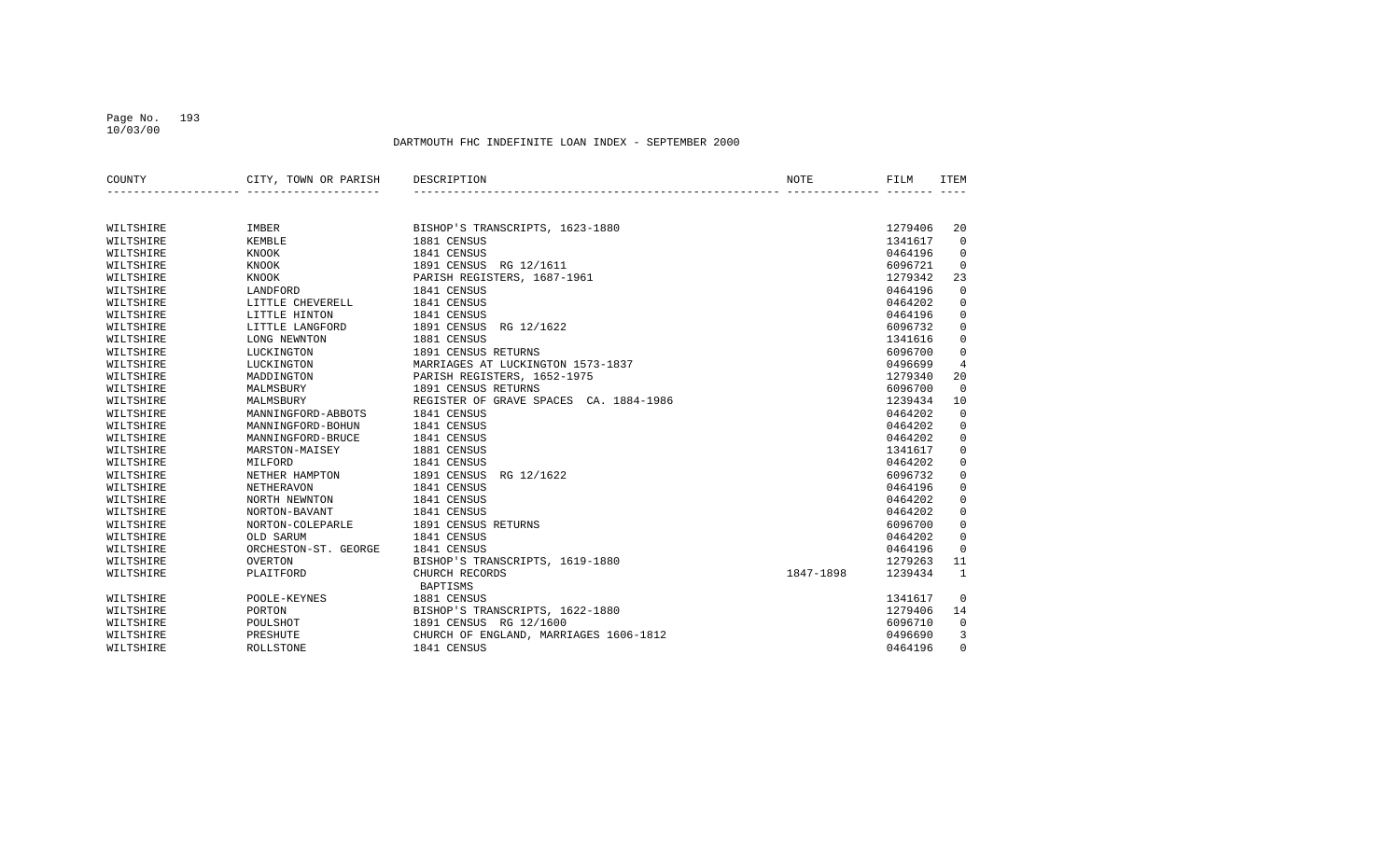#### Page No. 194 10/03/00

| COUNTY    | CITY, TOWN OR PARISH | DESCRIPTION                                        | NOTE | FILM    | <b>TTEM</b>    |
|-----------|----------------------|----------------------------------------------------|------|---------|----------------|
|           |                      |                                                    |      |         |                |
| WILTSHIRE | ROLLSTONE            | PARISH REGISTERS, 1654-1829                        |      | 1279340 | 31             |
| WILTSHIRE | <b>ROWDE</b>         | 1891 CENSUS RG 12/1600                             |      | 6096710 | $\mathbf 0$    |
| WILTSHIRE | <b>RUSHALL</b>       | 1841 CENSUS                                        |      | 0464202 | $\mathbf 0$    |
| WILTSHIRE | SHERRINGTON          | 1891 CENSUS<br>RG 12/1611                          |      | 6096721 | $\mathbf 0$    |
| WILTSHIRE | SHERSTON-MAGNA       | 1891 CENSUS RETURNS                                |      | 6096700 | $\Omega$       |
| WILTSHIRE | SHERSTON-PINKNEY     | 1891 CENSUS RETURNS                                |      | 6096700 | $\mathbf 0$    |
| WILTSHIRE | SHORNCOTE            | 1881 CENSUS                                        |      | 1341617 | $\mathbf 0$    |
| WILTSHIRE | SHREWTON             | PARISH REGISTERS, 1557-1889                        |      | 1279340 | 11             |
| WILTSHIRE | SOMERFORD-KEYNES     | 1881 CENSUS                                        |      | 1341617 | $\mathbf 0$    |
| WILTSHIRE | SOPWORTH             | 1891 CENSUS RETURNS                                |      | 6096700 | $\mathbf 0$    |
| WILTSHIRE | SOUTH NEWTON         | 1891 CENSUS<br>RG 12/1622                          |      | 6096732 | $\mathbf 0$    |
| WILTSHIRE | SOUTHBROOM           | 1891 CENSUS<br>RG 12/1599                          |      | 6096709 | $\mathbf 0$    |
| WILTSHIRE | SOUTHBROOM           | 1891 CENSUS<br>RG 12/1600                          |      | 6096710 | $\mathbf 0$    |
| WILTSHIRE | ST. JAMES            | 1891 CENSUS<br>RG 12/1599                          |      | 6096709 | $\mathbf 0$    |
| WILTSHIRE | ST. JAMES            | RG 12/1600<br>1891 CENSUS                          |      | 6096710 | $\mathbf 0$    |
| WILTSHIRE | STANTON-ST. BERNARD  | 1891 CENSUS<br>RG 12/1599                          |      | 6096709 | $\mathbf 0$    |
| WILTSHIRE | STAPLEFORD           | 1891 CENSUS<br>RG 12/1622                          |      | 6096732 | $\mathbf 0$    |
| WILTSHIRE | STEEPLE-ASHTON       | PARISH REGISTERS, 1538-1922                        |      | 1279371 | 21             |
| WILTSHIRE | STEEPLE-LANGFORD     | 1891 CENSUS<br>RG 12/1622                          |      | 6096732 | $\mathbf 0$    |
| WILTSHIRE | STERT                | 1891 CENSUS RG 12/1599                             |      | 6096709 | 0              |
| WILTSHIRE | <b>STERT</b>         | CHURCH OF ENGLAND, MARRIAGES 1579-1812             |      | 0496690 | 3              |
| WILTSHIRE | STOCKTON             | 1841 CENSUS                                        |      | 0464196 | $\mathbf 0$    |
| WILTSHIRE | STOCKTON             | 1891 CENSUS RG 12/1611                             |      | 6096721 | $\mathbf 0$    |
| WILTSHIRE | STOURTON             | PARISH REGISTERS, 1754-1960                        |      | 1279342 | $\mathbf{1}$   |
| WILTSHIRE | STRATFORD-UNDER-THE- | 1841 CENSUS                                        |      | 0464202 | $\mathbf 0$    |
| WILTSHIRE | SUTTON-VENEY         | 1841 CENSUS                                        |      | 0464202 | $\overline{0}$ |
| WILTSHIRE | SUTTON-VENEY         | PARISH REGISTERS, 1564-1919                        |      | 1279342 | 28             |
| WILTSHIRE | TEFFONT-MAGNA        | 1841 CENSUS                                        |      | 0464202 | $\overline{0}$ |
| WILTSHIRE | TROWBRIDGE           | PARISH REGISTER PRINTOUTS: CHRISTENINGS, 1773-1837 |      | 0883997 | 29             |
| WILTSHIRE | <b>UPAVON</b>        | 1841 CENSUS                                        |      | 0464202 | $\mathbf 0$    |
| WILTSHIRE | UPTON-LOVELL         | 1841 CENSUS                                        |      | 0464196 | $\mathbf 0$    |
| WILTSHIRE | UPTON-LOVELL         | 1891 CENSUS<br>RG 12/1611                          |      | 6096721 | $\mathbf 0$    |
| WILTSHIRE | UPTON-SCUDAMORE      | 1841 CENSUS                                        |      | 0464202 | $\mathbf 0$    |
| WILTSHIRE | URCHFONT             | 1841 CENSUS                                        |      | 0464202 | $\mathbf 0$    |
| WILTSHIRE | <b>URCHFONT</b>      | CHURCH OF ENGLAND, MARRIAGES 1538-1812             |      | 0496690 | 3              |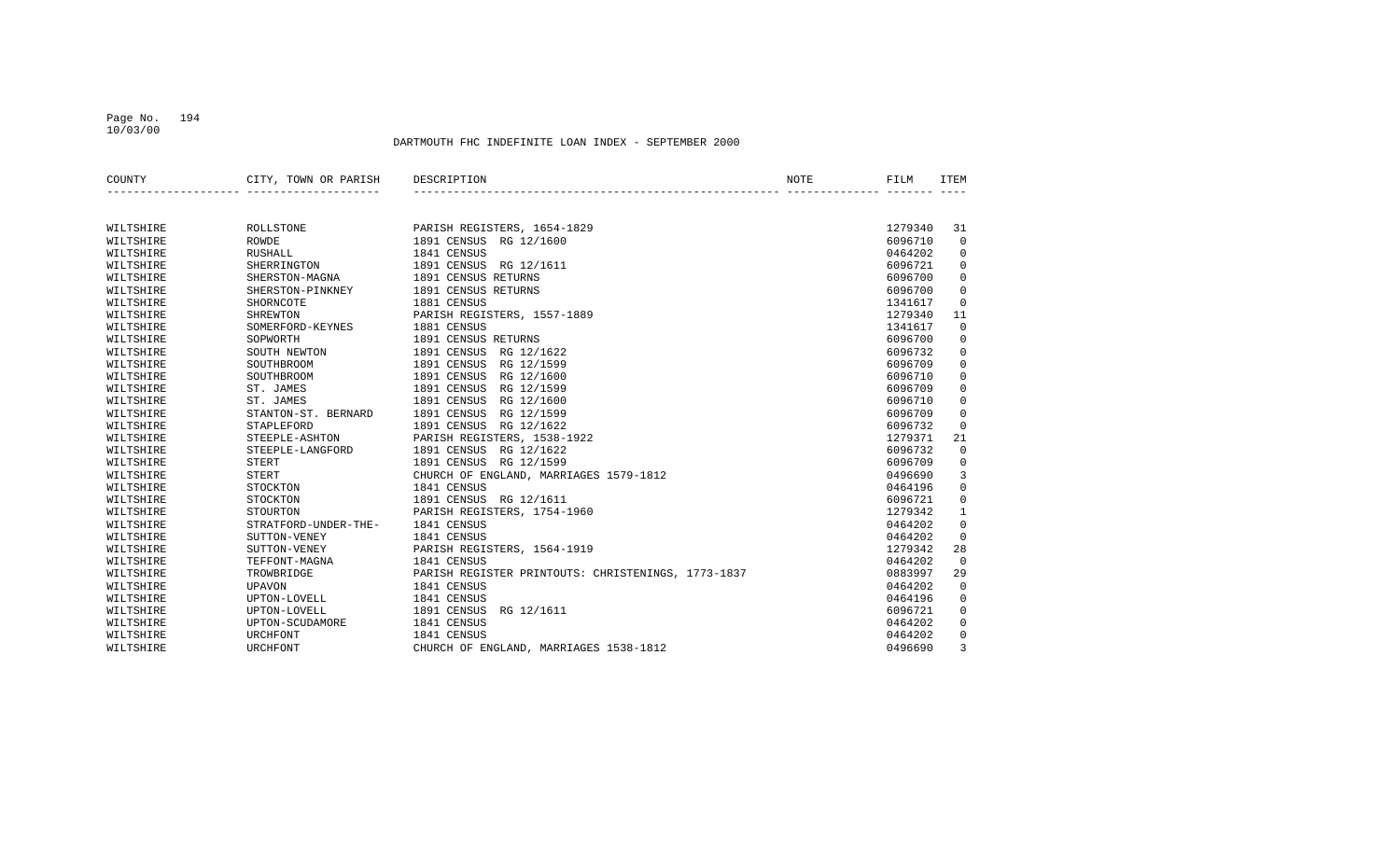### Page No. 195 10/03/00

| COUNTY    | CITY, TOWN OR PARISH | DESCRIPTION                                        | NOTE         | FILM    | ITEM            |
|-----------|----------------------|----------------------------------------------------|--------------|---------|-----------------|
|           |                      |                                                    |              |         |                 |
| WILTSHIRE | URCHFONT             | CHURCH OF ENGLAND, MARRIAGES 1579-1812             |              | 0496690 | 3               |
| WILTSHIRE | WARMINSTER           | 1841 CENSUS                                        |              | 0464202 | $\Omega$        |
| WILTSHIRE | WARMINSTER           | PARISH REGISTER PRINTOUTS: CHRISTENINGS, 1762-1836 | PRESBYTERIAN | 0883997 | 30              |
| WILTSHIRE | WARMINSTER           | PARISH REGISTER PRINTOUTS: CHRISTENINGS, 1772-1837 | INDEPENDENT  | 0883997 | 31              |
| WILTSHIRE | WARMINSTER           | PARISH REGISTER PRINTOUTS: CHRISTENINGS, 1796-1837 | WESLEYAN     | 0883997 | 32              |
| WILTSHIRE | WEST DEAN            | BISHOP'S TRANSCRIPTS, BAPTISMS & BURIALS           | 1838-1880    | 1279388 | $\mathbf{1}$    |
| WILTSHIRE | WEST DEAN            | BISHOP'S TRANSCRIPTS, BAPTISMS MARRIAGES BURIALS   | 1813-1837    | 1279388 | $\mathbf{1}$    |
| WILTSHIRE | WEST HARNHAM         | BISHOP'S TRANSCRIPTS, 1567-1880                    |              | 1279403 | $7\overline{ }$ |
| WILTSHIRE | WEST WELLOW          | CHURCH RECORDS<br>BAPTISMS                         | 1847-1898    | 1239434 | $\mathbf{1}$    |
| WILTSHIRE | WESTBURY             | BISHOP'S TRANSCRIPTS, 1849-1880                    |              | 1279403 | 23              |
| WILTSHIRE | WESTBURY             | PARISH REGISTER PRINTOUTS: CHRISTENINGS, 1769-1837 | INDEPENDENT  | 0883997 | 33              |
| WILTSHIRE | WESTBURY             | PARISH REGISTERS, BANNS                            | 1754-1769    | 1279370 | 1               |
| WILTSHIRE | WESTBURY             | PARISH REGISTERS, BURIALS                          | 1813-1954    | 1279370 | $\mathbf{1}$    |
| WILTSHIRE | WESTBURY             | PARISH REGISTERS, MARRIAGES                        | 1754-1900    | 1279370 | $\mathbf{1}$    |
| WILTSHIRE | WESTWOOD-CUM-IFORD   | 1841 CENSUS                                        |              | 0464196 | $\mathbf 0$     |
| WILTSHIRE | WHITEPARISH          | 1841 CENSUS                                        |              | 0464196 | $\mathbf 0$     |
| WILTSHIRE | WHITEPARISH          | MARRIAGES AT WHITEPARISH 1560-1837                 |              | 0496699 | $\overline{4}$  |
| WILTSHIRE | WILCOT               | 1841 CENSUS                                        |              | 0464202 | $\mathbf 0$     |
| WILTSHIRE | WILSFORD             | 1841 CENSUS                                        |              | 0464202 | $\mathbf 0$     |
| WILTSHIRE | WILTON               | 1891 CENSUS RG 12/1622                             |              | 6096732 | $\mathbf{0}$    |
| WILTSHIRE | WILTON               | PARISH REGISTER PRINTOUTS: CHRISTENINGS, 1753-1836 | INDEPENDENT  | 0883997 | 34              |
| WILTSHIRE | WILTON               | PARISH REGISTERS MARRIAGES 1622-1895               |              | 6901215 | $\Omega$        |
| WILTSHIRE | WILTON               | PARISH REGISTERS, 1615-1890                        |              | 1279340 | 40              |
| WILTSHIRE | WINTERBOURNE-STOKE   | PARISH REGISTERS, 1726-1975                        |              | 1279340 | 33              |
| WILTSHIRE | WOODBOROUGH          | 1841 CENSUS                                        |              | 0464202 | $\Omega$        |
| WILTSHIRE | <b>WOODBOROUGH</b>   | MARRIAGES 1567-1837                                |              | 0496694 | $\mathbf{1}$    |
| WILTSHIRE | WOODFORD             | 1841 CENSUS                                        |              | 0464202 | $\mathbf 0$     |
| WILTSHIRE | WOOTTON-BASSETT      | PARISH REGISTER PRINTOUTS: CHRISTENINGS, 1826-1835 | INDEPENDENT  | 0883997 | 35              |
| WILTSHIRE | WROUGHTON            | 1841 CENSUS                                        |              | 0464196 | $\Omega$        |
| WILTSHIRE | WYLYE                | 1891 CENSUS RG 12/1622                             |              | 6096732 | $\mathbf 0$     |
| WORCESTER |                      | A SURVEY OF WORCESTERSHIRE BY THOMAS HABINGTON     |              | 0459651 | 2               |
| WORCESTER | ALVECHURCH           | PARISH REGISTER PRINTOUTS                          |              | 1235340 | $\overline{4}$  |
| WORCESTER | <b>ALVECHURCH</b>    | PARISH REGISTER PRINTOUTS                          |              | 0933205 | 11              |
| WORCESTER | <b>BAYTON</b>        | PARISH REGISTER PRINTOUTS, MARRIAGES               | 1564-1710    | 0933197 | 29              |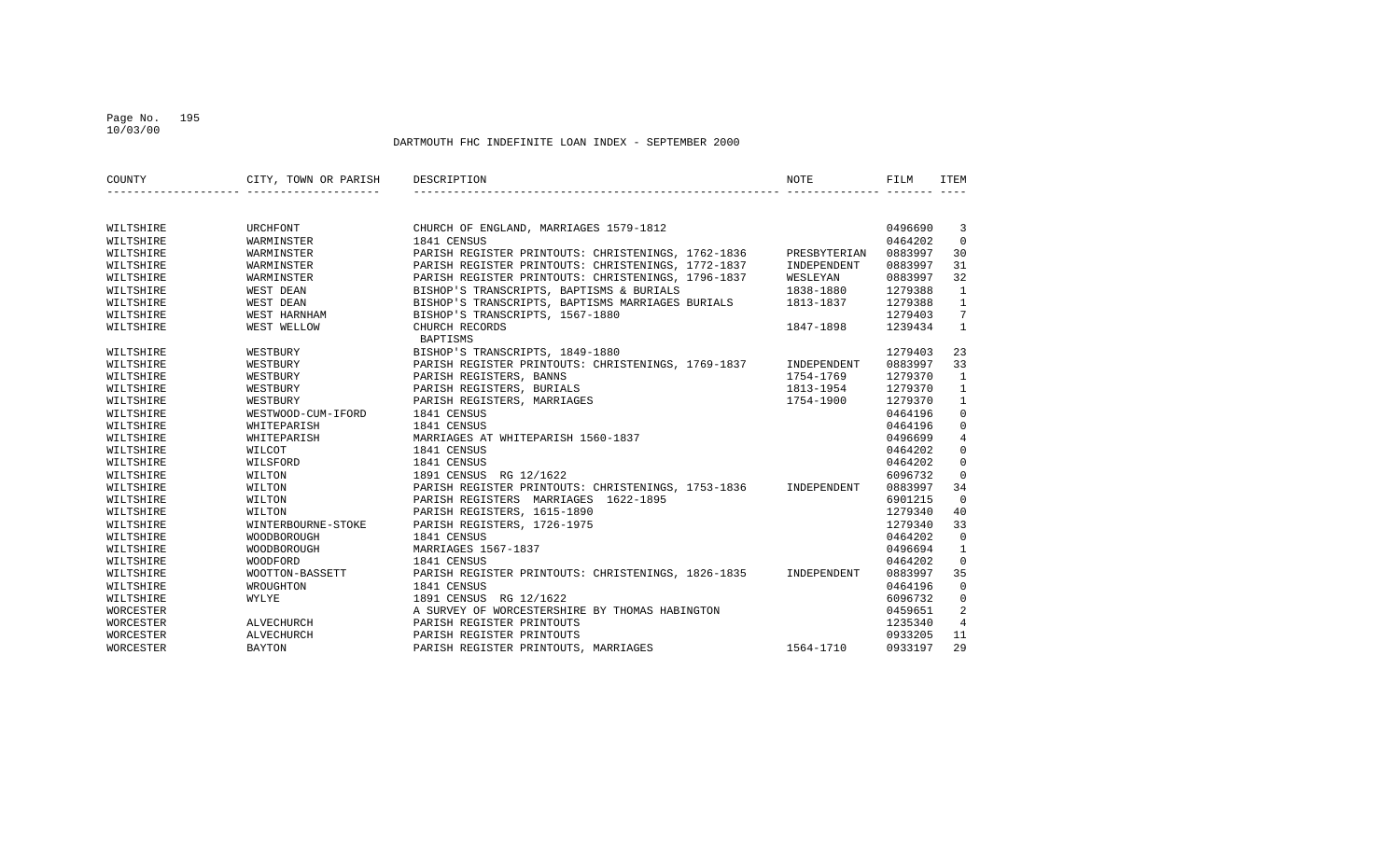#### Page No. 196 10/03/00

| COUNTY    | CITY, TOWN OR PARISH | DESCRIPTION                                        | NOTE                    | FILM    | ITEM           |
|-----------|----------------------|----------------------------------------------------|-------------------------|---------|----------------|
|           |                      |                                                    |                         |         |                |
| WORCESTER | <b>BREDON</b>        | PARISH REGISTER PRINTOUTS, CHRISTENINGS            | 1700-1875               | 0932929 | 29             |
| WORCESTER | <b>BRETFORTON</b>    | PARISH REGISTER PRINTOUTS, CHRISTENINGS            | 1538-1837               | 0472843 | $\overline{3}$ |
| WORCESTER | BROMSGROVE           | PARISH REGISTER PRINTOUTS: CHRISTENINGS, 1734-1815 |                         | 1235422 | 5              |
| WORCESTER | CLIFTON-UPON-TEME    | PARISH REGISTER PRINTOUTS, CHRISTENINGS            | 1598-1812               | 1037085 | 5              |
| WORCESTER | CROWLE               | PARISH REGISTER PRINTOUTS, CHRISTENINGS            | 1539-1812               | 0932929 | 28             |
| WORCESTER | DUDLEY               | 1861 CENSUS                                        |                         | 0542910 | $\mathbf 0$    |
| WORCESTER | ELMBRIDGE            | PARISH REGISTER PRINTOUTS                          |                         | 0933205 | 8              |
| WORCESTER | ELMLEY-LOVETT        | PARISH REGISTER PRINTOUTS                          |                         | 0820538 | 9              |
| WORCESTER | GREAT MALVERN        | PARISH REGISTER PRINTOUTS, ST MARY, CHRISTENINGS   | 1709-1868               | 1037085 | 20             |
| WORCESTER | KIDDERMINSTER        | PRESBYTERIAN OR UNITARIAN, NEW MEETING HOUSE       | 1783-1836               | 1037072 | 13             |
| WORCESTER | MADRESFIELD          | PARISH REGISTER PRINTOUTS, CHRISTENINGS            | 1611-1700               | 1037072 | 9              |
| WORCESTER | ODDINGLEY            | PARISH REGISTER PRINTOUTS, CHRISTENINGS            | 1831-1875               | 0472843 | 5              |
| YORK      |                      | OLD YORKSHIRE                                      | VOL. 4-5                | 0973056 | $\mathbf{1}$   |
| YORK      | ABERFORD             | PARISH REGISTER PRINTOUTS: CHRISTENINGS, 1806-1838 | ROMAN CATHOLIC 0883997  |         | 5              |
| YORK      | ALLERSTON            | PARISH REGISTERS, 1680-1880                        |                         | 0566179 | $\mathbf 0$    |
| YORK      | ALLERTHORPE          | PARISH REGISTERS: MARRIAGES, 1813-1887             |                         | 1068309 | $\mathbf{1}$   |
| YORK      | <b>ALLERTON</b>      | PARISH REGISTER PRINTOUTS: CHRISTENINGS, 1835-1857 | WESLEYAN                | 0883997 | 6              |
| YORK      | ALLERTON PARK        | PARISH REGISTER PRINTOUTS: CHRISTENINGS, 1816-1840 | CATHOLIC                | 0883997 | 7              |
| YORK      | ALMONDBURY           | 1861 CENSUS                                        |                         | 0543101 | $\mathbf 0$    |
| YORK      | ALMONDBURY           | 1861 CENSUS RG 9/3242-3248                         |                         | 0543101 | $\mathbf 0$    |
| YORK      | ALMONDBURY           | PARISH REGISTERS, 1828-1932                        |                         | 1542260 | 5              |
| YORK      | ALNE                 | PARISH REGISTERS, 1560-1847                        |                         | 1068309 | $\overline{3}$ |
| YORK      | AMPLEFORTH           | PARISH REGISTER PRINTOUTS: CHRISTENINGS, 1799-1824 | ROMAN CATHOLIC 0883997  |         | 8              |
| YORK      | ASKE                 | 1891 CENSUS                                        | RG 12/4036              | 6099146 | $\mathbf 0$    |
| YORK      | ASKHAM-BRYAN         | PARISH REGISTER PRINTOUTS, CHRISTENINGS            | 1604-1837               | 0933238 | 7              |
| YORK      | ASKHAM-BRYAN         | PARISH REGISTER, 1695-1837 INDEXED                 |                         | 0496815 | $\overline{4}$ |
| YORK      | ASKRIGG              | PARISH REGISTERS, 1701-1923                        |                         | 0467727 | $\mathbf 0$    |
| YORK      | <b>ATTERCLIFFE</b>   | PARISH REGISTER PRINTOUTS: CHRISTENINGS, 1798-1836 | INDEPENDENT             | 0883997 | 9              |
| YORK      | <b>BADSWORTH</b>     | PARISH REGISTER PRINTOUTS, CHRISTENINGS            | 1518, 1635-1812 1037085 |         | $\overline{4}$ |
| YORK      | BARLBY               | BISHOP'S TRANSCRIPTS, 1781-1860                    |                         | 0991068 | $\Omega$       |
| YORK      | BARNINGHAM           | PARISH REGISTER PRINTOUTS, CHRISTENINGS            | 1674-1840               | 1037085 | 10             |
| YORK      | BARNOLDSWICK         | PARISH REGISTER PRINTOUTS                          |                         | 1235340 | 11             |
| YORK      | BARTON ST. MARY      | PARISH REGISTER PRINTOUTS, CHRISTENINGS            | 1741-1840               | 0933197 | 14             |
| YORK      | BIRDFORTH            | BISHOP'S TRANSCRIPTS, 1632-1874                    |                         | 0918417 | 2              |
| YORK      | <b>BIRKIN</b>        | BISHOP'S TRANSCRIPTS, 1631-1862                    |                         | 0918336 | $\mathbf{1}$   |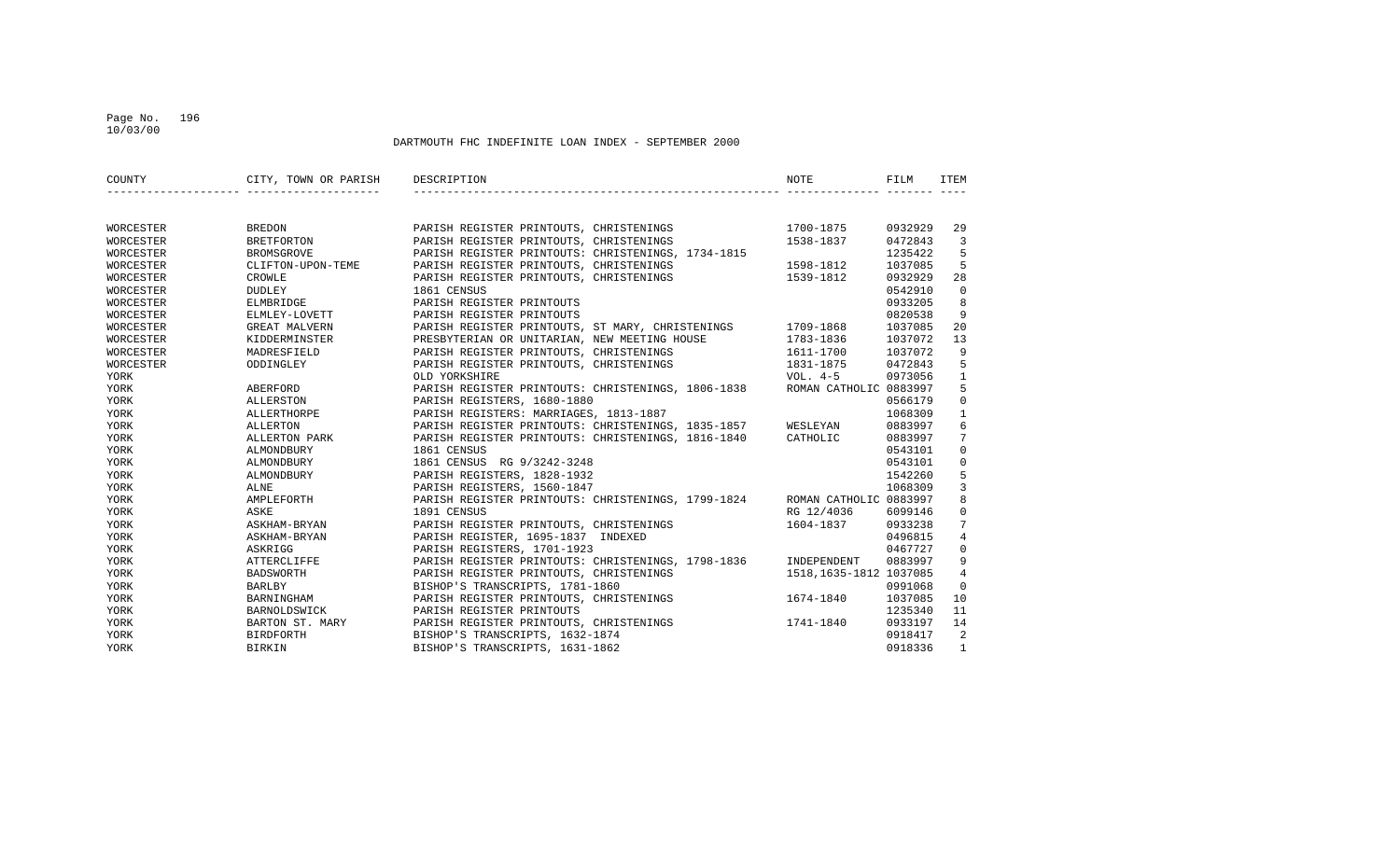### Page No. 197 10/03/00

| COUNTY | CITY, TOWN OR PARISH | DESCRIPTION                                      | NOTE                   | FILM    | ITEM                    |
|--------|----------------------|--------------------------------------------------|------------------------|---------|-------------------------|
|        |                      |                                                  |                        |         |                         |
| YORK   | BISHOP-THORPE        | BISHOP'S TRANSCRIPTS, 1631-1885                  |                        | 0918336 | 2                       |
| YORK   | BOLTON-UPON-DEARNE   | PARISH REGISTER TRANSCRIPTS                      | 1674-1732              | 1544932 | 6                       |
|        |                      | BAPT., MARR., BURIALS                            |                        |         |                         |
| YORK   | BOLTON-UPON-DEARNE   | PARISH REGISTER TRANSCRIPTS                      | 1731-1812              | 1544932 | 8                       |
|        |                      | BAPT., MARR., BURIALS                            |                        |         |                         |
| YORK   | BOLTON-UPON-DEARNE   | PARISH REGISTER TRANSCRIPTS                      | 1849-1900              | 1544932 | $\mathbf{1}$            |
|        |                      | <b>BAPTISMS</b>                                  |                        |         |                         |
| YORK   | BOLTON-UPON-DEARNE   | PARISH REGISTER TRANSCRIPTS                      | 1813-1849              | 1544932 | 9                       |
|        |                      | <b>BAPTISMS</b>                                  |                        |         |                         |
| YORK   | BOLTON-UPON-DEARNE   | PARISH REGISTER TRANSCRIPTS                      | 1813-1877              | 1544932 | 5                       |
|        |                      | <b>BURIALS</b>                                   |                        |         |                         |
| YORK   | BOLTON-UPON-DEARNE   | PARISH REGISTER TRANSCRIPTS                      | 1878-1899              | 1544932 | 11                      |
|        |                      | <b>BURIALS</b>                                   |                        |         |                         |
| YORK   | BOLTON-UPON-DEARNE   | PARISH REGISTER TRANSCRIPTS                      | 1754-1899              | 1544932 | $\overline{3}$          |
|        |                      | MARRIAGES                                        |                        |         |                         |
| YORK   | BOLTON-UPON-DEARNE   | PARISH REGISTER TRANSCRIPTS                      | 1813-1836              | 1544932 | 10                      |
|        |                      | MARRIAGES                                        |                        |         |                         |
| YORK   | <b>BRADFORD</b>      | BISHOP'S TRANSCRIPTS, 1600-1828                  |                        | 0990541 | 0                       |
| YORK   | <b>BRADFORD</b>      | BISHOP'S TRANSCRIPTS, 1828-1847                  |                        | 0990542 | 0                       |
| YORK   | BRIGHTSIDE           | 1871 CENSUS<br>(BRIGHTSIDE BIERLOW)              | RG 10/4692-3           | 0847236 | $\mathbf 0$             |
| YORK   | BRIGHTSIDE           | 1871 CENSUS<br>(BRIGHTSIDE BIERLOW)              | RG 10/4694-5           | 0847237 | $\mathbf 0$             |
| YORK   | BRIGHTSIDE           | 1871 CENSUS RG 10/4692-4693                      |                        | 0847236 | $\mathsf 0$             |
| YORK   | BRIGHTSIDE           | 1871 CENSUS RG 10/4694-4695                      |                        | 0847237 | $\mathbf 0$             |
| YORK   | BRIGHTSIDE           | PARISH REGISTERS BAPTISMS 1846-1872              |                        | 6343745 | $\mathbf 0$             |
| YORK   | BRIGHTSIDE           | PARISH REGISTERS MARRIAGES 1872-1878             |                        | 6343752 | $\mathbf 0$             |
| YORK   | <b>BROMPTON</b>      | BISHOP'S TRANSCRIPTS, 1597-1848                  | CH. OF ENGLAND 0990784 |         | $\mathbf{1}$            |
| YORK   | <b>BROMPTON</b>      | BISHOP'S TRANSCRIPTS, 1634-1640                  | CH. OF ENGLAND 0990784 |         | $\overline{\mathbf{c}}$ |
| YORK   | BURSTWICK            | BISHOP'S TRANSCRIPTS, 1600-1842                  |                        | 0990847 | $\mathbf{1}$            |
| YORK   | CAYTON               | BISHOP'S TRANSCRIPTS, 1604-1860                  |                        | 0919209 | 2                       |
| YORK   | CLAPHAM              | PARISH REGISTER PRINTOUTS, CHRISTENINGS          | 1813-1845              | 0933197 | $\mathbf{1}$            |
| YORK   | CLECKHEATON          | UNITED REFORMED CHURCH REGISTERS, BAPTISMS       | 1726-1922              | 1526418 | $\mathbf{1}$            |
| YORK   | CLECKHEATON          | UNITED REFORMED CHURCH REGISTERS, BURIALS        | 1878-1890              | 1526418 | $\mathbf{1}$            |
| YORK   | CLECKHEATON          | UNITED REFORMED CHURCH REGISTERS, BURIALS        | 1785-1870              | 1526418 | $\mathbf{1}$            |
| YORK   | CLECKHEATON          | UNITED REFORMED CHURCH REGISTERS, CHURCH MEMBERS | 1839-1901              | 1526418 | $\mathbf{1}$            |
| YORK   | CLECKHEATON          | UNITED REFORMED CHURCH, CHURCH REGISTERS         | 1726-1922              | 1526418 | $\mathbf{1}$            |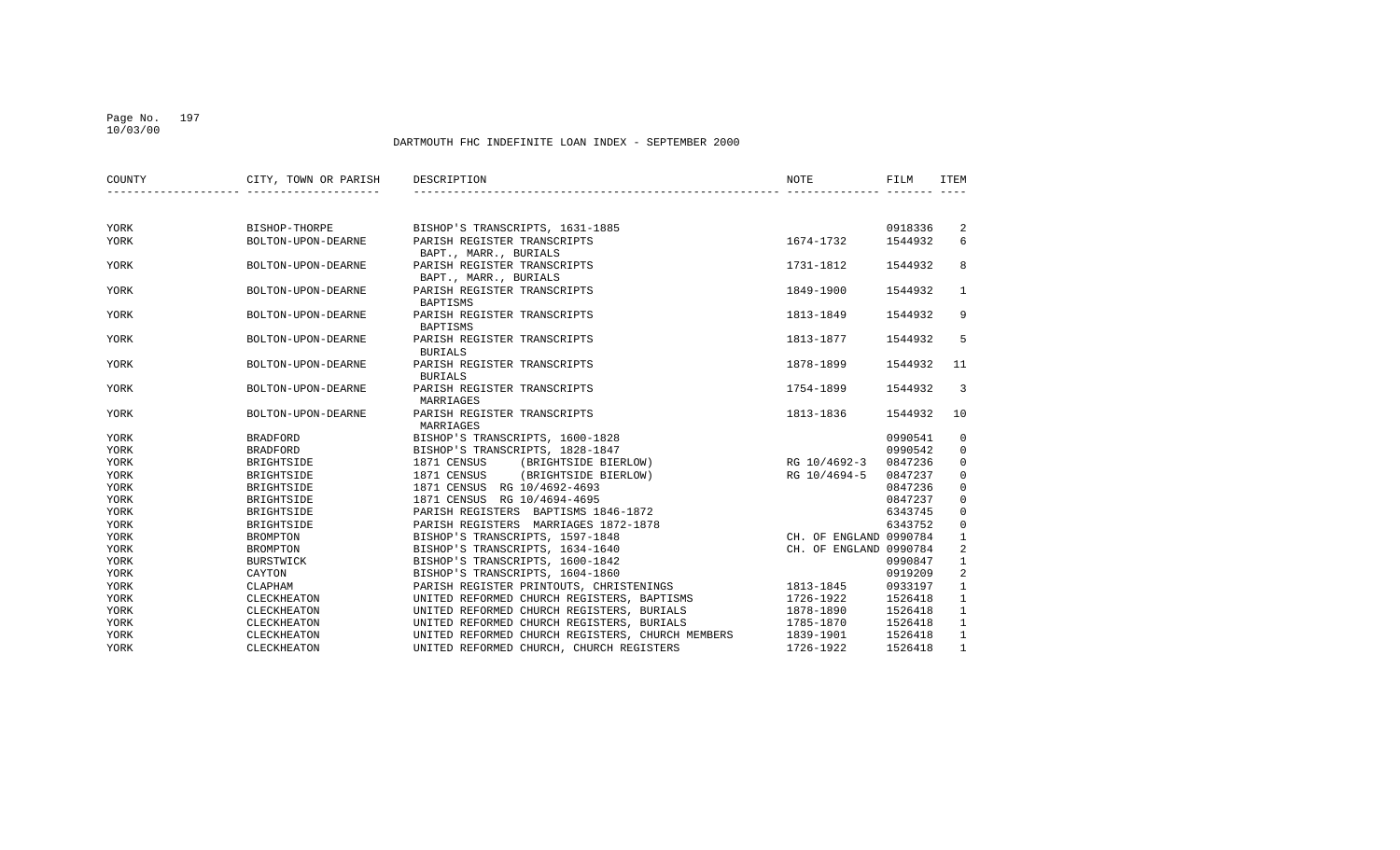### Page No. 198 10/03/00

| COUNTY      | CITY, TOWN OR PARISH | DESCRIPTION                                                 | NOTE      | FILM    | ITEM           |
|-------------|----------------------|-------------------------------------------------------------|-----------|---------|----------------|
|             |                      |                                                             |           |         |                |
| YORK        | CLECKHEATON          | WESTGATE CONGREGATIONAL CHURCH REGISTER, BAPTISMS 1877-1946 |           | 1526418 | 4              |
| YORK        | CLECKHEATON          | WESTGATE CONGREGATIONAL CHURCH REGISTER, TEACHERS 1859-1904 |           | 1526418 | 4              |
| YORK        | CLECKHEATON          | WESTGATE CONGREGATIONAL CHURCH, CHURCH REGISTER 1859-1946   |           | 1526418 | $\overline{4}$ |
| YORK        | CLIFTON              | 1881 CENSUS RETURNS                                         |           | 1342098 | $\mathbf 0$    |
| YORK        | CLIFTON              | 1891 CENSUS<br>RG12/3885                                    |           | 6098995 | $\mathbf 0$    |
| YORK        | CLIFTON              | 1891 CENSUS RG12/3886                                       |           | 6098996 | $\mathbf 0$    |
| YORK        | COXWOLD              | BISHOP'S TRANSCRIPTS, 1601-1848                             |           | 0918417 | $\mathbf{1}$   |
| YORK        | DALTON               | 1891 CENSUS RG 12/3848                                      |           | 6098958 | $\mathbf 0$    |
| YORK        | DANBY                | THE REGISTERS OF DANBY-IN-CLEVELAND, 1585-1812              |           | 0432131 | $\mathbf 0$    |
| YORK        | DANBY IN CLEVELAND   | PARISH REGISTER PRINTOUTS, CHRISTENINGS                     | 1813-1875 | 0933197 | 2              |
| YORK        | DEIGHTON             | 1891 CENSUS<br>RG12/3896                                    |           | 6099006 | $\mathbf 0$    |
| YORK        | <b>DENBY</b>         | PARISH REGISTERS, 1851-1940                                 |           | 1542260 | 1              |
| YORK        | DEWSBURY             | 1881 CENSUS RETURNS                                         |           | 1342098 | $\mathbf 0$    |
| YORK        | DINNINGTON           | PARISH REGISTER TRANSCRIPTS                                 | 1600-1730 | 1544932 | 27             |
|             |                      | BAPT., MARR, BURIALS                                        |           |         |                |
| YORK        | DINNINGTON           | PARISH REGISTER TRANSCRIPTS                                 | 1730-1794 | 1544932 | 28             |
|             |                      | BAPT., MARR, BURIALS                                        |           |         |                |
| YORK        | DINNINGTON           | PARISH REGISTER TRANSCRIPTS                                 | 1794-1799 | 1544932 | 30             |
|             |                      | BAPTISMS                                                    |           |         |                |
| YORK        | DINNINGTON           | PARISH REGISTER TRANSCRIPTS                                 | 1813-1900 | 1544932 | 31             |
|             |                      | BAPTISMS                                                    |           |         |                |
| YORK        | DINNINGTON           | PARISH REGISTER TRANSCRIPTS                                 | 1901-1926 | 1544932 | 36             |
|             |                      | BAPTISMS                                                    |           |         |                |
| YORK        | DINNINGTON           | PARISH REGISTER TRANSCRIPTS                                 | 1799-1812 | 1544932 | 29             |
|             |                      | BAPTISMS AND BURIALS                                        |           |         |                |
| YORK        | DINNINGTON           | PARISH REGISTER TRANSCRIPTS                                 | 1788-1799 | 1544932 | 30             |
|             |                      | <b>BURIALS</b>                                              |           |         |                |
| YORK        | DINNINGTON           | PARISH REGISTER TRANSCRIPTS                                 | 1813-1941 | 1544932 | 33             |
|             |                      | <b>BURIALS</b>                                              |           |         |                |
| YORK        | DINNINGTON           | PARISH REGISTER TRANSCRIPTS                                 | 1755-1795 | 1544932 | 30             |
|             |                      | MARRIAGES                                                   |           |         |                |
| <b>YORK</b> | DINNINGTON           | PARISH REGISTER TRANSCRIPTS                                 | 1822-1900 | 1544932 | 32             |
|             |                      | MARRIAGES                                                   |           |         |                |
| YORK        | DINNINGTON           | PARISH REGISTER TRANSCRIPTS                                 | 1901-1924 | 1544932 | 35             |
|             |                      | MARRIAGES                                                   |           |         |                |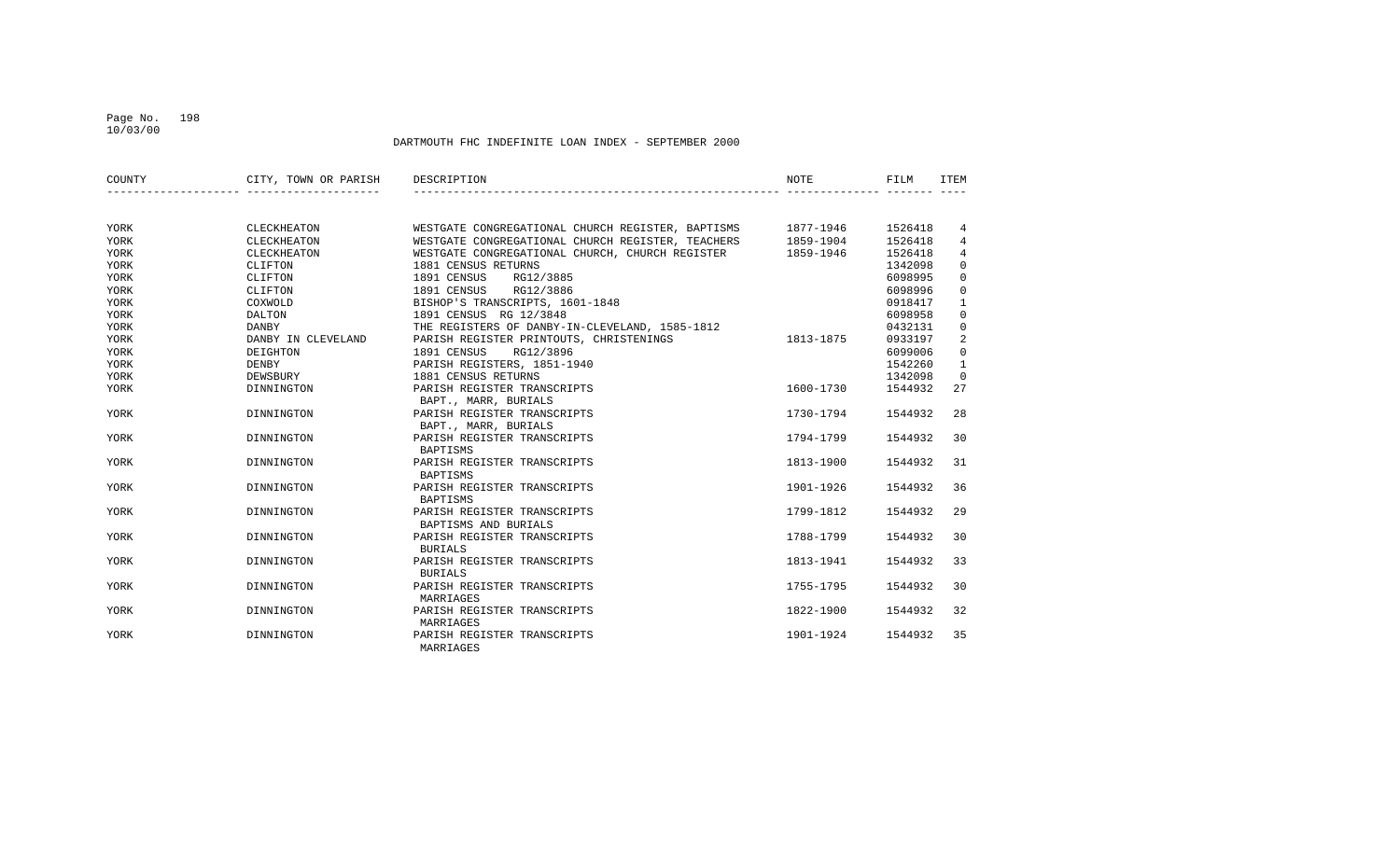#### Page No. 199 10/03/00

| COUNTY | CITY, TOWN OR PARISH DESCRIPTION |                                                              | <b>NOTE</b>   | FILM    | ITEM           |
|--------|----------------------------------|--------------------------------------------------------------|---------------|---------|----------------|
|        |                                  |                                                              |               |         |                |
| YORK   | DOWNHOLME                        | 1891 CENSUS                                                  | RG 12/4036    | 6099146 | 0              |
| YORK   | <b>DRYPOOL</b>                   | PARISH REGISTER, 1572-1812 INDEXED                           |               | 0496815 | $\mathbf{1}$   |
| YORK   | EASBY                            | 1891 CENSUS                                                  | RG 12/4036    | 6099146 | $\mathbf 0$    |
| YORK   | EAST LUTTON                      | BISHOP'S TRANSCRIPTS, 1631-1870                              |               | 0990896 | $\mathbf{1}$   |
| YORK   | EBBERSTON                        | BISHOP'S TRANSCRIPTS, 1600-1835                              |               | 0990922 | $\mathbf 0$    |
| YORK   | EBBERSTON                        | BISHOP'S TRANSCRIPTS, 1600-1868                              |               | 0990917 | $\mathbf{1}$   |
| YORK   | ECCLESALL-BIERLOW                | 1861 CENSUS RG 9/3474-3479                                   |               | 0543138 | $\mathbf 0$    |
| YORK   | ELLERBURN                        | BISHOP'S TRANSCRIPTS, 1600-1882                              |               | 0990917 | 2              |
| YORK   | ESCRICK                          | RG12/3896<br>1891 CENSUS                                     |               | 6099006 | $\mathbf 0$    |
| YORK   | FLOCKTON                         | ZION UNITED REFORMED CHURCH AND CEMETERY REGISTERS 1795-1945 |               | 1526418 | 6              |
| YORK   | FLOCKTON                         | ZION UNITED REFORMED CHURCH, CEMETERY REGISTERS 1795-1945    |               | 1526418 | 6              |
| YORK   | GILLING                          | 1891 CENSUS                                                  | RG 12/4036    | 6099146 | $\mathbf 0$    |
| YORK   | GOLCAR                           | BISHOP'S TRANSCRIPTS, CHAPELRY OF GOLCAR                     | $1836 - 1846$ | 0990696 | $\mathbf{1}$   |
| YORK   | GOLCAR                           | CHAPELRY OF GOLCAR, BISHOP'S TRANSCRIPS                      | 1836-1846     | 0990696 | $\mathbf{1}$   |
| YORK   | GOLCAR                           | CHAPELRY OF GOLCAR, PARISH REGISTER TRANSCRIPTS 1829-1881    |               | 1526418 | 17             |
| YORK   | <b>GOLCAR</b>                    | PARISH REGISTER TRANSCRIPTS, 1829-1881                       |               | 1526418 | 17             |
| YORK   | GREAT AYTON                      | PARISH REGISTER PRINTOUTS                                    |               | 0933205 | $\overline{4}$ |
| YORK   | GREAT HUTTON                     | PARISH REGISTER PRINTOUTS: MARRIAGES, 1679-1747              |               | 1037032 | 14             |
| YORK   | GREAT SMEATON                    | 1679-1812<br>PARISH REGISTER PRINTOUTS, CHRISTENINGS         |               | 1037072 | 12             |
| YORK   | HARTSHEAD                        | 1881 CENSUS RETURNS                                          |               | 1342098 | $\Omega$       |
| YORK   | HAWNBY                           | BISHOP'S TRANSCRIPTS, 1608-1852                              |               | 0990786 | $\mathbf 0$    |
| YORK   | HAWORTH                          | BISHOP'S TRANSCRIPTS, 1600-1828                              |               | 0990541 | $\mathbf 0$    |
| YORK   | HAWORTH                          | BISHOP'S TRANSCRIPTS, 1828-1847                              |               | 0990542 | $\mathbf 0$    |
| YORK   | HEELEY                           | 1861 CENSUS                                                  |               | 0543138 | $\mathbf 0$    |
| YORK   | HELMSLEY                         | BISHOP'S TRANSCRIPTS, 1600-1828                              |               | 0990787 | $\mathbf 0$    |
| YORK   | HELPERTHORPE                     | BISHOP'S TRANSCRIPTS, 1631-1870                              |               | 0990896 | $\mathbf{1}$   |
| YORK   | HILTON                           | BISHOP'S TRANSCRIPTS, 1600-1840                              |               | 0918436 | 3              |
| YORK   | HINDERWELL                       | BISHOP'S TRANSCRIPTS, 1619-1831                              |               | 0918436 | $\mathbf{1}$   |
| YORK   | HIPSWELL                         | 1891 CENSUS                                                  | RG 12/4036    | 6099146 | $\mathbf 0$    |
| YORK   | HOLDERNESS                       | CATHOLIC REGISTERS OF NUT HILL AND HEDON                     |               | 0599716 | $\mathbf{1}$   |
| YORK   | HOLME-SPALDING-MOOR              | ROMAN CHATHOLIC CHURCH, COLME HALL CHAPEL, MARR. 1743-1800   |               | 1037076 | 21             |
| YORK   | HONLEY                           | 1861 CENSUS                                                  |               | 0543101 | $\mathbf 0$    |
| YORK   | HORNBY                           | BISHOP'S TRANSCRIPTS, 1681-1824                              |               | 0990896 | 2              |
| YORK   | HUDDERSFIELD                     | 1861 CENSUS                                                  |               | 0543101 | $\mathbf 0$    |
| YORK   | HUDDERSFIELD                     | ALL SAINTS, BISHOP'S TRANSCRIPTS                             | 1835-1841     | 0990696 | 2              |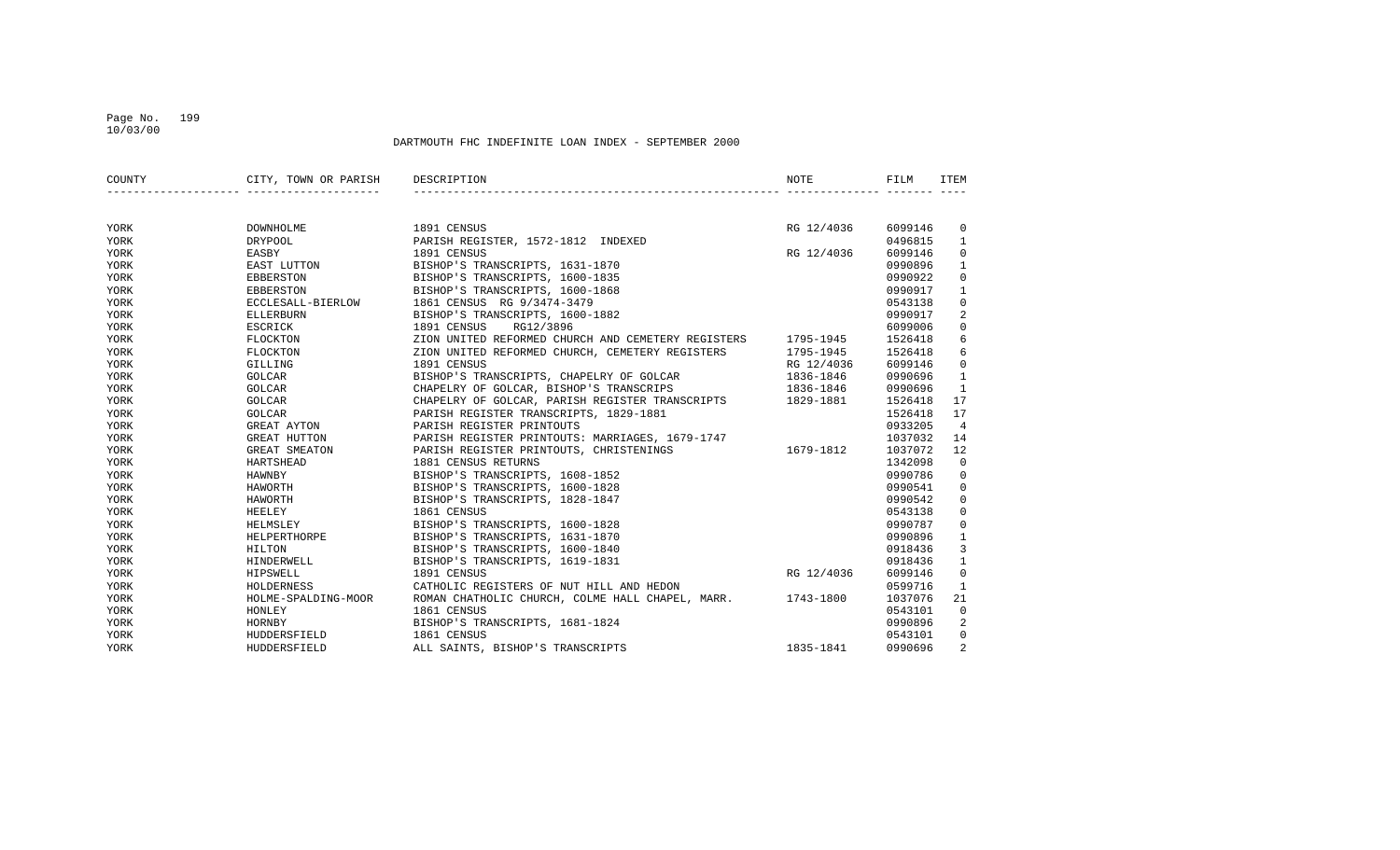### Page No. 200 10/03/00

| COUNTY | CITY, TOWN OR PARISH | DESCRIPTION                                                                                                                                                                                                       | <b>NOTE</b> | FILM    | <b>ITEM</b>    |
|--------|----------------------|-------------------------------------------------------------------------------------------------------------------------------------------------------------------------------------------------------------------|-------------|---------|----------------|
|        |                      |                                                                                                                                                                                                                   |             |         |                |
| YORK   | HUDDERSFIELD         | BISHOP'S TRANSCRIPTS, ALL SAINTS CHURCH 1835-1841                                                                                                                                                                 |             | 0990696 | 2              |
| YORK   | HUDDERSFIELD         | BISHOP'S TRANSCRIPTS, CHAPELRY OF GOLCAR 1836-1846<br>BISHOP'S TRANSCRIPTS, CHAPELRY OF LINDLEY 1835<br>BISHOP'S TRANSCRIPTS, HOLY TRINITY CHURCH 1819-1837<br>CHAPELRY OF GOLCAR, BISHOP'S TRANSCRIPTS 1836-1846 |             | 0990696 | $\mathbf{1}$   |
| YORK   | HUDDERSFIELD         |                                                                                                                                                                                                                   |             | 0990696 | 4              |
| YORK   | HUDDERSFIELD         |                                                                                                                                                                                                                   | 1819-1837   | 0990696 | 3              |
| YORK   | HUDDERSFIELD         |                                                                                                                                                                                                                   |             | 0990696 | $\mathbf{1}$   |
| YORK   | HUDDERSFIELD         | CHAPELRY OF LINDLEY, BISHOP'S TRANSCRIPTS 1835                                                                                                                                                                    |             | 0990696 | $\,4$          |
| YORK   | HUDDERSFIELD         | HOLY TRINITY, BISHOP'S TRANSCRIPTS                                                                                                                                                                                | 1819-1837   | 0990696 | 3              |
| YORK   | HUDDERSFIELD         | PARISH REGISTER PRINTOUTS, CHRISTENINGS, 1606-1690                                                                                                                                                                |             | 0543859 | 3              |
| YORK   | HUDDERSFIELD         | PARISH REGISTER TRANSCRIPTS, 1829-1881                                                                                                                                                                            |             | 1526418 | 17             |
| YORK   | HUDSWELL             | 1891 CENSUS                                                                                                                                                                                                       | RG 12/4036  | 6099146 | $\overline{0}$ |
| YORK   | HUDSWELL             | PARISH REGISTER PRINTOUTS: MARRIAGES, 1637-1735<br>CONGREGATIONAL OR INDEPENDENT CHURCH, CHRISTENINGS 1789-1837                                                                                                   |             | 1037032 | 13             |
| YORK   | <b>HULL</b>          |                                                                                                                                                                                                                   |             | 1037073 | 11             |
| YORK   | HULL                 | INDEPENDENT CHURCH, HOLBORN ST. CHAPEL, HOLDERNESS                                                                                                                                                                | 1830-1837   | 1037073 | 9              |
| YORK   | HULL                 | INDEPENDENT FISH ST. CHAPEL, CHRISTENINGS                                                                                                                                                                         | 1769-1837   | 1037073 | 8              |
| YORK   | HULL                 | METHODIST NEW CONNEXION CHURCH, BETHEL CHAPEL 1797-1837                                                                                                                                                           |             | 1037073 | 14             |
| YORK   | HULL                 | PRESBYTERIAN OR UNITARIAN, BOWL ALLEY LANE CHAPEL 1705-1835                                                                                                                                                       |             | 1037073 | 10             |
| YORK   | <b>HULL</b>          | THIS HISTORY OF THE TOWNCOUNTY OF KINGSTON/HULL                                                                                                                                                                   |             | 0994051 | 6              |
| YORK   | <b>HULL</b>          | WESLEYAN CHURCH ST-MARY GEORGE YARD CHAPEL                                                                                                                                                                        | 1832-1837   | 1037073 | 12             |
| YORK   | HULL                 | WESLEYAN CHURCH ST-MARY HUMBER ST. CHAPEL                                                                                                                                                                         | 1833-1837   | 1037073 | 13             |
| YORK   | HUNGATE              | INDEPENDENT CHURCH, PICKERING CHAPEL, CHRISTENINGS                                                                                                                                                                | 1789-1837   | 1037073 | 15             |
| YORK   | HUNSLET              | 1891 CENSUS                                                                                                                                                                                                       | RG 12/3666  | 6098776 | $\mathbf 0$    |
| YORK   | HUNSLET              | 1891 CENSUS                                                                                                                                                                                                       | RG 12/3665  | 6098775 | 0              |
| YORK   | HUNSLET              | 1891 CENSUS                                                                                                                                                                                                       | RG 12/3664  | 6098774 | $\mathbf 0$    |
| YORK   | HUNSLET              | 1891 CENSUS<br>RG 12/3665                                                                                                                                                                                         |             | 6098775 | $\Omega$       |
| YORK   | HUNSLET              | WESLEYAN METHODIST CHURCH, CHRISTENINGS                                                                                                                                                                           | 1815-1837   | 1037073 | 16             |
| YORK   | HUTTON               | BISHOP'S TRANSCRIPTS, 1600-1840                                                                                                                                                                                   |             | 0918436 | $\overline{3}$ |
| YORK   | ICKORNSHAW           | WESLEYAN METHODIST CHURCH, CHRISTENINGS                                                                                                                                                                           | 1804-1837   | 1037073 | 17             |
| YORK   | IDLE                 | INDEPENDENT CHURCH, UPPER CHAPEL, CHRISTENINGS                                                                                                                                                                    | 1791-1837   | 1037073 | 18             |
| YORK   | IDLE                 | PRIMITIVE METHODIST CHURCH, TOWN LANE CHAPEL                                                                                                                                                                      | 1826-1837   | 1037073 | 20             |
| YORK   | IDLE                 | WESLEYAN METHODISH CHURCH, THORPE CHAPEL                                                                                                                                                                          | 1806-1837   | 1037073 | 19             |
| YORK   | KEIGHLEY             | INDEPENDENT OR CONGREGATIONAL CHURCH                                                                                                                                                                              | 1749-1837   | 1037073 | 21             |
| YORK   | KEIGHLEY             | WESLEYAN CHURCH, EDEN CHAPEL, CHRISTENINGS                                                                                                                                                                        | 1807-1837   | 1037073 | 22             |
| YORK   | KELD                 | INDEPENDENT CHURCH PRINTOUTS, CHRISTENINGS                                                                                                                                                                        | 1790-1836   | 1037073 | 23             |
| YORK   | KIMBERWORTH          | 1891 CENSUS RG 12/3849                                                                                                                                                                                            |             | 6098959 | $\Omega$       |
| YORK   | KIMBERWORTH          | 1891 CENSUS RG 12/3850                                                                                                                                                                                            |             | 6098960 | $\Omega$       |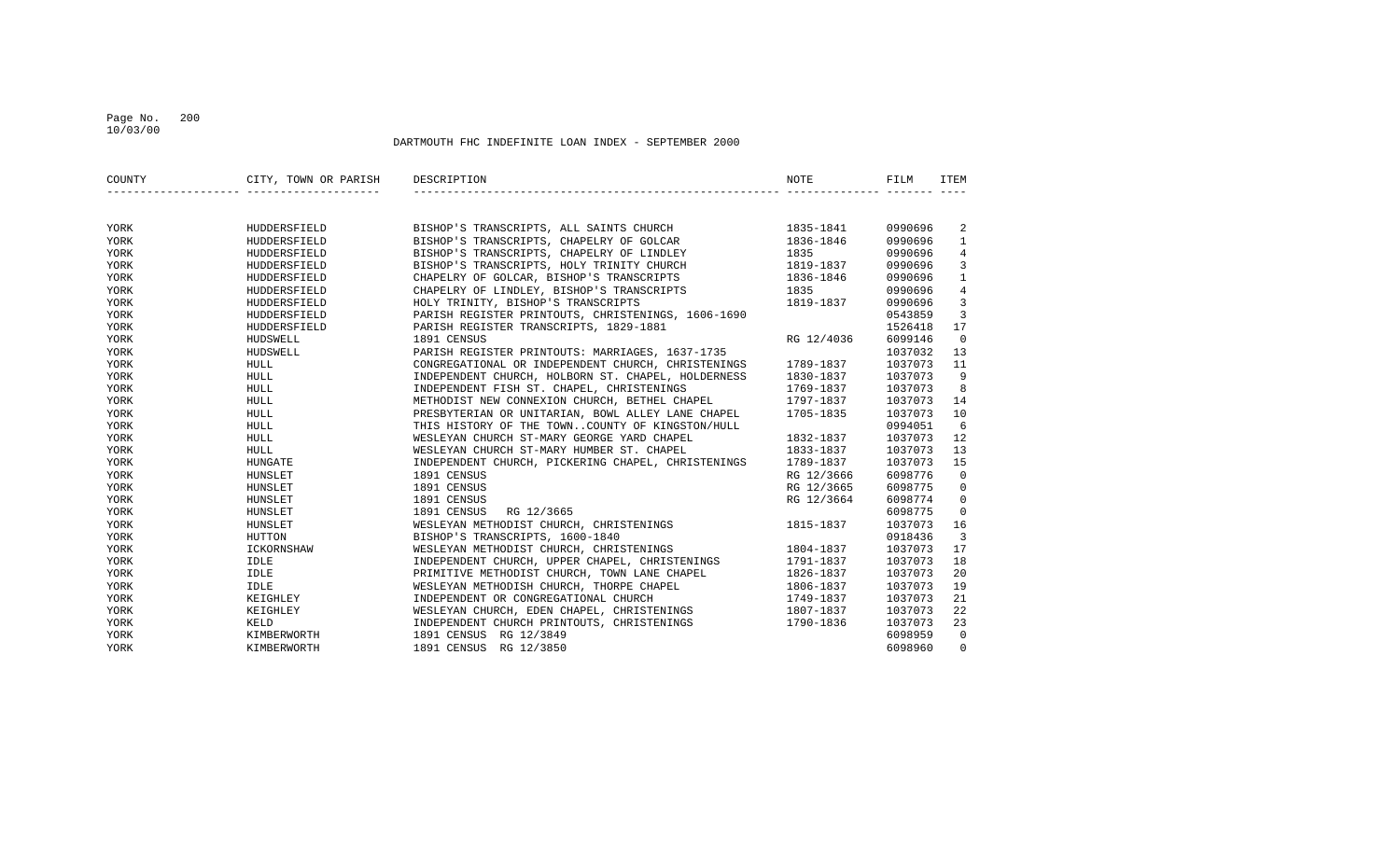### Page No. 201 10/03/00

| COUNTY | CITY, TOWN OR PARISH DESCRIPTION |                                                                                                                                                                                             | <b>NOTE</b> | FILM    | <b>ITEM</b>    |
|--------|----------------------------------|---------------------------------------------------------------------------------------------------------------------------------------------------------------------------------------------|-------------|---------|----------------|
|        |                                  |                                                                                                                                                                                             |             |         |                |
| YORK   | KIMBERWORTH                      | 1891 CENSUS RG 12/3851                                                                                                                                                                      |             | 6098961 | $\overline{0}$ |
| YORK   | KIRK HAMMERTON                   | 1891 CENSUS RG 12/3851<br>PARISH REGISTER PRINTOUTS<br>INDEPENDENT CHURCH, TINLEY GARTH CHAPEL 1813-1837                                                                                    |             | 0933205 | 5              |
| YORK   | KIRKBY-MOORSIDE<br>LANGFIELD     |                                                                                                                                                                                             |             | 1037073 | 24             |
| YORK   | LANGFIELD                        | 1861 CENSUS RG 9/3227-3234                                                                                                                                                                  |             | 0543100 | $\mathbf 0$    |
| YORK   | LASTINGHAM                       | BISHOP'S TRANSCRIPTS, 1600-1876                                                                                                                                                             |             | 0990903 | $\mathbf 0$    |
| YORK   | LEEDS                            | ${\tt INDEPENDENT\hspace{0.1cm}CHURCH\hspace{0.1cm},\hspace{0.1cm}SALEM\hspace{0.1cm}CHAPEL\hspace{0.1cm},\hspace{0.1cm}HUNSLET\hspace{0.1cm}LANE\hspace{0.1cm}} \hspace{1.5cm} 1828-1837}$ |             | 1037073 | $\overline{4}$ |
| YORK   | LINDLEY                          | BISHOP'S TRANSCRIPTS, CHAPELRY OF LINDLEY                                                                                                                                                   | 1835        | 0990696 | 4              |
| YORK   | LINDLEY                          | CHAPELRY OF LINDLEY, BISHOP'S TRANSCRIPTS 1835                                                                                                                                              |             | 0990696 | 4              |
| YORK   | LINGARDS                         | 1861 CENSUS                                                                                                                                                                                 |             | 0543101 | $\mathbf 0$    |
| YORK   | LINTHWAITE                       | 1861 CENSUS RG 9/3243-3248                                                                                                                                                                  |             | 0543101 | $\mathbf 0$    |
| YORK   |                                  | EARLSH REGISTERS, 1828-1932<br>EXPOSE EN PARISH REGISTER PRINTOUTS, CHRISTENINGS<br>EXPOSATE MEW MILL UNITARIAN CHURCH REGISTERS 1706-1997                                                  |             | 1542260 | 5              |
| YORK   |                                  |                                                                                                                                                                                             |             | 0932929 | 27             |
| YORK   |                                  |                                                                                                                                                                                             |             | 1526418 | 9              |
| YORK   | LYNDGATE                         | NEW MILL UNITARIAN CHURCH REGISTERS, 1706-1987<br>NEW MILL CHURCH : UNITARIAN, CHAPEL REGISTER 1706-1987                                                                                    |             | 1526418 | 9              |
| YORK   | MARSDEN (NEAR ALMOND             | 1861 CENSUS                                                                                                                                                                                 |             | 0543101 | $\mathbf 0$    |
| YORK   | MARSDEN (NEAR HUDDER             | 1861 CENSUS                                                                                                                                                                                 |             | 0543101 | $\mathbf 0$    |
| YORK   | MARSKE                           | 1891 CENSUS                                                                                                                                                                                 | RG 12/3999  | 6099109 | 0              |
| YORK   | MARSKE                           | 1891 CENSUS                                                                                                                                                                                 | RG 12/4036  | 6099146 | 0              |
| YORK   | <b>MASBROUGH</b>                 | PARISH REGISTERS BIRTHS/CHRISTENINGS 1758-1837                                                                                                                                              |             | 6910457 | 0              |
| YORK   | MELSONBY                         | PARISH REGISTER PRINTOUTS, CHRISTENINGS                                                                                                                                                     | 1574-1736   | 1037072 | 2              |
| YORK   | MELTHAM                          | 1861 CENSUS                                                                                                                                                                                 |             | 0543101 | $\mathbf{0}$   |
| YORK   | MIDDLETON-TYAS                   | 1891 CENSUS                                                                                                                                                                                 | RG 12/4036  | 6099146 | $\mathbf 0$    |
| YORK   | MIDDLETON-UPON-LEVEN             | BISHOP'S TRANSCRIPTS, 1600-1840                                                                                                                                                             |             | 0918436 | 3              |
| YORK   | MIRFIELD                         | 1881 CENSUS RETURNS                                                                                                                                                                         |             | 1342098 | $\mathbf 0$    |
| YORK   | MIXENDEN                         | INDEPENDENT CHAPEL REGISTERS, 1686-1974                                                                                                                                                     |             | 1526418 | 13             |
| YORK   | NABURN                           | 1891 CENSUS<br>RG12/3896                                                                                                                                                                    |             | 6099006 | $\mathbf 0$    |
| YORK   | NETHERTHONG                      | 1861 CENSUS                                                                                                                                                                                 |             | 0543101 | 0              |
| YORK   | OLD BYLAND                       | BISHOP'S TRANSCRIPTS, 1661-1852 CH. OF ENGLAND 0990784                                                                                                                                      |             |         | $\overline{3}$ |
| YORK   | OSMOTHERLEY                      | PARISH REGISTER PRINTOUTS, CHRISTENINGS                                                                                                                                                     | 1813-1875   | 0933197 | 17             |
| YORK   | OVENDEN                          | INDEPENDENT CHAPEL, CHURCH REGISTERS                                                                                                                                                        | 1686-1974   | 1526418 | 13             |
| YORK   | PENISTONE                        | PARISH REGISTERS, 1851-1940                                                                                                                                                                 |             | 1542260 | 1              |
| YORK   | PICKERING                        | BISHOP'S TRANSCRIPTS, 1600-1835                                                                                                                                                             |             | 0990922 | $\mathbf 0$    |
| YORK   | RAWMARSH                         | 1891 CENSUS RG 12/3851                                                                                                                                                                      |             | 6098961 | 0              |
| YORK   | RICHMOND                         | 1891 CENSUS                                                                                                                                                                                 | RG 12/4036  | 6099146 | 0              |
| YORK   | RIPLEY                           | PARISH REGISTER PRINTOUTS                                                                                                                                                                   |             | 0933205 | 6              |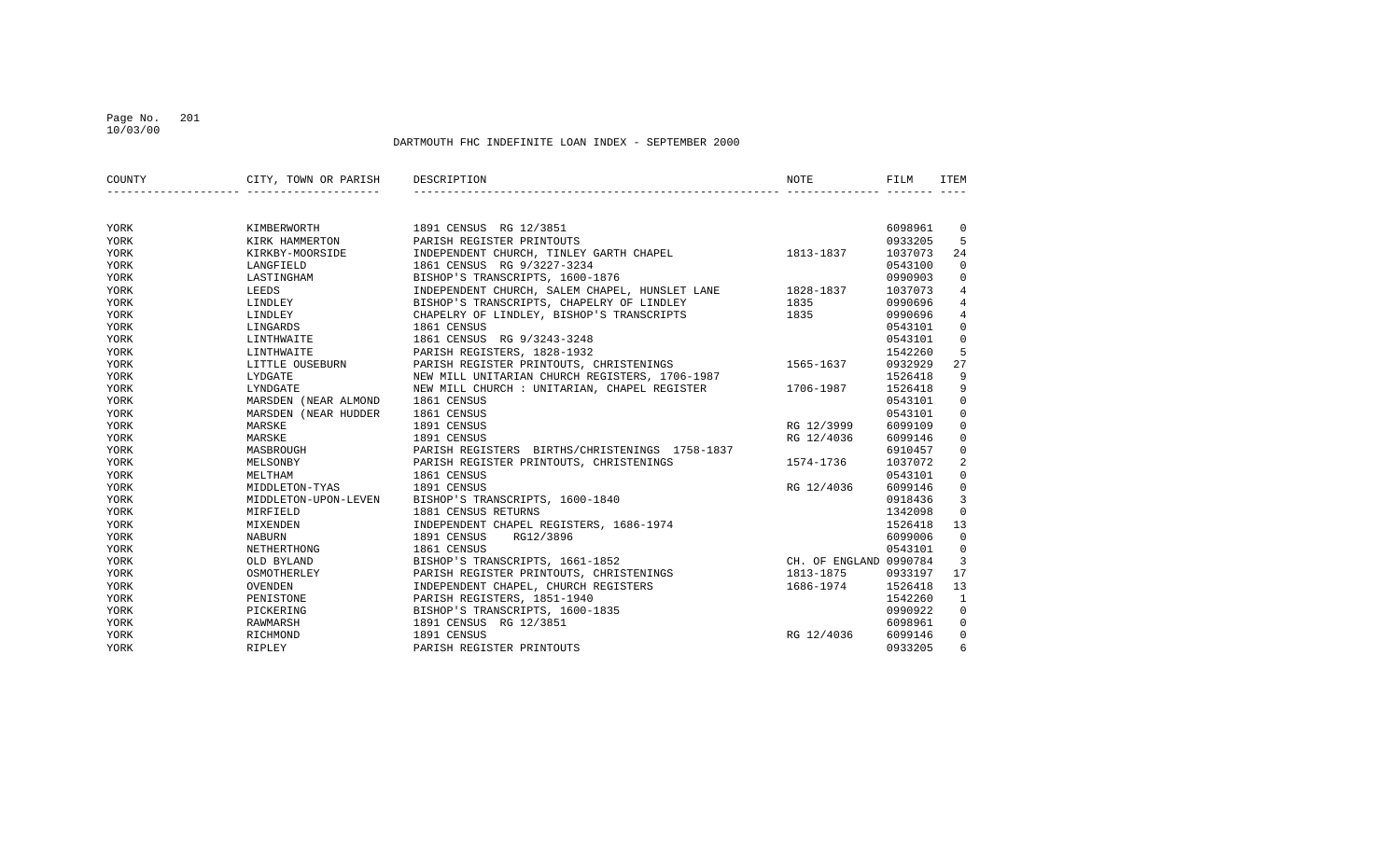### Page No. 202 10/03/00

| COUNTY | CITY, TOWN OR PARISH                                   | DESCRIPTION                                          | <b>NOTE</b>            | FILM    | ITEM         |
|--------|--------------------------------------------------------|------------------------------------------------------|------------------------|---------|--------------|
|        |                                                        |                                                      |                        |         |              |
| YORK   | ROKEBY                                                 | PARISH REGISTER, 1598-1837 INDEXED                   |                        | 0496815 | 2            |
| YORK   | ROTHERHAM                                              | 1881 CENSUS TRANSCRIPTS                              |                        | 1544932 | 12           |
| YORK   | ROTHERHAM                                              | 1891 CENSUS RG 12/3848                               |                        | 6098958 | $\Omega$     |
| YORK   | ROTHERHAM                                              | 1891 CENSUS RG 12/3850                               |                        | 6098960 | $\Omega$     |
| YORK   | ROTHERHAM                                              | CIVIL DEFENCE ENROLMENT 1941, APPLICATIONS           |                        | 1544932 | 21           |
| YORK   | ROTHERHAM                                              | DOWNS ROY CHAPEL (UNITARIAN) TRANSCRIPTS<br>BAPTISMS | 1748-1836              | 1544932 | 37           |
| YORK   | ROTHERHAM                                              | EARLY PARISH REGISTERS                               |                        | 0874424 | 5            |
| YORK   |                                                        | MONUMENTAL INSCRITIONS, DOWNS ROW CHAPEL             | 1820-1900              | 1544932 | 38           |
| YORK   |                                                        | BISHOP'S TRANSCRIPTS, 1619-1831                      |                        | 0918436 | 1            |
| YORK   | ROTHERHAM<br>ROXBY (NEAR WHITBY)<br>RUDBY-IN-CLEVELAND | BISHOP'S TRANSCRIPTS, 1598-1856                      |                        | 0918436 | 2            |
| YORK   | SADDLEWORTH                                            | 1861 CENSUS RG 9/3242-3249                           |                        | 0543101 | $\mathbf 0$  |
| YORK   | SADDLEWORTH                                            | 1891 CENSUS RG 12/3550                               |                        | 6098660 | $\mathbf 0$  |
| YORK   | SADDLEWORTH                                            | 1891 CENSUS RG 12/3551                               |                        | 6098661 | $\Omega$     |
| YORK   | SCARBOROUGH                                            | CEMETERY INSCRIPTIONS, EBENEZER METHODIST            | 1700-1950              | 0169082 | 11           |
| YORK   | SCARBOROUGH                                            | CEMETERY INSCRIPTIONS, ST. LAWRENCE                  | 1700-1950              | 0169082 | 10           |
| YORK   | SEAMER                                                 | BISHOP'S TRANSCRIPTS, 1601-1860                      |                        | 0919209 | $\mathbf{1}$ |
| YORK   | SETTRINGTON                                            | BISHOP'S TRANSCRIPTS, 1604-1856                      |                        | 0918410 | $\mathbf{1}$ |
| YORK   | SHEFFIELD                                              | 1861 CENSUS RG 9/3474-3479                           |                        | 0543138 | $\mathbf 0$  |
| YORK   | SHEFFIELD                                              | PARISH REGISTERS (ECCLESALL-BIERLOW) BAPTISMS        | 1830-1890              | 6344906 | $\mathsf 0$  |
| YORK   | <b>SHERBURN</b>                                        | BISHOP'S TRANSCRIPTS, 1604-1889                      |                        | 0918410 | 2            |
| YORK   | SKEEBY                                                 | 1891 CENSUS                                          | RG 12/4036             | 6099146 | $\mathbf 0$  |
| YORK   | SKEFFLING                                              | BISHOP'S TRANSCRIPTS, 1600-1842                      |                        | 0990847 | $\mathbf{1}$ |
| YORK   | SKEFFLING                                              | BISHOP'S TRANSCRIPTS, 1604-1853                      |                        | 0990847 | 2            |
| YORK   | SLAITHWAITE                                            | 1861 CENSUS                                          |                        | 0543101 | $\mathsf 0$  |
| YORK   | SNAINTON                                               | BISHOP'S TRANSCRIPTS, 1597-1848                      | CH. OF ENGLAND 0990784 |         | $\mathbf{1}$ |
| YORK   | SNAINTON                                               | BISHOP'S TRANSCRIPTS, 1634-1640                      | CH. OF ENGLAND 0990784 |         | 2            |
| YORK   | SOUTH CROSLAND                                         | 1861 CENSUS                                          |                        | 0543101 | $\Omega$     |
| YORK   | SOYLAND                                                | METHODIST NEW CONNEXION CHAPEL REGISTER              | 1864-1959              | 1526418 | 16           |
| YORK   | SOYLAND                                                | METHODIST NEW CONNEXION CHAPEL, CHAPEL REGISTER      | 1864-1959              | 1526418 | 16           |
| YORK   | ST. MARTIN                                             | 1891 CENSUS                                          | RG 12/4036             | 6099146 | $\mathbf 0$  |
| YORK   | STAINTON                                               | 1891 CENSUS                                          | RG 12/4036             | 6099146 | 0            |
| YORK   | STILLLINGFLEET                                         | 1891 CENSUS<br>RG12/3896                             |                        | 6099006 | 0            |
| YORK   | THORGANBY                                              | 1891 CENSUS<br>RG12/3896 WITH WEST COTTINGWITH       |                        | 6099006 | 0            |
| YORK   | THORPE-BASSETT                                         | PARISH REGISTERS, BAPTISMS 1813-1892                 |                        | 1068415 | $\mathbf{1}$ |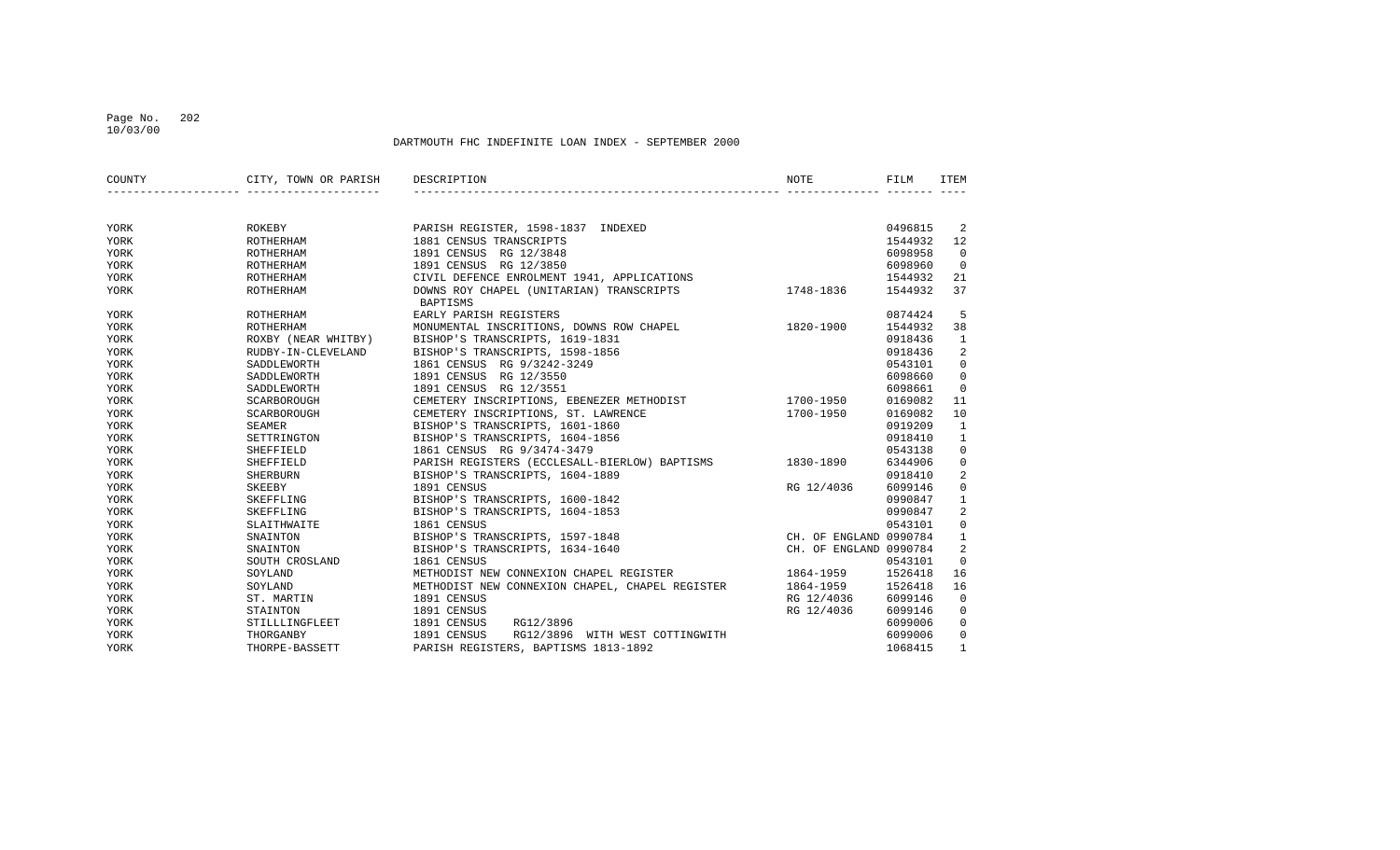### Page No. 203 10/03/00

| COUNTY | CITY, TOWN OR PARISH DESCRIPTION |                                                         | NOTE       | FILM    | <b>ITEM</b>    |
|--------|----------------------------------|---------------------------------------------------------|------------|---------|----------------|
|        |                                  |                                                         |            |         |                |
| YORK   | THORPE-BASSETT                   | PARISH REGISTERS, BURIALS 1814-1887                     |            | 1068415 | 1              |
| YORK   | THRIBERGH                        | 1891 CENSUS RG 12/3848                                  |            | 6098958 | $\mathbf 0$    |
| YORK   | TINSLEY                          | 1891 CENSUS RG 12/3848                                  |            | 6098958 | 0              |
| YORK   | TOPCLIFFE                        | BISHOP'S TRANSCRIPTS, 1600-1820                         |            | 0918435 | $\mathbf 0$    |
| YORK   | WALBURN                          | 1891 CENSUS                                             | RG 12/4036 | 6099146 | 0              |
| YORK   | WARTER                           | PARISH REGISTERS, 1653-1886                             |            | 1068415 | 3              |
| YORK   | WARTHILL                         | PARISH REGISTERS, 1689-1889                             |            | 1068415 | 10             |
| YORK   | WEAVERTHORPE                     | BISHOP'S TRANSCRIPTS, 1631-1852                         |            | 0990896 | $\overline{3}$ |
| YORK   | WEAVERTHORPE                     | PARISH REGISTERS, BAPTISMS                              | 1813-1862  | 1068415 | 14             |
| YORK   | WEAVERTHORPE                     | PARISH REGISTERS, BAPTISMS & BURIALS                    | 1682-1812  | 1068415 | 14             |
| YORK   | WEAVERTHORPE                     | PARISH REGISTERS, MARRIAGES                             | 1761-1837  | 1068415 | 14             |
| YORK   | WEAVERTHORPE                     | PARISH REGISTERS, MARRIAGES                             | 1682-1764  | 1068415 | 14             |
| YORK   | WELDRAKE                         | 1891 CENSUS<br>RG12/3896                                |            | 6099006 | $\mathbf 0$    |
| YORK   | WENSLEY                          | PARISH REGISTER, 1538-1837 INDEXED                      |            | 0496815 | 3              |
| YORK   | WENSLEY                          | PARISH REGISTERS, BANNS AND MARRIAGES                   | 1754-1875  | 0573982 | $\mathbf 0$    |
| YORK   | WENSLEY                          | PARISH REGISTERS, BAPTISMS & BURIALS                    | 1813-1875  | 0573983 | 0              |
| YORK   | WENSLEY                          | PARISH REGISTERS, BAPTISMS, MARRS., BURIALS 1538-1812   |            | 0573982 | $\mathbf 0$    |
| YORK   | WENSLEY                          | PARISH REGISTERS, MARRIAGES                             | 1837-1875  | 0573983 | $\mathbf 0$    |
| YORK   | WEST LUTTON                      | BISHOP'S TRANSCRIPTS, 1631-1870                         |            | 0990896 | $\mathbf{1}$   |
| YORK   | WHISTON                          | 1891 CENSUS RG 12/3848                                  |            | 6098958 | $\mathbf 0$    |
| YORK   | WHITBY                           | BISHOP'S TRANSCRIPTS, BURIALS                           | 1604-1786  | 0919083 | $\mathbf 0$    |
| YORK   | WHITBY                           | BISHOP'S TRANSCRIPTS, CHRISTENINGS, MARRIAGES 1604-1786 |            | 0919083 | $\mathsf 0$    |
| YORK   | WICKERSLEY                       | 1891 CENSUS RG 12/3848                                  |            | 6098958 | $\mathbb O$    |
| YORK   | YORK                             | 1891 CENSUS<br>RG12/3885                                |            | 6098995 | $\mathbf 0$    |
| YORK   | YORK                             | 1891 CENSUS<br>RG12/3886                                |            | 6098996 | $\mathbf 0$    |
| YORK   | YORK                             | 1891 CENSUS<br>RG12/3887                                |            | 6098997 | $\mathbf 0$    |
| YORK   | YORK                             | 1891 CENSUS<br>RG12/3888                                |            | 6098998 | $\mathbf 0$    |
| YORK   | YORK                             | 1891 CENSUS<br>RG12/3889                                |            | 6098999 | $\mathbf 0$    |
| YORK   | YORK                             | 1891 CENSUS<br>RG12/3890                                |            | 6099000 | $\mathbf 0$    |
| YORK   | YORK                             | 1891 CENSUS<br>RG12/3891                                |            | 6099001 | $\mathbf 0$    |
| YORK   | YORK                             | 1891 CENSUS<br>RG12/3892                                |            | 6099002 | 0              |
| YORK   | YORK                             | 1891 CENSUS<br>RG12/3893                                |            | 6099003 | $\mathbf 0$    |
| YORK   | YORK                             | 1891 CENSUS<br>RG12/3894                                |            | 6099004 | $\mathbf 0$    |
| YORK   | YORK                             | 1891 CENSUS<br>RG12/3895                                |            | 6099005 | $\mathsf 0$    |
| YORK   | YORK                             | CATHOLIC REGISTERS OF LITTLE BLAKE ST. CHAPEL           |            | 0599716 | $\mathbf{1}$   |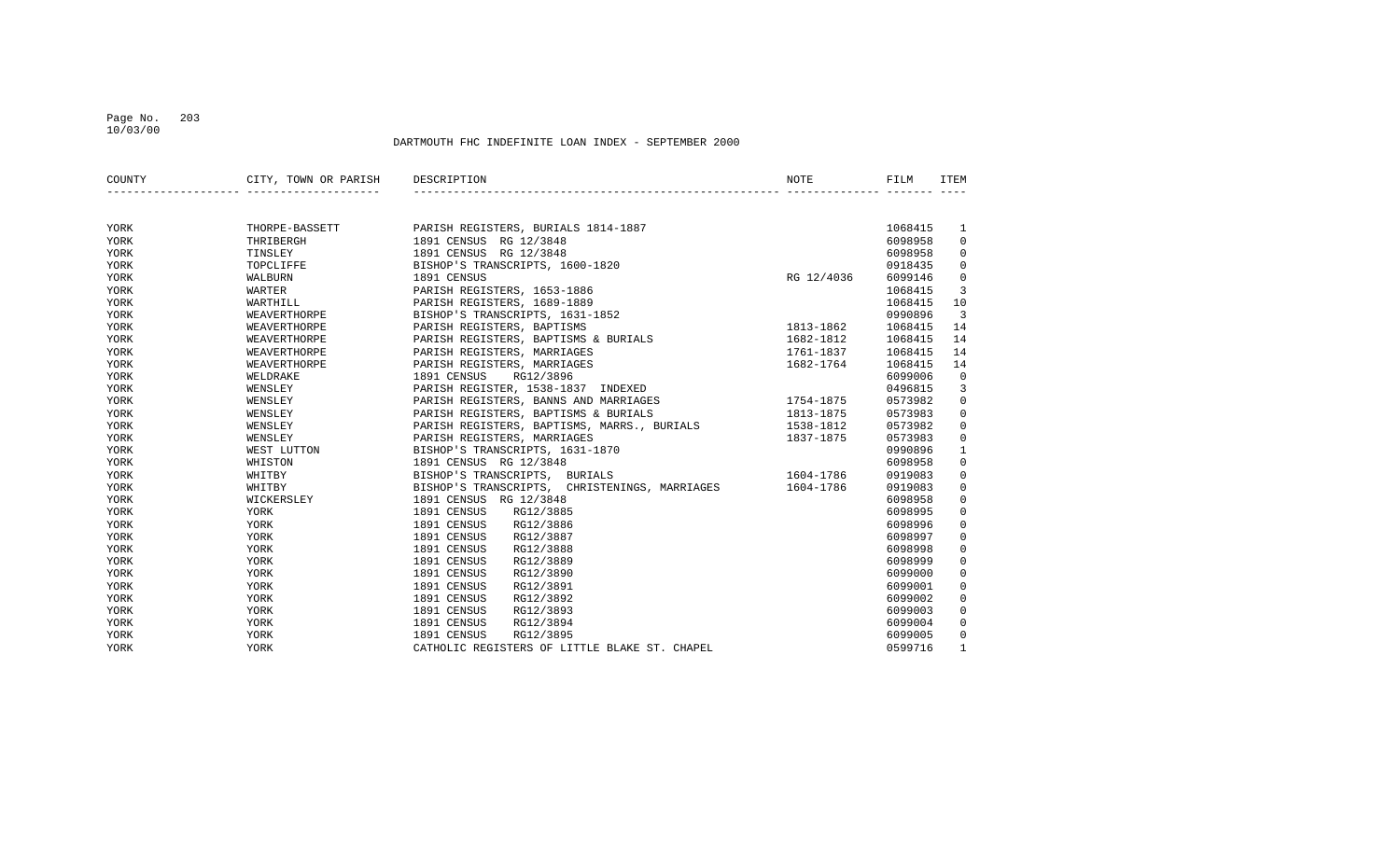### Page No. 204 10/03/00

| ITEM     |
|----------|
|          |
|          |
| 18       |
| $\Omega$ |
| $\Omega$ |
| $\Omega$ |
| $\Omega$ |
| $\Omega$ |
|          |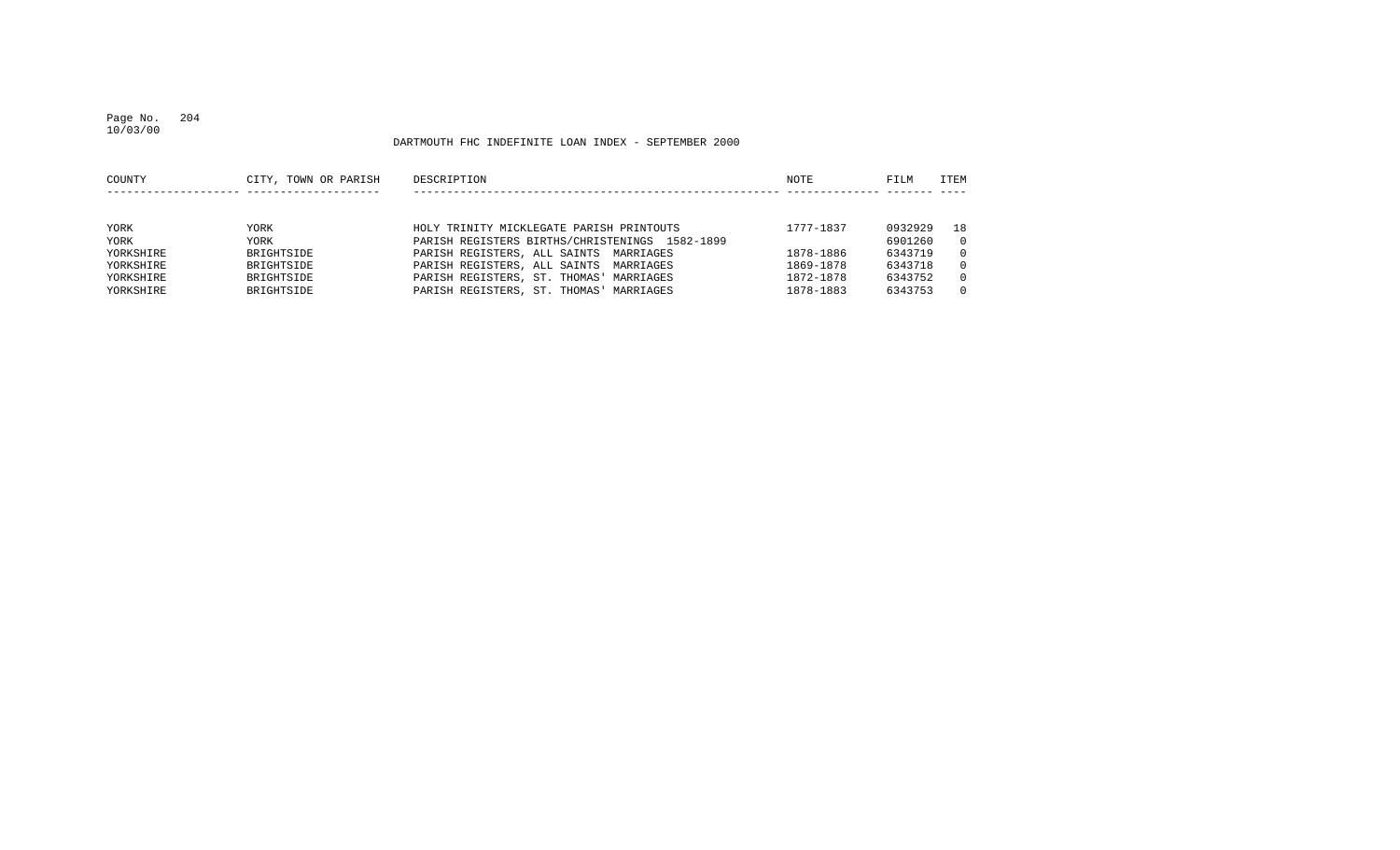### Page No. 205 10/03/00

| COUNTY                      | CITY, TOWN OR PARISH | DESCRIPTION                                        | NOTE | FILM    | ITEM     |
|-----------------------------|----------------------|----------------------------------------------------|------|---------|----------|
|                             |                      |                                                    |      |         |          |
| FRANCE $***$ $***$<br>$***$ |                      |                                                    |      |         |          |
|                             |                      | DEPOCA - PAOUET FAMILY FRANCE/OUEBEC/MICHIGAN      |      | 1033528 |          |
|                             |                      | LASHER GENEALOGY : IN THREE PARTS                  |      | 1011852 | 2        |
|                             |                      | PRACTICAL GUIDE TO GENEALOGICAL RESEARCH           |      | 0973176 | 4        |
|                             |                      | STUDY OF HANDWRITING FROM 1400 TO 1700             |      | 0973176 | 2        |
| COTES-DU-NORD               | HENGOAT              | ETAT CIVIL: BIRTHS 1880-1884, DEATHS 1870-1886     |      | 1884772 |          |
| COTES-DU-NORD               | HENON                | ETAT CIVIL: 1793-1803                              |      | 1884772 | 3        |
| DOUBS                       | MONTBELIARD          | FAMILY SURNAMES OF THE PRINCIPALITY OF MONTBELIARD |      | 0973176 | 3        |
| NORD                        | CAPPELLE-BROUCK      | FAMILY GENEALOGIES                                 |      | 0973176 |          |
| PAS-DE-CALAIS               | BOULOGNE-SUR-MER     | BURIALS OF FOREIGN PROTESTANTS, 1777-1786          |      | 1865858 | $\Omega$ |
| PAS-DE-CALAIS               | BOULOGNE-SUR-MER     | CATHOLIC CHURCH RECORDS, 1736-1786                 |      | 1865858 | $\Omega$ |
| PAS-DE-CALAIS               | BOULOGNE-SUR-MER     | ETAT CIVIL: NAISSANCES, 1841-1846                  |      | 1865858 | $\Omega$ |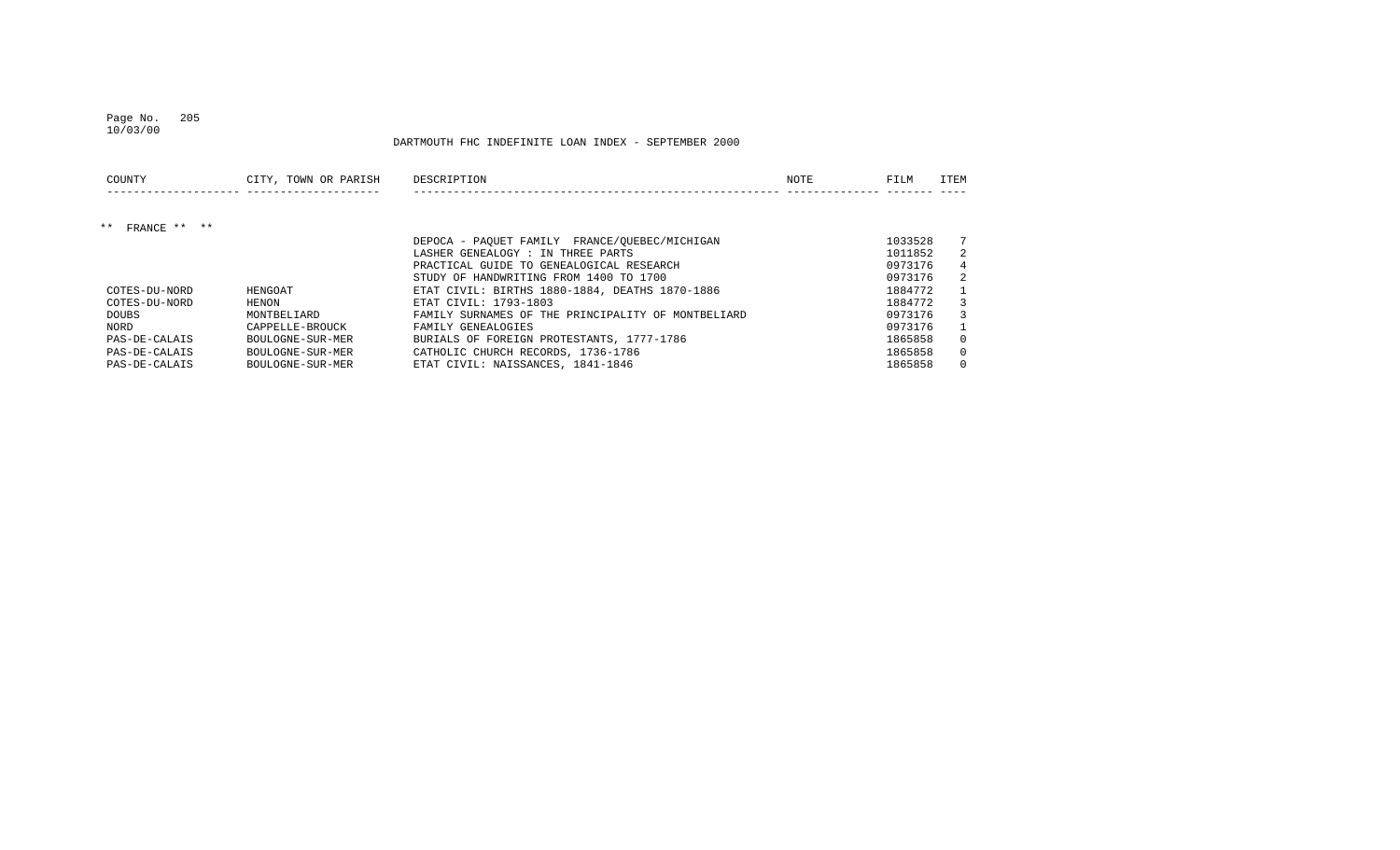### Page No. 206 10/03/00

| COUNTY | CITY, TOWN OR PARISH                 | DESCRIPTION                                       | NOTE | <b>FILM</b> | ITEM     |
|--------|--------------------------------------|---------------------------------------------------|------|-------------|----------|
|        |                                      |                                                   |      |             |          |
|        |                                      |                                                   |      |             |          |
|        | ** FRANCE ** ST PIERRE & MIOUELON ** |                                                   |      |             |          |
|        | MIOUELON                             | ETAT CIVIL: NAISSANCES, MARIAGES, DECES 1831-1864 |      | 1072976     | $\Omega$ |
|        | MIOUELON                             | ETAT CIVIL: NAISSANCES, MARIAGES, DECES 1865-1870 |      | 1072977     | $\Omega$ |
|        | MIOUELON                             | REGISTRES PAROISSIAUX, 1775-1830                  |      | 1072975     | $\Omega$ |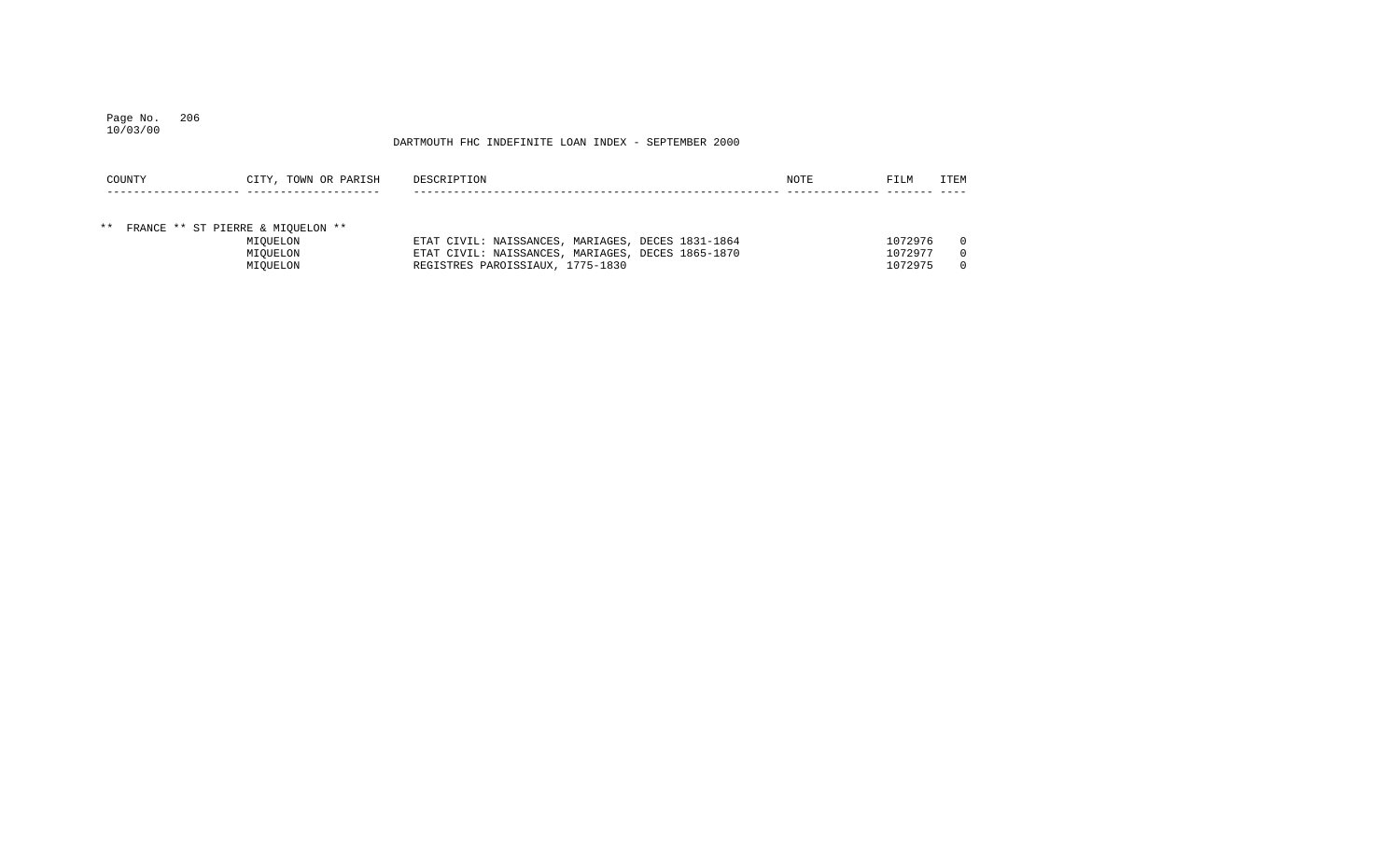### Page No. 207 10/03/00

| COUNTY                 | CITY, TOWN OR PARISH | DESCRIPTION                                        | NOTE         | FILM    | <b>ITEM</b>  |
|------------------------|----------------------|----------------------------------------------------|--------------|---------|--------------|
| $***$<br>GERMANY ** ** |                      |                                                    |              |         |              |
|                        |                      | ANTHONY FAMILY FROM 1495-1904                      |              | 0896811 | 2            |
|                        |                      | BECHTEL FAMILY                                     |              | 1033528 | 2            |
|                        |                      | BUZTLAFF//LANAGHAN, OUR FAMILY TREE                |              | 1035514 | 13           |
|                        |                      | FRANTZ FAMILY CA 1780-1974                         |              | 1035514 | 7            |
|                        |                      | <b>GAZETTEERS</b>                                  |              | 6000001 | $\Omega$     |
|                        |                      | AUCH AUF MIKROFICHE BD. 1-2. A-Z                   |              |         |              |
|                        |                      | HISTORICAL HESSIAN GAZETTEER                       |              | 6000841 | 0            |
|                        |                      | MERCENARIES FROM ANSBACH AND BAYREUTH GERMANY      |              | 6046874 | $\mathbf 0$  |
|                        |                      | MUSTER ROLLS PERTAINING TO GERMAN MERCENARY TROOPS |              | 6046875 | $\mathbf 0$  |
|                        |                      | THE FAMILY OF CHARLES ERNEST CHRISTIAN MUSIG       |              | 1033848 | 7            |
|                        | HAMBURG              | AUSWANDERERLISTEN, (PASSENGER LISTS) 1858 MAR-NOV  | DIRECT LISTS | 0470840 | 0            |
| <b>BAYERN</b>          | ANSBACH              | MERCENARIES FROM ANSBACH AND BAYREUTH GERMANY      |              | 6046874 | 0            |
| BAYERN                 | <b>BAYREUTH</b>      | MERCENARIES FROM ANSBACH AND BAYREUTH GERMANY      |              | 6046874 | 0            |
| HESSEN                 |                      | INVENTORY OF PARISH & CIVIL RECORDS FOR THE        |              | 6053529 | 0            |
| <b>HESSEN</b>          | MAULBACH             | PARISH RECORDS, 1705-1828                          |              | 1197141 | $\mathsf 0$  |
| HESSEN                 | MAULBACH             | PARISH RECORDS, 1828-1875                          |              | 1197142 | $\mathbf 0$  |
| OLDENBURG              | CLOPPENBURG          | KIRCHENBUCH                                        | 1613-1684    | 0909936 | $\Omega$     |
|                        |                      | TAUFEN                                             |              |         |              |
| OLDENBURG              | CLOPPENBURG          | KIRCHENBUCH                                        | 1808-1843    | 0896276 | $\Omega$     |
|                        |                      | TAUFEN, HEIRATEN, TOTE                             |              |         |              |
| OLDENBURG              | CLOPPENBURG          | KIRCHENBUCH                                        | 1844-1875    | 0896278 | $\Omega$     |
|                        |                      | TOTE                                               |              |         |              |
| SCHWARZBURG            | ANGELHAUSEN          | MELDEREGISTER<br>1875-1922                         |              | 1528235 | 3            |
| SCHWARZBURG            | ARNSTADT             | COURT RECORDS, RECHTSZETTELBUCH                    | 1474-1538    | 1457022 | $\mathbf 0$  |
| SCHWARZBURG            | ARNSTADT             | COURT RECORDS, RECHTSZETTELBUCH                    | 1602-1611    | 1457025 | $\mathbf 0$  |
| SCHWARZBURG            | ARNSTADT             | COURT RECORDS, RECHTSZETTELBUCH                    | 1579-1599    | 1457024 | $\mathbf 0$  |
| SCHWARZBURG            | ARNSTADT             | COURT RECORDS, RECHTSZETTELBUCH                    | 1551-1575    | 1457023 | $\mathbf 0$  |
| SCHWARZBURG            | ARNSTADT             | COURT RECORDS, RECHTSZETTELBUCH                    | 1616-1628    | 1457026 | 0            |
| SCHWARZBURG            | ARNSTADT             | COURT RECORDS, RECHTSZETTELBUCH                    | 1632-1664    | 1457027 | $\mathbf 0$  |
| SCHWARZBURG            | ARNSTADT             | MELDEREGISTER 1900-1910                            |              | 1528235 | 1            |
| SCHWARZBURG            | ARNSTADT             | VORMUNDSCHAFTEN 1567-1582                          |              | 1528235 | 2            |
| THURINGEN              | ANGELHAUSEN          | MELDEREGISTER<br>1875-1922                         |              | 1528235 | 3            |
| THURINGEN              | ARNSTADT             | STRABEN WA-Z<br>MELDEREGISTER 1900-1910            |              | 1528235 | 1            |
| WURTTEMBURG            | LAUTERBURG           | PARISH REGISTER BAPTISMS, MARRIAGES AND DEATHS     | 1610-1980    | 1346041 | $\mathbf{1}$ |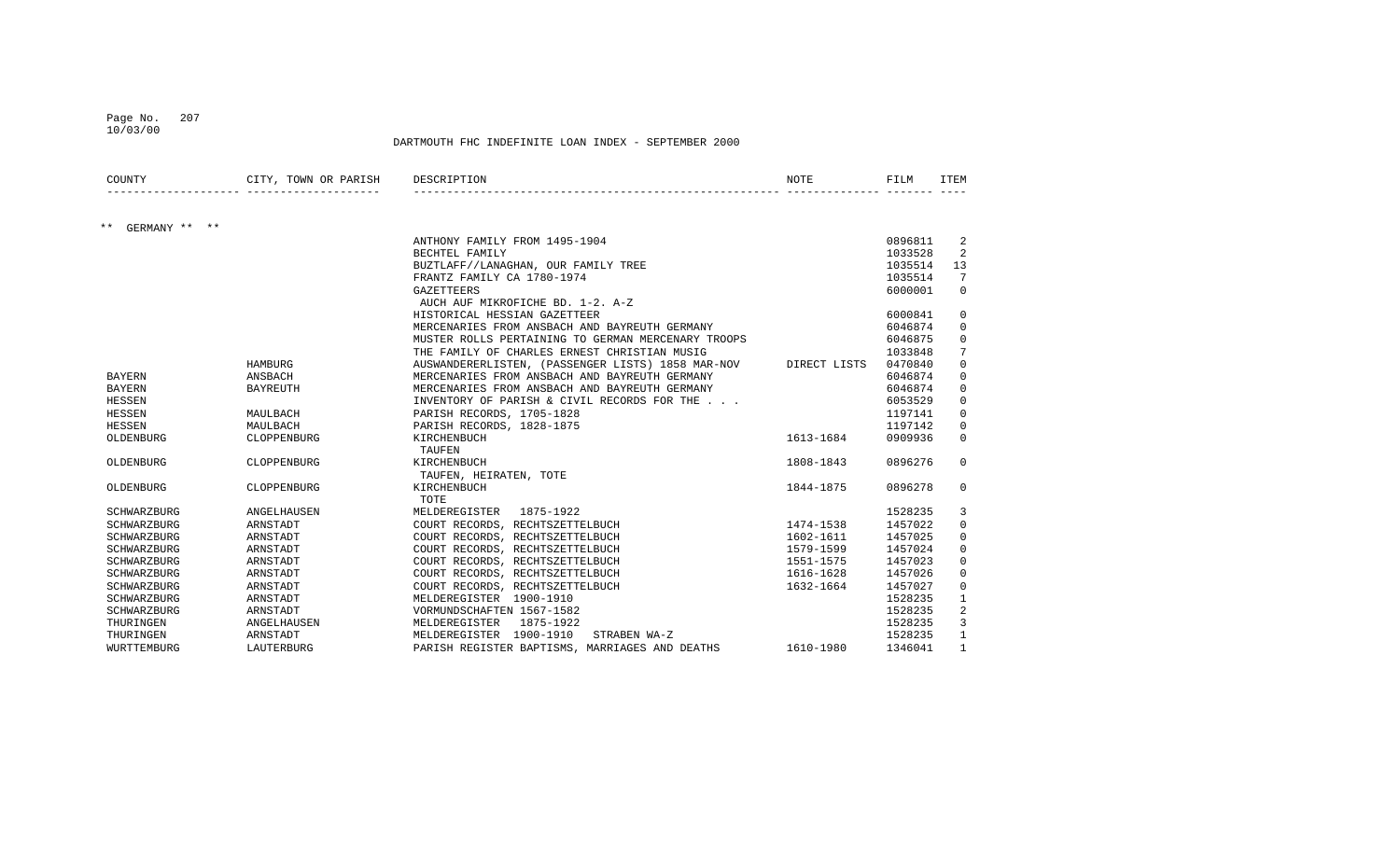Page No. 208 10/03/00

| COUNTY      | CITY, TOWN OR PARISH | DESCRIPTION                                    | NOTE      | FILM   | ITEM |
|-------------|----------------------|------------------------------------------------|-----------|--------|------|
|             |                      |                                                |           |        |      |
| WURTTEMBURG | AUTERN               | PARISH REGISTER BAPTISMS, MARRIAGES AND DEATHS | 1610-1980 | 346041 |      |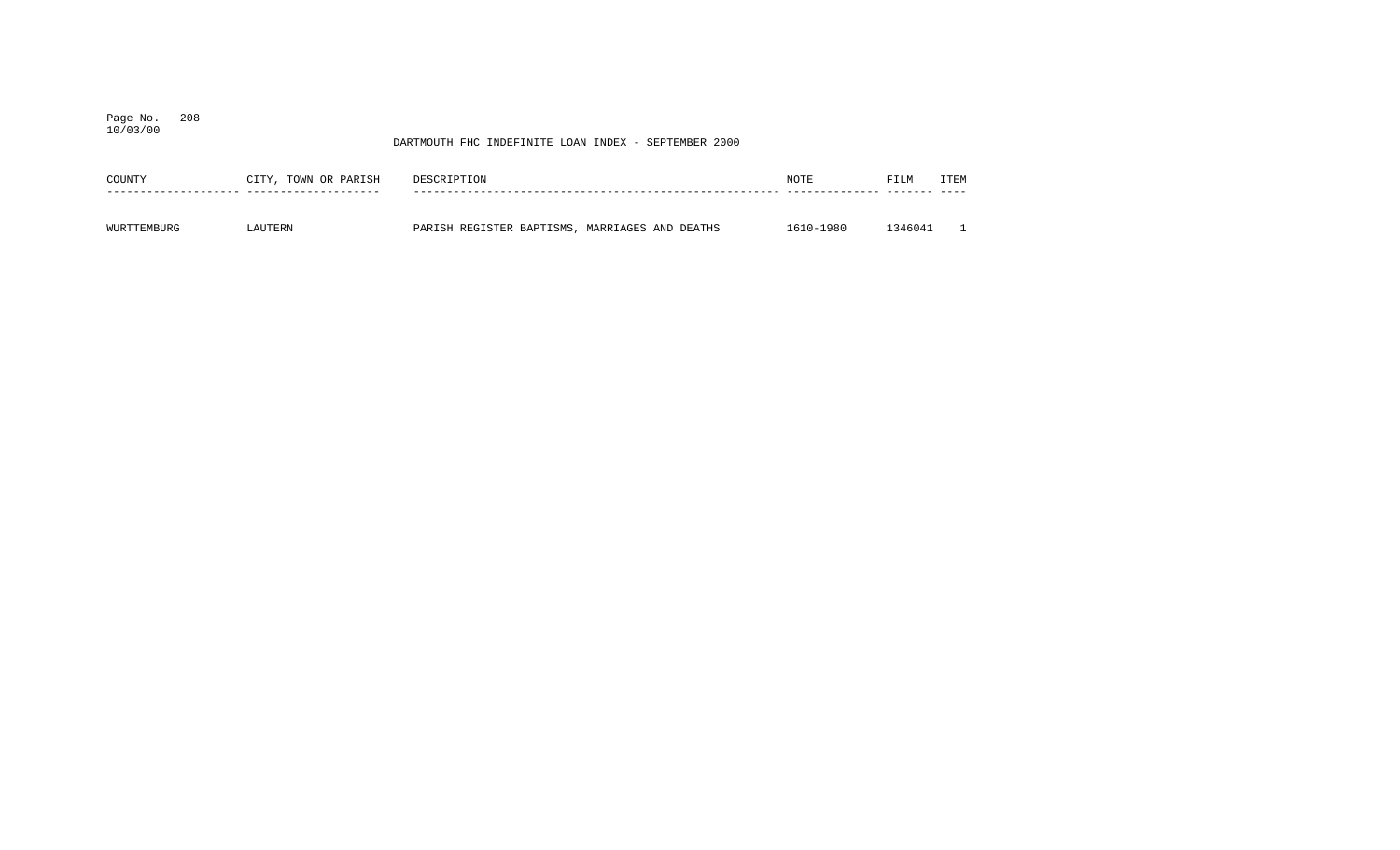### Page No. 209 10/03/00

| COUNTY                         | CITY, TOWN OR PARISH | DESCRIPTION                                   | NOTE      | FILM    | ITEM         |
|--------------------------------|----------------------|-----------------------------------------------|-----------|---------|--------------|
|                                |                      |                                               |           |         |              |
| $***$<br>GERMANY ** PREUBEN ** |                      |                                               |           |         |              |
| SACHSEN                        | DESSAU               | PARISH REGISTER TRANSCRIPTS<br>1808-1858      |           | 1273352 | 3            |
| SACHSEN                        | HEDERSLEBEN          | PARISH REGISTER TRANSCRIPTS<br>1844-1874      |           | 1273352 | $\mathbf{1}$ |
| SACHSEN                        | HEILIGENFELDE        | PARISH REGISTER TRANSCRIPTS<br>1808-1858      |           | 1273352 | 3            |
| SCHLESIEN                      | GOLDBERG             | CHURCH RECORDS, HEIRATEN 1789-1808, 1836-1849 |           | 1334869 | $\Omega$     |
| WEATFALEN                      | HAGEN                | KIRCHENBUCH (CHURCH RECORDS) TAUFEN, HEIRATEN | 1691-1745 | 1192931 |              |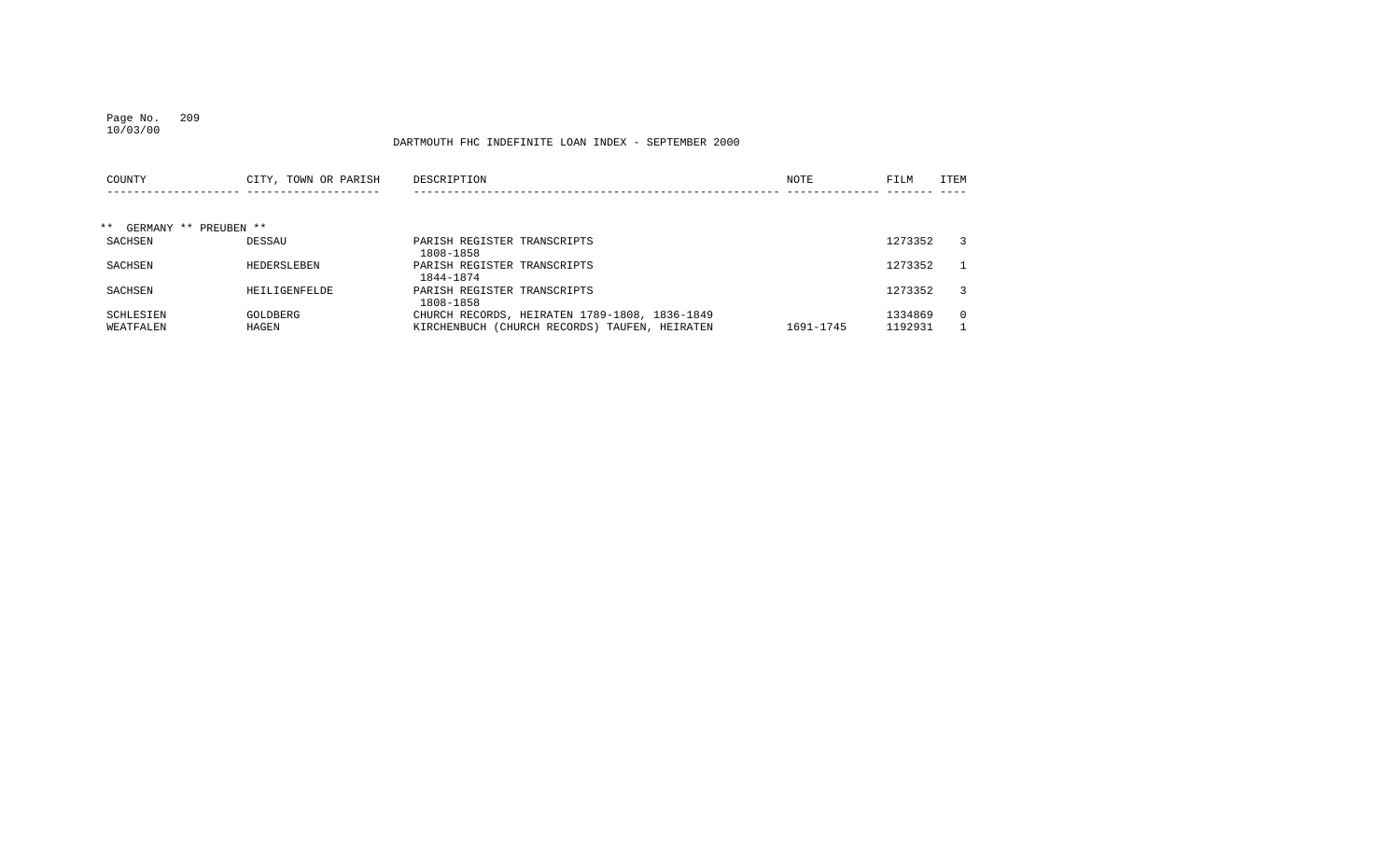#### Page No. 210 10/03/00

| COUNTY                           | CITY, TOWN OR PARISH | DESCRIPTION                                       | NOTE      | FILM    | ITEM |
|----------------------------------|----------------------|---------------------------------------------------|-----------|---------|------|
|                                  |                      |                                                   |           |         |      |
|                                  |                      |                                                   |           |         |      |
| $***$<br>PRUBEN **<br>GERMANY ** |                      |                                                   |           |         |      |
| WESTFALEN                        | <b>BOELE</b>         | KIRCHENBUCH (CHURCH RECORDS) TAUFEN HEIRATEN TOTE | 1836-1875 | 1256631 |      |
| WESTFALEN                        | HAGEN                | KIRCHENBUCH (CHURCH RECORDS) HEIRATS-INDEX        | 1690-1825 | 1256631 | 6    |
| WESTFALEN                        | HAGEN                | KIRCHENBUCH (CHURCH RECORDS) TAUF-INDEX           | 1689-1825 | 1256631 | 5.   |
| WESTFALEN                        | HAGEN                | KIRCHENBUCH (CHURCH RECORDS) TOTEN-INDEX          | 1725-1825 | 1256631 |      |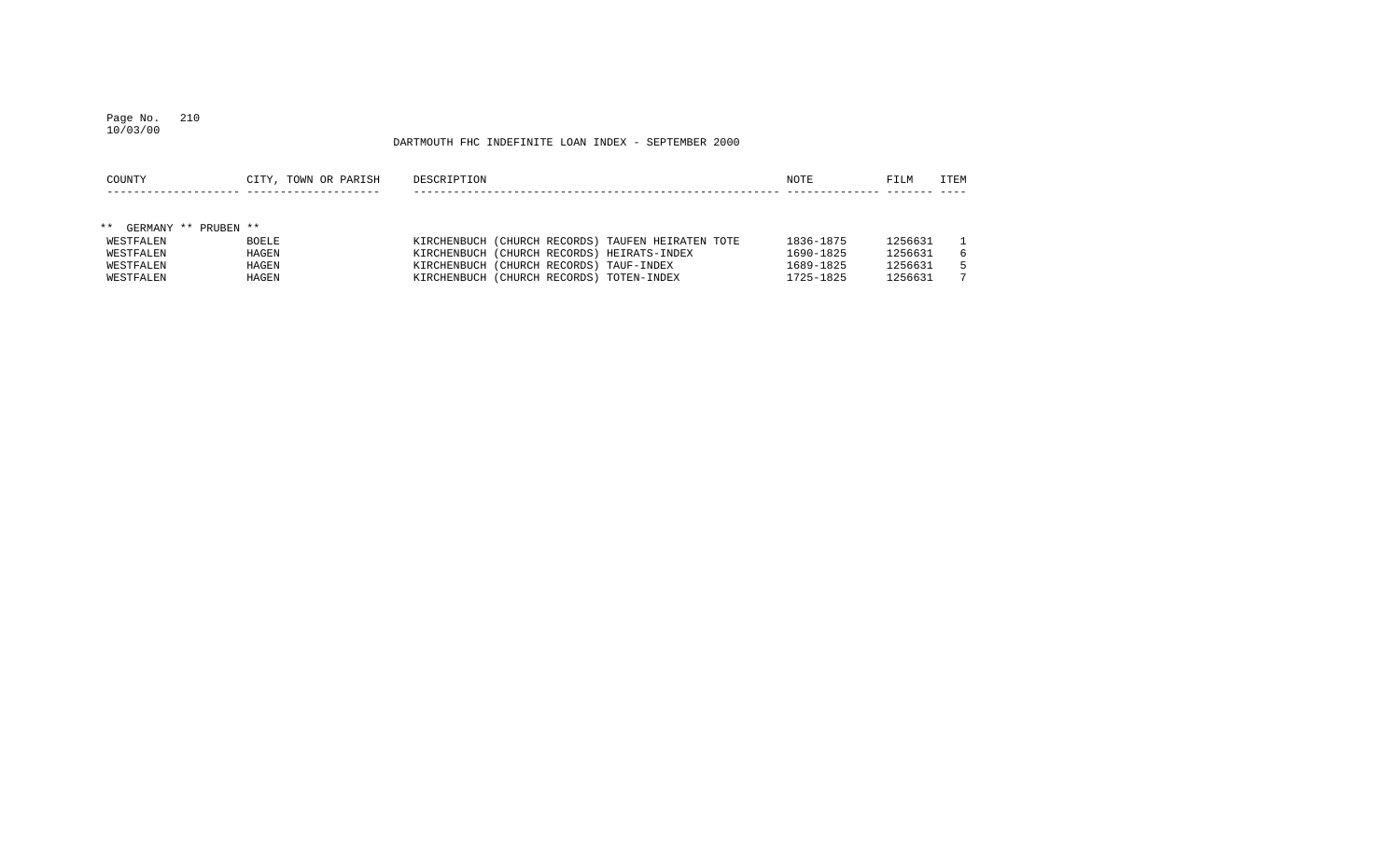#### Page No. 211 10/03/00

| COUNTY                   | CITY, TOWN OR PARISH | DESCRIPTION                                                                        | NOTE                   | FILM               | ITEM |
|--------------------------|----------------------|------------------------------------------------------------------------------------|------------------------|--------------------|------|
|                          |                      |                                                                                    |                        |                    |      |
| $***$<br>GERMANY **      | SCHWARZBURG **       |                                                                                    |                        |                    |      |
| RUDOLSTADT<br>RUDOLSTADT | EICHFELD<br>EICHFELD | KIRCHENBUCH (CHURCH RECORDS) HEIRATEN, TOTE<br>KIRCHENBUCH (CHURCH RECORDS) TAUFEN | 1617-1792<br>1617-1712 | 1197674<br>1197674 |      |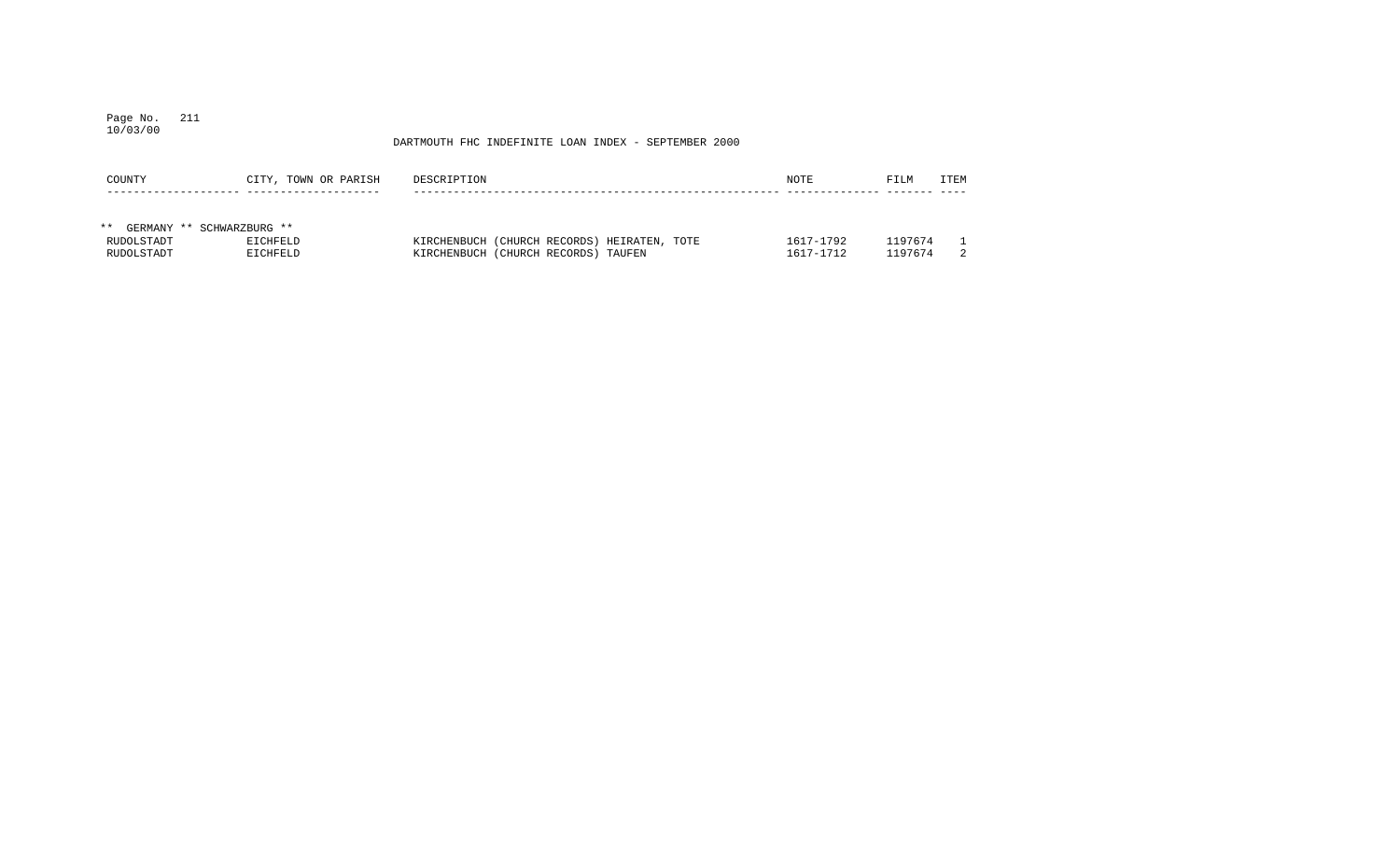### Page No. 212 10/03/00

|     | COUNTY              | CITY, TOWN OR PARISH | DESCRIPTION |                                                 | NOTE         | FILM    | TTEM     |
|-----|---------------------|----------------------|-------------|-------------------------------------------------|--------------|---------|----------|
|     |                     |                      |             |                                                 |              |         |          |
| * * | GREAT BRITAIN ** ** |                      |             | SOLDIERS DOCUMENTS 4TH ROYAL REGIMENT 1760-1854 | MCCABE-YOUNG | 0861791 | $\Omega$ |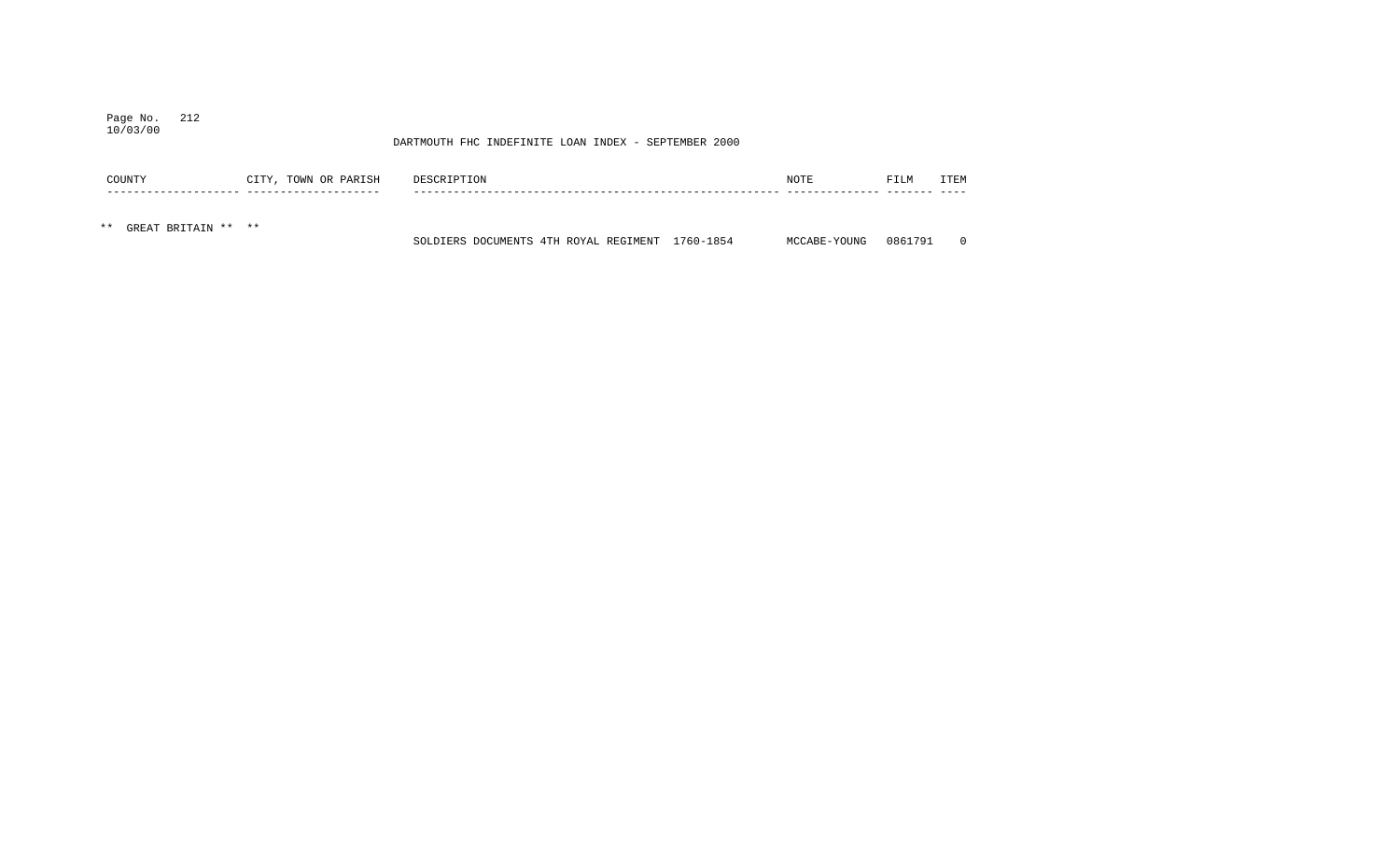### Page No. 213 10/03/00

| COUNTY               | CITY, TOWN OR PARISH | DESCRIPTION                                        | NOTE | FILM                  | ITEM     |
|----------------------|----------------------|----------------------------------------------------|------|-----------------------|----------|
|                      |                      |                                                    |      |                       |          |
| $***$<br>INDIA ** ** |                      |                                                    |      |                       |          |
| <b>BENGAL</b>        |                      | PARISH REGISTER TRANSCRIPTS, BAPTS., MARRS., BURS. |      | V. 69-70 1846 0498984 | $\Omega$ |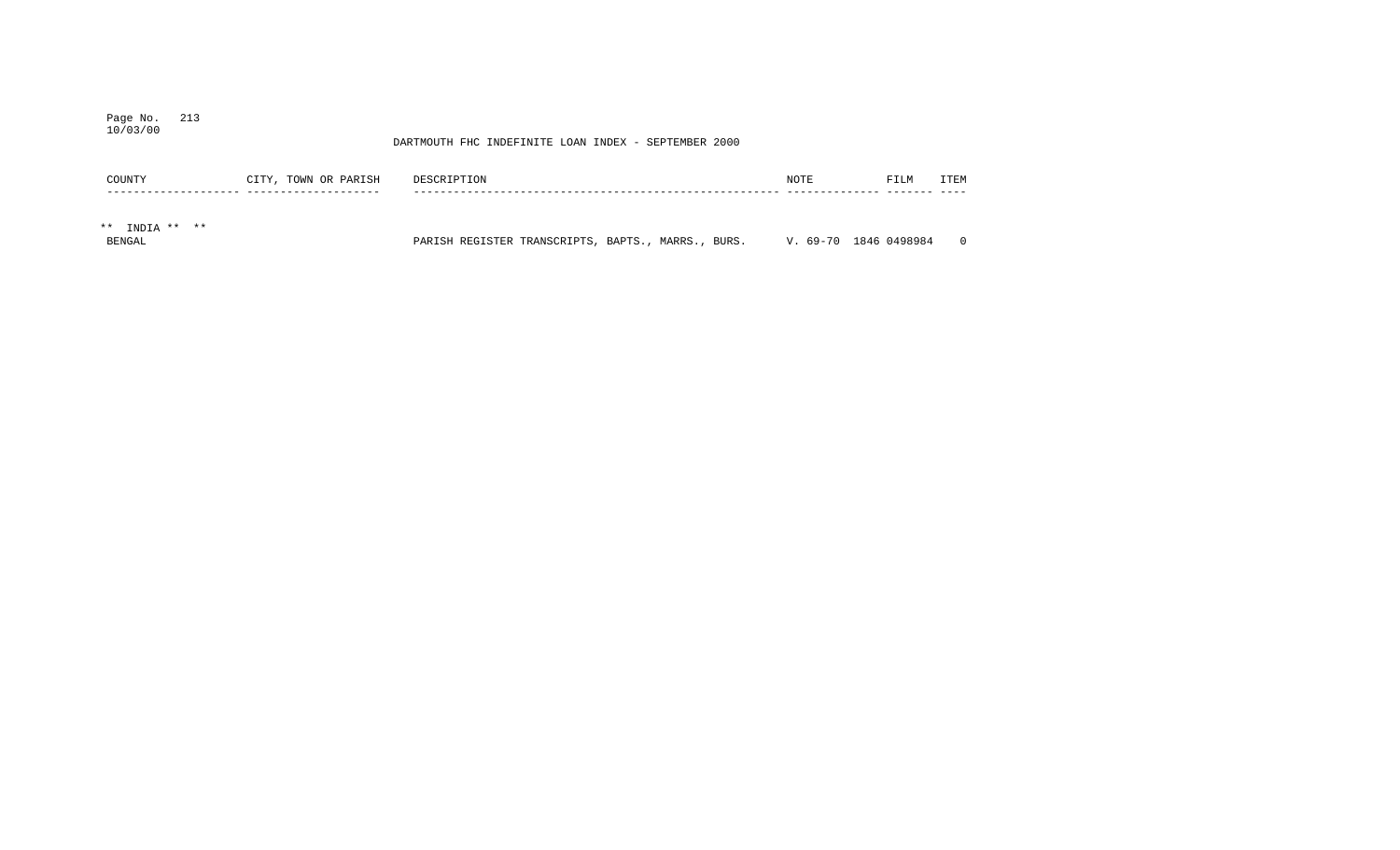### Page No. 214 10/03/00

| COUNTY           | CITY, TOWN OR PARISH DESCRIPTION |                                                                                    | NOTE      | FILM    | ITEM         |
|------------------|----------------------------------|------------------------------------------------------------------------------------|-----------|---------|--------------|
|                  |                                  |                                                                                    |           |         |              |
| ** IRELAND ** ** |                                  | AINSWORTH WILLS                                                                    |           | 0100178 | 5            |
|                  |                                  | ALPHABETICAL INDEX TO TOWNLANDS & TOWNS OF IRELAND 1901                            |           | 0865092 | $\Omega$     |
|                  |                                  | BIRTHS V.1 1865                                                                    |           | 0101100 | $\Omega$     |
|                  |                                  | BIRTHS V.11 1867                                                                   |           | 0101150 | $\mathbf 0$  |
|                  |                                  |                                                                                    |           | 1279356 | 36           |
|                  |                                  | CALENDAR OF THE PATENT ROLLS OF JAMES I<br>CALENDAR OF THE PATENT ROLLS OF JAMES I |           | 1279356 | 21           |
|                  |                                  | CARTE PAPERS, ULSTER PROVINCE                                                      |           | 1279356 | 39           |
|                  |                                  | CAULFIELD FAMILY OF ULSTER PROVINCE                                                |           | 1279356 | 30           |
|                  |                                  | CAVENAGH MANUSCRIPT                                                                |           | 0100178 | 2            |
|                  |                                  | CHAMBERS FAMILY OF ULSTER PROVINCE                                                 |           | 1279356 | 33           |
|                  |                                  | CHARITABLE DONATIONS AND BEQUESTS (PROBATE) 1805-1814                              |           | 0100178 | 4            |
|                  |                                  | CIVIL REGISTRATION, BIRTHS 1867                                                    | VOL. 1    | 0101140 | $\mathbf{0}$ |
|                  |                                  | CIVIL REGISTRATION, INDEX OF MARRIAGES 1845-1847                                   |           | 0101241 | $\mathbf{0}$ |
|                  |                                  | CIVIL REGISTRATION, INDEX OF MARRIAGES 1851                                        |           | 0101243 | $\mathbf{0}$ |
|                  |                                  | CLINTON FAMILY OF ULSTER PROVINCE                                                  |           | 1279356 | 37           |
|                  |                                  | COPE FAMILYOF LOUGHGALL                                                            |           | 1279356 | 14           |
|                  |                                  | COPE FAMILYOF LOUGHGALL                                                            |           | 1279356 | 15           |
|                  |                                  | DISTRIBUTION OF FORFEITED LANDS                                                    |           | 1279356 | 10           |
|                  |                                  | EXTRACTS FROM THE 1821, 1841, 1851 IRISH CENSUS                                    |           | 0101767 | 2            |
|                  |                                  | FAMILY RECORDS CHAPMAN-COCHBURN P.3182-3520                                        |           | 0258477 | $\mathbf{0}$ |
|                  |                                  | FERGUSON FAMILY HISTORY SCOTS-IRISH                                                |           | 1033528 | 3            |
|                  |                                  | GENERAL MUNRO IN 1642-43                                                           |           | 1279356 | 8            |
|                  |                                  | GENERAL REGISTRY OFFICE, BIRTHS V. 11 1864                                         |           | 0101090 | 0            |
|                  |                                  | GENERAL REGISTRY OFFICE, BIRTHS V. 6 1867                                          |           | 0101145 | $\Omega$     |
|                  |                                  | GENERAL REGISTRY OFFICE, INDEX OF BIRTHS 1867                                      |           | 0101044 | $\Omega$     |
|                  |                                  | GENERAL REGISTRY OFFICE, INDEX OF BIRTHS 1902-1903                                 |           | 0101069 | $\mathbf{0}$ |
|                  |                                  | GEOGRAPHICAL INDEX OF STEWARTS IN WESTERN ULSTER 1610-1900                         |           | 0994095 | 2            |
|                  |                                  | HALL FAMILY OF ULSTER PROVINCE                                                     |           | 1279356 | 32           |
|                  |                                  | HISTORY OF THE PRESBYTERIAN CHURCH IN IRELAND                                      |           | 0824282 | 4            |
|                  |                                  | HUTCHINSON AND MAXWELL WILL EXTRACTS                                               |           | 1279356 | 49           |
|                  |                                  | INDEX OF BIRTHS                                                                    | 1898-1899 | 0101067 | $\Omega$     |
|                  |                                  | INDEX OF BIRTHS                                                                    | 1896-1897 | 0101066 | 0            |
|                  |                                  | INDEX OF BIRTHS                                                                    | 1890-1891 | 0101064 | $\mathbf{0}$ |
|                  |                                  | INDEX OF BIRTHS 1865                                                               |           | 0101042 | $\Omega$     |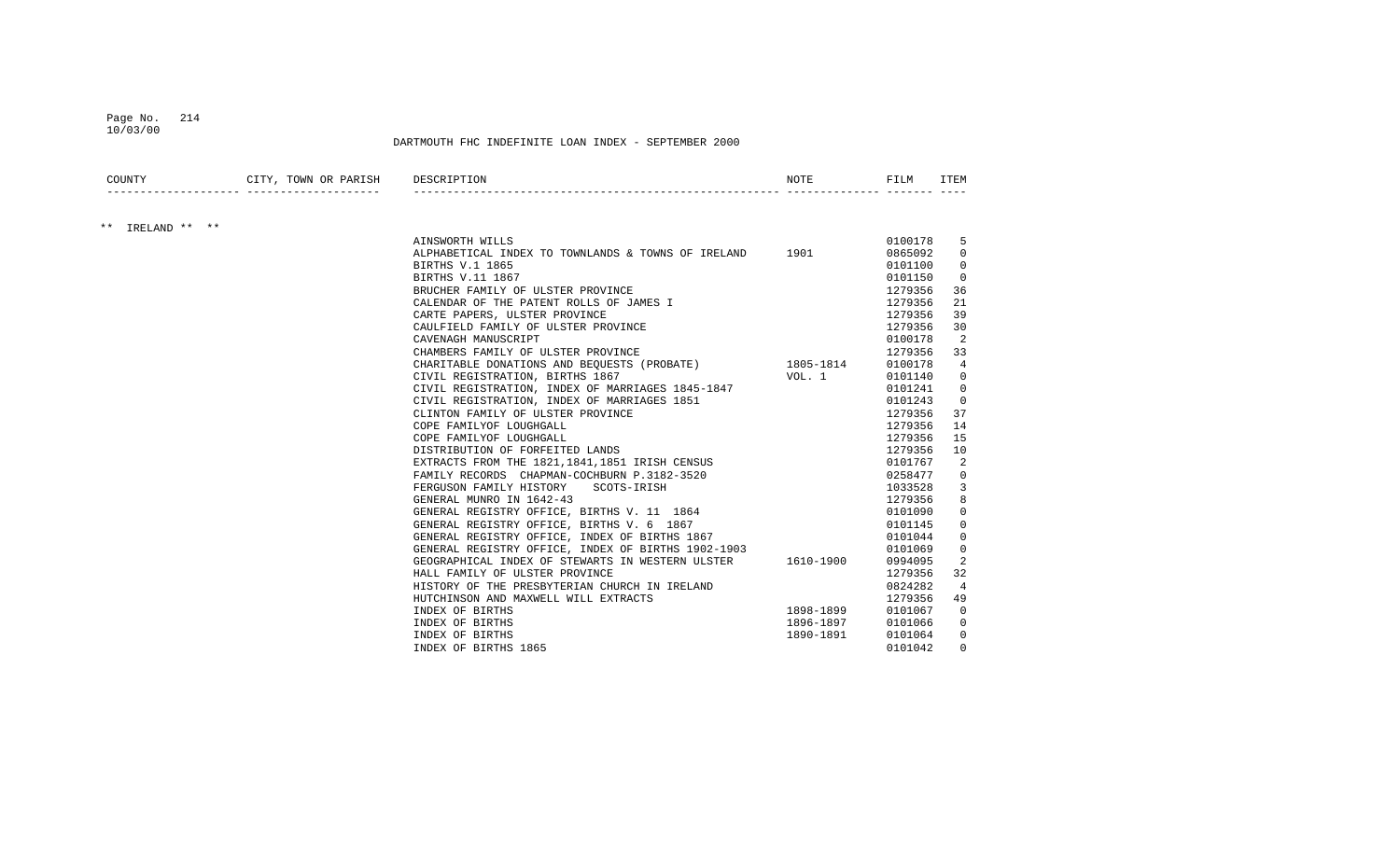#### Page No. 215 10/03/00

| COUNTY | CITY, TOWN OR PARISH DESCRIPTION |                                                                                                                                   | NOTE      | FILM    | ITEM        |
|--------|----------------------------------|-----------------------------------------------------------------------------------------------------------------------------------|-----------|---------|-------------|
|        |                                  |                                                                                                                                   |           |         |             |
|        |                                  | INDEX OF BIRTHS, 1881-1882                                                                                                        |           | 0101058 | 0           |
|        |                                  | INDEX OF DEATHS, 1880-1881                                                                                                        |           | 0101590 | $\mathbf 0$ |
|        |                                  | INDEX OF MARRIAGES                                                                                                                | 1893-1895 | 0101257 | 0           |
|        |                                  | INDEX OF MARRIAGES                                                                                                                | 1881-1884 | 0101254 | $\mathbf 0$ |
|        |                                  | INDEX OF MARRIAGES                                                                                                                | 1877-1880 | 0101253 | $\mathbf 0$ |
|        |                                  | INDEX OF MARRIAGES                                                                                                                | 1869-1872 | 0101251 | 0           |
|        |                                  | INDEX OF MARRIAGES                                                                                                                | 1873-1876 | 0101252 | $\mathbf 0$ |
|        |                                  | INDEX OF MARRIAGES 1858-1859                                                                                                      |           | 0101247 | 0           |
|        |                                  | INDEX OF MARRIAGES, 1848-1850                                                                                                     |           | 0101242 | $\mathbf 0$ |
|        |                                  | INDEX OF MARRIAGES, 1860-1862                                                                                                     |           | 0101248 | 0           |
|        |                                  | INDEX OF MARRIAGES, 1863-1865                                                                                                     |           | 0101249 | 0           |
|        |                                  | INDEX OF MARRIAGES, 1889-1892                                                                                                     |           | 0101256 | $\mathbf 0$ |
|        |                                  | INDEX OF MARRIAGES, 1889-1892<br>INDEX TO CENSUS ABSTRACTS FOR 1821, 1841, 1851                                                   |           | 6035573 | 0           |
|        |                                  | INDEX TO MUSTER ROLL, 1630                                                                                                        |           | 1279356 | 11          |
|        |                                  | INSCRIPTIONS TAKEN FROM TOMBSTONES IN VARIOUS COMMUNITIES                                                                         |           | 0100158 | 137         |
|        |                                  | IRISH HISTORY AND IRIAH CHARACTER                                                                                                 |           | 1441064 | 6           |
|        |                                  | IRISH MISCELLANEA, ULSTER PROVINCE                                                                                                |           | 1279356 | 1           |
|        |                                  | IRISH MISCELLANEA, ULSTER PROVINCE                                                                                                |           | 1279356 | 2           |
|        |                                  | IRISH MISCELLANEA, ULSTER PROVINCE                                                                                                |           | 1279356 | 3           |
|        |                                  | IRISH MISCELLANEA, ULSTER PROVINCE                                                                                                |           | 1279356 | 4           |
|        |                                  | IRISH MISCELLANEA, ULSTER PROVINCE                                                                                                |           | 1279356 | 23          |
|        |                                  | IRISH MISCELLANEA, ULSTER PROVINCE                                                                                                |           | 1279356 | 45          |
|        |                                  | JOHN DOUGLAS GILLESPIE, DESCENDANT                                                                                                |           | 1035514 | 9           |
|        |                                  | LISTS OF FIELD OFFICERS 1730-1761                                                                                                 |           | 1279356 | 46          |
|        |                                  | MAHAFFEY DESCENDANTS                                                                                                              |           | 1033528 | 4           |
|        |                                  | MANUSCRIPTS IN THE GENEALOGICAL OFFICE OF IRELAND ITEM $1-7$<br>MANUSCRIPTS IN THE GENEALOGICAL OFFICE OF IRELAND ITEM $8-147$    |           | 0100158 | 1           |
|        |                                  |                                                                                                                                   |           | 0100158 | 8           |
|        |                                  |                                                                                                                                   |           | 0100167 | 1           |
|        |                                  | MANUSCRIPTS IN THE GENEALOGICAL OFFICE, NO. 605<br>MAPS SHOWING LOCATIONS OF CULTURALITY IS A SHOWING LOCATIONS OF CULTURALITY IS |           | 0100167 | 3           |
|        |                                  | MAPS SHOWING LOCATIONS OF CHURCHES IN ULSTER PROV.                                                                                |           | 6020301 | 0           |
|        |                                  | MARRIAGE LICENSES, 1661-1750<br>MS. NO. 483                                                                                       |           | 0100167 | 2           |
|        |                                  | MARRIAGES V. 7 1862                                                                                                               |           | 0101438 | 0           |
|        |                                  | MARRIAGES V. 2 1848                                                                                                               |           | 0101293 | $\mathbf 0$ |
|        |                                  | MARRIAGES V.2 1846                                                                                                                |           | 0101273 | 0           |
|        |                                  | MARRIAGES V.6 1865                                                                                                                |           | 0101475 | $\mathbf 0$ |
|        |                                  |                                                                                                                                   |           |         |             |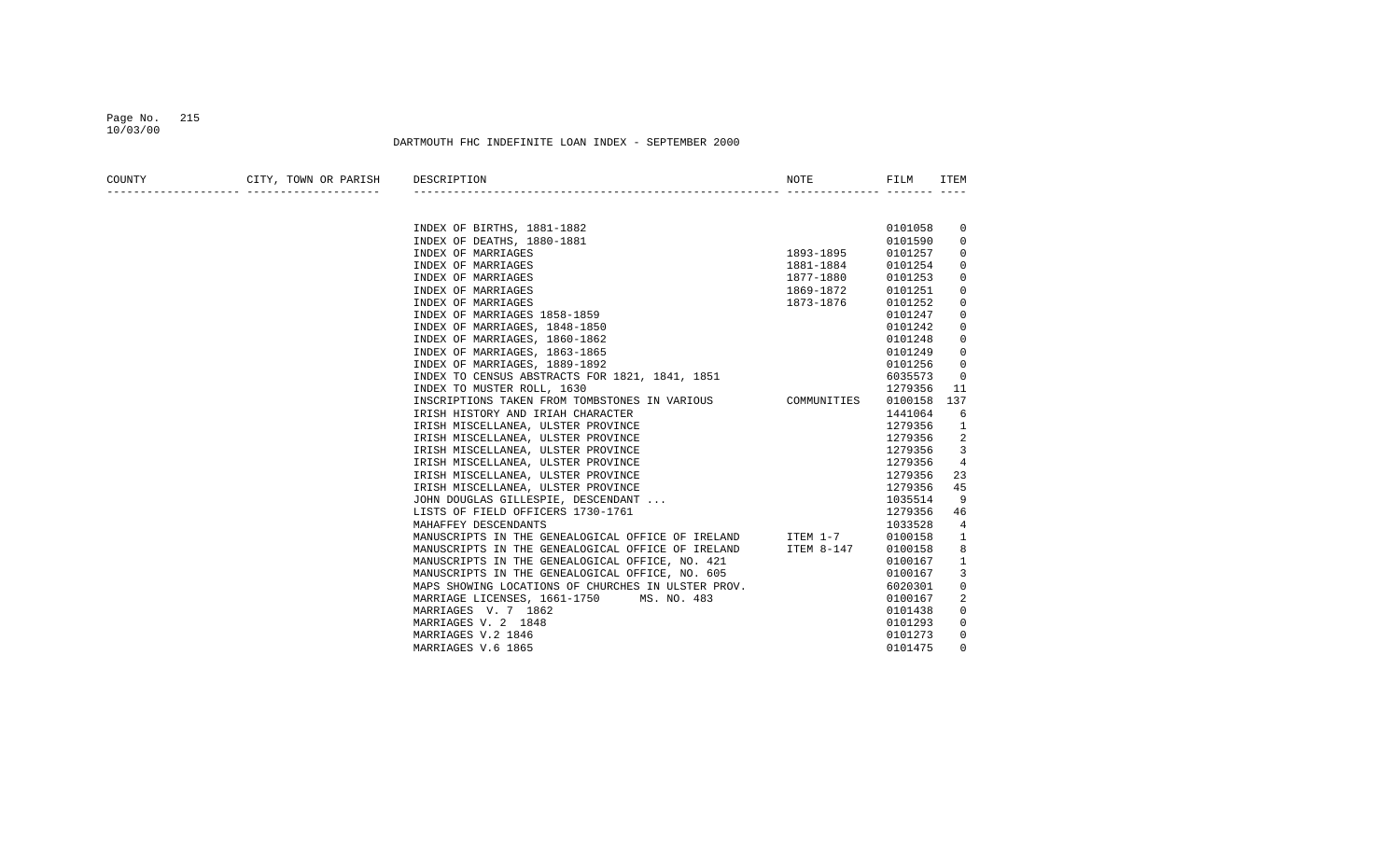### Page No. 216 10/03/00

| COUNTY | CITY, TOWN OR PARISH DESCRIPTION |                                                                                                                                                                                             | NOTE                                                                                                            | FILM        | ITEM           |
|--------|----------------------------------|---------------------------------------------------------------------------------------------------------------------------------------------------------------------------------------------|-----------------------------------------------------------------------------------------------------------------|-------------|----------------|
|        |                                  |                                                                                                                                                                                             |                                                                                                                 |             |                |
|        |                                  | MARTIN FAMILY BIBLE DATA<br>MISC. FAMILY AND GENEALOGICAL NOTES                                                                                                                             |                                                                                                                 | 1279356     | 48             |
|        |                                  |                                                                                                                                                                                             |                                                                                                                 | 1279356     | 38             |
|        |                                  | MISC. IRISH WILLS                                                                                                                                                                           |                                                                                                                 | 1279356     | 28             |
|        |                                  | MULLAVILLY PARISH, TOMBSTONE INSCRIPTIONS<br>MUSTER ROLL OF ULSTER, 1630<br>NARROW WATER AND THE HALL FAMILY<br>NORTHERN TRELAND MAPPIAGES, 1977, 1977, 2007                                |                                                                                                                 | 1279356     | 43             |
|        |                                  |                                                                                                                                                                                             |                                                                                                                 | 1279356     | 40             |
|        |                                  |                                                                                                                                                                                             |                                                                                                                 | 1279356     | 47             |
|        |                                  | NORTHERN IRELAND MARRIAGES, 18TH-19TH CENTURY                                                                                                                                               |                                                                                                                 | 0824282     | 2              |
|        |                                  | PARLIAMENTARY RETURNS                                                                                                                                                                       |                                                                                                                 | 1279356     | 17             |
|        |                                  | PATENT ROLL EXTRACTS                                                                                                                                                                        |                                                                                                                 | 1279356     | 31             |
|        |                                  | POYNTZ FAMILY OF ULSTER PROVINCE                                                                                                                                                            |                                                                                                                 | 1279356     | 34             |
|        |                                  | PREROGATIVE WILLS OF IRELAND                                                                                                                                                                |                                                                                                                 | 0100158     | 72             |
|        |                                  | RADCLIFFE FAMILY                                                                                                                                                                            |                                                                                                                 | 1279356     | 41             |
|        |                                  | REGISTER OF DEEDS WITH SURNAME AND COUNTY INDEXES 1704-1929                                                                                                                                 |                                                                                                                 | 6054480     | $\mathbf 0$    |
|        |                                  | REGISTRY OF DEEDS, SURNAME AND COUNTY INDEX 1708-1904                                                                                                                                       |                                                                                                                 | 0599270     | 3              |
|        |                                  | ROSE FAMILY DOCUMENTS                                                                                                                                                                       |                                                                                                                 | 1279356     | 42             |
|        |                                  | SEAGO PARISH ACT FOR PLANTING  TREES                                                                                                                                                        |                                                                                                                 | 1279356     | 50             |
|        |                                  | SINTON FAMILY NOTES                                                                                                                                                                         | T873 and the state of the state of the state of the state of the state of the state of the state of the state o | 0258598     | $\mathbf{0}$   |
|        |                                  | SUPPLEMENT TO GEN. TOPOGRAPHICAL INDEX OF IRELAND 1911                                                                                                                                      |                                                                                                                 | 0865092     | 0              |
|        |                                  | THE GENERAL ARMORY OF ENGLAND, SCOTLAND, IRELAND AND WALES                                                                                                                                  |                                                                                                                 | 0990439     | 10             |
|        |                                  | THE JUDGES IN IRELAND, 1221-1921                                                                                                                                                            |                                                                                                                 | 0990439     | 4              |
|        |                                  | THE PRESBYTERIAN CHURCH IN IRELAND, DIRECTORY 1975                                                                                                                                          |                                                                                                                 | 0990117     | 5              |
|        |                                  | THE SECEDERS IN IRELAND WITH ANNALSCONGREGATIONS                                                                                                                                            |                                                                                                                 | 0990117     | $\mathbf{1}$   |
|        |                                  | TURNER NOTES                                                                                                                                                                                |                                                                                                                 | 1279356     | 42             |
|        |                                  | VERNER NOTES                                                                                                                                                                                |                                                                                                                 | 1279356     | 42             |
|        |                                  | WALSH PEDIGREE                                                                                                                                                                              |                                                                                                                 | 0100158     | 67             |
|        |                                  | AUGHAVIILA (VILLER) EXTRACTS FROM THE 1821 CENSUS                                                                                                                                           |                                                                                                                 | 0100158 138 |                |
|        | BELFAST                          | A HISTORY OF THE TOWN OF BELFAST                                                                                                                                                            |                                                                                                                 | 1441064     | 7              |
|        | GRANGEGOOLY                      | (GRANGEKILREE)<br>EXTRACTS FROM THE 1821 CENSUS                                                                                                                                             |                                                                                                                 | 0100158 122 |                |
|        |                                  | KILMACHILL EXTRACTS FROM THE 1821 CENSUS                                                                                                                                                    |                                                                                                                 | 0100158     | 116            |
|        |                                  | KILMODENOGE EXTRACTS FROM THE 1821 CENSUS                                                                                                                                                   |                                                                                                                 | 0100158     | 140            |
|        |                                  | (GRANGEKILREE)<br>(KILMACAHILL)<br>(KILMADEMOGE)<br>(KILMACAHILL)<br>(KILLOSKEHAN)<br>KILNACHILL EXTRACTS FROM THE 1821 CENSUS<br>KILSHEELAN EXTRACTS FROM THE 1821 CENSUS<br>(KILMACAHILL) |                                                                                                                 | 0100158 131 |                |
|        |                                  | (KILLOSKEHAN)                                                                                                                                                                               |                                                                                                                 | 0100158     | 92             |
|        | MUCKALEE & KILLABY               | EXTRACTS FROM THE 1821 CENSUS                                                                                                                                                               |                                                                                                                 | 0100158 135 |                |
| ANTRIM |                                  | 1841 CENSUS RECORDS                                                                                                                                                                         |                                                                                                                 | 0824240     | $\overline{3}$ |
| ANTRIM |                                  | FINDING AIDS TO THE 1911 CENSUS                                                                                                                                                             |                                                                                                                 | 1952209     |                |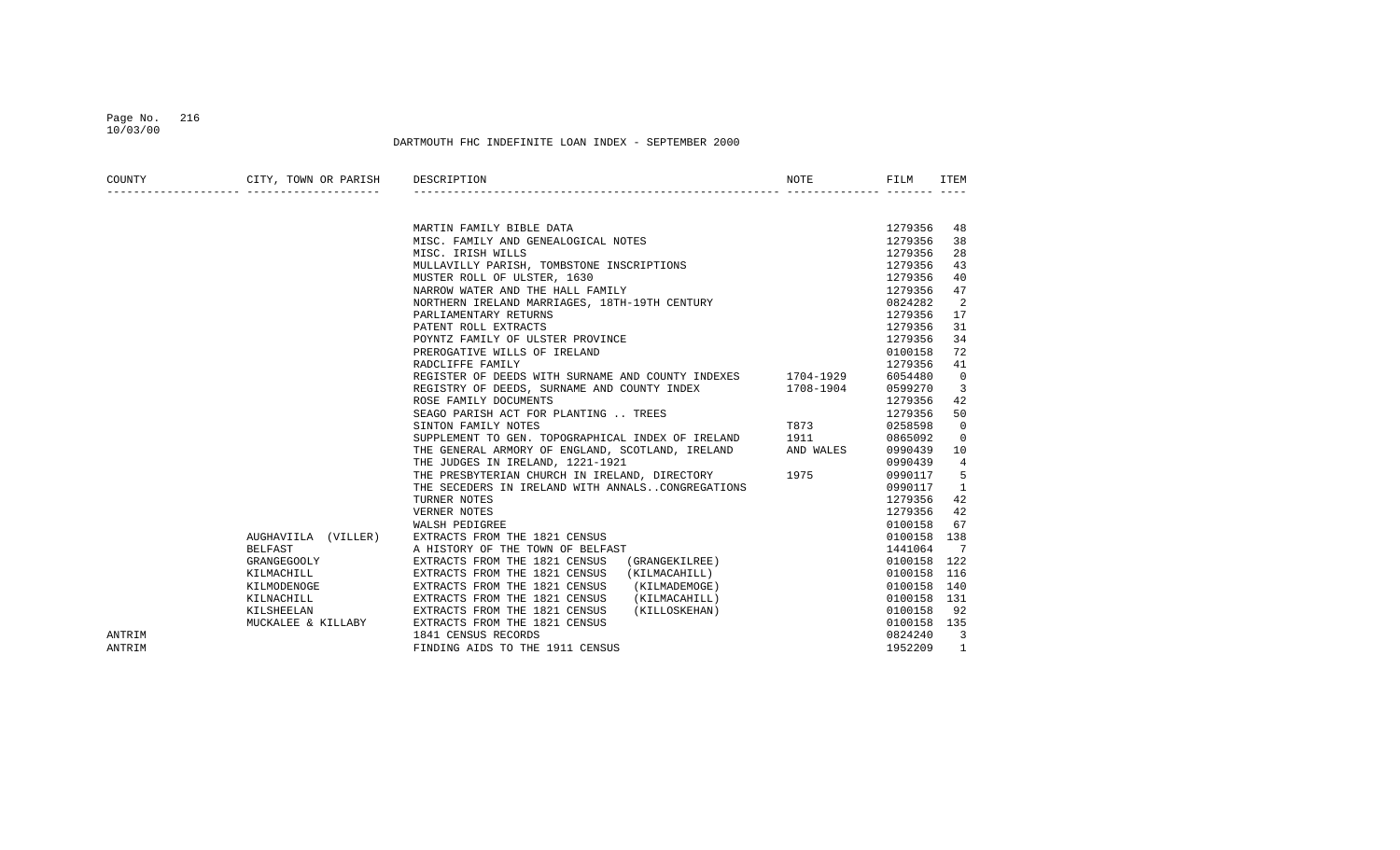#### Page No. 217 10/03/00

| COUNTY | CITY, TOWN OR PARISH DESCRIPTION |                                                                                                                                      | NOTE | FILM    | ITEM           |
|--------|----------------------------------|--------------------------------------------------------------------------------------------------------------------------------------|------|---------|----------------|
|        |                                  |                                                                                                                                      |      |         |                |
| ANTRIM |                                  |                                                                                                                                      |      | 6342438 | 0              |
| ANTRIM |                                  | IRISH TOWNLAND MAPS<br>OLD AGE PENSION CLAIMS, EARLY 1900'S<br>OLD AGE PENSION CLAIMS, EARLY 1900'S<br>DALLEVMENA MY ONN NATURE TOWN |      | 0258528 | $\mathbf 0$    |
| ANTRIM |                                  |                                                                                                                                      |      | 0258526 | $\mathbf 0$    |
| ANTRIM | <b>BALLYMENA</b>                 | BALLEYMENA, MY OWN NATIVE TOWN                                                                                                       |      | 6036853 | $\mathbf{0}$   |
| ANTRIM | <b>BELFAST</b>                   | $\frac{125}{1-14}$<br>1811-1867<br>DOCK WARD, BELFAST 86/D.E.D./23-25                                                                |      | 1966525 | $\mathbf 0$    |
| ANTRIM | <b>BELFAST</b>                   | DUNCAIRN WARD, BELFAST 87/D.E.D./1-14                                                                                                |      | 1966528 | $\mathbf 0$    |
| ANTRIM | <b>BELFAST</b>                   | ROSEMARY ST. CHURCH RECORDS                                                                                                          |      | 0496750 | $\mathbf 0$    |
| ANTRIM | BELFAST                          | ROSEMARY ST. CHURCH RECORDS (PRESBYTERIAN) 1811-1867                                                                                 |      | 0496750 | $\mathbf 0$    |
| ANTRIM | BELFAST                          | THE CHURCH OF IRELAND IN BELFAST                                                                                                     |      | 6035662 | $\mathbf{0}$   |
| ANTRIM | KIRKINRIOLA                      | BALLEYMENA, MY OWN NATIVE TOWN                                                                                                       |      | 6036853 | $\mathbf{0}$   |
| ARMAGH |                                  | <b>ACHESON FAMILIES</b>                                                                                                              |      | 1279356 | 22             |
| ARMAGH |                                  | ARMAGH PEOPLE                                                                                                                        |      | 1279356 | 12             |
| ARMAGH |                                  | ARMAGH PERSONS OF INTEREST                                                                                                           |      | 1279356 | 16             |
| ARMAGH |                                  | BOOK OF SURVEY AND DISTRIBUTION, 1654-1703                                                                                           |      | 1279356 | 9              |
| ARMAGH |                                  | CENSUS ABSTRACTS OF THE 1841 AND 1851 CENSUS                                                                                         |      | 0258532 | $\overline{0}$ |
| ARMAGH |                                  | FORKHILL ESTATE                                                                                                                      |      | 1279356 | 29             |
| ARMAGH |                                  | FORKHILL MANOR                                                                                                                       |      | 1279356 | 35             |
| ARMAGH |                                  | INDEX TO ARMAGH TOWNLANDS, DISTRICTS 1-70                                                                                            |      | 1952209 | 4              |
| ARMAGH |                                  | INDEX TO DIOCESAN MARRIAGE LICENSES (A-MILLER) 1727-1845                                                                             |      | 0100859 | $\Omega$       |
| ARMAGH |                                  | INSCRIPTIONS, ST. PATRICK'S CATHEDRAL & CHURCHYARD                                                                                   |      | 1279356 | 44             |
| ARMAGH |                                  | PIERSON FAMILY RECORDS                                                                                                               |      | 1279356 | 13             |
| ARMAGH |                                  | POLL TAX ABSTRACTS 1660                                                                                                              |      | 1279356 | 20             |
| ARMAGH |                                  | REGISTER OF MEMBERS, ARMAGH JAIL, 1881-1882                                                                                          |      | 1279356 | 25             |
| ARMAGH |                                  | SEAVER FAMILY                                                                                                                        |      | 1279356 | 19             |
| ARMAGH |                                  | WILL OF DOMINICK PAINE 1717                                                                                                          |      | 0994095 | 21             |
| ARMAGH |                                  | WILL OF EDWARD PAYNE 1720                                                                                                            |      | 0994095 | 20             |
| ARMAGH | CASTLEBLAYNEY                    | GENERAL VALUATION OF RATEABLE PROPERTY 1863                                                                                          |      | 0258751 | $\mathbf 0$    |
| ARMAGH | LURGAN                           | GENERAL VALUATION OF RATEABLE PROPERTY 1864                                                                                          |      | 0258751 | 0              |
| ARMAGH | MONTIAGHS                        | 1901 CENSUS, ARMAGH CO. MONTIAGHS PARISH                                                                                             |      | 0812096 | 0              |
| ARMAGH | NEWRY                            | GENERAL VALUATION OF RATEABLE PROPERTY 1864                                                                                          |      | 0258751 | 0              |
| CARLOW |                                  | INDEX TO CARLOW TOWNLANDS, DISTRICTS 1-54                                                                                            |      | 1952209 | 5              |
| CARLOW | CARLOW                           | CHURCH OF IRELAND PARISH REGISTER EXTRACTS 1744-1818                                                                                 |      | 0100158 | 3              |
| CARLOW | FENNAGH                          | EXTRACTS FROM THE 1821 CENSUS                                                                                                        |      | 0100158 | 73             |
| CAVAN  |                                  | MILITIA LISTS                                                                                                                        |      | 1279356 | 24             |
| CORK   |                                  | DONOVAN FAMILY RECORDS, EXTRACTS OF WILLS 1728-1801                                                                                  |      | 0100158 | 68             |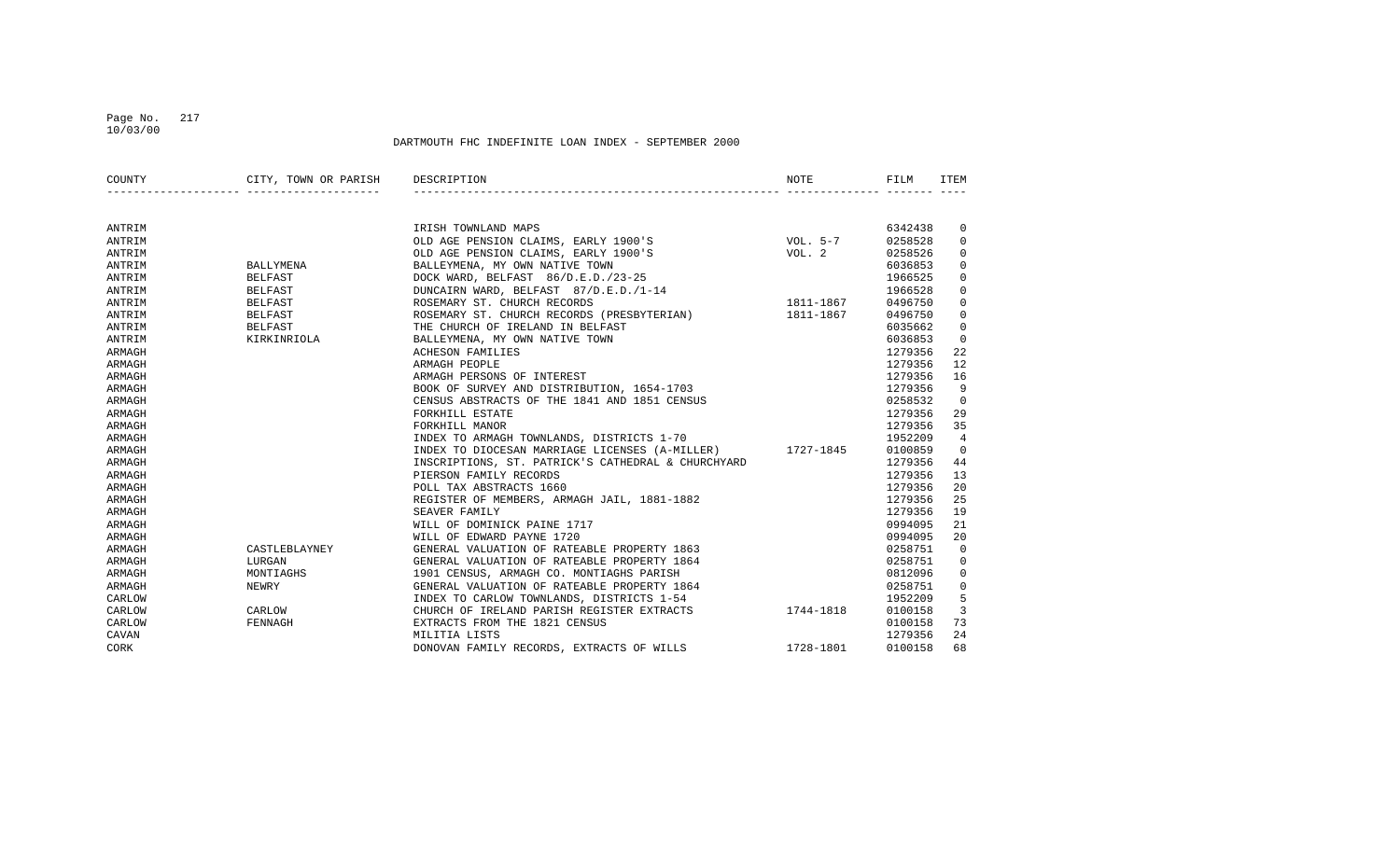#### Page No. 218 10/03/00

| COUNTY         | CITY, TOWN OR PARISH DESCRIPTION |                                                             | NOTE      | FILM    | ITEM           |
|----------------|----------------------------------|-------------------------------------------------------------|-----------|---------|----------------|
|                |                                  |                                                             |           |         |                |
| CORK           |                                  | ESTATE OF SAMUEL LE HUNTE HOBSON                            |           | 0994095 | 15             |
| CORK           |                                  | INDENTURE HONISON-HENRY                                     |           | 0994095 | 22             |
| CORK           |                                  | INDEX TO GRAVESTONE INSCRIPTIONS OF COUNTY CORK             |           | 6037049 | $\Omega$       |
| CORK           |                                  | O'KIEF, COSHE MANGE, SLIEVE LOUGHER, UP. BLACKWATR VOL. 5-6 |           | 0823803 | $\mathbf 0$    |
| CORK           |                                  | POBBLE O'KEEFE & KING WILLIAMSTOWN ESTATE RECORDS 1830-1852 |           | 0101767 | 1              |
| CORK           | BALLYHAY                         | CHURCH OF IRELAND RECORDS                                   | 1726-1902 | 0962669 | $\overline{4}$ |
| CORK           | <b>CULLEN</b>                    | PARISH REGISTER PRINTOUTS, CHRISTENINGS 1822-1875           |           | 0883697 | 2              |
| CORK           | DONERAILE                        | CHURCH OF IRELAND, PARISH REGISTER 1730-1920                |           | 0962669 | 2              |
| CORK           | DRISHANE                         | PARISH REGISTER PRINTOUTS, CHRISTENINGS 1822-1875           |           | 0883697 | 2              |
| CORK           | INCHIGEELAGH                     | PARISH REGISTER PRINTOUTS, CHRISTENINGS 1816-1875           |           | 0883697 | $\mathbf{1}$   |
| CORK           | KILSHANNIG                       | CHURCH OF IRELAND PARISH REGISTER 1806-1856                 |           | 0874437 | 7              |
| CORK           | MILLSTREET                       | PARISH REGISTER PRINTOUTS, CHRISTENINGS 1822-1875           |           | 0883697 | 2              |
| CORK           | RATHBARRY                        | EXTRACTS FROM THE 1821 CENSUS                               |           | 0100158 | 77             |
| CORK           | RATHBARRY                        | RELIGIOUS CENSUS, 1766                                      |           | 0100158 | 78             |
| CORK           | RATHGOGGAN                       | CHURCH OF IRELAND RECORDS                                   | 1726-1902 | 0962669 | $\overline{4}$ |
| CORK           | RINGRONE                         | EXTRACTS FROM THE 1821 CENSUS                               |           | 0100158 | 76             |
| CORK           | RINGRONE                         | RELIGIOUS CENSUS, 1766                                      |           | 0100158 | 79             |
| CORK           | ROSS                             | HISTORY OF THE CATHEDRAL CHURCH OF ST. FACHTNA              |           | 0874437 | 10             |
| CORK           | TEMPLEROAN                       | CHURCH OF IRELAND, PARISH REGISTER 1730-1920                |           | 0962669 | 2              |
| DONEGAL        |                                  | HEARTH MONEY ROLL FOR 1665                                  |           | 1279356 | 5              |
| DONEGAL        | ALLSAINTS                        | PARISH REGISTERS, 1884-1921                                 |           | 1279235 | 7              |
| DONEGAL        | AUGHNISH                         | 1901 CENSUS                                                 |           | 0827665 | 2              |
| DONEGAL        | BALLYSHANNON                     | PARISH REGISTERS, 1858-1923                                 |           | 1279235 | 17             |
| <b>DONEGAL</b> | CLONDAHORKY                      | 1901 CENSUS                                                 |           | 0824873 | $\mathbf{1}$   |
| DONEGAL        | CLONDAHORKY                      | PARISH REGISTERS, 1877-1920                                 |           | 1279235 | $\mathbf{1}$   |
| DONEGAL        | CLONDAVADDOG                     | 1901 CENSUS                                                 |           | 0827664 | $\mathbf{1}$   |
| DONEGAL        | CONVOY                           | PARISH REGISTERS, 1876-1949                                 |           | 1279235 | 14             |
| DONEGAL        | CONWAL                           | 1901 CENSUS                                                 |           | 0824889 | $\mathbf{1}$   |
| DONEGAL        | DONEGAL                          | 1901 CENSUS                                                 |           | 0824869 | $\mathbf{1}$   |
| <b>DONEGAL</b> | DRUMHOME                         | 1901 CENSUS                                                 |           | 0824869 | $\mathbf{1}$   |
| DONEGAL        | DRUMKEEN                         | PARISH REGISTERS, 1876-1949                                 |           | 1279235 | 14             |
| DONEGAL        | DUNFANAGHY                       | PARISH REGISTERS, 1877-1920                                 |           | 1279235 | 1              |
| DONEGAL        | FINTOWN                          | PARISH REGISTERS, 1890-1923                                 |           | 1279235 | 4              |
| DONEGAL        | GARTAN                           | 1901 CENSUS                                                 |           | 0824889 | 1              |
| DONEGAL        | GLENCOLUMBKILLE                  | PARISH REGISTERS, 1879-1949                                 | & ITEM 11 | 1279235 | 6              |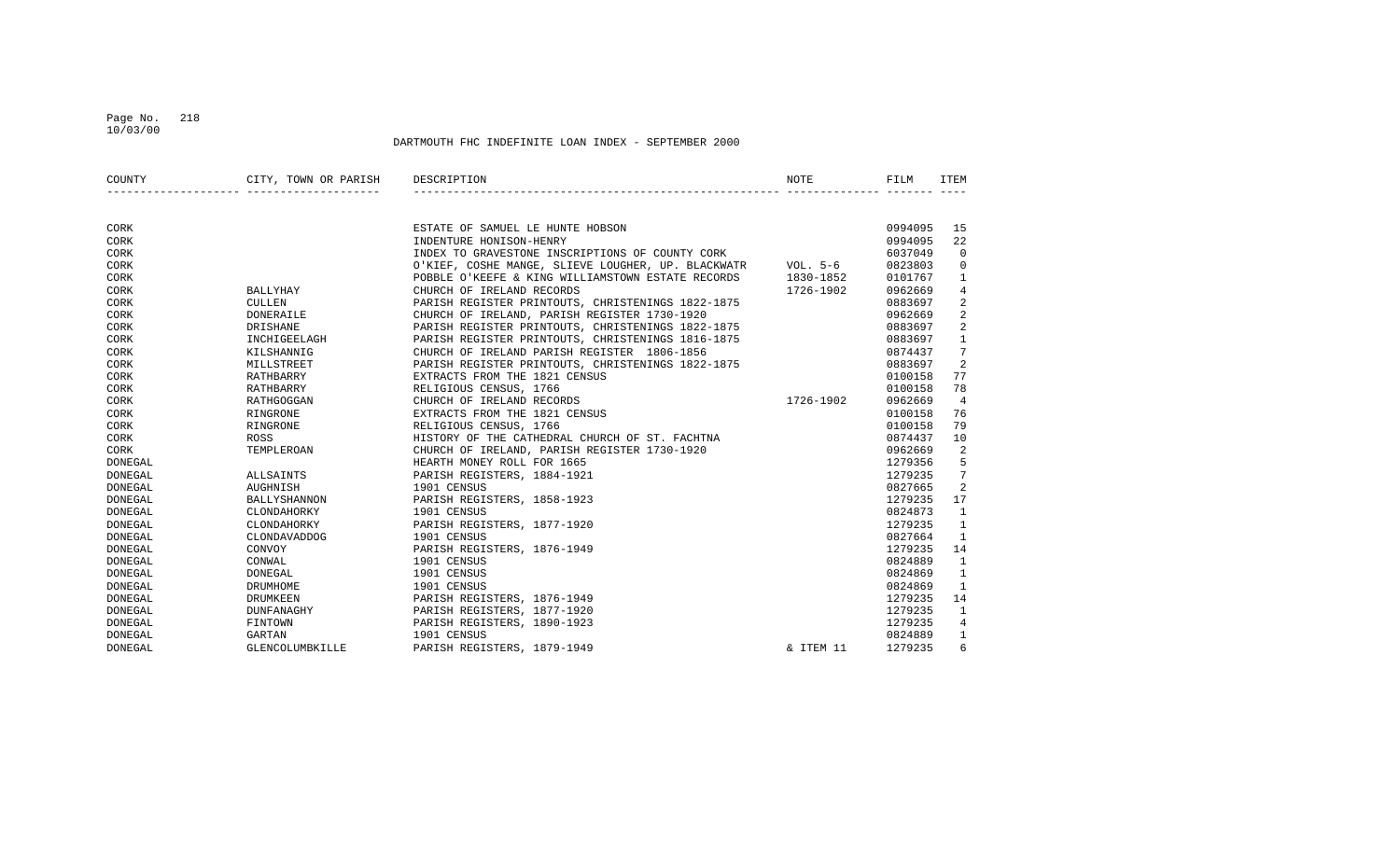#### Page No. 219 10/03/00

| COUNTY                | CITY, TOWN OR PARISH | DESCRIPTION                                       | NOTE      | FILM    | <b>ITEM</b>     |
|-----------------------|----------------------|---------------------------------------------------|-----------|---------|-----------------|
|                       |                      |                                                   |           |         |                 |
| <b>DONEGAL</b>        | <b>GLENTIES</b>      | PARISH REGISTERS, 1890-1923                       |           | 1279235 | 4               |
| <b>DONEGAL</b>        | INISHKEEL            | PARISH REGISTERS, 1890-1923                       |           | 1279235 | 4               |
| DONEGAL               | INVER                | 1901 CENSUS                                       |           | 0824869 | 2               |
| DONEGAL               | <b>INVER</b>         | PARISH REGISTERS, 1861-1880                       |           | 0926210 | $\mathbf 0$     |
| <b>DONEGAL</b>        | KILBARRON            | PARISH REGISTERS, 1858-1923                       |           | 1279235 | 17              |
| DONEGAL               | KILLEA               | PARISH REGISTERS, 1884-1921                       |           | 1279235 | $7\phantom{.0}$ |
| DONEGAL               | KILLYGARVAN          | 1901 CENSUS                                       |           | 0827667 | 1               |
| DONEGAL               | KILLYGARVAN          | PARISH REGISTERS, 1880-1922                       |           | 1279235 | 12              |
| DONEGAL               | KILLYMARD            | 1901 CENSUS                                       |           | 0824869 | 2               |
| DONEGAL               | KILMACRENAN          | 1901 CENSUS                                       |           | 0827665 | $\mathbf{1}$    |
| DONEGAL               | KILMACRENAN          | 1901 CENSUS                                       |           | 0824889 | $\mathbf{1}$    |
| DONEGAL               | KILMACRENAN          | 1901 CENSUS                                       |           | 0824873 | $\mathbf{1}$    |
| DONEGAL               | KILMACRENAN          | 1901 CENSUS                                       |           | 0827664 | 2               |
| DONEGAL               | KILMACRENAN          | 1901 CENSUS                                       |           | 0827667 | 2               |
| DONEGAL               | KILMACRENAN          | PARISH REGISTERS, 1862-1973                       |           | 1279235 | 24              |
| DONEGAL               | MEVAGH               | 1901 CENSUS                                       |           | 0827667 | $\mathbf{1}$    |
| DONEGAL               | NEWTOWNCUNNINGHAM    | PARISH REGISTERS, 1884-1921                       |           | 1279235 | $7\phantom{.0}$ |
| DONEGAL               | RAPHOE               | PARISH REGISTERS, 1876-1949                       |           | 1279235 | 14              |
| <b>DONEGAL</b>        | RATHMULLEN           | PARISH REGISTERS, 1880-1922                       |           | 1279235 | 12              |
| DONEGAL               | RAYMOGHY             | PARISH REGISTERS, 1884-1921                       |           | 1279235 | 7               |
| DONEGAL               | RAYMUNTORDONEY       | 1901 CENSUS                                       |           | 0824873 | 2               |
| <b>DONEGAL</b>        | ST. JOHNSTOWN        | PARISH REGISTERS, 1884-1921                       |           | 1279235 | 7               |
| <b>DONEGAL</b>        | STRANORLAR           | PARISH REGISTERS, 1877-1953                       |           | 1279235 | 21              |
| DONEGAL               | TAUGHBOYNE           | PARISH REGISTERS, 1884-1921                       |           | 1279235 | 7               |
| <b>DONEGAL</b>        | TULLAGHOBEGLY        | 1901 CENSUS                                       |           | 0824873 | 2               |
| <b>DONEGAL</b>        | TULLYFERN            | 1901 CENSUS                                       |           | 0827665 | $\mathbf{1}$    |
| <b>DONEGAL</b>        | TULLYFERN            | PARISH REGISTERS, 1880-1922                       |           | 1279235 | 12              |
| <b>DOWN</b>           |                      | POLL TAX ABSTRACTS 1660                           |           | 1279356 | 20              |
| <b>DOWN</b>           |                      | SUBSIDY ROLL, 1663                                |           | 1279356 | 6               |
| <b>DOWN</b>           | BANBRIDGE            | GENERAL VALUATION OF RATEABLE PROPERTY 1861       |           | 0258751 | $\Omega$        |
| DOWN, CONNOR, DROMORE |                      | INDEX TO DIOCESAN MARRIAGE LICENSES               | 1721-1845 | 0100867 | $\mathbf 0$     |
| DUBLIN                | CLOGHRAN             | PARISH REGISTER PRINTOUTS, CHRISTENINGS 1782-1864 |           | 0883662 | 1               |
| <b>DUBLIN</b>         | CLOGHRAN             | PARISH REGISTERS, 1738-1864                       |           | 0897365 | 6               |
| DUBLIN                | <b>DUBLIN</b>        | EXTRACTS FROM THE 1821 CENSUS                     |           | 0100158 | 70              |
| <b>DUBLIN</b>         | <b>DUBLIN</b>        | LANDED ESTATES COURT                              |           | 0994095 | 8               |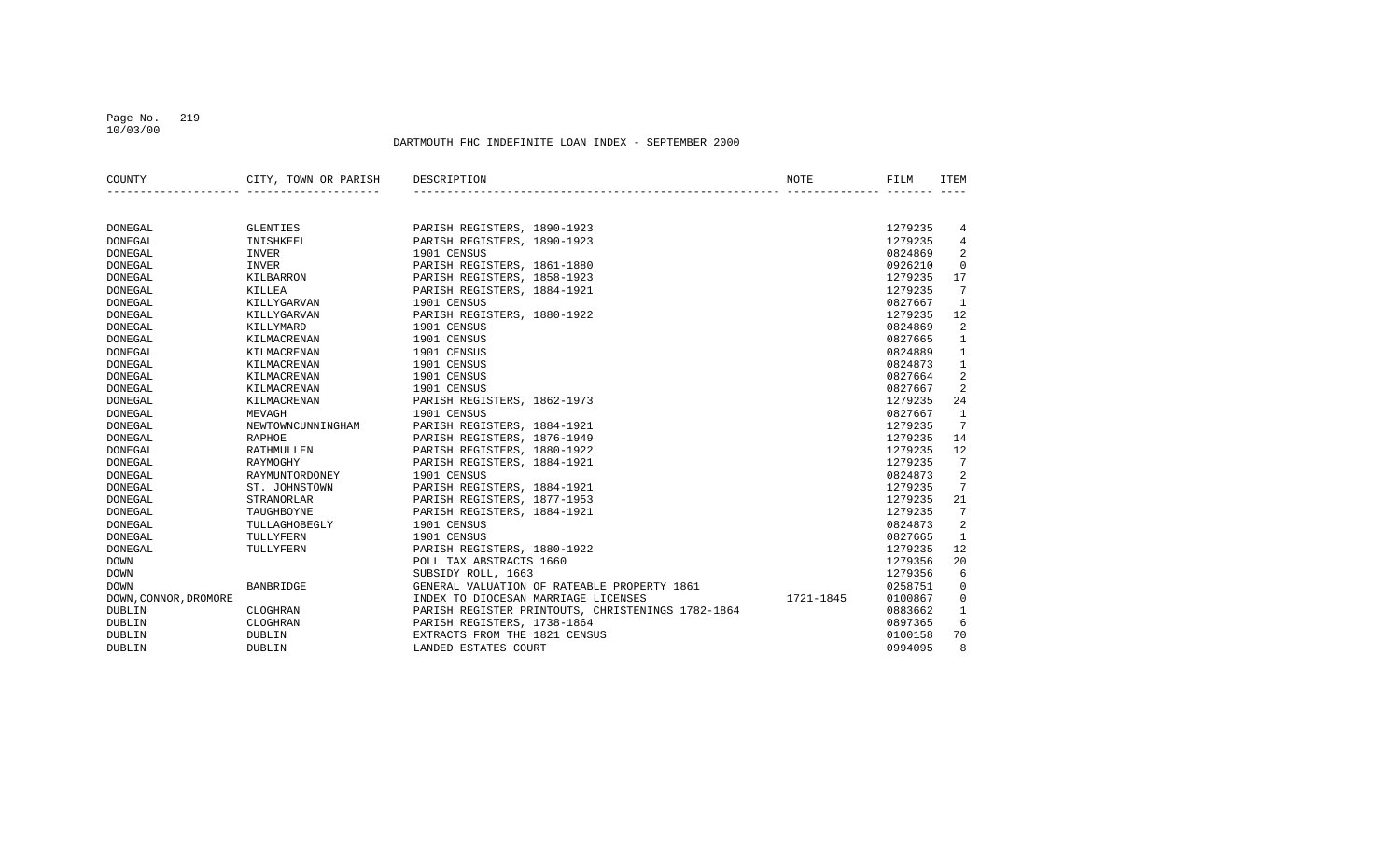#### Page No. 220 10/03/00

| COUNTY        | CITY, TOWN OR PARISH | DESCRIPTION                                       | NOTE      | FILM    | ITEM           |
|---------------|----------------------|---------------------------------------------------|-----------|---------|----------------|
|               |                      |                                                   |           |         |                |
| DUBLIN        | DUBLIN               | LANDED ESTATES COURT                              |           | 0994095 | 10             |
| <b>DUBLIN</b> | DUBLIN               | SAINT MICHAEL THE ARCGANGEL, CHRISTENEINGS        | 1749-1872 | 0883859 | 1              |
| <b>DUBLIN</b> | <b>DUBLIN</b>        | SAINT MICHAEL THE ARCGANGEL, MARRIAGES            | 1750-1852 | 0883859 | 6              |
| <b>DUBLIN</b> | FINGLAS (DUBLIN)     | CHURCH OF IRELAND PARISH REGISTER EXTRACTS        | 1664-1818 | 0100158 | 5              |
| <b>DUBLIN</b> | TALLAGHT             | EXTRACTS FROM THE 1821 CENSUS                     |           | 0100158 | 71             |
| FERMANAGH     |                      | MILITIA LISTS                                     |           | 1279356 | 24             |
| FERMANAGH     |                      | POLL OF ELECTORS 1788                             |           | 1279356 | 7              |
| FERMANAGH     | CLEENISH             | PARISH REGISTERS, 1835-1881                       | CATHOLIC  | 0979705 | $\mathbf{1}$   |
| FERMANAGH     | <b>DERRYVULLAN</b>   | PAROCHIAL REGISTERS, 1846-1881                    | CATHOLIC  | 0979705 | $\mathbf 0$    |
| FERMANAGH     | DEVENISH             | PAROCHIAL REGISTERS, 1846-1881                    | CATHOLIC  | 0979705 | $\mathbf 0$    |
| FERMANAGH     | <b>DRUMKEERAN</b>    | PAROCHIAL REGISTERS, 1836-1881                    | CATHOLIC  | 0979705 | 11             |
| FERMANAGH     | <b>ENNISKILLEN</b>   | CHURCH OF IRELAND PARISH REGISTER EXTRACTS        | 1666-1826 | 0100158 | $\overline{4}$ |
| FERMANAGH     | INISHMACSAINT        | CHURCH OF IRELAND PARISH REGISTER EXTRACTS        | 1660-1814 | 0100158 | 6              |
| FERMANAGH     | MAGHERACROSS         | PAROCHIAL REGISTERS, 1846-1881                    | CATHOLIC  | 0979705 | $\mathbf 0$    |
| FERMANAGH     | MAGHERACULMONEY      | PAROCHIAL REGISTERS, 1836-1881                    | CATHOLIC  | 0979705 | 11             |
| FERMANAGH     | TRORY                | PAROCHIAL REGISTERS, 1846-1881                    | CATHOLIC  | 0979705 | $\mathbf 0$    |
| GALWAY        |                      | EYRE FAMILY                                       |           | 0874424 | 6              |
| GALWAY        | ABBEYKNOCKMOY        | PARISH REGISTERS                                  | 1821-1832 | 1279210 | 9              |
|               |                      | <b>BAPTISMS</b>                                   |           |         |                |
| GALWAY        | ABBEYKNOCKMOY        | PARISH REGISTERS                                  | 1837-1858 | 1279210 | 10             |
|               |                      | BAPTISMS                                          |           |         |                |
| GALWAY        | ABBEYKNOCKMOY        | PARISH REGISTERS                                  | 1861-1872 | 1279210 | 11             |
|               |                      | BAPTISMS                                          |           |         |                |
| GALWAY        | ABBEYKNOCKMOY        | PARISH REGISTERS                                  | 1841-1854 | 1279210 | 12             |
|               |                      | <b>BAPTISMS</b>                                   |           |         |                |
| GALWAY        | ABBEYKNOCKMOY        | PARISH REGISTERS                                  | 1894-1915 | 1279210 | 14             |
|               |                      | <b>BAPTISMS</b>                                   |           |         |                |
| GALWAY        | ABBEYKNOCKMOY        | PARISH REGISTERS                                  | 1847-1848 | 1279210 | 9              |
|               |                      | DEATHS                                            |           |         |                |
| GALWAY        | ABBEYKNOCKMOY        | PARISH REGISTERS                                  | 1837-1844 | 1279210 | 12             |
|               |                      | MARRIAGES                                         |           |         |                |
| GALWAY        | ABBEYKNOCKMOY        | PARISH REGISTERS                                  | 1894-1901 | 1279210 | 13             |
|               |                      | MARRIAGES                                         |           |         |                |
| GALWAY        | AHASCRAGH            | PARISH REGISTER PRINTOUTS, CHRISTENINGS 1787-1865 |           | 0883662 | 2              |
| GALWAY        | <b>ATHENRY</b>       | PARISH REGISTER PRINTOUTS, CHRISTENINGS 1796-1828 |           | 0883662 | 3              |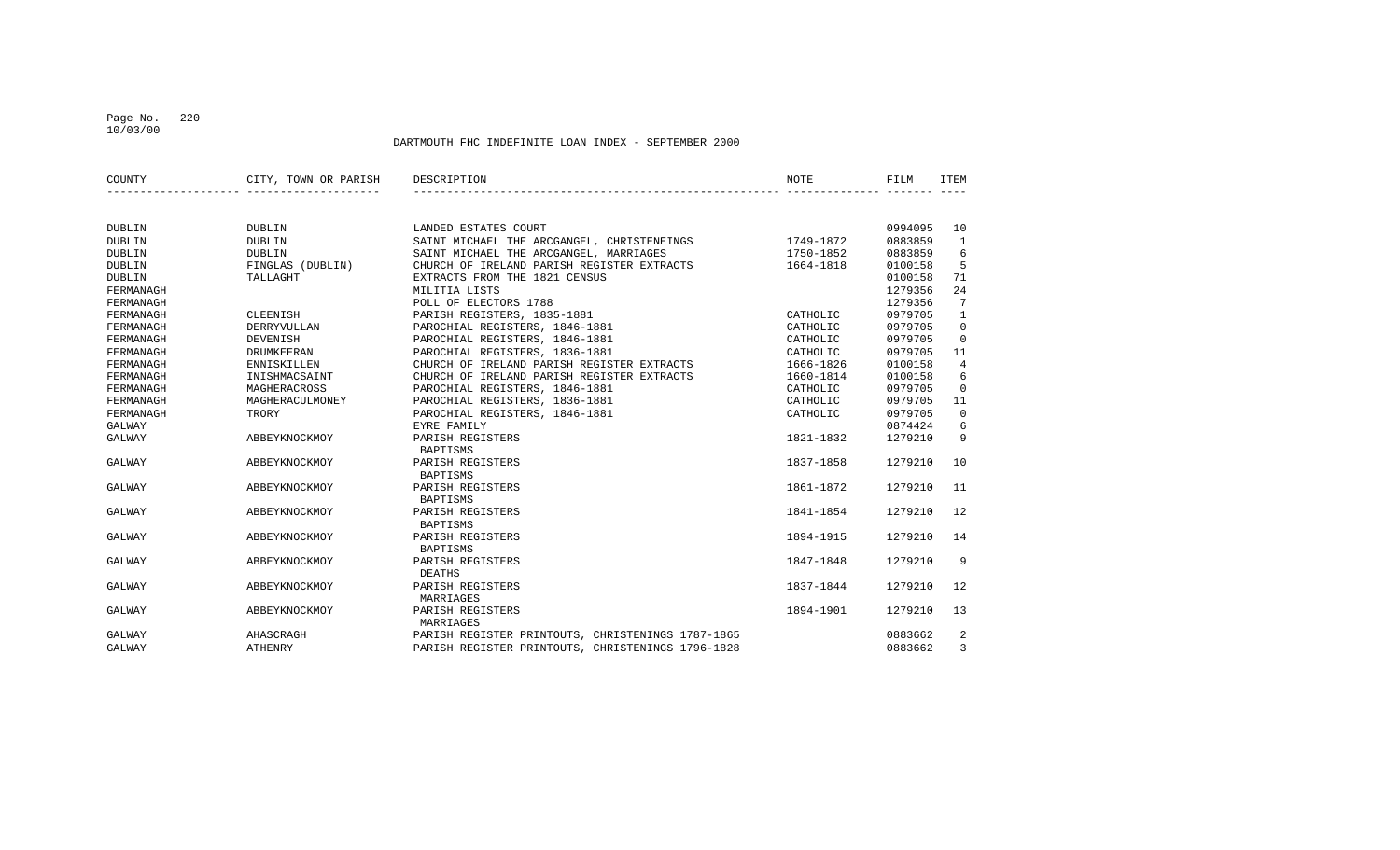#### Page No. 221 10/03/00

| COUNTY | CITY, TOWN OR PARISH | DESCRIPTION                                        | <b>NOTE</b> | FILM    | <b>ITEM</b>     |
|--------|----------------------|----------------------------------------------------|-------------|---------|-----------------|
|        |                      |                                                    |             |         |                 |
| GALWAY | BALLYNAKILL          | PARISH REGISTERS<br><b>BAPTISMS</b>                | 1887-1891   | 1279210 | 8               |
| GALWAY | <b>BALLYNAKILL</b>   | PARISH REGISTERS<br>BAPTISMS & MARRIAGES           | 1848-1863   | 1279210 | 4               |
| GALWAY | BALLYNAKILL          | PARISH REGISTERS<br>BAPTISMS & MARRIAGES           | 1860-1870   | 1279210 | 5               |
| GALWAY | BALLYNAKILL          | PARISH REGISTERS<br>BAPTISMS & MARRIAGES           | 1871-1903   | 1279210 | 6               |
| GALWAY | BALLYNAKILL          | PARISH REGISTERS<br>BAPTISMS & MARRIAGES           | 1873-1903   | 1279210 | $7^{\circ}$     |
| GALWAY | MAYLOUGH             | PARISH REGISTERS<br>BAPTISMS & MARRIAGES           | 1848-1863   | 1279210 | 4               |
| GALWAY | MOYLOUGH             | PARISH REGISTERS<br><b>BAPTISMS</b>                | 1887-1891   | 1279210 | 8               |
| GALWAY | MOYLOUGH             | PARISH REGISTERS<br>BAPTISMS & MARRIAGES           | 1860-1870   | 1279210 | 5               |
| GALWAY | MOYLOUGH             | PARISH REGISTERS<br>BAPTISMS & MARRIAGES           | 1871-1903   | 1279210 | 6               |
| GALWAY | MOYLOUGH             | PARISH REGISTERS<br>BAPTISMS & MARRIAGES           | 1873-1903   | 1279210 | $7\overline{ }$ |
| KERRY  |                      | O'KIEF, COSHE MANGE, SLIEVE LOUGHER, UP. BLACKWATR | VOL. $5-6$  | 0823803 | 0               |
| KERRY  | CAHER                | 1901 CENSUS                                        |             | 0837796 | $\mathbf 0$     |
| KERRY  | <b>CAHER</b>         | 1901 CENSUS                                        |             | 0837797 | 2               |
| KERRY  | CASTLEISLAND         | PARISH REGISTER PRINTOUTS, CHRISTENINGS 1823-1872  |             | 0883697 | 3               |
| KERRY  | DROMOD               | 1901 CENSUS                                        |             | 0837797 | $\mathbf{1}$    |
| KERRY  | DROMOD               | 1901 CENSUS                                        |             | 0837798 | $\mathbf{1}$    |
| KERRY  | <b>GLANBEHY</b>      | 1901 CENSUS                                        |             | 0837797 | $\overline{2}$  |
| KERRY  | GLANBEHY             | 1901 CENSUS                                        |             | 0837798 | $\overline{c}$  |
| KERRY  | KENMARE              | 1901 CENSUS                                        |             | 0838561 | $\mathbf{1}$    |
| KERRY  | KILCROCHANE          | 1901 CENSUS                                        |             | 0838561 | 3               |
| KERRY  | KILCROHANE           | 1901 CENSUS                                        |             | 0837796 | $\mathbf 0$     |
| KERRY  | KILCROHANE           | 1901 CENSUS                                        |             | 0838562 | $\mathbf{1}$    |
| KERRY  | KILGARVAN            | 1901 CENSUS                                        |             | 0838561 | $\mathbf{1}$    |
| KERRY  | KILLARNEY            | PARISH REGISTER PRINTOUTS, CHRISTENINGS 1785-1818  |             | 0883697 | $\overline{4}$  |
| KERRY  | KILLARNEY            | PARISH REGISTER PRINTOUTS, CHRISTENINGS 1792-1880  |             | 0883851 | $\mathbf{1}$    |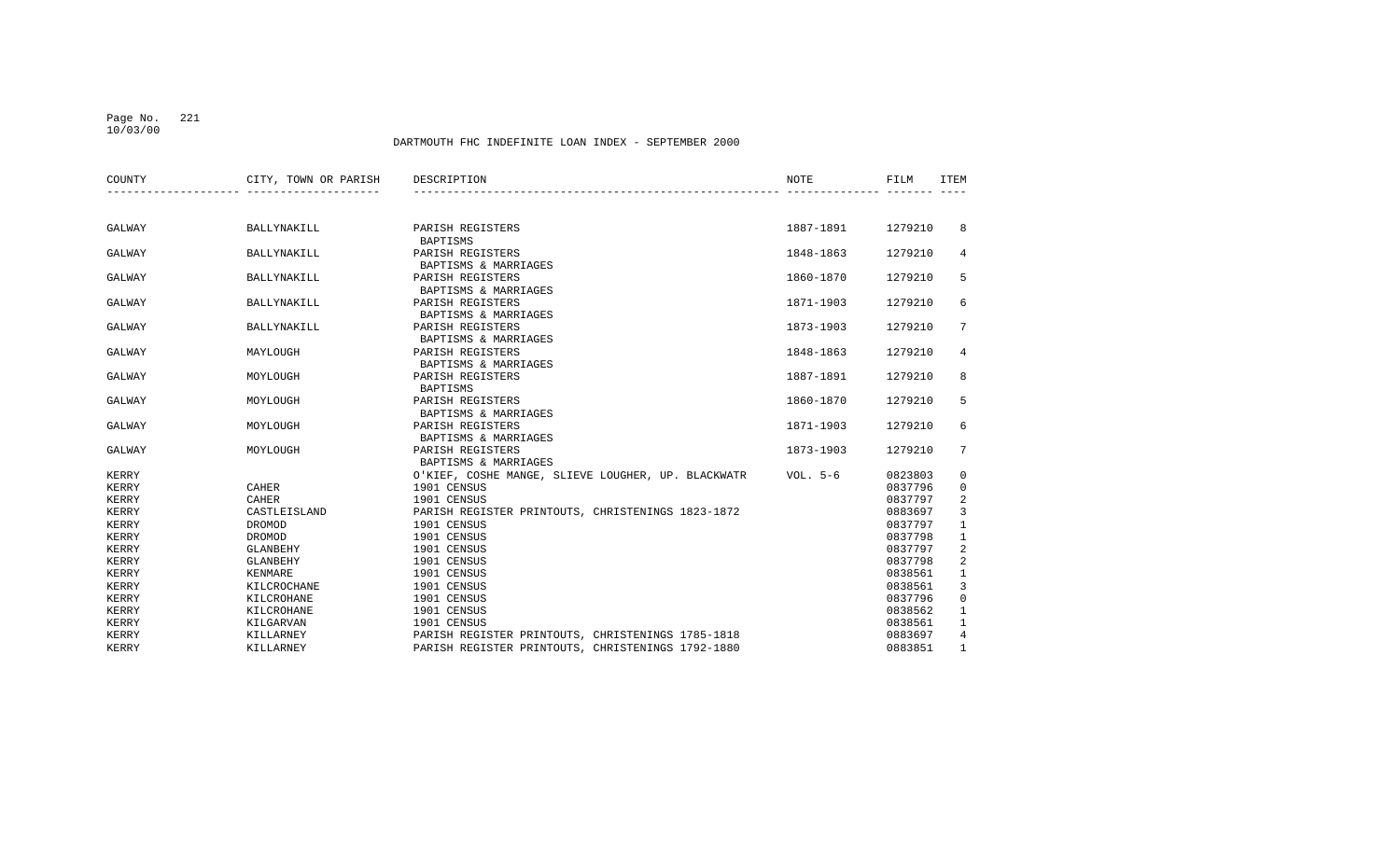#### Page No. 222 10/03/00

| COUNTY   | CITY, TOWN OR PARISH | DESCRIPTION<br>NOTE                                  | FILM    | <b>ITEM</b>  |
|----------|----------------------|------------------------------------------------------|---------|--------------|
|          |                      |                                                      |         |              |
| KERRY    | KILLARNEY            | PARISH REGISTER PRINTOUTS, CHRISTENINGS 1819-1839    | 0883697 | 5            |
| KERRY    | KILLEMLAGH           | 1901 CENSUS                                          | 0837797 | $\mathbf{1}$ |
| KERRY    | KILLEMLAGH           | 1901 CENSUS                                          | 0837798 | 1            |
| KERRY    | KILLINANE            | 1901 CENSUS                                          | 0837796 | $\mathbf 0$  |
| KERRY    | KILLORGLIN           | 1901 CENSUS                                          | 0837798 | 2            |
| KERRY    | KNOCKANE             | 1901 CENSUS                                          | 0837798 | $\mathbf{1}$ |
| KERRY    | KNOCKANE             | 1901 CENSUS                                          | 0838562 | $\mathbf{1}$ |
| KERRY    | PRIOR                | 1901 CENSUS                                          | 0837797 | $\mathbf{1}$ |
| KERRY    | PRIOR                | 1901 CENSUS                                          | 0837798 | 1            |
| KERRY    | TEMPLENOE            | 1901 CENSUS                                          | 0838561 | $\mathbf{1}$ |
| KERRY    | TEMPLENOE            | 1901 CENSUS                                          | 0838562 | $\mathbf{1}$ |
| KERRY    | TUOSIST              | 1901 CENSUS                                          | 0838562 | 2            |
| KILDARE  |                      | ESTATE OF WALTER FITZGERALD                          | 0994095 | 11           |
| KILDARE  | <b>NAAS</b>          | EXTRACTS FROM THE 1821 CENSUS                        | 0100158 | 75           |
| KILKENNY |                      | A LIST OF FREEHOLDERS, 1785                          | 0100158 | 100          |
| KILKENNY |                      | HEARTH MONEY ROLL FOR 1664                           | 0100158 | 99           |
| KILKENNY |                      | PREROGATIVE WILLS                                    | 0100158 | 98           |
| KILKENNY |                      | WILL ABSTRACTS                                       | 0100158 | 97           |
| KILKENNY | AGLISH               | EXTRACTS FROM THE 1841 CENSUS                        | 0100158 | 64           |
| KILKENNY | BALLINAMARA          | EXTRACTS FROM THE 1821 CENSUS                        | 0100158 | 128          |
| KILKENNY | <b>BALLYCALLAN</b>   | EXTRACT FROM THE 1821 CENSUS                         | 0100158 | 125          |
| KILKENNY | <b>BALLYHALE</b>     | ROMAN CATHOLIC PARISH REGISTER EXTRACTS, 1823-1909   | 0100158 | 26           |
| KILKENNY | BARONY OF IVERK      | EXTRACTS FROM THE 1821 CENSUS                        | 0100158 | 62           |
| KILKENNY | BARONY OF IVERK      | EXTRACTS FROM THE 1831 CENSUS                        | 0100158 | 63           |
| KILKENNY | BARONY OF IVERK      | EXTRACTS FROM THE 1851 CENSUS                        | 0100158 | 66           |
| KILKENNY | <b>BLACKRATH</b>     | EXTRACTS FROM THE 1821 CENSUS                        | 0100158 | 118          |
| KILKENNY | CASTLEINCH           | EXTRACTS FROM THE 1821 CENSUS                        | 0100158 | 119          |
| KILKENNY | CLARA                | EXTRACTS FROM THE 1841 CENSUS                        | 0100158 | 143          |
| KILKENNY | <b>CLARA</b>         | EXTRACTS FROM THE 1851 CENSUS                        | 0100158 | 146          |
| KILKENNY | CLONMORE             | PARISH REGISTER PRINTOUTS, CHRISTENINGS<br>1817-1874 | 0883859 | 2            |
| KILKENNY | CUFFE'S GRANGE       | ROMAN CATHOLIC PARISH REGISTER EXTRACTS, 1819-1867   | 0100158 | 23           |
| KILKENNY | DANESFORT            | EXTRACTS FROM THE 1821 CENSUS                        | 0100158 | 120          |
| KILKENNY | DANESFORT            | ROMAN CATHOLIC PARISH REGISTER EXTRACTS, 1819-1867   | 0100158 | 23           |
| KILKENNY | DERRY (DERRYNAHINCH) | EXTRACTS FROM THE 1821 CENSUS                        | 0100158 | 137          |
| KILKENNY | <b>DUNGARVAN</b>     | EXTRACTS FROM THE 1821 CENSUS                        | 0100158 | 113          |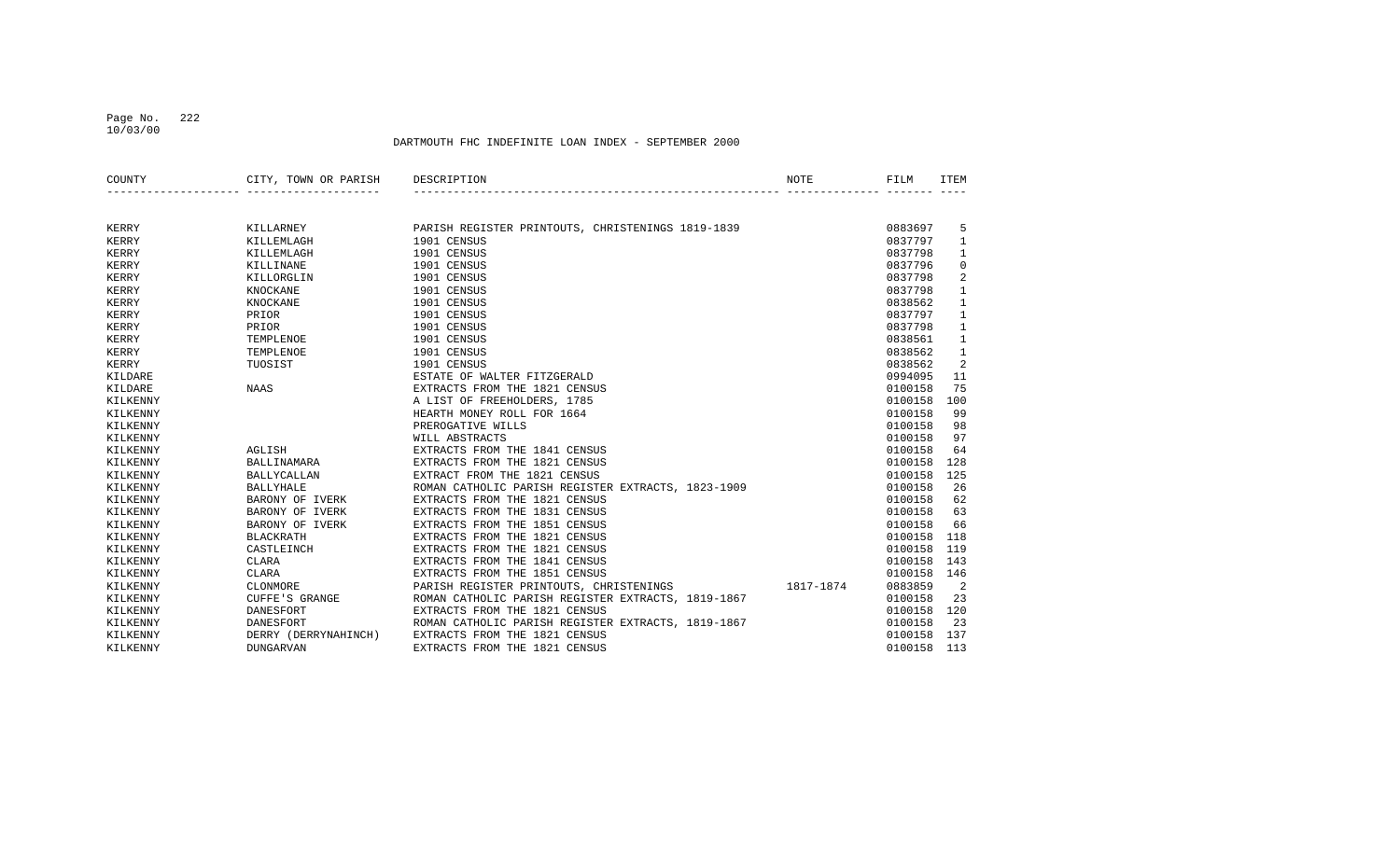#### Page No. 223 10/03/00

| COUNTY   | CITY, TOWN OR PARISH | DESCRIPTION<br>NOTE                                              |               | FILM    | <b>ITEM</b> |
|----------|----------------------|------------------------------------------------------------------|---------------|---------|-------------|
|          |                      |                                                                  |               |         |             |
| KILKENNY | GOWRAN               | EXTRACTS FROM THE 1821 CENSUS                                    |               | 0100158 | 107         |
| KILKENNY | GOWRAN               | EXTRACTS FROM THE 1821 CENSUS                                    |               | 0100158 | 130         |
| KILKENNY | GOWRAN & CLARA       | ROMAN CATHOLIC PARISH REGISTER EXTRACTS, 1781-1792 KELLY ONLY    |               | 0100158 | 24          |
| KILKENNY | GRANGE               | EXTRACTS FROM THE 1821 CENSUS                                    |               | 0100158 | 109         |
| KILKENNY | INOSTOGUE            | EXTRACTS FROM THE 1821 CENSUS<br>(INISTIOGE)                     |               | 0100158 | 112         |
| KILKENNY | <b>IVERK</b>         | FREEHOLDERS, 1786-1809                                           |               | 0100158 | 61          |
| KILKENNY | KILBEACON            | EXTRACTS FROM THE 1821 CENSUS                                    |               | 0100158 | 136         |
| KILKENNY | KILCASEY             | EXTRACTS FROM THE 1821 CENSUS<br>(KILKEASY)                      |               | 0100158 | 134         |
| KILKENNY | KILCOLUMB            | EXTRACTS FROM THE 1841 CENSUS                                    |               | 0100158 | 145         |
| KILKENNY | KILKENNY             | ROMAN CATHOLIC PARISH REGISTER EXTRACTS, 1755-1869<br>ST. MARY'S |               | 0100158 | 19          |
| KILKENNY | KILKENNY             | ROMAN CATHOLIC PARISH REGISTER EXTRACTS, 1789-1879<br>ST. JOHN'S |               | 0100158 | 20          |
| KILKENNY | KILKENNY             | ROMAN CATHOLIC PARISH REGISTER EXTRACTS, 1803-1867               | ST. PATRICK'S | 0100158 | 18          |
| KILKENNY | KILLABY (KILLAHY)    | EXTRACTS FROM THE 1821 CENSUS                                    |               | 0100158 | 133         |
| KILKENNY | KILMACAHILL          | EXTRACTS FROM THE 1821 CENSUS                                    |               | 0100158 | 110         |
| KILKENNY | KILMACOW             | ROMAN CATHOLIC PARISH REGISTER EXTRACTS, 1836-1866               |               | 0100158 | 21          |
| KILKENNY | KILMANAGH            | EXTRACT FROM THE 1821 CENSUS                                     |               | 0100158 | 126         |
| KILKENNY | KILMANAGH            | EXTRACTS FROM THE 1821 CENSUS                                    |               | 0100158 | 124         |
| KILKENNY | KILRATH              | LEASE JONES-PHELAN 1795                                          |               | 0994095 | 16          |
| KILKENNY | KNOCKTOPHER          | EXTRACTS FROM THE 1821 CENSUS                                    |               | 0100158 | 139         |
| KILKENNY | MUCKALEE             | EXTRACTS FROM THE 1821 CENSUS                                    |               | 0100158 | 141         |
| KILKENNY | OUTRATH              | EXTRACTS FROM THE 1821 CENSUS                                    |               | 0100158 | 121         |
| KILKENNY | PORTNASCULLY         | RELIGIOUS CENSUS, 1766                                           |               | 0100158 | 60          |
| KILKENNY | POWERSTOWN           | EXTRACTS FROM THE 1821 CENSUS                                    |               | 0100158 | 115         |
| KILKENNY | OUEENS               | LEASE WESTENRA-CASSAN                                            |               | 0994095 | 23          |
| KILKENNY | RATHKIERAN           | EXTRACTS FROM THE 1841 CENSUS                                    |               | 0100158 | 65          |
| KILKENNY | RATHPATRICK          | EXTRACTS FROM THE 1821 CENSUS                                    |               | 0100158 | 142         |
| KILKENNY | RATHPATRICK          | EXTRACTS FROM THE 1841 CENSUS                                    |               | 0100158 | 144         |
| KILKENNY | SHANAKILL            | EXTRACTS FROM THE 1821 CENSUS                                    |               | 0100158 | 108         |
| KILKENNY | SLIEVERUE            | ROMAN CATHOLIC PARISH REGISTER EXTRACTS, 1767-1794               |               | 0100158 | 22          |
| KILKENNY | ST. CANICE           | EXTRACTS FROM THE 1821 CENSUS                                    |               | 0100158 | 106         |
| KILKENNY | ST. JOHN'S           | EXTRACTS FROM THE 1821 CENSUS                                    |               | 0100158 | 102         |
| KILKENNY | ST. JOHN'S           | EXTRACTS FROM THE 1821 CENSUS                                    |               | 0100158 | 103         |
| KILKENNY | ST. MARY'S           | CHURCH OF IRELAND PARISH REGISTER                                |               | 0100158 | 101         |
| KILKENNY | ST. MARY'S           | EXTRACTS FROM THE 1821 CENSUS                                    |               | 0100158 | 104         |
| KILKENNY | ST. PATRICK'S        | EXTRACTS FROM THE 1821 CENSUS                                    |               | 0100158 | 105         |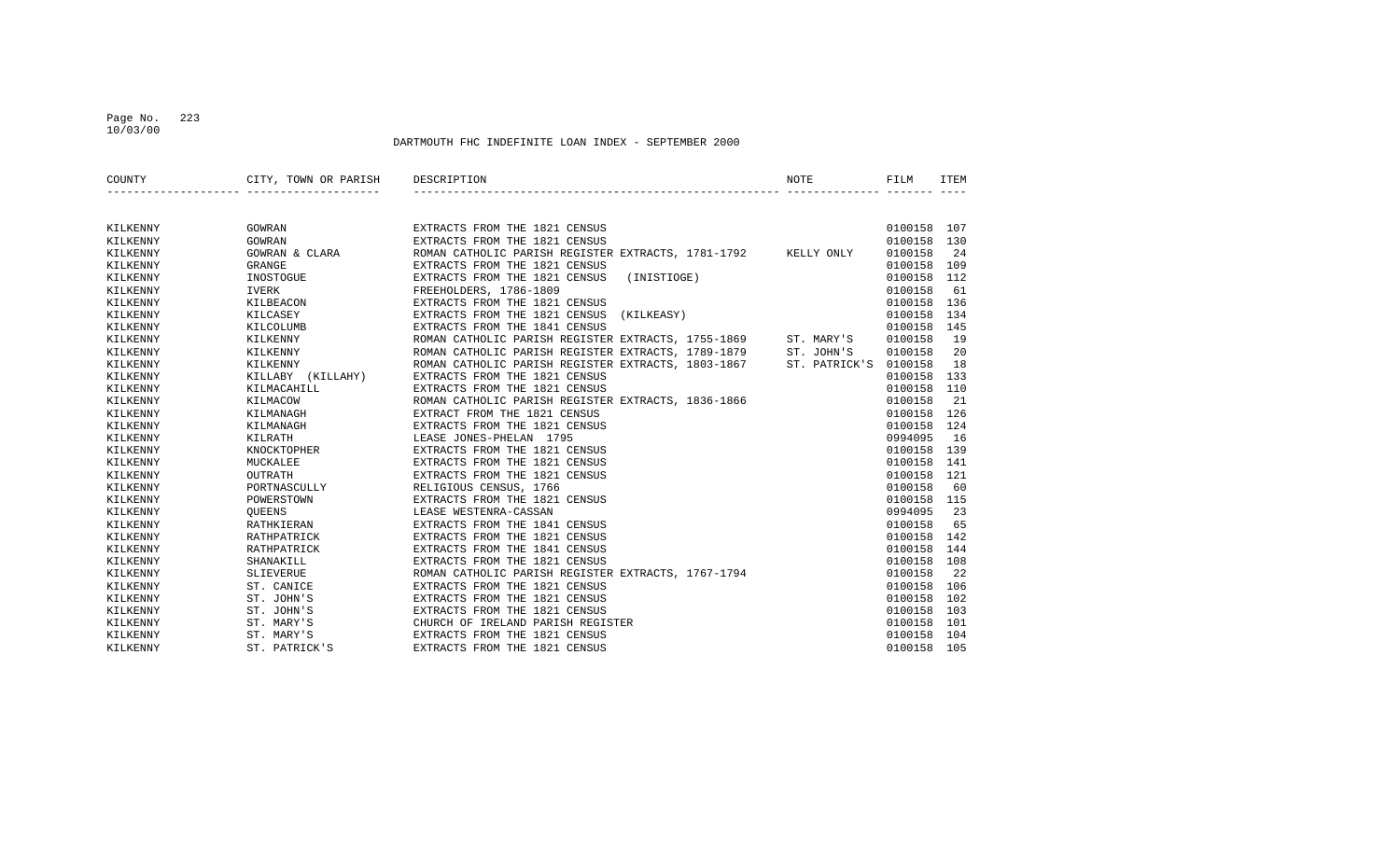#### Page No. 224 10/03/00

| COUNTY      | CITY, TOWN OR PARISH | DESCRIPTION                                        | <b>NOTE</b> | FILM        | <b>ITEM</b>    |
|-------------|----------------------|----------------------------------------------------|-------------|-------------|----------------|
|             |                      |                                                    |             |             |                |
| KILKENNY    | TASCOFFIN            | EXTRACTS FROM THE 1821 CENSUS                      |             | 0100158 117 |                |
| KILKENNY    | TEMPLEORUM           | ROMAN CATHOLIC PARISH REGISTER EXTRACTS, 1815-1509 |             | 0100158     | 25             |
| KILKENNY    | THOMASTOWN           | CATHOLIC CHURCH PAROCHIAL REGISTERS, 1782-1833     |             | 0926202     | $\Omega$       |
| KILKENNY    | THREECASTLES?        | EXTRACTS FROM THE 1821 CENSUS                      |             | 0100158     | 127            |
| KILKENNY    | TUBRID               | EXTRACTS FROM THE 1821 CENSUS                      |             | 0100158     | 129            |
| KILKENNY    | TULLAHANE            | EXTRACTS FROM THE 1821 CENSUS                      |             | 0100158     | 123            |
| KILKENNY    | TULLAHERIN           | CATHOLIC CHURCH PAROCHIAL REGISTERS, 1782-1833     |             | 0926202     | $\Omega$       |
| KILKENNY    | TULLAHERIN           | EXTRACTS FROM THE 1821 CENSUS                      |             | 0100158     | 111            |
| KILKENNY    | TULLAHERIN           | EXTRACTS FROM THE 1821 CENSUS                      |             | 0100158     | 132            |
| KILKENNY    | ULLARD               | EXTRACTS FROM THE 1821 CENSUS                      |             | 0100158     | 114            |
| LEIX        | AGHABOE              | EXTRACTS FROM THE 1821 CENSUS                      |             | 0100158     | 74             |
| LIMERICK    |                      | CHURCH OF CHRIST (CONGREGATINAL) RECORDS           | 1817-1871   | 0496750     | $\overline{0}$ |
| LIMERICK    | ADARE                | CHURCH OF IRELAND PARISH REGISTER 1826-1878        |             | 0874437     | 8              |
| LIMERICK    | ARDCANNY             | PARISH REGISTER PRINTOUTS, CHRISTENINGS 1802-1875  |             | 0883662     | 4              |
| LIMERICK    | <b>DOON</b>          | PARISH REGISTER PRINTOUTS, CHRISTENINGS 1812-1845  |             | 0883851     | 2              |
| LIMERICK    | KILFINNANE           | PARISH REGISTER PRINTOUTS, CHRISTENINGS 1804-1865  |             | 0883662     | 5              |
| LIMERICK    | KILMEEDY             | PARISH REGISTER PRINTOUTS, CHRISTENINGS 1805-1874  |             | 0883662     | $\sqrt{6}$     |
| LIMERICK    | LIMERICK             | ST. MARY'S CHURCH PARISH REGISTERS, 1726-1842      |             | 0897365     | 9              |
| LIMERICK    | RATHKEALE            | PARISH REGISTERS, 1742-1900                        |             | 0897365     | $\mathbf{1}$   |
| LONDONDERRY |                      | 1821 CENSUS RECORDS                                |             | 0824240     | 3              |
| LONDONDERRY | <b>AGHANLOO</b>      | 1901 CENSUS                                        |             | 0819475     | $\mathbf{1}$   |
| LONDONDERRY | DRUMACHOSE           | REGISTER OF BAPTISMS, BIRTHS AND MARRIAGES         |             | 0496750     | 0              |
| LONDONDERRY | MAGILLIGAN           | 1901 CENSUS                                        |             | 0819475     | $\mathbf{1}$   |
| LONDONDERRY | TAMLAGHT FINLAGAN    | 1901 CENSUS                                        |             | 0819475     | 2              |
| LONDONDERRY | TAMLAGHTARD          | 1901 CENSUS                                        |             | 0819475     | $\mathbf{1}$   |
| LOUTH       | KILSARAN             | PARISH REGISTER PRINTOUTS, CHRISTENINGS 1818-1840  |             | 0883662     | 7              |
| LOUTH       | KILSARAN             | PARISH REGISTERS, 1818-1900                        |             | 0897365     | 3              |
| MAYO        | AGHAGOWER            | PARISH REGISTERS                                   | 1854-1903   | 1279210     | $\mathbf{1}$   |
|             |                      | BAPTISMS & MARRIAGES                               |             |             |                |
| MAYO        | <b>BALLINTOBER</b>   | PARISH REGISTERS                                   | 1840-1895   | 1279210     | 15             |
|             |                      | BAPTISMS                                           |             |             |                |
| MAYO        | <b>BALLINTOBER</b>   | PARISH REGISTERS<br>MARRIAGES                      | 1839-1903   | 1279210     | 15             |
| MAYO        | CROSSMOLINA          | PARISH REGISTER PRINTOUTS, CHRISTENINGS 1768-1803  |             | 0883662     | 8              |
| MAYO        | CROSSMOLINA          | PARISH REGISTERS, 1768-1821                        |             | 0897365     | 7              |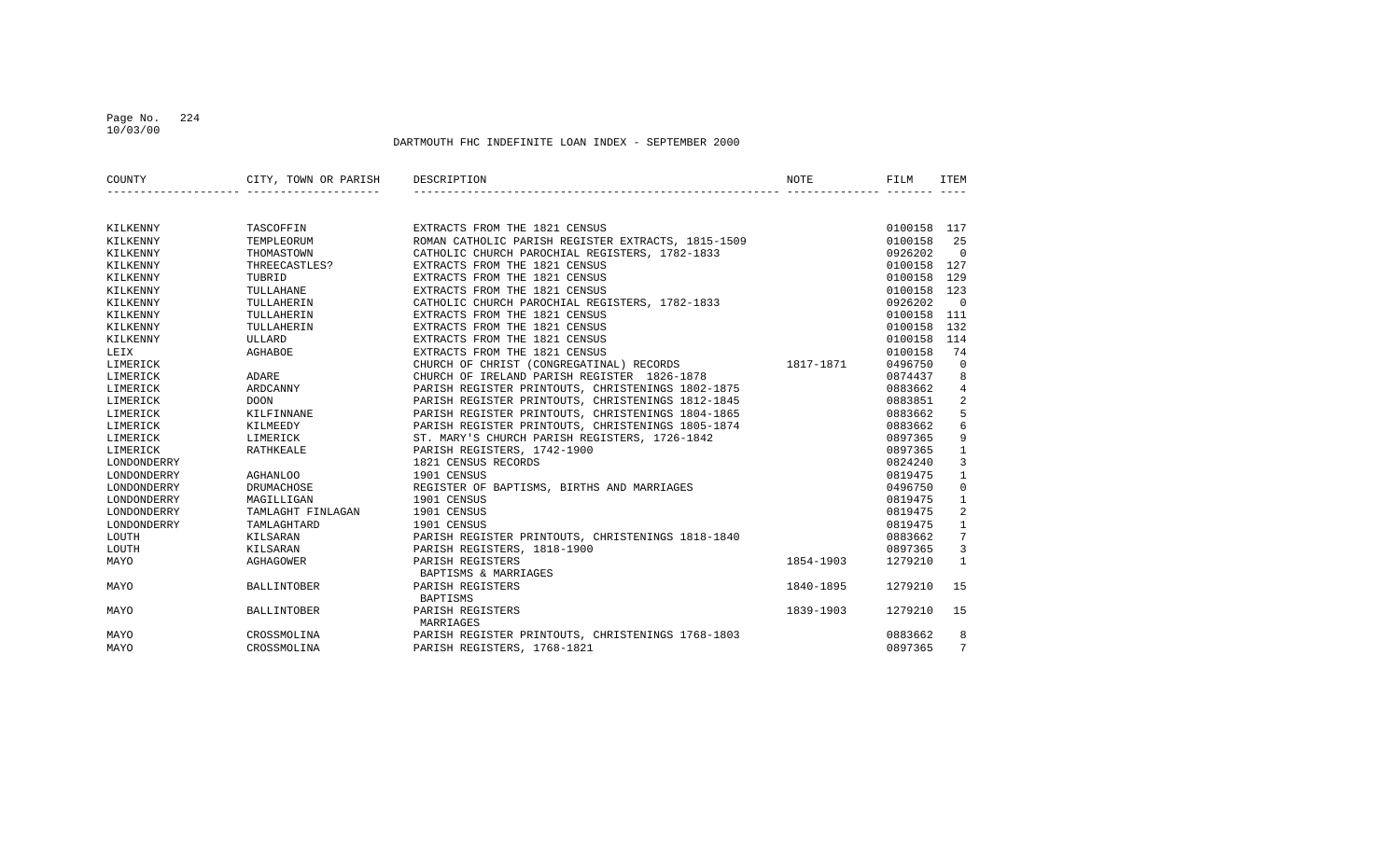#### Page No. 225 10/03/00

| COUNTY    | CITY, TOWN OR PARISH | DESCRIPTION                                         | <b>NOTE</b> | FILM    | <b>ITEM</b>     |
|-----------|----------------------|-----------------------------------------------------|-------------|---------|-----------------|
|           |                      |                                                     |             |         |                 |
| MAYO      | KILLALA              | PARISH REGISTERS, 1757-1772                         |             | 0897365 | 5               |
| MAYO      | KILMOREMOY           | PARISH REGISTER PRINTOUTS, CHRISTENINGS 1769-1820   |             | 0883662 | 9               |
| MAYO      | KILMOREMOY           | PARISH REGISTERS, 1758-1823                         |             | 0897365 | 8               |
| MAYO      | OUGHAVAL             | PARISH REGISTERS<br>DRUMMIN BAPTISMS                | 1872-1882   | 1279210 | 18              |
| MAYO      | OUGHAVAL             | PARISH REGISTERS<br>DRUMMIN BAPTISMS                | 1883-1901   | 1279210 | 19              |
| MAYO      | OUGHAVAL             | PARISH REGISTERS<br>LECANVEY BAPTISMS               | 1859-1872   | 1279210 | 17              |
| MAYO      | OUGHAVAL             | PARISH REGISTERS<br>LECANVEY BAPTISMS               | 1872-1882   | 1279210 | 18              |
| MAYO      | OUGHAVAL             | PARISH REGISTERS<br>LECANVEY BAPTISMS               | 1883-1901   | 1279210 | 19              |
| MAYO      | OUGHAVAL             | PARISH REGISTERS<br>WESTPORT BAPTISMS               | 1845-1858   | 1279210 | 22              |
| MAYO      | OUGHAVAL             | PARISH REGISTERS<br>WESTPORT MARRIAGES              | 1857-1860   | 1279210 | 17              |
| MAYO      | OUGHAVAL             | PARISH REGISTERS<br>WESTPORT MARRIAGES              | 1828-1837   | 1279210 | 20              |
| MAYO      | OUGHAVAL             | PARISH REGISTERS<br>WESTPORT MARRIAGES              | 1837-1857   | 1279210 | 21              |
| MEATH     | <b>NOBBER</b>        | PARISH REGISTER PRINTOUTS, CHRISTENINGS 1828-1868   |             | 0883662 | 10              |
| MONAGHAN  |                      | MILITIA LISTS                                       |             | 1279356 | 24              |
| OFFALY    | <b>BIRR</b>          | CHURCH OF IRELAND PARISH REGISTER EXTRACTS          | 1760-1856   | 0100158 | 2               |
| SLIGO     | CASTLECONOR          | PARISH REGISTERS, BAPTISMS 1867-72, BURIALS 1867-73 |             | 0897365 | 4               |
| TIPPERARY |                      | SALE OF INCUMBERED ESTATES                          |             | 0994095 | 9               |
| TIPPERARY | CARRICK-ON-SUIR      | ROMAN CATHOLIC PARISH REGISTER EXTRACTS, 1788-1851  |             | 0100158 | 27              |
| TIPPERARY | CASHEL               | EXTRACTS FROM THE 1821 CENSUS                       |             | 0100158 | 88              |
| TIPPERARY | CLONMEL              | ROMAN CATHOLIC PARISH REGISTER EXTRACTS, 1837-1855  | ST. MARY'S  | 0100158 | 28              |
| TIPPERARY | GRANGEMOCKLER        | EXTRACTS FROM THE 1821 CENSUS                       |             | 0100158 | 94              |
| TIPPERARY | KILCASH              | EXTRACTS FROM THE 1821 CENSUS                       |             | 0100158 | 91              |
| TIPPERARY | KILLENAULE           | EXTRACTS FROM THE 1821 CENSUS                       |             | 0100158 | 93              |
| TIPPERARY | MODREENY             | PARISH REGISTER PRINTOUTS, MARRIAGES                | 1827-1844   | 0883859 | $7\phantom{.0}$ |
| TIPPERARY | NEWCHAPEL            | EXTRACTS FROM THE 1821 CENSUS                       |             | 0100158 | 96              |
| TIPPERARY | ST. MARY'S           | EXTRACTS FROM THE 1821 CENSUS                       |             | 0100158 | 95              |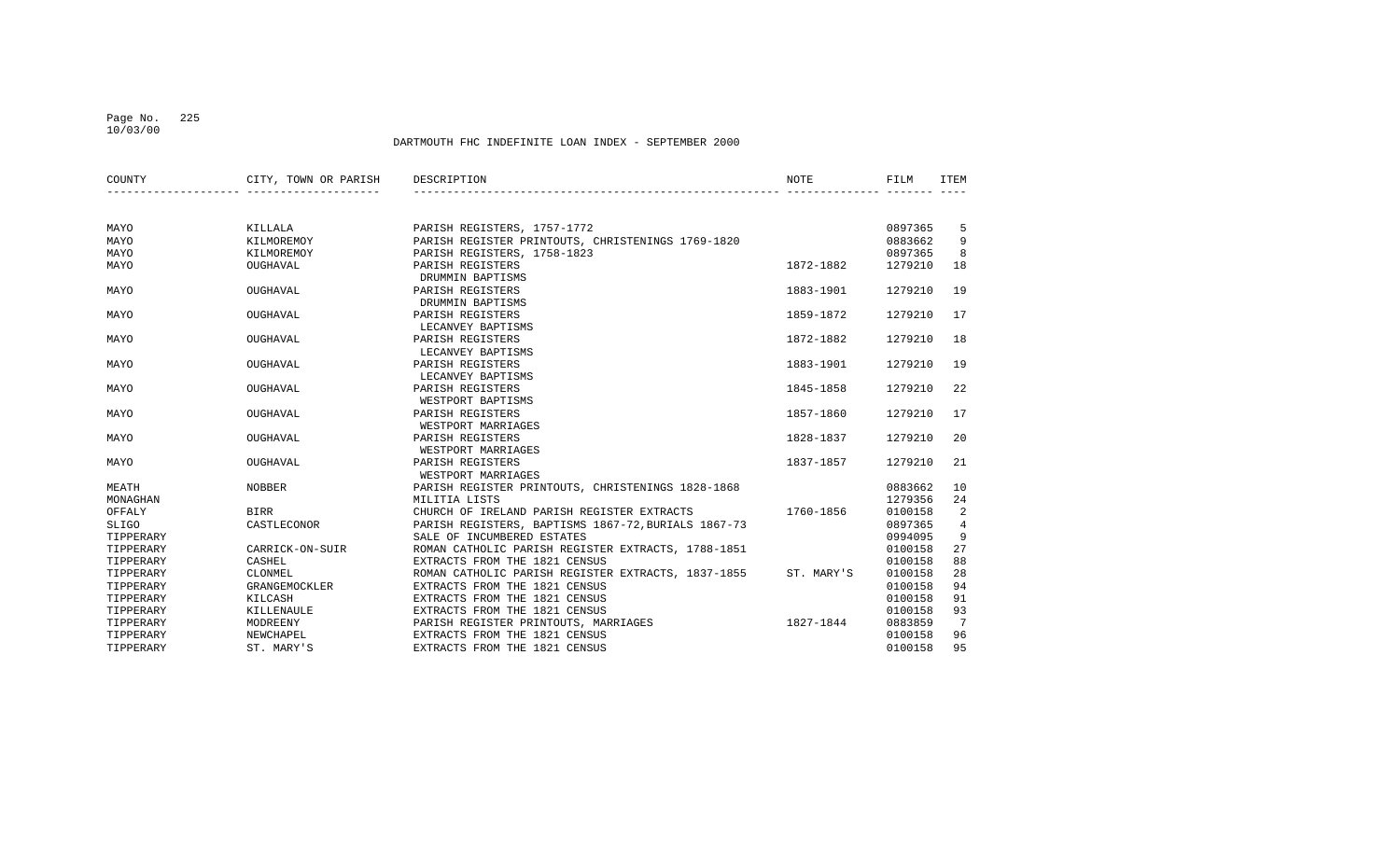#### Page No. 226 10/03/00

| COUNTY    | CITY, TOWN OR PARISH | DESCRIPTION                                        | NOTE         | FILM    | ITEM           |
|-----------|----------------------|----------------------------------------------------|--------------|---------|----------------|
|           |                      |                                                    |              |         |                |
| TIPPERARY | ST. NICHOLAS         | EXTRACTS FROM THE 1821 CENSUS                      |              | 0100158 | 90             |
| TIPPERARY | TEMPLEMORE           | PARISH REGISTER PRINTOUTS, CHRISTENINGS            | 1791-1811    | 0883859 | $\overline{4}$ |
| TIPPERARY | TEMPLEMORE           | PARISH REGISTER PRINTOUTS, MARRIAGES               | 1792-1811    | 0883859 | 8              |
| TIPPERARY | TIPPERARY            | EXTRACTS FROM THE 1821 CENSUS                      |              | 0100158 | 89             |
| TIPPERARY | TOEM                 | PARISH REGISTER PRINTOUTS, CHRISTENINGS 1802-1866  |              | 0883662 | 11             |
| TYRONE    |                      | CHANCERY INQUISITION JURIES, 1614-1661             |              | 1279356 | 27             |
| TYRONE    |                      | HEARTH MONEY ROLL CIRCA 1670                       |              | 1279356 | 18             |
| TYRONE    |                      | SUMMONISTER'S ROLLS, 1615-1636                     |              | 1279356 | 26             |
| TYRONE    | DONACAVEY            | PARISH REGISTERS, 1857-1880                        | CATHOLIC     | 0979705 | 5              |
| TYRONE    | FINTONA              | PARISH REGISTERS, 1857-1880                        | CATHOLIC     | 0979705 | 5              |
| WATERFORD |                      | RELIGIOUS CENSUS, 1766                             |              | 0100158 | 31             |
| WATERFORD | BALLYLANEEN          | EXTRACTS FROM THE 1821 CENSUS                      |              | 0100158 | 50             |
| WATERFORD | BALLYNAKILL          | CENSUS RECORDS                                     |              | 0100158 | 34             |
| WATERFORD | CLASHMORE            | EXTRACTS FROM THE 1821 CENSUS                      |              | 0100158 | 56             |
| WATERFORD | CLONAGAM             | CENSUS RECORDS                                     |              | 0100158 | 48             |
| WATERFORD | CLONEA               | PARISH REGISTER PRINTOUTS, MARRIAGES               | 1803-1844    | 0883859 | 9              |
| WATERFORD | CROOK                | PARISH REGISTERS, 1730 & 1735-1864                 |              | 0897365 | 2              |
| WATERFORD | CROOKE               | CENSUS RECORDS                                     |              | 0100158 | 48             |
| WATERFORD | CROOKE               | ROMAN CATHOLIC PARISH REGISTER EXTRACTS, 1795-1874 |              | 0100158 | 15             |
| WATERFORD | DRUMCANNON           | CENSUS RECORDS                                     |              | 0100158 | 42             |
| WATERFORD | <b>DRUMCANNON</b>    | EXTRACTS FROM THE 1851 CENSUS                      |              | 0100158 | 59             |
| WATERFORD | <b>DUNGARVAN</b>     | EXTRACTS FROM THE 1821 CENSUS                      |              | 0100158 | 51             |
| WATERFORD | <b>DUNGARVAN</b>     | EXTRACTS FROM THE 1831 CENSUS                      |              | 0100158 | 57             |
| WATERFORD | <b>DUNGARVAN</b>     | EXTRACTS FROM THE 1841 CENSUS                      |              | 0100158 | 58             |
| WATERFORD | <b>DUNGARVAN</b>     | ROMAN CATHOLIC PARISH REGISTER EXTRACTS, 1787-1859 |              | 0100158 | 14             |
| WATERFORD | DUNHILL              | CENSUS RECORDS                                     |              | 0100158 | 44             |
| WATERFORD | FAITHLEGG            | CENSUS RECORDS                                     |              | 0100158 | 36             |
| WATERFORD | FAITHLEGG            | PARISH REGISTERS, 1730 & 1735-1864                 |              | 0897365 | - 2            |
| WATERFORD | FENOAGH              | EXTRACTS FROM THE 1821 CENSUS                      |              | 0100158 | 49             |
| WATERFORD | KILGOBNET            | EXTRACTS FROM THE 1821 CENSUS                      |              | 0100158 | 55             |
| WATERFORD | KILL ST. NICHOLAS    | CENSUS RECORDS                                     |              | 0100158 | 39             |
| WATERFORD | KILL, WATERFORD      | ROMAN CATHOLIC CHURCH RECORDS 1811-1869            | ST. NICHOLAS | 0100158 | 13             |
| WATERFORD | KILL-ST. NICHOLAS    | PARISH REGISTERS, 1730 & 1735-1864                 |              | 0897365 | 2              |
| WATERFORD | KILLEA               | CENSUS RECORDS                                     |              | 0100158 | 37             |
| WATERFORD | KILLMACLEAGUE        | CENSUS RECORDS                                     |              | 0100158 | 40             |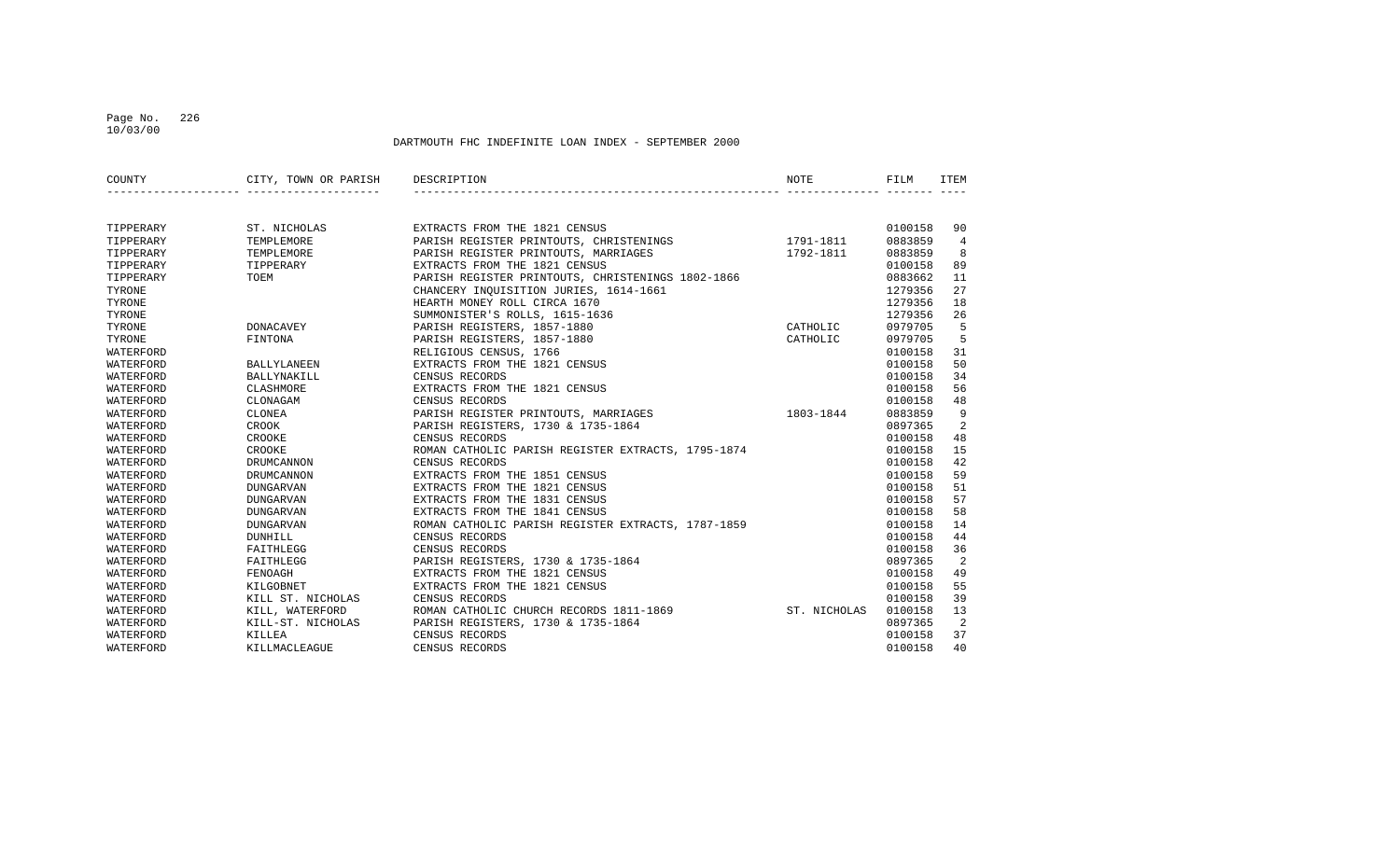#### Page No. 227 10/03/00

| COUNTY    | CITY, TOWN OR PARISH | <b>NOTE</b><br>DESCRIPTION                                        | FILM    | <b>ITEM</b>  |
|-----------|----------------------|-------------------------------------------------------------------|---------|--------------|
|           |                      |                                                                   |         |              |
|           |                      |                                                                   |         |              |
| WATERFORD | KILLOTERAN           | RELIGIOUS CENSUS, 1766                                            | 0100158 | 32           |
| WATERFORD | KILMACOMB            | CENSUS RECORDS                                                    | 0100158 | 38           |
| WATERFORD | KILMEADAN            | CENSUS RECORDS                                                    | 0100158 | 46           |
| WATERFORD | LISNAKILL            | CENSUS RECORDS                                                    | 0100158 | 45           |
| WATERFORD | NEWCASTLE            | CENSUS RECORDS                                                    | 0100158 | 47           |
| WATERFORD | RATHMOYLAN           | CENSUS RECORDS                                                    | 0100158 | 41           |
| WATERFORD | RATHMOYLAN           | PARISH REGISTERS, 1730 & 1735-1864                                | 0897365 | 2            |
| WATERFORD | REISK                | CENSUS RECORDS                                                    | 0100158 | 43           |
| WATERFORD | RINGAGONAGH          | EXTRACTS FROM THE 1821 CENSUS                                     | 0100158 | 52           |
| WATERFORD | STRADBALLY           | EXTRACTS FROM THE 1821 CENSUS                                     | 0100158 | 54           |
| WATERFORD | STRADBALLY           | PARISH REGISTER PRINTOUTS, CHRISTENINGS<br>1800-1861              | 0883859 | 5            |
| WATERFORD | STRADBALLY           | PARISH REGISTER PRINTOUTS, MARRIAGES<br>1803-1844                 | 0883859 | 9            |
| WATERFORD | STRADBALLY           | ROMAN CATHOLIC PARISH REGISTER EXTRACTS, 1797-1839                | 0100158 | 16           |
| WATERFORD | TEMPLEMICHAEL        | PARISH REGISTER PRINTOUTS, CHRISTENINGS 1801-1867                 | 0883662 | 13           |
| WATERFORD | TRAMORE              | ROMAN CATHOLIC PARISH REGISTER EXTRACTS, 1787-1926                | 0100158 | 17           |
| WATERFORD | WATERFORD            | CENSUS RECORDS                                                    | 0100158 | 33           |
| WATERFORD | WATERFORD            | EXTRACTS FROM RECORDS                                             | 0100158 | 30           |
| WATERFORD | WATERFORD            | HISTORY AND DESCRIPTION                                           | 0962669 | $\mathbf{1}$ |
| WATERFORD | WATERFORD            | ROMAN CATHOLIC PARISH REGISTER EXTRACTS<br>ST. JOHN'S             | 0100158 | 8            |
| WATERFORD | WATERFORD            | ROMAN CATHOLIC PARISH REGISTER EXTRACTS<br>ST. PATRICK'S          | 0100158 | 10           |
| WATERFORD | WATERFORD            | ROMAN CATHOLIC PARISH REGISTER EXTRACTS<br>ST. OLAVE'S            | 0100158 | 10           |
| WATERFORD | WATERFORD            | ROMAN CATHOLIC PARISH REGISTER EXTRACTS<br>TRINITY WITHIN 0100158 |         | 11           |
| WATERFORD | WATERFORD            | ROMAN CATHOLIC PARISH REGISTER EXTRACTS<br>ST. MICHAEL'S          | 0100158 | 12           |
| WATERFORD | WATERFORD            | ROMAN CATHOLIC PARISH REGISTER EXTRACTS, TRINITY<br>WITHOUT       | 0100158 | 9            |
| WATERFORD | WHITECHURCH          | EXTRACTS FROM THE 1821 CENSUS                                     | 0100158 | 53           |
| WESTMEATH | DRUMCREE             | COMPUTER PRINTOUT OF CHRISTENEINS (KILCUMNY)<br>1816-1865         | 0883859 | 3            |
| WESTMEATH | KILLUCAN             | CHURCH OF IRELAND PARISH REGISTER EXTRACTS<br>1696-1835           | 0100158 | 7            |
| WEXFORD   |                      | LANDED ESTATES COURT 1875                                         | 0994095 | 12           |
| WEXFORD   |                      | SALE OF ESTATE OF NICHOLAS MURPHY                                 | 0994095 | 14           |
| WEXFORD   |                      | WILLS                                                             | 0100158 | 69           |
| WEXFORD   | ADAMSTOWN            | EXTRACTS FROM THE 1821 CENSUS                                     | 0100158 | 81           |
| WEXFORD   | <b>BALLYANNE</b>     | 1901 CENSUS                                                       | 0852499 | 2            |
| WEXFORD   | BALLYBRAZIL          | 1901 CENSUS                                                       | 0852499 | 1            |
| WEXFORD   | ENNISCORTHY          | EXTRACTS FROM THE 1821 CENSUS                                     | 0100158 | 87           |
| WEXFORD   | FETHARD              | EXTRACTS FROM THE 1821 CENSUS                                     | 0100158 | 84           |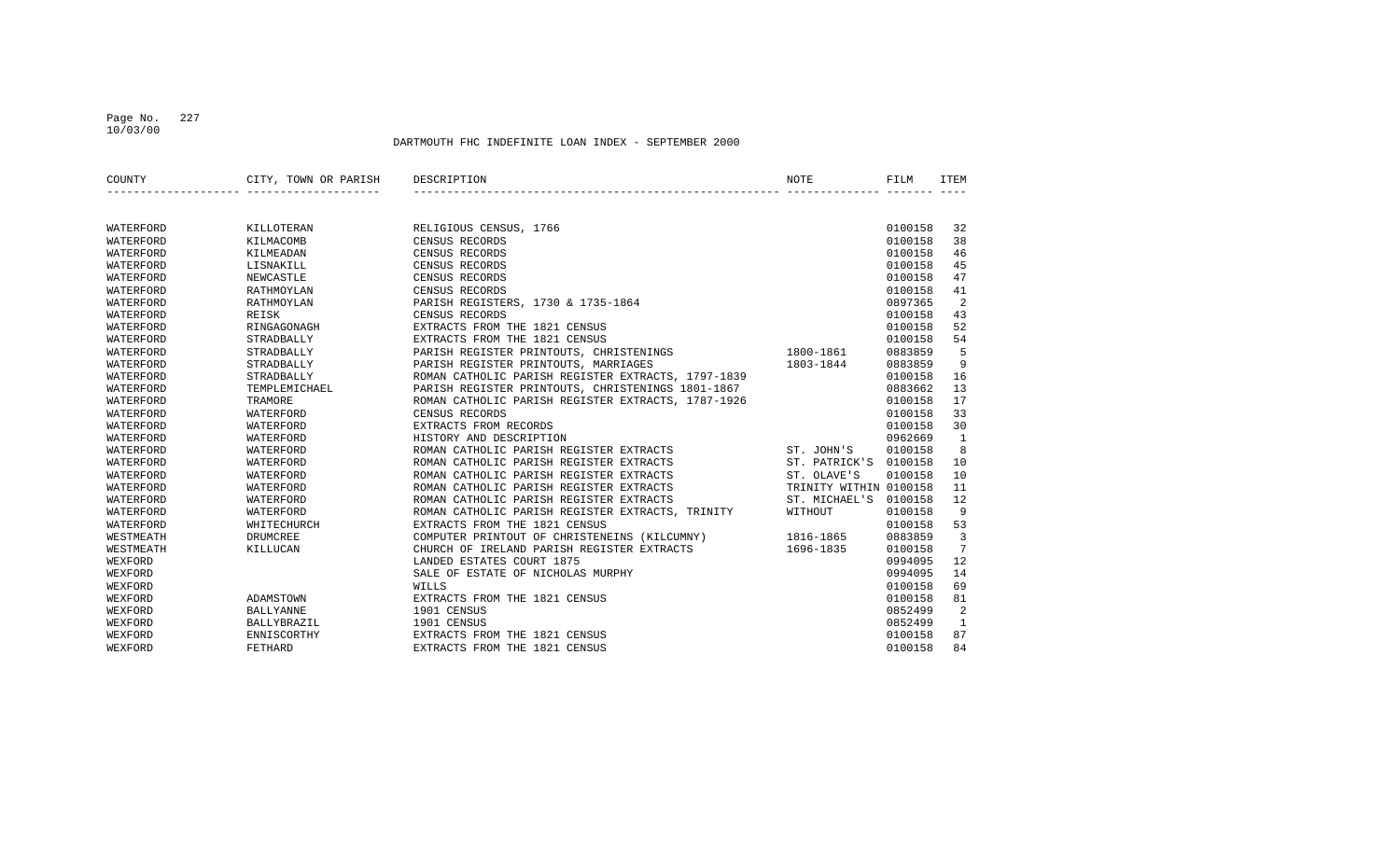#### Page No. 228 10/03/00

| COUNTY  | CITY, TOWN OR PARISH  | DESCRIPTION                                        | NOTE       | FILM    | ITEM |
|---------|-----------------------|----------------------------------------------------|------------|---------|------|
|         |                       |                                                    |            |         |      |
| WEXFORD | KILLINICK             | PARISH REGISTER PRINTOUTS, CHRISTENINGS 1804-1820  |            | 0883662 | 12   |
| WEXFORD | KILMOKEA              | 1901 CENSUS                                        |            | 0852499 |      |
| WEXFORD | KILMOKEA              | LEASE RADCLIFFE-SYMES                              |            | 0994095 | 18   |
| WEXFORD | KILSCANLAN            | 1901 CENSUS                                        |            | 0852499 | -1   |
| WEXFORD | NEW ROSS              | ROMAN CATHOLIC PARISH REGISTER EXTRACTS, 1791-1839 | ST. MARY'S | 0100158 | 29   |
| WEXFORD | OLDROSS               | 1901 CENSUS                                        |            | 0852499 | 1    |
| WEXFORD | RUHASPECT             | EXTRACTS FROM THE 1821 CENSUS                      |            | 0100158 | 85   |
| WEXFORD | ST. JOHN'S            | EXTRACTS FROM THE 1821 CENSUS                      |            | 0100158 | 86   |
| WEXFORD | ST. MARY'S NEW ROSS   | 1901 CENSUS                                        |            | 0852499 | 2    |
| WEXFORD | ST. MARY'S (NEW ROSS) | EXTRACTS FROM THE 1821 CENSUS                      |            | 0100158 | 80   |
| WEXFORD | ST. MULLIN            | 1901 CENSUS                                        |            | 0852499 | 2    |
| WEXFORD | TEMPLELUDIGAN         | 1901 CENSUS                                        |            | 0852499 | 2    |
| WEXFORD | TEMPLETOWN            | LEASE MACCORD-BYRNE                                |            | 0994095 | 19   |
| WEXFORD | TINTERN               | EXTRACTS FROM THE 1821 CENSUS                      |            | 0100158 | 82   |
| WEXFORD | WHITECHURCH           | 1901 CENSUS                                        |            | 0852499 | 2    |
| WEXFORD | WHITECHURCH           | EXTRACTS FROM THE 1821 CENSUS                      |            | 0100158 | 83   |
| WEXFORD | YOLETOWN              | LEASE CLARKE-SHANNON-MURPHY                        |            | 0994095 | 17   |
| WICKLOW | AGHOLD (AGHOWLE)      | CHURCH OF IRELAND PARISH REGISTER EXTRACTS         | 1714-1863  | 0100158 | 1    |
| WICKLOW | INCH                  | CHURCH OF IRELAND, PARISH REGISTER TRANSCRIPTS     | 1726-1825  | 0962669 | 3    |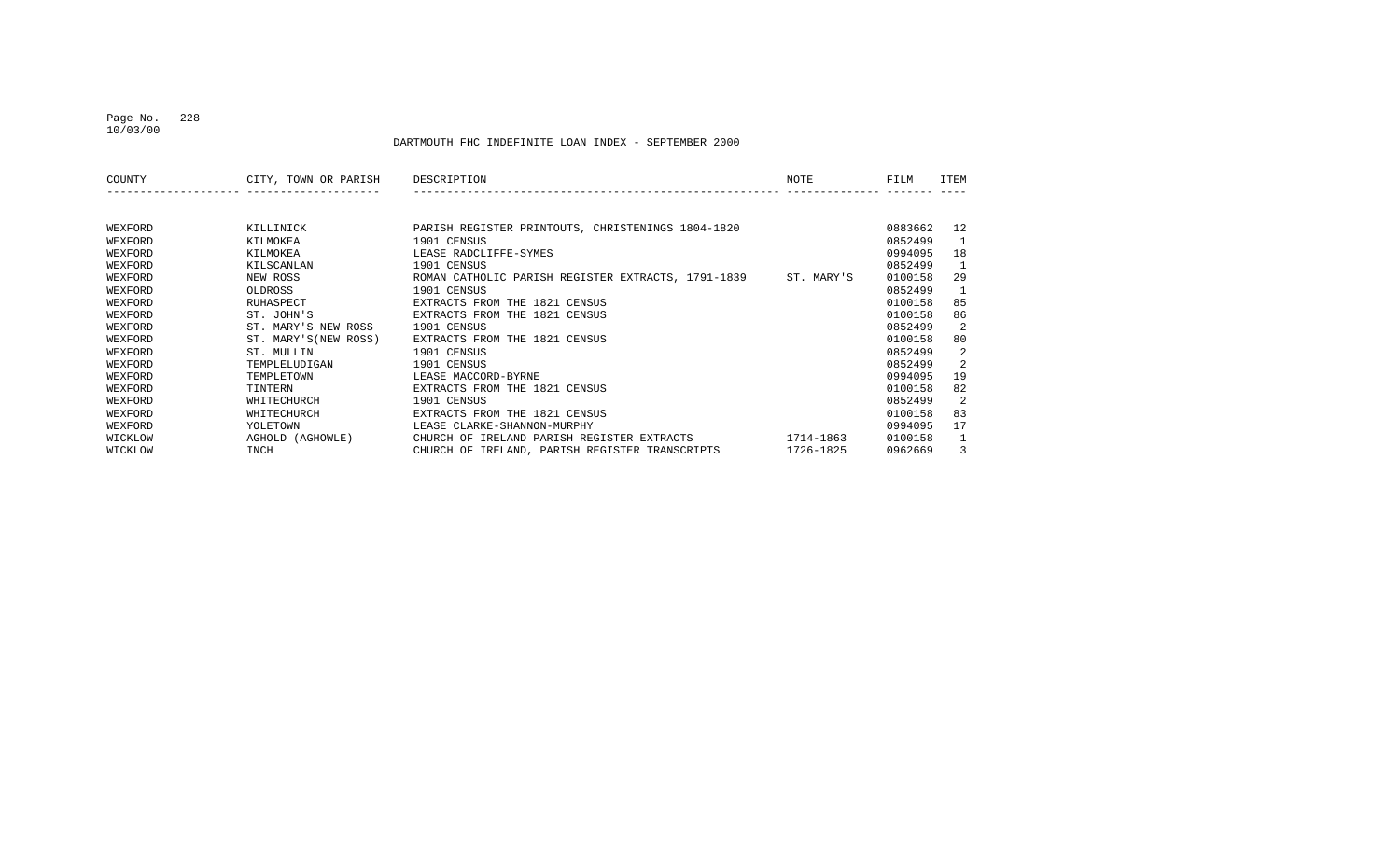#### Page No. 229 10/03/00

| COUNTY                     | CITY, TOWN OR PARISH | DESCRIPTION                           | <b>NOTE</b> | FILM    | <b>ITEM</b>    |
|----------------------------|----------------------|---------------------------------------|-------------|---------|----------------|
|                            |                      |                                       |             |         |                |
| $***$<br>ISLE OF MAN ** ** |                      |                                       |             |         |                |
|                            |                      | 1891 CENSUS RETURNS<br>PIECE NO. 4682 |             | 6099792 | 0              |
|                            |                      | 1891 CENSUS RETURNS<br>PIECE NO. 4683 |             | 6099793 | $\mathbf 0$    |
|                            |                      | 1891 CENSUS RETURNS<br>PIECE NO. 4684 |             | 6099794 | 0              |
|                            |                      | 1891 CENSUS RETURNS<br>PIECE NO. 4685 |             | 6099795 | 0              |
|                            |                      | 1891 CENSUS RETURNS<br>PIECE NO. 4686 |             | 6099796 | 0              |
|                            |                      | 1891 CENSUS RETURNS<br>PIECE NO. 4687 |             | 6099797 | $\Omega$       |
|                            |                      | 1891 CENSUS RETURNS<br>PIECE NO. 4688 |             | 6099798 | $\Omega$       |
|                            |                      | 1891 CENSUS RETURNS<br>PIECE NO. 4689 |             | 6099799 | $\Omega$       |
|                            |                      | 1891 CENSUS RETURNS<br>PIECE NO. 4690 |             | 6099800 | $\Omega$       |
|                            |                      | 1891 CENSUS RETURNS<br>PIECE NO. 4691 |             | 6099801 | 0              |
|                            |                      | 1891 CENSUS RETURNS<br>PIECE NO. 4692 |             | 6099802 | 0              |
|                            |                      | ISLAND HERITAGE AND HISTORY           | INDEXED     | 0962372 | $\overline{2}$ |
|                            | ANDREAS              | 1891 CENSUS RETURNS                   |             | 6099794 | 0              |
|                            | ANDREAS              | 1891 CENSUS RETURNS                   |             | 6099802 | 0              |
|                            | <b>BALLAUGH</b>      | 1891 CENSUS RETURNS                   |             | 6099794 | 0              |
|                            | <b>BRADDAN</b>       | 1891 CENSUS RETURNS                   |             | 6099797 | 0              |
|                            | <b>BRIDE</b>         | 1891 CENSUS RETURNS                   |             | 6099794 | 0              |
|                            | COCHAN               | 1891 CENSUS RETURNS                   |             | 6099797 | 0              |
|                            | <b>DOUGLAS</b>       | 1891 CENSUS RETURNS                   |             | 6099798 | 0              |
|                            | <b>DOUGLAS</b>       | 1891 CENSUS RETURNS                   |             | 6099797 | 0              |
|                            | <b>DOUGLAS</b>       | 1891 CENSUS RETURNS                   |             | 6099797 | 0              |
|                            | <b>DOUGLAS</b>       | 1891 CENSUS RETURNS                   |             | 6099802 | 0              |
|                            | <b>JURBY</b>         | 1891 CENSUS RETURNS                   |             | 6099794 | 0              |
|                            | KIRK-BRADDAN         | 1881 CENSUS RETURNS                   |             | 1342346 | $\mathbf 0$    |
|                            |                      | RG 11/5601-5604                       |             |         |                |
|                            | KIRK-BRADDAN         | 1891 CENSUS RETURNS                   |             | 6099802 | $\mathbf 0$    |
|                            | KIRK-BRADDAN         | 1891 CENSUS RETURNS                   |             | 6099800 | 0              |
|                            | KIRK-CHRIST-LEZAYRE  | 1891 CENSUS RETURNS                   |             | 6099794 | 0              |
|                            | KIRK-CHRIST-LEZAYRE  | 1891 CENSUS RETURNS                   |             | 6099795 | 0              |
|                            | KIRK-CHRIST-LEZAYRE  | 1891 CENSUS RETURNS                   |             | 6099802 | 0              |
|                            | KIRK-CHURCH-LEZAYRE  | 1881 CENSUS RETURNS                   |             | 1342346 | 0              |
|                            |                      | RG 11/5601-5604                       |             |         |                |
|                            | KIRK-GERMAN          | 1891 CENSUS RETURNS<br>RG 12/4682     |             | 6099792 | 0              |
|                            | KIRK-GERMAN          | 1891 CENSUS RETURNS<br>RG 12/4683     |             | 6099793 | $\Omega$       |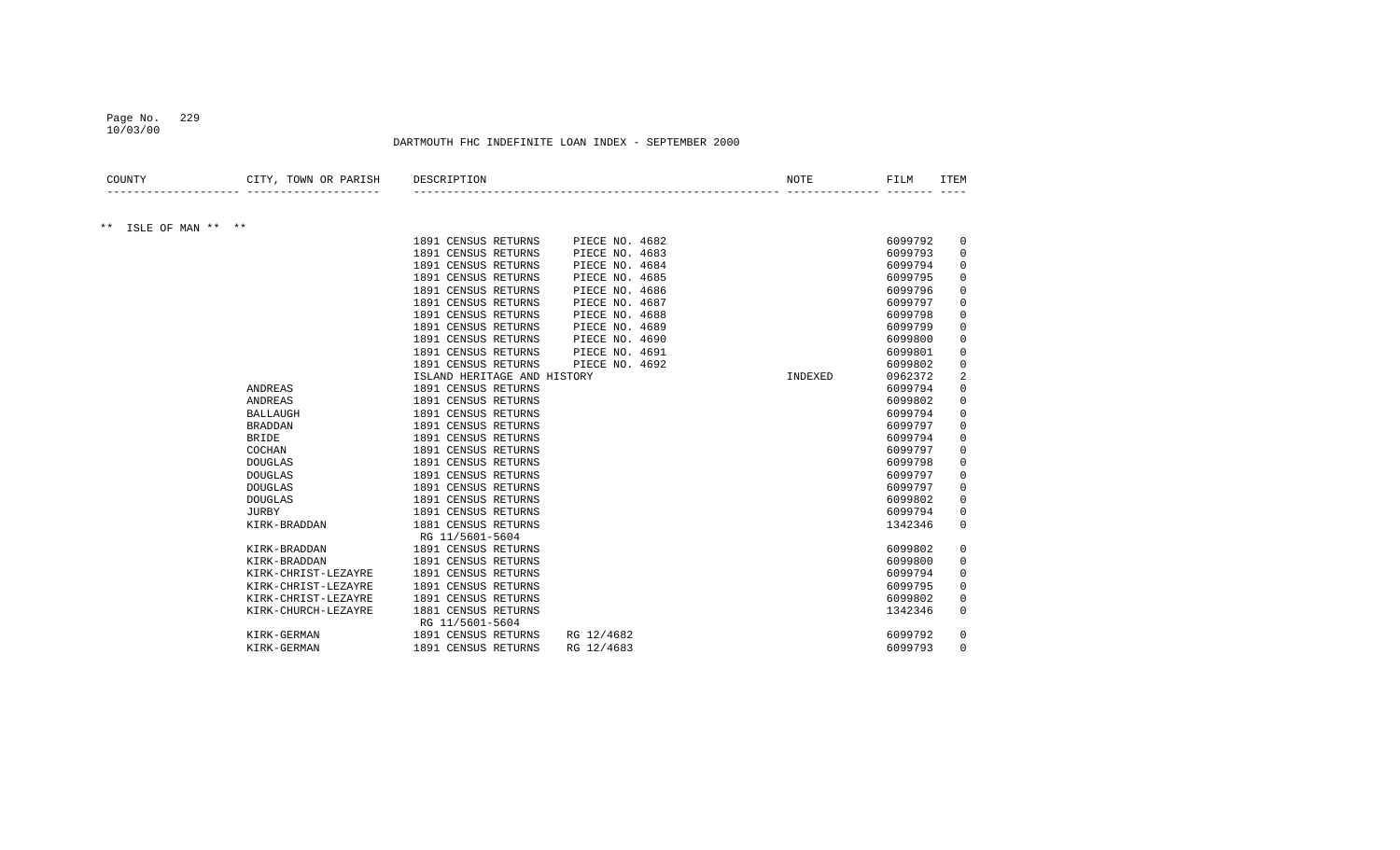#### Page No. 230 10/03/00

| COUNTY | CITY, TOWN OR PARISH | DESCRIPTION         |            | NOTE | FILM    | ITEM        |
|--------|----------------------|---------------------|------------|------|---------|-------------|
|        |                      |                     |            |      |         |             |
|        | KIRK-GERMAN          | 1891 CENSUS RETURNS | RG 12/4692 |      | 6099802 | 0           |
|        | KIRK-LONAN           | 1881 CENSUS RETURNS |            |      | 1342346 | $\mathbf 0$ |
|        | KIRK-LONAN           | 1891 CENSUS RETURNS |            |      | 6099796 | 0           |
|        | KIRK-LONAN           | 1891 CENSUS RETURNS |            |      | 6099802 | 0           |
|        | KIRK-MAROWN          | 1891 CENSUS RETURNS | RG 12/4683 |      | 6099793 | $\mathbf 0$ |
|        | KIRK-MAROWN          | 1891 CENSUS RETURNS | RG 12/4692 |      | 6099802 | $\mathbf 0$ |
|        | KIRK-MAUGHOLD        | 1891 CENSUS RETURNS |            |      | 6099795 | 0           |
|        | KIRK-MAUGHOLD        | 1891 CENSUS RETURNS |            |      | 6099794 | 0           |
|        | KIRK-MAUGHOLD        | 1891 CENSUS RETURNS |            |      | 6099802 | 0           |
|        | KIRK-MICHAEL         | 1891 CENSUS RETURNS | RG 12/4683 |      | 6099793 | $\mathbf 0$ |
|        | KIRK-MICHAEL         | 1891 CENSUS RETURNS | RG 12/4692 |      | 6099802 | 0           |
|        | KIRK-ONCHAN          | 1881 CENSUS RETURNS |            |      | 1342346 | $\mathbf 0$ |
|        |                      | RG 11/5601-5604     |            |      |         |             |
|        | KIRK-ONCHAN          | 1891 CENSUS RETURNS |            |      | 6099797 | 0           |
|        | KIRK-ONCHAN          | 1891 CENSUS RETURNS |            |      | 6099798 | 0           |
|        | KIRK-ONCHAN          | 1891 CENSUS RETURNS |            |      | 6099802 | $\mathbf 0$ |
|        | KIRK-ONCHAN          | 1891 CENSUS RETURNS |            |      | 6099797 | 0           |
|        | KIRK-ONCHAN          | 1891 CENSUS RETURNS |            |      | 6099796 | 0           |
|        | KIRK-ONCHAN          | 1891 CENSUS RETURNS |            |      | 6099796 | 0           |
|        | KIRK-ONCHAN          | 1891 CENSUS RETURNS |            |      | 6099798 | $\mathbf 0$ |
|        | KIRK-ONCHAN          | 1891 CENSUS RETURNS |            |      | 6099802 | $\mathbf 0$ |
|        | KIRK-PATRICK         | 1891 CENSUS RETURNS | RG 12/4682 |      | 6099792 | $\mathbf 0$ |
|        | KIRK-PATRICK         | 1891 CENSUS RETURNS | RG 12/4692 |      | 6099802 | 0           |
|        | LEZAYRE              | 1891 CENSUS RETURNS |            |      | 6099795 | $\mathbf 0$ |
|        | LEZAYRE              | 1891 CENSUS RETURNS |            |      | 6099794 | $\mathbf 0$ |
|        | MAUGHOLD             | 1891 CENSUS RETURNS |            |      | 6099794 | 0           |
|        | MAUGHOLD             | 1891 CENSUS RETURNS |            |      | 6099795 | 0           |
|        |                      |                     |            |      |         |             |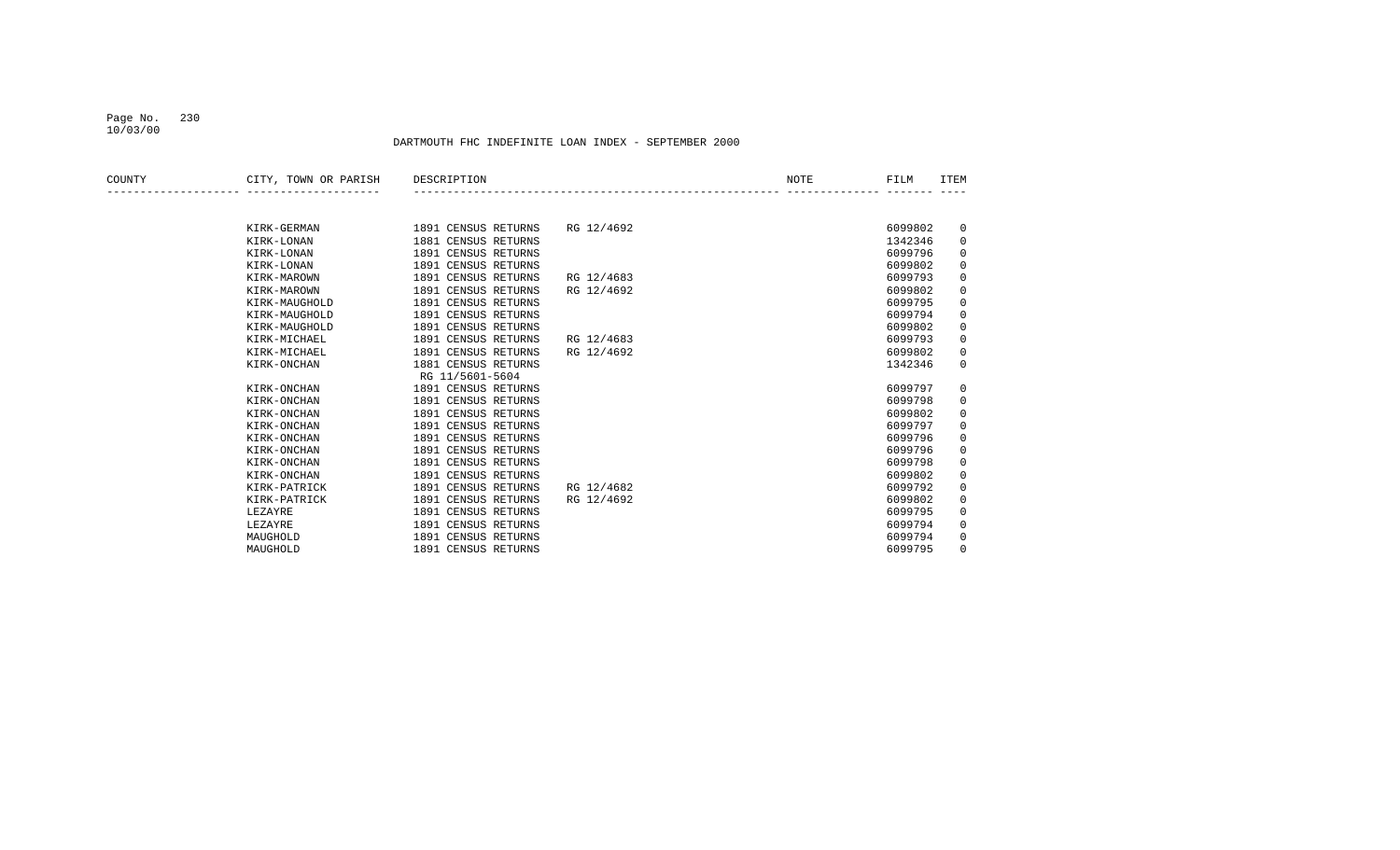#### Page No. 231 10/03/00

| COUNTY         | CITY, TOWN OR PARISH | DESCRIPTION                                        | NOTE    | FILM    | ITEM           |
|----------------|----------------------|----------------------------------------------------|---------|---------|----------------|
| ** ITALY ** ** |                      |                                                    |         |         |                |
| ROMA           | ROMA                 | LIBER RUBER, VENERABILIS COLLEGII ANGLORUM DE URBE | VOL. 37 | 0599716 | 3              |
| TRENTO         | CASTELFONDO          | PARISH REGISTERS: DEATHS, 1837-1923                |         | 1388681 |                |
| TRENTO         | <b>DOVENA</b>        | PARISH REGISTERS: BAP., MARR., DEATHS, 1900-1923   |         | 1388681 | 3              |
| TRENTO         | FONDO                | PARISH REGISTERS: BAPTISMS, 1596-1856              |         | 1388682 | 23             |
| TRENTO         | REVO                 | PARISH REGISTERS: BAP., MARR., DEATHS, 1624-1923   |         | 1388682 | $\overline{1}$ |
| TRENTO         | REVO                 | PARISH REGISTERS: BAP., MARRIAGES, 1619-1923       |         | 1388681 | -6             |
| TRENTO         | ROMALLO              | PARISH REGISTERS: BAPTISMS, DEATHS, 1907-1923      |         | 1388682 | 10             |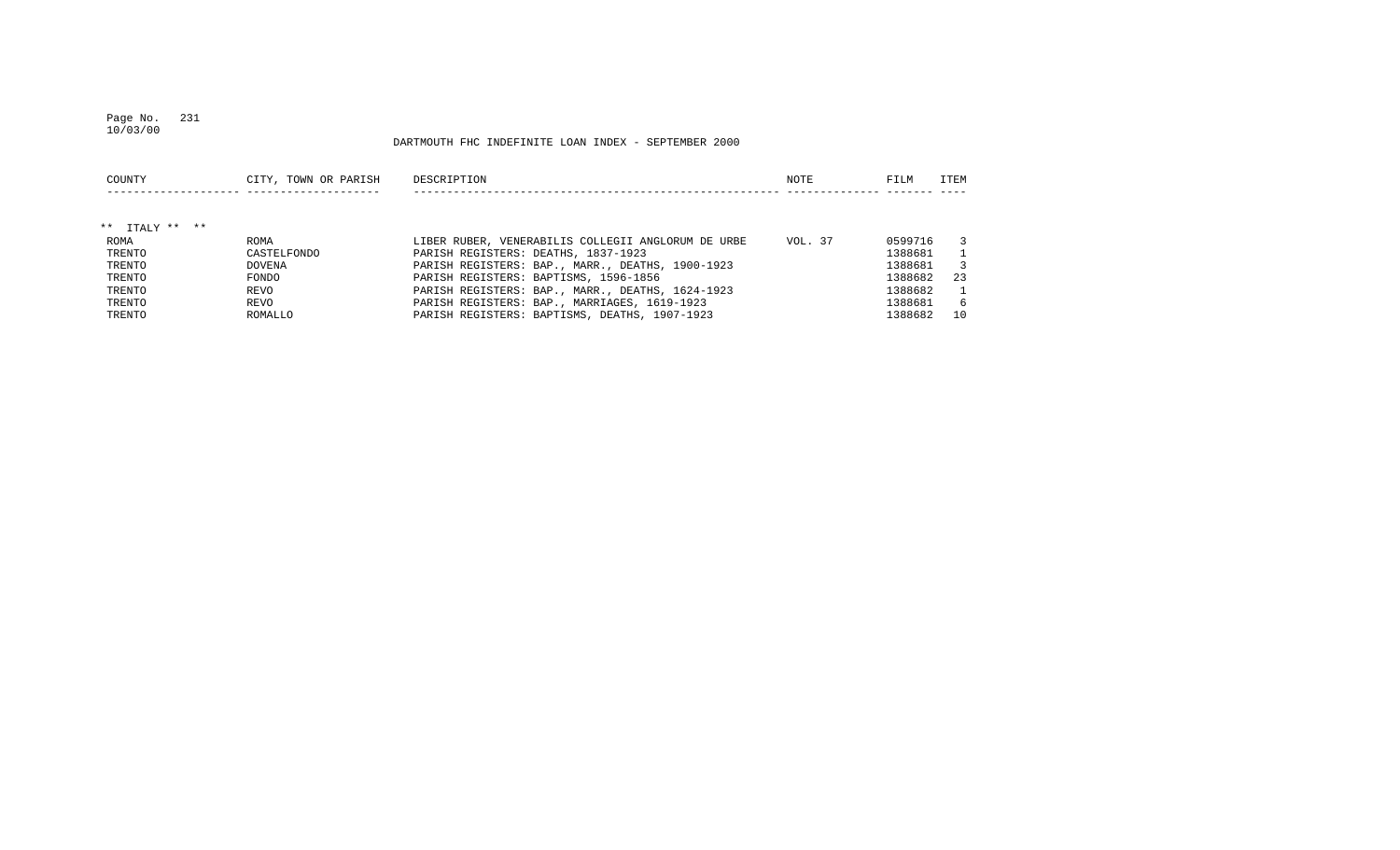#### Page No. 232 10/03/00

#### DARTMOUTH FHC INDEFINITE LOAN INDEX - SEPTEMBER 2000

| COUNTY | <b>ATTV</b><br>TOWN<br>PARISH<br>OR.<br>____ | DES.  | NOTF | FILM | TERM<br>--- |
|--------|----------------------------------------------|-------|------|------|-------------|
|        | ----                                         | $- -$ |      |      |             |

\*\* NORWAY \*\* \*\*

THE ANDERSON-KROGH GENEALOGY **1996** CONSULTED A 2008 2019 10896811 3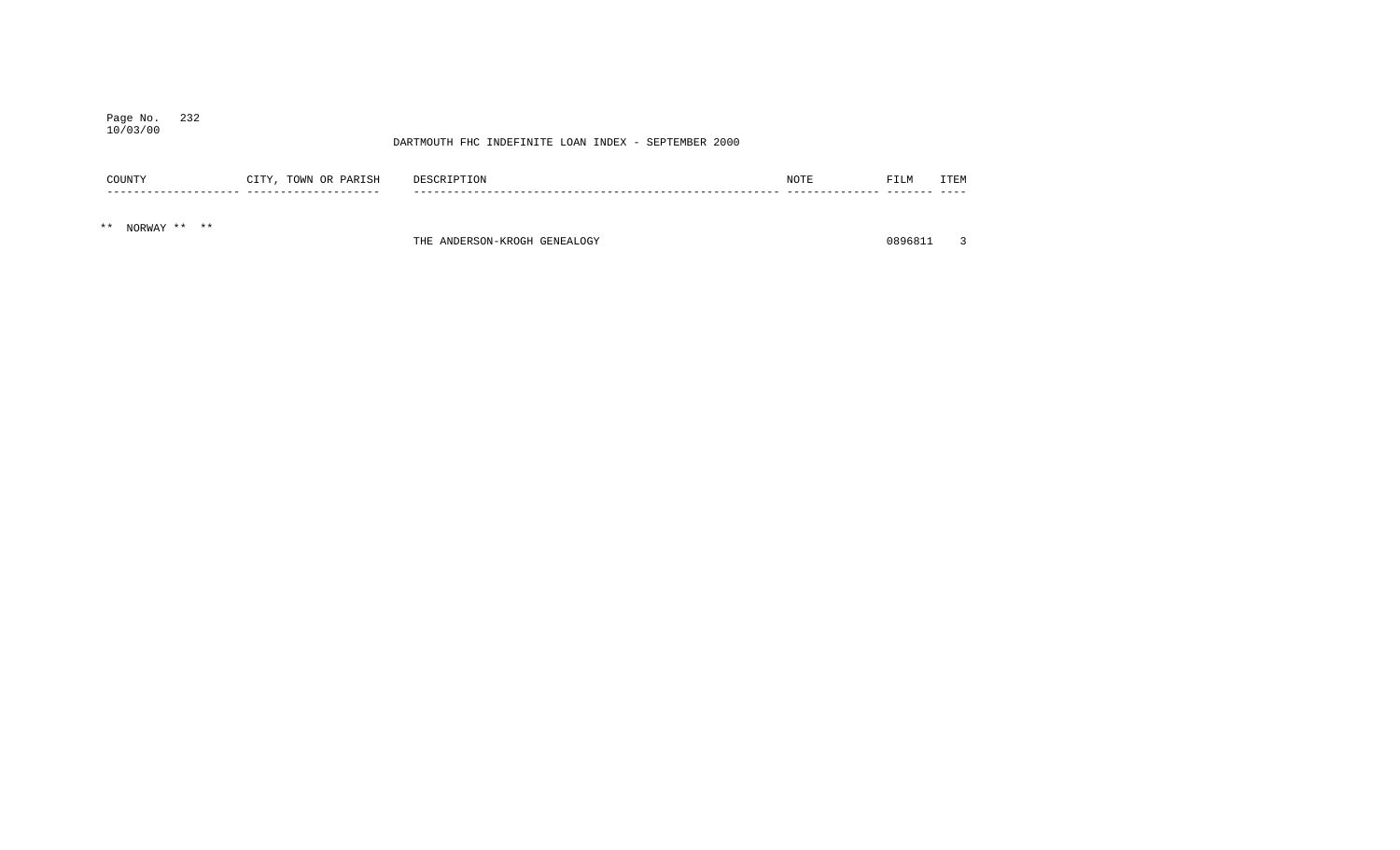#### Page No. 233 10/03/00

| COUNTY                  | CITY, TOWN OR PARISH | DESCRIPTION                                  | NOTE     | FILM    | ITEM         |
|-------------------------|----------------------|----------------------------------------------|----------|---------|--------------|
|                         |                      |                                              |          |         |              |
| $***$<br>PHILIPPINES ** | $***$                |                                              |          |         |              |
| PAMPANGA                | LUBAO                | REGISTROS PARROQUIALES: BAUTISMOS 1887-1891  |          | 1126944 | $\mathbf{0}$ |
| PAMPANGA                | LUBAO                | REGISTROS PARROOUIALES: BAUTISMOS 1891-1897  |          | 1126945 | $\Omega$     |
| PAMPANGA                | LUBAO                | REGISTROS PARROQUIALES: BAUTISMOS, 1621-1765 | CATHOLIC | 1126936 | $\Omega$     |
| PAMPANGA                | LUBAO                | REGISTROS PARROOUIALES: BAUTISMOS, 1766-1810 | CATHOLIC | 1126937 | $\Omega$     |
| PAMPANGA                | LUBAO                | REGISTROS PARROOUIALES: BAUTISMOS, 1810-1844 | CATHOLIC | 1126938 | $\Omega$     |
| PAMPANGA                | LUBAO                | REGISTROS PARROQUIALES: BAUTISMOS, 1844-1864 | CATHOLIC | 1126939 | $\Omega$     |
| PAMPANGA                | LUBAO                | REGISTROS PARROOUIALES: BAUTISMOS, 1864-1870 | CATHOLIC | 1126940 | $\Omega$     |
| PAMPANGA                | LUBAO                | REGISTROS PARROQUIALES: BAUTISMOS, 1870-1875 | CATHOLIC | 1126941 | $\Omega$     |
| PAMPANGA                | LUBAO                | REGISTROS PARROQUIALES: BAUTISMOS, 1875-1881 | CATHOLIC | 1126942 | $\mathbf{0}$ |
| PAMPANGA                | LUBAO                | REGISTROS PARROOUIALES: BAUTISMOS, 1881-1887 | CATHOLIC | 1126943 | $\Omega$     |
| PAMPANGA                | LUBAO                | REGISTROS PARROOUIALES: BAUTISMOS, 1897-1904 | CATHOLIC | 1126946 | $\Omega$     |
| PAMPANGA                | LUBAO                | REGISTROS PARROOUIALES: BAUTISMOS, 1904-1913 | CATHOLIC | 1126947 | $\Omega$     |
|                         |                      |                                              |          |         |              |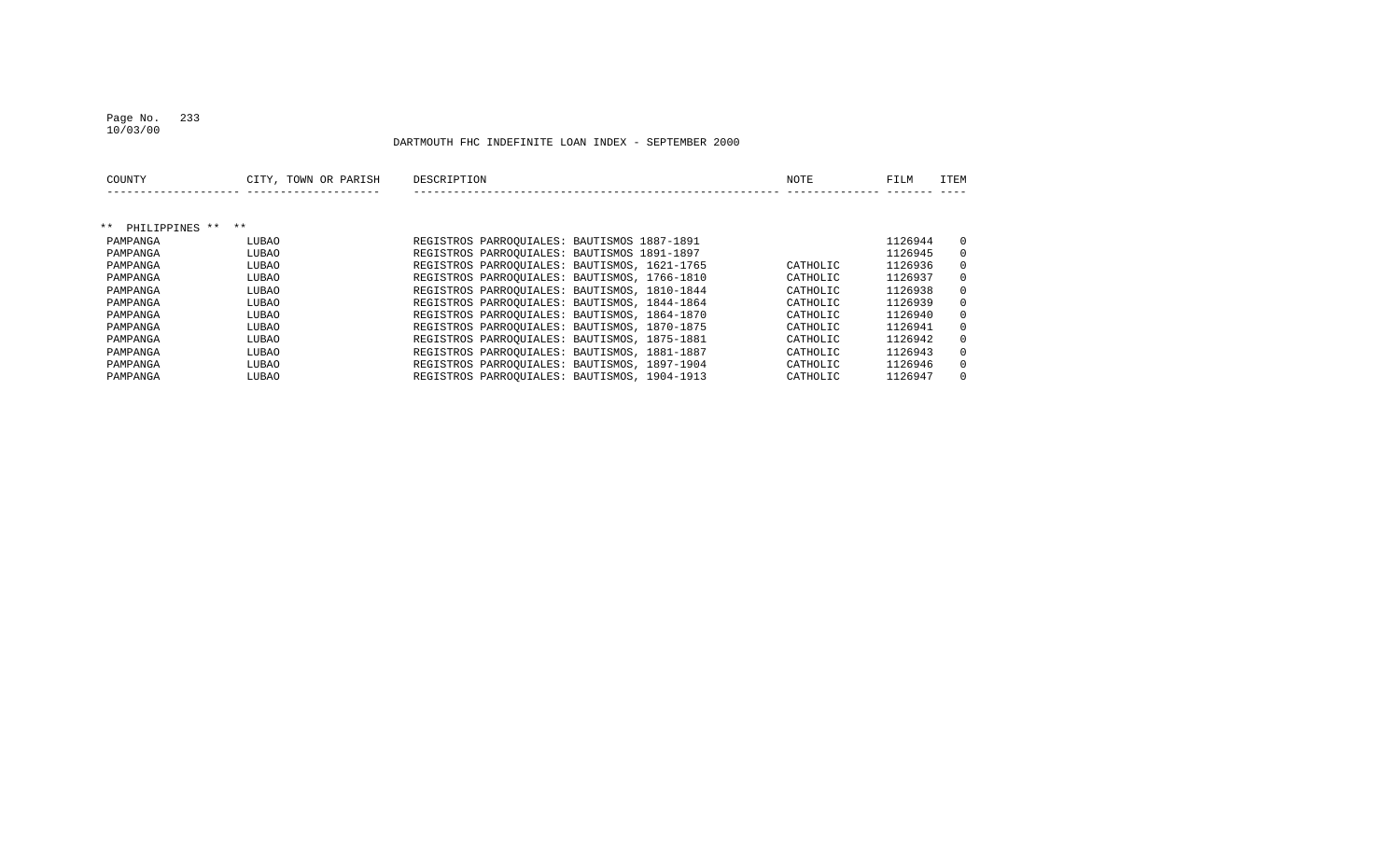# Page No. 234

#### DARTMOUTH FHC INDEFINITE LOAN INDEX - SEPTEMBER 2000

| COUNTY          | CITY, TOWN OR PARISH | DESCRIPTION                                     | NOTE      | FILM    | ITEM     |
|-----------------|----------------------|-------------------------------------------------|-----------|---------|----------|
|                 |                      |                                                 |           |         |          |
| ** POLAND ** ** |                      | GAZETTEER OF THE REPUBLIC OF POLAND 1920 - 1939 |           | 1343868 | $\Omega$ |
| KIELCE          | JANINA               | ROMAN CATHOLIC PARISH REGISTER TRANSCRIPT       | 1876-1877 | 1257399 |          |
| KIELCE          | JEDRZEJOW            | ROMAN CATHOLIC PARISH REGISTER TRANSCRIPT       | 1866-1869 | 1257399 |          |
| TARNOPOL        | ZBARAZ               | CHURCH RECORDS 1732-1865                        |           | 0757269 | $\Omega$ |
| WROCKLAW        | ZLOTORYJA            | CHURCH RECORDS, HEIRATEN 1789-1808, 1836-1849   |           | 1334869 | $\Omega$ |

10/03/00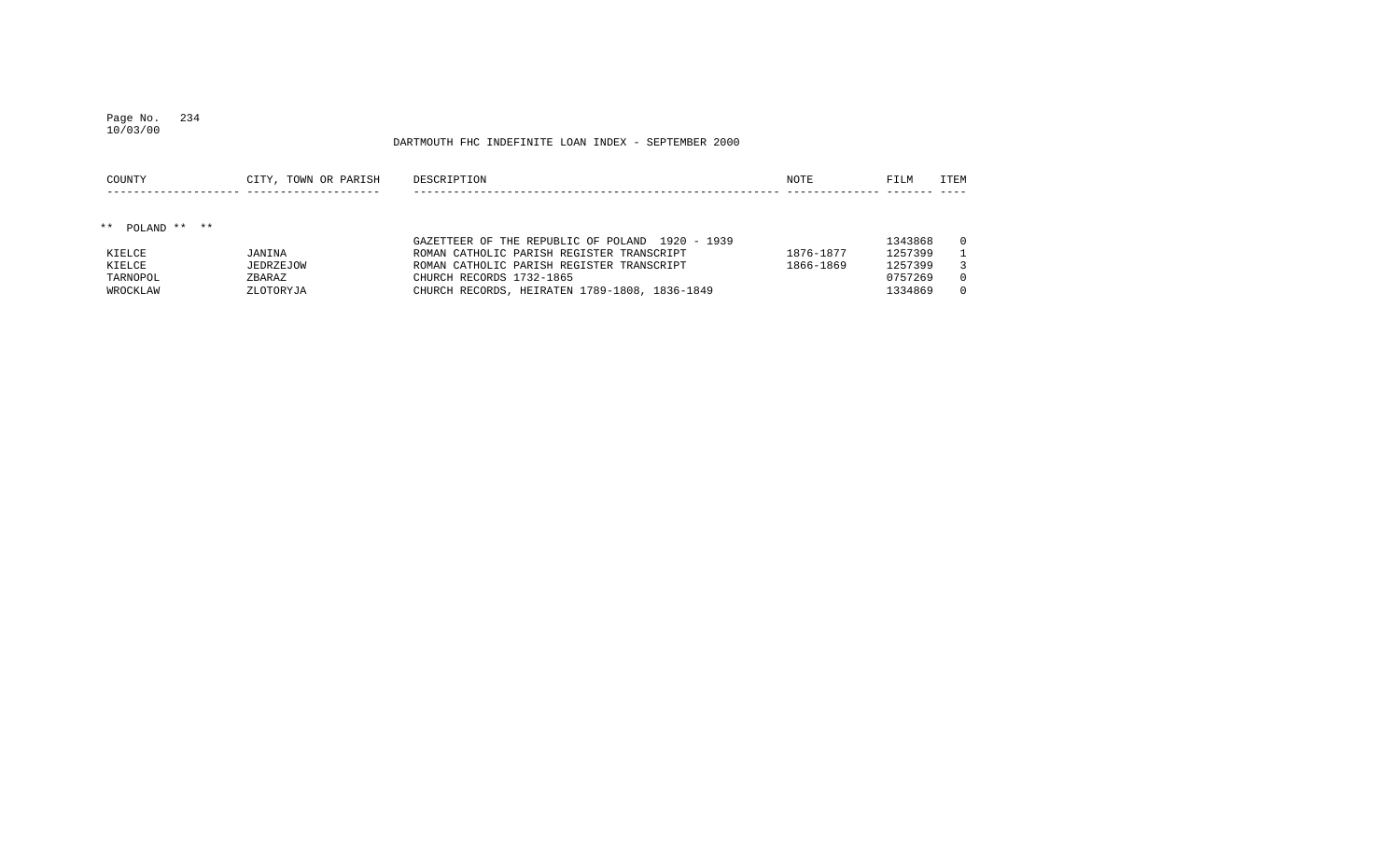#### Page No. 235 10/03/00

| COUNTY          | CITY, TOWN OR PARISH | DESCRIPTION                          | NOTE | FILM    | <b>ITEM</b> |
|-----------------|----------------------|--------------------------------------|------|---------|-------------|
| ** RUSSIA ** ** |                      |                                      |      |         |             |
|                 |                      | FOOS FAMILY EMIGRATED TO KANSAS      |      | 1697283 |             |
|                 |                      | REINHARDT FAMILY EMIGRATED TO KANSAS |      | 1697283 |             |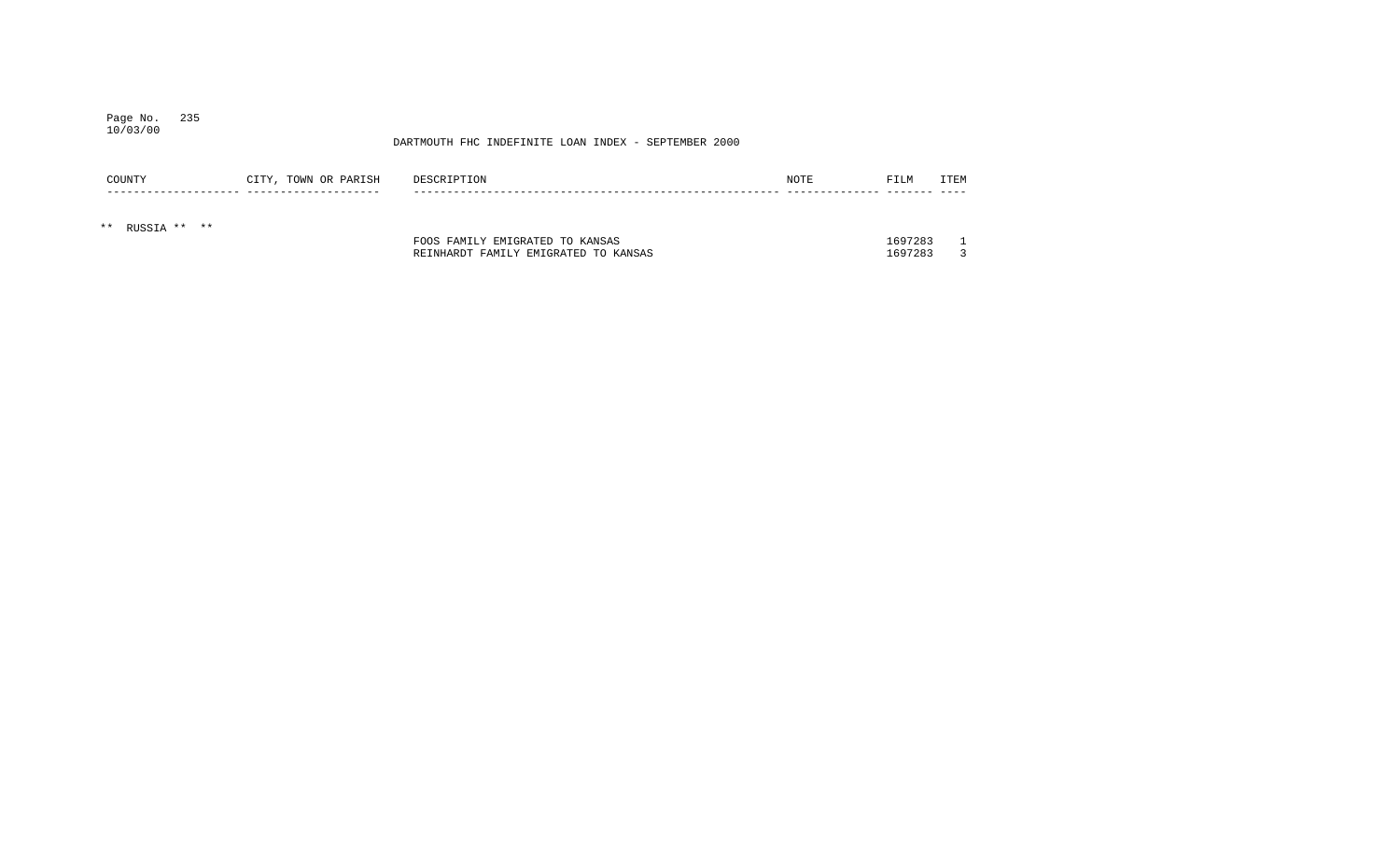#### Page No. 236 10/03/00

| COUNTY            | CITY, TOWN OR PARISH DESCRIPTION |                                                                                                                                                                    | NOTE | FILM               | ITEM                 |
|-------------------|----------------------------------|--------------------------------------------------------------------------------------------------------------------------------------------------------------------|------|--------------------|----------------------|
|                   |                                  |                                                                                                                                                                    |      |                    |                      |
| ** SCOTLAND ** ** |                                  |                                                                                                                                                                    |      |                    |                      |
|                   |                                  | 1841 CENSUS : AN INDEX TO STREETS OF THE CITIES                                                                                                                    |      | 0104115            | $\overline{0}$       |
|                   |                                  | 1841 CENSUS                                                                                                                                                        |      | 0599270            | 2                    |
|                   |                                  | NAMES OF PLACES IN THE COUNTIES                                                                                                                                    |      |                    |                      |
|                   |                                  | 1881 STREET INDEX OF THE LARGER CITIES                                                                                                                             |      | 0203392            | $\overline{0}$       |
|                   |                                  | 1891 STREET INDEX OF THE LARGER CITIES<br>COLSTOUN BARONY<br>GENERAL INDEX BMD MALES AND FEMALES 1886-1889                                                         |      | 0208606            | $\overline{0}$<br>15 |
|                   |                                  |                                                                                                                                                                    |      | 1696506<br>0103556 | $\overline{0}$       |
|                   |                                  | GENERAL INDEX TO BIRTHS, MALES AND FEMALES 1880-1881                                                                                                               |      | 0103278            |                      |
|                   |                                  | GENERAL INDEX TO MARRIAGES, MALES AND FEMALES 1870-1873                                                                                                            |      | 0103552            | 0<br>$\mathbf{0}$    |
|                   |                                  |                                                                                                                                                                    |      | 1011852            | $\overline{4}$       |
|                   |                                  | HISTORICAL ACCOUNT OF THE FAMILY OF FRISEL/FRASER<br>HISTORY OF THE UNITED PRESBYTERIAN CHURCH 1733-1900                                                           |      | 1066782            | $\mathbf{0}$         |
|                   |                                  | INDEX TO BIRTHS, MALES AND FEMALES 1874-1875                                                                                                                       |      | 0103275            | 0                    |
|                   |                                  | INDEX TO BIRTHS, MALES AND FEMALES 1884-1885<br>INDEX TO BIRTHS, MALES AND FEMALES 1884-1885<br>INDEX TO REGISTER OF DEEDS, 1661-1696 VOL. 33-34 NO. 62,65 0896606 |      |                    | $\mathbf 0$          |
|                   |                                  |                                                                                                                                                                    |      |                    | $\overline{a}$       |
|                   |                                  | KEITH FAMILY                                                                                                                                                       |      | 1696506            | 3                    |
|                   |                                  | KEY TO PAROCHIAL REGISTERS OF SCHTLAND TO 1854                                                                                                                     |      | 6036348            | $\overline{0}$       |
|                   |                                  | LUMLY, SOME FEMALE DESCENDANTS                                                                                                                                     |      | 1696506            | 13                   |
|                   |                                  | MAGHULL OF AINTREE, MAGHULL AND CLAUGHTON                                                                                                                          |      | 1696506            | 5                    |
|                   |                                  | MISCELLANEA SCOTICA: HISTORY AND GENEALOGY                                                                                                                         |      | 0496918            | $\mathbf{1}$         |
|                   |                                  | PARISH REGISTERS                                                                                                                                                   |      | 0599270            | $\mathbf{1}$         |
|                   |                                  | PARISH REGISIERS<br>REGISTER OF BIRTHS, MARRIAGE AND DEATHS (FILM #S)<br>REGISTER OF BMD'S OF SCOTLAND                                                             |      | 6035516            | $\mathbf{0}$         |
|                   |                                  |                                                                                                                                                                    |      | 6035516            | $\overline{0}$       |
|                   |                                  | THE GENERAL ARMORY OF ENGLAND, SCOTLAND, IRELAND AND WALES                                                                                                         |      | 0990439            | 10                   |
|                   |                                  | THE HOUSE OF COCKBURN OF THAT ILK                                                                                                                                  |      | 1035514            | 24                   |
|                   |                                  | THE KIRK IN SCOTLAND, 1560-1929                                                                                                                                    |      | 0824211            | $\overline{3}$       |
|                   |                                  | THE NURLIC RECORDS OF SCOTLAND<br>THE PUBLIC RECORDS OF SCOTLAND<br>PARISH CHURCH RECORDS, BAPTISMS<br>21706-1708                                                  |      | 0874437            | $\mathbf{1}$         |
|                   | KIRKCUDBRIGHT                    |                                                                                                                                                                    |      | 0889489            | $4\overline{ }$      |
| ABERDEEN          |                                  | COMMISSARIOT RECORD OF MORAY, TESTAMENTS 1684-1800                                                                                                                 |      | 0844771            | 4                    |
| ABERDEEN          |                                  | INDEX OF PERSONS, TO ADRIDGMENTS OF SASINES v.1-5 1781-1850                                                                                                        |      | 0217026            | 0                    |
| ABERDEEN          |                                  | REGISTER OF TESTAMENT INDEX, VARIOUS COMMISSARIOTS 1801-1823                                                                                                       |      | 0231259            | 4                    |
| ABERDEEN          |                                  | TESTAMENT REGISTERS V. 1-3 1684-1753                                                                                                                               |      | 0231217            | $\mathbf{0}$         |
| ABERDEEN          |                                  | TESTAMENT REGISTERS V. 10 1815-1827                                                                                                                                |      | 0231220            | $\mathbf 0$          |
| ABERDEEN          |                                  | TESTAMENT REGISTERS V. 4-7 1753-1789                                                                                                                               |      | 0231218            | $\overline{0}$       |
| ABERDEEN          |                                  | TESTAMENT REGISTERS V. 8-9 1789-1814                                                                                                                               |      | 0231219            | $\Omega$             |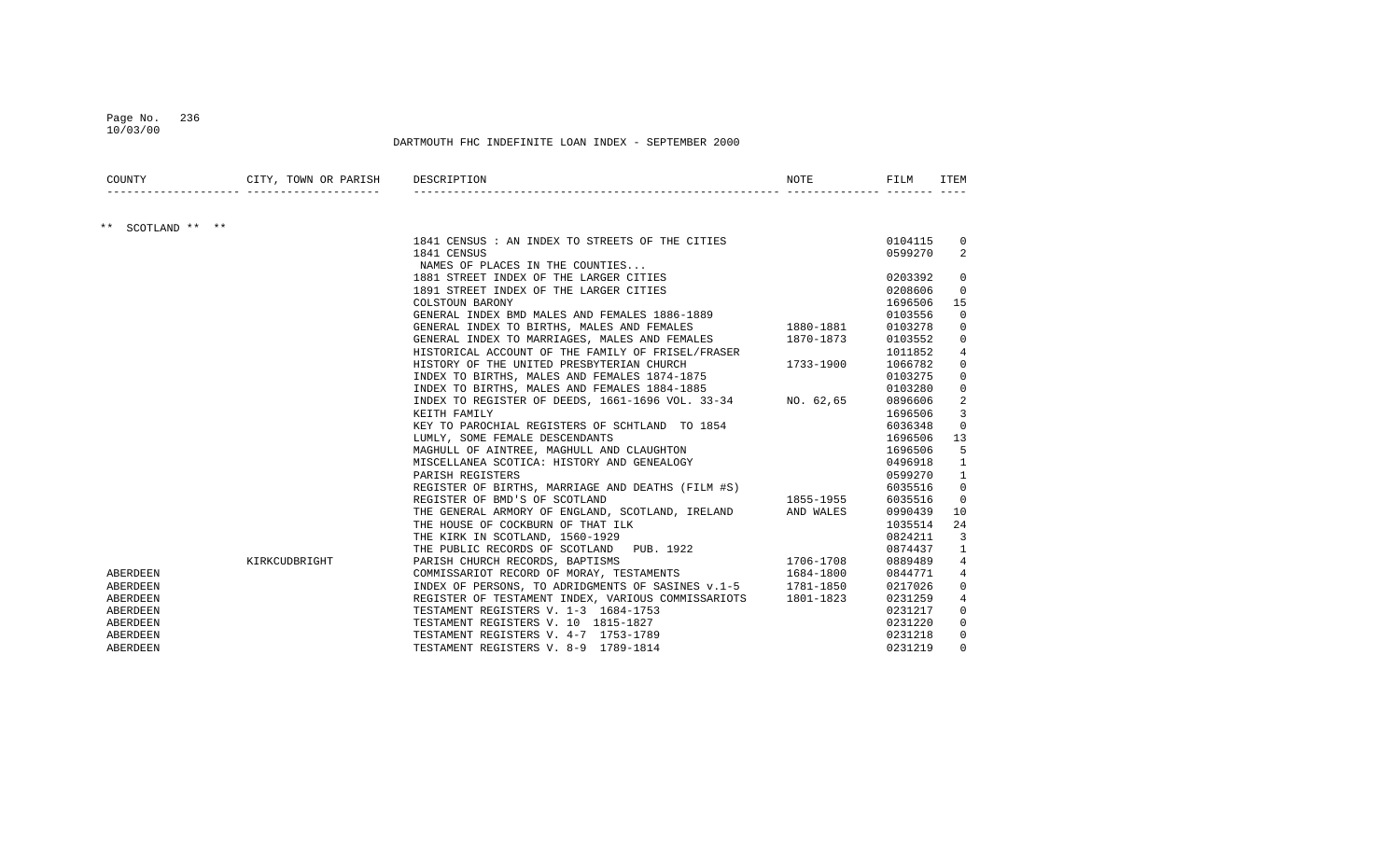#### Page No. 237 10/03/00

| COUNTY          | CITY, TOWN OR PARISH | DESCRIPTION                                | NOTE | FILM    | <b>ITEM</b>         |
|-----------------|----------------------|--------------------------------------------|------|---------|---------------------|
|                 |                      |                                            |      |         |                     |
| ABERDEEN        | ABERDEEN             | 1871 STREET INDEX<br>PARISH 168            |      | 0104117 | 0                   |
| ABERDEEN        | <b>ABERDEEN</b>      | 1871 STREET INDEX<br>PARISH 168            |      | 0104117 | $\mathbf 0$         |
| <b>ABERDEEN</b> | <b>ABERDEEN</b>      | 1881 STREET INDEX<br>PARISH 168            |      | 0203392 | $\mathsf 0$         |
| <b>ABERDEEN</b> | <b>ABERDEEN</b>      | 1891 STREET INDEX<br>PARISH 168            |      | 0208606 | $\mathsf 0$         |
| <b>ABERDEEN</b> | <b>ABERDOUR</b>      | 1891 CENSUS                                |      | 0208672 | $\mathbf 0$         |
| ABERDEEN        | <b>ABOYNE</b>        | 1891 CENSUS                                |      | 0208672 | $\mathbf 0$         |
| ABERDEEN        | ALFORD               | 1891 CENSUS                                |      | 0208672 | $\mathbf 0$         |
| ABERDEEN        | AUCHINDOUR AND KEARN | 1891 CENSUS                                |      | 0208672 | $\mathbf 0$         |
| ABERDEEN        | <b>AUCHTERLESS</b>   | 1891 CENSUS                                |      | 0208672 | $\mathbf 0$         |
| ABERDEEN        | <b>BODDAM</b>        | 1881 CENSUS<br>PARISH 232/2                |      | 0203465 | $\mathsf 0$         |
| ABERDEEN        | <b>CLATT</b>         | PARISH REGISTERS, 1680-1854                |      | 0993175 | $\overline{2}$      |
| ABERDEEN        | <b>CRUDEN</b>        | KIRK SESSIONS RECORDS, BAPTISMS 1851-1860  |      | 0559522 | 6                   |
| ABERDEEN        | <b>CRUDEN</b>        | KIRK SESSIONS RECORDS, MARRIATES 1851-1860 |      | 0559522 | 6                   |
| ABERDEEN        | <b>CRUDEN</b>        | PARISH REGISTERS, 1707-1854                |      | 0993178 | 0                   |
| ABERDEEN        | CULSALMOND           | 1851 CENSUS                                |      | 1042115 | $\mathsf 0$         |
| ABERDEEN        | <b>DAVIOT</b>        | 1851 CENSUS                                |      | 1042115 | $\mathsf 0$         |
| ABERDEEN        | DRUMBLADE            | 1851 CENSUS                                |      | 1042115 | $\mathsf 0$         |
| ABERDEEN        | <b>DRUMOAK</b>       | 1851 CENSUS                                |      | 1042115 | $\mathsf 0$         |
| ABERDEEN        | <b>DYCE</b>          | 1851 CENSUS                                |      | 1042115 | $\mathsf 0$         |
| ABERDEEN        | <b>ECHT</b>          | 1851 CENSUS                                |      | 1042115 | $\mathbf 0$         |
| ABERDEEN        | <b>ELLON</b>         | 1841 CENSUS                                |      | 1042655 | $\mathsf 0$         |
| ABERDEEN        | <b>ELLON</b>         | 1851 CENSUS                                |      | 1042115 | $\mathsf 0$         |
| ABERDEEN        | FINTRAY              | 1841 CENSUS                                |      | 1042655 | $\mathsf 0$         |
| ABERDEEN        | FINTRAY              | 1851 CENSUS                                |      | 1042115 | $\mathsf{O}\xspace$ |
| ABERDEEN        | FORGUE               | 1841 CENSUS                                |      | 1042655 | $\mathsf 0$         |
| ABERDEEN        | FORGUE               | 1851 CENSUS                                |      | 1042115 | $\mathbf 0$         |
| ABERDEEN        | <b>FOVERAN</b>       | 1841 CENSUS                                |      | 1042655 | 0                   |
| ABERDEEN        | <b>FOVERAN</b>       | MONUMENTAL INSCRIPTIONS 1623-1959          |      | 0874437 | 6                   |
| ABERDEEN        | FRASERBURGH          | 1841 CENSUS                                |      | 1042655 | 0                   |
| ABERDEEN        | FYVIE                | 1841 CENSUS                                |      | 1042655 | $\mathsf 0$         |
| ABERDEEN        | GARIOCH              | PARISH REGISTERS, 1763-1855                |      | 0993175 | $\mathbf{1}$        |
| ABERDEEN        | <b>GARTLY</b>        | 1841 CENSUS                                |      | 1042655 | $\mathbf 0$         |
| ABERDEEN        | <b>GLASS</b>         | 1841 CENSUS                                |      | 1042656 | $\mathsf 0$         |
| <b>ABERDEEN</b> | GLASS                | 1841 CENSUS RETURNS PARISH 199             |      | 1042656 | 0                   |
| ABERDEEN        | GLENBUCKET           | 1841 CENSUS                                |      | 1042656 | $\Omega$            |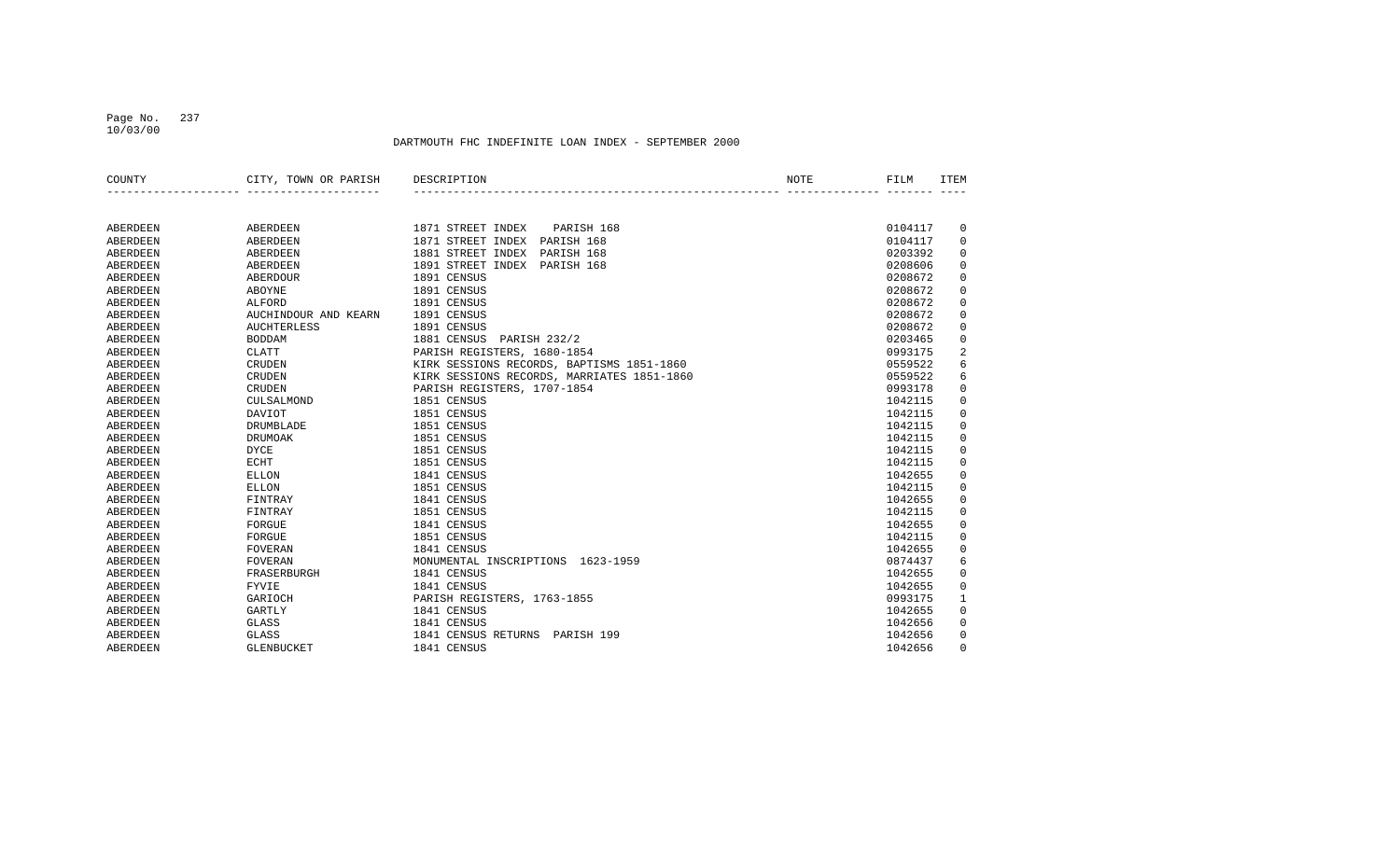#### Page No. 238 10/03/00

| COUNTY          | CITY, TOWN OR PARISH | DESCRIPTION                                                  | <b>NOTE</b> | FILM    | <b>ITEM</b> |
|-----------------|----------------------|--------------------------------------------------------------|-------------|---------|-------------|
|                 |                      |                                                              |             |         |             |
| ABERDEEN        | GLENGAIRN            | 1841 CENSUS                                                  |             | 1042656 | 0           |
| ABERDEEN        | GLENMUICK            | 1841 CENSUS                                                  |             | 1042656 | 0           |
| ABERDEEN        | GLENMUICK            | 1841 CENSUS RETURNS PARISH 200                               |             | 1042656 | $\mathbf 0$ |
| ABERDEEN        | <b>HUNTLY</b>        | 1841 CENSUS                                                  |             | 1042656 | $\Omega$    |
| ABERDEEN        | HUNTLY               | 1841 CENSUS RETURNS PARISH 202                               |             | 1042656 | 0           |
| ABERDEEN        | INSCH                | 1841 CENSUS                                                  |             | 1042656 | $\mathbf 0$ |
| ABERDEEN        | INSCH                | 1841 CENSUS RETURNS PARISH 203                               |             | 1042656 | $\Omega$    |
| ABERDEEN        | INSCH                | FREE CHURCH REGISTERS, BAPTISMS, MARRIAGES, DEATHS 1843-1860 |             | 0304671 | 11          |
| ABERDEEN        | INVERALLOCHY         | 1881 CENSUS<br>PARISH 235/2                                  |             | 0203465 | $\Omega$    |
| ABERDEEN        | INVERURIE            | 1841 CENSUS                                                  |             | 1042656 | 0           |
| ABERDEEN        | INVERURIE            | 1841 CENSUS RETURNS PARISH 204                               |             | 1042656 | 0           |
| ABERDEEN        | INVERURIE            | ST. MARY'S EPISCOPAL CHURCH REGISTER 1842-1929               |             | 0874437 | 5           |
| ABERDEEN        | KEIG                 | 1841 CENSUS                                                  |             | 1042656 | 0           |
| ABERDEEN        | KEIG                 | 1841 CENSUS RETURNS PARISH 205                               |             | 1042656 | 0           |
| ABERDEEN        | KEITHHALL            | 1841 CENSUS RETURNS PARISH 206                               |             | 1042656 | 0           |
| ABERDEEN        | KEITHHALL & KINKELL  | 1841 CENSUS                                                  |             | 1042656 | 0           |
| ABERDEEN        | <b>KEMNAY</b>        | 1841 CENSUS                                                  |             | 1042656 | 0           |
| <b>ABERDEEN</b> | KEMNAY               | 1841 CENSUS RETURNS PARISH 207                               |             | 1042656 | 0           |
| ABERDEEN        | KEMNAY               | PARISH CHURCH RECORDS                                        | 1694-1708   | 0889489 | 5           |
| ABERDEEN        | KINTORE              | FREE CHURCH REGISTERS, BAPTISMS                              | 1843-1860   | 0304671 | 13          |
| ABERDEEN        | KINTORE              | FREE CHURCH REGISTERS, MARRIAGES                             | 1843-1862   | 0304671 | 13          |
| ABERDEEN        | NEW DEER             | PARISH REGISTERS, 1684-1854                                  |             | 0993347 | $\mathbf 0$ |
| ABERDEEN        | NEW MACHAR           | 1841 CENSUS RETURNS<br>PARISH 227                            |             | 1042659 | 0           |
| ABERDEEN        | NEW MACHAR           | 1881 CENSUS<br>PARISH 227                                    |             | 0203462 | 0           |
| ABERDEEN        | NEW PITSLIGO         | 1881 CENSUS<br>PARISH 227B                                   |             | 0203462 | $\mathbf 0$ |
| ABERDEEN        | NEWHILLS             | 1881 CENSUS<br>PARISH 226                                    |             | 0203462 | $\mathbf 0$ |
| ABERDEEN        | OLD DEER             | 1841 CENSUS RETURNS<br>PARISH 226                            |             | 1042659 | $\mathbf 0$ |
| ABERDEEN        | OLD DEER             | PARISH REGISTERS, 1734-1854                                  |             | 0102522 | $\mathbf 0$ |
| ABERDEEN        | OLD DEER             | PARISH REGISTERS, 1734-1854                                  |             | 0102521 | $\mathbf 0$ |
| <b>ABERDEEN</b> | OLD DEER             | PARISH REGISTERS, 1734-1854                                  |             | 0102521 | $\mathbf 0$ |
| ABERDEEN        | OLD MELDRUM          | 1841 CENSUS RETURNS<br>PARISH 229                            |             | 1042659 | 0           |
| ABERDEEN        | OYNE                 | 1841 CENSUS RETURNS<br>PARISH 230                            |             | 1042659 | 0           |
| ABERDEEN        | PETERCULTER          | 1841 CENSUS RETURNS<br>PARISH 231                            |             | 1042659 | 0           |
| <b>ABERDEEN</b> | PETERHEAD            | 1841 CENSUS                                                  |             | 1042667 | 0           |
| ABERDEEN        | PETERHEAD            | 1871 STREET INDEX<br>PARISH 232                              |             | 0104117 | $\Omega$    |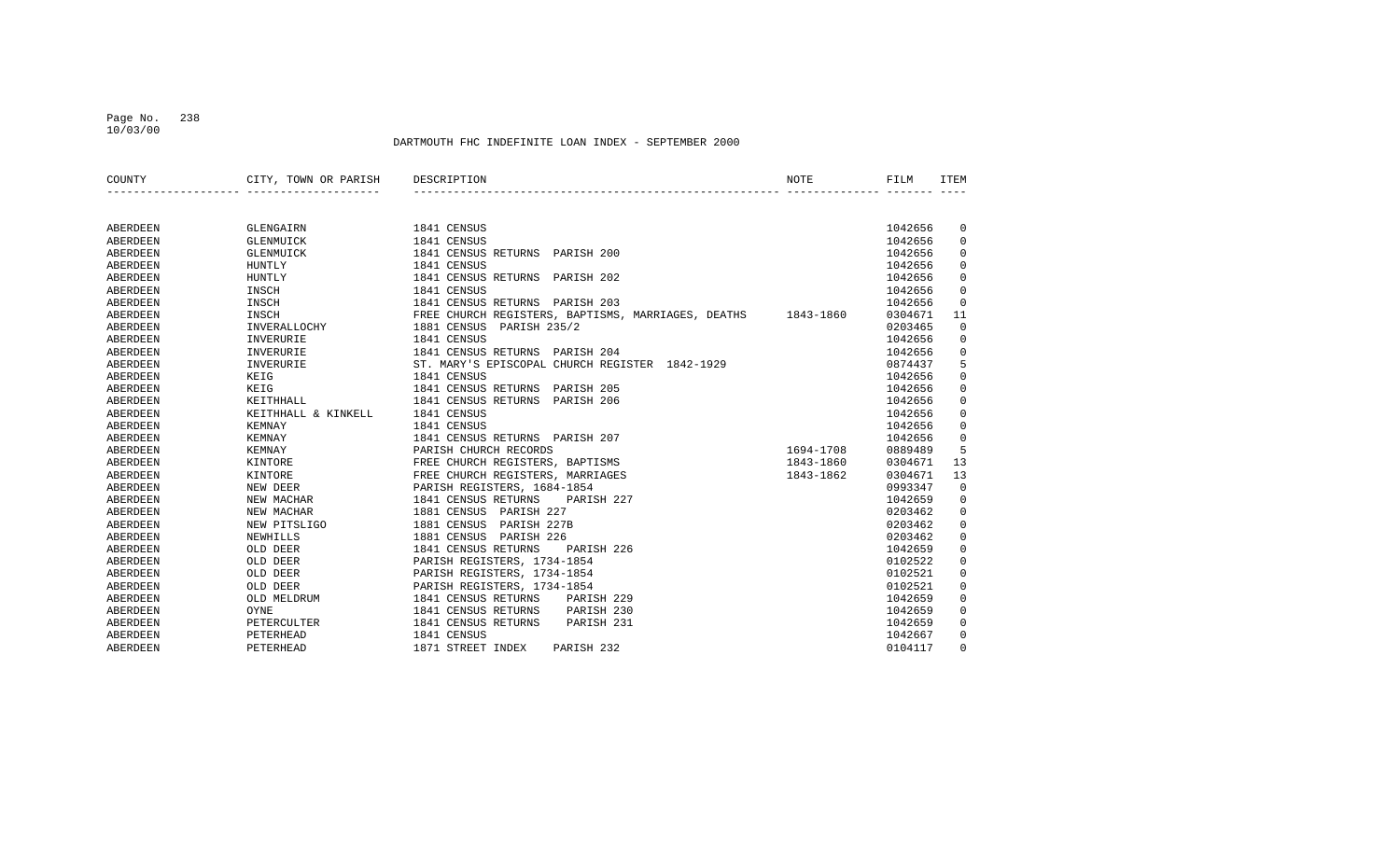#### Page No. 239 10/03/00

| COUNTY   | CITY, TOWN OR PARISH | DESCRIPTION                                                  | NOTE          | FILM    | ITEM           |
|----------|----------------------|--------------------------------------------------------------|---------------|---------|----------------|
|          |                      |                                                              |               |         |                |
| ABERDEEN | PETERHEAD            | 1871 STREET INDEX PARISH 232                                 |               | 0104117 | 0              |
| ABERDEEN | PETERHEAD            | 1881 STREET INDEX PARISH 232                                 |               | 0203392 | $\mathbf 0$    |
| ABERDEEN | PITSLIGO             | 1841 CENSUS                                                  |               | 1042667 | $\mathbf 0$    |
| ABERDEEN | PITSLIGO             | 1881 CENSUS PARISH 233                                       |               | 0203465 | $\mathbf 0$    |
| ABERDEEN | PITSLIGO             | COMPUTER PRINTOUTS OF PARISH REGISTERS                       | MARRIAGES     | 6902809 | $\mathbf 0$    |
| ABERDEEN | PITSLIGO             | COMPUTER PRINTOUTS OF PARISH REGISTERS                       | <b>BIRTHS</b> | 6902808 | $\mathbf 0$    |
| ABERDEEN | PITSLIGO             | PARISH REGISTERS, 1720-1854                                  |               | 0993355 | $\Omega$       |
| ABERDEEN | PREMNAY              | 1841 CENSUS                                                  |               | 1042667 | 0              |
| ABERDEEN | PREMNAY              | 1881 CENSUS<br>PARISH 234                                    |               | 0203465 | 0              |
| ABERDEEN | RATHEN               | 1841 CENSUS                                                  |               | 1042667 | $\mathbf 0$    |
| ABERDEEN | RATHEN               | 1881 CENSUS PARISH 235                                       |               | 0203465 | $\mathbf 0$    |
| ABERDEEN | <b>RATHEN</b>        | PARISH REGISTERS, 1704-1854                                  |               | 0993357 | $\mathbf 0$    |
| ABERDEEN | RAYNE                | 1841 CENSUS                                                  |               | 1042667 | 0              |
| ABERDEEN | RAYNE                | 1881 CENSUS PARISH 236                                       |               | 0203465 | 0              |
| ABERDEEN | RAYNE                | CHURCH RECORDS, 1783-1787                                    |               | 0304666 | $\overline{4}$ |
| ABERDEEN | RAYNE                | KIRK SESSION RECORDS, BAPTISMS MARRIAGES & BURIALS 1783-1787 |               | 0304666 | 4              |
| ABERDEEN | RHYNIE               | 1841 CENSUS                                                  |               | 1042667 | $\mathbf 0$    |
| ABERDEEN | <b>RHYNIE</b>        | 1881 CENSUS<br>PARISH 237/A                                  |               | 0203465 | $\mathbf 0$    |
| ABERDEEN | SAVOCH               | PARISH 237/B<br>1881 CENSUS                                  |               | 0203465 | $\mathbf 0$    |
| ABERDEEN | SKENE                | 1841 CENSUS                                                  |               | 1042667 | $\mathbf 0$    |
| ABERDEEN | STRATHDON            | CHURCH RECORDS, 1753-1847                                    |               | 0304666 | 7              |
| ABERDEEN | STRATHDON            | KIRK SESSION RECORDS, BAPTISMS 1753-1847                     |               | 0304666 | 7              |
| ABERDEEN | STRATHDON            | KIRK SESSION RECORDS, MARRIAGE PROCLAMATIONS                 | 1845-1847     | 0304666 | 7              |
| ABERDEEN | STRATHDON            | KIRK SESSION RECORDS, MARRIAGES 1753-1762                    |               | 0304666 | 7              |
| ABERDEEN | STRICHEN             | CHURCH RECORDS, 1767-1768, 1770-1771                         |               | 0304666 | 8              |
| ABERDEEN | STRICHEN             | KIRK SESSION RECORDS, BAPTISMS 1767-1768,1771                |               | 0304666 | 8              |
| ABERDEEN | STRICHEN             | KIRK SESSION RECORDS, BURIALS 1767-1768, 1770-1771           |               | 0304666 | 8              |
| ABERDEEN | STRICHEN             | KIRK SESSION RECORDS, MARRIAGES 1767-1768                    |               | 0304666 | 8              |
| ABERDEEN | TULLICH              | 1841 CENSUS                                                  |               | 1042656 | 0              |
| ANGUS    |                      | 1841 CENSUS RETURNS                                          | no. 282-288   | 1042676 | 0              |
|          |                      | DUNDEE $(cont.) - F$                                         |               |         |                |
| ANGUS    |                      | 1841 CENSUS RETURNS<br>FORFAR (cont.)                        | no. 288       | 1042677 | 0              |
| ANGUS    |                      | COMMISSARIOT RECORD OF ST. ANDREWS, TESTAMENTS               | 1549-1800     | 0844771 | 2              |
| ANGUS    |                      | REGISTER OF TESTAMENT INDEX, COMM. OF ST. ANDREWS            | 1801-1823     | 0231259 | $\overline{2}$ |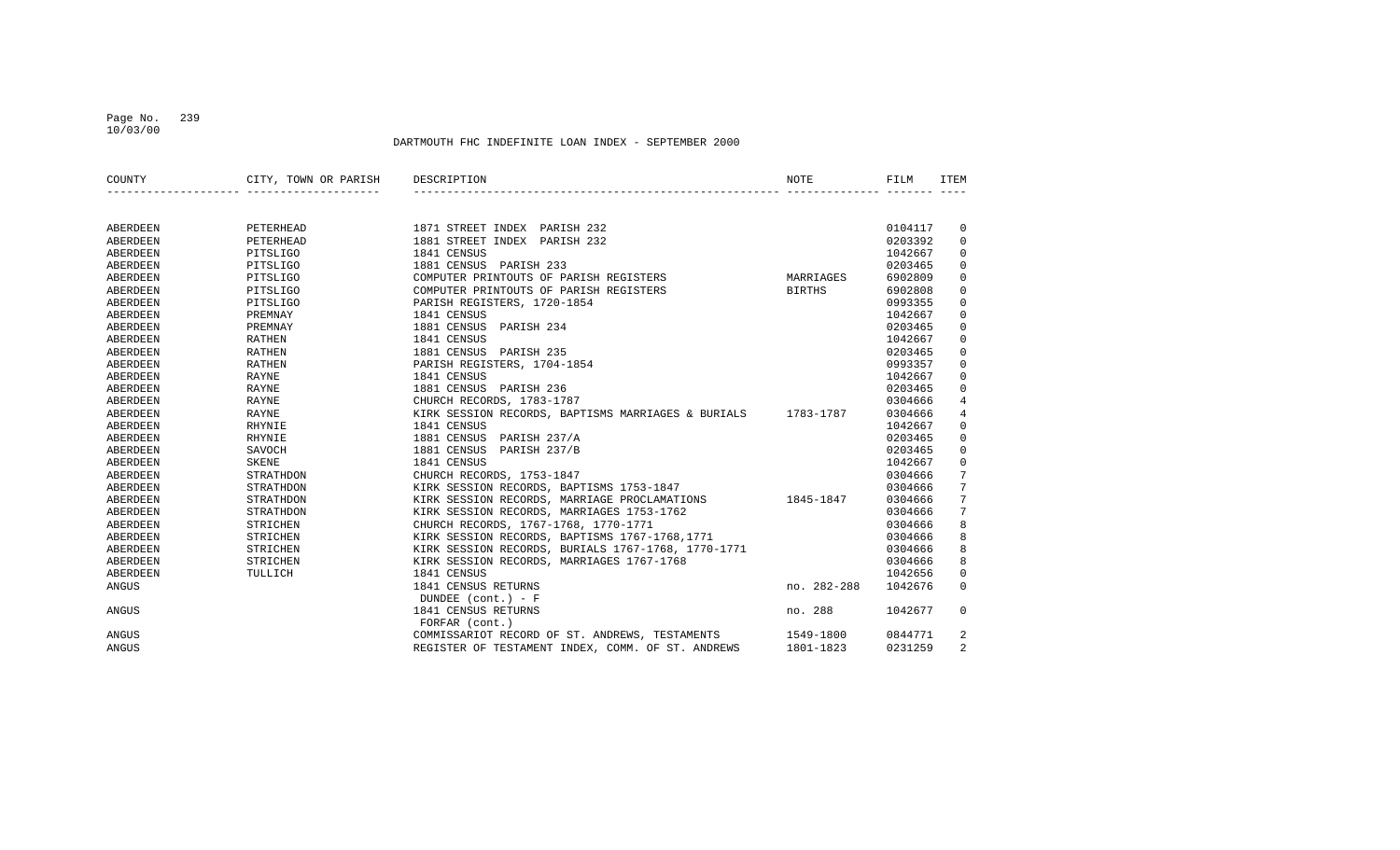#### Page No. 240 10/03/00

| COUNTY | CITY, TOWN OR PARISH DESCRIPTION |                                                                                                                                                                             | NOTE        | FILM    | ITEM           |
|--------|----------------------------------|-----------------------------------------------------------------------------------------------------------------------------------------------------------------------------|-------------|---------|----------------|
|        |                                  |                                                                                                                                                                             |             |         |                |
| ANGUS  |                                  | REGISTER OF TESTAMENTS, 1682-1800 (DUNKELD) PROBATE INDEX 0101783<br>REGISTRAR GENERAL: MARRIAGES, PARISH NOS. 301-322 1864 0323616<br>GENETIC DETUNIS OF COOTLAND FOR 1951 |             |         | 2              |
| ANGUS  |                                  |                                                                                                                                                                             |             |         | $\mathbf 0$    |
| ANGUS  | "A-B"                            | CENSUS RETURNS OF SCOTLAND FOR 1851                                                                                                                                         | NO. 269-275 | 0103635 | $\mathbf{0}$   |
| ANGUS  | ABERLEMNO                        | PARISH REGISTERS BIRTHS/CHRISTENINGS 1706-1716 1745-1854                                                                                                                    |             | 6902939 | $\mathbf 0$    |
| ANGUS  | ABERLEMNO                        | PARISH REGISTERS MARRIAGES 1706-1729                                                                                                                                        | 1745-1854   | 6902940 | 0              |
| ANGUS  | ARBIRLOT                         | MONUMENTAL INSCRIPTIONS                                                                                                                                                     |             | 0564330 | $\mathbf{1}$   |
| ANGUS  | ARBROATH                         | 1871 STREET INDEX<br>PARISH 272                                                                                                                                             |             | 0104117 | $\mathbf 0$    |
| ANGUS  | ARBROATH                         | 1871 STREET INDEX PARISH 272                                                                                                                                                |             | 0104117 | $\mathbf 0$    |
| ANGUS  | ARBROATH                         | 1881 STREET INDEX PARISH 272                                                                                                                                                |             | 0203392 | $\mathbf 0$    |
| ANGUS  | ARBROATH                         | PARISH REGISTERS, BURIALS V. 20 1845-1847                                                                                                                                   |             | 0993394 | 0              |
| ANGUS  | ARBROATH                         | PARISH REGISTERS, BURIALS V. 21 1847-1849                                                                                                                                   |             | 0993395 | 0              |
| ANGUS  | ARBROATH ABBEY                   | MONUMENTAL INSCRIPTIONS                                                                                                                                                     | $\kappa$ 7  | 0564330 | 6              |
| ANGUS  | BENVIE                           | 1861 CENSUS                                                                                                                                                                 |             | 0103792 | $\mathbf 0$    |
| ANGUS  | BRECHIN                          | 1871 STREET INDEX PARISH 275                                                                                                                                                |             | 0104117 | $\mathbf 0$    |
| ANGUS  | <b>BRECHIN</b>                   | 1871 STREET INDEX PARISH 275                                                                                                                                                |             | 0104117 | $\mathbf 0$    |
| ANGUS  | <b>BRECHIN</b>                   | MONUMENTAL INSCRIPTIONS                                                                                                                                                     | & 7         | 0564330 | 6              |
| ANGUS  | CARNOUSTIE                       | ST. STEPHEN'S FREE CHURCH RECORDS 1843-1860                                                                                                                                 |             | 0559522 | 12             |
| ANGUS  | CORTACHY AND CLOVA               | PARISH CHURCH RECORDS, 1709-1852                                                                                                                                            |             | 0889489 | 6              |
| ANGUS  | CRAIG                            | PARISH CHURCH RECORDS                                                                                                                                                       | 1756-1758   | 0889489 | 8              |
| ANGUS  | DUNDEE                           | 1871 STREET INDEX<br>PARISH 282                                                                                                                                             |             | 0104117 | $\overline{0}$ |
| ANGUS  | <b>DUNDEE</b>                    | 1871 STREET INDEX PARISH 282                                                                                                                                                |             | 0104117 | $\mathbf{0}$   |
| ANGUS  | <b>DUNDEE</b>                    | 1881 STREET INDEX<br>PARISH 282                                                                                                                                             |             | 0203392 | 0              |
| ANGUS  | <b>DUNDEE</b>                    | 1891 STREET INDEX PARISH 282                                                                                                                                                |             | 0208606 | $\mathbf 0$    |
| ANGUS  | <b>DUNDEE</b>                    | MONUMENTAL INSCRIPTIONS OF THE BALGAY CEMETERY                                                                                                                              |             | 0564330 | 5              |
| ANGUS  | <b>DUNDEE</b>                    | PARISH REGISTERS<br>MARRIAGES V. 21-23 1820-1854                                                                                                                            |             | 0993404 | $\Omega$       |
| ANGUS  | FARNELL                          | PARISH CHURCH RECORDS                                                                                                                                                       | 1716-1750   | 0889489 | 7              |
| ANGUS  | FEARN                            | PARISH REGISTERS BIRTHS/CHRISTENINGS 1762-1855                                                                                                                              |             | 6902964 | $\mathbf{0}$   |
| ANGUS  | FEARN                            | PARISH REGISTERS MARRIAGES 1803-1806                                                                                                                                        | 1846-1854   | 6902965 | $\overline{0}$ |
| ANGUS  | FORFAR                           | 1871 STREET INDEX<br>PARISH 288                                                                                                                                             |             | 0104117 | $\overline{0}$ |
| ANGUS  | FORFAR                           | 1871 STREET INDEX PARISH 288                                                                                                                                                |             | 0104117 | 0              |
| ANGUS  | INVERGOWRIE                      | 1861 CENSUS                                                                                                                                                                 |             | 0103792 | $\circ$        |
| ANGUS  | INVERKEILOR                      | PARISH REGISTERS, 1717-1854                                                                                                                                                 |             | 0993437 | $\overline{0}$ |
| ANGUS  | KETTINS                          | MONUMENTAL INSCRIPTIONS                                                                                                                                                     |             | 0564330 | $\overline{4}$ |
| ANGUS  | KIRRIEMUIR                       | PARISH REGISTERS, 1716-1854                                                                                                                                                 |             | 0993443 | $\mathbf 0$    |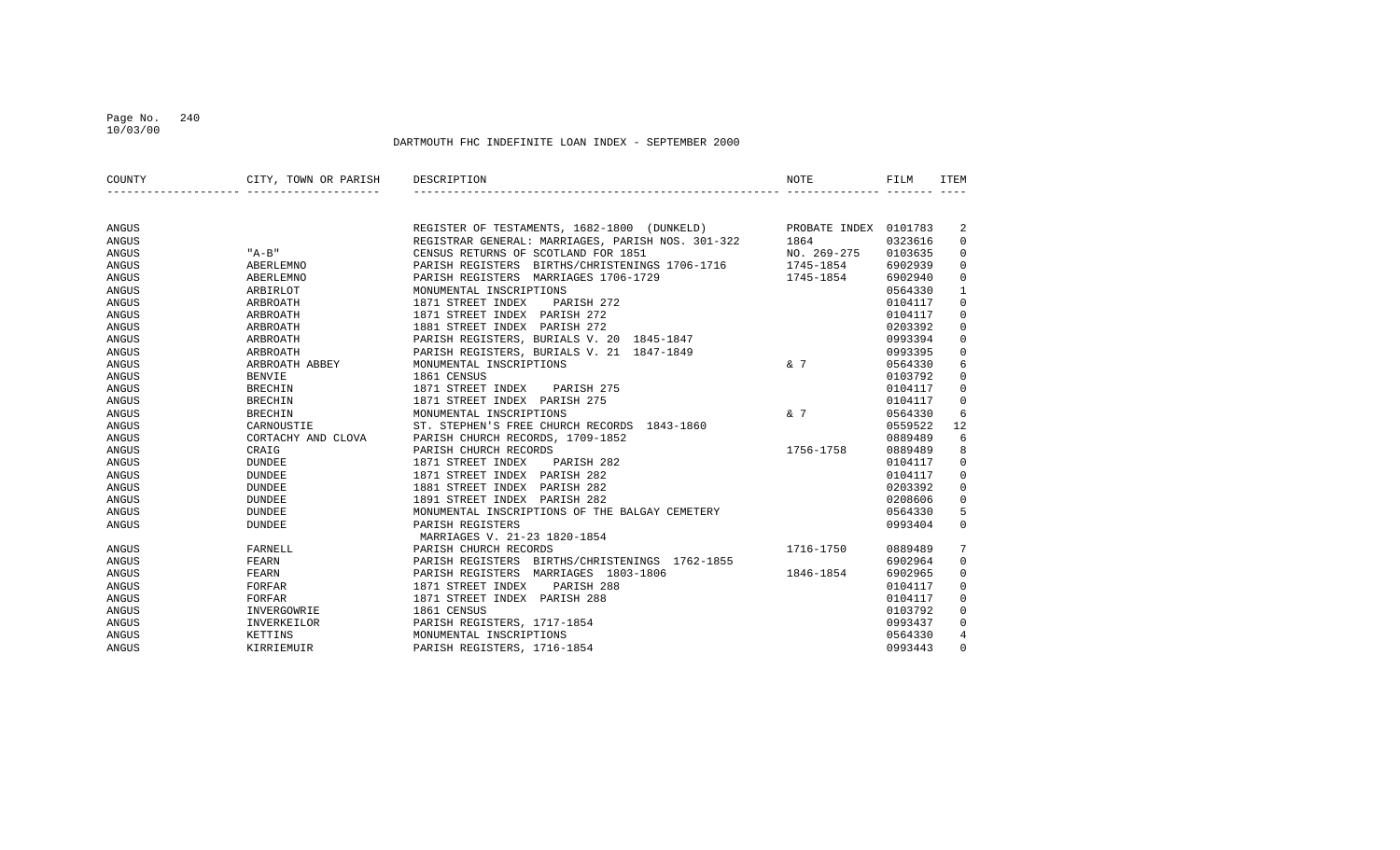#### Page No. 241 10/03/00

| COUNTY       | CITY, TOWN OR PARISH | DESCRIPTION                                        | NOTE      | FILM    | <b>ITEM</b> |
|--------------|----------------------|----------------------------------------------------|-----------|---------|-------------|
|              |                      |                                                    |           |         |             |
| ANGUS        | LATHAM               | UNITED ASSOCIATE CONGREGATION REGISTERS, BAPTISMS  | 1850-1856 | 0304671 | 17          |
| <b>ANGUS</b> | LATHAM               | UNITED ASSOCIATE CONGREGATION REGISTERS, MARRIAGES | 1850      | 0304671 | 17          |
| ANGUS        | LETHNOT              | 1861 CENSUS                                        |           | 0103792 | 0           |
| ANGUS        | LIFF                 | 1861 CENSUS                                        |           | 0103792 | $\mathbf 0$ |
| <b>ANGUS</b> | LIFF                 | 1891 STREET INDEX PARISH 301                       |           | 0208606 | 0           |
| <b>ANGUS</b> | LINTRATHEN           | 1861 CENSUS                                        |           | 0103792 | $\mathbf 0$ |
| ANGUS        | LOCHLEE              | 1861 CENSUS                                        |           | 0103792 | 0           |
| ANGUS        | LOGIE-PERT           | 1851 CENSUS                                        |           | 1042255 | 0           |
| ANGUS        | LOGIE-PERT           | 1861 CENSUS                                        |           | 0103792 | 0           |
| ANGUS        | LOGIE-PERT           | PARISH REGISTERS, 1717-1854                        |           | 0991895 | 0           |
| ANGUS        | LUNAN                | 1851 CENSUS                                        |           | 1042255 | $\mathbf 0$ |
| <b>ANGUS</b> | LUNAN                | 1861 CENSUS                                        |           | 0103792 | 0           |
| <b>ANGUS</b> | LUNDIE               | 1851 CENSUS                                        |           | 1042255 | 0           |
| <b>ANGUS</b> | LUNDIE               | 1861 CENSUS                                        |           | 0103792 | 0           |
| <b>ANGUS</b> | LUNDIE AND FOWLIS    | 1851 CENSUS                                        |           | 1042255 | 0           |
| ANGUS        | MAINS                | 1861 CENSUS                                        |           | 0103792 | 0           |
| <b>ANGUS</b> | MAINS                | 1891 STREET INDEX PARISH 307/1                     |           | 0208606 | 0           |
| <b>ANGUS</b> | MAINS & STRATHMARTIN | 1851 CENSUS                                        |           | 1042255 | 0           |
| <b>ANGUS</b> | MARYTON              | 1851 CENSUS                                        |           | 1042255 | $\mathbf 0$ |
| <b>ANGUS</b> | MARYTON              | 1861 CENSUS                                        |           | 0103792 | $\mathbf 0$ |
| <b>ANGUS</b> | MENMUIR              | 1851 CENSUS                                        |           | 1042255 | $\mathsf 0$ |
| ANGUS        | MENMUIR              | 1861 CENSUS                                        |           | 0103792 | 0           |
| ANGUS        | MONIFIETH            | 1861 CENSUS                                        |           | 0103792 | 0           |
| <b>ANGUS</b> | MONIFIETH            | 1891 STREET INDEX PARISH 310                       |           | 0208606 | 0           |
| <b>ANGUS</b> | MONIFIETH            | MONUMENTAL INSCRIPTIONS                            |           | 0564330 | 4           |
| <b>ANGUS</b> | MONIKIE              | 1861 CENSUS                                        |           | 0103792 | 0           |
| ANGUS        | MONIKIE              | 1871 CENSUS                                        |           | 0103949 | 0           |
| ANGUS        | MONTROSE             | 1861 CENSUS                                        |           | 0103793 | 0           |
| ANGUS        | MONTROSE             | 1871 CENSUS                                        |           | 0103949 | 0           |
| ANGUS        | MONTROSE             | 1871 STREET INDEX<br>PARISH 312                    |           | 0104117 | 0           |
| <b>ANGUS</b> | MONTROSE             | 1871 STREET INDEX<br>PARISH 312                    |           | 0104117 | 0           |
| <b>ANGUS</b> | MONTROSE             | 1881 STREET INDEX<br>PARISH 312                    |           | 0203392 | 0           |
| ANGUS        | MONTROSE             | 1891 STREET INDEX<br>PARISH 312                    |           | 0208606 | 0           |
| ANGUS        | MURROES              | 1861 CENSUS                                        |           | 0103793 | 0           |
| <b>ANGUS</b> | <b>MURROES</b>       | 1871 CENSUS                                        |           | 0103949 | $\Omega$    |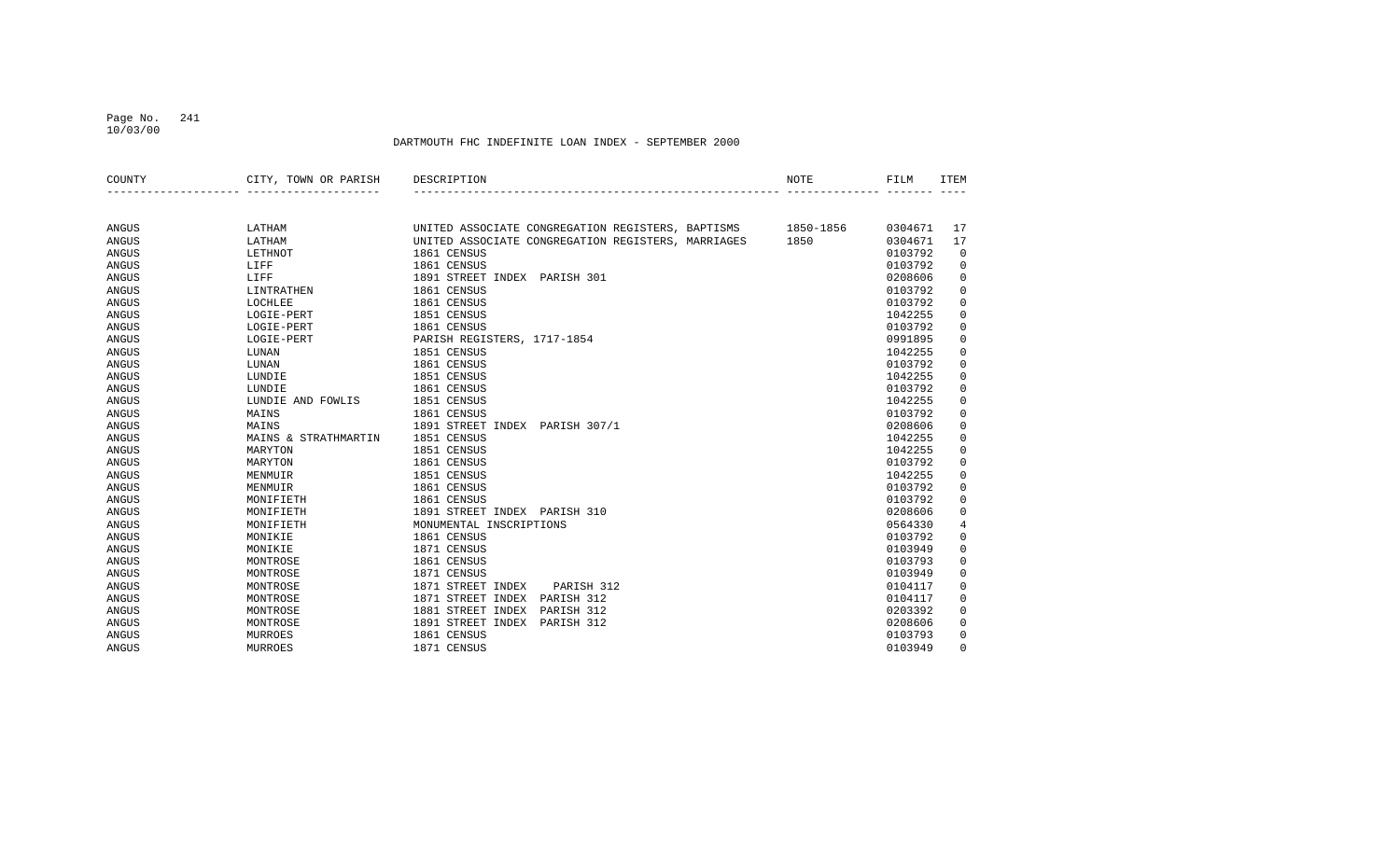#### Page No. 242 10/03/00

| COUNTY       | CITY, TOWN OR PARISH DESCRIPTION |                                                             | NOTE      | FILM    | <b>ITEM</b>    |
|--------------|----------------------------------|-------------------------------------------------------------|-----------|---------|----------------|
|              |                                  |                                                             |           |         |                |
| ANGUS        | MURROES                          | 1891 STREET INDEX PARISH 313                                |           | 0208606 | $\mathbf 0$    |
| ANGUS        | MURROES                          | MONUMENTAL INSCRIPTIONS                                     | & 7       | 0564330 | 6              |
| <b>ANGUS</b> | OATHLAW                          | PARISH REGISTERS, 1717-1854                                 |           | 0993502 | $\mathbf 0$    |
| ANGUS        | RESCOBIE                         | PARISH REGISTERS, 1688-1854                                 |           | 0993504 | $\mathbf{1}$   |
| ANGUS        | <b>RUTHVEN</b>                   | 1841 CENSUS                                                 |           | 1042682 | $\mathbf 0$    |
| <b>ANGUS</b> | <b>RUTHVEN</b>                   | PARISH REGISTERS, 1744-1854                                 |           | 0993504 | 2              |
| ANGUS        | ST. VIGEANS                      | 1841 CENSUS                                                 |           | 1042682 | $\mathbf 0$    |
| ANGUS        | <b>STRACATHRO</b>                | 1841 CENSUS                                                 |           | 1042682 | $\mathbf 0$    |
| ANGUS        | STRATHMARTINE                    | 1861 CENSUS                                                 |           | 0103793 | $\mathbf 0$    |
| ANGUS        | STRATHMARTINE                    | 1891 STREET INDEX PARISH 307/2                              |           | 0208606 | $\mathbf 0$    |
| ANGUS        | TANNADICE                        | 1841 CENSUS                                                 |           | 1042682 | $\mathbf 0$    |
| ANGUS        | TANNADICE                        | PARISH REGISTERS, 1694-1854                                 |           | 0993508 | $\mathsf 0$    |
| ANGUS        | TEALING                          | 1841 CENSUS                                                 |           | 1042682 | $\mathbf 0$    |
| ANGUS        | TEALING                          | MONUMENTAL INSCRIPTIONS                                     | & 7       | 0564330 | 6              |
| ARGYLL       |                                  | ABSTRACTS OF THE REGISTER OF SASINES FOR ARGYLE             |           | 1426081 | $\mathbf{1}$   |
| ARGYLL       |                                  | COMMISSARIOT RECORD OF THE ISLES, TESTAMENTS                | 1661-1800 | 0844771 | 3              |
| ARGYLL       |                                  | COMMISSARIOT RECORD, REGISTER OF TESTAMENTS                 | 1674-1800 | 0844771 | $\mathbf{3}$   |
| ARGYLL       |                                  | INDEX TO INVENTORIES OF ESTATES (PROBATE RECORDS) 1846-1865 |           | 1368215 | $\mathbf{3}$   |
| ARGYLL       |                                  | MONUMENTAL INSCRIPTIONS, PARISH REG., ETC.                  |           | 0844905 | 3              |
| ARGYLL       |                                  | REGISTER OF TESTAMENT INDEX, VARIOUS COMMISSARIOTS          | 1801-1823 | 0231259 | $\overline{4}$ |
| ARGYLL       | ACHARACLE                        | PARISH REGISTERS BIRTHS/CHRISTENINGS 1777-1861              |           | 6900834 | $\mathbf 0$    |
| ARGYLL       | APPIN                            | PARISH REGISTERS, BAPTISMS V. 1                             | 1751-1819 | 1041073 | $\mathbf{1}$   |
| ARGYLL       | APPIN                            | PARISH REGISTERS, BAPTISMS V. 2                             | 1819-1855 | 1041073 | 2              |
| ARGYLL       | APPIN                            | PARISH REGISTERS, MARRIAGES V. 1                            | 1767-1819 | 1041073 | $\mathbf{1}$   |
| ARGYLL       | APPIN                            | PARISH REGISTERS, MARRIAGES V. 2                            | 1821-1854 | 1041073 | 2              |
| ARGYLL       | ARDNAMURCHAN                     | 1881 STREET INDEX PARISH 505                                |           | 0203392 | $\mathbf 0$    |
| ARGYLL       | <b>BALLACHULISH</b>              | 1881 STREET INDEX PARISH 506                                |           | 0203392 | $\mathbf 0$    |
| ARGYLL       | CAMBELTOWN                       | 1871 STREET INDEX<br>PARISH 507                             |           | 0104117 | $\mathbf 0$    |
| ARGYLL       | CAMPBELTOWN                      | 1871 STREET INDEX PARISH 507                                |           | 0104117 | $\mathbf 0$    |
| ARGYLL       | CAMPBELTOWN                      | PARISH REGISTERS, BAPTISMS V. 2                             | 1771-1822 | 1041004 | $\mathbf 0$    |
| ARGYLL       | CAMPBELTOWN                      | PARISH REGISTERS, BAPTISMS & MARRIAGES 1728-1731 1741-1776  |           | 1041004 | $\mathbf 0$    |
| ARGYLL       | CAMPBELTOWN                      | PARISH REGISTERS, BAPTISMS & MARRIAGES V. 1                 | 1682-1771 | 1041004 | $\mathbf 0$    |
| ARGYLL       | CAMPBELTOWN                      | PARISH REGISTERS, BAPTISMS V. 4                             | 1776-1820 | 1041005 | $\mathbf 0$    |
| ARGYLL       | CAMPBELTOWN                      | PARISH REGISTERS, BAPTISMS V. 6                             | 1820-1839 | 1041005 | $\mathbf 0$    |
| ARGYLL       | CAMPBELTOWN                      | PARISH REGISTERS, BAPTISMS V. 7                             | 1832-1855 | 1041005 | $\Omega$       |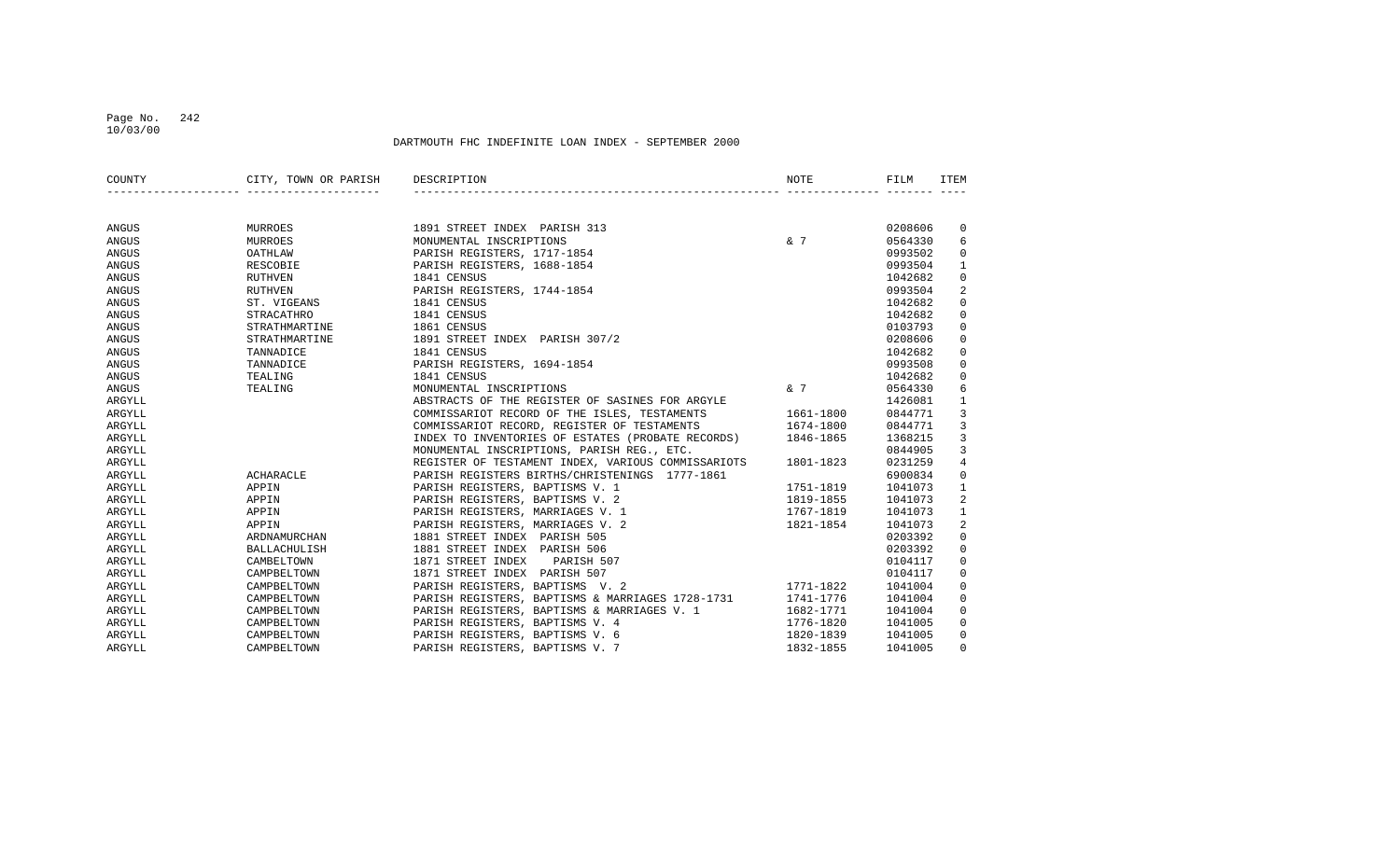#### Page No. 243 10/03/00

| COUNTY | CITY, TOWN OR PARISH DESCRIPTION |                                                             | NOTE      | FILM    | <b>ITEM</b>    |
|--------|----------------------------------|-------------------------------------------------------------|-----------|---------|----------------|
|        |                                  |                                                             |           |         |                |
| ARGYLL | CAMPBELTOWN                      | PARISH REGISTERS, BURIALS                                   | 1817-1854 | 1041005 | $\mathbf 0$    |
| ARGYLL | CAMPBELTOWN                      | PARISH REGISTERS, BURIALS                                   | 1773-1819 | 1041004 | $\overline{0}$ |
| ARGYLL | CAMPBELTOWN                      | PARISH REGISTERS, MARRIAGES                                 | 1820-1854 | 1041005 | 0              |
| ARGYLL | CAMPBELTOWN                      | PARISH REGISTERS, MARRIAGES                                 | 1771-1798 | 1041004 | $\mathbf 0$    |
| ARGYLL | CAMPBELTOWN                      | PARISH REGISTERS, MARRIAGES V. 5                            | 1776-1820 | 1041005 | $\mathsf 0$    |
| ARGYLL | COLL                             | PARISH REGISTERS, 1776-1856                                 |           | 1041082 | $\mathbf 0$    |
| ARGYLL | <b>DUROR</b>                     | PARISH REGISTERS, BAPTISMS V. 1                             | 1751-1819 | 1041073 | $\mathbf{1}$   |
| ARGYLL | <b>DUROR</b>                     | PARISH REGISTERS, BAPTISMS V. 2                             | 1819-1855 | 1041073 | 2              |
| ARGYLL | <b>DUROR</b>                     | PARISH REGISTERS, MARRIAGES V. 1                            | 1767-1819 | 1041073 | $\mathbf{1}$   |
| ARGYLL | DUROR                            | PARISH REGISTERS, MARRIAGES V. 2                            | 1821-1854 | 1041073 | 2              |
| ARGYLL | KILMALLIE                        | PARISH REGISTERS BIRTHS/CHRISTENINGS 1773-1875              |           | 6900458 | $\mathbf 0$    |
| ARGYLL | KILMENY                          | PARISH REGISTERS, 1802-1869                                 |           | 1041080 | $\mathbf{1}$   |
| ARGYLL | KILMORICH                        | PARISH REGISTERS                                            | 1692-1855 | 1041074 | $\mathbf{1}$   |
| ARGYLL | KILMORICH                        | PARISH REGISTERS, BAPTISMS AND MARRIAGES V. 1               | 1692-1819 | 1041073 | $\overline{3}$ |
| ARGYLL | KILMORICH                        | PARISH REGISTERS, BAPTISMS V. 3                             | 1819-1854 | 1041073 | $\overline{3}$ |
| ARGYLL | KILMORICH                        | PARISH REGISTERS, MARRIAGES V. 2 1694-1730 1750-1820        |           | 1041073 | $\overline{3}$ |
| ARGYLL | KILMORICH                        | PARISH REGISTERS, MARRIAGES V. 3                            | 1820-1854 | 1041073 | $\overline{3}$ |
| ARGYLL | KILNINIAN & KILMORE              | PARISH REGISTERS, 1766-1854                                 |           | 1041080 | $\overline{3}$ |
| ARGYLL | KINLOCHSPELVIE                   | PARISH REGISTERS, 1842-1854                                 |           | 1041080 | 10             |
| ARGYLL | LISMORE                          | 1881 STREET INDEX PARISH 525                                |           | 0203392 | $\mathbf 0$    |
| ARGYLL | LISMORE                          | PARISH REGISTERS, BAPTISMS V. 1                             | 1751-1819 | 1041073 | $\mathbf{1}$   |
| ARGYLL | LISMORE                          | PARISH REGISTERS, BAPTISMS V. 2                             | 1819-1855 | 1041073 | 2              |
| ARGYLL | LISMORE                          | PARISH REGISTERS, MARRIAGES V. 1                            | 1767-1819 | 1041073 | $\mathbf{1}$   |
| ARGYLL | LISMORE                          | PARISH REGISTERS, MARRIAGES V. 2                            | 1821-1854 | 1041073 | 2              |
| ARGYLL | LOCHGOILHEAD                     | PARISH REGISTERS                                            | 1692-1855 | 1041074 | $\mathbf{1}$   |
| ARGYLL | LOCHGOILHEAD                     | PARISH REGISTERS, BAPTISMS AND MARRIAGES V. 1               | 1692-1819 | 1041073 | $\overline{3}$ |
| ARGYLL | LOCHGOILHEAD                     | PARISH REGISTERS, BAPTISMS V. 3                             | 1819-1854 | 1041073 | $\overline{3}$ |
| ARGYLL | LOCHGOILHEAD                     | PARISH REGISTERS, MARRIAGES V. 2 1694-1730                  | 1750-1820 | 1041073 | 3              |
| ARGYLL | LOCHGOILHEAD                     | PARISH REGISTERS, MARRIAGES V. 3                            | 1820-1854 | 1041073 | 3              |
| ARGYLL | MORVERN                          | CHURCH RECORDS, INDEX, EXTRACTION BIRTHS & CHRIS. 1803-1856 |           | 6900465 | $\mathbf 0$    |
| ARGYLL | MORVERN                          | CHURCH RECORDS, INDEX, EXTRACTION MARRIAGES                 | 1804-1859 | 6900466 | $\mathbf 0$    |
| ARGYLL | MORVERN                          | PARISH REGISTERS                                            | 1803-1855 | 1041074 | $\overline{3}$ |
| ARGYLL | MUCKAIRN                         | KIRK SESSION RECORDS, BIRTH & BAPTISMS 1775-1826            |           | 0304667 | 6              |
| ARGYLL | MUCKAIRN                         | KIRK SESSION RECORDS, MARRIAGES 1785-1813                   |           | 0304667 | 6              |
| ARGYLL | MUCKAIRN                         | PARISH REGISTERS                                            | 1746-1854 | 1041074 | 5              |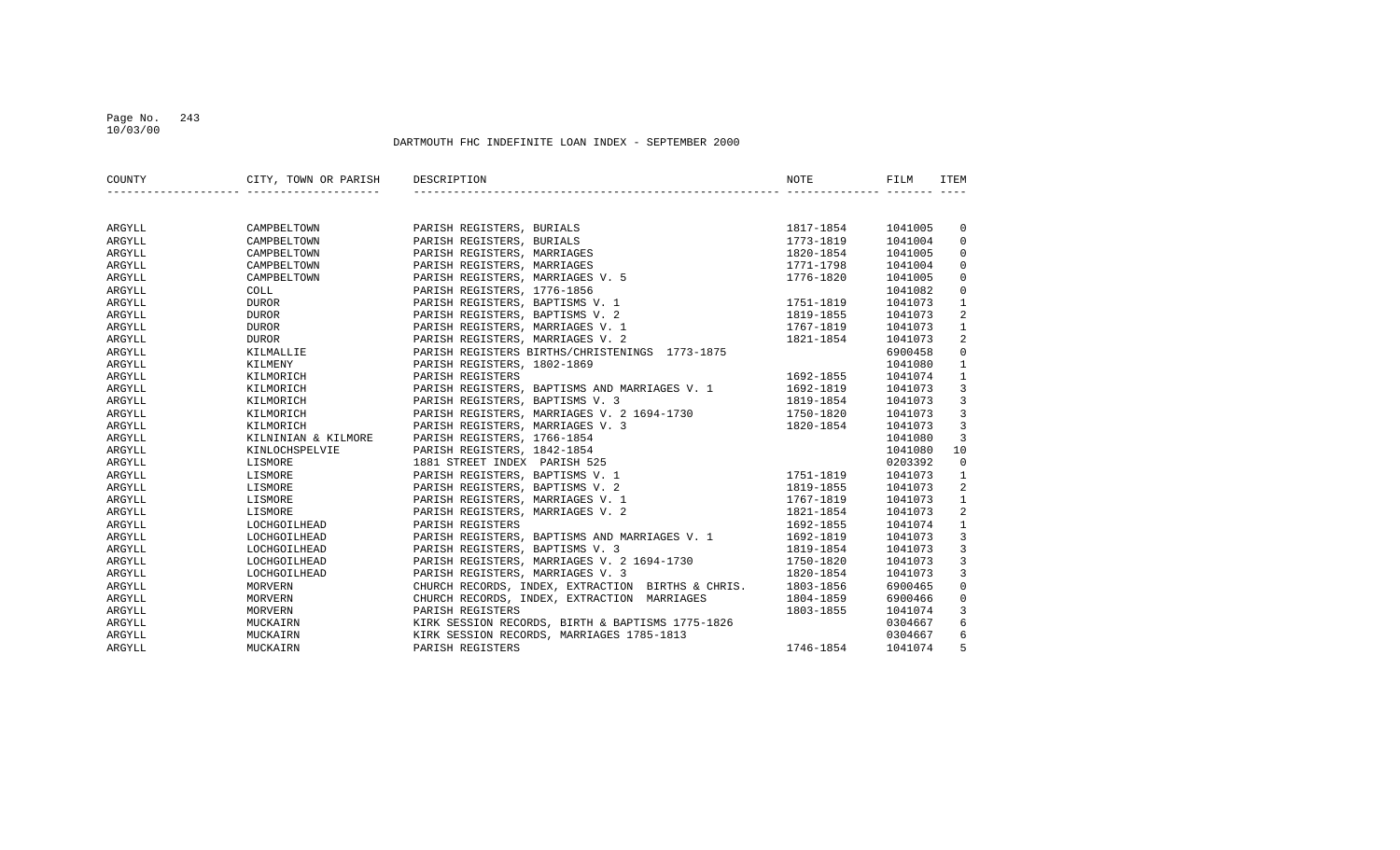#### Page No. 244 10/03/00

|            | COUNTY CITY, TOWN OR PARISH DESCRIPTION | <b>NOTE</b> | FILM | ITEM           |
|------------|-----------------------------------------|-------------|------|----------------|
|            |                                         |             |      |                |
| ARGYLL     |                                         |             |      | 7              |
| ARGYLL     |                                         |             |      | 7              |
| ARGYLL     |                                         |             |      | 5              |
| ARGYLL     |                                         |             |      | 6              |
| ARGYLL     |                                         |             |      | $\mathbf{1}$   |
| ARGYLL     |                                         |             |      | 7              |
| ARGYLL     |                                         |             |      | 9              |
| ARGYLL     |                                         |             |      | 0              |
| ARGYLL     |                                         |             |      | $\mathbf 0$    |
| ARGYLL     |                                         |             |      | 4              |
| ARGYLL     |                                         |             |      | 3              |
| ARGYLL     |                                         |             |      | $\,4$          |
| ARGYLL     |                                         |             |      | $\,4$          |
| ARGYLL     |                                         |             |      | 8              |
| ARGYLL     |                                         |             |      | 9              |
| ARGYLL     |                                         |             |      | 0              |
| ARGYLL     |                                         |             |      | $\mathbf 0$    |
| ARGYLL     |                                         |             |      | 2              |
| ARGYLL     |                                         |             |      | $\overline{a}$ |
| AYR        |                                         |             |      | 0              |
| AYR        |                                         |             |      | 0              |
| AYR        |                                         |             |      | 0              |
| AYR        |                                         |             |      | 0              |
| AYR        |                                         |             |      | $\mathbf 0$    |
| AYR        |                                         |             |      | 0              |
| AYR        |                                         |             |      | 0              |
| <b>AYR</b> |                                         |             |      | $\mathbf 0$    |
| AYR        |                                         |             |      | 0              |
| <b>AYR</b> |                                         |             |      | 0              |
| <b>AYR</b> |                                         |             |      | 0              |
| <b>AYR</b> |                                         |             |      | $\mathsf 0$    |
| AYR        |                                         |             |      | 0              |
| AYR        |                                         |             |      | 0              |
| AYR        |                                         |             |      | $\mathbf{1}$   |
| AYR        |                                         |             |      | $\mathbf 0$    |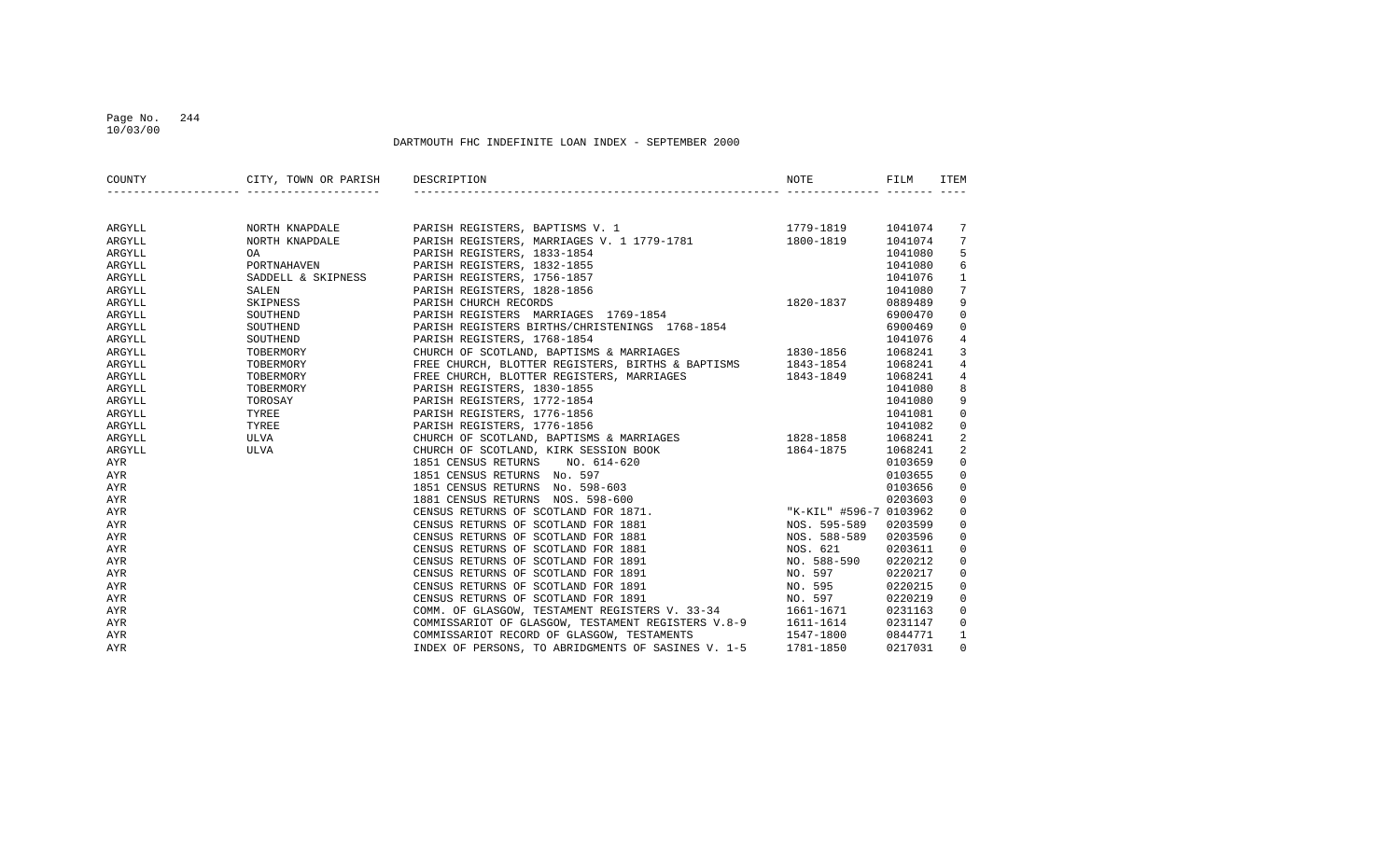#### Page No. 245 10/03/00

| COUNTY | CITY, TOWN OR PARISH DESCRIPTION |                                                                                                                                                          | NOTE        | FILM    | ITEM                |
|--------|----------------------------------|----------------------------------------------------------------------------------------------------------------------------------------------------------|-------------|---------|---------------------|
|        |                                  |                                                                                                                                                          |             |         |                     |
| AYR    |                                  |                                                                                                                                                          |             | 0844905 | 3                   |
| AYR    |                                  | MONUMENTAL INSCRIPTIONS, PARISH REG., ETC.<br>REGISTER OF TESTAMENT INDEX, COMM. OF GLASGOW 1801-1823<br>CENSUS RETURNS OF SCOTLAND FOR 1851 NO. 576-581 |             | 0231259 | $\mathbf{1}$        |
| AYR    | $"A-B"$                          |                                                                                                                                                          |             | 0103651 | 0                   |
| AYR    | "BE-COY"                         | CENSUS RETURNS OF SCOTLAND FOR 1841                                                                                                                      | NO. 581-583 | 0101815 | 0                   |
| AYR    | "C-KILB"                         | CENSUS RETURNS OF SCOTLAND FOR 1841                                                                                                                      | NO. 593-596 | 0101817 | $\mathbf 0$         |
| AYR    | $"$ CRA-F $"$                    | CENSUS RETURNS OF SCOTLAND FOR 1841                                                                                                                      | NO. 584-592 | 0101816 | $\mathbf 0$         |
| AYR    | " D"                             | CENSUS RETURNS OF SCOTLAND FOR 1861                                                                                                                      | NO. 585-591 | 0103801 | 0                   |
| AYR    | "DUN-G"                          | CENSUS RETURNS OF SCOTLAND FOR 1851                                                                                                                      | NO. 590-594 | 0103653 | 0                   |
| AYR    | $"F-I"$                          | CENSUS RETURNS OF SCOTLAND FOR 1861                                                                                                                      | NO. 592-595 | 0103802 | 0                   |
| AYR    | " F-I "                          | CENSUS RETURNS OF SCOTLAND FOR 1871                                                                                                                      | NO. 592-595 | 0103961 | 0                   |
| AYR    | " I-K"                           | CENSUS RETURNS OF SCOTLAND FOR 1851                                                                                                                      | NO. 595-596 | 0103654 | $\mathbf 0$         |
| AYR    | "K-KIL"                          | CENSUS RETURNS OF SCOTLAND FOR 1861                                                                                                                      | NO. 596-597 | 0103803 | $\mathsf 0$         |
| AYR    | "KIL-KIR"                        | CENSUS RETURNS OF SCOTLAND FOR 1861                                                                                                                      | NO. 598-601 | 0103804 | $\mathbf 0$         |
| AYR    | "KILM-KIR"                       | CENSUS RETURNS OF SCOTLAND FOR 1871                                                                                                                      | NO. 598-601 | 0103963 | $\mathbf 0$         |
| AYR    | $"N-R"$                          | CENSUS RETURNS OF SCOTLAND FOR 1861                                                                                                                      | NO. 608-611 | 0103806 | $\mathbf 0$         |
| AYR    | $"N-R"$                          | NO. 608-611<br>CENSUS RETURNS OF SCOTLAND FOR 1871                                                                                                       |             | 0103965 | 0                   |
| AYR    | "R-SOR"                          | NO. 611-613<br>CENSUS RETURNS OF SCOTLAND FOR 1851                                                                                                       |             | 0103658 | 0                   |
| AYR    | ARDROSSAN                        | 1841 CENSUS                                                                                                                                              |             | 1042730 | 0                   |
| AYR    | ARDROSSAN                        | PARISH REGISTERS, 1734-1854                                                                                                                              |             | 1041327 | 2                   |
| AYR    | ARDROSSAN                        | PARISH REGISTERS, V.3 MARRIAGES 1846-1854                                                                                                                |             | 1041328 | $\mathbf{1}$        |
| AYR    | ARDROSSAN                        | PARISH REGISTERS: MARRIAGES, 1846-1854 V. 3                                                                                                              |             | 1041328 | $\mathbf{1}$        |
| AYR    | ARDROSSAN                        | TOMBSTONE INSCRIPTIONS, 1744-1916 SALTCOATS CHURCH                                                                                                       |             | 0874437 | 9                   |
| AYR    | AUCHINLECK                       | CHURCH RECORDS, INDEX, EXTRACTION BIRTHS & CHRIS. 1693-1870                                                                                              |             | 6900508 | $\mathbf 0$         |
| AYR    | AUCHINLECK                       | CHURCH RECORDS, INDEX, EXTRACTION MARRIAGES 1693-1855                                                                                                    |             | 6901989 | $\mathsf{O}\xspace$ |
| AYR    | AUCHINLECK                       | PARISH REGISTERS, 1693-1855                                                                                                                              |             | 1041328 | 3                   |
| AYR    | AUCHINLECK                       | PARISH REGISTERS, 1693-1855                                                                                                                              |             | 1041328 | 3                   |
| AYR    | AYR                              | 1841 CENSUS E.D. 1-4                                                                                                                                     |             | 1042730 | $\mathbf 0$         |
| AYR    | AYR                              | 1841 CENSUS E.D. 4-11                                                                                                                                    |             | 1042731 | 0                   |
| AYR    | AYR                              | 1871 STREET INDEX<br>PARISH 578                                                                                                                          |             | 0104117 | 0                   |
| AYR    | AYR                              | 1871 STREET INDEX PARISH 578                                                                                                                             |             | 0104117 | 0                   |
| AYR    | AYR                              | 1881 STREET INDEX PARISH 578                                                                                                                             |             | 0203392 | 0                   |
| AYR    | AYR                              | 1891 STREET INDEX PARISH 578                                                                                                                             |             | 0208606 | 0                   |
| AYR    | AYR                              | COMPUTER PRINTOUT CHURCH RECORDS 1664-1854                                                                                                               |             | 6900403 | $\mathbf 0$         |
| AYR    | AYR                              | COMPUTER PRINTOUT CHURCH RECORDS 1687-1854                                                                                                               | MARRIAGES   | 6900404 | $\mathbf 0$         |
| AYR    | AYR                              | PARISH REGISTERS, BAPTISMS 1664-1736                                                                                                                     |             | 1041329 | $\mathbf 0$         |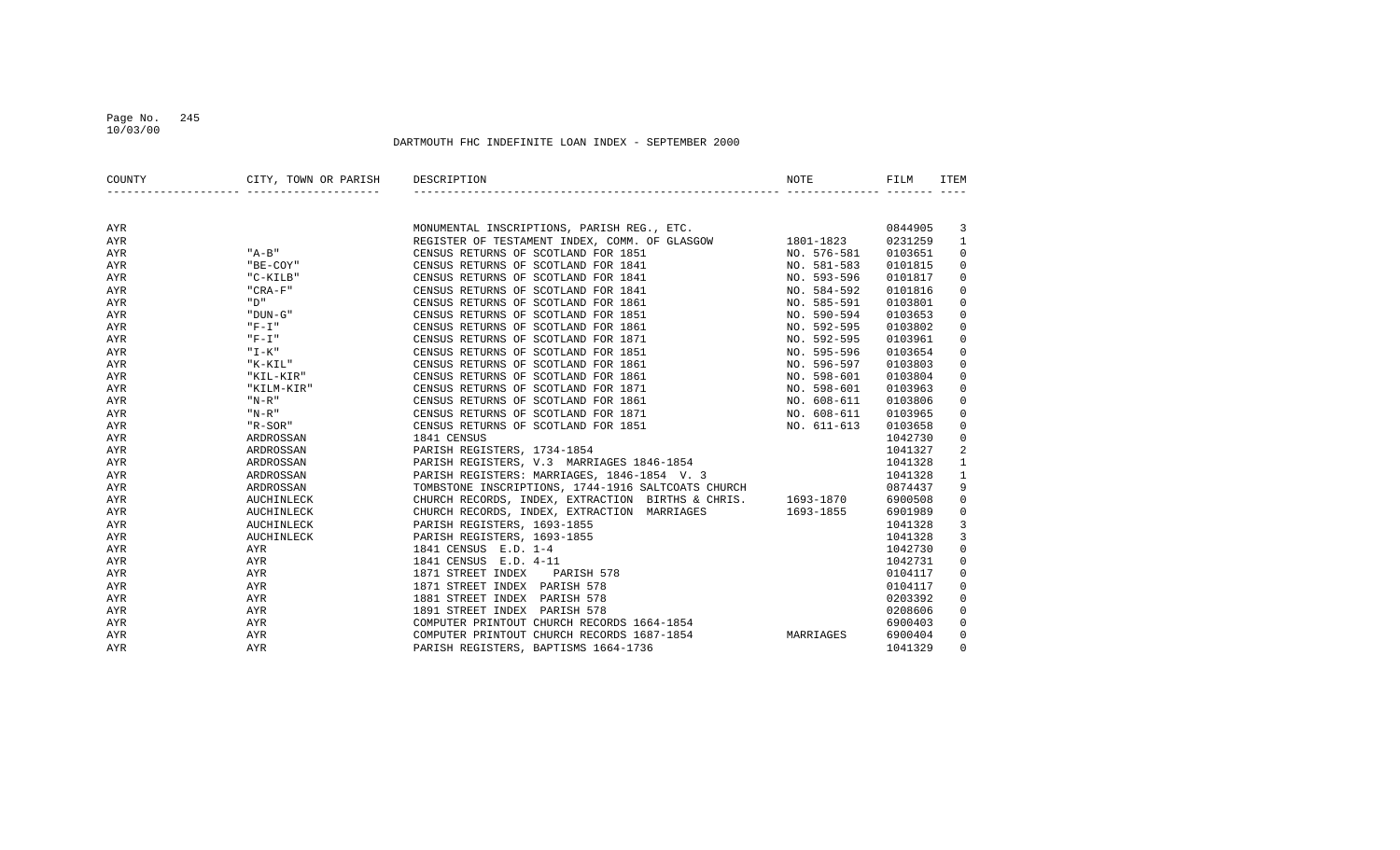#### Page No. 246 10/03/00

| COUNTY | CITY, TOWN OR PARISH | DESCRIPTION                                              | <b>NOTE</b>   | FILM    | ITEM           |
|--------|----------------------|----------------------------------------------------------|---------------|---------|----------------|
|        |                      |                                                          |               |         |                |
| AYR    | AYR                  | PARISH REGISTERS, BAPTISMS 1721-1819                     |               | 1041330 | $\mathbf 0$    |
| AYR    | AYR                  | PARISH REGISTERS, MARRIAGES, DEATHS & BAPTISMS 1687-1840 |               | 1041331 | $\mathbf 0$    |
| AYR    | <b>BALLANTRAE</b>    | 1841 CENSUS                                              |               | 1042731 | 0              |
| AYR    | <b>BARR</b>          | 1841 CENSUS                                              |               | 1042731 | $\mathbf 0$    |
| AYR    | <b>BARR</b>          | CHURCH OF SCOTLAND, KIRK SESSION MINUTES 1653-1698       |               | 1068241 | 5              |
| AYR    | BARR                 | CHURCH OF SCOTLAND, MARRIAGE PROCLAIMATIONS              | 1855-1858     | 1068241 | 5              |
| AYR    | BEITH                | 1841 CENSUS                                              |               | 1042732 | $\mathbf 0$    |
| AYR    | BEITH                | PARISH REGISTERS, BAPTISMS & MARRIAGES                   | 1701-1854     | 1041335 | $\mathbf{1}$   |
| AYR    | BEITH                | PRINTOUTS BIRTHS & CHRISTENINGS 1661-1854                |               | 6901122 | $\mathbf 0$    |
| AYR    | BEITH                | PRINTOUTS MARRIAGES 1659-1854                            |               | 6901909 | $\mathsf 0$    |
| AYR    | COLMONELL            | 1841 CENSUS                                              |               | 1042732 | $\mathbf 0$    |
| AYR    | COLMONELL            | PARISH REGISTERS, 1759-1854                              |               | 1041335 | $\overline{4}$ |
| AYR    | COYLTON              | 1841 CENSUS                                              |               | 1042732 | 0              |
| AYR    | COYLTON              | PARISH REGISTERS, 1723-1855                              |               | 1041336 | $\mathbf{1}$   |
| AYR    | CRAIGIE              | 1841 CENSUS                                              |               | 1042732 | 0              |
| AYR    | CRAIGIE              | PARISH REGISTERS, 1679-1854                              |               | 1041336 | $\overline{4}$ |
| AYR    | DAILLY               | 1841 CENSUS                                              |               | 1042732 | $\mathbf 0$    |
| AYR    | DAILLY               | A SOUTH AYRSHIRE PARISH                                  |               | 1426081 | 7              |
| AYR    | DALLRY               | 1871 STREET INDEX<br>PARISH 587                          |               | 0104117 | $\mathbf 0$    |
| AYR    | DALMELLINGTON        | 1841 CENSUS                                              |               | 1042732 | $\mathbf 0$    |
| AYR    | DALRY                | 1841 CENSUS                                              |               | 1042733 | $\mathbf 0$    |
| AYR    | DALRY                | 1871 STREET INDEX PARISH 587                             |               | 0104117 | $\mathbf 0$    |
| AYR    | DALRY                | COMPUTER PRINTOUT CHURCH RECORDS 1679-1855               | MARRIAGES     | 6900515 | $\mathbf 0$    |
| AYR    | DALRY                | COMPUTER PRINTOUT CHURCH RECORDS 1680-1855               |               | 6901090 | $\mathbf 0$    |
| AYR    | DALRY                | PARISH REGISTERS, 1679-1855                              |               | 1041338 | $\mathbf{1}$   |
| AYR    | DALRYMPLE            | 1841 CENSUS                                              |               | 1042733 | $\mathbf 0$    |
| AYR    | DALRYMPLE            | PARISH REGISTERS, 1699-1854                              |               | 1041338 | $\overline{4}$ |
| AYR    | DREGHORN             | 1841 CENSUS                                              |               | 1042733 | $\mathbf 0$    |
| AYR    | DREGHORN             | COMPUTER PRINTOUTS OF PARISH REGISTERS                   | <b>BIRTHS</b> | 6900518 | $\mathbf 0$    |
| AYR    | DREGHORN             | COMPUTER PRINTOUTS OF PARISH REGISTERS                   | MARRIAGES     | 6900519 | $\mathbf 0$    |
| AYR    | DREGHORN             | PARISH REGISTERS, 1749-1854                              |               | 1041339 | $\mathbf{1}$   |
| AYR    | DUNDONALD            | 1841 CENSUS                                              |               | 1042733 | $\mathbf 0$    |
| AYR    | DUNDONALD            | 1871 CENSUS RETURNS                                      | PARISH 590    | 0103960 | $\mathbf 0$    |
| AYR    | DUNDONALD            | PARISH REGISTERS, BAPTISMS, MARRIAGES & DEATHS           | 1819-1855     | 1041340 | $\mathbf 0$    |
| AYR    | DUNDONALD            | PARISH REGISTERS, BAPTISMS, MARRIAGES & DEATHS           | 1673-1821     | 1041339 | 3              |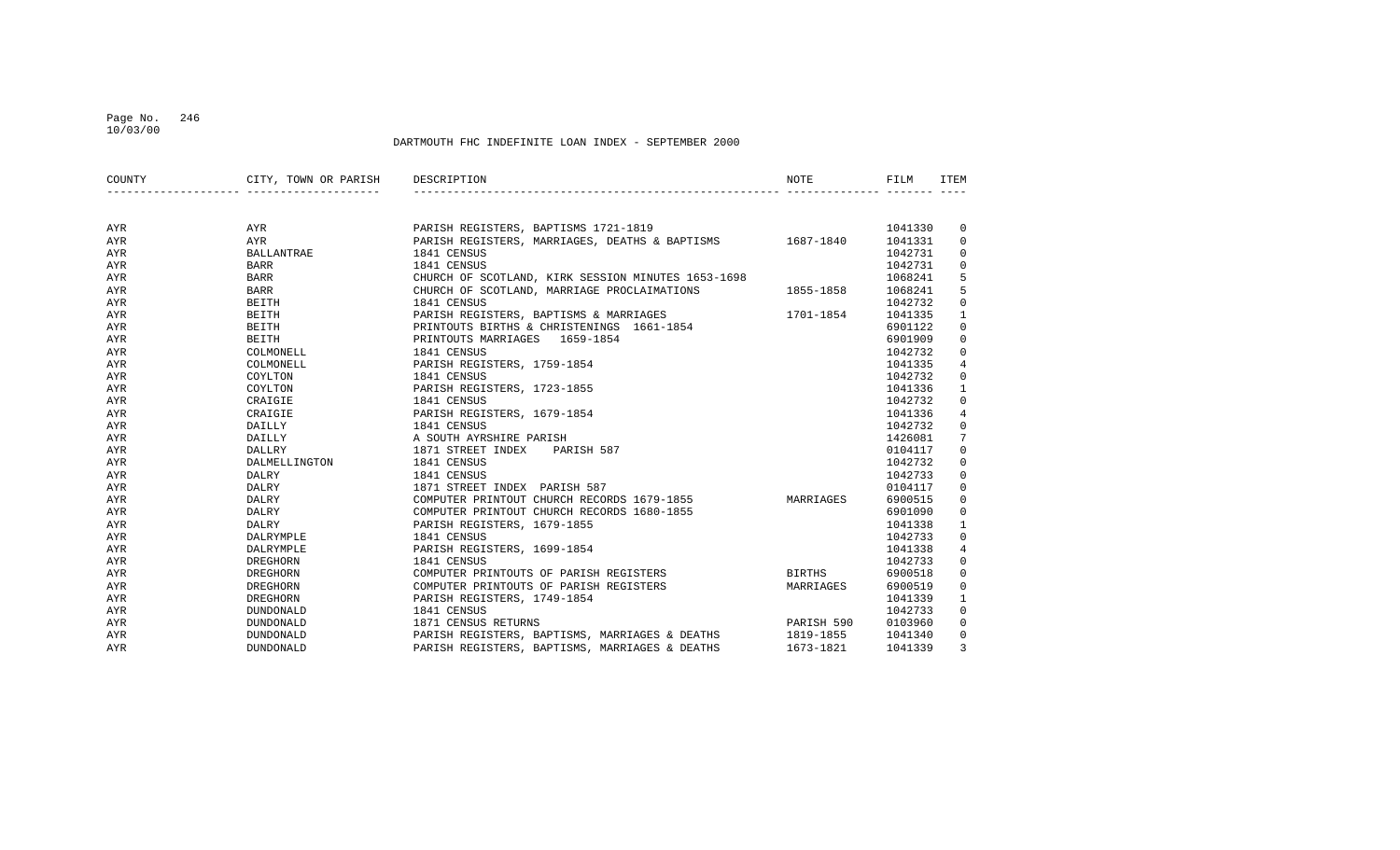#### Page No. 247 10/03/00

| COUNTY     | CITY, TOWN OR PARISH DESCRIPTION |                                                              | NOTE       | FILM    | <b>ITEM</b> |
|------------|----------------------------------|--------------------------------------------------------------|------------|---------|-------------|
|            |                                  |                                                              |            |         |             |
| AYR        | DUNDONALD                        | PRINTOUTS BIRTHS AND CHRISTENINGS 1673-1855                  |            | 6900520 | 0           |
| AYR        | DUNDONALD                        | PRINTOUTS MARRIAGES 1676-1854                                |            | 6901994 | $\mathbf 0$ |
| AYR        | <b>DUNLOP</b>                    | 1841 CENSUS                                                  |            | 1042733 | 0           |
| AYR        | DUNLOP                           | 1871 CENSUS RETURNS                                          | PARISH 591 | 0103960 | $\mathbf 0$ |
| AYR        | <b>DUNLOP</b>                    | CHURCH RECORDS, INDEX, EXTRACTION MARRIAGES                  | 1700-1854  | 6902207 | $\mathsf 0$ |
| AYR        | DUNLOP                           | PARISH REGISTERS, 1700-1854                                  |            | 1041341 | 0           |
| AYR        | DUNLOP                           | PRE-1855 GRAVESTONE INSCRITPIONS                             |            | 6036500 | 0           |
| AYR        | DUNLOP                           | PRINTOUTS BIRTHS AND CHRISTENINGS 1701-1854                  |            | 6900521 | 0           |
| AYR        | DUNLOP                           | PRINTOUTS MARRIAGES 1700-1854                                |            | 6902138 | $\mathbf 0$ |
| AYR        | FAIRLIE<br>(LARGS)               | FREE CHURCH REGISTERS, BIRTHS, MARRIAGES & DEATHS            |            | 0304671 | 5           |
| AYR        | FENWICK                          | 1841 CENSUS                                                  |            | 1042733 | 0           |
| AYR        | FENWICK                          | PARISH REGISTERS, 1643-1854                                  |            | 1041376 | 0           |
| AYR        | FENWICK                          | PRE-1855 GRAVESTONE INSCRITPIONS                             |            | 6036500 | 0           |
| AYR        | GALSTON                          | 1841 CENSUS                                                  |            | 1042734 | 0           |
| AYR        | GALSTON                          | CHURCH RECORDS, INDEX, EXTRACTION BIRTHS & CHRIST. 1670-1854 |            | 6902208 | $\mathbf 0$ |
| AYR        | GALSTON                          | CHURCH RECORDS, INDEX, EXTRACTION MARRIAGES                  | 1693-1854  | 6900522 | $\mathsf 0$ |
| AYR        | GALSTON                          | HISTORY OF GALSTON PARISH CHURCH                             |            | 6035666 | 0           |
| AYR        | GALSTON                          | PARISH REGISTERS, 1670-1854                                  |            | 1041377 | 0           |
| AYR        | GALSTON                          | PARISH REGISTERS                                             | 1670-1854  | 1041377 | $\mathbf 0$ |
|            |                                  | BAPT. MARR. DEATHS                                           |            |         |             |
| <b>AYR</b> | GALSTON                          | PARISH REGISTERS                                             | 1828-1848  | 1041378 | $\Omega$    |
|            |                                  | MARRIAGES V. 5                                               |            |         |             |
| AYR        | GALSTON                          | PRE-1855 GRAVESTONE INSCRITPIONS                             |            | 6036500 | 0           |
| AYR        | GIRVAN                           | 1841 CENSUS                                                  |            | 1042734 | 0           |
| AYR        | IRVINE                           | 1841 CENSUS                                                  |            | 1042734 | 0           |
| AYR        | IRVINE                           | PRINTOUTS BIRTHS AND CHRISTENINGS 1687-1854                  |            | 6900524 | 0           |
| AYR        | IRVING                           | PRINTOUTS MARRIAGES 1721-1875 2 FICHE                        |            | 6900409 | 0           |
| AYR        | IRVING                           | RELIEF CHURCH RECORDS                                        | 1777-1877  | 0889478 | 3           |
| AYR        | KILBIRNIE                        | 1841 CENSUS                                                  |            | 1042734 | 0           |
| AYR        | KILBIRNIE                        | PARISH REGISTERS, 1688-1854                                  |            | 1041381 | 0           |
| AYR        | KILMARNOCK                       | 1841 CENSUS                                                  |            | 1042735 | $\mathbf 0$ |
| AYR        | KILMARNOCK                       | 1841 CENSUS RETURNS                                          |            | 0101818 | 0           |
| AYR        | KILMARNOCK                       | 1871 STREET INDEX<br>PARISH 597                              |            | 0104117 | $\mathbf 0$ |
| AYR        | KILMARNOCK                       | 1871 STREET INDEX PARISH 597                                 |            | 0104117 | $\mathbf 0$ |
| AYR        | KILMARNOCK                       | 1881 CENSUS RETURNS E.D. 14-38                               | PARISH 597 | 0203602 | $\Omega$    |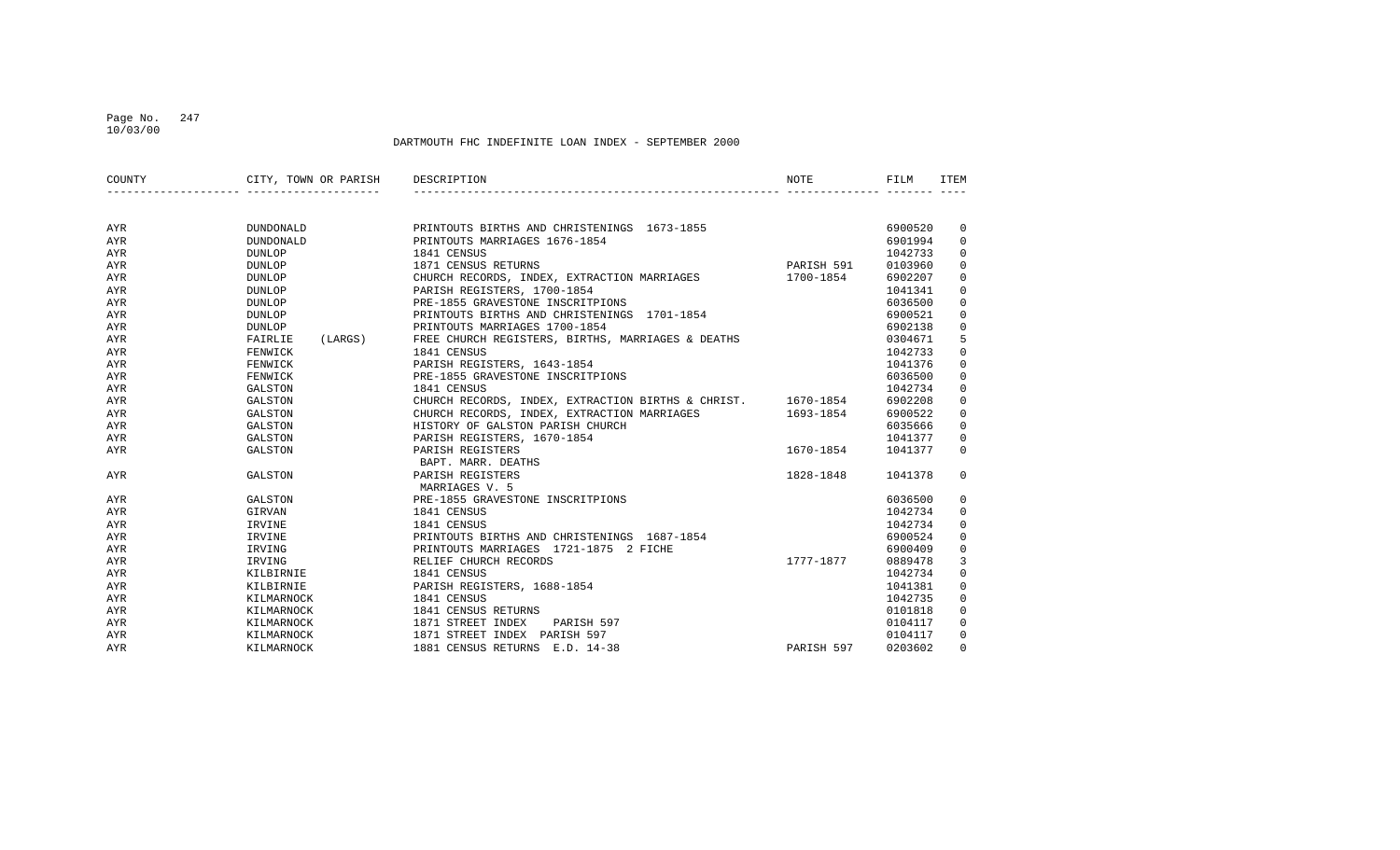#### Page No. 248 10/03/00

| COUNTY     | CITY, TOWN OR PARISH | DESCRIPTION                                       | NOTE      | FILM    | ITEM                |
|------------|----------------------|---------------------------------------------------|-----------|---------|---------------------|
|            |                      |                                                   |           |         |                     |
| AYR        | KILMARNOCK           | 1881 STREET INDEX PARISH 597                      |           | 0203392 | 0                   |
| AYR        | KILMARNOCK           | 1891 STREET INDEX PARISH 597                      |           | 0208606 | $\mathbf 0$         |
| AYR        | KILMARNOCK           | MIDWIFE'S BIRTH REGISTER INDEX, 1777-1829         |           | 1068241 | 10                  |
| AYR        | KILMARNOCK           | PARISH REGISTERS, BAPTISMS 1640-1777              |           | 1041385 | $\mathbf 0$         |
| AYR        | KILMARNOCK           | PARISH REGISTERS, BAPTISMS 1819-1854              |           | 1041387 | $\mathbf 0$         |
| AYR        | KILMARNOCK           | PARISH REGISTERS, BAPTISMS 1832-1892              |           | 1041388 | $\mathbf{1}$        |
| AYR        | KILMARNOCK           | PARISH REGISTERS, BAPTISMS V. 3,4                 | 1777-1820 | 1041386 | $\mathbf 0$         |
| AYR        | KILMARNOCK           | PARISH REGISTERS, DEATHS V. 6 1728-1764           | 1781-1820 | 1041386 | $\mathbf 0$         |
| AYR        | KILMARNOCK           | PARISH REGISTERS, MARRIAGES 1820-1829             |           | 1041387 | $\mathbf 0$         |
| AYR        | KILMARNOCK           | PARISH REGISTERS, MARRIAGES 1829-1854             |           | 1041388 | $\mathbf{1}$        |
| <b>AYR</b> | KILMARNOCK           | PARISH REGISTERS, MARRIAGES V. 5,6                | 1687-1820 | 1041386 | 0                   |
| AYR        | KILMARNOCK           | PRE-1855 GRAVESTONE INSCRITPIONS                  |           | 6036500 | $\mathbf 0$         |
| AYR        | KILMAURS             | 1841 CENSUS                                       |           | 1042735 | $\mathbf 0$         |
| AYR        | KILMAURS             | KILMAURS, PARISH & BURGH                          |           | 1426081 | $\overline{4}$      |
| AYR        | KILMAURS             | PRE-1855 GRAVESTONE INSCRITPIONS                  |           | 6036500 | $\overline{0}$      |
| AYR        | KILMAURS             | UNITED PRESBYTERIAN REGISTER, BAPTISMS            | 1732-1847 | 0304671 | 12                  |
| AYR        | KILMAURS             | UNITED PRESBYTERIAN REGISTER, MARRIAGES           | 1741-1867 | 0304671 | 12                  |
| AYR        | KILWINNING           | 1841 CENSUS                                       |           | 1042736 | $\mathsf 0$         |
| AYR        | KILWINNING           | PARISH REGISTERS, 1669-1855                       |           | 1041389 | $\mathbf 0$         |
| AYR        | KIRKMICHAEL          | 1841 CENSUS                                       |           | 1042736 | $\mathbf 0$         |
| AYR        | KIRKMICHAEL          | 1891 CENSUS                                       |           | 0220221 | $\mathsf 0$         |
| AYR        | KIRKOSWALD           | 1841 CENSUS                                       |           | 1042736 | $\mathbf 0$         |
| AYR        | KIRKOSWALD           | 1891 CENSUS                                       |           | 0220221 | $\mathbf 0$         |
| AYR        | LARGS                | 1841 CENSUS                                       |           | 1042736 | $\mathbf 0$         |
| AYR        | LARGS                | 1861 CENSUS                                       |           | 0103805 | $\mathbb O$         |
| AYR        | LARGS                | 1871 CENSUS                                       |           | 0103964 | $\mathbf 0$         |
| AYR        | LARGS                | 1891 CENSUS                                       |           | 0220221 | $\mathbf 0$         |
| AYR        | LOUDOUN              | 1841 CENSUS                                       |           | 1042736 | $\mathsf 0$         |
| AYR        | LOUDOUN              | 1861 CENSUS                                       |           | 0103805 | $\mathsf{O}\xspace$ |
| AYR        | LOUDOUN              | 1871 CENSUS                                       |           | 0103964 | $\mathbf 0$         |
| AYR        | LOUDOUN              | CHURCH RECORDS, INDEX, EXTRACTION BIRTHS & CHRIS. | 1673-1855 | 6900529 | 0                   |
| AYR        | LOUDOUN              | CHURCH RECORDS, INDEX, EXTRACTION MARRIAGES       | 1673-1854 | 6900413 | 0                   |
| AYR        | LOUDOUN              | PARISH REGISTERS                                  | 1796-1820 | 1041393 | $\mathbf 0$         |
|            |                      | BAPTISMS AND MARRIAGES V. 2                       |           |         |                     |
| AYR        | LOUDOUN              | PARISH REGISTERS<br>BAPTISMS V. 1                 | 1673-1792 | 1041393 | 0                   |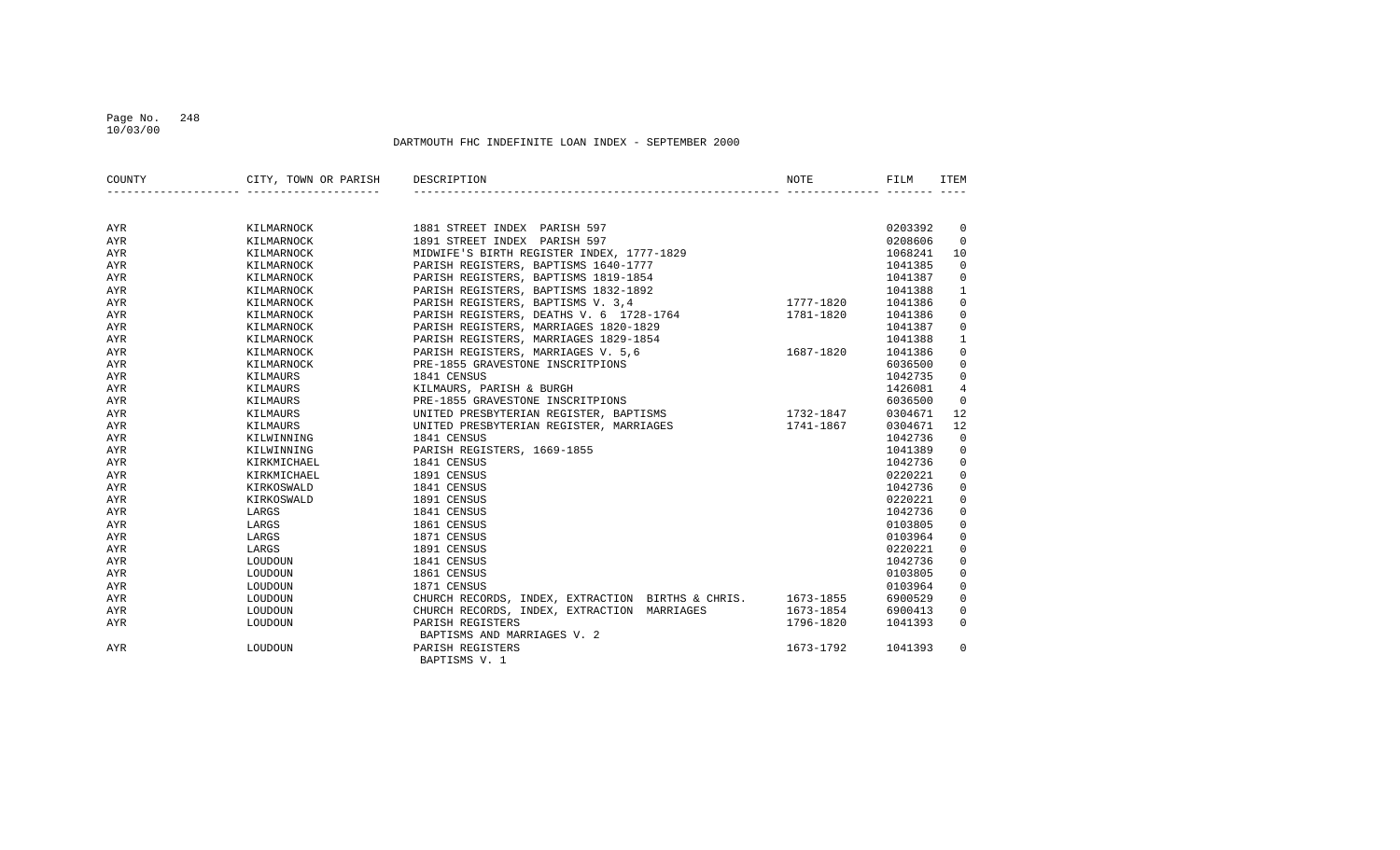## Page No. 249

10/03/00

| COUNTY     | CITY, TOWN OR PARISH | DESCRIPTION                                | NOTE      | FILM    | ITEM         |
|------------|----------------------|--------------------------------------------|-----------|---------|--------------|
|            |                      |                                            |           |         |              |
| AYR        | LOUDOUN              | PARISH REGISTERS<br>BAPTISMS V. 3          | 1820-1855 | 1041394 | $\mathbf 0$  |
| AYR        | LOUDOUN              | PARISH REGISTERS<br>DEATHS V. 4            | 1811-1857 | 1041394 | 0            |
| AYR        | LOUDOUN              | PARISH REGISTERS<br>INDEX TO BAPTISMS V. 5 | 1673-1854 | 1041378 | 0            |
| <b>AYR</b> | LOUDOUN              | PARISH REGISTERS<br>INDEX TO BAPTISMS V. 5 | 1673-1854 | 1041394 | 0            |
| AYR        | LOUDOUN              | PARISH REGISTERS<br>MARRIAGES V. 4         | 1820-1854 | 1041394 | 0            |
| AYR        | LOUDOUN              | PRE-1855 GRAVESTONE INSCRITPIONS           |           | 6036500 | 0            |
| AYR        | MAUCHLINE            | 1841 CENSUS                                |           | 1042737 | $\mathbf 0$  |
| AYR        | MAUCHLINE            | 1851 CENSUS RETURNS<br>PARISH 604          |           | 0103657 | $\mathbf 0$  |
| AYR        | MAUCHLINE            | 1861 CENSUS                                |           | 0103805 | $\mathbf 0$  |
| AYR        | MAUCHLINE            | 1871 CENSUS                                |           | 0103964 | $\mathbf 0$  |
| AYR        | MAYBOLE              | 1841 CENSUS                                |           | 1042737 | $\mathbf 0$  |
| AYR        | MAYBOLE              | 1851 CENSUS RETURNS<br>PARISH 605          |           | 0103657 | $\mathbf 0$  |
| AYR        | MAYBOLE              | 1861 CENSUS                                |           | 0103805 | $\mathbf 0$  |
| <b>AYR</b> | MAYBOLE              | 1871 CENSUS                                |           | 0103964 | $\mathbf 0$  |
| AYR        | MAYBOLE              | COMPUTER PRINTOUT CHURCH RECORDS 1712-1854 |           | 6900530 | 0            |
| AYR        | MAYBOLE              | COMPUTER PRINTOUT CHURCH RECORDS 1810-1854 | MARRIAGES | 6900416 | $\mathbf 0$  |
| <b>AYR</b> | MAYBOLE              | PARISH REGISTERS, BAPTISMS 1712-1854       |           | 1041396 | $\mathsf 0$  |
| AYR        | MAYBOLE              | PARISH REGISTERS, MARRIAGES 1810-1820      |           | 1041396 | $\mathsf 0$  |
| <b>AYR</b> | MONKTON              | 1841 CENSUS                                |           | 1042737 | $\mathbf 0$  |
| AYR        | MONKTON              | 1851 CENSUS RETURNS<br>PARISH 606          |           | 0103657 | $\mathbf 0$  |
| AYR        | MONKTON              | 1861 CENSUS                                |           | 0103805 | $\mathbf 0$  |
| <b>AYR</b> | MONKTON              | 1871 CENSUS                                |           | 0103964 | $\mathbf 0$  |
| AYR        | MONKTON              | PARISH REGISTERS, BAPTISMS 1702-1800       |           | 1041398 | 0            |
| AYR        | MONKTON              | PARISH REGISTERS, BAPTISMS 1800-1854       |           | 1041399 | $\mathbf{1}$ |
| AYR        | MONKTON              | PARISH REGISTERS, MARRIAGES 1817-1854      |           | 1041399 | $\mathbf{1}$ |
| AYR        | MONKTON & PRESTWICK  | 1841 CENSUS                                |           | 1042737 | $\mathbf 0$  |
| AYR        | MONKTON & PRESTWICK  | 1861 CENSUS                                |           | 0103805 | $\mathbf 0$  |
| AYR        | MONKTON & PRESTWICK  | 1871 CENSUS                                |           | 0103964 | $\mathbf 0$  |
| AYR        | MUIRKIRK             | 1841 CENSUS                                |           | 1042737 | $\mathbf 0$  |
| AYR        | MUIRKIRK             | 1851 CENSUS RETURNS<br>PARISH 607          |           | 0103657 | $\mathbf 0$  |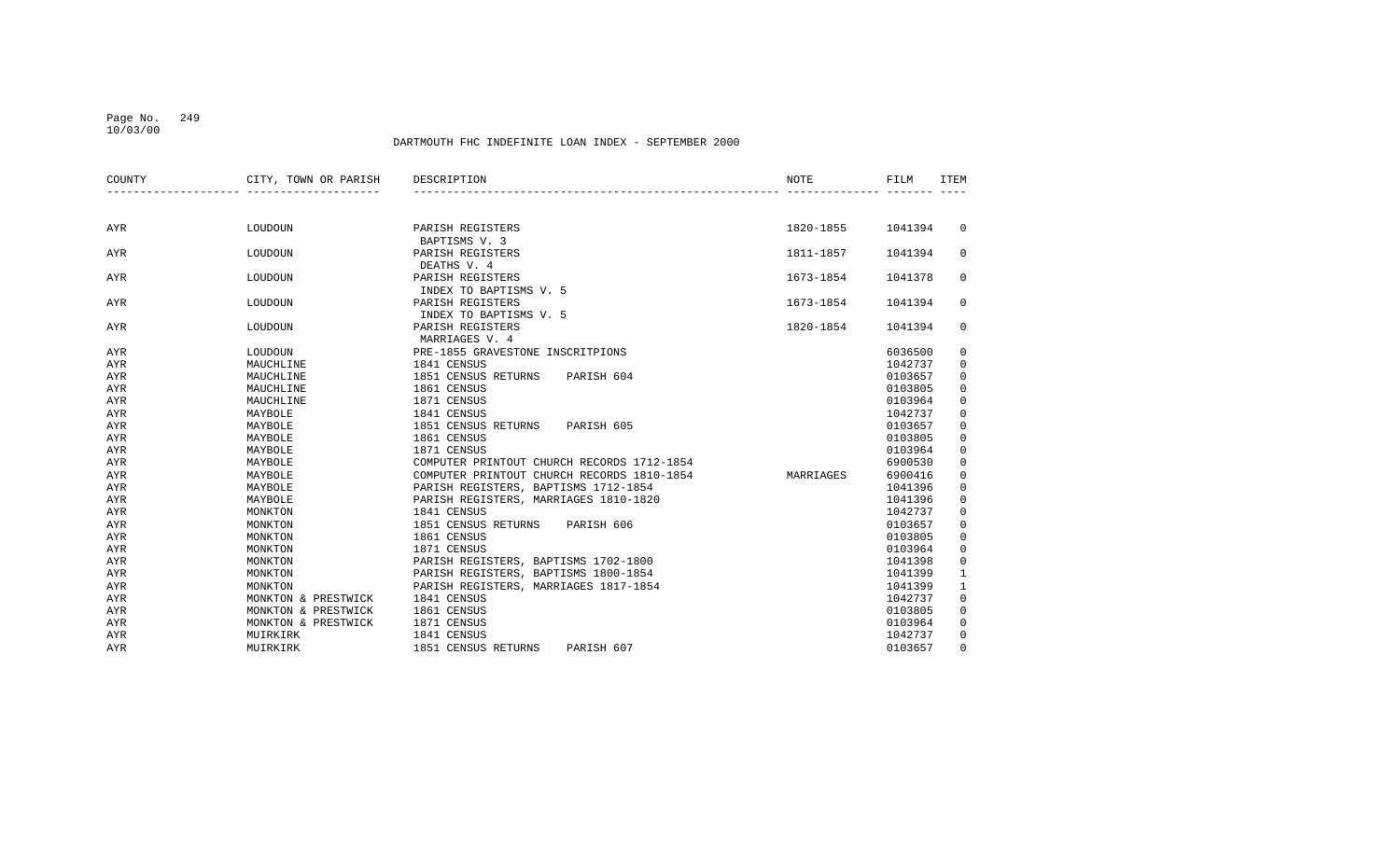#### Page No. 250 10/03/00

| COUNTY     | CITY, TOWN OR PARISH | DESCRIPTION                                                  | <b>NOTE</b>   | FILM    | <b>ITEM</b>    |
|------------|----------------------|--------------------------------------------------------------|---------------|---------|----------------|
|            |                      |                                                              |               |         |                |
| AYR        | MUIRKIRK             | 1861 CENSUS                                                  |               | 0103805 | $\overline{0}$ |
| <b>AYR</b> | MUIRKIRK             | 1871 CENSUS                                                  |               | 0103964 | $\mathbf 0$    |
| AYR        | MUIRKIRK             | COMPUTER PRINTOUT CHURCH RECORDS 1694-1875                   | MARRIAGES     | 6900540 | $\mathbf 0$    |
| AYR        | MUIRKIRK             | COMPUTER PRINTOUTS OF PARISH REGISTERS                       | <b>BIRTHS</b> | 6900533 | $\overline{0}$ |
| <b>AYR</b> | MUIRKIRK             | FREE CHURCH REGISTERS, BAPTISMS                              | 1843-1860     | 0304671 | 21             |
| <b>AYR</b> | MUIRKIRK             | PARISH REGISTERS, BAPTISMS 1659-1799                         |               | 1041399 | 3              |
| <b>AYR</b> | MUIRKIRK             | PARISH REGISTERS, DEATHS 1688-1800                           |               | 1041399 | 3              |
| <b>AYR</b> | MUIRKIRK             | PARISH REGISTERS, MARRIAGES 1694-1713, 1739-1758 1773-1809   |               | 1041399 | 3              |
| AYR        | MUIRKIRK             | PARISH REGISTERS<br>BAPT. MARR.                              | 1787-1855     | 1041377 | $\mathbf 0$    |
| AYR        | NEW CUMNOCK          | 1841 CENSUS                                                  |               | 1042737 | $\mathbf 0$    |
| AYR        | NEW CUMNOCK          | PARISH 608<br>1851 CENSUS RETURNS                            |               | 0103657 | $\mathbf 0$    |
| AYR        | NEW CUMNOCK          | CHURCH RECORDS, INDEX, EXTRACTION BIRTHS & CHRIST. 1706-1855 |               | 6900534 | $\mathbf 0$    |
| AYR        | NEW CUMNOCK          | PARISH REGISTERS<br>BAPTISMS                                 | 1706-1855     | 1041400 | $\mathbf{0}$   |
| AYR        | NEWTON-UPON-AYR      | 1871 STREET INDEX PARISH 612                                 |               | 0104117 | 0              |
| AYR        | NEWTON-UPON-AYR      | 1891 STREET INDEX PARISH 612                                 |               | 0208606 | 0              |
| AYR        | NEWTON-UPON-AYR      | PARISH REGISTERS, 1735-1854                                  |               | 1041404 | 3              |
| <b>AYR</b> | OCHILTREE            | 1841 CENSUS                                                  |               | 1042737 | $\mathbf 0$    |
| <b>AYR</b> | OCHILTREE            | 1851 CENSUS RETURNS<br>PARISH 609                            |               | 0103657 | $\mathbf 0$    |
| <b>AYR</b> | OCHILTREE            | 1891 CENSUS RETURNS                                          | PARISH 609    | 0220225 | $\mathbf 0$    |
| AYR        | OLD CUMNOCK          | 1841 CENSUS                                                  |               | 1042738 | $\mathbf 0$    |
| AYR        | OLD CUMNOCK          | 1851 CENSUS RETURNS<br>PARISH 610                            |               | 0103657 | $\mathbf 0$    |
| AYR        | OLD CUMNOCK          | 1891 CENSUS RETURNS                                          | PARISH 610    | 0220225 | $\mathbf 0$    |
| AYR        | OLD CUMNOCK          | CHURCH RECORDS, INDEX, EXTRACTION BIRTHS & CHRIST. 1704-1854 |               | 6900543 | 0              |
| AYR        | OLD CUMNOCK          | CHURCH RECORDS, INDEX, MARRIAGES                             | 1737-1854     | 6902210 | 0              |
| AYR        | OLD CUMNOCK          | PARISH REGISTERS, BAPTISMS 1704-1706, 1724-1783 1783-1820    |               | 1041402 | 0              |
| <b>AYR</b> | OLD CUMNOCK          | PARISH REGISTERS, BAPTISMS 1819-1854                         |               | 1041403 | $\mathbf 0$    |
| <b>AYR</b> | OLD CUMNOCK          | PARISH REGISTERS, DEATHS 1783-1792                           |               | 1041402 | $\mathbf 0$    |
| <b>AYR</b> | OLD CUMNOCK          | PARISH REGISTERS, MARRIAGES 1737-1740,1758-1819              |               | 1041402 | $\mathbf 0$    |
| AYR        | OLD CUMNOCK          | PARISH REGISTERS, MARRIGES 1819-1854                         |               | 1041403 | $\mathbf 0$    |
| AYR        | PATNA                | 1891 CENSUS RETURNS                                          | PARISH 610B   | 0220225 | $\mathbf 0$    |
| AYR        | PRESTWICK            | 1851 CENSUS RETURNS<br>PARISH 606                            |               | 0103657 | $\mathbf 0$    |
| AYR        | RICCARTON            | 1841 CENSUS                                                  |               | 1042738 | $\mathbf 0$    |
| AYR        | RICCARTON            | COMPUTER PRINTOUTS OF PARISH REGISTERS                       | MARRIAGES     | 6901999 | $\Omega$       |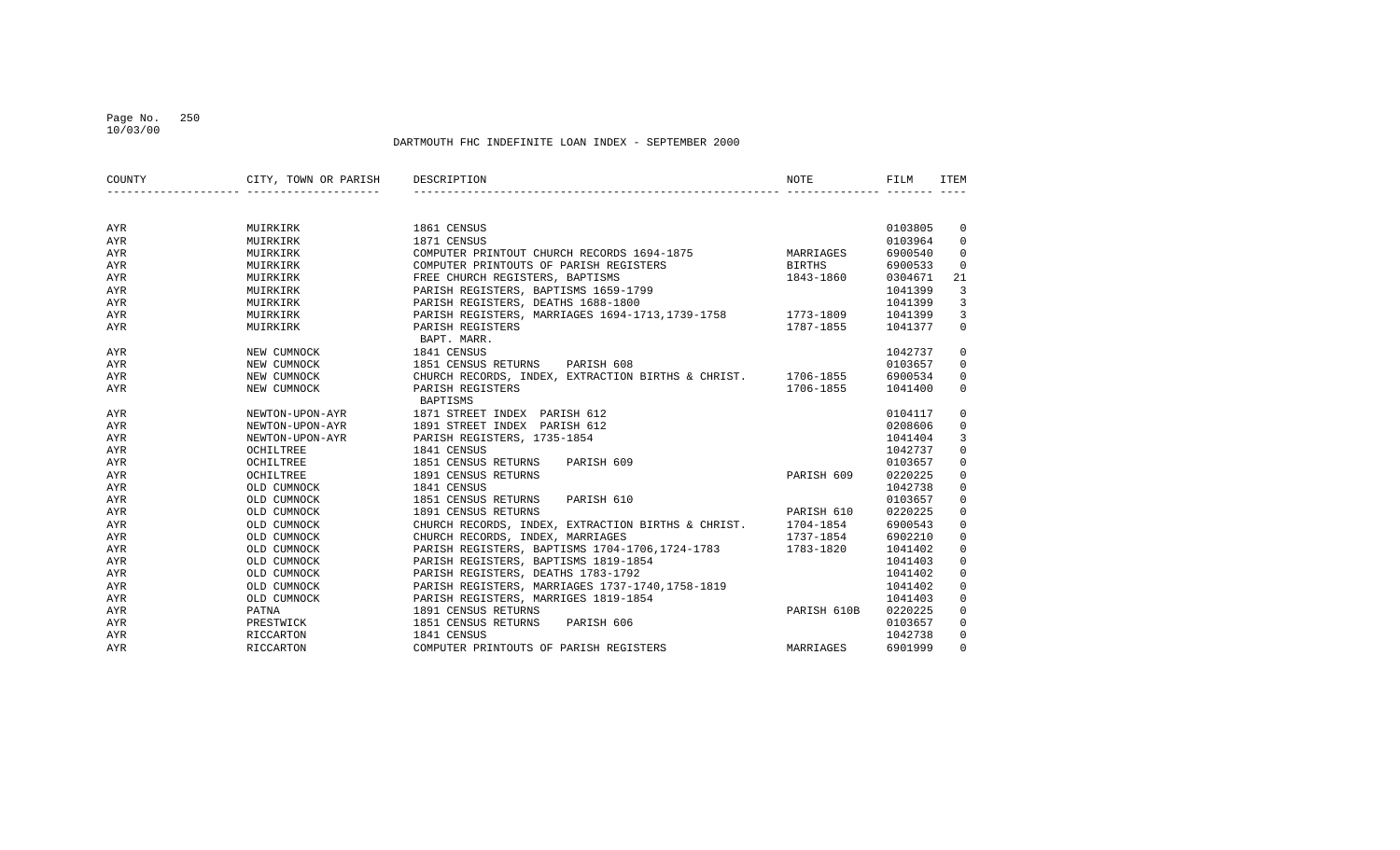#### Page No. 251 10/03/00

| COUNTY     | CITY, TOWN OR PARISH     | DESCRIPTION                                             | <b>NOTE</b> | FILM    | ITEM         |
|------------|--------------------------|---------------------------------------------------------|-------------|---------|--------------|
|            |                          |                                                         |             |         |              |
| AYR        | RICCARTON                | <b>BIRTHS</b><br>COMPUTER PRINTOUTS OF PARISH REGISTERS |             | 6900535 | $\mathbf{0}$ |
| <b>AYR</b> | RICCARTON                | PARISH REGISTERS, 1695-1854                             |             | 1041404 | $\mathbf{1}$ |
| AYR        | RICCARTON                | PRE-1855 GRAVESTONE INSCRITPIONS                        |             | 6036500 | 0            |
| AYR        | SORN                     | 1841 CENSUS                                             |             | 1042738 | 0            |
| AYR        | SORN                     | CHURCH RECORDS, INDEX, EXTRACTION BIRTHS & CHRIST.      | 1692-1854   | 6900536 | 0            |
| AYR        | SORN                     | PARISH REGISTERS, BAPTISMS & MARRIAGES V. 1,2           | 1692-1820   | 1041467 | 0            |
| AYR        | SORN                     | PARISH REGISTERS, BAPTISMS V. 3                         | 1820-1827   | 1041467 | 0            |
| AYR        | SORN                     | PARISH REGISTERS, BAPTISMS V.3 1827-1854                |             | 1041468 | 1            |
| AYR        | SORN                     | PARISH REGISTERS, MARRIAGES V.4 1820-1854               |             | 1041468 | 1            |
| AYR        | SORN                     | PARISH REGISTERS: 1692-1827                             |             | 1041467 | 0            |
| AYR        | SORN                     | PARISH REGISTERS: 1827-1854                             |             | 1041468 | $\mathbf 1$  |
| <b>AYR</b> | SORN                     | PRINTOUTS BIRTHS AND CHRISTENINGS 1692-1854             |             | 6900524 | 0            |
| AYR        | SORN                     | PRINTOUTS MARRIAGES 1692-1854                           |             | 6900537 | 0            |
| AYR        | ST. QUIVOX               | 1871 STREET INDEX<br>PARISH 612                         |             | 0104117 | 0            |
| AYR        |                          | 1871 STREET INDEX PARISH 612                            |             | 0104117 | 0            |
| AYR        | ST. QUIVOX<br>ST. QUIVOX | 1891 STREET INDEX PARISH 612                            |             | 0208606 | 0            |
| AYR        | ST. QUIVOX               | CHURCH RECORDS, 1843-1860                               |             | 0304666 | 5            |
| AYR        |                          | ST. QUIVOX KIRK SESSION RECORDS, BIRTHS                 | 1843-1860   | 0304666 | 5            |
| AYR        |                          | ST. QUIVOX KIRK SESSION RECORDS, MARRIAGE PROCLAMATIONS | 1843-1860   | 0304666 | 5            |
| AYR        | ST. QUIVOX               | PARISH REGISTERS, 1735-1854                             |             | 1041404 | 3            |
| AYR        | STAIR                    | 1841 CENSUS                                             |             | 1042739 | 0            |
| <b>AYR</b> | STAIR                    | PARISH REGISTERS, 1736-1854                             |             | 1041468 | 3            |
| <b>AYR</b> | STAIR                    | PARISH REGISTERS, 1736-1854                             |             | 1041468 | 3            |
| AYR        | STEVENSTON               | 1841 CENSUS                                             |             | 1042739 | 0            |
| AYR        | STEVENSTON               | CHURCH RECORDS: BURIALS, 1820-1844                      |             | 0304666 | 6            |
| AYR        | STEVENSTON               | KIRK SESSION RECORDS, BURIALS 1820-1844                 |             | 0304666 | 6            |
| AYR        | STEWARTON                | 1841 CENSUS                                             |             | 1042739 | 0            |
| AYR        | STEWARTON                | HISTORY OF JOHN KNOX CHURCH                             |             | 0824211 | 4            |
| AYR        | STEWARTON                | PARISH REGISTERS, 1693-1877                             |             | 1041470 | 0            |
| AYR        | STEWARTON                | PRE-1855 GRAVESTONE INSCRITPIONS                        |             | 6036500 | 0            |
| AYR        | STEWARTON                | PRINTOUTS BIRTHS & CHRISTENINGS 1693-1855               |             | 6902270 | $\Omega$     |
| AYR        | STEWARTON                | PRINTOUTS MARRIAGES 1693-1855                           |             | 6902138 | 0            |
| AYR        | STRAITON                 | 1841 CENSUS                                             |             | 1042739 | 0            |
| AYR        | STRAITON                 | PARISH REGISTERS, 1644-1854                             |             | 1041471 | 1            |
| AYR        | SYMINGTON                | 1841 CENSUS                                             |             | 1042739 | $\Omega$     |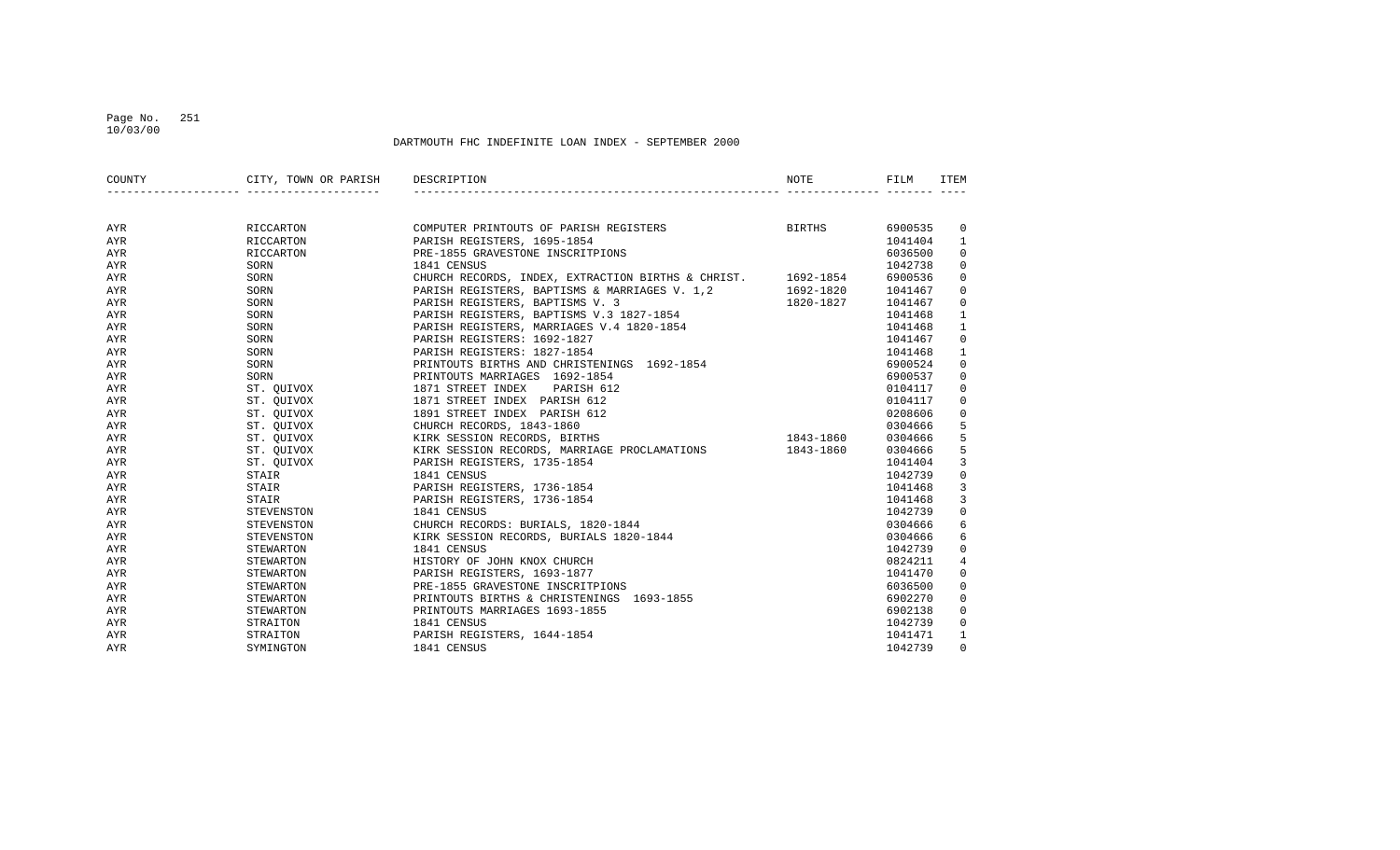#### Page No. 252 10/03/00

| COUNTY       | CITY, TOWN OR PARISH DESCRIPTION |                                             | NOTE         | FILM    | <b>ITEM</b> |
|--------------|----------------------------------|---------------------------------------------|--------------|---------|-------------|
|              |                                  |                                             |              |         |             |
| AYR          | SYMINGTON                        | PARISH REGISTERS, 1642-1855                 |              | 1041471 | 3           |
| AYR          | TARBOLTON                        | 1841 CENSUS                                 |              | 1042739 | 0           |
| AYR          | TARBOLTON                        | BIRTHS AND CHRISTENINGS 1730-1855 2 FILMS   |              | 6900328 | $\mathsf 0$ |
| AYR          | TARBOLTON                        | MARRIAGES 1782-1854 1 FICHE                 |              | 6900329 | 0           |
| AYR          | TARBOLTON                        | PARISH REGISTERS, 1730-1855                 |              | 1041472 | 0           |
| AYR          | TROON                            | 1871 CENSUS RETURNS                         | PARISH 590/2 | 0103960 | $\mathsf 0$ |
| AYR          | WEST KILBRIDE                    | 1841 CENSUS                                 |              | 1042739 | 0           |
| <b>BANFF</b> |                                  | COMMISSARIOT RECORD OF MORAY, TESTAMENTS    | 1684-1800    | 0844771 | 4           |
| <b>BANFF</b> |                                  | TESTAMENT REGISTERS V. 1-3 1684-1753        |              | 0231217 | 0           |
| <b>BANFF</b> |                                  | TESTAMENT REGISTERS V. 10 1815-1827         |              | 0231220 | 0           |
| <b>BANFF</b> |                                  | TESTAMENT REGISTERS V. 4-7 1753-1789        |              | 0231218 | 0           |
| <b>BANFF</b> |                                  | TESTAMENT REGISTERS V. 8-9 1789-1814        |              | 0231219 | 0           |
| <b>BANFF</b> | ABERLOUR                         | 1851 CENSUS                                 |              | 1042104 | $\mathsf 0$ |
| <b>BANFF</b> | ABERLOUR                         | 1851 CENSUS RETURNS PARISH 145              |              | 1042648 | $\mathsf 0$ |
| <b>BANFF</b> | ALVAH                            | 1851 CENSUS                                 |              | 1042104 | $\mathsf 0$ |
| <b>BANFF</b> | <b>BANFF</b>                     | 1851 CENSUS                                 |              | 1042104 | 0           |
| <b>BANFF</b> | <b>BANFF</b>                     | 1851 CENSUS RETURNS PARISH 147              |              | 1042648 | 0           |
| <b>BANFF</b> | <b>BANFF</b>                     | PARISH REGISTERS, 1783-1854                 |              | 0990817 | $\mathbf 0$ |
| <b>BANFF</b> | BOTRIPHNIE                       | 1851 CENSUS                                 |              | 1042104 | 0           |
| <b>BANFF</b> | BOTRIPHNIE                       | 1851 CENSUS RETURNS PARISH 148              |              | 1042648 | 0           |
| <b>BANFF</b> | GRANGE                           | 1851 CENSUS                                 |              | 1042106 | 0           |
| <b>BANFF</b> | <b>GRANGE</b>                    | PARISH REGISTERS, BAPTISMS & MARRIAGES V. 4 | 1820-1854    | 0990996 | 0           |
| <b>BANFF</b> | GRANGE                           | PARISH REGISTERS, BURIALS 1783-1791         |              | 0990996 | 0           |
| <b>BANFF</b> | GRANGE                           | PARISH REGISTERS, MARRIAGES V. 3 1683-1819  |              | 0990996 | 0           |
| <b>BANFF</b> | INVERAVON                        | 1851 CENSUS                                 |              | 1042106 | $\mathbf 0$ |
| <b>BANFF</b> | INVERKEITHNY                     | 1841 CENSUS                                 |              | 1042648 | 0           |
| <b>BANFF</b> | INVERKEITHNY                     | 1851 CENSUS                                 |              | 1042106 | 0           |
| <b>BANFF</b> | INVERKITHNY                      | 1841 CENSUS RETURNS PARISH 158              |              | 1042648 | 0           |
| <b>BANFF</b> | KEITH                            | 1841 CENSUS                                 |              | 1042648 | 0           |
| <b>BANFF</b> | KEITH                            | 1841 CENSUS RETURNS PARISH 159              |              | 1042648 | 0           |
| <b>BANFF</b> | KEITH                            | 1851 CENSUS                                 |              | 1042106 | 0           |
| <b>BANFF</b> | KEITH                            | PARISH REGISTERS, 1686-1772                 |              | 0990999 | 0           |
| <b>BANFF</b> | KEITH                            | PARISH REGISTERS, 1772-1819                 |              | 0991000 | 0           |
| <b>BANFF</b> | KIRKMICHAEL                      | 1841 CENSUS                                 |              | 1042648 | 0           |
| <b>BANFF</b> | KIRKMICHAEL                      | 1841 CENSUS RETURNS PARISH 160              |              | 1042648 | $\Omega$    |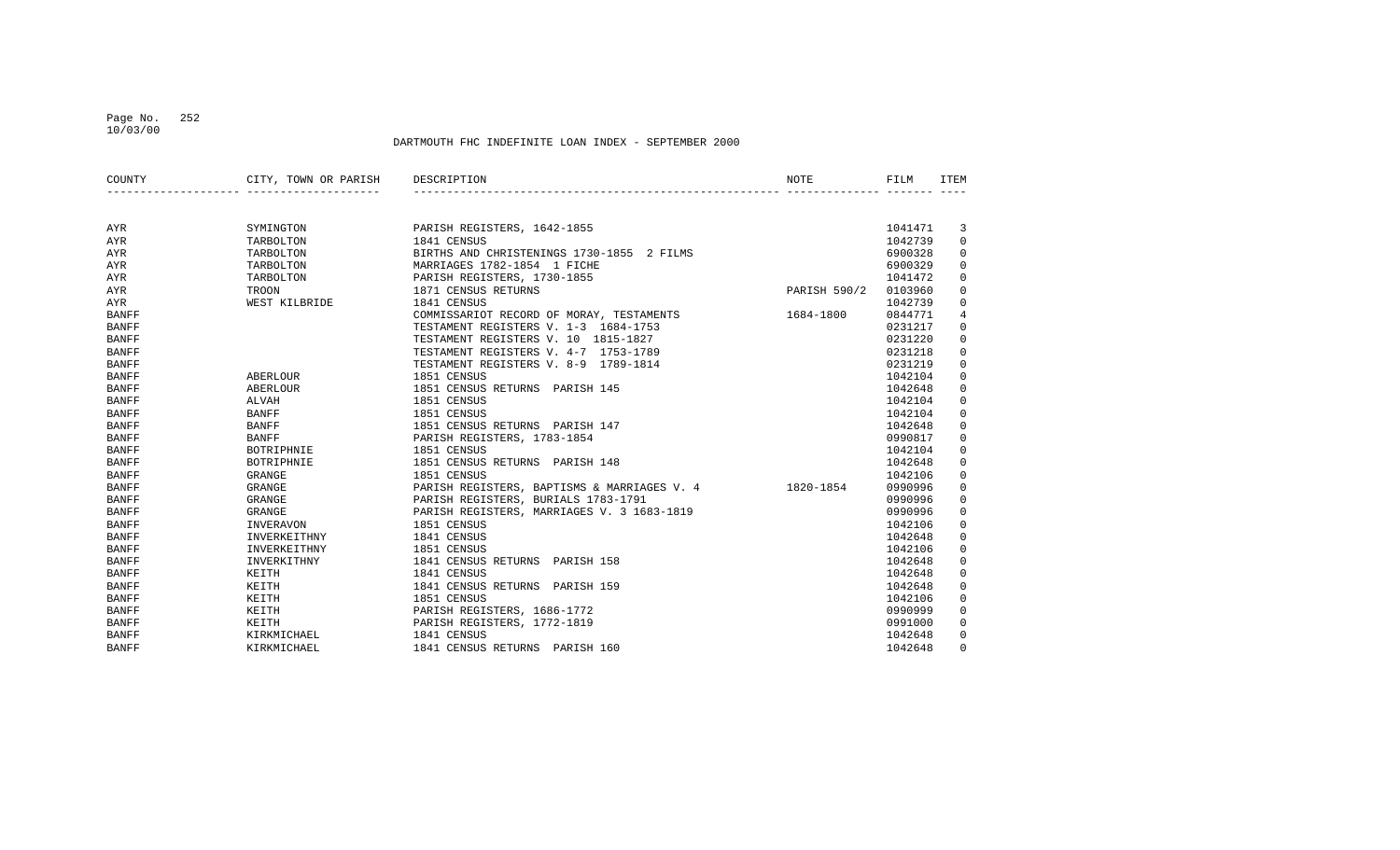## Page No. 253 10/03/00

| COUNTY         | CITY, TOWN OR PARISH | DESCRIPTION                                        | <b>NOTE</b> | FILM    | ITEM         |
|----------------|----------------------|----------------------------------------------------|-------------|---------|--------------|
|                |                      |                                                    |             |         |              |
|                |                      |                                                    |             |         |              |
| <b>BANFF</b>   | KIRKMICHAEL          | 1851 CENSUS                                        |             | 1042106 | $\mathbf 0$  |
| <b>BANFF</b>   | MARNOCH              | 1841 CENSUS                                        |             | 1042648 | 0            |
| <b>BANFF</b>   | MARNOCH              | 1841 CENSUS RETURNS PARISH 161                     |             | 1042648 | $\Omega$     |
| <b>BANFF</b>   | MORTLACH             | 1841 CENSUS                                        |             | 1042648 | $\Omega$     |
| <b>BANFF</b>   | MORTLACH             | 1841 CENSUS RETURNS PARISH 162                     |             | 1042648 | 0            |
| <b>BANFF</b>   | ORDIOUHILL           | 1841 CENSUS                                        |             | 1042648 | 0            |
| <b>BANFF</b>   | ORDIOUHILL           | 1841 CENSUS RETURNS PARISH 163                     |             | 1042648 | $\Omega$     |
| <b>BANFF</b>   | PORTSOY              | FREE CHURCH REGISTERS, BAPTISMS & MARRIAGES        | 1843-1855   | 0304671 | 25           |
| <b>BERWICK</b> | COLDSTREAM           | PARISH REGISTERS BIRTHS/CHRISTENINGS 1690-1854     |             | 6901619 | $\Omega$     |
| <b>BERWICK</b> | COLDSTREAM           | PARISH REGISTERS MARRIAGES 1693-1855               |             | 6901550 | $\mathbf 0$  |
| <b>BERWICK</b> | COLDSTREAM           | PARISH REGISTERS, 1677-1856                        |             | 1067871 | 1            |
| <b>BERWICK</b> | CRANSHAWS            | PARISH REGISTERS BIRTHS/CHRISTENINGS 1731-1854     |             | 6900802 | $\mathbf 0$  |
| <b>BERWICK</b> | CRANSHAWS            | PARISH REGISTERS MARRIAGES 1731-1850               |             | 6900380 | $\mathbf 0$  |
| <b>BERWICK</b> | CRANSHAWS            | PARISH REGISTERS, 1731-1854                        |             | 1067871 | 3            |
| <b>BERWICK</b> | <b>EARLSTON</b>      | PARISH REGISTERS, 1694-1854                        |             | 1067895 | 1            |
| <b>BERWICK</b> | <b>ECCLES</b>        | PARISH REGISTERS, 1699-1854                        |             | 1067895 | 3            |
| <b>BERWICK</b> | GORDON               | PARISH REGISTERS BIRTHS/CHRISTENINGS 1652-1855     |             | 6901624 | $\mathbf 0$  |
| <b>BERWICK</b> | GORDON               | PARISH REGISTERS MARRIAGES 1652-1854               |             | 6901538 | $\mathbf 0$  |
| <b>BERWICK</b> | GORDON               | PARISH REGISTERS, 1748-1855                        |             | 1067899 | $\mathbf{1}$ |
| <b>BERWICK</b> | <b>GREENLAW</b>      | PARISH REGISTERS, 1699-1820                        |             | 1067899 | 4            |
| <b>BERWICK</b> | LADYKIRK             | PARISH REGISTERS, 1697-1854                        |             | 1067901 | 1            |
| <b>BERWICK</b> | LANGTON              | PARISH REGISTERS, 1728-1854                        |             | 1067901 | 3            |
| <b>BERWICK</b> | LAUDER               | FREE CHURCH REGISTERS, BAPTISMS                    | 1844-1856   | 0304671 | 15           |
| <b>BERWICK</b> | LAUDER               | PARISH REGISTERS, BAPTISMS 1680-1820               |             | 1067901 | 5            |
| <b>BERWICK</b> | LAUDER               | PARISH REGISTERS, BURIALS 1785-1794                |             | 1067901 | 5            |
| <b>BERWICK</b> | LAUDER               | PARISH REGISTERS, MARRIAGES 1677-1796              |             | 1067901 | 5            |
| <b>BERWICK</b> | MORDINGTON           | PARISH REGISTERS, 1721-1854                        |             | 1067903 | $\mathbf{1}$ |
| <b>BERWICK</b> | NENTHORN             | PARISH REGISTERS, 1702-1854                        |             | 1067903 | 3            |
| <b>BERWICK</b> | POLWARTH             | PARISH REGISTERS, 1652-1854                        |             | 1067903 | 5            |
| <b>BERWICK</b> | SWINTON              | CHURCH RECORDS: BAPTISMS, 1668-1674                |             | 0304666 | 9            |
| <b>BERWICK</b> | SWINTON              | KIRK SESSION RECORDS, BAPTISMS 1668-1674           |             | 0304666 | 9            |
| <b>BERWICK</b> | SWINTON              | PARISH REGISTERS, 1665-1819                        |             | 1067903 | 8            |
| <b>BRECHIN</b> |                      | REGISTER OF TESTAMENT INDEX, VARIOUS COMMISSARIOTS | 1801-1823   | 0231259 | 4            |
| <b>BUTE</b>    |                      | ABSTRACTS OF THE REGISTER OF SASINES FOR BUTE      |             | 1426081 | $\mathbf{1}$ |
| <b>BUTE</b>    |                      | COMMISSARIOT RECORD OF THE ISLES, TESTAMENTS       | 1661-1800   | 0844771 | 3            |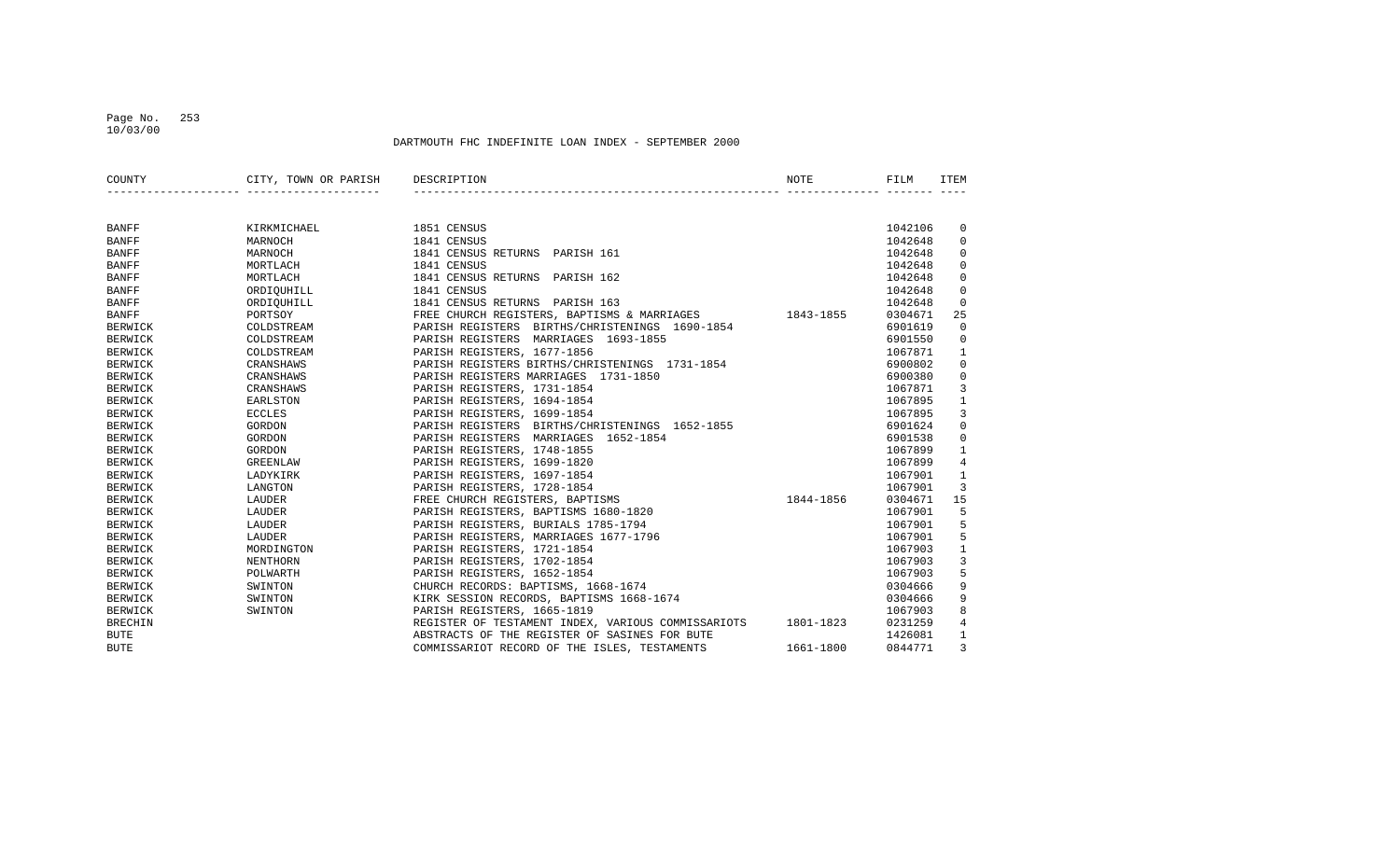## Page No. 254 10/03/00

| COUNTY           | CITY, TOWN OR PARISH DESCRIPTION |                                                                     | <b>NOTE</b> | FILM    | ITEM           |
|------------------|----------------------------------|---------------------------------------------------------------------|-------------|---------|----------------|
|                  |                                  |                                                                     |             |         |                |
| <b>BUTE</b>      |                                  | INDEX TO INVENTORIES OF ESTATES (PROBATE RECORDS) 1846-1865         |             | 1368215 | 3              |
| <b>BUTE</b>      |                                  | MONUMENTAL INSCRIPTIONS, PARISH REG., ETC.                          |             | 0844905 | $\overline{3}$ |
| <b>BUTE</b>      | KILMORY                          | PARISH REGISTERS, 1701-1855                                         |             | 0102392 | $\mathbf{1}$   |
| <b>BUTE</b>      | KINGARTH                         | PARISH REGISTERS, VOL. 2 BAPTISMS 1820-1854                         |             | 1041085 | $\mathbf{1}$   |
| <b>BUTE</b>      | KINGARTH                         | PARISH REGISTERS, VOL. 2 MARRIAGES 1837-1855                        |             | 1041085 | $\mathbf{1}$   |
| <b>BUTE</b>      | NORTH BUTE                       | PARISH REGISTERS, 1844-1854                                         |             | 1041085 | 2              |
| <b>BUTE</b>      | ROTHESAY                         | 1871 STREET INDEX PARISH 558                                        |             | 0104117 | $\mathbf 0$    |
| <b>BUTE</b>      | ROTHESAY                         | 1871 STREET INDEX PARISH 558                                        |             | 0104117 | $\mathbf 0$    |
| BUTE             | ROTHESAY                         | PARISH REGISTERS, 1691-1820                                         |             | 1041085 | $\overline{3}$ |
| CAITHNESS        |                                  | COMMISSARIOT RECORD OF CAITHNESS, TESTAMENTS 1661-1664              |             | 0844771 | $\overline{3}$ |
| CAITHNESS        |                                  | REGISTER OF TESTAMENT INDEX, VARIOUS COMMISSARIOTS 1801-1823        |             | 0231259 | $\overline{4}$ |
| CAITHNESS        | <b>BOWER</b>                     | 1851 CENSUS                                                         |             | 1041493 | $\mathsf 0$    |
| CAITHNESS        | CANISBAY                         | 1851 CENSUS                                                         |             | 1041493 | $\mathbf 0$    |
| CAITHNESS        | <b>DUNNET</b>                    | 1851 CENSUS                                                         |             | 1041493 | $\mathbf{0}$   |
| CAITHNESS        | <b>DUNNET</b>                    | PARISH REGISTERS, 1751-1860                                         |             | 0990521 | $\mathbf{1}$   |
| CAITHNESS        | HALKIRK                          | 1851 CENSUS                                                         |             | 1041493 | $\mathbf 0$    |
| CAITHNESS        | HALKIRK                          | PARISH REGISTERS, 1770-1856                                         |             | 0990521 | 2              |
| CAITHNESS        | LATHERON                         | 1841 CENSUS RETURNS                                                 |             | 1042622 | $\mathbf 0$    |
| CAITHNESS        | LATHERON                         | PARISH REGISTERS, 1740-1854                                         |             | 0990522 | $\Omega$       |
| CAITHNESS        | OLRIG                            | 1841 CENSUS RETURNS                                                 |             | 1042622 | $\mathbf 0$    |
| CAITHNESS        | REAY                             | 1841 CENSUS RETURNS                                                 |             | 1042622 | $\mathbf 0$    |
| CAITHNESS        | REAY                             | PARISH REGISTERS, 1732-1855                                         |             | 0990554 | $\mathbf 0$    |
| CAITHNESS        | THURSO                           | 1841 CENSUS RETURNS                                                 |             | 1042622 | $\mathbf 0$    |
| CAITHNESS        | THURSO                           | MIDWIFE'S BIRTH REGISTER, 1786-1843                                 |             | 1068241 | 6              |
| CAITHNESS        | THURSO                           | PARISH REGISTERS, 1671-1854                                         |             | 0990556 | $\mathbf{0}$   |
| CAITHNESS        | THURSO                           | PARISH REGISTERS, BAPTISMS 1647-1782                                |             | 0990555 | $\mathbf{0}$   |
| CAITHNESS        | WATTEN                           | 1841 CENSUS RETURNS                                                 |             | 1042622 | $\mathbf 0$    |
| CLACKMANNAN      | TILLICOULTRY                     | REGISTER OF TESTAMENTS, 1539-1800 (DUNBLANE) PROBATE RECORD 0101783 |             |         | $\mathbf{1}$   |
| <b>DUMBARTON</b> |                                  | COMM. OF GLASGOW, TESTAMENT REGISTERS V. 33-34 1661-1671            |             | 0231163 | $\mathbf 0$    |
| <b>DUMBARTON</b> |                                  | COMMISSARIOT OF GLASGOW, TESTAMENT REGISTERS V.8-9 1611-1614        |             | 0231147 | $\mathbf 0$    |
| DUMBARTON        |                                  | COMMISSARIOT RECORD OF GLASGOW, TESTAMENTS                          | 1547-1800   | 0844771 | 1              |
| <b>DUMBARTON</b> |                                  | INDEX TO INVENTORIES OF ESTATES (PROBATE RECORDS) 1846-1865         |             | 1368215 | 3              |
| <b>DUMBARTON</b> |                                  | REGISTER OF TESTAMENT INDEX, COMM. OF GLASGOW                       | 1801-1823   | 0231259 | $\mathbf{1}$   |
| <b>DUMBARTON</b> | ARROCHAR                         | KIRK SESSIONS RECORDS, DEATHS 1835-1840                             |             | 0559522 | 5              |
| <b>DUMBARTON</b> | GARELOCHHEAD                     | KIRK SESSIONS CONTAINING BAPTISMS                                   | 1848-1892   | 0889489 | 3              |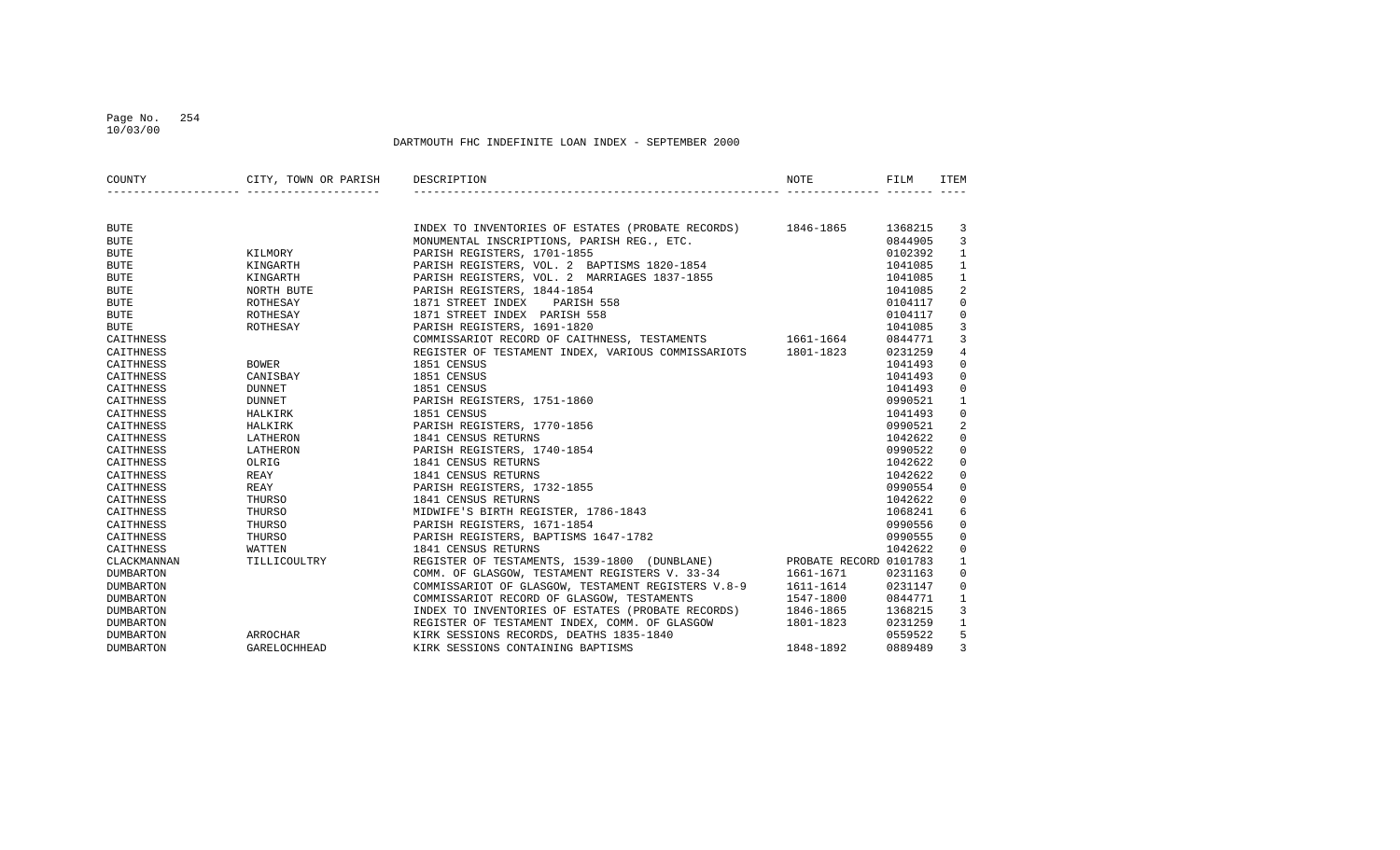## Page No. 255 10/03/00

| COUNTY           | CITY, TOWN OR PARISH | DESCRIPTION                                        | NOTE      | FILM    | <b>ITEM</b>    |
|------------------|----------------------|----------------------------------------------------|-----------|---------|----------------|
|                  |                      |                                                    |           |         |                |
| <b>DUMBARTON</b> | KILMARONOCK          | 1841 CENSUS                                        |           | 1042713 | 0              |
| <b>DUMBARTON</b> | KIRKINTILLOCH        | 1841 CENSUS                                        |           | 1042713 | 0              |
| <b>DUMBARTON</b> | KIRKINTILLOCH        | PARISH REGISTERS, 1760-1854                        |           | 1041997 | 0              |
| <b>DUMBARTON</b> | LUSS                 | 1841 CENSUS                                        |           | 1042713 | $\mathbf 0$    |
| <b>DUMBARTON</b> | NEW KILPATRICK       | 1841 CENSUS                                        |           | 1042713 | $\mathbf 0$    |
| <b>DUMBARTON</b> | OLD KILPATRICK       | PARISH REGISTERS, 1820-1855                        |           | 1041002 | $\mathbf 0$    |
| <b>DUMBARTON</b> | OLD KILPATRICK       | PARISH REGISTERS                                   |           | 1041002 | $\mathbf{1}$   |
|                  |                      | BAPTISMS V.1 1820-1854                             |           |         |                |
| <b>DUMBARTON</b> | OLD KILPATRICK       | PARISH REGISTERS                                   |           | 1041002 | $\mathbf{1}$   |
|                  |                      | 1790-1845<br><b>BURIALS</b>                        |           |         |                |
| <b>DUMBARTON</b> | OLD KILPATRICK       | PARISH REGISTERS                                   |           | 1041002 | 1              |
|                  |                      | MARRIAGES<br>1820-1855                             |           |         |                |
| <b>DUMBARTON</b> | ROW                  | KIRK SESSIONS CONTAINING BAPTISMS                  | 1848-1892 | 0889489 | 3              |
| <b>DUMBARTON</b> | <b>ROW</b>           | KIRK SESSIONS RECORDS, BAPTISMS 1760-1823          | 1760-1823 | 0559522 | $\sqrt{2}$     |
| <b>DUMBARTON</b> | ROW                  | PARISH REGISTERS, 1760-1855                        |           | 1041002 | 3              |
| <b>DUMBARTON</b> | <b>ROW</b>           | PARISH REGISTERS                                   |           | 1041002 | 2              |
|                  |                      | 1760-1855                                          |           |         |                |
| <b>DUMBLANE</b>  |                      | REGISTER OF TESTAMENT INDEX, VARIOUS COMMISSARIOTS | 1801-1823 | 0231259 | 4              |
| <b>DUMFRIES</b>  | ANNAN                | PARISH REGISTERS, 1703-1855                        |           | 1067955 | $\mathbf 0$    |
| <b>DUMFRIES</b>  | <b>DUMFRIES</b>      | 1871 STREET INDEX<br>PARISH 821                    |           | 0104117 | $\mathbf 0$    |
| <b>DUMFRIES</b>  | <b>DUMFRIES</b>      | 1871 STREET INDEX PARISH 821                       |           | 0104117 | $\mathbf 0$    |
| <b>DUMFRIES</b>  | <b>ECCLESFECHAN</b>  | FREE CHURCH REGISTERS, BAPTISMS                    | 1843-1848 | 0304671 | $\mathbf{1}$   |
| <b>DUMFRIES</b>  | KIRKPATRICK-FLEMING  | PARISH REGISTERS BIRTHS/CHRISTENINGS 1748-1854     |           | 6901356 | $\mathbf 0$    |
| <b>DUMFRIES</b>  | KIRKPATRICK-FLEMING  | PARISH REGISTERS MARRIAGES 1755-1776               |           | 6902391 | $\mathbf 0$    |
| <b>DUMFRIES</b>  | LANGHOLM             | PARISH REGISTERS, BAPTISMS                         | 1820-1854 | 1067967 | 1              |
| <b>DUMFRIES</b>  | LANGHOLM             | PARISH REGISTERS, BURIALS 1668-1675, 1719-1854     |           | 1067967 | 1              |
| <b>DUMFRIES</b>  | LANGHOLM             | PARISH REGISTERS, MARRIAGES                        | 1668-1854 | 1067967 | $\mathbf{1}$   |
| <b>DUMFRIES</b>  | LOCHMABEN            | PARISH REGISTERS, 1751-1855                        |           | 0102327 | $\mathbf{1}$   |
| <b>DUMFRIES</b>  | LOCHMABEN            | PARISH REGISTERS, BAPTISMS                         | 1820-1855 | 1067968 | $\mathbf{1}$   |
| <b>DUMFRIES</b>  | LOCHMABEN            | PARISH REGISTERS, BAPTISMS 1751-1819               |           | 1067967 | 3              |
| <b>DUMFRIES</b>  | LOCHMABEN            | PARISH REGISTERS, BURIALS                          | 1766-1819 | 1067967 | 3              |
| <b>DUMFRIES</b>  | LOCHMABEN            | PARISH REGISTERS, MARRIAGES                        | 1819-1854 | 1067968 | 1              |
| <b>DUMFRIES</b>  | LOCHMABEN            | PARISH REGISTERS, MARRIAGES                        | 1765-1819 | 1067967 | 3              |
| <b>DUMFRIES</b>  | MIDDLEBIE            | PARISH REGISTERS, 1744-1854                        |           | 0102327 | 2              |
| <b>DUMFRIES</b>  | MIDDLEBIE            | PARISH REGISTERS, 1744-1854                        |           | 1067968 | $\overline{2}$ |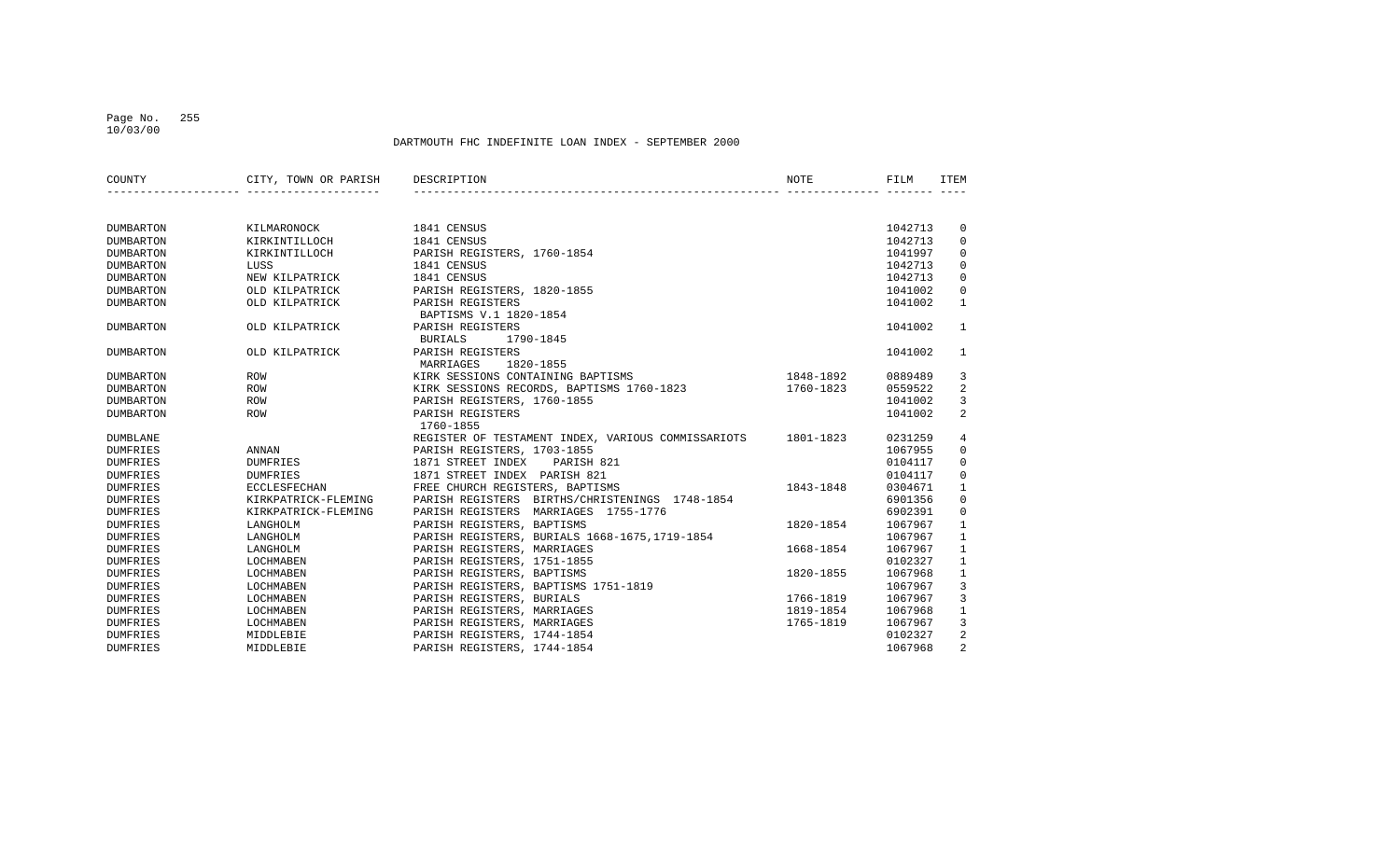## Page No. 256 10/03/00

| COUNTY           | CITY, TOWN OR PARISH | DESCRIPTION                                        | <b>NOTE</b>            | FILM    | ITEM           |
|------------------|----------------------|----------------------------------------------------|------------------------|---------|----------------|
|                  |                      |                                                    |                        |         |                |
| <b>DUMFRIES</b>  | MOFFAT               | PARISH REGISTERS, BAPTISMS                         | 1723-1819              | 1067968 | 4              |
| <b>DUMFRIES</b>  | MOFFAT               | PARISH REGISTERS, BURIALS                          | 1709-1727              | 1067968 | 4              |
| <b>DUMFRIES</b>  | MOFFAT               | PARISH REGISTERS, MARRIAGES                        | 1709-1727              | 1067968 | 4              |
| <b>DUMFRIES</b>  | WESTERKIRK           | KIRK SESSION RECORDS, BURIALS 1805-1854            | CHURCH RECORDS 0304667 |         | 4              |
| <b>DUNBARTON</b> |                      | ABSTRACTS OF THE REGISTER OF SASINES FOR DUNBARTON |                        | 1426081 | $\mathbf{1}$   |
| <b>DUNBARTON</b> | KIRKINTILLOCH        | KIRKINTILLOCH BY SELECT CONTRIBUTORS               |                        | 1426081 | 3              |
| DUNFRIES         |                      | REGISTER OF TESTAMENT INDEX, VARIOUS COMMISSARIOTS | 1801-1823              | 0231259 | $\overline{4}$ |
| <b>DUNKELD</b>   |                      | REGISTER OF TESTAMENT INDEX, VARIOUS COMMISSARIOTS | 1801-1823              | 0231259 | $\overline{4}$ |
| EAST LOTHIAN     |                      | INDEX TO INVENTORIES OF ESTATES (PROBATE RECORDS)  | 1827-1865              | 1368215 | $\mathbf{1}$   |
| EAST LOTHIAN     |                      | REGISTER OF TESTAMENT INDEX, COMM. OF EDINBURGH    | 1801-1829              | 0231259 | 3              |
| EAST LOTHIAN     | " A-H"               | CENSUS RETURNS OF SCOTLAND FOR 1841                | NO. 702-710            | 0101839 | $\mathsf 0$    |
| EAST LOTHIAN     | ALHELSTANEFORD       | 1851 CENSUS                                        |                        | 0103675 | $\mathbf 0$    |
| EAST LOTHIAN     | ATHELSTANEFORD       | 1861 CENSUS                                        |                        | 0103823 | $\mathbf 0$    |
| EAST LOTHIAN     | ATHELSTANEFORD       | PARISH REGISTERS, 1664-1854                        |                        | 1067794 | $\mathbf{1}$   |
| EAST LOTHIAN     | <b>BOLTON</b>        | 1851 CENSUS                                        |                        | 0103675 | $\mathbf 0$    |
| EAST LOTHIAN     | <b>BOLTON</b>        | 1861 CENSUS                                        |                        | 0103823 | $\mathbf 0$    |
| EAST LOTHIAN     | <b>BOLTON</b>        | PARISH REGISTERS, BAPTISMS                         | 1686-1819              | 1067794 | 4              |
| EAST LOTHIAN     | <b>BOLTON</b>        | PARISH REGISTERS, BURIALS 1697-1701                | 1746-1820              | 1067794 | $\overline{4}$ |
| EAST LOTHIAN     | <b>BOLTON</b>        | PARISH REGISTERS, MARRIAGES                        | 1685-1821              | 1067794 | $\overline{4}$ |
| EAST LOTHIAN     | DIRLETON             | 1851 CENSUS                                        |                        | 0103675 | $\mathbf 0$    |
| EAST LOTHIAN     | DIRLETON             | 1861 CENSUS                                        |                        | 0103823 | $\mathsf 0$    |
| EAST LOTHIAN     | <b>DUNBAR</b>        | 1851 CENSUS                                        |                        | 0103675 | $\mathsf 0$    |
| EAST LOTHIAN     | <b>DUNBAR</b>        | 1861 CENSUS                                        |                        | 0103823 | $\mathsf 0$    |
| EAST LOTHIAN     | GARUALD              | 1861 CENSUS                                        |                        | 0103823 | $\mathbf 0$    |
| EAST LOTHIAN     | GARVALD              | 1851 CENSUS                                        |                        | 0103675 | $\mathbf 0$    |
| EAST LOTHIAN     | GLADSMUIR            | 1851 CENSUS                                        |                        | 0103675 | $\mathbf 0$    |
| EAST LOTHIAN     | GLADSMUIR            | 1861 CENSUS                                        |                        | 0103823 | $\mathbf 0$    |
| EAST LOTHIAN     | HADDINGTON           | 1851 CENSUS                                        |                        | 0103675 | $\mathbf 0$    |
| EAST LOTHIAN     | HADDINGTON           | 1861 CENSUS                                        |                        | 0103823 | $\mathbf 0$    |
| EAST LOTHIAN     | HADDINGTON           | PARISH REGISTERS, BAPTISMS                         | 1820-1854              | 1067848 | $\mathbf 0$    |
| EAST LOTHIAN     | HADDINGTON           | PARISH REGISTERS, BAPTISMS (INDEXED)               | 1785-1819              | 1067848 | $\mathbf 0$    |
| EAST LOTHIAN     | HADDINGTON           | PARISH REGISTERS, MARRIAGES                        | 1622-1842              | 1067848 | $\mathbf 0$    |
| EAST LOTHIAN     | HADDINGTON           | UNITED PRESBYTERIAN REGISTERS, BAPTISMS            | 1851-1862              | 0304671 | 9              |
| EAST LOTHIAN     | HUMBIE               | 1851 CENSUS                                        |                        | 0103675 | $\mathbf 0$    |
| EAST LOTHIAN     | HUMBIE               | 1861 CENSUS                                        |                        | 0103823 | $\mathbf 0$    |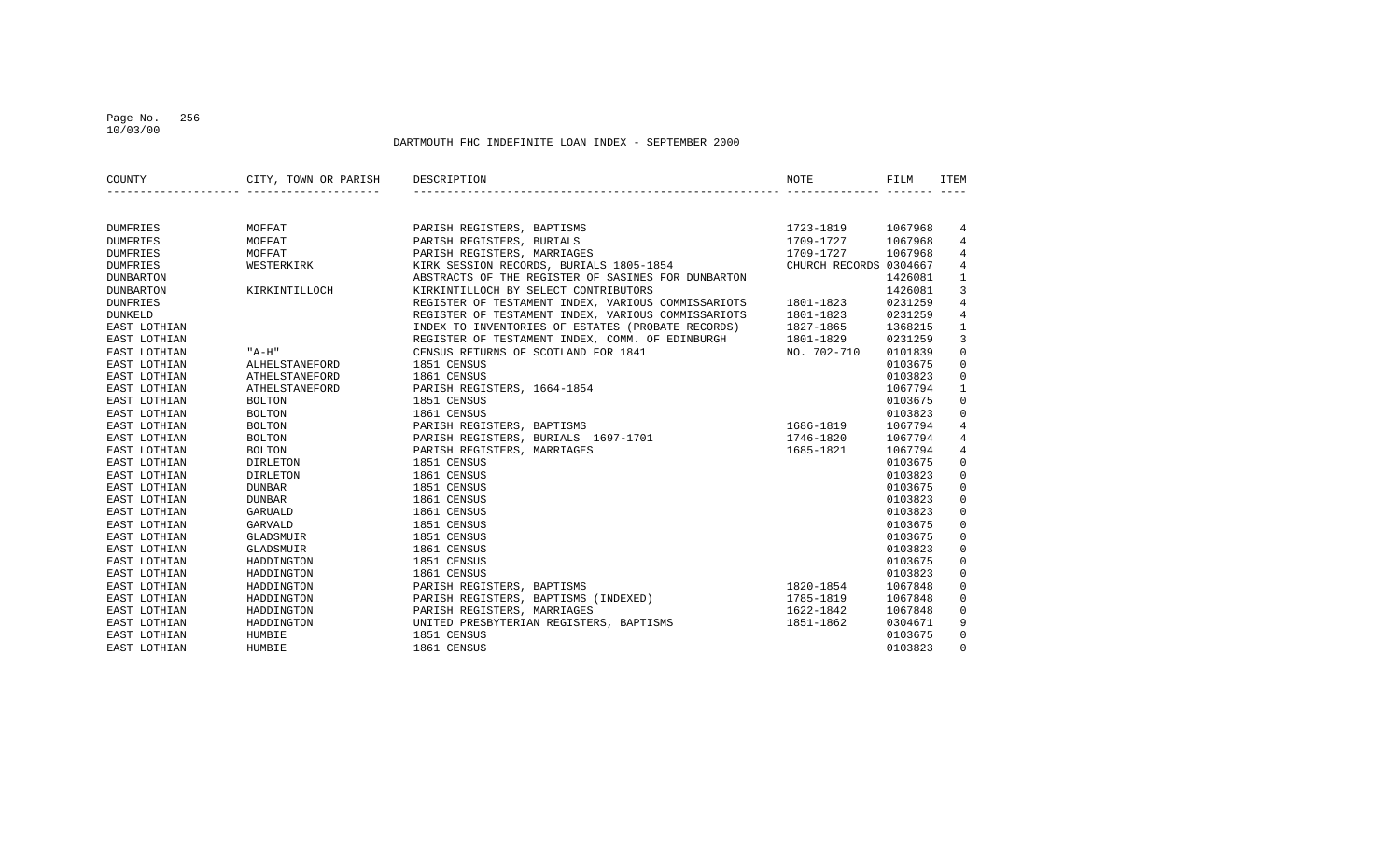### Page No. 257 10/03/00

| COUNTY       | CITY, TOWN OR PARISH             | DESCRIPTION                                             | NOTE       | FILM    | ITEM           |
|--------------|----------------------------------|---------------------------------------------------------|------------|---------|----------------|
|              | ________________________________ |                                                         |            |         |                |
| EAST LOTHIAN | HUMBIE                           | FREE CHURCH REGISTERS, BAPTISMS                         | 1844-1864  | 0304671 | 10             |
| EAST LOTHIAN | HUMBIE                           | FREE CHURCH REGISTERS, MARRIAGES                        | 1845-1865  | 0304671 | 10             |
| EAST LOTHIAN | INNERWICK                        | 1851 CENSUS                                             |            | 0103675 | $\mathbf 0$    |
| EAST LOTHIAN | INNERWICK                        | 1861 CENSUS                                             |            | 0103823 | 0              |
| EAST LOTHIAN | MORHAM                           | 1851 CENSUS                                             |            | 0103675 | $\mathbf 0$    |
| EAST LOTHIAN | MORHAM                           | 1861 CENSUS                                             |            | 0103823 | $\mathbf 0$    |
| EAST LOTHIAN | NORTH BERWICK                    | 1851 CENSUS                                             |            | 0103675 | $\mathbf 0$    |
| EAST LOTHIAN | NORTH BERWICK                    | 1861 CENSUS                                             |            | 0103823 | $\mathbf 0$    |
| EAST LOTHIAN | OLDHAMSTOCKS                     | 1861 CENSUS                                             | PARISH 714 | 0103824 | $\mathbf 0$    |
| EAST LOTHIAN | OLDHAMSTOCKS                     | CHURCH RECORDS: BAPTISMS, 1650-1675                     |            | 0304666 | $\mathbf 0$    |
| EAST LOTHIAN | OLDHAMSTOCKS                     | KIRK SESSION RECORDS, BAPTISM 1650-1675                 |            | 0304666 | $\mathbf{1}$   |
| EAST LOTHIAN | OLDHAMSTOCKS                     | PARISH REGISTERS BIRTHS/CHRISTENINGS 1642-1854          |            | 6902074 | $\mathbf 0$    |
| EAST LOTHIAN | OLDHAMSTOCKS                     | PARISH REGISTERS MARRIAGES 1664-1854                    |            | 6901290 | $\mathbf 0$    |
| EAST LOTHIAN | ORMISTON                         | 1851 CENSUS                                             |            | 0103676 | 0              |
| EAST LOTHIAN | ORMISTON                         | 1861 CENSUS                                             |            | 0103824 | $\overline{0}$ |
| EAST LOTHIAN | ORMISTON                         | FREE CHURCH REGISTERS, BAPTISMS 1843-1862               |            | 0304671 | 23             |
| EAST LOTHIAN | PENCAITLAND                      | 1851 CENSUS                                             |            | 0103676 | $\mathbf 0$    |
| EAST LOTHIAN | PENCAITLAND                      | 1861 CENSUS                                             |            | 0103824 | 0              |
| EAST LOTHIAN | PRESTONKIRK                      | 1851 CENSUS                                             |            | 0103676 | $\mathbf{0}$   |
| EAST LOTHIAN | PRESTONKIRK                      | 1861 CENSUS                                             |            | 0103824 | $\overline{0}$ |
| EAST LOTHIAN | PRESTONKIRK                      | PARISH REGISTERS, BAPTISMS 1820-1855                    |            | 1067855 | $\mathbf{1}$   |
| EAST LOTHIAN | PRESTONKIRK                      | PARISH REGISTERS, BURIALS 1846-1855                     |            | 1067855 | $\mathbf{1}$   |
| EAST LOTHIAN | PRESTONKIRK                      | PARISH REGISTERS, MARRIAGES 1820-1855                   |            | 1067855 | $\mathbf{1}$   |
| EAST LOTHIAN | PRESTONPANS                      | 1851 CENSUS                                             |            | 0103676 | $\mathbf 0$    |
| EAST LOTHIAN | PRESTONPANS                      | 1861 CENSUS                                             |            | 0103824 | $\mathbf 0$    |
| EAST LOTHIAN | PRESTONPANS                      | CHURCH RECORDS: 1676-1678, 1658-1860, 1855-1863         |            | 0304666 | 3              |
| EAST LOTHIAN | PRESTONPANS                      | KIRK SESSION RECORDS, BIRTHS & BAPTISMS                 | 1658-1860  | 0304666 | 3              |
| EAST LOTHIAN | PRESTONPANS                      | KIRK SESSION RECORDS, MARRIAGE PROCLAMATIONS            | 1676-1678  | 0304666 | 3              |
| EAST LOTHIAN | PRESTONPANS                      | KIRK SESSION RECORDS, MARRIAGES 1855-1863               |            | 0304666 | 3              |
| EAST LOTHIAN | PRESTONPANS                      | PARISH REGISTERS, BAPTISMS 1596-1642, 1687-1704         |            | 1067855 | $\overline{2}$ |
| EAST LOTHIAN | PRESTONPANS                      | PARISH REGISTERS, BAPTISMS 1603-1680, 1820-1854 INDEXED |            | 1067857 | $\mathbf 0$    |
| EAST LOTHIAN | PRESTONPANS                      | PARISH REGISTERS, BAPTISMS 1704-1820                    |            | 1067856 | $\mathbf 0$    |
| EAST LOTHIAN | PRESTONPANS                      | PARISH REGISTERS, BURIALS 1799-1820                     |            | 1067856 | 0              |
| EAST LOTHIAN | PRESTONPANS                      | PARISH REGISTERS, BURIALS 1820-1854                     |            | 1067857 | $\overline{0}$ |
| EAST LOTHIAN | PRESTONPANS                      | PARISH REGISTERS, MARRIAGES 1596-1642, 1687-1701        |            | 1067855 | $\overline{a}$ |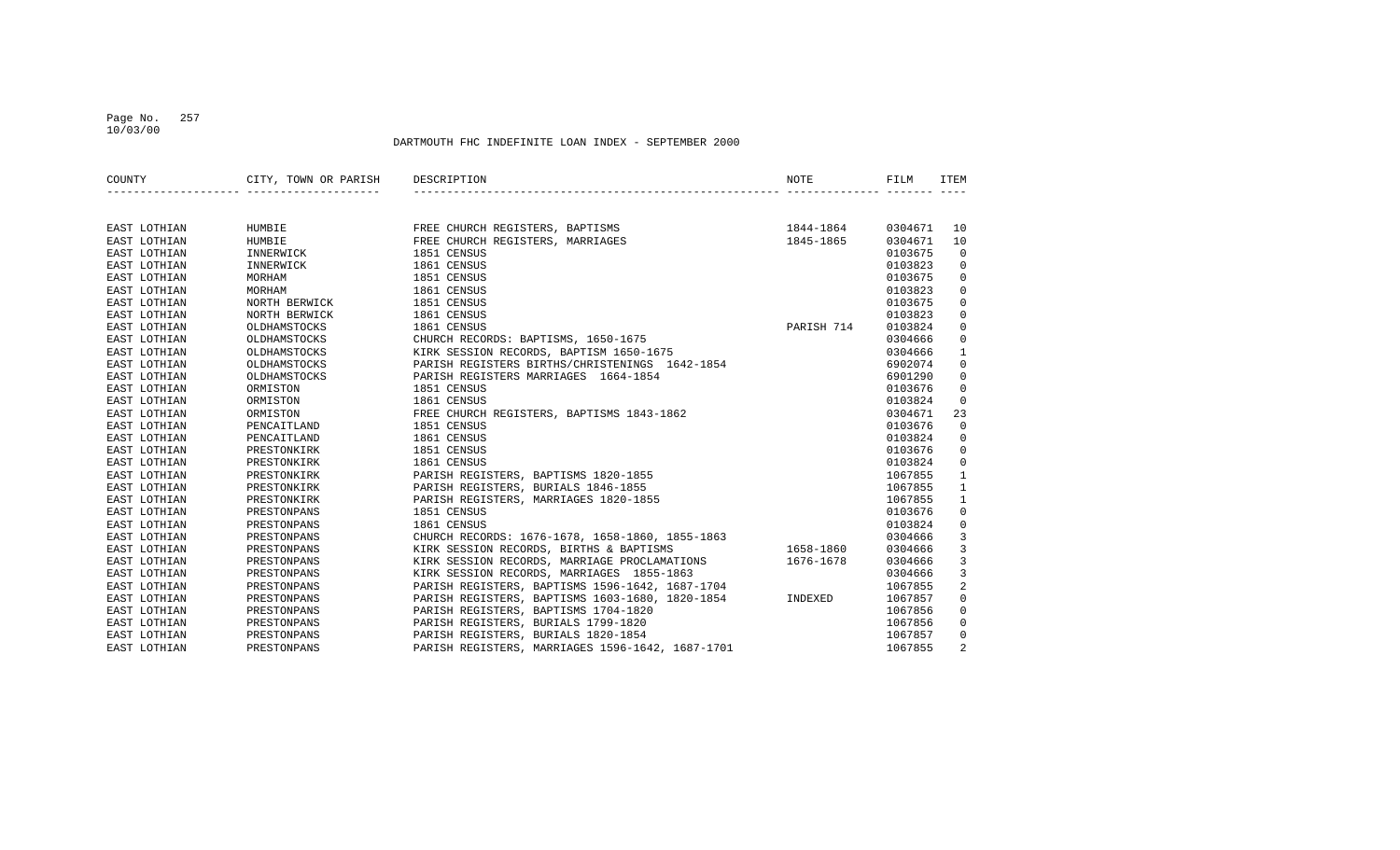### Page No. 258 10/03/00

| COUNTY       | CITY, TOWN OR PARISH DESCRIPTION  |                                                                                                                                                                           | NOTE                  | FILM    | <b>TTEM</b>    |
|--------------|-----------------------------------|---------------------------------------------------------------------------------------------------------------------------------------------------------------------------|-----------------------|---------|----------------|
|              | _________________________________ |                                                                                                                                                                           |                       |         |                |
| EAST LOTHIAN | PRESTONPANS                       | PARISH REGISTERS, MARRIAGES 1603-1680, 1820-1854 INDEXED                                                                                                                  |                       | 1067857 | 0              |
| EAST LOTHIAN | PRESTONPANS                       | PARISH REGISTERS, MARRIAGES 1702-1716, 1788-1819                                                                                                                          |                       | 1067856 | 0              |
| EAST LOTHIAN | SALTON                            | 1851 CENSUS                                                                                                                                                               |                       | 0103676 | 0              |
| EAST LOTHIAN | SALTON                            | 1861 CENSUS                                                                                                                                                               |                       | 0103824 | $\mathbf 0$    |
| EAST LOTHIAN | SPOTT                             | 1851 CENSUS                                                                                                                                                               |                       | 0103676 | $\mathbf 0$    |
| EAST LOTHIAN | SPOTT                             | 1861 CENSUS                                                                                                                                                               |                       | 0103824 | $\mathbf 0$    |
| EAST LOTHIAN | STENTON                           | 1851 CENSUS                                                                                                                                                               |                       | 0103676 | $\mathbf 0$    |
| EAST LOTHIAN | STENTON                           | 1861 CENSUS                                                                                                                                                               |                       | 0103824 | $\mathbf 0$    |
| EAST LOTHIAN | TRANENT                           | 1851 CENSUS                                                                                                                                                               |                       | 0103676 | $\mathbf 0$    |
| EAST LOTHIAN | TRANENT                           | 1861 CENSUS                                                                                                                                                               |                       | 0103824 | $\mathbf 0$    |
| EAST LOTHIAN | TRANENT                           | KIRK SESSION RECORDS, BAPTISMS 1685-1688                                                                                                                                  |                       | 0304667 | $\mathbf{1}$   |
| EAST LOTHIAN | TYNINGHAME                        | 1851 CENSUS                                                                                                                                                               |                       | 0103676 | $\mathsf 0$    |
| EAST LOTHIAN | TYNINGHAME                        | 1861 CENSUS                                                                                                                                                               |                       | 0103824 | $\mathbf 0$    |
| EAST LOTHIAN | WHITEKIRK                         | 1851 CENSUS                                                                                                                                                               |                       | 0103676 | $\mathbf 0$    |
| EAST LOTHIAN | WHITEKIRK                         | 1861 CENSUS                                                                                                                                                               |                       | 0103824 | $\mathbf 0$    |
| EAST LOTHIAN | WHITTINGHAM                       | 1851 CENSUS                                                                                                                                                               |                       | 0103676 | $\mathbf 0$    |
| EAST LOTHIAN | WHITTINGHAM                       | 1861 CENSUS                                                                                                                                                               |                       | 0103824 | $\mathbf 0$    |
| EAST LOTHIAN | YESTER                            | 1851 CENSUS                                                                                                                                                               |                       | 0103676 | $\mathbf 0$    |
| EAST LOTHIAN | YESTER                            | 1861 CENSUS                                                                                                                                                               |                       | 0103824 | $\mathbf 0$    |
| EAST LOTHIAN | YESTER                            | KIRK SESSION RECORDS, MARRIAG PROCLAMATIONS 1820-1837                                                                                                                     |                       | 0304667 | 5              |
| <b>ESSEX</b> |                                   | ESSEX FAMILIES : GENEALOGICAL NOTES                                                                                                                                       |                       | 0824211 | 5              |
| FIFE         |                                   | CENSUS RETURNS OF SCOTLAND FOR 1891                                                                                                                                       | NOS. 408-410          | 0208748 | $\mathsf 0$    |
| FIFE         |                                   |                                                                                                                                                                           |                       | 0844771 | 2              |
| FIFE         |                                   |                                                                                                                                                                           |                       | 0231259 | $\overline{a}$ |
| FIFE         |                                   | REGISTER OF TESTAMENT INDEX, COMM. OF ST. ANDREWS 1549-1800<br>REGISTER OF TESTAMENT INDEX, COMM. OF ST. ANDREWS 1801-1823<br>REGISTER OF TESTAMENTS, 1682-1800 (DINKELD) | PROBATE INDEX 0101783 |         | 2              |
| FIFE         | AUCHTERMUCHTY                     | OLD PAROCHIAL REGISTERS, 1701-1854                                                                                                                                        |                       | 1040149 | $\mathbf{1}$   |
| FIFE         | AUCHTERMUCHTY                     | PARISH REGISTERS BIRTHS/CHRISTENINGS 1649-1855                                                                                                                            |                       | 6901902 | $\mathbf 0$    |
| FIFE         | AUCHTERMUCHTY                     | PARISH REGISTERS MARRIAGES 1649-1855                                                                                                                                      |                       | 6900755 | $\mathbf 0$    |
| FIFE         | <b>AUCHTERTOOL</b>                | OLD PAROCHIAL REGISTERS, 1708-1839                                                                                                                                        |                       | 1040149 | 3              |
| FIFE         | BALLINGRY                         | KIRK SESSIONS RECORDS, BAPTISMS 1701-1721                                                                                                                                 |                       | 0304667 | 8              |
| FIFE         | BALLINGRY                         | KIRK SESSIONS RECORDS, DEATHS 1729-1798 FRAGMENTS                                                                                                                         |                       | 0304667 | 8              |
| FIFE         | BALLINGRY                         | KIRK SESSIONS RECORDS, MARRIAGES 1706-1722                                                                                                                                |                       | 0304667 | 8              |
| FIFE         | BALMERINO                         | OLD PAROCHIAL REGISTERS, 1820-1855                                                                                                                                        |                       | 1040150 | 1              |
| FIFE         | <b>BEATH</b>                      | OLD PAROCHIAL REGISTERS, 1643-1861                                                                                                                                        |                       | 1040150 | 2              |
| FIFE         | <b>BURNTISLAND</b>                | OLD PAROCHIAL REGISTERS, 1672-1686                                                                                                                                        |                       | 1040150 | $\overline{4}$ |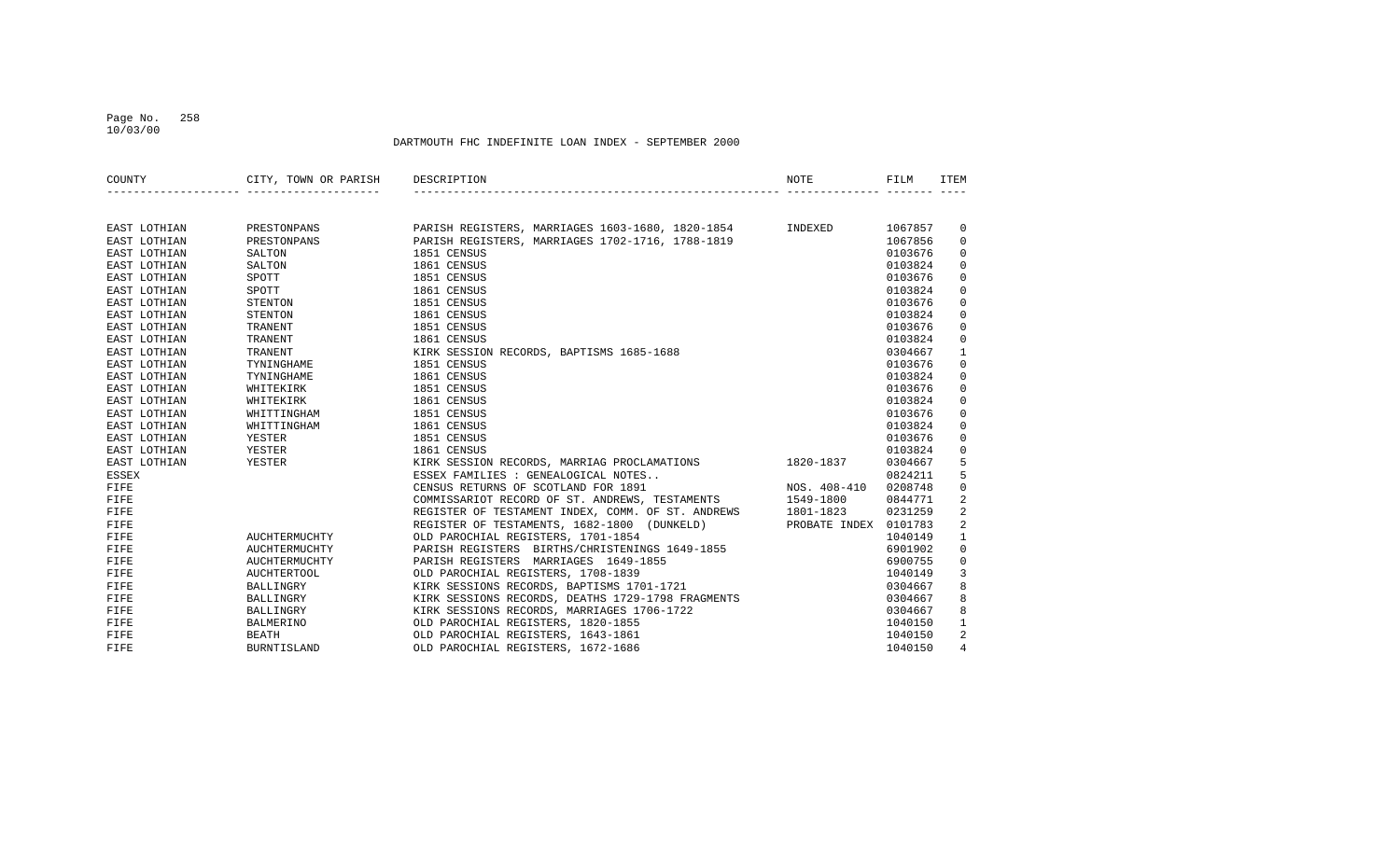## Page No. 259 10/03/00

| COUNTY | CITY, TOWN OR PARISH | DESCRIPTION                                                 | NOTE      | FILM    | <b>ITEM</b>  |
|--------|----------------------|-------------------------------------------------------------|-----------|---------|--------------|
|        |                      |                                                             |           |         |              |
| FIFE   | CARNOCK              | OLD PAROCHIAL REGISTERS, BAPTISMS                           | 1753-1854 | 0102173 | 0            |
| FIFE   | CARNOCK              | OLD PAROCHIAL REGISTERS, BURIALS                            | 1753-1854 | 0102173 | 0            |
| FIFE   | CARNOCK              | OLD PAROCHIAL REGISTERS, MARRIAGES                          | 1780-1854 | 0102173 | $\mathbf 0$  |
| FIFE   | COLLESSIE            | EXTRACTED CHURCH RECORDS, BIRTHS AND CHRISTENINGS 1696-1854 |           | 6900433 | $\mathbf 0$  |
| FIFE   | COLLESSIE            | EXTRACTED CHURCH RECORDS, MARRIAGES                         | 1696-1854 | 6900300 | $\mathbf 0$  |
| FIFE   | <b>DUMFERMLINE</b>   | PARISH CHURCH RECORDS                                       | 1851-1920 | 0889489 | 10           |
| FIFE   | DUNFERMLINE          | 1871 STREET INDEX<br>PARISH 424                             |           | 0104117 | $\mathbf 0$  |
| FIFE   | <b>DUNFERMLINE</b>   | 1871 STREET INDEX PARISH 424                                |           | 0104117 | $\mathbf 0$  |
| FIFE   | <b>DUNFERMLINE</b>   | 1881 STREET INDEX PARISH 424                                |           | 0203392 | $\mathbf 0$  |
| FIFE   | <b>DUNFERMLINE</b>   | 1891 STREET INDEX PARISH 424                                |           | 0208606 | $\mathbf 0$  |
| FIFE   | <b>DUNFERMLINE</b>   | OLD PAROCHIAL REGISTERS, BAPTISMS                           | 1807-1819 | 0102191 | $\mathbf 0$  |
| FIFE   | <b>DUNFERMLINE</b>   | OLD PAROCHIAL REGISTERS, MARRIAGES                          | 1750-1819 | 0102191 | $\mathbf 0$  |
| FIFE   | <b>DUNFERMLINE</b>   | PARISH REGISTERS, BURIALS 1825-1854                         |           | 0102195 | 0            |
| FIFE   | <b>DUNFERMLINE</b>   | PARISH REGISTERS, BURIALS 1825-1854                         |           | 0102195 | $\mathbf 0$  |
| FIFE   | <b>DUNFERMLINE</b>   | OUEEN ANNE ST. BURGHER ASSOCIATE CHURCH, BAPTISMS 1797-1823 |           | 0889489 | $\mathbf{1}$ |
| FIFE   | DYSART               | 1881 STREET INDEX PARISH 426                                |           | 0203392 | $\mathbf 0$  |
| FIFE   | DYSART               | 1891 STREET INDEX PARISH 426                                |           | 0208606 | $\mathbf 0$  |
| FIFE   | DYSART               | EXTRACTED CHURCH RECORDS, BIRTHS AND CHRISTENINGS 1582-1854 |           | 6900810 | $\mathbf 0$  |
| FIFE   | DYSART               | EXTRACTED CHURCH RECORDS, MARRIAGES                         | 1582-1854 | 6900811 | $\mathbf 0$  |
| FIFE   | DYSART               | KIRK SESSIONS RECORDS, BURIALS 1795-1861                    |           | 0304667 | 9            |
| FIFE   | <b>DYSART</b>        | OLD PAROCHIAL REGISTERS, 1609-1821                          |           | 1040109 | $\mathsf 0$  |
| FIFE   | <b>DYSART</b>        | PARISH CHURCH RECORDS 1735-1863                             |           | 1040195 | $\mathbf 0$  |
| FIFE   | DYSART               | PARISH REGISTERS BIRTHS/CHRISTENINGS 1582-1854              |           | 6900810 | $\mathbf 0$  |
| FIFE   | <b>DYSART</b>        | PARISH REGISTERS MARRIAGES 1582-1854                        |           | 6900811 | $\mathbf 0$  |
| FIFE   | FORGAN               | EXTRACTED CHURCH RECORDS, BIRTHS AND CHRISTENINGS 1695-1855 |           | 6900436 | $\mathbf 0$  |
| FIFE   | FORGAN               | EXTRACTED CHURCH RECORDS, MARRIAGES                         | 1703-1855 | 6900774 | $\mathbf 0$  |
| FIFE   | FORGAN               | PARISH REGISTERS BIRTHS/CHRISTENINGS 1695-1855              |           | 6900436 | $\mathbf 0$  |
| FIFE   | FORGAN               | PARISH REGISTERS MARRIAGES 1703-1855                        |           | 6900774 | $\mathbf 0$  |
| FIFE   | KENNOWAY             | EXTRACTED CHURCH RECORDS, BIRTHS AND CHRISTENINGS 1638-1854 |           | 6901903 | $\mathbf 0$  |
| FIFE   | KENNOWAY             | EXTRACTED CHURCH RECORDS, MARRIAGES                         | 1638-1854 | 6900775 | $\mathbf 0$  |
| FIFE   | KENNOWAY             | PARISH REGISTERS BIRTHS/CHRISTENINGS 1638-1854              |           | 6901903 | $\mathbf 0$  |
| FIFE   | KENNOWAY             | PARISH REGISTERS MARRIAGES 1638-1855                        |           | 6900775 | $\mathbf 0$  |
| FIFE   | KETTLE               | EXTRACTED CHURCH RECORDS, BIRTHS AND CHRISTENINGS 1633-1854 |           | 6900776 | $\mathbf 0$  |
| FIFE   | KETTLE               | EXTRACTED CHURCH RECORDS, MARRIAGES                         | 1633-1854 | 6900777 | $\mathbf 0$  |
| FIFE   | KETTLE               | PARISH REGISTERS BIRTHS/CHRISTENINGS 1633-1854              |           | 6900776 | $\Omega$     |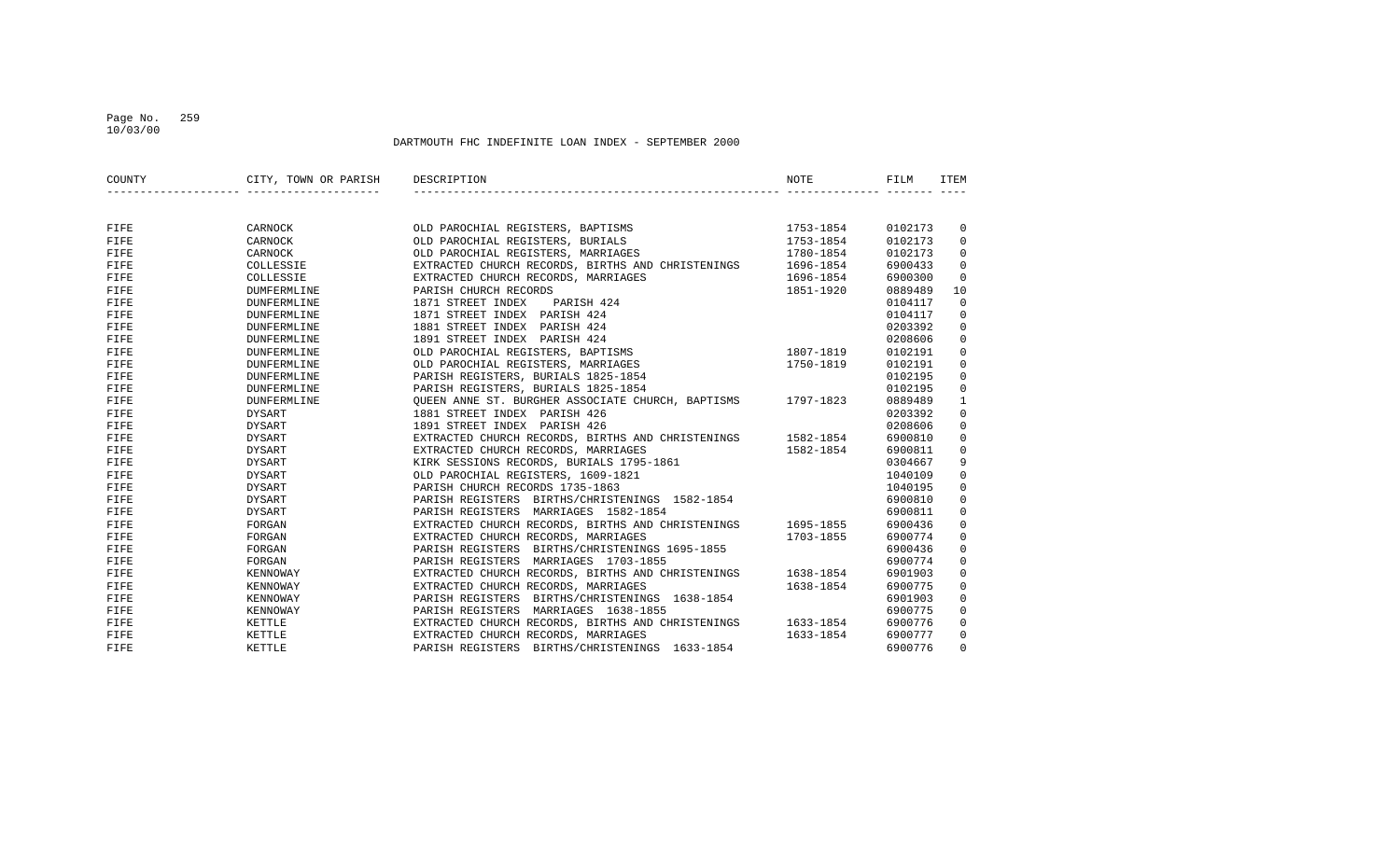## Page No. 260 10/03/00

| COUNTY             | CITY, TOWN OR PARISH DESCRIPTION |                                                                                                                                                                                                                                            | NOTE       | FILM    | ITEM           |
|--------------------|----------------------------------|--------------------------------------------------------------------------------------------------------------------------------------------------------------------------------------------------------------------------------------------|------------|---------|----------------|
|                    |                                  |                                                                                                                                                                                                                                            |            |         |                |
| FIFE               | KETTLE                           | PARISH REGISTERS MARRIAGES 1633-1854                                                                                                                                                                                                       |            | 6900777 | 0              |
| FIFE               | KILCONQUHAR                      | PARISH REGISTERS BIRTHS/CHRISTENINGS 1637-1709 1719-1854                                                                                                                                                                                   |            | 6902920 | $\mathbf 0$    |
| FIFE               | KILCONQUHAR                      | PARISH REGISTERS MARRIAGES 1637-1855                                                                                                                                                                                                       |            | 6900778 | 0              |
| FIFE               | KIRKCALDY                        | 1871 CENSUS RETURNS<br>PARISH 442                                                                                                                                                                                                          |            | 0103993 | $\Omega$       |
| FIFE               | KIRKCALDY                        | 1871 STREET INDEX<br>PARISH 442                                                                                                                                                                                                            |            | 0104117 | $\mathbf 0$    |
| FIFE               | KIRKCALDY                        | 1871 STREET INDEX PARISH 442                                                                                                                                                                                                               |            | 0104117 | $\mathbf 0$    |
| FIFE               | KIRKCALDY                        | 1881 STREET INDEX PARISH 442                                                                                                                                                                                                               |            | 0203392 | $\mathbf 0$    |
| FIFE               | KIRKCALDY                        | 1891 STREET INDEX PARISH 442                                                                                                                                                                                                               |            | 0208606 | $\mathbf 0$    |
| FIFE               | KIRKCALDY                        | EXTRACTED CHURCH RECORDS, BIRTHS AND CHRISTENINGS 1614-1854                                                                                                                                                                                |            | 6900784 | $\mathbf 0$    |
| FIFE               | KIRKCALDY                        | EXTRACTED CHURCH RECORDS, MARRIAGES                                                                                                                                                                                                        | 1615-1867  | 6901904 | $\mathbf 0$    |
| FIFE               | MARKINCH                         | EXTRACTED CHURCH RECORDS, BIRTHS AND CHRISTENINGS                                                                                                                                                                                          | 1635-1854  | 6901126 | 0              |
| FIFE               | MARKINCH                         | EXTRACTED CHURCH RECORDS, MARRIAGES                                                                                                                                                                                                        | 1670-1855  | 6902140 | $\mathbf 0$    |
| FIFE               | MONIMAIL                         | PARISH REGISTERS BIRTHS/CHRISTENINGS 1656-1854                                                                                                                                                                                             |            | 6900437 | $\mathbf 0$    |
| FIFE               | MONIMAIL                         | PARISH REGISTERS MARRIAGES 1656-1861                                                                                                                                                                                                       |            | 6900573 | $\mathbf 0$    |
| FIFE               | NEWBURG                          | PARISH REGISTERS MARRIAGES 1656-1861<br>ASSOCIATE CONGREGATION REGISTERS, BAPTISMS 1785-1812                                                                                                                                               |            | 0304671 | 22             |
| FIFE               | NEWBURG                          | ASSOCIATE CONGREGATION REGISTERS, BAPTISMS                                                                                                                                                                                                 | 1821-1849  | 0304671 | 22             |
| FIFE               | NEWBURG                          | ASSOCIATE CONGREGATION REGISTERS, MARRIAGES                                                                                                                                                                                                | 1850-1860  | 0304671 | 22             |
| FIFE               | NEWBURG                          | ASSOCIATE CONGREGATION REGISTERS, MARRIAGES 1785, 1821-1848                                                                                                                                                                                |            | 0304671 | 22             |
| FIFE               | ST. ANDREWS                      | BAPTISMS, MARRIAGES, BURIALS 1820-1854                                                                                                                                                                                                     | PARISH 453 | 0102248 | 0              |
| FIFE               | ST. ANDREWS                      | BAPTISMS, MARRIAGES, BURIALS 1820-1854<br>OLD PAROCHIAL REGISTERS, BAPTISMS 1667-1819                                                                                                                                                      | 1820-1843  | 1040172 | 0              |
| FIFE               | ST. ANDREWS                      |                                                                                                                                                                                                                                            |            | 0231259 | 2              |
| FIFE               | ST. LEONARDS                     |                                                                                                                                                                                                                                            |            | 1040172 | $\mathbf 0$    |
| FIFE               | TORRYBURN                        |                                                                                                                                                                                                                                            |            | 0304666 | 11             |
| FIFE               | TORRYBURN                        |                                                                                                                                                                                                                                            |            | 0304666 | 11             |
| FIFE               | TORRYBURN                        | REGISTER OF TESTAMENT INDEX, COMM. OF ST. ANDREWS 1801-1823<br>OLD PAROCHIAL REGISTERS, BAPTISMS 1667-1819 1820-1843<br>CHURCH RECORDS: BAPTISMS 1629-41, DEATHS 1696-1773<br>KIRK SESSION RECORDS, BAPTISMS 1629-1641<br>KIRK SESSION REC |            | 0304666 | 11             |
| FIFE               | WEMYSS                           | EXTRACTED CHURCH RECORDS, BIRTHS AND CHRISTENINGS 1660-1855                                                                                                                                                                                |            | 6900793 | 0              |
| FIFE               |                                  | EXTRACTED CHURCH RECORDS, MARRIAGES                                                                                                                                                                                                        | 1662-1854  | 6900794 | $\mathbf 0$    |
| HAMILTON & CAMPSIE |                                  | REGISTER OF TESTAMENT INDEX, VARIOUS COMMISSARIOTS                                                                                                                                                                                         | 1801-1823  | 0231259 | 4              |
| HEBRIDES           |                                  | REGISTER OF TESTAMENT INDEX, VARIOUS COMMISSARIOTS                                                                                                                                                                                         | 1801-1823  | 0231259 | $\overline{4}$ |
| INVERNESS          |                                  | 1871 CENSUS RETURNS Is., Kilm-P No. 112-114                                                                                                                                                                                                |            | 0104001 | $\mathbf 0$    |
| INVERNESS          |                                  | 1881 CENSUS RETURNS NOS. 111-115                                                                                                                                                                                                           |            | 0203427 | 0              |
| INVERNESS          |                                  |                                                                                                                                                                                                                                            |            | 1042638 | $\mathbf 0$    |
| INVERNESS          |                                  | CENSUS RETURNS OF SCOTLAND FOR 1841.<br>COMMISSARIOT RECORD OF MORAY, TESTAMENTS 1684-1800<br>COMMISSARIOT RECORD OF MORAY, TESTAMENTS 1684-1800                                                                                           | 1684-1800  | 0844771 | 4              |
| INVERNESS          |                                  | COMMISSARIOT RECORD OF THE ISLES, TESTAMENTS                                                                                                                                                                                               | 1661-1800  | 0844771 | 3              |
| INVERNESS          | WEMYSS<br>WEMYSS<br>             | INDEX TO REGISTER OF SASINES 1606-1780 V. 1,2,3 NO. 61,63,64                                                                                                                                                                               |            | 0896606 | $\mathbf{1}$   |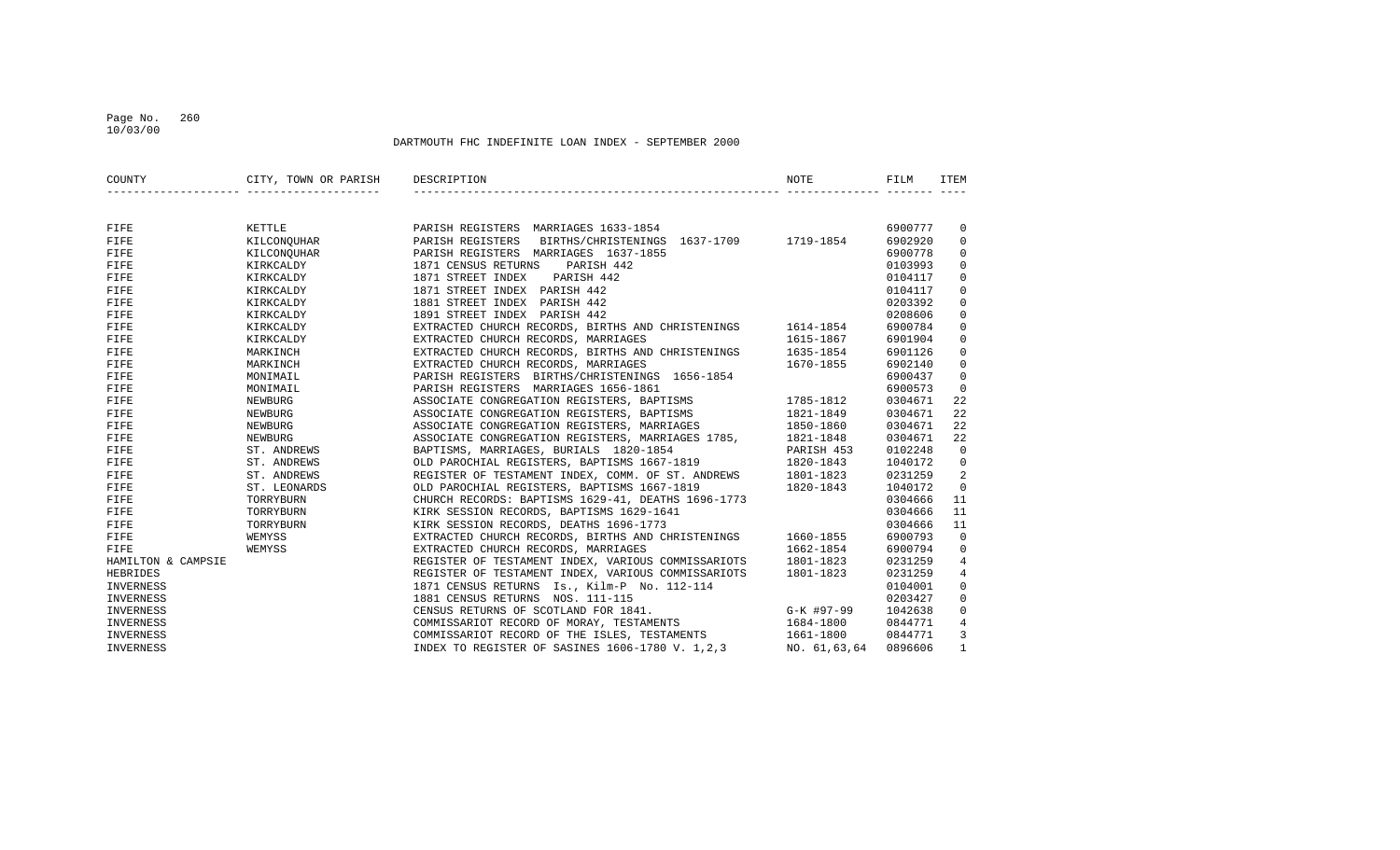### Page No. 261 10/03/00

| COUNTY           | CITY, TOWN OR PARISH DESCRIPTION |                                                              | <b>NOTE</b> | FILM    | ITEM           |
|------------------|----------------------------------|--------------------------------------------------------------|-------------|---------|----------------|
|                  |                                  |                                                              |             |         |                |
| INVERNESS        |                                  | REGISTER OF TESTAMENT INDEX, VARIOUS COMMISSARIOTS 1801-1823 |             | 0231259 | 4              |
| INVERNESS        |                                  | TESTAMENT REGISTERS V. 1-3 1684-1753                         |             | 0231217 | $\mathbf 0$    |
| INVERNESS        |                                  | TESTAMENT REGISTERS V. 10 1815-1827                          |             | 0231220 | $\mathbf 0$    |
| INVERNESS        |                                  | TESTAMENT REGISTERS V. 4-7 1753-1789                         |             | 0231218 | $\mathbf 0$    |
| INVERNESS        |                                  | TESTAMENT REGISTERS V. 8-9 1789-1814                         |             | 0231219 | $\Omega$       |
| INVERNESS        | CONVINTH                         | FREE CHURCH, BLOTTER REGISTERS, BAPTISMS 1843-1854           |             | 1068241 | 11             |
| INVERNESS        | CONVINTH                         | FREE CHURCH, BLOTTER REGISTERS, MARRIAGES 1844-1854          |             | 1068241 | 11             |
| <b>INVERNESS</b> | CROY                             | PARISH REGISTERS, 1719-1854                                  |             | 0990664 | $\mathbf{1}$   |
| <b>INVERNESS</b> | DAVIOT & DUNLICHITY              | PARISH REGISTERS, 1774-1854                                  |             | 0990664 | 3              |
| INVERNESS        | FORT WILLIAM                     | MONUMENTAL INSCRIPTIONS ST. ANDREWS EPISCOPAL CH.            |             | 0496918 | 6              |
| INVERNESS        | HARRIS                           | 1841 CENSUS RETURNS<br>PARISH 111                            |             | 1042641 | $\mathbf 0$    |
| INVERNESS        | INVERNESS                        | 1871 STREET INDEX<br>PARISH 98                               |             | 0104117 | $\mathbf 0$    |
| INVERNESS        | INVERNESS                        | 1871 STREET INDEX PARISH 98                                  |             | 0104117 | $\mathbf 0$    |
| <b>INVERNESS</b> | INVERNESS                        | 1891 STREET INDEX PARISH 98                                  |             | 0208606 | $\mathbf 0$    |
| INVERNESS        | INVERNESS                        | COMPUTER PRINTOUTS OF PARISH REGISTERS                       | MARRIAGES   | 6900014 | $\mathbf 0$    |
| INVERNESS        | INVERNESS                        | COMPUTER PRINTOUTS OF PARISH REGISTERS                       | BIRTHS      | 6900013 | $\mathbf 0$    |
| INVERNESS        | INVERNESS                        | PARISH REGISTERS, V. 10 BAPTISMS 1820-1821                   |             | 0990670 | $\mathbf 0$    |
| <b>INVERNESS</b> | INVERNESS                        | PARISH REGISTERS, V. 10 BURIALS 1820-1853                    |             | 0990670 | $\mathsf 0$    |
| INVERNESS        | INVERNESS                        | PARISH REGISTERS, V. 10 MARRIAGES 1820-1834                  |             | 0990670 | $\Omega$       |
| INVERNESS        | INVERNESS                        | PARISH REGISTERS, V. 11 BAPTISMS 1821-1831                   |             | 0990670 | $\Omega$       |
| INVERNESS        | KILMONIVAIG                      | KIRK SESSIONS RECORDS, BIRTHS 1730-1819                      |             | 0559522 | $\overline{4}$ |
| INVERNESS        | KILMONIVAIG                      | KIRK SESSIONS RECORDS, MARRIAGES 1793-1819                   |             | 0559522 | $\overline{4}$ |
| INVERNESS        | KILMONIVAIG                      | PARISH REGISTERS, 1730-1854                                  |             | 0990709 | $\mathbf{1}$   |
| <b>INVERNESS</b> | KILMORACK                        | PARISH REGISTERS, 1674-1854                                  |             | 0990709 | 2              |
| INVERNESS        | KILMUIR                          | 1841 CENSUS RETURNS<br>PARISH 112                            |             | 1042641 | $\mathbf 0$    |
| INVERNESS        | KILTARLITY                       | FREE CHURCH, BLOTTER REGISTERS, BAPTISMS                     | 1843-1854   | 1068241 | 11             |
| INVERNESS        | KILTARLITY                       | FREE CHURCH, BLOTTER REGISTERS, MARRIAGES                    | 1844-1854   | 1068241 | 11             |
| INVERNESS        | NORTH UIST                       | 1841 CENSUS RETURNS<br>PARISH 113                            |             | 1042641 | $\mathbf 0$    |
| <b>INVERNESS</b> | PORTREE                          | 1841 CENSUS RETURNS<br>PARISH 114                            |             | 1042641 | $\mathbf 0$    |
| <b>INVERNESS</b> | SLEAT                            | 1841 CENSUS RETURNS<br>PARISH 115                            |             | 1042642 | $\Omega$       |
| INVERNESS        | SLEAT                            | 1841 CENSUS RETURNS<br>(PARISH 115)                          |             | 1042642 | 8              |
| INVERNESS        | SMALL ISLES                      | 1841 CENSUS RETURNS<br>PARISH 116                            |             | 1042642 | $\mathbf 0$    |
| INVERNESS        | SMALL ISLES                      | 1841 CENSUS RETURNS<br>(PARISH 116)                          |             | 1042642 | 8              |
| INVERNESS        | SNIZORT                          | 1841 CENSUS RETURNS<br>PARISH 117                            |             | 1042642 | $\mathbf 0$    |
| INVERNESS        | SNIZORT                          | 1841 CENSUS RETURNS<br>(PARISH 117)                          |             | 1042642 | $\Omega$       |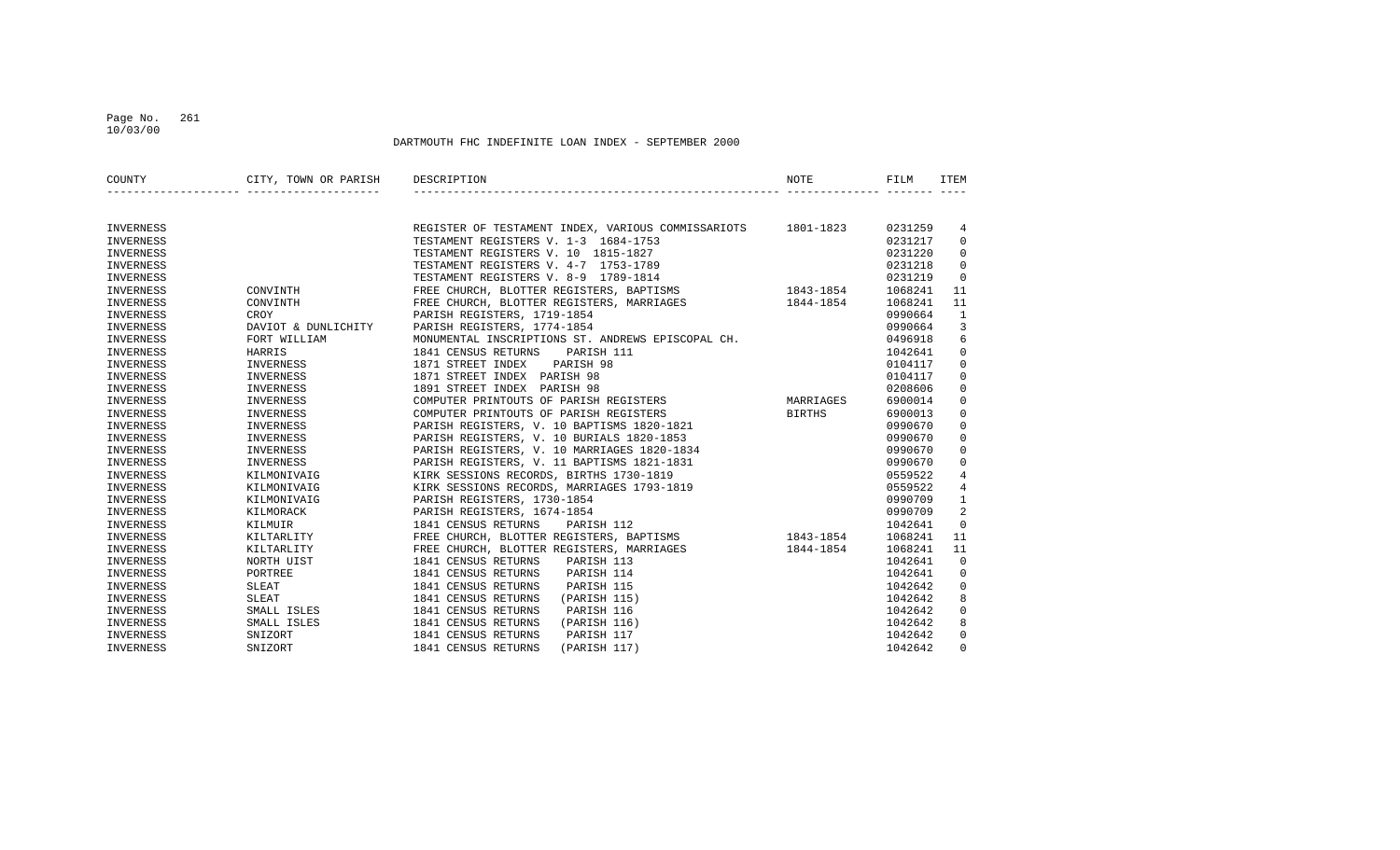### Page No. 262 10/03/00

| COUNTY           | CITY, TOWN OR PARISH | DESCRIPTION                                                 | NOTE                  | FILM    | <b>TTEM</b>    |
|------------------|----------------------|-------------------------------------------------------------|-----------------------|---------|----------------|
|                  |                      |                                                             |                       |         |                |
| INVERNESS        | SNIZORT              | 1851 CENSUS RETURNS<br>(PARISH 117)                         |                       | 1042099 | 0              |
| INVERNESS        | SOUTH UIST           | 1841 CENSUS RETURNS<br>PARISH 118                           |                       | 1042642 | $\mathbf 0$    |
| INVERNESS        | SOUTH UIST           | 1841 CENSUS RETURNS<br>(PARISH 118)                         |                       | 1042642 | $\mathbf 0$    |
| <b>INVERNESS</b> | SOUTH UIST           | 1851 CENSUS RETURNS<br>(PARISH 118)                         |                       | 1042099 | $\mathbf 0$    |
| INVERNESS        | <b>STRATH</b>        | 1841 CENSUS RETURNS<br>PARISH 119                           |                       | 1042642 | $\mathbf 0$    |
| INVERNESS        | <b>STRATH</b>        | 1841 CENSUS RETURNS<br>(PARISH 119)                         |                       | 1042642 | $\mathbf 0$    |
| INVERNESS        | <b>STRATH</b>        | 1851 CENSUS RETURNS<br>(PARISH 119)                         |                       | 1042099 | $\mathsf 0$    |
| INVERNESS        | UROUHART & GLENMORIS | PARISH REGISTERS, 1739-1854                                 |                       | 0990716 | $\mathbf 0$    |
| KIKCUDBRIGHT     | KIRKPATRICK-DURHAM   | PARISH REGISTERS MARRIAGES 1694-1704 1837-1854              |                       | 6902401 | $\mathbf 0$    |
| KINCARDINE       |                      | COMMISSARIOT RECORD OF ST. ANDREWS, TESTAMENTS              | 1549-1800             | 0844771 | 2              |
| KINCARDINE       |                      | REGISTER OF TESTAMENT INDEX, COMM. OF ST. ANDREWS           | 1801-1823             | 0231259 | 2              |
| KINCARDINE       | NIGG                 | 1881 STREET INDEX PARISH 266                                |                       | 0203392 | $\mathbf 0$    |
| KINROSS          |                      | COMMISSARIOT RECORD OF ST. ANDREWS, TESTAMENTS              | 1549-1800             | 0844771 | 2              |
| KINROSS          |                      | REGISTER OF TESTAMENT INDEX, COMM. OF ST. ANDREWS 1801-1823 |                       | 0231259 | $\overline{2}$ |
| KIRKCUBRIGHT     | TWYNHOLM             | PARISH REGISTERS, BAPTISMS 1820-1854                        |                       | 1068036 | $\mathbf{1}$   |
| KIRKCUBRIGHT     | TWYNHOLM             | PARISH REGISTERS, BURIALS 1835-1854                         |                       | 1068036 | $\mathbf{1}$   |
| KIRKCUBRIGHT     | TWYNHOLM             | PARISH REGISTERS, MARRIAGES 1825-1852                       |                       | 1068036 | $\mathbf{1}$   |
| KIRKCUBRIGHT     | URR                  | PARISH REGISTERS, 1769-1855                                 |                       | 1068036 | $\overline{a}$ |
| KIRKCUDBRIGHT    |                      | CENSUS RETURNS OF SCOTLAND FOR 1871                         | "KIRK" #871           | 1067737 | $\overline{2}$ |
| KIRKCUDBRIGHT    |                      | REGISTER OF TESTAMENT INDEX, VARIOUS COMMISSARIOTS          | 1801-1823             | 0231259 | $\overline{4}$ |
| KIRKCUDBRIGHT    |                      | REGISTER OF TESTAMENTS, 1663-1800 (KIRKCUDBRIGHT)           | PROBATE INDEX 0101783 |         | 3              |
| KIRKCUDBRIGHT    | KIRKPATRICK-DURHAM   | PARISH REGISTERS, 1693-1854                                 |                       | 1068033 | $\mathbf{1}$   |
| KIRKCUDBRIGHT    | LOCHRUTTON           | PARISH REGISTERS, 1697-1855                                 |                       | 1068033 | 3              |
| KIRKCUDBRIGHT    | MINNIGAFF            | PARISH REGISTERS, 1694-1855                                 |                       | 1068033 | 5              |
| KIRKCUDBRIGHT    | NEWABBEY             | PARISH REGISTERS, 1691-1820                                 |                       | 1068033 | 7              |
| KIRKCUDBRIGHT    | TWYNHOLM             | PARISH REGISTERS: BAPTISMS, 1820-1854                       |                       | 1068036 | $\mathbf{1}$   |
| KIRKCUDBRIGHT    | TWYNHOLM             | PARISH REGISTERS: BURIALS, 1835-1854                        |                       | 1068036 | $\mathbf{1}$   |
| KIRKCUDBRIGHT    | TWYNHOLM             | PARISH REGISTERS: MARRIAGES, 1825-1852                      |                       | 1068036 | $\mathbf{1}$   |
| KIRKCUDBRIGHT    | <b>URR</b>           | PARISH REGISTERS: 1769-1855                                 |                       | 1068036 | $\overline{a}$ |
| LANARK           |                      | 1871 CENSUS PARISH 644/8 E.D. 65-102                        |                       | 0104117 | $\mathbf 0$    |
| LANARK           |                      | BIRTH REGISTRATIONS, PARISH NOS. 626-638                    | 1860                  | 0280642 | $\mathbf{0}$   |
| LANARK           |                      | CENSUS RETURNS OF SCOTLAND FOR 1841.                        | G #644/2-646          | 1042757 | $\mathbf{0}$   |
| LANARK           |                      | CENSUS RETURNS OF SCOTLAND FOR 1881                         | NOS. 621              | 0203611 | $\mathbf 0$    |
| LANARK           |                      | CENSUS RETURNS OF SCOTLAND FOR 1881                         | NOS. 647              | 0203693 | $\mathbf 0$    |
| LANARK           |                      | CENSUS RETURNS OF SCOTLAND FOR 1881                         | NOS. 647              | 0203692 | $\Omega$       |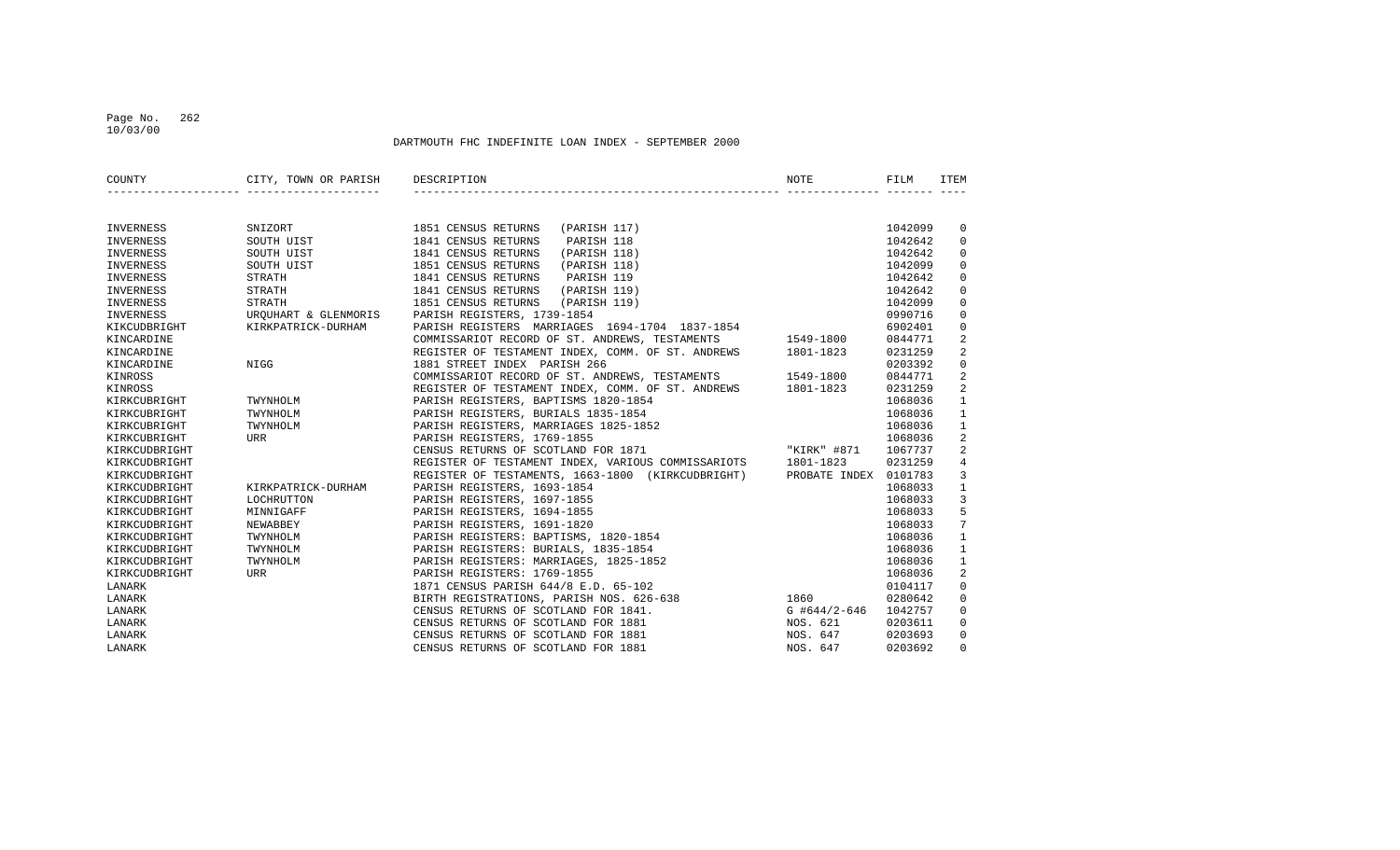## Page No. 263 10/03/00

| COUNTY | CITY, TOWN OR PARISH DESCRIPTION |                                                                                                                                                                                                                                        | NOTE        | FILM    | ITEM           |
|--------|----------------------------------|----------------------------------------------------------------------------------------------------------------------------------------------------------------------------------------------------------------------------------------|-------------|---------|----------------|
|        |                                  |                                                                                                                                                                                                                                        |             |         |                |
| LANARK |                                  | CENSUS RETURNS OF SCOTLAND FOR 1881 MOS. 644-645<br>CENSUS RETURNS OF SCOTLAND FOR 1881 #639<br>CIVIL REGISTRATION, BIRTHS 1865<br>COMM. OF GLASGOW, TESTAMENT REGISTERS V. 33-34 1661-1671                                            |             | 0203683 | 0              |
| LANARK |                                  |                                                                                                                                                                                                                                        |             | 1067737 | 5              |
| LANARK |                                  |                                                                                                                                                                                                                                        |             | 0321301 | $\mathbf{0}$   |
| LANARK |                                  |                                                                                                                                                                                                                                        |             | 0231163 | $\overline{0}$ |
| LANARK |                                  | COMMISSARIOT OF GLASGOW, TESTAMENT REGISTERS V.8-9 1611-1614                                                                                                                                                                           |             | 0231147 | $\overline{0}$ |
| LANARK |                                  | COMMISSARIOT RECORD OF GLASGOW, TESTAMENTS $1547-1800$<br>INDEX OF PERSONS, TO ABRIDGMENTS OF SASINES V. 1-6 $1781-1855$                                                                                                               |             | 0844771 | $\mathbf{1}$   |
| LANARK |                                  |                                                                                                                                                                                                                                        |             | 0217053 | $\mathbf 0$    |
| LANARK |                                  | INDEX TO INVENTORIES OF ESTATES (PROBATE RECORDS) 1846-1865                                                                                                                                                                            |             | 1368215 | 3              |
| LANARK |                                  |                                                                                                                                                                                                                                        |             |         | 6              |
| LANARK |                                  |                                                                                                                                                                                                                                        |             |         | $\mathbf{0}$   |
| LANARK |                                  |                                                                                                                                                                                                                                        |             |         | 23             |
| LANARK |                                  | NDEX TO PARTICULAR REGISTER OF SASINES NO. 66<br>MARRIAGES PARISH NOS. 621-643<br>MONUMENTAL INSCRIPTIONS (PRE-1855) UPPER WARD<br>REGISTER OF BIRTHS PARISH NOS. 644/8<br>REGISTER OF TESTAMENT INDEX, VARIOUS COMMISSARIOTS 1801-182 |             |         | $\mathbf 0$    |
| LANARK |                                  |                                                                                                                                                                                                                                        |             |         | 4              |
| LANARK |                                  |                                                                                                                                                                                                                                        |             |         | 5              |
| LANARK |                                  |                                                                                                                                                                                                                                        |             |         | 0              |
| LANARK |                                  | REGISTRAR GENERAL: BIRTHS, NOS. 621-627 1859                                                                                                                                                                                           |             | 0280576 | $\overline{0}$ |
| LANARK |                                  | REGISTRAR GENERAL: BIRTHS, NOS. 644/7-644/8 1862                                                                                                                                                                                       |             | 0292957 | $\overline{0}$ |
| LANARK |                                  | REGISTRAR GENERAL: BIRTHS, NOS. 644/7-644/8 1859                                                                                                                                                                                       |             | 0280582 | 0              |
| LANARK |                                  | REGISTRAR GENERAL: BIRTHS, PARISH NOS. 621-625 1856                                                                                                                                                                                    |             | 0256488 | $\mathbf 0$    |
| LANARK |                                  | REGISTRAR GENERAL: BIRTHS, PARISH NOS. 644/7-644/8 1856                                                                                                                                                                                |             | 0256493 | $\mathbf{0}$   |
| LANARK | $"A-B"$                          | CENSUS RETURNS OF SCOTLAND FOR 1851                                                                                                                                                                                                    | NO. 621-625 | 0103698 | $\mathbf{0}$   |
| LANARK | "A-BAR"                          | CENSUS RETURNS OF SCOTLAND FOR 1861                                                                                                                                                                                                    | NO. 621-622 | 0103843 | 0              |
| LANARK | " AVONDALE "                     | CENSUS RETURNS OF SCOTLAND FOR 1871                                                                                                                                                                                                    | NO. 621     | 0104009 | $\mathbf 0$    |
| LANARK | $"$ CAR-E $"$                    | CENSUS RETURNS OF SCOTLAND FOR 1851                                                                                                                                                                                                    | NO. 632-643 | 0103700 | $\mathbf 0$    |
| LANARK | " CU-E"                          | CENSUS RETURNS OF SCOTLAND FOR 1841                                                                                                                                                                                                    | NO. 637-643 | 0101869 | 0              |
| LANARK | " D-E "                          | CENSUS RETURNS OF SCOTLAND FOR 1861                                                                                                                                                                                                    | NO. 638-643 | 0103847 | $\overline{0}$ |
| LANARK | "D-EAST K"                       | CENSUS RETURNS OF SCOTLAND FOR 1871                                                                                                                                                                                                    | NO. 638-643 | 0104015 | $\mathsf{O}$   |
| LANARK | "G-H"                            | CENSUS RETURNS OF SCOTLAND FOR 1851                                                                                                                                                                                                    | NO. 645-647 | 0103716 | $\overline{0}$ |
| LANARK | "GL-H"                           | CENSUS RETURNS OF SCOTLAND FOR 1841                                                                                                                                                                                                    | NO. 645-647 | 0101878 | 0              |
| LANARK | "GLAS-GO"                        | CENSUS RETURNS OF SCOTLAND FOR 1861                                                                                                                                                                                                    | NO. 645-646 | 0103866 | 0              |
| LANARK | "GLASS-GO"                       | CENSUS RETURNS OF SCOTLAND FOR 1871                                                                                                                                                                                                    | NO. 645-646 | 0104036 | 0              |
| LANARK | "HAMILTON"                       | CENSUS RETURNS OF SCOTLAND FOR 1861                                                                                                                                                                                                    | NO. 647     | 0103867 | $\mathbf{0}$   |
| LANARK | "HAMILTON"                       | CENSUS RETURNS OF SCOTLAND FOR 1871                                                                                                                                                                                                    | NO. 647     | 0104038 | 0              |
| LANARK | "L"                              | CENSUS RETURNS OF SCOTLAND FOR 1841                                                                                                                                                                                                    | NO. 648-650 | 0101879 | $\mathbf{0}$   |
| LANARK | "L"                              | CENSUS RETURNS OF SCOTLAND FOR 1851                                                                                                                                                                                                    | NO. 648-650 | 0103717 | $\Omega$       |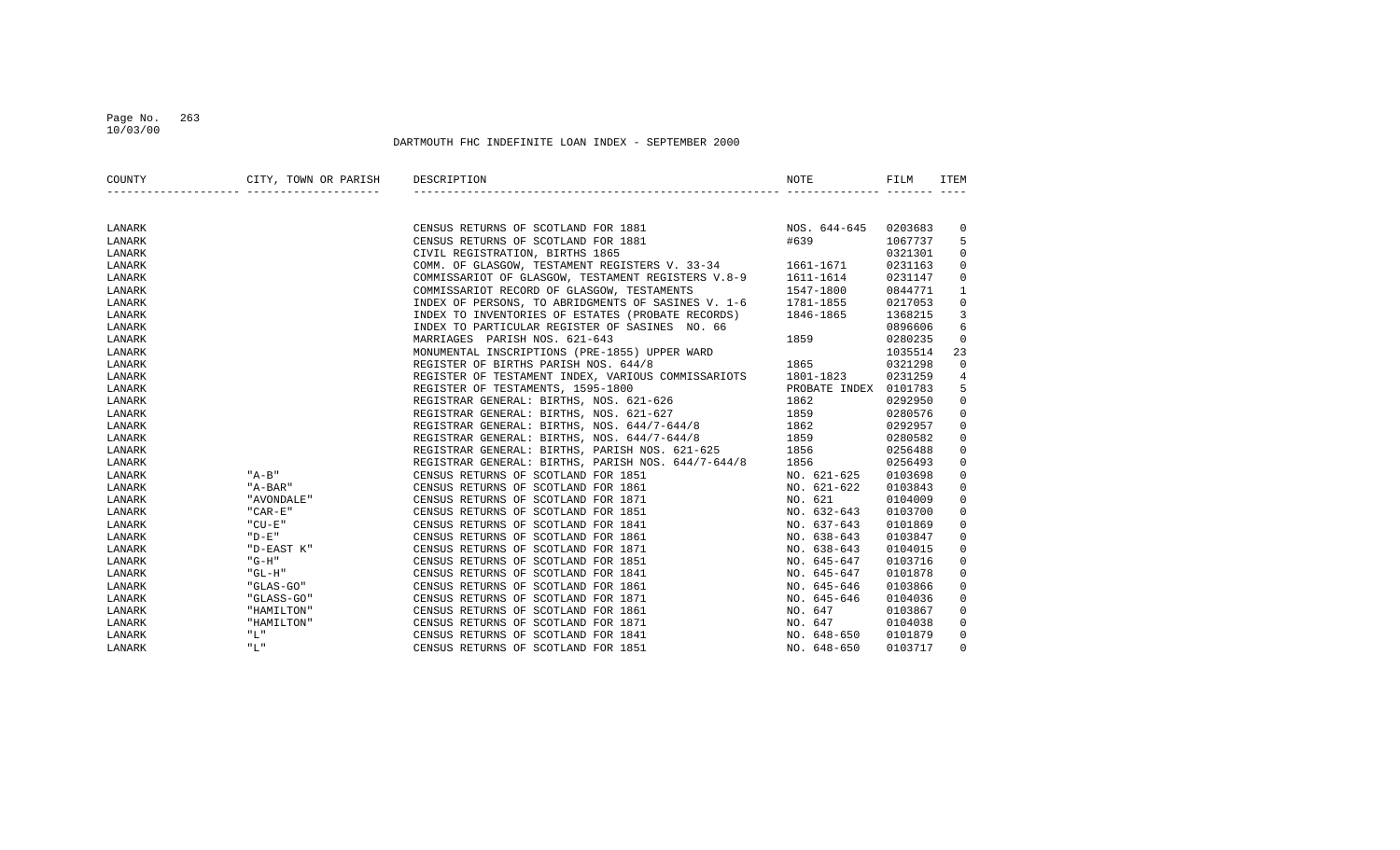## Page No. 264 10/03/00

| COUNTY | CITY, TOWN OR PARISH | DESCRIPTION                                        | NOTE                   | FILM    | <b>ITEM</b>         |
|--------|----------------------|----------------------------------------------------|------------------------|---------|---------------------|
|        |                      |                                                    |                        |         |                     |
| LANARK | ANDERSTON            | 1871 CENSUS PARISH 644/8 E.D. 1-16                 |                        | 0104029 | 0                   |
| LANARK | ANDERSTON            | 1871 CENSUS PARISH 644/8 E.D. 17-64                |                        | 0104030 | $\mathbf 0$         |
| LANARK | ANDERSTON            | 1871 CENSUS PARISH 644/8 E.D. 65-102               |                        | 0104031 | 0                   |
| LANARK | <b>AVONDALE</b>      | CENSUS RETURNS OF SCOTLAND FOR 1841                | NO. 621                | 0101861 | 0                   |
| LANARK | AVONDALE             | PARISH REGISTERS, 1698-1854                        |                        | 1041474 | 0                   |
| LANARK | <b>BIGGAR</b>        | OLD PAROCHIAL REGISTERS, 1730-1854                 |                        | 1042963 | $\mathbf{1}$        |
| LANARK | <b>BLANTYRE</b>      | OLD PAROCHIAL REGISTERS, 1677-1827                 |                        | 1042963 | 3                   |
| LANARK | <b>BOTHWELL</b>      | 1871 STREET INDEX<br>PARISH 625                    |                        | 0104117 | $\mathsf 0$         |
| LANARK | <b>BOTHWELL</b>      | 1871 STREET INDEX PARISH 625                       |                        | 0104117 | $\mathsf 0$         |
| LANARK | <b>BOTHWELL</b>      | 1881 STREET INDEX PARISH 625                       |                        | 0203392 | $\mathbf 0$         |
| LANARK | <b>BOTHWELL</b>      | 1891 STREET INDEX PARISH 625                       |                        | 0208606 | 0                   |
| LANARK | <b>BOTHWELL</b>      | PARISH REGISTERS<br>MARRIAGES 1692-1855            |                        | 6902211 | $\mathsf 0$         |
| LANARK | <b>BOTHWELL</b>      | PARISH REGISTERS BIRTHS/CHRISTENINGS 1671-1854     |                        | 6901136 | 0                   |
| LANARK | CADDER               | 1871 STREET INDEX<br>PARISH 626                    |                        | 0104117 | 0                   |
| LANARK | CADDER               | 1871 STREET INDEX<br>PARISH 626                    |                        | 0104117 | 0                   |
| LANARK | CADDER               | 1881 STREET INDEX<br>PARISH 626                    |                        | 0203392 | 0                   |
| LANARK | CADDER               | 1891 STREET INDEX<br>PARISH 626                    |                        | 0208606 | 0                   |
| LANARK | CAMBELTOWN           | 1871 STREET INDEX<br>PARISH 628                    |                        | 0104117 | 0                   |
| LANARK | CAMBUSNETHAN         | 1871 STREET INDEX<br>PARISH 628                    |                        | 0104117 | 0                   |
| LANARK | CAMBUSNETHAN         | 1881 STREET INDEX<br>PARISH 628                    |                        | 0203392 | 0                   |
| LANARK | CAMBUSNETHAN         | 1891 STREET INDEX PARISH 628                       |                        | 0208606 | 0                   |
| LANARK | CARLUKE              | OLD PAROCHIAL REGISTERS, 1694-1881                 |                        | 1042969 | $\mathbf{1}$        |
| LANARK | CARMICHAEL           | OLD PAROCHIAL REGISTERS, 1694-1846                 |                        | 1042969 | 3                   |
| LANARK | CARMUNNOCK           | OLD PAROCHIAL REGISTERS, 1653-1854                 | CHURCH RECORDS 0102894 |         | $\mathbf 0$         |
| LANARK | CRAWFORD             | OLD PAROCHIAL REGISTERS, 1698-1854                 |                        | 1066586 | $\mathbf{1}$        |
| LANARK | CRAWFORDJOHN         | OLD PAROCHIAL REGISTERS, 1694-1820                 |                        | 1066586 | 3                   |
| LANARK | DALSERF              | 1891 CENSUS                                        | 638/1                  | 0220252 | $\mathsf{O}\xspace$ |
| LANARK | DALZIEL              | 1881 STREET INDEX PARISH 639                       |                        | 0203392 | $\mathsf 0$         |
| LANARK | DALZIEL              | 1891 STREET INDEX PARISH 639                       |                        | 0208606 | $\mathsf 0$         |
| LANARK | DUNSYRE              | OLD PAROCHIAL REGISTERS, 1687-1854                 |                        | 1066590 | $\mathbf{1}$        |
| LANARK | EAST KILBRIDE        | OLD PAROCHIAL REGISTERS MARRIAGES & PROCLAIMATIONS | V.3                    | 1066591 | $\mathbf{1}$        |
| LANARK | EAST KILBRIDE        | OLD PAROCHIAL REGISTERS, BAPTISMS 1688-1820        | V. 1,2                 | 1066590 | $\,4$               |
| LANARK | EAST KILBRIDE        | OLD PAROCHIAL REGISTERS, BIRTH REGISTER INDEX      | V. 4 1688-1854 1066591 |         | $\mathbf{1}$        |
| LANARK | EAST KILBRIDE        | OLD PAROCHIAL REGISTERS, BIRTHS & BAPTISMS 1820-51 | V. 3                   | 1066591 | $\mathbf{1}$        |
| LANARK | EAST KILBRIDE        | OLD PAROCHIAL REGISTERS, BURIALS 1821-1838         | V. 3                   | 1066591 | $\mathbf{1}$        |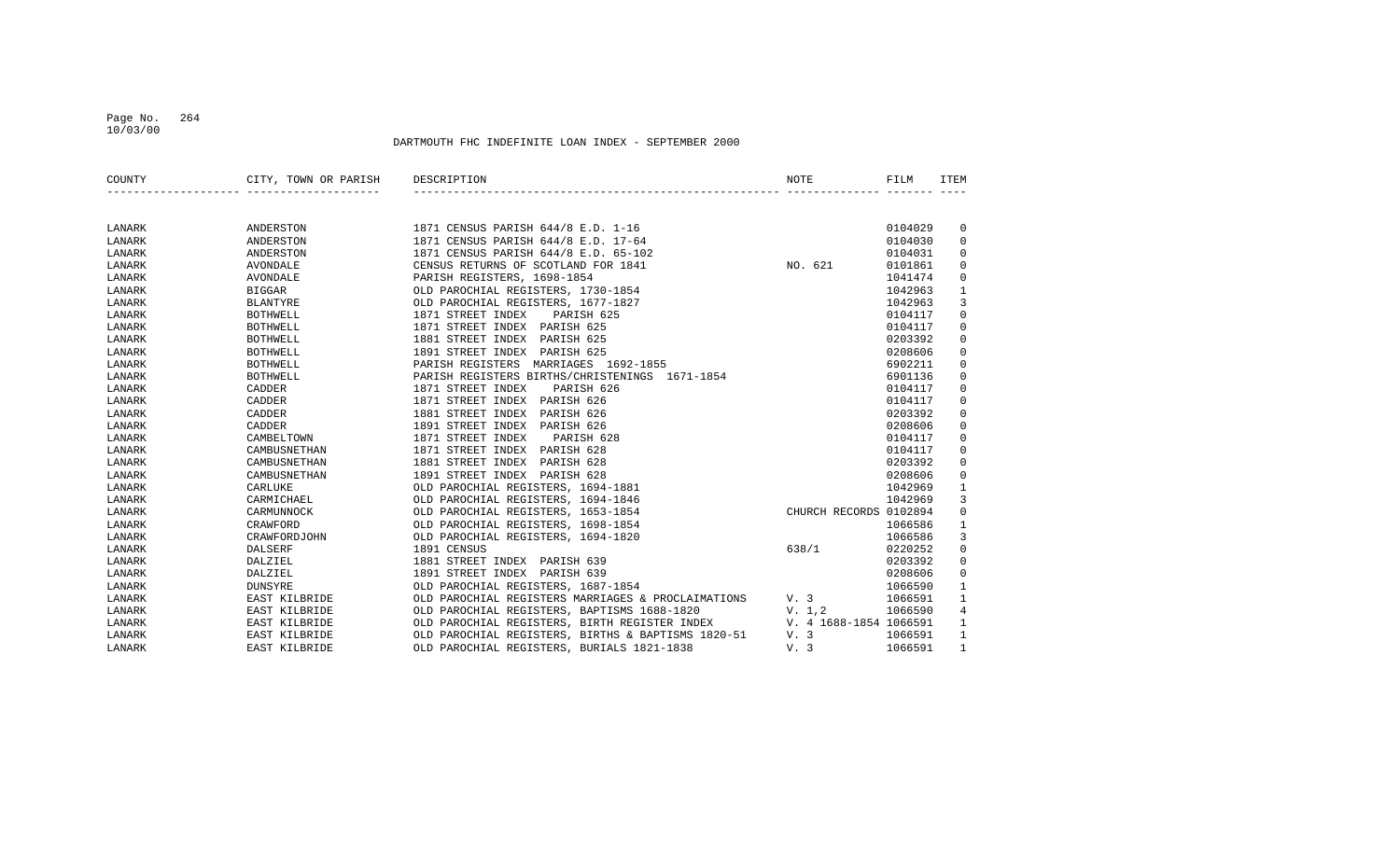## Page No. 265 10/03/00

| COUNTY | CITY, TOWN OR PARISH | DESCRIPTION                                                                                                                                          | NOTE                                       | FILM    | ITEM           |
|--------|----------------------|------------------------------------------------------------------------------------------------------------------------------------------------------|--------------------------------------------|---------|----------------|
|        |                      |                                                                                                                                                      |                                            |         |                |
| LANARK | EAST KILBRIDE        | OLD PAROCHIAL REGISTERS, MARRIAGE PROCLAIMATIONS 1688-1748                                                                                           |                                            | 1066590 | 4              |
| LANARK | EAST KILBRIDE        | OLD PAROCHIAL REGISTERS, MARRIAGES 1754-1819                                                                                                         | $V. 2$<br>1846-1858                        | 1066590 | 4              |
| LANARK | ELLSRIDGE HILL       | FREE CHURCH REGISTERS, BAPTISMS<br>(WALSTON)                                                                                                         |                                            | 0304671 | 4              |
| LANARK | GLASGOW              | 1871 CENSUS PARISH 644                                                                                                                               |                                            | 0104031 | 0              |
| LANARK | GLASGOW              | 1871 CENSUS PARISH 644                                                                                                                               |                                            | 0104030 | $\mathbf 0$    |
| LANARK | GLASGOW              | 1871 CENSUS PARISH 644                                                                                                                               |                                            | 0104031 | $\mathsf 0$    |
| LANARK | GLASGOW              | 1871 CENSUS PARISH 644                                                                                                                               |                                            | 0104029 | $\mathsf 0$    |
| LANARK | GLASGOW              | 1871 STREET INDEX<br>PARISH 622 & 644                                                                                                                |                                            | 0104117 | $\mathsf 0$    |
| LANARK | GLASGOW              | 1871 STREET INDEX PARISH 622 & 644                                                                                                                   |                                            | 0104117 | $\mathbf 0$    |
| LANARK | GLASGOW              | 1881 STREET INDEX PARISH 622 & 644                                                                                                                   |                                            | 0203392 | $\mathbf 0$    |
| LANARK | GLASGOW              | 1891 STREET INDEX PARISH 622 & 644                                                                                                                   |                                            | 0208606 | $\mathbf 0$    |
| LANARK | GLASGOW              | ASSOCIATE SESSION : NONCONFORMIST CHURCH RECORDS                                                                                                     | 1825-1860                                  | 0559522 | 11             |
| LANARK | GLASGOW              | CENSUS RETURNS OF SCOTLAND FOR 1841.                                                                                                                 | #644/1                                     | 1042755 | $\mathbf 0$    |
| LANARK | GLASGOW              | CENSUS RETURNS OF SCOTLAND FOR 1841.                                                                                                                 | #644/1                                     | 1042752 | 0              |
| LANARK | GLASGOW              | CENSUS RETURNS OF SCOTLAND FOR 1841.                                                                                                                 | #644/1                                     | 1042754 | $\mathbf 0$    |
| LANARK | GLASGOW              | CENSUS RETURNS OF SCOTLAND FOR 1841.                                                                                                                 | #644/1                                     | 1042753 | $\mathsf 0$    |
| LANARK | GLASGOW              | MARRIAGE PROCLAMATIONS, 1843-1844                                                                                                                    |                                            | 0994193 | $\mathsf 0$    |
| LANARK | GLASGOW              | MARRIAGE PROCLAMATIONS, 1844-1845                                                                                                                    |                                            | 0994194 | $\mathbf 0$    |
| LANARK | GLASGOW              | NON CONFORMIST REGISTERS OF GREAT HAMILTON ST.                                                                                                       |                                            | 0304671 | 6              |
| LANARK | GLASGOW              | NON-CONFORMAIST REGISTERS , LONDON ROAD SESSIONS 1838-1861                                                                                           |                                            | 0304671 | 7              |
| LANARK | GLASGOW              | NON-CONFORMIST REGISTERS, ST. STEPHEN'S                                                                                                              |                                            |         | 8              |
| LANARK | GLASGOW              |                                                                                                                                                      | 1850-1861 0304671<br>A-Z 1848-1854 1042981 |         | $\overline{2}$ |
| LANARK | GLASGOW              | OLD PAROCHIAL REGISTERS, BURIALD INDEX<br>OLD PAROCHIAL REGISTERS, FEMALE MARRIAGE INDEX<br>PARTSH CHIRCH OF GORRALS. BAPTISMS 1771-1819<br>20142981 |                                            |         | $\mathbf{1}$   |
| LANARK | GLASGOW              | PARISH CHURCH OF GORBALS, BAPTISMS 1771-1819                                                                                                         |                                            |         | $\mathbf{3}$   |
| LANARK | GLASGOW              | PARISH CHURCH OF GORBALS, MARRIAGES 1771-1819                                                                                                        |                                            | 1042981 | $\overline{3}$ |
| LANARK | GLASGOW              | PARISH REGISTER TRANSCRIPTS, 1680-1766                                                                                                               |                                            | 0990755 | $\sqrt{2}$     |
| LANARK | GLASGOW              | PARISH REGISTER TRANSCRIPTS, 1765-1829                                                                                                               |                                            | 0990755 | $\mathbf{1}$   |
| LANARK | GLASGOW              | PARISH REGISTERS: MARRIAGES, 1832-1848                                                                                                               | VOLS. 17-19                                | 1041481 | $\mathbb O$    |
| LANARK | GLASGOW              | REGISTER OF TESTAMENT INDEX, COMM. OF GLASGOW                                                                                                        | 1801-1823                                  | 0231259 | $\mathbf{1}$   |
| LANARK | GLASGOW              | THE RECORDS OF TRADES HOUSE OF GLASGOW 1713-1777                                                                                                     |                                            | 1426081 | 5              |
| LANARK | GLASSFORD            | OLD PAROCHIAL REGISTERS, BIRTHS & BAPTISMS V. 1 1692-1820                                                                                            |                                            | 1066591 | $\overline{3}$ |
| LANARK | GLASSFORD            | OLD PAROCHIAL REGISTERS, BIRTHS & BAPTISMS V. 2                                                                                                      | 1820-1854                                  | 1066591 | $\overline{3}$ |
| LANARK | GLASSFORD            | OLD PAROCHIAL REGISTERS, BURIALS V. 1 1733-1807                                                                                                      |                                            | 1066591 | $\overline{3}$ |
| LANARK | GLASSFORD            | OLD PAROCHIAL REGISTERS, MARRIAGES V. 1 1692-1746 1763,1783-1819 1066591                                                                             |                                            |         | $\overline{3}$ |
| LANARK | GLASSFORD            | OLD PAROCHIAL REGISTERS, MARRIAGES V. 2                                                                                                              | 1820-1854                                  | 1066591 | 3              |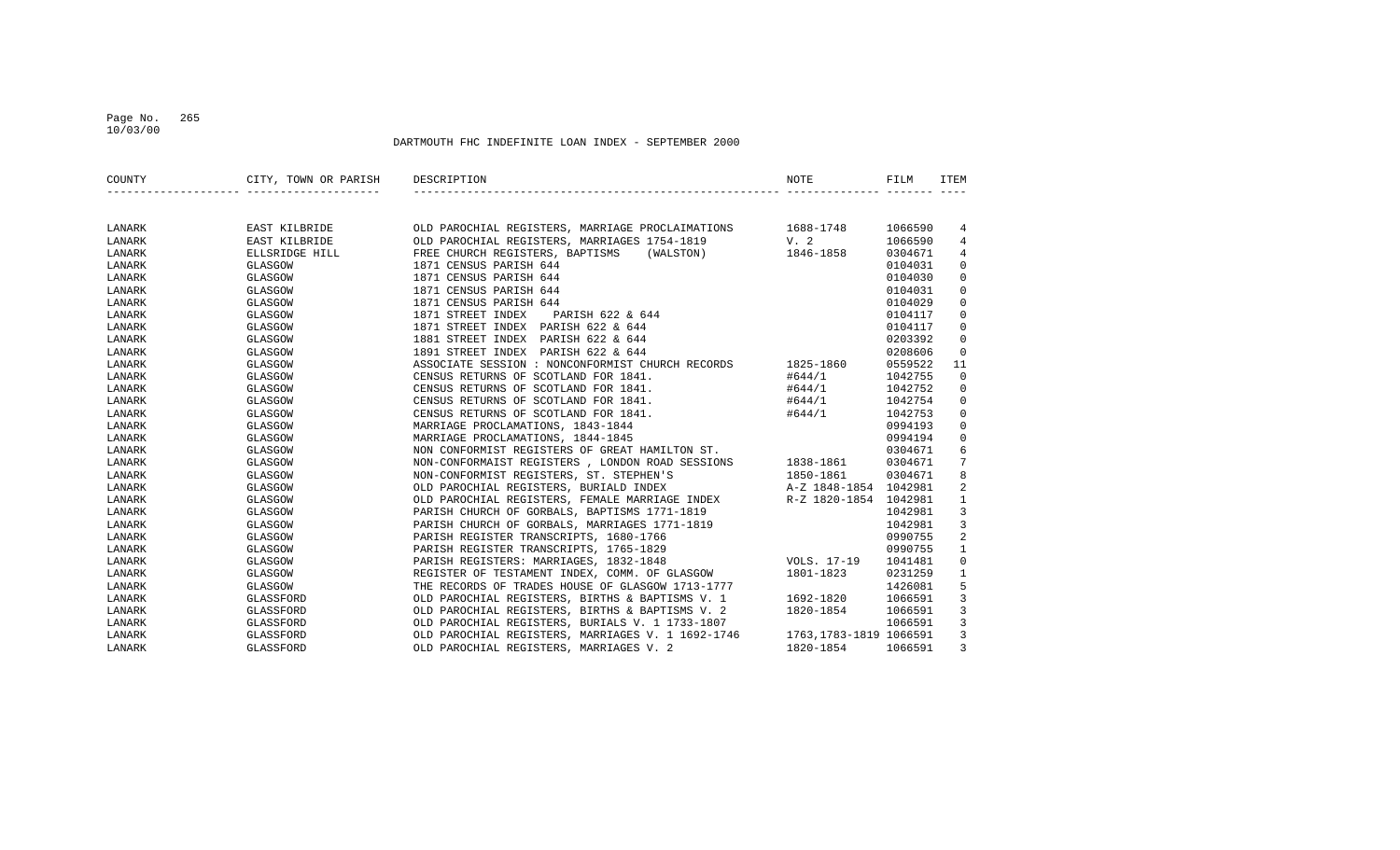## Page No. 266 10/03/00

| COUNTY | CITY, TOWN OR PARISH | DESCRIPTION                                                 | NOTE      | FILM    | ITEM                |
|--------|----------------------|-------------------------------------------------------------|-----------|---------|---------------------|
|        |                      |                                                             |           |         |                     |
| LANARK | GLASSFORD            | PARISH CHURCH RECORDS                                       | 1832-1891 | 0889489 | 2                   |
| LANARK | GORBALS              | CENSUS RETURNS OF SCOTLAND FOR 1841.                        | #644/2    | 1042755 | $\mathbf 0$         |
| LANARK | GORBALS              | CENSUS RETURNS OF SCOTLAND FOR 1841.                        | #644/2    | 1042756 | $\mathbf 0$         |
| LANARK | GOVAN                | 1881 STREET INDEX PARISH 646                                |           | 0203392 | $\mathbf 0$         |
| LANARK | GOVAN                | 1891 STREET INDEX PARISH 646                                |           | 0208606 | $\mathbb O$         |
| LANARK | GOVAN                | PARISH REGISTER TRANSCRIPTS, 1680-1766                      |           | 0990755 | $\overline{a}$      |
| LANARK | GOVAN                | PARISH REGISTERS, BAPTISMS 1689-1750                        |           | 1066591 | 5                   |
| LANARK | HAMILTON             | 1871 STREET INDEX<br>PARISH 647                             |           | 0104117 | $\mathbf 0$         |
| LANARK | HAMILTON             | 1871 STREET INDEX PARISH 647                                |           | 0104117 | $\mathbf 0$         |
| LANARK | HAMILTON             | 1881 STREET INDEX PARISH 647                                |           | 0203392 | $\mathbf 0$         |
| LANARK | HAMILTON             | 1891 STREET INDEX PARISH 647                                |           | 0208606 | $\mathsf 0$         |
| LANARK | HAMILTON             | PARISH REGISTERS, BAPTISMS 1646-1819                        |           | 1066593 | $\mathbb O$         |
| LANARK | HAMILTON             | PARISH REGISTERS, BAPTISMS 1820-1854                        |           | 1066594 | $\mathbf{1}$        |
| LANARK | HAMILTON             | PARISH REGISTERS, BIRTH INDEX 1820-1855                     |           | 1066594 | $\mathbf{1}$        |
| LANARK | HAMILTON             | PARISH REGISTERS, BURIALS 1647-1651, 1662-1714              |           | 1066593 | $\mathbf 0$         |
| LANARK | HAMILTON             | PARISH REGISTERS, MARRIAGES 1645-1820                       |           | 1066593 | $\mathbf 0$         |
| LANARK | HAMILTON             | PARISH REGISTERS, MARRIAGES 1820-1855                       |           | 1066594 | $\mathbf{1}$        |
| LANARK | HOLLYTOWN            | 1871 STREET INDEX<br>PARISH 625/2                           |           | 0104117 | $\mathbf 0$         |
| LANARK | HOLYTOWN             | 1871 STREET INDEX PARISH 625/2                              |           | 0104117 | $\mathbf 0$         |
| LANARK | LANARK               | ECCLESIASTICAL RECORDS FROM PRESTBYTERY OF LANARK           | 1623-1709 | 1426081 | 8                   |
| LANARK | LANARK               | OLD PAROCHIAL REGISTERS, V. 1 BAPTISMS                      | 1646-1689 | 1066594 | $\mathbf{3}$        |
| LANARK | LANARK               | OLD PAROCHIAL REGISTERS, V. 1 MARRIAGES                     | 1648-1688 | 1066594 | $\mathbf{3}$        |
| LANARK | LANARK               | OLD PAROCHIAL REGISTERS, V. 2 BIRTHS & BAPTISMS             | 1688-1728 | 1066594 | $\mathbf{3}$        |
| LANARK | LESMAHAGOW           | 1871 STREET INDEX<br>PARISH 649                             |           | 0104117 | $\mathsf{O}\xspace$ |
| LANARK | LESMAHAGOW           | 1871 STREET INDEX PARISH 649                                |           | 0104117 | $\mathbf 0$         |
| LANARK | LESMAHAGOW           | EXTRACTED CHURCH RECORDS, BIRTHS AND CHRISTENINGS 1692-1854 |           | 6900796 | $\mathbf 0$         |
| LANARK | LESMAHAGOW           | EXTRACTED CHURCH RECORDS, MARRIAGES                         | 1692-1854 | 6900554 | $\mathbf 0$         |
| LANARK | LESMAHAGOW           | OLD PAROCHIAL REGISTERS, V. 1 BAPTISMS                      | 1692-1778 | 1066597 | $\mathbf 0$         |
| LANARK | LESMAHAGOW           | OLD PAROCHIAL REGISTERS, V. 1 BURIALS                       | 1765-1819 | 1066597 | $\mathsf 0$         |
| LANARK | LESMAHAGOW           | OLD PAROCHIAL REGISTERS, V. 2 BAPTISMS                      | 1778-1820 | 1066597 | $\mathbf 0$         |
| LANARK | LESMAHAGOW           | OLD PAROCHIAL REGISTERS, V. 3 MARRIAGES                     | 1692-1819 | 1066597 | $\mathbf 0$         |
| LANARK | LESMAHAGOW           | OLD PAROCHIAL REGISTERS, V. 4 BAPTISMS                      | 1820-1844 | 1066597 | $\mathbf 0$         |
| LANARK | LESMAHAGOW           | OLD PAROCHIAL REGISTERS, V. 4 BAPTISMS                      | 1844-1854 | 1066598 | $\mathbf{1}$        |
| LANARK | LESMAHAGOW           | OLD PAROCHIAL REGISTERS, V. 5 BURIALS                       | 1820-1844 | 1066598 | $\mathbf{1}$        |
| LANARK | LESMAHAGOW           | OLD PAROCHIAL REGISTERS, V. 5 MARRIAGE PROCLAIM'S           | 1819-1854 | 1066598 | $\mathbf{1}$        |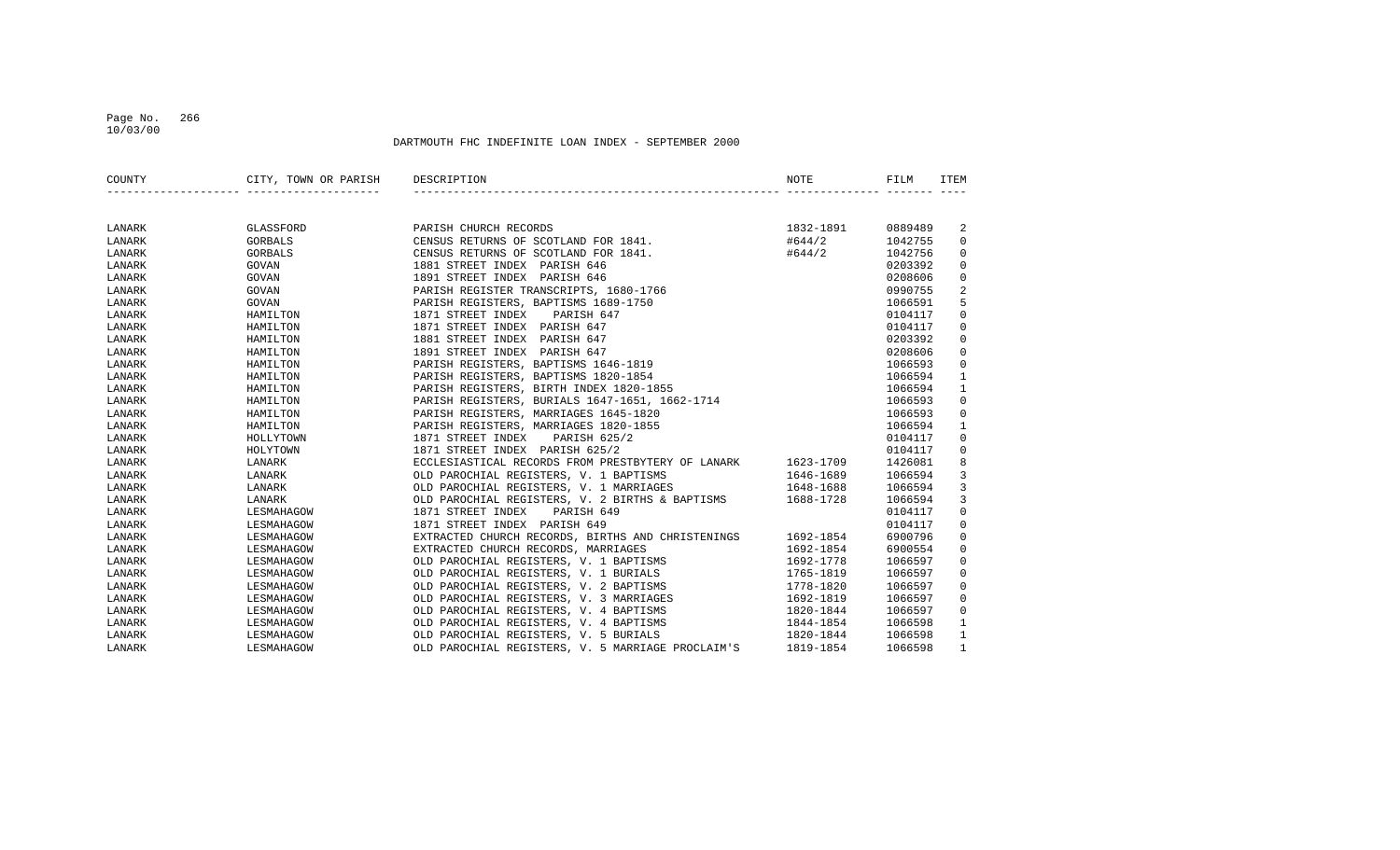## Page No. 267 10/03/00

| COUNTY | CITY, TOWN OR PARISH | DESCRIPTION                                       | NOTE       | FILM    | <b>ITEM</b>  |
|--------|----------------------|---------------------------------------------------|------------|---------|--------------|
|        |                      |                                                   |            |         |              |
| LANARK | LESMAHAGOW           | PARISH REGISTERS BIRTHS/CHRISTENINGS 1692-1854    |            | 6900796 | 0            |
| LANARK | LIBBERTON            | OLD PAROCHIAL REGISTERS, V. 1 BAPTISMS            | 1717-1820  | 1066598 | 3            |
| LANARK | LIBBERTON            | OLD PAROCHIAL REGISTERS, V. 1 BURIALS             | 1783-1819  | 1066598 | 3            |
| LANARK | LIBBERTON            | OLD PAROCHIAL REGISTERS, V. 1 MARRIAGES           | 1717-1820  | 1066598 | 3            |
| LANARK | MILTON               | 1871 CENSUS PARISH 644/7 E.D. 73-105              |            | 0104029 | $\mathsf 0$  |
| LANARK | NEW MONKLAND         | 1851 CENSUS RETURNS<br>E.D. 17-33 PARISH 651      |            | 1042469 | $\mathbf 0$  |
| LANARK | NEW MONKLAND         | 1871 STREET INDEX<br>PARISH 651                   |            | 0104117 | $\mathbf 0$  |
| LANARK | NEW MONKLAND         | 1871 STREET INDEX PARISH 651                      |            | 0104117 | $\mathbf 0$  |
| LANARK | NEW MONKLAND         | 1881 STREET INDEX<br>PARISH 651                   |            | 0203392 | $\mathbf 0$  |
| LANARK | NEW MONKLAND         | 1891 STREET INDEX PARISH 651                      |            | 0208606 | $\mathbf 0$  |
| LANARK | OLD MONKLAND         | 1851 CENSUS RETURNS<br>E.D. 1-8 PARISH 652        |            | 1042469 | $\mathbf 0$  |
| LANARK | OLD MONKLAND         | 1851 CENSUS RETURNS<br>E.D. 36-51 PARISH 652      |            | 1042471 | $\mathbf 0$  |
| LANARK | OLD MONKLAND         | 1851 CENSUS RETURNS<br>E.D. 9-35 PARISH 652       |            | 1042470 | $\mathbf 0$  |
| LANARK | OLD MONKLAND         | 1871 STREET INDEX<br>PARISH 652                   |            | 0104117 | $\mathbf 0$  |
| LANARK | OLD MONKLAND         | 1871 STREET INDEX PARISH 652                      |            | 0104117 | $\mathbf 0$  |
| LANARK | OLD MONKLAND         | 1881 STREET INDEX<br>PARISH 652                   |            | 0203392 | $\mathbf 0$  |
| LANARK | OLD MONKLAND         | 1891 STREET INDEX PARISH 652                      |            | 0208606 | $\mathbf 0$  |
| LANARK | OLD MONKLAND         | OLD PAROCHIAL REGISTERS, V. 1 BIRTHS              | 1695-1820  | 1066602 | $\mathbf 0$  |
| LANARK | OLD MONKLAND         | OLD PAROCHIAL REGISTERS, V. 1 MARRIAGE PROCLAM'S  | 1790-1819  | 1066602 | $\mathbf 0$  |
| LANARK | OLD MONKLAND         | OLD PAROCHIAL REGISTERS, V. 2 BIRTHS              | 1820-1854  | 1066602 | $\mathbf 0$  |
| LANARK | OLD MONKLAND         | OLD PAROCHIAL REGISTERS, V. 3 MARRIAGE PROCLAM'S  | 1819-1850  | 1066602 | $\mathsf 0$  |
| LANARK | PETTINAIN            | CHURCH RECORDS: BIRTHS AND BAPTISMS, 1764-1804    |            | 0304666 | 2            |
| LANARK | PETTINAIN            | KIRK SESSION RECORDS, BIRTHS AND BAPTISMS         | 1764-1804  | 0304666 | 2            |
| LANARK | RUTHERGLEN           | 1871 STREET INDEX<br>PARISH 654                   |            | 0104117 | $\mathbf 0$  |
| LANARK | RUTHERGLEN           | 1871 STREET INDEX PARISH 654                      |            | 0104117 | $\mathbf 0$  |
| LANARK | RUTHERGLEN           | 1881 STREET INDEX<br>PARISH 654                   |            | 0203392 | $\mathbf 0$  |
| LANARK | SHOTTS               | 1871 STREET INDEX<br>PARISH 655                   |            | 0104117 | $\mathbf 0$  |
| LANARK | SHOTTS               | 1871 STREET INDEX PARISH 655                      |            | 0104117 | $\mathbf 0$  |
| LANARK | SHOTTS               | 1881 CENSUS RETURNS                               | PARISH 655 | 0203704 | $\mathbf 0$  |
| LANARK | SHOTTS               | 1881 STREET INDEX PARISH 655                      |            | 0203392 | $\mathbf 0$  |
| LANARK | <b>SHOTTS</b>        | 1891 STREET INDEX PARISH 655                      |            | 0208606 | $\mathbf 0$  |
| LANARK | STONEHOUSE           | EXTRACTED CHURCH RECORDS, BIRTHS AND CHRISTENINGS | 1696-1854  | 6901656 | $\mathbf 0$  |
| LANARK | STONEHOUSE           | EXTRACTED CHURCH RECORDS, MARRIAGES               | 1696-1854  | 6901657 | $\mathbf 0$  |
| LANARK | STONEHOUSE           | OLD PAROCHIAL REGISTERS, V. 1 BIRTHS & BAPTISMS   | 1696-1721  | 1066607 | $\mathbf{1}$ |
| LANARK | STONEHOUSE           | OLD PAROCHIAL REGISTERS, V. 1 BIRTHS & BAPTISMS   | 1758-1819  | 1066607 | 1            |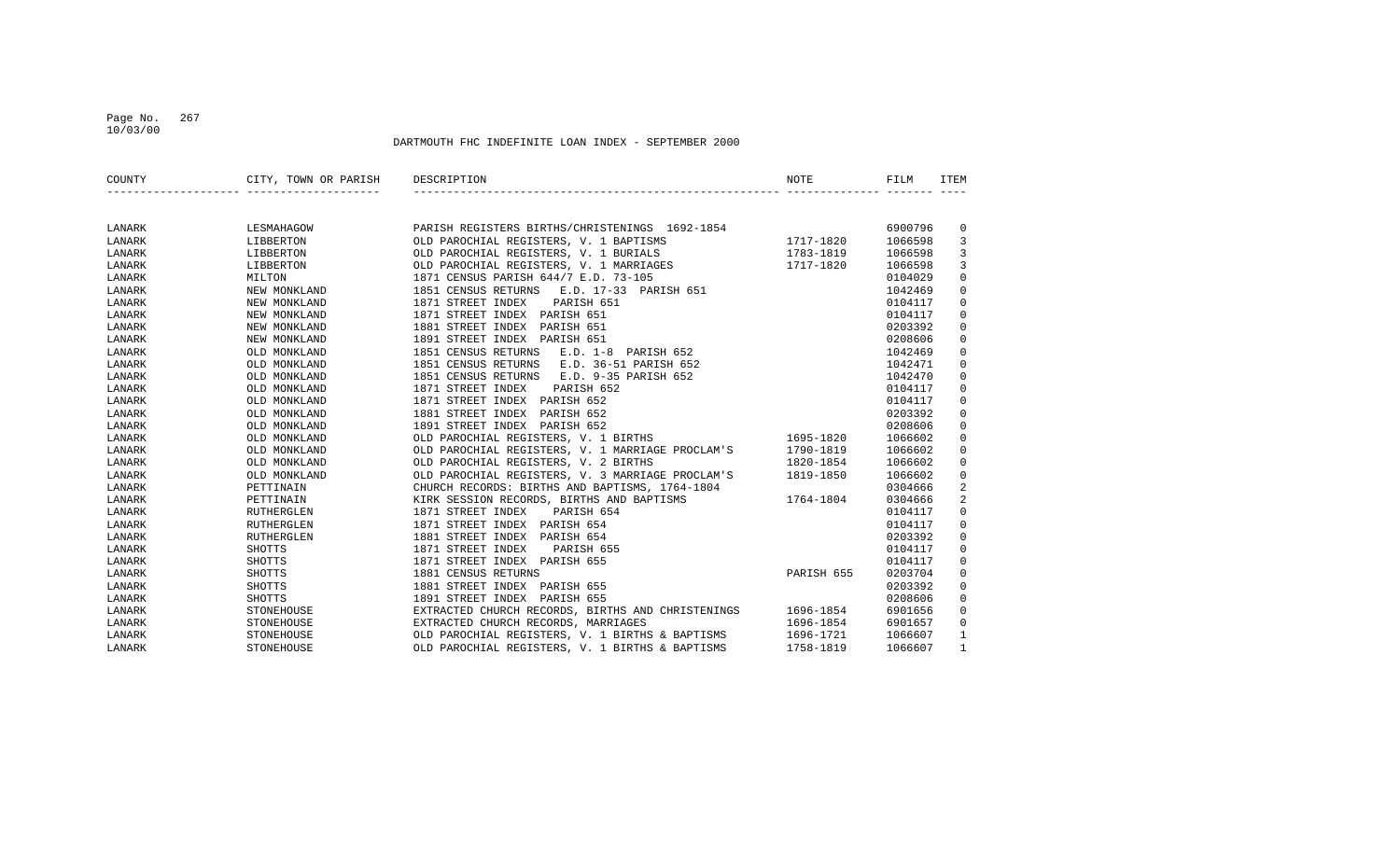## Page No. 268 10/03/00

| COUNTY     | CITY, TOWN OR PARISH | DESCRIPTION                                        | NOTE                   | FILM    | <b>ITEM</b>         |
|------------|----------------------|----------------------------------------------------|------------------------|---------|---------------------|
|            |                      |                                                    |                        |         |                     |
| LANARK     | STONEHOUSE           | OLD PAROCHIAL REGISTERS, V. 1 BURIALS              | 1767-1815              | 1066607 | 1                   |
| LANARK     | STONEHOUSE           | OLD PAROCHIAL REGISTERS, V. 1 BURIALS              | 1706-1710              | 1066607 | $\mathbf{1}$        |
| LANARK     | STONEHOUSE           | OLD PAROCHIAL REGISTERS, V. 1 MARRIAGE PROCLAIM'S  | 1696-1718              | 1066607 | $\mathbf{1}$        |
| LANARK     | STONEHOUSE           | OLD PAROCHIAL REGISTERS, V. 1 MARRIAGE PROCLAIM'S  | 1758-1819              | 1066607 | $\mathbf{1}$        |
| LANARK     | STRATHAVEN           | ASSOCIATE CONGREGATION REGISTERS, BAPTISMS         | 1767-1861              | 0304671 | 26                  |
| LANARK     | STRATHAVEN           | ASSOCIATE CONGREGATION REGISTERS, MARRIAGES        | 1767-1819              | 0304671 | 26                  |
| LANARK     | SYMINGTON            | OLD PAROCHIAL REGISTERS, V. 1 BAPTISMS             | 1742-1821              | 1066607 | 3                   |
| LANARK     | SYMINGTON            | OLD PAROCHIAL REGISTERS, V. 1 BAPTISMS             | 1688-1709              | 1066607 | $\overline{3}$      |
| LANARK     | SYMINGTON            | OLD PAROCHIAL REGISTERS, V. 2 BIRTHS & BAPTISMS    | 1820-1855              | 1066607 | $\overline{3}$      |
| LANARK     | SYMINGTON            | OLD PAROCHIAL REGISTERS, V. 2 MARRIAGES            | 1750-1778              | 1066607 | $\overline{3}$      |
| LANARK     | TRADESTON            | 1871 CENSUS PARISH 644/8 E.D. 65-102               |                        | 0104031 | $\mathsf{O}\xspace$ |
| LANARK     | WALSTON              | OLD PAROCHIAL REGISTERS, V. 1 BIRTHS & BAPTISMS    | 1679-1819              | 1066607 | 5                   |
| LANARK     | WALSTON              | OLD PAROCHIAL REGISTERS, V. 1 MARRIAGE PROCLAIM'S  | 1679-1763              | 1066607 | 5                   |
| LANARK     | WALSTON              | OLD PAROCHIAL REGISTERS, V. 1 MARRIAGE PROCLAIM'S  | 1782-1792              | 1066607 | 5                   |
| LANARK     | WALSTON              | OLD PAROCHIAL REGISTERS, V. 1 MARRIAGE PROCLAIM'S  | 1816-1819              | 1066607 | 5                   |
| LANARK     | WALSTON              | OLD PAROCHIAL REGISTERS, V. 2 BIRTHS & BAPTISMS    | 1819-1854              | 1066607 | 5                   |
| LANARK     | WALSTON              | OLD PAROCHIAL REGISTERS, V. 2 MARRIAGES            | 1819-1836,1848 1066607 |         | 5                   |
| LAUDER     |                      | REGISTER OF TESTAMENT INDEX, VARIOUS COMMISSARIOTS | 1801-1823              | 0231259 | $\bf 4$             |
| MIDLOTHIAN |                      | INDEX TO INVENTORIES OF ESTATES (PROBATE RECORDS)  | 1827-1865              | 1368215 | $\mathbf{1}$        |
| MIDLOTHIAN |                      | REGISTER OF TESTAMENT INDEX, COMM. OF EDINBURGH    | 1801-1829              | 0231259 | 3                   |
| MIDLOTHIAN | $"LIB-S"$            | CENSUS RETURNS OF SCOTLAND FOR 1871                | NO. 693-699            | 0104061 | $\mathbf 0$         |
| MIDLOTHIAN | DALKEITH             | RELIEF CONGREGATIONAL SOCIETY CHURCH RECORDS       | 1839-1911              | 0889478 | $\mathbf{1}$        |
| MIDLOTHIAN | DUDDINGSTON          | 1881 STREET INDEX PARISH 684                       |                        | 0203392 | $\mathsf 0$         |
| MIDLOTHIAN | DUDDINGSTON          | 1891 STREET INDEX PARISH 684                       |                        | 0208606 | $\mathbb O$         |
| MIDLOTHIAN | EAST CALDER          | ASSOCIATE CONGREGATIONS CHURCH RECORDS 1777-1802   |                        | 0559522 | 8                   |
| MIDLOTHIAN | EDINBURGH            | 1851 CENSUS 685/1 (PART) E.D. 723-729              |                        | 0103722 | $\mathbf 0$         |
| MIDLOTHIAN | EDINBURGH            | 1851 CENSUS<br>685/1 (PART) E.D. 730-736           |                        | 0103723 | $\mathbf 0$         |
| MIDLOTHIAN | EDINBURGH            | 1851 CENSUS<br>685/1 (PART) E.D. 737-741           |                        | 0103724 | $\mathsf 0$         |
| MIDLOTHIAN | EDINBURGH            | 1871 STREET INDEX<br>PARISH 685                    |                        | 0104117 | $\mathsf 0$         |
| MIDLOTHIAN | EDINBURGH            | 1871 STREET INDEX PARISH 685                       |                        | 0104117 | $\mathbf 0$         |
| MIDLOTHIAN | EDINBURGH            | 1881 STREET INDEX<br>PARISH 865                    |                        | 0203392 | $\mathbf 0$         |
| MIDLOTHIAN | EDINBURGH            | 1891 STREET INDEX PARISH 685                       |                        | 0208606 | $\mathbf 0$         |
| MIDLOTHIAN | EDINBURGH            | BRISTO ASSOCIATE CONGREGATION REGISTERS, BAPTISMS  | 1772-1773              | 0304671 | 31                  |
| MIDLOTHIAN | EDINBURGH            | CANNONGATE CHURCH, BAPTISMS                        | 1823-1830              | 1068224 | 5                   |
| MIDLOTHIAN | EDINBURGH            | CANNONGATE CHURCH, MARRIAGES DUES 1689-1693        |                        | 1068224 | 5                   |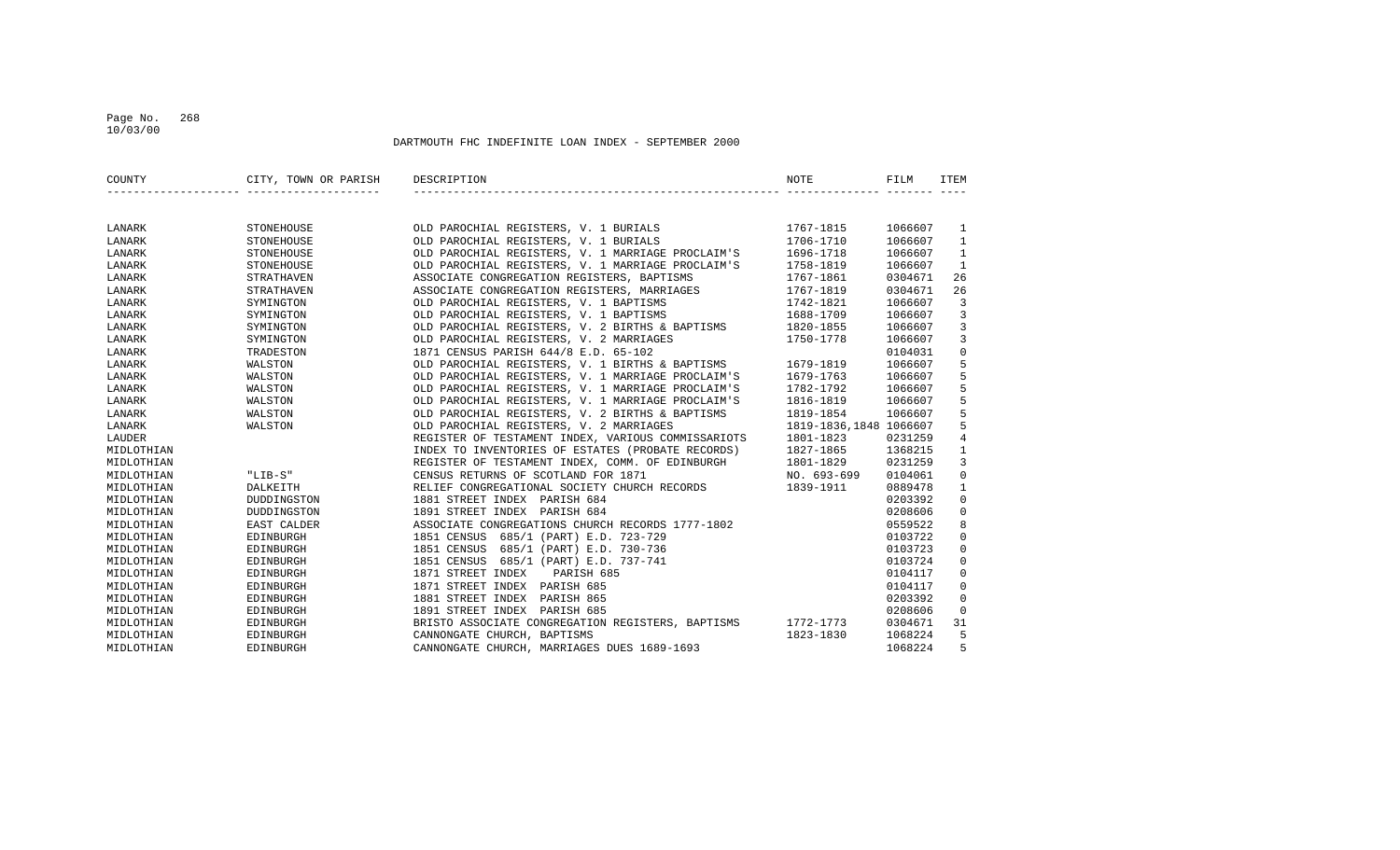## Page No. 269 10/03/00

| COUNTY     | CITY, TOWN OR PARISH DESCRIPTION |                                                             | NOTE      | FILM    | <b>ITEM</b>  |
|------------|----------------------------------|-------------------------------------------------------------|-----------|---------|--------------|
|            |                                  |                                                             |           |         |              |
| MIDLOTHIAN | EDINBURGH                        | CANNONGATE CHURCH, MARRIAGES FROM CHAPEL OF EASE 1814-1822  |           | 1068224 | 5            |
| MIDLOTHIAN | EDINBURGH                        | CATHOLIC CHURCH, BLOTTER REGISTER, BAPTISMS                 | 1777-1811 | 1068241 | 7            |
| MIDLOTHIAN | EDINBURGH                        | CATHOLIC CHURCH, BLOTTER REGISTER, CONFIRMATIONS            | 1782-1815 | 1068241 | 7            |
| MIDLOTHIAN | EDINBURGH                        | CATHOLIC CHURCH, BLOTTER REGISTER, MARRIAGES                | 1780-1811 | 1068241 | 7            |
| MIDLOTHIAN | EDINBURGH                        | CENSUS RETURNS OF SCOTLAND FOR 1871                         | NO. 685   | 0104051 | $\mathbf 0$  |
| MIDLOTHIAN | EDINBURGH                        | CENSUS RETURNS OF SCOTLAND FOR 1871                         | NO. 685   | 0104050 | $\mathbf 0$  |
| MIDLOTHIAN | EDINBURGH                        | MONUMENTAL INSCRIPTIONS FROM SOME CHURCHES                  |           | 0564330 | 3            |
| MIDLOTHIAN | EDINBURGH                        | PARISH REGISTERS, BAPTISMS 1564-1567, 1600-1624             |           | 1067739 | $\mathbf 0$  |
| MIDLOTHIAN | EDINBURGH                        | PARISH REGISTERS, BAPTISMS 1625-1674                        |           | 1067740 | $\mathbf 0$  |
| MIDLOTHIAN | EDINBURGH                        | PARISH REGISTERS, BURIALS 1564-1568                         |           | 1067739 | $\Omega$     |
| MIDLOTHIAN | EDINBURGH                        | PARISH REGISTERS, MARRIAGES 1564-1567                       |           | 1067739 | $\Omega$     |
| MIDLOTHIAN | EDINBURGH                        | PARISH REGISTERS: MARRIAGES, 1842-1849                      | INDEXED   | 1066766 | $\mathbf 0$  |
| MIDLOTHIAN | EDINBURGH                        | REGISTER OF TESTAMENT INDEX, COMM. OF EDINBURGH             | 1801-1829 | 0231259 | 3            |
| MIDLOTHIAN | EDINBURGH                        | ST. CUTHBERT'S CHURCH, MARRIAGE PROCLAMATIONS               | 1824-1848 | 1068223 | $\mathsf 0$  |
| MIDLOTHIAN | EDINBURGH                        | ST. CUTHBERT'S CHURCH, MARRIAGE PROCLAMATIONS               | 1847-1855 | 1068224 | $\mathbf{1}$ |
| MIDLOTHIAN | EDINBURGH                        | UNITED PRESBYTERIAN BREAD ST. CHURCH                        | 1829-1860 | 0304671 | 2            |
| MIDLOTHIAN | EDINBURGH                        | UNITED PRESBYTERIAN POTTERROW CHURCH, BAPTISMS              | 1842      | 0304671 | 3            |
| MIDLOTHIAN | FALA                             | FREE CHURCH REGISTERS, BAPTISMS                             | 1844-1864 | 0304671 | 10           |
| MIDLOTHIAN | FALA                             | FREE CHURCH REGISTERS, MARRIAGES                            | 1845-1865 | 0304671 | 10           |
| MIDLOTHIAN | INVERESK                         | PARISH REGISTERS, 1826-1855                                 |           | 1067758 | $\Omega$     |
| MIDLOTHIAN | KIRKNEWTON                       | KIRK SESSIONS RECORDS, BAPTISMS 1722                        |           | 0559522 | $\mathbf{1}$ |
| MIDLOTHIAN | LEITH                            | NON-CONFORMIST REGISTERS, FREE CHURCH OF ST. JOHN 1846-1861 |           | 0304671 | 16           |
| MIDLOTHIAN | LEITH (NORTH)                    | CENSUS RETURNS OF SCOTLAND FOR 1871                         | NO. 691   | 0104059 | $\Omega$     |
| MIDLOTHIAN | LEITH (SOUTH)                    | CENSUS RETURNS OF SCOTLAND FOR 1871                         | NO. 692   | 0104060 | $\mathbf 0$  |
| MIDLOTHIAN | MID CALDER                       | ASSOCIATE CONGREGATION CHURCH REGISTERS, BRIDGEND           |           | 0304671 | 20           |
| MIDLOTHIAN | NORTH LEITH                      | 1851 CENSUS                                                 |           | 0103731 | $\mathbf 0$  |
| MIDLOTHIAN | NORTH LEITH                      | 1871 STREET INDEX PARISH 692/1                              |           | 0104117 | $\mathbf 0$  |
| MIDLOTHIAN | NORTH LEITH                      | 1871 STREET INDEX PARISH 692/1                              |           | 0104117 | $\mathbf 0$  |
| MIDLOTHIAN | NORTH LEITH                      | 1881 STREET INDEX PARISH 692/1                              |           | 0203392 | $\mathbf 0$  |
| MIDLOTHIAN | NORTH LEITH                      | 1891 STREET INDEX PARISH 692/1                              |           | 0208606 | $\mathbf 0$  |
| MIDLOTHIAN | RATHO                            | PARISH REGISTERS, 1682-1854                                 |           | 1067790 | 0            |
| MIDLOTHIAN | SOUTH LEITH                      | 1851 CENSUS                                                 |           | 0103732 | $\mathbf 0$  |
| MIDLOTHIAN | SOUTH LEITH                      | 1871 STREET INDEX PARISH 692/2                              |           | 0104117 | $\mathbf 0$  |
| MIDLOTHIAN | SOUTH LEITH                      | 1871 STREET INDEX PARISH 692/2                              |           | 0104117 | $\mathbf 0$  |
| MIDLOTHIAN | SOUTH LEITH                      | 1881 STREET INDEX PARISH 692/2                              |           | 0203392 | $\Omega$     |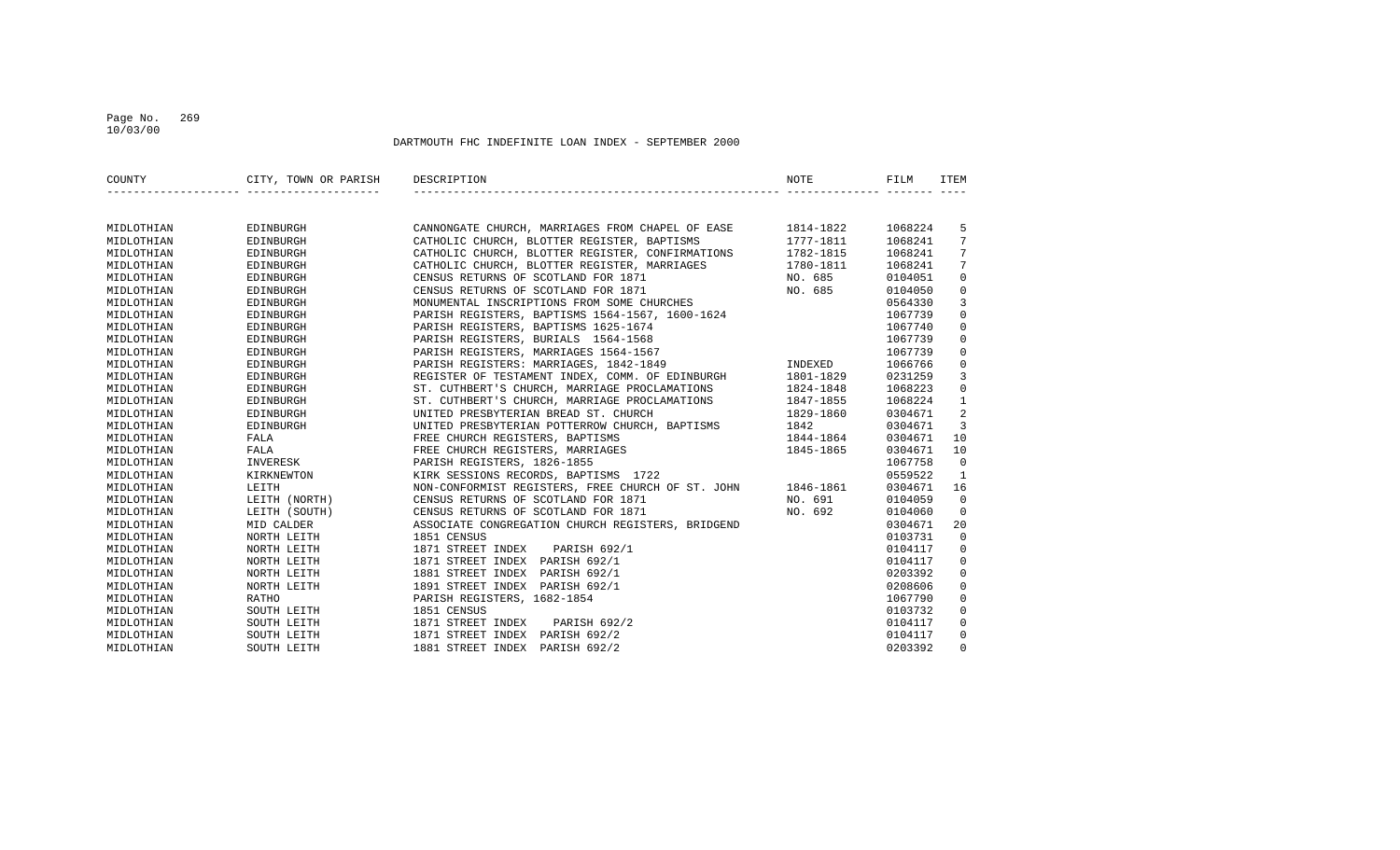## Page No. 270 10/03/00

| COUNTY     | CITY, TOWN OR PARISH DESCRIPTION |                                                    | NOTE      | FILM    | <b>ITEM</b> |
|------------|----------------------------------|----------------------------------------------------|-----------|---------|-------------|
|            |                                  |                                                    |           |         |             |
| MIDLOTHIAN | SOUTH LEITH                      | 1891 STREET INDEX PARISH 692/2                     |           | 0208606 | 0           |
| MIDLOTHIAN | STOW                             | PARISH REGISTERS, 1626-1754                        |           | 1067790 | $\Omega$    |
| MIDLOTHIAN | WEST CALDER                      | KIRK SESSION RECORDS, MARRIAGE PROCLAMATIONS 1739  |           | 0304667 | 3           |
| MORAY      |                                  | 1851 CENSUS NO. 125-134                            |           | 0103734 | 0           |
| MORAY      |                                  | 1851 CENSUS NO. 125-134                            |           | 0103734 | $\Omega$    |
| MORAY      |                                  | COMMISSARIOT RECORD OF MORAY, TESTAMENTS           | 1684-1800 | 0844771 | 4           |
| MORAY      |                                  | REGISTER OF TESTAMENT INDEX, VARIOUS COMMISSARIOTS | 1801-1823 | 0231259 | 4           |
| MORAY      |                                  | TESTAMENT REGISTERS V. 1-3 1684-1753               |           | 0231217 | $\Omega$    |
| MORAY      |                                  | TESTAMENT REGISTERS V. 10 1815-1827                |           | 0231220 | $\Omega$    |
| MORAY      |                                  | TESTAMENT REGISTERS V. 4-7 1753-1789               |           | 0231218 | $\Omega$    |
| MORAY      |                                  | TESTAMENT REGISTERS V. 8-9 1789-1814               |           | 0231219 | $\Omega$    |
| MORAY      |                                  | THE HISTORIC EPISCOPATE IN THE COLUMBAN CHURCH     |           | 0824211 | 1           |
| MORAY      | ALVAH                            | 1851 CENSUS RETURNS PARISH 146                     |           | 1042648 | $\mathbf 0$ |
| MORAY      | ALVES                            | 1851 CENSUS                                        |           | 0103734 | 0           |
| MORAY      | ALVES                            | 1851 CENSUS RETURNS PARISH 125                     |           | 0103734 | $\Omega$    |
| MORAY      | BELLIE                           | 1851 CENSUS                                        |           | 0103734 | $\Omega$    |
| MORAY      | BELLIE                           | 1851 CENSUS RETURNS PARISH 126                     |           | 0103734 | $\Omega$    |
| MORAY      | BIRNIE                           | 1851 CENSUS                                        |           | 0103734 | $\Omega$    |
| MORAY      | BIRNIE                           | 1851 CENSUS RETURNS PARISH 127                     |           | 0103734 | $\Omega$    |
| MORAY      | BOHARM                           | 1851 CENSUS                                        |           | 0103734 | $\Omega$    |
| MORAY      | <b>BOHARM</b>                    | 1851 CENSUS RETURNS PARISH 128A                    |           | 0103734 | $\Omega$    |
| MORAY      | CROMDALE                         | 1851 CENSUS                                        |           | 0103734 | $\mathbf 0$ |
| MORAY      | CROMDALE                         | 1851 CENSUS RETURNS PARISH 128B                    |           | 0103734 | 0           |
| MORAY      | CROMDALE                         | 1851 CENSUS RETURNS PARISH 128B                    |           | 0103734 | $\Omega$    |
| MORAY      | DALLAS                           | 1851 CENSUS                                        |           | 0103734 | $\Omega$    |
| MORAY      | DALLAS                           | 1851 CENSUS RETURNS PARISH 129                     |           | 0103734 | $\Omega$    |
| MORAY      | DRAINIE                          | 1851 CENSUS                                        |           | 0103734 | $\Omega$    |
| MORAY      | DRAINIE                          | 1851 CENSUS RETURNS PARISH 130                     |           | 0103734 | 0           |
| MORAY      | DUFFUS                           | 1851 CENSUS                                        |           | 0103734 | $\Omega$    |
| MORAY      | DUFFUS                           | 1851 CENSUS RETURNS PARISH 131                     |           | 0103734 | $\Omega$    |
| MORAY      | DYKE                             | 1851 CENSUS                                        |           | 0103734 | $\mathbf 0$ |
| MORAY      | DYKE                             | 1851 CENSUS RETURNS PARISH 133                     |           | 0103734 | $\mathbf 0$ |
| MORAY      | EDINKILLIE                       | 1851 CENSUS                                        |           | 0103734 | $\Omega$    |
| MORAY      | EDINKILLIE                       | 1851 CENSUS RETURNS PARISH 134                     |           | 0103734 | $\Omega$    |
| MORAY      | SPEYMOUTH                        | 1851 CENSUS                                        |           | 1042104 | $\Omega$    |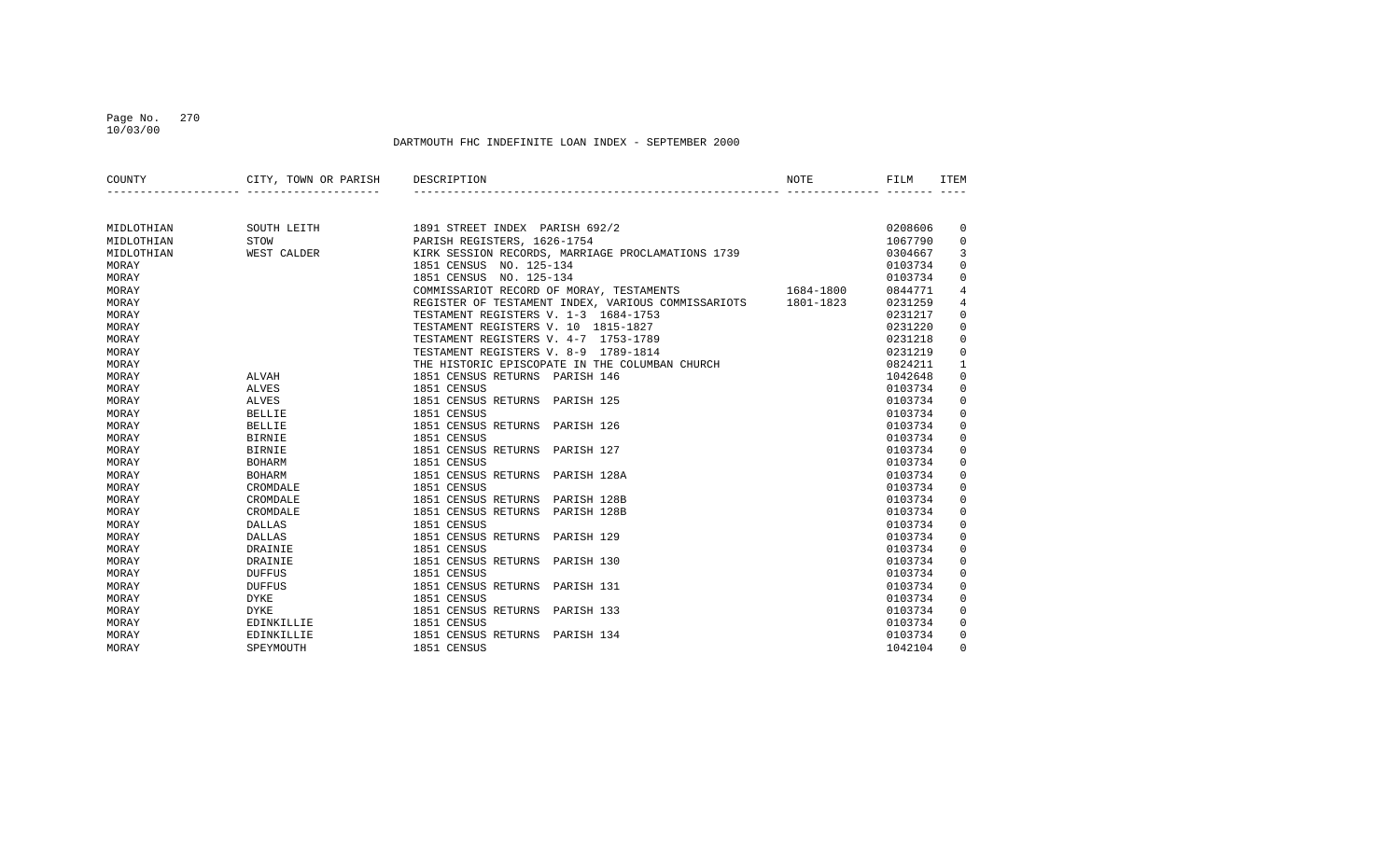## Page No. 271 10/03/00

| COUNTY  | CITY, TOWN OR PARISH | DESCRIPTION                                       | NOTE          | FILM    | ITEM                |
|---------|----------------------|---------------------------------------------------|---------------|---------|---------------------|
|         |                      |                                                   |               |         |                     |
| MORAY   | SPEYMOUTH            | 1851 CENSUS RETURNS PARISH 143                    |               | 1042648 | 0                   |
| MORAY   | SPEYMOUTH            | PARISH REGISTERS, 1651-1854                       |               | 0990811 | $\mathbf 0$         |
| MORAY   | URQUHART             | 1851 CENSUS                                       |               | 1042104 | $\mathbf 0$         |
| NAIRN   |                      | COMMISSARIOT RECORD OF MORAY, TESTAMENTS          | 1684-1800     | 0844771 | 4                   |
| NAIRN   |                      | TESTAMENT REGISTERS V. 1-3 1684-1753              |               | 0231217 | $\mathbf 0$         |
| NAIRN   |                      | TESTAMENT REGISTERS V. 10 1815-1827               |               | 0231220 | $\mathbf 0$         |
| NAIRN   |                      | TESTAMENT REGISTERS V. 4-7 1753-1789              |               | 0231218 | $\mathsf 0$         |
| NAIRN   |                      | TESTAMENT REGISTERS V. 8-9 1789-1814              |               | 0231219 | $\mathsf 0$         |
| NAIRN   | ARDCLACH             | COMPUTER PRINTOUTS OF PARISH REGISTERS            | BIRTHS        | 6902599 | $\mathsf 0$         |
| NAIRN   | ARDCLACH             | COMPUTER PRINTOUTS OF PARISH REGISTERS            | MARRIAGES     | 6902600 | $\mathbf 0$         |
| NAIRN   | ARDCLACH             | PARISH REGISTERS, 1642-1854                       |               | 0102018 | $\mathbf 0$         |
| NAIRN   | AULDEARN             | COMPUTER PRINTOUTS OF PARISH REGISTERS            | MARRIAGES     | 6902602 | $\mathsf 0$         |
| NAIRN   | AULDEARN             | COMPUTER PRINTOUTS OF PARISH REGISTERS            | <b>BIRTHS</b> | 6902601 | $\mathsf{O}\xspace$ |
| NAIRN   | CAWDOR               | COMPUTER PRINTOUTS OF PARISH REGISTERS            | MARRIAGES     | 6902604 | $\mathsf 0$         |
| NAIRN   | CAWDOR               | COMPUTER PRINTOUTS OF PARISH REGISTERS            | <b>BIRTHS</b> | 6902603 | $\mathbf 0$         |
| NAIRN   | CAWDOR               | PARISH REGISTERS, 1716-1854                       |               | 0990983 | $\mathbf 0$         |
| NAIRN   | NAIRN                | BURGH REGISTERS, MINUTE BOOKS, SASINES            | 1751-1864     | 0298533 | $\mathbf 0$         |
| NAIRN   | NAIRN                | COMPUTER PRINTOUTS OF PARISH REGISTERS            | MARRIAGES     | 6902606 | $\mathbf 0$         |
| NAIRN   | NAIRN                | COMPUTER PRINTOUTS OF PARISH REGISTERS            | <b>BIRTHS</b> | 6902605 | $\mathbf 0$         |
| ORKNEY  |                      | CENSUS RETURNS OF SCOTLAND FOR 1871               | "BI" #13      | 1067737 | 3                   |
| ORKNEY  |                      | CENSUS RETURNS OF SCOTLAND FOR 1871               | "DE" #14      | 1067737 | $\overline{4}$      |
| ORKNEY  |                      | COMMISSARIOT RECORD OF ORKNEY AND SHETLAND        | 1611-1684     | 0844771 | $\overline{4}$      |
| ORKNEY  | FLOTTA               | 1861 CENSUS                                       |               | 0103889 | $\mathsf 0$         |
| ORKNEY  | PAPA WESTRAY         | 1851 CENSUS                                       |               | 1041493 | $\mathsf 0$         |
| ORKNEY  | SHAPINSAY            | 1861 CENSUS                                       |               | 0103889 | $\mathbf 0$         |
| ORKNEY  | SOUTH RONALDSHAY     | 1861 CENSUS                                       |               | 0103889 | $\mathbf 0$         |
| ORKNEY  | STROMNESS            | 1861 CENSUS                                       |               | 0103889 | $\mathbf 0$         |
| ORKNEY  | STRONSAY             | 1861 CENSUS                                       |               | 0103889 | $\mathbf 0$         |
| ORKNEY  | WALLS AND FLOTTA     | 1861 CENSUS                                       |               | 0103889 | $\mathbf 0$         |
| ORKNEY  | WESTRAY              | 1851 CENSUS                                       |               | 1041493 | $\mathbf 0$         |
| ORKNEY  | WESTRAY              | 1861 CENSUS                                       |               | 0103889 | $\mathbf 0$         |
| PEEBLES |                      | COMMISSARIOT RECORD OF PEEBLES, TESTAMENTS        | 1681-1699     | 0844771 | 3                   |
| PEEBLES |                      | HISTORY OF FREEMASONRY  FROM 1674                 |               | 0824211 | $\overline{2}$      |
| PEEBLES |                      | REGISTER OF TESTAMENT INDEX, COMM. OF EDINBURGH   | 1801-1829     | 0231259 | 3                   |
| PEEBLES | PEEBLES              | KIRK SESSIONS RECORDS, PROCLAMATIONS OF MARRIAGES | 1794-1802     | 0559522 | $\overline{3}$      |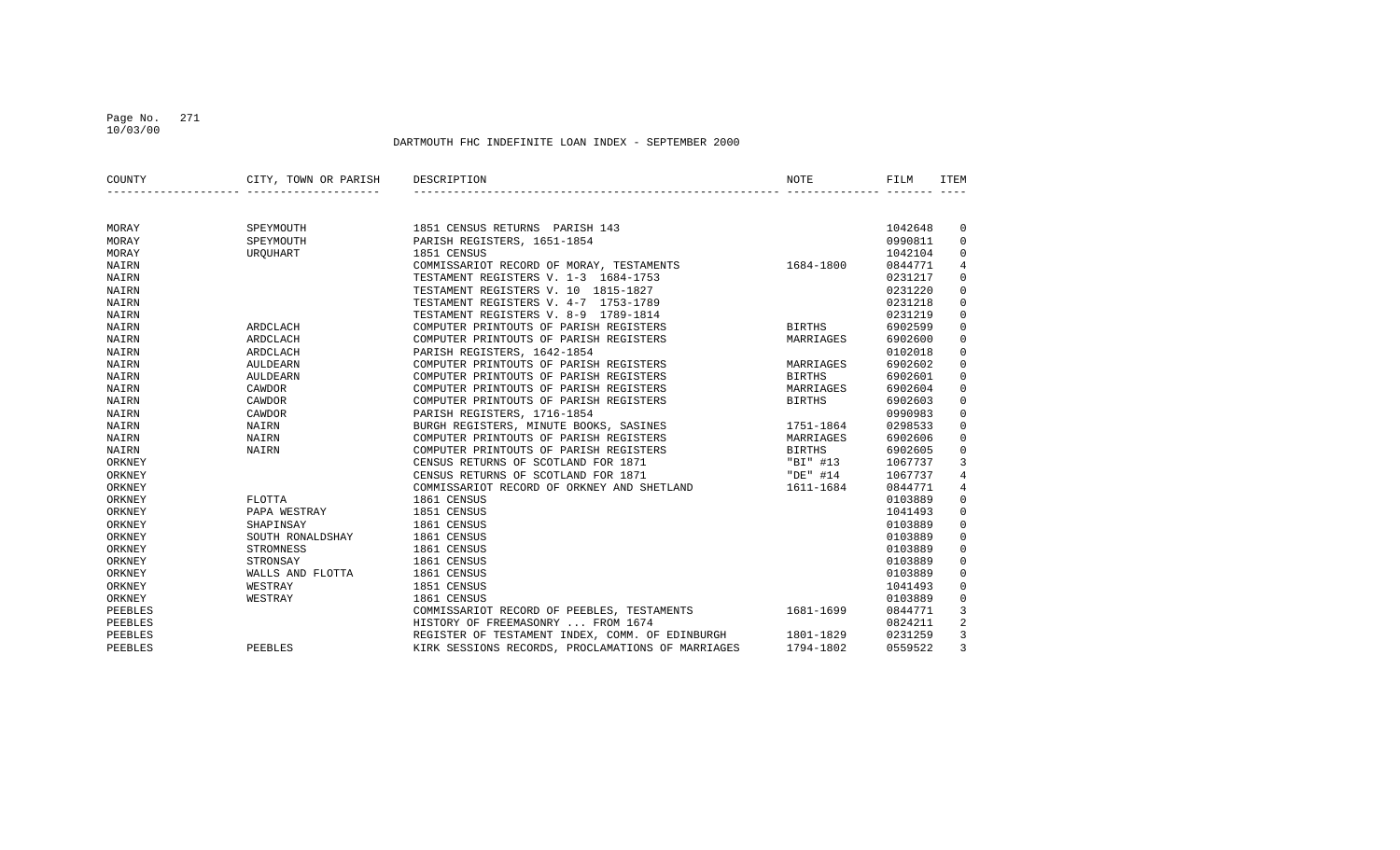## Page No. 272 10/03/00

| COUNTY  | CITY, TOWN OR PARISH | DESCRIPTION                                                                                 | <b>NOTE</b>            | FILM    | ITEM         |
|---------|----------------------|---------------------------------------------------------------------------------------------|------------------------|---------|--------------|
|         |                      |                                                                                             |                        |         |              |
| PEEBLES | WEST LINTON          |                                                                                             |                        | 0304671 | 27           |
| PEEBLES | WEST LINTON          |                                                                                             |                        | 0304671 | 27           |
| PEEBLES | WEST LINTON          | ASSOCIATE CONGREGATION REGISTERS, MARRIAGES                                                 | 1748-1829              | 0304671 | 27           |
| PERTH   |                      | CENSUS RETURNS OF SCOTLAND FOR 1851.                                                        | K-L #365-374,7 1042246 |         | 0            |
| PERTH   |                      | CENSUS RETURNS OF SCOTLAND FOR 1851. L-M                                                    | #376,378-383,5 1042247 |         | 0            |
| PERTH   |                      |                                                                                             |                        | 0294841 | 0            |
| PERTH   |                      | CIVIL REGISTRATION, BIRTHS 1863<br>COMMISSARIOT RECORD OF ST. ANDREWS, TESTAMENTS 1549-1800 |                        | 0844771 | 2            |
| PERTH   |                      | REGISTER OF TESTAMENT INDEX, COMM. OF ST. ANDREWS 1801-1823                                 |                        | 0231259 | 2            |
| PERTH   |                      | REGISTER OF TESTAMENTS, 1682-1800 (DUNKELD)                                                 | PROBATE INDEX 0101783  |         | 2            |
| PERTH   | $"B-C"$              | CENSUS RETURNS OF SCOTLAND FOR 1851                                                         | NO. 331-343            | 0103741 | 0            |
| PERTH   | "L-M"                | CENSUS RETURNS OF SCOTLAND FOR 1861                                                         | NO. 371-386a           | 0103894 | 0            |
| PERTH   | $"P-W"$              | CENSUS RETURNS OF SCOTLAND FOR 1851                                                         | NO. 388-398            | 0103746 | $\mathbf 0$  |
| PERTH   | ABERDALGIE           | 1841 CENSUS                                                                                 |                        | 1042682 | 0            |
| PERTH   | ABERFOYLE            | 1841 CENSUS                                                                                 |                        | 1042682 | $\mathbf 0$  |
| PERTH   | ABERNETHY            | 1841 CENSUS                                                                                 |                        | 1042682 | 0            |
| PERTH   | ABERNYTE             | 1841 CENSUS                                                                                 |                        | 1042682 | 0            |
| PERTH   | <b>BLACKFORD</b>     | PARISH REGISTERS, 1738-1854                                                                 |                        | 0993481 | $\mathbf 0$  |
| PERTH   | <b>DUNBLANE</b>      | OLD PAROCHIAL REGISTERS<br>BAPTISMS 1782-1855                                               |                        | 1040066 | $\mathbf{1}$ |
| PERTH   | <b>DUNBLANE</b>      | OLD PAROCHIAL REGISTERS<br>BURIALS 1828-1859                                                |                        | 1040066 | 1            |
| PERTH   | <b>DUNBLANE</b>      | OLD PAROCHIAL REGISTERS<br>MARRIAGES 1787-1855                                              |                        | 1040066 | 1            |
| PERTH   | <b>DUNKELD</b>       | OLD PAROCHIAL REGISTERS<br>BAPTISMS 1672-1834                                               |                        | 1040066 | 3            |
| PERTH   | <b>DUNKELD</b>       | OLD PAROCHIAL REGISTERS<br><b>BURIALS 1806-1807</b>                                         |                        | 1040066 | 3            |
| PERTH   | <b>DUNKELD</b>       | OLD PAROCHIAL REGISTERS<br>MARRIAGES 1707-1837                                              |                        | 1040066 | 3            |
| PERTH   | <b>GLENSHEE</b>      | REGISTER OF TESTAMENTS, 1539-1800 (DUNBLANE)                                                | PROBATE RECORD 0101783 |         | 1            |
| PERTH   | KINNOULL             | 1891 STREET INDEX PARISH 369                                                                |                        | 0208606 | $\mathbf{0}$ |
| PERTH   | LETHENDY             | ASSOCIATE CONGREGATION REGISTERS, BAPTISMS 1803-1865                                        |                        | 0304671 | 18           |
| PERTH   | LITTLE DUNKELD       | OLD PAROCHIAL REGISTERS<br>1759-1855                                                        |                        | 1040123 | $\Omega$     |
| PERTH   | MUCKHART             | CHURCH OF SCOTLAND, BAPTISMS                                                                | 1813-1853              | 1068241 | 1            |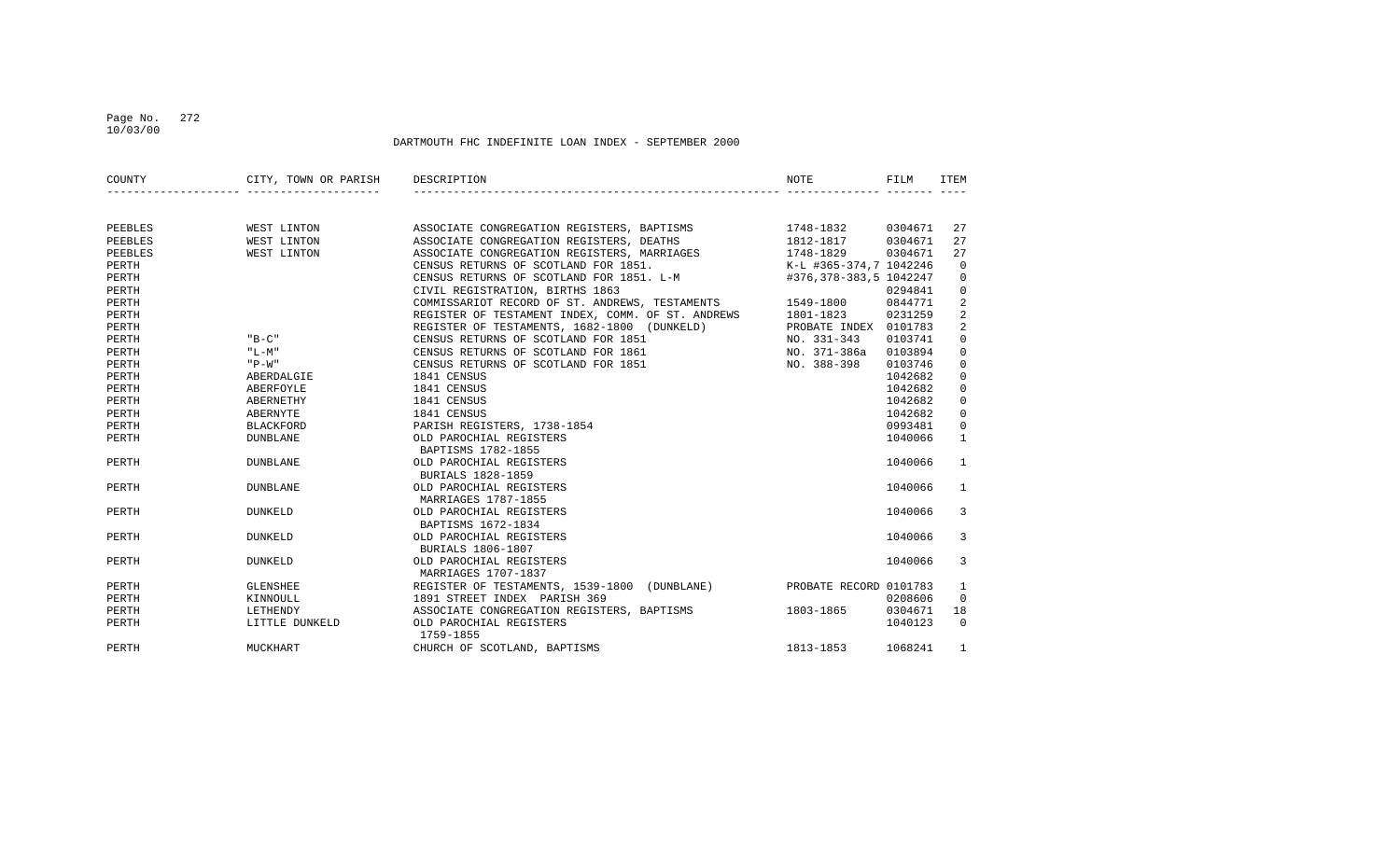## Page No. 273 10/03/00

| COUNTY         | CITY, TOWN OR PARISH<br>________________________________ | DESCRIPTION                                                                                                                                                                                                                              | NOTE      | FILM    | <b>ITEM</b>     |
|----------------|----------------------------------------------------------|------------------------------------------------------------------------------------------------------------------------------------------------------------------------------------------------------------------------------------------|-----------|---------|-----------------|
|                |                                                          |                                                                                                                                                                                                                                          |           |         |                 |
| PERTH          | MUCKHART                                                 | CHURCH OF SCOTLAND, BURIALS                                                                                                                                                                                                              | 1825-1844 | 1068241 | $\mathbf{1}$    |
| PERTH          | MUCKHART                                                 | CHURCH OF SCOTLAND, MARRIAGES                                                                                                                                                                                                            | 1828-1849 | 1068241 | $\mathbf{1}$    |
| PERTH          | MUCKHART                                                 | CHURCH OF SCOTLAND, MINUTES                                                                                                                                                                                                              | 1802-1811 | 1068241 | $\mathbf{1}$    |
| PERTH          | PATHSTRUIE                                               | ASSOCIATE SESSION : NONCONFORMIST CHURCH RECORDS 1765-1860                                                                                                                                                                               |           | 0559522 | $7\phantom{.0}$ |
| PERTH          | PERTH                                                    | 1871 STREET INDEX<br>PARISH 387                                                                                                                                                                                                          |           | 0104117 | $\mathbf 0$     |
| PERTH          | PERTH                                                    | 1871 STREET INDEX PARISH 387                                                                                                                                                                                                             |           | 0104117 | $\mathbf 0$     |
| PERTH          | PERTH                                                    | 1881 STREET INDEX PARISH 387                                                                                                                                                                                                             |           | 0203392 | $\mathbf 0$     |
| PERTH          | PERTH                                                    | 1891 STREET INDEX PARISH 387                                                                                                                                                                                                             |           | 0208606 | $\mathbf 0$     |
| PERTH          | SCONE                                                    | 1991 SIREET INDEX PARISH 394<br>1891 STREET INDEX PARISH 394<br>CENSUS RETURNS OF SCOTLAND FOR 1871. "M-N" #571-2<br>CENSUS RETURNS OF SCOTLAND FOR 1881 NOS. 572-1<br>COMM. OF GLASGOW, TESTAMENT REGISTERS V. 33-34 1661-1671<br>COMMI |           | 0208606 | $\mathbf 0$     |
| <b>RENFREW</b> |                                                          |                                                                                                                                                                                                                                          |           | 0104086 | $\mathbf 0$     |
| <b>RENFREW</b> |                                                          |                                                                                                                                                                                                                                          |           | 0203579 | $\mathbf 0$     |
| <b>RENFREW</b> |                                                          |                                                                                                                                                                                                                                          |           | 0231163 | $\mathbf 0$     |
| <b>RENFREW</b> |                                                          |                                                                                                                                                                                                                                          |           | 0231147 | 0               |
| <b>RENFREW</b> |                                                          | COMMISSARIOT RECORD OF GLASGOW, TESTAMENTS                                                                                                                                                                                               | 1547-1800 | 0844771 | $\mathbf{1}$    |
| <b>RENFREW</b> |                                                          | INDEX TO INVENTORIES OF ESTATES (PROBATE RECORDS) 1846-1865                                                                                                                                                                              |           | 1368215 | 3               |
| <b>RENFREW</b> |                                                          | REGISTER OF TESTAMENT INDEX, COMM. OF GLASGOW 1801-1823                                                                                                                                                                                  |           | 0231259 | $\mathbf{1}$    |
| <b>RENFREW</b> | "N"                                                      | NO. 571-572<br>CENSUS RETURNS OF SCOTLAND FOR 1861                                                                                                                                                                                       |           | 0103902 | $\mathbf 0$     |
| <b>RENFREW</b> | CATHCART                                                 | 1891 CENSUS E.D. 1-9                                                                                                                                                                                                                     |           | 0220178 | $\mathbf 0$     |
| <b>RENFREW</b> | CATHCART                                                 | 1891 CENSUS E.D. 10-19                                                                                                                                                                                                                   |           | 0220179 | $\mathbf 0$     |
| <b>RENFREW</b> | <b>GREENOCK</b>                                          | 1871 STREET INDEX<br>PARISH 564                                                                                                                                                                                                          |           | 0104117 | 0               |
| <b>RENFREW</b> | <b>GREENOCK</b>                                          | 1871 STREET INDEX PARISH 564                                                                                                                                                                                                             |           | 0104117 | $\mathbf 0$     |
| <b>RENFREW</b> | <b>GREENOCK</b>                                          | 1881 STREET INDEX PARISH 564                                                                                                                                                                                                             |           | 0203392 | $\mathbf 0$     |
| <b>RENFREW</b> | <b>GREENOCK</b>                                          | 1891 STREET INDEX PARISH 564                                                                                                                                                                                                             |           | 0208606 | $\mathbf 0$     |
| <b>RENFREW</b> | <b>GREENOCK</b>                                          | HISTORY OF GEORGE SOUARE CONGREGATIONAL CHURCH 1805-1905                                                                                                                                                                                 |           | 1426081 | 6               |
| <b>RENFREW</b> | GREENOCK                                                 | PARISH REGISTERS, BAPTISMS AND MARRIAGES V. 2-1                                                                                                                                                                                          | 1809-1819 | 1041060 | 0               |
| <b>RENFREW</b> | GREENOCK                                                 | PARISH REGISTERS, BAPTISMS V. 1-5                                                                                                                                                                                                        | 1820-1854 | 1041060 | 0               |
| <b>RENFREW</b> | <b>GREENOCK</b>                                          | PARISH REGISTERS, BAPTISMS V. 2-2                                                                                                                                                                                                        | 1819-1854 | 1041060 | 0               |
| <b>RENFREW</b> | GREENOCK                                                 | PARISH REGISTERS, MARRIAGES V. 1-6                                                                                                                                                                                                       | 1819-1854 | 1041060 | $\mathbf 0$     |
| <b>RENFREW</b> | INNERKIP                                                 | 1881 STREET INDEX PARISH 567                                                                                                                                                                                                             |           | 0203392 | $\mathbf 0$     |
| <b>RENFREW</b> | INVERKIP                                                 | 1891 STREET INDEX PARISH 567                                                                                                                                                                                                             |           | 0208606 | $\mathbf 0$     |
| <b>RENFREW</b> | KILMALCOLM                                               | PARISH REGISTERS, 1695–1855<br>ASSOCIATE SESSIONS REGISTERS, BAPTISMS 1742–1764                                                                                                                                                          |           | 1041280 | $\Omega$        |
| <b>RENFREW</b> | MEARNS                                                   |                                                                                                                                                                                                                                          |           | 0304671 | 19              |
| <b>RENFREW</b> | MEARNS                                                   | ASSOCIATE SESSIONS REGISTERS, MARRIAGES                                                                                                                                                                                                  | 1746-1747 | 0304671 | 19              |
| <b>RENFREW</b> | PAISLEY                                                  | 1861 CENSUS                                                                                                                                                                                                                              |           | 0103903 | $\overline{0}$  |
| <b>RENFREW</b> | PAISLEY                                                  | 1871 STREET INDEX<br>PARISH 573                                                                                                                                                                                                          |           | 0104117 | $\Omega$        |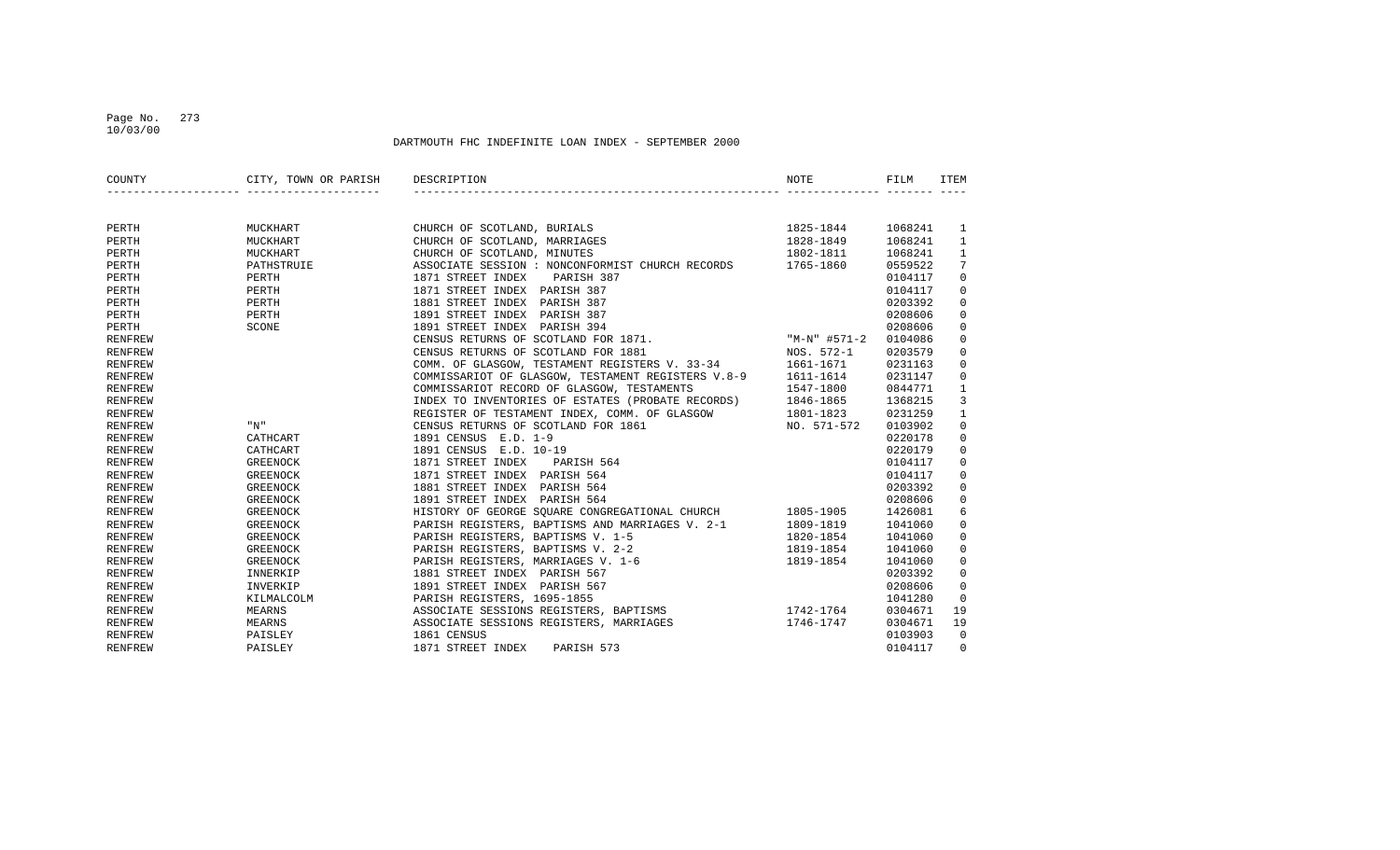## Page No. 274 10/03/00

| COUNTY          | CITY, TOWN OR PARISH             | DESCRIPTION                                                  | <b>NOTE</b>   | FILM    | ITEM         |
|-----------------|----------------------------------|--------------------------------------------------------------|---------------|---------|--------------|
|                 | ________________________________ |                                                              |               |         |              |
| RENFREW         | PAISLEY                          | 1871 STREET INDEX PARISH 573                                 |               | 0104117 | 0            |
| RENFREW         | PAISLEY                          | 1881 STREET INDEX PARISH 573                                 |               | 0203392 | $\mathbf 0$  |
| <b>RENFREW</b>  | PAISLEY                          | 1891 CENSUS E.D. 73-90                                       |               | 0220199 | 0            |
| <b>RENFREW</b>  | PAISLEY                          | 1891 STREET INDEX PARISH 573                                 |               | 0208606 | $\mathbf 0$  |
| <b>RENFREW</b>  | PAISLEY                          | MONUMENTAL INSCRIPTIONS 1500'S-1800'S                        |               | 0874437 | 4            |
| RENFREW         | PAISLEY                          | RELIEF REGISTERS OF CANAL STREET CHURCH, DEATHS 1853-1856    |               | 0304671 | 24           |
| RENFREW         | PORT-GLASGOW                     | 1841 CENSUS                                                  |               | 1042730 | $\mathbf 0$  |
| RENFREW         | PORT-GLASGOW                     | 1881 STREET INDEX PARISH 574                                 |               | 0203392 | $\mathbf 0$  |
| RENFREW         | PORT-GLASGOW                     | 1891 STREET INDEX PARISH 574                                 |               | 0208606 | 0            |
| RENFREW         | RENFREW                          | 1841 CENSUS                                                  |               | 1042730 | 0            |
| <b>RENFREW</b>  | RENFREW                          | PARISH REGISTERS, 1819-1854                                  |               | 1041327 | 1            |
| ROSS            |                                  | REGISTER OF TESTAMENT INDEX, VARIOUS COMMISSARIOTS 1801-1823 |               | 0231259 | 4            |
| ROSS & CROMARTY |                                  | 1841 CENSUS RETURNS NO. 66-74                                |               | 0101923 | 0            |
| ROSS & CROMARTY |                                  | CENSUS RETURNS OF SCOTLAND FOR 1841.                         | D-K #62-70    | 1042626 | 0            |
| ROSS & CROMARTY |                                  | CENSUS RETURNS OF SCOTLAND FOR 1841.                         | K-N #71-78    | 1042627 | 0            |
| ROSS & CROMARTY |                                  | CENSUS RETURNS OF SCOTLAND FOR 1851.                         | K-L #73-76    | 1042011 | 0            |
| ROSS & CROMARTY |                                  | CENSUS RETURNS OF SCOTLAND FOR 1881                          | NOS. 74-76    | 0203411 | 0            |
| ROSS & CROMARTY |                                  | COMMISSARIOT RECORD OF THE ISLES, TESTAMENTS                 | 1661-1800     | 0844771 | 3            |
| ROSS & CROMARTY |                                  | INDEX TO REGISTER OF SASINES 1606-1780 V. 1,2,3              | NO. 61,63,64  | 0896606 | $\mathbf{1}$ |
| ROSS & CROMARTY | $"G-K"$                          | CENSUS RETURNS OF SCOTLAND FOR 1851                          | NO. 66-73     | 0103757 | 0            |
| ROSS & CROMARTY | "K-L"                            | CENSUS RETURNS OF SCOTLAND FOR 1871                          | NO. 68-76     | 0104092 | 0            |
| ROSS & CROMARTY | "LOCHB-TAI"                      | CENSUS RETURNS OF SCOTLAND FOR 1841                          | NO. 75-82     | 0101924 | 0            |
| ROSS & CROMARTY | ALNESS                           | PARISH REGISTERS, 1783-1854                                  |               | 0990577 | 1            |
| ROSS & CROMARTY | APPLECROSS                       | COMPUTER PRINTOUT CHURCH RECORDS 1797-1855                   |               | 6902438 | $\mathbf 0$  |
| ROSS & CROMARTY | APPLECROSS                       | COMPUTER PRINTOUTS OF PARISH REGISTERS                       | <b>BIRTHS</b> | 6902437 | $\mathbf 0$  |
| ROSS & CROMARTY | APPLECROSS                       | PARISH REGISTERS, 1797-1855                                  |               | 0990577 | 2            |
| ROSS & CROMARTY | <b>AVOCH</b>                     | PARISH REGISTERS, 1727-1854                                  |               | 0990578 | 1            |
| ROSS & CROMARTY | <b>BARVAS</b>                    | 1881 STREET INDEX PARISH 86A                                 |               | 0203392 | 0            |
| ROSS & CROMARTY | <b>BARVAS</b>                    | 1891 STREET INDEX PARISH 86A                                 |               | 0208606 | 0            |
| ROSS & CROMARTY | <b>BARVAS</b>                    | PARISH REGISTERS, 1810-1854                                  |               | 0990662 | $\mathbf{1}$ |
| ROSS & CROMARTY | CARLOWAY                         | 1881 STREET INDEX PARISH 86B                                 |               | 0203392 | $\mathbf 0$  |
| ROSS & CROMARTY | CARLOWAY                         | 1891 STREET INDEX PARISH 86B                                 |               | 0208606 | $\mathbf 0$  |
| ROSS & CROMARTY | COIGACH                          | 1861 CENSUS RETURNS                                          |               | 0103906 | 0            |
| ROSS & CROMARTY | CONTIN                           | PARISH REGISTERS, 1778-1854                                  |               | 0990578 | 2            |
| ROSS & CROMARTY | CROMARTY                         | PARISH REGISTERS 1675-1854                                   |               | 0990579 | $\Omega$     |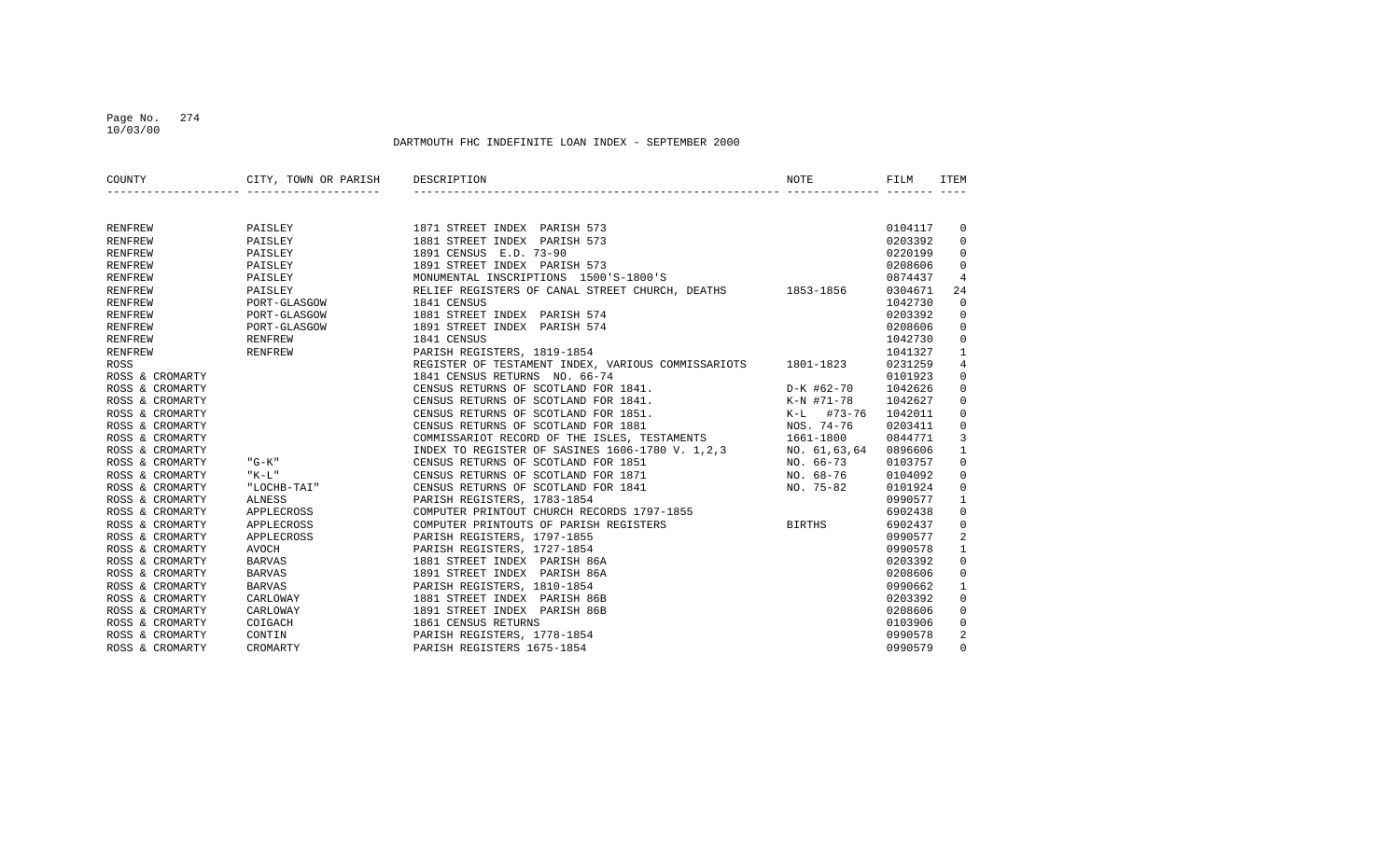## Page No. 275 10/03/00

| COUNTY          | CITY, TOWN OR PARISH<br>________________________________ | DESCRIPTION                                   | NOTE | FILM    | <b>ITEM</b>  |
|-----------------|----------------------------------------------------------|-----------------------------------------------|------|---------|--------------|
|                 |                                                          |                                               |      |         |              |
| ROSS & CROMARTY | CROMARTY                                                 | PARISH REGISTERS, 1675-1854                   |      | 0990579 | $\mathbf{0}$ |
| ROSS & CROMARTY | DINGWALL                                                 | PARISH REGISTERS, 1662-1854                   |      | 0990580 | 1            |
| ROSS & CROMARTY | <b>EDDERTON</b>                                          | PARISH REGISTERS, 1799-1854                   |      | 0990580 | 2            |
| ROSS & CROMARTY | GAIRLOCH                                                 | GAIRLOCH, ITS RECORDS, TRADITIONS AND HISTORY |      | 0496918 | 2            |
| ROSS & CROMARTY | GAIRLOCH                                                 | PARISH REGISTERS, 1781-1854                   |      | 0990583 | 1            |
| ROSS & CROMARTY | GLENSHIEL                                                | PARISH REGISTERS, 1785-1854                   |      | 0990583 | 2            |
| ROSS & CROMARTY | KILLEARNAN                                               | 1861 CENSUS RETURNS                           |      | 0103906 | $\Omega$     |
| ROSS & CROMARTY | KILMUIR-EASTER                                           | 1861 CENSUS RETURNS                           |      | 0103906 | $\Omega$     |
| ROSS & CROMARTY | KILTEARN                                                 | 1861 CENSUS RETURNS                           |      | 0103906 | $\Omega$     |
| ROSS & CROMARTY | KINCARDINE                                               | 1861 CENSUS RETURNS                           |      | 0103906 | $\mathbf 0$  |
| ROSS & CROMARTY | KINTAIL                                                  | 1861 CENSUS RETURNS                           |      | 0103906 | $\mathbf 0$  |
| ROSS & CROMARTY | KISHORN                                                  | PARISH REGISTERS, 1797-1855                   |      | 0990577 | 2            |
| ROSS & CROMARTY | KNOCKBAIN                                                | 1861 CENSUS RETURNS                           |      | 0103906 | $\mathbf 0$  |
| ROSS & CROMARTY | LOCHALSH                                                 | 1861 CENSUS RETURNS                           |      | 0103906 | $\mathbf 0$  |
| ROSS & CROMARTY | LOCHALSH                                                 | PARISH REGISTERS, 1775-1854                   |      | 0990656 | 1            |
| ROSS & CROMARTY | LOCHALSH                                                 | PARISH REGISTERS, 1775-1854                   |      | 0101990 | 1            |
| ROSS & CROMARTY | LOCHBROOM                                                | 1861 CENSUS RETURNS                           |      | 0103906 | 0            |
| ROSS & CROMARTY | LOCHBROOM                                                | PARISH REGISTERS, 1798-1854                   |      | 0990656 | 2            |
| ROSS & CROMARTY | LOCHBROOM                                                | PARISH REGISTERS, 1798-1854                   |      | 0101990 | 2            |
| ROSS & CROMARTY | LOCHCARRON                                               | 1861 CENSUS RETURNS                           |      | 0103906 | $\mathbf 0$  |
| ROSS & CROMARTY | LOCHCARRON                                               | PARISH REGISTERS, 1819-1854                   |      | 0990656 | 3            |
| ROSS & CROMARTY | LOCHCARRON                                               | PARISH REGISTERS, 1819-1854                   |      | 0101990 | 3            |
| ROSS & CROMARTY | LOCHS                                                    | 1881 STREET INDEX PARISH 87                   |      | 0203392 | 0            |
| ROSS & CROMARTY | LOCHS                                                    | 1891 STREET INDEX PARISH 87                   |      | 0208606 | 0            |
| ROSS & CROMARTY | LOCHS                                                    | PARISH REGISTERS, 1831-1854                   |      | 0990662 | 2            |
| ROSS & CROMARTY | LOGIE-EASTER                                             | 1861 CENSUS RETURNS                           |      | 0103906 | $\mathbf 0$  |
| ROSS & CROMARTY | LOGIE-WESTER                                             | PARISH REGISTERS, 1715-1854                   |      | 0990660 | 0            |
| ROSS & CROMARTY | ROSEMARKIE                                               | PARISH REGISTERS, 1739-1854                   |      | 0990658 | $\mathbf{1}$ |
| ROSS & CROMARTY | ROSSKEEN                                                 | PARISH REGISTERS, 1783-1854                   |      | 0990658 | 2            |
| ROSS & CROMARTY | SHIELDAIG                                                | PARISH REGISTERS, 1797-1855                   |      | 0990577 | 2            |
| ROSS & CROMARTY | STORNOWAY                                                | 1871 STREET INDEX PARISH 88                   |      | 0104117 | $\mathbf 0$  |
| ROSS & CROMARTY | STORNOWAY                                                | 1871 STREET INDEX PARISH 88                   |      | 0104117 | $\mathbf 0$  |
| ROSS & CROMARTY | STORNOWAY                                                | 1881 STREET INDEX PARISH 88                   |      | 0203392 | $\mathbf 0$  |
| ROSS & CROMARTY | STORNOWAY                                                | 1891 STREET INDEX PARISH 88                   |      | 0208606 | $\mathbf 0$  |
| ROSS & CROMARTY | STORNOWAY                                                | PARISH REGISTERS, 1762-1854                   |      | 0990662 | 3            |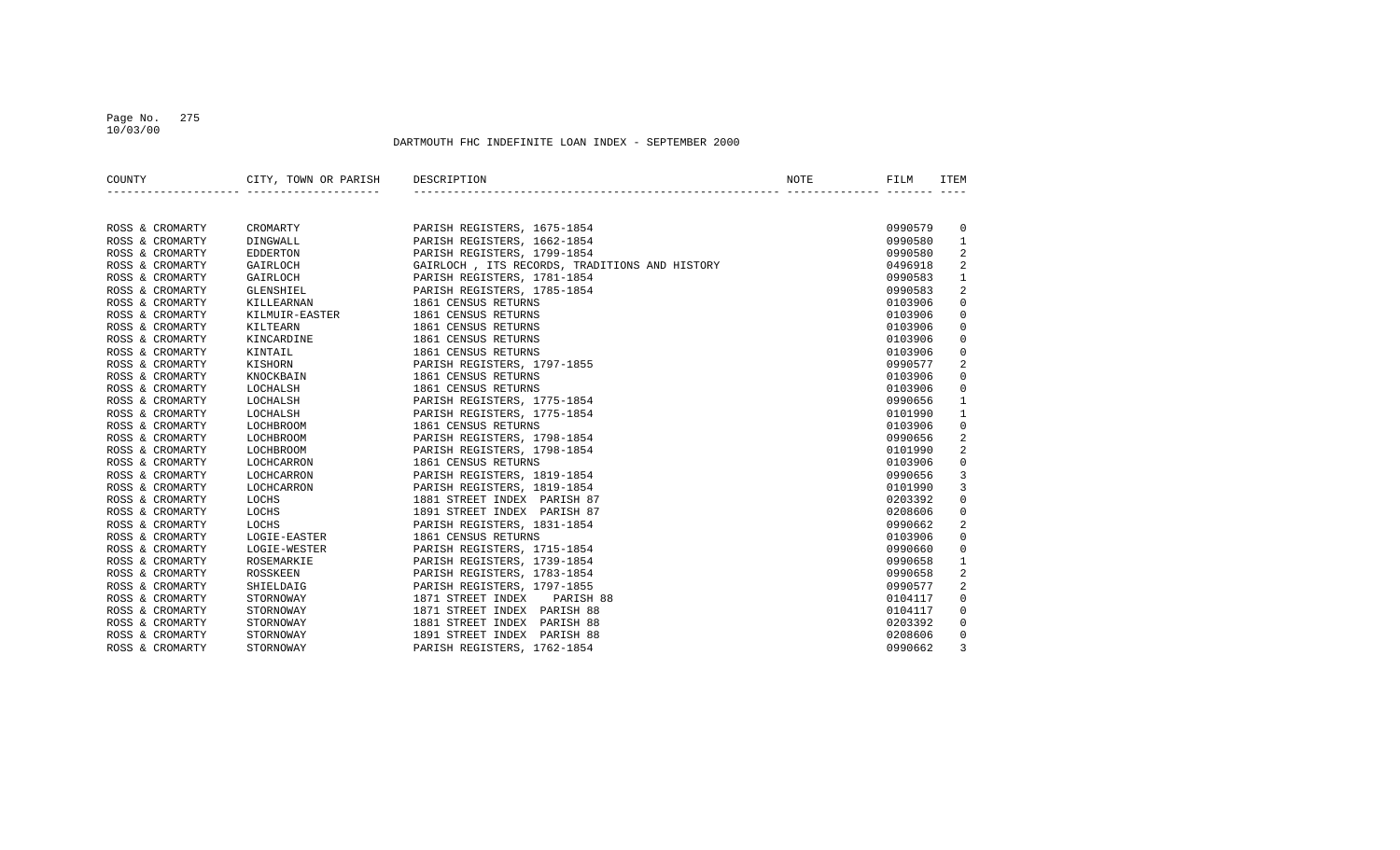## Page No. 276 10/03/00

| COUNTY            | CITY, TOWN OR PARISH DESCRIPTION |                                                              | NOTE      | FILM    | ITEM            |
|-------------------|----------------------------------|--------------------------------------------------------------|-----------|---------|-----------------|
|                   |                                  |                                                              |           |         |                 |
| ROSS & CROMARTY   | TAIN                             | PARISH REGISTERS, 1719-1854                                  |           | 0990659 | -1              |
| ROSS & CROMARTY   | TARBAT                           | KIRK SESSION RECORDS, BAPTISMS 1823-1851                     |           | 0304666 | 10              |
| ROSS & CROMARTY   | TARBAT                           | KIRK SESSION RECORDS, MARRIAGES 1832-1859                    |           | 0304666 | 10              |
| ROSS & CROMARTY   | TARBAT                           | PARISH REGISTERS, 1801-1854                                  |           | 0990659 | 2               |
| ROSS & CROMARTY   | UIG                              | 1881 STREET INDEX PARISH 89                                  |           | 0203392 | $\mathbf 0$     |
| ROSS & CROMARTY   | UIG                              | 1891 STREET INDEX PARISH 89                                  |           | 0208606 | 0               |
| ROSS & CROMARTY   | UROUHART                         | 1851 CENSUS RETURNS PARISH 144                               |           | 1042648 | $\overline{0}$  |
| ROSS & CROMARTY   | UROUHART                         | PARISH REGISTERS, 1715-1854                                  |           | 0990660 | $\overline{0}$  |
| ROSS AND CROMARTY | TARBAT                           | CHURCH RECORDS: 1823-1826, 1848-1859                         |           | 0304666 | 10              |
| ROXBURGH          |                                  | COMMISSARIOT RECORD OF PEEBLES, TESTAMENTS 1681-1699         |           | 0844771 | 3               |
| ROXBURGH          |                                  | HISTORY OF FREEMASONRY  FROM 1674                            |           | 0824211 | 2               |
| ROXBURGH          | HAWICK                           | PARISH 789<br>1871 STREET INDEX                              |           | 0104117 | $\mathbf 0$     |
| ROXBURGH          | HAWICK                           | 1871 STREET INDEX PARISH 789                                 |           | 0104117 | 0               |
| ROXBURGH          | HAWICK                           | 1881 STREET INDEX PARISH 789                                 |           | 0203392 | 0               |
| ROXBURGH          | HAWICK                           | 1891 STREET INDEX PARISH 789                                 |           | 0208606 | 0               |
| ROXBURGH          | JEDBURGH                         | ASSOCIATE CONGREGATION : NONCONFORMIST RECORDS 1737-1839     |           | 0559522 | 9               |
| ROXBURGH          | JEDBURGH                         | FREE CHURCH, BLOTTER REGISTERS, BAPTISMS                     | 1842-1854 | 1068241 | 9               |
| ROXBURGH          | JEDBURGH                         | RELIEF CHURCH RECORDS<br>1840-1860                           |           | 0559522 | 10              |
| ROXBURGH          | KELSO                            | PARISH REGISTERS MARRIAGES 1798-1854                         |           | 6902011 | $\mathbf 0$     |
| ROXBURGH          | MELROSE                          | KIRK SESSIONS RECORDS, DEATHS 1763-1781                      |           | 0304667 | 10              |
| ROXBURGH          | WILTON                           | 1871 STREET INDEX<br>PARISH 810                              |           | 0104117 | $\overline{0}$  |
| ROXBURGH          | WILTON                           | 1871 STREET INDEX PARISH 810                                 |           | 0104117 | $\mathbf{0}$    |
| ROXBURGH          | WILTON                           | 1881 STREET INDEX PARISH 810                                 |           | 0203392 | 0               |
| ROXBURGH          | WILTON                           | 1891 STREET INDEX PARISH 810                                 |           | 0208606 | $\mathbf 0$     |
| SELKIRK           |                                  | COMMISSARIOT RECORD OF PEEBLES, TESTAMENTS 1681-1699         |           | 0844771 | 3               |
| SELKIRK           |                                  | HISTORY OF FREEMASONRY  FROM 1674                            |           | 0824211 | $\overline{a}$  |
| SHETLAND          |                                  | COMMISSARIOT RECORD OF ORKNEY AND SHETLAND                   | 1611-1649 | 0844771 | $\overline{4}$  |
| SHETLAND          | WALLS                            | KIRK SESSION RECORDS, CHURCH RECORDS 1743-1794               |           | 0304667 | $7\phantom{.0}$ |
| STERLING          |                                  | REGISTER OF TESTAMENT INDEX, VARIOUS COMMISSARIOTS 1801-1823 |           | 0231259 | $\overline{4}$  |
| STIRLING          |                                  | COMM. OF GLASGOW, TESTAMENT REGISTERS V. 33-34 1661-1671     |           | 0231163 | 0               |
| STIRLING          |                                  | COMMISSARIOT OF GLASGOW, TESTAMENT REGISTERS V.8-9 1611-1614 |           | 0231147 | $\mathbf 0$     |
| STIRLING          |                                  | COMMISSARIOT RECORD OF GLASGOW, TESTAMENTS                   | 1547-1800 | 0844771 | 1               |
| STIRLING          |                                  | REGISTER OF TESTAMENT INDEX, COMM. OF EDINBURGH 1801-1829    |           | 0231259 | $\overline{3}$  |
| STIRLING          |                                  | REGISTER OF TESTAMENT INDEX, COMM. OF GLASGOW                | 1801-1823 | 0231259 | $\mathbf{1}$    |
| STIRLING          | CAMPSIE                          | COMPUTER PRINTOUT CHURCH RECORDS 1633-1734                   | MARRIAGES | 6903142 | $\Omega$        |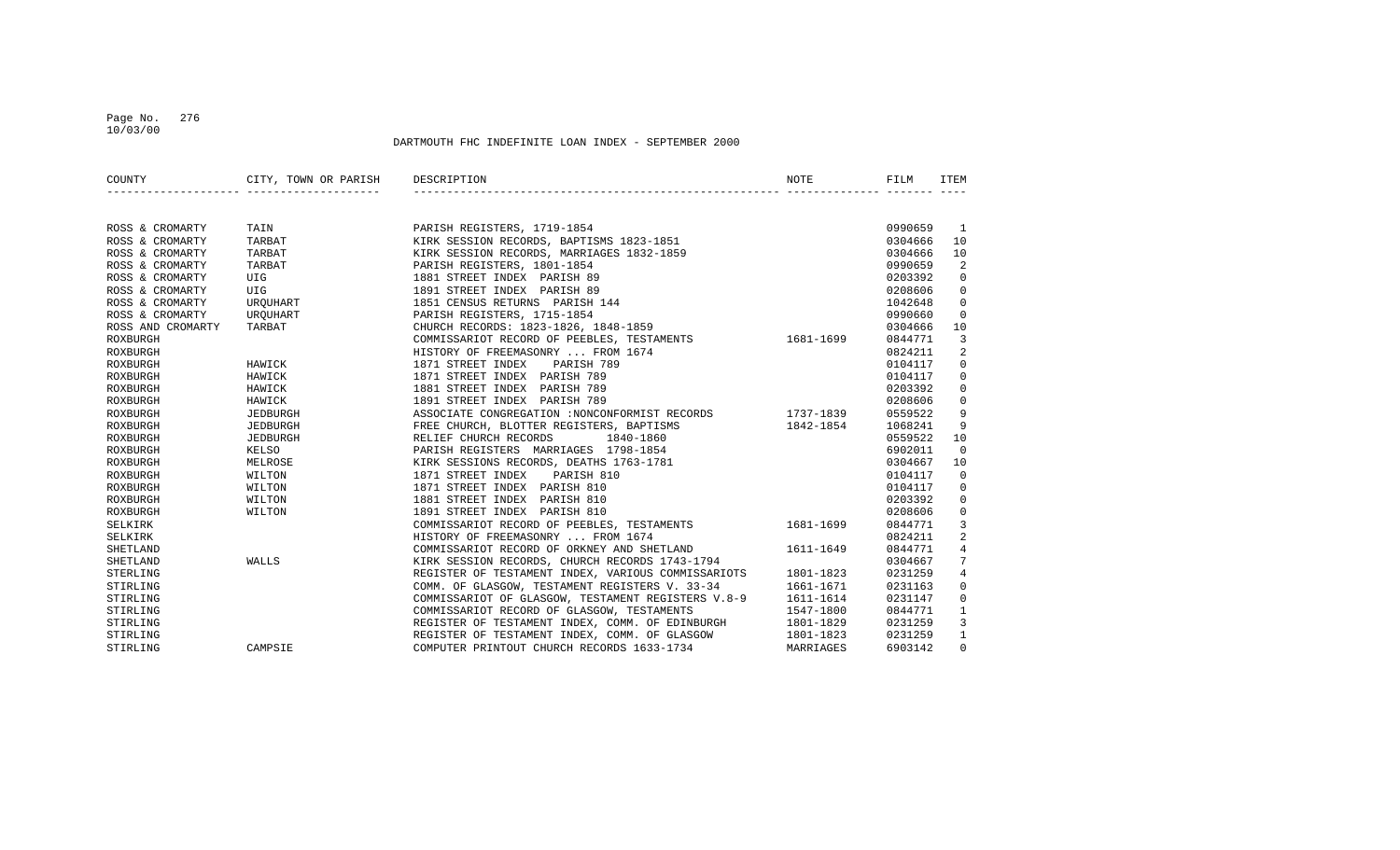## Page No. 277 10/03/00

| COUNTY     | CITY, TOWN OR PARISH | DESCRIPTION                                        | NOTE         | FILM    | ITEM           |
|------------|----------------------|----------------------------------------------------|--------------|---------|----------------|
|            |                      |                                                    |              |         |                |
| STIRLING   | CAMPSIE              | COMPUTER PRINTOUT CHURCH RECORDS 1646-1860         |              | 6903141 | 0              |
| STIRLING   | CAMPSIE              | COMPUTER PRINTOUT CHURCH RECORDS 1803-1860         | MARRIAGES    | 6903142 | $\Omega$       |
| STIRLING   | FALKIRK              | 1871 STREET INDEX<br>PARISH 479                    |              | 0104117 | $\Omega$       |
| STIRLING   | FALKIRK              | 1871 STREET INDEX PARISH 479                       |              | 0104117 | $\Omega$       |
| STIRLING   | FALKIRK              | 1891 CENSUS PARISH 479                             |              | 0208777 | $\Omega$       |
| STIRLING   | LARBERT              | OLD PAROCHIAL REGISTERS, 1663-1854                 |              | 1041953 | $\Omega$       |
| STIRLING   | LARBERT              | PARISH REGISTERS BIRTHS/CHRISTENINGS 1663-1854     |              | 6903157 | $\Omega$       |
| STIRLING   | LARBERT              | PARISH REGISTERS MARRIAGES 1760-1854               |              | 6903158 | $\Omega$       |
| STIRLING   | STIRLING             | 1871 STREET INDEX<br>PARISH 490                    |              | 0104117 | $\Omega$       |
| STIRLING   | STIRLING             | 1871 STREET INDEX PARISH 490                       |              | 0104117 | $\Omega$       |
| SUTHERLAND |                      | COMMISSARIOT RECORD OF CAITHNESS, TESTAMENTS       | 1661-1664    | 0844771 | 3              |
| SUTHERLAND |                      | INDEX TO REGISTER OF SASINES 1606-1780 V. 1,2,3    | NO. 61,63,64 | 0896606 | 1              |
| SUTHERLAND |                      | SOME SUTHERLAND BURIAL GROUNDS < 1855 INSCRIPTIONS |              | 6035477 | $\Omega$       |
| SUTHERLAND |                      | SUTHERLAND CEMETERIES: PRE 1855 TOMBSTONE INSCR.   |              | 6035477 | $\Omega$       |
| SUTHERLAND | $"A-F"$              | CENSUS RETURNS OF SCOTLAND FOR 1841                | $NO. 44-50$  | 0101936 | $\Omega$       |
| SUTHERLAND | "A-K"                | CENSUS RETURNS OF SCOTLAND FOR 1851                | $NO. 44-52$  | 0103770 | $\Omega$       |
| SUTHERLAND | "G-T"                | CENSUS RETURNS OF SCOTLAND FOR 1841                | NO. 51-56    | 0101937 | $\Omega$       |
| SUTHERLAND | $"L-T"$              | CENSUS RETURNS OF SCOTLAND FOR 1851                | NO. 53-56    | 0103771 | $\Omega$       |
| SUTHERLAND | ASSYNT               | PARISH REGISTER PRINTOUTS, CHRISTENINGS            | 1798-1854    | 1238797 | $\mathbf{1}$   |
| SUTHERLAND | ASSYNT               | PARISH REGISTERS, 1798-1854                        |              | 0990560 | $\mathbf{1}$   |
| SUTHERLAND | CLYNE                | PARISH REGISTER PRINTOUTS, CHRISTENINGS            | 1782-1854    | 1238797 | 2              |
| SUTHERLAND | CLYNE                | PARISH REGISTERS, 1782-1855                        |              | 0990560 | 2              |
| SUTHERLAND | CREICH               | PARISH REGISTER PRINTOUTS, CHRISTENINGS            | 1785-1854    | 1238797 | $\overline{3}$ |
| SUTHERLAND | CREICH               | PARISH REGISTERS, 1785-1855                        |              | 0990561 | $\mathbf{1}$   |
| SUTHERLAND | DORNOCH              | PARISH REGISTERS, 1730-1854                        |              | 0990561 | $\overline{2}$ |
| SUTHERLAND | <b>DORNOCK</b>       | COMPUTER PRINTOUT OF BIRTHS OR CHRISTENINGS        | 1731-1854    | 1238797 | $\overline{4}$ |
| SUTHERLAND | <b>DURNESS</b>       | COMPUTER PRINTOUT OF BIRTHS OR CHRISTENINGS        | 1764-1854    | 1238797 | 5              |
| SUTHERLAND | <b>DURNESS</b>       | PARISH REGISTERS, 1764-1854                        |              | 0990562 | $\mathbf{1}$   |
| SUTHERLAND | EDDRACHILLIS         | PARISH REGISTER PRINTOUTS, CHRISTENINGS            | 1808-1854    | 1238797 | 6              |
| SUTHERLAND | <b>EDDRACHILLIS</b>  | PARISH REGISTERS, 1808-1854                        |              | 0990562 | $\overline{2}$ |
| SUTHERLAND | FARR                 | PARISH REGISTER PRINTOUTS, CHRISTENINGS            | 1789-1854    | 1238797 | 7              |
| SUTHERLAND | FARR                 | PARISH REGISTERS, 1790-1854                        |              | 0990562 | 3              |
| SUTHERLAND | GOLSPIE              | PARISH REGISTER PRINTOUTS, CHRISTENINGS            | 1739-1855    | 1238797 | 8              |
| SUTHERLAND | GOLSPIE              | PARISH REGISTERS, 1739-1855                        |              | 0990563 | $\mathbf{1}$   |
| SUTHERLAND | KILDONAN             | COMPUTER PRINTOUT OF BIRTHS OR CHRISTENINGS        | 1791-1854    | 1238797 | 9              |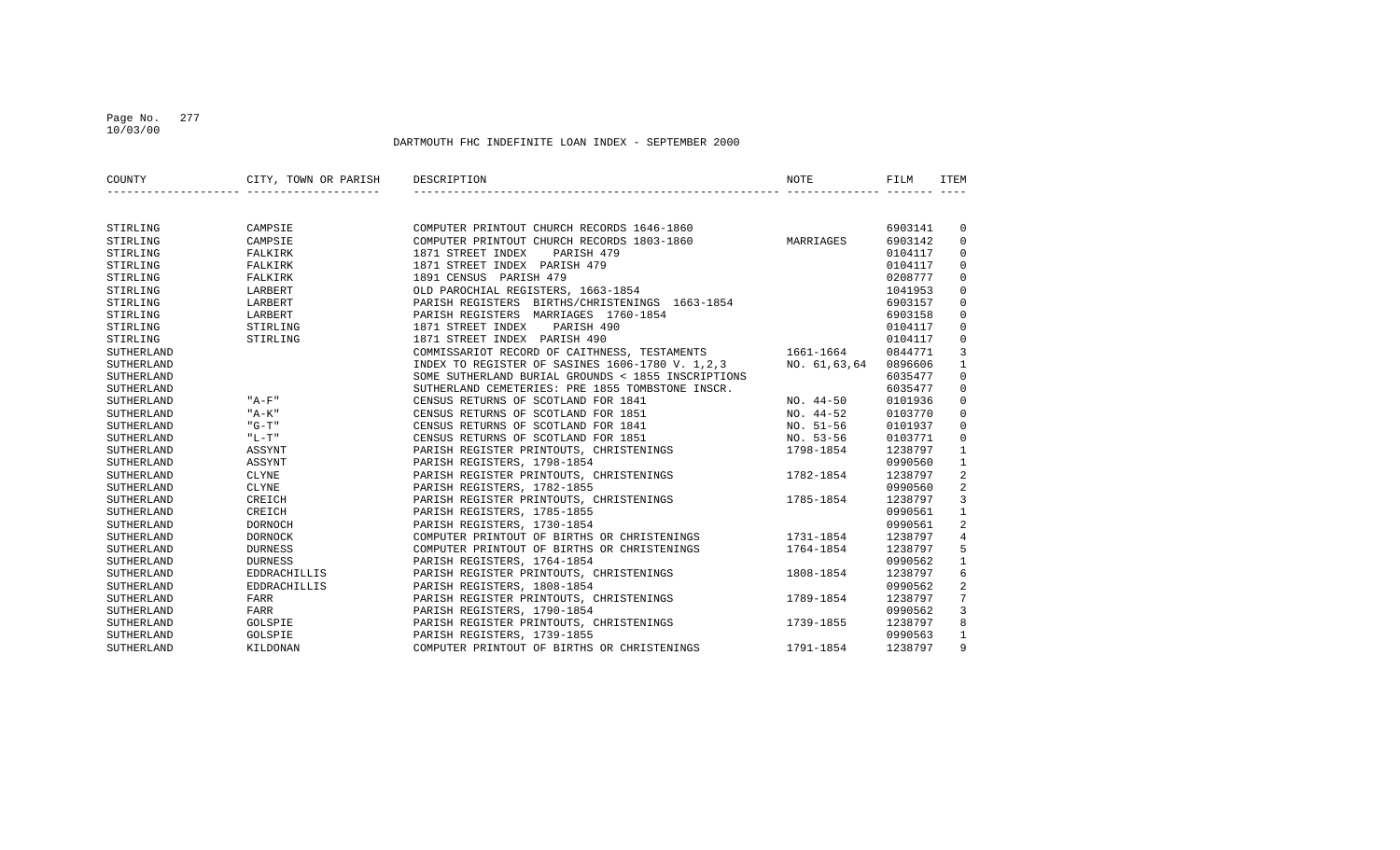## Page No. 278 10/03/00

| COUNTY       | CITY, TOWN OR PARISH | DESCRIPTION                                                  | NOTE                   | FILM    | ITEM           |
|--------------|----------------------|--------------------------------------------------------------|------------------------|---------|----------------|
|              |                      |                                                              |                        |         |                |
| SUTHERLAND   | KILDONAN             | PARISH REGISTERS, 1790-1854                                  |                        | 0990563 | -2             |
| SUTHERLAND   | LAIRG                | PARISH REGISTER PRINTOUTS, CHRISTENINGS                      | 1768-1854              | 1238797 | 10             |
| SUTHERLAND   | LAIRG                | PARISH REGISTERS, 1768-1854                                  |                        | 0990575 | <sup>1</sup>   |
| SUTHERLAND   | LOTH                 | PARISH REGISTER PRINTOUTS, CHRISTENINGS                      | 1795-1854              | 1238797 | 11             |
| SUTHERLAND   | LOTH                 | PARISH REGISTERS, 1795-1854                                  |                        | 0990575 | 2              |
| SUTHERLAND   | ROGART               | PARISH REGISTER PRINTOUTS, CHRISTENINGS                      | 1768-1854              | 1238797 | 12             |
| SUTHERLAND   | ROGART               | PARISH REGISTERS, 1768-1854                                  |                        | 0990575 | 3              |
| SUTHERLAND   | STRATHY              | PARISH REGISTERS, 1833-1854                                  |                        | 0990562 | 4              |
| SUTHERLAND   | TONGUE               | PARISH REGISTERS, 1791-1854                                  |                        | 0990575 | 4              |
| WEST LOTHIAN |                      | INDEX TO INVENTORIES OF ESTATES (PROBATE RECORDS)            | 1827-1865              | 1368215 | $\mathbf{1}$   |
| WEST LOTHIAN |                      | REGISTER OF TESTAMENT INDEX, COMM. OF EDINBURGH              | 1801-1829              | 0231259 | 3              |
| WEST LOTHIAN | ABERCORN             | REGISTER OF TESTAMENTS, 1682-1800 (DUNKELD)                  | PROBATE INDEX 0101783  |         | 2              |
| WEST LOTHIAN | UPHALL               | KIRK SESSION RECORDS, MARRIAGES 1712-1721                    | CHURCH RECORDS 0304667 |         | 2              |
| WIGTOWN      |                      | CENSUS RETURNS OF SCOTLAND FOR 1861                          | "P" # 895              | 1067737 | $\mathbf{1}$   |
| WIGTOWN      |                      | REGISTER OF TESTAMENT INDEX, VARIOUS COMMISSARIOTS 1801-1823 |                        | 0231259 | $\overline{4}$ |
| WIGTOWN      | GLASSERTON           | 1851 CENSUS                                                  |                        | 0103774 | $\mathbf 0$    |
| WIGTOWN      | GLASSERTON           | 1861 CENSUS                                                  |                        | 0103921 | $\mathbf 0$    |
| WIGTOWN      | GLASSERTON           | 1871 CENSUS                                                  |                        | 0104112 | $\mathbf 0$    |
| WIGTOWN      | GLASSERTON           | 1891 CENSUS                                                  |                        | 0220459 | $\mathbf 0$    |
| WIGTOWN      | GLASSERTON           | PARISH REGISTERS, 1700-1854                                  |                        | 1068036 | 5              |
| WIGTOWN      | GLASSERTON           | PARISH REGISTERS, 1700-1854                                  |                        | 1068036 | 5              |
| WIGTOWN      | INCH                 | 1851 CENSUS                                                  |                        | 0103774 | $\mathbf 0$    |
| WIGTOWN      | INCH                 | 1861 CENSUS                                                  |                        | 0103921 | $\mathbf 0$    |
| WIGTOWN      | INCH                 | 1871 CENSUS                                                  |                        | 0104112 | $\mathbf 0$    |
| WIGTOWN      | INCH                 | 1891 CENSUS                                                  |                        | 0220459 | $\mathbf 0$    |
| WIGTOWN      | INCH                 | EXTRACTED CHURCH RECORDS, BIRTHS AND CHRISTENINGS            | 1845-1878              | 6901869 | $\mathbf 0$    |
| WIGTOWN      | <b>INCH</b>          | EXTRACTED CHURCH RECORDS, MARRIAGES                          | 1845-1893              | 6901870 | $\mathbf 0$    |
| WIGTOWN      | <b>INCH</b>          | PARISH REGISTERS BIRTHS/CHRISTENINGS 1845-1878               |                        | 6901869 | 0              |
| WIGTOWN      | <b>INCH</b>          | PARISH REGISTERS BIRTHS/CHRISTENINGS 1845-1878               |                        | 6901869 | $\mathbf 0$    |
| WIGTOWN      | INCH                 | PARISH REGISTERS MARRIAGES 1845-1893                         |                        | 6901870 | $\mathbf 0$    |
| WIGTOWN      | INCH                 | PARISH REGISTERS, 1729-1855                                  |                        | 1068036 | 7              |
| WIGTOWN      | INCH                 | PARISH REGISTERS, 1729-1855                                  |                        | 1068036 | 7              |
| WIGTOWN      | KIRKCOLM             | 1851 CENSUS                                                  |                        | 0103774 | $\mathbf 0$    |
| WIGTOWN      | KIRKCOLM             | 1861 CENSUS                                                  |                        | 0103921 | 0              |
| WIGTOWN      | KIRKCOLM             | 1871 CENSUS                                                  |                        | 0104112 | $\Omega$       |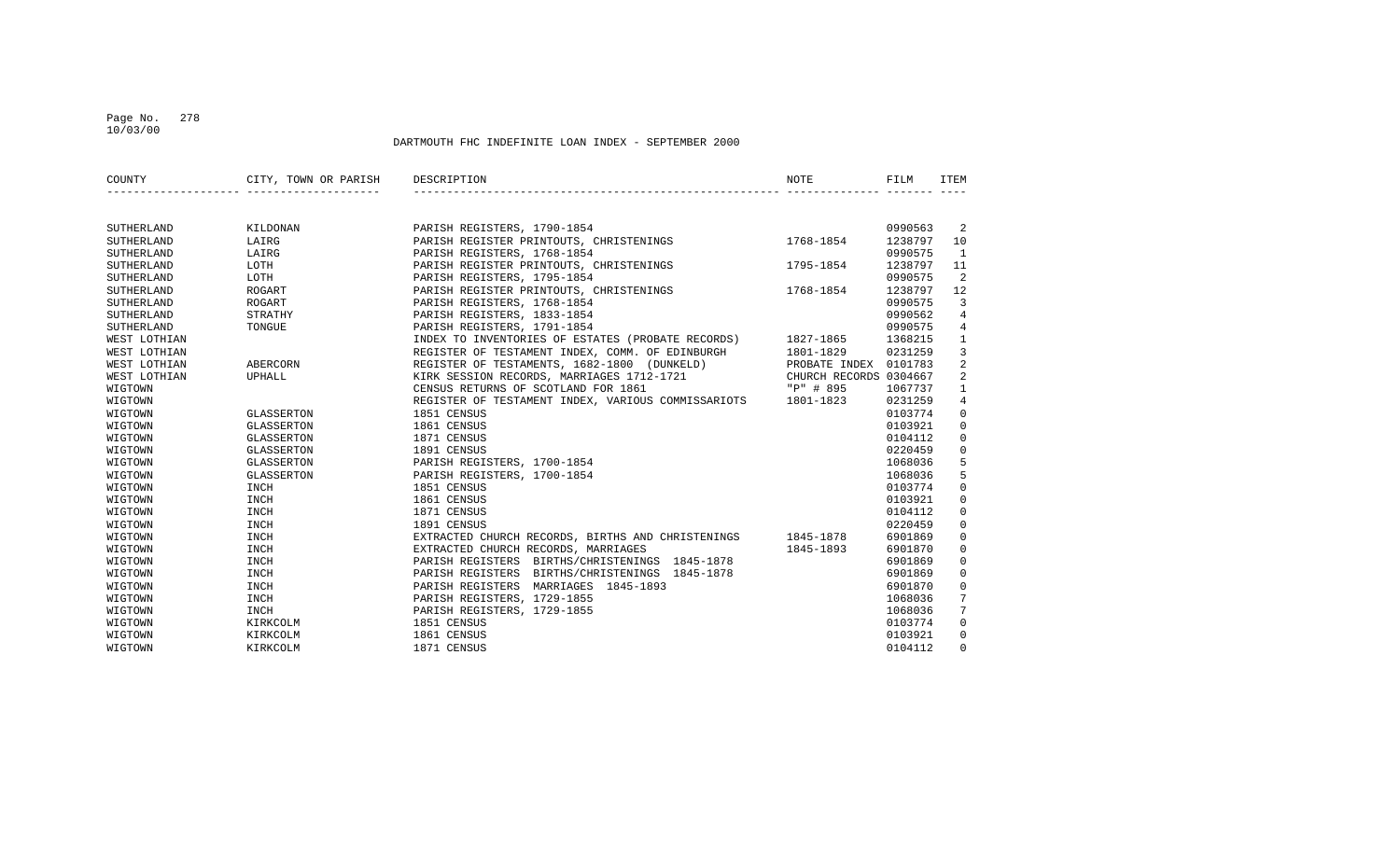## Page No. 279 10/03/00

| COUNTY  | CITY, TOWN OR PARISH | DESCRIPTION                                        | NOTE      | FILM    | <b>ITEM</b>         |
|---------|----------------------|----------------------------------------------------|-----------|---------|---------------------|
|         |                      |                                                    |           |         |                     |
| WIGTOWN | KIRKCOLM             | 1891 CENSUS                                        |           | 0220459 | 0                   |
| WIGTOWN | KIRKCOLM             | EXTRACTED CHURCH RECORDS, BIRTHS AND CHRISTENINGS  | 1779-1854 | 6901366 | $\mathbf 0$         |
| WIGTOWN | KIRKCOLM             | EXTRACTED CHURCH RECORDS, MARRIAGES                | 1791-1854 | 6901367 | $\mathbf 0$         |
| WIGTOWN | KIRKCOLM             | FREE CHURCH REGISTERS, BAPTISMS                    | 1843-1854 | 0304671 | 14                  |
| WIGTOWN | KIRKCOLM             | PARISH REGISTERS BIRTHS/CHRISTENINGS 1779-1854     |           | 6901366 | 0                   |
| WIGTOWN | KIRKCOLM             | PARISH REGISTERS MARRIAGES 1791-1854               |           | 6901367 | $\mathsf 0$         |
| WIGTOWN | KIRKCOLM             | PARISH REGISTERS, 1779-1855                        |           | 1068037 | 0                   |
| WIGTOWN | KIRKCOWAN            | 1851 CENSUS                                        |           | 0103774 | 0                   |
| WIGTOWN | KIRKCOWAN            | 1861 CENSUS                                        |           | 0103921 | $\mathbf 0$         |
| WIGTOWN | KIRKCOWAN            | 1871 CENSUS                                        |           | 0104112 | 0                   |
| WIGTOWN | KIRKCOWAN            | 1891 CENSUS                                        |           | 0220460 | 0                   |
| WIGTOWN | KIRKCOWAN            | PARISH REGISTERS, 1788-1854                        |           | 1068037 | 3                   |
| WIGTOWN | KIRKINNER            | 1851 CENSUS                                        |           | 0103774 | $\mathsf 0$         |
| WIGTOWN | KIRKINNER            | 1861 CENSUS                                        |           | 0103921 | $\mathsf 0$         |
| WIGTOWN | KIRKINNER            | 1871 CENSUS                                        |           | 0104112 | $\mathsf 0$         |
| WIGTOWN | KIRKINNER            | 1891 CENSUS                                        |           | 0220460 | 0                   |
| WIGTOWN | KIRKINNER            | PARISH REGISTERS, 1694-1854                        |           | 1068037 | 5                   |
| WIGTOWN | KIRKMAIDEN           | 1851 CENSUS                                        |           | 0103774 | $\mathbf 0$         |
| WIGTOWN | KIRKMAIDEN           | 1861 CENSUS                                        |           | 0103921 | $\mathsf{O}\xspace$ |
| WIGTOWN | KIRKMAIDEN           | 1871 CENSUS                                        |           | 0104112 | $\mathbf 0$         |
| WIGTOWN | KIRKMAIDEN           | 1891 CENSUS                                        |           | 0220460 | $\mathbf 0$         |
| WIGTOWN | KIRKMAIDEN           | EXTRACTED CHURCH RECORDS, BIRTHS AND CHRISTENINGS  | 1716-1855 | 6901369 | $\mathsf 0$         |
| WIGTOWN | KIRKMAIDEN           | EXTRACTED CHURCH RECORDS, MARRIAGES                | 1699-1854 | 6901409 | 0                   |
| WIGTOWN | KIRKMAIDEN           | PARISH REGISTER PRINTOUTS, BIRTHS AND CHRISTENINGS | 1716-1855 | 6901369 | 0                   |
| WIGTOWN | KIRKMAIDEN           | PARISH REGISTER PRINTOUTS, MARRIAGES               | 1699-1854 | 6901409 | $\mathbf 0$         |
| WIGTOWN | KIRKMAIDEN           | PARISH REGISTERS, 1716-1820                        |           | 1068037 | 7                   |
| WIGTOWN | KIRKMAIDEN           | PARISH REGISTERS, BAPTISMS 1820-1854               |           | 1068038 | $\mathbf{1}$        |
| WIGTOWN | KIRKMAIDEN           | PARISH REGISTERS, BURIALS 1799-1854                |           | 1068038 | 1                   |
| WIGTOWN | KIRKMAIDEN           | PARISH REGISTERS, MARRIAGES 1799-1854              |           | 1068038 | 1                   |
| WIGTOWN | KIRKMAIDEN           | PARISH REGISTERS: BAPTISMS 1820-1854               |           | 1068038 | $\mathbf{1}$        |
| WIGTOWN | KIRKMAIDEN           | PARISH REGISTERS: BURIALS 1779-1854                |           | 1068038 | $\mathbf{1}$        |
| WIGTOWN | KIRKMAIDEN           | PARISH REGISTERS: MARRIAGES 1779-1854              |           | 1068038 | 1                   |
| WIGTOWN | LESWALT              | 1851 CENSUS                                        |           | 0103774 | 0                   |
| WIGTOWN | LESWALT              | 1861 CENSUS                                        |           | 0103921 | 0                   |
| WIGTOWN | LESWALT              | 1871 CENSUS                                        |           | 0104112 | $\Omega$            |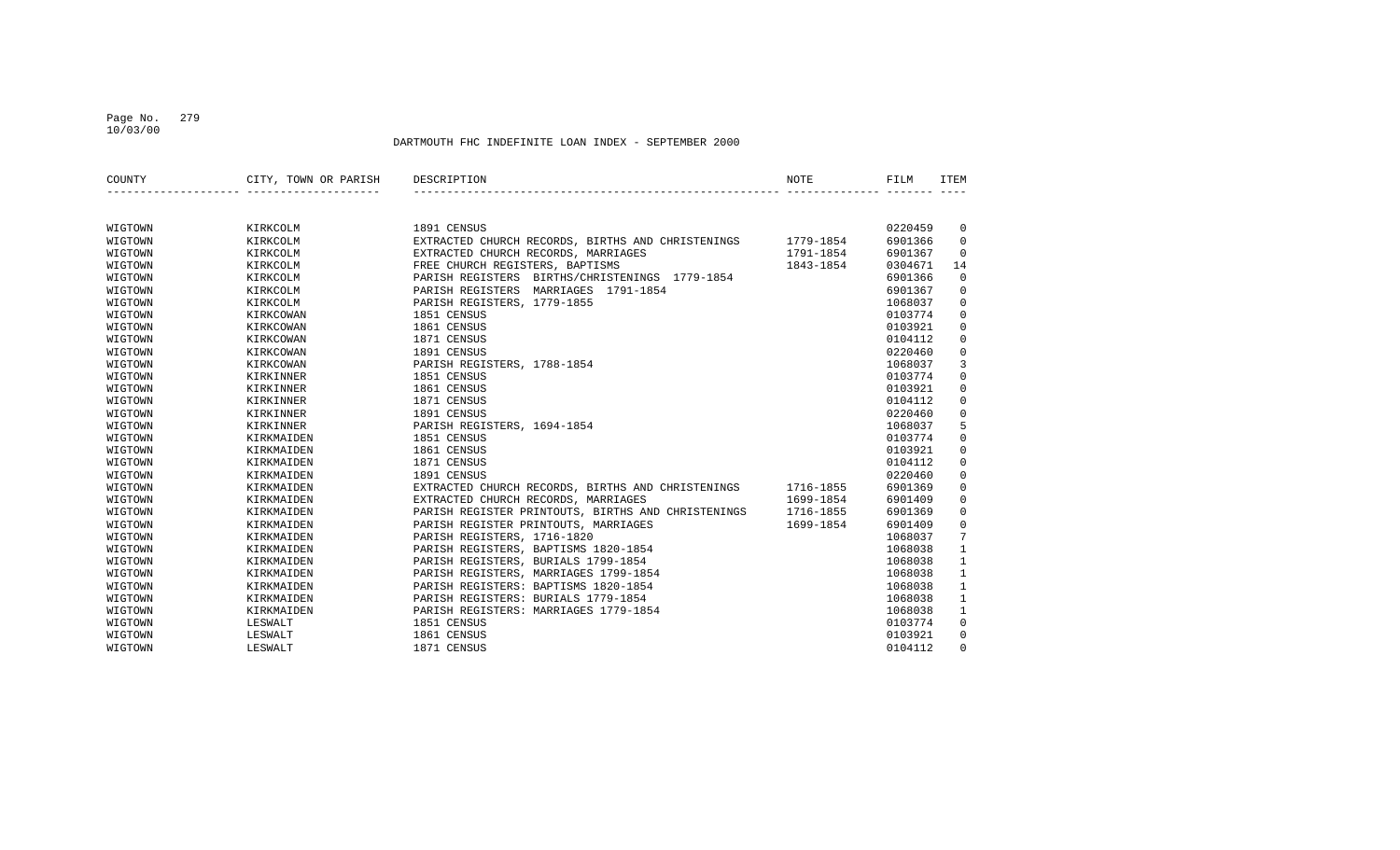### Page No. 280 10/03/00

| COUNTY  | CITY, TOWN OR PARISH | DESCRIPTION                                       | NOTE      | FILM    | <b>ITEM</b>  |
|---------|----------------------|---------------------------------------------------|-----------|---------|--------------|
|         |                      |                                                   |           |         |              |
| WIGTOWN | LESWALT              | PARISH REGISTERS, 1729-1854                       |           | 1068038 | 3            |
| WIGTOWN | LESWALT              | PARISH REGISTERS: 1729-1854                       |           | 1068038 | 3            |
| WIGTOWN | MOCHRUM              | 1851 CENSUS                                       |           | 0103774 | $\mathbf 0$  |
| WIGTOWN | MOCHRUM              | 1861 CENSUS                                       |           | 0103921 | $\mathbf 0$  |
| WIGTOWN | MOCHRUM              | 1871 CENSUS                                       |           | 0104112 | 0            |
| WIGTOWN | MOCHRUM              | PARISH REGISTERS, 1720-1842                       |           | 1068038 | 5            |
| WIGTOWN | MOCHRUM              | PARISH REGISTERS: BAP AND MARR INDEX, 1720-1743   |           | 1068038 | 5            |
| WIGTOWN | MOCHRUM              | PARISH REGISTERS: BAPTISMS, 1720-1842             |           | 1068038 | 5            |
| WIGTOWN | MOCHRUM              | PARISH REGISTERS: MARRIAGES, 1720-1743, 1809-1828 |           | 1068038 | 5            |
| WIGTOWN | NEW LUCE             | 1851 CENSUS                                       |           | 0103774 | $\mathbf 0$  |
| WIGTOWN | NEW LUCE             | 1861 CENSUS                                       |           | 0103921 | $\mathbf 0$  |
| WIGTOWN | NEW LUCE             | 1871 CENSUS                                       |           | 0104112 | $\mathbf 0$  |
| WIGTOWN | OLD LUCE             | 1851 CENSUS                                       |           | 0103774 | 0            |
| WIGTOWN | OLD LUCE             | 1861 CENSUS                                       |           | 0103921 | 0            |
| WIGTOWN | OLD LUCE             | 1871 CENSUS                                       |           | 0104112 | 0            |
| WIGTOWN | PENNINGHAME          | 1851 CENSUS                                       |           | 0103775 | 0            |
| WIGTOWN | PENNINGHAME          | 1861 CENSUS                                       |           | 0103921 | 0            |
| WIGTOWN | PENNINGHAME          | 1871 CENSUS                                       |           | 0104113 | $\mathbf 0$  |
| WIGTOWN | PORTPATRICK          | 1851 CENSUS                                       |           | 0103775 | $\mathbf 0$  |
| WIGTOWN | PORTPATRICK          | 1861 CENSUS                                       |           | 0103921 | 0            |
| WIGTOWN | PORTPATRICK          | 1871 CENSUS                                       |           | 0104113 | $\mathbf 0$  |
| WIGTOWN | PORTPATRICK          | PARISH REGISTERS, 1819-1854                       |           | 1068041 | $\mathbf{1}$ |
| WIGTOWN | SORBIE               | 1851 CENSUS                                       |           | 0103775 | $\mathbf 0$  |
| WIGTOWN | SORBIE               | 1861 CENSUS                                       |           | 0103922 | $\mathbf 0$  |
| WIGTOWN | SORBIE               | 1871 CENSUS                                       |           | 0104113 | $\mathbf 0$  |
| WIGTOWN | SORBIE               | PARISH REGISTERS, 1700-1820                       |           | 1068041 | 2            |
| WIGTOWN | STONEYKIRK           | 1851 CENSUS                                       |           | 0103775 | $\mathbf 0$  |
| WIGTOWN | STONEYKIRK           | 1861 CENSUS                                       |           | 0103922 | 0            |
| WIGTOWN | STONEYKIRK           | 1871 CENSUS                                       |           | 0104113 | $\mathbf 0$  |
| WIGTOWN | STONEYKIRK           | EXTRACTED CHURCH RECORDS, BIRTHS AND CHRISTENINGS | 1744-1854 | 6901372 | $\mathbf 0$  |
| WIGTOWN | STONEYKIRK           | EXTRACTED CHURCH RECORDS, MARRIAGES               | 1744-1854 | 6901373 | $\mathbf 0$  |
| WIGTOWN | STONEYKIRK           | PARISH REGISTERS<br>BIRTHS/CHRISTENINGS 1744-1854 |           | 6901372 | 0            |
| WIGTOWN | STONEYKIRK           | PARISH REGISTERS<br>MARRIAGES 1744-1854           |           | 6901373 | $\mathbf 0$  |
| WIGTOWN | STONEYKIRK           | PARISH REGISTERS, 1744-1854                       |           | 1068041 | 4            |
| WIGTOWN | <b>STRANRAER</b>     | 1851 CENSUS                                       |           | 0103775 | $\mathbf 0$  |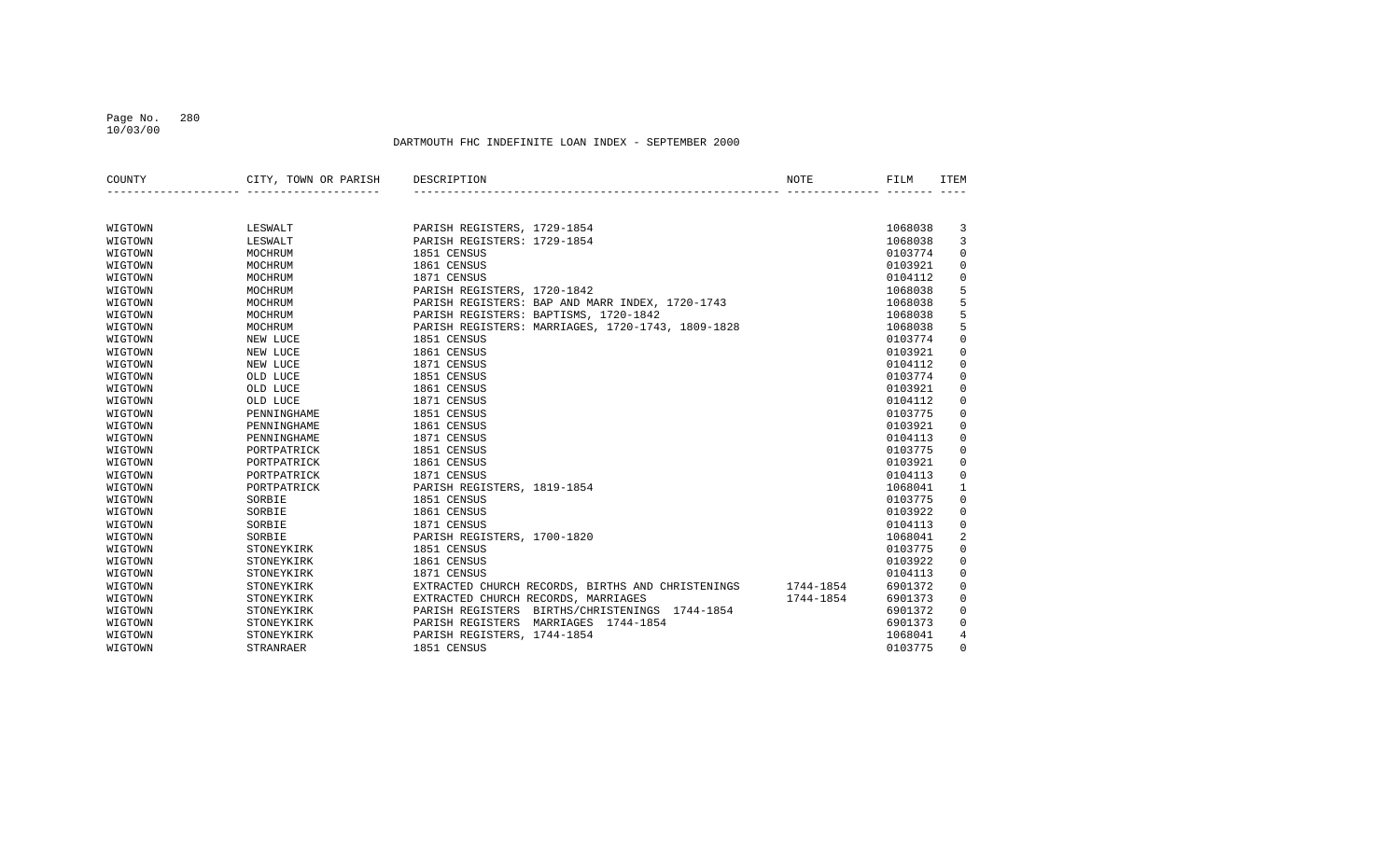## Page No. 281 10/03/00

| COUNTY    | CITY, TOWN OR PARISH | DESCRIPTION                                        | NOTE      | FILM    | <b>ITEM</b> |
|-----------|----------------------|----------------------------------------------------|-----------|---------|-------------|
|           |                      |                                                    |           |         |             |
|           |                      |                                                    |           |         |             |
| WIGTOWN   | STRANRAER            | 1861 CENSUS                                        |           | 0103922 | $\Omega$    |
| WIGTOWN   | STRANRAER            | 1871 CENSUS                                        |           | 0104113 | $\Omega$    |
| WIGTOWN   | WHITHORN             | 1851 CENSUS                                        |           | 0103775 | $\Omega$    |
| WIGTOWN   | WHITHORN             | 1861 CENSUS                                        |           | 0103922 | $\Omega$    |
| WIGTOWN   | WHITHORN             | 1871 CENSUS                                        |           | 0104113 | $\Omega$    |
| WIGTOWN   | WHITHORN             | ASSOCIATE CONGREGATION REGISTERS, MARRIAGES        | 1802      | 0304671 | 28          |
| WIGTOWN   | WIGTOWN              | 1851 CENSUS                                        |           | 0103775 | $\Omega$    |
| WIGTOWN   | WIGTOWN              | 1861 CENSUS                                        |           | 0103922 | $\Omega$    |
| WIGTOWN   | WIGTOWN              | 1871 CENSUS                                        |           | 0104113 | $\Omega$    |
| WIGTOWN   | WIGTOWN              | FREE CHURCH, BAPTISMS 1844-1858, 1875-1876         |           | 0304671 | 30          |
| WIGTOWN   | WIGTOWN              | UNITED ASSOCIATE CONGREGATION REGISTERS, BAPTISMS  | 1849-1862 | 0304671 | 29          |
| WIGTOWN   | WIGTOWN              | UNITED ASSOCIATE CONGREGATION REGISTERS, MARRIAGES | 1849-1855 | 0304671 | 29          |
| WILTSHIRE | <b>DURNFORD</b>      | PARISH REGISTERS : BAPTISMS, MARRIAGES AND BURIALS | 1574-1719 | 0824211 | 6           |
| YORK      | MARSKE               | MONUMENTAL INSCRIPTIONS                            |           | 0564330 | 6           |
| YORK      | REDCAR               | MONUMENTAL INSCRIPTIONS OF ST. PETER'S & COATHAM   |           | 0564330 | 2           |
| YORK      | WILTON               | MONUMENTAL INSCRIPTIONS                            | & 7       | 0564330 | 6           |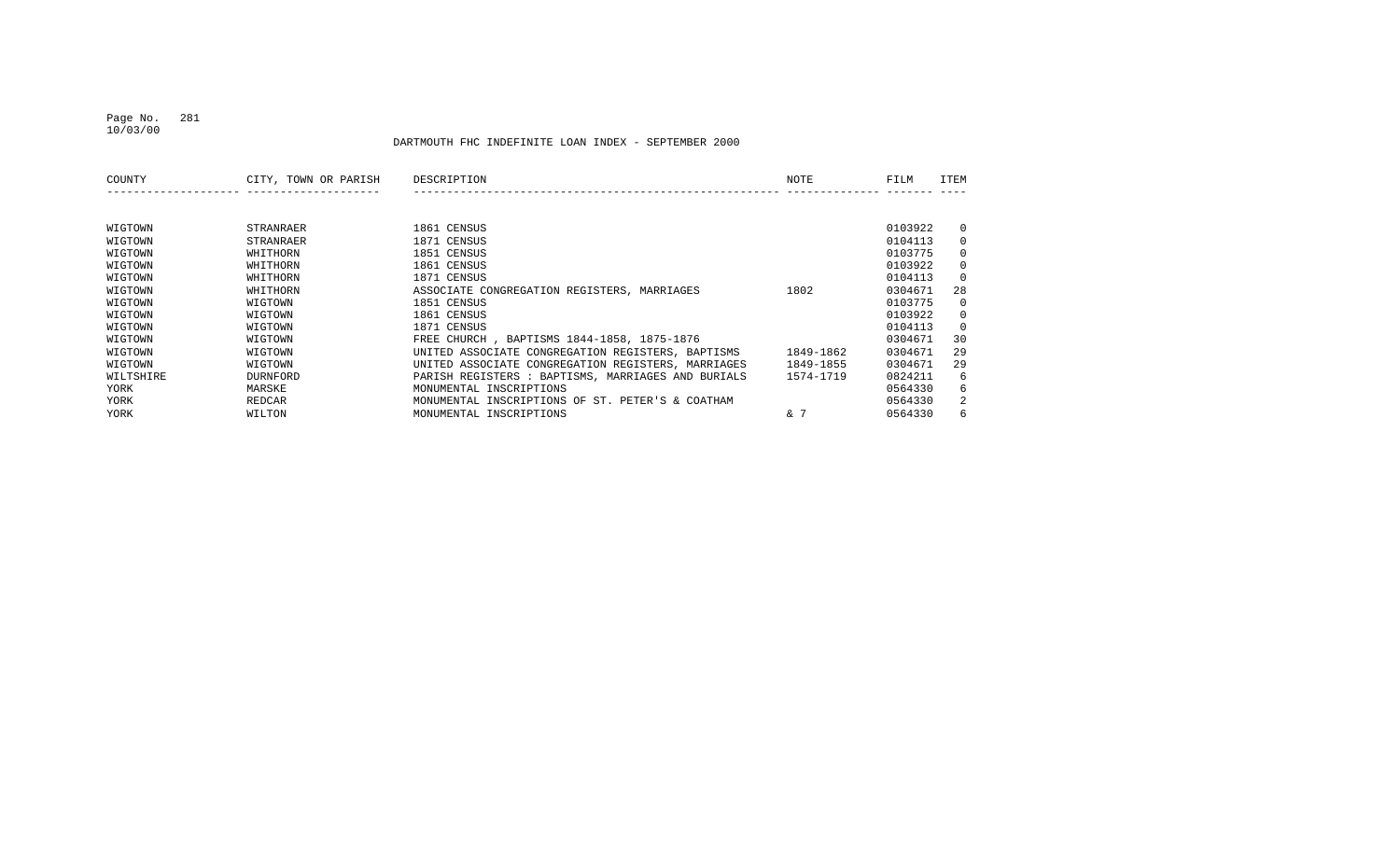## Page No. 282 10/03/00

| COUNTY                 | CITY, TOWN OR PARISH | DESCRIPTION                                      | NOTE | FILM    | ITEM     |
|------------------------|----------------------|--------------------------------------------------|------|---------|----------|
|                        |                      |                                                  |      |         |          |
| ** SCOTLAND ** FIFE ** |                      |                                                  |      |         |          |
| KENNOWAY               |                      | BAPTISMS, MARRIAGES 1771-1855, BURIALS 1730-1855 |      | 0102209 | $\Omega$ |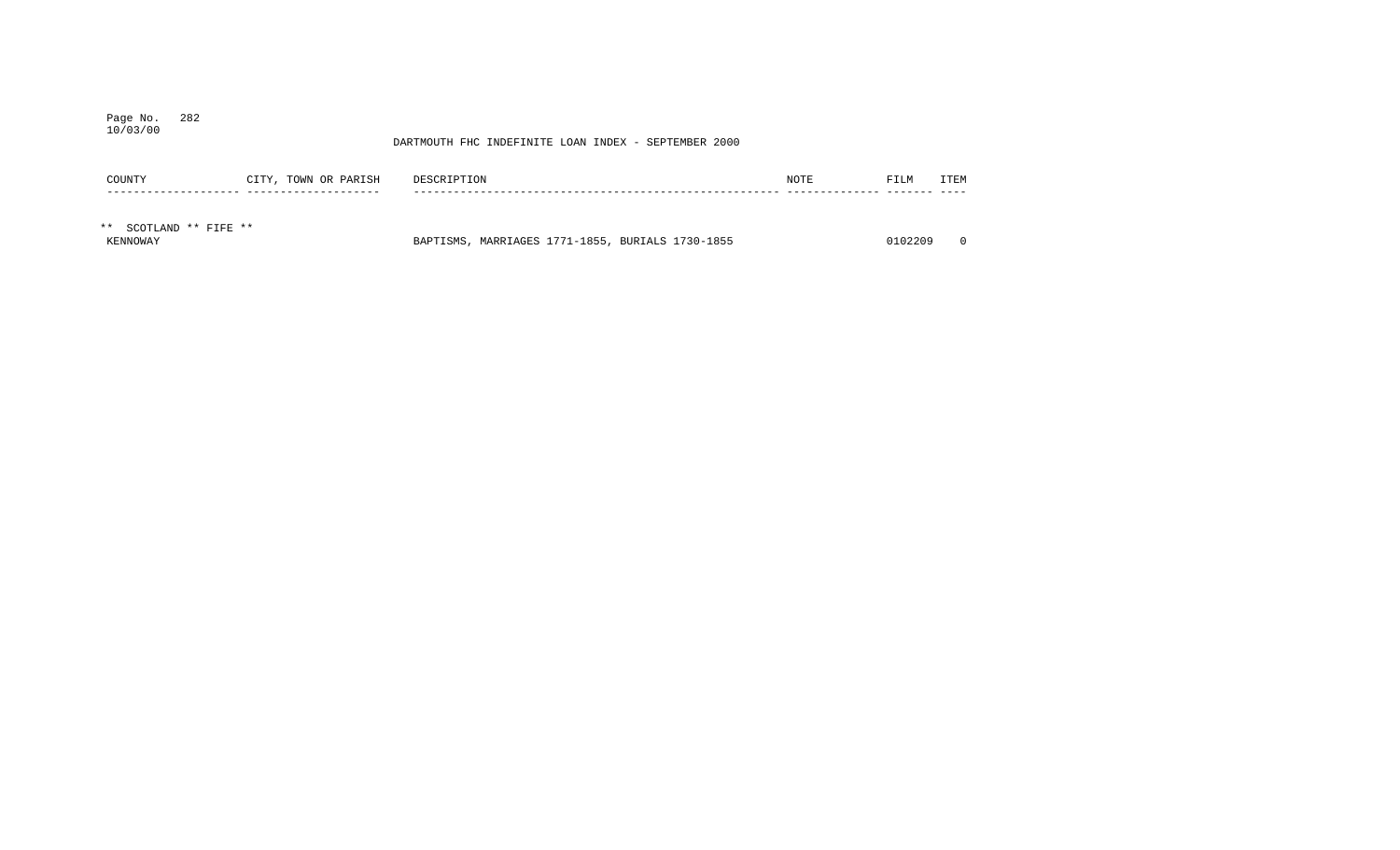## Page No. 283 10/03/00

## DARTMOUTH FHC INDEFINITE LOAN INDEX - SEPTEMBER 2000

| COUNTY | PARISH<br>TOWN<br>CTTY<br>OR<br>, , | DESCRIPTION   | NOTE | FILM | <b>TTEM</b><br>ᆂᆂ |
|--------|-------------------------------------|---------------|------|------|-------------------|
|        | ___                                 | $\sim$ $\sim$ |      |      |                   |

\*\* SOUTH AFRICA \*\* \*\*

THE TRANSVAAL BOERS 6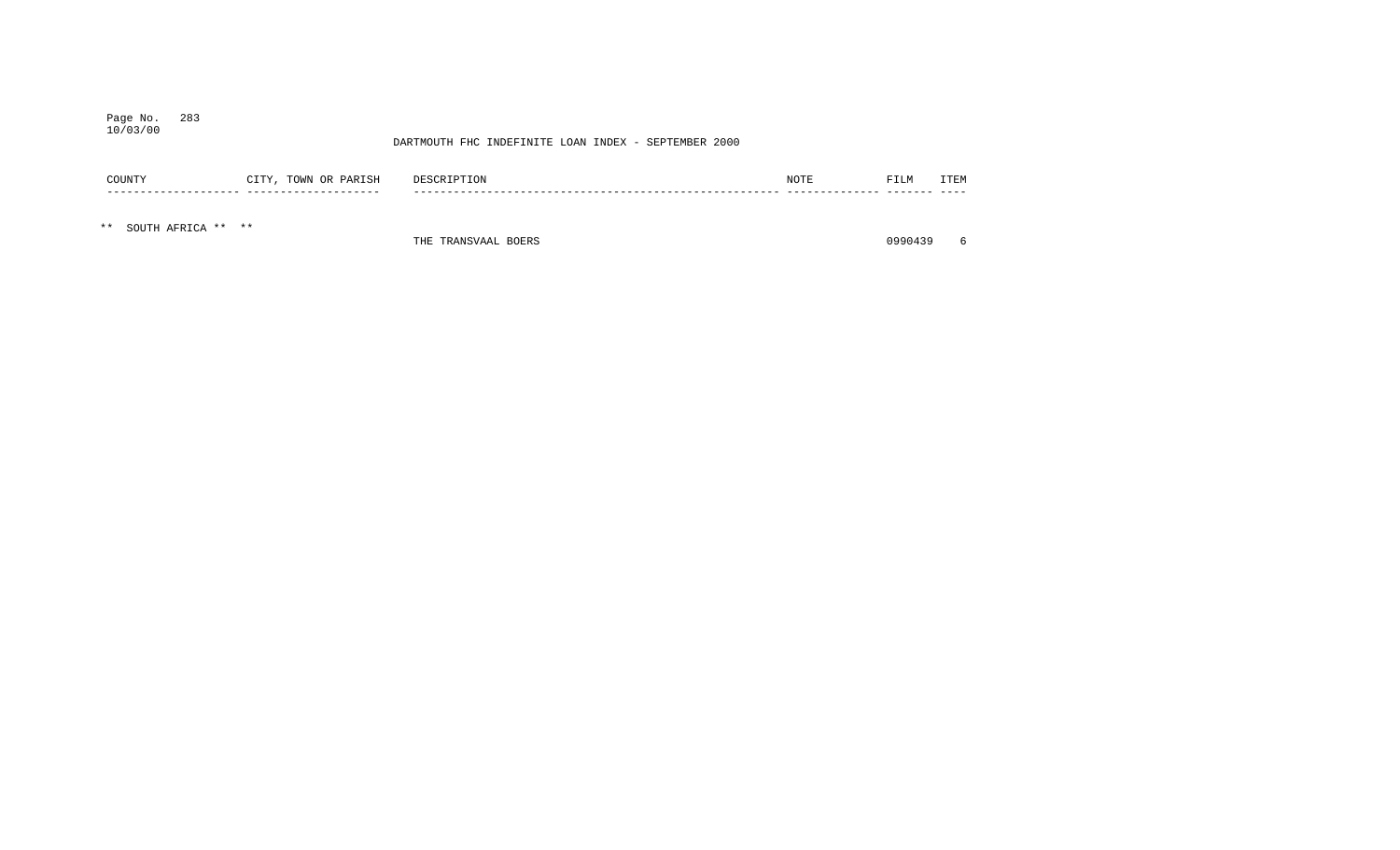## Page No. 284 10/03/00

| COUNTY                 | CITY, TOWN OR PARISH | DESCRIPTION                                       | NOTE | FILM    | ITEM |
|------------------------|----------------------|---------------------------------------------------|------|---------|------|
|                        |                      |                                                   |      |         |      |
| SWEEDEN ** **<br>$***$ |                      | DOCUMENTS AS TO ALFRED ROBERT CRONHJELM / AXELSON |      | 0962605 |      |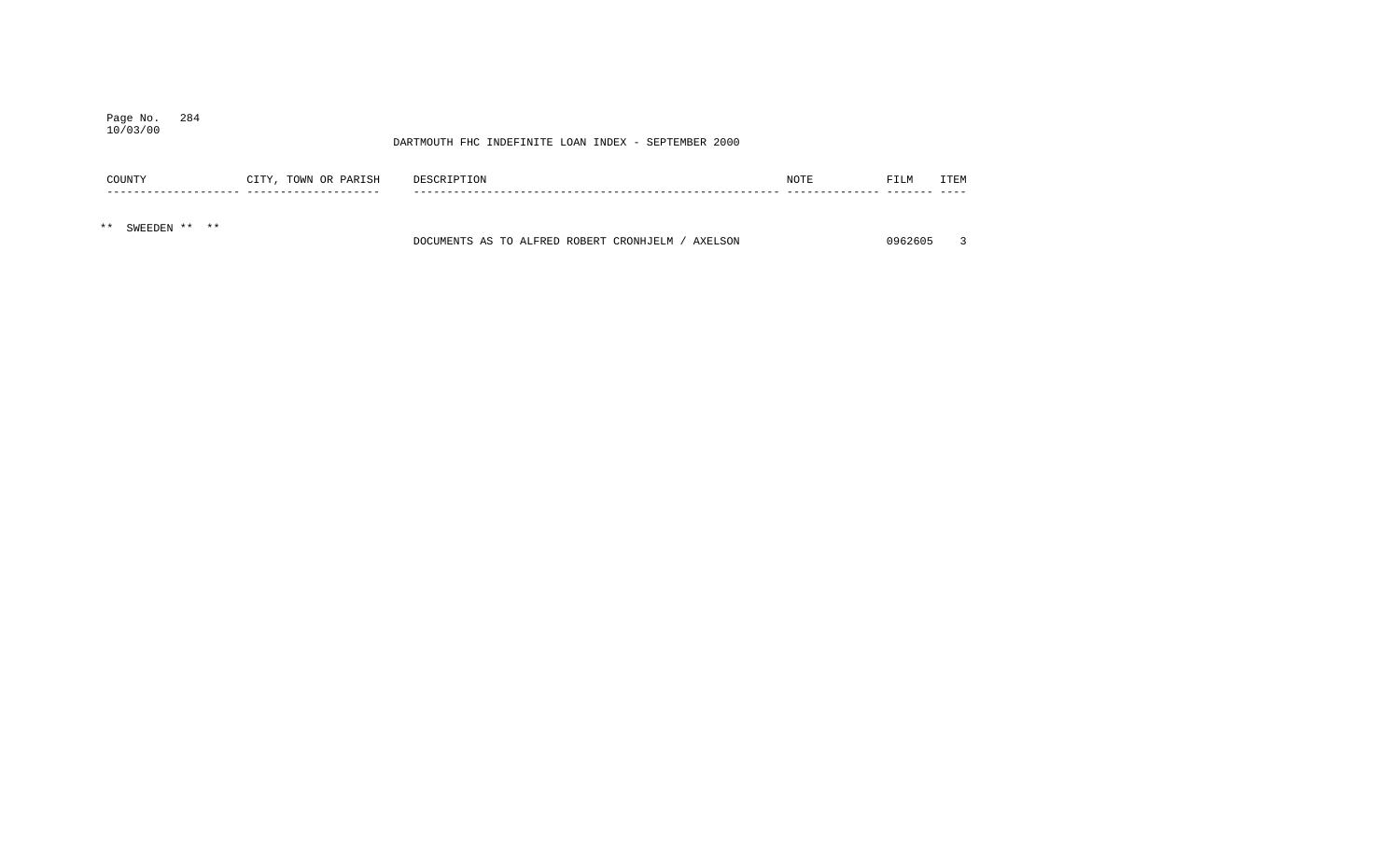## Page No. 285 10/03/00

| COUNTY               | CITY, TOWN OR PARISH | DESCRIPTION                                  | NOTE | FILM    | <b>ITEM</b> |
|----------------------|----------------------|----------------------------------------------|------|---------|-------------|
|                      |                      |                                              |      |         |             |
|                      |                      |                                              |      |         |             |
| ** SWITZERLAND ** ** |                      |                                              |      |         |             |
| APPENZELL            | WOLFHALDEN           | AUS DE GESCHICHTE VON WOLFHALDEN, 1652-1952  |      | 0908865 | 2           |
| APPENZELL            | WOLFHALDEN           | AUS DER GESCHICHTE VON WOLFHALDEN, 1652-1952 |      | 0908865 |             |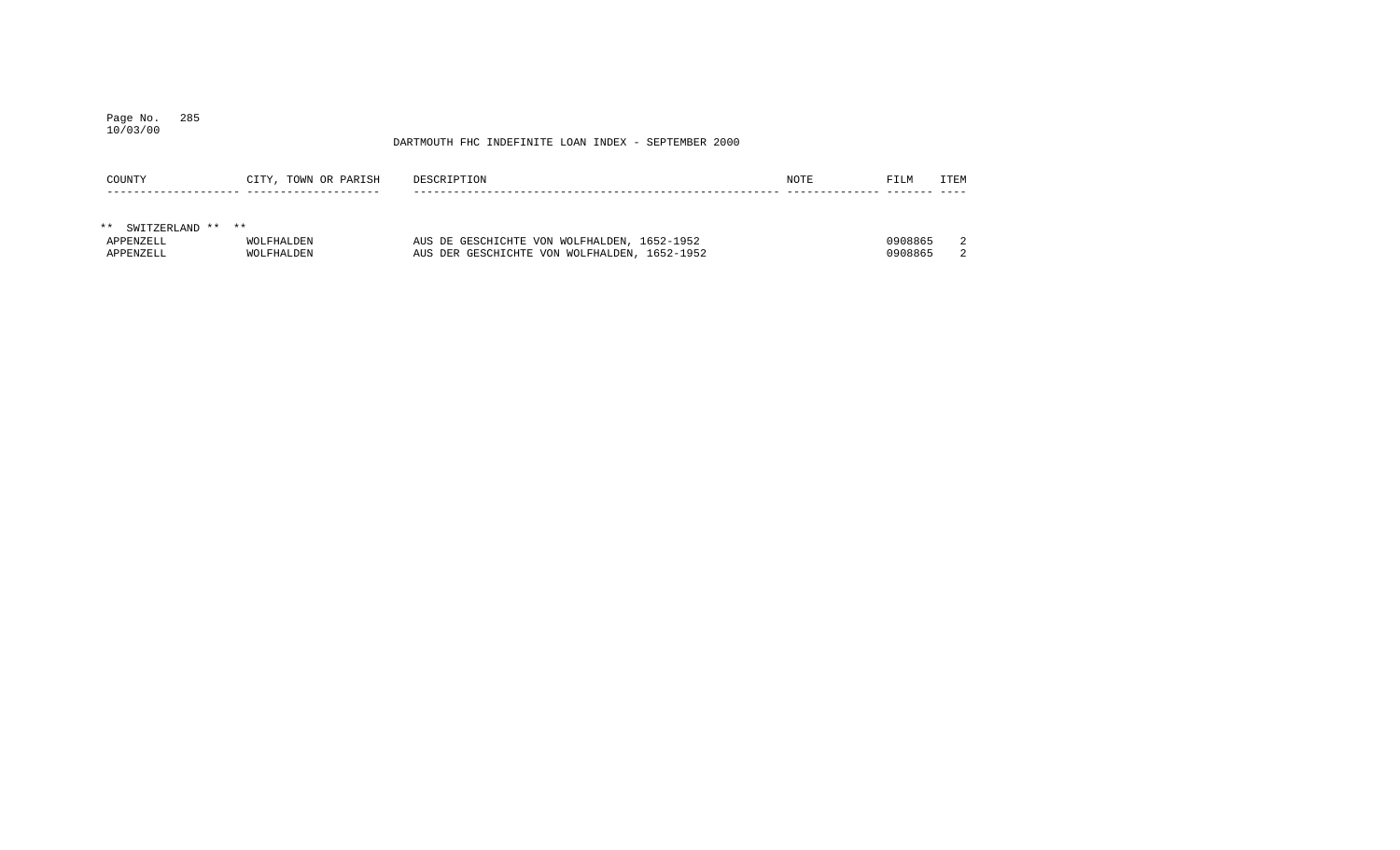### Page No. 286 10/03/00

| COUNTY            | CITY, TOWN OR PARISH | DESCRIPTION                                        | NOTE         | FILM    | <b>ITEM</b> |
|-------------------|----------------------|----------------------------------------------------|--------------|---------|-------------|
|                   |                      |                                                    |              |         |             |
| ** $U.S.A.$ ** ** |                      |                                                    |              |         |             |
|                   |                      | 1910 CENSUS FINDING GUIDE FOR UNINDEXED STATES     |              | 6101340 | $\Omega$    |
|                   |                      | EARLY DAYS AT THE FOX - WISCONSIN PORTAGE          |              | 0982213 |             |
|                   |                      | LIVES OF FAMOUS INDIAN CHIEFS                      |              | 1425608 |             |
|                   |                      | MUSTER ROLLS PERTAINING TO GERMAN MERCENARY TROOPS |              | 6046875 | $\Omega$    |
|                   |                      | PASSENGER LISTS AND INDEXES OF VESSELS ARRIVING    | IN THE U.S.  | 0908690 | 2           |
|                   |                      | REVOLUTIONARY WAR PENSION AND BOUNTY-LAND-WARRANT  | APPLICATIONS | 0908690 |             |
|                   |                      | REVOLUTIONARY WAR PENSION APPLICATION FILES        | CROSS, A-M   | 0970699 | $\Omega$    |
|                   |                      | REVOLUTIONARY WAR PENSION APPLICATION FILES        | CROSS, N-Z   | 0970700 | $\Omega$    |
|                   |                      | TOWNSHIPS AND LEGAL DESCRIPTION OF LAND            |              | 1697283 |             |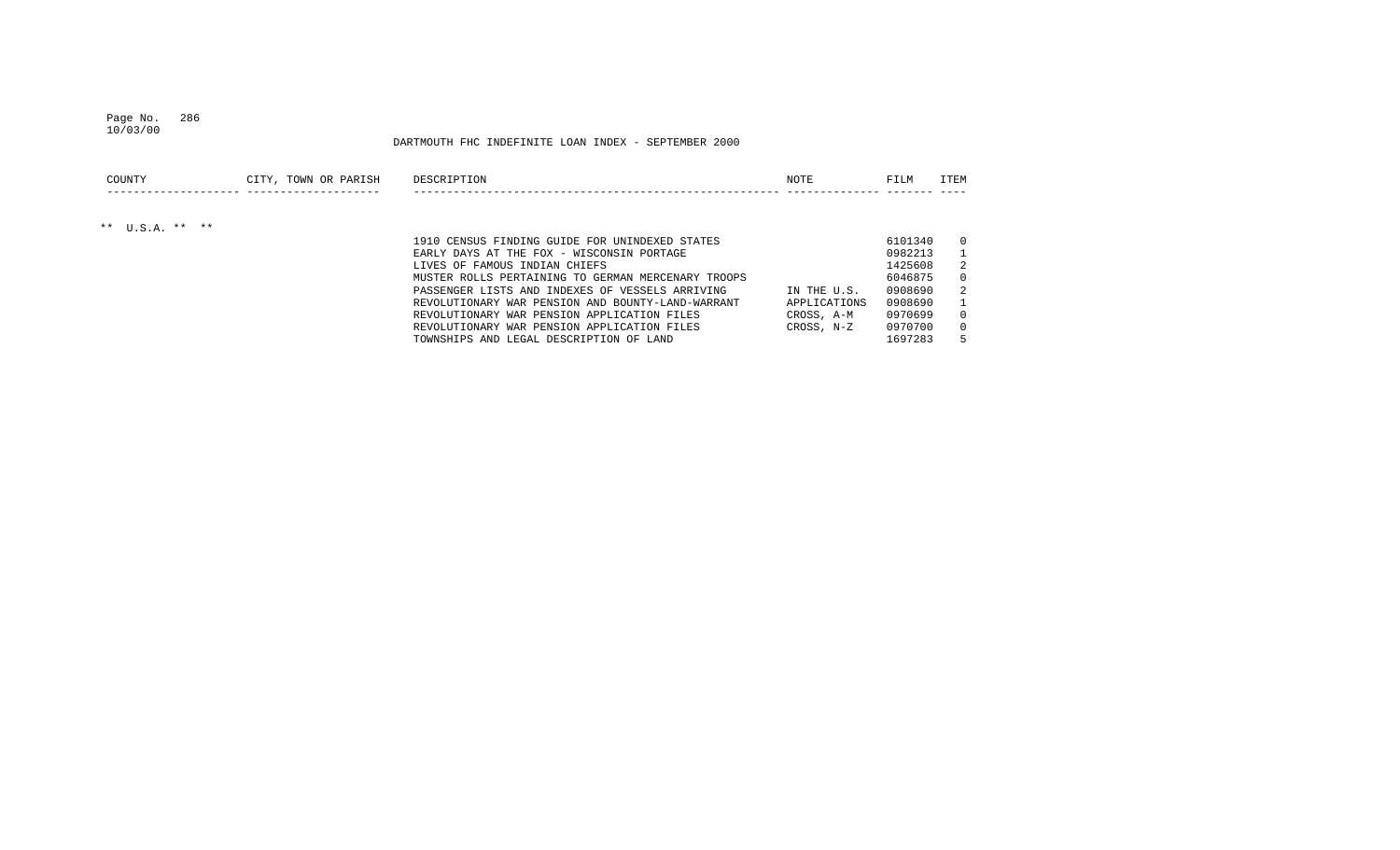## Page No. 287 10/03/00

| COUNTY                  | CITY, TOWN OR PARISH | DESCRIPTION                                       | NOTE      | FILM    | <b>TTEM</b> |
|-------------------------|----------------------|---------------------------------------------------|-----------|---------|-------------|
|                         |                      |                                                   |           |         |             |
| ** U.S.A. ** ARIZONA ** |                      |                                                   |           |         |             |
|                         | MESA                 | GENEALOGICAL RECORDS OF THE PIMA-MARICOPA INDIANS |           | 1035514 |             |
| COCHISE                 | <b>BISBEE</b>        | COOPER OUEEN HOSPITAL, PATIENT REGISTER           | 1911-1912 | 0940048 |             |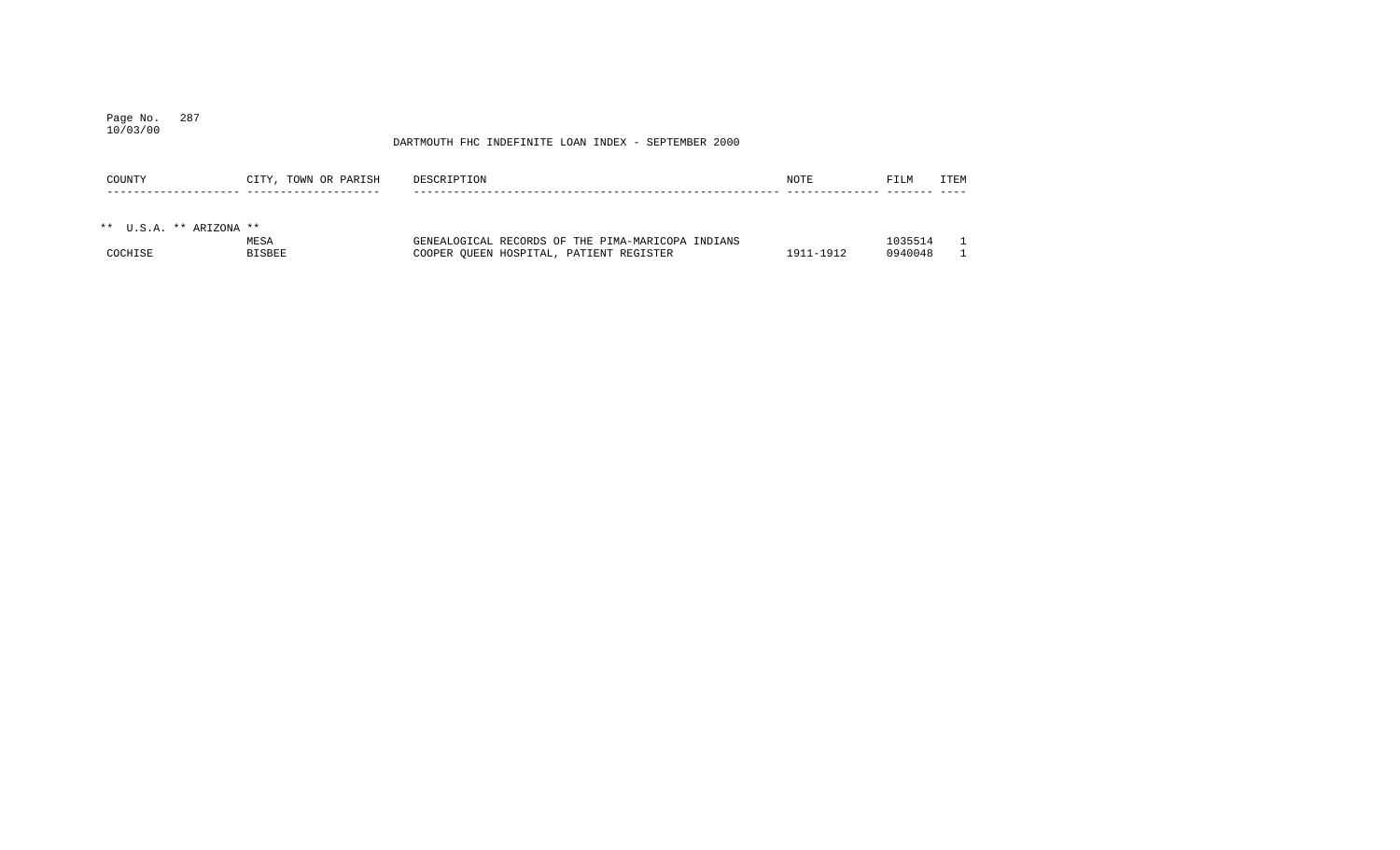## Page No. 288 10/03/00

| COUNTY    | CITY, TOWN OR PARISH       | DESCRIPTION                            | NOTE        | FILM    | ITEM           |
|-----------|----------------------------|----------------------------------------|-------------|---------|----------------|
|           |                            |                                        |             |         |                |
|           |                            |                                        |             |         |                |
|           | ** U.S.A. ** CALIFORNIA ** |                                        |             |         |                |
|           |                            | BASOUES IN THE NORTHWEST, DISSERTATION |             | 0940048 | $\overline{4}$ |
|           |                            | SAN FRANCISCO OR MISSION DOLORES       |             | 0962273 | 15             |
| EL DORADO |                            | MT. DEMOCRAT NEWSPAPER OBITUARIES      | 10/84-12/85 | 1421608 | 4              |
| EL DORADO |                            | OBITUARIES FROM MT. DEMOCRAT NEWSPAPER | 1984-1985   | 1421608 | 4              |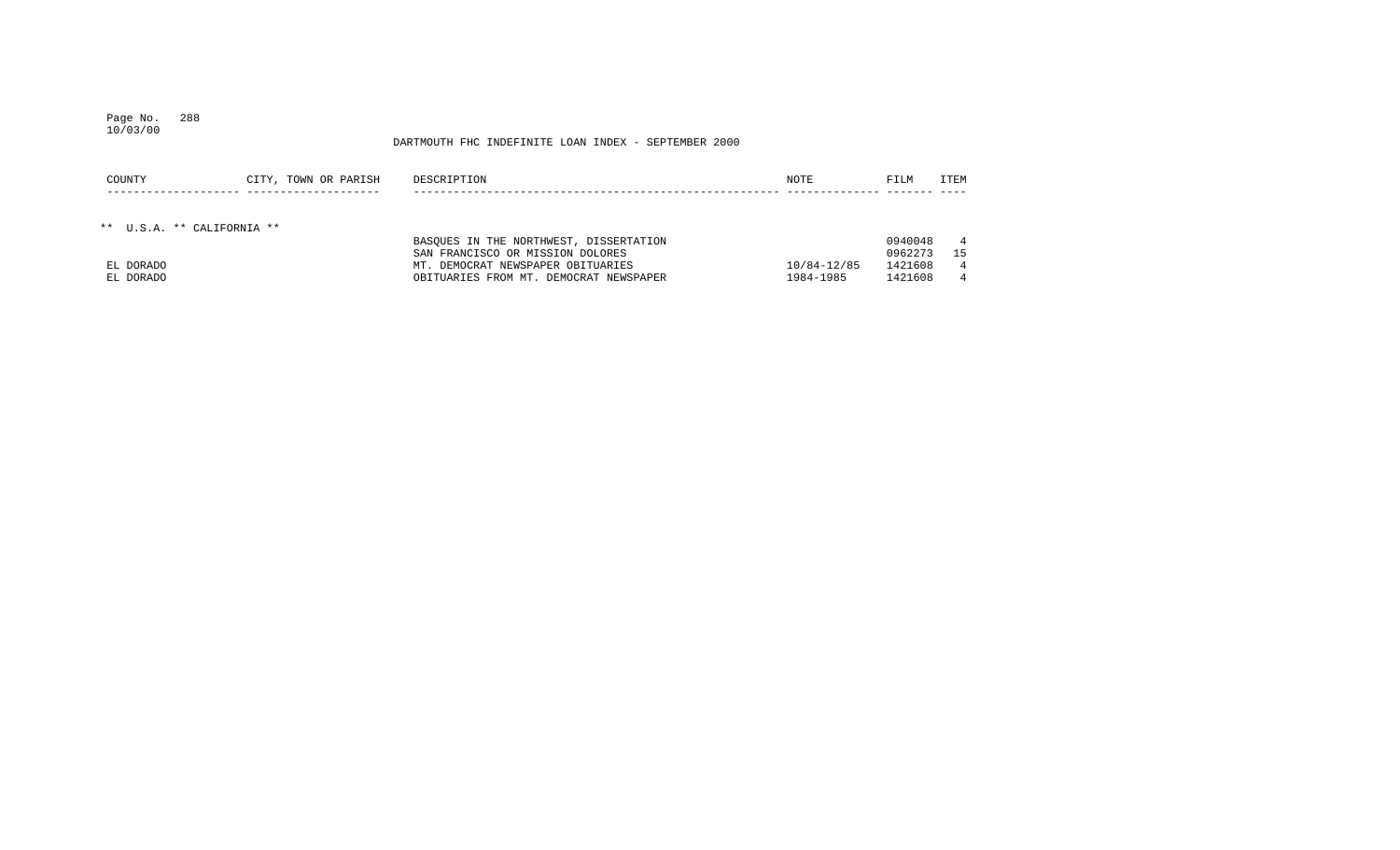# Page No. 289

## DARTMOUTH FHC INDEFINITE LOAN INDEX - SEPTEMBER 2000

| COUNTY                   | CITY, TOWN OR PARISH | DESCRIPTION |                                                   | NOTE | FILM    | ITEM     |
|--------------------------|----------------------|-------------|---------------------------------------------------|------|---------|----------|
|                          |                      |             |                                                   |      |         |          |
| ** U.S.A. ** COLARADO ** |                      |             | 1900 CENSUS SOUNDEX S-360 ADAM THRU S-421 WILLIAM |      | 1242455 | $\Omega$ |

10/03/00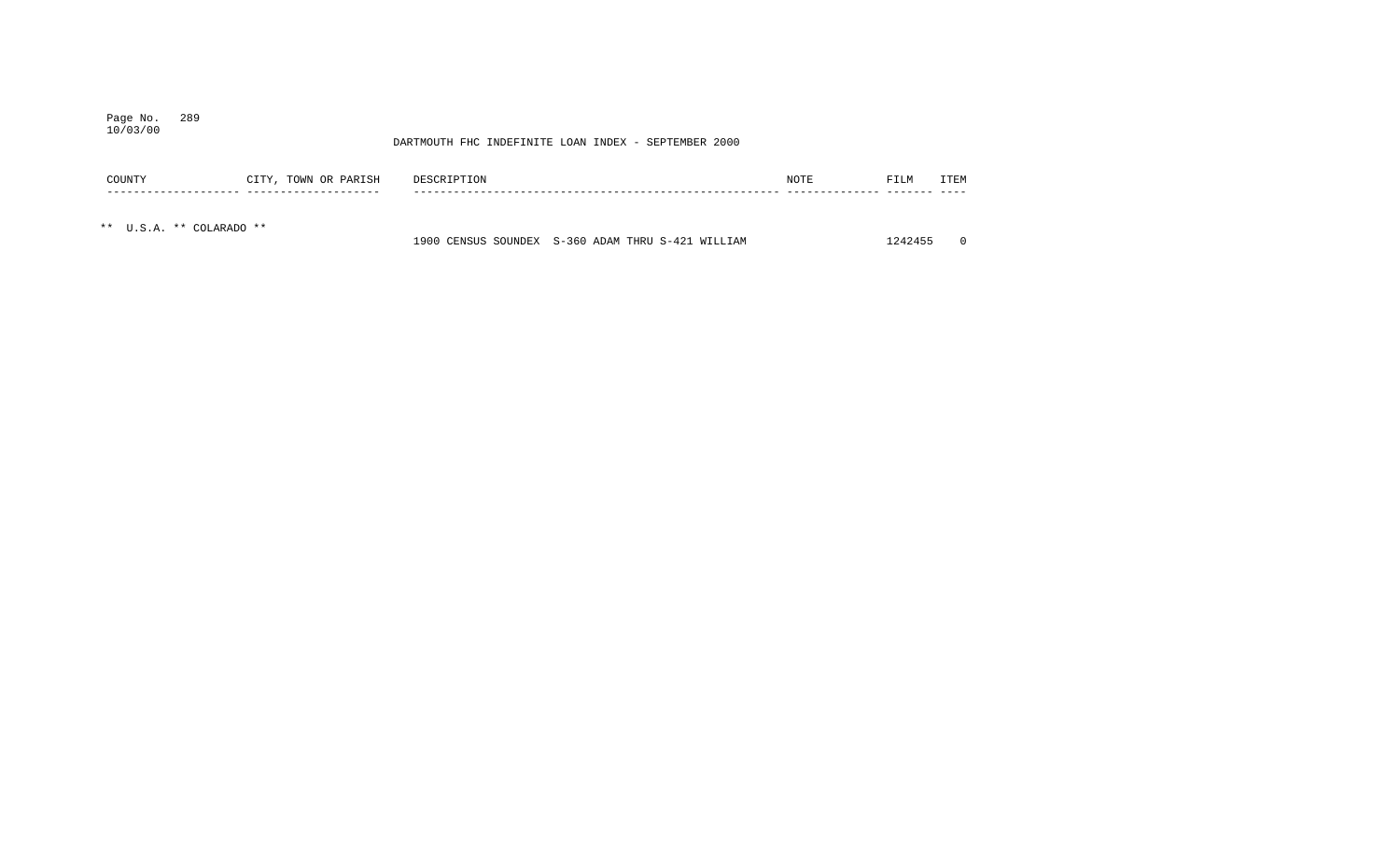## Page No. 290

DARTMOUTH FHC INDEFINITE LOAN INDEX - SEPTEMBER 2000

| COUNTY                      | CITY, TOWN OR PARISH | DESCRIPTION                                       | NOTE         | FILM    | ITEM         |
|-----------------------------|----------------------|---------------------------------------------------|--------------|---------|--------------|
|                             |                      |                                                   |              |         |              |
| ** U.S.A. ** CONNECTICUT ** |                      |                                                   |              |         |              |
|                             |                      | ALLING - ALLENS OF NEW HAVEN                      |              | 0384992 | 0            |
|                             |                      | BEARCE, REBECCA FAMILY HISTORY                    | 1785-1848    | 1697283 | 4            |
|                             |                      | HUBBELL FAMILY HISTORY                            |              | 1033528 | 1            |
|                             |                      | LAND RECORDS V. 1-2 1640-1673                     |              | 0003656 | $\mathbf 0$  |
|                             |                      | LAND RECORDS V. 3 1671-1674                       |              | 0003657 | 0            |
|                             |                      | LAND RECORDS V. 4-5 1723-1846                     |              | 0003658 | $\mathbf 0$  |
|                             |                      | REPORT OF THE STATE LIBRARIES 1909-1930           |              | 1035750 | 14           |
|                             |                      | SCOVIL FAMILY IN ENGLAND AND AMERICA              |              | 1018899 | $\mathbf{1}$ |
|                             | FARMINGTON           | ORVIS FAMILY REGISTER CA. 1627-1981               |              | 1033848 | 5            |
| FAIRFIELD                   | <b>GREENWICH</b>     | HISTORY OF GREENWICH WITH GENEALOGICAL NOTES      |              | 1033621 | 3            |
| FAIRFIELD                   | STAMFORD             | LAND RECORDS V. A-B 1666-1750                     |              | 0005571 | 0            |
| FAIRFIELD                   | STAMFORD             | LAND RECORDS V. C-D 1724-1751                     |              | 0005572 | 0            |
| HARTFORD                    | EAST WINDSOR         | GENERAL INDEX TO V. 1-23 1768-1837                | LAND RECORDS | 0004159 | 0            |
| HARTFORD                    | WETHERSFIELD         | BIRTHS, MARRIAGES, DEATHS, 1635-1919              |              | 1315118 | 0            |
| HARTFORD                    | WINDSOR              | LAND RECORDS, GENERAL INDEX TO V. 1-27            | 1640-1820    | 1316290 | 0            |
| NEW HAVEN                   | NEW HAVEN            | FAMILIES OF ANCIENT NEW HAVEN VOL. 1-6 BY JACOBUS |              | 1421640 | 2            |
| NEW HAVEN                   | NEW HAVEN            | NEW HAVEN GENEALOGICAL MAGAZINE, VOL. 6-8         |              | 0599160 | $\mathbf{1}$ |
| NEW LONDON                  |                      | GENEALOGICAL AND BIGRAPHICAL RECORD OF THE COUNTY |              | 1000152 | 2            |
| NEW LONDON                  |                      | GENEALOGICAL AND BIOGRAPHICAL RECORD              |              | 1000152 | 2            |
| NEW LONDON                  |                      | HISTORY OF NEW LONDON COUNTY                      |              | 1000152 | 1            |
| NEW LONDON                  |                      | HISTORY OF NEW LONDON COUNTY, CONNECTICUT         |              | 1000152 | $\mathbf{1}$ |
| TOLLAND                     | ELLINGTON            | $V. 1-2 1786-1796$<br><b>DEEDS</b>                | LAND RECORDS | 0004149 | 2            |
| TOLLAND                     | ELLINGTON            | GENERAL INDEX V. 1-14 GRANTOR/GRANTEE 1786-1854   | LAND RECORDS | 0004149 | 1            |
| TOLLAND                     | MANSFIELD            | DEEDS V. 1-2 1704-1733                            | LAND RECORDS | 0004866 | 0            |
| TOLLAND                     | MANSFIELD            | DEEDS V. 10-11 1783-1792                          | LAND RECORDS | 0004871 | 0            |
| TOLLAND                     | MANSFIELD            | V. 3<br>1726-1741<br>DEEDS                        | LAND RECORDS | 0004867 | 0            |
| TOLLAND                     | MANSFIELD            | DEEDS V. 4-5 1741-1756                            | LAND RECORDS | 0004868 | 0            |
| TOLLAND                     | MANSFIELD            | DEEDS V. 6-7 1756-1770                            | LAND RECORDS | 0004869 | 0            |
| TOLLAND                     | MANSFIELD            | DEEDS V. 8-9 1770-1783                            | LAND RECORDS | 0004870 | 0            |
| TOLLAND                     | MANSFIELD            | DEEDS V. A<br>1702-1756                           | LAND RECORDS | 0004865 | 2            |
| TOLLAND                     | MANSFIELD            | GEN. INDEX TO PROPERTY RECORDS 1-43 1702-1900     | GRANTOR      | 0004880 | $\mathbf 0$  |
| TOLLAND                     | MANSFIELD            | GEN. INDEX TO PROPERTY RECORDS 1-43 1702-1900     | GRANTEE      | 0004881 | 0            |
| TOLLAND                     | MANSFIELD            | PROPRIETORS RECORDS 1702-1730                     | LAND RECORDS | 0004865 | 1            |
| TOLLAND                     | MANSFIELD            | THE STORY OF MANSFIELD                            |              | 0004865 | 0            |

10/03/00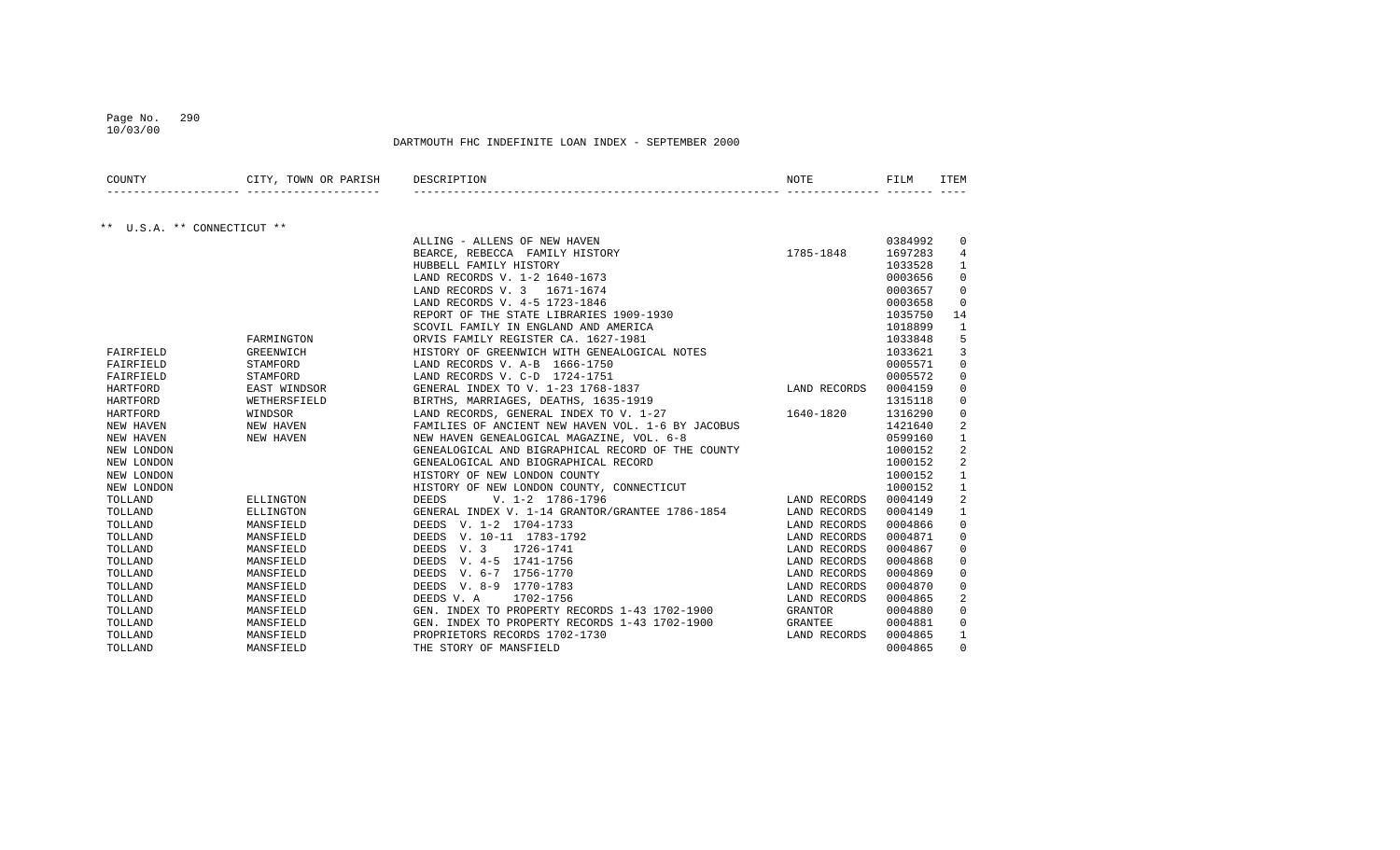## Page No. 291 10/03/00

| COUNTY  | CITY, TOWN OR PARISH | DESCRIPTION                              | NOTE         | FILM    | <b>ITEM</b>  |
|---------|----------------------|------------------------------------------|--------------|---------|--------------|
|         |                      |                                          |              |         |              |
| TOLLAND | STAFFORD             | GEN. INDEX TO V. 1-21 1720-1852          | LAND RECORDS | 0005728 | $\mathbf{0}$ |
| TOLLAND | STAFFORD             | LAND RECORDS<br>V. 1-2 1720-1754         |              | 0005729 | $\mathbf{0}$ |
| TOLLAND | STAFFORD             | V. 13-14 1819-1825<br>LAND RECORDS       |              | 0005735 | $\mathbf{0}$ |
| TOLLAND | STAFFORD             | LAND RECORDS<br>V. 15-16<br>1825-1832    |              | 0005736 | $\mathbf{0}$ |
| TOLLAND | STAFFORD             | 1832-1836<br>LAND RECORDS<br>V. 17       |              | 0005737 | $\mathbf{0}$ |
| TOLLAND | STAFFORD             | LAND RECORDS<br>V. 3-4 1755-1782         |              | 0005730 | $\mathbf{0}$ |
| TOLLAND | STAFFORD             | LAND RECORDS<br>V. 5-6 1775-1791         |              | 0005731 | $\mathbf{0}$ |
| TOLLAND | STAFFORD             | V. 7-8 1791-1802<br>LAND RECORDS         |              | 0005732 | $\mathbf{0}$ |
| TOLLAND | STAFFORD             | V. 9-10 1803-1814<br>LAND RECORDS        |              | 0005733 | $\mathbf{0}$ |
| WINDHAM | WINDHAM              | GENERAL INDEX TO V. D-Z, 25-44 17-6-1879 | LAND RECORDS | 0005924 | $\mathbf{0}$ |
| WINDHAM | WINDHAM              | LAND RECORDS V. B-C 1686-1748            |              | 0005906 | $\Omega$     |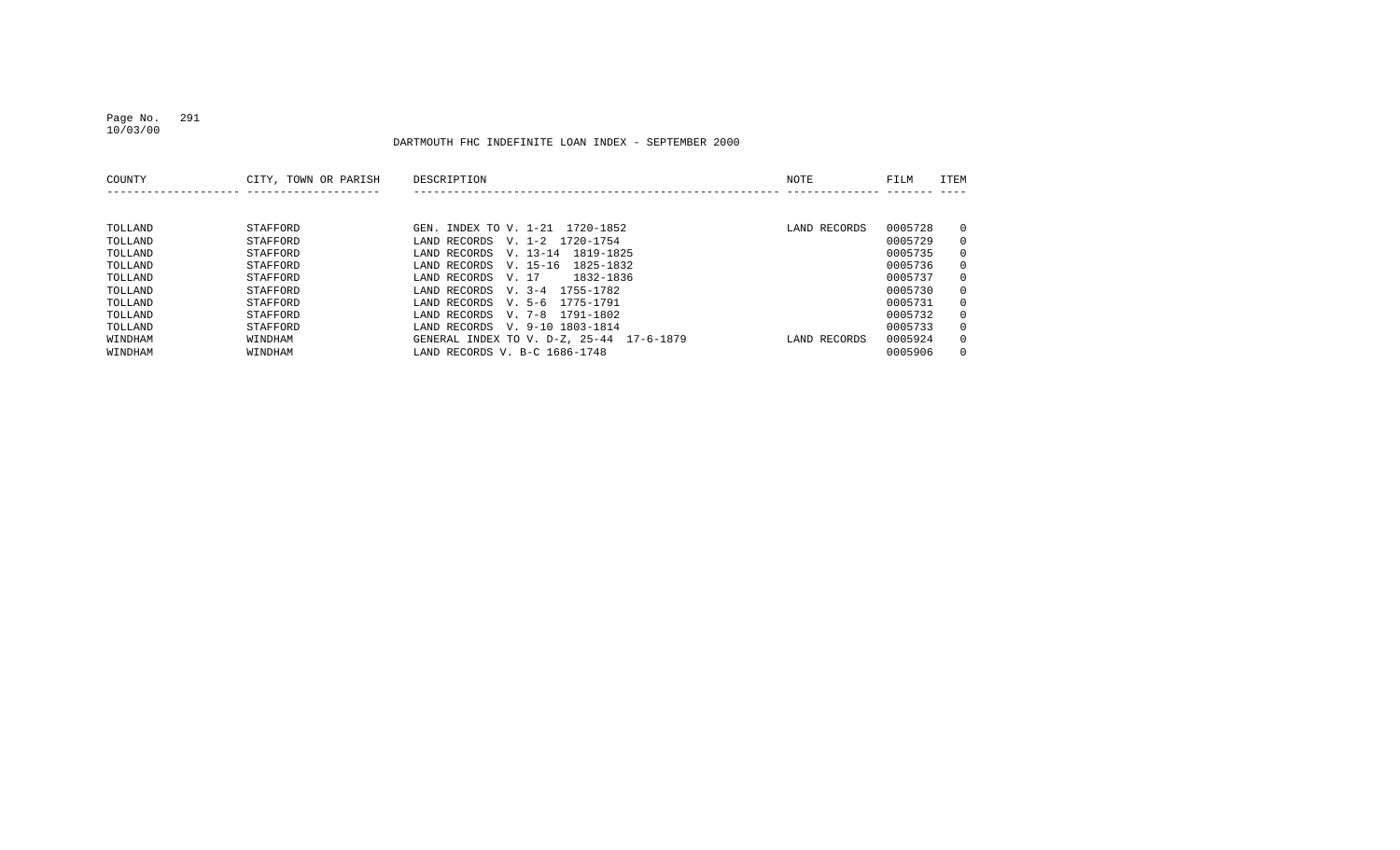## Page No. 292 10/03/00

| COUNTY                   | CITY, TOWN OR PARISH | DESCRIPTION                                        | NOTE | FILM    | ITEM |
|--------------------------|----------------------|----------------------------------------------------|------|---------|------|
|                          |                      |                                                    |      |         |      |
| ** U.S.A. ** DELAWARE ** |                      | SHIP PASSENGER LISTS, PENN AND DELAWARE, 1641-1825 |      | 6048670 |      |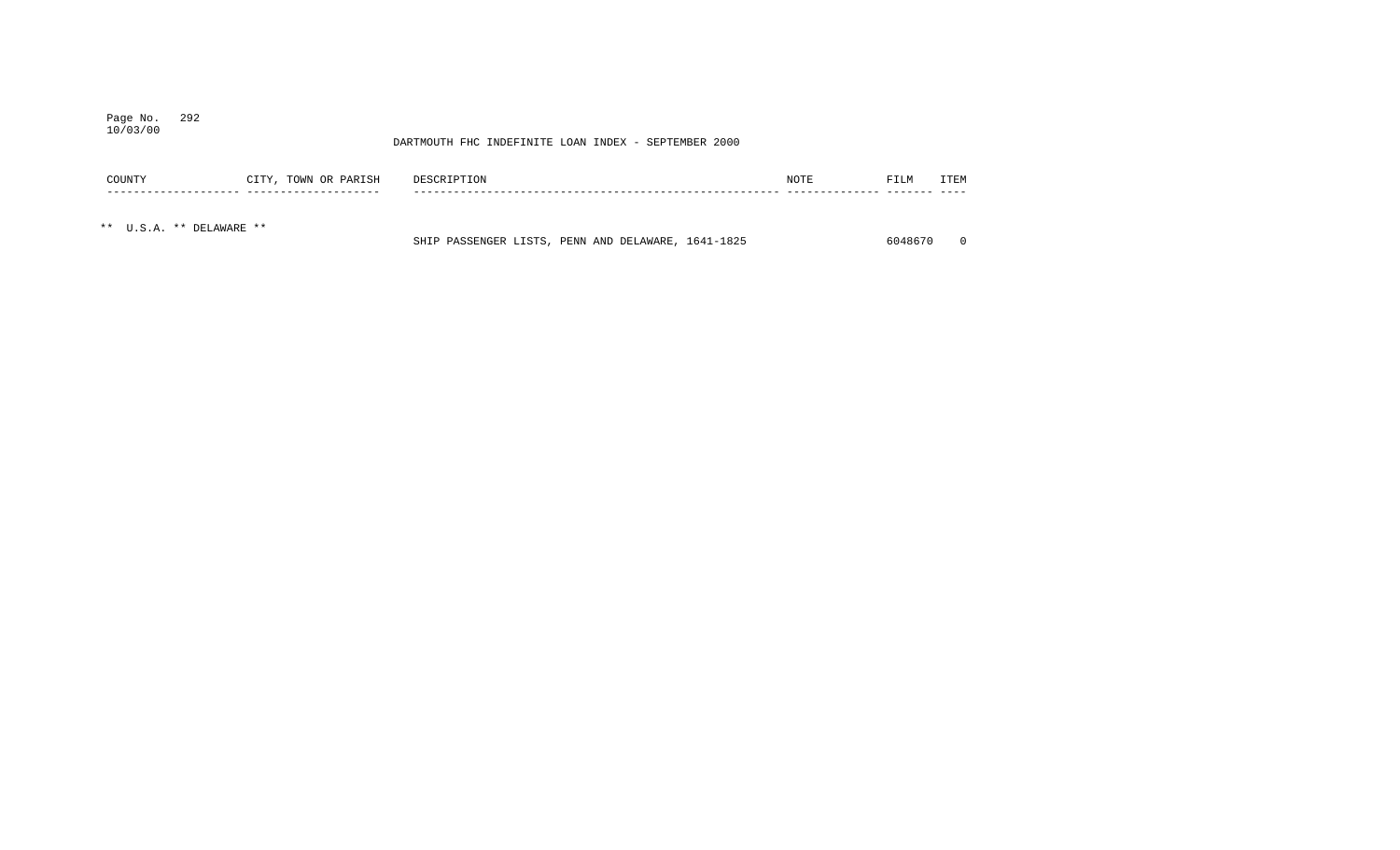## Page No. 293 10/03/00

## DARTMOUTH FHC INDEFINITE LOAN INDEX - SEPTEMBER 2000

| COUNTY                  | CITY, TOWN OR PARISH | DESCRIPTION | NOTE | FILM | ITEM |
|-------------------------|----------------------|-------------|------|------|------|
|                         |                      |             |      |      |      |
| ** U.S.A. ** FLORIDA ** |                      |             |      |      |      |

MY PIONEER DAYS IN FLORIDA (BELL FAMILY) 0496474 1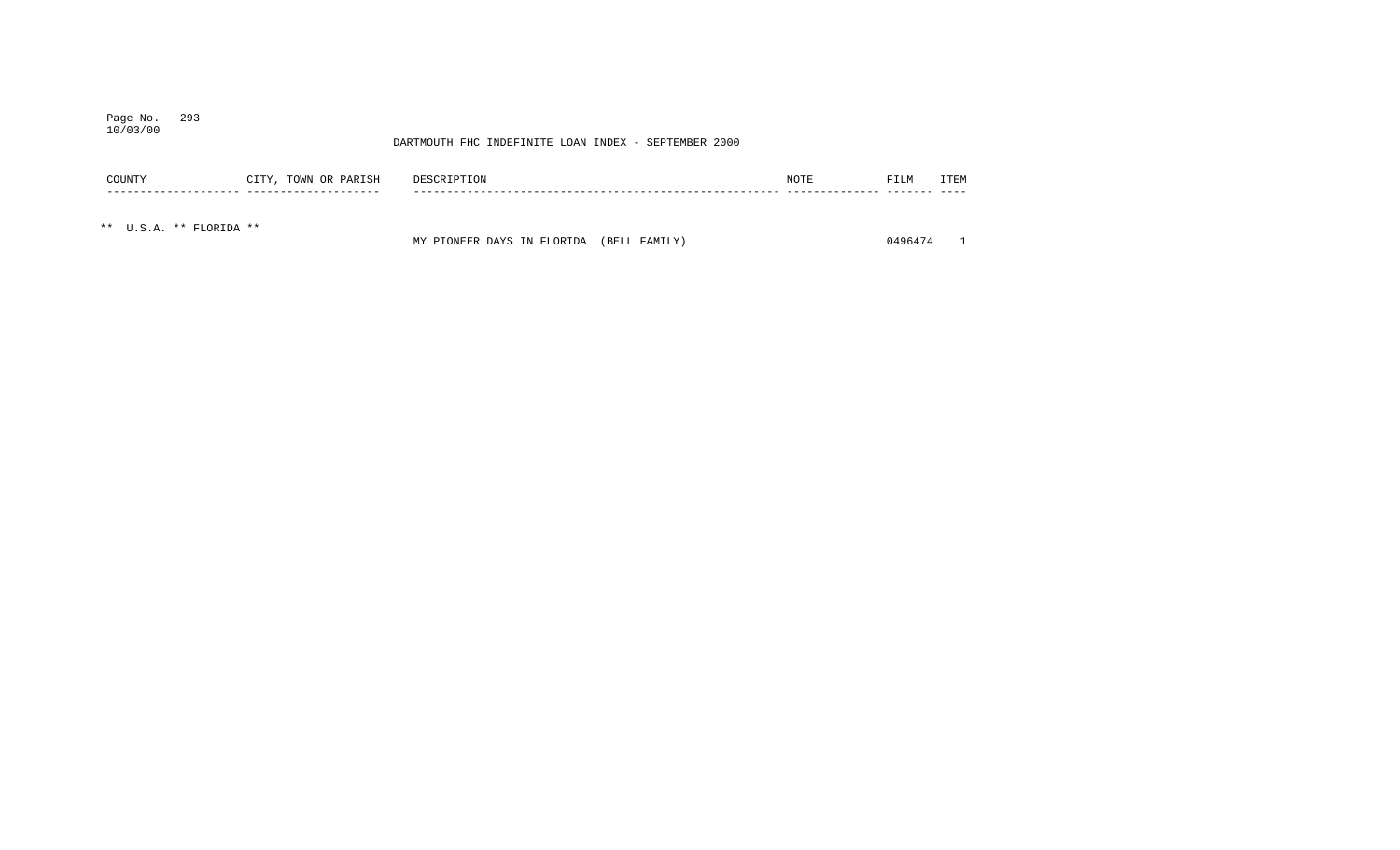### Page No. 294 10/03/00

| COUNTY                  | CITY, TOWN OR PARISH | DESCRIPTION                                 | NOTE     | FILM    | ITEM     |
|-------------------------|----------------------|---------------------------------------------|----------|---------|----------|
|                         |                      |                                             |          |         |          |
| ** U.S.A. ** GEORGIA ** |                      |                                             |          |         |          |
|                         |                      | BIBLE RECORDS FROM GEORGIA, SURNAMES A-H    |          | 0184500 | $\Omega$ |
|                         |                      | CEMETERY AND BIBLE RECORDS                  |          | 1035750 |          |
|                         |                      | NORTH GEORGIA TRIBUNE                       |          | 1036775 |          |
|                         |                      | SOUTH GEORGIA PIONEERS                      |          | 1597893 | 9        |
|                         | DARIEN               | ENDENFIELD FAMILY RECORDS TO 1922           |          | 0184500 | 11       |
|                         | SAVANNAH             | CANNON FAMILY BIBLE RECORDS, CA. 1780-1878  |          | 0184500 |          |
| MCINTOSH                |                      | ATWOOD FAMILY BIBLE RECORDS, CA. 1849-1937  |          | 0184500 |          |
| MCINTOSH                |                      | ATWOOD FAMILY PAPERS, CA 1823-1873          |          | 0184500 |          |
| MCINTOSH                |                      | DENTY FAMILY BIBLE RECORDS, 1898-1952       |          | 0184500 |          |
| MCINTOSH                |                      | DOWNEY FAMILY BIBLE RECORDS, 1852-1949      |          | 0184500 |          |
| MCINTOSH                |                      | FISHER FAMILY PAPERS, 1878-1906             |          | 0184500 | 12       |
| MCINTOSH                |                      | FOLKER FAMILY BIBLE RECORDS, CA. 1879-1944  |          | 0184500 | 14       |
| MCINTOSH                |                      | KITTLES FAMILY BIBLE RECORDS, CA. 1870-1953 |          | 0184500 |          |
| MCINTOSH                |                      | KITTLES-ATWOOD FAMILY PAPERS, CA 1786-1905  |          | 0184500 |          |
| MCINTOSH                |                      | M'INTOSH COUNTY SKETCHES                    |          | 0184500 |          |
| MCINTOSH                |                      | NELSON FAMILY BIBLE RECORDS, CA. 1826-1948  |          | 0184500 | 6        |
| MCINTOSH                |                      | PAPERS, CA. 1836-1897                       | TAXATION | 0184500 | 10       |
| WILKINSON               |                      | EARLY RECORDS                               |          | 0873814 | 3        |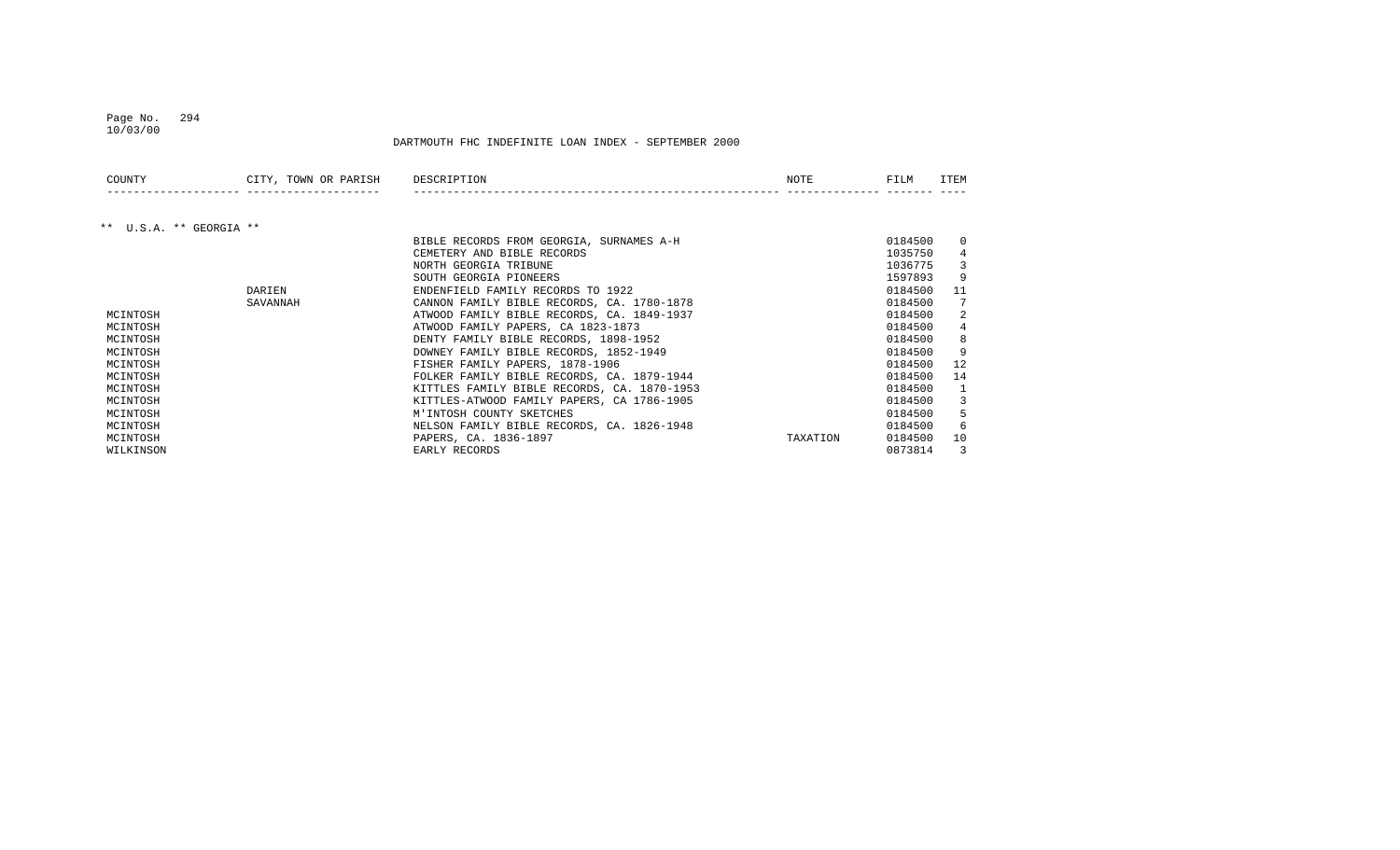## Page No. 295 10/03/00

| COUNTY                  | CITY, TOWN OR PARISH | DESCRIPTION                                                                      | NOTE | FILM               | ITEM                  |
|-------------------------|----------------------|----------------------------------------------------------------------------------|------|--------------------|-----------------------|
| ** $U.S.A.$ ** IDAHO ** |                      |                                                                                  |      |                    |                       |
|                         |                      | BASOUES IN THE NORTHWEST, DISSERTATION<br>WILLIAM ALVIN TOLMAN FAMILY NEWSLETTER |      | 0940048<br>1035514 | $4\overline{4}$<br>10 |
| CARIBOU                 | CHESTERFIELD         | MORMON OUTPOST IN IDAHO                                                          |      | 1059488            | 6                     |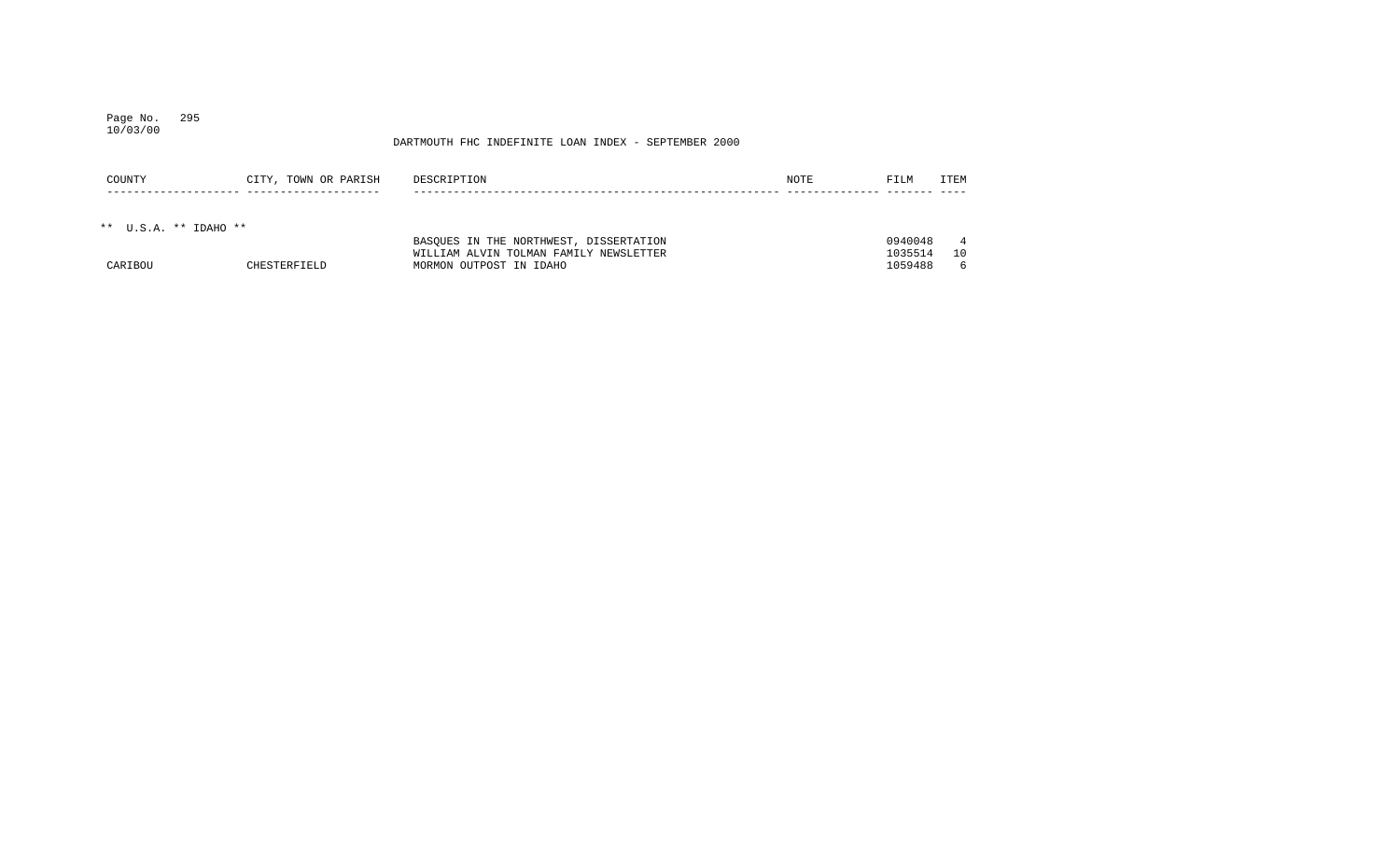### Page No. 296 10/03/00

| COUNTY                   | CITY, TOWN OR PARISH | DESCRIPTION                                        | NOTE | FILM    | <b>ITEM</b> |
|--------------------------|----------------------|----------------------------------------------------|------|---------|-------------|
|                          |                      |                                                    |      |         |             |
| ** U.S.A. ** ILLINOIS ** |                      |                                                    |      |         |             |
|                          |                      | BLACK GENEALOGY FILES                              |      | 1513337 | 6           |
|                          |                      | GUNTERSVILLE RESERVOIR CEMETERIES                  |      | 1513337 | 10          |
|                          |                      | HASKELL GENEALOGY FILES                            |      | 1513337 | 5           |
|                          |                      | LUMLEY & LOOMIS GENEALOGY FILES                    |      | 1513337 | 8           |
|                          |                      | ORR AND SHIELDS GENEALOGY FILES                    |      | 1513337 | 7           |
|                          |                      | STENGELE CORRESPONDENCE AND FILES                  |      | 1513337 | 2           |
|                          |                      | STENGELE, LINDA CAROLINE GRANTHAM                  |      | 1513337 |             |
|                          |                      | THE CROOKED TRAIL 1720-1965                        |      | 1513337 | 9           |
| CLARK                    |                      | INDEX OF BOOK, HISTORY OF CRAWFORD AND CLARK CO'S  |      | 0496474 | 6           |
| CRAWFORD                 |                      | HISTORY OF PILGRIM CHURCH AND FORT PARKER MASSACRE |      | 0496474 | 5           |
| CRAWFORD                 |                      | INDEX OF BOOK, HISTORY OF CRAWFORD AND CLARK CO'S  |      | 0496474 | 6           |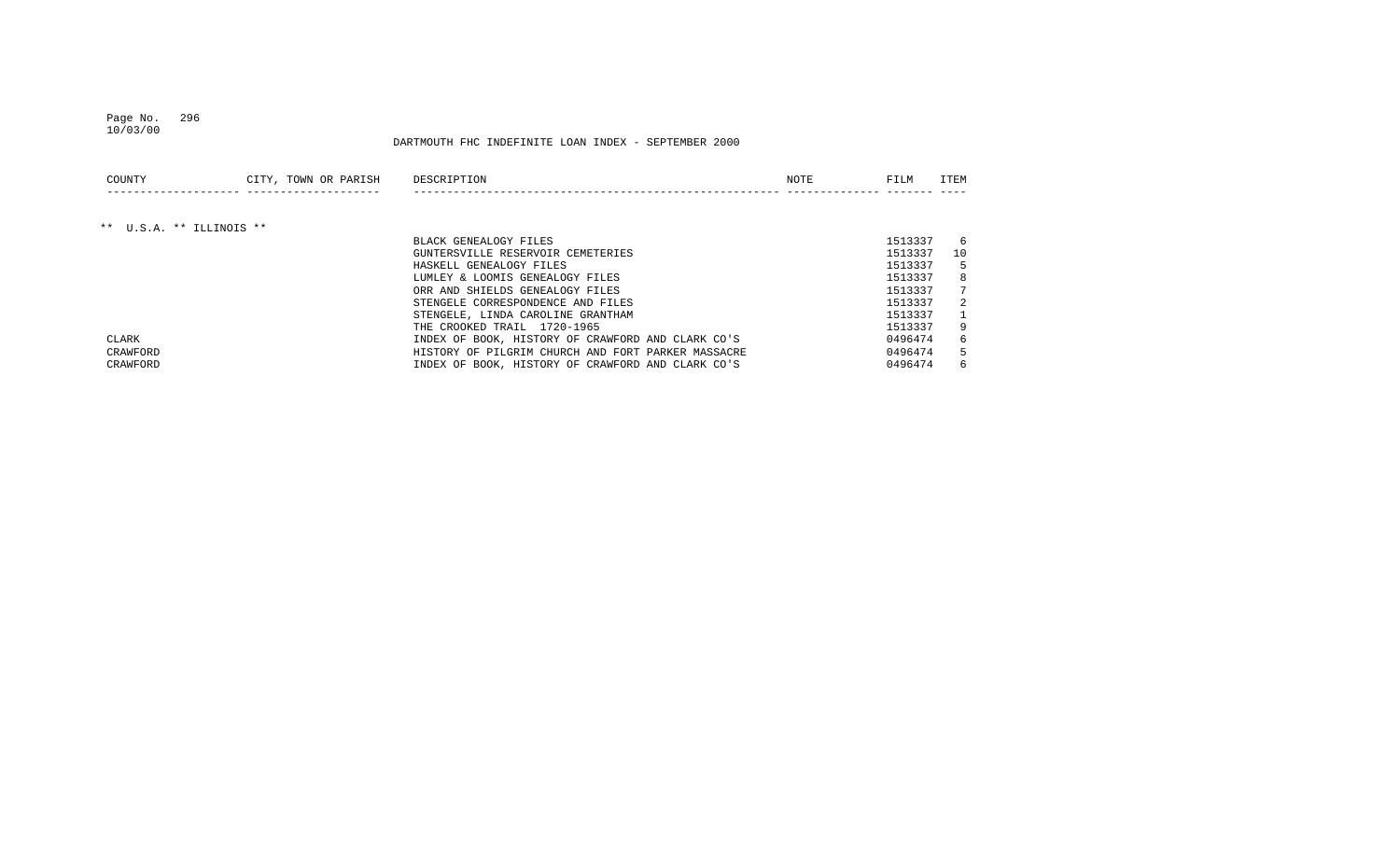## Page No. 297 10/03/00

| COUNTY                  | CITY, TOWN OR PARISH | DESCRIPTION                                       | NOTE | FILM    | ITEM |
|-------------------------|----------------------|---------------------------------------------------|------|---------|------|
|                         |                      |                                                   |      |         |      |
| ** U.S.A. ** INDIANA ** |                      |                                                   |      |         |      |
|                         |                      | THOMPSON-RAUM-HAYNES GENEALOGICAL DATA, 1790-1969 |      | 1035514 | 15   |
| MONROE                  |                      | RECORD OF WILLS, 1818-1841                        |      | 1033848 | 6    |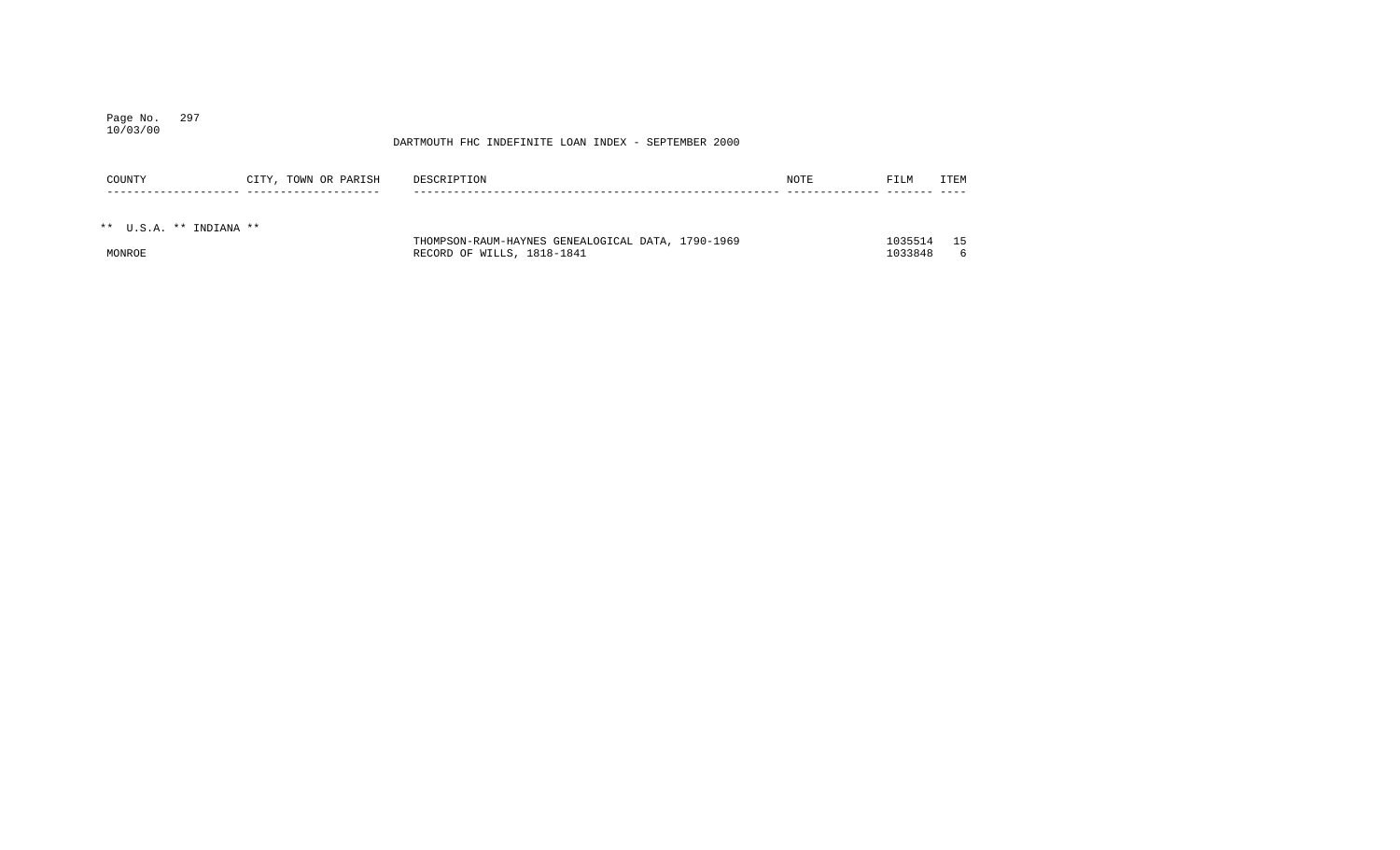## Page No. 298 10/03/00

| COUNTY                 | CITY, TOWN OR PARISH | DESCRIPTION                         | <b>NOTE</b> | FILM    | ITEM |
|------------------------|----------------------|-------------------------------------|-------------|---------|------|
|                        |                      |                                     |             |         |      |
|                        |                      |                                     |             |         |      |
| ** $U.S.A.$ ** IOWA ** |                      |                                     |             |         |      |
|                        | CLINTON              | BUZTLAFF//LANAGHAN, OUR FAMILY TREE |             | 1035514 | 13   |
| HANCOCK                |                      | GENEALOGICAL INDEX TO NEWSPAPERS    |             | 1421862 | -9   |
| KEOKUK                 |                      | NEWSPAPER EXTRACTS BMD              |             | 1597893 |      |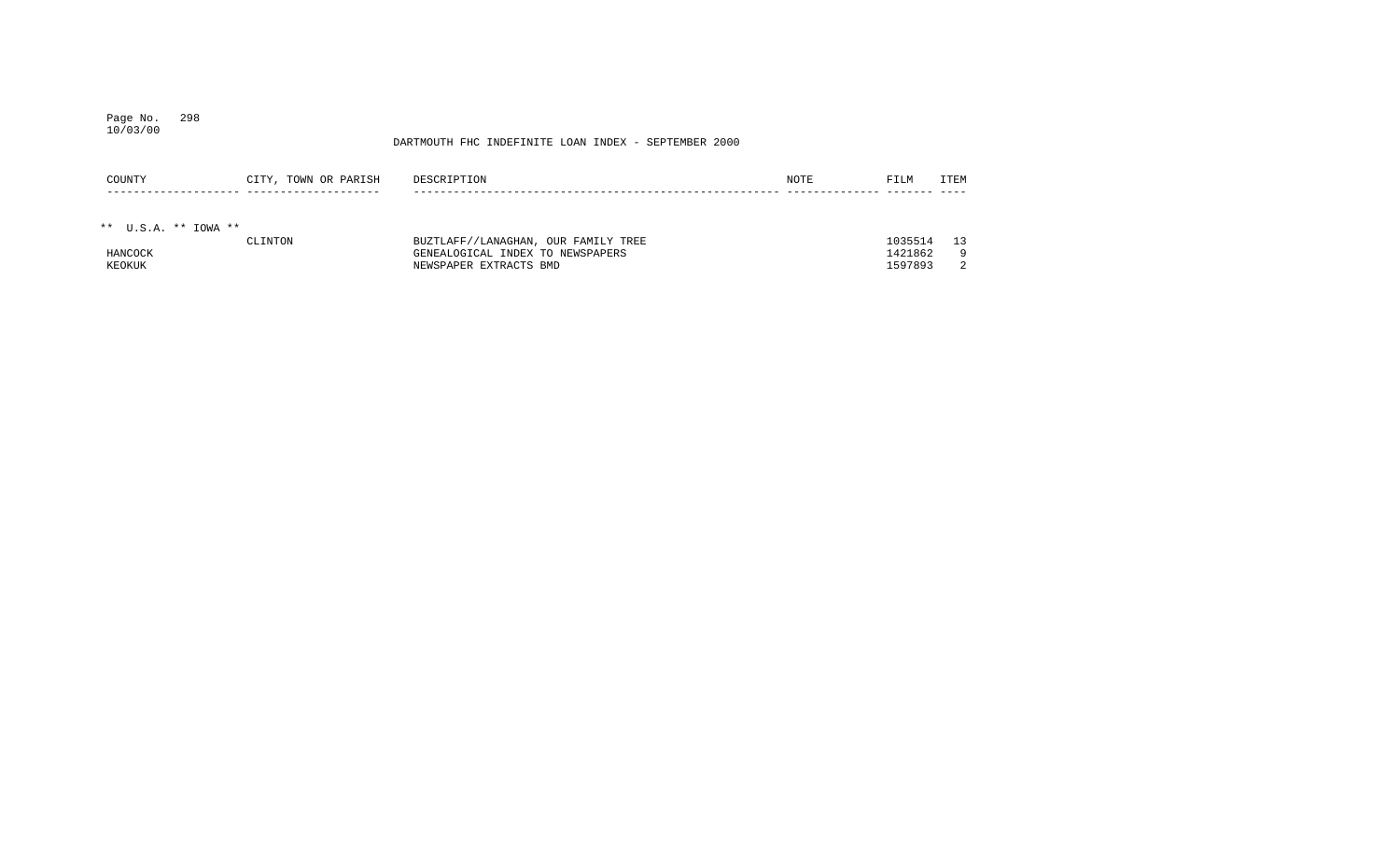## Page No. 299 10/03/00

| COUNTY                   | CITY, TOWN OR PARISH | DESCRIPTION                                | NOTE    | FILM    | ITEM     |
|--------------------------|----------------------|--------------------------------------------|---------|---------|----------|
|                          |                      |                                            |         |         |          |
|                          |                      |                                            |         |         |          |
| ** U.S.A. ** KENTUCKY ** |                      |                                            |         |         |          |
|                          |                      | THE CLAY FAMILY                            |         | 1011852 |          |
| JESSAMINE                |                      | 1870 FEDERAL CENSUS                        |         | 0545976 |          |
| JOHNSON                  |                      | 1870 FEDERAL CENSUS                        |         | 0545976 |          |
| JOHNSON                  |                      | JOHNSON COUNTY VITAL STATISTICS, 1843-1904 | INDEXED | 6104065 | $\Omega$ |
| JOSH BELL                |                      | 1870 FEDERAL CENSUS                        |         | 0545976 |          |
| MASON                    |                      | CEMETERIES                                 |         | 6104929 |          |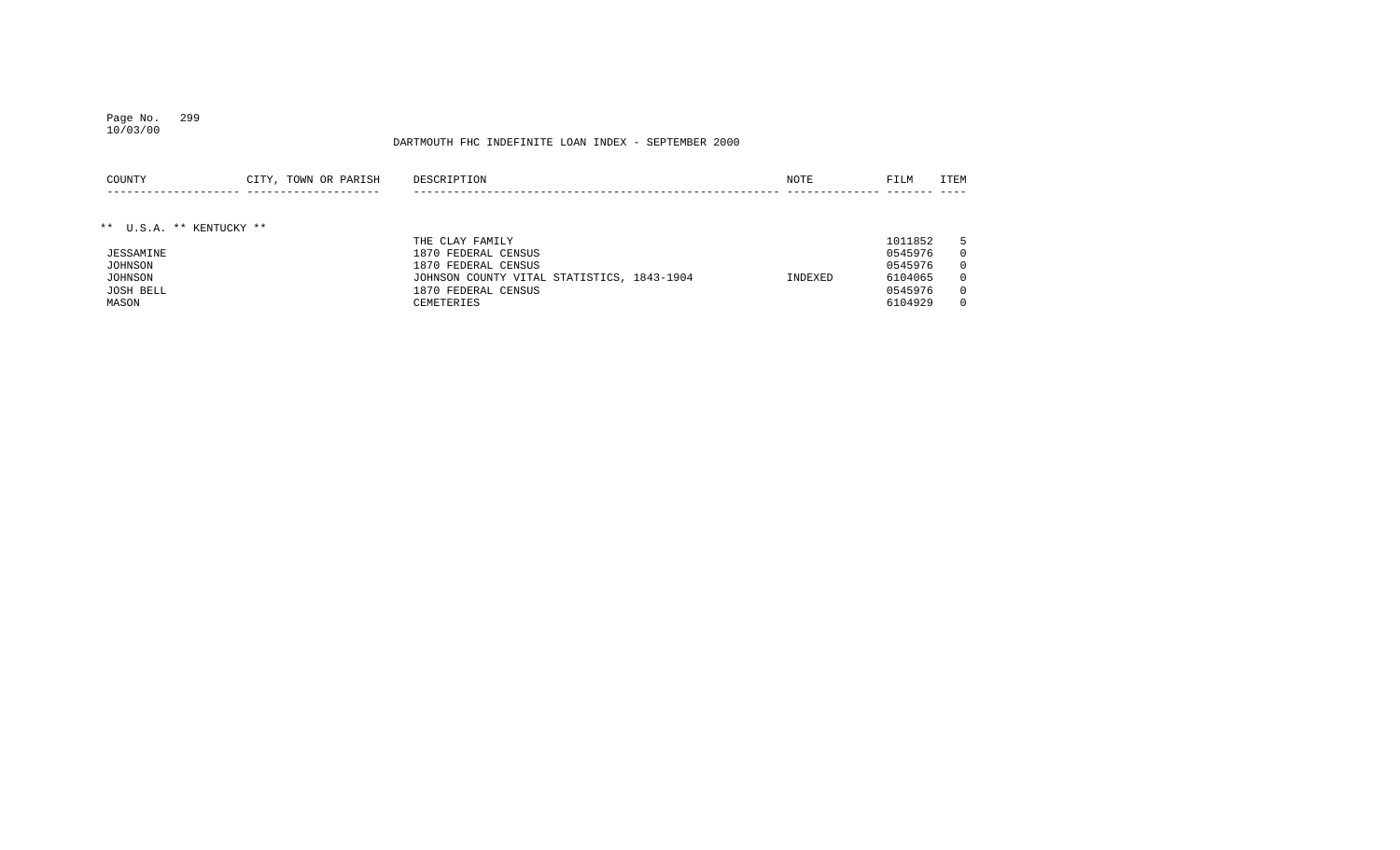## Page No. 300

10/03/00

| COUNTY                | CITY, TOWN OR PARISH | DESCRIPTION                                       | <b>NOTE</b> | FILM    | ITEM         |
|-----------------------|----------------------|---------------------------------------------------|-------------|---------|--------------|
|                       |                      |                                                   |             |         |              |
| ** U.S.A. ** MAINE ** |                      |                                                   |             |         |              |
|                       |                      | INDEX TO VITAL RECORDS 1892-1907<br>AMES-ANTWORTH |             | 0009887 | 0            |
|                       |                      | INDEX TO VITAL RECORDS 1908-1922<br>AMES-ARMSBRY  |             | 0010071 | $\Omega$     |
|                       |                      | THE PINNEOS IN MAINE                              | VOL. 6-11   | 0564391 | $\Omega$     |
|                       |                      | THE WEYMOUTH FAMILY OF MAINE, 1605-1950           |             | 0547093 | 2            |
|                       | WATERBORO            | 1968<br>DESCENDANTS OF DR. THOMAS CHASE           |             | 0547093 | 2            |
| CUMBERLAND            |                      | 1920 FEDERAL CENSUS                               |             | 1820639 | $\Omega$     |
| CUMBERLAND            |                      | 1920 FEDERAL CENSUS                               |             | 1820640 | 0            |
| FRANKLIN              |                      | CENSUS SCHEDULES, 1840                            |             | 0009703 | $\Omega$     |
| HANCOCK               |                      | CENSUS SCHEDULES, 1840                            |             | 0009703 | $\mathbf 0$  |
| WALDO                 |                      | 1880 FEDERAL POPULATION CENSUS                    |             | 1254489 | 0            |
| WALDO                 | <b>BELFAST</b>       | BIRTHS, MARRIAGES & DEATHS TO 1892 OFFAMILIES     |             | 1033848 | 2            |
| WASHINGTON            |                      | 1880 FEDERAL POPULATION CENSUS                    |             | 1254490 | 0            |
| WASHINGTON            |                      | 1880 FEDERAL POPULATION CENSUS                    |             | 1254489 | $\Omega$     |
| WASHINGTON            |                      | CENSUS SCHEDULES, 1870                            |             | 0010235 | $\mathbf 0$  |
| WASHINGTON            | CALAIS               | VITAL RECORDS, 1839-1911                          |             | 0010624 | $\mathbf{0}$ |
| WASHINGTON            | EASTPORT             | VITAL RECORDS INDEX, A-Z 1811-1856                |             | 0010840 | $\Omega$     |
| WASHINGTON            | EASTPORT             | VITAL RECORDS, 1790-1891                          |             | 0010838 | 0            |
| YORK                  |                      | 1880 FEDERAL POPULATION CENSUS                    |             | 1254490 | $\Omega$     |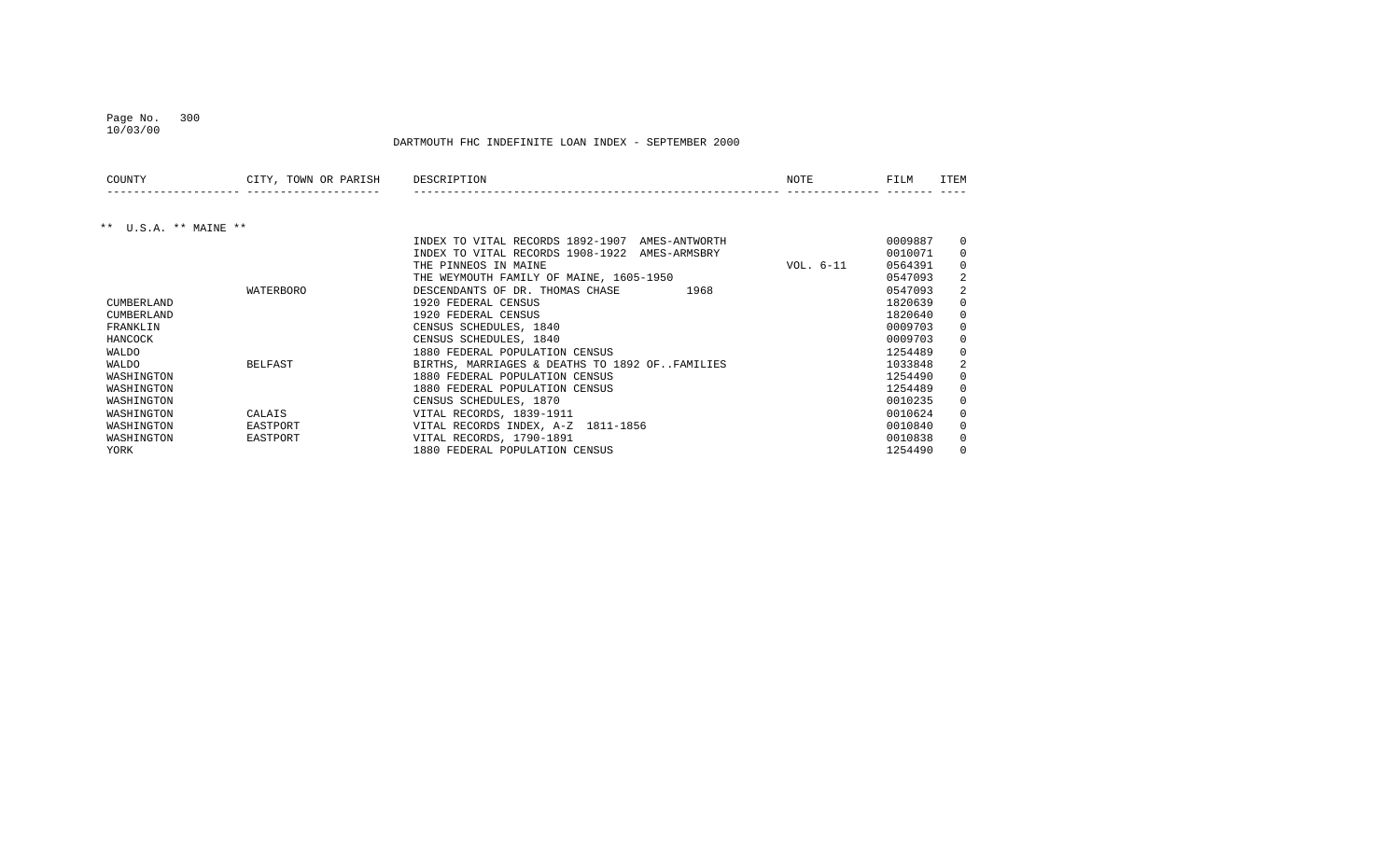## Page No. 301

DARTMOUTH FHC INDEFINITE LOAN INDEX - SEPTEMBER 2000

| COUNTY                   | CITY, TOWN OR PARISH | DESCRIPTION                                        | NOTE | FILM    | ITEM         |
|--------------------------|----------------------|----------------------------------------------------|------|---------|--------------|
|                          |                      |                                                    |      |         |              |
| ** U.S.A. ** MARYLAND ** |                      |                                                    |      |         |              |
|                          |                      | WHITTINGTON-ELLIS-CAUFIELD-BOTHAM-SHIELDS-TIMMONS  |      | 1035514 | 14           |
| CECIL                    |                      | HISTORY OF CECIL COUNTY                            |      | 1421842 | 9            |
| CECIL                    |                      | HISTORY OF CECIL COUNTY                            |      | 1421842 | 9            |
| CECIL                    |                      | THE BURCHINAL GENEALOGY                            |      | 1421640 | 11           |
| KENT                     |                      | ILLUSTRATED ATLAS OF KENT AND OUEEN ANNE COUNTIES  |      | 1421842 | $\mathbf{1}$ |
| KENT                     |                      | ILLUSTRATED ATLAS OF KENT CO. AND OUEEN ANNES CO.  |      | 1421842 | 9            |
| MONTGOMERY               |                      | HISTORICAL SKETCHES RELATING TO THE HAYMOND FAMILY |      | 1421640 | 6            |
| MONTGOMERY               |                      | RECORD OF THE HAYMOND FAMILY                       |      | 1421640 | 6            |
| OUEEN ANNES              |                      | ILLUSTRATED ATLAS OF KENT AND OUEEN ANNE COUNTIES  |      | 1421842 | $\mathbf{1}$ |
| OUEEN ANNES              |                      | ILLUSTRATED ATLAS OF KENT CO. AND OUEEN ANNES CO.  |      | 1421842 | 9            |

10/03/00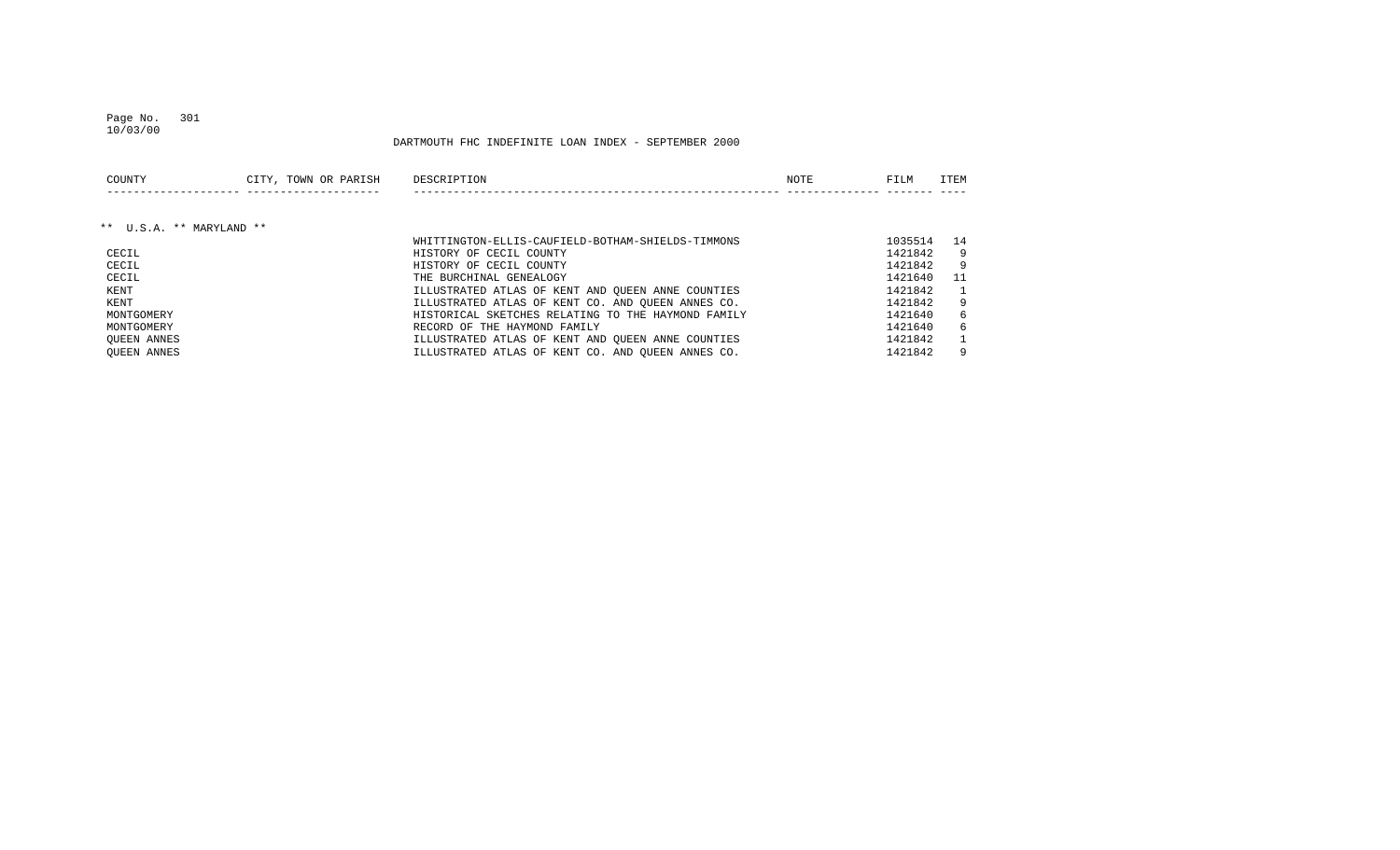## Page No. 302 10/03/00

| COUNTY       | CITY, TOWN OR PARISH DESCRIPTION |                                                                                                                                                                                                                                         | NOTE | FILM    | ITEM           |
|--------------|----------------------------------|-----------------------------------------------------------------------------------------------------------------------------------------------------------------------------------------------------------------------------------------|------|---------|----------------|
|              | ** U.S.A. ** MASSACHUSETTS **    |                                                                                                                                                                                                                                         |      |         |                |
|              |                                  | 1880 CENSUS SOUNDEX INDEX S-340 THRU S-415 (D) 0447320                                                                                                                                                                                  |      |         | 0              |
|              |                                  | 1880 SOUNDEX CARD INDEX D-450 (L) THRU D-536                                                                                                                                                                                            |      | 0447279 | $\Omega$       |
|              |                                  | 1900 CENSUS SOUNDEX D-452 NATHAN THRU D-500 JAMES                                                                                                                                                                                       |      | 1244683 | 0              |
|              |                                  |                                                                                                                                                                                                                                         |      | 1244684 | 0              |
|              |                                  | 1900 CENSUS SOUNDEX D-500 JAMES THRU D-513<br>1900 CENSUS, SOUNDEX E263 THRU E400<br>1900 FEDERAL CENSUS: SOUNDEX, K520 THRU K530<br>1900 FEDERAL CENSUS: SOUNDEX, K530 THRU K543                                                       |      | 1244693 | 0              |
|              |                                  |                                                                                                                                                                                                                                         |      | 1244763 | $\mathbf 0$    |
|              |                                  |                                                                                                                                                                                                                                         |      | 1244764 | $\Omega$       |
|              |                                  | 1900 SOUNDEX CARD INDEX, D-452 NATHAN - D500 JAMES<br>1900 SOUNDEX CARD INDEX, D-500 JAMES - D-513                                                                                                                                      |      | 1244683 | $\Omega$       |
|              |                                  |                                                                                                                                                                                                                                         |      | 1244684 | 0              |
|              |                                  | 1920 CENSUS SOUNDEX H545 JACOB THRU H610 DORRIS                                                                                                                                                                                         |      | 1825988 | 0              |
|              |                                  | 1920 CENSUS SOUNDEX H610 E. THRU H623 FREIDA                                                                                                                                                                                            |      | 1825989 | 0              |
|              |                                  | 1920 CENSUS SOUNDEX C650 MICHAEL - C655 ASIVALD                                                                                                                                                                                         |      | 1825916 | 0              |
|              |                                  | 1920 CENSUS SOUNDEX INDEX A425 MONNIE THRU A450 (MRS) F. G.                                                                                                                                                                             |      | 1825852 | 0              |
|              |                                  | 1920 CENSUS SOUNDEX INDEX D450 SABINA J. THRU D500 FULTON                                                                                                                                                                               |      | 1825928 | 0              |
|              |                                  | 1920 FEDERAL CENSUS SOUNDEX E216 THRU E425                                                                                                                                                                                              |      | 1825938 | 0              |
|              |                                  | 1920 FEDERAL CENSUS SOUNDEX E216 THRU E425<br>1920 FEDERAL CENSUS SOUNDEX INDEX A652 LYMAN THRU B161                                                                                                                                    |      | 1825857 | $\mathbf 0$    |
|              |                                  | 1920 FEDERAL CENSUS SOUNDEX INDEX B250 H. THRU B260 GUY 1825861                                                                                                                                                                         |      |         | $\Omega$       |
|              |                                  | 1920 FEDERAL CENSUS SOUNDEX INDEX B260 H. THRU B300 KIRK 1825862                                                                                                                                                                        |      |         | 0              |
|              |                                  | 1920 FEDERAL CENSUS SOUNDEX, D620 THRU D625                                                                                                                                                                                             |      | 1825935 | 0              |
|              |                                  | 1825935 1825935 EDINDER, DO20 IRRU DO25<br>MARRIAGES V. 307(P.307-END)-309, 316(P1-316) 1879-1880 1433040                                                                                                                               |      |         | 0              |
|              |                                  | ROBERT GRANDY (1674) AND HIS DESCENDANTS                                                                                                                                                                                                |      | 0897459 | 2              |
|              |                                  | SEAMANS FAMILY IN AMERICA                                                                                                                                                                                                               |      | 1018899 | 2              |
|              |                                  |                                                                                                                                                                                                                                         |      | 1011852 | 3              |
|              | <b>BARNSTABLE</b>                |                                                                                                                                                                                                                                         |      | 1035514 | 19             |
|              | CONCORD                          |                                                                                                                                                                                                                                         |      | 1035750 | 17             |
|              | IPSWICH                          |                                                                                                                                                                                                                                         |      | 1036051 | $\overline{4}$ |
|              | NEWBURY                          |                                                                                                                                                                                                                                         |      | 1036051 | 4              |
|              | NEWBURY                          |                                                                                                                                                                                                                                         |      | 1421640 | 1              |
| ESSEX        |                                  | EAMANS FAMILY 1<br>THE STREET GENEALOGY<br>GENEOLOGY OF OUR BRANCH OF THE HAMLIN FAMILY<br>WHEELER GENEALOGY<br>ANCESTRY AND DECENDANTS OF HENRY KINGMAN WEBSTER<br>ANCESTRY AND DECENDANTS OF HENRY KINGMAN WEBSTER<br>JAQUES, JAQUITH |      | 0803499 | $\mathbf 0$    |
| ESSEX        | <b>GLOUCESTER</b>                |                                                                                                                                                                                                                                         |      | 0864859 | 3              |
| ESSEX        |                                  |                                                                                                                                                                                                                                         |      | 0864859 | 3              |
| ESSEX        |                                  |                                                                                                                                                                                                                                         |      | 0864860 | $\mathbf 0$    |
| ESSEX        |                                  | GLOUCESTER TOWN CLERK'S RECORDS, BIRTHS, DEATHS & MARRIAGES 1640-1728                                                                                                                                                                   |      | 0864859 | $\mathbf{1}$   |
| <b>ESSEX</b> | IPSWICH                          | EPISCOPAL CHRUCH RECORDS, 1867-1917                                                                                                                                                                                                     |      | 1289691 | 3              |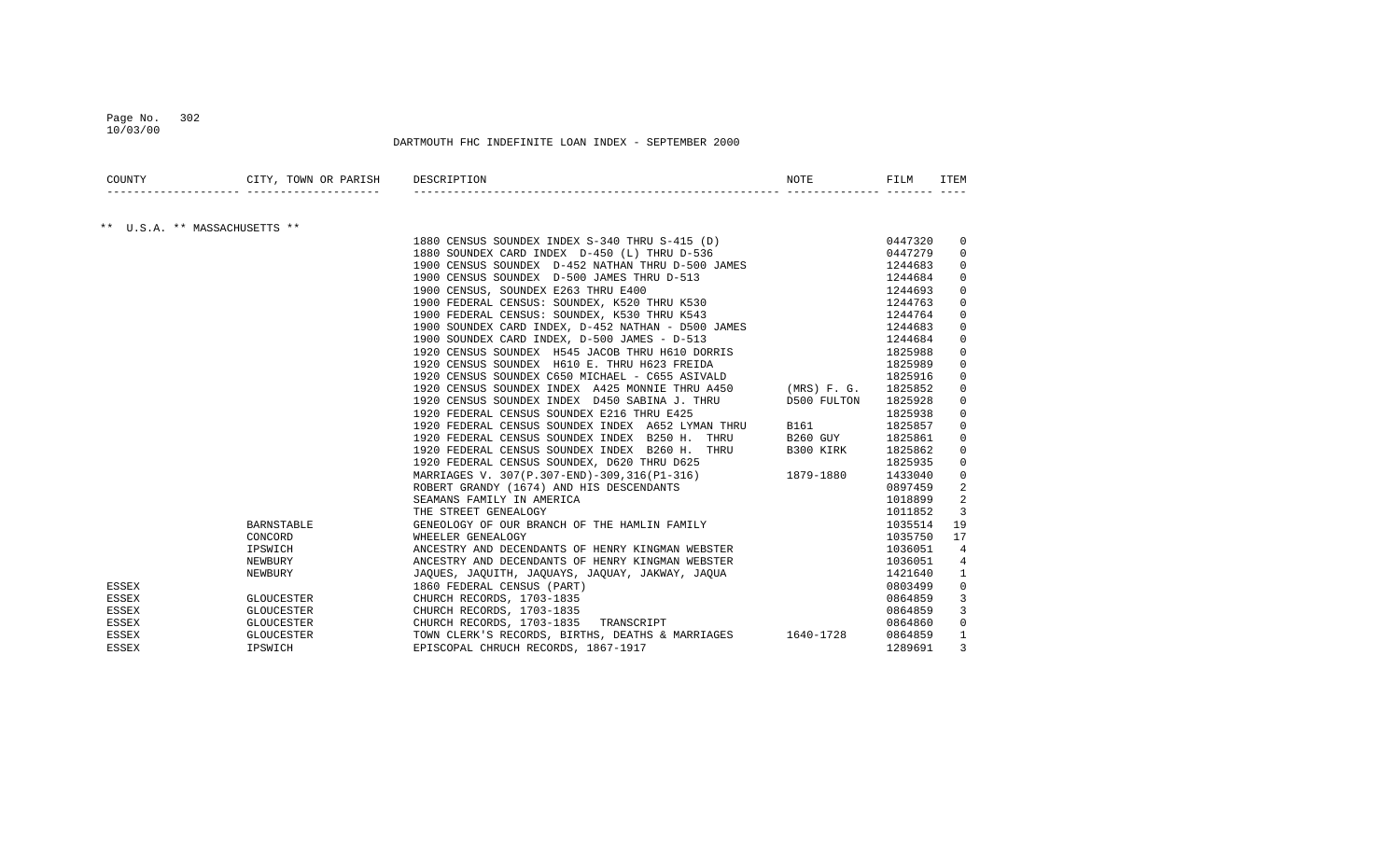## Page No. 303 10/03/00

| COUNTY    | CITY, TOWN OR PARISH | DESCRIPTION                                                  | NOTE        | FILM    | ITEM           |
|-----------|----------------------|--------------------------------------------------------------|-------------|---------|----------------|
|           |                      |                                                              |             |         |                |
| ESSEX     | LAWRENCE             | EPISCOPAL CHRUCH RECORDS, 1846-1912                          |             | 1289691 | 5              |
| ESSEX     | LYNN                 | CITY OF LYNN - MAP WITH 1910 CENSUS DISTRICTS                |             | 6049934 | $\mathbf{0}$   |
| ESSEX     | SALEM                | THE HISTORY OF SALEM, MASSACHUSETTS                          | VOLS. $1-3$ | 1421842 | 6              |
| ESSEX     | SALEM                | THE HISTORY OF SALEM, MASSACHUSETTS                          |             | 1421842 | 6              |
| MIDDLESEX | DRACUT               | VITAL RECORDS TO THE YEAR 1850                               |             | 0844947 | 3              |
| MIDDLESEX | HOLLISTON            | EPISCOPAL CHRUCH RECORDS, 1864-1917                          |             | 1289691 | $\overline{2}$ |
| MIDDLESEX | LOWELL               | 1860 CENSUS                                                  |             | 0803507 | $\mathbf{0}$   |
| NORFOLK   | <b>BRAINTREE</b>     | RECORDS OF THE TOWN OF BRAINTREE: 1640 TO 1793               |             | 0833387 | $\mathbf 0$    |
| PLYMOUTH  | <b>DUXBURY</b>       | HISTORY OF THE TOWN, WITH GENEALOGICAL REGISTERS             |             | 0844947 | 2              |
| PLYMOUTH  | HINGHAM              | CHURCH RECORDS, INDEX, BAPTISMS, MARRIAGES BURIALS 1880-1937 |             | 1289691 | $\mathbf{1}$   |
| PLYMOUTH  | SCITUATE             | VITAL & TOWN RECORDS: BIR, MARR, DEATHS 1640-1801            |             | 0423512 | $\Omega$       |
| SUFFOLK   |                      | REGISTERS OF DEEDS                                           |             | 1035750 | 13             |
| SUFFOLK   |                      | ROBERT GRANDY OF BOSTON AND ROXBURY, MA 1674                 |             | 0897459 | 2              |
| SUFFOLK   | BOSTON               | 1860 CENSUS WARDS 3,5,6                                      |             | 0803521 | $\mathbf{0}$   |
| SUFFOLK   | <b>BOSTON</b>        | WARDS 7-9<br>1860 CENSUS                                     |             | 0803522 | 0              |
| SUFFOLK   | BOSTON               | BRATTLE ST. CHURCH, BAPTISMS, MARRIAGES, ADMIN. 1699-1804    |             | 0837129 | $\overline{3}$ |
| SUFFOLK   | BOSTON               | CHRIST CHURCH, MARRIAGES, DEATHS 1723-1851                   |             | 0856697 | 1              |
| SUFFOLK   | BOSTON               | FIRST CHURCH, HISTORY, ADMISSIONS & BAPTISMS 1630-1847       |             | 0856697 | 2              |
| SUFFOLK   | BOSTON               | KINGS CHAPEL CHURCH RECORDS, BURIALS 1714-1844               |             | 0837129 | $\mathbf{1}$   |
| SUFFOLK   | <b>BOSTON</b>        | NEW SOUTH CHURCH, BAPTISMS, MARRIAGES, 1719-1812             |             | 0837129 | 2              |
| SUFFOLK   | <b>BOSTON</b>        | PASSENGER LISTS OF VESSELS JAN. 1-MAY. 9 1857                |             | 0419943 | $\mathbf 0$    |
| SUFFOLK   | <b>BOSTON</b>        | PASSENGER LISTS OF VESSELS NOV. 1-DEC. 30 1854               |             | 0419943 | $\mathbf{0}$   |
| SUFFOLK   | <b>BOSTON</b>        | PASSENGER LISTS OF VESSELS NOV. 11-DEC. 27 1853              |             | 0419940 | $\mathbf{0}$   |
| SUFFOLK   | BOSTON               | PASSENGER LISTS, INDEX KELLY, MARY - KENNEDY, E 1848-1891    |             | 0205791 | $\mathbf 0$    |
| SUFFOLK   | BOSTON               | PASSENGER LISTS, INDEX MARTIN, V - MATS                      | 1848-1891   | 0205816 | $\mathbf{0}$   |
| SUFFOLK   | <b>BOSTON</b>        | WINTHROP'S BOSTON: PROTRAIT OF A PURITAN TOWN                | 1630-1649   | 6126440 | $\Omega$       |
| SUFFOLK   | CAMBRIDGE            | HISTORY OF CAMBRIDGE                                         |             | 1035750 | 12             |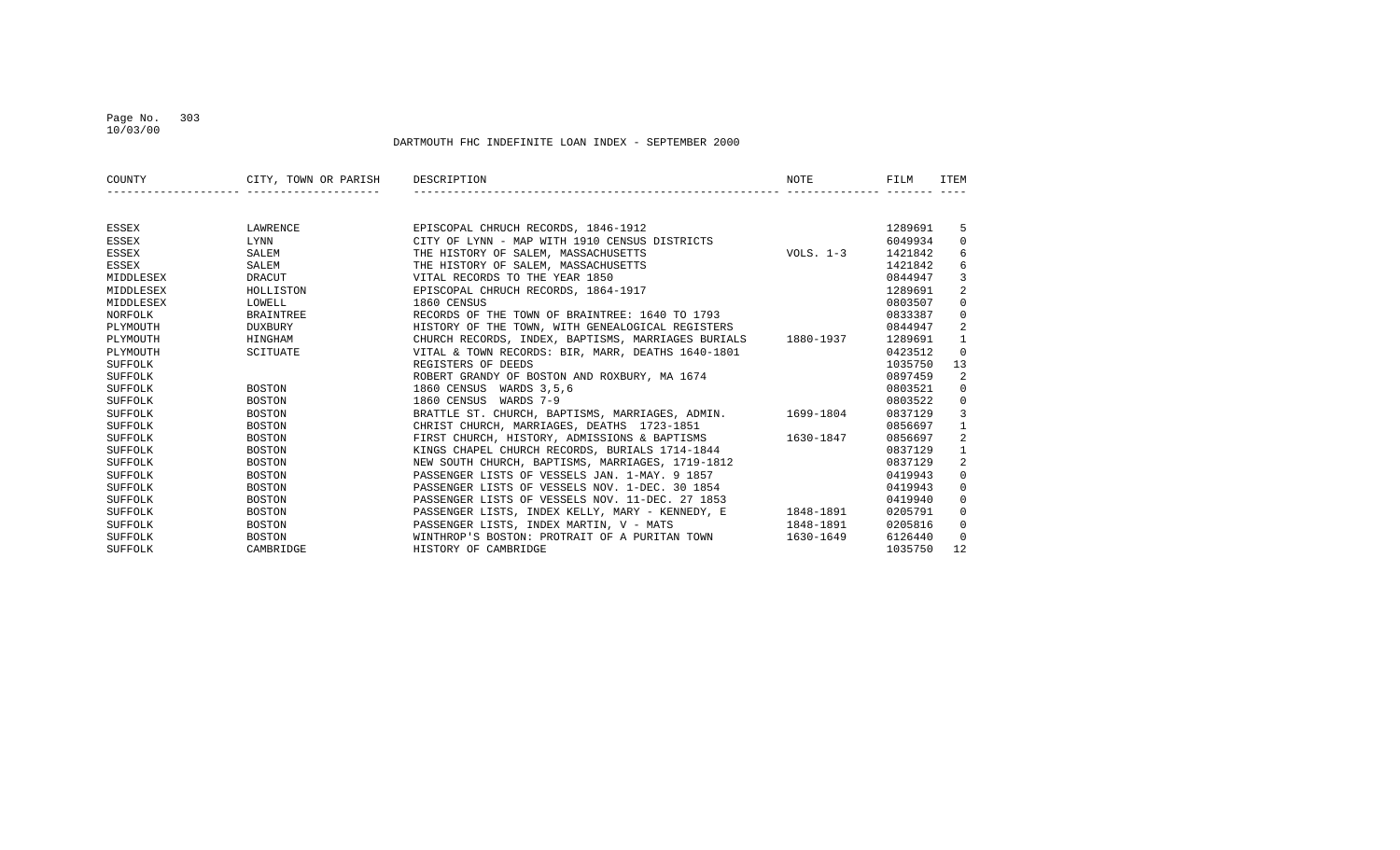## Page No. 304 10/03/00

| COUNTY                   | CITY, TOWN OR PARISH | DESCRIPTION                                   | NOTE         | FILM    | <b>ITEM</b> |
|--------------------------|----------------------|-----------------------------------------------|--------------|---------|-------------|
|                          |                      |                                               |              |         |             |
| ** U.S.A. ** MICHIGAN ** |                      |                                               |              |         |             |
|                          |                      | DEPOCA - PAQUET FAMILY FRANCE/QUEBEC/MICHIGAN |              | 1033528 |             |
|                          |                      | PRESBYTERIAN CHURCH RECORDS, 1854-1923        |              | 0955792 |             |
| <b>BENZIE</b>            | FRANKFORT            | CONGREGATIONAL CHURCH RECORDS, 1868-1888      |              | 0955792 | 6           |
| LANAWEE                  | CLINTON              | CONGREGATIONAL CHURCH RECORDS, 1843-1917      |              | 0955792 | 4           |
| MACOMB                   |                      | BIRTH RECORDS V. D, 1888-1894                 |              | 0979565 | $\Omega$    |
| MACOMB                   |                      | BIRTH RECORDS V. D, 1894-1895                 |              | 0979566 | 0           |
| MACOMB                   |                      | BIRTH RECORDS V. E, 1896-1899                 |              | 0979567 | $\Omega$    |
| MACOMB                   |                      | BIRTH RECORDS V. E. 1899-1904                 |              | 0979568 | $\Omega$    |
| MACOMB                   |                      | BIRTH RECORDS, 1906-1923 (1905 MISSING)       |              | 0979569 | $\Omega$    |
| MACOMB                   |                      | BIRTH RECORDS, 1906-1923                      |              | 0979569 | $\Omega$    |
| MACOMB                   |                      | BIRTH RECORDS, V. D 1888-1894                 |              | 0979565 | $\Omega$    |
| MACOMB                   |                      | BIRTH RECORDS, V. D 1894-1895                 |              | 0979566 | $\Omega$    |
| MACOMB                   |                      | BIRTH RECORDS, V. E 1896-1899                 |              | 0979567 | $\Omega$    |
| MACOMB                   |                      | BIRTH RECORDS, V. E 1899-1904                 |              | 0979568 | $\Omega$    |
| MACOMB                   |                      | MARRIAGE RECORDS V.E-F 1861-1887              |              | 0979571 | $\Omega$    |
| MACOMB                   |                      | MARRIAGE RECORDS, INDEX TO V. H-J 1906-1927   | RECORDS V. H | 0979573 | 0           |
| MACOMB                   |                      | MARRIAGE RECORDS, V. G, 1887-1906             |              | 0979572 | $\Omega$    |
| OAKLAND                  | <b>BLOOMFIELD</b>    | PRESBYTERIAN CHURCH RECORDS, 1831-1863        |              | 0955792 | 8           |
| SANILAC                  | BRIDGEHAMPTON TWP.   | PRESBYTERIAN CHURCH RECORDS, 1891-1939, 1947  |              | 0955792 | 9           |
| SHIAWASSEE               | VERNON               | BAPTISH CHURCH RECORDS, 1845-1920             |              | 0955792 |             |
| WASHTENAW                | ANN ARBOR            | CONGREGATIONAL CHURCH RECORDS, 1847-1945      |              | 0955792 | 2           |
| WASHTENAW                | CHELSEA              | CONGREGATIONAL CHURCH RECORDS, 1886-1897      |              | 0955792 | 5           |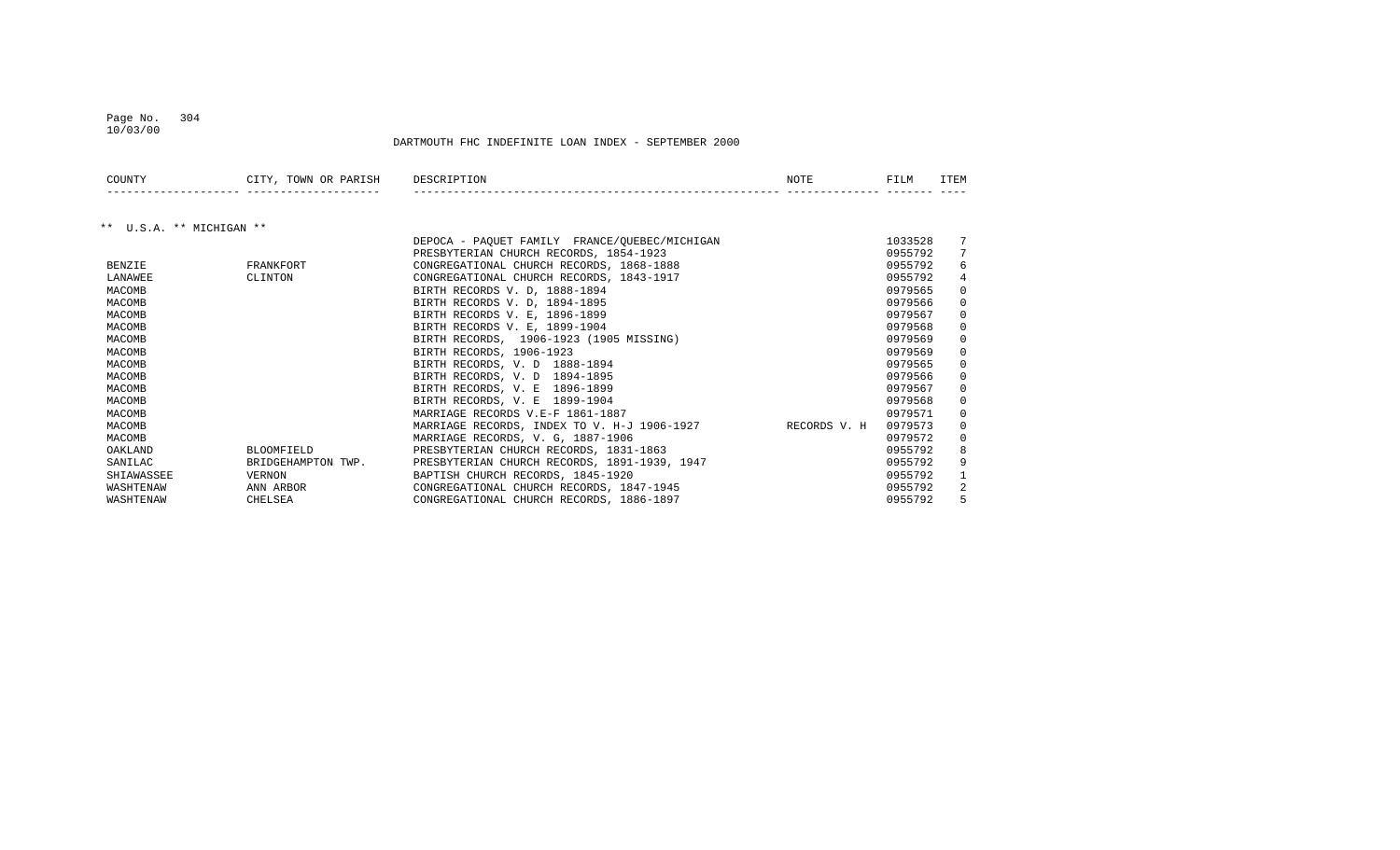## Page No. 305 10/03/00

| COUNTY                    | CITY, TOWN OR PARISH | DESCRIPTION                                 | NOTE | FILM    | ITEM |
|---------------------------|----------------------|---------------------------------------------|------|---------|------|
|                           |                      |                                             |      |         |      |
| ** U.S.A. ** MINNESOTA ** |                      | MEN OF MINNESOTA: A COLLECTION OF PORTRAITS |      | 0844947 |      |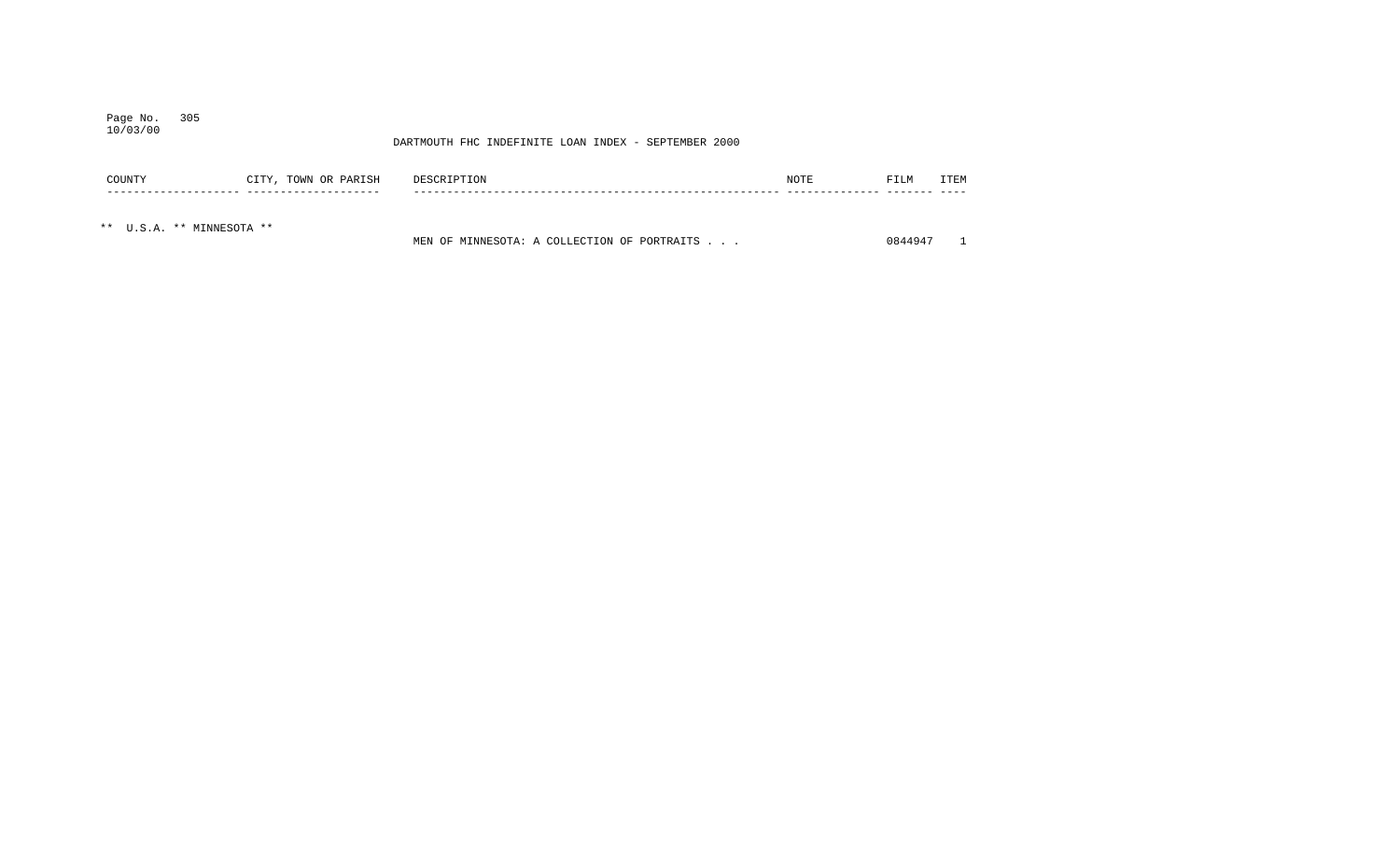## Page No. 306 10/03/00

| COUNTY                      | CITY, TOWN OR PARISH | DESCRIPTION                             | NOTE | FILM    | <b>ITEM</b>  |
|-----------------------------|----------------------|-----------------------------------------|------|---------|--------------|
|                             |                      |                                         |      |         |              |
| ** U.S.A. ** MISSISSIPPI ** |                      |                                         |      |         |              |
| ATTALA                      | KOSCIUSKO            | CEMETERY INSCRIPTIONS                   |      | 0962273 | 12.          |
| CHOCTAW                     | ACKERMAN             | ACKERMAN CEMETERY INSCRIPTIONS          |      | 0962273 | -11          |
| JACKSON                     |                      | POPULATION SCHEDULES OF THE 1850 CENSUS |      | 0443586 | $\mathbf{0}$ |
| JASPER                      |                      | POPULATION SCHEDULES OF THE 1850 CENSUS |      | 0443586 | $\mathbf{0}$ |
| <b>JEFFERSON</b>            |                      | POPULATION SCHEDULES OF THE 1850 CENSUS |      | 0443586 | $\Omega$     |
| JONES                       |                      | POPULATION SCHEDULES OF THE 1850 CENSUS |      | 0443586 | $\Omega$     |
| KEMPER                      |                      | POPULATION SCHEDULES OF THE 1850 CENSUS |      | 0443586 | $\mathbf{0}$ |
| OKTIBBEHA                   | STARKVILLE           | CEMETERY INSCRIPTIONS                   |      | 0962273 | 12           |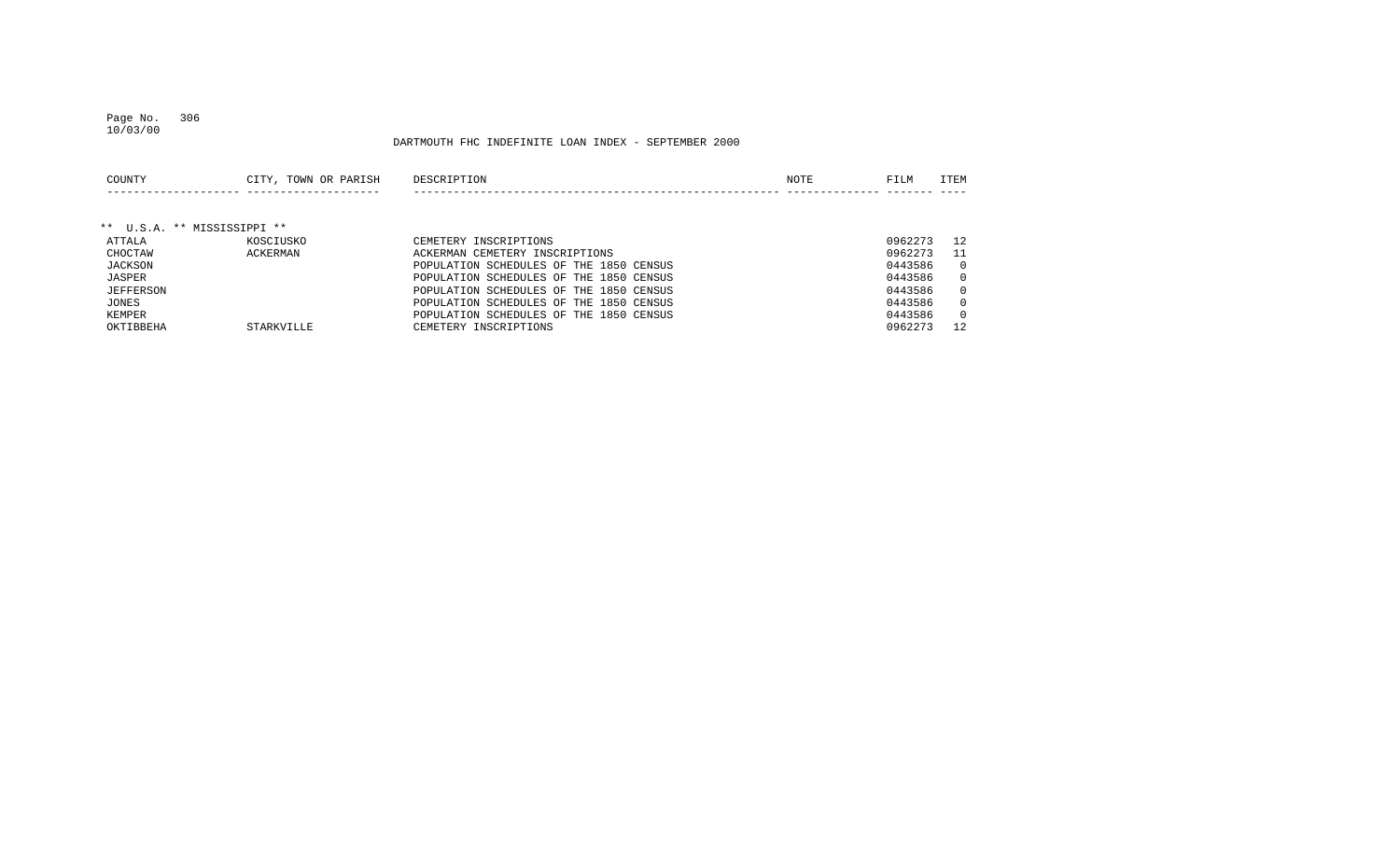## Page No. 307 10/03/00

| COUNTY                   | CITY, TOWN OR PARISH | DESCRIPTION                                                 | NOTE                   | FILM    | ITEM        |
|--------------------------|----------------------|-------------------------------------------------------------|------------------------|---------|-------------|
|                          |                      |                                                             |                        |         |             |
| ** U.S.A. ** MISSOURI ** |                      |                                                             |                        |         |             |
|                          |                      | HISTORY OF SEVEN COUNTIES IN MISSOURI                       |                        | 1033621 |             |
|                          |                      | SOUTHWEST MISSOURI NEWSPAPERS                               |                        | 6088891 | $\mathbf 0$ |
|                          |                      | SOUTHWEST MISSOURI NEWSPAPERS                               |                        | 6088890 | $\Omega$    |
| <b>BARTON</b>            |                      | 1860 FEDERAL CENSUS                                         | INDEXED                | 6105016 | 0           |
| <b>BARTON</b>            |                      | 1870 CENSUS                                                 | INCLUDES INDEX 6104477 |         | 0           |
| <b>BARTON</b>            |                      | INDEX, HISTORY OF COUNTIES OF MISSOURI                      |                        | 6048442 | $\mathbf 0$ |
| <b>BARTON</b>            |                      | MISSOURI CEMETERIES VOL. 1                                  |                        | 6104465 | 0           |
| <b>BARTON</b>            |                      | MISSOURI CEMETERIES<br>VOL. 2                               |                        | 6104466 | 0           |
| <b>BARTON</b>            |                      | MISSOURI CEMETERIES VOL. 3                                  |                        | 6104467 | $\Omega$    |
| <b>BENTON</b>            |                      | GENEALOGICAL DATA FROM NEWSPAPERS                           | VOL. 1                 | 6088890 | 0           |
| <b>BENTON</b>            |                      | GENEALOGICAL DATA FROM NEWSPAPERS                           | VOL. 2                 | 6088891 | $\mathbf 0$ |
| <b>CEDAR</b>             |                      | INDEX, HISTORY OF COUNTIES OF MISSOURI                      |                        | 6048442 | $\mathbf 0$ |
| DADE                     |                      | INDEX, HISTORY OF COUNTIES OF MISSOURI                      |                        | 6048442 | $\mathbf 0$ |
| <b>DAVIESS</b>           |                      | SOME KENTUCKIANS MOVE WEST : CREEKMORES, BLAKELYS           |                        | 1011852 |             |
| <b>GREENE</b>            |                      | GENEALOGICAL DATA FROM NEWSPAPERS                           | VOL. 2                 | 6088891 | 0           |
| <b>GREENE</b>            |                      | GENEALOGICAL DATA FROM NEWSPAPERS                           | VOL. 1                 | 6088890 | 0           |
| <b>GREENE</b>            | SPRINGFIELD          | INDEX OF ITEMS OF GENEALOGICAL INTEREST/NEWPAPERS 1896-1900 |                        | 6048521 | 0           |
| <b>GREENE</b>            | SPRINGFIELD          | INDEX OF ITEMS OF GENEALOGICAL INTEREST/NEWPAPERS           | 1865-1896              | 6048487 | $\mathbf 0$ |
| HICKORY                  |                      | INDEX, HISTORY OF COUNTIES OF MISSOURI                      |                        | 6048442 | 0           |
| NEWTON                   |                      | 1870 FEDERAL CENSUS                                         |                        | 6104788 | 0           |
| NEWTON                   |                      | NEWTON COUNTY TOMBSTONE INSCRIPTIONS                        |                        | 6048495 | $\Omega$    |
| POLK                     |                      | INDEX, HISTORY OF COUNTIES OF MISSOURI                      |                        | 6048442 | $\Omega$    |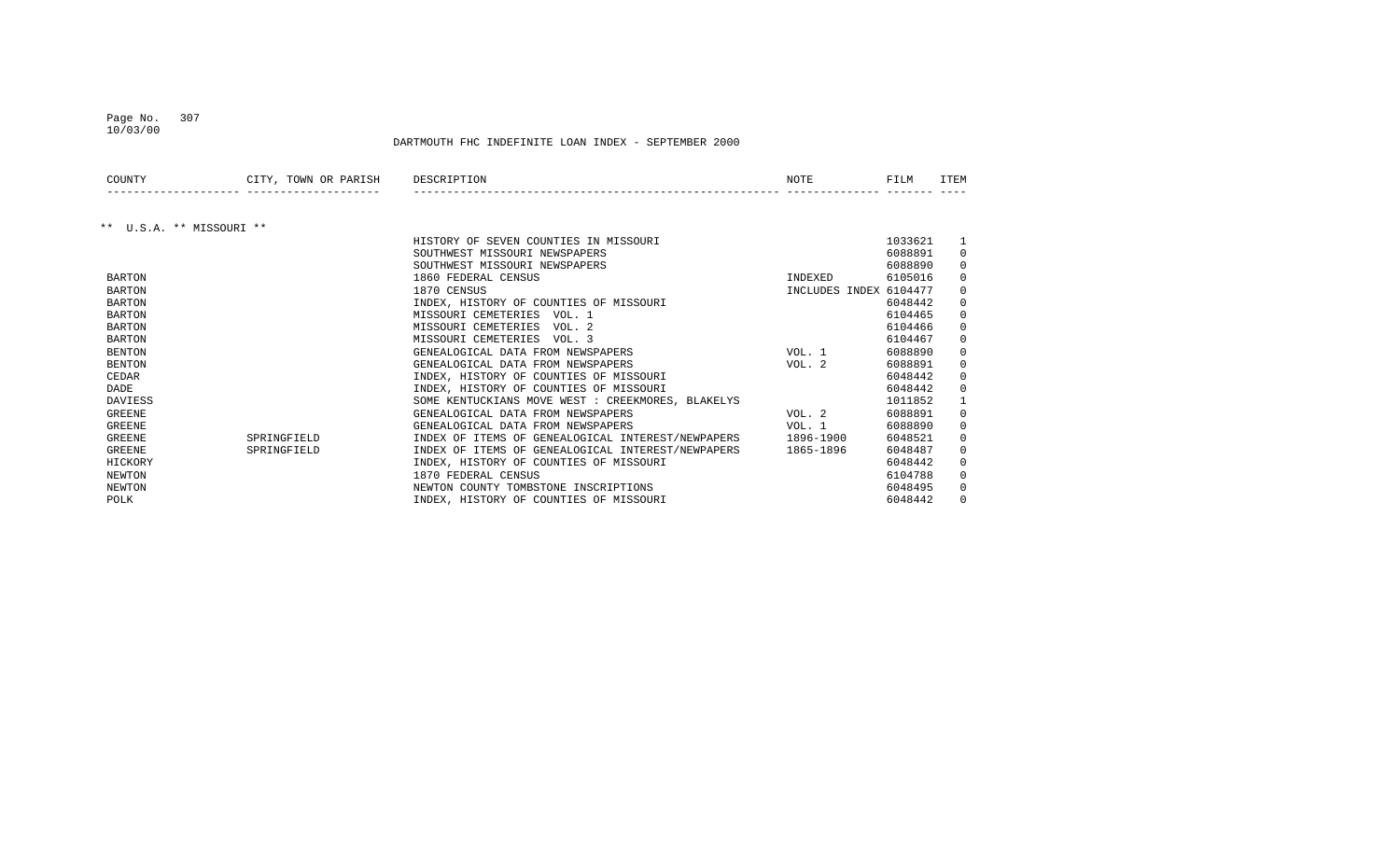## Page No. 308 10/03/00

### DARTMOUTH FHC INDEFINITE LOAN INDEX - SEPTEMBER 2000

| COUNTY                   | CITY, TOWN OR PARISH | DESCRIPTION | NOTE | FILM | <b>ITEM</b> |
|--------------------------|----------------------|-------------|------|------|-------------|
|                          |                      |             |      |      |             |
| ** U.S.A. ** NEBRASKA ** |                      |             |      |      |             |

JURY FAMILY 1697283 8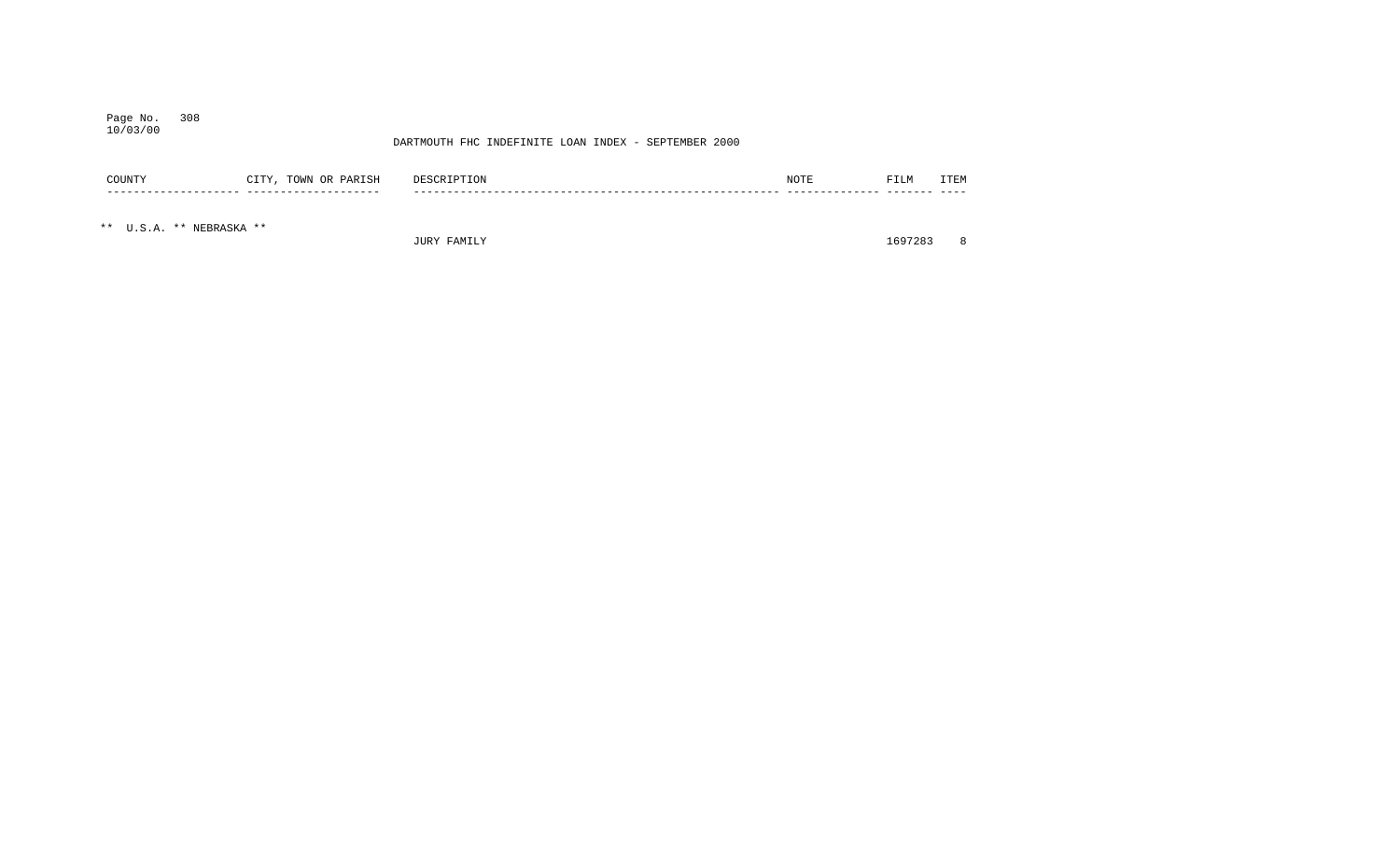#### Page No. 309 10/03/00

## DARTMOUTH FHC INDEFINITE LOAN INDEX - SEPTEMBER 2000

| COUNTY | TOWN<br>םר<br>ARISH<br>____ | DΕ | ᇧ | -<br>படங | $-$ mms. |
|--------|-----------------------------|----|---|----------|----------|
|        |                             | __ |   |          |          |

\*\* U.S.A. \*\* NEVADA \*\*

| <b>STATE</b><br>DIRECTORY<br>$\sim$ $\sim$<br>NEVADA<br>----- | 1425608 |        |
|---------------------------------------------------------------|---------|--------|
| NEVADA<br>MORMONS<br>THE<br>$T+T$<br>. IN                     | 1059488 | $\sim$ |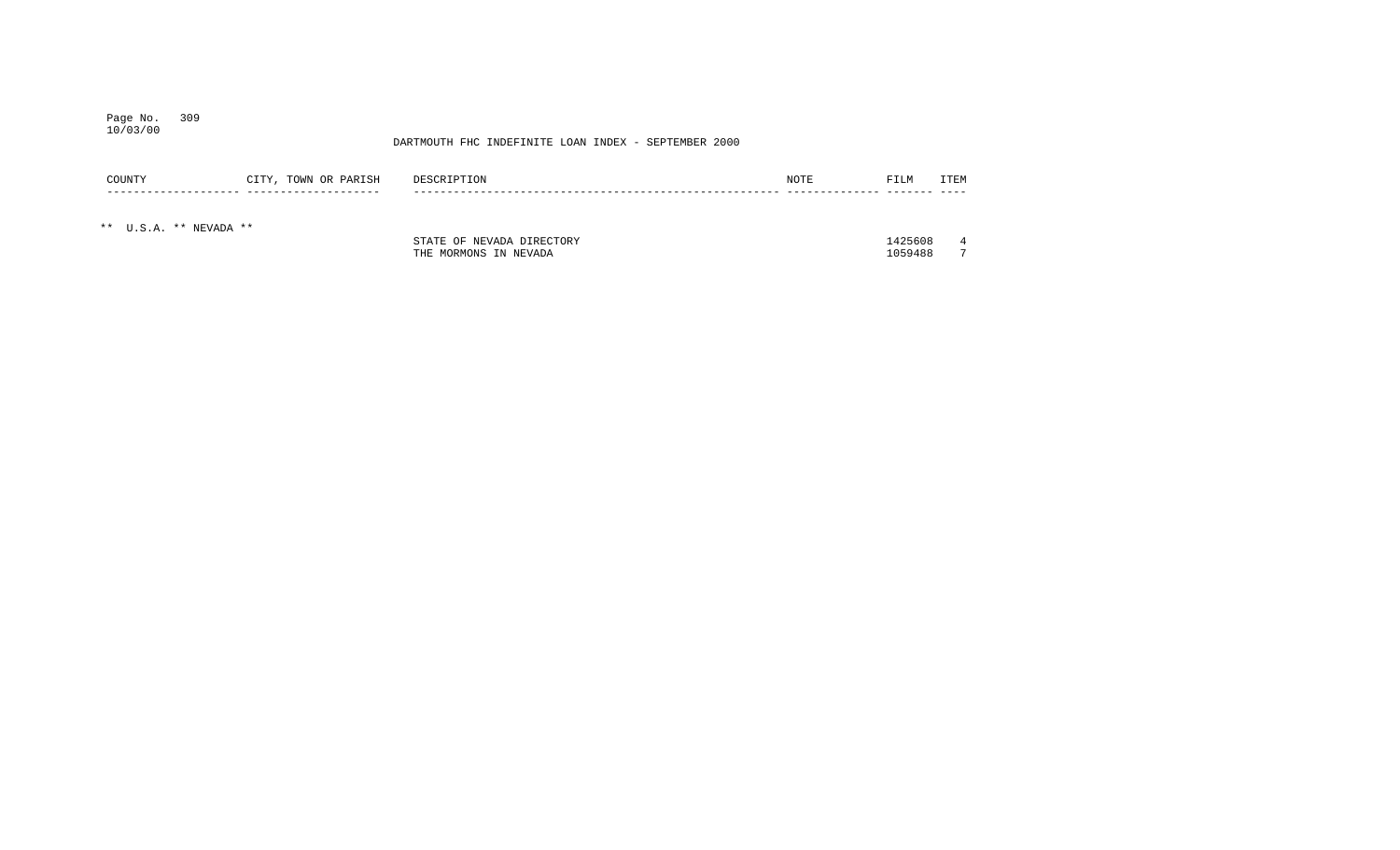#### Page No. 310 10/03/00

| COUNTY                        | CITY, TOWN OR PARISH | DESCRIPTION                                       | NOTE | FILM    | <b>TTEM</b> |
|-------------------------------|----------------------|---------------------------------------------------|------|---------|-------------|
|                               |                      |                                                   |      |         |             |
| ** U.S.A. ** NEW HAMPSHIRE ** |                      |                                                   |      |         |             |
|                               |                      | CARD FILE INDEX TO MARRIAGES "A - OXNARD"         |      | 1001445 |             |
|                               |                      | INDEX TO BIRTHS, EARLY TO 1900 COLLINS TO CONNORS |      | 1000379 |             |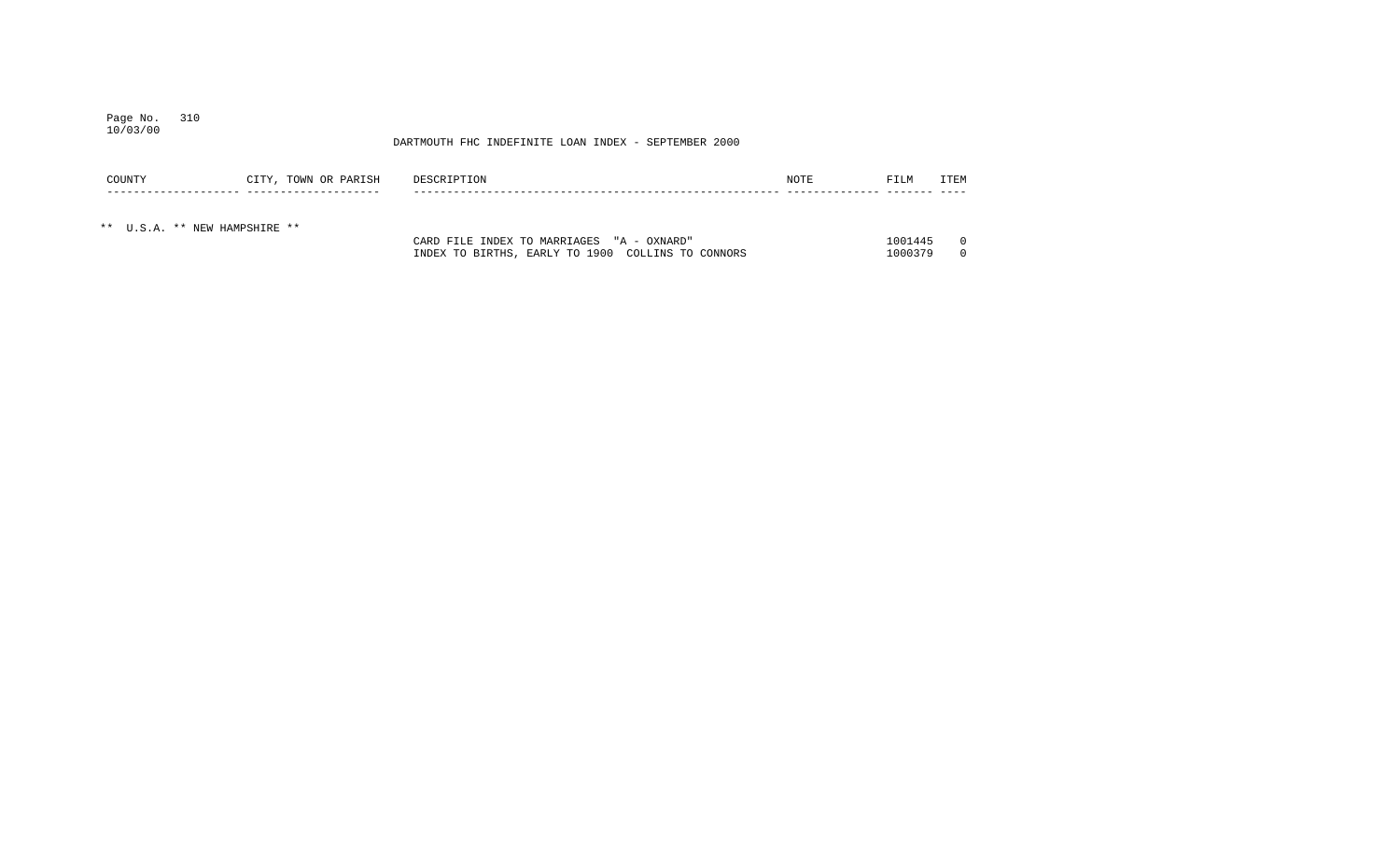#### Page No. 311 10/03/00

| COUNTY                     | CITY, TOWN OR PARISH | DESCRIPTION                                       | NOTE      | FILM    | ITEM |
|----------------------------|----------------------|---------------------------------------------------|-----------|---------|------|
|                            |                      |                                                   |           |         |      |
| ** U.S.A. ** NEW JERSEY ** |                      |                                                   |           |         |      |
|                            |                      | A SUBJECT & AUTHOR INDEX TO GENEALOGICAL MAGAZINE |           | 0982039 |      |
|                            |                      | GENEALOGICAL MAGAZINE OF NEW JERSEY, VOLS. 1-9    | INDEXED   | 0982039 | 2    |
|                            |                      | SHIP PASSENGER LISTS, NEW YORK & NEW JERSEY       | 1600-1825 | 6048671 |      |
|                            |                      | THE CATHOLIC CHURCH IN NEW JERSEY                 |           | 1036051 |      |
|                            |                      | THE LARISUN FAMILY                                |           | 1421640 |      |
|                            | LITTLETON            | JOHNSON FAMILY                                    |           | 1035750 | 2    |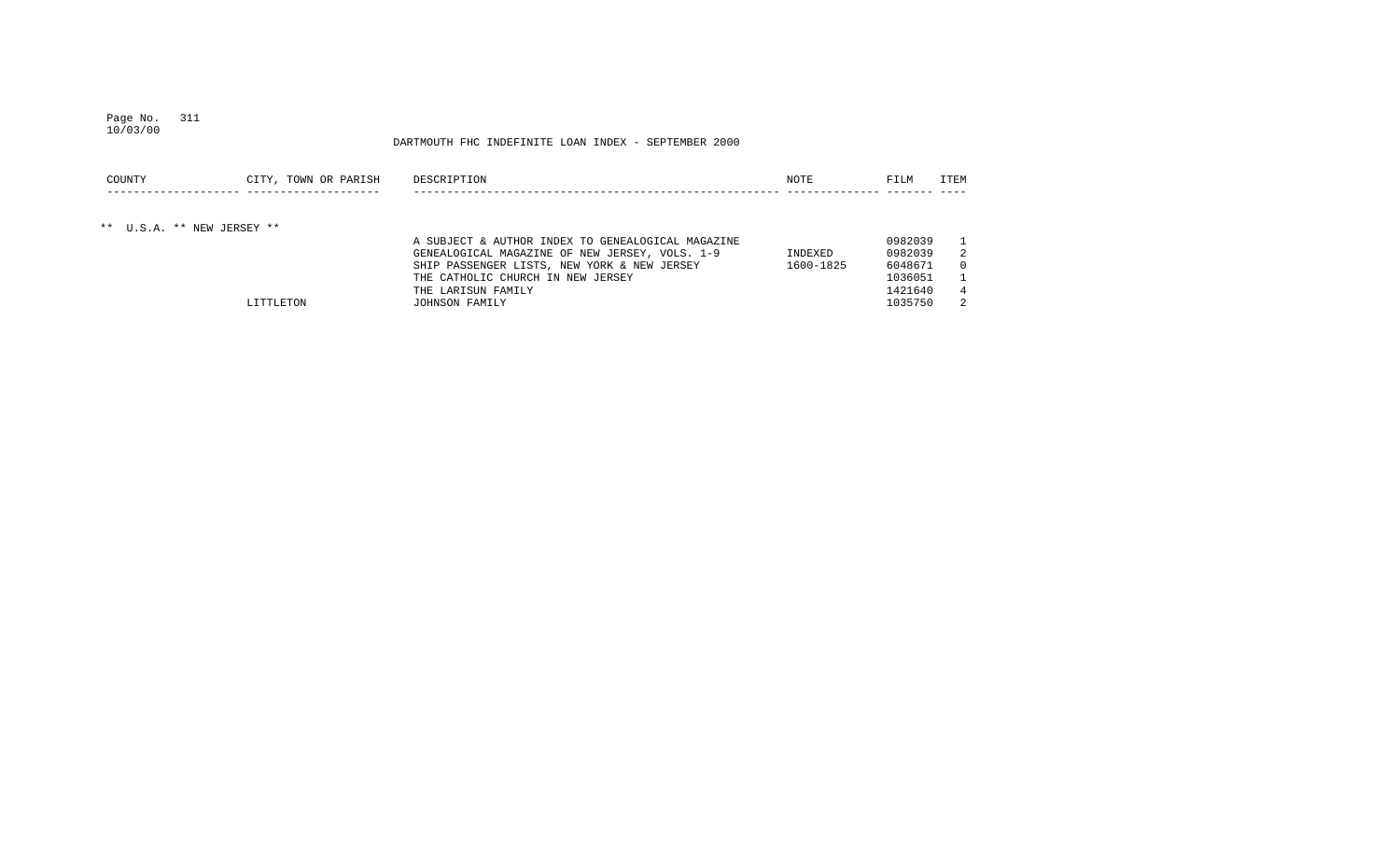## Page No. 312 10/03/00

| COUNTY                   | CITY, TOWN OR PARISH | DESCRIPTION                                                       | <b>NOTE</b> | FILM    | ITEM           |
|--------------------------|----------------------|-------------------------------------------------------------------|-------------|---------|----------------|
|                          |                      |                                                                   |             |         |                |
| ** U.S.A. ** NEW YORK ** |                      |                                                                   |             |         |                |
|                          |                      | 1900 FEDERAL CENSUS, SOUNDEX INDEX G613-G615                      |             | 1246508 | $\Omega$       |
|                          |                      | 1900 FEDERAL CENSUS, SOUNDEX INDEX G615-G620                      |             | 1246509 | $\Omega$       |
|                          |                      | A BRIEF SKETCH OF THE 173RD REGIMENT                              |             | 6083865 | $\Omega$       |
|                          |                      | CIVIL WAR 1861-1865 REGIMENTAL HISTORY 176TH                      |             | 6083867 | $\Omega$       |
|                          |                      | DAU. AMER. REV. CEMETERY, CHURCH, AND TOWN RECORDS VOL. 47-49     |             | 0836772 | 0              |
|                          |                      | JOSEPH SKINNER & ANNA DAY ANCESTRY AND DESC.                      |             | 1513337 | $\overline{4}$ |
|                          |                      | LASHER GENEALOGY : IN THREE PARTS                                 |             | 1011852 | $\overline{2}$ |
|                          |                      | LOYALIST LISTS: OVER 2000 NAMES FROM HALDIMAND                    |             | 6010886 | $\Omega$       |
|                          |                      | MASTER INDEX NEW YORK DAR GENEALOGICAL RECORDS                    |             | 6051491 | $\Omega$       |
|                          |                      | NEW YORK GENEALOGICAL AND BIOGRAPHICAL INDEX VOL 1-20 A-K 0599160 |             |         | $\overline{4}$ |
|                          |                      | REVOLUTION, LISTS OF SOLDIERS AND SAILORS                         |             | 0940048 | $\overline{2}$ |
|                          |                      | SEAMAN FAMILY                                                     |             | 1018899 | 3              |
|                          |                      | SEAMAN FAMILY IN AMERICA                                          |             | 1018899 | $\overline{4}$ |
|                          |                      | SHIP PASSENGER LISTS, NEW YORK & NEW JERSEY 1600-1825             |             | 6048671 | $\Omega$       |
|                          | ONTARIO              | A FAMILY TREE, DESCENDANTS OF PETER CLEMENT 1761-1982             |             | 1035514 | 21             |
|                          | <b>RYE</b>           | DESCENDANTS OF GARRETT TRAVIS                                     |             | 1035740 | 7              |
| <b>BROOME</b>            | BINGHAMTON           | RECORDS 1847-1850                                                 |             | 0982213 | 7              |
| <b>BROOME</b>            | BINGHAMTON           | THE ANNALS OF BINGHAMTON                                          |             | 0844652 | $\overline{2}$ |
| CATTARAUGUS              |                      | FRANTZ FAMILY CA 1780-1974                                        |             | 1035514 | 7              |
| CATTARAUGUS              | FRANKLINVILLE        | UNITED METHODIST EPISCOPAL CHURCH RECORDS 1850-1929               |             | 1378730 | 14             |
| CAYUGA                   |                      | 1800 CENSUS                                                       |             | 0193716 | $\Omega$       |
| CHAUTAUQUA               |                      | 1830 CENSUS RETURNS                                               |             | 0017146 | $\Omega$       |
| CHAUTAUQUA               |                      | 1840 CENSUS SCHEDULES                                             |             | 0017182 | $\Omega$       |
| CHAUTAUQUA               |                      | 1855 CENSUS OF CHAUTAUGUA COUNTY                                  |             | 1597653 | 3              |
| CHAUTAUOUA               |                      | CEMETERY RECORDS                                                  |             | 1381728 | $\mathbf 0$    |
| <b>CHENANGO</b>          |                      | 1830 CENSUS RETURNS                                               |             | 0017146 | $\mathbf{0}$   |
| COLUMBIA                 |                      | GRAVESONE INSCRITIONS VOL. 1                                      |             | 6094053 | $\Omega$       |
| COLUMBIA                 | CLAVERACK            | REFORMED DUTCH CHURCH RECORDS 1727-1801                           |             | 0017562 | $\Omega$       |
| CORTLAND                 |                      | 1825 STATE CENSUS                                                 |             | 0843779 | $\Omega$       |
| CORTLAND                 |                      | 1835 STATE CENSUS                                                 |             | 0843779 | $\Omega$       |
| CORTLAND                 |                      | 1845 STATE CENSUS                                                 |             | 0843779 | $\Omega$       |
| HERKIMER                 | HERKIMER             | UNITED METHODIST EPISCOPAL CHURCH RECORDS 1812-1893               |             | 1378730 | 16             |
| <b>JEFFERSON</b>         |                      | DEED RECORDS, GRANTEE INDEX V. A-E 1805-1885                      |             | 0895025 | $\Omega$       |
| <b>JEFFERSON</b>         |                      | DEED RECORDS, GRANTOR INDEX V. A-E 1805-1885                      |             | 0895175 | $\Omega$       |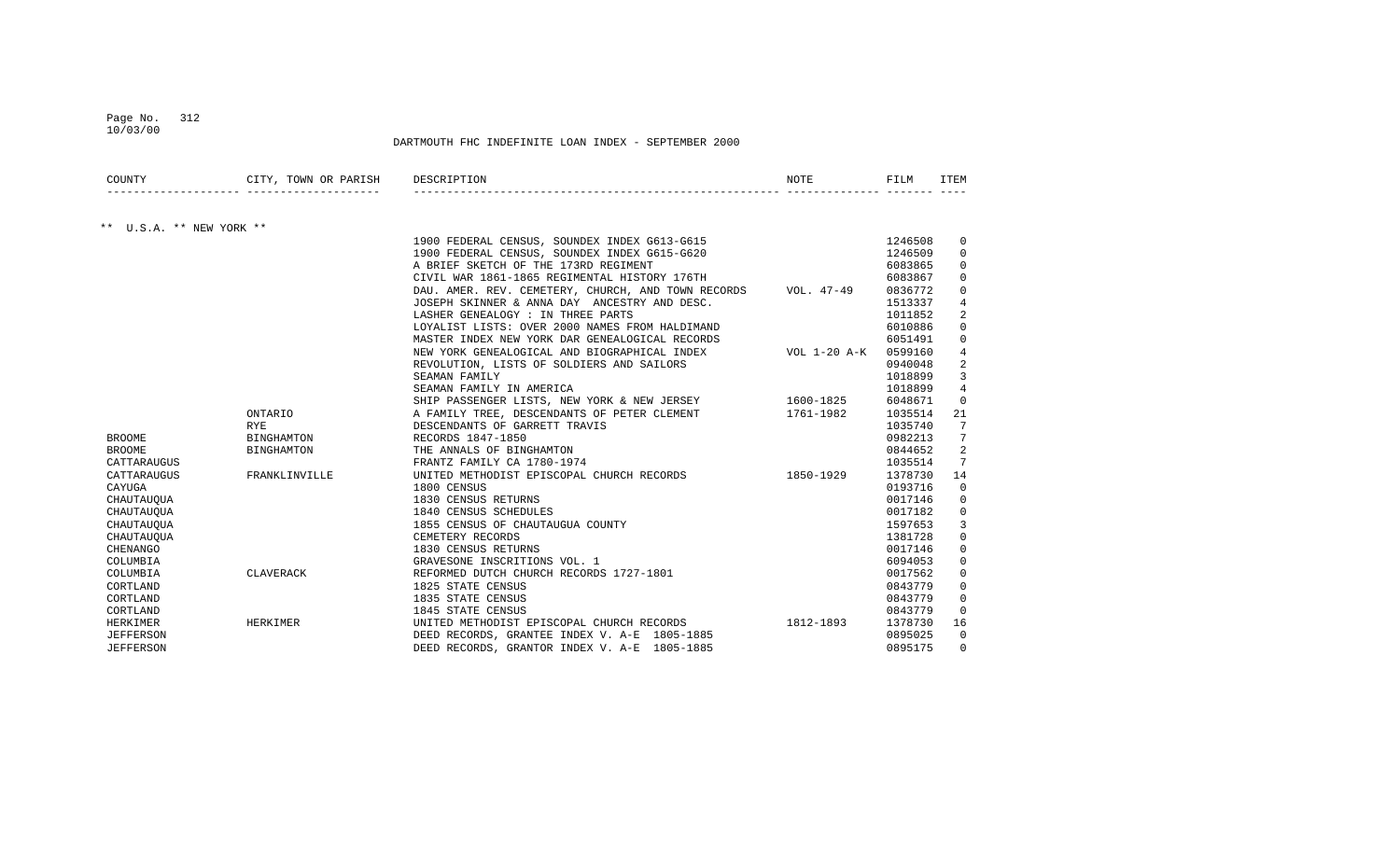## Page No. 313 10/03/00

| COUNTY         | CITY, TOWN OR PARISH | DESCRIPTION                                        | NOTE      | FILM    | <b>ITEM</b>    |
|----------------|----------------------|----------------------------------------------------|-----------|---------|----------------|
|                |                      |                                                    |           |         |                |
| LIVINGSTON     |                      | HISTORY OF LIVINGSTON COUNTY                       |           | 0844650 | $\mathbf 0$    |
| LIVINGSTON     |                      | POPULATION SCHEDULES, 1<br>1875                    |           | 0510545 | $\Omega$       |
| LIVINGSTON     | DANSVILLE            | UNITED METHODIST EPISCOPAL CHURCH RECORDS          | 1859-1890 | 1378730 | 12             |
| MONROE         |                      | 1830 CENSUS RETURNS                                |           | 0017154 | 0              |
| MONROE         |                      | 1840 CENSUS SCHEDULES                              |           | 0017193 | 0              |
| MONROE         |                      | 1855 STATE CENSUS VOL. 2                           |           | 0833773 | $\mathbf 0$    |
| MONROE         |                      | 1860 CENSUS EXCLUDING CITY OF ROCHESTER            |           | 0803786 | 0              |
| MONROE         |                      | 1865 STATE CENSUS VOL. 5                           |           | 0833778 | 0              |
| MONROE         | <b>GREECE</b>        | 1850 FEDERAL CENSUS                                |           | 0017105 | 0              |
| MONROE         | HENRIETTA            | 1850 FEDERAL CENSUS                                |           | 0017105 | $\mathbf 0$    |
| MONROE         | <b>MENDON</b>        | 1850 FEDERAL CENSUS                                |           | 0017105 | $\mathbf 0$    |
| MONROE         | OGDEN                | 1850 FEDERAL CENSUS                                |           | 0017105 | $\mathbf 0$    |
| MONROE         | PARMA                | 1850 FEDERAL CENSUS                                |           | 0017105 | $\mathbf 0$    |
| MONROE         | PERINTON             | 1850 FEDERAL CENSUS                                |           | 0017105 | $\mathbf 0$    |
| MONROE         | PITTSFORD            | 1850 FEDERAL CENSUS                                |           | 0017105 | $\mathbf 0$    |
| MONROE         | <b>RUSH</b>          | 1850 FEDERAL CENSUS                                |           | 0017105 | 0              |
| MONROE         | <b>SWEDEN</b>        | 1850 FEDERAL CENSUS                                |           | 0017105 | 0              |
| MUNROE         | <b>ROCHESTER</b>     | CORN HILL METHODIST EPISCOPAL CHURCH RECORDS       | 1852-1968 | 1378730 | $\mathbf{1}$   |
| MUNROE         | <b>RUSH</b>          | METHODIST EPISCOPAL CHURCH RECORDS                 | 1817-1925 | 1378730 | 5              |
| ONEIDA         |                      | 1810 CENSUS                                        |           | 0181387 | 0              |
| ONONDAGA       | <b>BROCKPORT</b>     | UNITED METHODIST CHURCH RECORDS                    | 1837-1892 | 1378730 | 8              |
| ONONDAGA       | SALINA               | SALINA STATION METHODIST EPISCOPAL CHURCH RECORDS  | 1835-1857 | 1378730 | 7              |
| ONONDAGA       | SYRACUSE             | SALINA STATION METHODIST EPISCOPAL CHURCH RECORDS  | 1835-1857 | 1378730 | $\overline{7}$ |
| ONTARIO        |                      | 1800 CENSUS                                        |           | 0193716 | $\mathbf 0$    |
| ONTARIO        |                      | 1810 CENSUS                                        |           | 0181387 | 0              |
| ONTARIO        |                      | 1820 CENSUS                                        |           | 0193717 | $\Omega$       |
| <b>ONTARIO</b> | WEST BLOOMFIELD      | UNITED METHODIST EPISCOPAL CHURCH RECORDS          | 1869-1900 | 1378730 | 11             |
| OSWEGO         | SANDY CREEK          | UNITED METHODIST EPISCOPAL CHURCH                  | 1876-1898 | 1378730 | 10             |
| <b>OTSEGO</b>  | COOPERSTOWN          | A BRIEF HISTORY OF COOPERSTOWN                     |           | 0844652 | 3              |
| SARATOGA       |                      | 1892 CENSUS<br>BALLSTON - WILTON                   |           | 0559941 | $\mathbf 0$    |
| SARATOGA       |                      | 1905 CENSUS<br>BALLSTON - SARATOGA                 |           | 0559942 | 0              |
| SARATOGA       |                      | 1910 FEDERAL CENSUS<br>ED 138-147                  |           | 1375090 | $\Omega$       |
| SARATOGA       |                      | A HISTORY OF SARATOGA COUNTY                       |           | 0844652 | 1              |
| SARATOGA       |                      | BRIEF HISTORY OF OLD CLIFTON PARK METHODIST CHURCH |           | 0532966 | 4              |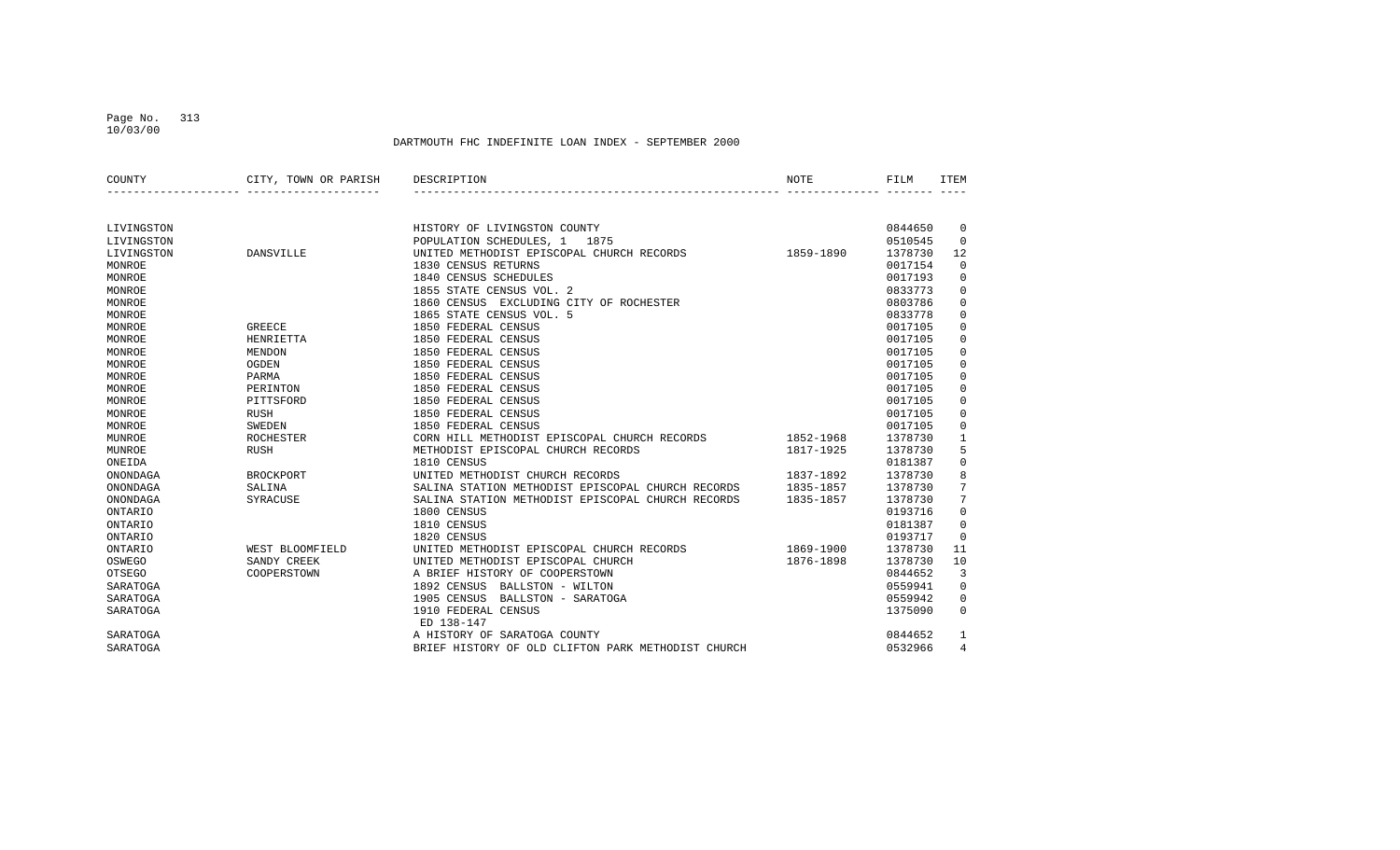### Page No. 314 10/03/00

| COUNTY       | CITY, TOWN OR PARISH | DESCRIPTION                                        | NOTE      | FILM    | <b>TTEM</b>  |
|--------------|----------------------|----------------------------------------------------|-----------|---------|--------------|
|              |                      |                                                    |           |         |              |
| SARATOGA     |                      | CLIFTON PARK REFORMED CHURCH                       |           | 0532966 | 7            |
| SARATOGA     |                      | GENEALOGICAL DATA RELATING TO COUNTY FAMILIES      |           | 0532966 | 2            |
| SARATOGA     |                      | INDEX OF NAMES: FROM FRENCH'S GAZETTEER            |           | 0532966 | 6            |
| SARATOGA     |                      | INDEX OF NAMES: HISTORY OF SARATOGA COUNTY         |           | 0532966 | 11           |
| SARATOGA     |                      | INDEX TO MARRAIGE AND DEATH NOTICES IN S. SENTINEL |           | 0532966 | 3            |
| SARATOGA     |                      | SARATOGA COUNTY FAMILIES                           |           | 6334549 | $\Omega$     |
|              |                      | EYCLESHIMER-GURR                                   |           |         |              |
| SARATOGA     |                      | SWEETMAN AND WEST CHARLTON CEMETERIES              |           | 0532966 | 10           |
| SARATOGA     | CHARLTON             | FREEHOLD PRESBYTERIAN CHURCH RECORDS               |           | 0532966 | 1            |
| SARATOGA     | CORINTH              | MISCELLANEOUS CEMETERY INSCRIPTIONS                |           | 0532966 | 8            |
| SARATOGA     | MILTON               | FIRST BAPTIST CHURCH OF CHRIST                     |           | 0532966 | 5            |
| SARATOGA     | SCHUYLERVILLE        | METHODIST EPISCOPAL CHURCH RECORDS, 1851-1884      |           | 0532966 | 9            |
| SCHENECTADY  |                      | 1900 POPULATION CENSUS SCHEDULES.                  |           | 1241160 | $\mathbf{0}$ |
| SCHENECTADY  |                      | 1910 CENSUS SCHEDULES ED 189-224                   |           | 1375091 | $\Omega$     |
| SCHENECTADY  |                      | 1910 FEDERAL CENSUS                                |           | 1375090 | $\Omega$     |
|              |                      | ED 163-188                                         |           |         |              |
| SCHENECTADY  |                      | 1910 FEDERAL CENSUS                                |           | 1375091 | $\Omega$     |
|              |                      | ED 189-224                                         |           |         |              |
| SCHENECTADY  |                      | 1915 CENSUS VOL. 433-435                           |           | 0523342 | $\mathbf{0}$ |
| SCHENECTADY  |                      | 1915 CENSUS VOL. 436-437                           |           | 0523343 | $\Omega$     |
| ST. LAWRENCE | CANTON               | UNITED METHODIST EPISCOPAL CHURCH RECORDS          | 1856-1872 | 1378730 | 13           |
| TIOGA        |                      | CEMETERY INSCRIPTIONS                              |           | 0982213 | 9            |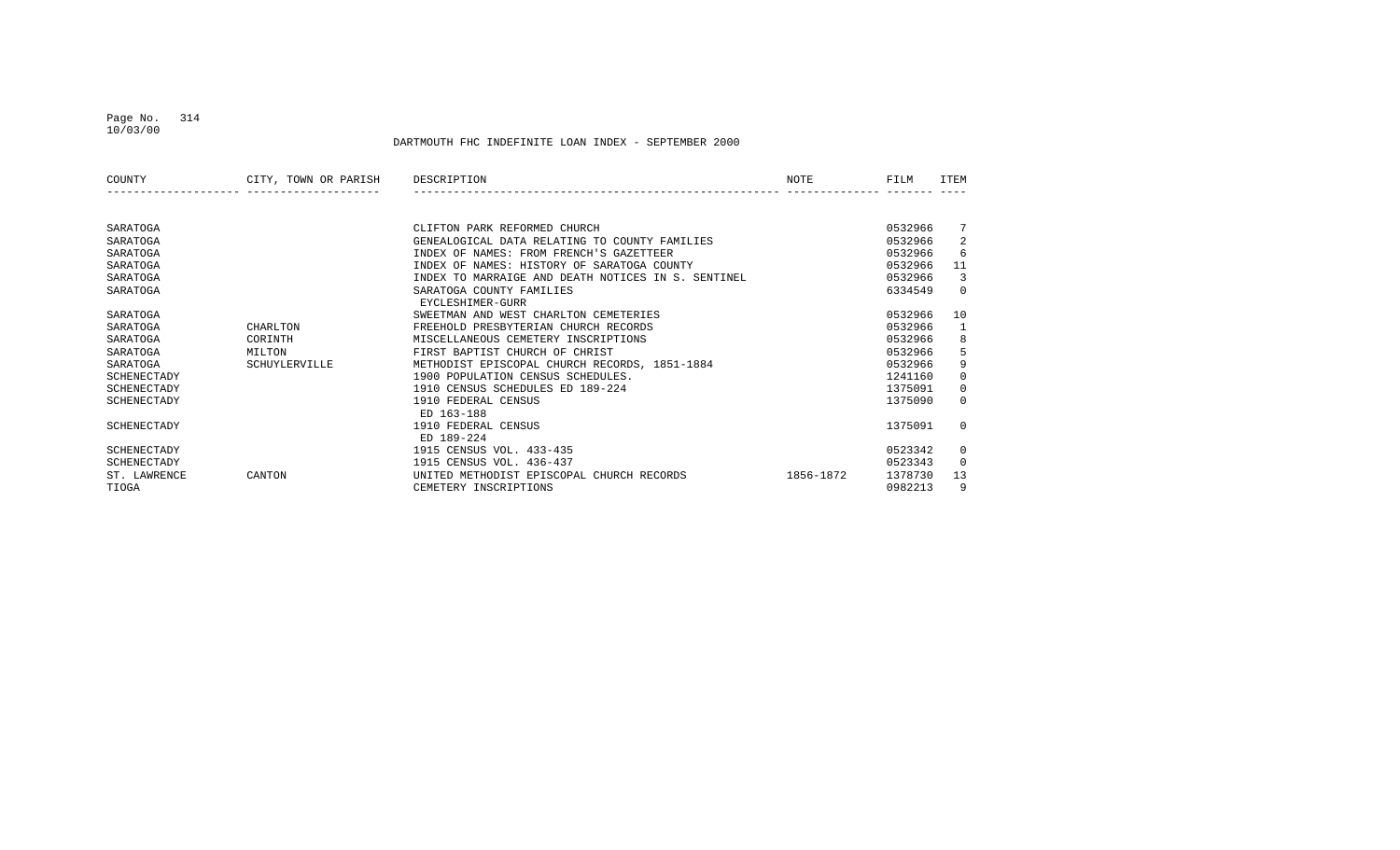### Page No. 315 10/03/00

| COUNTY                         | CITY, TOWN OR PARISH | DESCRIPTION                                       | NOTE      | FILM    | ITEM |
|--------------------------------|----------------------|---------------------------------------------------|-----------|---------|------|
| ** U.S.A. ** NORTH CAROLINA ** |                      | DEEDS V.342-343                                   | 1941-1944 | 0470878 |      |
|                                | GILFORD              | THE BARNES AND CORRELATED FAMILIES, CA. 1578-1948 |           | 1035740 |      |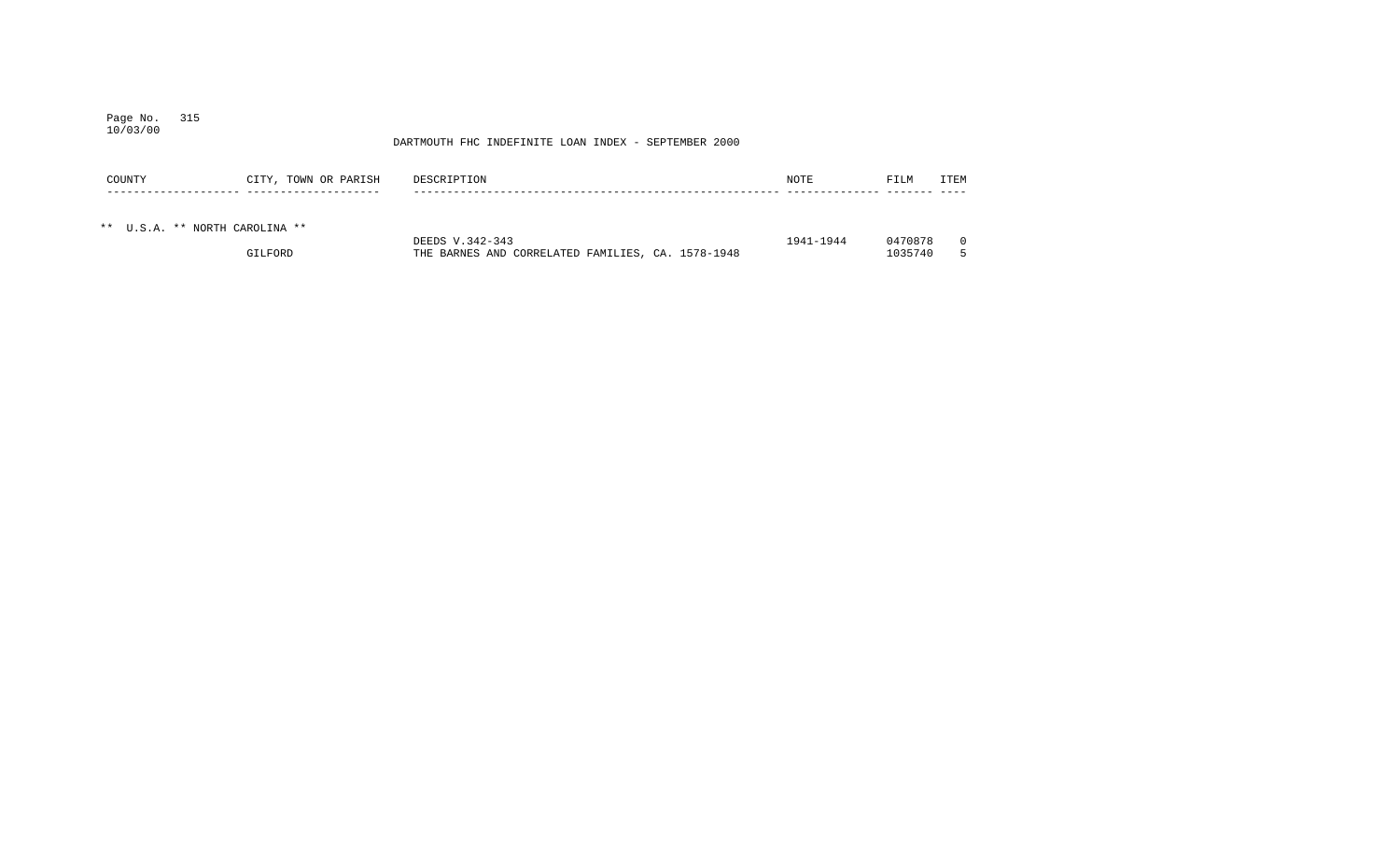### Page No. 316 10/03/00

## DARTMOUTH FHC INDEFINITE LOAN INDEX - SEPTEMBER 2000

| COUNTY                       | CITY, TOWN OR PARISH | DESCRIPTION | NOTE | FILM | ITEM |
|------------------------------|----------------------|-------------|------|------|------|
|                              |                      |             |      |      |      |
| ** U.S.A. ** NORTH DAKOTA ** |                      |             |      |      |      |

CEMETERY RECORDS OF NORTH DAKOTA 6051313 0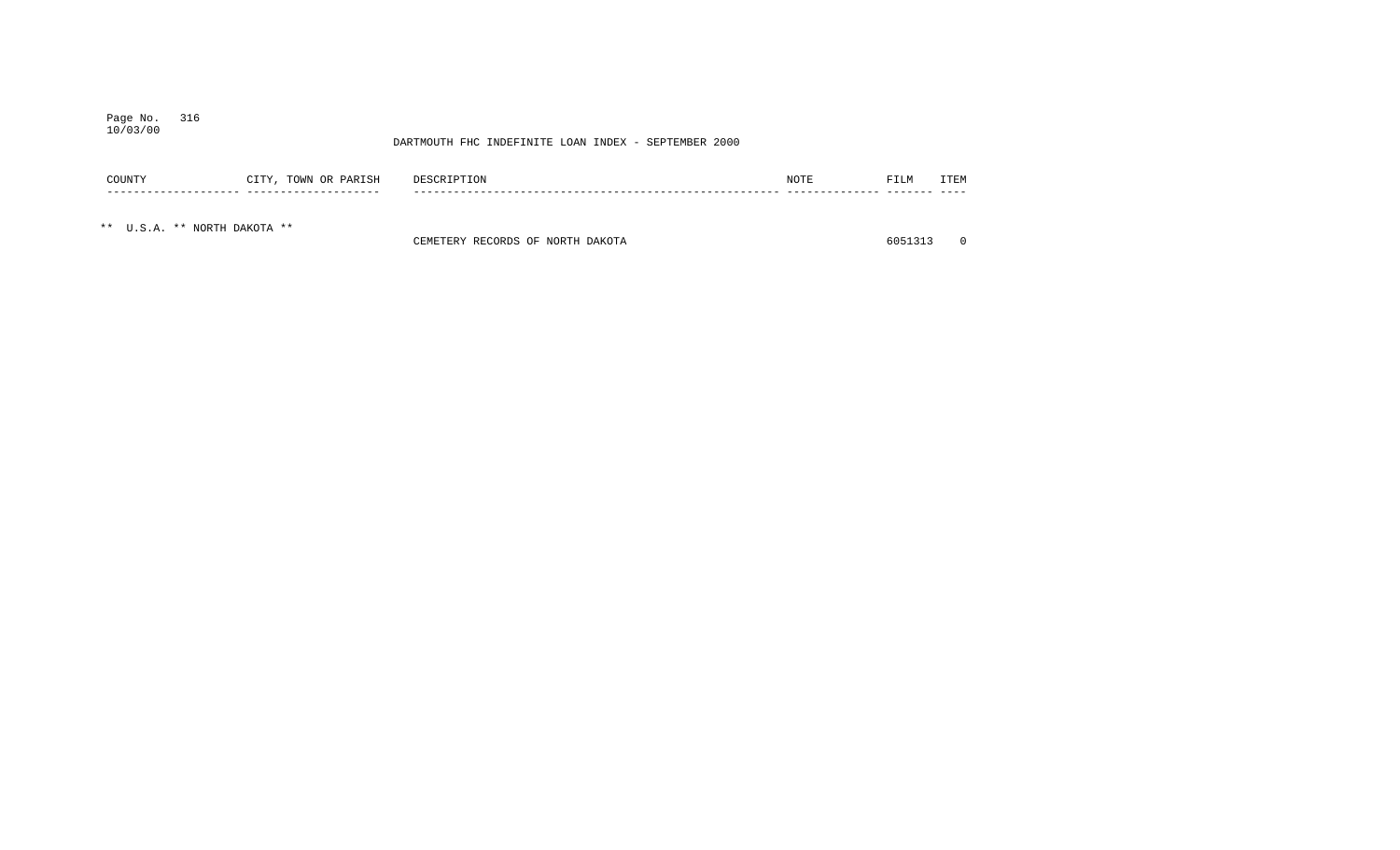#### Page No. 317 10/03/00

| COUNTY                 | CITY, TOWN OR PARISH | DESCRIPTION                                        | NOTE | FILM    | ITEM          |
|------------------------|----------------------|----------------------------------------------------|------|---------|---------------|
|                        |                      |                                                    |      |         |               |
| ** $U.S.A.$ ** OHIO ** |                      |                                                    |      |         |               |
| ALLEN                  |                      | HISTORY OF ALLEN CO., OHIO                         |      | 0897459 | $\mathbf{1}$  |
| ALLEN                  |                      | HISTORY OF THE COUNTY, PORTRAITS OF SETTLERS, ETC. |      | 0897459 |               |
| MEDINA                 | WADSWORTH            | WADSWORTH MEMORIAL                                 |      | 1036051 | $\mathcal{R}$ |
| PREBLE                 |                      | DUPLICATE OF THE LAND TAX                          |      | 1033848 | $\mathbf{1}$  |
| TUSCARAWAS             |                      | ANCESTOR CHARTS FROM ACROSS THE U.S.               |      | 1421640 | 8             |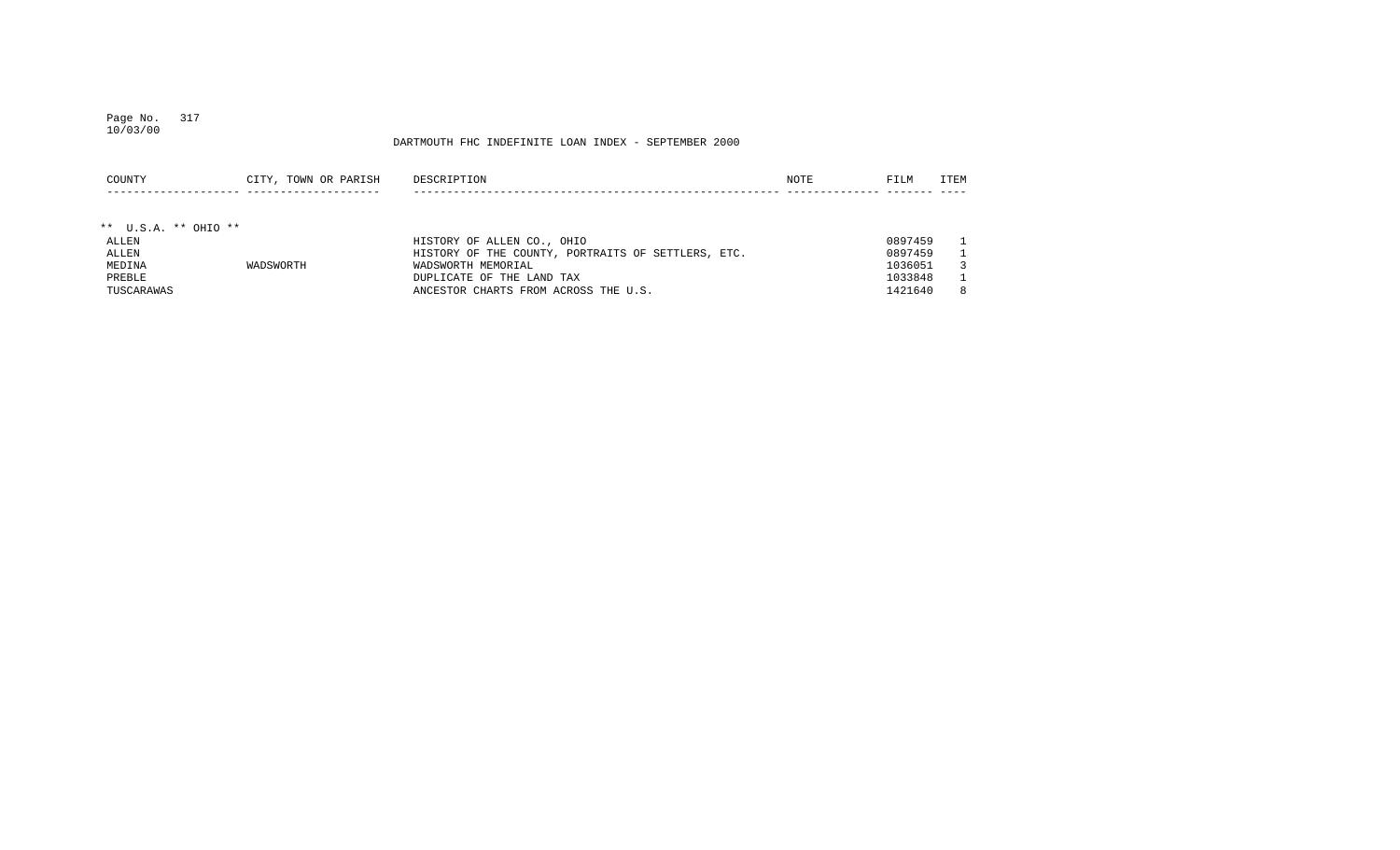## Page No. 318 10/03/00

| COUNTY                 | CITY, TOWN OR PARISH | DESCRIPTION                            | NOTE | FILM    | <b>ITEM</b> |
|------------------------|----------------------|----------------------------------------|------|---------|-------------|
|                        |                      |                                        |      |         |             |
|                        |                      |                                        |      |         |             |
| ** U.S.A. ** OREGON ** |                      |                                        |      |         |             |
|                        |                      | BASOUES IN THE NORTHWEST, DISSERTATION |      | 0940048 | 4           |
|                        |                      | CEMETERY SURVEY                        |      | 1033848 | 4           |
| MARION                 |                      | CEMETERY RECORDS                       |      | 6010966 |             |
| MARION                 |                      | VOL. 1-4 1849-1884<br>MARRIAGE RECORDS |      | 6048578 |             |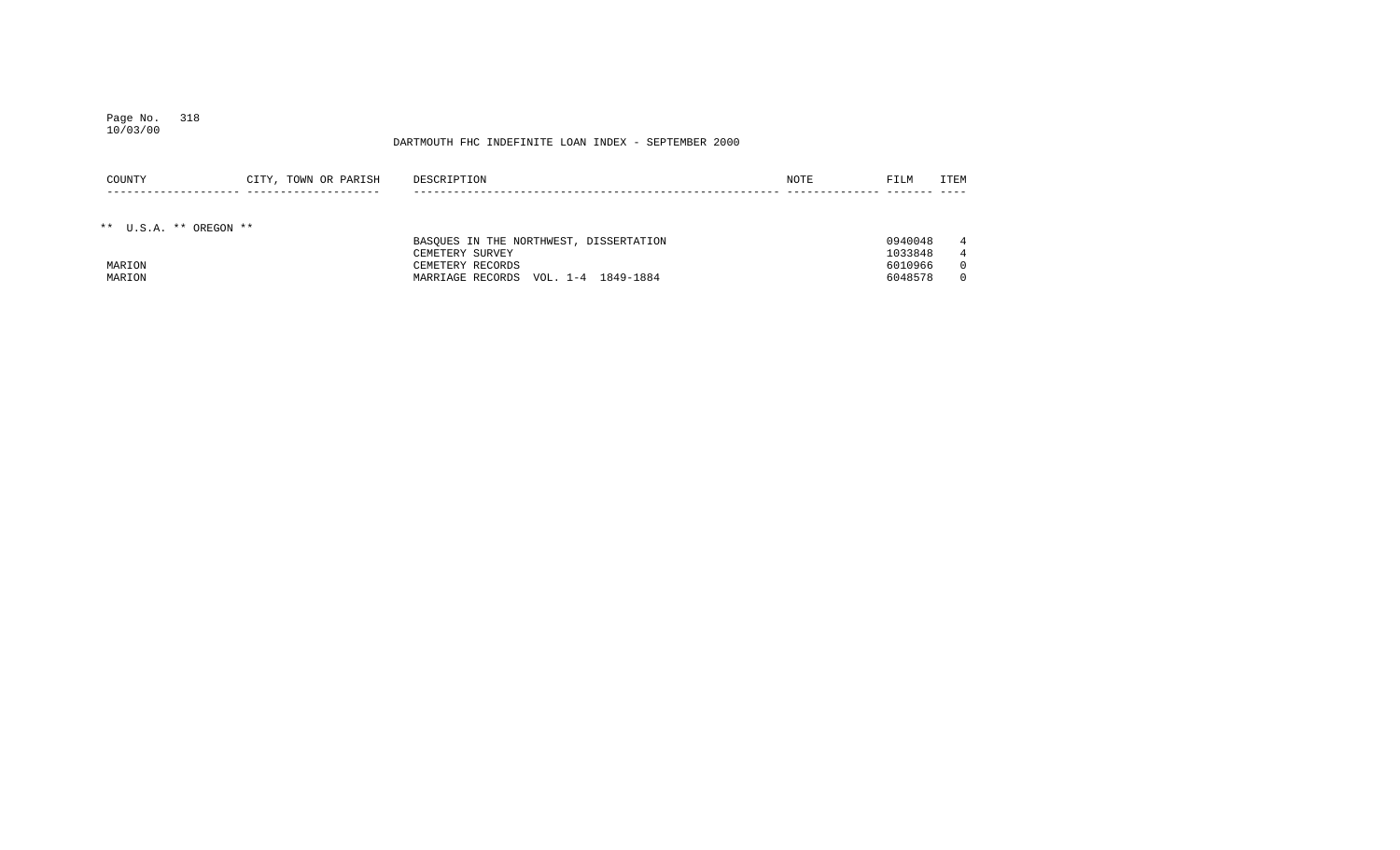## Page No. 319

DARTMOUTH FHC INDEFINITE LOAN INDEX - SEPTEMBER 2000

| COUNTY                       | CITY, TOWN OR PARISH | DESCRIPTION                                        | NOTE      | FILM    | ITEM     |
|------------------------------|----------------------|----------------------------------------------------|-----------|---------|----------|
|                              |                      |                                                    |           |         |          |
| ** U.S.A. ** PENNSYLVANIA ** |                      |                                                    |           |         |          |
|                              |                      | 1910 CENSUS SOUNDEX INDEX M236-M240                |           | 1372455 | $\Omega$ |
|                              |                      | 1910 SOUNDEX CENSUS INDEX                          |           | 1372458 | $\Omega$ |
|                              |                      | M243 FRANK - M245 LYDIA                            |           |         |          |
|                              |                      | 1920 CENSUS SOUNDEX M236 CYRUS - M236 D.E.         |           | 1829700 | $\Omega$ |
|                              |                      | SEAMAN - HUNT - WRIGHT GENEALOGY                   |           | 1018899 | 5        |
|                              |                      | SHIP PASSENGER LISTS, PENN AND DELAWARE, 1641-1825 |           | 6048670 | $\Omega$ |
|                              | PHILADELPHIA         | MEMOIRS OF MATTHEW CLARKSON                        |           | 0962605 | 2        |
|                              | PHILADELPHIA         | ST. MICHAELIS AND ZION CONGREGATION RECORDS        |           | 1035750 | 10       |
|                              | PINEGROVE            | GENERAL GEORGE WASHINGTON DEITZLER, 1826-1884      |           | 1035740 | 6        |
|                              | YORK                 | ANCESTORS AND DESCENDENTS OF J. VERNON GRIM        |           | 1033848 | 13       |
| <b>BERKSHIRE</b>             | READING              | GOPSILL'S DIRECTORY, 1864-65                       |           | 0496918 | 3        |
| <b>BLAIR</b>                 |                      | 1870 CENSUS                                        |           | 0295620 | $\Omega$ |
| <b>BRADFORD</b>              |                      | 1870 CENSUS                                        |           | 0295620 | $\Omega$ |
| CENTRE                       | <b>BELLEFONTE</b>    | INDEX TO OBITUARIES IN THE DEMOCRATIC WATCHMAN     |           | 0873814 | 2        |
| <b>CHESTER</b>               |                      | <b>BOWLIN SKETCH</b>                               |           | 1035740 |          |
| CHESTER                      |                      | GENEALOGY OF THE BAILY FAMILY                      |           | 1035740 |          |
| FAYETTE                      | DUNLAP CREEK         | EARLY HISTORY OF CHURCH                            |           | 1425608 |          |
| INDIANA                      |                      | DESCENDANTS OF JEHU D. FERGUSON                    |           | 1033848 | 3        |
| <b>JACKSON</b>               |                      | SEABRIGHT - BROWNFIELD GENEALOGY                   |           | 1018899 |          |
| LEBANON                      | BETHEL TWP.          | HISTORY OF THE SHUEY FAMILY IN AMERICA             | 1732-1876 | 1421640 |          |
| LEHIGH                       | ALLENTOWN            | GOPSILL'S DIRECTORY, 1864-65                       |           | 0496918 | 3        |
| MONTGOMERY                   | NEW HANOVER          | HISTORY OF THE LUTHERAN CHURCH                     |           | 0105401 | 2        |
| NORTHAMPTON                  | <b>BETHLEHEM</b>     | GOPSILL'S DIRECTORY, 1864-65                       |           | 0496918 | 3        |
| NORTHAMPTON                  | EASTON               | GOPSILL'S DIRECTORY, 1864-65                       |           | 0496918 |          |
| SCHUYLKILL                   | POTTSVILLE           | GOPSILL'S DIRECTORY, 1864-65                       |           | 0496918 |          |
| WESTMORELAND                 | HEMPFILED            | HISTORY OF ZION EVANGELICAL LUTHERAN CHURCH        |           | 1425608 | 5        |

10/03/00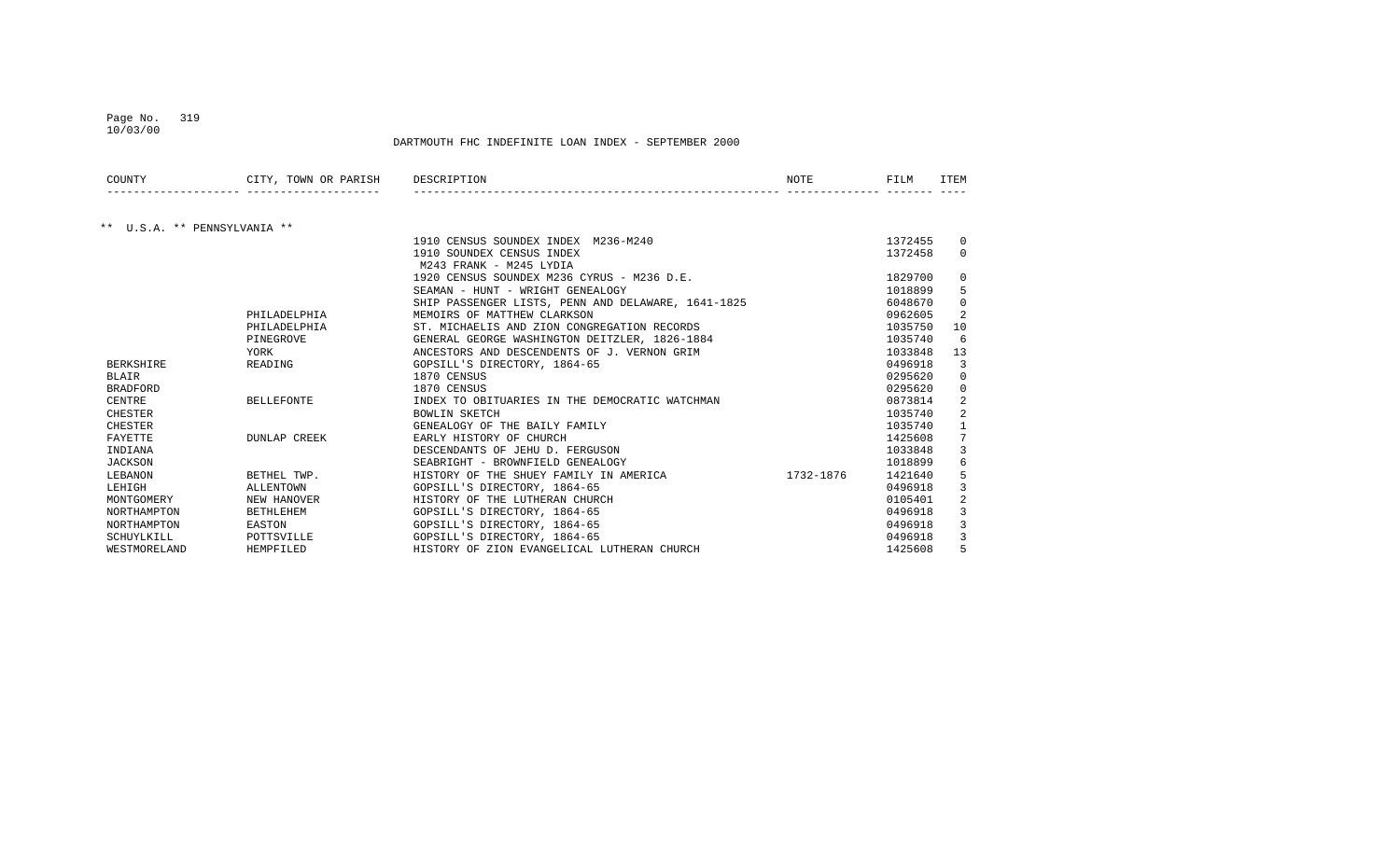## Page No. 320 10/03/00

### DARTMOUTH FHC INDEFINITE LOAN INDEX - SEPTEMBER 2000

| COUNTY                 | TOWN<br>ז דוד ד<br>$\cap$<br>OR.<br>PARIS. | DE. | NOTE | ----<br>$+1$ | <b>FMM</b> |
|------------------------|--------------------------------------------|-----|------|--------------|------------|
| ______________________ | ______________________                     |     |      |              | ____       |

## \*\* U.S.A. \*\* RHODE ISLAND \*\*

|            |                | GRINNELL FAMILY                                  | 0908865 | - 6            |
|------------|----------------|--------------------------------------------------|---------|----------------|
|            |                | THE RHODE ISLAND EMIGRATION TO NOVA SCOTIA       | 6049736 | $\Omega$       |
|            | LITTLE COMPTON | FAMILY GENEALOGIES                               | 0946840 | $\overline{2}$ |
|            | PROVIDENCE     | CITY DIRECTORIES 1824-1860                       | 6044349 | $\Omega$       |
| PROVIDENCE |                | VOL. 2 VITAL RECORDS 1636-1850 - JAMES N. ARNOLD | 0022256 | $\Omega$       |
| PROVIDENCE | PROVIDENCE     | INDEX TO EARLY RECORDS OF PROVIDENCE VOL. I-XXI  | 6051222 | $\Omega$       |
| PROVIDENCE | PROVIDENCE     | INDEX TO EARLY RECORDS OF THE TOWN               | 6051222 | $\Omega$       |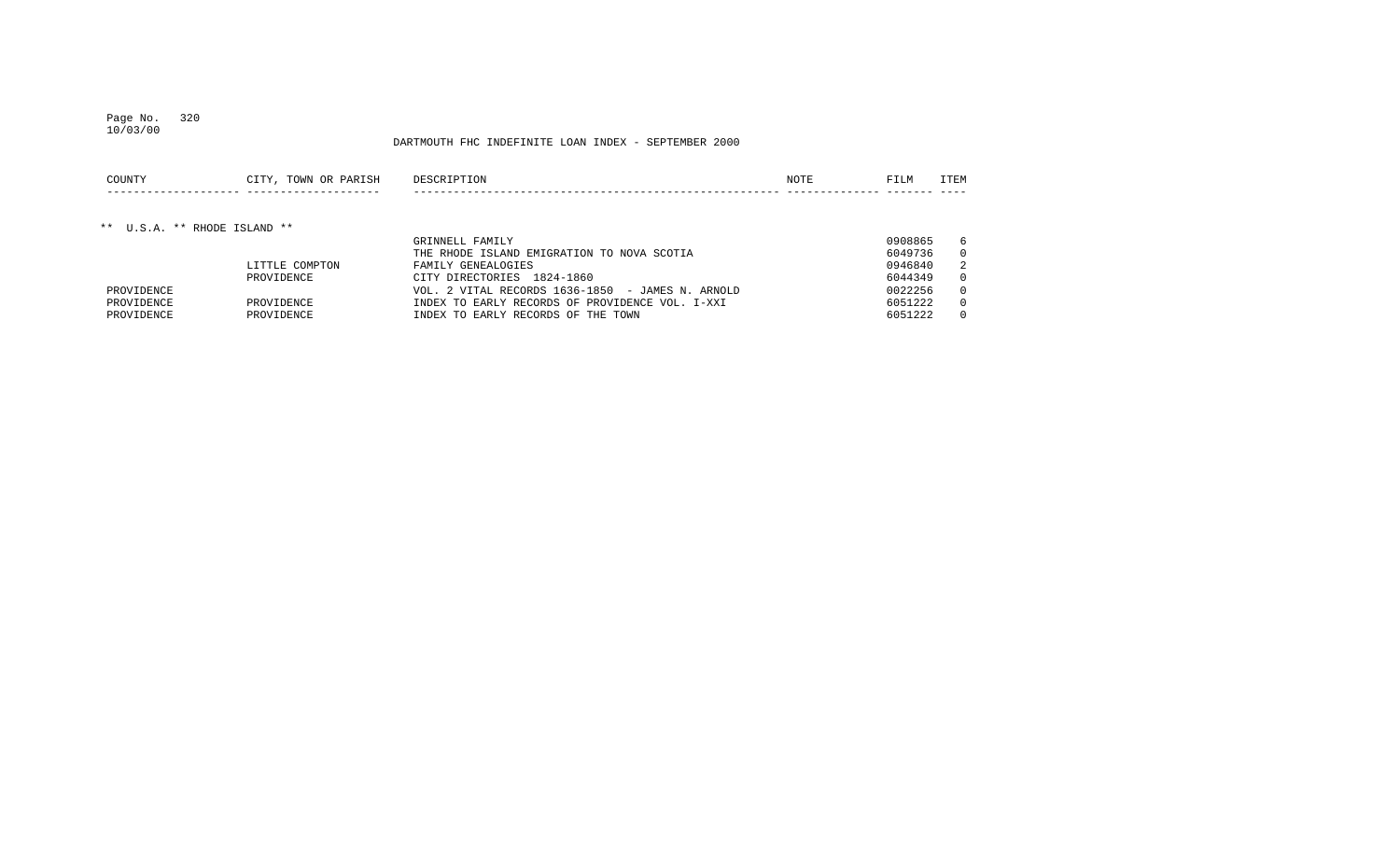#### Page No. 321 10/03/00

| COUNTY                         | CITY, TOWN OR PARISH | DESCRIPTION                                      |  | NOTE      | FILM    | ITEM     |
|--------------------------------|----------------------|--------------------------------------------------|--|-----------|---------|----------|
|                                |                      |                                                  |  |           |         |          |
| ** U.S.A. ** SOUTH CAROLINA ** |                      | MARRIAGE RECORDS, BONDS, AGREEMENTS, SETTLEMENTS |  | 1682-1799 | 1421640 | $\alpha$ |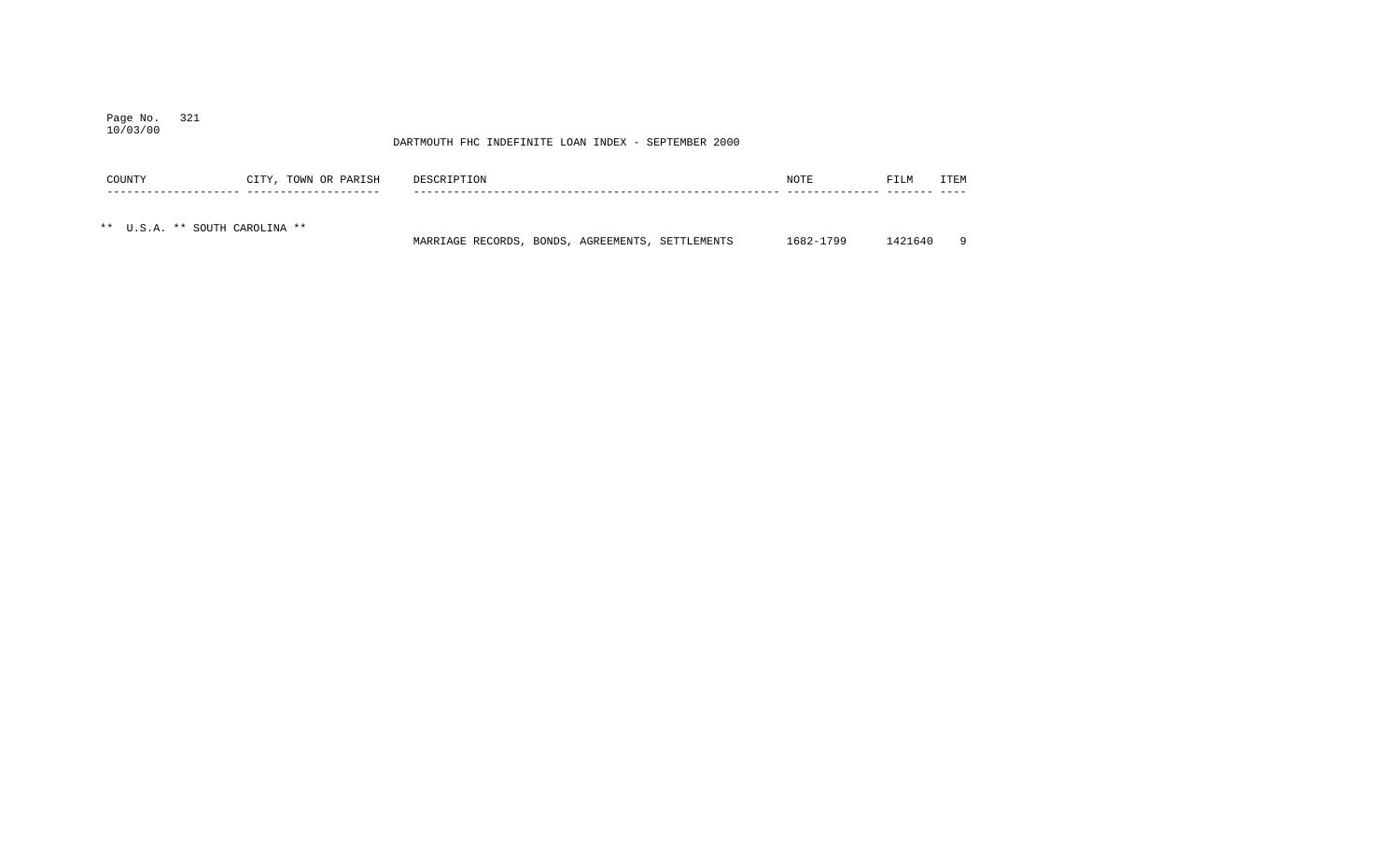## Page No. 322 10/03/00

| COUNTY                    | CITY, TOWN OR PARISH | DESCRIPTION                                       | NOTE | FILM    | ITEM |
|---------------------------|----------------------|---------------------------------------------------|------|---------|------|
|                           |                      |                                                   |      |         |      |
|                           |                      |                                                   |      |         |      |
| ** U.S.A. ** TENNESSEE ** |                      |                                                   |      |         |      |
|                           |                      | THE BARNES AND CORRELATED FAMILIES, CA. 1578-1948 |      | 1035740 | 5.   |
| SULLIVAN                  | <b>VANCE</b>         | THE RUTLEDGE FAMILY                               |      | 1035740 |      |
| WASHINGTON                |                      | JOHN DOUGLAS GILLESPIE, DESCENDANT                |      | 1035514 | -9   |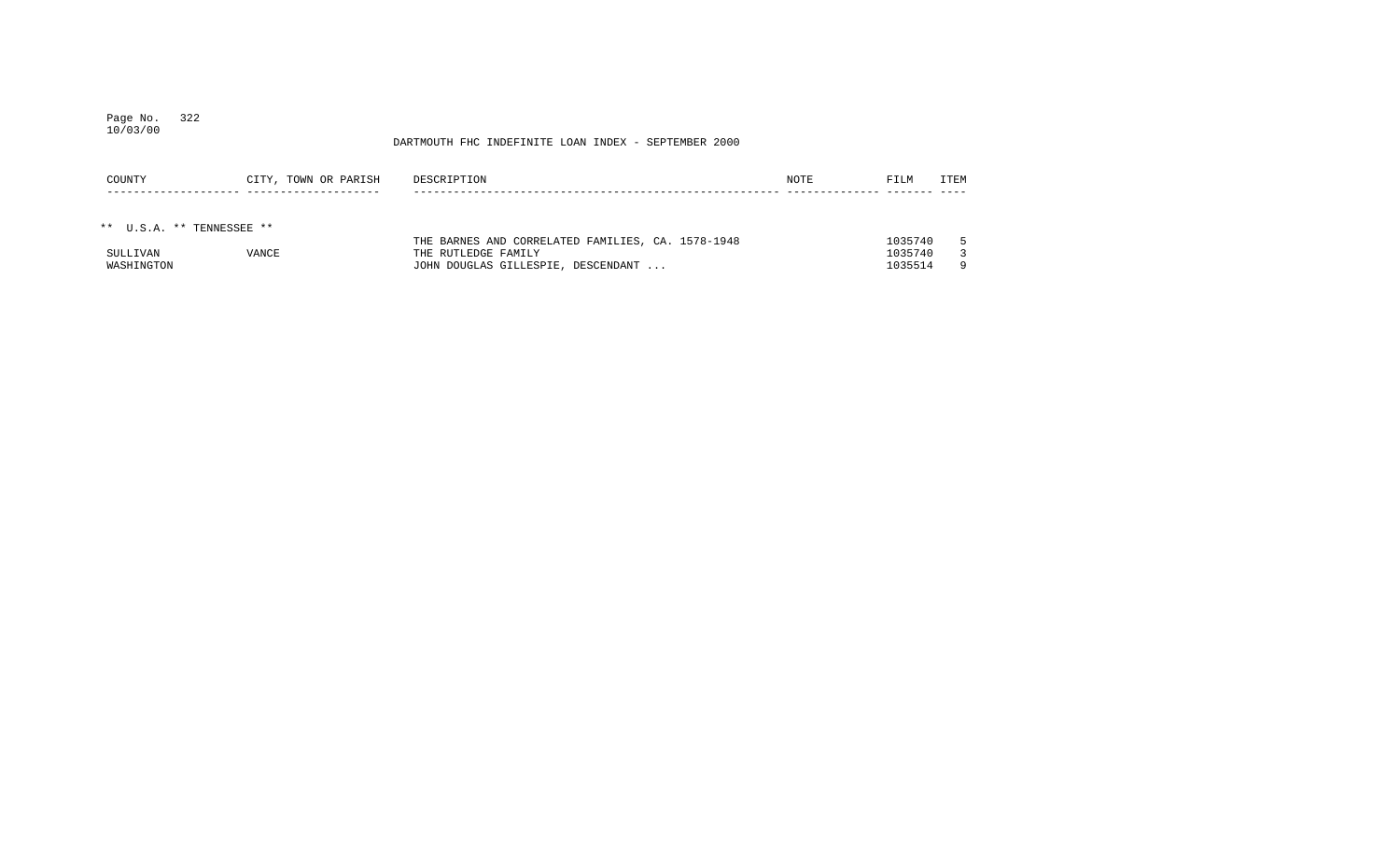## Page No. 323 10/03/00

| COUNTY                | CITY, TOWN OR PARISH | DESCRIPTION                           | NOTE | FILM    | <b>ITEM</b>    |
|-----------------------|----------------------|---------------------------------------|------|---------|----------------|
|                       |                      |                                       |      |         |                |
| ** U.S.A. ** TEXAS ** |                      |                                       |      |         |                |
| FORT BEND             |                      | WHARTON'S HISTORY OF FORT BEND COUNTY |      | 1421640 | $\overline{ }$ |
| UPSUR                 |                      | MARRIAGES, 1873-1884                  |      | 0873814 |                |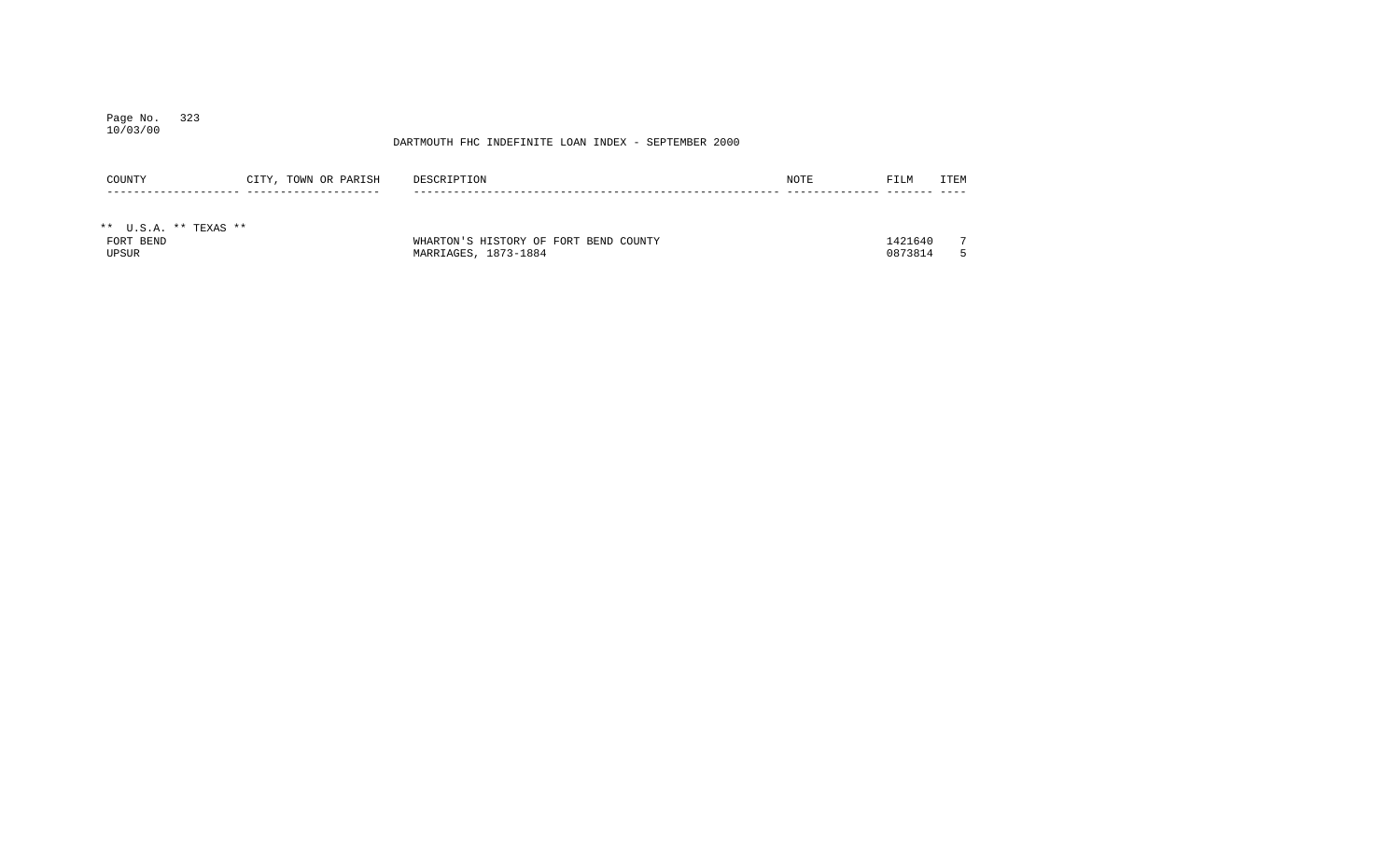#### Page No. 324 10/03/00

## DARTMOUTH FHC INDEFINITE LOAN INDEX - SEPTEMBER 2000

| COUNTY | TOWN<br>7.7<br>$\sim$<br>UK<br>PARISI. | DE.S | NOTF | ----<br>$+11$ |      |
|--------|----------------------------------------|------|------|---------------|------|
|        |                                        |      |      |               | ____ |

## \*\* U.S.A. \*\* UTAH \*\*

| SLAVE SCHEDULES<br>1860 CENSUS                                             | 0805314 | 0           |
|----------------------------------------------------------------------------|---------|-------------|
| A STUDY OF THE CHURCH OF JESUS CHRIST OF LATTER                            | 1440910 |             |
| ANCESTRY AND DESCENDANTS OF ANNA CLAUDINA                                  | 1033848 | 10          |
| BASOUES IN THE NORTHWEST, DISSERTATION                                     | 0940048 | 4           |
| GUIDE TO MORMON DIARIES AND AUTOBIOGRAPHIES                                | 1059488 | 2           |
| HAROLD B. LEE LIBRARY HOLDINGS, MORMON MANUSCRIPTS TO 1846                 | 6100023 | $\Omega$    |
| HIGH PRIESTS OF TAYLORSVILLE 1ST WARD                                      | 1440910 | 6           |
| 1875-1975<br>HISTORY OF FAYETTE WARD RELIEF SOCIETY                        | 1440910 | 4           |
| HISTORY OF SUMMIT                                                          | 1440910 | 3           |
| HISTORY OF THE CEDAR POINT                                                 | 1440910 | 9           |
| HISTORY OF THE MANSFIELD WARD                                              | 1440910 | 2           |
| INDEX TO THE MORMON PIONEER GENEALOGY LIBRARY                              | 1440910 | 8           |
| LATER-DAY SAINT BIOGRAPHICAL ENCYLOPEDIA                                   | 1000617 | 2           |
| LIBRARY OF CONGRESS COLLECTION OF MORMON DIARYS                            | 0485335 | 0           |
| LIBRARY OF CONGRESS COLLECTION OF MORMON DIARYS                            | 0485342 | $\Omega$    |
| LIBRARY OF CONGRESS COLLECTION OF MORMON DIARYS                            | 0485339 | 0           |
| LIBRARY OF CONGRESS COLLECTION OF MORMON DIARYS                            | 0485332 | $\Omega$    |
| LIBRARY OF CONGRESS COLLECTION OF MORMON DIARYS                            | 0485333 | 0           |
| LIBRARY OF CONGRESS COLLECTION OF MORMON DIARYS                            | 0485336 | 0           |
| LIBRARY OF CONGRESS COLLECTION OF MORMON DIARYS                            | 0485341 | 0           |
| LIBRARY OF CONGRESS COLLECTION OF MORMON DIARYS                            | 0485337 | 0           |
| LIBRARY OF CONGRESS COLLECTION OF MORMON DIARYS                            | 0485340 | 0           |
| LIBRARY OF CONGRESS COLLECTION OF MORMON DIARYS                            | 0485344 | 0           |
| LIBRARY OF CONGRESS COLLECTION OF MORMON DIARYS                            | 0485343 | 0           |
| LIBRARY OF CONGRESS COLLECTION OF MORMON DIARYS                            | 0485338 | 0           |
| LIBRARY OF CONGRESS COLLECTION OF MORMON DIARYS                            | 0485334 | $\mathbf 0$ |
| MARRIAGES FROM 1ST RECORD BOOK OF BISHOP ABRAHAM                           | 1440910 | 5           |
| MORMON SISTERS : WOMEN IN EARLY UTAH                                       | 1059488 | 10          |
| MORMON DIARIES 1059488<br>NAME INDEX TO THE LIBRARY OF CONGRESS COLLECTION |         | 3           |
| PIONEERS AND PROMINENT MEN OF UTAH                                         | 1000617 |             |
| THE FAMILY OF CHARLES ERNEST CHRISTIAN MUSIG                               | 1033848 |             |
| UTAH IMMIGRATION CARD INDEX, 1847-1868<br>MU-Z                             | 0298442 | $\mathbf 0$ |
| UTAH IMMIGRATION CARD INDEX, 1847-1868<br>EL-MO                            | 0298441 | 0           |
| UTAH IMMIGRATION CARD INDEX, 1847-1868<br>A-EK                             | 0298440 | $\Omega$    |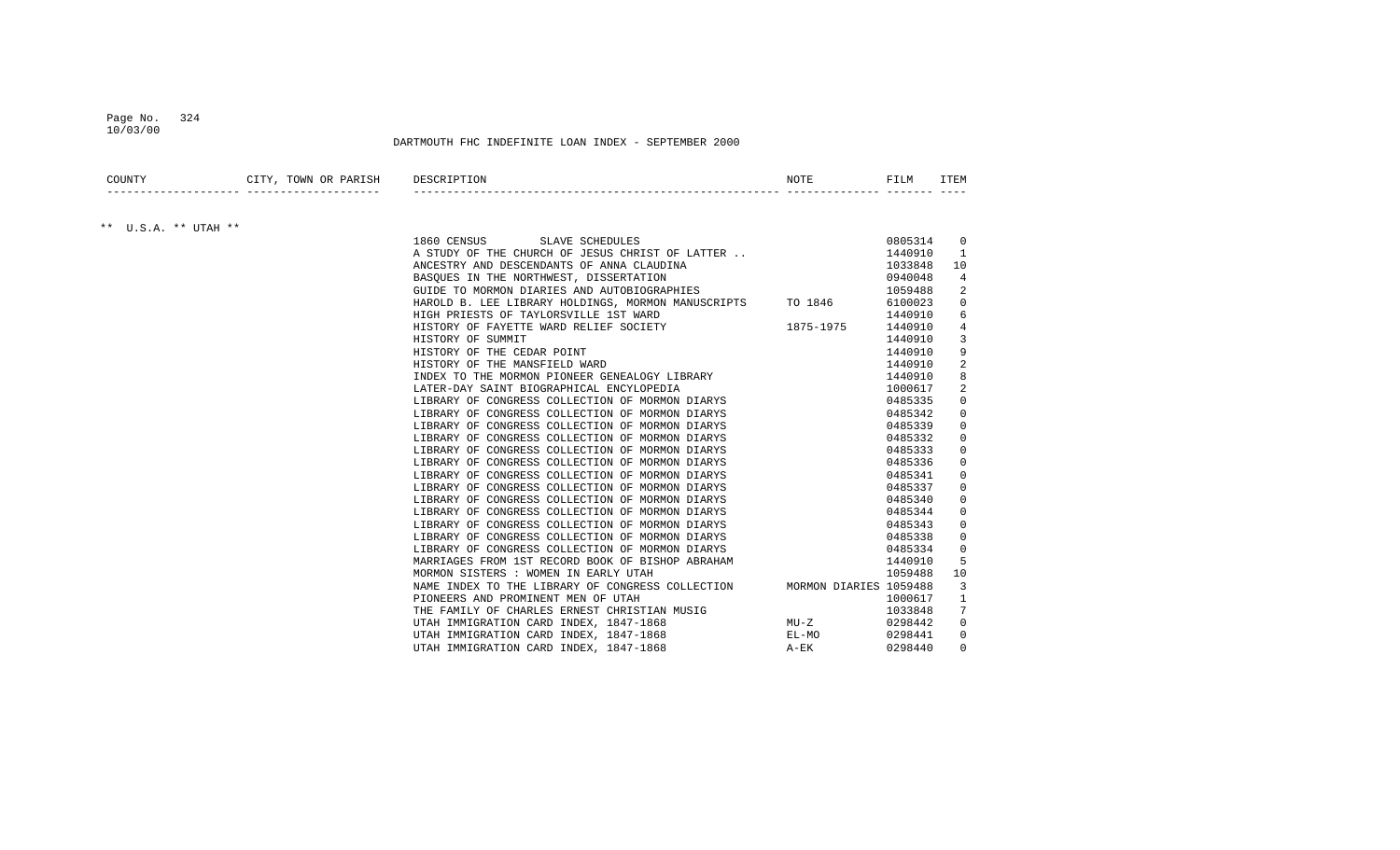# Page No. 325

10/03/00

| COUNTY             | CITY, TOWN OR PARISH | DESCRIPTION                                    | NOTE | FILM    | ITEM         |
|--------------------|----------------------|------------------------------------------------|------|---------|--------------|
|                    |                      |                                                |      |         |              |
|                    |                      | WILLIAM ALVIN TOLMAN FAMILY NEWSLETTER         |      | 1035514 | 10           |
|                    |                      | WILLIAM MONROE POPE FAMILY BULLETIN            |      | 1033848 | 11           |
| <b>BEAVER</b>      |                      | 1860 CENSUS                                    |      | 0805314 | 0            |
| <b>BOX ELDER</b>   |                      | 1860 CENSUS                                    |      | 0805313 | 0            |
| CACHE              |                      | 1860 CENSUS                                    |      | 0805314 | 0            |
| CACHE              | PROVIDENCE           | PROVIDENCE AND HER PEOPLE, A HISTORY 1857-1974 |      | 1059488 | $\mathbf{1}$ |
| CARSON             |                      | 1860 CENSUS                                    |      | 0805314 | 0            |
| <b>CEDAR</b>       |                      | 1860 CENSUS                                    |      | 0805314 | $\mathbf 0$  |
| DAVIS              |                      | 1860 CENSUS                                    |      | 0805313 | $\Omega$     |
| <b>DAVIS</b>       | LAYTON               | LAKE VIEW GARDENS CEMETERY                     |      | 1697666 | 12           |
| DAVIS              | LAYTON               | LAKE VIEW GARDENS CEMETERY                     |      | 1697666 | 12           |
| DAVIS              | WEST POINT           | HISTORY OF THE WEST POINT WARD, 1854-1958      |      | 1059488 | 8            |
| GREAT SALT LAKE    |                      | 1860 CENSUS                                    |      | 0805313 | 0            |
| <b>GREEN RIVER</b> |                      | 1860 CENSUS                                    |      | 0805313 | 0            |
| HUMBOLDT           |                      | 1860 CENSUS                                    |      | 0805314 | 0            |
| HUMBOLDT           |                      | 1860 CENSUS                                    |      | 0805314 | 0            |
| IRON               |                      | 1860 CENSUS                                    |      | 0805314 | 0            |
| <b>JUAB</b>        |                      | 1860 CENSUS                                    |      | 0805314 | $\mathbf 0$  |
| <b>JUAB</b>        | NEPHI                | THEY LEFT A RECORD: A HISTORY OF NEPHI 1851-   |      | 1059488 | 4            |
| MILLARD            |                      | 1860 CENSUS                                    |      | 0805314 | $\mathbf 0$  |
| SALT LAKE          |                      | 1860 CENSUS                                    |      | 0805313 | $\mathbf 0$  |
| SANPETE            |                      | 1860 CENSUS                                    |      | 0805314 | $\mathbf 0$  |
| SHAMBIE            |                      | 1860 CENSUS                                    |      | 0805314 | 0            |
| ST. MARYS          |                      | 1860 CENSUS                                    |      | 0805314 | $\mathbf 0$  |
| SUMMIT             |                      | 1860 CENSUS                                    |      | 0805313 | $\mathbf 0$  |
| TOOELE             |                      | 1860 CENSUS                                    |      | 0805313 | $\mathbf 0$  |
| TOOELE             |                      | HISTORY OF TOOELE COUNTY                       |      | 1000617 | 3            |
| <b>UTAH</b>        |                      | 1860 CENSUS                                    |      | 0805314 | 0            |
| <b>UTAH</b>        | PROVO                | PROVO EIGHT WARD BIOGRAPHICAL REVIEW           |      | 1059488 | 9            |
| WASHINGTON         |                      | 1860 CENSUS                                    |      | 0805314 | 0            |
| WEBER              |                      | 1860 CENSUS                                    |      | 0805313 | 0            |
| WEBER              | HUNTSVILLE           | REMEMBER MY VALLEY : A HISTORY OF OGDEN CANYON |      | 1059488 | 5            |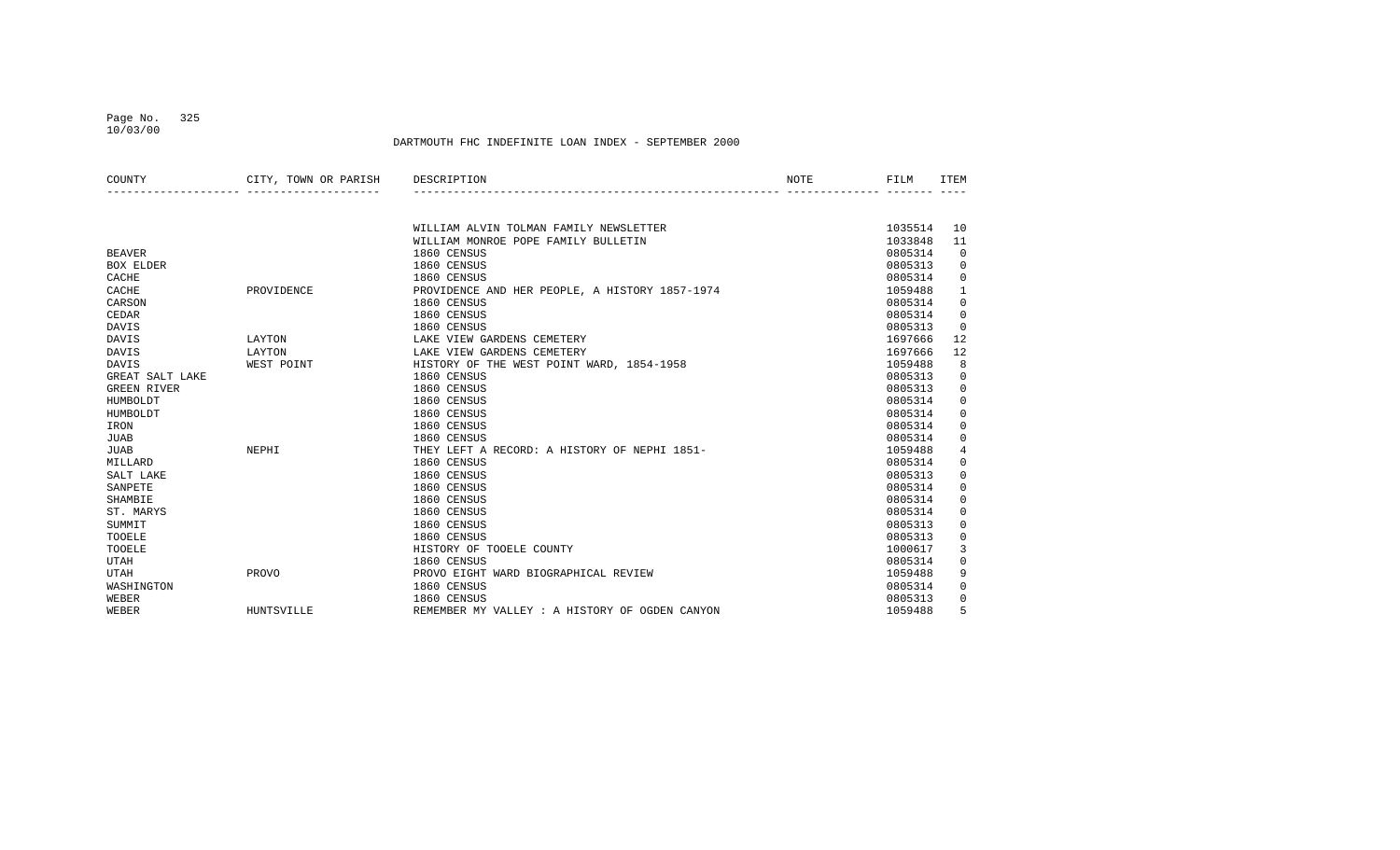#### Page No. 326 10/03/00

| COUNTY                  | CITY, TOWN OR PARISH | DESCRIPTION                                     | NOTE    | FILM    | ITEM     |
|-------------------------|----------------------|-------------------------------------------------|---------|---------|----------|
|                         |                      |                                                 |         |         |          |
|                         |                      |                                                 |         |         |          |
| ** U.S.A. ** VERMONT ** |                      |                                                 |         |         |          |
|                         |                      | 1790 CENSUS, HEADS OF FAMILIES                  |         | 6046624 | $\Omega$ |
|                         |                      | 1800 CENSUS, HEADS OF FAMILIES                  |         | 6046683 | $\Omega$ |
|                         |                      | ST. ALBANS DISTRICT, IMMIGRATION M532 - M563    | SOUNDEX | 1473074 | $\Omega$ |
| RUTLAND                 |                      | RUTLAND COUNTY, VERMONT, GENEALOGICAL GLEANINGS |         | 6089162 | $\Omega$ |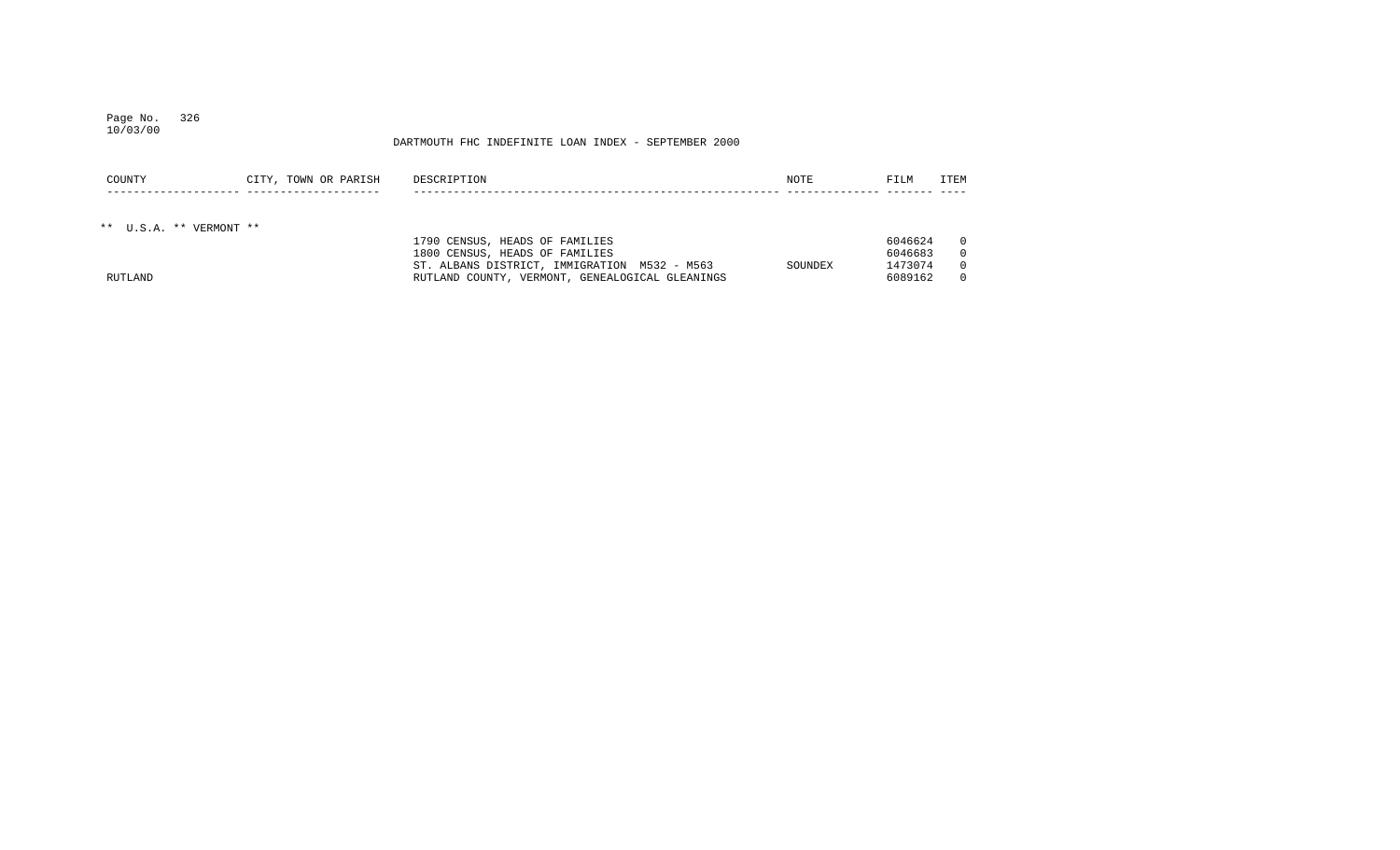## Page No. 327 10/03/00

| COUNTY                   | CITY, TOWN OR PARISH | DESCRIPTION                                   | NOTE | FILM    | ITEM |
|--------------------------|----------------------|-----------------------------------------------|------|---------|------|
|                          |                      |                                               |      |         |      |
| ** U.S.A. ** VIRGINIA ** |                      |                                               |      |         |      |
|                          |                      | ANDERSON FAMILY RECORDS                       |      | 0896811 |      |
|                          |                      | CENSUS OF 1850 AND 1860 WITH NOTES            |      | 0982213 |      |
|                          |                      | LEDBETTER FAMILY                              |      | 1035750 | 9    |
|                          |                      | NEAL FAMILY OF BEAVER POND                    |      | 1033528 | 5    |
|                          |                      | THE HISTORY OF THE BAPTISTS IN VIRGINIA       |      | 1425608 |      |
|                          |                      | THE STATE COURT SYSTEM, 1776                  |      | 0873814 |      |
| ALBEMARIE                |                      | DESCENDANTS OF CHARLES GOODMAN                |      | 1697283 | 6    |
| CHESTERFIELD             |                      | 1793-1925<br>COMMONWEALTH'S GRANTS OR PATENTS |      | 1421640 | 10   |
| PATRICK                  |                      | 1793-1925<br>COMMONWEALTH'S GRANTS OR PATENTS |      | 1421640 | 10   |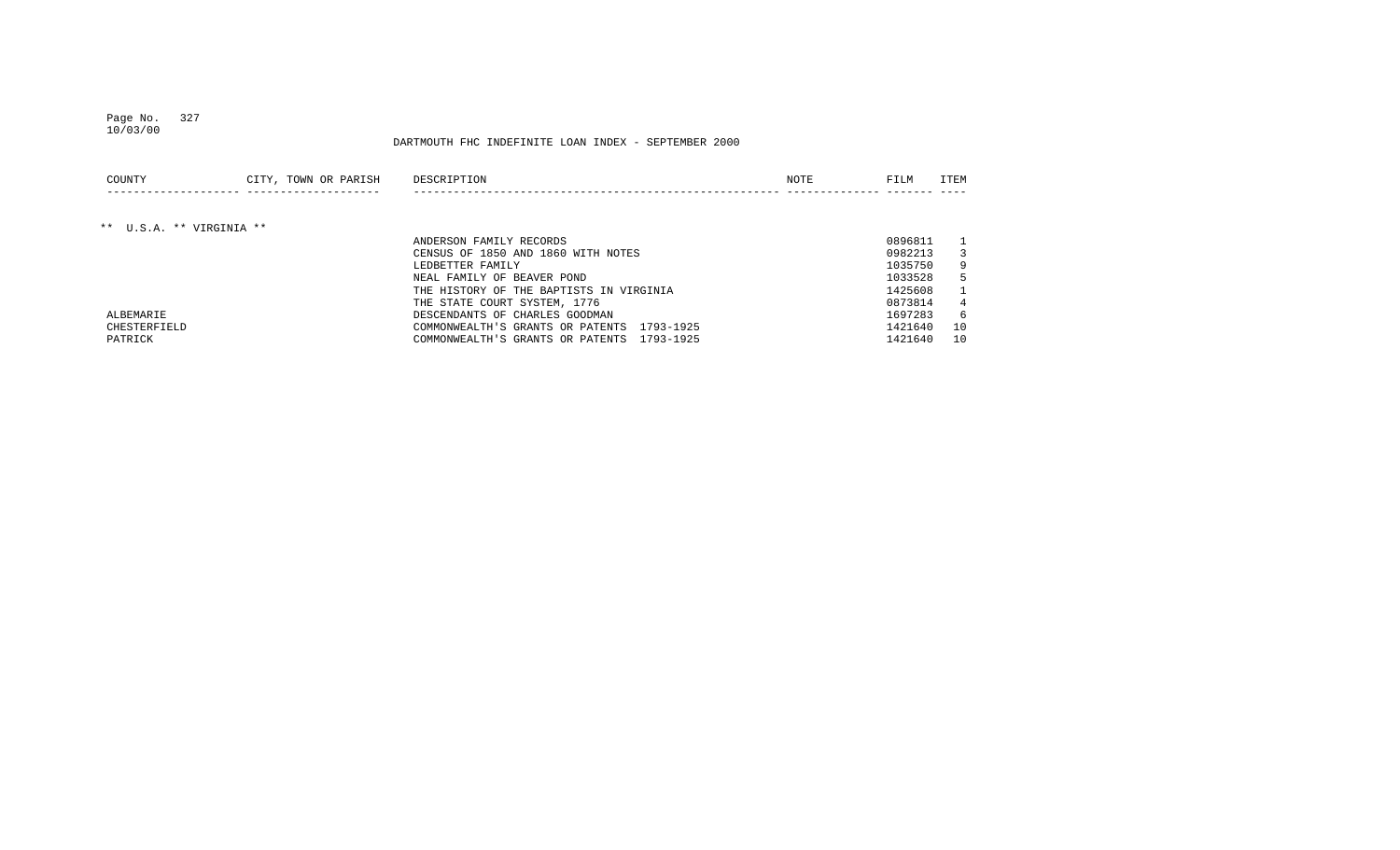## Page No. 328 10/03/00

| COUNTY                        | CITY, TOWN OR PARISH | DESCRIPTION   | NOTE | FILM    | ITEM           |
|-------------------------------|----------------------|---------------|------|---------|----------------|
|                               |                      |               |      |         |                |
| ** U.S.A. ** WEST VIRGINIA ** |                      |               |      |         |                |
| HAMPSHIRE                     |                      | CENSUS - 1782 |      | 1697283 | $\overline{ }$ |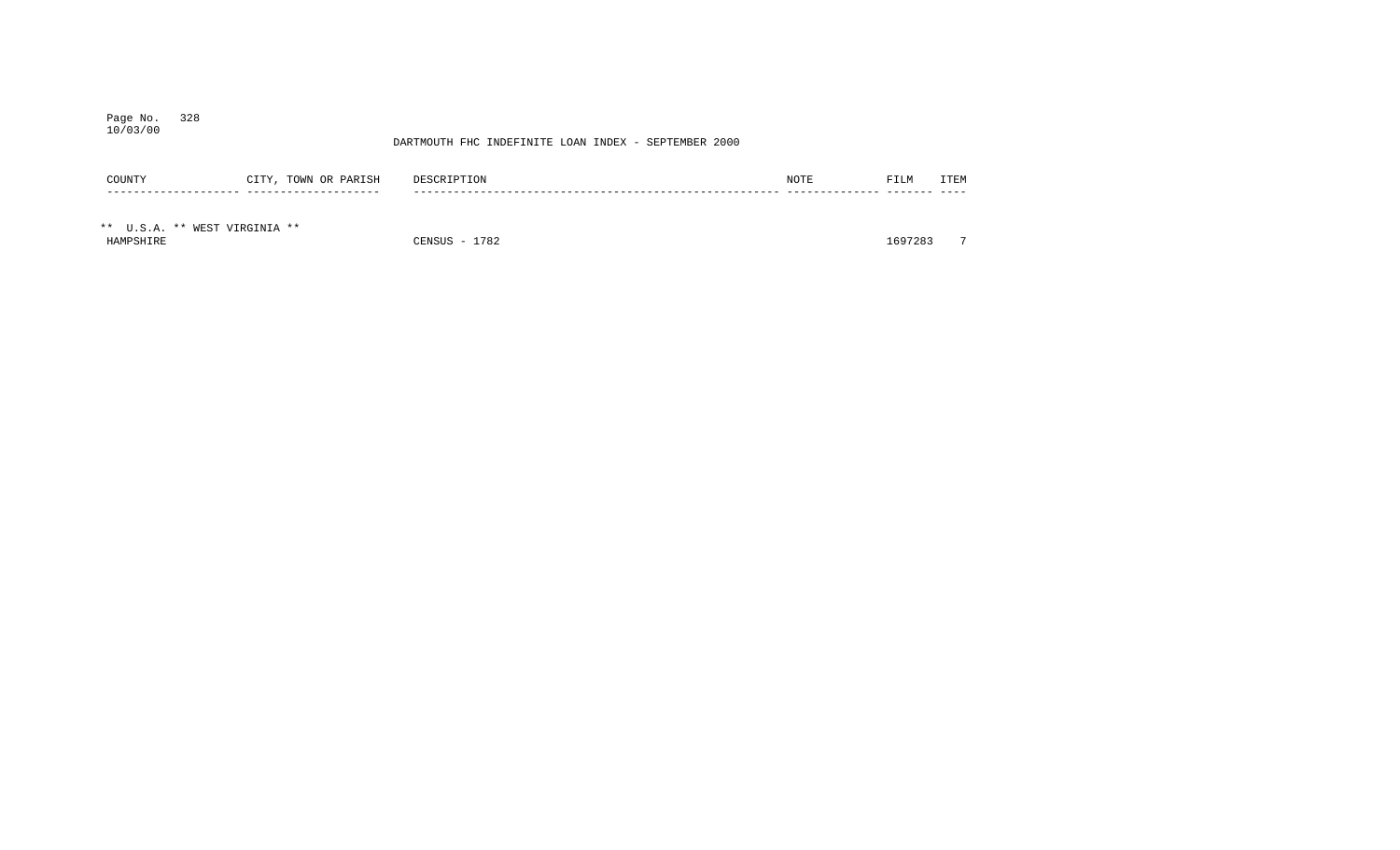## Page No. 329 10/03/00

| COUNTY                    | CITY, TOWN OR PARISH | DESCRIPTION                     | NOTE | FILM    | <b>TTEM</b> |
|---------------------------|----------------------|---------------------------------|------|---------|-------------|
|                           |                      |                                 |      |         |             |
| ** U.S.A. ** WISCONSIN ** |                      |                                 |      |         |             |
|                           |                      | THE ANDERSON-KROGH GENEALOGY    |      | 0896811 |             |
|                           | KENOSHA              | WHEATLAND PRESBYTERIAN CEMETERY |      | 1035750 |             |

| NENUSHA      | WALAILAND FRESBIILKIAN CLMLILKI | 1033730                                                                                    |    |
|--------------|---------------------------------|--------------------------------------------------------------------------------------------|----|
| VIROOUA      |                                 | 1035514                                                                                    |    |
|              | HAMLIN CEMETERY INSCRIPTIONS    | 0962273                                                                                    | 13 |
| INDEPENDENCE | 1885-1951                       | 1035740                                                                                    |    |
| PIGEON FALLS | LEWIS CEMETERY INSCRIPTIONS     | 0962273                                                                                    | 14 |
|              |                                 | DESCENDANTS OF MARVIN HENRY, 1794-CA.1930<br>ST. PETER & ST PAUL'S CATHOLIC CHURCH RECORDS |    |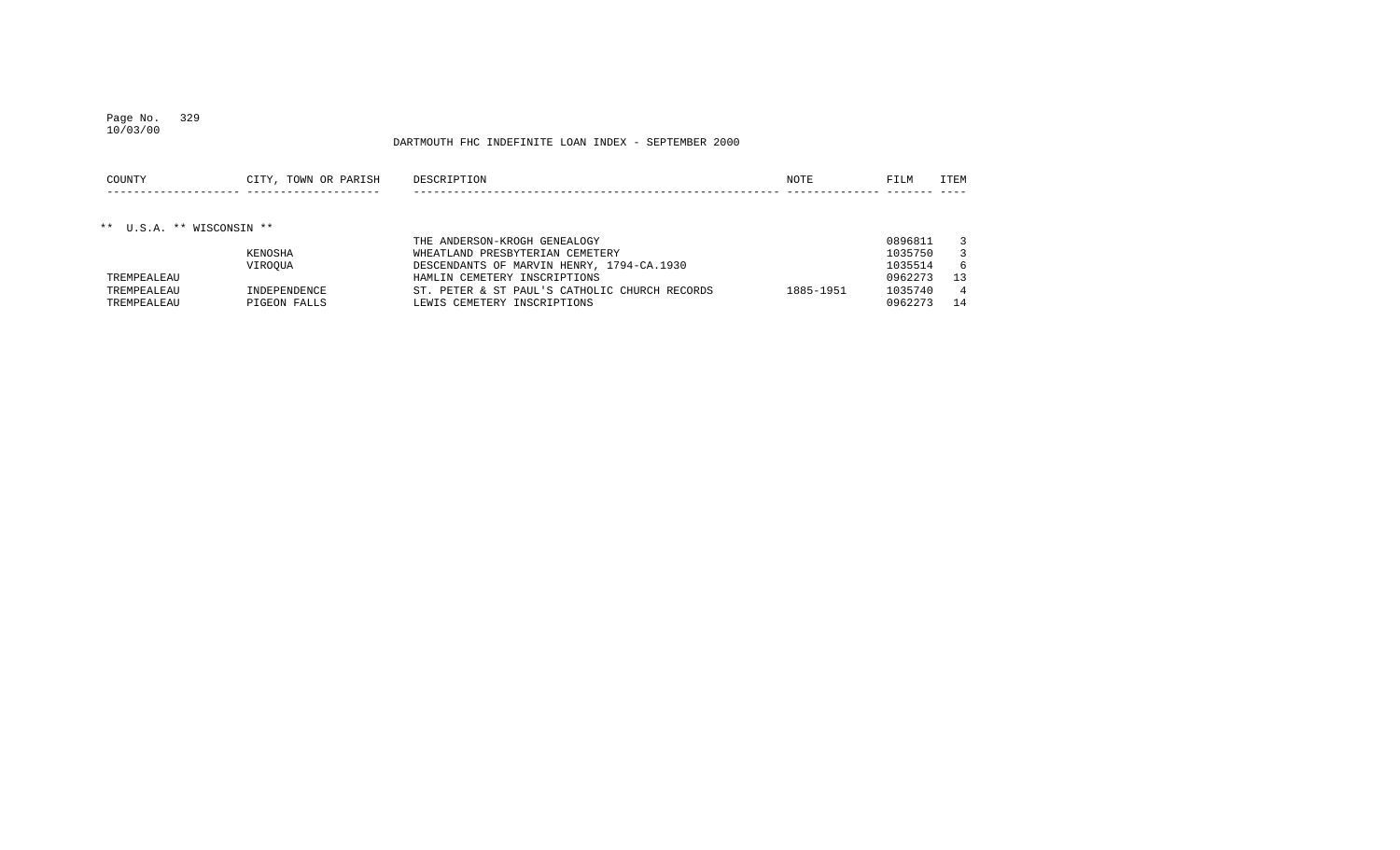## Page No. 330 10/03/00

| COUNTY                 | CITY, TOWN OR PARISH | DESCRIPTION              | NOTE | FILM    | <b>ITEM</b> |
|------------------------|----------------------|--------------------------|------|---------|-------------|
| $***$<br>UKRAINE ** ** |                      |                          |      |         |             |
|                        | TERNOPOL             | CHURCH RECORDS 1732-1865 |      | 0757269 |             |
|                        | ZBARAZH              | CHURCH RECORDS 1732-1865 |      | 0757269 |             |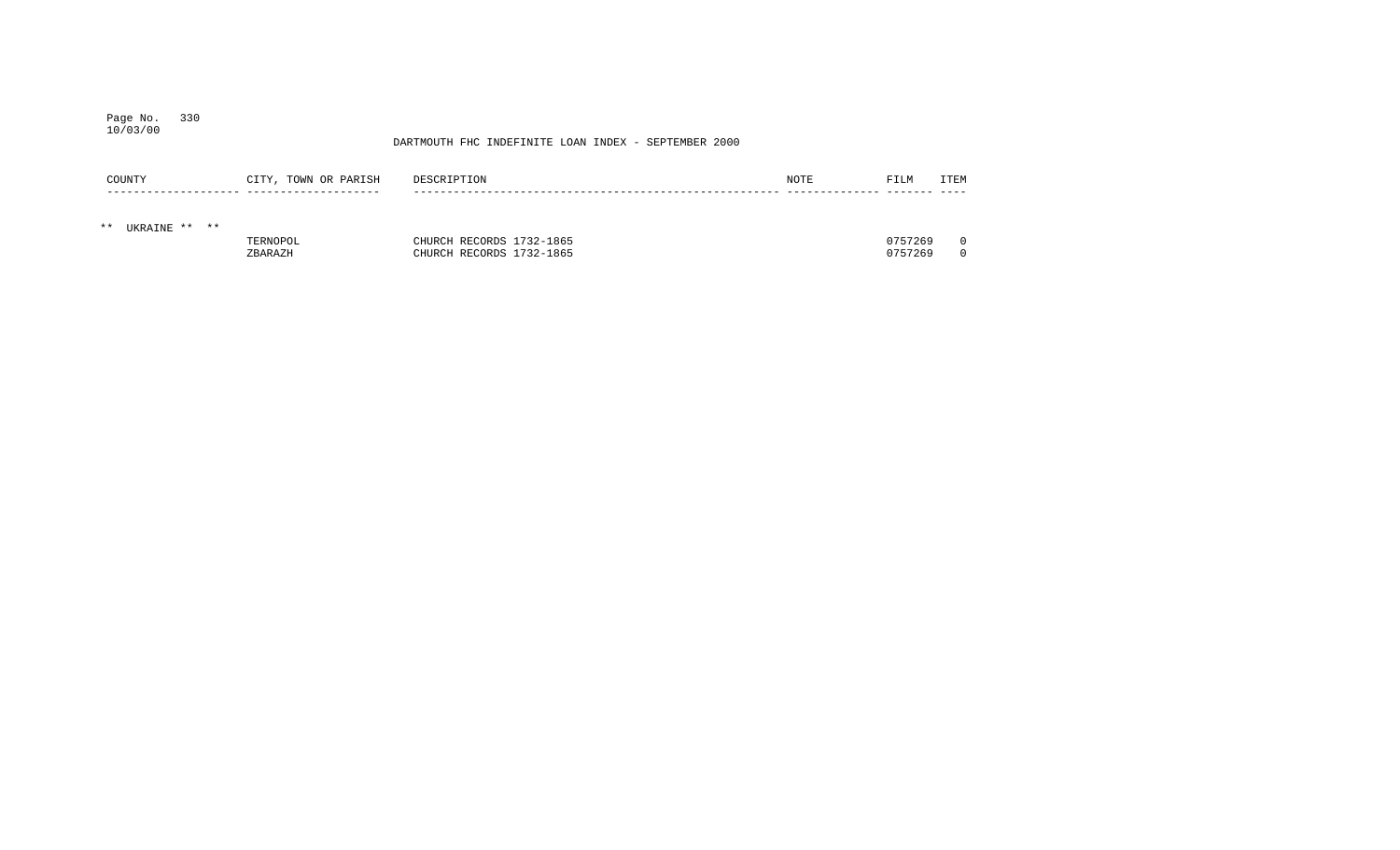#### Page No. 331 10/03/00

| COUNTY               | CITY, TOWN OR PARISH            | DESCRIPTION                                                                            | NOTE         | FILM    | ITEM        |
|----------------------|---------------------------------|----------------------------------------------------------------------------------------|--------------|---------|-------------|
|                      | --------- --------------------- |                                                                                        |              |         |             |
| WALES ** **<br>$***$ |                                 |                                                                                        |              |         |             |
|                      |                                 | INDEX TO BIRTH REGISTRATIONS 1877 JUL-DEC A-Z                                          |              | 0951659 | $\mathbf 0$ |
|                      |                                 | INDEX TO BIRTH REGISTRATIONS 1894 JUL-DEC A-Z<br>INDEX TO BIRTHS 1861 JUL-SEP M-R      |              | 0951761 | $\Omega$    |
|                      |                                 |                                                                                        |              | 0468841 | 0           |
|                      |                                 | INDEX TO BIRTHS 1861 OCT-DEC M-S                                                       |              | 0468845 | 0           |
|                      |                                 | INDEX TO BIRTHS 1861 OCT-DEC M-S<br>INDEX TO CIVIL REGISTRATION OF BIRTHS 1876 MUL-DEC |              | 0951657 | 0           |
|                      |                                 | INDEX TO CIVIL REGISTRATION OF BIRTHS 1877                                             | JUL-DEC      | 0951659 | 0           |
|                      |                                 | INDEX TO CIVIL REGISTRATION OF BIRTHS 1880 JAN-JUN                                     | $A - Z$      | 0951120 | 0           |
|                      |                                 | INDEX TO CIVIL REGISTRATION OF BIRTHS 1899 JAN-JUN                                     | $A-Z$        | 0951770 | 0           |
|                      |                                 | INDEX TO CIVIL REGISTRATION OF BIRTHS 1901 JAN-JUN                                     | $A - Z$      | 0951774 | 0           |
|                      |                                 | INDEX TO CIVIL REGISTRATION OF MARR. 1898 JAN-SEP                                      | $A - Z$      | 0951344 | $\Omega$    |
|                      |                                 | INDEX TO CIVIL REGISTRATION OF MARR. 1898 OCT-DEC                                      | $A-Z$        | 0951471 | $\mathbf 0$ |
|                      |                                 | INDEX TO CIVIL REGISTRATIONS OF BIRTHS 1859 A-O                                        | OCT-DEC      | 0468836 | 0           |
|                      |                                 | INDEX TO CIVIL REGISTRATIONS OF BIRTHS 1859 A-O                                        | JUL-SEP      | 0468834 | 0           |
|                      |                                 | INDEX TO CIVIL REGISTRATIONS OF BIRTHS 1877                                            | JUL-DEC      | 0951659 | 0           |
|                      |                                 | INDEX TO CIVIL REGISTRATIONS OF BIRTHS 1878                                            | JAN-JUN      | 0951660 | 0           |
|                      |                                 | INDEX TO CIVIL REGISTRATIONS OF BIRTHS 1881                                            | JAN-JUN      | 0951122 | 0           |
|                      |                                 | INDEX TO CIVIL REGISTRATIONS OF BIRTHS 1882                                            | JAN-JUN      | 0951124 | 0           |
|                      |                                 | INDEX TO CIVIL REGISTRATIONS OF BIRTHS 1891                                            | JAN-JUN      | 0951142 | 0           |
|                      |                                 | INDEX TO CIVIL REGISTRATIONS OF BIRTHS 1892                                            | JAN-JUN      | 0951144 | 0           |
|                      |                                 | INDEX TO CIVIL REGISTRATIONS OF BIRTHS 1899                                            | JUL-DEC      | 0951771 | $\mathbf 0$ |
|                      |                                 | INDEX TO CIVIL REGISTRATIONS OF BIRTHS 1900                                            | JAN-JUN      | 0951772 | 0           |
|                      |                                 | INDEX TO CIVIL REGISTRATIONS OF MARRIAGES 1878                                         | A-Z          | 0951385 | 0           |
|                      |                                 | INDEX TO CIVIL REGISTRATIONS OF MARRIAGES 1879                                         | $A-Z$        | 0951386 | 0           |
|                      |                                 | INDEX TO CIVIL REGISTRATIONS, BIRTHS 1853 JAN-MAR                                      | $A-D$        | 0463755 | 0           |
|                      |                                 | INDEX TO CIVIL REGISTRATIONS, BIRTHS 1859 JUL-SEP                                      | $A-O$        | 0468834 | 0           |
|                      |                                 | INDEX TO CIVIL REGISTRATIONS, BIRTHS 1859 OCT-DEC                                      | $A-O$        | 0468836 | 0           |
|                      |                                 | INDEX TO CIVIL REGISTRATIONS, BIRTHS 1861 JUL-SEP                                      | $M-R$        | 0468841 | 0           |
|                      |                                 | INDEX TO CIVIL REGISTRATIONS, BIRTHS 1861 OCT-DEC                                      | $M-S$        | 0468845 | $\Omega$    |
|                      |                                 | INDEX TO CIVIL REGISTRATIONS, MARRIAGES 1878 A-Z                                       |              | 0951385 | $\mathbf 0$ |
|                      |                                 | INDEX TO CIVIL REGISTRATIONS, MARRIAGES 1879 A-Z                                       |              | 0951386 | $\mathbf 0$ |
|                      |                                 | INDEX, CIVIL REGISTRATIONS OF MARRIAGES                                                | 1852 APR-JUN | 0512334 | $\mathbf 0$ |
|                      |                                 | REGISTER OF BIRTHS, MARRIAGE AND DEATHS (FILM #S)                                      |              | 6035586 | 0           |
|                      |                                 | THE GENERAL ARMORY OF ENGLAND, SCOTLAND, IRELAND                                       | AND WALES    | 0990439 | 10          |
|                      |                                 |                                                                                        |              |         |             |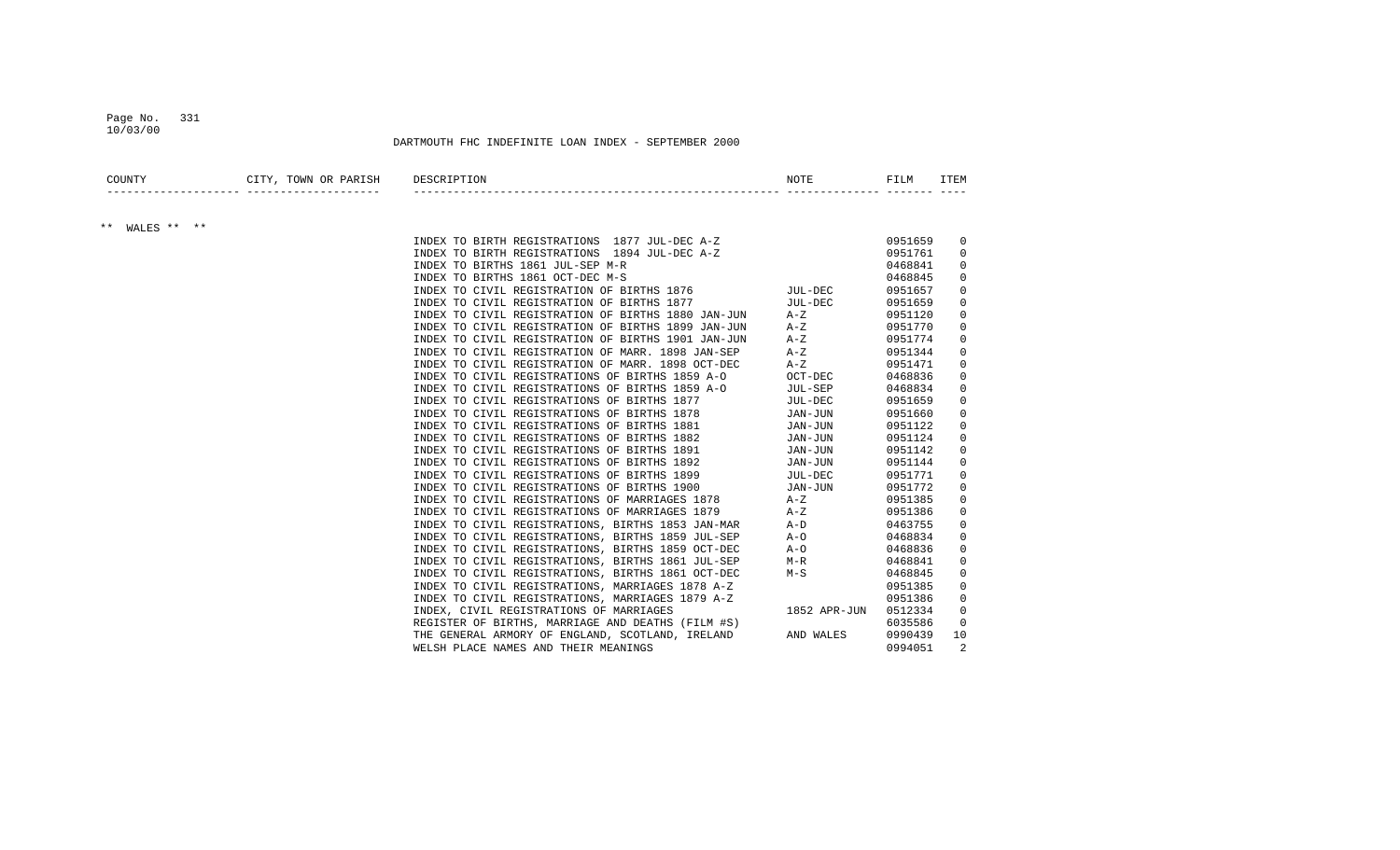## Page No. 332 10/03/00

| COUNTY        | CITY, TOWN OR PARISH | DESCRIPTION                              | NOTE      | FILM    | <b>ITEM</b> |
|---------------|----------------------|------------------------------------------|-----------|---------|-------------|
|               |                      |                                          |           |         |             |
| <b>BRECON</b> | ABERYSGYR            | BISHOP'S TRANSCRIPTS 1715-1871           |           | 0104458 | 4           |
| <b>BRECON</b> | ALLT-MAWR            | BISHOP'S TRANSCRIPTS 1713-1844           |           | 0104458 | 5           |
| <b>BRECON</b> | <b>BATTLE</b>        | BISHOP'S TRANSCRIPTS 1714-1841           |           | 0104458 | 3           |
| <b>BRECON</b> | LLANSBYDDYD          | BISHOP'S TRANSCRIPTS 1815-1872           |           | 0104458 | 7           |
| <b>BRECON</b> | PEN-PONT             | BISHOP'S TRANSCRIPTS 1815-1872           |           | 0104458 | 7           |
| FLINT         |                      | FLINT PARISH RECORDS                     |           | 6027187 | $\mathbf 0$ |
| FLINT         | <b>HAWARDEN</b>      | PARISH REGISTERS                         |           | 0944004 | $\mathbf 0$ |
|               |                      | BAPTISMS 1813-1883                       |           |         |             |
| FLINT         | <b>HAWARDEN</b>      | PARISH REGISTERS                         | 1813-1841 | 0944005 | $\mathbf 0$ |
|               |                      | MARRIAGES 1760-1837 & BURIALS            |           |         |             |
| GLAMORGAN     | BRITON FERRY         | 1891 CENSUS<br>RG12/4461                 |           | 6099571 | 0           |
| GLAMORGAN     | CAERPHILLY           | 1871 CENSUS                              |           | 0849476 | $\mathsf 0$ |
| GLAMORGAN     | CAERPHILLY           | 1891 CENSUS<br>RG 12/4409                |           | 6099519 | 0           |
| GLAMORGAN     | CANTON               | 1891 CENSUS<br>RG12/4397                 |           | 6099507 | 0           |
| GLAMORGAN     | CANTON               | 1891 CENSUS<br>RG12/4398                 |           | 6099508 | 0           |
| GLAMORGAN     | CANTON               | 1891 CENSUS<br>RG12/4399                 |           | 6099509 | $\mathbf 0$ |
| GLAMORGAN     | CANTON               | 1891 CENSUS<br>RG12/4400                 |           | 6099510 | $\mathsf 0$ |
| GLAMORGAN     | CARDIFF              | 1891 CENSUS<br>RG12/4397 ST. MARY (PART) |           | 6099507 | 0           |
| GLAMORGAN     | EGLWYSILAN           | 1871 CENSUS                              |           | 0849476 | $\mathbf 0$ |
| GLAMORGAN     | EGLWYSILAN           | 1891 CENSUS<br>RG 12/4409                |           | 6099519 | 0           |
| GLAMORGAN     | EGLWYSILAN           | 1891 CENSUS<br>RG 12/4410                |           | 6099520 | 0           |
| GLAMORGAN     | EGLWYSILAN           | 1891 CENSUS<br>RG 12/4411                |           | 6099521 | $\mathbf 0$ |
| GLAMORGAN     | GLYN-TAF             | 1871 CENSUS                              |           | 0849476 | $\mathbf 0$ |
| GLAMORGAN     | GLYN-TAF             | 1891 CENSUS<br>RG 12/4410                |           | 6099520 | $\mathbf 0$ |
| GLAMORGAN     | LLANDAF              | 1891 CENSUS<br>RG 12/4401                |           | 6099511 | 0           |
| GLAMORGAN     | LLANFABON            | 1891 CENSUS<br>RG 12/4409                |           | 6099519 | 0           |
| GLAMORGAN     | LLANGYFELACH         | PARISH REGISTER TRANSSCRIPTS, 1692-1863  |           | 0105091 | $\mathsf 0$ |
| GLAMORGAN     | LLYSWORNEY           | PARISH REGISTER PRINTOUTS                |           | 0820538 | 5           |
| GLAMORGAN     | <b>NEATH</b>         | RG12/4461<br>1891 CENSUS                 |           | 6099571 | 0           |
| GLAMORGAN     | <b>NEATH</b>         | 1891 CENSUS<br>RG12/4462                 |           | 6099572 | $\mathbf 0$ |
| GLAMORGAN     | <b>NEATH</b>         | 1891 CENSUS<br>RG12/4463                 |           | 6099573 | $\mathbf 0$ |
| GLAMORGAN     | PONT-Y-PRIDD         | 1891 CENSUS<br>RG 12/4409                |           | 6099519 | $\mathbf 0$ |
| GLAMORGAN     | PONT-Y-PRIDD         | 1891 CENSUS<br>RG 12/4410                |           | 6099520 | $\mathbf 0$ |
| GLAMORGAN     | PONT-Y-PRIDD         | 1891 CENSUS<br>RG 12/4411                |           | 6099521 | 0           |
| <b>RADNOR</b> | ABATHY CWM-HIR       | BISHOP'S TRANSCRIPTS 1831-1867           |           | 0104458 | $\mathbf 0$ |